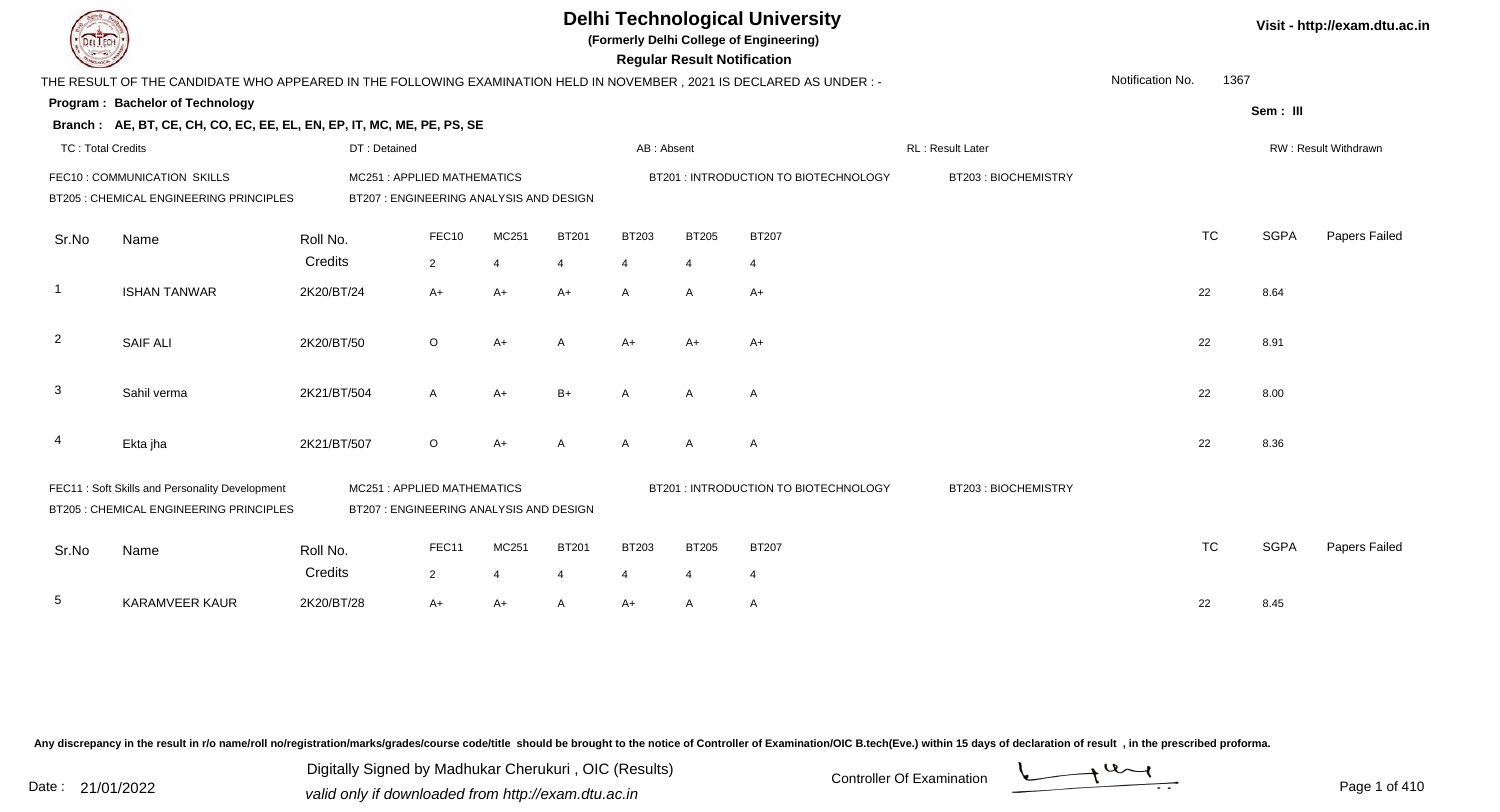|                          |                                                                                                                      |                                                                      |                                        |                        |                        |                        | <b>Regular Result Notification</b> | <b>Delhi Technological University</b><br>(Formerly Delhi College of Engineering) |                     |                  |           |             | Visit - http://exam.dtu.ac.in |
|--------------------------|----------------------------------------------------------------------------------------------------------------------|----------------------------------------------------------------------|----------------------------------------|------------------------|------------------------|------------------------|------------------------------------|----------------------------------------------------------------------------------|---------------------|------------------|-----------|-------------|-------------------------------|
|                          | THE RESULT OF THE CANDIDATE WHO APPEARED IN THE FOLLOWING EXAMINATION HELD IN NOVEMBER, 2021 IS DECLARED AS UNDER :- |                                                                      |                                        |                        |                        |                        |                                    |                                                                                  |                     | Notification No. | 1367      |             |                               |
|                          | Program: Bachelor of Technology                                                                                      |                                                                      |                                        |                        |                        |                        |                                    |                                                                                  |                     |                  |           | Sem: III    |                               |
|                          | Branch: AE, BT, CE, CH, CO, EC, EE, EL, EN, EP, IT, MC, ME, PE, PS, SE                                               |                                                                      |                                        |                        |                        |                        |                                    |                                                                                  |                     |                  |           |             |                               |
| <b>TC: Total Credits</b> |                                                                                                                      | DT: Detained                                                         |                                        |                        |                        | AB: Absent             |                                    |                                                                                  | RL : Result Later   |                  |           |             | RW: Result Withdrawn          |
|                          | FEC12 : BUSINESS COMMUNICATION AND<br>PRESENTATION SKILLS<br>BT205 : CHEMICAL ENGINEERING PRINCIPLES                 | MC251: APPLIED MATHEMATICS<br>BT207: ENGINEERING ANALYSIS AND DESIGN |                                        |                        |                        |                        |                                    | BT201 : INTRODUCTION TO BIOTECHNOLOGY                                            | BT203: BIOCHEMISTRY |                  |           |             |                               |
| Sr.No                    | Name                                                                                                                 | Roll No.                                                             | FEC12                                  | MC251                  | <b>BT201</b>           | <b>BT203</b>           | <b>BT205</b>                       | <b>BT207</b>                                                                     |                     |                  | <b>TC</b> | <b>SGPA</b> | Papers Failed                 |
|                          |                                                                                                                      | Credits                                                              | $\overline{2}$                         | $\overline{4}$         | $\overline{4}$         | 4                      | $\overline{4}$                     | $\overline{4}$                                                                   |                     |                  |           |             |                               |
| 6                        | PARTH BHARDWAJ                                                                                                       | 2K20/BT/39                                                           | $A+$                                   | $\mathsf{A}$           | A                      | $A+$                   | A                                  | $\overline{A}$                                                                   |                     |                  | 22        | 8.27        |                               |
| $\overline{7}$           | <b>SAHIL KUMAR</b>                                                                                                   | 2K20/BT/49                                                           | $B+$                                   | $A+$                   | B                      | A                      | A                                  | $\overline{A}$                                                                   |                     |                  | 22        | 7.73        |                               |
|                          | FEC13 : PUBLIC SPEAKING<br>BT205 : CHEMICAL ENGINEERING PRINCIPLES                                                   | MC251: APPLIED MATHEMATICS                                           | BT207: ENGINEERING ANALYSIS AND DESIGN |                        |                        |                        |                                    | BT201 : INTRODUCTION TO BIOTECHNOLOGY                                            | BT203: BIOCHEMISTRY |                  |           |             |                               |
| Sr.No                    | Name                                                                                                                 | Roll No.                                                             | FEC13                                  | MC251                  | <b>BT201</b>           | <b>BT203</b>           | <b>BT205</b>                       | <b>BT207</b>                                                                     |                     |                  | <b>TC</b> | <b>SGPA</b> | Papers Failed                 |
| 8                        | <b>ACHINT KAUR</b>                                                                                                   | Credits<br>2K20/BT/04                                                | $\overline{2}$<br>$A+$                 | $\overline{4}$<br>$A+$ | $\overline{4}$<br>$A+$ | $\overline{4}$<br>$A+$ | $\overline{4}$<br>A                | $\overline{4}$<br>$A+$                                                           |                     |                  | 22        | 8.82        |                               |
| 9                        | SARTHAK BANERJEE                                                                                                     | 2K20/BT/55                                                           | A+                                     | $\overline{A}$         | A                      | $A+$                   | A                                  | $A+$                                                                             |                     |                  | 22        | 8.45        |                               |
| 10                       | <b>UDIT JAIN</b>                                                                                                     | 2K20/BT/67                                                           | A+                                     | A                      | A                      | $A+$                   | A                                  | A+                                                                               |                     |                  | 22        | 8.45        |                               |
| 11                       | <b>VIREIN HARJANI</b>                                                                                                | 2K20/BT/70                                                           | A+                                     | A+                     | $B+$                   | A                      | A                                  | $A+$                                                                             |                     |                  | 22        | 8.27        |                               |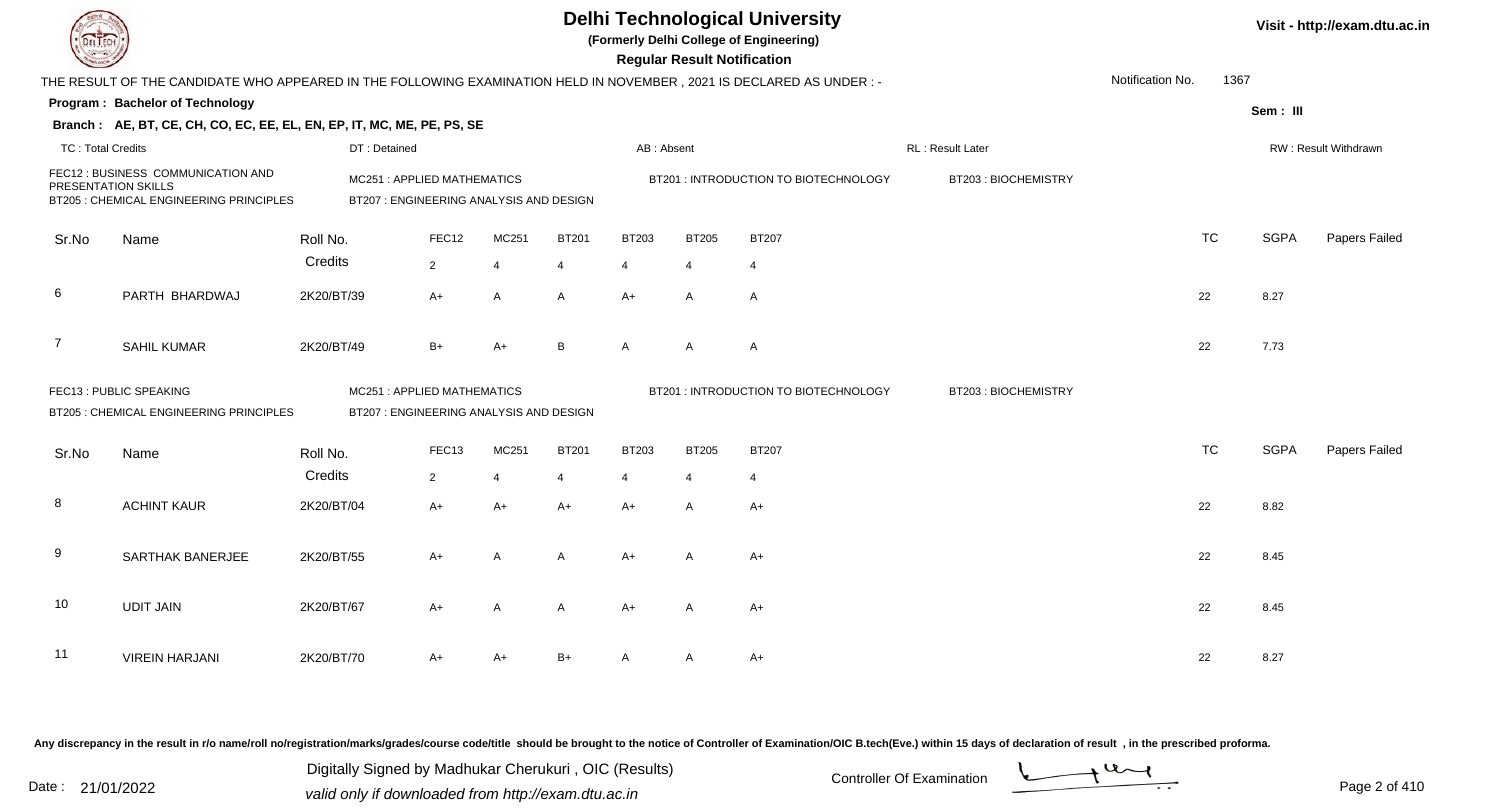| <b>DELTECH</b>           |                                                                                                                     |                                                                       |                                         |                                |                                          |                                | <b>Regular Result Notification</b>    | <b>Delhi Technological University</b><br>(Formerly Delhi College of Engineering) |                                         |                  |           |             | Visit - http://exam.dtu.ac.in |
|--------------------------|---------------------------------------------------------------------------------------------------------------------|-----------------------------------------------------------------------|-----------------------------------------|--------------------------------|------------------------------------------|--------------------------------|---------------------------------------|----------------------------------------------------------------------------------|-----------------------------------------|------------------|-----------|-------------|-------------------------------|
|                          | THE RESULT OF THE CANDIDATE WHO APPEARED IN THE FOLLOWING EXAMINATION HELD IN NOVEMBER, 2021 IS DECLARED AS UNDER:- |                                                                       |                                         |                                |                                          |                                |                                       |                                                                                  |                                         | Notification No. | 1367      |             |                               |
|                          | Program: Bachelor of Technology                                                                                     |                                                                       |                                         |                                |                                          |                                |                                       |                                                                                  |                                         |                  |           | Sem: III    |                               |
|                          | Branch: AE, BT, CE, CH, CO, EC, EE, EL, EN, EP, IT, MC, ME, PE, PS, SE                                              |                                                                       |                                         |                                |                                          |                                |                                       |                                                                                  |                                         |                  |           |             |                               |
| <b>TC: Total Credits</b> |                                                                                                                     | DT: Detained                                                          |                                         |                                |                                          | AB: Absent                     |                                       |                                                                                  | <b>RL: Result Later</b>                 |                  |           |             | <b>RW: Result Withdrawn</b>   |
|                          | FEC14 : APPRECIATION OF SHORT STORIES<br>BT207 : ENGINEERING ANALYSIS AND DESIGN                                    | BT201: INTRODUCTION TO BIOTECHNOLOGY                                  |                                         |                                |                                          |                                | BT203: BIOCHEMISTRY                   |                                                                                  | BT205 : CHEMICAL ENGINEERING PRINCIPLES |                  |           |             |                               |
| Sr.No                    | Name                                                                                                                | Roll No.<br>Credits                                                   | FEC14<br>2                              | <b>BT201</b><br>$\overline{4}$ | <b>BT203</b><br>$\boldsymbol{\varDelta}$ | <b>BT205</b><br>$\overline{4}$ | <b>BT207</b><br>$\overline{4}$        |                                                                                  |                                         |                  | <b>TC</b> | <b>SGPA</b> | Papers Failed                 |
| 12                       | <b>SAKSHAM GUPTA</b>                                                                                                | 2K20/BT/51                                                            | F                                       | F                              | E                                        | P                              | $\mathsf P$                           |                                                                                  |                                         |                  | 8         | 1.78        | FEC14BT201, BT203,            |
|                          | FEC14 : APPRECIATION OF SHORT STORIES<br><b>BT205: CHEMICAL ENGINEERING PRINCIPLES</b>                              | MC251: APPLIED MATHEMATICS                                            | BT207 : ENGINEERING ANALYSIS AND DESIGN |                                |                                          |                                | BT201 : INTRODUCTION TO BIOTECHNOLOGY | BT203: BIOCHEMISTRY                                                              |                                         |                  |           |             |                               |
| Sr.No                    | Name                                                                                                                | Roll No.                                                              | FEC14                                   | MC <sub>251</sub>              | <b>BT201</b>                             | <b>BT203</b>                   | <b>BT205</b>                          | <b>BT207</b>                                                                     |                                         |                  | <b>TC</b> | <b>SGPA</b> | Papers Failed                 |
|                          |                                                                                                                     | Credits                                                               | $\overline{2}$                          | $\overline{4}$                 | $\overline{4}$                           | 4                              | $\overline{4}$                        | $\overline{4}$                                                                   |                                         |                  |           |             |                               |
| 13                       | YUKTI VARSHNEY                                                                                                      | 2K20/BT/72                                                            | $\circ$                                 | $\circ$                        | A+                                       | $A+$                           | $A+$                                  | A+                                                                               |                                         |                  | 22        | 9.27        |                               |
| 14                       | manish kumar                                                                                                        | 2K21/BT/503                                                           | $\mathsf{A}$                            | $A+$                           | A+                                       | $\mathsf{A}$                   | $B+$                                  | A                                                                                |                                         |                  | 22        | 8.18        |                               |
|                          | FEC18 : FINANCIAL STATEMENTS ANALYSIS<br>BT205 : CHEMICAL ENGINEERING PRINCIPLES                                    | MC251: APPLIED MATHEMATICS<br>BT207 : ENGINEERING ANALYSIS AND DESIGN |                                         |                                |                                          |                                |                                       | BT201 : INTRODUCTION TO BIOTECHNOLOGY                                            | BT203: BIOCHEMISTRY                     |                  |           |             |                               |
| Sr.No                    | Name                                                                                                                | Roll No.<br>Credits                                                   | FEC18<br>2                              | MC251<br>$\overline{4}$        | <b>BT201</b><br>4                        | <b>BT203</b><br>$\overline{4}$ | <b>BT205</b><br>$\overline{4}$        | <b>BT207</b><br>$\overline{4}$                                                   |                                         |                  | <b>TC</b> | <b>SGPA</b> | Papers Failed                 |
|                          |                                                                                                                     |                                                                       |                                         |                                |                                          |                                |                                       |                                                                                  |                                         |                  |           |             |                               |
| 15                       | Divyanshu Sharma                                                                                                    | 2K21/BT/505                                                           | $\mathsf{A}$                            | A+                             | A+                                       | $\mathsf{A}$                   | A                                     | A                                                                                |                                         |                  | 22        | 8.36        |                               |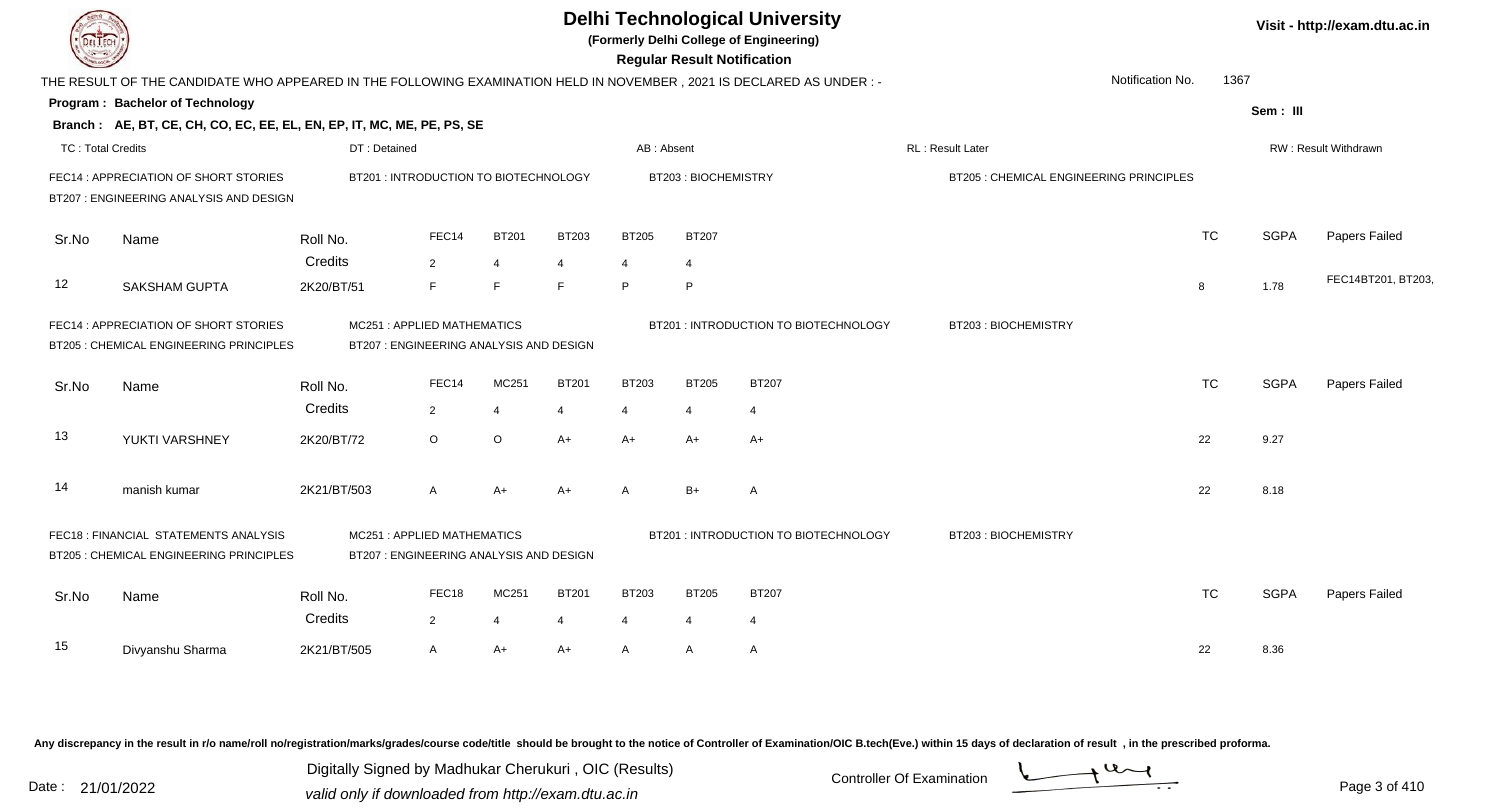**(Formerly Delhi College of Engineering)**

 **Regular Result Notification**

**Visit - http://exam.dtu.ac.in**

| <b>Course /</b>                                                                                                                                               |                                                                                                                     |                     |                |       |              |              | <b>Requiar Result Notification</b> |              |  |                  |           |             |               |
|---------------------------------------------------------------------------------------------------------------------------------------------------------------|---------------------------------------------------------------------------------------------------------------------|---------------------|----------------|-------|--------------|--------------|------------------------------------|--------------|--|------------------|-----------|-------------|---------------|
|                                                                                                                                                               | THE RESULT OF THE CANDIDATE WHO APPEARED IN THE FOLLOWING EXAMINATION HELD IN NOVEMBER, 2021 IS DECLARED AS UNDER:- |                     |                |       |              |              |                                    |              |  | Notification No. | 1367      |             |               |
|                                                                                                                                                               | Program: Bachelor of Technology                                                                                     |                     |                |       |              |              |                                    |              |  |                  |           | Sem: III    |               |
|                                                                                                                                                               | Branch: AE, BT, CE, CH, CO, EC, EE, EL, EN, EP, IT, MC, ME, PE, PS, SE                                              |                     |                |       |              |              |                                    |              |  |                  |           |             |               |
| DT: Detained<br>RL: Result Later<br><b>TC: Total Credits</b><br>RW: Result Withdrawn<br>AB: Absent                                                            |                                                                                                                     |                     |                |       |              |              |                                    |              |  |                  |           |             |               |
| FEC1: SPORTS - I                                                                                                                                              |                                                                                                                     | BT203: BIOCHEMISTRY |                |       |              |              |                                    |              |  |                  |           |             |               |
| MC251: APPLIED MATHEMATICS<br>BT201: INTRODUCTION TO BIOTECHNOLOGY<br><b>BT205: CHEMICAL ENGINEERING PRINCIPLES</b><br>BT207: ENGINEERING ANALYSIS AND DESIGN |                                                                                                                     |                     |                |       |              |              |                                    |              |  |                  |           |             |               |
| Sr.No                                                                                                                                                         | Name                                                                                                                | Roll No.            | FEC1           | MC251 | <b>BT201</b> | <b>BT203</b> | <b>BT205</b>                       | <b>BT207</b> |  |                  | <b>TC</b> | <b>SGPA</b> | Papers Failed |
|                                                                                                                                                               |                                                                                                                     | Credits             | $\overline{2}$ |       |              |              | 4                                  | 4            |  |                  |           |             |               |
| 16                                                                                                                                                            | <b>PRATHAM GROVER</b>                                                                                               | 2K20/BT/43          | $\mathsf{A}$   | A+    | $A+$         | A+           | $A+$                               | $A+$         |  | 22               |           | 8.91        |               |

Any discrepancy in the result in r/o name/roll no/registration/marks/grades/course code/title should be brought to the notice of Controller of Examination/OIC B.tech(Eve.) within 15 days of declaration of result, in the pr

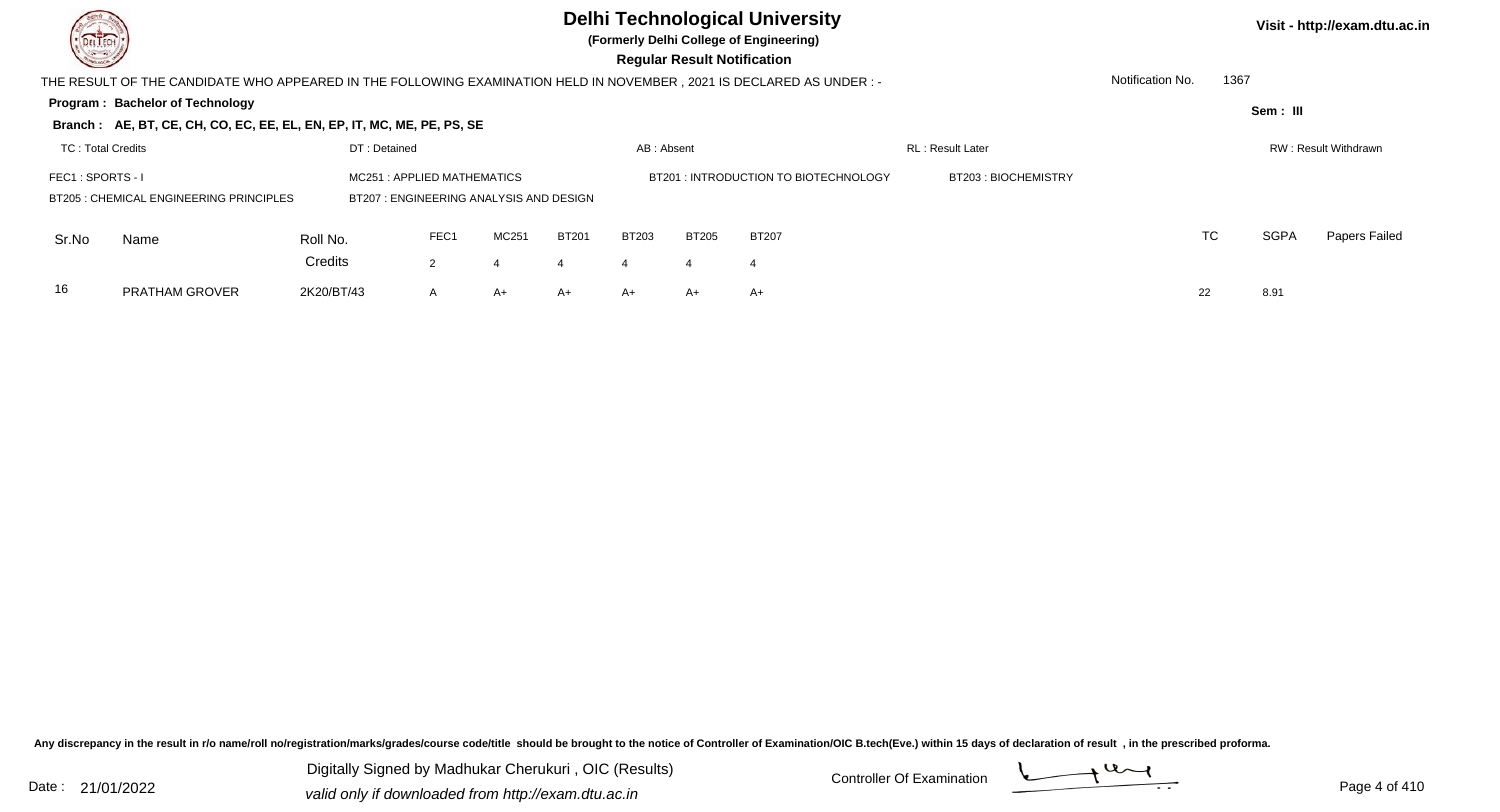| EL ECH                   |                                                                                                                      |                                         |                           |                               |              |                        | <b>Regular Result Notification</b> | <b>Delhi Technological University</b><br>(Formerly Delhi College of Engineering) |                     |                  |           |             | Visit - http://exam.dtu.ac.in |
|--------------------------|----------------------------------------------------------------------------------------------------------------------|-----------------------------------------|---------------------------|-------------------------------|--------------|------------------------|------------------------------------|----------------------------------------------------------------------------------|---------------------|------------------|-----------|-------------|-------------------------------|
|                          | THE RESULT OF THE CANDIDATE WHO APPEARED IN THE FOLLOWING EXAMINATION HELD IN NOVEMBER, 2021 IS DECLARED AS UNDER :- |                                         |                           |                               |              |                        |                                    |                                                                                  |                     | Notification No. | 1367      |             |                               |
|                          | Program: Bachelor of Technology                                                                                      |                                         |                           |                               |              |                        |                                    |                                                                                  |                     |                  |           | Sem: III    |                               |
|                          | Branch: AE, BT, CE, CH, CO, EC, EE, EL, EN, EP, IT, MC, ME, PE, PS, SE                                               |                                         |                           |                               |              |                        |                                    |                                                                                  |                     |                  |           |             |                               |
| <b>TC: Total Credits</b> |                                                                                                                      | DT: Detained                            |                           |                               |              | AB: Absent             |                                    |                                                                                  | RL: Result Later    |                  |           |             | RW: Result Withdrawn          |
| FEC22: YOGA              |                                                                                                                      | MC251: APPLIED MATHEMATICS              |                           |                               |              |                        |                                    | BT201: INTRODUCTION TO BIOTECHNOLOGY                                             | BT203: BIOCHEMISTRY |                  |           |             |                               |
|                          | BT205 : CHEMICAL ENGINEERING PRINCIPLES                                                                              | BT207 : ENGINEERING ANALYSIS AND DESIGN |                           |                               |              |                        |                                    |                                                                                  |                     |                  |           |             |                               |
| Sr.No                    | Name                                                                                                                 | Roll No.                                | FEC22                     | MC251                         | <b>BT201</b> | BT203                  | <b>BT205</b>                       | <b>BT207</b>                                                                     |                     |                  | <b>TC</b> | <b>SGPA</b> | Papers Failed                 |
| 17                       | <b>ANKIT KUMAR</b>                                                                                                   | Credits<br>2K20/BT/07                   | $\overline{2}$<br>$\circ$ | $\overline{4}$<br>$\mathsf O$ | 4<br>$A+$    | $\overline{4}$<br>$A+$ | $\overline{4}$<br>Α                | $\overline{4}$<br>$A+$                                                           |                     |                  | 22        | 9.09        |                               |
| 18                       | <b>AYUSH CHAUDHARY</b>                                                                                               | 2K20/BT/17                              | $\mathsf{A}$              | $A+$                          | A            | $A+$                   | A                                  | A                                                                                |                     |                  | 22        | 8.36        |                               |
| 19                       | <b>GOURAV KUMAR</b>                                                                                                  | 2K20/BT/20                              | A+                        | $A+$                          | A            | $A+$                   | A                                  | $A+$                                                                             |                     |                  | 22        | 8.64        |                               |
| 20                       | MAYANK LEKHWANI                                                                                                      | 2K20/BT/32                              | $A+$                      | $A+$                          | A            | $A+$                   | $A+$                               | $\mathsf{A}$                                                                     |                     |                  | 22        | 8.64        |                               |
| 21                       | PARTH TYAGI                                                                                                          | 2K20/BT/40                              | $A+$                      | $A+$                          | $\mathsf{A}$ | $A+$                   | A                                  | $\mathsf{A}$                                                                     |                     |                  | 22        | 8.45        |                               |
| 22                       | SARTHAK BHARDWAJ                                                                                                     | 2K20/BT/56                              | F.                        | $\, {\bf B}$                  | P            | P                      | A                                  | P                                                                                |                     |                  | 20        | 4.73        | FEC22                         |
| 23                       | <b>SHWETA</b>                                                                                                        | 2K20/BT/60                              | $\circ$                   | $A+$                          | A            | A                      | A                                  | $A+$                                                                             |                     |                  | 22        | 8.55        |                               |
| 24                       | <b>SIRJANA SINGH</b>                                                                                                 | 2K20/BT/61                              | A+                        | A+                            | B+           | $A+$                   | A                                  | A                                                                                |                     |                  | 22        | 8.27        |                               |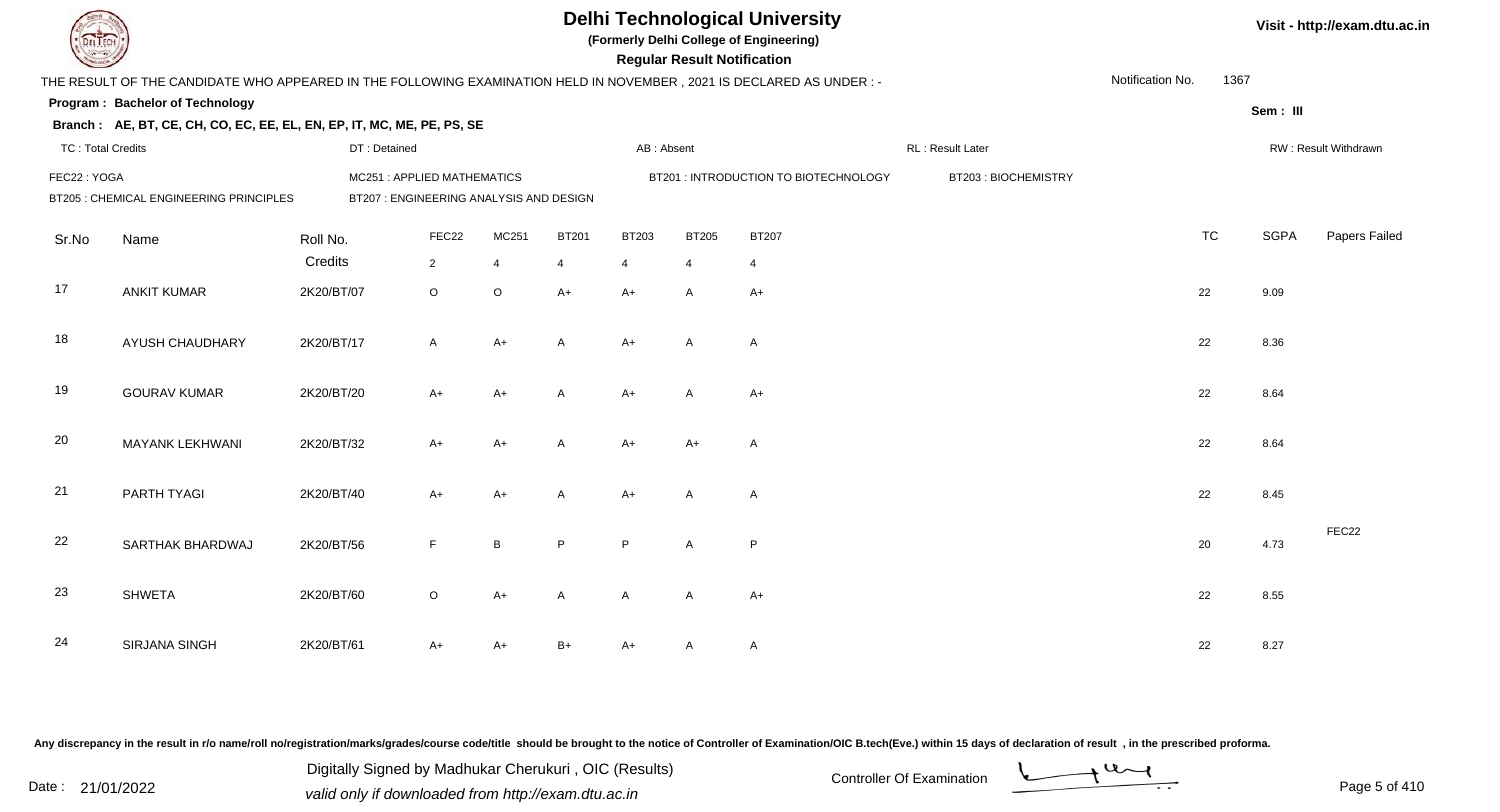| EL ECH                   |                                                                                                                      |              |                                                                       |                |              |                | <b>Regular Result Notification</b> | <b>Delhi Technological University</b><br>(Formerly Delhi College of Engineering) |                     |                  |           |             | Visit - http://exam.dtu.ac.in |
|--------------------------|----------------------------------------------------------------------------------------------------------------------|--------------|-----------------------------------------------------------------------|----------------|--------------|----------------|------------------------------------|----------------------------------------------------------------------------------|---------------------|------------------|-----------|-------------|-------------------------------|
|                          | THE RESULT OF THE CANDIDATE WHO APPEARED IN THE FOLLOWING EXAMINATION HELD IN NOVEMBER, 2021 IS DECLARED AS UNDER :- |              |                                                                       |                |              |                |                                    |                                                                                  |                     | Notification No. | 1367      |             |                               |
|                          | <b>Program: Bachelor of Technology</b>                                                                               |              |                                                                       |                |              |                |                                    |                                                                                  |                     |                  |           | Sem: III    |                               |
|                          | Branch: AE, BT, CE, CH, CO, EC, EE, EL, EN, EP, IT, MC, ME, PE, PS, SE                                               |              |                                                                       |                |              |                |                                    |                                                                                  |                     |                  |           |             |                               |
| <b>TC: Total Credits</b> |                                                                                                                      | DT: Detained |                                                                       |                |              | AB: Absent     |                                    |                                                                                  | RL : Result Later   |                  |           |             | RW: Result Withdrawn          |
|                          | FEC27 : PROFESSIONAL ETHICS & HUMAN VALUES<br>BT205 : CHEMICAL ENGINEERING PRINCIPLES                                |              | MC251: APPLIED MATHEMATICS<br>BT207: ENGINEERING ANALYSIS AND DESIGN  |                |              |                |                                    | BT201 : INTRODUCTION TO BIOTECHNOLOGY                                            | BT203: BIOCHEMISTRY |                  |           |             |                               |
| Sr.No                    | Name                                                                                                                 | Roll No.     | FEC27                                                                 | MC251          | <b>BT201</b> | <b>BT203</b>   | <b>BT205</b>                       | <b>BT207</b>                                                                     |                     |                  | <b>TC</b> | <b>SGPA</b> | Papers Failed                 |
|                          |                                                                                                                      | Credits      | $\overline{2}$                                                        | $\overline{4}$ | 4            | $\overline{4}$ | $\overline{4}$                     | $\overline{4}$                                                                   |                     |                  |           |             |                               |
| 25                       | <b>KANJAM MANOCHA</b>                                                                                                | 2K20/BT/27   | $A+$                                                                  | $\circ$        | $A+$         | $A+$           | $A+$                               | $\circ$                                                                          |                     |                  | 22        | 9.36        |                               |
| 26                       | <b>NAMAN DAGA</b>                                                                                                    | 2K20/BT/34   | $\circ$                                                               | $\circ$        | $A+$         | $A+$           | A                                  | $A+$                                                                             |                     |                  | 22        | 9.09        |                               |
| 27                       | <b>UTKARSH</b>                                                                                                       | 2K20/BT/68   | $A+$                                                                  | $A+$           |              | $A+$           | $A+$                               | A+                                                                               |                     |                  | 22        | 8.82        |                               |
| FEC2 : SPORTS II         | BT205 : CHEMICAL ENGINEERING PRINCIPLES                                                                              |              | MC251: APPLIED MATHEMATICS<br>BT207 : ENGINEERING ANALYSIS AND DESIGN |                |              |                |                                    | BT201: INTRODUCTION TO BIOTECHNOLOGY                                             | BT203: BIOCHEMISTRY |                  |           |             |                               |
| Sr.No                    | Name                                                                                                                 | Roll No.     | FEC <sub>2</sub>                                                      | MC251          | <b>BT201</b> | <b>BT203</b>   | <b>BT205</b>                       | <b>BT207</b>                                                                     |                     |                  | <b>TC</b> | <b>SGPA</b> | Papers Failed                 |
|                          |                                                                                                                      | Credits      | $\overline{2}$                                                        | $\overline{4}$ | 4            | $\overline{4}$ | $\overline{4}$                     | $\overline{4}$                                                                   |                     |                  |           |             |                               |
| 28                       | NILESH YADAV                                                                                                         | 2K20/BT/35   | $\circ$                                                               | $\circ$        | $A+$         | $A+$           | A+                                 | $A+$                                                                             |                     |                  | 22        | 9.27        |                               |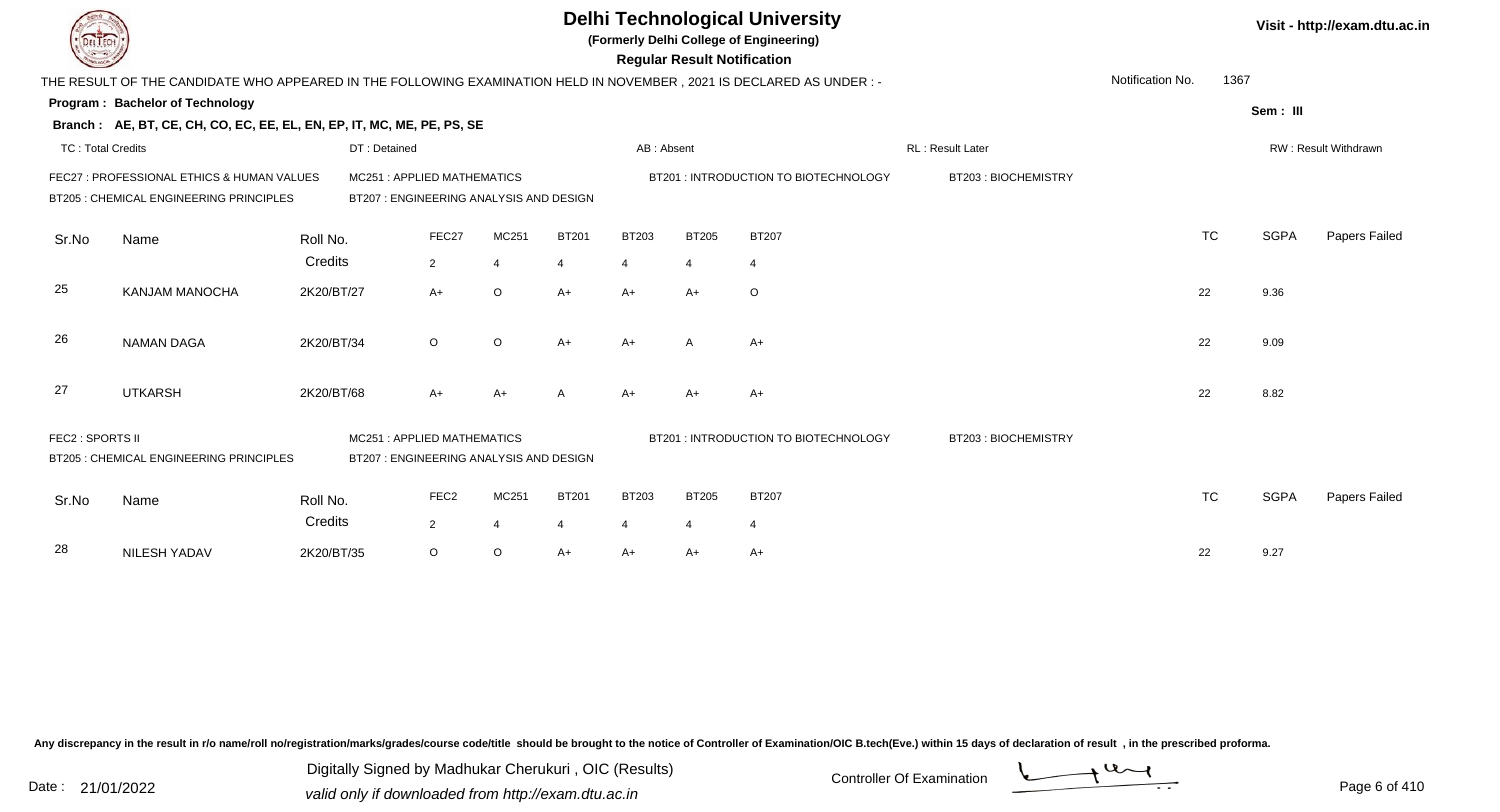|                          |                                                                                                                        |              |                                                                       |                |              |                | <b>Regular Result Notification</b> | <b>Delhi Technological University</b><br>(Formerly Delhi College of Engineering) |                     |                  |           |             | Visit - http://exam.dtu.ac.in |
|--------------------------|------------------------------------------------------------------------------------------------------------------------|--------------|-----------------------------------------------------------------------|----------------|--------------|----------------|------------------------------------|----------------------------------------------------------------------------------|---------------------|------------------|-----------|-------------|-------------------------------|
|                          | THE RESULT OF THE CANDIDATE WHO APPEARED IN THE FOLLOWING EXAMINATION HELD IN NOVEMBER , 2021 IS DECLARED AS UNDER : - |              |                                                                       |                |              |                |                                    |                                                                                  |                     | Notification No. | 1367      |             |                               |
|                          | <b>Program: Bachelor of Technology</b>                                                                                 |              |                                                                       |                |              |                |                                    |                                                                                  |                     |                  |           |             |                               |
|                          | Branch: AE, BT, CE, CH, CO, EC, EE, EL, EN, EP, IT, MC, ME, PE, PS, SE                                                 |              |                                                                       |                |              |                |                                    |                                                                                  |                     |                  |           | Sem: III    |                               |
| <b>TC: Total Credits</b> |                                                                                                                        | DT: Detained |                                                                       |                |              | AB: Absent     |                                    |                                                                                  | RL: Result Later    |                  |           |             | RW: Result Withdrawn          |
| FEC37: FRENCH            | BT205 : CHEMICAL ENGINEERING PRINCIPLES                                                                                |              | MC251: APPLIED MATHEMATICS<br>BT207 : ENGINEERING ANALYSIS AND DESIGN |                |              |                |                                    | BT201: INTRODUCTION TO BIOTECHNOLOGY                                             | BT203: BIOCHEMISTRY |                  |           |             |                               |
| Sr.No                    | Name                                                                                                                   | Roll No.     | FEC37                                                                 | MC251          | <b>BT201</b> | <b>BT203</b>   | <b>BT205</b>                       | <b>BT207</b>                                                                     |                     |                  | <b>TC</b> | <b>SGPA</b> | Papers Failed                 |
|                          |                                                                                                                        | Credits      | $\overline{2}$                                                        | 4              | 4            | 4              | -4                                 | $\overline{4}$                                                                   |                     |                  |           |             |                               |
| 29                       | Rishita                                                                                                                | 2K21/BT/510  | $\circ$                                                               | $A+$           | $B+$         | $A+$           | A                                  | $A+$                                                                             |                     |                  | 22        | 8.55        |                               |
|                          | FEC3: PHYSICAL EDU SPORTS<br>BT205 : CHEMICAL ENGINEERING PRINCIPLES                                                   |              | MC251: APPLIED MATHEMATICS<br>BT207 : ENGINEERING ANALYSIS AND DESIGN |                |              |                |                                    | BT201 : INTRODUCTION TO BIOTECHNOLOGY                                            | BT203: BIOCHEMISTRY |                  |           |             |                               |
| Sr.No                    | Name                                                                                                                   | Roll No.     | FEC <sub>3</sub>                                                      | MC251          | <b>BT201</b> | <b>BT203</b>   | <b>BT205</b>                       | <b>BT207</b>                                                                     |                     |                  | <b>TC</b> | <b>SGPA</b> | Papers Failed                 |
|                          |                                                                                                                        | Credits      | $2^{\circ}$                                                           | $\overline{4}$ |              | $\overline{4}$ | $\overline{4}$                     | $\overline{4}$                                                                   |                     |                  |           |             |                               |
| 30                       | <b>ASHLEY JAIN</b>                                                                                                     | 2K20/BT/14   | $A+$                                                                  | $A+$           | A            | $A+$           | $A+$                               | $A+$                                                                             |                     |                  | 22        | 8.82        |                               |
| 31                       | <b>MOHD SAIF KHAN</b>                                                                                                  | 2K20/BT/33   | A                                                                     | O              | A+           | A+             |                                    | A+                                                                               |                     |                  | 22        | 8.91        |                               |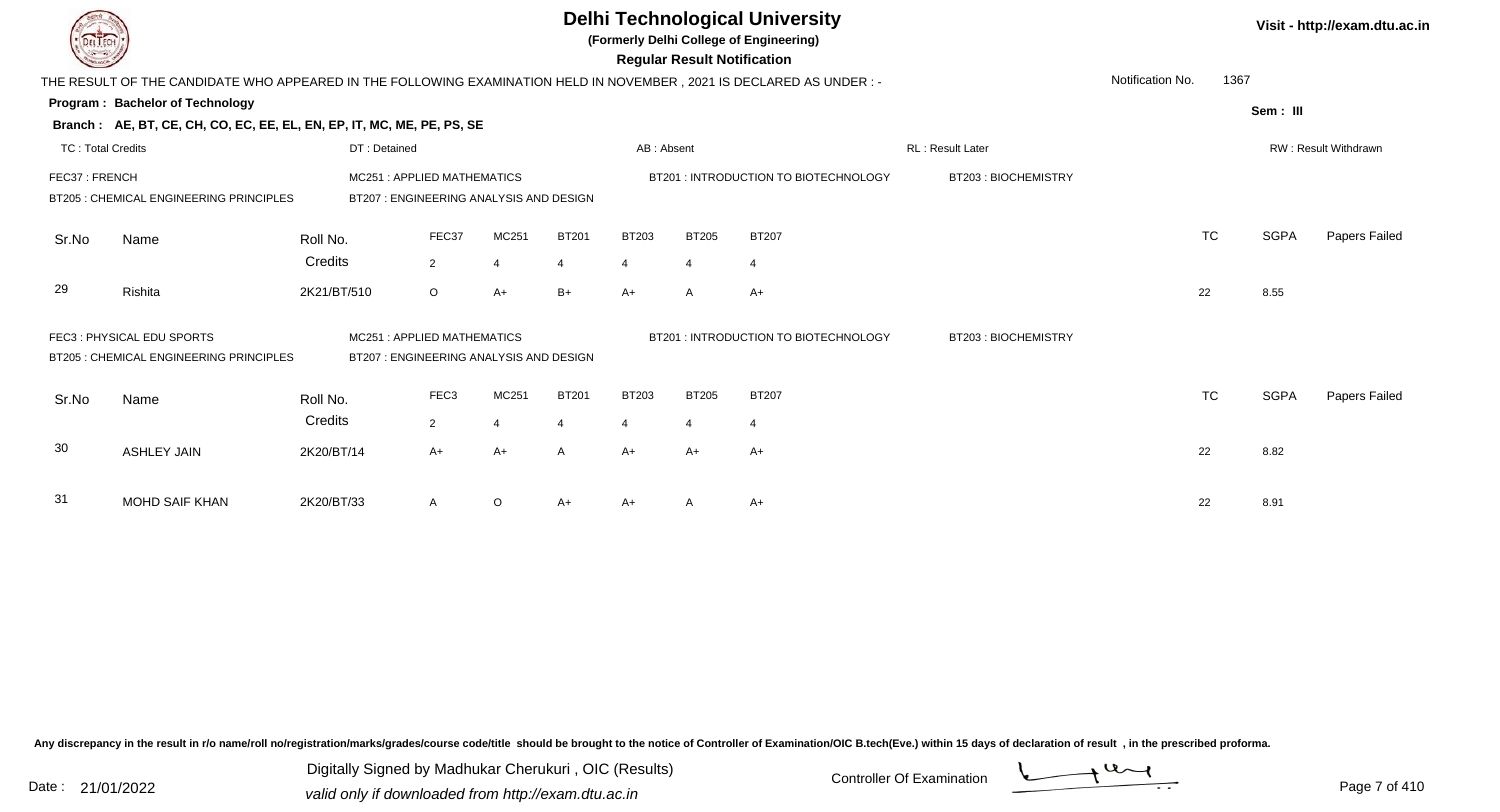|                          |                                                                                                                      |                                         |                |                |                |                | <b>Regular Result Notification</b> | <b>Delhi Technological University</b><br>(Formerly Delhi College of Engineering) |                     |                  |           |             | Visit - http://exam.dtu.ac.in |
|--------------------------|----------------------------------------------------------------------------------------------------------------------|-----------------------------------------|----------------|----------------|----------------|----------------|------------------------------------|----------------------------------------------------------------------------------|---------------------|------------------|-----------|-------------|-------------------------------|
|                          | THE RESULT OF THE CANDIDATE WHO APPEARED IN THE FOLLOWING EXAMINATION HELD IN NOVEMBER, 2021 IS DECLARED AS UNDER :- |                                         |                |                |                |                |                                    |                                                                                  |                     | Notification No. | 1367      |             |                               |
|                          | Program: Bachelor of Technology                                                                                      |                                         |                |                |                |                |                                    |                                                                                  |                     |                  |           | Sem: III    |                               |
|                          | Branch: AE, BT, CE, CH, CO, EC, EE, EL, EN, EP, IT, MC, ME, PE, PS, SE                                               |                                         |                |                |                |                |                                    |                                                                                  |                     |                  |           |             |                               |
| <b>TC: Total Credits</b> |                                                                                                                      | DT: Detained                            |                |                |                | AB: Absent     |                                    |                                                                                  | RL: Result Later    |                  |           |             | <b>RW: Result Withdrawn</b>   |
| FEC40: GERMAN            |                                                                                                                      | MC251: APPLIED MATHEMATICS              |                |                |                |                |                                    | BT201: INTRODUCTION TO BIOTECHNOLOGY                                             | BT203: BIOCHEMISTRY |                  |           |             |                               |
|                          | BT205 : CHEMICAL ENGINEERING PRINCIPLES                                                                              | BT207 : ENGINEERING ANALYSIS AND DESIGN |                |                |                |                |                                    |                                                                                  |                     |                  |           |             |                               |
| Sr.No                    | Name                                                                                                                 | Roll No.                                | FEC40          | MC251          | <b>BT201</b>   | <b>BT203</b>   | <b>BT205</b>                       | <b>BT207</b>                                                                     |                     |                  | <b>TC</b> | <b>SGPA</b> | Papers Failed                 |
|                          |                                                                                                                      | Credits                                 | $\overline{2}$ | $\overline{4}$ | $\overline{4}$ | $\overline{4}$ | $\overline{4}$                     | $\overline{4}$                                                                   |                     |                  |           |             |                               |
|                          |                                                                                                                      |                                         |                |                |                |                |                                    |                                                                                  |                     |                  |           |             |                               |
| 32                       | <b>ISHI THAKUR</b>                                                                                                   | 2K20/BT/25                              | $\circ$        | $\circ$        | $\circ$        | $A+$           | $A+$                               | $\circ$                                                                          |                     |                  | 22        | 9.64        |                               |
|                          |                                                                                                                      |                                         |                |                |                |                |                                    |                                                                                  |                     |                  |           |             |                               |
| 33                       | <b>KUNAL DUGAR</b>                                                                                                   | 2K20/BT/31                              | $A+$           | $\circ$        | $A+$           | $A+$           | $A+$                               | $A+$                                                                             |                     |                  | 22        | 9.18        |                               |
|                          | FEC45 : ENGINEERING EXPLORATION                                                                                      | MC251: APPLIED MATHEMATICS              |                |                |                |                |                                    | BT201: INTRODUCTION TO BIOTECHNOLOGY                                             | BT203: BIOCHEMISTRY |                  |           |             |                               |
|                          | <b>BT205: CHEMICAL ENGINEERING PRINCIPLES</b>                                                                        | BT207 : ENGINEERING ANALYSIS AND DESIGN |                |                |                |                |                                    |                                                                                  |                     |                  |           |             |                               |
|                          |                                                                                                                      |                                         |                |                |                |                |                                    |                                                                                  |                     |                  |           |             |                               |
| Sr.No                    | Name                                                                                                                 | Roll No.                                | FEC45          | MC251          | <b>BT201</b>   | <b>BT203</b>   | <b>BT205</b>                       | <b>BT207</b>                                                                     |                     |                  | <b>TC</b> | <b>SGPA</b> | Papers Failed                 |
|                          |                                                                                                                      | Credits                                 | $\mathbf{2}$   | $\overline{4}$ | $\overline{4}$ | $\overline{4}$ | $\overline{4}$                     | $\overline{4}$                                                                   |                     |                  |           |             |                               |
| 34                       | <b>KARTIKEY VERMA</b>                                                                                                | 2K20/BT/29                              | $A+$           | $A+$           | $B+$           | $\mathsf{A}$   | $B+$                               | A                                                                                |                     |                  | 22        | 7.91        |                               |
|                          |                                                                                                                      |                                         |                |                |                |                |                                    |                                                                                  |                     |                  |           |             |                               |
|                          | FEC46 : TECHNICAL COMMUNICATION                                                                                      | MC251: APPLIED MATHEMATICS              |                |                |                |                |                                    | BT201: INTRODUCTION TO BIOTECHNOLOGY                                             | BT203: BIOCHEMISTRY |                  |           |             |                               |
|                          | BT205 : CHEMICAL ENGINEERING PRINCIPLES                                                                              | BT207 : ENGINEERING ANALYSIS AND DESIGN |                |                |                |                |                                    |                                                                                  |                     |                  |           |             |                               |
| Sr.No                    | Name                                                                                                                 | Roll No.                                | FEC46          | MC251          | <b>BT201</b>   | <b>BT203</b>   | <b>BT205</b>                       | <b>BT207</b>                                                                     |                     |                  | <b>TC</b> | <b>SGPA</b> | Papers Failed                 |
|                          |                                                                                                                      | Credits                                 | $\overline{2}$ | 4              | $\overline{4}$ | $\overline{4}$ | 4                                  | $\overline{4}$                                                                   |                     |                  |           |             |                               |
| 35                       | YUGANK GUPTA                                                                                                         | 2K20/BT/71                              | $\mathsf{A}$   | $A+$           | $A+$           | $\mathsf{A}$   | $A+$                               | $A+$                                                                             |                     |                  | 22        | 8.73        |                               |
|                          |                                                                                                                      |                                         |                |                |                |                |                                    |                                                                                  |                     |                  |           |             |                               |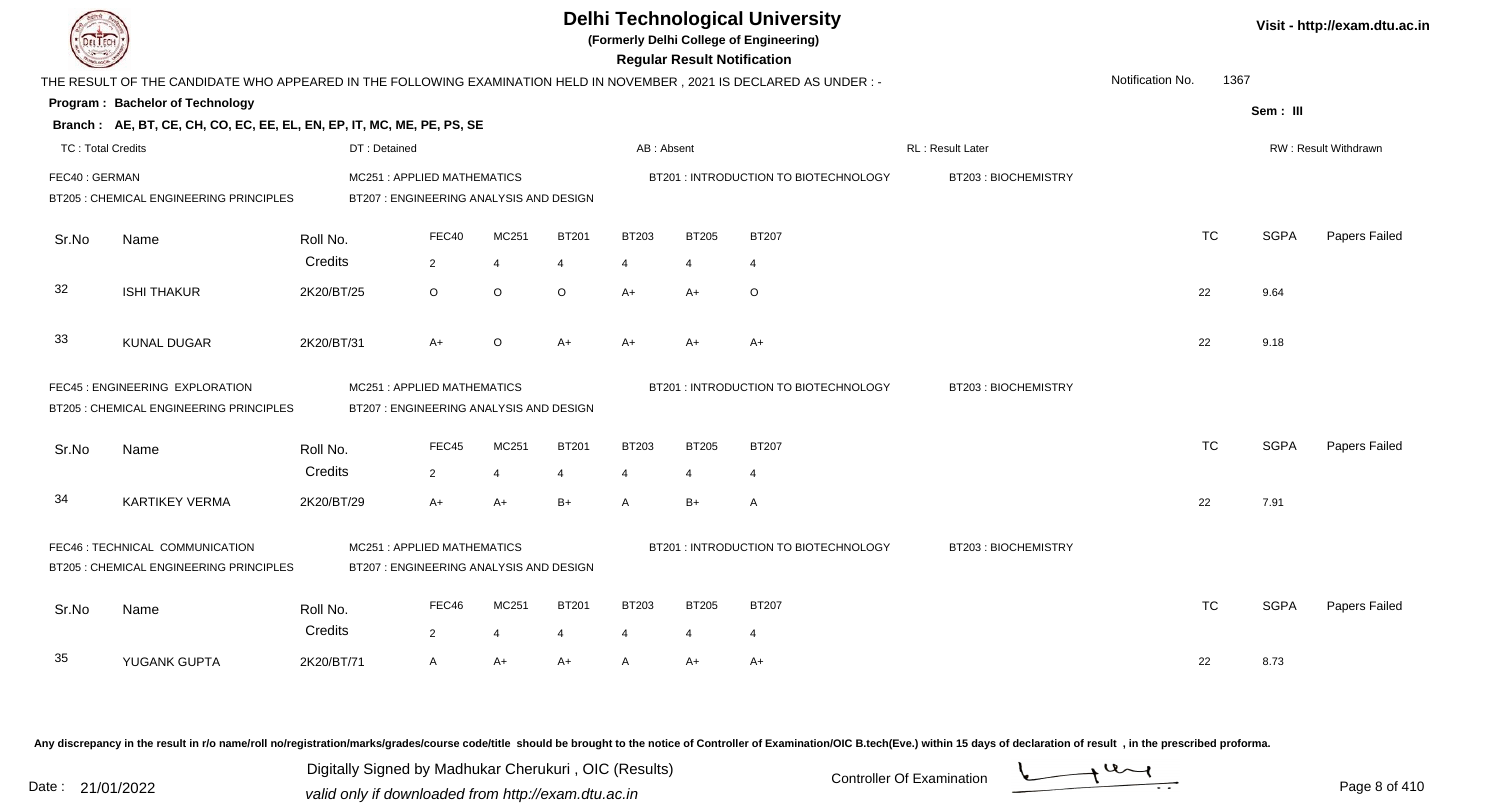|                          |                                                                                                                     |                                                                       |                                                                       |                |                |                                       |                     | <b>Delhi Technological University</b><br>(Formerly Delhi College of Engineering)<br><b>Regular Result Notification</b> |                     |                  |           |             | Visit - http://exam.dtu.ac.in |
|--------------------------|---------------------------------------------------------------------------------------------------------------------|-----------------------------------------------------------------------|-----------------------------------------------------------------------|----------------|----------------|---------------------------------------|---------------------|------------------------------------------------------------------------------------------------------------------------|---------------------|------------------|-----------|-------------|-------------------------------|
|                          | THE RESULT OF THE CANDIDATE WHO APPEARED IN THE FOLLOWING EXAMINATION HELD IN NOVEMBER, 2021 IS DECLARED AS UNDER:- |                                                                       |                                                                       |                |                |                                       |                     |                                                                                                                        |                     | Notification No. | 1367      |             |                               |
|                          | Program: Bachelor of Technology                                                                                     |                                                                       |                                                                       |                |                |                                       |                     |                                                                                                                        |                     |                  |           | Sem: III    |                               |
|                          | Branch: AE, BT, CE, CH, CO, EC, EE, EL, EN, EP, IT, MC, ME, PE, PS, SE                                              |                                                                       |                                                                       |                |                |                                       |                     |                                                                                                                        |                     |                  |           |             |                               |
| <b>TC: Total Credits</b> |                                                                                                                     | DT: Detained                                                          |                                                                       |                |                | AB: Absent                            |                     |                                                                                                                        | RL : Result Later   |                  |           |             | RW: Result Withdrawn          |
|                          | FEC47 : VALUE DRIVEN LEADERSHIP<br>BT205 : CHEMICAL ENGINEERING PRINCIPLES                                          |                                                                       | MC251: APPLIED MATHEMATICS<br>BT207 : ENGINEERING ANALYSIS AND DESIGN |                |                |                                       |                     | BT201: INTRODUCTION TO BIOTECHNOLOGY                                                                                   | BT203: BIOCHEMISTRY |                  |           |             |                               |
| Sr.No                    | Name                                                                                                                | Roll No.                                                              | FEC47                                                                 | MC251          | <b>BT201</b>   | <b>BT203</b>                          | <b>BT205</b>        | <b>BT207</b>                                                                                                           |                     |                  | <b>TC</b> | <b>SGPA</b> | Papers Failed                 |
|                          |                                                                                                                     | Credits                                                               | $\overline{2}$                                                        | $\overline{4}$ | $\overline{4}$ | $\overline{4}$                        | $\overline{4}$      | $\overline{4}$                                                                                                         |                     |                  |           |             |                               |
| 36                       | <b>RHYTHM BANSAL</b>                                                                                                | 2K20/BT/47                                                            | $A+$                                                                  | $A+$           | $A+$           | $A+$                                  | $A+$                | $A+$                                                                                                                   |                     |                  | 22        | 9.00        |                               |
|                          | FEC48 : INTRODUCTION TO BIOLOGICAL SCIENCE<br>BT205 : CHEMICAL ENGINEERING PRINCIPLES                               | MC251: APPLIED MATHEMATICS<br>BT207 : ENGINEERING ANALYSIS AND DESIGN |                                                                       |                |                | BT201 : INTRODUCTION TO BIOTECHNOLOGY | BT203: BIOCHEMISTRY |                                                                                                                        |                     |                  |           |             |                               |
| Sr.No                    | Name                                                                                                                | Roll No.                                                              | FEC48                                                                 | MC251          | <b>BT201</b>   | <b>BT203</b>                          | <b>BT205</b>        | <b>BT207</b>                                                                                                           |                     |                  | <b>TC</b> | <b>SGPA</b> | Papers Failed                 |
|                          |                                                                                                                     | Credits                                                               | $\overline{2}$                                                        | $\overline{4}$ | 4              | $\overline{4}$                        | $\overline{4}$      | $\overline{4}$                                                                                                         |                     |                  |           |             |                               |
| 37                       | SHIVAM BILANDI                                                                                                      | 2K20/BT/58                                                            | $\circ$                                                               | $\mathsf O$    | $A+$           | $A+$                                  | $A+$                | O                                                                                                                      |                     |                  | 22        | 9.45        |                               |
| 38                       | <b>SUVANI ROHATGI</b>                                                                                               | 2K20/BT/64                                                            | $\circ$                                                               | $A+$           | $A+$           | $A+$                                  | A                   | $A+$                                                                                                                   |                     |                  | 22        | 8.91        |                               |
|                          | FEC52: Extension and Outreach Activities<br>BT205 : CHEMICAL ENGINEERING PRINCIPLES                                 |                                                                       | MC251: APPLIED MATHEMATICS<br>BT207 : ENGINEERING ANALYSIS AND DESIGN |                |                |                                       |                     | BT201 : INTRODUCTION TO BIOTECHNOLOGY                                                                                  | BT203: BIOCHEMISTRY |                  |           |             |                               |
| Sr.No                    | Name                                                                                                                | Roll No.                                                              | FEC <sub>52</sub>                                                     | MC251          | <b>BT201</b>   | <b>BT203</b>                          | <b>BT205</b>        | <b>BT207</b>                                                                                                           |                     |                  | <b>TC</b> | <b>SGPA</b> | Papers Failed                 |
|                          |                                                                                                                     | Credits                                                               | $2^{\circ}$                                                           | $\overline{4}$ | $\overline{4}$ | 4                                     | $\overline{4}$      | $\overline{4}$                                                                                                         |                     |                  |           |             |                               |
| 39                       | ABHISHEK KUMAR SINGH                                                                                                | 2K20/BT/03                                                            | $\circ$                                                               | $A+$           | A              | A                                     | A                   | $\mathsf{A}$                                                                                                           |                     |                  | 22        | 8.36        |                               |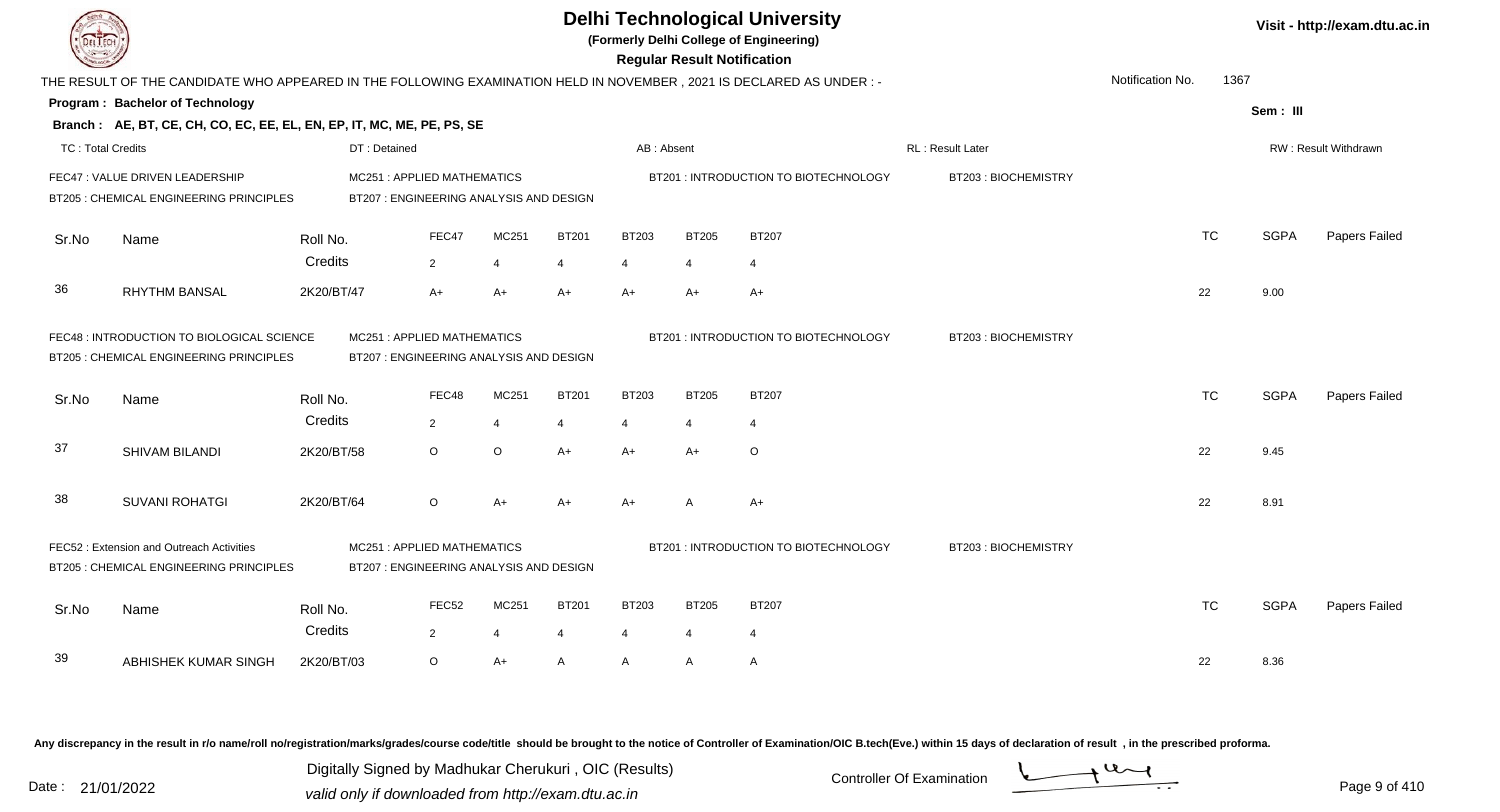|                          |                                                                                                                     |                                                                      |                |                |              |                | <b>Regular Result Notification</b> | <b>Delhi Technological University</b><br>(Formerly Delhi College of Engineering) |                     |                  |           |             | Visit - http://exam.dtu.ac.in |
|--------------------------|---------------------------------------------------------------------------------------------------------------------|----------------------------------------------------------------------|----------------|----------------|--------------|----------------|------------------------------------|----------------------------------------------------------------------------------|---------------------|------------------|-----------|-------------|-------------------------------|
|                          | THE RESULT OF THE CANDIDATE WHO APPEARED IN THE FOLLOWING EXAMINATION HELD IN NOVEMBER, 2021 IS DECLARED AS UNDER:- |                                                                      |                |                |              |                |                                    |                                                                                  |                     | Notification No. | 1367      |             |                               |
|                          | Program: Bachelor of Technology                                                                                     |                                                                      |                |                |              |                |                                    |                                                                                  |                     |                  |           | Sem: III    |                               |
|                          | Branch: AE, BT, CE, CH, CO, EC, EE, EL, EN, EP, IT, MC, ME, PE, PS, SE                                              |                                                                      |                |                |              |                |                                    |                                                                                  |                     |                  |           |             |                               |
| <b>TC: Total Credits</b> |                                                                                                                     | DT: Detained                                                         |                |                |              | AB: Absent     |                                    |                                                                                  | RL: Result Later    |                  |           |             | RW: Result Withdrawn          |
|                          | FEC54 : Negotiation and Leadership<br>BT205 : CHEMICAL ENGINEERING PRINCIPLES                                       | MC251: APPLIED MATHEMATICS<br>BT207: ENGINEERING ANALYSIS AND DESIGN |                |                |              |                |                                    | BT201 : INTRODUCTION TO BIOTECHNOLOGY                                            | BT203: BIOCHEMISTRY |                  |           |             |                               |
| Sr.No                    | Name                                                                                                                | Roll No.                                                             | FEC54          | MC251          | <b>BT201</b> | <b>BT203</b>   | <b>BT205</b>                       | <b>BT207</b>                                                                     |                     |                  | <b>TC</b> | <b>SGPA</b> | Papers Failed                 |
|                          |                                                                                                                     | Credits                                                              | $\overline{2}$ | $\overline{4}$ | 4            | $\overline{4}$ | $\overline{4}$                     | $\overline{4}$                                                                   |                     |                  |           |             |                               |
| 40                       | Abhishek Govil                                                                                                      | 2K21/BT/501                                                          | $B+$           | $A+$           | $A+$         | $\mathsf{A}$   | $\mathsf{A}$                       | $A+$                                                                             |                     |                  | 22        | 8.45        |                               |
| 41                       | AARYAN VIJAY KUMAR                                                                                                  | 2K21/BT/506                                                          | A              | $A+$           | A            | $A+$           | A                                  | $A+$                                                                             |                     |                  | 22        | 8.55        |                               |
| <b>HARMONY</b>           | FEC56 : UNIVERSAL HUMAN VALUES : UNDERSTANDING MC251 : APPLIED MATHEMATICS                                          |                                                                      |                |                |              |                |                                    | BT201 : INTRODUCTION TO BIOTECHNOLOGY                                            | BT203: BIOCHEMISTRY |                  |           |             |                               |
|                          | BT205 : CHEMICAL ENGINEERING PRINCIPLES                                                                             | BT207: ENGINEERING ANALYSIS AND DESIGN                               |                |                |              |                |                                    |                                                                                  |                     |                  |           |             |                               |
| Sr.No                    | Name                                                                                                                | Roll No.                                                             | FEC56          | MC251          | <b>BT201</b> | <b>BT203</b>   | <b>BT205</b>                       | <b>BT207</b>                                                                     |                     |                  | <b>TC</b> | <b>SGPA</b> | Papers Failed                 |
|                          |                                                                                                                     | Credits                                                              | $\overline{2}$ | $\overline{4}$ | 4            | 4              | $\overline{4}$                     | $\overline{4}$                                                                   |                     |                  |           |             |                               |
| 42                       | DHRUVI JAJORIA                                                                                                      | 2K20/BT/19                                                           | $\circ$        | $A+$           | $A+$         | $A+$           | $\mathsf{A}$                       | $A+$                                                                             |                     |                  | 22        | 8.91        |                               |
| 43                       | <b>HIMANSHI PAL</b>                                                                                                 | 2K20/BT/23                                                           | $\circ$        | $\circ$        | $A+$         | A+             | A+                                 | A+                                                                               |                     |                  | 22        | 9.27        |                               |

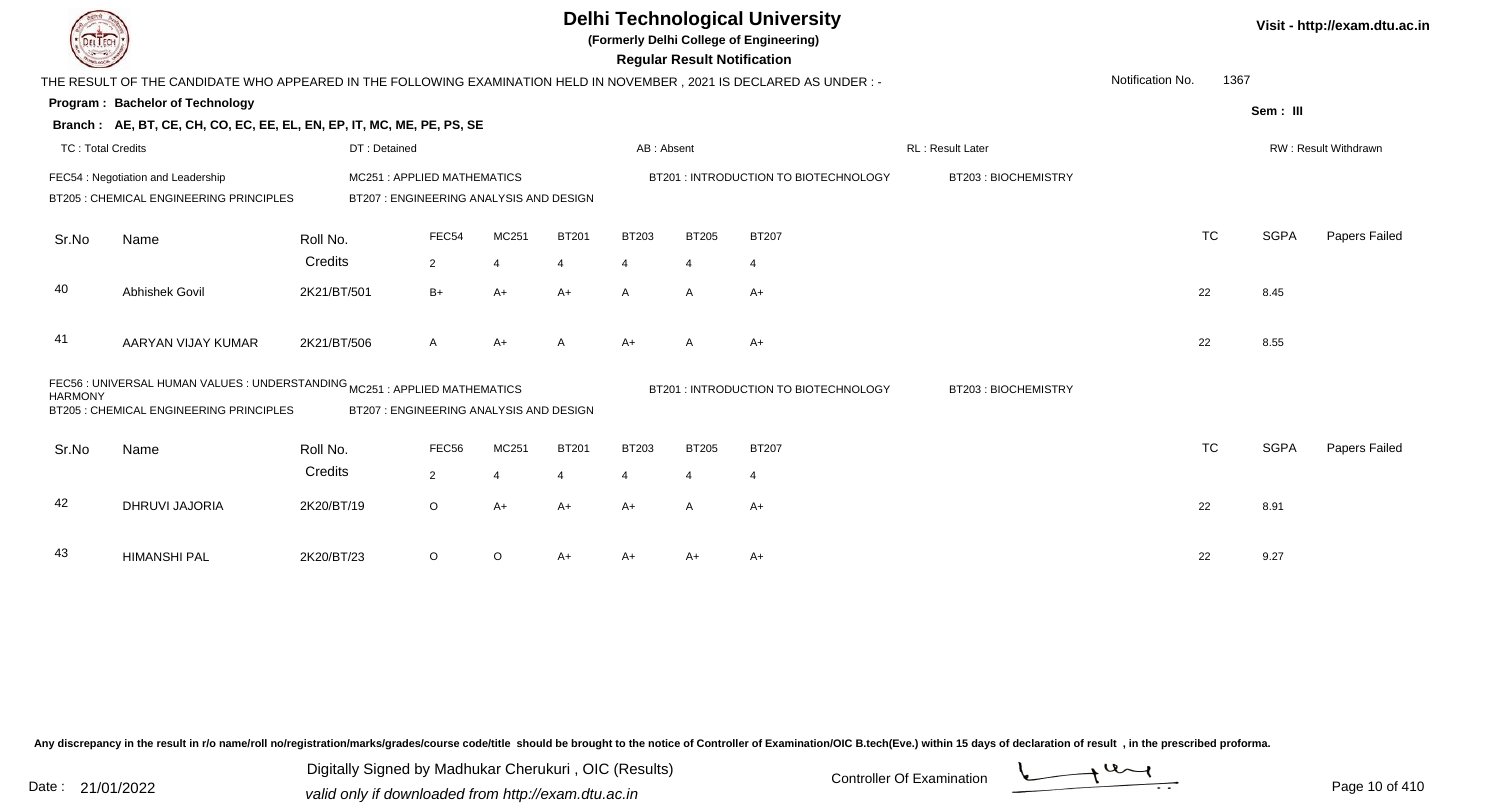|                          |                                                                                                                     |            |                                                                      |                |                |                |                | <b>Regular Result Notification</b> | <b>Delhi Technological University</b><br>(Formerly Delhi College of Engineering) |                     |                  |           |             | Visit - http://exam.dtu.ac.in |
|--------------------------|---------------------------------------------------------------------------------------------------------------------|------------|----------------------------------------------------------------------|----------------|----------------|----------------|----------------|------------------------------------|----------------------------------------------------------------------------------|---------------------|------------------|-----------|-------------|-------------------------------|
|                          | THE RESULT OF THE CANDIDATE WHO APPEARED IN THE FOLLOWING EXAMINATION HELD IN NOVEMBER, 2021 IS DECLARED AS UNDER:- |            |                                                                      |                |                |                |                |                                    |                                                                                  |                     | Notification No. | 1367      |             |                               |
|                          | <b>Program: Bachelor of Technology</b>                                                                              |            |                                                                      |                |                |                |                |                                    |                                                                                  |                     |                  |           | Sem: III    |                               |
|                          | Branch: AE, BT, CE, CH, CO, EC, EE, EL, EN, EP, IT, MC, ME, PE, PS, SE                                              |            |                                                                      |                |                |                |                |                                    |                                                                                  |                     |                  |           |             |                               |
| <b>TC: Total Credits</b> |                                                                                                                     |            | DT: Detained                                                         |                |                |                | AB: Absent     |                                    |                                                                                  | RL: Result Later    |                  |           |             | RW: Result Withdrawn          |
| <b>MANAGEMENT</b>        | FEC57: LEARDERSHIP MASTERY THROUGH SELF<br>BT205 : CHEMICAL ENGINEERING PRINCIPLES                                  |            | MC251: APPLIED MATHEMATICS<br>BT207: ENGINEERING ANALYSIS AND DESIGN |                |                |                |                |                                    | BT201: INTRODUCTION TO BIOTECHNOLOGY                                             | BT203: BIOCHEMISTRY |                  |           |             |                               |
| Sr.No                    | Name                                                                                                                | Roll No.   |                                                                      | FEC57          | MC251          | <b>BT201</b>   | <b>BT203</b>   | <b>BT205</b>                       | <b>BT207</b>                                                                     |                     |                  | <b>TC</b> | <b>SGPA</b> | Papers Failed                 |
|                          |                                                                                                                     | Credits    |                                                                      | $\overline{2}$ | $\overline{4}$ | $\overline{4}$ | $\overline{4}$ | $\overline{4}$                     | $\overline{4}$                                                                   |                     |                  |           |             |                               |
| 44                       | AAYUSH GARG                                                                                                         | 2K20/BT/02 |                                                                      | A+             | $A+$           | $\circ$        | $\Omega$       | $\circ$                            | $\circ$                                                                          |                     |                  | 22        | 9.73        |                               |
| 45                       | NISHTHA JAIN                                                                                                        | 2K20/BT/37 |                                                                      | A+             | $A+$           | $\Omega$       | $B+$           | $\circ$                            | $\circ$                                                                          |                     |                  | 22        | 9.18        |                               |
| 46                       | PRANAV KALIA                                                                                                        | 2K20/BT/42 |                                                                      | $A+$           | $A+$           | A              | $\mathsf{A}$   | $\mathsf{A}$                       | $\overline{A}$                                                                   |                     |                  | 22        | 8.27        |                               |
| 47                       | RASHI SHARMA                                                                                                        | 2K20/BT/46 |                                                                      | $\circ$        | $A+$           | $\Omega$       | $A+$           | $\circ$                            | $\circ$                                                                          |                     |                  | 22        | 9.64        |                               |
| 48                       | SANVIDHI SINGH                                                                                                      | 2K20/BT/53 |                                                                      | $A+$           | $A+$           | $B+$           | $A+$           | $\mathsf{A}$                       | $\overline{A}$                                                                   |                     |                  | 22        | 8.27        |                               |
| 49                       | <b>TIYA VERMA</b>                                                                                                   | 2K20/BT/65 |                                                                      | A+             | $A+$           |                | $\circ$        | A+                                 | $\circ$                                                                          |                     |                  | 22        | 9.55        |                               |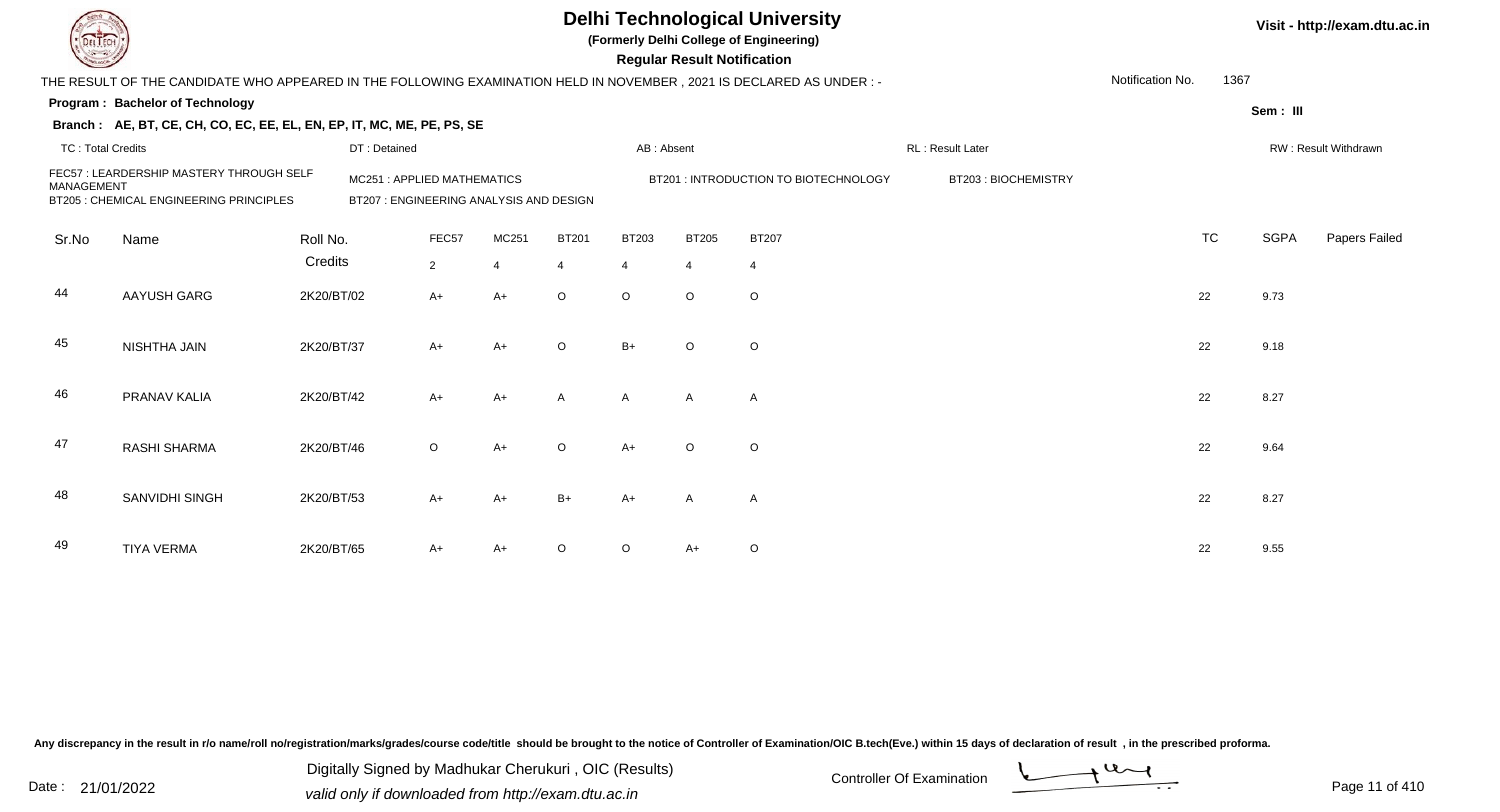|                          |                                                                                                                        |                                         |                |       |              |                | <b>Regular Result Notification</b> | <b>Delhi Technological University</b><br>(Formerly Delhi College of Engineering) |                                                                                                                                                                                                                                |                  |           |             | Visit - http://exam.dtu.ac.in |
|--------------------------|------------------------------------------------------------------------------------------------------------------------|-----------------------------------------|----------------|-------|--------------|----------------|------------------------------------|----------------------------------------------------------------------------------|--------------------------------------------------------------------------------------------------------------------------------------------------------------------------------------------------------------------------------|------------------|-----------|-------------|-------------------------------|
|                          | THE RESULT OF THE CANDIDATE WHO APPEARED IN THE FOLLOWING EXAMINATION HELD IN NOVEMBER , 2021 IS DECLARED AS UNDER : - |                                         |                |       |              |                |                                    |                                                                                  |                                                                                                                                                                                                                                | Notification No. | 1367      |             |                               |
|                          | Program: Bachelor of Technology                                                                                        |                                         |                |       |              |                |                                    |                                                                                  |                                                                                                                                                                                                                                |                  |           | Sem: III    |                               |
|                          | Branch: AE, BT, CE, CH, CO, EC, EE, EL, EN, EP, IT, MC, ME, PE, PS, SE                                                 |                                         |                |       |              |                |                                    |                                                                                  |                                                                                                                                                                                                                                |                  |           |             |                               |
| <b>TC: Total Credits</b> |                                                                                                                        | DT: Detained                            |                |       |              | AB: Absent     |                                    |                                                                                  | RL : Result Later                                                                                                                                                                                                              |                  |           |             | RW: Result Withdrawn          |
|                          | FEC7: INTRODUCTION TO ENVIRONMENTAL SCIENCE MC251: APPLIED MATHEMATICS                                                 |                                         |                |       |              |                |                                    | BT201 : INTRODUCTION TO BIOTECHNOLOGY                                            | BT203: BIOCHEMISTRY                                                                                                                                                                                                            |                  |           |             |                               |
|                          | BT205 : CHEMICAL ENGINEERING PRINCIPLES                                                                                | BT207 : ENGINEERING ANALYSIS AND DESIGN |                |       |              |                |                                    |                                                                                  |                                                                                                                                                                                                                                |                  |           |             |                               |
| Sr.No                    | Name                                                                                                                   | Roll No.                                | FEC7           | MC251 | <b>BT201</b> | <b>BT203</b>   | <b>BT205</b>                       | <b>BT207</b>                                                                     |                                                                                                                                                                                                                                |                  | <b>TC</b> | <b>SGPA</b> | Papers Failed                 |
|                          |                                                                                                                        | Credits                                 | $\overline{2}$ | 4     | 4            | $\overline{4}$ | 4                                  | 4                                                                                |                                                                                                                                                                                                                                |                  |           |             |                               |
| 50                       | <b>AADYA SURI</b>                                                                                                      | 2K20/BT/01                              | A              | A+    | A+           | $A+$           | $A+$                               | $A+$                                                                             |                                                                                                                                                                                                                                |                  | 22        | 8.91        |                               |
| 51                       | <b>AKANSHA</b>                                                                                                         | 2K20/BT/05                              | A+             | A+    | A+           | $A+$           | A                                  | A+                                                                               |                                                                                                                                                                                                                                |                  | 22        | 8.82        |                               |
| 52                       | ANKIT KUNDU                                                                                                            | 2K20/BT/08                              | $A+$           | O     | A+           | $A+$           | $A+$                               | $A+$                                                                             |                                                                                                                                                                                                                                |                  | 22        | 9.18        |                               |
| 53                       | <b>ANKIT THAKUR</b>                                                                                                    | 2K20/BT/09                              | A+             | A+    | $B+$         | A              | A                                  | $A+$                                                                             |                                                                                                                                                                                                                                |                  | 22        | 8.27        |                               |
| 54                       | <b>ANKIT THAKUR</b>                                                                                                    | 2K20/BT/10                              | $A+$           | $A+$  | $B+$         | A              | A                                  | $\mathsf{A}$                                                                     |                                                                                                                                                                                                                                |                  | 22        | 8.09        |                               |
| 55                       | <b>ANVI SUD</b>                                                                                                        | 2K20/BT/12                              | $A+$           | A+    | A+           | A+             | $A+$                               | $A+$                                                                             |                                                                                                                                                                                                                                |                  | 22        | 9.00        |                               |
| 56                       | <b>ARPIT KUMAR SINGH</b>                                                                                               | 2K20/BT/13                              | A+             | A+    | A+           | A              | A                                  | A+                                                                               |                                                                                                                                                                                                                                |                  | 22        | 8.64        |                               |
| 57                       | ASHUTOSH CHAUHAN                                                                                                       | 2K20/BT/15                              | A+             | A+    | A+           | A+             | A+                                 | O                                                                                |                                                                                                                                                                                                                                |                  | 22        | 9.18        |                               |
| 58                       | AYUSH KUMAR                                                                                                            | 2K20/BT/16                              | A+             | A+    | A+           | $\circ$        | A+                                 | A+                                                                               |                                                                                                                                                                                                                                |                  | 22        | 9.18        |                               |
|                          |                                                                                                                        |                                         |                |       |              |                |                                    |                                                                                  | ny discrepancy in the result in r/o name/roll no/registration/marks/grades/course code/title, should be brought to the notice of Controller of Examination/OIC B tech(Eye ) within 15 days of declaration of result in the pre |                  |           |             |                               |

Date : 21/01/2022 Digital Digital of Microsofted Chemical Controller Of Examination Determination Page 12 of 41 Digitally Signed by Madhukar Cherukuri , OIC (Results)

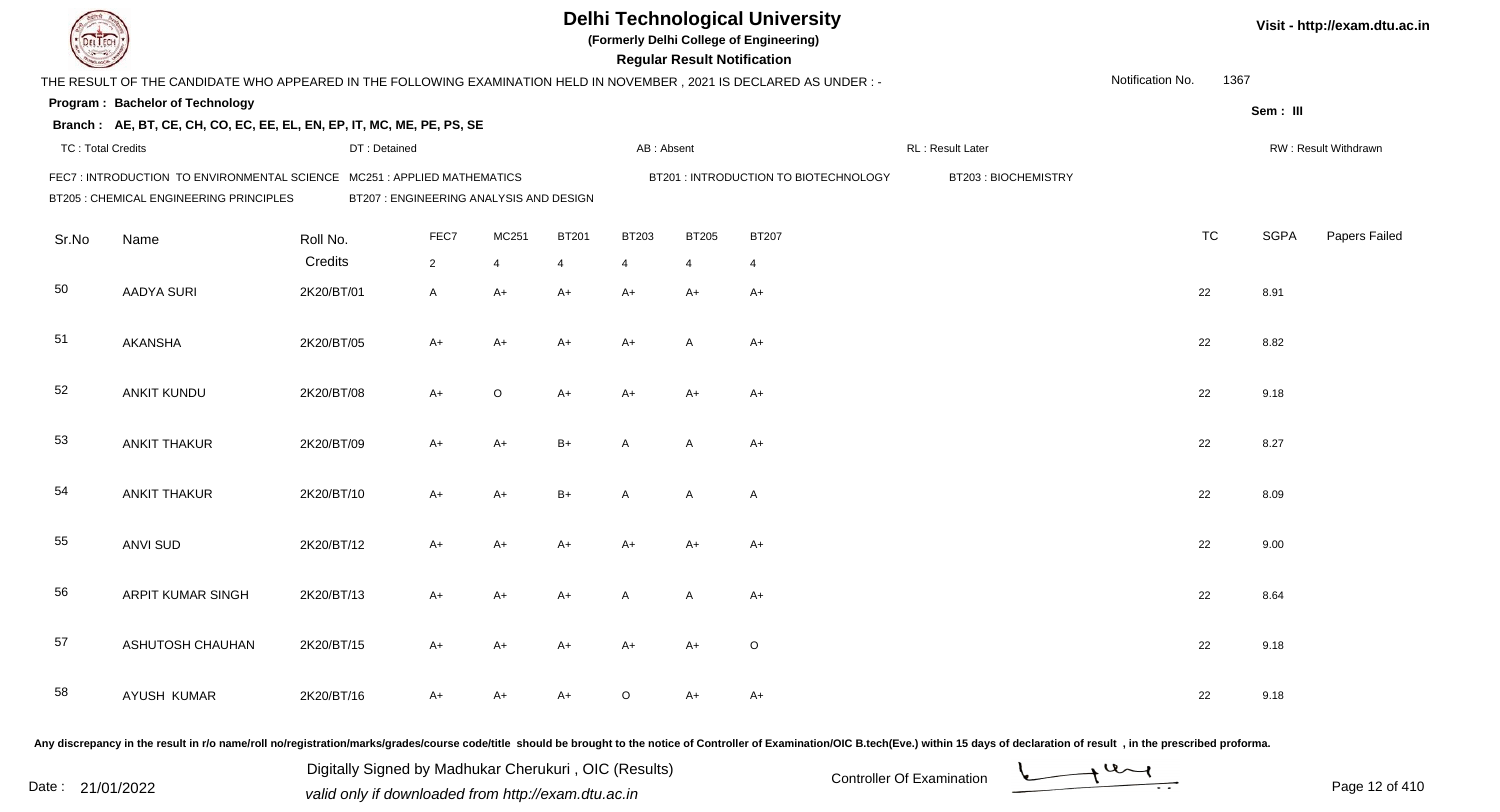|                          |                                                                                                                     |                                         |                |                |              |                | <b>Regular Result Notification</b> | <b>Delhi Technological University</b><br>(Formerly Delhi College of Engineering) |                     |                  |           |             | Visit - http://exam.dtu.ac.in |
|--------------------------|---------------------------------------------------------------------------------------------------------------------|-----------------------------------------|----------------|----------------|--------------|----------------|------------------------------------|----------------------------------------------------------------------------------|---------------------|------------------|-----------|-------------|-------------------------------|
|                          | THE RESULT OF THE CANDIDATE WHO APPEARED IN THE FOLLOWING EXAMINATION HELD IN NOVEMBER, 2021 IS DECLARED AS UNDER:- |                                         |                |                |              |                |                                    |                                                                                  |                     | Notification No. | 1367      |             |                               |
|                          | Program: Bachelor of Technology                                                                                     |                                         |                |                |              |                |                                    |                                                                                  |                     |                  |           | Sem: III    |                               |
|                          | Branch: AE, BT, CE, CH, CO, EC, EE, EL, EN, EP, IT, MC, ME, PE, PS, SE                                              |                                         |                |                |              |                |                                    |                                                                                  |                     |                  |           |             |                               |
| <b>TC: Total Credits</b> |                                                                                                                     | DT: Detained                            |                |                |              | AB: Absent     |                                    |                                                                                  | RL: Result Later    |                  |           |             | RW: Result Withdrawn          |
|                          | FEC7: INTRODUCTION TO ENVIRONMENTAL SCIENCE MC251: APPLIED MATHEMATICS<br>BT205 : CHEMICAL ENGINEERING PRINCIPLES   | BT207 : ENGINEERING ANALYSIS AND DESIGN |                |                |              |                |                                    | BT201 : INTRODUCTION TO BIOTECHNOLOGY                                            | BT203: BIOCHEMISTRY |                  |           |             |                               |
| Sr.No                    | Name                                                                                                                | Roll No.                                | FEC7           | MC251          | <b>BT201</b> | <b>BT203</b>   | <b>BT205</b>                       | <b>BT207</b>                                                                     |                     |                  | <b>TC</b> | <b>SGPA</b> | Papers Failed                 |
|                          |                                                                                                                     | Credits                                 | $\overline{2}$ | $\overline{4}$ | 4            | $\overline{4}$ | 4                                  | 4                                                                                |                     |                  |           |             |                               |
| 59                       | <b>DEEP SAGAR</b>                                                                                                   | 2K20/BT/18                              | A              | A              | $A+$         | $A+$           | A                                  | $A+$                                                                             |                     | 22               |           | 8.55        |                               |
| 60                       | <b>HARIOM</b>                                                                                                       | 2K20/BT/21                              | A+             | A+             | $B+$         | A              | A                                  | $B+$                                                                             |                     | 22               |           | 7.91        |                               |
| 61                       | <b>HARSH BATRA</b>                                                                                                  | 2K20/BT/22                              | B              | A+             | A+           | $A+$           | A                                  | $\mathsf{A}$                                                                     |                     | 22               |           | 8.36        |                               |
| 62                       | <b>JUHI YADAV</b>                                                                                                   | 2K20/BT/26                              | $B+$           | A              | B            | $\, {\sf B}$   | Α                                  | B                                                                                |                     | 22               |           | 6.82        |                               |
| 63                       | KUNAL BASUMATARI                                                                                                    | 2K20/BT/30                              | $A+$           | $A+$           | B+           | $A+$           | A                                  | $\mathsf{A}$                                                                     |                     | 22               |           | 8.27        |                               |
| 64                       | NOEL JOSEPH SAJI                                                                                                    | 2K20/BT/38                              | $B+$           | A+             | A            | $B+$           | A                                  | $A+$                                                                             |                     | 22               |           | 8.09        |                               |
| 65                       | RITIKA SAHA                                                                                                         | 2K20/BT/48                              | O              | O              | $\circ$      | A+             | $A+$                               | O                                                                                |                     | 22               |           | 9.64        |                               |
| 66                       | SAKSHI MOHTA                                                                                                        | 2K20/BT/52                              | C              | A+             | B+           | $A+$           | A                                  | A                                                                                |                     | 22               |           | 7.91        |                               |
| 67                       | SANYAM JAIN                                                                                                         | 2K20/BT/54                              | A+             | A+             | $\circ$      | $\circ$        | $\circ$                            | $\circ$                                                                          |                     | 22               |           | 9.73        |                               |
|                          |                                                                                                                     |                                         |                |                |              |                |                                    |                                                                                  |                     |                  |           |             |                               |

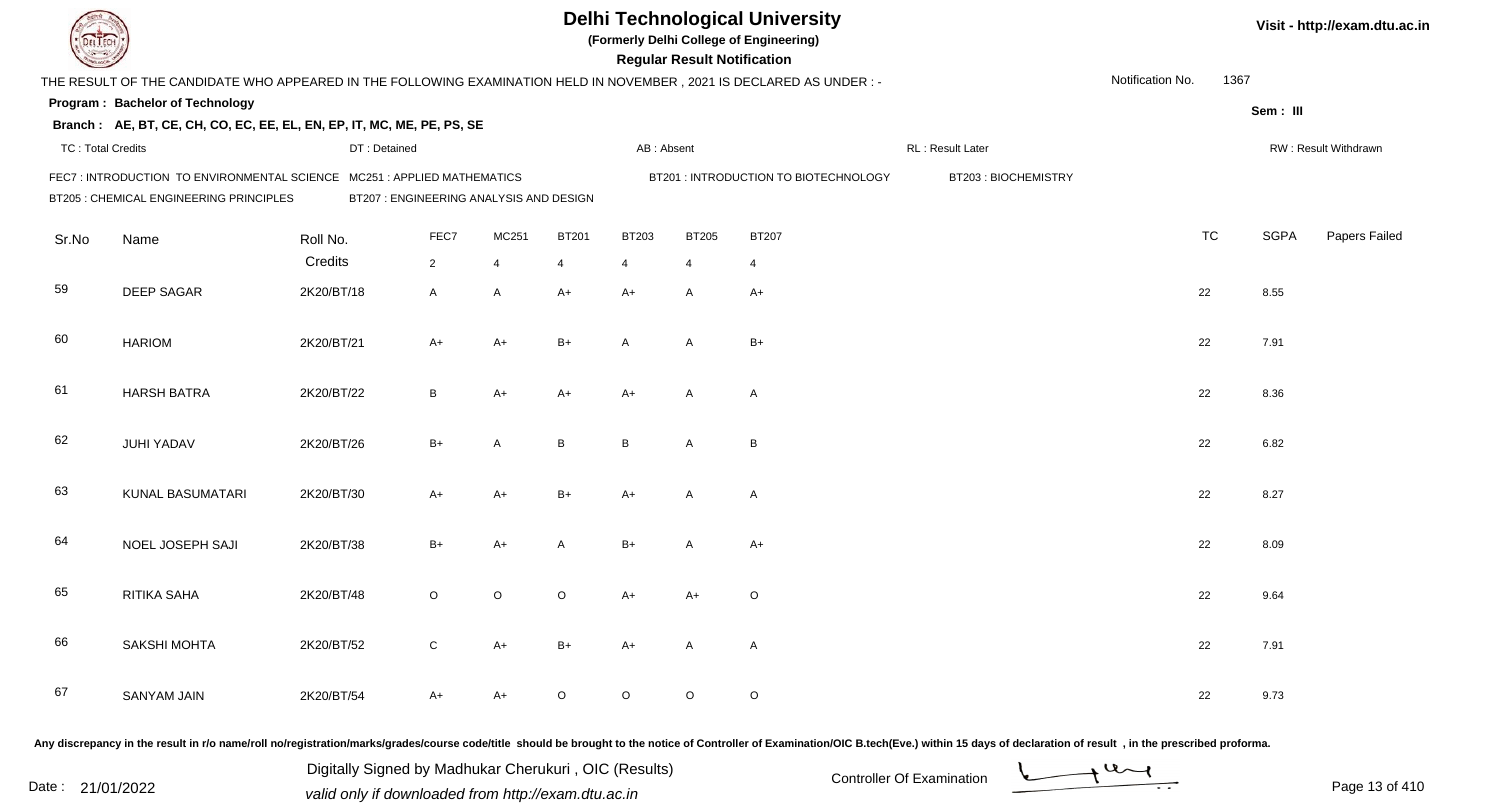|                          |                                                                                                                       |                                                                       |                     |                |              |                |                | <b>Delhi Technological University</b><br>(Formerly Delhi College of Engineering)<br><b>Regular Result Notification</b> |                  |                  |           |             | Visit - http://exam.dtu.ac.in |
|--------------------------|-----------------------------------------------------------------------------------------------------------------------|-----------------------------------------------------------------------|---------------------|----------------|--------------|----------------|----------------|------------------------------------------------------------------------------------------------------------------------|------------------|------------------|-----------|-------------|-------------------------------|
|                          | THE RESULT OF THE CANDIDATE WHO APPEARED IN THE FOLLOWING EXAMINATION HELD IN NOVEMBER , 2021 IS DECLARED AS UNDER :- |                                                                       |                     |                |              |                |                |                                                                                                                        |                  | Notification No. | 1367      |             |                               |
|                          | Program: Bachelor of Technology<br>Branch: AE, BT, CE, CH, CO, EC, EE, EL, EN, EP, IT, MC, ME, PE, PS, SE             |                                                                       |                     |                |              |                |                |                                                                                                                        |                  |                  |           | Sem: III    |                               |
| <b>TC: Total Credits</b> |                                                                                                                       | DT: Detained                                                          |                     |                |              | AB: Absent     |                |                                                                                                                        | RL: Result Later |                  |           |             | RW: Result Withdrawn          |
|                          | FEC7 : INTRODUCTION TO ENVIRONMENTAL SCIENCE<br>BT205 : CHEMICAL ENGINEERING PRINCIPLES                               | MC251: APPLIED MATHEMATICS<br>BT207 : ENGINEERING ANALYSIS AND DESIGN | BT203: BIOCHEMISTRY |                |              |                |                |                                                                                                                        |                  |                  |           |             |                               |
| Sr.No                    | Name                                                                                                                  | Roll No.                                                              | FEC7                | MC251          | <b>BT201</b> | <b>BT203</b>   | <b>BT205</b>   | <b>BT207</b>                                                                                                           |                  |                  | <b>TC</b> | <b>SGPA</b> | Papers Failed                 |
|                          |                                                                                                                       | Credits                                                               | $\overline{2}$      | $\overline{4}$ | 4            | $\overline{4}$ | $\overline{4}$ | $\overline{4}$                                                                                                         |                  |                  |           |             |                               |
| 68                       | <b>SEHAR SHARMA</b>                                                                                                   | 2K20/BT/57                                                            | A                   | $A+$           | $B+$         | $\mathsf{A}$   | $\mathsf{A}$   | $A+$                                                                                                                   |                  |                  | 22        | 8.18        |                               |
| 69                       | SOURAV KUMAR                                                                                                          | 2K20/BT/63                                                            | $A+$                | $A+$           | A            | $A+$           | $\overline{A}$ | $A+$                                                                                                                   |                  |                  | 22        | 8.64        |                               |
| 70                       | <b>VANSHIKA</b>                                                                                                       | 2K20/BT/69                                                            | $A+$                | $\circ$        | $A+$         |                | A+             | $A+$                                                                                                                   |                  |                  | 22        | 9.00        |                               |

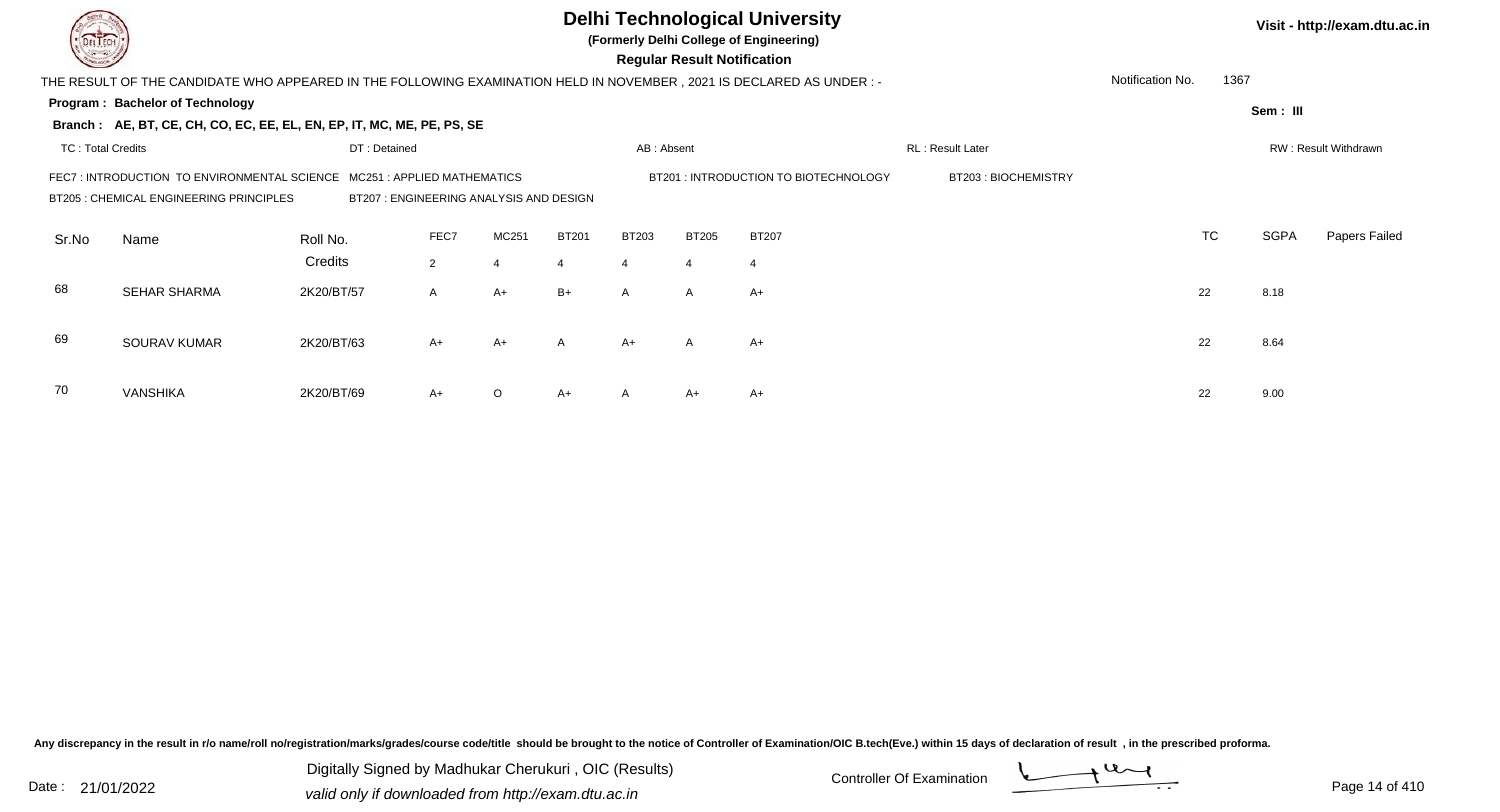|                          |                                                                                                                      |                                                                       |             |                |                |                | <b>Regular Result Notification</b> | <b>Delhi Technological University</b><br>(Formerly Delhi College of Engineering) |                     |                  |           |             | Visit - http://exam.dtu.ac.in |
|--------------------------|----------------------------------------------------------------------------------------------------------------------|-----------------------------------------------------------------------|-------------|----------------|----------------|----------------|------------------------------------|----------------------------------------------------------------------------------|---------------------|------------------|-----------|-------------|-------------------------------|
|                          | THE RESULT OF THE CANDIDATE WHO APPEARED IN THE FOLLOWING EXAMINATION HELD IN NOVEMBER, 2021 IS DECLARED AS UNDER :- |                                                                       |             |                |                |                |                                    |                                                                                  |                     | Notification No. | 1367      |             |                               |
|                          | Program: Bachelor of Technology                                                                                      |                                                                       |             |                |                |                |                                    |                                                                                  |                     |                  |           | Sem: III    |                               |
|                          | Branch: AE, BT, CE, CH, CO, EC, EE, EL, EN, EP, IT, MC, ME, PE, PS, SE                                               |                                                                       |             |                |                |                |                                    |                                                                                  |                     |                  |           |             |                               |
| <b>TC: Total Credits</b> |                                                                                                                      | DT: Detained                                                          |             |                |                | AB: Absent     |                                    |                                                                                  | RL : Result Later   |                  |           |             | RW: Result Withdrawn          |
|                          | FEC9: Spoken Skills in English<br>BT205 : CHEMICAL ENGINEERING PRINCIPLES                                            | MC251: APPLIED MATHEMATICS<br>BT207 : ENGINEERING ANALYSIS AND DESIGN |             |                |                |                |                                    | BT201 : INTRODUCTION TO BIOTECHNOLOGY                                            | BT203: BIOCHEMISTRY |                  |           |             |                               |
| Sr.No                    | Name                                                                                                                 | Roll No.                                                              | FEC9        | MC251          | <b>BT201</b>   | BT203          | <b>BT205</b>                       | <b>BT207</b>                                                                     |                     |                  | <b>TC</b> | <b>SGPA</b> | Papers Failed                 |
|                          |                                                                                                                      | Credits                                                               | $2^{\circ}$ | $\overline{4}$ | $\overline{4}$ | $\overline{4}$ | $\overline{4}$                     | $\overline{4}$                                                                   |                     |                  |           |             |                               |
| 71                       | ANUNAY RAJ                                                                                                           | 2K20/BT/11                                                            | $A+$        | $A+$           | $A+$           | $A+$           | A                                  | $B+$                                                                             |                     |                  | 22        | 8.45        |                               |
| 72                       | PRABAL KISHORE                                                                                                       | 2K20/BT/41                                                            | $\circ$     | $A+$           | $\mathsf{A}$   | $A+$           | $A+$                               | $A+$                                                                             |                     |                  | 22        | 8.91        |                               |
| 73                       | RACHAEL KABICHI                                                                                                      | 2K20/BT/44                                                            | $\circ$     | $A+$           | A              | $A+$           | $\mathsf{A}$                       | $A+$                                                                             |                     |                  | 22        | 8.73        |                               |
| 74                       | SHIVAM OBEROI                                                                                                        | 2K20/BT/59                                                            | $A+$        | $A+$           | $A+$           | $A+$           | $A+$                               | $A+$                                                                             |                     |                  | 22        | 9.00        |                               |
| 75                       | SMRITI MARJARA                                                                                                       | 2K20/BT/62                                                            | $\circ$     | $\circ$        | $\circ$        | $A+$           | $A+$                               | $\circ$                                                                          |                     |                  | 22        | 9.64        |                               |
| 76                       | TUNGALAN GANBAATAR                                                                                                   | 2K20/BT/66                                                            | $\circ$     | $A+$           | A              | $\mathsf{A}$   | A                                  | A                                                                                |                     |                  | 22        | 8.36        |                               |
| 77                       | Sharvari Rajendra Ainapure                                                                                           | 2K21/BT/508                                                           | A           | $B+$           | $\mathsf{C}$   | $\mathsf{A}$   | $\mathsf{A}$                       | $\overline{A}$                                                                   |                     |                  | 22        | 7.27        |                               |
| 78                       | <b>KRISHANA JOSHI</b>                                                                                                | 2K21/BT/509                                                           | A+          | A              | B+             |                | A                                  | $\mathsf{A}$                                                                     |                     |                  | 22        | 7.91        |                               |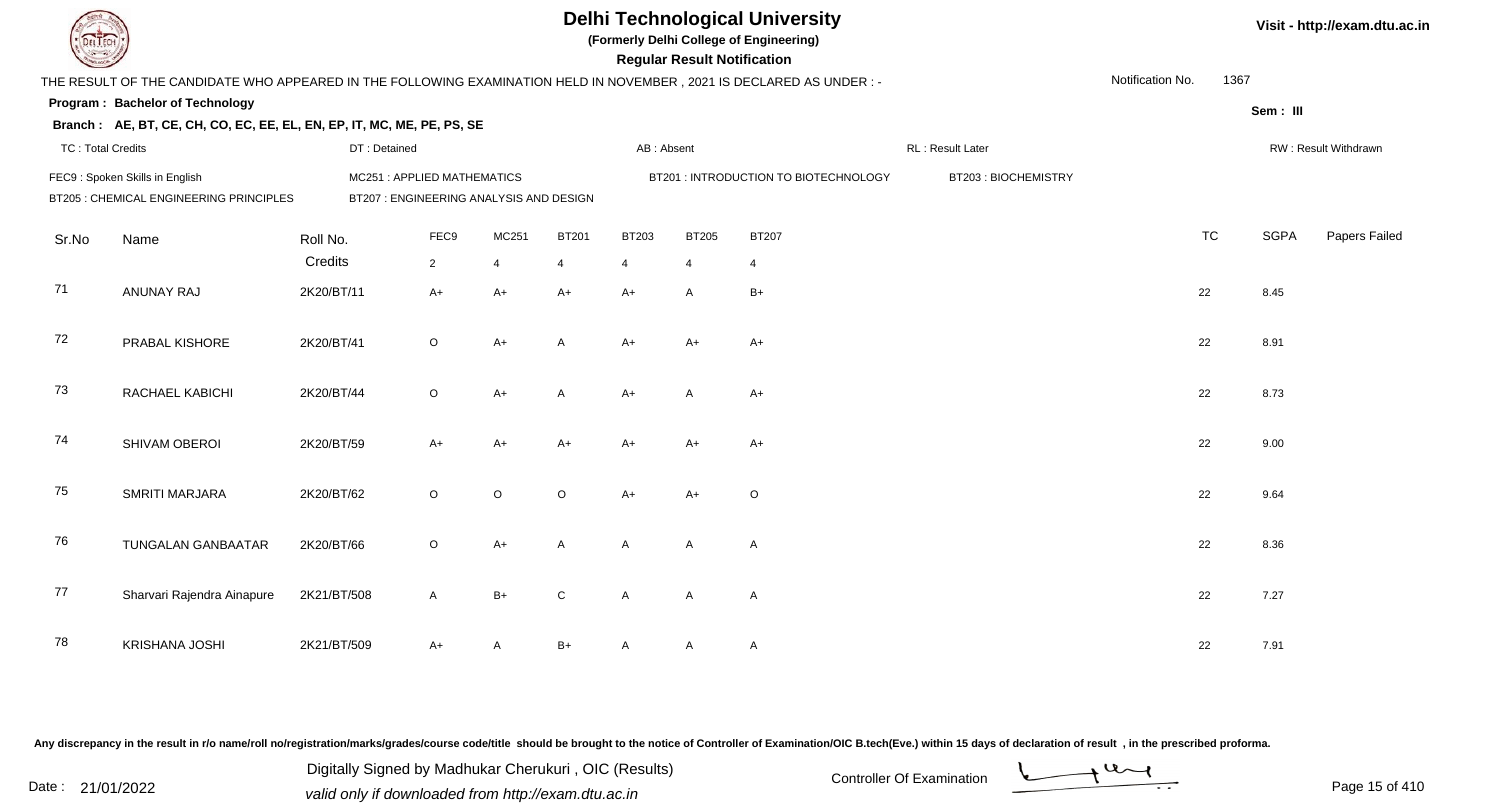| LI ECH                   |                                                                                                                        |                  |                                                                                              |                |         |                | <b>Regular Result Notification</b> | <b>Delhi Technological University</b><br>(Formerly Delhi College of Engineering) |                                         |           |             | Visit - http://exam.dtu.ac.in |
|--------------------------|------------------------------------------------------------------------------------------------------------------------|------------------|----------------------------------------------------------------------------------------------|----------------|---------|----------------|------------------------------------|----------------------------------------------------------------------------------|-----------------------------------------|-----------|-------------|-------------------------------|
|                          | THE RESULT OF THE CANDIDATE WHO APPEARED IN THE FOLLOWING EXAMINATION HELD IN NOVEMBER , 2021 IS DECLARED AS UNDER : - |                  |                                                                                              |                |         |                |                                    |                                                                                  | Notification No.                        | 1367      |             |                               |
|                          | <b>Program: Bachelor of Technology</b>                                                                                 |                  |                                                                                              |                |         |                |                                    |                                                                                  |                                         |           |             |                               |
|                          | Branch: AE, BT, CE, CH, CO, EC, EE, EL, EN, EP, IT, MC, ME, PE, PS, SE                                                 |                  |                                                                                              |                |         |                |                                    |                                                                                  |                                         |           | Sem: III    |                               |
| <b>TC: Total Credits</b> |                                                                                                                        | DT: Detained     |                                                                                              |                |         | AB: Absent     |                                    |                                                                                  | RL: Result Later                        |           |             | RW: Result Withdrawn          |
|                          | MC251: APPLIED MATHEMATICS                                                                                             |                  | BT201: INTRODUCTION TO BIOTECHNOLOGY                                                         |                |         |                | BT203: BIOCHEMISTRY                |                                                                                  | BT205 : CHEMICAL ENGINEERING PRINCIPLES |           |             |                               |
|                          | BT207 : ENGINEERING ANALYSIS AND DESIGN                                                                                |                  |                                                                                              |                |         |                |                                    |                                                                                  |                                         |           |             |                               |
| Sr.No                    | Name                                                                                                                   | Roll No.         | MC251                                                                                        | <b>BT201</b>   | BT203   | <b>BT205</b>   | <b>BT207</b>                       |                                                                                  |                                         | <b>TC</b> | <b>SGPA</b> | Papers Failed                 |
|                          |                                                                                                                        | Credits          | $\overline{4}$                                                                               | 4              | 4       | $\overline{4}$ | 4                                  |                                                                                  |                                         |           |             |                               |
| 79                       | RAJ KAMAL                                                                                                              | 2K20/BT/45       | A+                                                                                           | C              | B+      | A              | B                                  |                                                                                  |                                         | 20        | 7.00        |                               |
|                          | FEC10: COMMUNICATION SKILLS<br>CH205 : Chemical Engineering Thermodynamics                                             | EquipmentDesign) | PE251: ENGINEERING MATERIALS & METALLURGY<br>CH207: Engineering Design and Analysis (Process |                |         |                |                                    | CH201 : Chemical Engineering Process Calculations                                | CH203 : Transport Phenomena             |           |             |                               |
| Sr.No                    | Name                                                                                                                   | Roll No.         | FEC10                                                                                        | PE251          | CH201   | CH203          | CH205                              | CH207                                                                            |                                         | <b>TC</b> | <b>SGPA</b> | Papers Failed                 |
|                          |                                                                                                                        | Credits          | $\overline{2}$                                                                               | $\overline{4}$ |         | 4              | $\overline{4}$                     | $\overline{4}$                                                                   |                                         |           |             |                               |
| 80                       | <b>ADARSH GAUTAM</b>                                                                                                   | 2K20/CH/05       | $\circ$                                                                                      | $B+$           | $A+$    | $\overline{A}$ | $B+$                               | $A+$                                                                             |                                         | 22        | 8.18        |                               |
| 81                       | <b>DEV ARORA</b>                                                                                                       | 2K20/CH/22       | $\circ$                                                                                      | O              | $\circ$ | $A+$           | A                                  | $\circ$                                                                          |                                         | 22        | 9.45        |                               |
| 82                       | <b>HARIOM YADAV</b>                                                                                                    | 2K20/CH/28       | A+                                                                                           | Α              | A+      | A+             | A                                  | O                                                                                |                                         | 22        | 8.82        |                               |

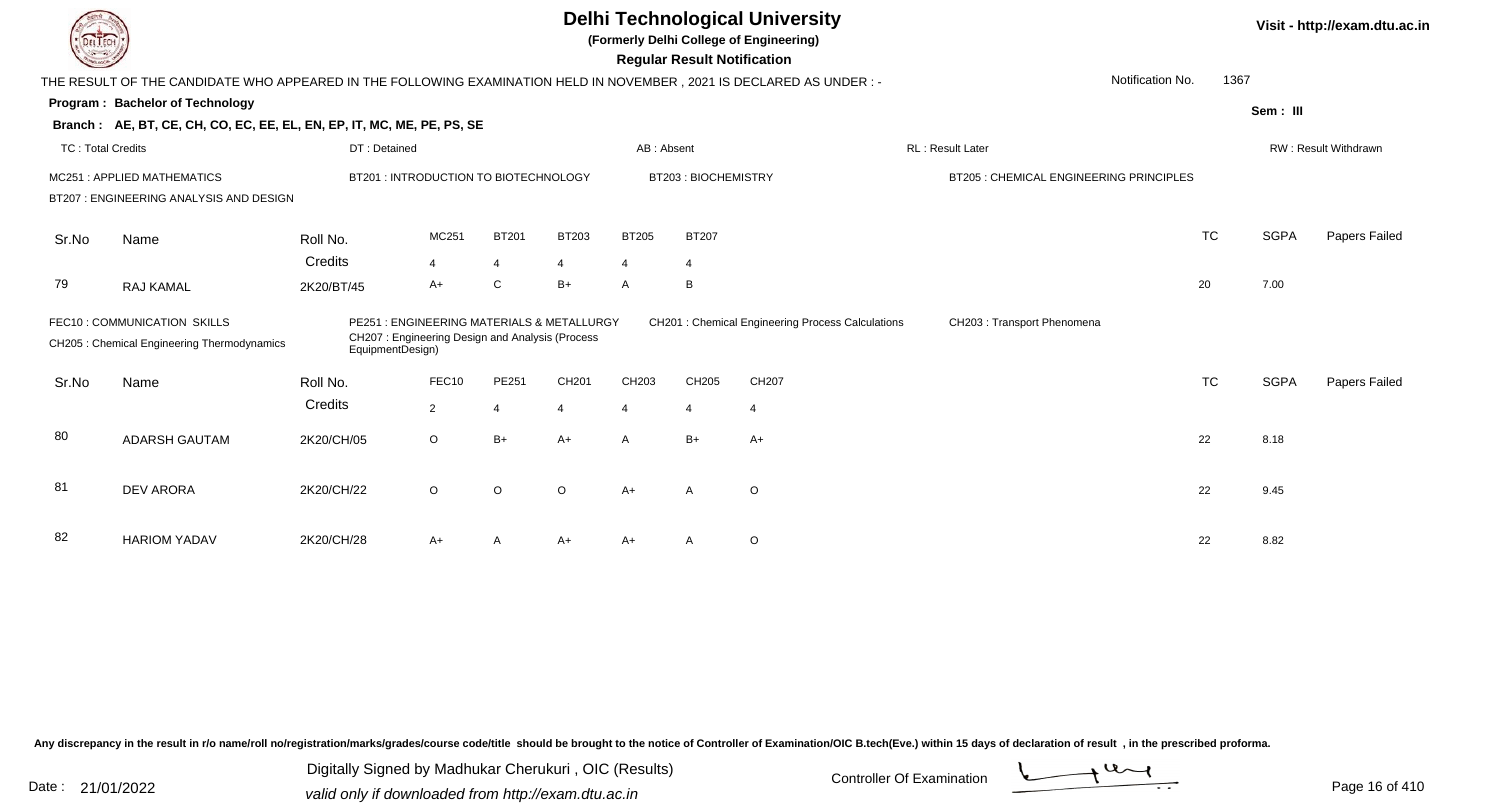|                          |                                                                                                                        |                                                                                                                  |                |                |                |                | <b>Regular Result Notification</b> | <b>Delhi Technological University</b><br>(Formerly Delhi College of Engineering) |                             |                  |           |             | Visit - http://exam.dtu.ac.in |
|--------------------------|------------------------------------------------------------------------------------------------------------------------|------------------------------------------------------------------------------------------------------------------|----------------|----------------|----------------|----------------|------------------------------------|----------------------------------------------------------------------------------|-----------------------------|------------------|-----------|-------------|-------------------------------|
|                          | THE RESULT OF THE CANDIDATE WHO APPEARED IN THE FOLLOWING EXAMINATION HELD IN NOVEMBER , 2021 IS DECLARED AS UNDER : - |                                                                                                                  |                |                |                |                |                                    |                                                                                  |                             | Notification No. | 1367      |             |                               |
|                          | Program: Bachelor of Technology                                                                                        |                                                                                                                  |                |                |                |                |                                    |                                                                                  |                             |                  |           | Sem: III    |                               |
|                          | Branch: AE, BT, CE, CH, CO, EC, EE, EL, EN, EP, IT, MC, ME, PE, PS, SE                                                 |                                                                                                                  |                |                |                |                |                                    |                                                                                  |                             |                  |           |             |                               |
| <b>TC: Total Credits</b> |                                                                                                                        | DT: Detained                                                                                                     |                |                |                | AB: Absent     |                                    |                                                                                  | RL: Result Later            |                  |           |             | RW: Result Withdrawn          |
|                          | FEC12 : BUSINESS COMMUNICATION AND<br>PRESENTATION SKILLS<br>CH205 : Chemical Engineering Thermodynamics               | PE251: ENGINEERING MATERIALS & METALLURGY<br>CH207: Engineering Design and Analysis (Process<br>EquipmentDesign) |                |                |                |                |                                    | <b>CH201: Chemical Engineering Process Calculations</b>                          | CH203: Transport Phenomena  |                  |           |             |                               |
| Sr.No                    | Name                                                                                                                   | Roll No.                                                                                                         | FEC12          | PE251          | CH201          | CH203          | CH205                              | CH207                                                                            |                             |                  | <b>TC</b> | <b>SGPA</b> | <b>Papers Failed</b>          |
|                          |                                                                                                                        | Credits                                                                                                          | $\overline{2}$ | $\overline{4}$ | $\overline{4}$ | $\overline{4}$ | $\overline{4}$                     | $\overline{4}$                                                                   |                             |                  |           |             |                               |
|                          |                                                                                                                        |                                                                                                                  |                |                |                |                |                                    |                                                                                  |                             |                  |           |             |                               |
| 83                       | HIMANSHU KUMAR JHA                                                                                                     | 2K20/CH/30                                                                                                       | A              | $\overline{A}$ | A              | $A+$           | B                                  | $A+$                                                                             |                             |                  | 22        | 8.00        |                               |
| 84                       | <b>ISHITA JAIN</b>                                                                                                     | 2K20/CH/31                                                                                                       | $A+$           | $\circ$        | $\circ$        | $\circ$        | $A+$                               | $\circ$                                                                          |                             |                  | 22        | 9.73        |                               |
| 85                       | YATURA UTJIUA KAPEKO                                                                                                   | 2K20/CH/73                                                                                                       | $B+$           | $B+$           | $A+$           | $\mathsf{A}$   | $B+$                               | $A+$                                                                             |                             |                  | 22        | 7.91        |                               |
|                          | FEC13: PUBLIC SPEAKING<br>CH205 : Chemical Engineering Thermodynamics                                                  | PE251: ENGINEERING MATERIALS & METALLURGY<br>CH207: Engineering Design and Analysis (Process<br>EquipmentDesign) |                |                |                |                |                                    | CH201 : Chemical Engineering Process Calculations                                | CH203 : Transport Phenomena |                  |           |             |                               |
| Sr.No                    | Name                                                                                                                   | Roll No.                                                                                                         | FEC13          | PE251          | CH201          | CH203          | CH205                              | CH207                                                                            |                             |                  | <b>TC</b> | <b>SGPA</b> | Papers Failed                 |
|                          |                                                                                                                        | Credits                                                                                                          | $\overline{2}$ | $\overline{4}$ | $\overline{4}$ | $\overline{4}$ | $\overline{4}$                     | $\overline{4}$                                                                   |                             |                  |           |             |                               |
|                          |                                                                                                                        |                                                                                                                  |                |                |                |                |                                    |                                                                                  |                             |                  |           |             |                               |
| 86                       | <b>ANKIT SRIVASTAVA</b>                                                                                                | 2K20/CH/12                                                                                                       | $A+$           | $\overline{A}$ | $A+$           | $\mathsf{A}$   | $B+$                               | $A+$                                                                             |                             |                  | 22        | 8.27        |                               |
|                          |                                                                                                                        |                                                                                                                  |                |                |                |                |                                    |                                                                                  |                             |                  |           |             |                               |
| 87                       | NITESH KUMAR                                                                                                           | 2K20/CH/49                                                                                                       | A+             | A              | $A+$           | A              | B                                  | $A+$                                                                             |                             |                  | 22        | 8.09        |                               |
|                          |                                                                                                                        |                                                                                                                  |                |                |                |                |                                    |                                                                                  |                             |                  |           |             |                               |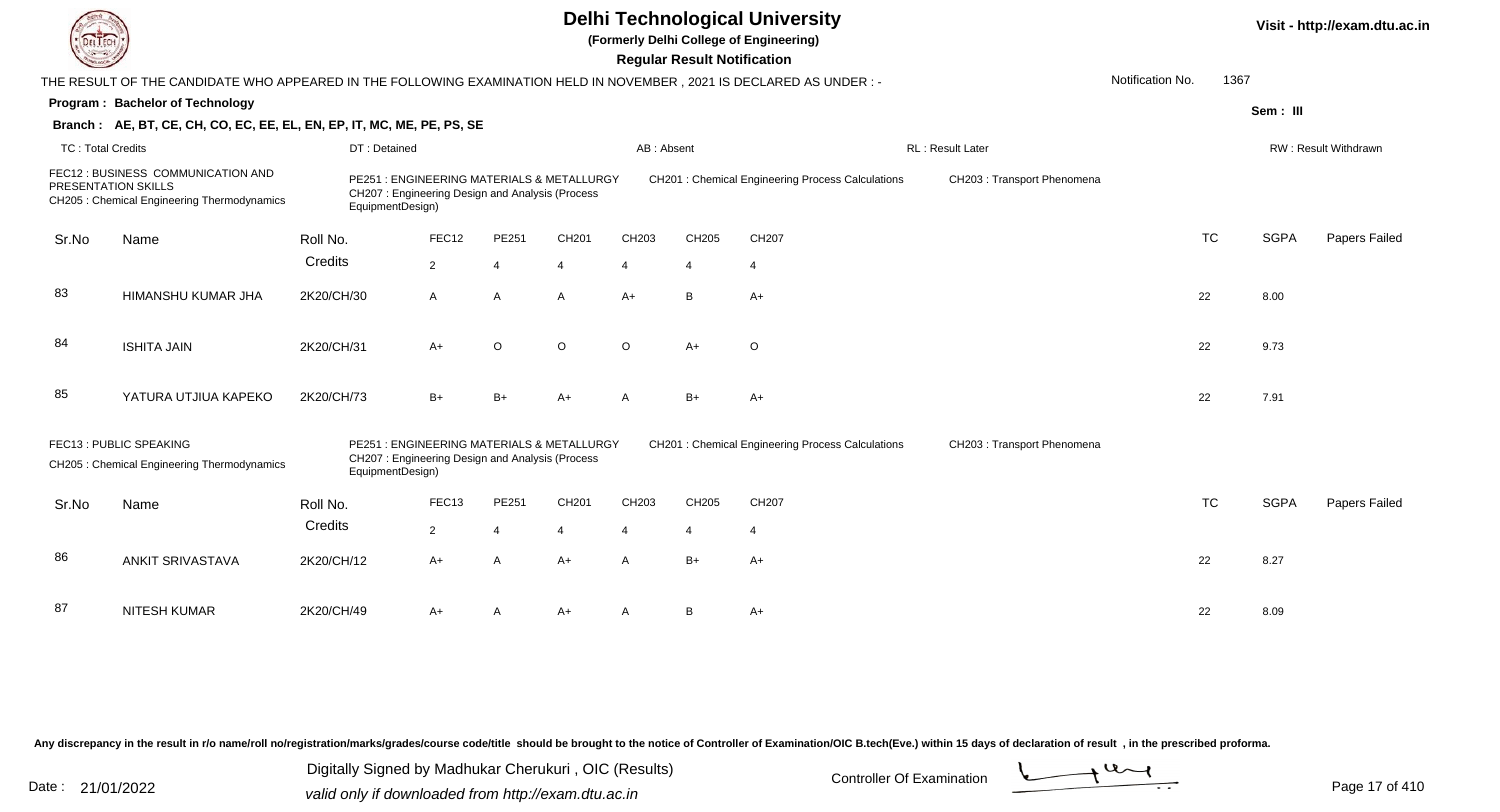|                          |                                                                                                                      |                                                                     |                |                                            |                   |                   | <b>Regular Result Notification</b> | <b>Delhi Technological University</b><br>(Formerly Delhi College of Engineering) |                             |                  |           |             | Visit - http://exam.dtu.ac.in |
|--------------------------|----------------------------------------------------------------------------------------------------------------------|---------------------------------------------------------------------|----------------|--------------------------------------------|-------------------|-------------------|------------------------------------|----------------------------------------------------------------------------------|-----------------------------|------------------|-----------|-------------|-------------------------------|
|                          | THE RESULT OF THE CANDIDATE WHO APPEARED IN THE FOLLOWING EXAMINATION HELD IN NOVEMBER, 2021 IS DECLARED AS UNDER :- |                                                                     |                |                                            |                   |                   |                                    |                                                                                  |                             | Notification No. | 1367      |             |                               |
|                          | Program: Bachelor of Technology                                                                                      |                                                                     |                |                                            |                   |                   |                                    |                                                                                  |                             |                  |           | Sem: III    |                               |
|                          | Branch: AE, BT, CE, CH, CO, EC, EE, EL, EN, EP, IT, MC, ME, PE, PS, SE                                               |                                                                     |                |                                            |                   |                   |                                    |                                                                                  |                             |                  |           |             |                               |
| <b>TC: Total Credits</b> |                                                                                                                      | DT: Detained                                                        |                |                                            |                   | AB: Absent        |                                    |                                                                                  | <b>RL: Result Later</b>     |                  |           |             | RW: Result Withdrawn          |
|                          | FEC14 : APPRECIATION OF SHORT STORIES<br>CH205: Chemical Engineering Thermodynamics                                  | CH207: Engineering Design and Analysis (Process<br>EquipmentDesign) |                | PE251: ENGINEERING MATERIALS & METALLURGY  |                   |                   |                                    | <b>CH201: Chemical Engineering Process Calculations</b>                          | CH203 : Transport Phenomena |                  |           |             |                               |
| Sr.No                    | Name                                                                                                                 | Roll No.                                                            | FEC14          | PE251                                      | CH201             | CH203             | CH205                              | CH207                                                                            |                             |                  | <b>TC</b> | <b>SGPA</b> | <b>Papers Failed</b>          |
|                          |                                                                                                                      | Credits                                                             | $\overline{2}$ | $\overline{4}$                             | $\overline{4}$    | $\overline{4}$    | $\overline{4}$                     | $\overline{4}$                                                                   |                             |                  |           |             |                               |
| 88                       | <b>SANJAY KIRTI</b>                                                                                                  | 2K20/CH/59                                                          | F              | $\overline{A}$                             | $\circ$           | A                 | $B+$                               | $A+$                                                                             |                             | 20               |           | 7.64        | FEC14                         |
|                          | FEC18 : FINANCIAL STATEMENTS ANALYSIS<br>CH205 : Chemical Engineering Thermodynamics                                 | CH207: Engineering Design and Analysis (Process<br>EquipmentDesign) |                | PE251 : ENGINEERING MATERIALS & METALLURGY |                   |                   |                                    | <b>CH201: Chemical Engineering Process Calculations</b>                          | CH203 : Transport Phenomena |                  |           |             |                               |
| Sr.No                    | Name                                                                                                                 | Roll No.                                                            | FEC18          | PE251                                      | CH <sub>201</sub> | CH <sub>203</sub> | CH205                              | CH207                                                                            |                             |                  | <b>TC</b> | <b>SGPA</b> | Papers Failed                 |
|                          |                                                                                                                      | Credits                                                             | $\overline{2}$ | $\overline{4}$                             | $\overline{4}$    | 4                 | $\boldsymbol{\Delta}$              | $\overline{4}$                                                                   |                             |                  |           |             |                               |
| 89                       | YOGENDER YADAV                                                                                                       | 2K20/CH/75                                                          | $\mathsf{A}$   | $\mathsf{A}$                               | $A+$              | $\overline{A}$    | A                                  | $\circ$                                                                          |                             | 22               |           | 8.55        |                               |
| FEC1: SPORTS - I         | CH205 : Chemical Engineering Thermodynamics                                                                          | CH207: Engineering Design and Analysis (Process<br>EquipmentDesign) |                | PE251: ENGINEERING MATERIALS & METALLURGY  |                   |                   |                                    | CH201 : Chemical Engineering Process Calculations                                | CH203 : Transport Phenomena |                  |           |             |                               |
| Sr.No                    | Name                                                                                                                 | Roll No.                                                            | FEC1           | PE251                                      | CH201             | CH203             | CH205                              | CH207                                                                            |                             |                  | <b>TC</b> | <b>SGPA</b> | Papers Failed                 |
|                          |                                                                                                                      | Credits                                                             | $\overline{2}$ | $\overline{4}$                             | $\overline{4}$    | 4                 | $\overline{4}$                     | $\overline{4}$                                                                   |                             |                  |           |             |                               |
| 90                       | SIDDHANT VIJAY                                                                                                       | 2K20/CH/65                                                          | $\mathsf{A}$   | $A+$                                       | $A+$              | $\overline{A}$    | A                                  | $A+$                                                                             |                             | 22               |           | 8.55        |                               |
| 91                       | <b>VATSAL GUPTA</b>                                                                                                  | 2K20/CH/71                                                          | A              | $\mathsf{A}$                               | $\circ$           | A                 | $B+$                               | $A+$                                                                             |                             | 22               |           | 8.36        |                               |

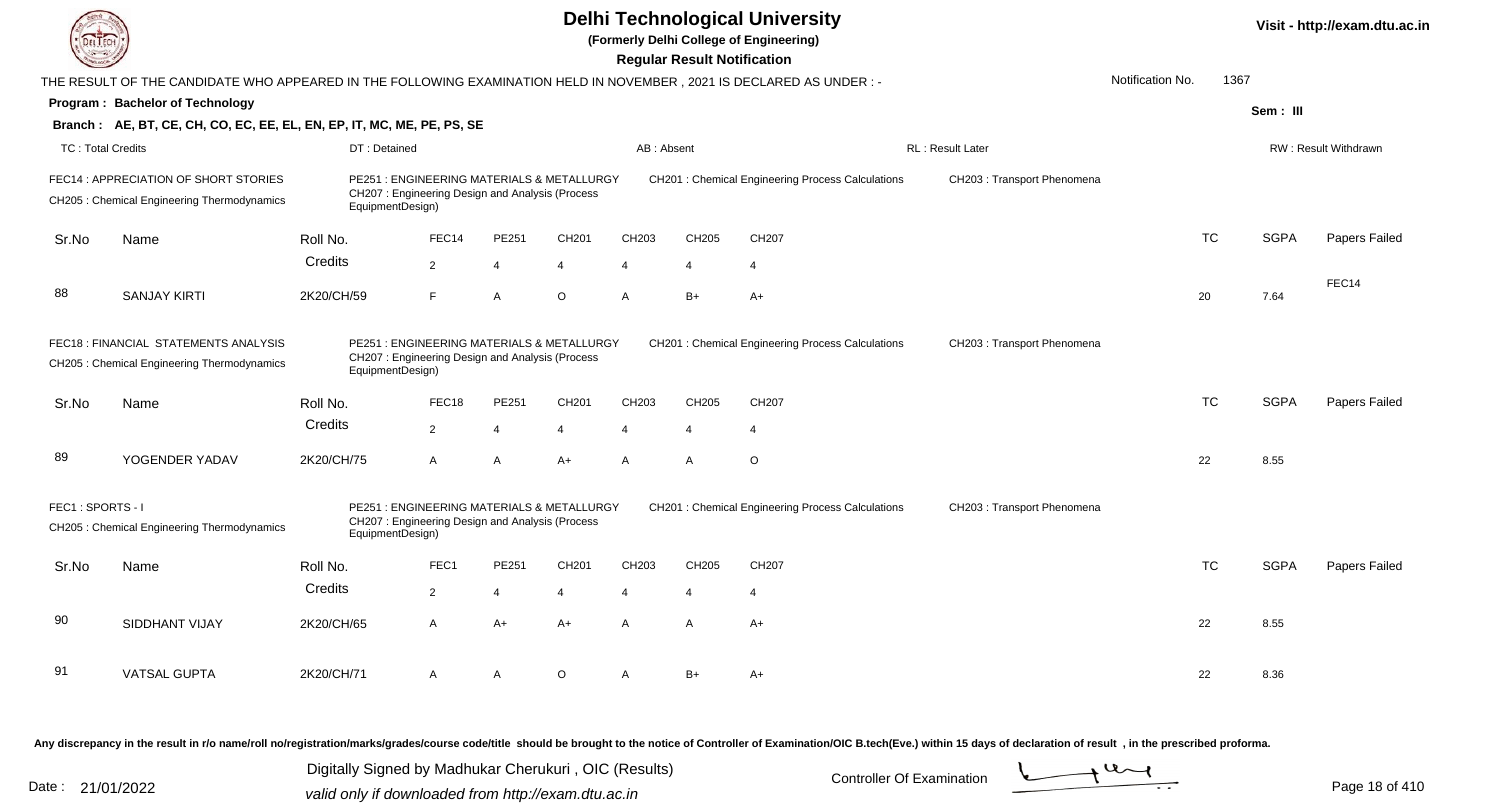|                          |                                                                                                                        |                           |                                                                                              |                |       |                       | <b>Regular Result Notification</b> | <b>Delhi Technological University</b><br>(Formerly Delhi College of Engineering) |                             |                  |           |             | Visit - http://exam.dtu.ac.in |
|--------------------------|------------------------------------------------------------------------------------------------------------------------|---------------------------|----------------------------------------------------------------------------------------------|----------------|-------|-----------------------|------------------------------------|----------------------------------------------------------------------------------|-----------------------------|------------------|-----------|-------------|-------------------------------|
|                          | THE RESULT OF THE CANDIDATE WHO APPEARED IN THE FOLLOWING EXAMINATION HELD IN NOVEMBER , 2021 IS DECLARED AS UNDER : - |                           |                                                                                              |                |       |                       |                                    |                                                                                  |                             | Notification No. | 1367      |             |                               |
|                          | Program: Bachelor of Technology                                                                                        |                           |                                                                                              |                |       |                       |                                    |                                                                                  |                             |                  |           | Sem: III    |                               |
|                          | Branch: AE, BT, CE, CH, CO, EC, EE, EL, EN, EP, IT, MC, ME, PE, PS, SE                                                 |                           |                                                                                              |                |       |                       |                                    |                                                                                  |                             |                  |           |             |                               |
| <b>TC: Total Credits</b> |                                                                                                                        | DT: Detained              |                                                                                              |                |       | AB: Absent            |                                    |                                                                                  | <b>RL: Result Later</b>     |                  |           |             | RW: Result Withdrawn          |
|                          | FEC27 : PROFESSIONAL ETHICS & HUMAN VALUES<br>CH205 : Chemical Engineering Thermodynamics                              | EquipmentDesign)          | PE251: ENGINEERING MATERIALS & METALLURGY<br>CH207: Engineering Design and Analysis (Process |                |       |                       |                                    | CH201 : Chemical Engineering Process Calculations                                | CH203 : Transport Phenomena |                  |           |             |                               |
| Sr.No                    | Name                                                                                                                   | Roll No.                  | FEC27                                                                                        | PE251          | CH201 | CH203                 | CH205                              | CH207                                                                            |                             |                  | <b>TC</b> | <b>SGPA</b> | <b>Papers Failed</b>          |
|                          |                                                                                                                        | Credits                   | $\overline{2}$                                                                               | $\Delta$       | 4     | $\boldsymbol{\Delta}$ | $\boldsymbol{\Delta}$              | $\overline{4}$                                                                   |                             |                  |           |             |                               |
| 92                       | <b>BHAVUK ROHILLA</b>                                                                                                  | 2K20/CH/19                | A+                                                                                           | $\overline{A}$ | $A+$  | $A+$                  | $\mathsf{A}$                       | $\circ$                                                                          |                             |                  | 22        | 8.82        |                               |
| 93                       | <b>SAURABH</b>                                                                                                         | 2K20/CH/60                | $A+$                                                                                         | $A+$           | A     | $A+$                  | $\overline{A}$                     | $\circ$                                                                          |                             |                  | 22        | 8.82        |                               |
| FEC2 : SPORTS II         | CH205 : Chemical Engineering Thermodynamics                                                                            | PF251<br>EquipmentDesign) | : ENGINEERING MATERIALS & METALLURGY<br>CH207: Engineering Design and Analysis (Process      |                |       |                       |                                    | CH201 : Chemical Engineering Process Calculations                                | CH203 : Transport Phenomena |                  |           |             |                               |
| Sr.No                    | Name                                                                                                                   | Roll No.                  | FEC <sub>2</sub>                                                                             | PE251          | CH201 | CH203                 | CH205                              | CH <sub>207</sub>                                                                |                             |                  | <b>TC</b> | <b>SGPA</b> | Papers Failed                 |
|                          |                                                                                                                        | Credits                   | $\overline{2}$                                                                               |                |       | 4                     | $\overline{4}$                     | $\overline{4}$                                                                   |                             |                  |           |             |                               |
| 94                       | <b>AVNISH SINGH</b>                                                                                                    | 2K20/CH/18                | A+                                                                                           | $\overline{A}$ | $A+$  | $A+$                  | $B+$                               | $A+$                                                                             |                             |                  | 22        | 8.45        |                               |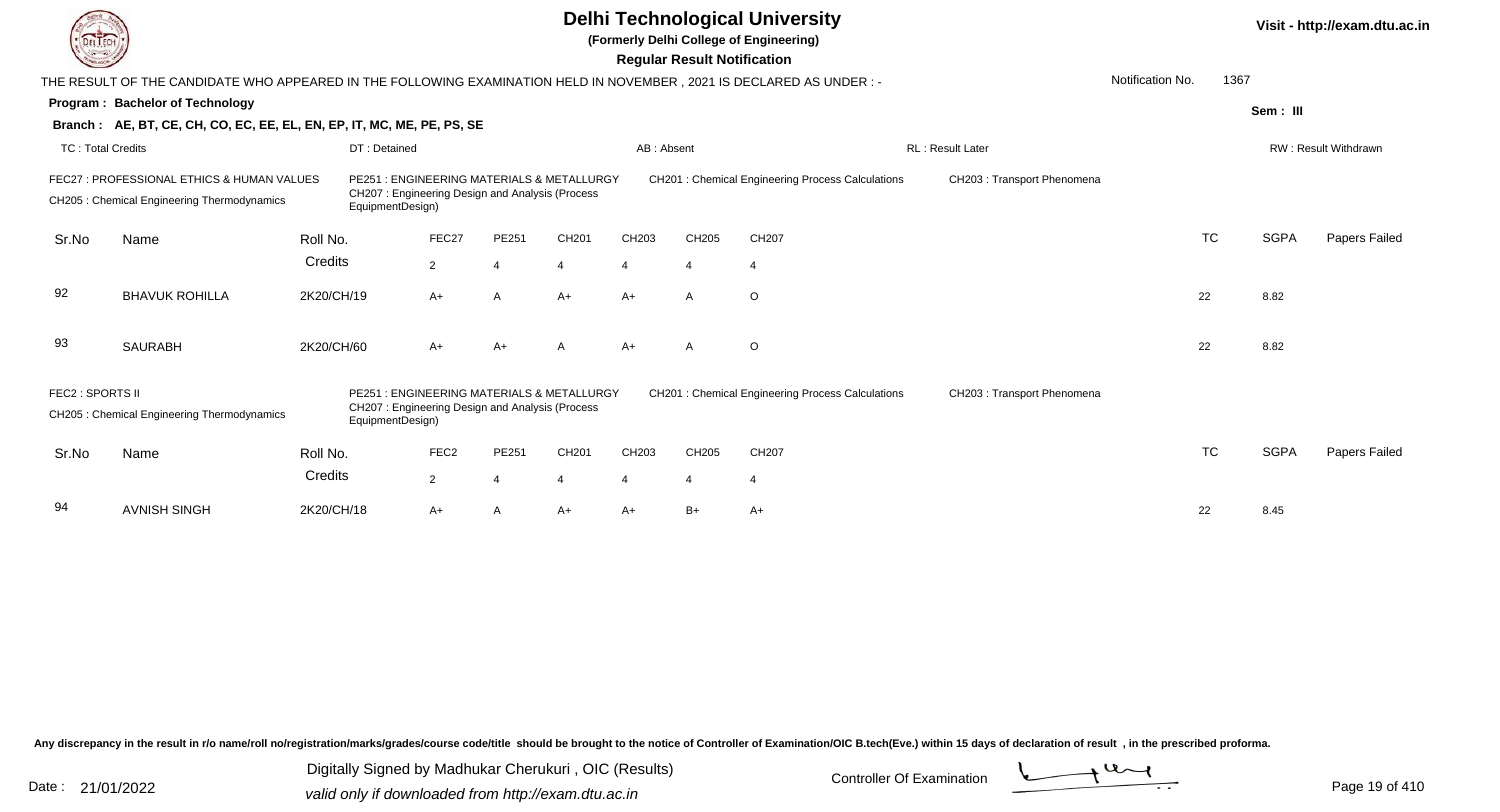|                          |                                                                                                                      |                                                                                                                   |                |                |                |                | <b>Regular Result Notification</b> | <b>Delhi Technological University</b><br>(Formerly Delhi College of Engineering) |                             |                  |           |             | Visit - http://exam.dtu.ac.in |
|--------------------------|----------------------------------------------------------------------------------------------------------------------|-------------------------------------------------------------------------------------------------------------------|----------------|----------------|----------------|----------------|------------------------------------|----------------------------------------------------------------------------------|-----------------------------|------------------|-----------|-------------|-------------------------------|
|                          | THE RESULT OF THE CANDIDATE WHO APPEARED IN THE FOLLOWING EXAMINATION HELD IN NOVEMBER, 2021 IS DECLARED AS UNDER :- |                                                                                                                   |                |                |                |                |                                    |                                                                                  |                             | Notification No. | 1367      |             |                               |
|                          | Program: Bachelor of Technology                                                                                      |                                                                                                                   |                |                |                |                |                                    |                                                                                  |                             |                  |           | Sem: III    |                               |
|                          | Branch: AE, BT, CE, CH, CO, EC, EE, EL, EN, EP, IT, MC, ME, PE, PS, SE                                               |                                                                                                                   |                |                |                |                |                                    |                                                                                  |                             |                  |           |             |                               |
| <b>TC: Total Credits</b> |                                                                                                                      | DT: Detained                                                                                                      |                |                |                | AB: Absent     |                                    |                                                                                  | <b>RL: Result Later</b>     |                  |           |             | <b>RW: Result Withdrawn</b>   |
|                          | FEC32 : LOGICAL REASONING<br>CH205 : Chemical Engineering Thermodynamics                                             | PE251: ENGINEERING MATERIALS & METALLURGY<br>CH207: Engineering Design and Analysis (Process<br>EquipmentDesign)  |                |                |                |                |                                    | CH201 : Chemical Engineering Process Calculations                                | CH203 : Transport Phenomena |                  |           |             |                               |
| Sr.No                    | Name                                                                                                                 | Roll No.                                                                                                          | FEC32          | PE251          | CH201          | CH203          | CH205                              | CH207                                                                            |                             |                  | <b>TC</b> | <b>SGPA</b> | Papers Failed                 |
|                          |                                                                                                                      | Credits                                                                                                           | $\overline{2}$ | $\overline{4}$ | $\overline{4}$ | $\overline{4}$ | $\overline{4}$                     | $\overline{4}$                                                                   |                             |                  |           |             |                               |
| 95                       | ATUL KUMAR DUBEY                                                                                                     | 2K20/CH/17                                                                                                        | $A+$           | $A+$           | $A+$           | $A+$           | $\overline{A}$                     | $\circ$                                                                          |                             |                  | 22        | 9.00        |                               |
| 96                       | <b>MEHUL VERMA</b>                                                                                                   | 2K20/CH/45                                                                                                        | A+             | $A+$           | $\Omega$       | $A+$           | A                                  | $A+$                                                                             |                             |                  | 22        | 9.00        |                               |
| 97                       | <b>OMVEER CHOUDHARY</b>                                                                                              | 2K20/CH/51                                                                                                        | A+             | $A+$           | $\Omega$       | $\Omega$       | A                                  | $A+$                                                                             |                             |                  | 22        | 9.18        |                               |
| 98                       | <b>TARU KAIN</b>                                                                                                     | 2K20/CH/67                                                                                                        | $A+$           | $\overline{A}$ | $\circ$        | $A+$           | $\mathsf{A}$                       | $A+$                                                                             |                             |                  | 22        | 8.82        |                               |
| FEC37: FRENCH            | CH205 : Chemical Engineering Thermodynamics                                                                          | PE251 : ENGINEERING MATERIALS & METALLURGY<br>CH207: Engineering Design and Analysis (Process<br>EquipmentDesign) |                |                |                |                |                                    | CH201 : Chemical Engineering Process Calculations                                | CH203 : Transport Phenomena |                  |           |             |                               |
| Sr.No                    | Name                                                                                                                 | Roll No.                                                                                                          | FEC37          | PE251          | CH201          | CH203          | CH205                              | CH207                                                                            |                             |                  | <b>TC</b> | <b>SGPA</b> | Papers Failed                 |
|                          |                                                                                                                      | Credits                                                                                                           | $\overline{2}$ | $\overline{4}$ | $\overline{4}$ | 4              | $\overline{4}$                     | $\overline{4}$                                                                   |                             |                  |           |             |                               |
| 99                       | <b>VEDANTA GUPTA</b>                                                                                                 | 2K20/CH/72                                                                                                        | $\circ$        | $\overline{A}$ | $A+$           | $A+$           | $\mathsf{A}$                       | $A+$                                                                             |                             |                  | 22        | 8.73        |                               |
| 100                      | Pragya paarmita                                                                                                      | 2K21/CH/502                                                                                                       | $\circ$        | $A+$           | $\Omega$       | $A+$           | A                                  | $A+$                                                                             |                             |                  | 22        | 9.09        |                               |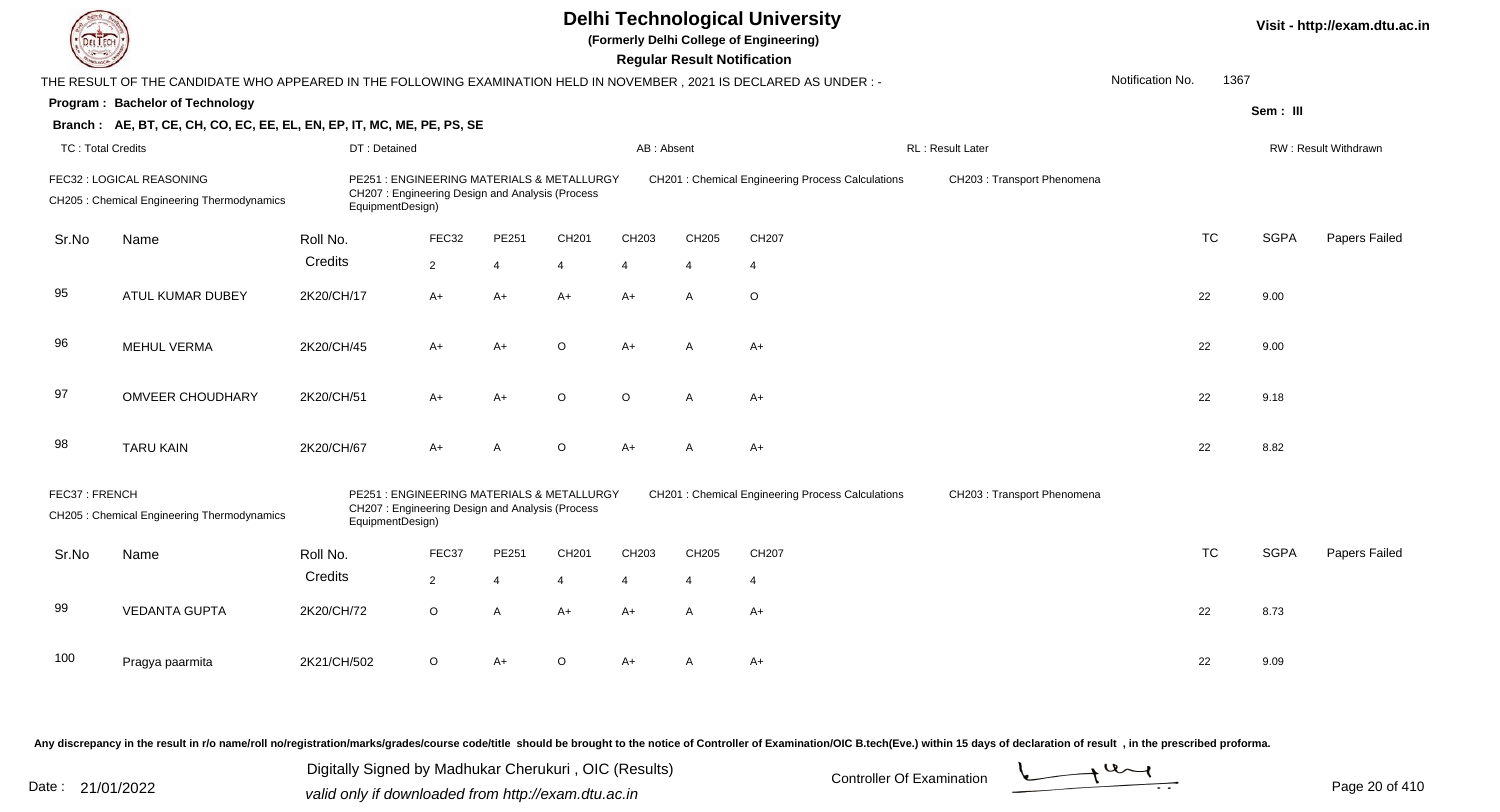|                          |                                                                                                                        |                                                                                                                                                                                                                                                                       |                                                                                               |                |          |              | <b>Regular Result Notification</b> | <b>Delhi Technological University</b><br>(Formerly Delhi College of Engineering) |                            |                             |           |             | Visit - http://exam.dtu.ac.in |
|--------------------------|------------------------------------------------------------------------------------------------------------------------|-----------------------------------------------------------------------------------------------------------------------------------------------------------------------------------------------------------------------------------------------------------------------|-----------------------------------------------------------------------------------------------|----------------|----------|--------------|------------------------------------|----------------------------------------------------------------------------------|----------------------------|-----------------------------|-----------|-------------|-------------------------------|
|                          | THE RESULT OF THE CANDIDATE WHO APPEARED IN THE FOLLOWING EXAMINATION HELD IN NOVEMBER , 2021 IS DECLARED AS UNDER : - |                                                                                                                                                                                                                                                                       |                                                                                               |                |          |              |                                    |                                                                                  |                            | Notification No.            | 1367      |             |                               |
|                          | Program: Bachelor of Technology                                                                                        |                                                                                                                                                                                                                                                                       |                                                                                               |                |          |              |                                    |                                                                                  |                            |                             |           | Sem: III    |                               |
|                          | Branch: AE, BT, CE, CH, CO, EC, EE, EL, EN, EP, IT, MC, ME, PE, PS, SE                                                 |                                                                                                                                                                                                                                                                       |                                                                                               |                |          |              |                                    |                                                                                  |                            |                             |           |             |                               |
| <b>TC: Total Credits</b> |                                                                                                                        | DT: Detained                                                                                                                                                                                                                                                          |                                                                                               |                |          | AB: Absent   |                                    |                                                                                  | <b>RL: Result Later</b>    |                             |           |             | RW: Result Withdrawn          |
| FEC39: JAPANESE          | CH205 : Chemical Engineering Thermodynamics                                                                            | PE251: ENGINEERING MATERIALS & METALLURGY<br><b>CH201: Chemical Engineering Process Calculations</b><br>CH207: Engineering Design and Analysis (Process<br>EquipmentDesign)<br>FEC39<br>PE251<br>CH <sub>201</sub><br>CH <sub>203</sub><br>CH205<br>CH207<br>Roll No. |                                                                                               |                |          |              |                                    |                                                                                  |                            | CH203 : Transport Phenomena |           |             |                               |
| Sr.No                    | Name                                                                                                                   |                                                                                                                                                                                                                                                                       |                                                                                               |                |          |              |                                    |                                                                                  |                            |                             | <b>TC</b> | <b>SGPA</b> | Papers Failed                 |
|                          |                                                                                                                        | Credits                                                                                                                                                                                                                                                               | $\overline{2}$                                                                                | $\overline{4}$ | 4        | 4            | $\overline{4}$                     | $\overline{4}$                                                                   |                            |                             |           |             |                               |
| 101                      | <b>AMAN</b>                                                                                                            | 2K20/CH/10                                                                                                                                                                                                                                                            | A                                                                                             | A              | $\circ$  | $\mathsf{A}$ | A                                  | $A+$                                                                             |                            |                             | 22        | 8.55        |                               |
| 102                      | PRASHANT SABLANIA                                                                                                      | 2K20/CH/53                                                                                                                                                                                                                                                            | $\mathsf{A}$                                                                                  | $\overline{A}$ | A        | $\mathsf{A}$ | $B+$                               | $A+$                                                                             |                            |                             | 22        | 8.00        |                               |
|                          | FEC3: PHYSICAL EDU SPORTS<br>CH205 : Chemical Engineering Thermodynamics                                               | EquipmentDesign)                                                                                                                                                                                                                                                      | PE251 : ENGINEERING MATERIALS & METALLURGY<br>CH207: Engineering Design and Analysis (Process |                |          |              |                                    | <b>CH201: Chemical Engineering Process Calculations</b>                          | CH203: Transport Phenomena |                             |           |             |                               |
| Sr.No                    | Name                                                                                                                   | Roll No.                                                                                                                                                                                                                                                              | FEC3                                                                                          | PE251          | CH201    | CH203        | CH205                              | CH207                                                                            |                            |                             | <b>TC</b> | <b>SGPA</b> | Papers Failed                 |
|                          |                                                                                                                        | Credits                                                                                                                                                                                                                                                               | $\overline{2}$                                                                                | $\overline{4}$ | 4        | 4            | $\overline{4}$                     | $\overline{4}$                                                                   |                            |                             |           |             |                               |
| 103                      | JAMAL MOHAMMED ESA                                                                                                     | 2K20/CH/34                                                                                                                                                                                                                                                            | F                                                                                             | $B+$           | P        | $\mathbf C$  | B                                  | $\mathbf C$                                                                      |                            |                             | 20        | 4.91        | FEC <sub>3</sub>              |
| 104                      | <b>ROHIT SINGH</b>                                                                                                     | 2K20/CH/58                                                                                                                                                                                                                                                            | A                                                                                             | $\overline{A}$ | $\Omega$ | $A+$         |                                    | $A+$                                                                             |                            |                             | 22        | 8.73        |                               |

Digitally Signed by Madhukar Cherukuri, OIC (Results)<br>Date : 21/01/2022 valid only if downloaded from http://oxam.dtu.ac.in Digitally Signed by Madhukar Cherukuri , OIC (Results)

valid only if downloaded from http://exam.dtu.ac.in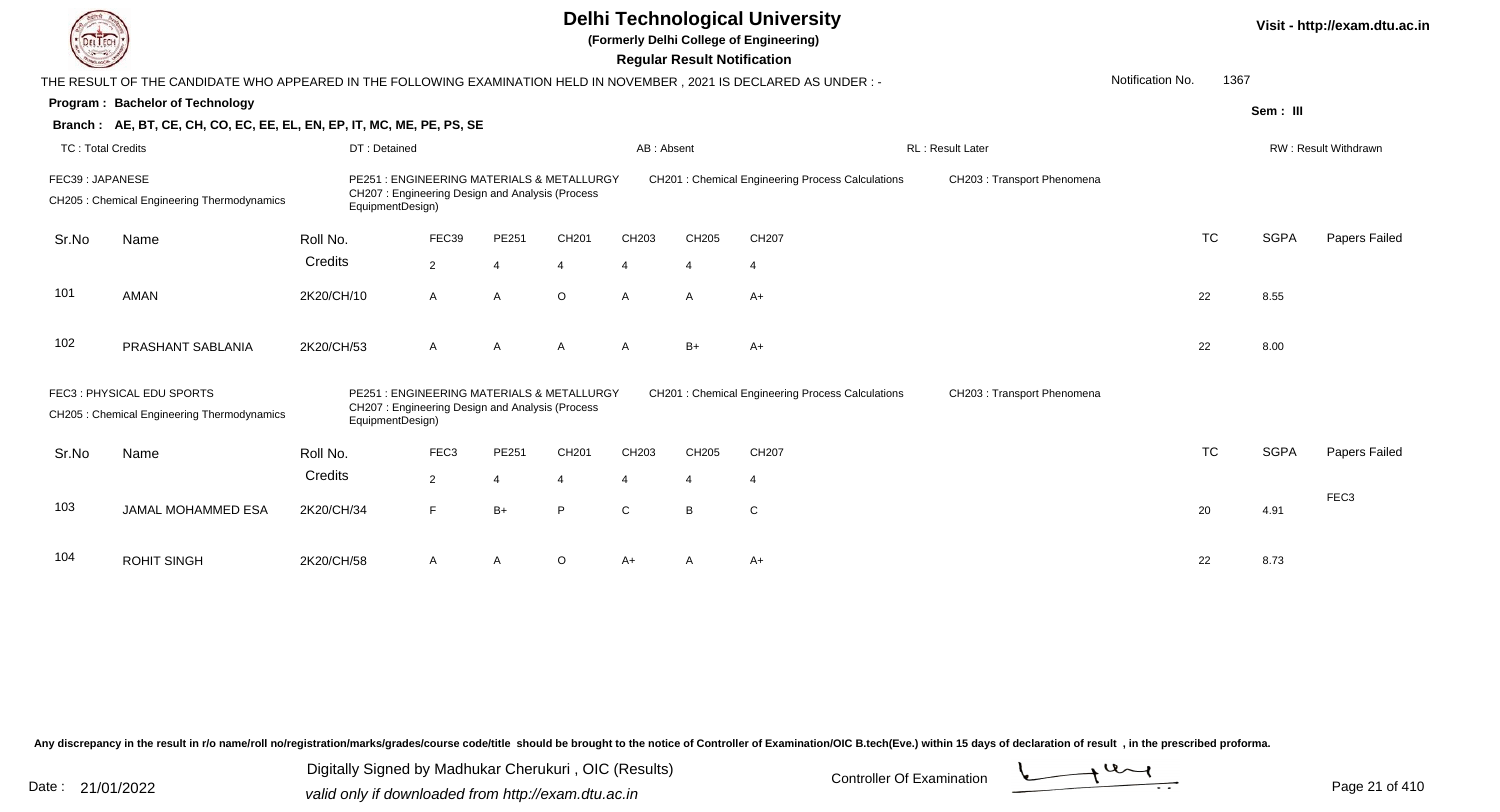|                          |                                                                                                                     |                                                                                                                   |                |                | Visit - http://exam.dtu.ac.in |                       |                       |                                                   |                             |                  |           |             |                      |
|--------------------------|---------------------------------------------------------------------------------------------------------------------|-------------------------------------------------------------------------------------------------------------------|----------------|----------------|-------------------------------|-----------------------|-----------------------|---------------------------------------------------|-----------------------------|------------------|-----------|-------------|----------------------|
|                          | THE RESULT OF THE CANDIDATE WHO APPEARED IN THE FOLLOWING EXAMINATION HELD IN NOVEMBER, 2021 IS DECLARED AS UNDER:- |                                                                                                                   |                |                |                               |                       |                       |                                                   |                             | Notification No. | 1367      |             |                      |
|                          | Program: Bachelor of Technology                                                                                     |                                                                                                                   |                |                |                               |                       |                       |                                                   |                             |                  |           | Sem: III    |                      |
|                          | Branch: AE, BT, CE, CH, CO, EC, EE, EL, EN, EP, IT, MC, ME, PE, PS, SE                                              |                                                                                                                   |                |                |                               |                       |                       |                                                   |                             |                  |           |             |                      |
| <b>TC: Total Credits</b> |                                                                                                                     | DT: Detained                                                                                                      |                |                |                               | AB: Absent            |                       |                                                   | RL: Result Later            |                  |           |             | RW: Result Withdrawn |
| FEC40: GERMAN            | CH205 : Chemical Engineering Thermodynamics                                                                         | PE251 : ENGINEERING MATERIALS & METALLURGY<br>CH207: Engineering Design and Analysis (Process<br>EquipmentDesign) |                |                |                               |                       |                       | CH201 : Chemical Engineering Process Calculations | CH203 : Transport Phenomena |                  |           |             |                      |
| Sr.No                    | Name                                                                                                                | Roll No.                                                                                                          | FEC40          | PE251          | CH201                         | CH203                 | CH205                 | CH207                                             |                             |                  | <b>TC</b> | <b>SGPA</b> | Papers Failed        |
|                          |                                                                                                                     | Credits                                                                                                           | $\overline{2}$ | $\overline{4}$ | 4                             | $\boldsymbol{\Delta}$ | $\boldsymbol{\Delta}$ | $\overline{4}$                                    |                             |                  |           |             |                      |
| 105                      | AADHYA ROY                                                                                                          | 2K20/CH/01                                                                                                        | A+             | $\circ$        | $\circ$                       | $A+$                  | $A+$                  | $\circ$                                           |                             |                  | 22        | 9.55        |                      |
| 106                      | <b>ARYAN VATSAL</b><br><b>SRIVASTAVA</b>                                                                            | 2K20/CH/15                                                                                                        | A+             | $A+$           | A                             | $A+$                  | $\overline{A}$        | $A+$                                              |                             |                  | 22        | 8.64        |                      |
| 107                      | RIDDHIM SEHGAL                                                                                                      | 2K20/CH/55                                                                                                        | $A+$           | $A+$           | $\circ$                       | $\circ$               | $A+$                  | $\circ$                                           |                             |                  | 22        | 9.55        |                      |
| 108                      | SHRUTI SAMANTARAI                                                                                                   | 2K20/CH/64                                                                                                        | A+             | $A+$           | $\Omega$                      | $\circ$               | $A+$                  | $\circ$                                           |                             |                  | 22        | 9.55        |                      |
|                          | FEC46 : TECHNICAL COMMUNICATION<br>CH205 : Chemical Engineering Thermodynamics                                      | PE251 : ENGINEERING MATERIALS & METALLURGY<br>CH207: Engineering Design and Analysis (Process<br>EquipmentDesign) |                |                |                               |                       |                       | CH201 : Chemical Engineering Process Calculations | CH203 : Transport Phenomena |                  |           |             |                      |
| Sr.No                    | Name                                                                                                                | Roll No.                                                                                                          | FEC46          | PE251          | CH201                         | CH203                 | CH205                 | CH207                                             |                             |                  | <b>TC</b> | <b>SGPA</b> | Papers Failed        |
|                          |                                                                                                                     | Credits                                                                                                           | $\overline{2}$ | $\overline{4}$ | 4                             | $\overline{4}$        | $\overline{4}$        | $\overline{4}$                                    |                             |                  |           |             |                      |
| 109                      | MOHAMMAD ALI BADSHAH                                                                                                | 2K20/CH/46                                                                                                        | A              | $A+$           | A+                            | A                     | A                     | $A+$                                              |                             |                  | 22        | 8.55        |                      |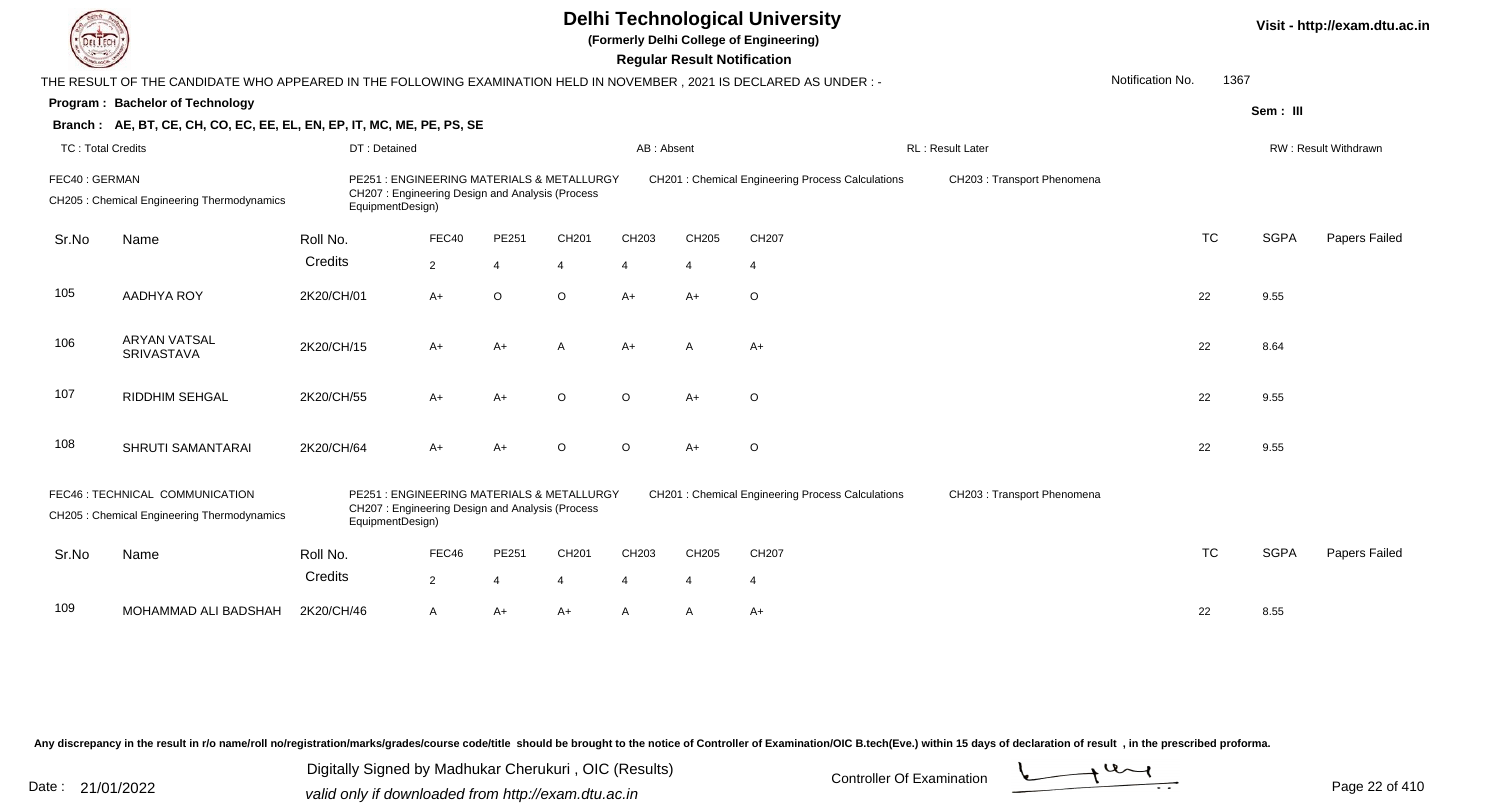|                          |                                                                                                                                         |                  |                                                                                               |                |                   |                | <b>Regular Result Notification</b> | <b>Delhi Technological University</b><br>(Formerly Delhi College of Engineering) |                             |                  |           |             | Visit - http://exam.dtu.ac.in |
|--------------------------|-----------------------------------------------------------------------------------------------------------------------------------------|------------------|-----------------------------------------------------------------------------------------------|----------------|-------------------|----------------|------------------------------------|----------------------------------------------------------------------------------|-----------------------------|------------------|-----------|-------------|-------------------------------|
|                          | THE RESULT OF THE CANDIDATE WHO APPEARED IN THE FOLLOWING EXAMINATION HELD IN NOVEMBER, 2021 IS DECLARED AS UNDER :-                    |                  |                                                                                               |                |                   |                |                                    |                                                                                  |                             | Notification No. | 1367      |             |                               |
|                          | Program: Bachelor of Technology                                                                                                         |                  |                                                                                               |                |                   |                |                                    |                                                                                  |                             |                  |           | Sem: III    |                               |
|                          | Branch: AE, BT, CE, CH, CO, EC, EE, EL, EN, EP, IT, MC, ME, PE, PS, SE                                                                  |                  |                                                                                               |                |                   |                |                                    |                                                                                  |                             |                  |           |             |                               |
| <b>TC: Total Credits</b> |                                                                                                                                         | DT: Detained     |                                                                                               |                |                   | AB: Absent     |                                    |                                                                                  | RL: Result Later            |                  |           |             | RW: Result Withdrawn          |
|                          | FEC47: VALUE DRIVEN LEADERSHIP<br>CH205: Chemical Engineering Thermodynamics                                                            | EquipmentDesign) | PE251 : ENGINEERING MATERIALS & METALLURGY<br>CH207: Engineering Design and Analysis (Process |                |                   |                |                                    | CH201 : Chemical Engineering Process Calculations                                | CH203 : Transport Phenomena |                  |           |             |                               |
| Sr.No                    | Name                                                                                                                                    | Roll No.         | FEC47                                                                                         | PE251          | CH201             | CH203          | CH205                              | CH207                                                                            |                             |                  | <b>TC</b> | <b>SGPA</b> | Papers Failed                 |
|                          |                                                                                                                                         | Credits          | $\overline{2}$                                                                                | $\overline{4}$ | 4                 | $\overline{4}$ | $\overline{4}$                     | $\overline{4}$                                                                   |                             |                  |           |             |                               |
| 110                      | <b>DIVYANSH JAIN</b>                                                                                                                    | 2K20/CH/25       | $A+$                                                                                          | $\overline{A}$ | $\mathsf{A}$      | $\mathsf{A}$   | B                                  | $A+$                                                                             |                             |                  | 22        | 7.91        |                               |
| 111                      | <b>TANISHQ RAJ</b>                                                                                                                      | 2K20/CH/66       | $\circ$                                                                                       | $\overline{A}$ | $A+$              | $A+$           | $B+$                               | $\circ$                                                                          |                             |                  | 22        | 8.73        |                               |
|                          | FEC49 : SKETCHING & RENDERING<br>CH205 : Chemical Engineering Thermodynamics                                                            | EquipmentDesign) | PE251 : ENGINEERING MATERIALS & METALLURGY<br>CH207: Engineering Design and Analysis (Process |                |                   |                |                                    | <b>CH201: Chemical Engineering Process Calculations</b>                          | CH203 : Transport Phenomena |                  |           |             |                               |
| Sr.No                    | Name                                                                                                                                    | Roll No.         | FEC49                                                                                         | PE251          | CH201             | CH203          | CH205                              | CH207                                                                            |                             |                  | <b>TC</b> | <b>SGPA</b> | Papers Failed                 |
|                          |                                                                                                                                         | Credits          | $\overline{2}$                                                                                | $\overline{4}$ |                   | $\overline{4}$ | $\boldsymbol{\varDelta}$           | $\overline{4}$                                                                   |                             |                  |           |             |                               |
| 112                      | ASHISH KUMAR SINGH                                                                                                                      | 2K20/CH/16       | $\circ$                                                                                       | $\overline{A}$ | $\circ$           | $\mathsf{A}$   | A                                  | $A+$                                                                             |                             |                  | 22        | 8.73        |                               |
| <b>HARMONY</b>           | FEC56 : UNIVERSAL HUMAN VALUES : UNDERSTANDING PE251 : ENGINEERING MATERIALS & METALLURGY<br>CH205: Chemical Engineering Thermodynamics | EquipmentDesign) | CH207: Engineering Design and Analysis (Process                                               |                |                   |                |                                    | CH201 : Chemical Engineering Process Calculations                                | CH203 : Transport Phenomena |                  |           |             |                               |
| Sr.No                    | Name                                                                                                                                    | Roll No.         | FEC56                                                                                         | PE251          | CH <sub>201</sub> | CH203          | CH205                              | CH207                                                                            |                             |                  | <b>TC</b> | <b>SGPA</b> | Papers Failed                 |
|                          |                                                                                                                                         | Credits          | $\overline{2}$                                                                                | $\overline{4}$ | $\overline{4}$    | 4              | $\overline{4}$                     | $\overline{4}$                                                                   |                             |                  |           |             |                               |
| 113                      | DHRUV RAJ SINGH                                                                                                                         | 2K20/CH/23       | A+                                                                                            | $\overline{A}$ | $\Omega$          | $A+$           | $B+$                               | $A+$                                                                             |                             |                  | 22        | 8.64        |                               |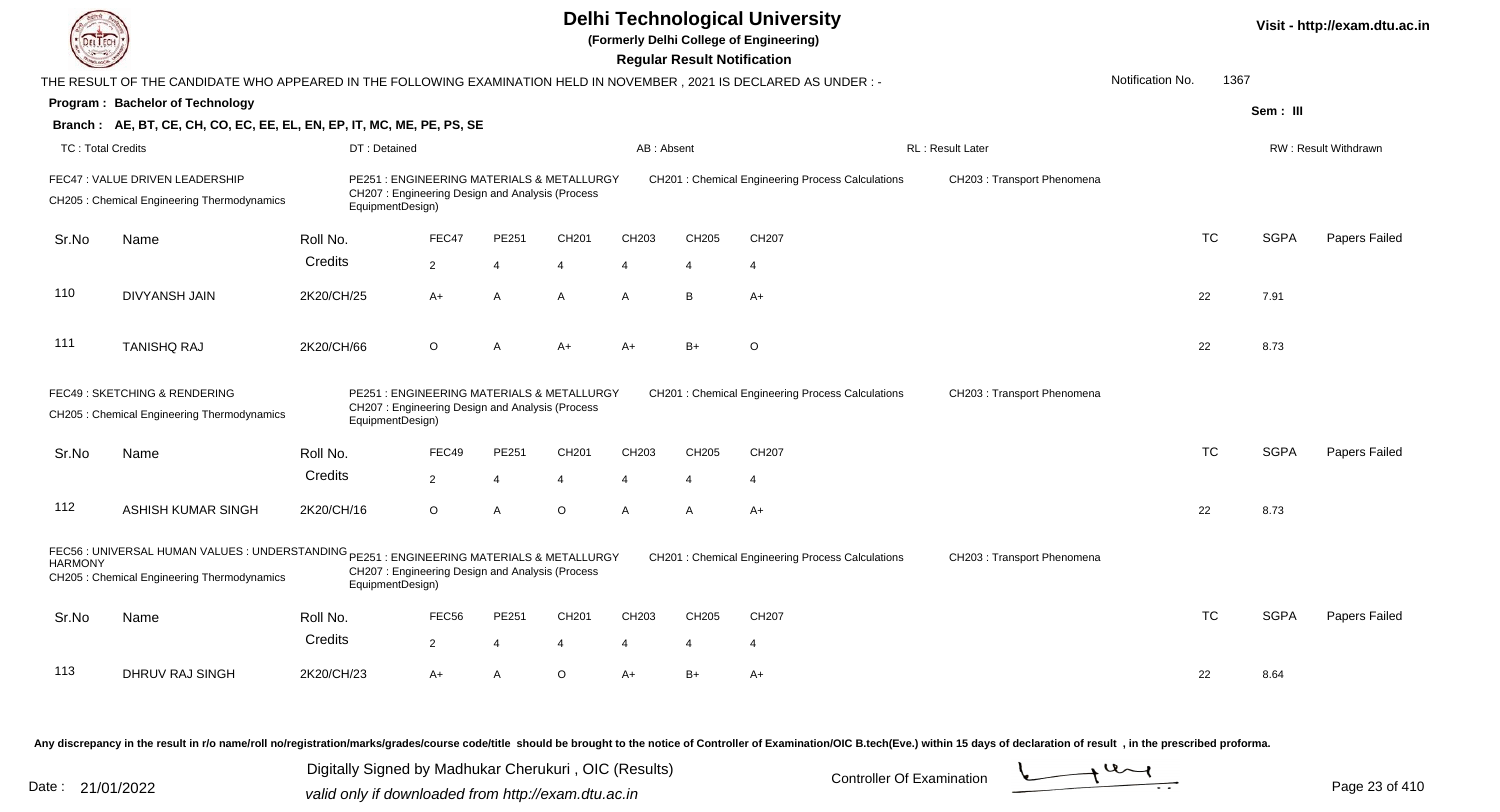**(Formerly Delhi College of Engineering)**

 **Regular Result Notification**

| <b>County</b>            |                                                                                                                      |            |                                                                                                                   |                |                |                |                | <b>Regular Result Notification</b> |                                                         |                             |                  |           |             |                      |
|--------------------------|----------------------------------------------------------------------------------------------------------------------|------------|-------------------------------------------------------------------------------------------------------------------|----------------|----------------|----------------|----------------|------------------------------------|---------------------------------------------------------|-----------------------------|------------------|-----------|-------------|----------------------|
|                          | THE RESULT OF THE CANDIDATE WHO APPEARED IN THE FOLLOWING EXAMINATION HELD IN NOVEMBER, 2021 IS DECLARED AS UNDER :- |            |                                                                                                                   |                |                |                |                |                                    |                                                         |                             | Notification No. | 1367      |             |                      |
|                          | Program: Bachelor of Technology                                                                                      |            |                                                                                                                   |                |                |                |                |                                    |                                                         |                             |                  |           | Sem: III    |                      |
|                          | Branch: AE, BT, CE, CH, CO, EC, EE, EL, EN, EP, IT, MC, ME, PE, PS, SE                                               |            |                                                                                                                   |                |                |                |                |                                    |                                                         |                             |                  |           |             |                      |
| <b>TC: Total Credits</b> |                                                                                                                      |            | DT: Detained                                                                                                      |                |                |                | AB: Absent     |                                    |                                                         | RL: Result Later            |                  |           |             | RW: Result Withdrawn |
| <b>MANAGEMENT</b>        | FEC57: LEARDERSHIP MASTERY THROUGH SELF<br>CH205 : Chemical Engineering Thermodynamics                               |            | PE251 : ENGINEERING MATERIALS & METALLURGY<br>CH207: Engineering Design and Analysis (Process<br>EquipmentDesign) |                |                |                |                |                                    | <b>CH201: Chemical Engineering Process Calculations</b> | CH203 : Transport Phenomena |                  |           |             |                      |
| Sr.No                    | Name                                                                                                                 | Roll No.   |                                                                                                                   | FEC57          | PE251          | CH201          | CH203          | CH205                              | CH207                                                   |                             |                  | <b>TC</b> | <b>SGPA</b> | Papers Failed        |
|                          |                                                                                                                      | Credits    |                                                                                                                   | $\overline{2}$ | $\overline{4}$ | $\overline{4}$ | $\overline{4}$ | $\overline{4}$                     | 4                                                       |                             |                  |           |             |                      |
| 114                      | <b>CHAITANYA KUMAR</b>                                                                                               | 2K20/CH/21 |                                                                                                                   | $A+$           | $\mathsf{A}$   | $A+$           | A+             | A                                  | A+                                                      |                             |                  | 22        | 8.64        |                      |
| 115                      | HIMANSHU CHAUHAN                                                                                                     | 2K20/CH/29 |                                                                                                                   | $A+$           | $\mathsf{A}$   | $A+$           | $\circ$        | A                                  | $A+$                                                    |                             |                  | 22        | 8.82        |                      |
| 116                      | <b>ISHITA KAPOOR</b>                                                                                                 | 2K20/CH/32 |                                                                                                                   | $\circ$        | A+             | A+             | $\circ$        | A                                  | $\circ$                                                 |                             |                  | 22        | 9.27        |                      |
| 117                      | <b>JIGISHA GUPTA</b>                                                                                                 | 2K20/CH/35 |                                                                                                                   | $\circ$        | $\circ$        | $A+$           | A              | $B+$                               | A+                                                      |                             |                  | 22        | 8.73        |                      |
| 118                      | <b>KARTEEK KUMAR</b>                                                                                                 | 2K20/CH/36 |                                                                                                                   | $A+$           | $\circ$        | $\circ$        | $\circ$        | $B+$                               | $A+$                                                    |                             |                  | 22        | 9.18        |                      |
| 119                      | <b>KESHAV SHRI</b>                                                                                                   | 2K20/CH/37 |                                                                                                                   | $A+$           | $A+$           | $A+$           | A              | A                                  | A+                                                      |                             |                  | 22        | 8.64        |                      |
| 120                      | KHUSHI SACHDEVA                                                                                                      | 2K20/CH/38 |                                                                                                                   | $\circ$        | $\circ$        | $\circ$        | $\circ$        | A                                  | $A+$                                                    |                             |                  | 22        | 9.45        |                      |
| 121                      | <b>KSHITIJ SHUBHAM</b>                                                                                               | 2K20/CH/39 |                                                                                                                   | $A+$           | $A+$           | $A+$           | $A+$           | $B+$                               | $A+$                                                    |                             |                  | 22        | 8.64        |                      |
| 122                      | <b>MANAV JAIN</b>                                                                                                    | 2K20/CH/41 |                                                                                                                   | $\circ$        | A              | A+             | A+             | A                                  | A+                                                      |                             |                  | 22        | 8.73        |                      |
|                          |                                                                                                                      |            |                                                                                                                   |                |                |                |                |                                    |                                                         |                             |                  |           |             |                      |

Any discrepancy in the result in r/o name/roll no/registration/marks/grades/course code/title should be brought to the notice of Controller of Examination/OIC B.tech(Eve.) within 15 days of declaration of result, in the pr

Date : 21/01/2022 Valid only if downloaded from http://exam.dtu.ac.in<br>valid only if downloaded from http://exam.dtu.ac.in Digitally Signed by Madhukar Cherukuri , OIC (Results)

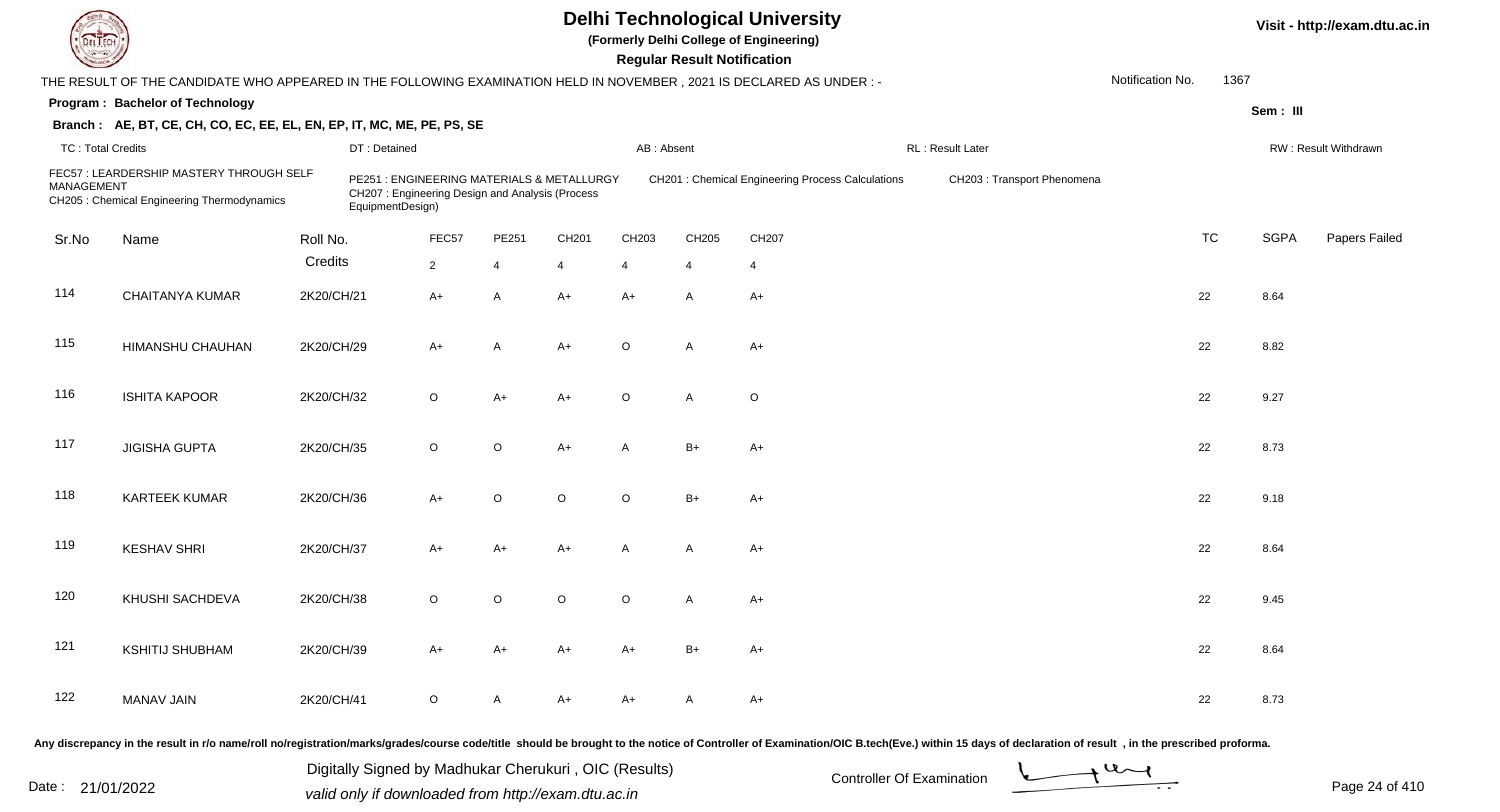**(Formerly Delhi College of Engineering)**

 **Regular Result Notification**

| <b>County</b>            |                                                                                                                        |             |                                                                                                                   |                |                       |         |                | Regular Result Notification |                                                         |                            |                  |           |             |                      |
|--------------------------|------------------------------------------------------------------------------------------------------------------------|-------------|-------------------------------------------------------------------------------------------------------------------|----------------|-----------------------|---------|----------------|-----------------------------|---------------------------------------------------------|----------------------------|------------------|-----------|-------------|----------------------|
|                          | THE RESULT OF THE CANDIDATE WHO APPEARED IN THE FOLLOWING EXAMINATION HELD IN NOVEMBER , 2021 IS DECLARED AS UNDER : - |             |                                                                                                                   |                |                       |         |                |                             |                                                         |                            | Notification No. | 1367      |             |                      |
|                          | Program: Bachelor of Technology                                                                                        |             |                                                                                                                   |                |                       |         |                |                             |                                                         |                            |                  |           | Sem: III    |                      |
|                          | Branch: AE, BT, CE, CH, CO, EC, EE, EL, EN, EP, IT, MC, ME, PE, PS, SE                                                 |             |                                                                                                                   |                |                       |         |                |                             |                                                         |                            |                  |           |             |                      |
| <b>TC: Total Credits</b> |                                                                                                                        |             | DT: Detained                                                                                                      |                |                       |         | AB: Absent     |                             |                                                         | RL: Result Later           |                  |           |             | RW: Result Withdrawn |
| MANAGEMENT               | FEC57: LEARDERSHIP MASTERY THROUGH SELF<br>CH205 : Chemical Engineering Thermodynamics                                 |             | PE251 : ENGINEERING MATERIALS & METALLURGY<br>CH207: Engineering Design and Analysis (Process<br>EquipmentDesign) |                |                       |         |                |                             | <b>CH201: Chemical Engineering Process Calculations</b> | CH203: Transport Phenomena |                  |           |             |                      |
| Sr.No                    | Name                                                                                                                   | Roll No.    |                                                                                                                   | FEC57          | PE251                 | CH201   | CH203          | CH205                       | CH207                                                   |                            |                  | <b>TC</b> | <b>SGPA</b> | Papers Failed        |
|                          |                                                                                                                        | Credits     |                                                                                                                   | $\overline{2}$ | $\boldsymbol{\Delta}$ | 4       | $\overline{4}$ | $\overline{4}$              | 4                                                       |                            |                  |           |             |                      |
|                          |                                                                                                                        |             |                                                                                                                   | $\circ$        | A                     | $A+$    | $A+$           | $\overline{A}$              | $A+$                                                    |                            |                  | 22        | 8.73        |                      |
| 123                      | MUKUL BANSIWAL                                                                                                         | 2K20/CH/48  |                                                                                                                   | $\circ$        | $A+$                  | $A+$    | $\circ$        | A                           | $A+$                                                    |                            |                  | 22        | 9.09        |                      |
| 124                      | SHRUTI KATARIYA                                                                                                        | 2K20/CH/63  |                                                                                                                   | $A+$           | $\mathsf{A}$          | $\circ$ | $A+$           | $B+$                        | $A+$                                                    |                            |                  | 22        | 8.64        |                      |
| 125                      | ZAID ATEEQ                                                                                                             | 2K20/CH/76  |                                                                                                                   | $\circ$        | $A+$                  | $\circ$ | A              | $\mathsf{A}$                | $A+$                                                    |                            |                  | 22        | 8.91        |                      |
| 126                      | Manoj kumar                                                                                                            | 2K21/CH/501 |                                                                                                                   | A              | B+                    | $A+$    | A+             | $B+$                        | A+                                                      |                            |                  | 22        | 8.18        |                      |

Any discrepancy in the result in r/o name/roll no/registration/marks/grades/course code/title should be brought to the notice of Controller of Examination/OIC B.tech(Eve.) within 15 days of declaration of result, in the pr

Date : 21/01/2022 Digital Digital of Microsofted Controller Of Examination Determination Page 25 of 41 Digitally Signed by Madhukar Cherukuri , OIC (Results)

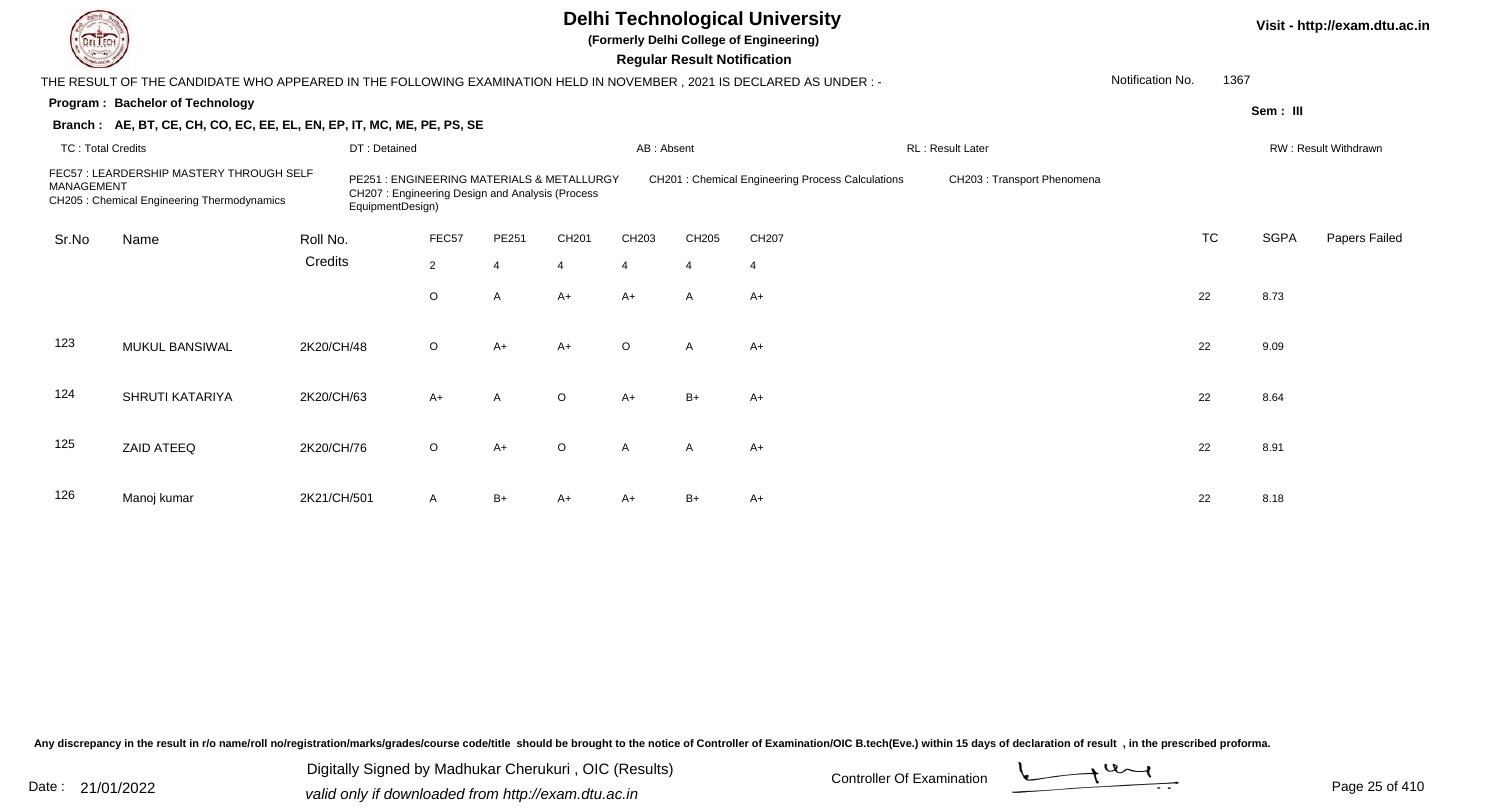| <b>DELTECH</b>           |                                                                                                                     |                                                               |                                                 |                |                |            | <b>Regular Result Notification</b> | <b>Delhi Technological University</b><br>(Formerly Delhi College of Engineering) |                                                                                                                                                                                                                                |                  |           |             | Visit - http://exam.dtu.ac.in |
|--------------------------|---------------------------------------------------------------------------------------------------------------------|---------------------------------------------------------------|-------------------------------------------------|----------------|----------------|------------|------------------------------------|----------------------------------------------------------------------------------|--------------------------------------------------------------------------------------------------------------------------------------------------------------------------------------------------------------------------------|------------------|-----------|-------------|-------------------------------|
|                          | THE RESULT OF THE CANDIDATE WHO APPEARED IN THE FOLLOWING EXAMINATION HELD IN NOVEMBER, 2021 IS DECLARED AS UNDER:- |                                                               |                                                 |                |                |            |                                    |                                                                                  |                                                                                                                                                                                                                                | Notification No. | 1367      |             |                               |
|                          | Program: Bachelor of Technology                                                                                     |                                                               |                                                 |                |                |            |                                    |                                                                                  |                                                                                                                                                                                                                                |                  |           | Sem: III    |                               |
|                          | Branch: AE, BT, CE, CH, CO, EC, EE, EL, EN, EP, IT, MC, ME, PE, PS, SE                                              |                                                               |                                                 |                |                |            |                                    |                                                                                  |                                                                                                                                                                                                                                |                  |           |             |                               |
| <b>TC: Total Credits</b> |                                                                                                                     | DT: Detained                                                  |                                                 |                |                | AB: Absent |                                    |                                                                                  | RL: Result Later                                                                                                                                                                                                               |                  |           |             | RW: Result Withdrawn          |
|                          | FEC7: INTRODUCTION TO ENVIRONMENTAL SCIENCE<br>CH205 : Chemical Engineering Thermodynamics                          | PE251: ENGINEERING MATERIALS & METALLURGY<br>EquipmentDesign) | CH207: Engineering Design and Analysis (Process |                |                |            |                                    | CH201 : Chemical Engineering Process Calculations                                | CH203: Transport Phenomena                                                                                                                                                                                                     |                  |           |             |                               |
| Sr.No                    | Name                                                                                                                | Roll No.                                                      | FEC7                                            | PE251          | CH201          | CH203      | CH205                              | CH207                                                                            |                                                                                                                                                                                                                                |                  | <b>TC</b> | <b>SGPA</b> | Papers Failed                 |
|                          |                                                                                                                     | Credits                                                       | $\overline{2}$                                  | $\overline{4}$ | $\overline{4}$ | 4          | $\overline{4}$                     | 4                                                                                |                                                                                                                                                                                                                                |                  |           |             |                               |
| 127                      | <b>ABHINAV SHARMA</b>                                                                                               | 2K20/CH/03                                                    | $A+$                                            | $A+$           | $\circ$        | A+         | $\overline{A}$                     | $\circ$                                                                          |                                                                                                                                                                                                                                | 22               |           | 9.18        |                               |
| 128                      | <b>ADITYA MALIK</b>                                                                                                 | 2K20/CH/06                                                    | $\mathsf{A}$                                    | $A+$           | A              | $A+$       | $\overline{A}$                     | $A+$                                                                             |                                                                                                                                                                                                                                | 22               |           | 8.55        |                               |
| 129                      | <b>AKASH KUMAR</b>                                                                                                  | 2K20/CH/09                                                    | $A+$                                            | $A+$           | $\circ$        | A+         | $\overline{A}$                     | $A+$                                                                             |                                                                                                                                                                                                                                | 22               |           | 9.00        |                               |
| 130                      | ANANYA                                                                                                              | 2K20/CH/11                                                    | $A+$                                            | $\overline{A}$ | $\circ$        | A+         | A                                  | $A+$                                                                             |                                                                                                                                                                                                                                | 22               |           | 8.82        |                               |
| 131                      | <b>ANKUR KUMAR</b>                                                                                                  | 2K20/CH/13                                                    | $A+$                                            | Α              | A+             | A+         | $A+$                               | $\circ$                                                                          |                                                                                                                                                                                                                                | 22               |           | 9.00        |                               |
| 132                      | <b>BHAVYA SHARMA</b>                                                                                                | 2K20/CH/20                                                    | $\circ$                                         | A+             | A+             | A+         | А                                  | $A+$                                                                             |                                                                                                                                                                                                                                | 22               |           | 8.91        |                               |
| 133                      | DIVYAM YADAV                                                                                                        | 2K20/CH/24                                                    | $A+$                                            | A              | $\circ$        | A+         |                                    | $A+$                                                                             |                                                                                                                                                                                                                                | 22               |           | 8.82        |                               |
| 134                      | JAI PRAKASH GUPTA                                                                                                   | 2K20/CH/33                                                    | $A+$                                            | $A+$           | A+             | $\circ$    | A                                  | $A+$                                                                             |                                                                                                                                                                                                                                |                  | 22        | 9.00        |                               |
| 135                      | <b>KUMAR SAMYAK</b>                                                                                                 | 2K20/CH/40                                                    | $A+$                                            | A+             | O              | A+         | $A+$                               | $\circ$                                                                          |                                                                                                                                                                                                                                | 22               |           | 9.36        |                               |
|                          |                                                                                                                     |                                                               |                                                 |                |                |            |                                    |                                                                                  | Any discrepancy in the result in r/o name/roll no/registration/marks/grades/course code/title should be brought to the notice of Controller of Examination/OIC B.tech(Eve.) within 15 days of declaration of result , in the p |                  |           |             |                               |

Date : 21/01/2022 Digital Digital of Microsofted Chemical Controller Of Examination Determination Page 26 of 41 Digitally Signed by Madhukar Cherukuri , OIC (Results)

Page 26 of 410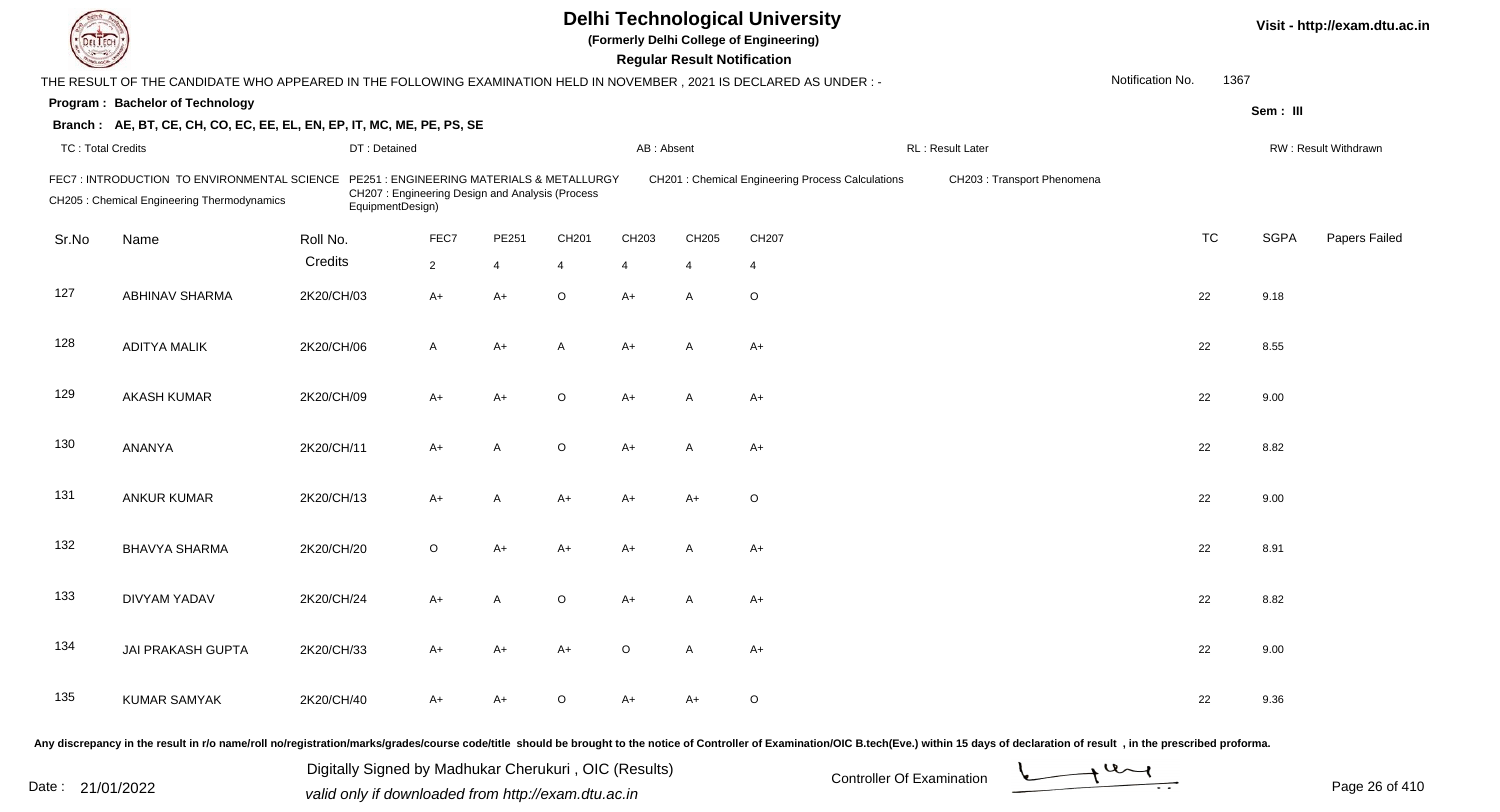| EL ECH                   |                                                                                                                        |                  |                                                 |                |                                           |                | <b>Regular Result Notification</b> | <b>Delhi Technological University</b><br>(Formerly Delhi College of Engineering) |                             |                  |      |             | Visit - http://exam.dtu.ac.in |
|--------------------------|------------------------------------------------------------------------------------------------------------------------|------------------|-------------------------------------------------|----------------|-------------------------------------------|----------------|------------------------------------|----------------------------------------------------------------------------------|-----------------------------|------------------|------|-------------|-------------------------------|
|                          | THE RESULT OF THE CANDIDATE WHO APPEARED IN THE FOLLOWING EXAMINATION HELD IN NOVEMBER , 2021 IS DECLARED AS UNDER : - |                  |                                                 |                |                                           |                |                                    |                                                                                  |                             | Notification No. | 1367 |             |                               |
|                          | <b>Program: Bachelor of Technology</b>                                                                                 |                  |                                                 |                |                                           |                |                                    |                                                                                  |                             |                  |      | Sem: III    |                               |
|                          | Branch: AE, BT, CE, CH, CO, EC, EE, EL, EN, EP, IT, MC, ME, PE, PS, SE                                                 |                  |                                                 |                |                                           |                |                                    |                                                                                  |                             |                  |      |             |                               |
| <b>TC: Total Credits</b> |                                                                                                                        | DT: Detained     |                                                 |                |                                           | AB: Absent     |                                    |                                                                                  | RL: Result Later            |                  |      |             | RW: Result Withdrawn          |
|                          | FEC7: INTRODUCTION TO ENVIRONMENTAL SCIENCE<br>CH205 : Chemical Engineering Thermodynamics                             | EquipmentDesign) | CH207: Engineering Design and Analysis (Process |                | PE251: ENGINEERING MATERIALS & METALLURGY |                |                                    | CH201 : Chemical Engineering Process Calculations                                | CH203 : Transport Phenomena |                  |      |             |                               |
| Sr.No                    | Name                                                                                                                   | Roll No.         | FEC7                                            | PE251          | CH201                                     | CH203          | CH205                              | CH207                                                                            |                             | <b>TC</b>        |      | <b>SGPA</b> | Papers Failed                 |
|                          |                                                                                                                        | Credits          | $\overline{2}$                                  | $\overline{4}$ | 4                                         | $\overline{4}$ | 4                                  | $\overline{4}$                                                                   |                             |                  |      |             |                               |
|                          |                                                                                                                        |                  | $A+$                                            | A+             | O                                         | $A+$           | $A+$                               | $\circ$                                                                          |                             | 22               |      | 9.36        |                               |
| 136                      | <b>MANISH KUMAR</b>                                                                                                    | 2K20/CH/42       | $A+$                                            | A              | $A+$                                      | $A+$           | $\overline{A}$                     | $\circ$                                                                          |                             | 22               |      | 8.82        |                               |
| 137                      | <b>MANISHA GAUTAM</b>                                                                                                  | 2K20/CH/43       | A                                               | A              | $A+$                                      | $A+$           | $A+$                               | $A+$                                                                             |                             | 22               |      | 8.73        |                               |
| 138                      | <b>MANYA SHRILA</b>                                                                                                    | 2K20/CH/44       | A+                                              | A+             | A                                         | $A+$           | A                                  | $\circ$                                                                          |                             | 22               |      | 8.82        |                               |
| 139                      | MOHAMMAD FAIZI                                                                                                         | 2K20/CH/47       | O                                               | A+             | A+                                        | A+             | $B+$                               | $A+$                                                                             |                             | 22               |      | 8.73        |                               |
| 140                      | <b>PIYUSH</b>                                                                                                          | 2K20/CH/52       | A+                                              | A+             | A+                                        | A+             | A                                  | $\circ$                                                                          |                             | 22               |      | 9.00        |                               |
| 141                      | <b>RHYTHM SOLANKY</b>                                                                                                  | 2K20/CH/54       | A+                                              | Α              | A+                                        | A+             | B+                                 | A+                                                                               |                             | 22               |      | 8.45        |                               |
| 142                      | RIVANSHI AHUJA                                                                                                         | 2K20/CH/56       | $A+$                                            | $\circ$        | $A+$                                      | $\circ$        | $\mathsf{A}$                       | $A+$                                                                             |                             | 22               |      | 9.18        |                               |
| 143                      | SHAAZ UMAR                                                                                                             | 2K20/CH/61       | F.                                              | $\mathsf{A}$   | $\circ$                                   | $A+$           | A                                  | $A+$                                                                             |                             | 20               |      | 8.00        | FEC7                          |
|                          |                                                                                                                        |                  |                                                 |                |                                           |                |                                    |                                                                                  |                             |                  |      |             |                               |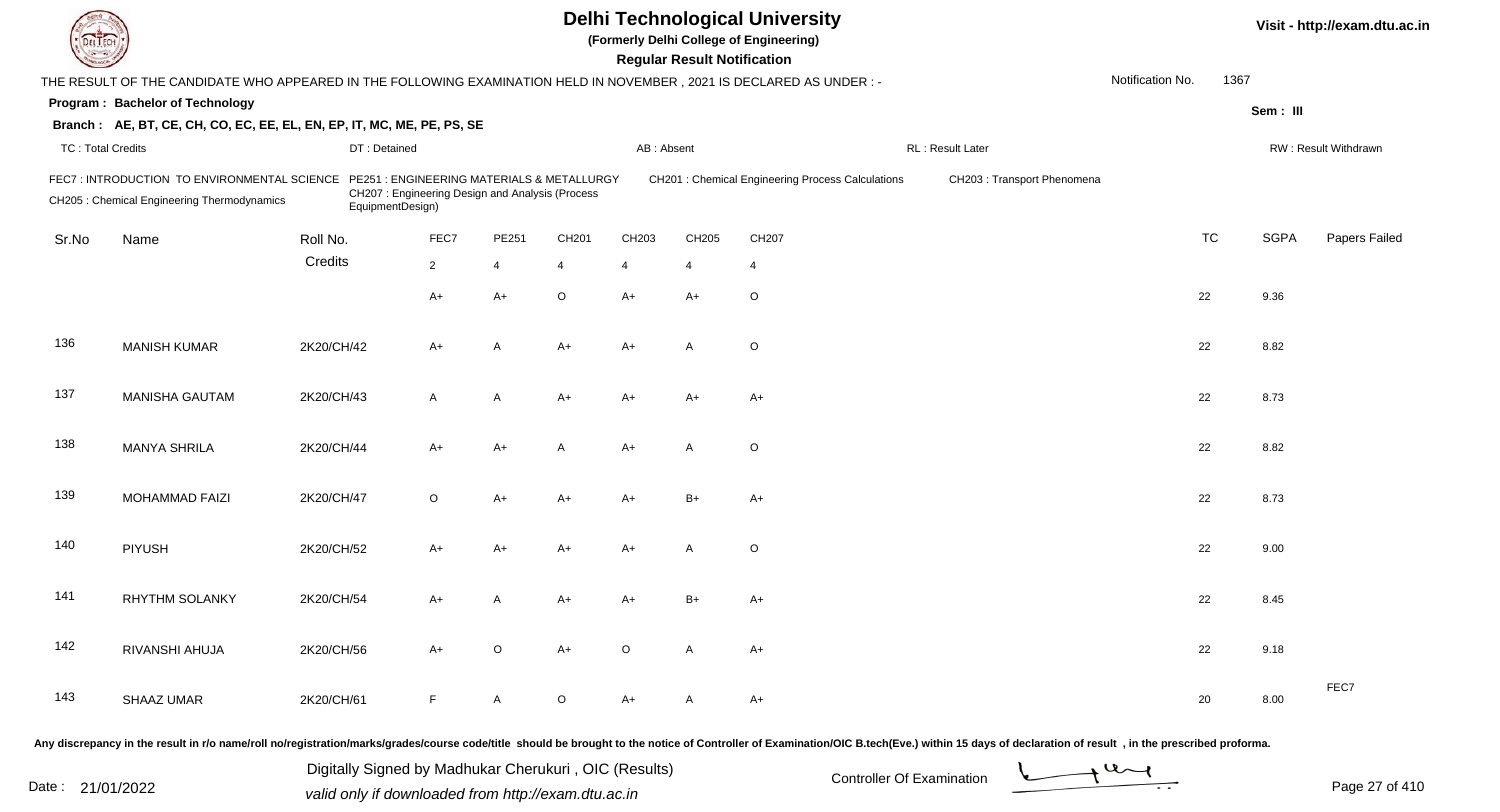|                                                                                                                                                                                                                                                                                                     |                                                                                                                     |              |                | Visit - http://exam.dtu.ac.in |                |            |                                    |                |                  |                  |           |             |                      |
|-----------------------------------------------------------------------------------------------------------------------------------------------------------------------------------------------------------------------------------------------------------------------------------------------------|---------------------------------------------------------------------------------------------------------------------|--------------|----------------|-------------------------------|----------------|------------|------------------------------------|----------------|------------------|------------------|-----------|-------------|----------------------|
|                                                                                                                                                                                                                                                                                                     | THE RESULT OF THE CANDIDATE WHO APPEARED IN THE FOLLOWING EXAMINATION HELD IN NOVEMBER, 2021 IS DECLARED AS UNDER:- |              |                |                               |                |            | <b>Regular Result Notification</b> |                |                  | Notification No. | 1367      |             |                      |
|                                                                                                                                                                                                                                                                                                     | Program: Bachelor of Technology                                                                                     |              |                |                               |                |            |                                    |                |                  |                  |           | Sem: III    |                      |
|                                                                                                                                                                                                                                                                                                     | Branch: AE, BT, CE, CH, CO, EC, EE, EL, EN, EP, IT, MC, ME, PE, PS, SE                                              |              |                |                               |                |            |                                    |                |                  |                  |           |             |                      |
| <b>TC: Total Credits</b>                                                                                                                                                                                                                                                                            |                                                                                                                     | DT: Detained |                |                               |                | AB: Absent |                                    |                | RL: Result Later |                  |           |             | RW: Result Withdrawn |
| CH201 : Chemical Engineering Process Calculations<br>FEC7: INTRODUCTION TO ENVIRONMENTAL SCIENCE<br>PE251 : ENGINEERING MATERIALS & METALLURGY<br>CH203 : Transport Phenomena<br>CH207: Engineering Design and Analysis (Process<br>CH205 : Chemical Engineering Thermodynamics<br>EquipmentDesign) |                                                                                                                     |              |                |                               |                |            |                                    |                |                  |                  |           |             |                      |
| Sr.No                                                                                                                                                                                                                                                                                               | Name                                                                                                                | Roll No.     | FEC7           | PE251                         | CH201          | CH203      | CH205                              | CH207          |                  |                  | <b>TC</b> | <b>SGPA</b> | Papers Failed        |
|                                                                                                                                                                                                                                                                                                     |                                                                                                                     | Credits      | $\overline{2}$ | $\overline{4}$                | $\overline{4}$ | 4          | $\overline{4}$                     | $\overline{4}$ |                  |                  |           |             |                      |
|                                                                                                                                                                                                                                                                                                     |                                                                                                                     |              | F.             | $\overline{A}$                | $\circ$        | $A+$       | $\mathsf{A}$                       | $A+$           |                  |                  | 20        | 8.00        | FEC7                 |
| 144                                                                                                                                                                                                                                                                                                 | <b>SHIV SHANKAR</b>                                                                                                 | 2K20/CH/62   | $A+$           | A                             | $A+$           | $A+$       | $\mathsf{A}$                       | $A+$           |                  |                  | 22        | 8.64        |                      |
| 145                                                                                                                                                                                                                                                                                                 | <b>TUSHAR KANSAL</b>                                                                                                | 2K20/CH/68   | $A+$           | A                             | $A+$           | $A+$       | $\mathsf{A}$                       | $\circ$        |                  |                  | 22        | 8.82        |                      |
| 146                                                                                                                                                                                                                                                                                                 | VASUDEV                                                                                                             | 2K20/CH/70   | A+             | $A+$                          | $A+$           | $A+$       | $\overline{A}$                     | $\circ$        |                  |                  | 22        | 9.00        |                      |
| 147                                                                                                                                                                                                                                                                                                 | <b>YOGENDER</b>                                                                                                     | 2K20/CH/74   | A+             | A                             | $A+$           | A+         |                                    | $\circ$        |                  |                  | 22        | 8.82        |                      |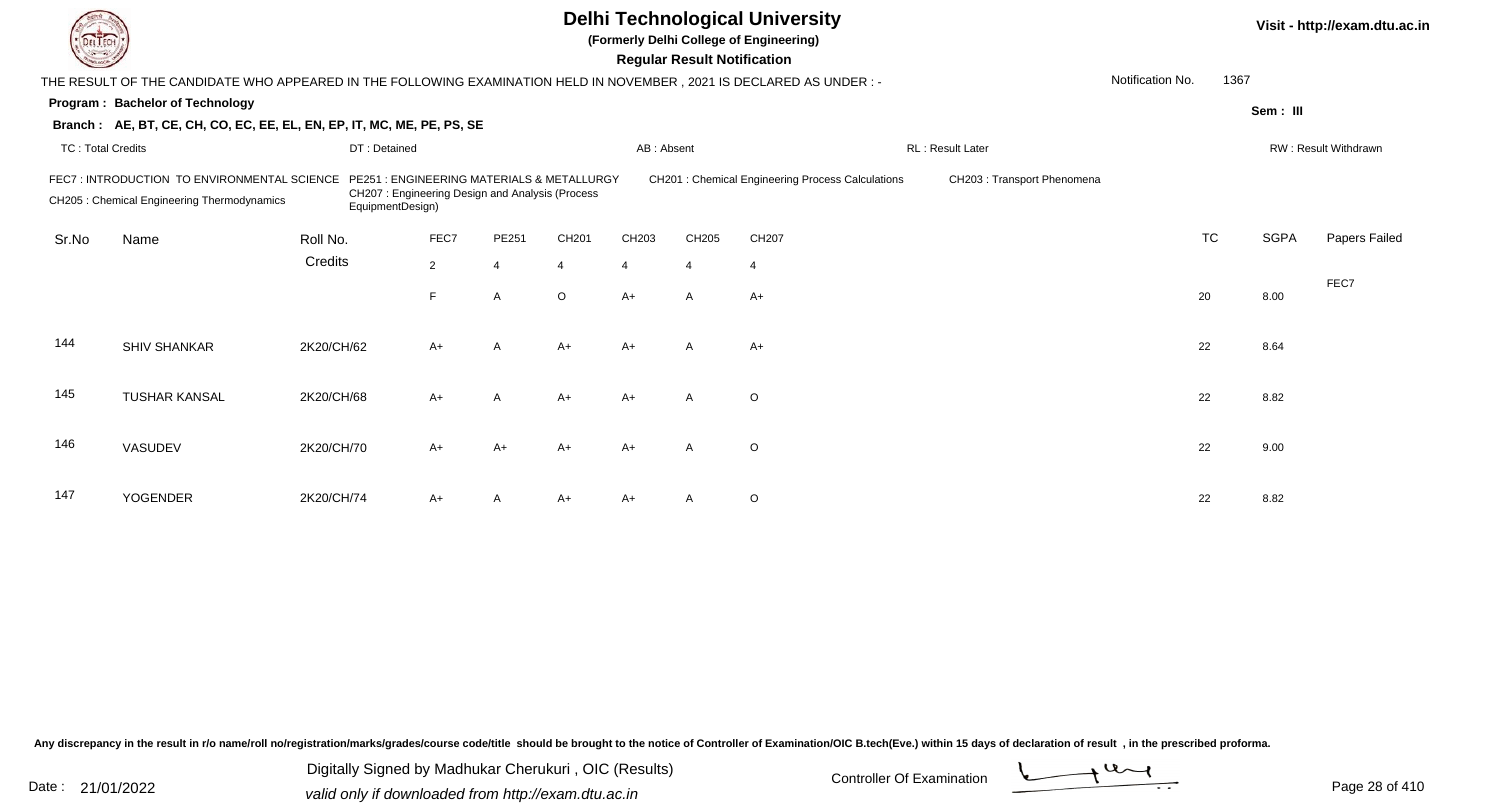| L'I ECH                  |                                                                                                                                                                                                                                                         |              |              | Visit - http://exam.dtu.ac.in |                |                |                |                |                             |                  |           |             |                      |
|--------------------------|---------------------------------------------------------------------------------------------------------------------------------------------------------------------------------------------------------------------------------------------------------|--------------|--------------|-------------------------------|----------------|----------------|----------------|----------------|-----------------------------|------------------|-----------|-------------|----------------------|
|                          | THE RESULT OF THE CANDIDATE WHO APPEARED IN THE FOLLOWING EXAMINATION HELD IN NOVEMBER, 2021 IS DECLARED AS UNDER :-                                                                                                                                    |              |              |                               |                |                |                |                |                             | Notification No. | 1367      |             |                      |
|                          | Program: Bachelor of Technology                                                                                                                                                                                                                         |              |              |                               |                |                |                |                |                             |                  |           | Sem: III    |                      |
|                          | Branch: AE, BT, CE, CH, CO, EC, EE, EL, EN, EP, IT, MC, ME, PE, PS, SE                                                                                                                                                                                  |              |              |                               |                |                |                |                |                             |                  |           |             |                      |
| <b>TC: Total Credits</b> |                                                                                                                                                                                                                                                         | DT: Detained |              |                               |                | AB: Absent     |                |                | RL : Result Later           |                  |           |             | RW: Result Withdrawn |
|                          | FEC9: Spoken Skills in English<br>PE251 : ENGINEERING MATERIALS & METALLURGY<br>CH201 : Chemical Engineering Process Calculations<br>CH207: Engineering Design and Analysis (Process<br>CH205 : Chemical Engineering Thermodynamics<br>EquipmentDesign) |              |              |                               |                |                |                |                | CH203 : Transport Phenomena |                  |           |             |                      |
| Sr.No                    | Name                                                                                                                                                                                                                                                    | Roll No.     | FEC9         | PE251                         | CH201          | CH203          | CH205          | CH207          |                             |                  | <b>TC</b> | <b>SGPA</b> | Papers Failed        |
|                          |                                                                                                                                                                                                                                                         | Credits      | $2^{\circ}$  | $\overline{4}$                | $\overline{4}$ | $\overline{4}$ | $\overline{4}$ | $\overline{4}$ |                             |                  |           |             |                      |
| 148                      | <b>ABHISHEK JHA</b>                                                                                                                                                                                                                                     | 2K20/CH/04   | $\circ$      | $\overline{A}$                | $\circ$        | $A+$           | A              | $A+$           |                             |                  | 22        | 8.91        |                      |
| 149                      | <b>ADITYA SHARMA</b>                                                                                                                                                                                                                                    | 2K20/CH/07   | $\circ$      | $\mathsf{A}$                  | $A+$           | $A+$           | A              | $A+$           |                             |                  | 22        | 8.73        |                      |
| 150                      | AFEEF                                                                                                                                                                                                                                                   | 2K20/CH/08   | $\mathsf{A}$ | A                             | $A+$           | $\mathsf{A}$   | A              | $A+$           |                             |                  | 22        | 8.36        |                      |
| 151                      | <b>ANSHIT TIWARI</b>                                                                                                                                                                                                                                    | 2K20/CH/14   | $\mathsf{A}$ | $B+$                          | $A+$           | $A+$           | $\mathsf{A}$   | $\circ$        |                             |                  | 22        | 8.55        |                      |
| 152                      | <b>GAURAV PANDEY</b>                                                                                                                                                                                                                                    | 2K20/CH/27   | $A+$         | $A+$                          | $\circ$        | $A+$           | $\overline{A}$ | $A+$           |                             |                  | 22        | 9.00        |                      |
| 153                      | ROHANADITYA SINGH<br><b>THAKUR</b>                                                                                                                                                                                                                      | 2K20/CH/57   | $\circ$      | $A+$                          | $A+$           | $A+$           | $\overline{A}$ | $A+$           |                             |                  | 22        | 8.91        |                      |
| 154                      | <b>UTKARSH SINGH</b>                                                                                                                                                                                                                                    | 2K20/CH/69   | A+           | $A+$                          | $A+$           |                | A              | $A+$           |                             |                  | 22        | 8.64        |                      |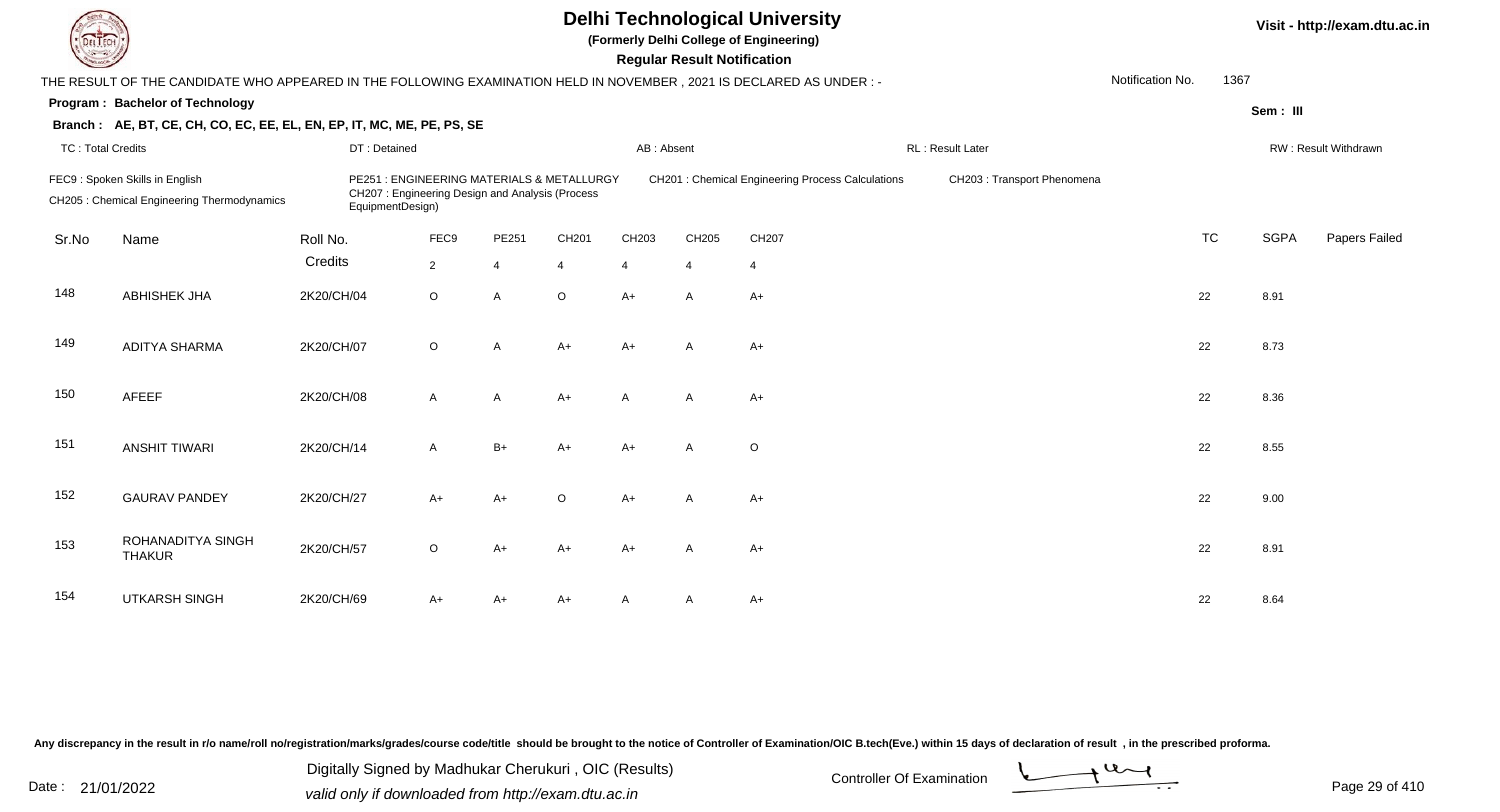|                                                                                                                                                                                                   |                                                                                               |                                                   |                |                |       |            | <b>Delhi Technological University</b><br>(Formerly Delhi College of Engineering)<br><b>Regular Result Notification</b> |                                             |           |             | Visit - http://exam.dtu.ac.in |
|---------------------------------------------------------------------------------------------------------------------------------------------------------------------------------------------------|-----------------------------------------------------------------------------------------------|---------------------------------------------------|----------------|----------------|-------|------------|------------------------------------------------------------------------------------------------------------------------|---------------------------------------------|-----------|-------------|-------------------------------|
|                                                                                                                                                                                                   |                                                                                               |                                                   |                |                |       |            | THE RESULT OF THE CANDIDATE WHO APPEARED IN THE FOLLOWING EXAMINATION HELD IN NOVEMBER , 2021 IS DECLARED AS UNDER :-  | Notification No.                            | 1367      |             |                               |
|                                                                                                                                                                                                   | Program: Bachelor of Technology                                                               |                                                   |                |                |       |            |                                                                                                                        |                                             |           | Sem: III    |                               |
|                                                                                                                                                                                                   | Branch: AE, BT, CE, CH, CO, EC, EE, EL, EN, EP, IT, MC, ME, PE, PS, SE                        |                                                   |                |                |       |            |                                                                                                                        |                                             |           |             |                               |
| <b>TC: Total Credits</b>                                                                                                                                                                          |                                                                                               | DT: Detained                                      |                |                |       | AB: Absent |                                                                                                                        | <b>RL</b> : Result Later                    |           |             | <b>RW: Result Withdrawn</b>   |
| EquipmentDesign)                                                                                                                                                                                  | PE251 : ENGINEERING MATERIALS & METALLURGY<br>CH207: Engineering Design and Analysis (Process | CH201 : Chemical Engineering Process Calculations |                |                |       |            | CH203: Transport Phenomena                                                                                             | CH205 : Chemical Engineering Thermodynamics |           |             |                               |
| Sr.No                                                                                                                                                                                             | Name                                                                                          | Roll No.                                          | PE251          | CH201          | CH203 | CH205      | CH207                                                                                                                  |                                             | <b>TC</b> | <b>SGPA</b> | Papers Failed                 |
|                                                                                                                                                                                                   |                                                                                               | Credits                                           | $\overline{4}$ | $\overline{4}$ |       | 4          | $\overline{4}$                                                                                                         |                                             |           |             |                               |
| 155                                                                                                                                                                                               |                                                                                               |                                                   | B              | P              | P     | P          | P                                                                                                                      |                                             | 20        | 4.40        |                               |
| ENKHUCHRAL GANBAATAR 2K20/CH/26<br><b>CE201: CIVIL ENGINEERING BASICS AND</b><br>: BASIC ELECTRONICS & INSTRUMENTATION<br>EC251<br><b>APPLICATIONS</b><br>CE207 : ENGINEERING ANALYSIS AND DESIGN |                                                                                               |                                                   |                |                |       |            | <b>CE203 : ENGINEERING MECHANICS</b>                                                                                   | <b>CE205 : FLUID MECHANICS</b>              |           |             |                               |
| Sr.No                                                                                                                                                                                             | Name                                                                                          | Roll No.                                          | EC251          | CE201          | CE203 | CE205      | CE207                                                                                                                  |                                             | <b>TC</b> | <b>SGPA</b> | Papers Failed                 |
|                                                                                                                                                                                                   |                                                                                               | Credits                                           | 4              | $\overline{4}$ |       | 4          | -4                                                                                                                     |                                             |           |             |                               |
| 156                                                                                                                                                                                               | <b>NAYAN HARSH</b>                                                                            | 2K20/CE/97                                        |                | F              | P     | C          | A                                                                                                                      |                                             | 12        | 3.40        | CE201,                        |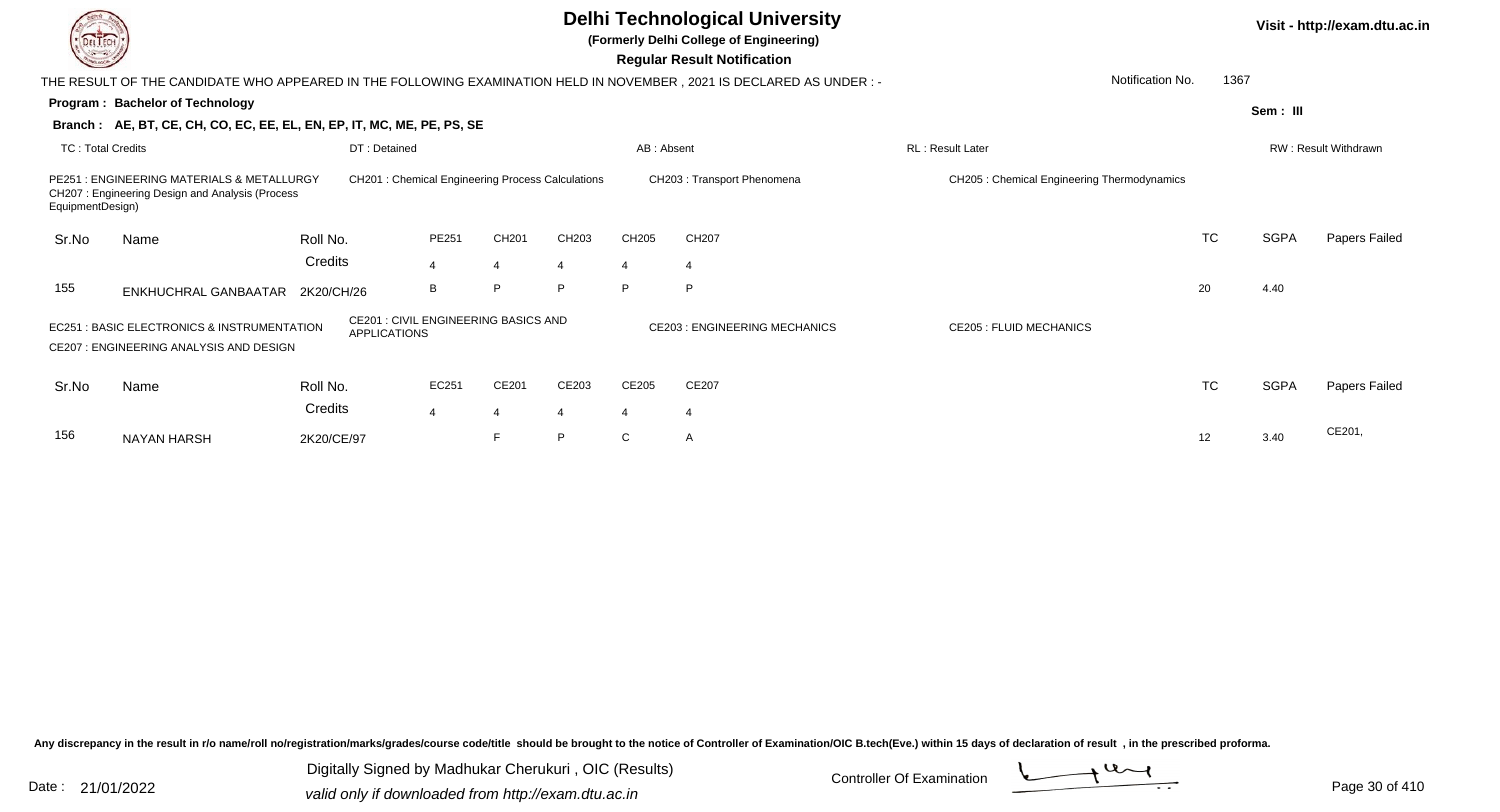

**(Formerly Delhi College of Engineering)**

| <b>Country of Charles</b> |                                                                                                                      |              |                                                                                        |                |       |            | <b>Regular Result Notification</b> |                                      |                                     |      |             |                      |
|---------------------------|----------------------------------------------------------------------------------------------------------------------|--------------|----------------------------------------------------------------------------------------|----------------|-------|------------|------------------------------------|--------------------------------------|-------------------------------------|------|-------------|----------------------|
|                           | THE RESULT OF THE CANDIDATE WHO APPEARED IN THE FOLLOWING EXAMINATION HELD IN NOVEMBER, 2021 IS DECLARED AS UNDER :- |              |                                                                                        |                |       |            |                                    |                                      | Notification No.                    | 1367 |             |                      |
|                           | Program: Bachelor of Technology                                                                                      |              |                                                                                        |                |       |            |                                    |                                      |                                     |      | Sem: III    |                      |
|                           | Branch: AE, BT, CE, CH, CO, EC, EE, EL, EN, EP, IT, MC, ME, PE, PS, SE                                               |              |                                                                                        |                |       |            |                                    |                                      |                                     |      |             |                      |
| <b>TC: Total Credits</b>  |                                                                                                                      | DT: Detained |                                                                                        |                |       | AB: Absent |                                    |                                      | RL : Result Later                   |      |             | RW: Result Withdrawn |
|                           | FEC10 : COMMUNICATION SKILLS<br><b>CE205 : FLUID MECHANICS</b>                                                       |              | EC251 : BASIC ELECTRONICS & INSTRUMENTATION<br>CE207 : ENGINEERING ANALYSIS AND DESIGN |                |       |            | <b>APPLICATIONS</b>                | CE201 : CIVIL ENGINEERING BASICS AND | <b>CE203: ENGINEERING MECHANICS</b> |      |             |                      |
| Sr.No                     | Name                                                                                                                 | Roll No.     | FEC10                                                                                  | EC251          | CE201 | CE203      | CE205                              | CE207                                |                                     | TC   | <b>SGPA</b> | Papers Failed        |
|                           |                                                                                                                      | Credits      | $\overline{2}$                                                                         | $\overline{4}$ | 4     | 4          | $\overline{4}$                     | $\overline{4}$                       |                                     |      |             |                      |
| 157                       | ABHINAV                                                                                                              | 2K20/CE/06   | $\mathsf O$                                                                            | $A+$           | $A+$  | A          | A                                  | $A+$                                 |                                     | 22   | 8.73        |                      |
| 158                       | <b>ABHINAV SINGH</b>                                                                                                 | 2K20/CE/10   | $\circ$                                                                                | $A+$           | $A+$  | $A+$       | A+                                 | A+                                   |                                     | 22   | 9.09        |                      |
| 159                       | ADITYA RAJ                                                                                                           | 2K20/CE/20   | $\mathsf O$                                                                            | B              | A     | $B+$       | $A+$                               | $\mathsf O$                          |                                     | 22   | 8.18        |                      |
| 160                       | <b>GOURAV MEHRA</b>                                                                                                  | 2K20/CE/62   | $A+$                                                                                   | A+             | A     | A          | A+                                 | O                                    |                                     | 22   | 8.82        |                      |
| 161                       | <b>KARTIK GUPTA</b>                                                                                                  | 2K20/CE/76   | $\mathsf O$                                                                            | A              | A     | A          | $A+$                               | A+                                   |                                     | 22   | 8.55        |                      |
| 162                       | <b>MOHAK PHOGAAT</b>                                                                                                 | 2K20/CE/88   | $\mathsf O$                                                                            | $A+$           | $A+$  | A          | A                                  | $\mathsf O$                          |                                     | 22   | 8.91        |                      |
| 163                       | <b>MOHIT VERMA</b>                                                                                                   | 2K20/CE/91   | $A+$                                                                                   | $A+$           | $A+$  | A          | A+                                 | $A+$                                 |                                     | 22   | 8.82        |                      |
| 164                       | NANDAN KUMAR<br>CHOUDHARY                                                                                            | 2K20/CE/93   | $A+$                                                                                   | A+             | A     | A          | $A+$                               | A+                                   |                                     | 22   | 8.64        |                      |
| 165                       | <b>NAVNEET</b>                                                                                                       | 2K20/CE/95   | $A+$                                                                                   | А              | A     | $B+$       | A                                  | O                                    |                                     | 22   | 8.27        |                      |

Any discrepancy in the result in r/o name/roll no/registration/marks/grades/course code/title should be brought to the notice of Controller of Examination/OIC B.tech(Eve.) within 15 days of declaration of result, in the pr

Date : 21/01/2022 Digital Digital of Microsofted Chemical Controller Of Examination Determination Page 31 of 41 Digitally Signed by Madhukar Cherukuri , OIC (Results)

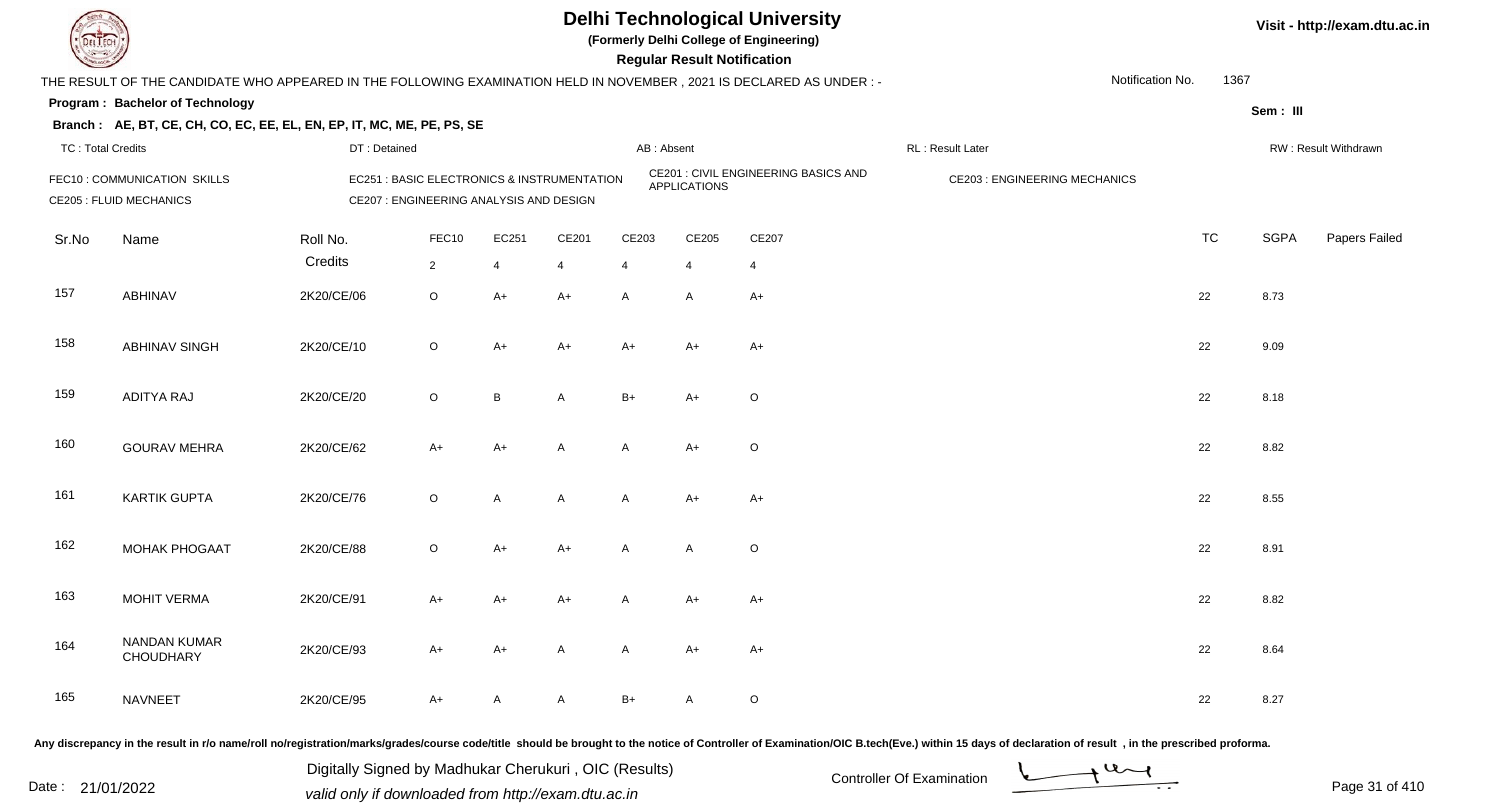

**(Formerly Delhi College of Engineering)**

| <b>Country of Charles</b> |                                                                                                                      |              |                                                                                        |                |                |                | <b>Regular Result Notification</b> |                                             |                                     |           |             |                      |
|---------------------------|----------------------------------------------------------------------------------------------------------------------|--------------|----------------------------------------------------------------------------------------|----------------|----------------|----------------|------------------------------------|---------------------------------------------|-------------------------------------|-----------|-------------|----------------------|
|                           | THE RESULT OF THE CANDIDATE WHO APPEARED IN THE FOLLOWING EXAMINATION HELD IN NOVEMBER, 2021 IS DECLARED AS UNDER :- |              |                                                                                        |                |                |                |                                    |                                             | Notification No.                    |           | 1367        |                      |
|                           | Program: Bachelor of Technology                                                                                      |              |                                                                                        |                |                |                |                                    |                                             |                                     |           | Sem: III    |                      |
|                           | Branch: AE, BT, CE, CH, CO, EC, EE, EL, EN, EP, IT, MC, ME, PE, PS, SE                                               |              |                                                                                        |                |                |                |                                    |                                             |                                     |           |             |                      |
| <b>TC: Total Credits</b>  |                                                                                                                      | DT: Detained |                                                                                        |                |                | AB: Absent     |                                    |                                             | RL : Result Later                   |           |             | RW: Result Withdrawn |
|                           | FEC10: COMMUNICATION SKILLS<br><b>CE205 : FLUID MECHANICS</b>                                                        |              | EC251 : BASIC ELECTRONICS & INSTRUMENTATION<br>CE207 : ENGINEERING ANALYSIS AND DESIGN |                |                |                | <b>APPLICATIONS</b>                | <b>CE201 : CIVIL ENGINEERING BASICS AND</b> | <b>CE203: ENGINEERING MECHANICS</b> |           |             |                      |
| Sr.No                     | Name                                                                                                                 | Roll No.     | FEC10                                                                                  | EC251          | CE201          | CE203          | CE205                              | CE207                                       |                                     | <b>TC</b> | <b>SGPA</b> | Papers Failed        |
|                           |                                                                                                                      | Credits      | $\overline{2}$                                                                         | $\overline{4}$ | $\overline{4}$ | $\overline{4}$ | $\overline{4}$                     | 4                                           |                                     |           |             |                      |
|                           |                                                                                                                      |              | $A+$                                                                                   | $\overline{A}$ | $\mathsf{A}$   | $B+$           | $\mathsf{A}$                       | $\circ$                                     |                                     | 22        | 8.27        |                      |
| 166                       | PULKIT DABAS                                                                                                         | 2K20/CE/116  | $A+$                                                                                   | $B+$           | $\mathsf{A}$   | $B+$           | A                                  | $A+$                                        |                                     | 22        | 7.91        |                      |
| 167                       | RAJVIR SINGH                                                                                                         | 2K20/CE/122  | $A+$                                                                                   | $\mathsf{A}$   | $A+$           | $A+$           | $\mathsf{A}$                       | $A+$                                        |                                     | 22        | 8.64        |                      |
| 168                       | <b>SACHIN KUMAR</b>                                                                                                  | 2K20/CE/131  | $A+$                                                                                   | $A+$           | $A+$           | A              | $\circ$                            | $A+$                                        |                                     | 22        | 9.00        |                      |
| 169                       | SACHIN KUMAR MEENA                                                                                                   | 2K20/CE/132  | $A+$                                                                                   | $A+$           | $A+$           | $\circ$        | $A+$                               | $A+$                                        |                                     | 22        | 9.18        |                      |
| 170                       | SAKSHAM                                                                                                              | 2K20/CE/134  | $\circ$                                                                                | $\circ$        | $A+$           | $\circ$        | $A+$                               | $A+$                                        |                                     | 22        | 9.45        |                      |
| 171                       | <b>SAURAV DAHIYA</b>                                                                                                 | 2K20/CE/140  | $A+$                                                                                   | $\mathsf{A}$   | $A+$           | B              | $\mathsf{A}$                       | $A+$                                        |                                     | 22        | 8.09        |                      |
| 172                       | SHIVANG GUPTA                                                                                                        | 2K20/CE/146  | $\circ$                                                                                | $A+$           | $A+$           | $\mathsf{A}$   | $\circ$                            | $A+$                                        |                                     | 22        | 9.09        |                      |
| 173                       | SIDDHARTH                                                                                                            | 2K20/CE/151  | $\circ$                                                                                | $\circ$        | $A+$           | A+             | O                                  | $A+$                                        |                                     | 22        | 9.45        |                      |
|                           |                                                                                                                      |              |                                                                                        |                |                |                |                                    |                                             |                                     |           |             |                      |

Any discrepancy in the result in r/o name/roll no/registration/marks/grades/course code/title should be brought to the notice of Controller of Examination/OIC B.tech(Eve.) within 15 days of declaration of result, in the pr

Date : 21/01/2022 Valid only if downloaded from http://exam.dtu.ac.in<br>valid only if downloaded from http://exam.dtu.ac.in Digitally Signed by Madhukar Cherukuri , OIC (Results)

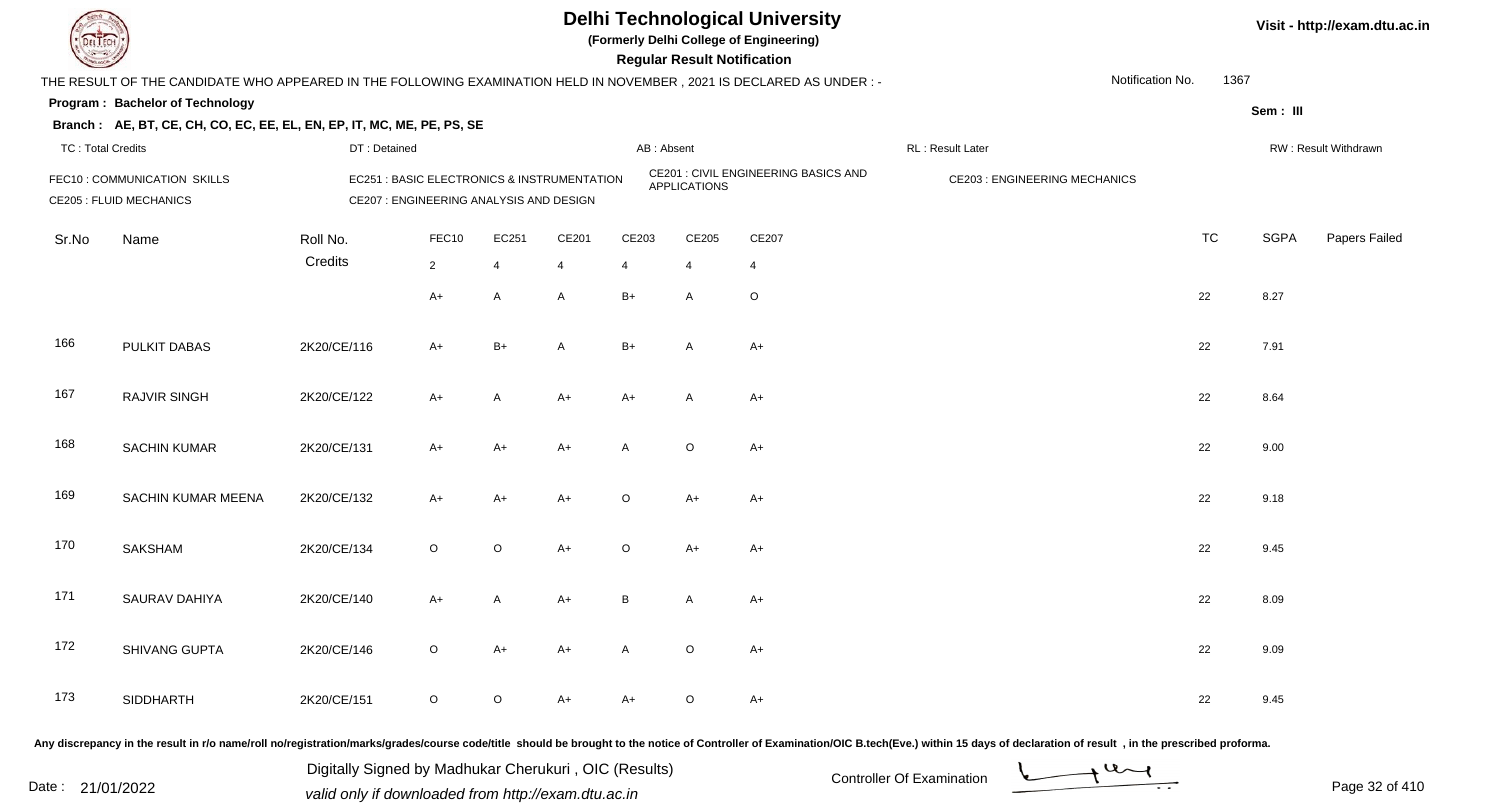

**(Formerly Delhi College of Engineering)**

 **Regular Result Notification**

| $\sim$                   |                                                                                                                     |                                                                                        |         |          |                |              | nggular ngsult nothlodilon |                                             |                                     |           |          |                      |
|--------------------------|---------------------------------------------------------------------------------------------------------------------|----------------------------------------------------------------------------------------|---------|----------|----------------|--------------|----------------------------|---------------------------------------------|-------------------------------------|-----------|----------|----------------------|
|                          | THE RESULT OF THE CANDIDATE WHO APPEARED IN THE FOLLOWING EXAMINATION HELD IN NOVEMBER, 2021 IS DECLARED AS UNDER:- |                                                                                        |         |          |                |              |                            |                                             | Notification No.                    | 1367      |          |                      |
|                          | Program: Bachelor of Technology                                                                                     |                                                                                        |         |          |                |              |                            |                                             |                                     |           | Sem: III |                      |
|                          | Branch: AE, BT, CE, CH, CO, EC, EE, EL, EN, EP, IT, MC, ME, PE, PS, SE                                              |                                                                                        |         |          |                |              |                            |                                             |                                     |           |          |                      |
| <b>TC: Total Credits</b> |                                                                                                                     | DT: Detained                                                                           |         |          |                | AB: Absent   |                            |                                             | RL: Result Later                    |           |          | RW: Result Withdrawn |
|                          | FEC10: COMMUNICATION SKILLS<br><b>CE205 : FLUID MECHANICS</b>                                                       | EC251 : BASIC ELECTRONICS & INSTRUMENTATION<br>CE207 : ENGINEERING ANALYSIS AND DESIGN |         |          |                |              | <b>APPLICATIONS</b>        | <b>CE201 : CIVIL ENGINEERING BASICS AND</b> | <b>CE203: ENGINEERING MECHANICS</b> |           |          |                      |
| Sr.No                    | Name                                                                                                                | Roll No.                                                                               | FEC10   | EC251    | CE201          | CE203        | CE205                      | CE207                                       |                                     | <b>TC</b> | SGPA     | Papers Failed        |
|                          |                                                                                                                     | Credits                                                                                | 2       |          | $\overline{4}$ |              | 4                          | 4                                           |                                     |           |          |                      |
|                          |                                                                                                                     |                                                                                        |         |          |                |              |                            |                                             |                                     |           |          |                      |
|                          |                                                                                                                     |                                                                                        | $\circ$ | $\Omega$ | $A+$           | $A+$         | $\circ$                    | $A+$                                        |                                     | 22        | 9.45     |                      |
| 174                      | SIDDHARTH MEHRA                                                                                                     | 2K20/CE/152                                                                            | $A+$    | A        | $A+$           | B            | $A+$                       | $A+$                                        |                                     | 22        | 8.27     |                      |
| 175                      | SUMER SINGH MEENA                                                                                                   | 2K20/CE/157                                                                            | $A+$    | $A+$     | $A+$           | $B+$         | $\mathsf{A}$               | $A+$                                        |                                     | 22        | 8.45     |                      |
| 176                      | <b>VAYUN GARG</b>                                                                                                   | 2K20/CE/161                                                                            | $A+$    | $A+$     | $A+$           | $\mathsf{A}$ | $A+$                       | $A+$                                        |                                     | 22        | 8.82     |                      |
| 177                      | <b>VISHAL SHOKEEN</b>                                                                                               | 2K20/CE/166                                                                            | $A+$    | A+       | $A+$           | B            | A                          | $A+$                                        |                                     | 22        | 8.27     |                      |

Any discrepancy in the result in r/o name/roll no/registration/marks/grades/course code/title should be brought to the notice of Controller of Examination/OIC B.tech(Eve.) within 15 days of declaration of result, in the pr

Date : 21/01/2022 Digital Digital of Microsofted Chemical Controller Of Examination Determination Page 33 of 41 Digitally Signed by Madhukar Cherukuri , OIC (Results)

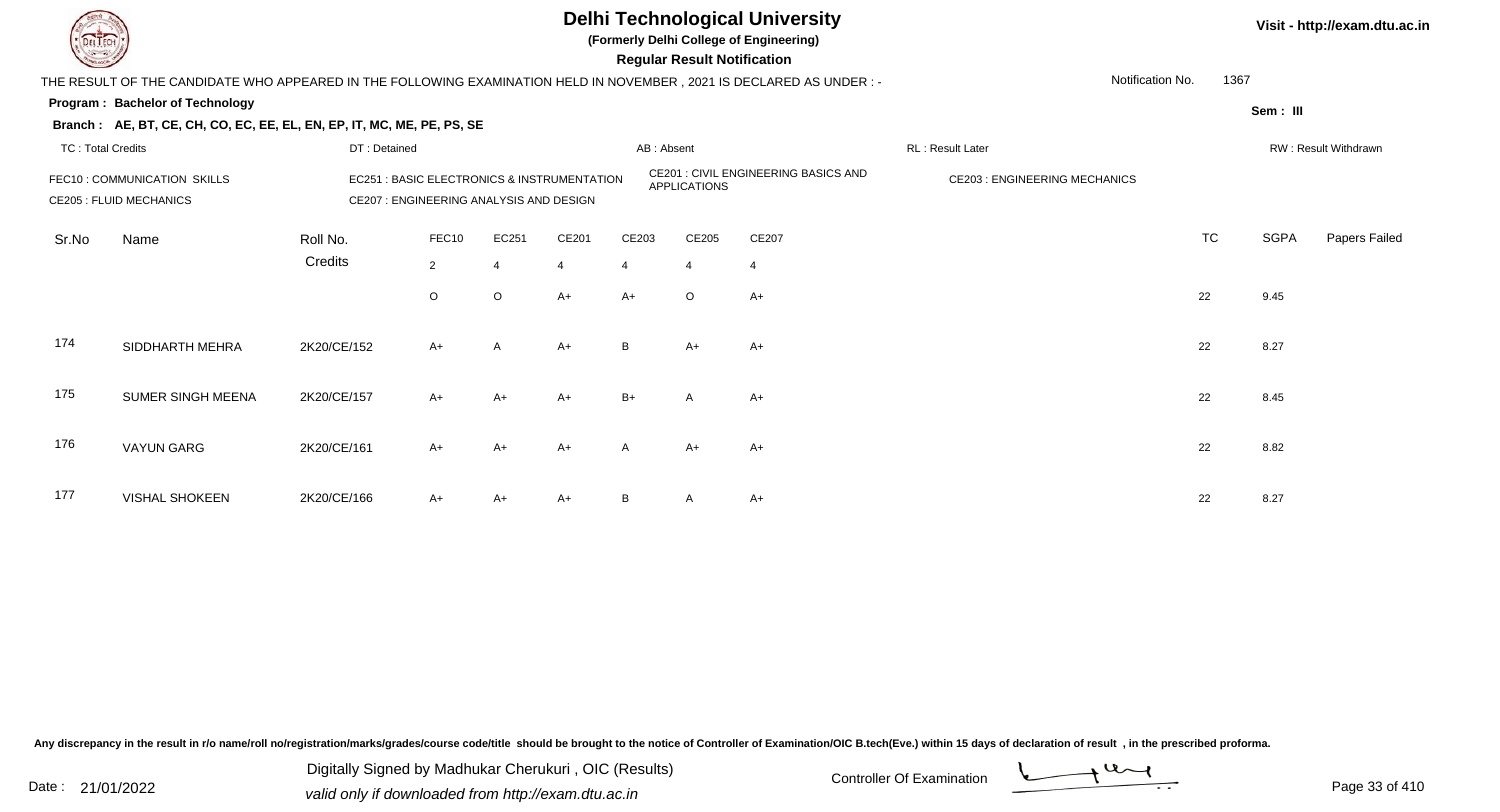

**(Formerly Delhi College of Engineering)**

 **Regular Result Notification**

| $\sim$                                                                           |                                                                                                                      |                                                                                                                                                                 |                         |            |                         |                         | n <del>c</del> yular n <del>c</del> oult nothloation |                          |                                     |           |                      |               |  |
|----------------------------------------------------------------------------------|----------------------------------------------------------------------------------------------------------------------|-----------------------------------------------------------------------------------------------------------------------------------------------------------------|-------------------------|------------|-------------------------|-------------------------|------------------------------------------------------|--------------------------|-------------------------------------|-----------|----------------------|---------------|--|
|                                                                                  | THE RESULT OF THE CANDIDATE WHO APPEARED IN THE FOLLOWING EXAMINATION HELD IN NOVEMBER, 2021 IS DECLARED AS UNDER :- |                                                                                                                                                                 |                         |            |                         |                         |                                                      | 1367<br>Notification No. |                                     |           |                      |               |  |
| Program: Bachelor of Technology                                                  |                                                                                                                      |                                                                                                                                                                 |                         |            |                         |                         |                                                      |                          |                                     |           | Sem: III             |               |  |
|                                                                                  | Branch: AE, BT, CE, CH, CO, EC, EE, EL, EN, EP, IT, MC, ME, PE, PS, SE                                               |                                                                                                                                                                 |                         |            |                         |                         |                                                      |                          |                                     |           |                      |               |  |
| <b>TC: Total Credits</b><br>DT: Detained                                         |                                                                                                                      |                                                                                                                                                                 |                         |            |                         | AB: Absent              |                                                      |                          | RL: Result Later                    |           | RW: Result Withdrawn |               |  |
| FEC11: Soft Skills and Personality Development<br><b>CE205 : FLUID MECHANICS</b> |                                                                                                                      | CE201 : CIVIL ENGINEERING BASICS AND<br><b>EC251: BASIC ELECTRONICS &amp; INSTRUMENTATION</b><br><b>APPLICATIONS</b><br>CE207 : ENGINEERING ANALYSIS AND DESIGN |                         |            |                         |                         |                                                      |                          | <b>CE203: ENGINEERING MECHANICS</b> |           |                      |               |  |
| Sr.No                                                                            | Name                                                                                                                 | Roll No.<br>Credits                                                                                                                                             | FEC11<br>$\overline{2}$ | EC251<br>4 | CE201<br>$\overline{4}$ | CE203<br>$\overline{4}$ | CE205<br>4                                           | CE207<br>4               |                                     | <b>TC</b> | SGPA                 | Papers Failed |  |
| 178                                                                              | <b>ARYAN ARORA</b>                                                                                                   | 2K20/CE/39                                                                                                                                                      | B                       | A          | A                       | $B+$                    | $A+$                                                 | $A+$                     |                                     | 22        | 8.00                 |               |  |
| 179                                                                              | <b>GARVIT RANA</b>                                                                                                   | 2K20/CE/58                                                                                                                                                      | B                       | A          | $A+$                    | $B+$                    | $A+$                                                 | $A+$                     |                                     | 22        | 8.18                 |               |  |
| 180                                                                              | <b>LAKSHAY GUPTA</b>                                                                                                 | 2K20/CE/84                                                                                                                                                      | $A+$                    | $A+$       | $A+$                    | A                       | A+                                                   | $A+$                     |                                     | 22        | 8.82                 |               |  |
| 181                                                                              | <b>MANNU S AANAND</b>                                                                                                | 2K20/CE/86                                                                                                                                                      | $A+$                    | $A+$       | $A+$                    | $\circ$                 | $A+$                                                 | $\circ$                  |                                     | 22        | 9.36                 |               |  |

Any discrepancy in the result in r/o name/roll no/registration/marks/grades/course code/title should be brought to the notice of Controller of Examination/OIC B.tech(Eve.) within 15 days of declaration of result, in the pr

Date : 21/01/2022 Digital Digital of Microsofted Chemical Controller Of Examination Determination Page 34 of 41 Digitally Signed by Madhukar Cherukuri , OIC (Results)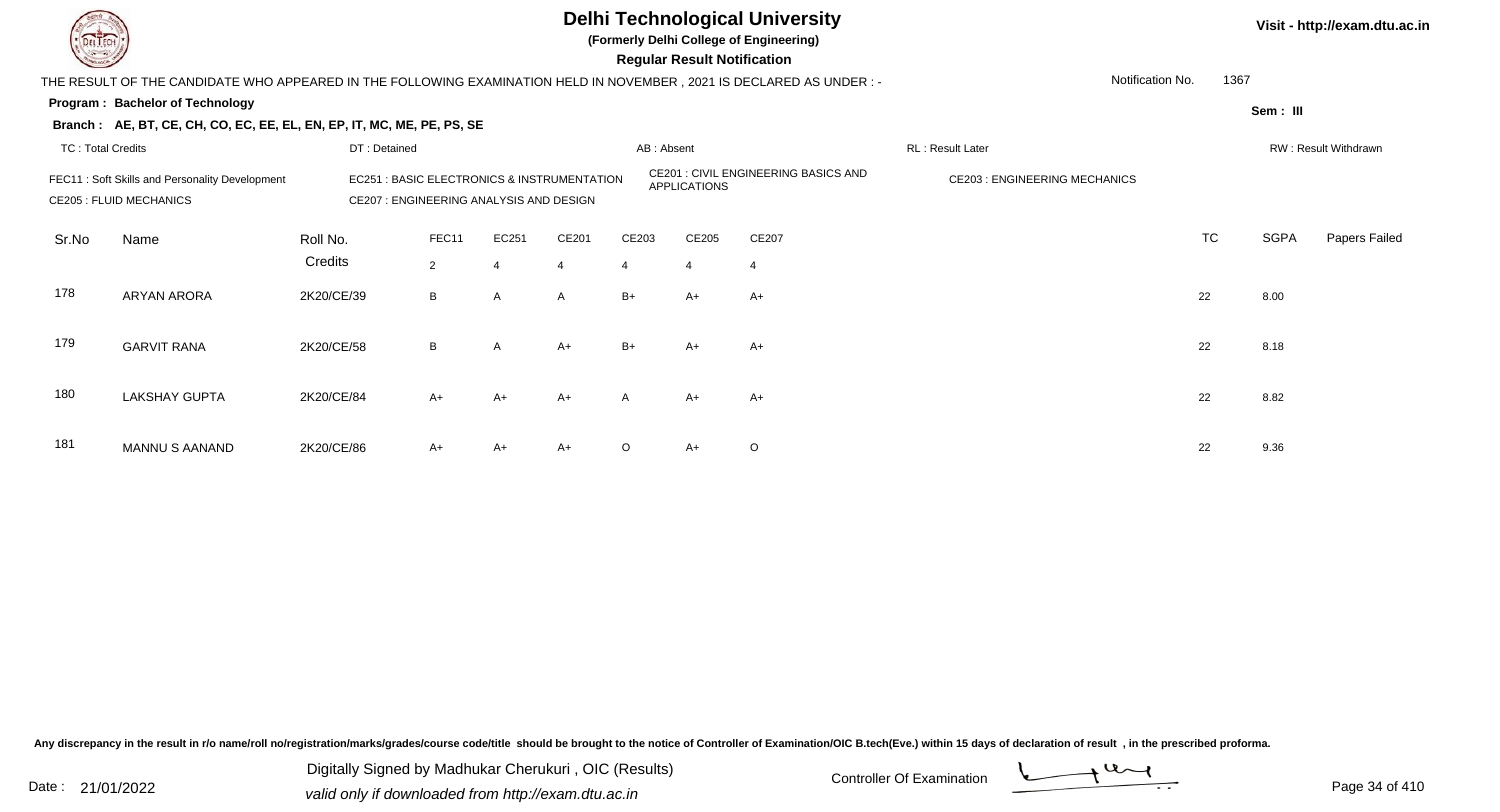

184

SHEKHAR

#### **Delhi Technological University**

**(Formerly Delhi College of Engineering)**

 **Regular Result Notification**

#### **Program : Bachelor of Technology** THE RESULT OF THE CANDIDATE WHO APPEARED IN THE FOLLOWING EXAMINATION HELD IN NOVEMBER , 2021 IS DECLARED AS UNDER : -**Sem : III Branch : AE, BT, CE, CH, CO, EC, EE, EL, EN, EP, IT, MC, ME, PE, PS, SE**TC : Total Credits DT : Detainedd AB : Absent RL : Result Later RW : Result Withdrawn Notification No. 1367Sr.NoName Roll No. **Credits** FEC12 : BUSINESS COMMUNICATION ANDPRESENTATION SKILLSEC251 : BASIC ELECTRONICS & INSTRUMENTATION CE201 : CIVIL ENGINEERING BASICS AND CE203 : ENGINEERING MECHANICS CE205 : FLUID MECHANICS CE207 : ENGINEERING ANALYSIS AND DESIGNFEC122 EC251 CE201 CE203 CE205 CE207 CE207 CE207 CE207 CONSERVERS CONSERVERS CONSERVERS CONSERVERS CONSERVERS CONSERVERS CONSERVERS CONSERVERS CONSERVERS CONSERVERS CONSERVERS CONSERVERS CONSERVERS CONSERVERS CONSERVERS CONSERV TC SGPA Papers Failed 22 4 4 4 4 4 182 KUNAL BAWANEE 2K20/CE/82 A A A A A A A+ 183 RITIK MALIKK 2K20/CE/126 A+ B A B+ A A+ 22 7.73

R 2K20/CE/143 A B A+ B B A+  $\rightarrow$  22 7.27

Any discrepancy in the result in r/o name/roll no/registration/marks/grades/course code/title should be brought to the notice of Controller of Examination/OIC B.tech(Eve.) within 15 days of declaration of result , in the p

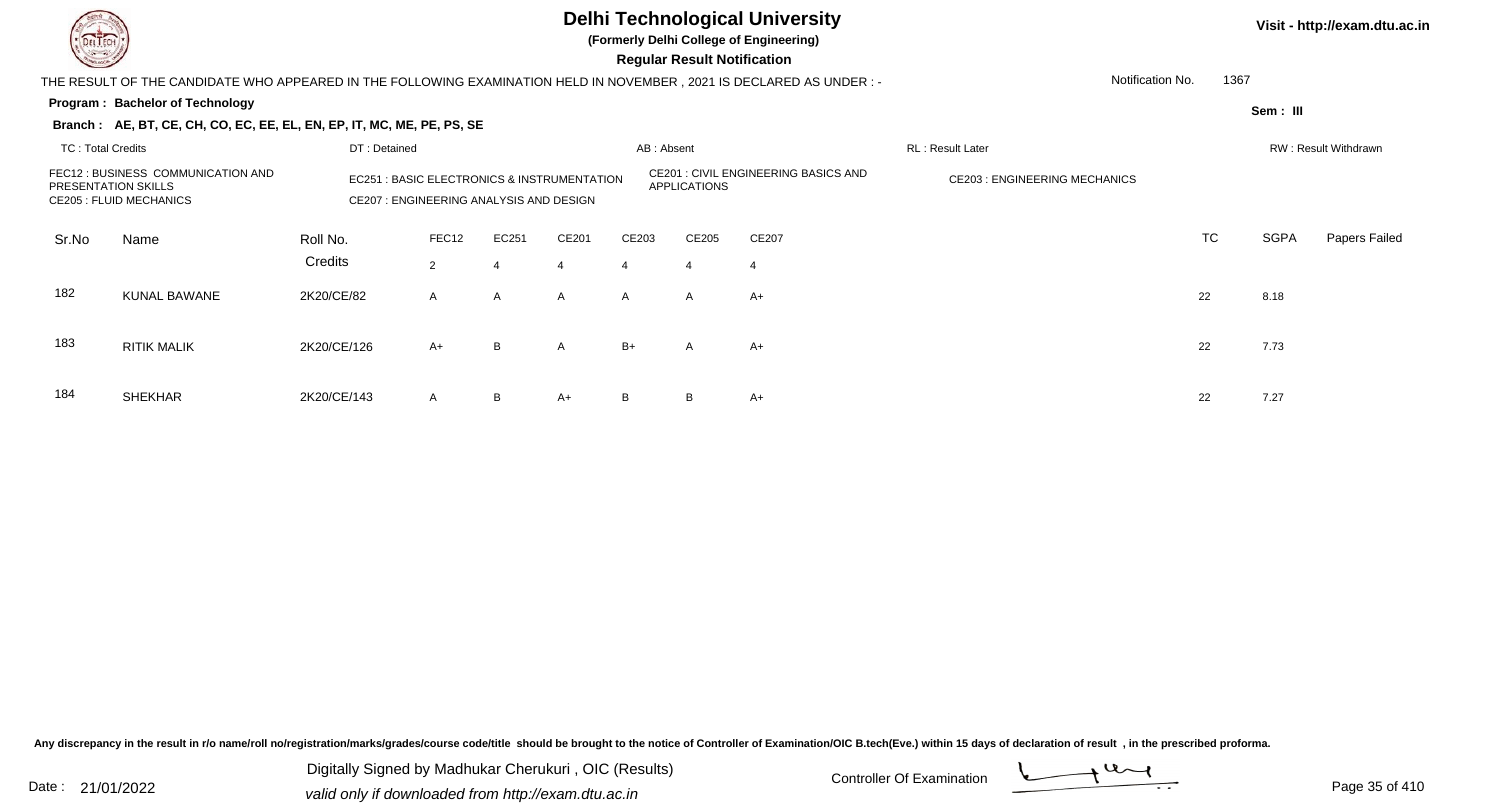

**(Formerly Delhi College of Engineering)**

 **Regular Result Notification**

| $\sim$                   |                                                                                                                      |                                         |                                                                                                            |                |                |                | <b>Regular Result Rothloation</b>    |                  |  |                  |                      |             |               |
|--------------------------|----------------------------------------------------------------------------------------------------------------------|-----------------------------------------|------------------------------------------------------------------------------------------------------------|----------------|----------------|----------------|--------------------------------------|------------------|--|------------------|----------------------|-------------|---------------|
|                          | THE RESULT OF THE CANDIDATE WHO APPEARED IN THE FOLLOWING EXAMINATION HELD IN NOVEMBER, 2021 IS DECLARED AS UNDER :- |                                         |                                                                                                            |                |                |                |                                      |                  |  | Notification No. | 1367                 |             |               |
|                          | Program: Bachelor of Technology                                                                                      |                                         |                                                                                                            |                |                |                |                                      |                  |  |                  |                      | Sem: III    |               |
|                          | Branch: AE, BT, CE, CH, CO, EC, EE, EL, EN, EP, IT, MC, ME, PE, PS, SE                                               |                                         |                                                                                                            |                |                |                |                                      |                  |  |                  |                      |             |               |
| <b>TC: Total Credits</b> |                                                                                                                      | DT: Detained                            |                                                                                                            |                | AB: Absent     |                |                                      | RL: Result Later |  |                  | RW: Result Withdrawn |             |               |
|                          | FEC18 : FINANCIAL STATEMENTS ANALYSIS<br><b>CE205 : FLUID MECHANICS</b>                                              | CE207 : ENGINEERING ANALYSIS AND DESIGN | CE201 : CIVIL ENGINEERING BASICS AND<br>EC251 : BASIC ELECTRONICS & INSTRUMENTATION<br><b>APPLICATIONS</b> |                |                |                | <b>CE203 : ENGINEERING MECHANICS</b> |                  |  |                  |                      |             |               |
| Sr.No                    | Name                                                                                                                 | Roll No.                                | FEC18                                                                                                      | EC251          | CE201          | CE203          | CE205                                | CE207            |  |                  | <b>TC</b>            | <b>SGPA</b> | Papers Failed |
|                          |                                                                                                                      | Credits                                 | $\overline{2}$                                                                                             | $\overline{4}$ | $\overline{4}$ | $\overline{4}$ | $\overline{4}$                       | $\overline{4}$   |  |                  |                      |             |               |
| 185                      | <b>FARDEEN</b>                                                                                                       | 2K20/CE/56                              | $B+$                                                                                                       | $B+$           | A              | $\mathsf{C}$   | $A+$                                 | A                |  |                  | 22                   | 7.36        |               |
| 186                      | <b>FARZANA QURAISHI</b>                                                                                              | 2K20/CE/57                              | $\mathsf{A}$                                                                                               | $\mathsf{A}$   | $\overline{A}$ | $B+$           | $A+$                                 | $A+$             |  |                  | 22                   | 8.18        |               |
| 187                      | <b>HARSHIT SHARMA</b>                                                                                                | 2K20/CE/64                              | $\mathsf{A}$                                                                                               | $B+$           | A              | B              | $A+$                                 | $A+$             |  |                  | 22                   | 7.82        |               |
| 188                      | RAHUL JANGIR                                                                                                         | 2K20/CE/119                             | $\mathsf{C}$                                                                                               | $\mathsf{A}$   | $A+$           | $A+$           | $B+$                                 | $A+$             |  |                  | 22                   | 8.09        |               |
| 189                      | <b>RAUNAK RAJ</b>                                                                                                    | 2K20/CE/124                             | $A+$                                                                                                       | $\mathsf{C}$   | $A+$           | A              | A                                    | $A+$             |  |                  | 22                   | 7.91        |               |
| 190                      | SIMARPREET SINGH                                                                                                     | 2K20/CE/153                             | $A+$                                                                                                       | $\mathsf{A}$   | $A+$           | $\mathsf{A}$   | $A+$                                 | $\circ$          |  |                  | 22                   | 8.82        |               |
| 191                      | <b>VINEY</b>                                                                                                         | 2K20/CE/162                             | $\mathsf{A}$                                                                                               | A              | F              | $B+$           | A                                    | A+               |  |                  | 18                   | 6.55        | CE201,        |

Any discrepancy in the result in r/o name/roll no/registration/marks/grades/course code/title should be brought to the notice of Controller of Examination/OIC B.tech(Eve.) within 15 days of declaration of result, in the pr

Date : 21/01/2022 Digital Digital of Microsofted Chemical Controller Of Examination Determination Page 36 of 41 Digitally Signed by Madhukar Cherukuri , OIC (Results)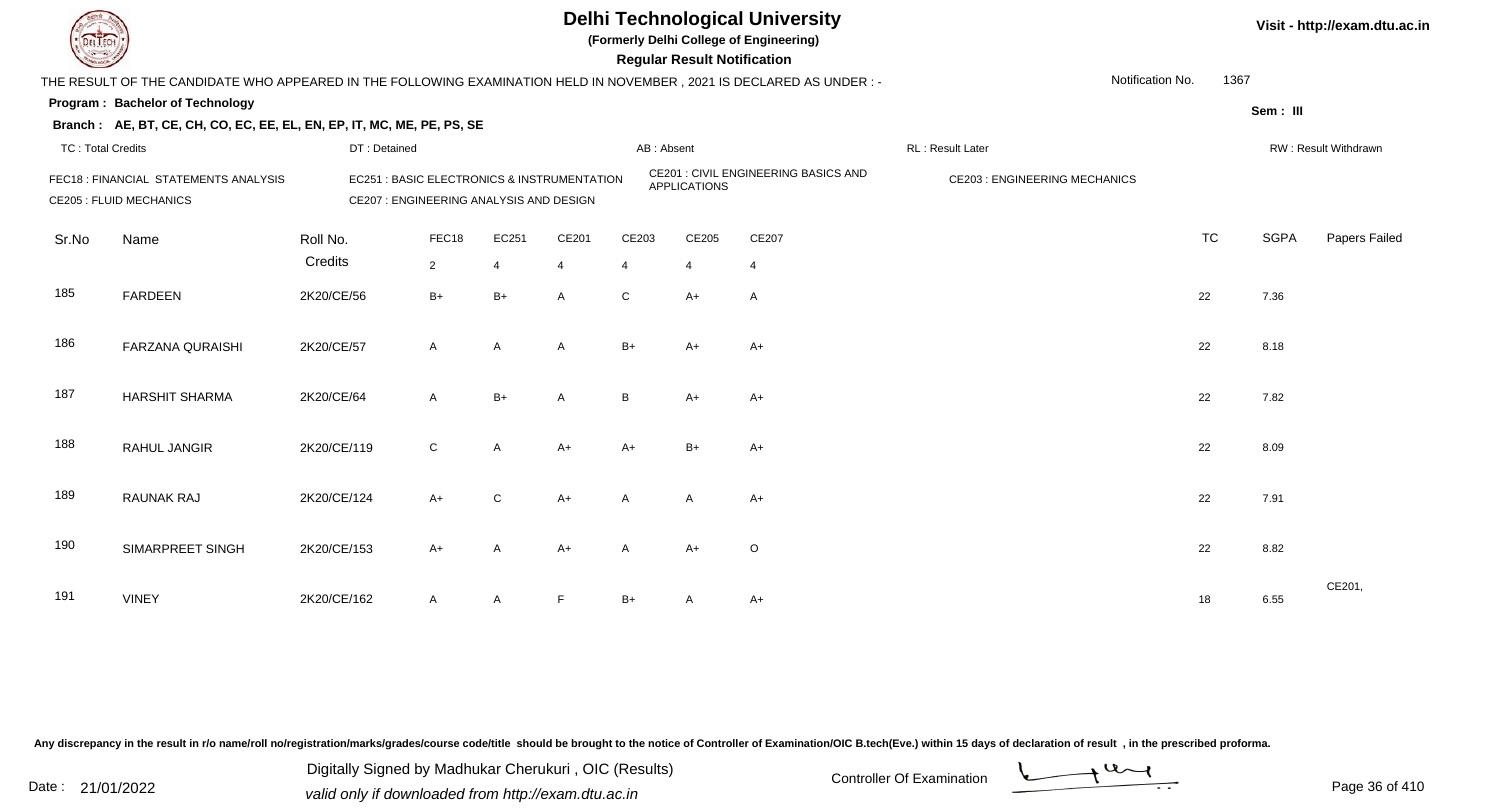

**(Formerly Delhi College of Engineering)**

**Regular Regular Results Notification** 

| <b>Courses the Courses of the United States</b> |                                                                                                                      |                     |                        |                                         |                                                       |                         | <b>Regular Result Notification</b> |                                      |                                     |                  |             |                      |
|-------------------------------------------------|----------------------------------------------------------------------------------------------------------------------|---------------------|------------------------|-----------------------------------------|-------------------------------------------------------|-------------------------|------------------------------------|--------------------------------------|-------------------------------------|------------------|-------------|----------------------|
|                                                 | THE RESULT OF THE CANDIDATE WHO APPEARED IN THE FOLLOWING EXAMINATION HELD IN NOVEMBER, 2021 IS DECLARED AS UNDER :- |                     |                        |                                         |                                                       |                         |                                    |                                      |                                     | Notification No. | 1367        |                      |
|                                                 | <b>Program: Bachelor of Technology</b>                                                                               |                     |                        |                                         |                                                       |                         |                                    |                                      |                                     |                  | Sem: III    |                      |
|                                                 | Branch: AE, BT, CE, CH, CO, EC, EE, EL, EN, EP, IT, MC, ME, PE, PS, SE                                               |                     |                        |                                         |                                                       |                         |                                    |                                      |                                     |                  |             |                      |
| <b>TC: Total Credits</b>                        |                                                                                                                      | DT: Detained        |                        |                                         |                                                       | AB: Absent              |                                    |                                      | RL: Result Later                    |                  |             | RW: Result Withdrawn |
| FEC1: SPORTS - I                                | <b>CE205 : FLUID MECHANICS</b>                                                                                       |                     |                        | CE207 : ENGINEERING ANALYSIS AND DESIGN | <b>EC251: BASIC ELECTRONICS &amp; INSTRUMENTATION</b> |                         | <b>APPLICATIONS</b>                | CE201 : CIVIL ENGINEERING BASICS AND | <b>CE203: ENGINEERING MECHANICS</b> |                  |             |                      |
| Sr.No                                           | Name                                                                                                                 | Roll No.<br>Credits | FEC1<br>$\overline{2}$ | EC251<br>$\overline{4}$                 | CE201<br>$\overline{4}$                               | CE203<br>$\overline{4}$ | CE205<br>$\overline{4}$            | CE207<br>$\overline{4}$              |                                     | <b>TC</b>        | <b>SGPA</b> | Papers Failed        |
| 192                                             | <b>AMAN BHOGAL</b>                                                                                                   | 2K20/CE/28          | $\mathsf{A}$           | A                                       | A                                                     | A                       | $A+$                               | $\circ$                              |                                     | 22               | 8.55        |                      |
| 193                                             | <b>AMAN YADAV</b>                                                                                                    | 2K20/CE/30          | $A+$                   | $A+$                                    | $A+$                                                  | $B+$                    | A+                                 | $A+$                                 |                                     | 22               | 8.64        |                      |
| 194                                             | DEEP ARYAN SAINI                                                                                                     | 2K20/CE/50          | $\mathsf{A}$           | A                                       | $A+$                                                  | $B+$                    | A+                                 | $A+$                                 |                                     | 22               | 8.36        |                      |
| 195                                             | <b>HEMANG PANT</b>                                                                                                   | 2K20/CE/65          | $\mathsf{A}$           | A                                       | $A+$                                                  | B                       | $A+$                               | $\circ$                              |                                     | 22               | 8.36        |                      |
| 196                                             | HOSAM HASAN HOSAIN<br>ABDALLA                                                                                        | 2K20/CE/69          | $A+$                   | Α                                       | A                                                     | $B+$                    | $B+$                               | A                                    |                                     | 22               | 7.73        |                      |
| 197                                             | <b>KARTIK MAHALA</b>                                                                                                 | 2K20/CE/77          | $A+$                   | A                                       | A                                                     | B                       | $B+$                               | $\mathsf O$                          |                                     | 22               | 7.91        |                      |
| 198                                             | <b>KARTIK SHARMA</b>                                                                                                 | 2K20/CE/78          | $\mathsf{A}$           | A                                       | A                                                     | $B+$                    | A+                                 | $A+$                                 |                                     | 22               | 8.18        |                      |
| 199                                             | <b>RAHUL</b>                                                                                                         | 2K20/CE/118         | $A+$                   | $\mathsf{A}$                            | $A+$                                                  | O                       | A+                                 | $A+$                                 |                                     | 22               | 9.00        |                      |
| 200                                             | <b>ROHAN VERMA</b>                                                                                                   | 2K20/CE/129         | A+                     | A+                                      | A                                                     | O                       | A+                                 | $A+$                                 |                                     | 22               | 9.00        |                      |
|                                                 |                                                                                                                      |                     |                        |                                         |                                                       |                         |                                    |                                      |                                     |                  |             |                      |

Any discrepancy in the result in r/o name/roll no/registration/marks/grades/course code/title should be brought to the notice of Controller of Examination/OIC B.tech(Eve.) within 15 days of declaration of result, in the pr

Digitally Signed by Madhukar Cherukuri, OIC (Results)<br>Date : 21/01/2022 valid only if downloaded from http://oxam.dtu.ac.in Digitally Signed by Madhukar Cherukuri , OIC (Results)valid only if downloaded from http://exam.dtu.ac.in

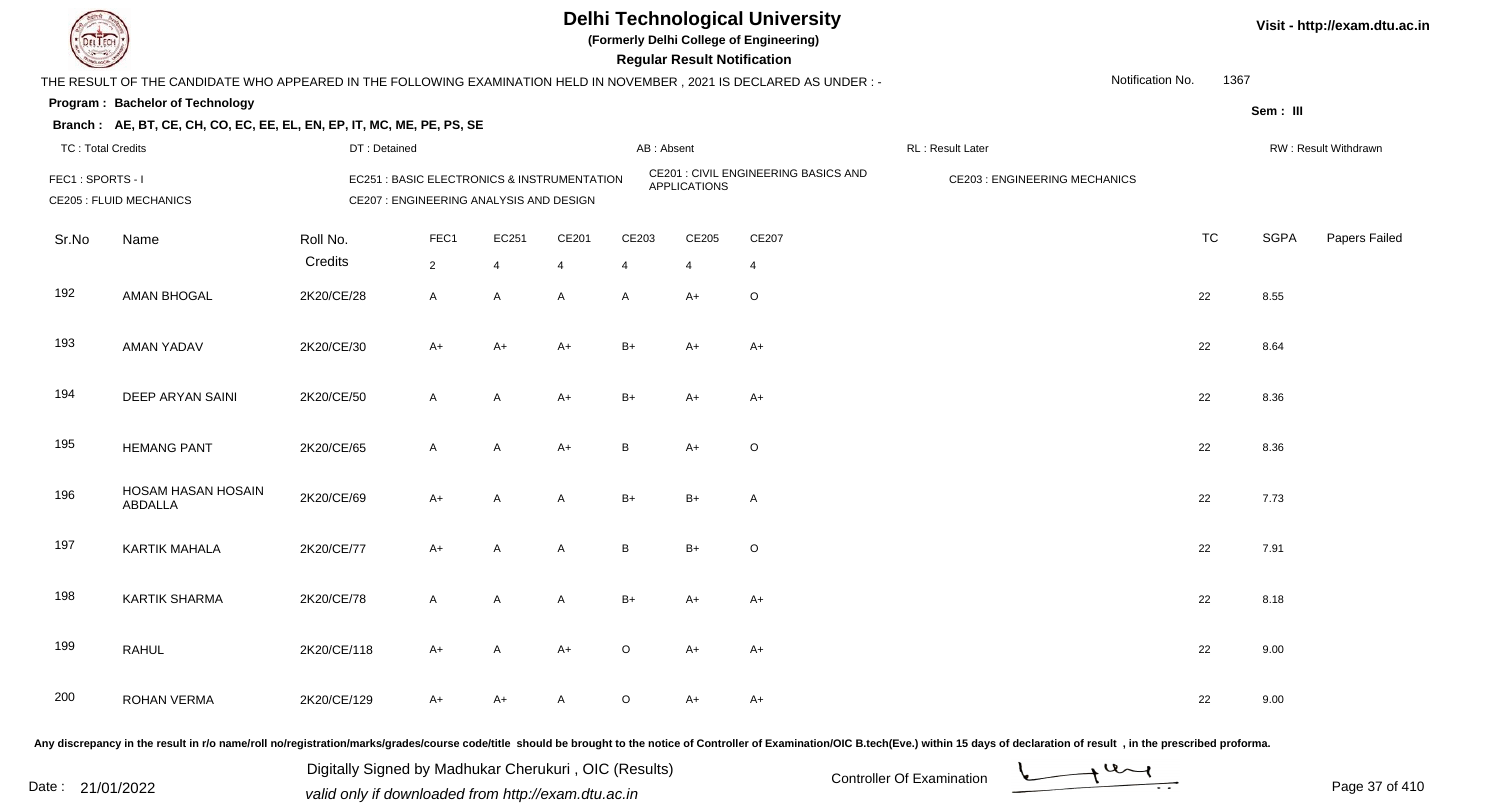

**(Formerly Delhi College of Engineering)**

 **Regular Result Notification**

| <b>Course Lines</b>      |                                                                                                                        |                                                                                        |              |                  |                     |                                             | Regular Result Notification         |       |                  |           |             |                      |
|--------------------------|------------------------------------------------------------------------------------------------------------------------|----------------------------------------------------------------------------------------|--------------|------------------|---------------------|---------------------------------------------|-------------------------------------|-------|------------------|-----------|-------------|----------------------|
|                          | THE RESULT OF THE CANDIDATE WHO APPEARED IN THE FOLLOWING EXAMINATION HELD IN NOVEMBER , 2021 IS DECLARED AS UNDER : - |                                                                                        |              |                  |                     |                                             |                                     |       | Notification No. | 1367      |             |                      |
|                          | Program: Bachelor of Technology                                                                                        |                                                                                        |              |                  |                     |                                             |                                     |       |                  |           | Sem: III    |                      |
|                          | Branch: AE, BT, CE, CH, CO, EC, EE, EL, EN, EP, IT, MC, ME, PE, PS, SE                                                 |                                                                                        |              |                  |                     |                                             |                                     |       |                  |           |             |                      |
| <b>TC: Total Credits</b> |                                                                                                                        | DT: Detained                                                                           |              |                  |                     | AB: Absent                                  |                                     |       | RL: Result Later |           |             | RW: Result Withdrawn |
| FEC1: SPORTS - I         | <b>CE205 : FLUID MECHANICS</b>                                                                                         | EC251 : BASIC ELECTRONICS & INSTRUMENTATION<br>CE207 : ENGINEERING ANALYSIS AND DESIGN |              |                  | <b>APPLICATIONS</b> | <b>CE201 : CIVIL ENGINEERING BASICS AND</b> | <b>CE203: ENGINEERING MECHANICS</b> |       |                  |           |             |                      |
| Sr.No                    | Name                                                                                                                   | Roll No.                                                                               | FEC1         | EC251            | CE201               | CE203                                       | CE205                               | CE207 |                  | <b>TC</b> | <b>SGPA</b> | Papers Failed        |
|                          |                                                                                                                        | Credits                                                                                | 2            | $\boldsymbol{4}$ | 4                   | 4                                           | $\overline{4}$                      | -4    |                  |           |             |                      |
|                          |                                                                                                                        |                                                                                        | $A+$         | A+               | $\mathsf{A}$        | $\circ$                                     | $A+$                                | $A+$  |                  | 22        | 9.00        |                      |
| 201                      | <b>VISHAL KAUSHIK</b>                                                                                                  | 2K20/CE/164                                                                            | $\mathsf{A}$ | A                | A                   | $\mathsf{A}$                                | $\mathsf{A}$                        | $A+$  |                  | 22        | 8.18        |                      |
| 202                      | WAEIL MOHAMED ELTAHIR<br><b>KHAIRELSEED</b>                                                                            | 2K20/CE/169                                                                            | $A+$         | $\mathsf{A}$     | A                   | $\mathsf{A}$                                | $A+$                                | A     |                  | 22        | 8.27        |                      |

Any discrepancy in the result in r/o name/roll no/registration/marks/grades/course code/title should be brought to the notice of Controller of Examination/OIC B.tech(Eve.) within 15 days of declaration of result, in the pr

Date : 21/01/2022 Digital Digital of Microsofted Chemical Controller Of Examination Determination Page 38 of 41 Digitally Signed by Madhukar Cherukuri , OIC (Results)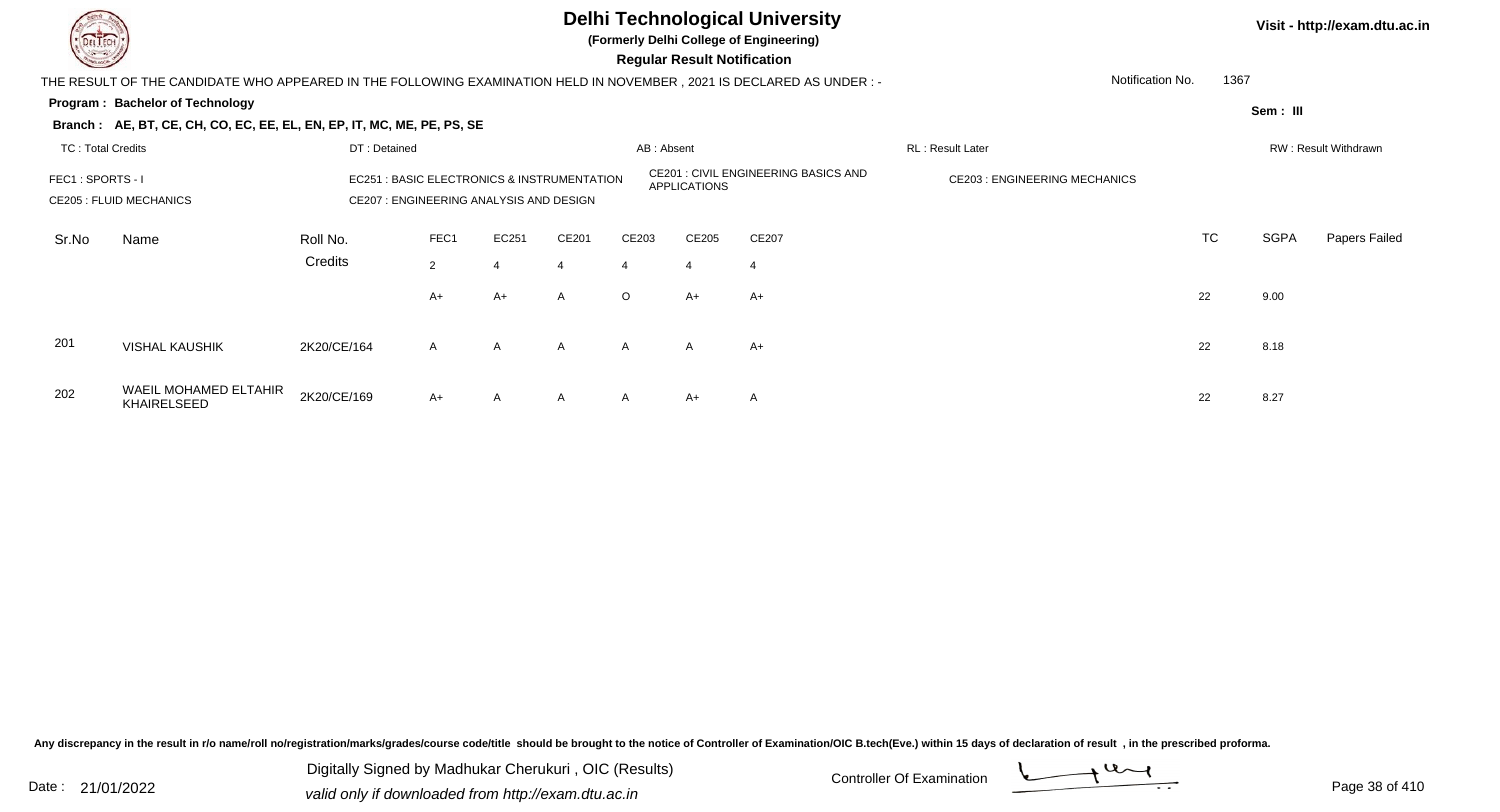

**(Formerly Delhi College of Engineering)**

 **Regular Result Notification**

| <b>County</b>            |                                                                                                                        |                                         |                         |                |                                                       |              | <b>Regular Result Notification</b> |                                      |                                     |                  |           |             |                      |
|--------------------------|------------------------------------------------------------------------------------------------------------------------|-----------------------------------------|-------------------------|----------------|-------------------------------------------------------|--------------|------------------------------------|--------------------------------------|-------------------------------------|------------------|-----------|-------------|----------------------|
|                          | THE RESULT OF THE CANDIDATE WHO APPEARED IN THE FOLLOWING EXAMINATION HELD IN NOVEMBER , 2021 IS DECLARED AS UNDER : - |                                         |                         |                |                                                       |              |                                    |                                      |                                     | Notification No. | 1367      |             |                      |
|                          | Program: Bachelor of Technology                                                                                        |                                         |                         |                |                                                       |              |                                    |                                      |                                     |                  |           | Sem: III    |                      |
|                          | Branch: AE, BT, CE, CH, CO, EC, EE, EL, EN, EP, IT, MC, ME, PE, PS, SE                                                 |                                         |                         |                |                                                       |              |                                    |                                      |                                     |                  |           |             |                      |
| <b>TC: Total Credits</b> |                                                                                                                        | DT: Detained                            |                         |                |                                                       | AB: Absent   |                                    |                                      | RL: Result Later                    |                  |           |             | RW: Result Withdrawn |
| FEC22: YOGA              | <b>CE205 : FLUID MECHANICS</b>                                                                                         | CE207 : ENGINEERING ANALYSIS AND DESIGN |                         |                | <b>EC251: BASIC ELECTRONICS &amp; INSTRUMENTATION</b> |              | <b>APPLICATIONS</b>                | CE201 : CIVIL ENGINEERING BASICS AND | <b>CE203: ENGINEERING MECHANICS</b> |                  |           |             |                      |
| Sr.No                    | Name                                                                                                                   | Roll No.<br>Credits                     | FEC22<br>$\overline{2}$ | EC251<br>4     | CE201<br>$\overline{4}$                               | CE203<br>4   | CE205<br>$\overline{4}$            | CE207<br>$\overline{4}$              |                                     |                  | <b>TC</b> | <b>SGPA</b> | Papers Failed        |
| 203                      | <b>CHIRAG ATTRI</b>                                                                                                    | 2K20/CE/47                              | $\circ$                 | $A+$           | $A+$                                                  | $B+$         | $A+$                               | O                                    |                                     |                  | 22        | 8.91        |                      |
| 204                      | DAKSHESH KUMAR                                                                                                         | 2K20/CE/49                              | $A+$                    | $\overline{A}$ | $A+$                                                  | $\mathsf{A}$ | $\circ$                            | $A+$                                 |                                     |                  | 22        | 8.82        |                      |
| 205                      | <b>DHRUV KUMAR</b>                                                                                                     | 2K20/CE/53                              | $A+$                    | $A+$           | $A+$                                                  | A+           | $A+$                               | $A+$                                 |                                     |                  | 22        | 9.00        |                      |
| 206                      | <b>GAURAV JAKHAR</b>                                                                                                   | 2K20/CE/59                              | $A+$                    | $\circ$        | $A+$                                                  | $A+$         | $\circ$                            | $A+$                                 |                                     |                  | 22        | 9.36        |                      |
| 207                      | PARSHAVE KAIN                                                                                                          | 2K20/CE/109                             | $A+$                    | $A+$           | A                                                     | A+           | A                                  | A+                                   |                                     |                  | 22        | 8.64        |                      |
| 208                      | SANTOSH KUMAR TIWARI                                                                                                   | 2K20/CE/139                             | $A+$                    | $\overline{A}$ | $A+$                                                  | $\circ$      | A                                  | $A+$                                 |                                     |                  | 22        | 8.82        |                      |
| 209                      | <b>TUSHABE DAVIS ABBY</b>                                                                                              | 2K20/CE/160                             | $\mathsf{A}$            | A              | $\mathsf{A}$                                          | $B+$         | $B+$                               | A+                                   |                                     |                  | 22        | 7.82        |                      |

Any discrepancy in the result in r/o name/roll no/registration/marks/grades/course code/title should be brought to the notice of Controller of Examination/OIC B.tech(Eve.) within 15 days of declaration of result, in the pr

Date : 21/01/2022 Digital Digital of Microsofted Chemical Controller Of Examination Determination Page 39 of 41 Digitally Signed by Madhukar Cherukuri , OIC (Results)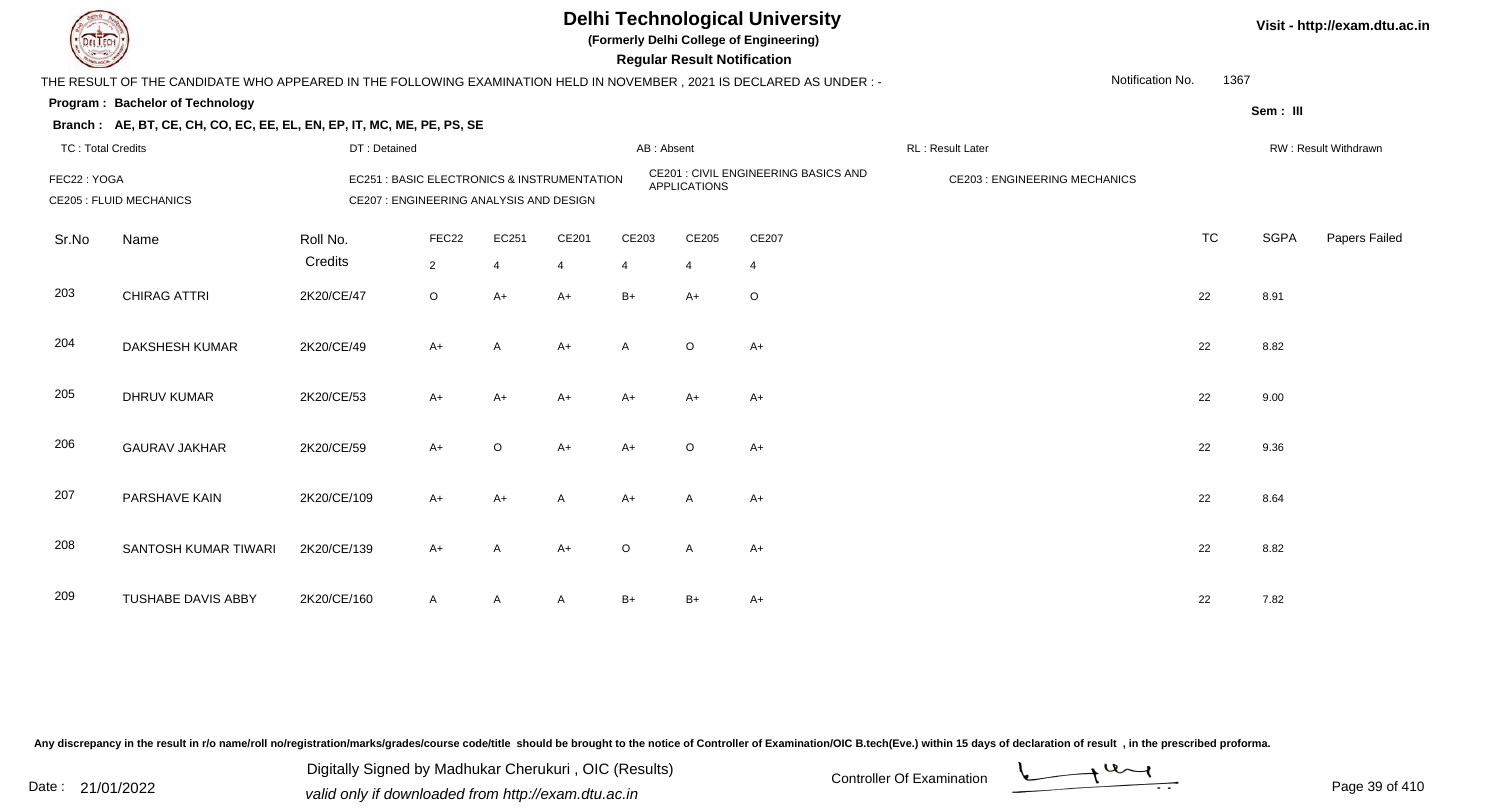

**(Formerly Delhi College of Engineering)**

 **Regular Result Notification**

| $\overline{\phantom{0}}$ |                                                                                                                     |                                         |                                             |                  |                     |                                      | <b>Regular Result Notification</b>  |       |                  |           |             |                      |
|--------------------------|---------------------------------------------------------------------------------------------------------------------|-----------------------------------------|---------------------------------------------|------------------|---------------------|--------------------------------------|-------------------------------------|-------|------------------|-----------|-------------|----------------------|
|                          | THE RESULT OF THE CANDIDATE WHO APPEARED IN THE FOLLOWING EXAMINATION HELD IN NOVEMBER, 2021 IS DECLARED AS UNDER:- |                                         |                                             |                  |                     |                                      |                                     |       | Notification No. | 1367      |             |                      |
|                          | Program: Bachelor of Technology                                                                                     |                                         |                                             |                  |                     |                                      |                                     |       |                  |           | Sem: III    |                      |
|                          | Branch: AE, BT, CE, CH, CO, EC, EE, EL, EN, EP, IT, MC, ME, PE, PS, SE                                              |                                         |                                             |                  |                     |                                      |                                     |       |                  |           |             |                      |
| TC: Total Credits        |                                                                                                                     | DT: Detained                            |                                             |                  |                     | AB: Absent                           |                                     |       | RL: Result Later |           |             | RW: Result Withdrawn |
|                          | FEC27 : PROFESSIONAL ETHICS & HUMAN VALUES<br><b>CE205 : FLUID MECHANICS</b>                                        | CE207 : ENGINEERING ANALYSIS AND DESIGN | EC251 : BASIC ELECTRONICS & INSTRUMENTATION |                  | <b>APPLICATIONS</b> | CE201 : CIVIL ENGINEERING BASICS AND | <b>CE203: ENGINEERING MECHANICS</b> |       |                  |           |             |                      |
| Sr.No                    | Name                                                                                                                | Roll No.                                | FEC27                                       | EC251            | CE201               | CE203                                | CE205                               | CE207 |                  | <b>TC</b> | <b>SGPA</b> | Papers Failed        |
|                          |                                                                                                                     | Credits                                 | $2^{\circ}$                                 | $\boldsymbol{4}$ | 4                   | 4                                    | 4                                   | -4    |                  |           |             |                      |
| 210                      | <b>ABHISHEK</b>                                                                                                     | 2K20/CE/13                              | $A+$                                        | $A+$             | $\mathsf{A}$        | $\mathsf{A}$                         | $A+$                                | $A+$  |                  | 22        | 8.64        |                      |
| 211                      | MOHAMMAD AAIRIAN NASIM                                                                                              | 2K20/CE/89                              | $A+$                                        | $\mathsf{A}$     | $A+$                | $\mathsf{A}$                         | $\mathsf{A}$                        | A     |                  | 22        | 8.27        |                      |
| 212                      | <b>MUKUL</b>                                                                                                        | 2K20/CE/92                              | $A+$                                        | $\mathsf{A}$     | $A+$                | $\circ$                              | $A+$                                | A+    |                  | 22        | 9.00        |                      |
| 213                      | SHAILENDRA KUMAR                                                                                                    | 2K20/CE/141                             | $\circ$                                     | A                | $A+$                | A+                                   | A+                                  | A+    |                  | 22        | 8.91        |                      |

Any discrepancy in the result in r/o name/roll no/registration/marks/grades/course code/title should be brought to the notice of Controller of Examination/OIC B.tech(Eve.) within 15 days of declaration of result, in the pr

Date : 21/01/2022 Valid only if downloaded from http://exam.dtu.ac.in<br>valid only if downloaded from http://exam.dtu.ac.in Digitally Signed by Madhukar Cherukuri , OIC (Results)

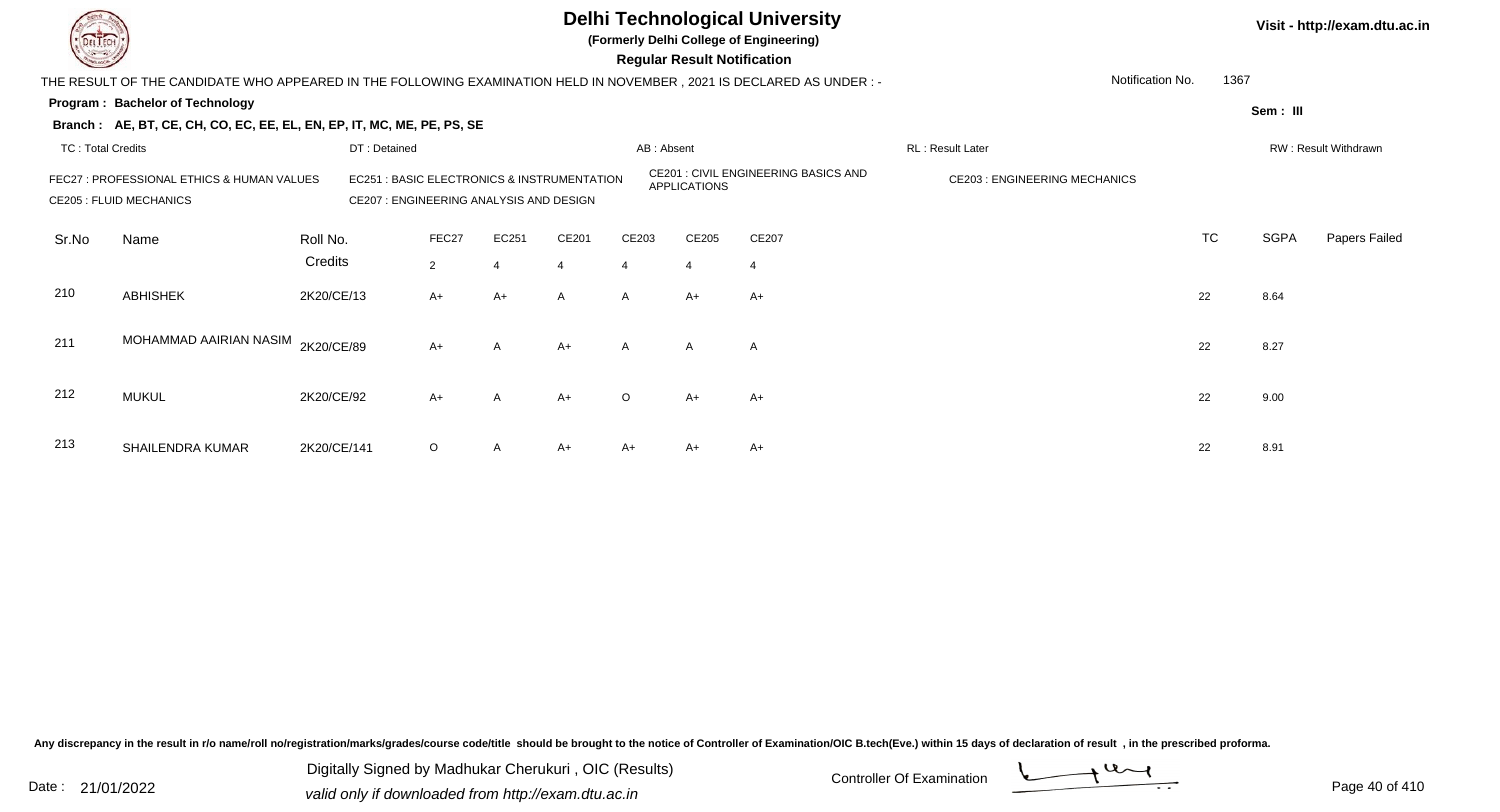

**(Formerly Delhi College of Engineering)**

**Regular Regular Results Notification** 

| <b>Courses A</b>         |                                                                                                                      |              |                                         |              |                                             |            | <b>Regular Result Notification</b> |                                      |                                     |                  |             |                      |
|--------------------------|----------------------------------------------------------------------------------------------------------------------|--------------|-----------------------------------------|--------------|---------------------------------------------|------------|------------------------------------|--------------------------------------|-------------------------------------|------------------|-------------|----------------------|
|                          | THE RESULT OF THE CANDIDATE WHO APPEARED IN THE FOLLOWING EXAMINATION HELD IN NOVEMBER, 2021 IS DECLARED AS UNDER :- |              |                                         |              |                                             |            |                                    |                                      |                                     | Notification No. | 1367        |                      |
|                          | Program: Bachelor of Technology                                                                                      |              |                                         |              |                                             |            |                                    |                                      |                                     |                  | Sem: III    |                      |
|                          | Branch: AE, BT, CE, CH, CO, EC, EE, EL, EN, EP, IT, MC, ME, PE, PS, SE                                               |              |                                         |              |                                             |            |                                    |                                      |                                     |                  |             |                      |
| <b>TC: Total Credits</b> |                                                                                                                      | DT: Detained |                                         |              |                                             | AB: Absent |                                    |                                      | RL : Result Later                   |                  |             | RW: Result Withdrawn |
| FEC2 : SPORTS II         | <b>CE205 : FLUID MECHANICS</b>                                                                                       |              | CE207 : ENGINEERING ANALYSIS AND DESIGN |              | EC251 : BASIC ELECTRONICS & INSTRUMENTATION |            | <b>APPLICATIONS</b>                | CE201 : CIVIL ENGINEERING BASICS AND | <b>CE203: ENGINEERING MECHANICS</b> |                  |             |                      |
| Sr.No                    | Name                                                                                                                 | Roll No.     | FEC <sub>2</sub>                        | EC251        | CE201                                       | CE203      | CE205                              | CE207                                |                                     | <b>TC</b>        | <b>SGPA</b> | Papers Failed        |
|                          |                                                                                                                      | Credits      | $\overline{2}$                          | 4            | $\overline{4}$                              | 4          | 4                                  | 4                                    |                                     |                  |             |                      |
| 214                      | AAKASH                                                                                                               | 2K20/CE/01   | $\mathsf{A}$                            | $\mathsf{A}$ | $\mathsf{A}$                                | $A+$       | A                                  | $A+$                                 |                                     | 22               | 8.36        |                      |
| 215                      | ARYAN                                                                                                                | 2K20/CE/37   | $A+$                                    | A+           | $A+$                                        | B          | A                                  | $A+$                                 |                                     | 22               | 8.27        |                      |
| 216                      | <b>ARYAN CHHIKARA</b>                                                                                                | 2K20/CE/40   | $A+$                                    | $A+$         | $\mathsf{A}$                                | $A+$       | A                                  | $A+$                                 |                                     | 22               | 8.64        |                      |
| 217                      | <b>BHAVISHYA BIRHMAN</b>                                                                                             | 2K20/CE/46   | $A+$                                    | $A+$         | $\mathsf{A}$                                | $B+$       | $A+$                               | O                                    |                                     | 22               | 8.64        |                      |
| 218                      | <b>GAUTAM TAYAL</b>                                                                                                  | 2K20/CE/60   | $A+$                                    | Α            | $A+$                                        | A          | A+                                 | A+                                   |                                     | 22               | 8.64        |                      |
| 219                      | <b>HIMANSHU</b>                                                                                                      | 2K20/CE/67   | $A+$                                    | $B+$         | $B+$                                        | P          | $A+$                               | A+                                   |                                     | 22               | 7.36        |                      |
| 220                      | MOHAMMED NOAMAN<br><b>SALIKH</b>                                                                                     | 2K20/CE/90   | $\circ$                                 | A            | A                                           | $B+$       | A                                  | A                                    |                                     | 22               | 8.00        |                      |
| 221                      | RAFAEL ZENISSE AMOS<br>MANGUELE                                                                                      | 2K20/CE/117  | A                                       | $A+$         | A                                           | A          | A+                                 | A                                    |                                     | 22               | 8.36        |                      |
| 222                      | <b>RAJAT SAINI</b>                                                                                                   | 2K20/CE/120  | $\mathsf O$                             | A            | A+                                          | A+         | A+                                 | A+                                   |                                     | 22               | 8.91        |                      |

Any discrepancy in the result in r/o name/roll no/registration/marks/grades/course code/title should be brought to the notice of Controller of Examination/OIC B.tech(Eve.) within 15 days of declaration of result, in the pr

Digitally Signed by Madhukar Cherukuri, OIC (Results)<br>Date : 21/01/2022 valid only if downloaded from http://oxam.dtu.ac.in Digitally Signed by Madhukar Cherukuri , OIC (Results)valid only if downloaded from http://exam.dtu.ac.in

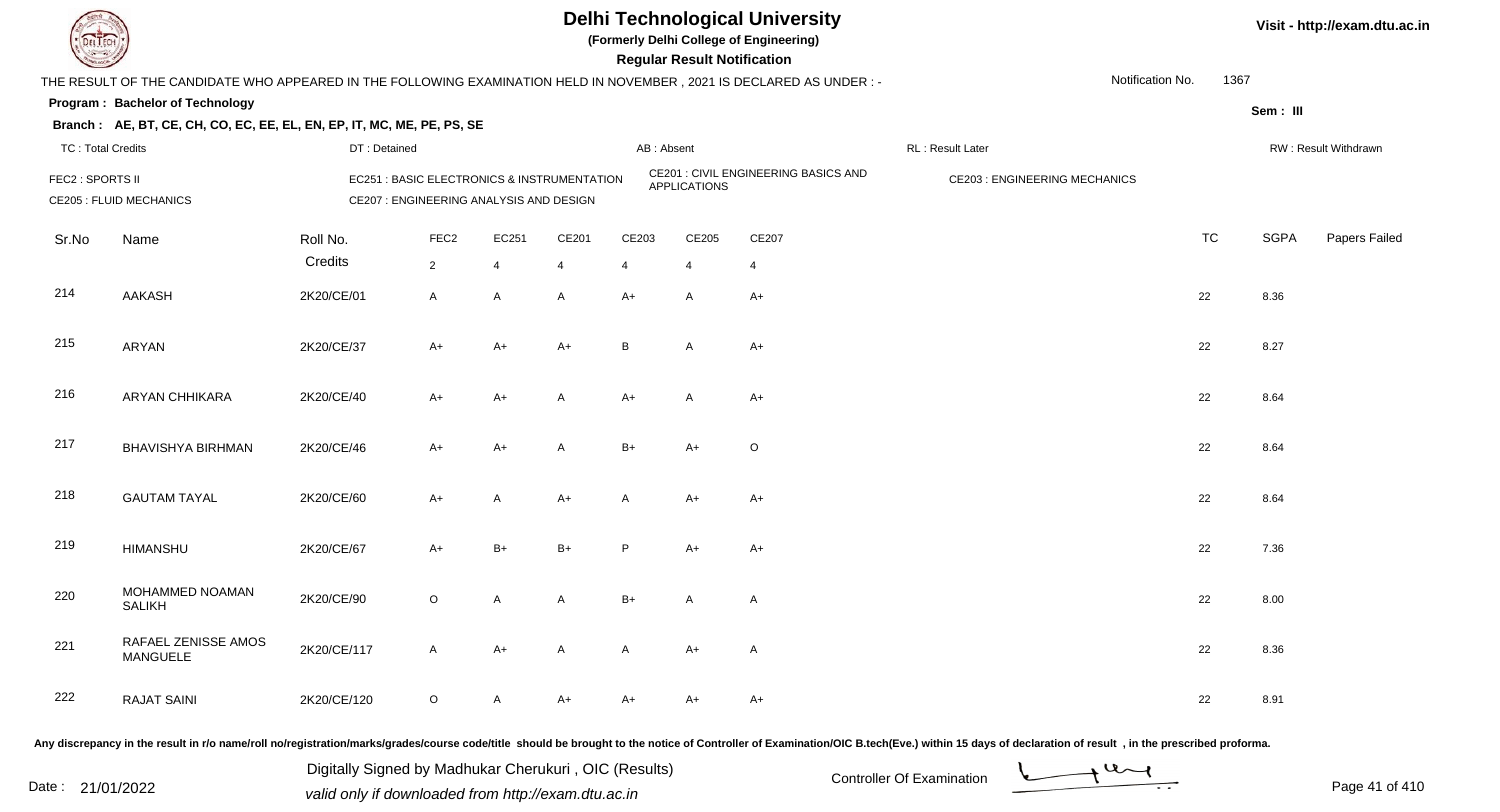

**(Formerly Delhi College of Engineering)**

 **Regular Result Notification**

| <b>Consultant Property</b> |                                                                                                                        |              |                  |                                                                                        |                |            | Regular Result Notification |                                      |                                     |      |             |                      |
|----------------------------|------------------------------------------------------------------------------------------------------------------------|--------------|------------------|----------------------------------------------------------------------------------------|----------------|------------|-----------------------------|--------------------------------------|-------------------------------------|------|-------------|----------------------|
|                            | THE RESULT OF THE CANDIDATE WHO APPEARED IN THE FOLLOWING EXAMINATION HELD IN NOVEMBER , 2021 IS DECLARED AS UNDER : - |              |                  |                                                                                        |                |            |                             |                                      | Notification No.                    | 1367 |             |                      |
|                            | Program: Bachelor of Technology                                                                                        |              |                  |                                                                                        |                |            |                             |                                      |                                     |      | Sem: III    |                      |
|                            | Branch: AE, BT, CE, CH, CO, EC, EE, EL, EN, EP, IT, MC, ME, PE, PS, SE                                                 |              |                  |                                                                                        |                |            |                             |                                      |                                     |      |             |                      |
| <b>TC: Total Credits</b>   |                                                                                                                        | DT: Detained |                  |                                                                                        |                | AB: Absent |                             |                                      | RL: Result Later                    |      |             | RW: Result Withdrawn |
|                            | <b>FEC2 : SPORTS II</b><br><b>CE205 : FLUID MECHANICS</b><br>Roll No.<br>Name                                          |              |                  | EC251 : BASIC ELECTRONICS & INSTRUMENTATION<br>CE207 : ENGINEERING ANALYSIS AND DESIGN |                |            | APPLICATIONS                | CE201 : CIVIL ENGINEERING BASICS AND | <b>CE203: ENGINEERING MECHANICS</b> |      |             |                      |
| Sr.No                      |                                                                                                                        |              | FEC <sub>2</sub> | EC251                                                                                  | CE201          | CE203      | CE205                       | CE207                                |                                     | TC   | <b>SGPA</b> | Papers Failed        |
|                            |                                                                                                                        | Credits      | $\overline{2}$   | 4                                                                                      | $\overline{4}$ | 4          | 4                           | 4                                    |                                     |      |             |                      |
|                            |                                                                                                                        |              | $\circ$          | A                                                                                      | $A+$           | A+         | $A+$                        | A+                                   |                                     | 22   | 8.91        |                      |
| 223                        | SALIM AHMADZAI                                                                                                         | 2K20/CE/135  | $A+$             | A                                                                                      | $A+$           | $A+$       | A                           | A                                    |                                     | 22   | 8.45        |                      |
| 224                        | <b>TARUN CHAUDHARY</b>                                                                                                 | 2K20/CE/159  | $\mathsf{A}$     | $A+$                                                                                   | A              | B          | $A+$                        | A                                    |                                     | 22   | 8.00        |                      |
| 225                        | <b>VISHAL YADAV</b>                                                                                                    | 2K20/CE/167  | $A+$             | $A+$                                                                                   | A              | A          | $A+$                        | $A+$                                 |                                     | 22   | 8.64        |                      |

Any discrepancy in the result in r/o name/roll no/registration/marks/grades/course code/title should be brought to the notice of Controller of Examination/OIC B.tech(Eve.) within 15 days of declaration of result, in the pr

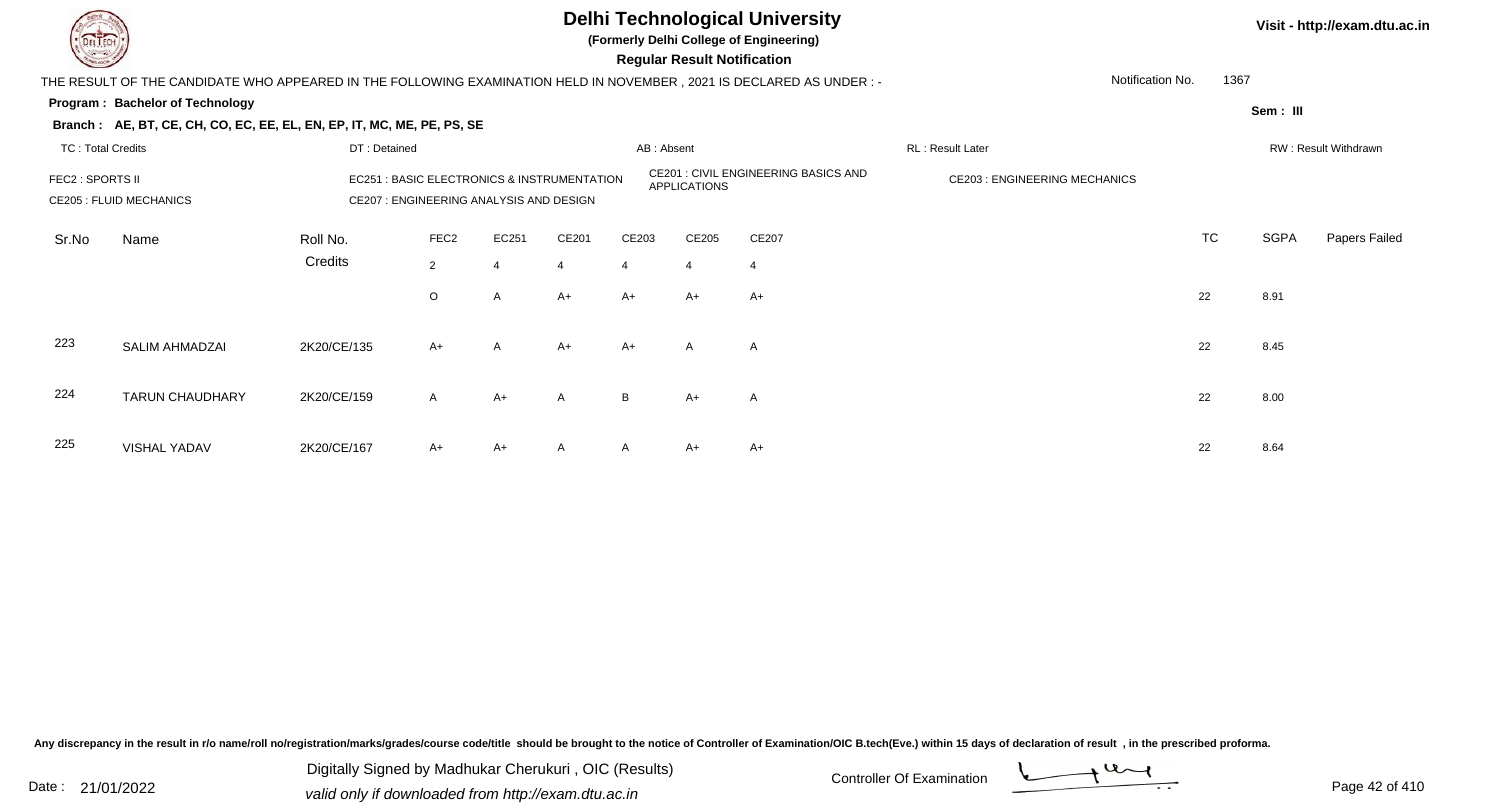

**(Formerly Delhi College of Engineering)**

**Regular Regular Results** 

| <b>Consultant Property</b> |                                                                                                                      |              |                                                                                        |                |                |         | <b>Regular Result Notification</b> |                                      |                                     |           |             |                      |
|----------------------------|----------------------------------------------------------------------------------------------------------------------|--------------|----------------------------------------------------------------------------------------|----------------|----------------|---------|------------------------------------|--------------------------------------|-------------------------------------|-----------|-------------|----------------------|
|                            | THE RESULT OF THE CANDIDATE WHO APPEARED IN THE FOLLOWING EXAMINATION HELD IN NOVEMBER, 2021 IS DECLARED AS UNDER :- |              |                                                                                        |                |                |         |                                    |                                      | Notification No.                    | 1367      |             |                      |
|                            | Program: Bachelor of Technology                                                                                      |              |                                                                                        |                |                |         |                                    |                                      |                                     |           | Sem: III    |                      |
|                            | Branch: AE, BT, CE, CH, CO, EC, EE, EL, EN, EP, IT, MC, ME, PE, PS, SE                                               |              |                                                                                        |                |                |         |                                    |                                      |                                     |           |             |                      |
|                            | <b>TC: Total Credits</b>                                                                                             | DT: Detained |                                                                                        |                |                |         | AB: Absent                         |                                      | RL : Result Later                   |           |             | RW: Result Withdrawn |
|                            | FEC32 : LOGICAL REASONING<br><b>CE205 : FLUID MECHANICS</b>                                                          |              | EC251 : BASIC ELECTRONICS & INSTRUMENTATION<br>CE207 : ENGINEERING ANALYSIS AND DESIGN |                |                |         | <b>APPLICATIONS</b>                | CE201 : CIVIL ENGINEERING BASICS AND | <b>CE203: ENGINEERING MECHANICS</b> |           |             |                      |
| Sr.No                      | Name                                                                                                                 | Roll No.     | FEC32                                                                                  | EC251          | CE201          | CE203   | CE205                              | CE207                                |                                     | <b>TC</b> | <b>SGPA</b> | Papers Failed        |
|                            |                                                                                                                      | Credits      | $\overline{2}$                                                                         | $\overline{4}$ | $\overline{4}$ | 4       | $\overline{4}$                     | $\overline{4}$                       |                                     |           |             |                      |
| 226                        | <b>ABHINAV SHARMA</b>                                                                                                | 2K20/CE/09   | $\circ$                                                                                | $\circ$        | $A+$           | A+      | A+                                 | A+                                   |                                     | 22        | 9.27        |                      |
| 227                        | ALKA MAURYA                                                                                                          | 2K20/CE/27   | $\mathsf{A}$                                                                           | $B+$           | A              | $B+$    | $A+$                               | O                                    |                                     | 22        | 8.18        |                      |
| 228                        | ANJUL HARIHAR                                                                                                        | 2K20/CE/31   | $A+$                                                                                   | A+             | $A+$           | A       | A+                                 | A+                                   |                                     | 22        | 8.82        |                      |
| 229                        | AYUSH ANAND                                                                                                          | 2K20/CE/44   | $A+$                                                                                   | $A+$           | A              | A       | $\mathsf O$                        | $\mathsf O$                          |                                     | 22        | 9.00        |                      |
| 230                        | KARTIKEYA TIWARI                                                                                                     | 2K20/CE/79   | $\circ$                                                                                | A+             | $\mathsf{A}$   | $B+$    | A                                  | O                                    |                                     | 22        | 8.55        |                      |
| 231                        | <b>OBAID JAFARALI</b><br><b>MOOLIMANI</b>                                                                            | 2K20/CE/107  | $A+$                                                                                   | A              | $A+$           | A       | A                                  | A                                    |                                     | 22        | 8.27        |                      |
| 232                        | PRIYANSHU MEENA                                                                                                      | 2K20/CE/113  | $A+$                                                                                   | $\circ$        | A              | $A+$    | $\mathsf O$                        | $A+$                                 |                                     | 22        | 9.18        |                      |
| 233                        | PRIYANSHU SINGH                                                                                                      | 2K20/CE/114  | $A+$                                                                                   | A              | $A+$           | $\circ$ | $A+$                               | $A+$                                 |                                     | 22        | 9.00        |                      |
| 234                        | RAKSHIT HOODA                                                                                                        | 2K20/CE/123  | A+                                                                                     | O              | A              | A+      | A+                                 | A+                                   |                                     | 22        | 9.00        |                      |
|                            |                                                                                                                      |              |                                                                                        |                |                |         |                                    |                                      |                                     |           |             |                      |

Any discrepancy in the result in r/o name/roll no/registration/marks/grades/course code/title should be brought to the notice of Controller of Examination/OIC B.tech(Eve.) within 15 days of declaration of result, in the pr

Digitally Signed by Madhukar Cherukuri, OIC (Results)<br>Date : 21/01/2022 valid only if downloaded from http://oxam.dtu.ac.in Digitally Signed by Madhukar Cherukuri , OIC (Results)valid only if downloaded from http://exam.dtu.ac.in

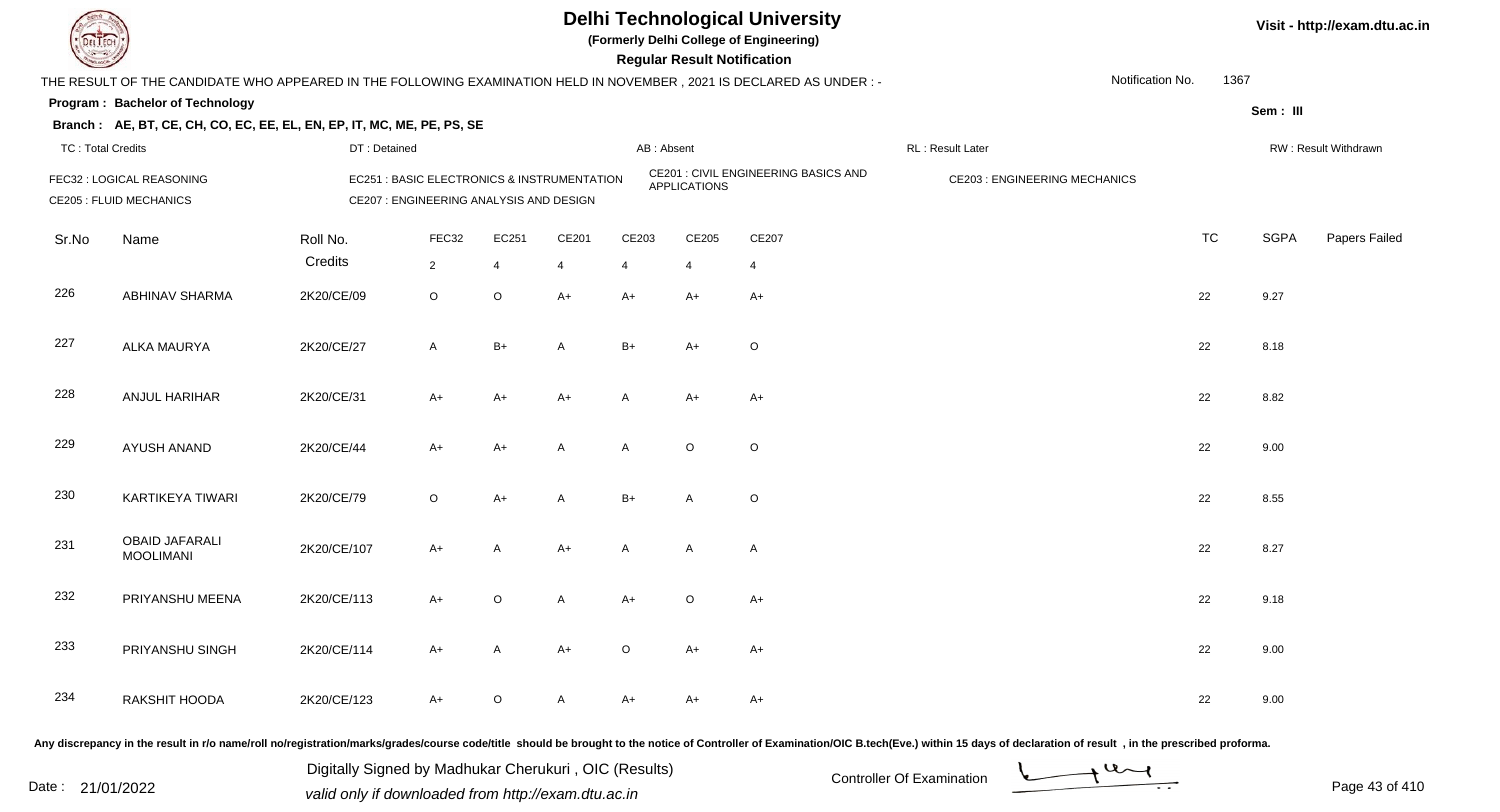

**(Formerly Delhi College of Engineering)**

 **Regular Result Notification**

| <b>Course Lines</b>      |                                                                                                                     |              |                                         |                |                                             |                         | Regular Result Notification |                                      |                                     |                  |           |             |                      |
|--------------------------|---------------------------------------------------------------------------------------------------------------------|--------------|-----------------------------------------|----------------|---------------------------------------------|-------------------------|-----------------------------|--------------------------------------|-------------------------------------|------------------|-----------|-------------|----------------------|
|                          | THE RESULT OF THE CANDIDATE WHO APPEARED IN THE FOLLOWING EXAMINATION HELD IN NOVEMBER, 2021 IS DECLARED AS UNDER:- |              |                                         |                |                                             |                         |                             |                                      |                                     | Notification No. | 1367      |             |                      |
|                          | Program: Bachelor of Technology                                                                                     |              |                                         |                |                                             |                         |                             |                                      |                                     |                  |           | Sem: III    |                      |
|                          | Branch: AE, BT, CE, CH, CO, EC, EE, EL, EN, EP, IT, MC, ME, PE, PS, SE                                              |              |                                         |                |                                             |                         |                             |                                      |                                     |                  |           |             |                      |
| <b>TC: Total Credits</b> |                                                                                                                     | DT: Detained |                                         |                |                                             | AB: Absent              |                             |                                      | RL: Result Later                    |                  |           |             | RW: Result Withdrawn |
|                          | FEC32 : LOGICAL REASONING<br><b>CE205 : FLUID MECHANICS</b>                                                         |              | CE207 : ENGINEERING ANALYSIS AND DESIGN |                | EC251 : BASIC ELECTRONICS & INSTRUMENTATION |                         | <b>APPLICATIONS</b>         | CE201 : CIVIL ENGINEERING BASICS AND | <b>CE203: ENGINEERING MECHANICS</b> |                  |           |             |                      |
| Sr.No                    | Name                                                                                                                | Roll No.     | FEC32                                   | EC251          | CE201                                       | CE203                   | CE205                       | CE207                                |                                     |                  | <b>TC</b> | <b>SGPA</b> | Papers Failed        |
|                          |                                                                                                                     | Credits      | $\overline{2}$                          | $\overline{4}$ | $\overline{4}$                              | $\overline{\mathbf{4}}$ | $\overline{4}$              | $\overline{4}$                       |                                     |                  |           |             |                      |
|                          |                                                                                                                     |              | $A+$                                    | $\circ$        | $\mathsf{A}$                                | $A+$                    | $A+$                        | $A+$                                 |                                     |                  | 22        | 9.00        |                      |
| 235                      | <b>RITWIK RITU PARN</b>                                                                                             | 2K20/CE/127  | $A+$                                    | $\circ$        | $A+$                                        | $\circ$                 | $A+$                        | $A+$                                 |                                     |                  | 22        | 9.36        |                      |
| 236                      | <b>SHIVAM</b>                                                                                                       | 2K20/CE/144  | $A+$                                    | $A+$           | $A+$                                        | $\mathsf{A}$            | $A+$                        | $A+$                                 |                                     |                  | 22        | 8.82        |                      |
| 237                      | SHIVANSH BHARDWAJ                                                                                                   | 2K20/CE/147  | $A+$                                    | A              | $\mathsf{A}$                                | $B+$                    | A+                          | A+                                   |                                     |                  | 22        | 8.27        |                      |
| 238                      | SUDHANSHU PANDEY                                                                                                    | 2K20/CE/156  | $A+$                                    | $A+$           | $A+$                                        | A+                      | $\circ$                     | A+                                   |                                     |                  | 22        | 9.18        |                      |
| 239                      | <b>VISHNU SHANKAR</b>                                                                                               | 2K20/CE/168  | $A+$                                    | $\circ$        | A+                                          |                         | A+                          | A+                                   |                                     |                  | 22        | 9.00        |                      |

Any discrepancy in the result in r/o name/roll no/registration/marks/grades/course code/title should be brought to the notice of Controller of Examination/OIC B.tech(Eve.) within 15 days of declaration of result, in the pr

Date : 21/01/2022 Digital Digital of Microsofted Chemical Controller Of Examination Determination Page 44 of 41 Digitally Signed by Madhukar Cherukuri , OIC (Results)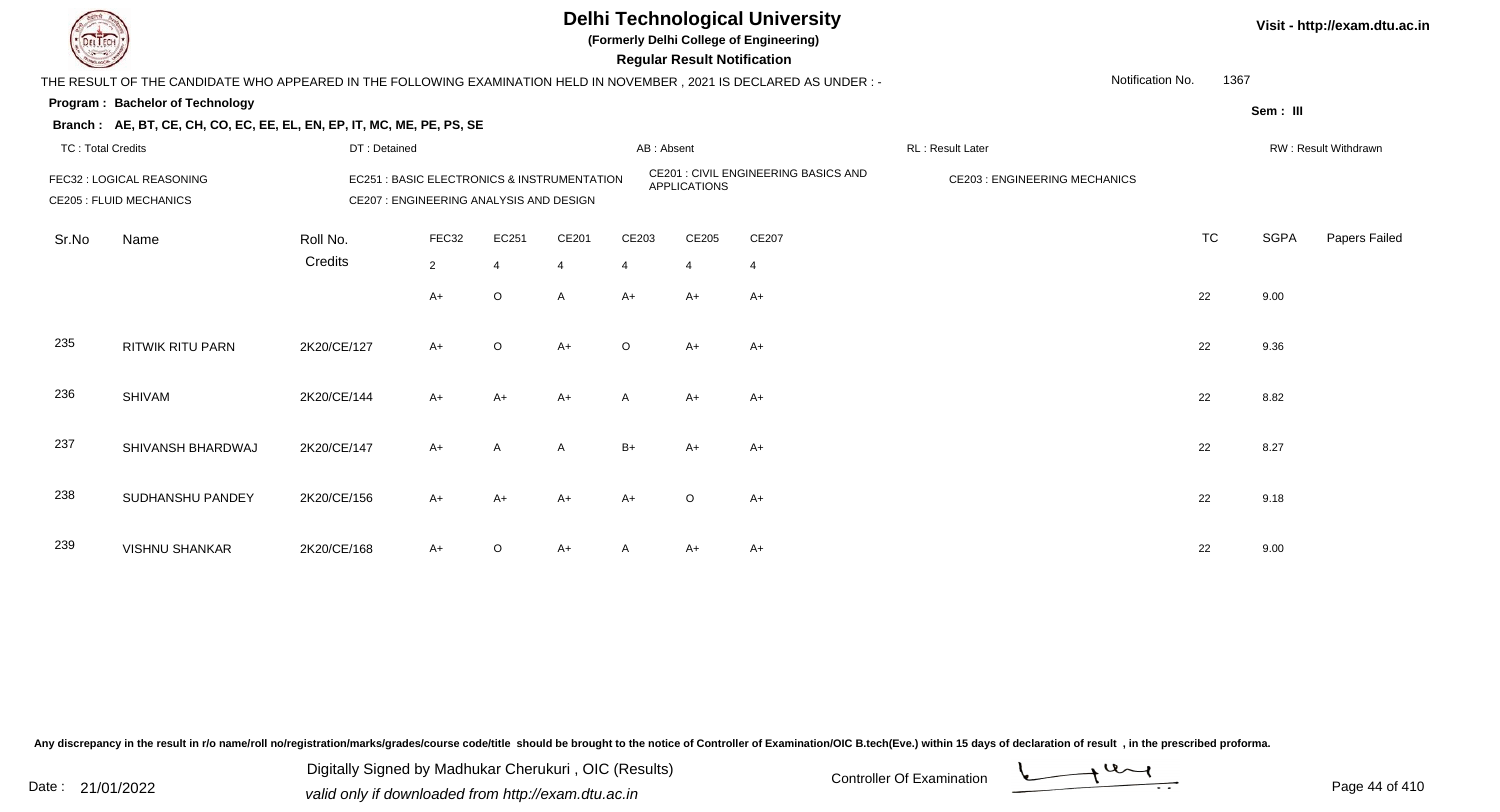

**(Formerly Delhi College of Engineering)**

 **Regular Result Notification**

| <b>Contract of the Contract of the Contract of the Contract of the Contract of The Contract of The Contract of The Contract of The Contract of The Contract of The Contract of The Contract of The Contract of The Contract of T</b> |                                                                                                                      |              |                                         |         |                                             |            | n <del>c</del> yular n <del>c</del> sult notification |                                             |                                     |           |             |                      |
|--------------------------------------------------------------------------------------------------------------------------------------------------------------------------------------------------------------------------------------|----------------------------------------------------------------------------------------------------------------------|--------------|-----------------------------------------|---------|---------------------------------------------|------------|-------------------------------------------------------|---------------------------------------------|-------------------------------------|-----------|-------------|----------------------|
|                                                                                                                                                                                                                                      | THE RESULT OF THE CANDIDATE WHO APPEARED IN THE FOLLOWING EXAMINATION HELD IN NOVEMBER, 2021 IS DECLARED AS UNDER :- |              |                                         |         |                                             |            |                                                       |                                             | Notification No.                    | 1367      |             |                      |
|                                                                                                                                                                                                                                      | Program: Bachelor of Technology                                                                                      |              |                                         |         |                                             |            |                                                       |                                             |                                     |           | Sem: III    |                      |
|                                                                                                                                                                                                                                      | Branch: AE, BT, CE, CH, CO, EC, EE, EL, EN, EP, IT, MC, ME, PE, PS, SE                                               |              |                                         |         |                                             |            |                                                       |                                             |                                     |           |             |                      |
| <b>TC: Total Credits</b>                                                                                                                                                                                                             |                                                                                                                      | DT: Detained |                                         |         |                                             | AB: Absent |                                                       |                                             | RL: Result Later                    |           |             | RW: Result Withdrawn |
| FEC37: FRENCH                                                                                                                                                                                                                        | <b>CE205 : FLUID MECHANICS</b>                                                                                       |              | CE207 : ENGINEERING ANALYSIS AND DESIGN |         | EC251 : BASIC ELECTRONICS & INSTRUMENTATION |            | <b>APPLICATIONS</b>                                   | <b>CE201 : CIVIL ENGINEERING BASICS AND</b> | <b>CE203: ENGINEERING MECHANICS</b> |           |             |                      |
|                                                                                                                                                                                                                                      |                                                                                                                      |              |                                         |         |                                             |            |                                                       |                                             |                                     |           |             |                      |
| Sr.No                                                                                                                                                                                                                                | Name                                                                                                                 | Roll No.     | FEC37                                   | EC251   | CE201                                       | CE203      | CE205                                                 | CE207                                       |                                     | <b>TC</b> | <b>SGPA</b> | Papers Failed        |
|                                                                                                                                                                                                                                      |                                                                                                                      | Credits      | $\overline{2}$                          | 4       | 4                                           |            | 4                                                     | 4                                           |                                     |           |             |                      |
| 240                                                                                                                                                                                                                                  | <b>ISHANK SINGH</b>                                                                                                  | 2K20/CE/72   | $A+$                                    | $\circ$ | $A+$                                        | $A+$       | $\circ$                                               | $A+$                                        |                                     | 22        | 9.36        |                      |
| 241                                                                                                                                                                                                                                  | SHIVANSH SHIVAM                                                                                                      | 2K20/CE/148  | $B+$                                    | $A+$    | $A+$                                        | $B+$       | A                                                     | $A+$                                        |                                     | 22        | 8.27        |                      |
| FEC39: JAPANESE                                                                                                                                                                                                                      | <b>CE205 : FLUID MECHANICS</b>                                                                                       |              | CE207 : ENGINEERING ANALYSIS AND DESIGN |         | EC251 : BASIC ELECTRONICS & INSTRUMENTATION |            | <b>APPLICATIONS</b>                                   | CE201 : CIVIL ENGINEERING BASICS AND        | <b>CE203: ENGINEERING MECHANICS</b> |           |             |                      |
| Sr.No                                                                                                                                                                                                                                | Name                                                                                                                 | Roll No.     | FEC39                                   | EC251   | CE201                                       | CE203      | CE205                                                 | CE207                                       |                                     | <b>TC</b> | <b>SGPA</b> | Papers Failed        |
|                                                                                                                                                                                                                                      |                                                                                                                      | Credits      | $\overline{2}$                          | 4       | $\overline{4}$                              |            | 4                                                     | 4                                           |                                     |           |             |                      |
| 242                                                                                                                                                                                                                                  | <b>ABHINAV BASERA</b>                                                                                                | 2K20/CE/07   | $\mathsf{A}$                            | A       | A                                           | $B+$       | $A+$                                                  | $A+$                                        |                                     | 22        | 8.18        |                      |
| 243                                                                                                                                                                                                                                  | <b>ABHINAV PRAKASH</b>                                                                                               | 2K20/CE/08   | $\circ$                                 | $A+$    | A                                           | $A+$       | $A+$                                                  | $\circ$                                     |                                     | 22        | 9.09        |                      |
| 244                                                                                                                                                                                                                                  | ANSHUL KUMAR SINGH                                                                                                   | 2K20/CE/34   | $A+$                                    | A       | A                                           | $B+$       | $A+$                                                  | $A+$                                        |                                     | 22        | 8.27        |                      |

Any discrepancy in the result in r/o name/roll no/registration/marks/grades/course code/title should be brought to the notice of Controller of Examination/OIC B.tech(Eve.) within 15 days of declaration of result, in the pr

Date : 21/01/2022 Digital Digital of Microsofted Chemical Controller Of Examination Determination Page 45 of 41 Digitally Signed by Madhukar Cherukuri , OIC (Results)

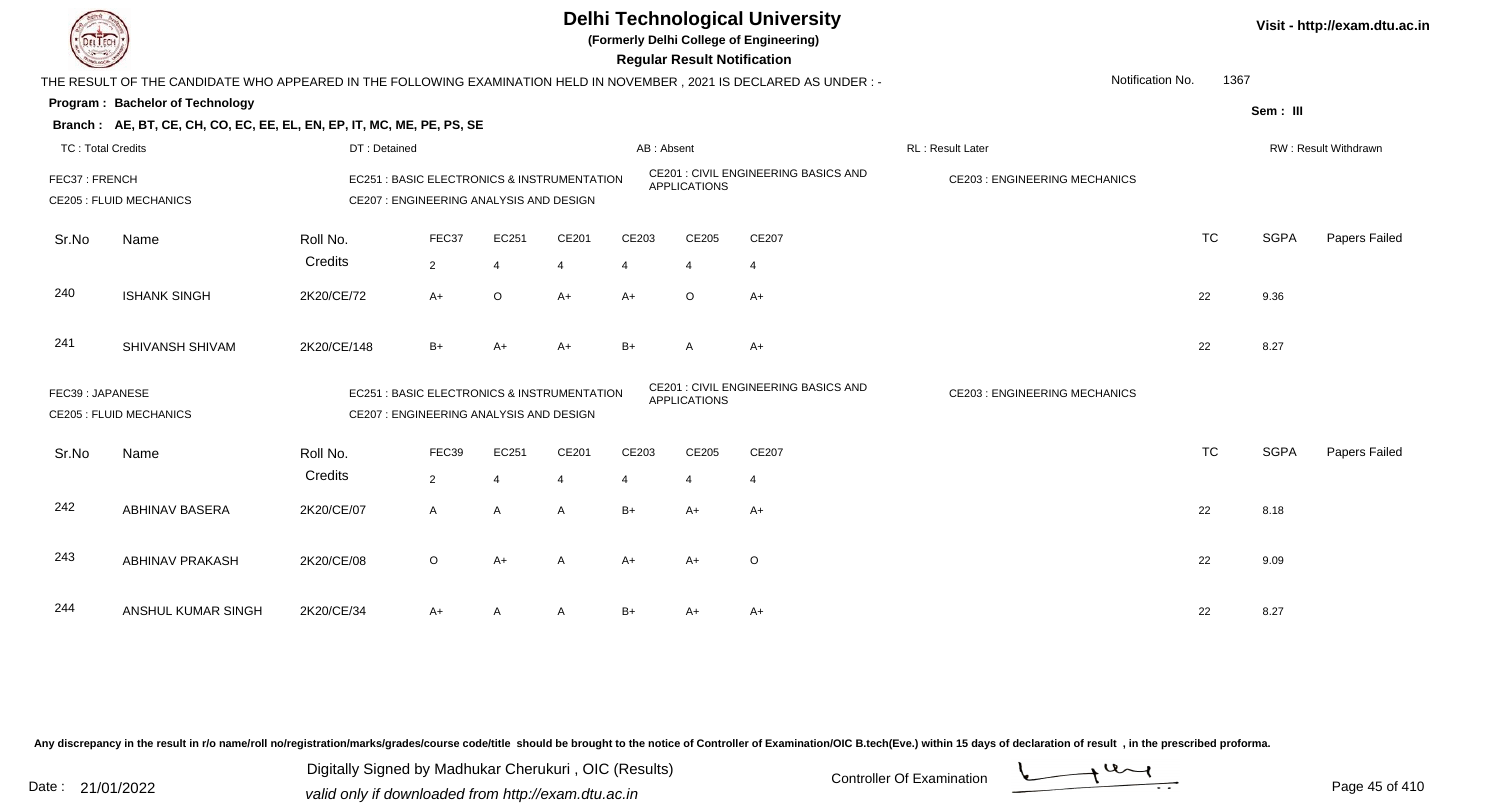

**(Formerly Delhi College of Engineering)**

 **Regular Result Notification**

| <b>Command</b>           |                                                                                                                       |                                         |                  |                             |                                             |            | Regular Result Notification |                                             |                                     |           |             |                      |
|--------------------------|-----------------------------------------------------------------------------------------------------------------------|-----------------------------------------|------------------|-----------------------------|---------------------------------------------|------------|-----------------------------|---------------------------------------------|-------------------------------------|-----------|-------------|----------------------|
|                          | THE RESULT OF THE CANDIDATE WHO APPEARED IN THE FOLLOWING EXAMINATION HELD IN NOVEMBER , 2021 IS DECLARED AS UNDER :- |                                         |                  |                             |                                             |            |                             |                                             | Notification No.                    | 1367      |             |                      |
|                          | Program: Bachelor of Technology                                                                                       |                                         |                  |                             |                                             |            |                             |                                             |                                     |           | Sem: III    |                      |
|                          | Branch: AE, BT, CE, CH, CO, EC, EE, EL, EN, EP, IT, MC, ME, PE, PS, SE                                                |                                         |                  |                             |                                             |            |                             |                                             |                                     |           |             |                      |
| <b>TC: Total Credits</b> |                                                                                                                       | DT: Detained                            |                  |                             |                                             | AB: Absent |                             |                                             | RL: Result Later                    |           |             | RW: Result Withdrawn |
|                          | FEC3: PHYSICAL EDU SPORTS<br><b>CE205 : FLUID MECHANICS</b>                                                           | CE207 : ENGINEERING ANALYSIS AND DESIGN |                  |                             | EC251 : BASIC ELECTRONICS & INSTRUMENTATION |            | <b>APPLICATIONS</b>         | <b>CE201 : CIVIL ENGINEERING BASICS AND</b> | <b>CE203: ENGINEERING MECHANICS</b> |           |             |                      |
| Sr.No                    | Name                                                                                                                  | Roll No.<br>Credits                     | FEC <sub>3</sub> | EC251                       | CE201                                       | CE203      | CE205                       | CE207                                       |                                     | <b>TC</b> | <b>SGPA</b> | Papers Failed        |
|                          |                                                                                                                       |                                         | $\overline{2}$   | $\boldsymbol{\vartriangle}$ | $\overline{4}$                              | 4          | $\overline{4}$              | $\overline{4}$                              |                                     |           |             |                      |
| 245                      | <b>HARSH VARDHAN</b>                                                                                                  | 2K20/CE/63                              | A                | $\mathsf{A}$                | A                                           | $B+$       | $A+$                        | $A+$                                        |                                     | 22        | 8.18        |                      |
| 246                      | SANSKAR SANJAY PUJARI                                                                                                 | 2K20/CE/138                             | $A+$             | B                           | $A+$                                        | A          | $B+$                        | A+                                          |                                     | 22        | 7.91        |                      |
| FEC40: GERMAN            | <b>CE205 : FLUID MECHANICS</b>                                                                                        | CE207 : ENGINEERING ANALYSIS AND DESIGN |                  |                             | EC251 : BASIC ELECTRONICS & INSTRUMENTATION |            | <b>APPLICATIONS</b>         | CE201 : CIVIL ENGINEERING BASICS AND        | <b>CE203: ENGINEERING MECHANICS</b> |           |             |                      |
| Sr.No                    | Name                                                                                                                  | Roll No.                                | FEC40            | EC251                       | CE201                                       | CE203      | CE205                       | CE207                                       |                                     | <b>TC</b> | <b>SGPA</b> | Papers Failed        |
|                          |                                                                                                                       | Credits                                 | $\overline{2}$   |                             | $\overline{4}$                              |            | $\overline{4}$              | $\overline{4}$                              |                                     |           |             |                      |
| 247                      | <b>MARUT GOEL</b>                                                                                                     | 2K20/CE/87                              | $A+$             | $A+$                        | $A+$                                        | $A+$       | $\circ$                     | $A+$                                        |                                     | 22        | 9.18        |                      |
| 248                      | <b>SAKET ARYAN</b>                                                                                                    | 2K20/CE/133                             | $A+$             | $A+$                        | $\mathsf{A}$                                | A          | $A+$                        | $A+$                                        |                                     | 22        | 8.64        |                      |
| 249                      | SUDHANSHU KUMAR<br><b>PANDAY</b>                                                                                      | 2K20/CE/155                             | $B+$             | $A+$                        | $\mathsf{A}$                                | $A+$       | $A+$                        | A+                                          |                                     | 22        | 8.64        |                      |

Any discrepancy in the result in r/o name/roll no/registration/marks/grades/course code/title should be brought to the notice of Controller of Examination/OIC B.tech(Eve.) within 15 days of declaration of result, in the pr

Date : 21/01/2022 Digital Digital of Microsofted Chemical Controller Of Examination Determination Page 46 of 41 Digitally Signed by Madhukar Cherukuri , OIC (Results)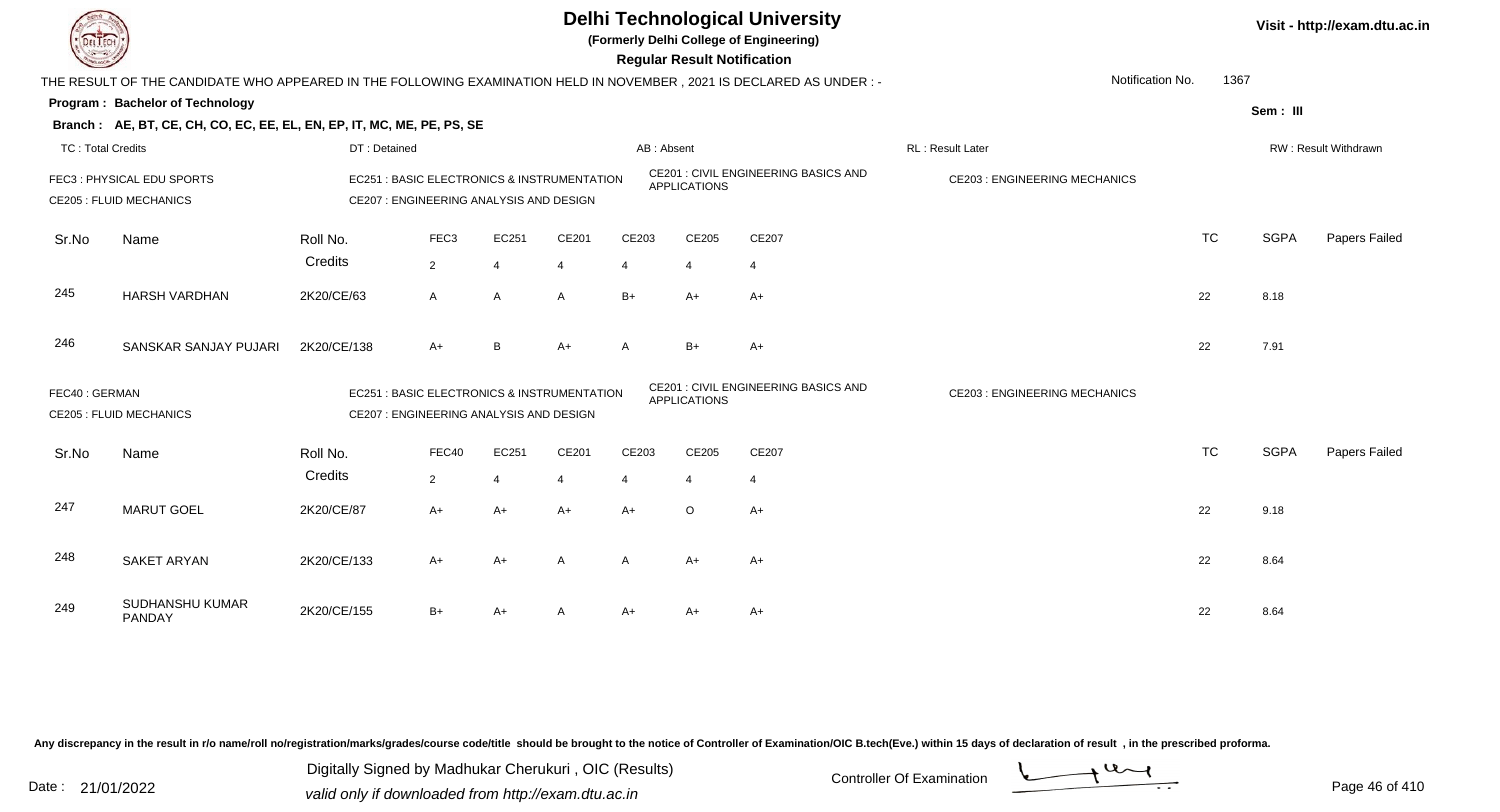

**(Formerly Delhi College of Engineering)**

 **Regular Result Notification**

| $\tilde{\phantom{a}}$    |                                                                                                                       |                                         |              |         |                                             |            | <b>Regular Result Rothloution</b> |                                             |                                     |                          |             |                      |
|--------------------------|-----------------------------------------------------------------------------------------------------------------------|-----------------------------------------|--------------|---------|---------------------------------------------|------------|-----------------------------------|---------------------------------------------|-------------------------------------|--------------------------|-------------|----------------------|
|                          | THE RESULT OF THE CANDIDATE WHO APPEARED IN THE FOLLOWING EXAMINATION HELD IN NOVEMBER , 2021 IS DECLARED AS UNDER :- |                                         |              |         |                                             |            |                                   |                                             |                                     | Notification No.<br>1367 |             |                      |
|                          | <b>Program: Bachelor of Technology</b>                                                                                |                                         |              |         |                                             |            |                                   |                                             |                                     |                          | Sem: III    |                      |
|                          | Branch: AE, BT, CE, CH, CO, EC, EE, EL, EN, EP, IT, MC, ME, PE, PS, SE                                                |                                         |              |         |                                             |            |                                   |                                             |                                     |                          |             |                      |
| <b>TC: Total Credits</b> |                                                                                                                       | DT: Detained                            |              |         |                                             | AB: Absent |                                   |                                             | RL: Result Later                    |                          |             | RW: Result Withdrawn |
|                          | FEC46 : TECHNICAL COMMUNICATION<br><b>CE205 : FLUID MECHANICS</b>                                                     | CE207 : ENGINEERING ANALYSIS AND DESIGN |              |         | EC251 : BASIC ELECTRONICS & INSTRUMENTATION |            | <b>APPLICATIONS</b>               | <b>CE201 : CIVIL ENGINEERING BASICS AND</b> | <b>CE203: ENGINEERING MECHANICS</b> |                          |             |                      |
| Sr.No                    | Name                                                                                                                  | Roll No.                                | FEC46        | EC251   | CE201                                       | CE203      | CE205                             | CE207                                       |                                     | <b>TC</b>                | <b>SGPA</b> | Papers Failed        |
|                          |                                                                                                                       | Credits                                 | $2^{\circ}$  |         | 4                                           | 4          | $\overline{4}$                    | 4                                           |                                     |                          |             |                      |
| 250                      | ARYAN                                                                                                                 | 2K20/CE/38                              | $\mathsf{A}$ | $A+$    | $A+$                                        | $B+$       | $A+$                              | $A+$                                        |                                     | 22                       | 8.55        |                      |
| 251                      | Nankinga sumayya                                                                                                      | 2K20/CE/106                             | $A+$         | Α       | $\mathsf{A}$                                | $B+$       | A                                 | $A+$                                        |                                     | 22                       | 8.09        |                      |
| 252                      | PRIYESH KUMAR                                                                                                         | 2K20/CE/115                             | $\circ$      | $B+$    | $\overline{A}$                              | $B+$       | A+                                | $A+$                                        |                                     | 22                       | 8.18        |                      |
| 253                      | RIYANSHU SHARMA                                                                                                       | 2K20/CE/128                             | $\circ$      | $\circ$ | $A+$                                        | $A+$       | $A+$                              | $A+$                                        |                                     | 22                       | 9.27        |                      |
| 254                      | SHUBHAM DELWAL                                                                                                        | 2K20/CE/149                             | F            | A       | $A+$                                        | A          | A                                 | $A+$                                        |                                     | 20                       | 7.64        | FEC46                |

Any discrepancy in the result in r/o name/roll no/registration/marks/grades/course code/title should be brought to the notice of Controller of Examination/OIC B.tech(Eve.) within 15 days of declaration of result, in the pr

Date : 21/01/2022 Valid only if downloaded from http://exam.dtu.ac.in<br>valid only if downloaded from http://exam.dtu.ac.in Digitally Signed by Madhukar Cherukuri , OIC (Results)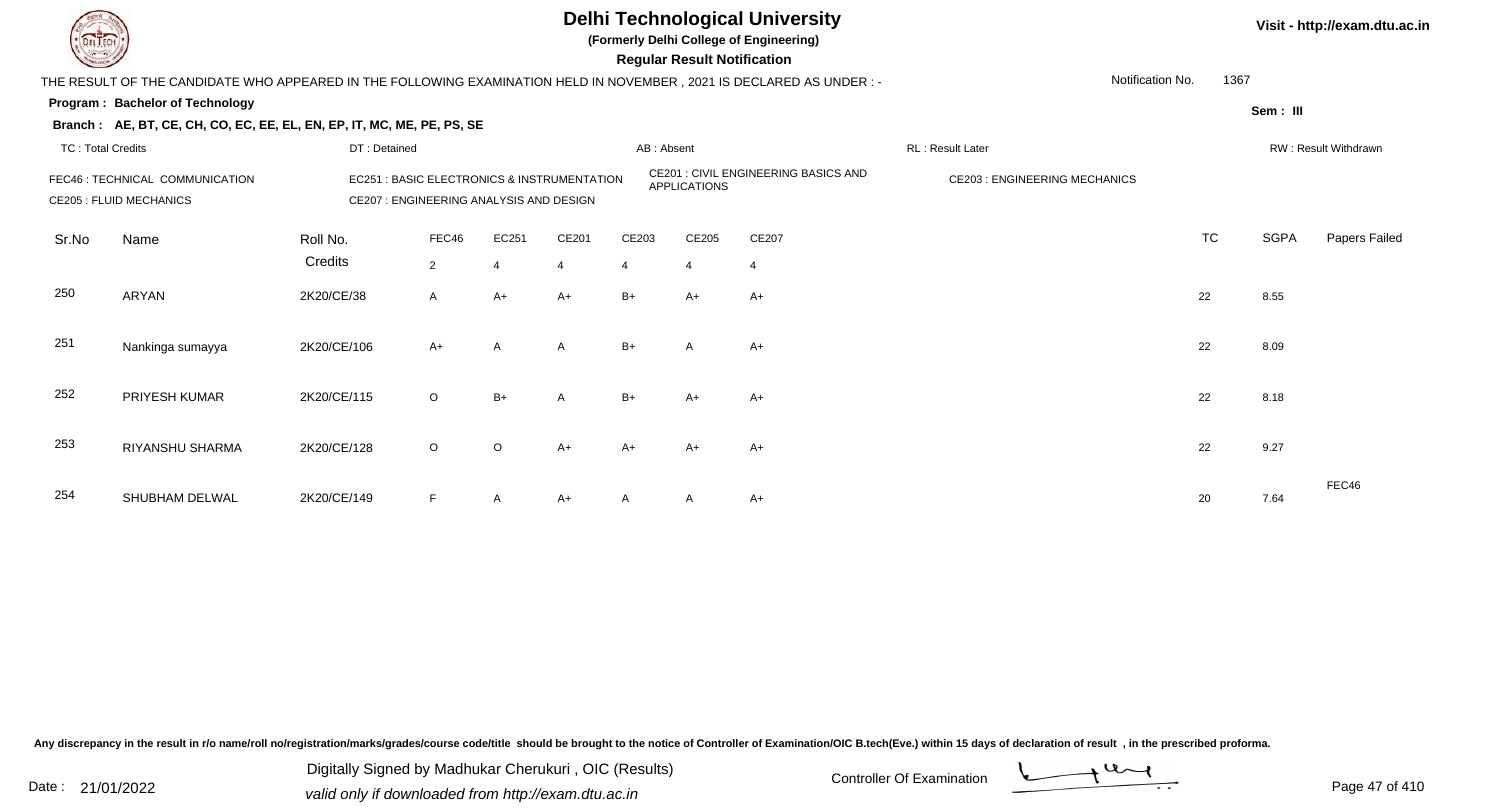

**(Formerly Delhi College of Engineering)**

 **Regular Result Notification**

| $\sim$                   |                                                                                                                     |                                         |                |                         |                                                       |              | neguiai nesuit notilitation |                                      |                                     |                  |             |                      |
|--------------------------|---------------------------------------------------------------------------------------------------------------------|-----------------------------------------|----------------|-------------------------|-------------------------------------------------------|--------------|-----------------------------|--------------------------------------|-------------------------------------|------------------|-------------|----------------------|
|                          | THE RESULT OF THE CANDIDATE WHO APPEARED IN THE FOLLOWING EXAMINATION HELD IN NOVEMBER, 2021 IS DECLARED AS UNDER:- |                                         |                |                         |                                                       |              |                             |                                      |                                     | Notification No. | 1367        |                      |
|                          | Program: Bachelor of Technology                                                                                     |                                         |                |                         |                                                       |              |                             |                                      |                                     |                  | Sem: III    |                      |
|                          | Branch: AE, BT, CE, CH, CO, EC, EE, EL, EN, EP, IT, MC, ME, PE, PS, SE                                              |                                         |                |                         |                                                       |              |                             |                                      |                                     |                  |             |                      |
| <b>TC: Total Credits</b> |                                                                                                                     | DT: Detained                            |                |                         |                                                       | AB: Absent   |                             |                                      | RL : Result Later                   |                  |             | RW: Result Withdrawn |
|                          | FEC47 : VALUE DRIVEN LEADERSHIP<br><b>CE205 : FLUID MECHANICS</b>                                                   | CE207 : ENGINEERING ANALYSIS AND DESIGN |                |                         | <b>EC251: BASIC ELECTRONICS &amp; INSTRUMENTATION</b> |              | <b>APPLICATIONS</b>         | CE201 : CIVIL ENGINEERING BASICS AND | <b>CE203: ENGINEERING MECHANICS</b> |                  |             |                      |
| Sr.No                    | Name                                                                                                                | Roll No.                                | FEC47          | EC251                   | CE201                                                 | CE203        | CE205                       | CE207                                |                                     | <b>TC</b>        | <b>SGPA</b> | Papers Failed        |
|                          |                                                                                                                     | Credits                                 | $\overline{2}$ | $\overline{\mathbf{A}}$ | $\overline{4}$                                        | 4            | $\overline{4}$              | $\overline{4}$                       |                                     |                  |             |                      |
| 255                      | ABHISHEK SINGH                                                                                                      | 2K20/CE/17                              | $A+$           | $\circ$                 | $A+$                                                  | $A+$         | $A+$                        | $A+$                                 |                                     | 22               | 9.18        |                      |
| 256                      | <b>KUMAR ABHIJEET</b>                                                                                               | 2K20/CE/81                              | $A+$           | A                       | $\mathsf{A}$                                          | A            | $\circ$                     | O                                    |                                     | 22               | 8.82        |                      |
| 257                      | <b>NEHA CHAWLA</b>                                                                                                  | 2K20/CE/98                              | $\circ$        | $A+$                    | $A+$                                                  | A+           | $\circ$                     | $\circ$                              |                                     | 22               | 9.45        |                      |
| 258                      | <b>SIMRAN</b>                                                                                                       | 2K20/CE/154                             | $A+$           | $A+$                    | $\mathsf{A}$                                          | A            | $A+$                        | O                                    |                                     | 22               | 8.82        |                      |
| 259                      | SYED MOHAMMAD KAZMI                                                                                                 | 2K20/CE/158                             | $\circ$        | A+                      | $A+$                                                  | A            | A                           | A                                    |                                     | 22               | 8.55        |                      |
| 260                      | <b>VISHAL KUMAR</b>                                                                                                 | 2K20/CE/165                             | $A+$           |                         | A+                                                    | $\mathsf{A}$ | A+                          | $A+$                                 |                                     | 22               | 8.64        |                      |

Any discrepancy in the result in r/o name/roll no/registration/marks/grades/course code/title should be brought to the notice of Controller of Examination/OIC B.tech(Eve.) within 15 days of declaration of result, in the pr

Date : 21/01/2022 Digital Digital of Microsofted Chemical Controller Of Examination Determination Page 48 of 41 Digitally Signed by Madhukar Cherukuri , OIC (Results)

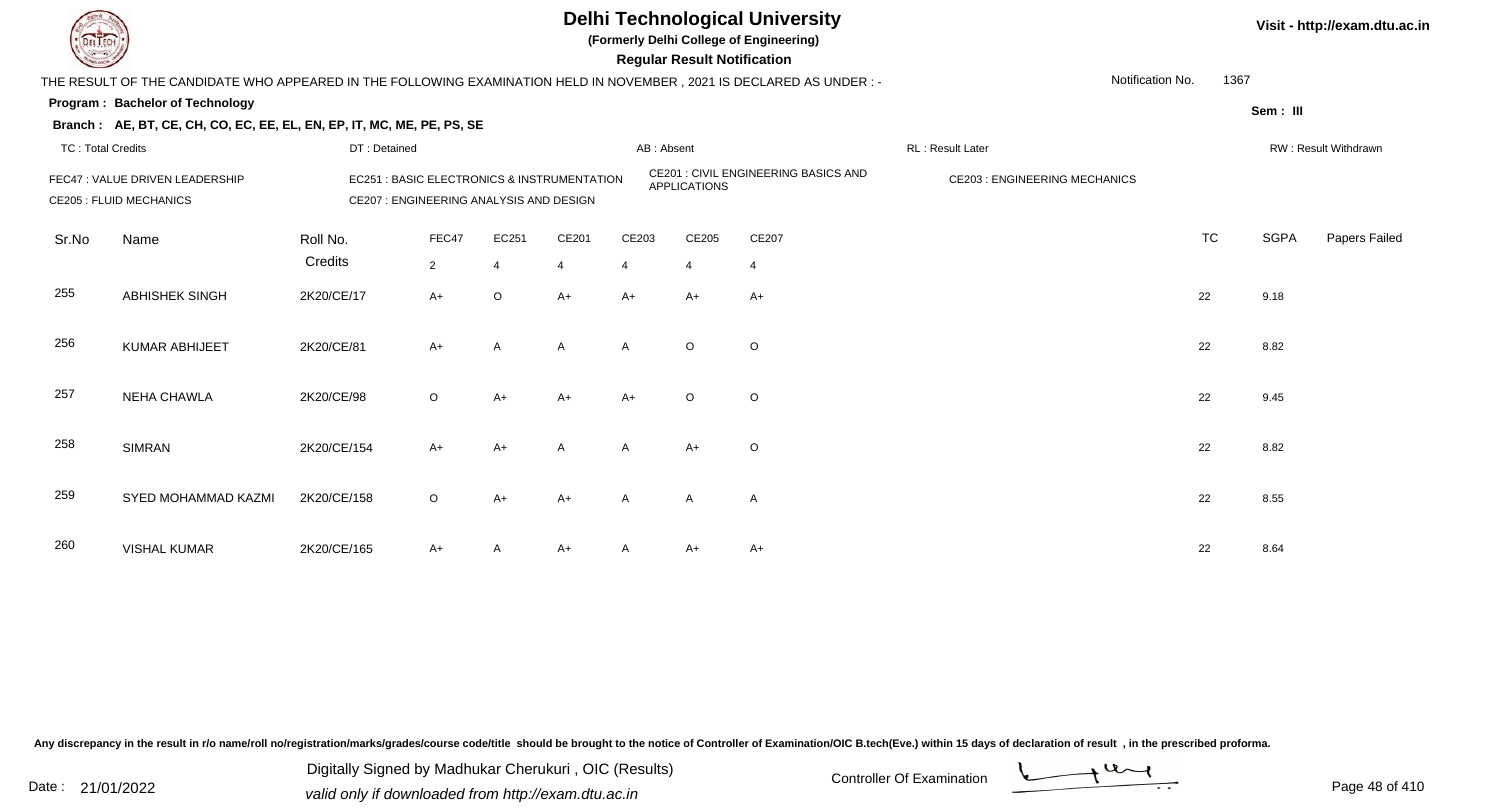**(Formerly Delhi College of Engineering)**

 **Regular Result Notification**

| <b>Country</b>           |                                                                                                                     |                     |                                                                                        |                         |                |                         |                         | <b>Regular Result Notification</b> |                                      |                                      |                  |           |             |                      |
|--------------------------|---------------------------------------------------------------------------------------------------------------------|---------------------|----------------------------------------------------------------------------------------|-------------------------|----------------|-------------------------|-------------------------|------------------------------------|--------------------------------------|--------------------------------------|------------------|-----------|-------------|----------------------|
|                          | THE RESULT OF THE CANDIDATE WHO APPEARED IN THE FOLLOWING EXAMINATION HELD IN NOVEMBER, 2021 IS DECLARED AS UNDER:- |                     |                                                                                        |                         |                |                         |                         |                                    |                                      |                                      | Notification No. | 1367      |             |                      |
|                          | Program: Bachelor of Technology                                                                                     |                     |                                                                                        |                         |                |                         |                         |                                    |                                      |                                      |                  |           | Sem: III    |                      |
|                          | Branch: AE, BT, CE, CH, CO, EC, EE, EL, EN, EP, IT, MC, ME, PE, PS, SE                                              |                     |                                                                                        |                         |                |                         |                         |                                    |                                      |                                      |                  |           |             |                      |
| <b>TC: Total Credits</b> |                                                                                                                     |                     | DT: Detained                                                                           |                         |                |                         | AB: Absent              |                                    |                                      | RL: Result Later                     |                  |           |             | RW: Result Withdrawn |
|                          | FEC48 : INTRODUCTION TO BIOLOGICAL SCIENCE<br><b>CE205 : FLUID MECHANICS</b>                                        |                     | EC251 : BASIC ELECTRONICS & INSTRUMENTATION<br>CE207 : ENGINEERING ANALYSIS AND DESIGN |                         |                |                         |                         | <b>APPLICATIONS</b>                | CE201 : CIVIL ENGINEERING BASICS AND | <b>CE203 : ENGINEERING MECHANICS</b> |                  |           |             |                      |
| Sr.No                    | Name                                                                                                                | Roll No.<br>Credits |                                                                                        | FEC48<br>$\overline{2}$ | EC251<br>4     | CE201<br>$\overline{4}$ | CE203<br>4              | CE205<br>$\overline{4}$            | CE207<br>$\overline{4}$              |                                      |                  | <b>TC</b> | <b>SGPA</b> | Papers Failed        |
| 261                      | ARYAN                                                                                                               | 2K20/CE/36          |                                                                                        | $\circ$                 | A              | $A+$                    | A                       | $\circ$                            | $A+$                                 |                                      |                  | 22        | 8.91        |                      |
| 262                      | ASHUTOSH KUMAR MISHRA 2K20/CE/42                                                                                    |                     |                                                                                        | $\circ$                 | $\overline{A}$ | A                       | $B+$                    | $A+$                               | $A+$                                 |                                      |                  | 22        | 8.36        |                      |
| 263                      | <b>DURGESH KUMAR</b>                                                                                                | 2K20/CE/55          |                                                                                        | $\circ$                 | $A+$           | $A+$                    | A                       | $\circ$                            | $A+$                                 |                                      |                  | 22        | 9.09        |                      |
| 264                      | PRASHANT                                                                                                            | 2K20/CE/110         |                                                                                        | $A+$                    | A+             | A                       | $B+$                    | A+                                 | A+                                   |                                      |                  | 22        | 8.45        |                      |
| 265                      | PRASHANT RAMAN                                                                                                      | 2K20/CE/111         |                                                                                        | $A+$                    | A              | A                       | $\mathsf{A}$            | $A+$                               | $A+$                                 |                                      |                  | 22        | 8.45        |                      |
|                          | FEC49: SKETCHING & RENDERING<br><b>CE205 : FLUID MECHANICS</b>                                                      |                     | EC251 : BASIC ELECTRONICS & INSTRUMENTATION<br>CE207 : ENGINEERING ANALYSIS AND DESIGN |                         |                |                         |                         | <b>APPLICATIONS</b>                | CE201 : CIVIL ENGINEERING BASICS AND | <b>CE203 : ENGINEERING MECHANICS</b> |                  |           |             |                      |
| Sr.No                    | Name                                                                                                                | Roll No.<br>Credits |                                                                                        | FEC49<br>$\overline{2}$ | EC251<br>4     | CE201<br>$\overline{4}$ | CE203<br>$\overline{4}$ | CE205<br>$\overline{4}$            | CE207<br>$\overline{4}$              |                                      |                  | <b>TC</b> | <b>SGPA</b> | Papers Failed        |
| 266                      | <b>ABHISHEK ANAND</b>                                                                                               | 2K20/CE/15          |                                                                                        | $A+$                    | $B+$           | A                       | A                       | $A+$                               | $A+$                                 |                                      |                  | 22        | 8.27        |                      |

Any discrepancy in the result in r/o name/roll no/registration/marks/grades/course code/title should be brought to the notice of Controller of Examination/OIC B.tech(Eve.) within 15 days of declaration of result, in the pr

Date : 21/01/2022 Valid only if downloaded from http://exam.dtu.ac.in<br>valid only if downloaded from http://exam.dtu.ac.in Digitally Signed by Madhukar Cherukuri , OIC (Results)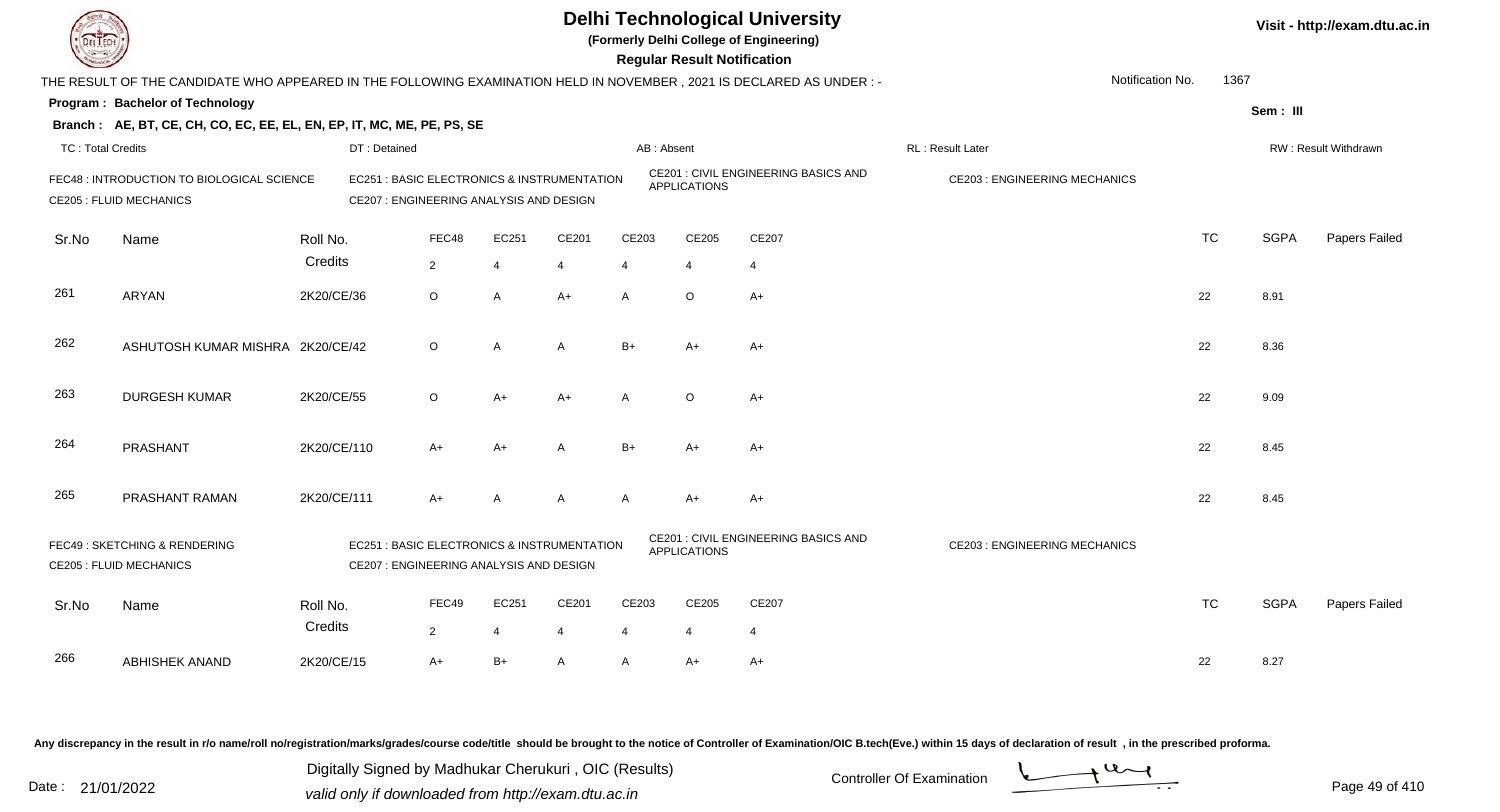

**(Formerly Delhi College of Engineering)**

 **Regular Result Notification**

| <b>Command</b>           |                                                                                                                                                         |                     |                         |         |                         |              | Regular Result Notification |                                             |                                     |           |             |                      |
|--------------------------|---------------------------------------------------------------------------------------------------------------------------------------------------------|---------------------|-------------------------|---------|-------------------------|--------------|-----------------------------|---------------------------------------------|-------------------------------------|-----------|-------------|----------------------|
|                          | THE RESULT OF THE CANDIDATE WHO APPEARED IN THE FOLLOWING EXAMINATION HELD IN NOVEMBER , 2021 IS DECLARED AS UNDER : -                                  |                     |                         |         |                         |              |                             |                                             | Notification No.                    | 1367      |             |                      |
|                          | Program: Bachelor of Technology                                                                                                                         |                     |                         |         |                         |              |                             |                                             |                                     |           | Sem : III   |                      |
|                          | Branch: AE, BT, CE, CH, CO, EC, EE, EL, EN, EP, IT, MC, ME, PE, PS, SE                                                                                  |                     |                         |         |                         |              |                             |                                             |                                     |           |             |                      |
| <b>TC: Total Credits</b> |                                                                                                                                                         | DT: Detained        |                         |         |                         | AB: Absent   |                             |                                             | RL: Result Later                    |           |             | RW: Result Withdrawn |
|                          | EC251 : BASIC ELECTRONICS & INSTRUMENTATION<br>FEC53 : Communicative Hindi<br>CE207 : ENGINEERING ANALYSIS AND DESIGN<br><b>CE205 : FLUID MECHANICS</b> |                     |                         |         |                         |              | APPLICATIONS                | <b>CE201 : CIVIL ENGINEERING BASICS AND</b> | <b>CE203: ENGINEERING MECHANICS</b> |           |             |                      |
| Sr.No                    | Name                                                                                                                                                    | Roll No.<br>Credits | FEC53<br>$\overline{2}$ | EC251   | CE201<br>$\overline{4}$ | CE203<br>4   | CE205<br>$\overline{4}$     | CE207                                       |                                     | <b>TC</b> | <b>SGPA</b> | Papers Failed        |
| 267                      | AAYUSH MANI DAS                                                                                                                                         | 2K20/CE/05          | $\circ$                 | A+      | $A+$                    | $\mathsf{A}$ | $\circ$                     | A+                                          |                                     | 22        | 9.09        |                      |
| 268                      | <b>ABHINAW LUITEL</b>                                                                                                                                   | 2K20/CE/11          | $\circ$                 | $\circ$ | $A+$                    | $\mathsf{A}$ | $\circ$                     | $A+$                                        |                                     | 22        | 9.27        |                      |
| 269                      | <b>KUNZANG THINLEY</b>                                                                                                                                  | 2K20/CE/83          | $A+$                    | A       | $A+$                    | A+           | A+                          | $A+$                                        |                                     | 22        | 8.82        |                      |

Any discrepancy in the result in r/o name/roll no/registration/marks/grades/course code/title should be brought to the notice of Controller of Examination/OIC B.tech(Eve.) within 15 days of declaration of result, in the pr

Date : 21/01/2022 Digital Digital of Microsofted Chemical Controller Of Examination Determination Page 50 of 41 Digitally Signed by Madhukar Cherukuri , OIC (Results)

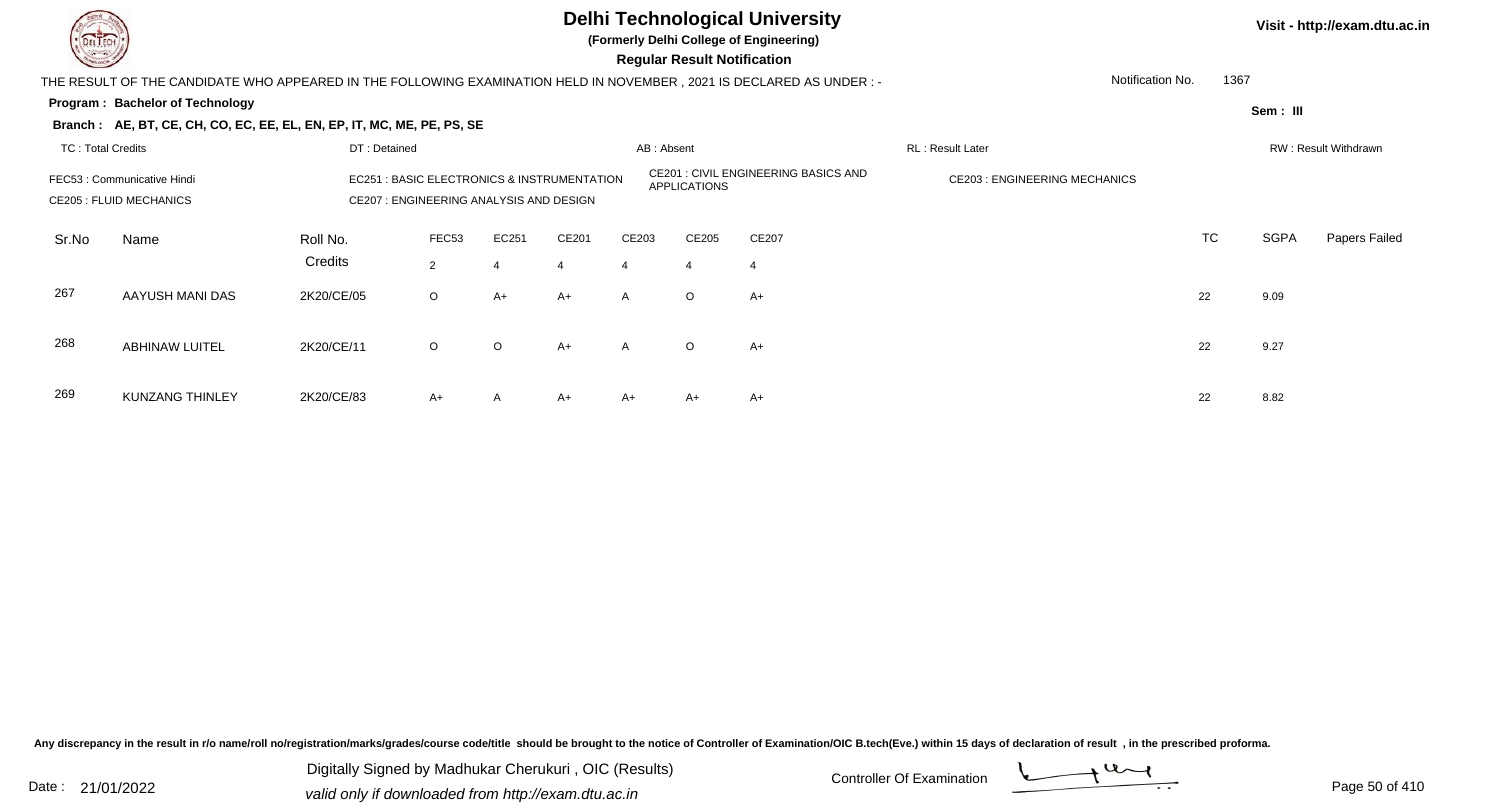

**(Formerly Delhi College of Engineering)**

 **Regular Result Notification**

**Visit - http://exam.dtu.ac.in**

| <b>Consumer /</b>        |                                                                                                                              |              |                                         |              |                |            | <b>Regular Result Notification</b> |                                             |                                      |           |             |                      |
|--------------------------|------------------------------------------------------------------------------------------------------------------------------|--------------|-----------------------------------------|--------------|----------------|------------|------------------------------------|---------------------------------------------|--------------------------------------|-----------|-------------|----------------------|
|                          | THE RESULT OF THE CANDIDATE WHO APPEARED IN THE FOLLOWING EXAMINATION HELD IN NOVEMBER, 2021 IS DECLARED AS UNDER :-         |              |                                         |              |                |            |                                    |                                             | Notification No.                     | 1367      |             |                      |
|                          | Program: Bachelor of Technology                                                                                              |              |                                         |              |                |            |                                    |                                             |                                      |           | Sem: III    |                      |
|                          | Branch: AE, BT, CE, CH, CO, EC, EE, EL, EN, EP, IT, MC, ME, PE, PS, SE                                                       |              |                                         |              |                |            |                                    |                                             |                                      |           |             |                      |
| <b>TC: Total Credits</b> |                                                                                                                              | DT: Detained |                                         |              |                | AB: Absent |                                    |                                             | RL: Result Later                     |           |             | RW: Result Withdrawn |
| <b>HARMONY</b>           | FEC56 : UNIVERSAL HUMAN VALUES : UNDERSTANDING EC251 : BASIC ELECTRONICS & INSTRUMENTATION<br><b>CE205 : FLUID MECHANICS</b> |              | CE207 : ENGINEERING ANALYSIS AND DESIGN |              |                |            | <b>APPLICATIONS</b>                | <b>CE201 : CIVIL ENGINEERING BASICS AND</b> | <b>CE203 : ENGINEERING MECHANICS</b> |           |             |                      |
| Sr.No                    | Name                                                                                                                         | Roll No.     | FEC56                                   | EC251        | CE201          | CE203      | CE205                              | CE207                                       |                                      | <b>TC</b> | <b>SGPA</b> | Papers Failed        |
|                          |                                                                                                                              | Credits      | $\overline{2}$                          | 4            | $\overline{4}$ | 4          | $\overline{4}$                     | $\overline{4}$                              |                                      |           |             |                      |
| 270                      | AAYUSH GOYAL                                                                                                                 | 2K20/CE/03   | $\circ$                                 | $A+$         | A              | A          | $A+$                               | $A+$                                        |                                      | 22        | 8.73        |                      |
| 271                      | <b>AKSHAT JAIN</b>                                                                                                           | 2K20/CE/25   | $\circ$                                 | A            | $A+$           | A+         | A+                                 | A+                                          |                                      | 22        | 8.91        |                      |
| 272                      | AMAN KUMAR SINGH                                                                                                             | 2K20/CE/29   | $\circ$                                 | $\mathsf{A}$ | Α              | $B+$       | $A+$                               | $A+$                                        |                                      | 22        | 8.36        |                      |
| 273                      | <b>PARAS NATH</b>                                                                                                            | 2K20/CE/108  | $\circ$                                 | $\circ$      | Α              | $A+$       | $A+$                               | $A+$                                        |                                      | 22        | 9.09        |                      |
| 274                      | RAJDEEP MEENA                                                                                                                | 2K20/CE/121  | $\circ$                                 | A            | $A+$           | A+         | A                                  | $A+$                                        |                                      | 22        | 8.73        |                      |
| 275                      | RAVI SHANKAR YADAV                                                                                                           | 2K20/CE/125  | $\circ$                                 |              | $A+$           | $A+$       | A+                                 | $\circ$                                     |                                      | 22        | 9.09        |                      |

Any discrepancy in the result in r/o name/roll no/registration/marks/grades/course code/title should be brought to the notice of Controller of Examination/OIC B.tech(Eve.) within 15 days of declaration of result, in the pr

Date : 21/01/2022 Digital Digital of Microsofted Chemical Controller Of Examination Determination Page 51 of 41 Digitally Signed by Madhukar Cherukuri , OIC (Results)

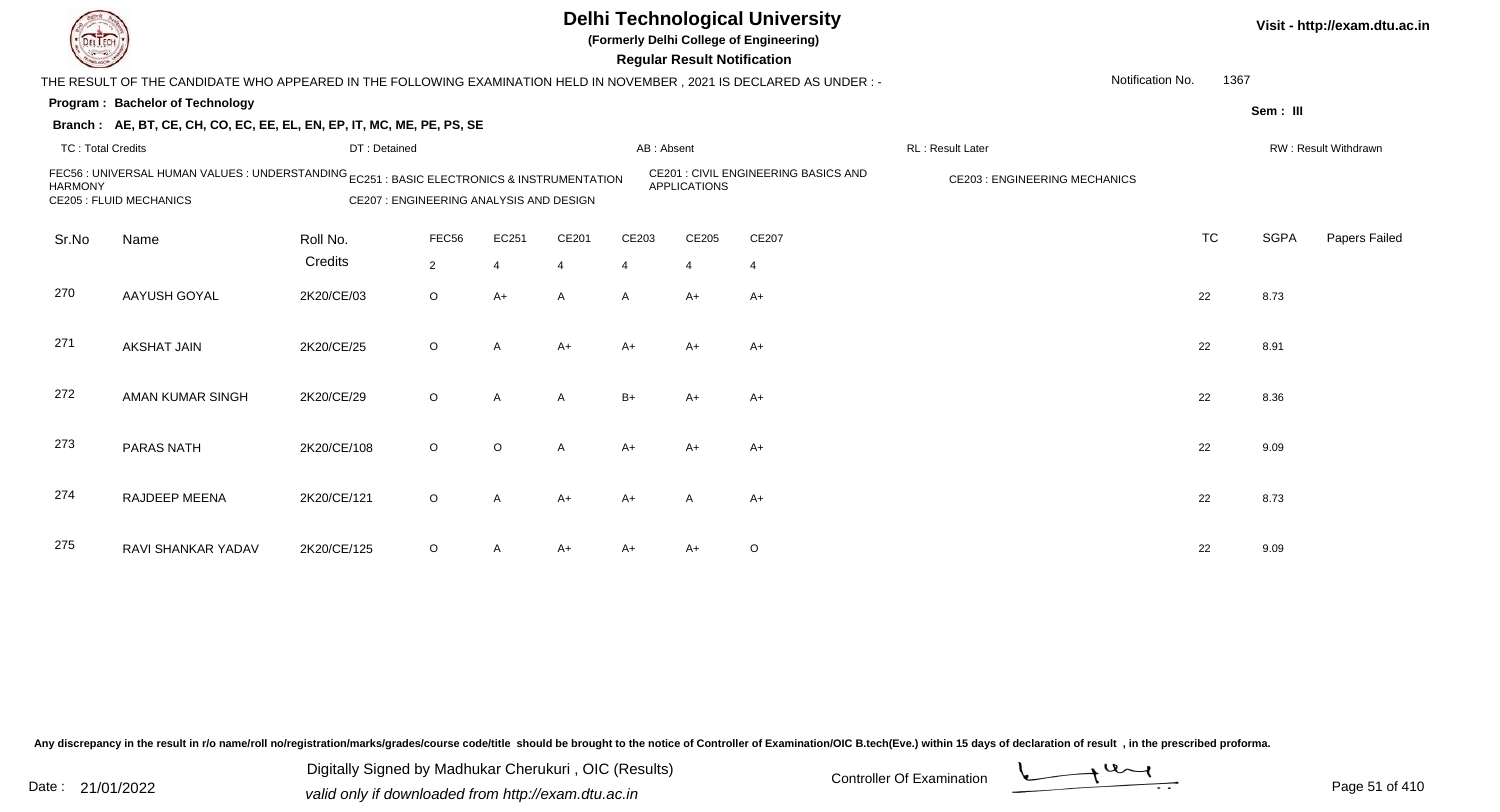

**(Formerly Delhi College of Engineering)**

| <b>Courses of the Courses of the United States</b> |                                                                                                                     |            |                                                                                                  |                |                |              | <b>Regular Result Notification</b> |                                      |                                     |           |             |                      |
|----------------------------------------------------|---------------------------------------------------------------------------------------------------------------------|------------|--------------------------------------------------------------------------------------------------|----------------|----------------|--------------|------------------------------------|--------------------------------------|-------------------------------------|-----------|-------------|----------------------|
|                                                    | THE RESULT OF THE CANDIDATE WHO APPEARED IN THE FOLLOWING EXAMINATION HELD IN NOVEMBER, 2021 IS DECLARED AS UNDER:- |            |                                                                                                  |                |                |              |                                    |                                      | Notification No.                    | 1367      |             |                      |
|                                                    | Program: Bachelor of Technology                                                                                     |            |                                                                                                  |                |                |              |                                    |                                      |                                     |           | Sem: III    |                      |
|                                                    | Branch: AE, BT, CE, CH, CO, EC, EE, EL, EN, EP, IT, MC, ME, PE, PS, SE                                              |            |                                                                                                  |                |                |              |                                    |                                      |                                     |           |             |                      |
| <b>TC: Total Credits</b>                           |                                                                                                                     |            | DT: Detained                                                                                     |                |                |              | AB: Absent                         |                                      | RL: Result Later                    |           |             | RW: Result Withdrawn |
| <b>MANAGEMENT</b>                                  | FEC57: LEARDERSHIP MASTERY THROUGH SELF<br><b>CE205 : FLUID MECHANICS</b>                                           |            | <b>EC251: BASIC ELECTRONICS &amp; INSTRUMENTATION</b><br>CE207 : ENGINEERING ANALYSIS AND DESIGN |                |                |              | <b>APPLICATIONS</b>                | CE201 : CIVIL ENGINEERING BASICS AND | <b>CE203: ENGINEERING MECHANICS</b> |           |             |                      |
| Sr.No                                              | Name                                                                                                                | Roll No.   | FEC57                                                                                            | EC251          | CE201          | CE203        | CE205                              | CE207                                |                                     | <b>TC</b> | <b>SGPA</b> | Papers Failed        |
|                                                    |                                                                                                                     | Credits    | $\overline{2}$                                                                                   | $\overline{4}$ | $\overline{4}$ | 4            | 4                                  | $\overline{4}$                       |                                     |           |             |                      |
| 276                                                | <b>AAYUSH MAHLA</b>                                                                                                 | 2K20/CE/04 | $\mathsf{A}$                                                                                     | $A+$           | $\mathsf{A}$   | A            | $A+$                               | $A+$                                 |                                     | 22        | 8.55        |                      |
| 277                                                | <b>ABHISHEK</b>                                                                                                     | 2K20/CE/14 | $A+$                                                                                             | $\overline{A}$ | $A+$           | $\mathsf{A}$ | $A+$                               | $A+$                                 |                                     | 22        | 8.64        |                      |
| 278                                                | ADITYA KUMAR JHA                                                                                                    | 2K20/CE/18 | $A+$                                                                                             | $A+$           | $A+$           | $A+$         | $\circ$                            | $A+$                                 |                                     | 22        | 9.18        |                      |
| 279                                                | <b>ADITYA MEENA</b>                                                                                                 | 2K20/CE/19 | $A+$                                                                                             | $A+$           | A              | $A+$         | $A+$                               | $A+$                                 |                                     | 22        | 8.82        |                      |
| 280                                                | ADITYA RAJ VARDHAN                                                                                                  | 2K20/CE/21 | $\mathsf{A}$                                                                                     | A              | A              | $B+$         | B                                  | $A+$                                 |                                     | 22        | 7.64        |                      |
| 281                                                | ADITYA SOLANKI                                                                                                      | 2K20/CE/23 | $A+$                                                                                             | A              | $A+$           | $\mathsf{A}$ | $A+$                               | $A+$                                 |                                     | 22        | 8.64        |                      |
| 282                                                | ADNAN AHMED KHAN                                                                                                    | 2K20/CE/24 | $\mathsf{A}$                                                                                     | $\circ$        | $A+$           | $A+$         | $A+$                               | A                                    |                                     | 22        | 8.91        |                      |
| 283                                                | ANOOP SINGH                                                                                                         | 2K20/CE/33 | $A+$                                                                                             | $A+$           | $\mathsf{A}$   | $\mathsf{A}$ | $\circ$                            | $A+$                                 |                                     | 22        | 8.82        |                      |
| 284                                                | <b>ARPIT MEENA</b>                                                                                                  | 2K20/CE/35 | $A+$                                                                                             | $A+$           | A+             | A            | $\circ$                            | A+                                   |                                     | 22        | 9.00        |                      |
|                                                    |                                                                                                                     |            |                                                                                                  |                |                |              |                                    |                                      |                                     |           |             |                      |

Any discrepancy in the result in r/o name/roll no/registration/marks/grades/course code/title should be brought to the notice of Controller of Examination/OIC B.tech(Eve.) within 15 days of declaration of result, in the pr

Date : 21/01/2022 Digital Digital of Microsofted Chemical Controller Of Examination Determination Page 52 of 41 Digitally Signed by Madhukar Cherukuri , OIC (Results)

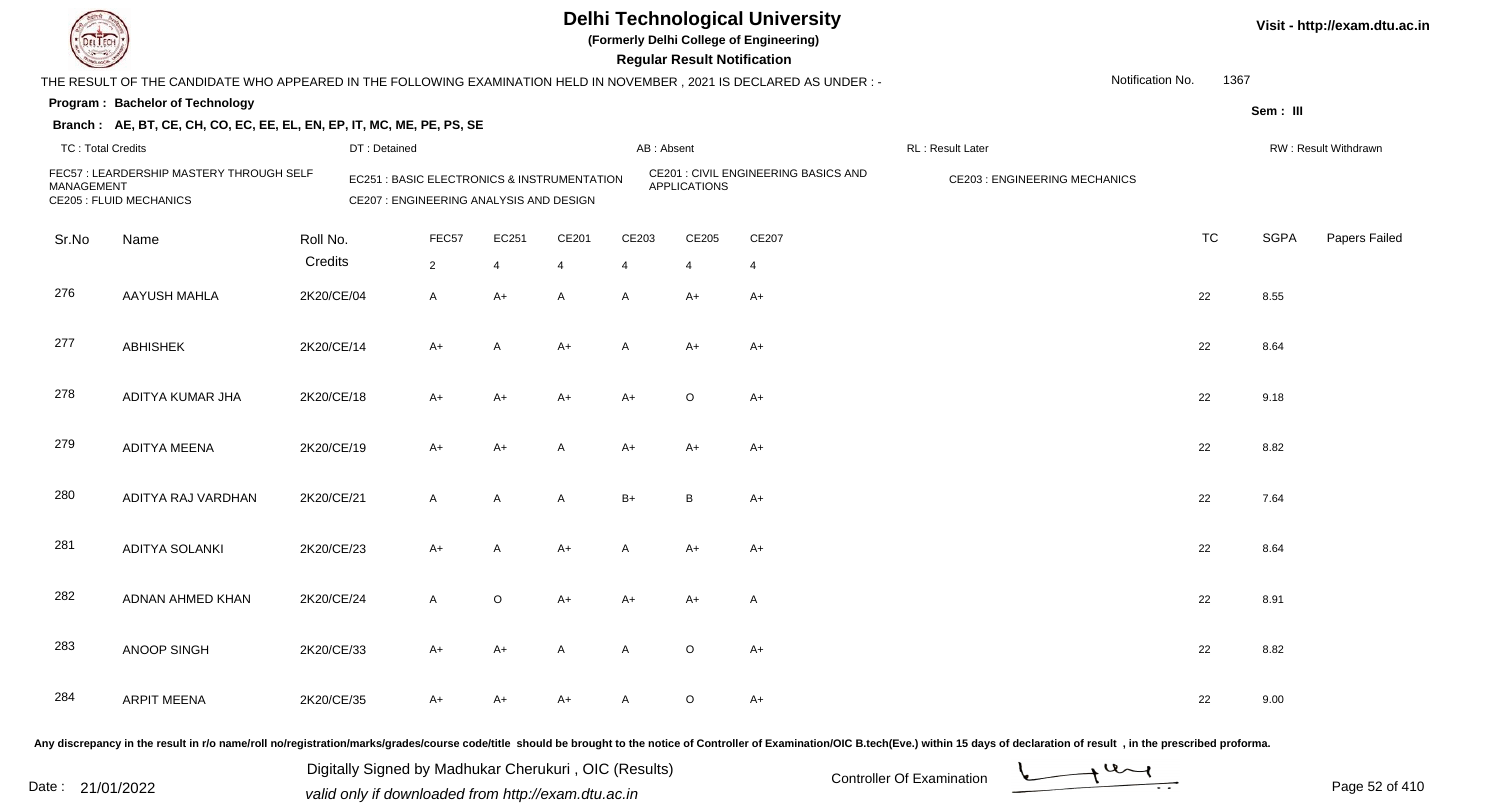

**(Formerly Delhi College of Engineering)**

**Visit - http://exam.dtu.ac.in**

| <b>Same of South Of Strains</b> |                                                                                                                      |              |                                                                                        |         |       |              | <b>Regular Result Notification</b> |                                      |                                                                                                                                                                                                                                |           |             |                      |
|---------------------------------|----------------------------------------------------------------------------------------------------------------------|--------------|----------------------------------------------------------------------------------------|---------|-------|--------------|------------------------------------|--------------------------------------|--------------------------------------------------------------------------------------------------------------------------------------------------------------------------------------------------------------------------------|-----------|-------------|----------------------|
|                                 | THE RESULT OF THE CANDIDATE WHO APPEARED IN THE FOLLOWING EXAMINATION HELD IN NOVEMBER, 2021 IS DECLARED AS UNDER :- |              |                                                                                        |         |       |              |                                    |                                      | Notification No.                                                                                                                                                                                                               | 1367      |             |                      |
|                                 | Program: Bachelor of Technology                                                                                      |              |                                                                                        |         |       |              |                                    |                                      |                                                                                                                                                                                                                                |           | Sem: III    |                      |
|                                 | Branch: AE, BT, CE, CH, CO, EC, EE, EL, EN, EP, IT, MC, ME, PE, PS, SE                                               |              |                                                                                        |         |       |              |                                    |                                      |                                                                                                                                                                                                                                |           |             |                      |
| <b>TC: Total Credits</b>        |                                                                                                                      | DT: Detained |                                                                                        |         |       |              | AB: Absent                         |                                      | RL: Result Later                                                                                                                                                                                                               |           |             | RW: Result Withdrawn |
| <b>MANAGEMENT</b>               | FEC57: LEARDERSHIP MASTERY THROUGH SELF<br><b>CE205 : FLUID MECHANICS</b>                                            |              | EC251 : BASIC ELECTRONICS & INSTRUMENTATION<br>CE207 : ENGINEERING ANALYSIS AND DESIGN |         |       |              | <b>APPLICATIONS</b>                | CE201 : CIVIL ENGINEERING BASICS AND | CE203 : ENGINEERING MECHANICS                                                                                                                                                                                                  |           |             |                      |
| Sr.No                           | Name                                                                                                                 | Roll No.     | FEC57                                                                                  | EC251   | CE201 | CE203        | CE205                              | CE207                                |                                                                                                                                                                                                                                | <b>TC</b> | <b>SGPA</b> | Papers Failed        |
|                                 |                                                                                                                      | Credits      | $\overline{2}$                                                                         | 4       | 4     | 4            | 4                                  | 4                                    |                                                                                                                                                                                                                                |           |             |                      |
|                                 |                                                                                                                      |              | $A+$                                                                                   | $A+$    | $A+$  | A            | $\circ$                            | $A+$                                 |                                                                                                                                                                                                                                | 22        | 9.00        |                      |
| 285                             | <b>AYUSH</b>                                                                                                         | 2K20/CE/43   | A+                                                                                     | A+      | $A+$  | $\mathsf{A}$ | $\mathsf O$                        | $A+$                                 |                                                                                                                                                                                                                                | 22        | 9.00        |                      |
| 286                             | DEEPANSHU                                                                                                            | 2K20/CE/51   | $A+$                                                                                   | $A+$    | A+    | $\mathsf{A}$ | $A+$                               | $A+$                                 |                                                                                                                                                                                                                                | 22        | 8.82        |                      |
| 287                             | DHRUV KHARB                                                                                                          | 2K20/CE/52   | $\circ$                                                                                | $\circ$ | $A+$  | $B+$         | $\circ$                            | $\mathsf O$                          |                                                                                                                                                                                                                                | 22        | 9.27        |                      |
| 288                             | <b>DIVYANSHU SINHA</b>                                                                                               | 2K20/CE/54   | A+                                                                                     | $A+$    | $A+$  | $B+$         | $A+$                               | $A+$                                 |                                                                                                                                                                                                                                | 22        | 8.64        |                      |
| 289                             | <b>HIMANSHU</b>                                                                                                      | 2K20/CE/68   | $\mathsf{A}$                                                                           | A       | A     | $B+$         | A                                  | $A+$                                 |                                                                                                                                                                                                                                | 22        | 8.00        |                      |
| 290                             | NIKHIL KUMAR KAGDA                                                                                                   | 2K20/CE/101  | A+                                                                                     | $B+$    | A     | $B+$         | A+                                 | A+                                   |                                                                                                                                                                                                                                | 22        | 8.09        |                      |
| 291                             | <b>NISHANT SHARMA</b>                                                                                                | 2K20/CE/102  | $A+$                                                                                   | $\circ$ | $A+$  | $A+$         | A+                                 | $A+$                                 |                                                                                                                                                                                                                                | 22        | 9.18        |                      |
| 292                             | NITISH KUMAR                                                                                                         | 2K20/CE/105  | A+                                                                                     | $B+$    | A     | $B+$         | A+                                 | $A+$                                 |                                                                                                                                                                                                                                | 22        | 8.09        |                      |
|                                 |                                                                                                                      |              |                                                                                        |         |       |              |                                    |                                      | Any discrepancy in the result in r/o name/roll no/registration/marks/grades/course code/title should be brought to the notice of Controller of Examination/OIC B.tech(Eve.) within 15 days of declaration of result , in the p |           |             |                      |

Date : 21/01/2022 Digital Digital of Microsofted Chemical Controller Of Examination Determination Page 53 of 41 Digitally Signed by Madhukar Cherukuri , OIC (Results)

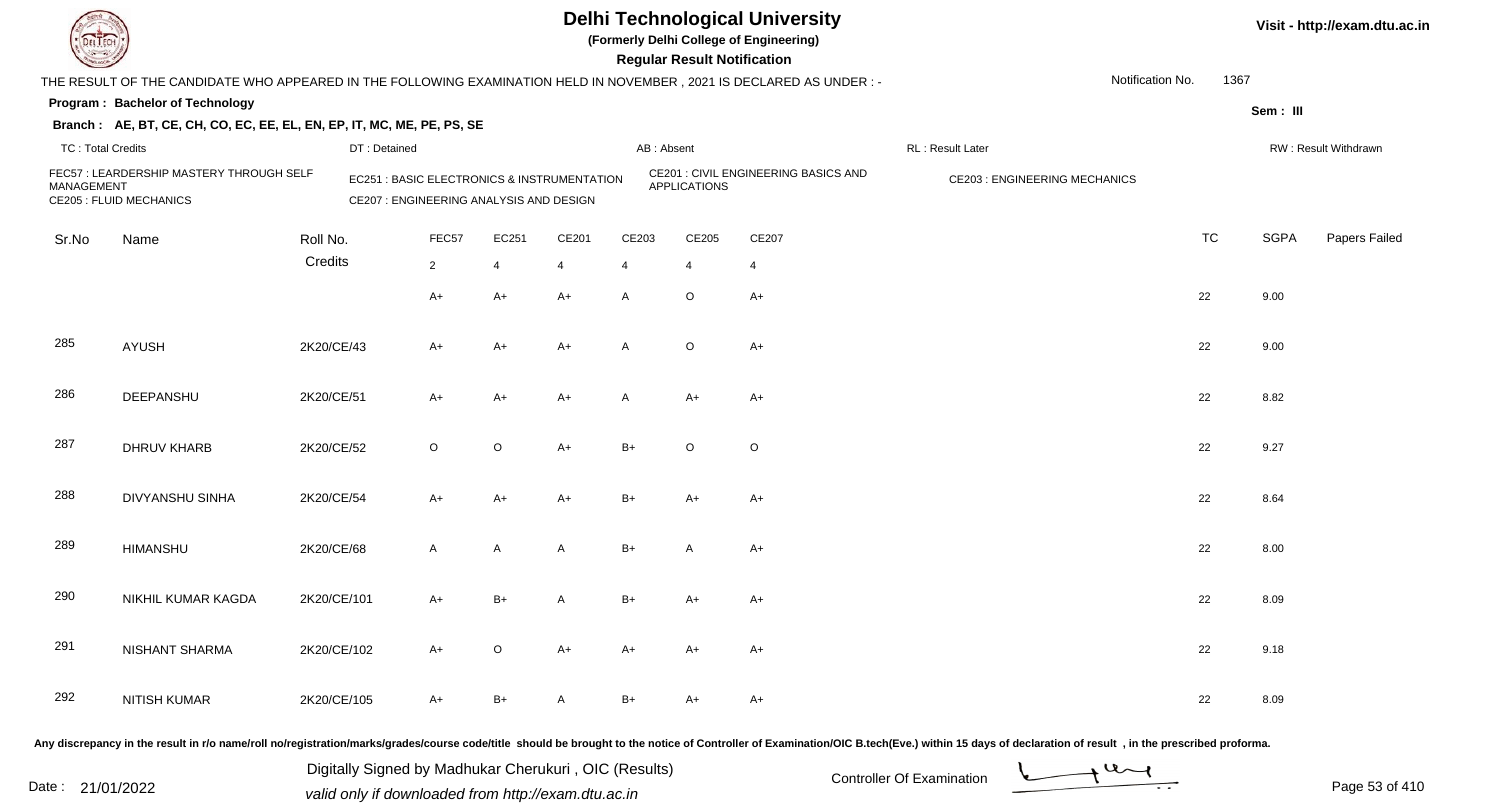

**(Formerly Delhi College of Engineering)**

 **Regular Result Notification**

**Visit - http://exam.dtu.ac.in**

| <b>Chasse I</b>          |                                                                                                                        |             |                                                                                                  |                |                |                |                | <b>Regular Result Notification</b> |                                      |                                     |                  |           |          |                      |
|--------------------------|------------------------------------------------------------------------------------------------------------------------|-------------|--------------------------------------------------------------------------------------------------|----------------|----------------|----------------|----------------|------------------------------------|--------------------------------------|-------------------------------------|------------------|-----------|----------|----------------------|
|                          | THE RESULT OF THE CANDIDATE WHO APPEARED IN THE FOLLOWING EXAMINATION HELD IN NOVEMBER , 2021 IS DECLARED AS UNDER : - |             |                                                                                                  |                |                |                |                |                                    |                                      |                                     | Notification No. | 1367      |          |                      |
|                          | Program: Bachelor of Technology                                                                                        |             |                                                                                                  |                |                |                |                |                                    |                                      |                                     |                  |           | Sem: III |                      |
|                          | Branch: AE, BT, CE, CH, CO, EC, EE, EL, EN, EP, IT, MC, ME, PE, PS, SE                                                 |             |                                                                                                  |                |                |                |                |                                    |                                      |                                     |                  |           |          |                      |
| <b>TC: Total Credits</b> |                                                                                                                        |             | DT: Detained                                                                                     |                |                |                | AB: Absent     |                                    |                                      | RL: Result Later                    |                  |           |          | RW: Result Withdrawn |
| MANAGEMENT               | FEC57 : LEARDERSHIP MASTERY THROUGH SELF<br><b>CE205 : FLUID MECHANICS</b>                                             |             | <b>EC251: BASIC ELECTRONICS &amp; INSTRUMENTATION</b><br>CE207 : ENGINEERING ANALYSIS AND DESIGN |                |                |                |                | <b>APPLICATIONS</b>                | CE201 : CIVIL ENGINEERING BASICS AND | <b>CE203: ENGINEERING MECHANICS</b> |                  |           |          |                      |
| Sr.No                    | Name                                                                                                                   | Roll No.    |                                                                                                  | FEC57          | EC251          | CE201          | CE203          | CE205                              | CE207                                |                                     |                  | <b>TC</b> | SGPA     | Papers Failed        |
|                          |                                                                                                                        | Credits     |                                                                                                  | $\overline{2}$ | $\overline{4}$ | $\overline{4}$ | $\overline{4}$ | $\overline{4}$                     | $\overline{4}$                       |                                     |                  |           |          |                      |
|                          |                                                                                                                        |             |                                                                                                  | A+             | B+             | A              | B+             | $A+$                               | A+                                   |                                     |                  | 22        | 8.09     |                      |
| 293                      | SACHCHIDANAND                                                                                                          | 2K20/CE/130 |                                                                                                  | $\circ$        | A              | $A+$           | $A+$           | $A+$                               | $A+$                                 |                                     |                  | 22        | 8.91     |                      |
| 294                      | SANDHYA KAYEDIYA                                                                                                       | 2K20/CE/136 |                                                                                                  | $A+$           | $\mathsf{A}$   | $A+$           | $A+$           | $A+$                               | $A+$                                 |                                     |                  | 22        | 8.82     |                      |
| 295                      | SHIVAM PANDEY                                                                                                          | 2K20/CE/145 |                                                                                                  | $A+$           | A              | $\mathsf{A}$   | $B+$           | A                                  | $A+$                                 |                                     |                  | 22        | 8.09     |                      |

Any discrepancy in the result in r/o name/roll no/registration/marks/grades/course code/title should be brought to the notice of Controller of Examination/OIC B.tech(Eve.) within 15 days of declaration of result, in the pr

Date : 21/01/2022 Digital Digital of Microsofted Chemical Controller Of Examination Determination Page 54 of 41 Digitally Signed by Madhukar Cherukuri , OIC (Results)

Page 54 of 410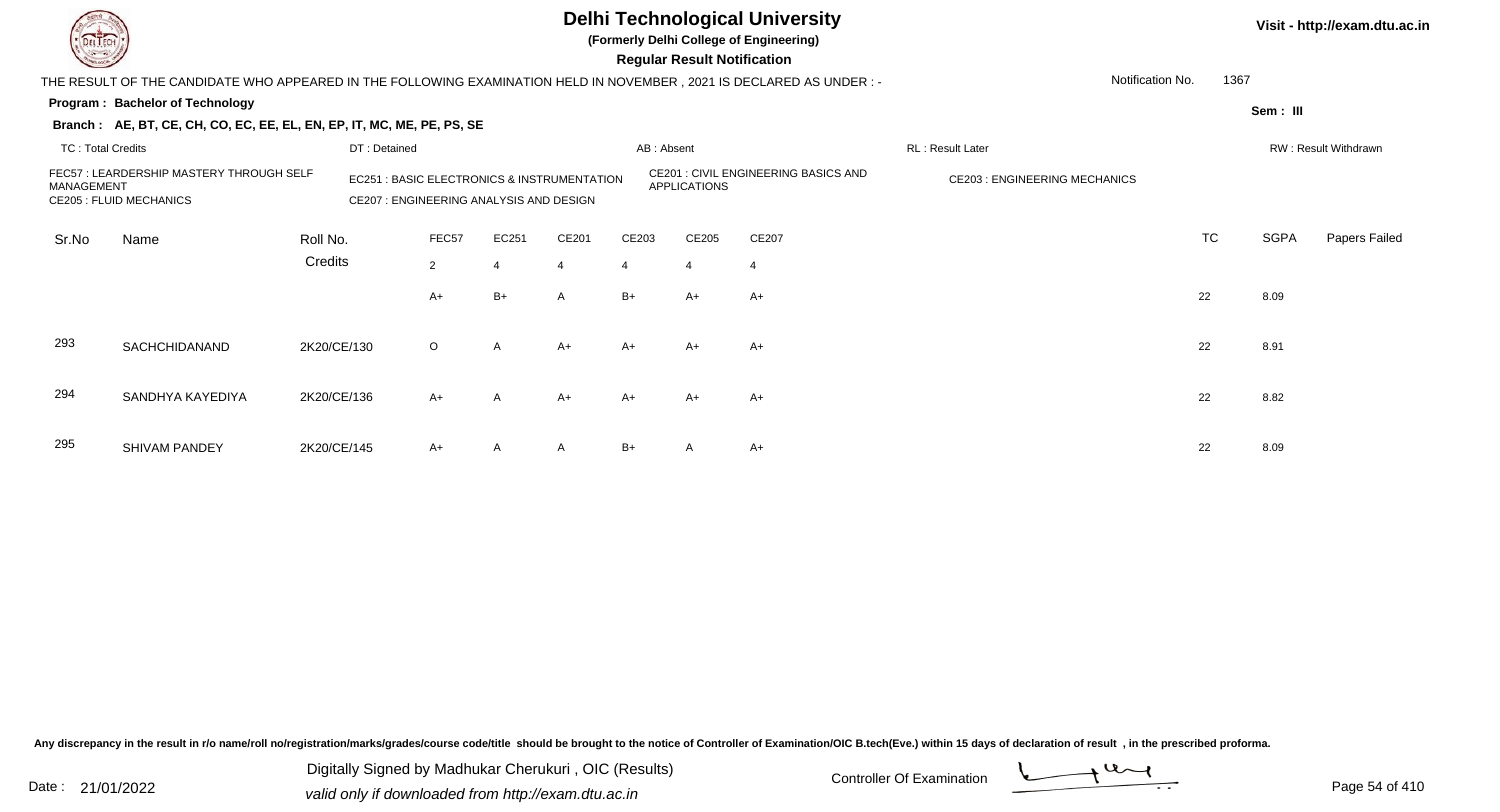**(Formerly Delhi College of Engineering)**

**Regular Regular Results Notification** 

| <b>Country of Several Property</b> |                                                                                                                          |              |                                         |                |                |              | <b>Regular Result Notification</b> |                                      |                                      |                          |             |                      |
|------------------------------------|--------------------------------------------------------------------------------------------------------------------------|--------------|-----------------------------------------|----------------|----------------|--------------|------------------------------------|--------------------------------------|--------------------------------------|--------------------------|-------------|----------------------|
|                                    | THE RESULT OF THE CANDIDATE WHO APPEARED IN THE FOLLOWING EXAMINATION HELD IN NOVEMBER, 2021 IS DECLARED AS UNDER:-      |              |                                         |                |                |              |                                    |                                      |                                      | 1367<br>Notification No. |             |                      |
|                                    | Program: Bachelor of Technology                                                                                          |              |                                         |                |                |              |                                    |                                      |                                      |                          | Sem: III    |                      |
|                                    | Branch: AE, BT, CE, CH, CO, EC, EE, EL, EN, EP, IT, MC, ME, PE, PS, SE                                                   |              |                                         |                |                |              |                                    |                                      |                                      |                          |             |                      |
| <b>TC: Total Credits</b>           |                                                                                                                          | DT: Detained |                                         |                |                | AB: Absent   |                                    |                                      | RL: Result Later                     |                          |             | RW: Result Withdrawn |
|                                    | FEC7: INTRODUCTION TO ENVIRONMENTAL SCIENCE EC251: BASIC ELECTRONICS & INSTRUMENTATION<br><b>CE205 : FLUID MECHANICS</b> |              | CE207 : ENGINEERING ANALYSIS AND DESIGN |                |                |              | <b>APPLICATIONS</b>                | CE201 : CIVIL ENGINEERING BASICS AND | <b>CE203 : ENGINEERING MECHANICS</b> |                          |             |                      |
| Sr.No                              | Name                                                                                                                     | Roll No.     | FEC7                                    | EC251          | CE201          | CE203        | CE205                              | CE207                                |                                      | <b>TC</b>                | <b>SGPA</b> | Papers Failed        |
|                                    |                                                                                                                          | Credits      | $\overline{2}$                          | $\overline{4}$ | $\overline{4}$ | 4            | $\overline{4}$                     | $\overline{4}$                       |                                      |                          |             |                      |
| 296                                | <b>AAKRITI BARAL</b>                                                                                                     | 2K20/CE/02   | $\circ$                                 | $A+$           | $A+$           | A            | $A+$                               | O                                    |                                      | 22                       | 9.09        |                      |
| 297                                | <b>ABHISHEK KUMAR</b><br>SRIVASTAV                                                                                       | 2K20/CE/16   | A                                       | $\mathsf{A}$   | $\overline{A}$ | $\mathsf{A}$ | $A+$                               | A+                                   |                                      | 22                       | 8.36        |                      |
| 298                                | ADITYA RANJAN                                                                                                            | 2K20/CE/22   | $A+$                                    | $A+$           | $A+$           | $\mathsf{A}$ | $A+$                               | $A+$                                 |                                      | 22                       | 8.82        |                      |
| 299                                | <b>BHAVESH</b>                                                                                                           | 2K20/CE/45   | $A+$                                    | $A+$           | $\mathsf{A}$   | $B+$         | $A+$                               | $A+$                                 |                                      | 22                       | 8.45        |                      |
| 300                                | <b>CHIRAG JAIN</b>                                                                                                       | 2K20/CE/48   | $A+$                                    | $A+$           | $A+$           | $\mathsf{A}$ | $A+$                               | $A+$                                 |                                      | 22                       | 8.82        |                      |
| 301                                | KHUSHI THAKUR                                                                                                            | 2K20/CE/80   | $A+$                                    | A              | $A+$           | $A+$         | $A+$                               | $\circ$                              |                                      | 22                       | 9.00        |                      |
| 302                                | <b>NARUN BANSAL</b>                                                                                                      | 2K20/CE/94   | $A+$                                    | $A+$           | $A+$           | $\mathsf{A}$ | A+                                 | A+                                   |                                      | 22                       | 8.82        |                      |
| 303                                | NAVNEET KUMAR                                                                                                            | 2K20/CE/96   | $A+$                                    | $A+$           | $A+$           | $\mathsf{A}$ | $A+$                               | $A+$                                 |                                      | 22                       | 8.82        |                      |
| 304                                | NIDHI YADAV                                                                                                              | 2K20/CE/99   | $A+$                                    | $A+$           | $A+$           | $\circ$      | A+                                 | O                                    |                                      | 22                       | 9.36        |                      |
|                                    |                                                                                                                          |              |                                         |                |                |              |                                    |                                      |                                      |                          |             |                      |

Any discrepancy in the result in r/o name/roll no/registration/marks/grades/course code/title should be brought to the notice of Controller of Examination/OIC B.tech(Eve.) within 15 days of declaration of result, in the pr

Digitally Signed by Madhukar Cherukuri, OIC (Results)<br>Date : 21/01/2022 volid only if douglooded from http://ovem dtu.co.in Digitally Signed by Madhukar Cherukuri , OIC (Results)valid only if downloaded from http://exam.dtu.ac.in

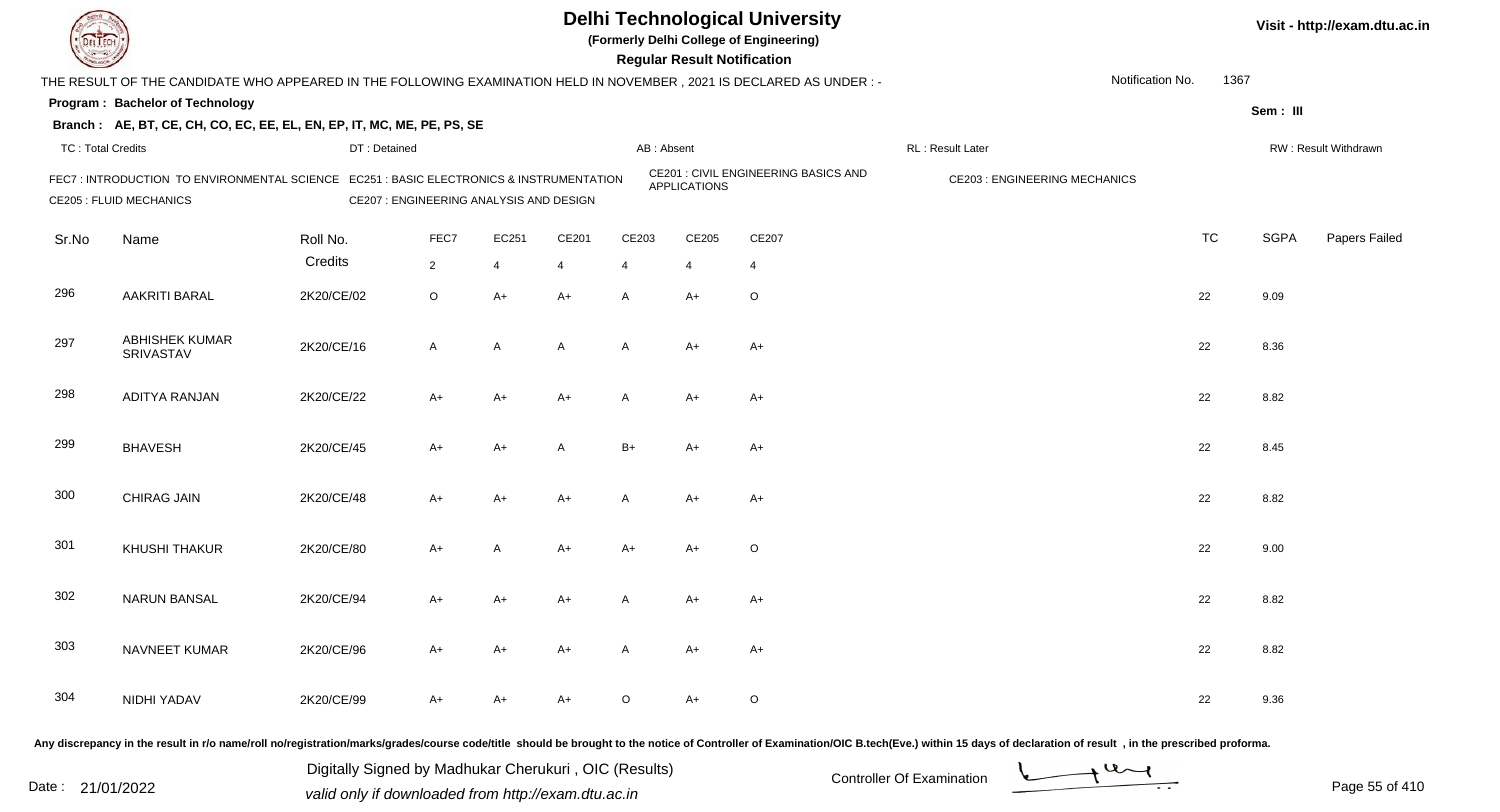**(Formerly Delhi College of Engineering)**

 **Regular Result Notification**

| <b>Course Lines</b>      |                                                                                                                          |              |                                         |                |                |              | Regular Result Notification |                                      |                                     |                          |             |                      |
|--------------------------|--------------------------------------------------------------------------------------------------------------------------|--------------|-----------------------------------------|----------------|----------------|--------------|-----------------------------|--------------------------------------|-------------------------------------|--------------------------|-------------|----------------------|
|                          | THE RESULT OF THE CANDIDATE WHO APPEARED IN THE FOLLOWING EXAMINATION HELD IN NOVEMBER, 2021 IS DECLARED AS UNDER :-     |              |                                         |                |                |              |                             |                                      |                                     | Notification No.<br>1367 |             |                      |
|                          | Program: Bachelor of Technology                                                                                          |              |                                         |                |                |              |                             |                                      |                                     |                          | Sem: III    |                      |
|                          | Branch: AE, BT, CE, CH, CO, EC, EE, EL, EN, EP, IT, MC, ME, PE, PS, SE                                                   |              |                                         |                |                |              |                             |                                      |                                     |                          |             |                      |
| <b>TC: Total Credits</b> |                                                                                                                          | DT: Detained |                                         |                |                | AB: Absent   |                             |                                      | RL: Result Later                    |                          |             | RW: Result Withdrawn |
|                          | FEC7: INTRODUCTION TO ENVIRONMENTAL SCIENCE EC251: BASIC ELECTRONICS & INSTRUMENTATION<br><b>CE205 : FLUID MECHANICS</b> |              | CE207 : ENGINEERING ANALYSIS AND DESIGN |                |                |              | <b>APPLICATIONS</b>         | CE201 : CIVIL ENGINEERING BASICS AND | <b>CE203: ENGINEERING MECHANICS</b> |                          |             |                      |
| Sr.No                    | Name                                                                                                                     | Roll No.     | FEC7                                    | EC251          | CE201          | CE203        | CE205                       | CE207                                |                                     | <b>TC</b>                | <b>SGPA</b> | Papers Failed        |
|                          |                                                                                                                          | Credits      | $\overline{2}$                          | $\overline{4}$ | 4              | 4            | $\overline{4}$              | 4                                    |                                     |                          |             |                      |
|                          |                                                                                                                          |              | $A+$                                    | A+             | $A+$           | $\circ$      | $A+$                        | $\circ$                              |                                     | 22                       | 9.36        |                      |
| 305                      | <b>NIKHIL KUMAR</b>                                                                                                      | 2K20/CE/100  | $A+$                                    | A+             | $\overline{A}$ | $\mathsf{A}$ | $\mathsf{A}$                | $A+$                                 |                                     | 22                       | 8.45        |                      |
| 306                      | NITESH AGGARWAL                                                                                                          | 2K20/CE/103  | $A+$                                    | A              | $A+$           | A+           | A+                          | A+                                   |                                     | 22                       | 8.82        |                      |
| 307                      | NITESH KUMAR THAKUR                                                                                                      | 2K20/CE/104  | $\circ$                                 | $\circ$        | $A+$           | A            | $A+$                        | $A+$                                 |                                     | 22                       | 9.09        |                      |
| 308                      | PRINAY                                                                                                                   | 2K20/CE/112  | $A+$                                    | $\mathsf{A}$   | A              | $B+$         | $A+$                        | $A+$                                 |                                     | 22                       | 8.27        |                      |
| 309                      | SHANTANU BHARDWAJ                                                                                                        | 2K20/CE/142  | $\mathsf C$                             | $\mathsf{A}$   | $A+$           | $B+$         | A+                          | A+                                   |                                     | 22                       | 8.09        |                      |
| 310                      | SHUBHAM YADAV                                                                                                            | 2K20/CE/150  | $A+$                                    | A+             | $A+$           | A            | A+                          | A+                                   |                                     | 22                       | 8.82        |                      |
| 311                      | <b>VISHAL GUPTA</b>                                                                                                      | 2K20/CE/163  | $A+$                                    | A+             | A              | O            | O                           | A+                                   |                                     | 22                       | 9.18        |                      |

Any discrepancy in the result in r/o name/roll no/registration/marks/grades/course code/title should be brought to the notice of Controller of Examination/OIC B.tech(Eve.) within 15 days of declaration of result, in the pr

Date : 21/01/2022 Digital Digital of Microsofted Chemical Controller Of Examination Determination Page 56 of 41 Digitally Signed by Madhukar Cherukuri , OIC (Results)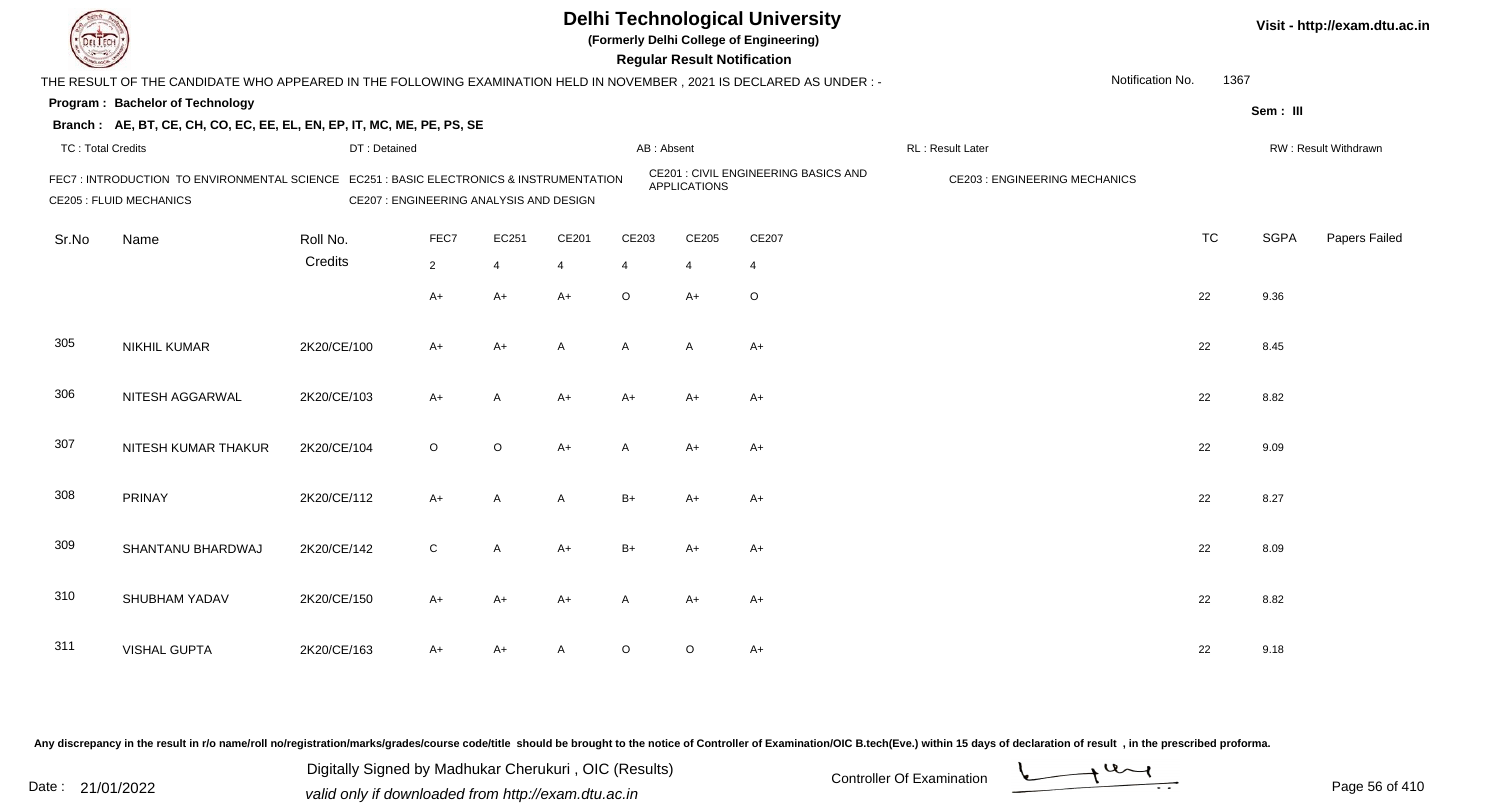

**(Formerly Delhi College of Engineering)**

 **Regular Result Notification**

| <b>County</b>            |                                                                                                                        |                     |                                         |                         |                                                       |              | <b>Regular Result Notification</b> |                                      |                                     |                  |           |             |                      |
|--------------------------|------------------------------------------------------------------------------------------------------------------------|---------------------|-----------------------------------------|-------------------------|-------------------------------------------------------|--------------|------------------------------------|--------------------------------------|-------------------------------------|------------------|-----------|-------------|----------------------|
|                          | THE RESULT OF THE CANDIDATE WHO APPEARED IN THE FOLLOWING EXAMINATION HELD IN NOVEMBER , 2021 IS DECLARED AS UNDER : - |                     |                                         |                         |                                                       |              |                                    |                                      |                                     | Notification No. | 1367      |             |                      |
|                          | Program: Bachelor of Technology                                                                                        |                     |                                         |                         |                                                       |              |                                    |                                      |                                     |                  |           | Sem: III    |                      |
|                          | Branch: AE, BT, CE, CH, CO, EC, EE, EL, EN, EP, IT, MC, ME, PE, PS, SE                                                 |                     |                                         |                         |                                                       |              |                                    |                                      |                                     |                  |           |             |                      |
| <b>TC: Total Credits</b> |                                                                                                                        | DT: Detained        |                                         |                         |                                                       | AB: Absent   |                                    |                                      | RL: Result Later                    |                  |           |             | RW: Result Withdrawn |
|                          | FEC9: Spoken Skills in English<br><b>CE205 : FLUID MECHANICS</b>                                                       |                     | CE207 : ENGINEERING ANALYSIS AND DESIGN |                         | <b>EC251: BASIC ELECTRONICS &amp; INSTRUMENTATION</b> |              | <b>APPLICATIONS</b>                | CE201 : CIVIL ENGINEERING BASICS AND | <b>CE203: ENGINEERING MECHANICS</b> |                  |           |             |                      |
| Sr.No                    | Name                                                                                                                   | Roll No.<br>Credits | FEC9<br>$\overline{2}$                  | EC251<br>$\overline{4}$ | CE201<br>$\overline{4}$                               | CE203<br>4   | CE205<br>$\overline{4}$            | CE207<br>$\overline{4}$              |                                     |                  | <b>TC</b> | <b>SGPA</b> | Papers Failed        |
| 312                      | <b>AKSHIT GUPTA</b>                                                                                                    | 2K20/CE/26          | $A+$                                    | $\mathsf{A}$            | $A+$                                                  | B            | $A+$                               | $A+$                                 |                                     |                  | 22        | 8.27        |                      |
| 313                      | ANKUR KADAM                                                                                                            | 2K20/CE/32          | $\circ$                                 | $A+$                    | $A+$                                                  | $\mathsf{A}$ | $A+$                               | $A+$                                 |                                     |                  | 22        | 8.91        |                      |
| 314                      | <b>ARYAN SHARMA</b>                                                                                                    | 2K20/CE/41          | $\circ$                                 | $A+$                    | $A+$                                                  | A            | $A+$                               | $A+$                                 |                                     |                  | 22        | 8.91        |                      |
| 315                      | <b>GIRISH KUMAR</b>                                                                                                    | 2K20/CE/61          | $A+$                                    | $B+$                    | A                                                     | $B+$         | $A+$                               | $A+$                                 |                                     |                  | 22        | 8.09        |                      |
| 316                      | <b>HEMANT SINGH</b>                                                                                                    | 2K20/CE/66          | $A+$                                    | A+                      | $A+$                                                  | A            | A+                                 | A+                                   |                                     |                  | 22        | 8.82        |                      |
| 317                      | LALHRIATPUII                                                                                                           | 2K20/CE/85          | $\circ$                                 | $A+$                    | $A+$                                                  | A+           | $A+$                               | O                                    |                                     |                  | 22        | 9.27        |                      |
| 318                      | SANKALP GAHALAUT                                                                                                       | 2K20/CE/137         | $A+$                                    |                         | $\mathsf{A}$                                          | A            | B+                                 | A+                                   |                                     |                  | 22        | 8.09        |                      |

Any discrepancy in the result in r/o name/roll no/registration/marks/grades/course code/title should be brought to the notice of Controller of Examination/OIC B.tech(Eve.) within 15 days of declaration of result, in the pr

Date : 21/01/2022 Digital Digital of Microsofted Chemical Controller Of Examination Determination Page 57 of 41 Digitally Signed by Madhukar Cherukuri , OIC (Results)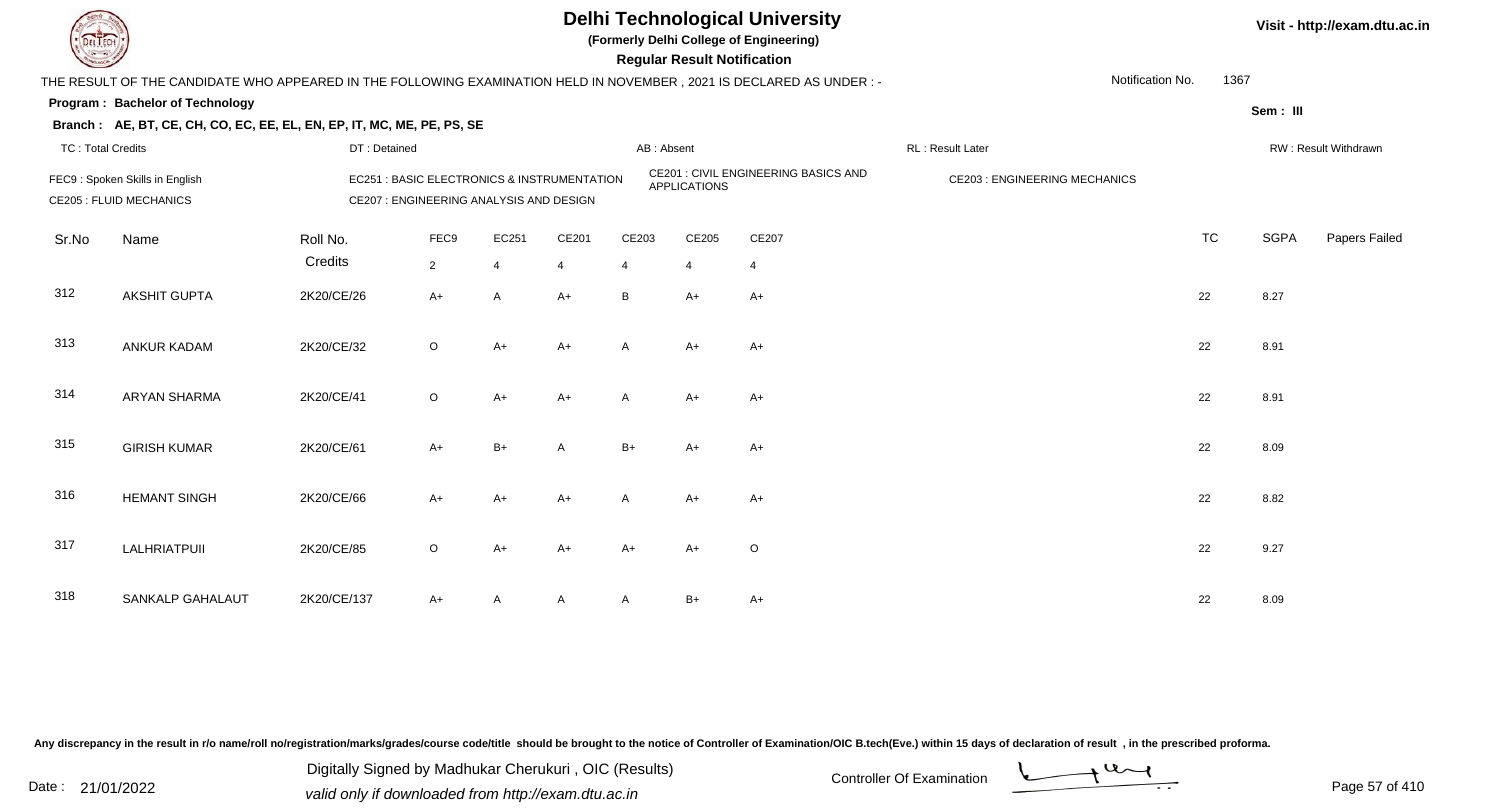| EL ECH                   |                                                                                                                      |                                                                      |                |                   |                |                | <b>Regular Result Notification</b> | <b>Delhi Technological University</b><br>(Formerly Delhi College of Engineering) |                                                                     |                  |           |             | Visit - http://exam.dtu.ac.in |
|--------------------------|----------------------------------------------------------------------------------------------------------------------|----------------------------------------------------------------------|----------------|-------------------|----------------|----------------|------------------------------------|----------------------------------------------------------------------------------|---------------------------------------------------------------------|------------------|-----------|-------------|-------------------------------|
|                          | THE RESULT OF THE CANDIDATE WHO APPEARED IN THE FOLLOWING EXAMINATION HELD IN NOVEMBER, 2021 IS DECLARED AS UNDER :- |                                                                      |                |                   |                |                |                                    |                                                                                  |                                                                     | Notification No. | 1367      |             |                               |
|                          | Program: Bachelor of Technology                                                                                      |                                                                      |                |                   |                |                |                                    |                                                                                  |                                                                     |                  |           | Sem: III    |                               |
|                          | Branch: AE, BT, CE, CH, CO, EC, EE, EL, EN, EP, IT, MC, ME, PE, PS, SE                                               |                                                                      |                |                   |                |                |                                    |                                                                                  |                                                                     |                  |           |             |                               |
| <b>TC: Total Credits</b> |                                                                                                                      | DT: Detained                                                         |                |                   |                | AB: Absent     |                                    |                                                                                  | RL: Result Later                                                    |                  |           |             | <b>RW: Result Withdrawn</b>   |
|                          | <b>CO201 : DATA STRUCTURES</b>                                                                                       | CO203 : OBJECT ORIENTED PROGRAMMING                                  |                |                   |                |                |                                    | CO205 : DISCRETE STRUCTURES                                                      | CO207: ENGINEERING ANALYSIS AND DESIGN<br>(MODELING AND SIMULATION) |                  |           |             |                               |
| Sr.No                    | Name                                                                                                                 | Roll No.                                                             | CO201          | CO <sub>203</sub> | CO205          | CO207          |                                    |                                                                                  |                                                                     |                  | <b>TC</b> | <b>SGPA</b> | Papers Failed                 |
|                          |                                                                                                                      | Credits                                                              | $\overline{4}$ | $\overline{4}$    | $\overline{4}$ | $\overline{4}$ |                                    |                                                                                  |                                                                     |                  |           |             |                               |
| 319                      | <b>RISHABH KUMAR</b>                                                                                                 | 2K20/CO/360                                                          | A              | E                 | B              | A              |                                    |                                                                                  |                                                                     |                  | 12        | 5.50        | CO203,                        |
|                          | EC261 : ANALOG ELECTRONICS<br>CO207 : ENGINEERING ANALYSIS AND DESIGN<br>(MODELING AND SIMULATION)                   | <b>CO201 : DATA STRUCTURES</b>                                       |                |                   |                |                |                                    | CO203 : OBJECT ORIENTED PROGRAMMING                                              | CO205 : DISCRETE STRUCTURES                                         |                  |           |             |                               |
| Sr.No                    | Name                                                                                                                 | Roll No.                                                             | EC261          | CO201             | CO203          | CO205          | CO207                              |                                                                                  |                                                                     |                  | <b>TC</b> | <b>SGPA</b> | Papers Failed                 |
|                          |                                                                                                                      | Credits                                                              | 4              | $\overline{4}$    | 4              | 4              | 4                                  |                                                                                  |                                                                     |                  |           |             |                               |
| 320                      | <b>AMIT MEENA</b>                                                                                                    | 2K20/CO/62                                                           | C              | $\mathsf{A}$      | $A+$           | $A+$           | A+                                 |                                                                                  |                                                                     |                  | 20        | 8.00        |                               |
| 321                      | MUKUL RAJ VERMA                                                                                                      | 2K20/CO/283                                                          | P              | ${\bf C}$         | P              | C              | A+                                 |                                                                                  |                                                                     |                  | 20        | 5.40        |                               |
| 322                      | SHIVAM DHARYAAL                                                                                                      | 2K20/CO/428                                                          | В              | C                 | $B+$           | A              | $A+$                               |                                                                                  |                                                                     |                  | 20        | 7.00        |                               |
|                          | EC261 : ANALOG ELECTRONICS<br>CO205 : DISCRETE STRUCTURES                                                            | CO207 : ENGINEERING ANALYSIS AND DESIGN<br>(MODELING AND SIMULATION) |                |                   |                |                |                                    | FEC7: INTRODUCTION TO ENVIRONMENTAL SCIENCE CO201: DATA STRUCTURES               | CO203 : OBJECT ORIENTED PROGRAMMING                                 |                  |           |             |                               |
| Sr.No                    | Name                                                                                                                 | Roll No.                                                             | EC261          | FEC7              | CO201          | CO203          | CO205                              | CO <sub>207</sub>                                                                |                                                                     |                  | <b>TC</b> | <b>SGPA</b> | Papers Failed                 |
|                          |                                                                                                                      | Credits                                                              | 4              | $\overline{2}$    | 4              | 4              | $\overline{4}$                     | $\overline{4}$                                                                   |                                                                     |                  |           |             |                               |
| 323                      | <b>AKHIL BHARTI</b>                                                                                                  | 2K18/CO/039                                                          | $B+$           | $A+$              | $A+$           | $A+$           | A+                                 | $A+$                                                                             |                                                                     |                  | 22        | 8.64        |                               |

Any discrepancy in the result in r/o name/roll no/registration/marks/grades/course code/title should be brought to the notice of Controller of Examination/OIC B.tech(Eve.) within 15 days of declaration of result ,in the p

Digitally Signed by Madhukar Cherukuri, OIC (Results)<br>Date : 21/01/2022 valid only if downloaded from http://oxam.dtu.ac.in Digitally Signed by Madhukar Cherukuri , OIC (Results)valid only if downloaded from http://exam.dtu.ac.in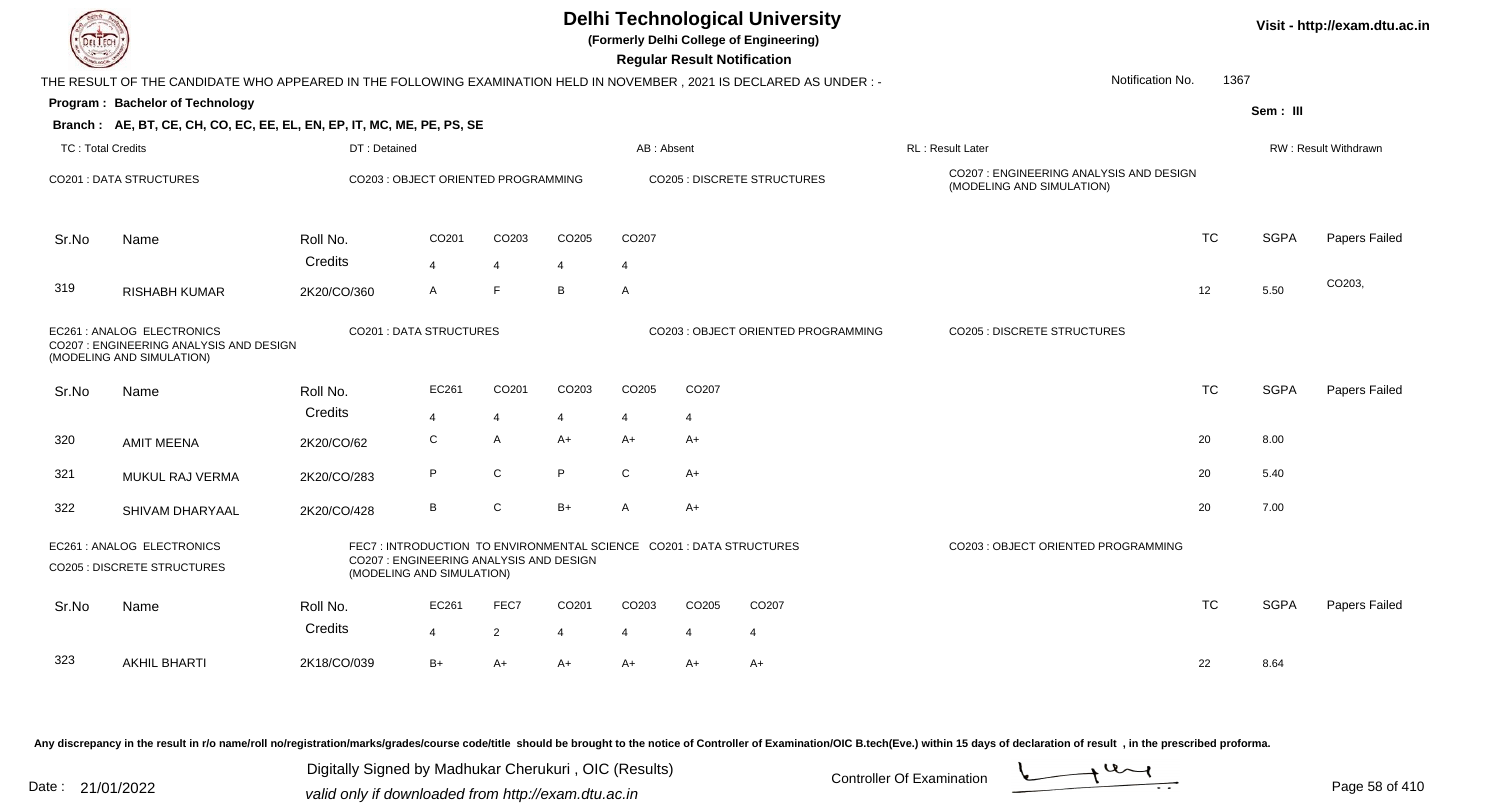**(Formerly Delhi College of Engineering)**

 **Regular Result Notification**

#### **Visit - http://exam.dtu.ac.in**

|                          | THE RESULT OF THE CANDIDATE WHO APPEARED IN THE FOLLOWING EXAMINATION HELD IN NOVEMBER, 2021 IS DECLARED AS UNDER :- |              |                                                                                                    |                |                |            |              |                         |                                     | Notification No. | 1367      |             |                      |
|--------------------------|----------------------------------------------------------------------------------------------------------------------|--------------|----------------------------------------------------------------------------------------------------|----------------|----------------|------------|--------------|-------------------------|-------------------------------------|------------------|-----------|-------------|----------------------|
|                          | <b>Program: Bachelor of Technology</b>                                                                               |              |                                                                                                    |                |                |            |              |                         |                                     |                  |           | Sem: III    |                      |
| <b>TC: Total Credits</b> | Branch: AE, BT, CE, CH, CO, EC, EE, EL, EN, EP, IT, MC, ME, PE, PS, SE                                               | DT: Detained |                                                                                                    |                |                | AB: Absent |              |                         | RL: Result Later                    |                  |           |             | RW: Result Withdrawn |
|                          | FEC10: COMMUNICATION SKILLS<br>CO205 : DISCRETE STRUCTURES                                                           |              | EC261 : ANALOG ELECTRONICS<br>CO207 : ENGINEERING ANALYSIS AND DESIGN<br>(MODELING AND SIMULATION) |                |                |            |              | CO201 : DATA STRUCTURES | CO203 : OBJECT ORIENTED PROGRAMMING |                  |           |             |                      |
| Sr.No                    | Name                                                                                                                 | Roll No.     | FEC10                                                                                              | EC261          | CO201          | CO203      | CO205        | CO207                   |                                     |                  | <b>TC</b> | <b>SGPA</b> | Papers Failec        |
|                          |                                                                                                                      | Credits      | $\overline{2}$                                                                                     | $\overline{4}$ | $\overline{4}$ | 4          | 4            | $\overline{4}$          |                                     |                  |           |             |                      |
| 324                      | ANUJ RITHALIA                                                                                                        | 2K20/CO/87   | $A+$                                                                                               | $\mathsf{A}$   | $A+$           | $B+$       | $A+$         | $A+$                    |                                     |                  | 22        | 8.45        |                      |
| 325                      | APOORVA BALIYAN                                                                                                      | 2K20/CO/95   | A+                                                                                                 | A              | A+             | $A+$       | $\circ$      | $A+$                    |                                     |                  | 22        | 9.00        |                      |
| 326                      | ARJUN CHIKARA                                                                                                        | 2K20/CO/97   | $A+$                                                                                               | A              | $\mathsf O$    | $A+$       | $\circ$      | $A+$                    |                                     |                  | 22        | 9.18        |                      |
| 327                      | <b>BHAVYA BAJAJ</b>                                                                                                  | 2K20/CO/123  | $\circ$                                                                                            | A              | $A+$           | Α          | A+           | $A+$                    |                                     |                  | 22        | 8.73        |                      |
| 328                      | DEEPAK G. MOHNANI                                                                                                    | 2K20/CO/137  | $A+$                                                                                               | A              | $A+$           | A          | $\circ$      | $A+$                    |                                     |                  | 22        | 8.82        |                      |
| 329                      | <b>DEEPAK MEENA</b>                                                                                                  | 2K20/CO/138  | $A+$                                                                                               | A              | $A+$           | C          | $\, {\bf B}$ | $A+$                    |                                     |                  | 22        | 7.55        |                      |
| 330                      | ERIC S MOORE                                                                                                         | 2K20/CO/157  | $\circ$                                                                                            | $B+$           | $B+$           | A          | A            | $\mathsf{A}$            |                                     |                  | 22        | 7.82        |                      |
| 331                      | <b>GAUTAM GAMBHIR</b>                                                                                                | 2K20/CO/172  | $\circ$                                                                                            | $\circ$        | $\mathsf O$    | $A+$       | $A+$         | $A+$                    |                                     |                  | 22        | 9.45        |                      |
| 332                      | JOHANN JOSE                                                                                                          | 2K20/CO/217  | $\circ$                                                                                            | A+             | A+             |            | A+           | $A+$                    |                                     |                  | 22        | 8.91        |                      |

Any discrepancy in the result in r/o name/roll no/registration/marks/grades/course code/title should be brought to the notice of Controller of Examination/OIC B.tech(Eve.) within 15 days of declaration of result, in the pr

Date : 21/01/2022 Digital Digital of Microsofted Chemical Controller Of Examination Determination Page 59 of 41 Digitally Signed by Madhukar Cherukuri , OIC (Results)

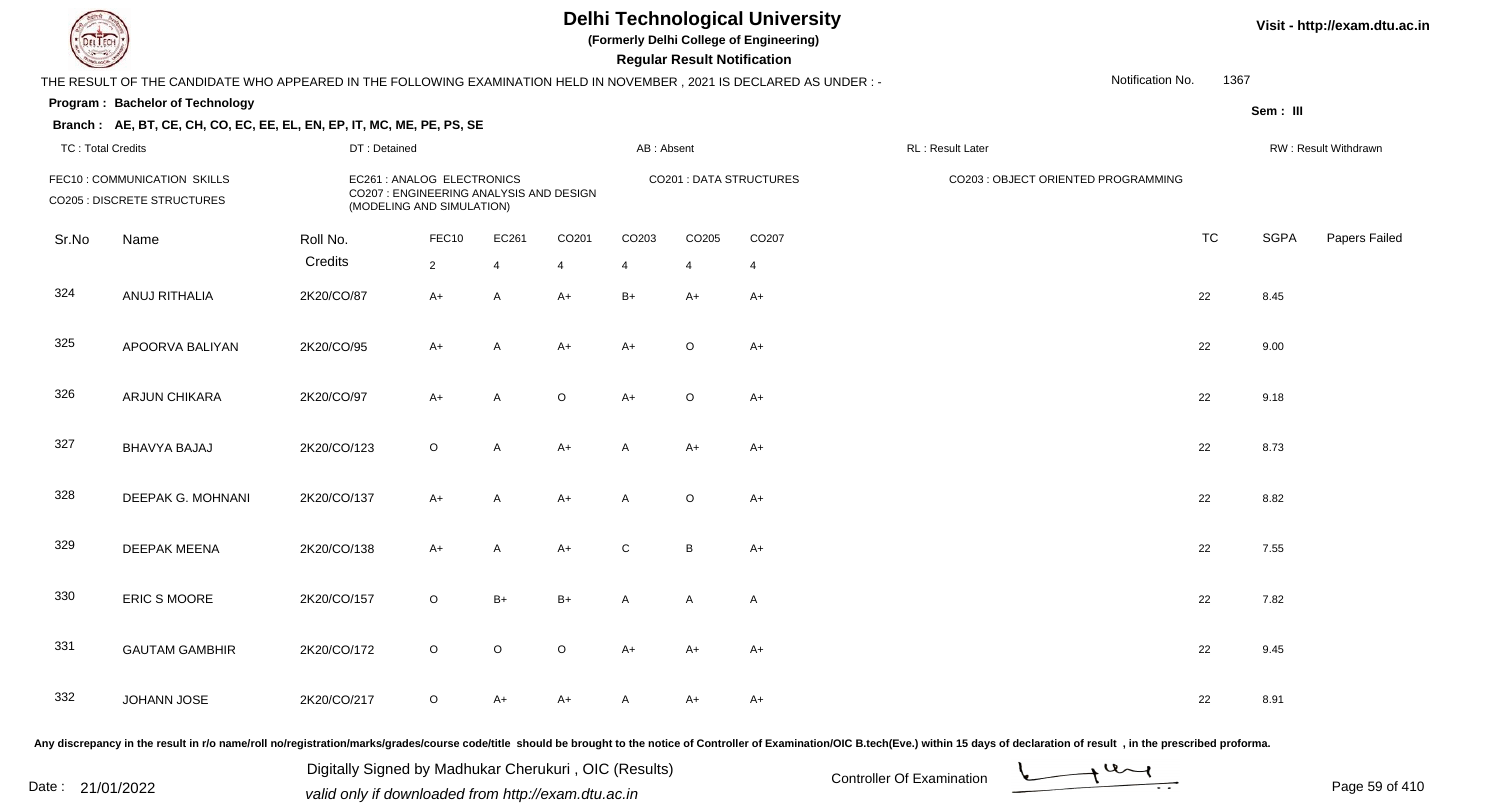**(Formerly Delhi College of Engineering)**

 **Regular Result Notification**

**Visit - http://exam.dtu.ac.in**

| <b>Course Lines</b>      |                                                                                                                      |              |                                                                                                    |                |                |                | Regular Result Notification |                         |                                                                                                                                                                                                                                |                          |             |                      |
|--------------------------|----------------------------------------------------------------------------------------------------------------------|--------------|----------------------------------------------------------------------------------------------------|----------------|----------------|----------------|-----------------------------|-------------------------|--------------------------------------------------------------------------------------------------------------------------------------------------------------------------------------------------------------------------------|--------------------------|-------------|----------------------|
|                          | THE RESULT OF THE CANDIDATE WHO APPEARED IN THE FOLLOWING EXAMINATION HELD IN NOVEMBER, 2021 IS DECLARED AS UNDER :- |              |                                                                                                    |                |                |                |                             |                         |                                                                                                                                                                                                                                | Notification No.<br>1367 |             |                      |
|                          | Program: Bachelor of Technology                                                                                      |              |                                                                                                    |                |                |                |                             |                         |                                                                                                                                                                                                                                |                          | Sem: III    |                      |
|                          | Branch: AE, BT, CE, CH, CO, EC, EE, EL, EN, EP, IT, MC, ME, PE, PS, SE                                               |              |                                                                                                    |                |                |                |                             |                         |                                                                                                                                                                                                                                |                          |             |                      |
| <b>TC: Total Credits</b> |                                                                                                                      | DT: Detained |                                                                                                    |                |                | AB: Absent     |                             |                         | RL: Result Later                                                                                                                                                                                                               |                          |             | RW: Result Withdrawn |
|                          | FEC10 : COMMUNICATION SKILLS<br><b>CO205 : DISCRETE STRUCTURES</b>                                                   |              | EC261 : ANALOG ELECTRONICS<br>CO207 : ENGINEERING ANALYSIS AND DESIGN<br>(MODELING AND SIMULATION) |                |                |                |                             | CO201 : DATA STRUCTURES | CO203 : OBJECT ORIENTED PROGRAMMING                                                                                                                                                                                            |                          |             |                      |
| Sr.No                    | Name                                                                                                                 | Roll No.     | FEC10                                                                                              | EC261          | CO201          | CO203          | CO205                       | CO207                   |                                                                                                                                                                                                                                | <b>TC</b>                | <b>SGPA</b> | Papers Failed        |
|                          |                                                                                                                      | Credits      | $\overline{c}$                                                                                     | 4              | $\overline{4}$ | 4              | $\overline{4}$              | $\overline{4}$          |                                                                                                                                                                                                                                |                          |             |                      |
|                          |                                                                                                                      |              | $\mathsf O$                                                                                        | $A+$           | $A+$           | $\mathsf{A}$   | $A+$                        | $A+$                    |                                                                                                                                                                                                                                | 22                       | 8.91        |                      |
| 333                      | NILESH GAUTAM                                                                                                        | 2K20/CO/302  | $\, {\bf B}$                                                                                       | $B+$           | $\overline{A}$ | $\mathsf{A}$   | $B+$                        | $A+$                    |                                                                                                                                                                                                                                | 22                       | 7.64        |                      |
| 334                      | PALAK GUPTA                                                                                                          | 2K20/CO/314  | $\circ$                                                                                            | $A+$           | $\circ$        | $\circ$        | $\circ$                     | $A+$                    |                                                                                                                                                                                                                                | 22                       | 9.64        |                      |
| 335                      | PIYUSH SINGH                                                                                                         | 2K20/CO/324  | $\circ$                                                                                            | $B+$           | A              | A              | $\circ$                     | $A+$                    |                                                                                                                                                                                                                                | 22                       | 8.55        |                      |
| 336                      | PRASHANT MEENA                                                                                                       | 2K20/CO/331  | $\circ$                                                                                            | A              | $A+$           | $\overline{A}$ | $\circ$                     | $\circ$                 |                                                                                                                                                                                                                                | 22                       | 9.09        |                      |
| 337                      | PRASHANT SINGLA                                                                                                      | 2K20/CO/332  | $\circ$                                                                                            | $\overline{A}$ | $A+$           | $A+$           | $\circ$                     | $\circ$                 |                                                                                                                                                                                                                                | 22                       | 9.27        |                      |
| 338                      | PRATEEK TYAGI                                                                                                        | 2K20/CO/334  | $\circ$                                                                                            | A              | $A+$           | $A+$           | $\circ$                     | $A+$                    |                                                                                                                                                                                                                                | 22                       | 9.09        |                      |
| 339                      | PRATHAM TYAGI                                                                                                        | 2K20/CO/336  | $\mathsf O$                                                                                        | A              | $A+$           | $A+$           | $\circ$                     | $A+$                    |                                                                                                                                                                                                                                | 22                       | 9.09        |                      |
| 340                      | RAHUL VERMA                                                                                                          | 2K20/CO/353  | $A+$                                                                                               | $B+$           | $A+$           | $\circ$        | $\circ$                     | $\circ$                 |                                                                                                                                                                                                                                | 22                       | 9.18        |                      |
|                          |                                                                                                                      |              |                                                                                                    |                |                |                |                             |                         | Any discrepancy in the result in r/o name/roll no/registration/marks/grades/course code/title should be brought to the notice of Controller of Examination/OIC B.tech(Eve.) within 15 days of declaration of result , in the p |                          |             |                      |

Date : 21/01/2022 Valid only if downloaded from http://exam.dtu.ac.in<br>valid only if downloaded from http://exam.dtu.ac.in Digitally Signed by Madhukar Cherukuri , OIC (Results)

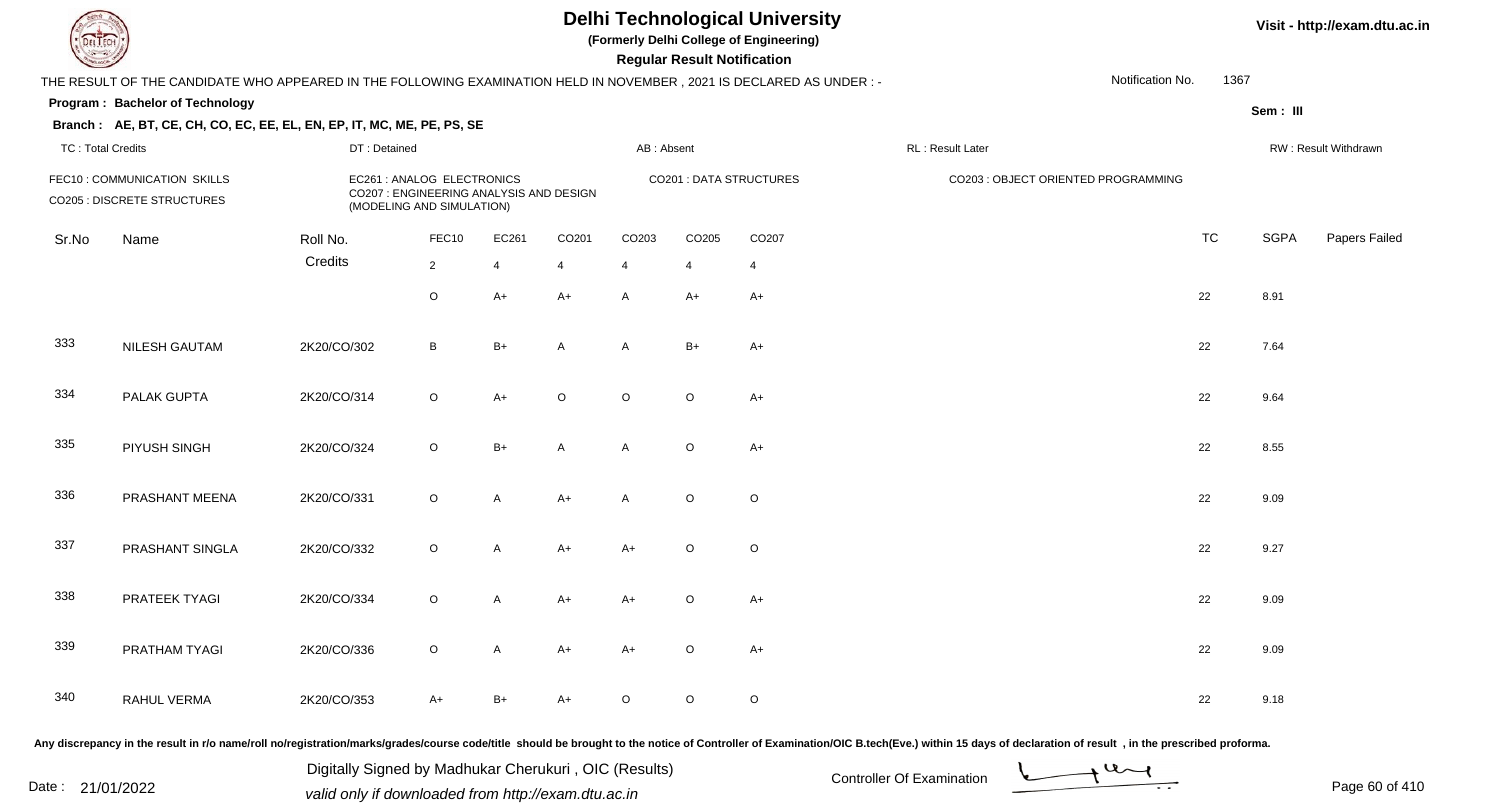**(Formerly Delhi College of Engineering)**

 **Regular Result Notification**

**Visit - http://exam.dtu.ac.in**

| $\sim$                   |                                                                                                                      |                                                                                                                  |                                                                                                    |                                                                                                                   |                |                | <b>Regular Result Rothloution</b> |                                                                                                                |                  |                                     |           |             |                      |
|--------------------------|----------------------------------------------------------------------------------------------------------------------|------------------------------------------------------------------------------------------------------------------|----------------------------------------------------------------------------------------------------|-------------------------------------------------------------------------------------------------------------------|----------------|----------------|-----------------------------------|----------------------------------------------------------------------------------------------------------------|------------------|-------------------------------------|-----------|-------------|----------------------|
|                          | THE RESULT OF THE CANDIDATE WHO APPEARED IN THE FOLLOWING EXAMINATION HELD IN NOVEMBER, 2021 IS DECLARED AS UNDER :- |                                                                                                                  |                                                                                                    |                                                                                                                   |                |                |                                   |                                                                                                                |                  | Notification No.                    | 1367      |             |                      |
|                          | Program: Bachelor of Technology                                                                                      |                                                                                                                  |                                                                                                    |                                                                                                                   |                |                |                                   |                                                                                                                |                  |                                     |           | Sem: III    |                      |
|                          | Branch: AE, BT, CE, CH, CO, EC, EE, EL, EN, EP, IT, MC, ME, PE, PS, SE                                               |                                                                                                                  |                                                                                                    |                                                                                                                   |                |                |                                   |                                                                                                                |                  |                                     |           |             |                      |
| <b>TC: Total Credits</b> |                                                                                                                      | DT: Detained                                                                                                     |                                                                                                    |                                                                                                                   |                | AB: Absent     |                                   |                                                                                                                | RL: Result Later |                                     |           |             | RW: Result Withdrawn |
|                          | FEC10: COMMUNICATION SKILLS<br>CO205 : DISCRETE STRUCTURES                                                           |                                                                                                                  | EC261 : ANALOG ELECTRONICS<br>CO207 : ENGINEERING ANALYSIS AND DESIGN<br>(MODELING AND SIMULATION) |                                                                                                                   |                |                |                                   | <b>CO201 : DATA STRUCTURES</b>                                                                                 |                  | CO203 : OBJECT ORIENTED PROGRAMMING |           |             |                      |
| Sr.No                    | Name                                                                                                                 | Roll No.                                                                                                         | FEC10                                                                                              | EC261                                                                                                             | CO201          | CO203          | CO205                             | CO207                                                                                                          |                  |                                     | <b>TC</b> | <b>SGPA</b> | Papers Failec        |
|                          |                                                                                                                      | Credits                                                                                                          | $\overline{2}$                                                                                     | $\overline{4}$                                                                                                    | $\overline{4}$ | $\overline{4}$ | $\overline{4}$                    | $\overline{4}$                                                                                                 |                  |                                     |           |             |                      |
|                          |                                                                                                                      |                                                                                                                  | $A+$                                                                                               | $B+$                                                                                                              | $A+$           | $\circ$        | $\circ$                           | $\circ$                                                                                                        |                  |                                     | 22        | 9.18        |                      |
| 341                      | <b>RAVI PRATAP</b>                                                                                                   | 2K20/CO/357                                                                                                      | $A+$                                                                                               | $B+$                                                                                                              | $A+$           | A              | $\circ$                           | $A+$                                                                                                           |                  |                                     | 22        | 8.64        |                      |
| 342                      | RITIKA GARG                                                                                                          | 2K20/CO/366                                                                                                      | $\circ$                                                                                            | A                                                                                                                 | A              | $A+$           | $\circ$                           | A                                                                                                              |                  |                                     | 22        | 8.73        |                      |
| 343                      | ROHAN GUPTA                                                                                                          | 2K20/CO/369                                                                                                      | $A+$                                                                                               | $\circ$                                                                                                           | $\mathsf O$    | $\circ$        | $\circ$                           | $A+$                                                                                                           |                  |                                     | 22        | 9.73        |                      |
| 344                      | ROHAN KUMAR SHAH                                                                                                     | 2K20/CO/370                                                                                                      | $\circ$                                                                                            | $A+$                                                                                                              | $A+$           | $\circ$        | $\circ$                           | $\mathsf{A}$                                                                                                   |                  |                                     | 22        | 9.27        |                      |
| 345                      | ROHAN SAKKARWAL                                                                                                      | 2K20/CO/372                                                                                                      | $A+$                                                                                               | A                                                                                                                 | A              | A              | $\circ$                           | $\mathsf{A}$                                                                                                   |                  |                                     | 22        | 8.45        |                      |
| 346                      | <b>ROHIT</b>                                                                                                         | 2K20/CO/373                                                                                                      | $\circ$                                                                                            | $B+$                                                                                                              | $B+$           | A              | $\circ$                           | $A+$                                                                                                           |                  |                                     | 22        | 8.36        |                      |
| 347                      | <b>ROHIT MALIK</b>                                                                                                   | 2K20/CO/377                                                                                                      | $\circ$                                                                                            | $A+$                                                                                                              | $A+$           | $A+$           | $\circ$                           | $A+$                                                                                                           |                  |                                     | 22        | 9.27        |                      |
| 348                      | <b>SACHIN MISHRA</b>                                                                                                 | 2K20/CO/383                                                                                                      | $A+$                                                                                               | $B+$                                                                                                              | $\mathsf{A}$   | $A+$           | $\circ$                           | $\mathsf{A}$                                                                                                   |                  |                                     | 22        | 8.45        |                      |
|                          | the company of the company of                                                                                        | in the second control of the second control of the second control of the second control of the second control of |                                                                                                    | the company's company's company's company's company's company's company's company's company's company's company's |                |                |                                   | in a comparable construction of the comparable construction of the comparable construction of the comparable o |                  |                                     |           |             |                      |

Any discrepancy in the result in r/o name/roll no/registration/marks/grades/course code/title should be brought to the notice of Controller of Examination/OIC B.tech(Eve.) within 15 days of declaration of result , in the p

Date : 21/01/2022 Digital Digital of Microsofted Chemical Controller Of Examination Determination Page 61 of 41 Digitally Signed by Madhukar Cherukuri , OIC (Results)

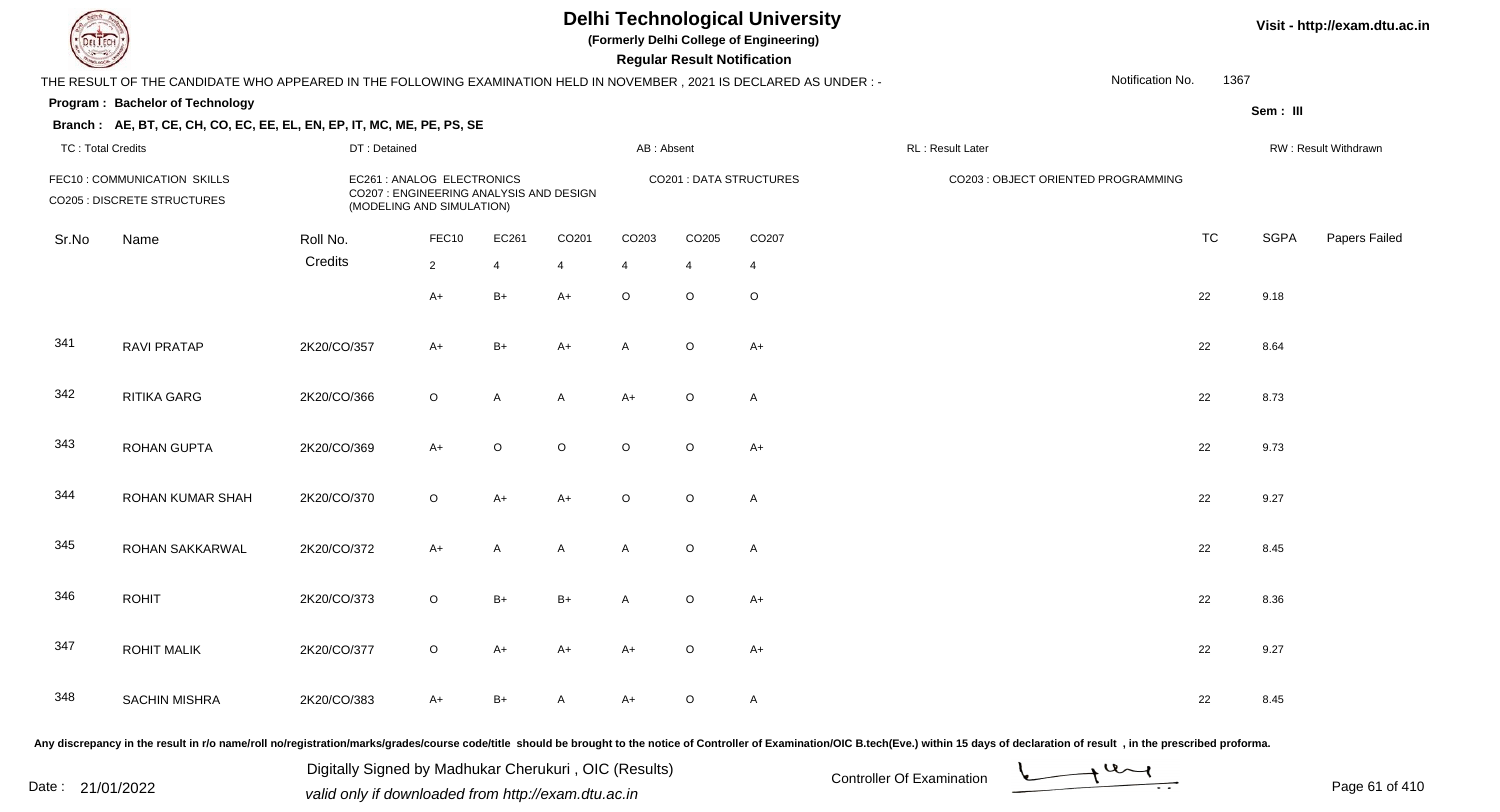**(Formerly Delhi College of Engineering)**

 **Regular Result Notification**

**Visit - http://exam.dtu.ac.in**

| $\sim$                   |                                                                                                                     |              |                                                                                                    |                |              |            | n <del>c</del> yuman n <del>c</del> ount nountation |                                |                                                                                                                                                                                                                                |           |             |                      |
|--------------------------|---------------------------------------------------------------------------------------------------------------------|--------------|----------------------------------------------------------------------------------------------------|----------------|--------------|------------|-----------------------------------------------------|--------------------------------|--------------------------------------------------------------------------------------------------------------------------------------------------------------------------------------------------------------------------------|-----------|-------------|----------------------|
|                          | THE RESULT OF THE CANDIDATE WHO APPEARED IN THE FOLLOWING EXAMINATION HELD IN NOVEMBER, 2021 IS DECLARED AS UNDER:- |              |                                                                                                    |                |              |            |                                                     |                                | Notification No.                                                                                                                                                                                                               | 1367      |             |                      |
|                          | Program: Bachelor of Technology                                                                                     |              |                                                                                                    |                |              |            |                                                     |                                |                                                                                                                                                                                                                                |           | Sem: III    |                      |
|                          | Branch: AE, BT, CE, CH, CO, EC, EE, EL, EN, EP, IT, MC, ME, PE, PS, SE                                              |              |                                                                                                    |                |              |            |                                                     |                                |                                                                                                                                                                                                                                |           |             |                      |
| <b>TC: Total Credits</b> |                                                                                                                     | DT: Detained |                                                                                                    |                |              | AB: Absent |                                                     |                                | RL: Result Later                                                                                                                                                                                                               |           |             | RW: Result Withdrawn |
|                          | FEC10: COMMUNICATION SKILLS<br>CO205 : DISCRETE STRUCTURES                                                          |              | EC261 : ANALOG ELECTRONICS<br>CO207 : ENGINEERING ANALYSIS AND DESIGN<br>(MODELING AND SIMULATION) |                |              |            |                                                     | <b>CO201 : DATA STRUCTURES</b> | CO203 : OBJECT ORIENTED PROGRAMMING                                                                                                                                                                                            |           |             |                      |
| Sr.No                    | Name                                                                                                                | Roll No.     | FEC10                                                                                              | EC261          | CO201        | CO203      | CO205                                               | CO207                          |                                                                                                                                                                                                                                | <b>TC</b> | <b>SGPA</b> | Papers Failed        |
|                          |                                                                                                                     | Credits      | $\overline{2}$                                                                                     | $\overline{4}$ | 4            | 4          | $\overline{4}$                                      | 4                              |                                                                                                                                                                                                                                |           |             |                      |
|                          |                                                                                                                     |              | $A+$                                                                                               | $B+$           | A            | $A+$       | $\circ$                                             | A                              |                                                                                                                                                                                                                                | 22        | 8.45        |                      |
| 349                      | <b>SAGAR KUMAR</b>                                                                                                  | 2K20/CO/384  | $A+$                                                                                               | $B+$           | A            | $A+$       | $A+$                                                | $A+$                           |                                                                                                                                                                                                                                | 22        | 8.45        |                      |
| 350                      | <b>SAHIL</b>                                                                                                        | 2K20/CO/388  | $A+$                                                                                               | $B+$           | A            | $A+$       | $A+$                                                | $A+$                           |                                                                                                                                                                                                                                | 22        | 8.45        |                      |
| 351                      | SAHIL NEHRA                                                                                                         | 2K20/CO/390  | $A+$                                                                                               | A              | A+           | $A+$       | $\mathsf O$                                         | $A+$                           |                                                                                                                                                                                                                                | 22        | 9.00        |                      |
| 352                      | SAKSHAM MADAAN                                                                                                      | 2K20/CO/392  | $A+$                                                                                               | A              | $B+$         | Α          | $\circ$                                             | $A+$                           |                                                                                                                                                                                                                                | 22        | 8.45        |                      |
| 353                      | SAMARTH MUNZNI                                                                                                      | 2K20/CO/397  | $A+$                                                                                               | A              | A            | $A+$       | $\circ$                                             | $A+$                           |                                                                                                                                                                                                                                | 22        | 8.82        |                      |
| 354                      | SAMARTHYA SINGH                                                                                                     | 2K20/CO/398  | $A+$                                                                                               | $A+$           | $A+$         | $A+$       | $\mathsf O$                                         | $A+$                           |                                                                                                                                                                                                                                | 22        | 9.18        |                      |
| 355                      | <b>SAMEER KHOLA</b>                                                                                                 | 2K20/CO/400  | $A+$                                                                                               | $B+$           | $\, {\bf B}$ | $B+$       | $A+$                                                | $A+$                           |                                                                                                                                                                                                                                | 22        | 7.73        |                      |
| 356                      | <b>SANYA GUPTA</b>                                                                                                  | 2K20/CO/406  | $\mathsf O$                                                                                        | A              | $A+$         | $A+$       | $\circ$                                             | $A+$                           |                                                                                                                                                                                                                                | 22        | 9.09        |                      |
|                          |                                                                                                                     |              |                                                                                                    |                |              |            |                                                     |                                | Any discrepancy in the result in r/o name/roll no/registration/marks/grades/course code/title should be brought to the notice of Controller of Examination/OIC B.tech(Eve.) within 15 days of declaration of result , in the p |           |             |                      |

Any discrepancy in the result in r/o name/roll no/registration/marks/grades/course code/title should be brought to the notice of Controller of Examination/OIC B.tech(Eve.) within 15 days of declaration of result ,in the p

Date : 21/01/2022 Valid only if downloaded from http://exam.dtu.ac.in<br>valid only if downloaded from http://exam.dtu.ac.in Digitally Signed by Madhukar Cherukuri , OIC (Results)

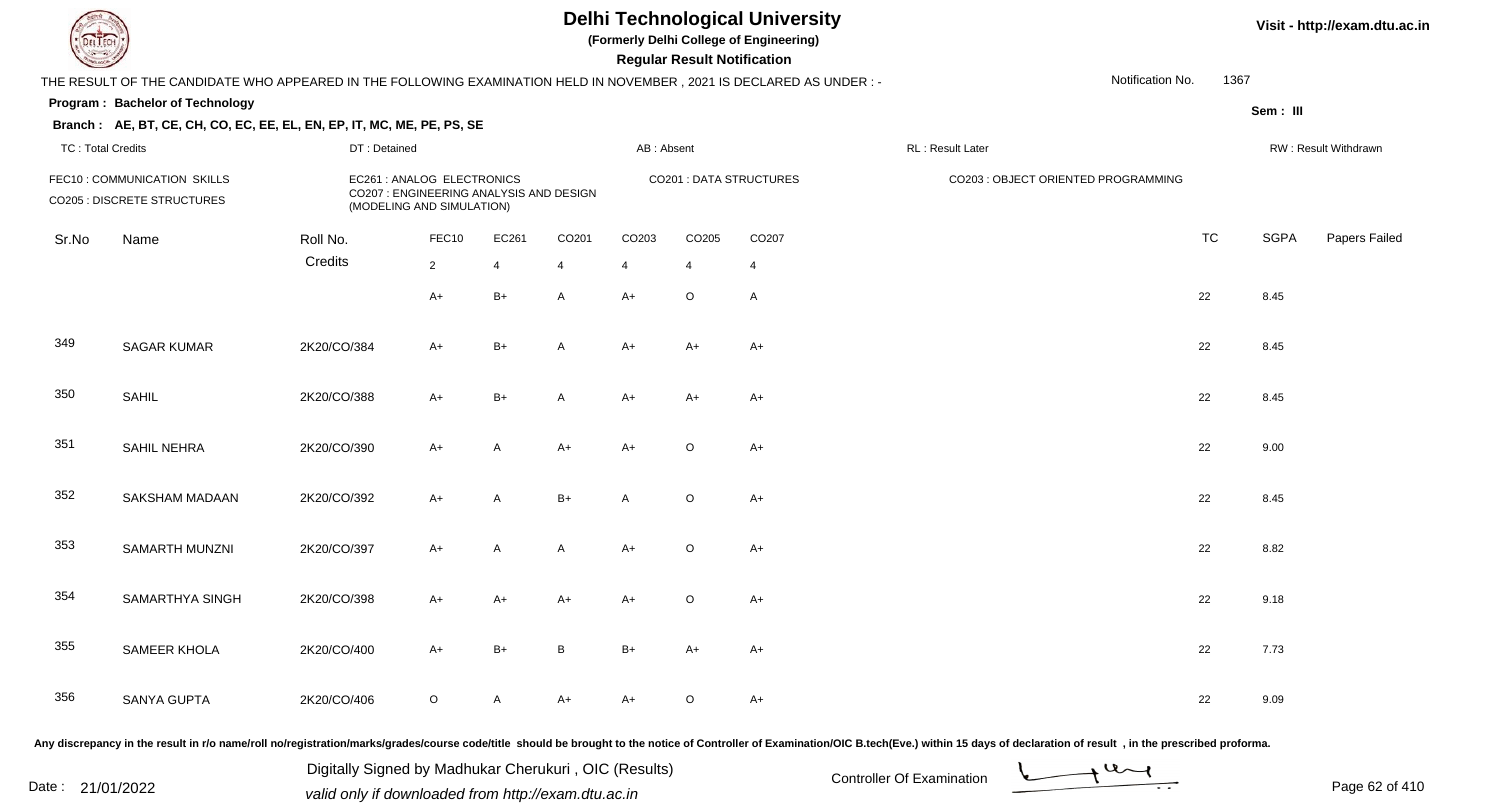**(Formerly Delhi College of Engineering)**

 **Regular Result Notification**

**Visit - http://exam.dtu.ac.in**

| <b>Controller Comments</b> |                                                                                                                      |              |                                                                                                    |                         |                |                | Regular Result Notification |                         |                                     |           |             |                      |
|----------------------------|----------------------------------------------------------------------------------------------------------------------|--------------|----------------------------------------------------------------------------------------------------|-------------------------|----------------|----------------|-----------------------------|-------------------------|-------------------------------------|-----------|-------------|----------------------|
|                            | THE RESULT OF THE CANDIDATE WHO APPEARED IN THE FOLLOWING EXAMINATION HELD IN NOVEMBER, 2021 IS DECLARED AS UNDER :- |              |                                                                                                    |                         |                |                |                             |                         | Notification No.                    | 1367      |             |                      |
|                            | Program: Bachelor of Technology                                                                                      |              |                                                                                                    |                         |                |                |                             |                         |                                     |           | Sem: III    |                      |
|                            | Branch: AE, BT, CE, CH, CO, EC, EE, EL, EN, EP, IT, MC, ME, PE, PS, SE                                               |              |                                                                                                    |                         |                |                |                             |                         |                                     |           |             |                      |
| <b>TC: Total Credits</b>   |                                                                                                                      | DT: Detained |                                                                                                    |                         |                | AB: Absent     |                             |                         | RL: Result Later                    |           |             | RW: Result Withdrawn |
|                            | FEC10: COMMUNICATION SKILLS<br><b>CO205 : DISCRETE STRUCTURES</b>                                                    |              | EC261 : ANALOG ELECTRONICS<br>CO207 : ENGINEERING ANALYSIS AND DESIGN<br>(MODELING AND SIMULATION) |                         |                |                |                             | CO201 : DATA STRUCTURES | CO203 : OBJECT ORIENTED PROGRAMMING |           |             |                      |
| Sr.No                      | Name                                                                                                                 | Roll No.     | FEC10                                                                                              | EC261                   | CO201          | CO203          | CO205                       | CO207                   |                                     | <b>TC</b> | <b>SGPA</b> | Papers Failed        |
|                            |                                                                                                                      | Credits      | $\overline{2}$                                                                                     | $\overline{\mathbf{A}}$ | $\overline{4}$ | $\overline{4}$ | $\overline{4}$              | $\overline{4}$          |                                     |           |             |                      |
|                            |                                                                                                                      |              | $\circ$                                                                                            | A                       | $A+$           | $A+$           | $\circ$                     | $A+$                    |                                     | 22        | 9.09        |                      |
| 357                        | <b>SARTHAK JAIN</b>                                                                                                  | 2K20/CO/409  | $\circ$                                                                                            | A+                      | $A+$           | $\circ$        | $A+$                        | A+                      |                                     | 22        | 9.27        |                      |
| 358                        | SARWAN KUNAL RAJESH                                                                                                  | 2K20/CO/410  | $\mathsf O$                                                                                        | $A+$                    | $A+$           | A              | $\circ$                     | $A+$                    |                                     | 22        | 9.09        |                      |
| 359                        | <b>SATWIK SHRIDHAR</b>                                                                                               | 2K20/CO/412  | $\circ$                                                                                            | $A+$                    | $A+$           | A              | $\circ$                     | $\circ$                 |                                     | 22        | 9.27        |                      |
| 360                        | SATYAM SINGH KOSANIA                                                                                                 | 2K20/CO/414  | $\circ$                                                                                            | A+                      | A              | A              | $A+$                        | $A+$                    |                                     | 22        | 8.73        |                      |
| 361                        | <b>SHANKER NIRBHAY</b>                                                                                               | 2K20/CO/419  | $\circ$                                                                                            | $A+$                    | $A+$           | $A+$           | $\circ$                     | A                       |                                     | 22        | 9.09        |                      |
| 362                        | SHIVAM AGGARWAL                                                                                                      | 2K20/CO/427  | $\circ$                                                                                            | $\circ$                 | A              | $A+$           | $\circ$                     | $A+$                    |                                     | 22        | 9.27        |                      |
| 363                        | <b>SHIVAM KUMAR</b>                                                                                                  | 2K20/CO/430  | $A+$                                                                                               | A                       | A              | A              | O                           | $A+$                    |                                     | 22        | 8.64        |                      |

Any discrepancy in the result in r/o name/roll no/registration/marks/grades/course code/title should be brought to the notice of Controller of Examination/OIC B.tech(Eve.) within 15 days of declaration of result, in the pr

Date : 21/01/2022 Digital Digital of Microsofted Chemical Controller Of Examination Determination Page 63 of 41 Digitally Signed by Madhukar Cherukuri , OIC (Results)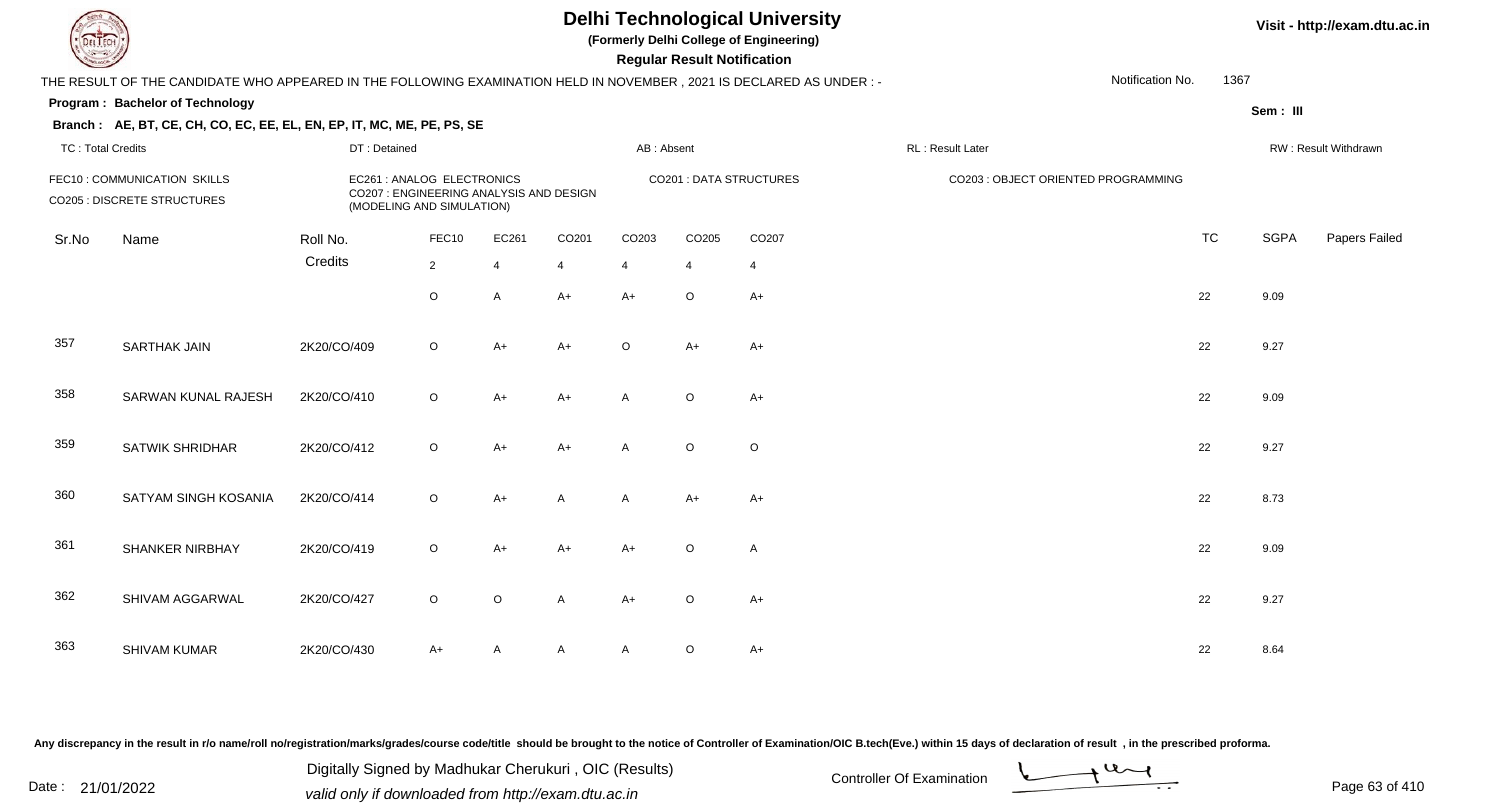**(Formerly Delhi College of Engineering)**

**Regular Regular Results Notification** 

**Visit - http://exam.dtu.ac.in**

| <b>Consultor of Charles</b> |                                                                                                                     |              |                                                                                                    |                |                |              | <b>Regular Result Notification</b> |                         |                   |                                     |           |             |                      |
|-----------------------------|---------------------------------------------------------------------------------------------------------------------|--------------|----------------------------------------------------------------------------------------------------|----------------|----------------|--------------|------------------------------------|-------------------------|-------------------|-------------------------------------|-----------|-------------|----------------------|
|                             | THE RESULT OF THE CANDIDATE WHO APPEARED IN THE FOLLOWING EXAMINATION HELD IN NOVEMBER, 2021 IS DECLARED AS UNDER:- |              |                                                                                                    |                |                |              |                                    |                         |                   | Notification No.                    | 1367      |             |                      |
|                             | Program: Bachelor of Technology                                                                                     |              |                                                                                                    |                |                |              |                                    |                         |                   |                                     |           | Sem: III    |                      |
|                             | Branch: AE, BT, CE, CH, CO, EC, EE, EL, EN, EP, IT, MC, ME, PE, PS, SE                                              |              |                                                                                                    |                |                |              |                                    |                         |                   |                                     |           |             |                      |
| <b>TC: Total Credits</b>    |                                                                                                                     | DT: Detained |                                                                                                    |                |                | AB: Absent   |                                    |                         | RL : Result Later |                                     |           |             | RW: Result Withdrawn |
|                             | FEC11: Soft Skills and Personality Development<br><b>CO205 : DISCRETE STRUCTURES</b>                                |              | EC261 : ANALOG ELECTRONICS<br>CO207 : ENGINEERING ANALYSIS AND DESIGN<br>(MODELING AND SIMULATION) |                |                |              |                                    | CO201 : DATA STRUCTURES |                   | CO203 : OBJECT ORIENTED PROGRAMMING |           |             |                      |
| Sr.No                       | Name                                                                                                                | Roll No.     | FEC11                                                                                              | EC261          | CO201          | CO203        | CO205                              | CO207                   |                   |                                     | <b>TC</b> | <b>SGPA</b> | Papers Failed        |
|                             |                                                                                                                     | Credits      | $\overline{2}$                                                                                     | $\overline{4}$ | $\overline{4}$ | 4            | $\overline{\mathbf{A}}$            | $\overline{4}$          |                   |                                     |           |             |                      |
| 364                         | ADITYA MANDOTHIA                                                                                                    | 2K20/CO/36   | $\circ$                                                                                            | $B+$           | $A+$           | A            | $A+$                               | $A+$                    |                   |                                     | 22        | 8.55        |                      |
| 365                         | AMAN KUMAR JHA                                                                                                      | 2K20/CO/58   | $A+$                                                                                               | B              | $\overline{A}$ | B            | $A+$                               | $\circ$                 |                   |                                     | 22        | 7.91        |                      |
| 366                         | <b>AMAN YADAV</b>                                                                                                   | 2K20/CO/60   | $\circ$                                                                                            | $\overline{A}$ | $A+$           | A            | $\circ$                            | $A+$                    |                   |                                     | 22        | 8.91        |                      |
| 367                         | DEBABHIRAM MANIK                                                                                                    | 2K20/CO/134  | $A+$                                                                                               | $\mathsf{A}$   | $\mathsf O$    | $A+$         | $\circ$                            | $A+$                    |                   |                                     | 22        | 9.18        |                      |
| 368                         | <b>HARJAS SINGH</b>                                                                                                 | 2K20/CO/182  | A                                                                                                  | $A+$           | $A+$           | $\mathsf{A}$ | $A+$                               | A+                      |                   |                                     | 22        | 8.73        |                      |
| 369                         | <b>HARSH ARYA</b>                                                                                                   | 2K20/CO/183  | $A+$                                                                                               | A              | $A+$           | $B+$         | $A+$                               | $A+$                    |                   |                                     | 22        | 8.45        |                      |
| 370                         | HARSH VARDHAN                                                                                                       | 2K20/CO/189  | $A+$                                                                                               | A              | $A+$           | A            | $B+$                               | A+                      |                   |                                     | 22        | 8.27        |                      |
| 371                         | <b>HARSHIT GUPTA</b>                                                                                                | 2K20/CO/190  | $A+$                                                                                               | A              | $\circ$        | $A+$         | $\circ$                            | $A+$                    |                   |                                     | 22        | 9.18        |                      |
| 372                         | <b>KAUSTUBH REET</b>                                                                                                | 2K20/CO/231  | $A+$                                                                                               | A              | $A+$           | $\circ$      | $A+$                               | A+                      |                   |                                     | 22        | 9.00        |                      |
|                             |                                                                                                                     |              |                                                                                                    |                |                |              |                                    |                         |                   |                                     |           |             |                      |

Any discrepancy in the result in r/o name/roll no/registration/marks/grades/course code/title should be brought to the notice of Controller of Examination/OIC B.tech(Eve.) within 15 days of declaration of result, in the pr

Digitally Signed by Madhukar Cherukuri, OIC (Results)<br>Date : 21/01/2022 volid only if douglooded from http://ovem dtu.co.in Digitally Signed by Madhukar Cherukuri , OIC (Results)valid only if downloaded from http://exam.dtu.ac.in

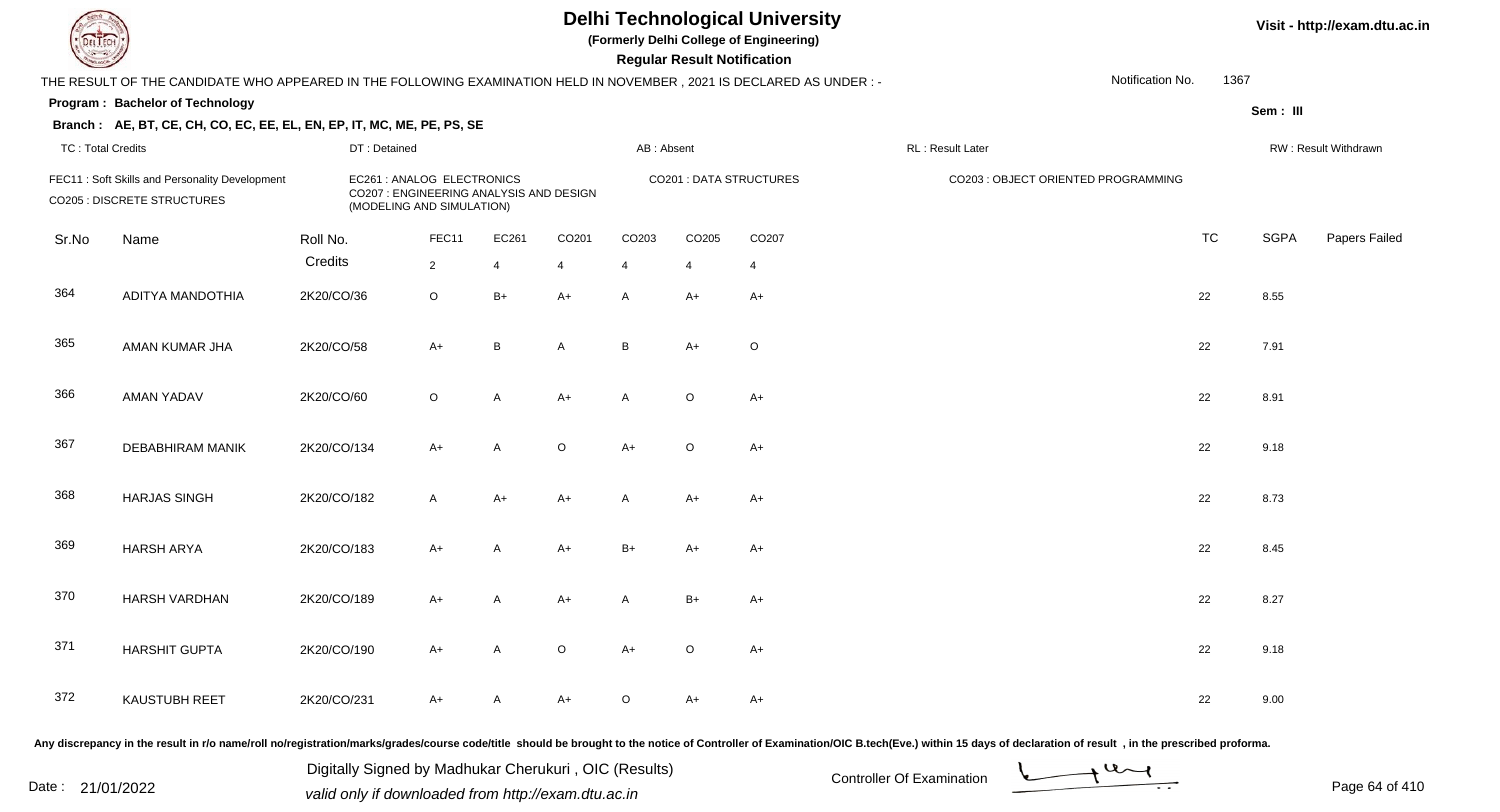**(Formerly Delhi College of Engineering)**

 **Regular Result Notification**

| $\sim$                                                                                                                                                                                     |                                                                                                                      |              |                |                |                |              | <b>Regular Result Rothrodtion</b> |                         |                  |                                     |           |             |                       |
|--------------------------------------------------------------------------------------------------------------------------------------------------------------------------------------------|----------------------------------------------------------------------------------------------------------------------|--------------|----------------|----------------|----------------|--------------|-----------------------------------|-------------------------|------------------|-------------------------------------|-----------|-------------|-----------------------|
|                                                                                                                                                                                            | THE RESULT OF THE CANDIDATE WHO APPEARED IN THE FOLLOWING EXAMINATION HELD IN NOVEMBER, 2021 IS DECLARED AS UNDER :- |              |                |                |                |              |                                   |                         |                  | Notification No.                    | 1367      |             |                       |
|                                                                                                                                                                                            | Program: Bachelor of Technology                                                                                      |              |                |                |                |              |                                   |                         |                  |                                     |           | Sem: III    |                       |
|                                                                                                                                                                                            | Branch: AE, BT, CE, CH, CO, EC, EE, EL, EN, EP, IT, MC, ME, PE, PS, SE                                               |              |                |                |                |              |                                   |                         |                  |                                     |           |             |                       |
| <b>TC: Total Credits</b>                                                                                                                                                                   |                                                                                                                      | DT: Detained |                |                |                | AB: Absent   |                                   |                         | RL: Result Later |                                     |           |             | RW: Result Withdrawn  |
| EC261 : ANALOG ELECTRONICS<br>FEC11: Soft Skills and Personality Development<br>CO207 : ENGINEERING ANALYSIS AND DESIGN<br><b>CO205 : DISCRETE STRUCTURES</b><br>(MODELING AND SIMULATION) |                                                                                                                      |              |                |                |                |              |                                   | CO201 : DATA STRUCTURES |                  | CO203 : OBJECT ORIENTED PROGRAMMING |           |             |                       |
| Sr.No                                                                                                                                                                                      | Name                                                                                                                 | Roll No.     | FEC11          | EC261          | CO201          | CO203        | CO205                             | CO207                   |                  |                                     | <b>TC</b> | <b>SGPA</b> | Papers Failed         |
|                                                                                                                                                                                            |                                                                                                                      | Credits      | $\overline{2}$ | $\overline{4}$ | $\overline{4}$ | 4            | $\overline{4}$                    | $\overline{4}$          |                  |                                     |           |             |                       |
|                                                                                                                                                                                            |                                                                                                                      |              | $A+$           | A              | $A+$           | $\circ$      | $A+$                              | $A+$                    |                  |                                     | 22        | 9.00        |                       |
| 373                                                                                                                                                                                        | <b>MANISH TOSHWAL</b>                                                                                                | 2K20/CO/256  | $A+$           | $A+$           | $A+$           | $\circ$      | $A+$                              | $A+$                    |                  |                                     | 22        | 9.18        |                       |
| 374                                                                                                                                                                                        | <b>MD ASJAD SHAKIL</b>                                                                                               | 2K20/CO/266  | $\circ$        | A              | $A+$           | A+           | $A+$                              | $A+$                    |                  |                                     | 22        | 8.91        |                       |
| 375                                                                                                                                                                                        | <b>NITISH GAUTAM</b>                                                                                                 | 2K20/CO/309  | F              | F              | $\mathsf{A}$   | F            | $\mathbf C$                       | P                       |                  |                                     | 12        | 3.09        | FEC11EC261,<br>CO203, |
| 376                                                                                                                                                                                        | <b>NITISH KASHNIA</b>                                                                                                | 2K20/CO/310  | F              | E              | $\mathsf{A}$   | $B+$         | A                                 | A                       |                  |                                     | 16        | 5.64        | FEC11EC261,           |
| 377                                                                                                                                                                                        | <b>SAGAR MATHPAL</b>                                                                                                 | 2K20/CO/386  | $A+$           | $A+$           | $A+$           | $\mathsf{A}$ | $\circ$                           | $A+$                    |                  |                                     | 22        | 9.00        |                       |
| 378                                                                                                                                                                                        | <b>SAHIL KUMAR</b>                                                                                                   | 2K20/CO/389  | $A+$           | A+             | A              | A            | $\circ$                           | $A+$                    |                  |                                     | 22        | 8.82        |                       |

Any discrepancy in the result in r/o name/roll no/registration/marks/grades/course code/title should be brought to the notice of Controller of Examination/OIC B.tech(Eve.) within 15 days of declaration of result, in the pr

Date : 21/01/2022 Digital Digital of Microsofted Chemical Controller Of Examination Determination Page 65 of 41 Digitally Signed by Madhukar Cherukuri , OIC (Results)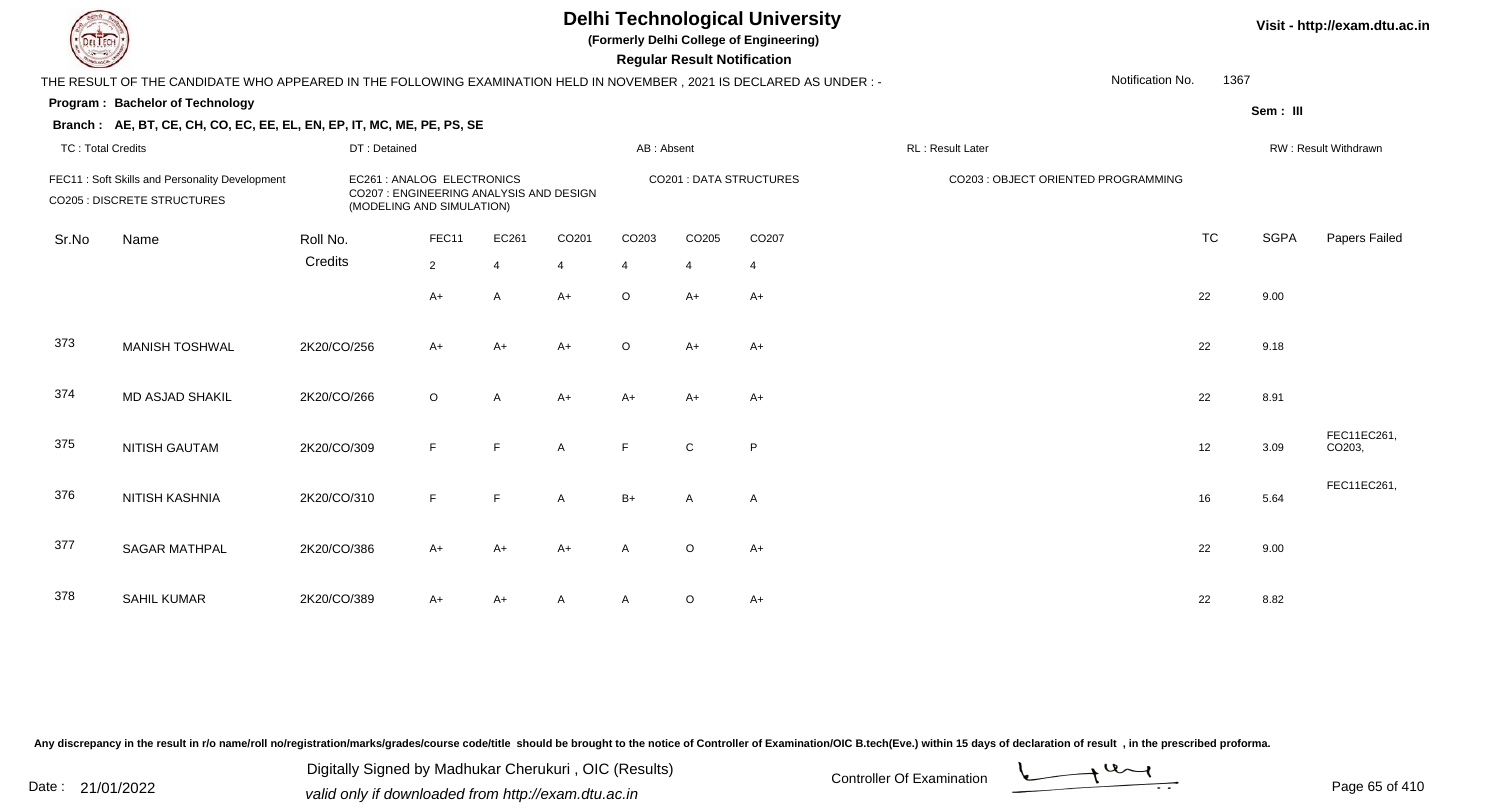**(Formerly Delhi College of Engineering)**

 **Regular Result Notification**

#### **Visit - http://exam.dtu.ac.in**

|                          | THE RESULT OF THE CANDIDATE WHO APPEARED IN THE FOLLOWING EXAMINATION HELD IN NOVEMBER, 2021 IS DECLARED AS UNDER : - |              |                                                                                                    |                |                |                |                |                         |                  | Notification No.                    | 1367      |             |                      |
|--------------------------|-----------------------------------------------------------------------------------------------------------------------|--------------|----------------------------------------------------------------------------------------------------|----------------|----------------|----------------|----------------|-------------------------|------------------|-------------------------------------|-----------|-------------|----------------------|
|                          | Program: Bachelor of Technology                                                                                       |              |                                                                                                    |                |                |                |                |                         |                  |                                     |           | Sem: III    |                      |
|                          | Branch: AE, BT, CE, CH, CO, EC, EE, EL, EN, EP, IT, MC, ME, PE, PS, SE                                                |              |                                                                                                    |                |                |                |                |                         |                  |                                     |           |             |                      |
| <b>TC: Total Credits</b> |                                                                                                                       | DT: Detained |                                                                                                    |                |                | AB: Absent     |                |                         | RL: Result Later |                                     |           |             | RW: Result Withdrawn |
|                          | FEC12 : BUSINESS COMMUNICATION AND<br>PRESENTATION SKILLS<br>CO205 : DISCRETE STRUCTURES                              |              | EC261 : ANALOG ELECTRONICS<br>CO207 : ENGINEERING ANALYSIS AND DESIGN<br>(MODELING AND SIMULATION) |                |                |                |                | CO201 : DATA STRUCTURES |                  | CO203 : OBJECT ORIENTED PROGRAMMING |           |             |                      |
| Sr.No                    | Name                                                                                                                  | Roll No.     | FEC12                                                                                              | EC261          | CO201          | CO203          | CO205          | CO207                   |                  |                                     | <b>TC</b> | <b>SGPA</b> | Papers Failec        |
|                          |                                                                                                                       | Credits      | $\overline{2}$                                                                                     | $\overline{4}$ | $\overline{4}$ | $\overline{4}$ | $\overline{4}$ | $\overline{4}$          |                  |                                     |           |             |                      |
| 379                      | <b>ISHA</b>                                                                                                           | 2K20/CO/203  | $A+$                                                                                               | $A+$           | $\circ$        | $A+$           | $A+$           | $A+$                    |                  |                                     | 22        | 9.18        |                      |
| 380                      | <b>JALAJ PRUTHI</b>                                                                                                   | 2K20/CO/209  | $\mathsf{A}$                                                                                       | $B+$           | $A+$           | A              | A              | A+                      |                  |                                     | 22        | 8.18        |                      |
| 381                      | MANMEET SINGH AJMANI                                                                                                  | 2K20/CO/258  | B                                                                                                  | $A+$           | $A+$           | $\circ$        | $\circ$        | $A+$                    |                  |                                     | 22        | 9.09        |                      |
| 382                      | MOHD ZAID                                                                                                             | 2K20/CO/277  | $\mathsf{C}$                                                                                       | B              | $B+$           | B              | $\mathsf{C}$   | $B+$                    |                  |                                     | 22        | 6.09        |                      |
| 383                      | PRIYANSHU SRIVASTAVA                                                                                                  | 2K20/CO/348  | A+                                                                                                 | $B+$           | $A+$           | $\mathsf{A}$   | $\circ$        | $A+$                    |                  |                                     | 22        | 8.64        |                      |
| 384                      | <b>RISHABH KUMAR SINGH</b>                                                                                            | 2K20/CO/361  | $\mathsf{A}$                                                                                       | $B+$           | $B+$           | $A+$           | $\circ$        | $A+$                    |                  |                                     | 22        | 8.36        |                      |
| 385                      | ROHAN PRABHAKAR                                                                                                       | 2K20/CO/371  | $\mathsf{A}$                                                                                       | $\mathsf{A}$   | $\mathsf{A}$   | $\mathsf{A}$   | $\circ$        | $A+$                    |                  |                                     | 22        | 8.55        |                      |
| 386                      | <b>SAROJ KUMAR</b>                                                                                                    | 2K20/CO/407  | $\mathsf{A}$                                                                                       | $B+$           | $B+$           | A              | $\mathsf O$    | A                       |                  |                                     | 22        | 8.00        |                      |
| 387                      | <b>SARTHAK BEHL</b>                                                                                                   | 2K20/CO/408  | $\mathsf{A}$                                                                                       | $\mathsf{A}$   | $\mathsf{A}$   | A              | $\circ$        | $A+$                    |                  |                                     | 22        | 8.55        |                      |
|                          |                                                                                                                       |              |                                                                                                    |                |                |                |                |                         |                  |                                     |           |             |                      |

Any discrepancy in the result in r/o name/roll no/registration/marks/grades/course code/title should be brought to the notice of Controller of Examination/OIC B.tech(Eve.) within 15 days of declaration of result, in the pr

Date : 21/01/2022 Digital Digital of Microsofted Chemical Controller Of Examination Determination Page 66 of 41 Digitally Signed by Madhukar Cherukuri , OIC (Results)

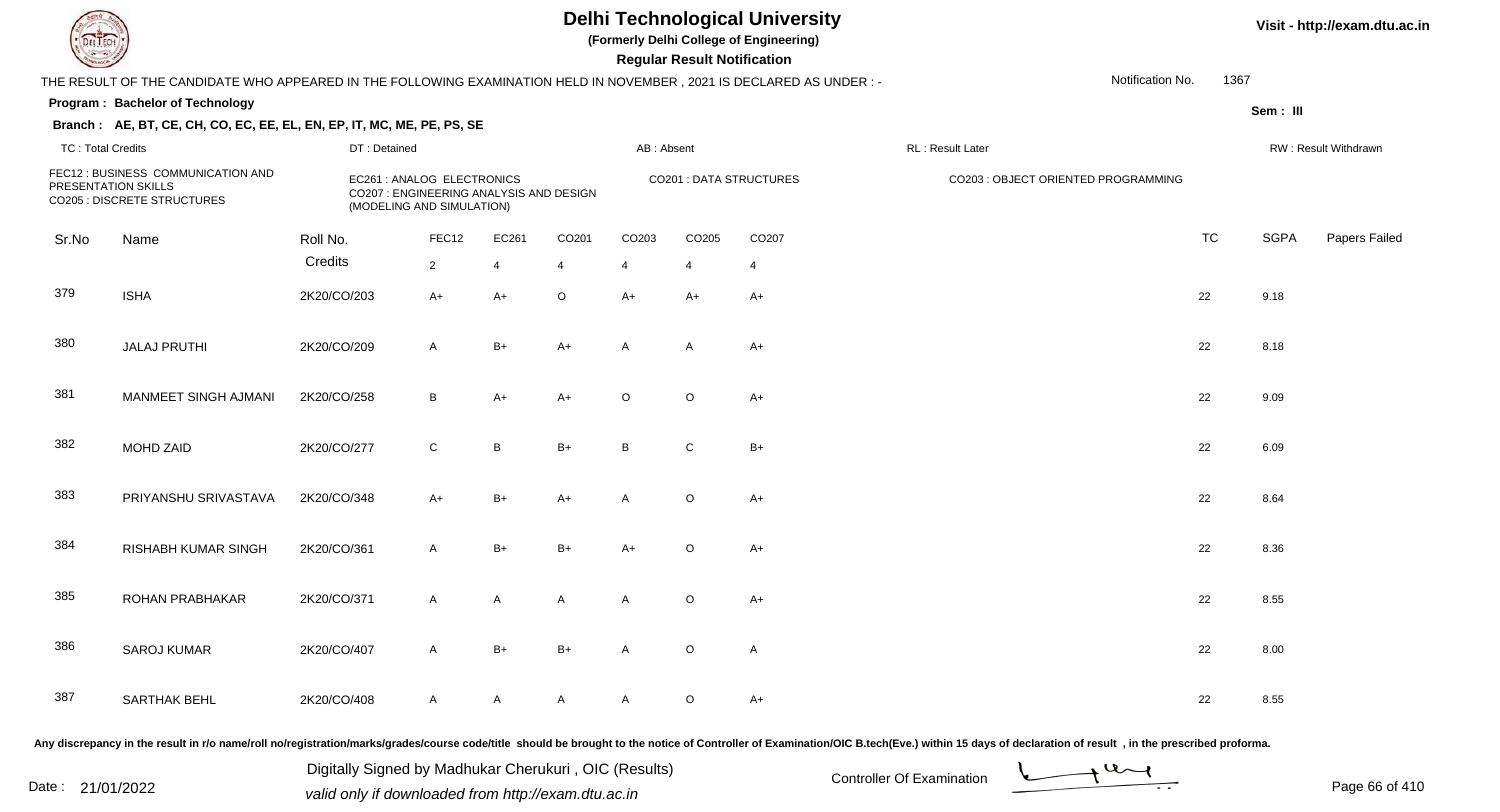389

VEDANT KOHLI 2K20/CO/478

#### **Delhi Technological University**

**(Formerly Delhi College of Engineering)**

 **Regular Result Notification**

#### **Program : Bachelor of TechnologySem : III Branch : AE, BT, CE, CH, CO, EC, EE, EL, EN, EP, IT, MC, ME, PE, PS, SE**THE RESULT OF THE CANDIDATE WHO APPEARED IN THE FOLLOWING EXAMINATION HELD IN NOVEMBER , 2021 IS DECLARED AS UNDER : -TC : Total Credits DT : Detainedd AB : Absent RL : Result Later RW : Result Withdrawn Notification No. 1367Sr.NoName Roll No. **Credits** FEC12 : BUSINESS COMMUNICATION ANDPRESENTATION SKILLS EC261 : ANALOG ELECTRONICS CO201 : DATA STRUCTURES CO203 : OBJECT ORIENTED PROGRAMMING CO205 : DISCRETE STRUCTURES CO207 : ENGINEERING ANALYSIS AND DESIGN (MODELING AND SIMULATION)FEC12 EC261 CO201 CO203 CO205 CO207 TCTC SGPA Papers Failed 22 4 4 4 4 4 AA A A A O  $A_{+}$  22 8.55 388 SAURAV KUMAR MEHARR 2K20/CO/416 A B+ A A+ A+ A A<br>

<sup>A</sup> <sup>A</sup> <sup>A</sup> A+ <sup>A</sup> A+ <sup>22</sup> 8.36

Any discrepancy in the result in r/o name/roll no/registration/marks/grades/course code/title should be brought to the notice of Controller of Examination/OIC B.tech(Eve.) within 15 days of declaration of result , in the p

Date : 21/01/2022 Valid only if downloaded from http://exam.dtu.ac.in<br>valid only if downloaded from http://exam.dtu.ac.in Digitally Signed by Madhukar Cherukuri , OIC (Results)

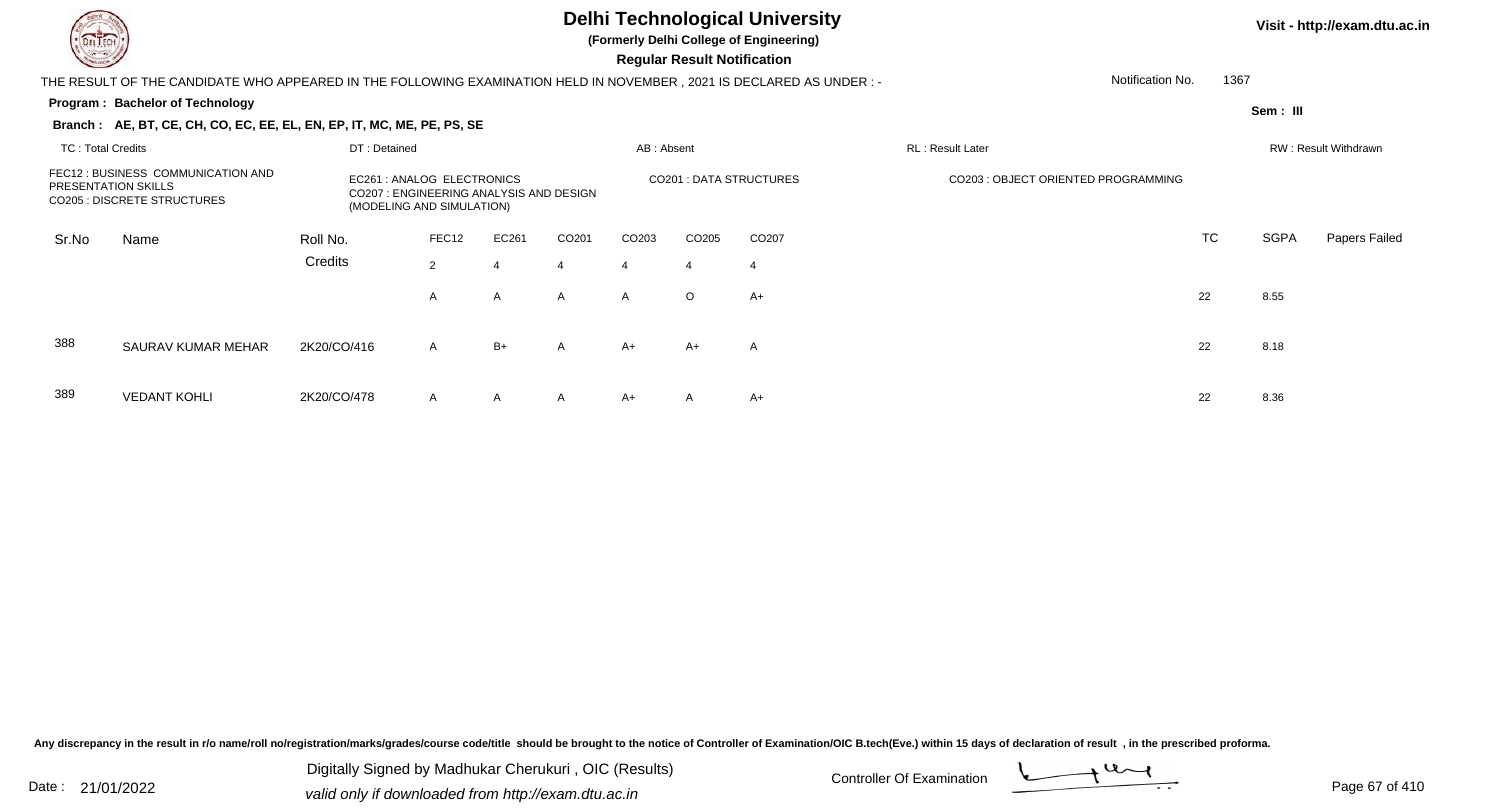**(Formerly Delhi College of Engineering)**

#### **Visit - http://exam.dtu.ac.in**

**Program : Bachelor of Technology Regular Result NotificationSem : III Branch : AE, BT, CE, CH, CO, EC, EE, EL, EN, EP, IT, MC, ME, PE, PS, SE**THE RESULT OF THE CANDIDATE WHO APPEARED IN THE FOLLOWING EXAMINATION HELD IN NOVEMBER , 2021 IS DECLARED AS UNDER : -TC : Total Credits DT : Detainedd AB : Absent RL : Result Later RW : Result Withdrawn Notification No. 1367Sr.NoName Roll No. **Credits** FEC13 : PUBLIC SPEAKING EC261 : ANALOG ELECTRONICS CO201 : DATA STRUCTURES CO203 : OBJECT ORIENTED PROGRAMMING CO205 : DISCRETE STRUCTURES CO207 : ENGINEERING ANALYSIS AND DESIGN (MODELING AND SIMULATION)FEC133 EC261 CO201 CO203 CO205 CO207 CO207 CO207 CO207 CO207 CO207 CO207 CO207 CO207 CO TC SGPA Papers Failed 22 4 4 4 4 4 390 ADITYA PANDEY 2K20/CO/39 A+ <sup>B</sup> <sup>O</sup> <sup>O</sup> <sup>A</sup> A+ <sup>22</sup> 8.64 391 ANIKET KUMARR 2K20/CO/68 A+ B+ A+ A+ A+ A+ A+ A+ C+ 22 8.64 392 ANMOL SINGH 2K20/CO/80 A+ A+ <sup>O</sup> A+ <sup>O</sup> A+ <sup>22</sup> 9.36 393 GARVIT BATRAA 2K20/CO/159 A+ O O O A+ A+ 394**GOPAL**  2K20/CO/173 A+ <sup>F</sup> <sup>F</sup> <sup>F</sup> <sup>F</sup> <sup>F</sup> <sup>2</sup> 0.82 EC261, CO201, CO203, CO205, CO207, 395 HEMANT KUMARR 2K20/CO/195 A+ A O A A+ A+ 396 MAYANK RAWAT 2K20/CO/265 A+ A+ A+ A+ A+ A+ <sup>22</sup> 9.00 397 MOHD SAIFF 2K20/CO/276 A+ A A+ A A+ A+ A+ A+ C+ 22 8.64 398 PRAGATI CHAUDHARYY 2K20/CO/326 O A A+ A O A+ <br>22 8.91

Any discrepancy in the result in r/o name/roll no/registration/marks/grades/course code/title should be brought to the notice of Controller of Examination/OIC B.tech(Eve.) within 15 days of declaration of result , in the p

Date : 21/01/2022 Digital Digital of Microsofted Chemical Controller Of Examination Determination Page 68 of 41

Digitally Signed by Madhukar Cherukuri , OIC (Results)

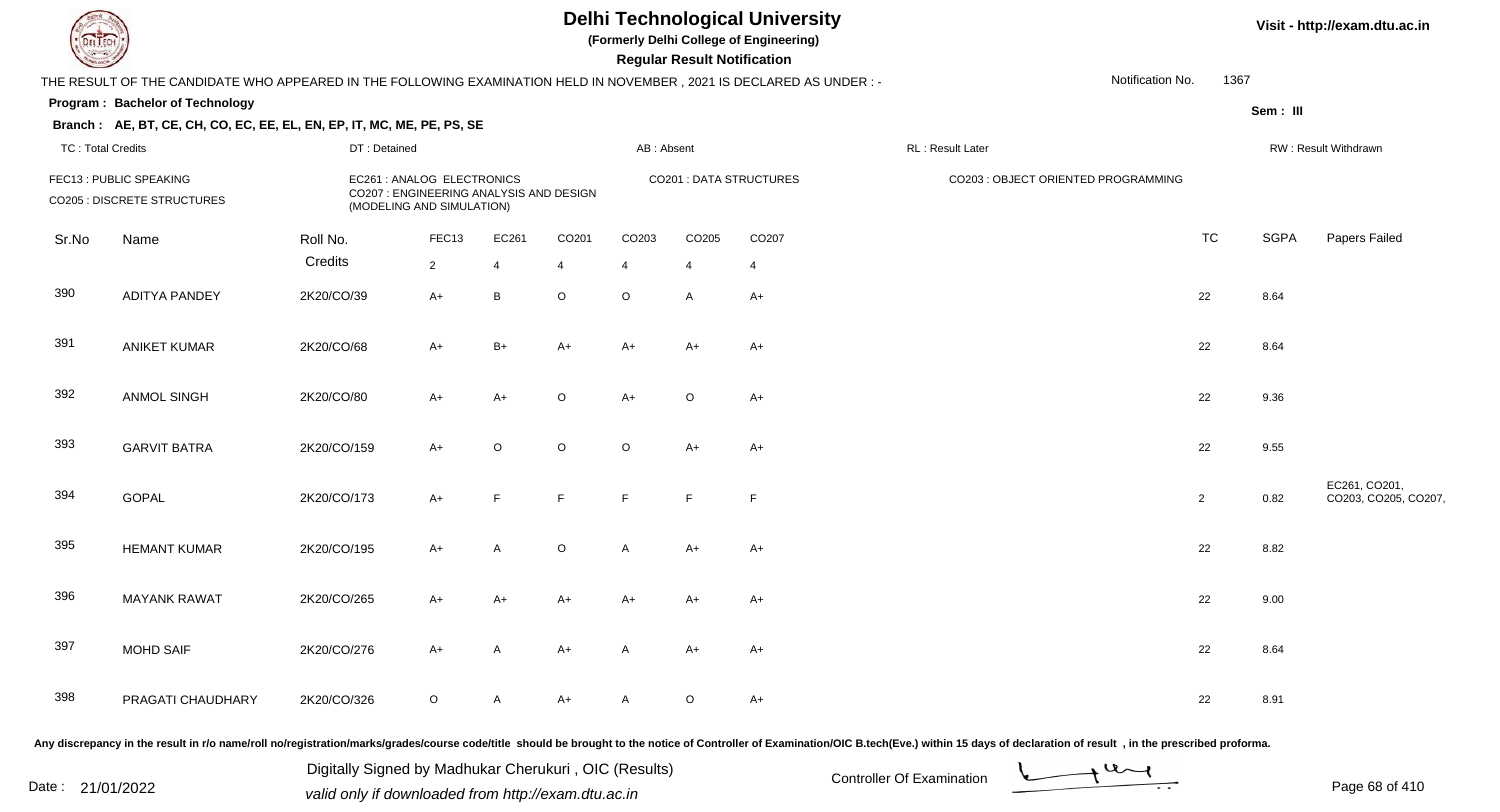| DEL TECH                 |                                                                                                                      |              |                                                                                                    |                          |       |            | <b>Regular Result Notification</b> | <b>Delhi Technological University</b><br>(Formerly Delhi College of Engineering) |                                     |           |             | Visit - http://exam.dtu.ac.in |
|--------------------------|----------------------------------------------------------------------------------------------------------------------|--------------|----------------------------------------------------------------------------------------------------|--------------------------|-------|------------|------------------------------------|----------------------------------------------------------------------------------|-------------------------------------|-----------|-------------|-------------------------------|
|                          | THE RESULT OF THE CANDIDATE WHO APPEARED IN THE FOLLOWING EXAMINATION HELD IN NOVEMBER, 2021 IS DECLARED AS UNDER :- |              |                                                                                                    |                          |       |            |                                    |                                                                                  | Notification No.                    | 1367      |             |                               |
|                          | Program: Bachelor of Technology                                                                                      |              |                                                                                                    |                          |       |            |                                    |                                                                                  |                                     |           | Sem: III    |                               |
|                          | Branch: AE, BT, CE, CH, CO, EC, EE, EL, EN, EP, IT, MC, ME, PE, PS, SE                                               |              |                                                                                                    |                          |       |            |                                    |                                                                                  |                                     |           |             |                               |
| <b>TC: Total Credits</b> |                                                                                                                      | DT: Detained |                                                                                                    |                          |       | AB: Absent |                                    |                                                                                  | <b>RL: Result Later</b>             |           |             | RW: Result Withdrawn          |
|                          | FEC13 : PUBLIC SPEAKING<br><b>CO205 : DISCRETE STRUCTURES</b>                                                        |              | EC261 : ANALOG ELECTRONICS<br>CO207 : ENGINEERING ANALYSIS AND DESIGN<br>(MODELING AND SIMULATION) |                          |       |            |                                    | CO201 : DATA STRUCTURES                                                          | CO203 : OBJECT ORIENTED PROGRAMMING |           |             |                               |
| Sr.No                    | Name                                                                                                                 | Roll No.     | FEC <sub>13</sub>                                                                                  | EC261                    | CO201 | CO203      | CO205                              | CO207                                                                            |                                     | TC        | <b>SGPA</b> | Papers Failed                 |
|                          |                                                                                                                      | Credits      | $\overline{2}$                                                                                     | $\overline{4}$           | 4     |            |                                    | $\overline{4}$                                                                   |                                     |           |             |                               |
|                          |                                                                                                                      |              | $\circ$                                                                                            | Α                        | $A+$  | A          | $\circ$                            | $A+$                                                                             |                                     | 22        | 8.91        |                               |
| 399                      | <b>SATYAM YADAV</b>                                                                                                  | 2K20/CO/415  | $\circ$                                                                                            | A                        | А     | A          | $\Omega$                           | $A+$                                                                             |                                     | 22        | 8.73        |                               |
|                          | FEC14 : APPRECIATION OF SHORT STORIES<br><b>CO205: DISCRETE STRUCTURES</b>                                           |              | EC261: ANALOG ELECTRONICS<br>CO207 : ENGINEERING ANALYSIS AND DESIGN<br>(MODELING AND SIMULATION)  |                          |       |            |                                    | CO201 : DATA STRUCTURES                                                          | CO203: OBJECT ORIENTED PROGRAMMING  |           |             |                               |
| Sr.No                    | Name                                                                                                                 | Roll No.     | FEC14                                                                                              | EC261                    | CO201 | CO203      | CO205                              | CO207                                                                            |                                     | <b>TC</b> | <b>SGPA</b> | Papers Failed                 |
|                          |                                                                                                                      | Credits      | $\overline{2}$                                                                                     | $\overline{\mathcal{A}}$ | 4     |            |                                    | 4                                                                                |                                     |           |             |                               |
| 400                      | <b>ARYAN KANJOLIA</b>                                                                                                | 2K20/CO/104  | A+                                                                                                 | $B+$                     | A+    | B+         | B+                                 | $A+$                                                                             |                                     | 22        | 7.91        |                               |

Any discrepancy in the result in r/o name/roll no/registration/marks/grades/course code/title should be brought to the notice of Controller of Examination/OIC B.tech(Eve.) within 15 days of declaration of result ,in the p

Digitally Signed by Madhukar Cherukuri, OIC (Results)<br>Date : 21/01/2022 valid only if downloaded from http://oxam.dtu.ac.in Digitally Signed by Madhukar Cherukuri , OIC (Results)valid only if downloaded from http://exam.dtu.ac.in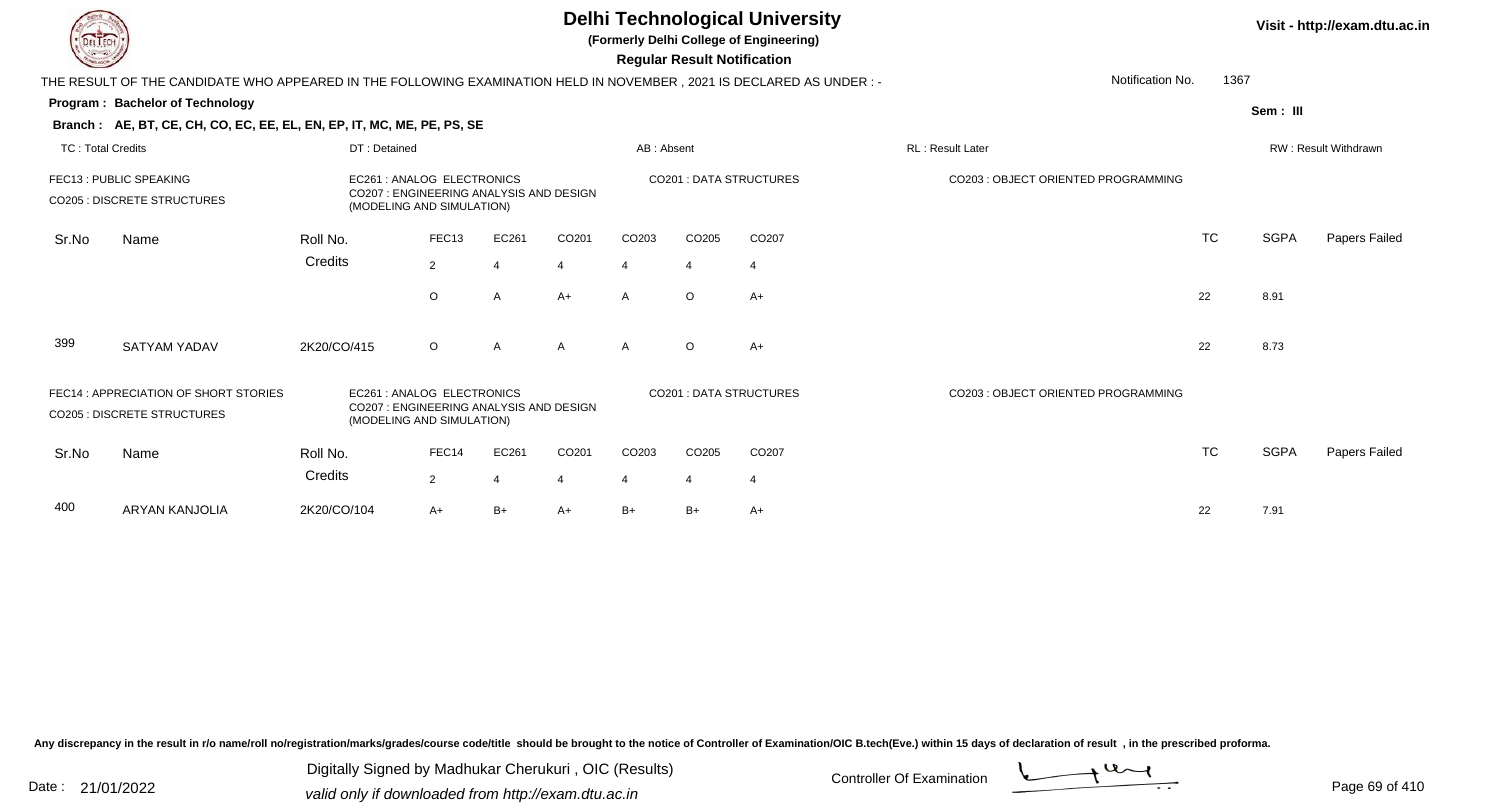**(Formerly Delhi College of Engineering)**

 **Regular Result Notification**

**Visit - http://exam.dtu.ac.in**

| <b>Courses A</b>         |                                                                                                                     |              |                                                                                                    |                |                |                | <b>Regular Result Notification</b> |                                |                  |                                     |           |             |                      |
|--------------------------|---------------------------------------------------------------------------------------------------------------------|--------------|----------------------------------------------------------------------------------------------------|----------------|----------------|----------------|------------------------------------|--------------------------------|------------------|-------------------------------------|-----------|-------------|----------------------|
|                          | THE RESULT OF THE CANDIDATE WHO APPEARED IN THE FOLLOWING EXAMINATION HELD IN NOVEMBER, 2021 IS DECLARED AS UNDER:- |              |                                                                                                    |                |                |                |                                    |                                |                  | Notification No.                    | 1367      |             |                      |
|                          | Program: Bachelor of Technology                                                                                     |              |                                                                                                    |                |                |                |                                    |                                |                  |                                     |           | Sem: III    |                      |
|                          | Branch: AE, BT, CE, CH, CO, EC, EE, EL, EN, EP, IT, MC, ME, PE, PS, SE                                              |              |                                                                                                    |                |                |                |                                    |                                |                  |                                     |           |             |                      |
| <b>TC: Total Credits</b> |                                                                                                                     | DT: Detained |                                                                                                    |                |                | AB: Absent     |                                    |                                | RL: Result Later |                                     |           |             | RW: Result Withdrawn |
|                          | FEC18: FINANCIAL STATEMENTS ANALYSIS<br><b>CO205 : DISCRETE STRUCTURES</b>                                          |              | EC261 : ANALOG ELECTRONICS<br>CO207 : ENGINEERING ANALYSIS AND DESIGN<br>(MODELING AND SIMULATION) |                |                |                |                                    | <b>CO201 : DATA STRUCTURES</b> |                  | CO203 : OBJECT ORIENTED PROGRAMMING |           |             |                      |
| Sr.No                    | Name                                                                                                                | Roll No.     | FEC18                                                                                              | EC261          | CO201          | CO203          | CO205                              | CO207                          |                  |                                     | <b>TC</b> | <b>SGPA</b> | Papers Failed        |
|                          |                                                                                                                     | Credits      | $\overline{2}$                                                                                     | $\overline{4}$ | $\overline{4}$ | $\overline{4}$ | $\overline{4}$                     | $\overline{4}$                 |                  |                                     |           |             |                      |
| 401                      | <b>MAHAK MEENA</b>                                                                                                  | 2K20/CO/247  | $\mathsf{A}$                                                                                       | A              | $A+$           | $A+$           | $A+$                               | $A+$                           |                  |                                     | 22        | 8.73        |                      |
| 402                      | <b>MAHIMA SINGH</b>                                                                                                 | 2K20/CO/248  | $A+$                                                                                               | $A+$           | $\circ$        | $A+$           | $\circ$                            | $A+$                           |                  |                                     | 22        | 9.36        |                      |
| 403                      | <b>MANSI VERMA</b>                                                                                                  | 2K20/CO/260  | $\circ$                                                                                            | A+             | $A+$           | $A+$           | $\circ$                            | $\circ$                        |                  |                                     | 22        | 9.45        |                      |
| 404                      | NANDINI AGRAWAL                                                                                                     | 2K20/CO/292  | $\circ$                                                                                            | A              | $\circ$        | $A+$           | $\circ$                            | $A+$                           |                  |                                     | 22        | 9.27        |                      |
| 405                      | NIHAL JAYACHANDRAN                                                                                                  | 2K20/CO/297  | $\mathsf{A}$                                                                                       | $B+$           | $A+$           | $\circ$        | $A+$                               | A                              |                  |                                     | 22        | 8.55        |                      |
| 406                      | NIHARIKA                                                                                                            | 2K20/CO/298  | $A+$                                                                                               | $A+$           | $\mathsf O$    | $A+$           | $\circ$                            | $A+$                           |                  |                                     | 22        | 9.36        |                      |
| 407                      | <b>NISHIL BANSAL</b>                                                                                                | 2K20/CO/307  | A+                                                                                                 | A+             | $\circ$        | $A+$           | $\circ$                            | $A+$                           |                  |                                     | 22        | 9.36        |                      |
| 408                      | <b>NITIN PATEL</b>                                                                                                  | 2K20/CO/308  | $A+$                                                                                               | A+             | $\circ$        | $A+$           | $\circ$                            | $A+$                           |                  |                                     | 22        | 9.36        |                      |
| 409                      | OBAIDULLAH                                                                                                          | 2K20/CO/312  | $A+$                                                                                               | A              | A+             | A+             | $\circ$                            | $A+$                           |                  |                                     | 22        | 9.00        |                      |
|                          |                                                                                                                     |              |                                                                                                    |                |                |                |                                    |                                |                  |                                     |           |             |                      |

Any discrepancy in the result in r/o name/roll no/registration/marks/grades/course code/title should be brought to the notice of Controller of Examination/OIC B.tech(Eve.) within 15 days of declaration of result, in the pr

Date : 21/01/2022 Digital Digital of Microsofted Controller Of Examination Determination Page 70 of 41 Digitally Signed by Madhukar Cherukuri , OIC (Results)

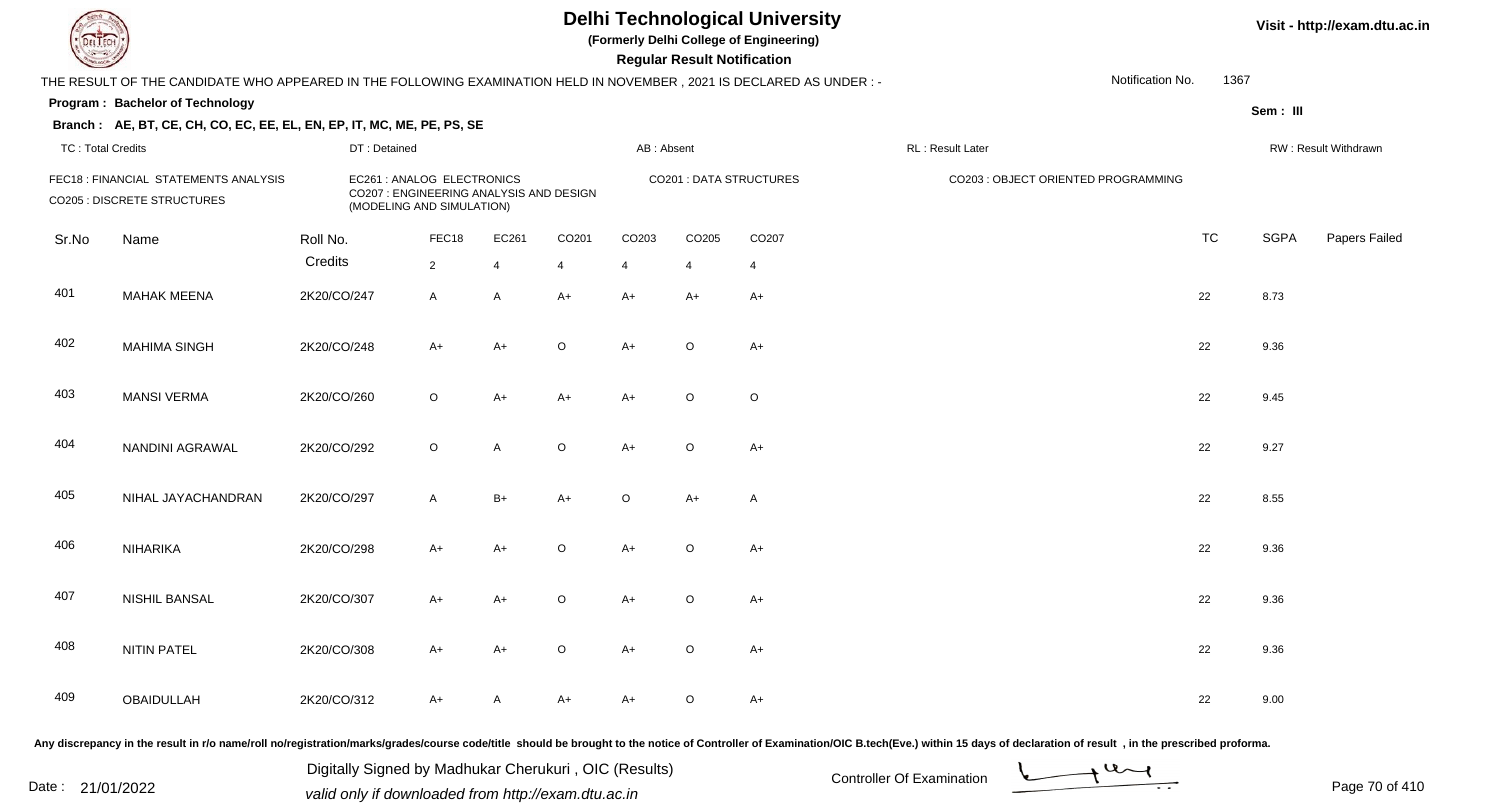**(Formerly Delhi College of Engineering)**

 **Regular Result Notification**

|                          | THE RESULT OF THE CANDIDATE WHO APPEARED IN THE FOLLOWING EXAMINATION HELD IN NOVEMBER , 2021 IS DECLARED AS UNDER :-                                                             |              |                |       |                         |            |                |                                     |                  | Notification No. | 1367      |          |                      |
|--------------------------|-----------------------------------------------------------------------------------------------------------------------------------------------------------------------------------|--------------|----------------|-------|-------------------------|------------|----------------|-------------------------------------|------------------|------------------|-----------|----------|----------------------|
|                          | <b>Program: Bachelor of Technology</b>                                                                                                                                            |              |                |       |                         |            |                |                                     |                  |                  |           | Sem: III |                      |
|                          | Branch: AE, BT, CE, CH, CO, EC, EE, EL, EN, EP, IT, MC, ME, PE, PS, SE                                                                                                            |              |                |       |                         |            |                |                                     |                  |                  |           |          |                      |
| <b>TC: Total Credits</b> |                                                                                                                                                                                   | DT: Detained |                |       |                         | AB: Absent |                |                                     | RL: Result Later |                  |           |          | RW: Result Withdrawn |
|                          | FEC18 : FINANCIAL STATEMENTS ANALYSIS<br>EC261 : ANALOG ELECTRONICS<br>CO207 : ENGINEERING ANALYSIS AND DESIGN<br><b>CO205 : DISCRETE STRUCTURES</b><br>(MODELING AND SIMULATION) |              |                |       | CO201 : DATA STRUCTURES |            |                | CO203 : OBJECT ORIENTED PROGRAMMING |                  |                  |           |          |                      |
| Sr.No                    | Name                                                                                                                                                                              | Roll No.     | FEC18          | EC261 | CO201                   | CO203      | CO205          | CO207                               |                  |                  | <b>TC</b> | SGPA     | Papers Failed        |
|                          |                                                                                                                                                                                   | Credits      | $\overline{2}$ |       | $\overline{4}$          | 4          | $\overline{4}$ | $\overline{4}$                      |                  |                  |           |          |                      |
|                          |                                                                                                                                                                                   |              | $A+$           | A     | $A+$                    | $A+$       | $\circ$        | $A+$                                |                  |                  | 22        | 9.00     |                      |
| 410                      | PANKAJ LAHOTI                                                                                                                                                                     | 2K20/CO/316  | $A+$           | A     | $A+$                    | $A+$       | $\circ$        | $\circ$                             |                  |                  | 22        | 9.18     |                      |
| 411                      | PARAMJIT SINGH                                                                                                                                                                    | 2K20/CO/318  | $A+$           | $A+$  | $\circ$                 | $\circ$    | $\circ$        | $A+$                                |                  |                  | 22        | 9.55     |                      |
| 412                      | SIDDHARTH ROY                                                                                                                                                                     | 2K20/CO/443  | $A+$           | A+    | $A+$                    | $A+$       | A+             | $A+$                                |                  |                  | 22        | 9.00     |                      |
| 413                      | VANDAN AKSHAY PATEL                                                                                                                                                               | 2K20/CO/474  | $\mathsf{A}$   | A+    | A                       | $\circ$    | $A+$           | $A+$                                |                  |                  | 22        | 8.91     |                      |
| 414                      | <b>VINAYAK SHARDA</b>                                                                                                                                                             | 2K20/CO/489  | $\mathsf{A}$   | A+    | $\circ$                 | A+         | A+             | $A+$                                |                  |                  | 22        | 9.09     |                      |

Any discrepancy in the result in r/o name/roll no/registration/marks/grades/course code/title should be brought to the notice of Controller of Examination/OIC B.tech(Eve.) within 15 days of declaration of result, in the pr

Date : 21/01/2022 Digital Digital of Microsofted Controller Of Examination Determination Page 71 of 41 Digitally Signed by Madhukar Cherukuri , OIC (Results)

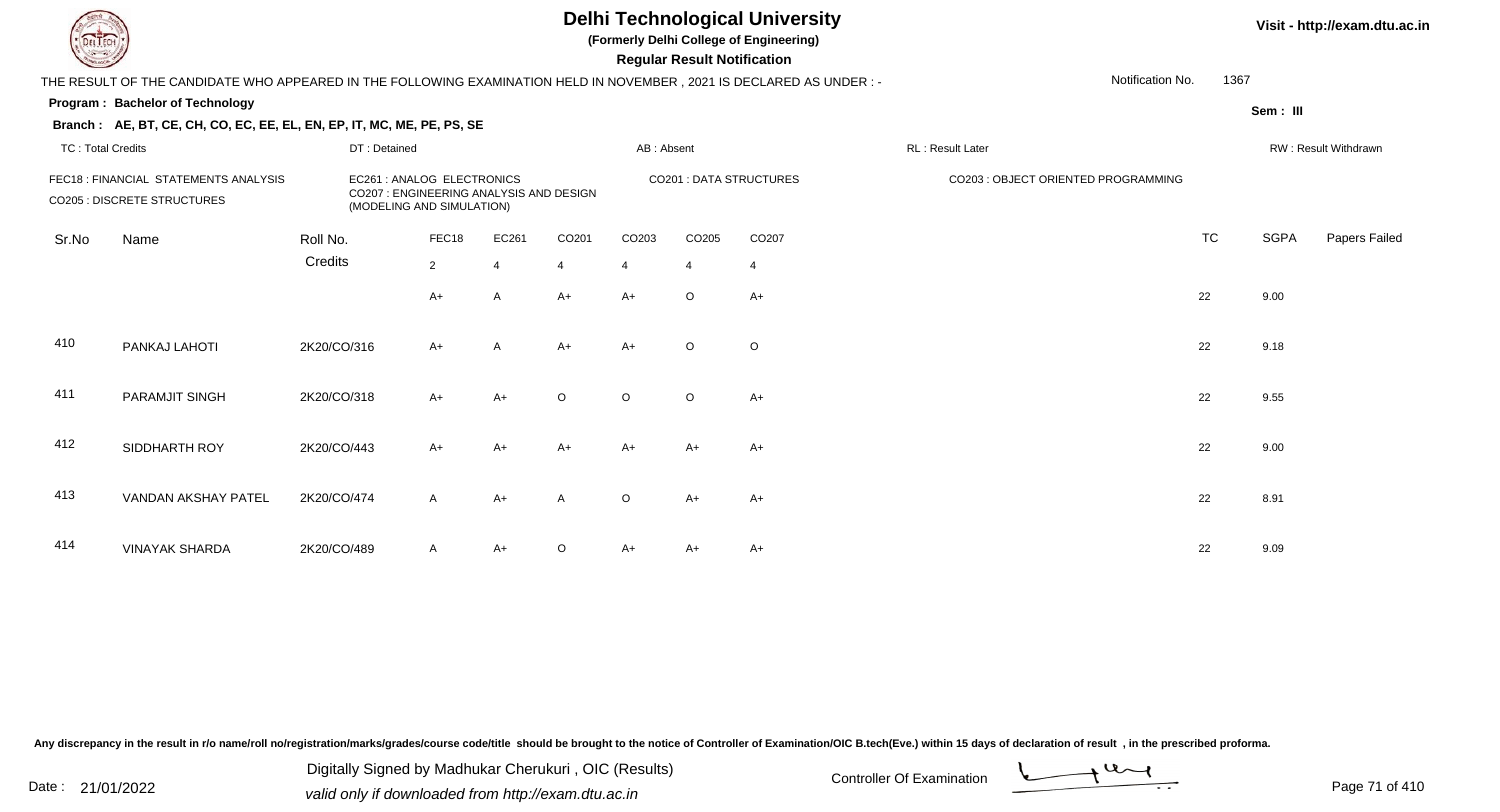**(Formerly Delhi College of Engineering)**

 **Regular Result Notification**

#### **Visit - http://exam.dtu.ac.in**

|                                                                                                                    | Notification No.<br>THE RESULT OF THE CANDIDATE WHO APPEARED IN THE FOLLOWING EXAMINATION HELD IN NOVEMBER, 2021 IS DECLARED AS UNDER :- |                                                                                                    |                |                |                |                         |                  |                      |                                     |  |           | 1367        |               |
|--------------------------------------------------------------------------------------------------------------------|------------------------------------------------------------------------------------------------------------------------------------------|----------------------------------------------------------------------------------------------------|----------------|----------------|----------------|-------------------------|------------------|----------------------|-------------------------------------|--|-----------|-------------|---------------|
|                                                                                                                    | Program: Bachelor of Technology                                                                                                          |                                                                                                    |                |                |                |                         |                  |                      |                                     |  |           | Sem : III   |               |
| Branch: AE, BT, CE, CH, CO, EC, EE, EL, EN, EP, IT, MC, ME, PE, PS, SE<br><b>TC: Total Credits</b><br>DT: Detained |                                                                                                                                          |                                                                                                    |                | AB: Absent     |                |                         | RL: Result Later | RW: Result Withdrawn |                                     |  |           |             |               |
| FEC1: SPORTS - I<br><b>CO205 : DISCRETE STRUCTURES</b>                                                             |                                                                                                                                          | EC261 : ANALOG ELECTRONICS<br>CO207 : ENGINEERING ANALYSIS AND DESIGN<br>(MODELING AND SIMULATION) |                |                |                | CO201 : DATA STRUCTURES |                  |                      | CO203 : OBJECT ORIENTED PROGRAMMING |  |           |             |               |
| Sr.No                                                                                                              | Name                                                                                                                                     | Roll No.                                                                                           | FEC1           | EC261          | CO201          | CO203                   | CO205            | CO207                |                                     |  | <b>TC</b> | <b>SGPA</b> | Papers Failec |
|                                                                                                                    |                                                                                                                                          | Credits                                                                                            | $\overline{2}$ | $\overline{4}$ | $\overline{4}$ | $\overline{4}$          | $\overline{4}$   | $\overline{4}$       |                                     |  |           |             |               |
| 415                                                                                                                | ABHISHEK KUMAR MEHTO                                                                                                                     | 2K20/CO/24                                                                                         | $\mathsf{A}$   | $\mathsf C$    | $\mathbf C$    | $A+$                    | A+               | $A+$                 |                                     |  | 22        | 7.45        |               |
| 416                                                                                                                | AKSHAY KUMAR                                                                                                                             | 2K20/CO/49                                                                                         | $A+$           | $B+$           | $A+$           | $A+$                    | A+               | $A+$                 |                                     |  | 22        | 8.64        |               |
| 417                                                                                                                | ALHAGIE S JOBE                                                                                                                           | 2K20/CO/53                                                                                         | $A+$           | $B+$           | $B+$           | $B+$                    | Α                | $A+$                 |                                     |  | 22        | 7.73        |               |
| 418                                                                                                                | <b>AYUSH KUMAR</b>                                                                                                                       | 2K20/CO/114                                                                                        | $\circ$        | A              | $\circ$        | A                       | A+               | $A+$                 |                                     |  | 22        | 8.91        |               |
| 419                                                                                                                | <b>DEEPAK</b>                                                                                                                            | 2K20/CO/136                                                                                        | $\mathsf{A}$   | A              | $\mathsf O$    | A                       | $\circ$          | $A+$                 |                                     |  | 22        | 8.91        |               |
| 420                                                                                                                | EBRIMA I JALLOW                                                                                                                          | 2K20/CO/156                                                                                        | $A+$           | $B+$           | $B+$           | A                       | A+               | $\mathsf{A}$         |                                     |  | 22        | 7.91        |               |
| 421                                                                                                                | <b>GAURAV</b>                                                                                                                            | 2K20/CO/161                                                                                        | $A+$           | $A+$           | $\mathsf O$    | $B+$                    | A+               | $A+$                 |                                     |  | 22        | 8.82        |               |
| 422                                                                                                                | <b>HARSH KAIM</b>                                                                                                                        | 2K20/CO/186                                                                                        | $\mathsf{A}$   | A              | $\mathsf O$    | A                       | $A+$             | $A+$                 |                                     |  | 22        | 8.73        |               |
| 423                                                                                                                | <b>NAMISH GARG</b>                                                                                                                       | 2K20/CO/289                                                                                        | A+             | A              | $\mathsf O$    | $A+$                    | $\circ$          | $A+$                 |                                     |  | 22        | 9.18        |               |

Any discrepancy in the result in r/o name/roll no/registration/marks/grades/course code/title should be brought to the notice of Controller of Examination/OIC B.tech(Eve.) within 15 days of declaration of result, in the pr

Date : 21/01/2022 Digital Digital of Microsofted Controller Of Examination Determination Page 72 of 41

Digitally Signed by Madhukar Cherukuri , OIC (Results)

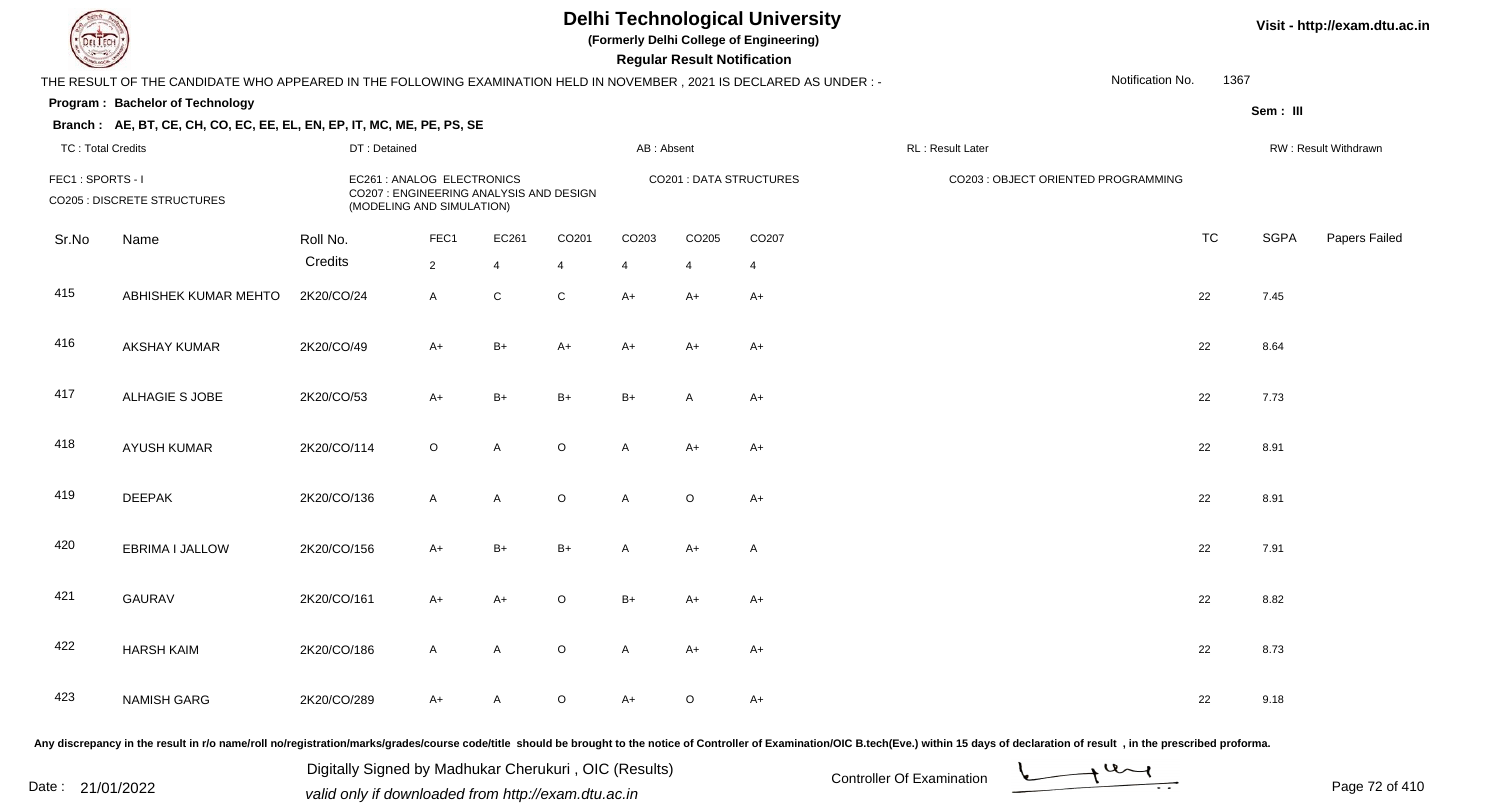#### **Visit - http://exam.dtu.ac.in**

**Program : Bachelor of Technology Regular Result Notification(Formerly Delhi College of Engineering)Sem : III Branch : AE, BT, CE, CH, CO, EC, EE, EL, EN, EP, IT, MC, ME, PE, PS, SE**THE RESULT OF THE CANDIDATE WHO APPEARED IN THE FOLLOWING EXAMINATION HELD IN NOVEMBER , 2021 IS DECLARED AS UNDER : -TC : Total Credits DT : Detainedd AB : Absent RL : Result Later RW : Result Withdrawn Notification No. 1367Sr.NoName Roll No. **Credits** FEC1 : SPORTS - I EC261 : ANALOG ELECTRONICS CO201 : DATA STRUCTURES CO203 : OBJECT ORIENTED PROGRAMMINGCO205 : DISCRETE STRUCTURES CO207 : ENGINEERING ANALYSIS AND DESIGN (MODELING AND SIMULATION)FEC1 EC261 CO201 CO203 CO205 CO207 TCTC SGPA Papers Failed 22 4 4 4 4 4  $A+$  <sup>A</sup> <sup>O</sup> A+ <sup>O</sup> A+ <sup>22</sup> 9.18 424 NIKHIL KUMAR SINGHH 2K20/CO/299 A A A B+ O A+ 425 NITISH KUMARR 2K20/CO/311 F A O A+ O A+ FEC1426 PRATIK SHAWW 2K20/CO/337 A+ A A+ A+ O A+ <br>22 9.00 427 PRINCE YADAVV 2K20/CO/343 A+ B+ A+ O O A+ 22 9.00 428 REUBEN MARK ELIASS 2K20/CO/358 A+ A A+ A O A+ 429 SHAURYA GARG2K20/CO/423 B+ A+ A+ A+ <sup>O</sup> A+ <sup>22</sup> 9.00

A 2K20/CO/442 A A A A A+ O O

Any discrepancy in the result in r/o name/roll no/registration/marks/grades/course code/title should be brought to the notice of Controller of Examination/OIC B.tech(Eve.) within 15 days of declaration of result , in the p

SIDDHARTH BOTHRA

430

Date : 21/01/2022 Digital Digital of Microsofted Chemical Controller Of Examination Determination Page 73 of 41 Digitally Signed by Madhukar Cherukuri , OIC (Results)

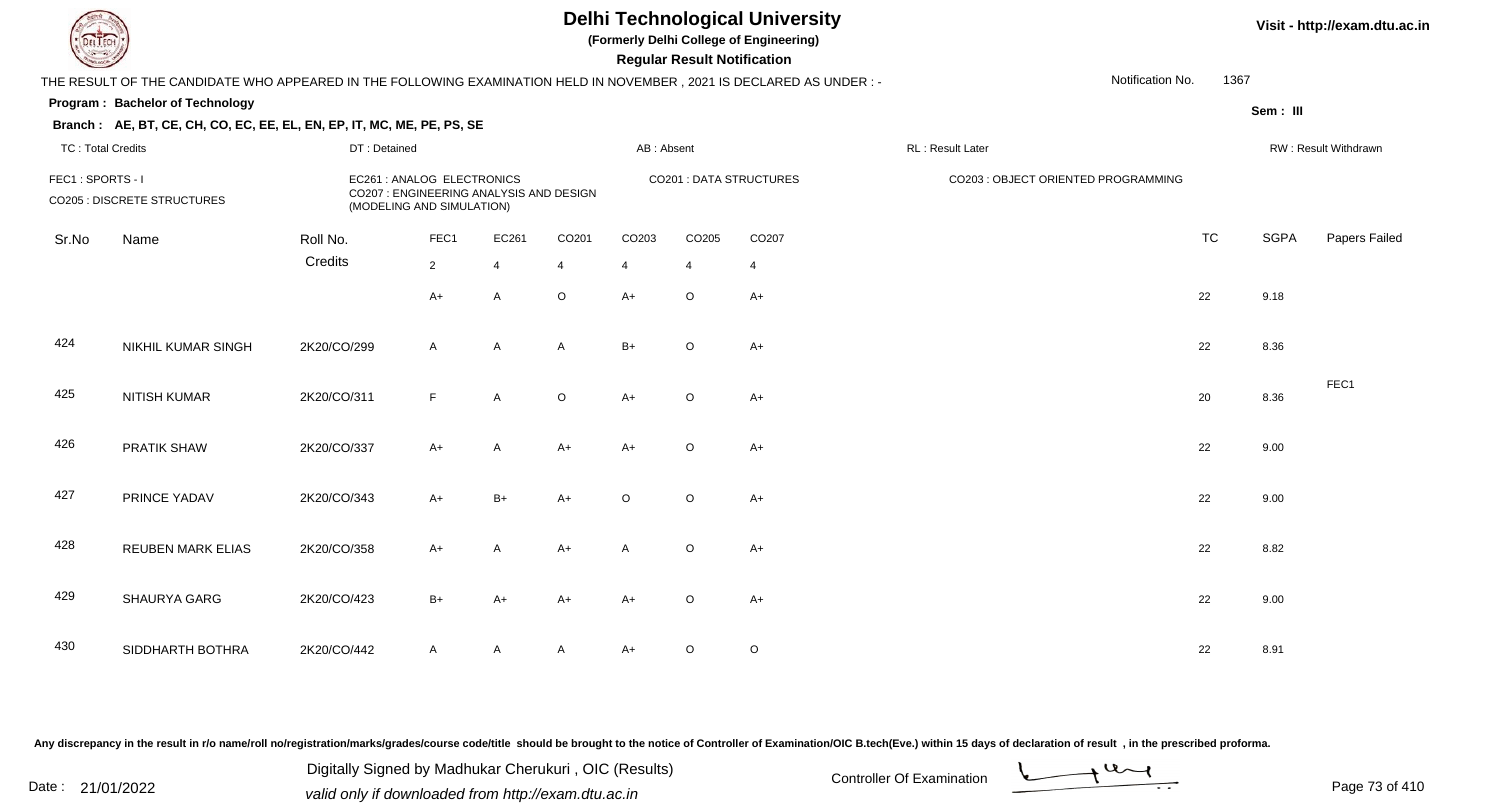

**(Formerly Delhi College of Engineering)**

 **Regular Result Notification**

**Visit - http://exam.dtu.ac.in**

**Program : Bachelor of Technology** THE RESULT OF THE CANDIDATE WHO APPEARED IN THE FOLLOWING EXAMINATION HELD IN NOVEMBER , 2021 IS DECLARED AS UNDER : -**Sem : III Branch : AE, BT, CE, CH, CO, EC, EE, EL, EN, EP, IT, MC, ME, PE, PS, SE**TC : Total Credits DT : Detainedd AB : Absent RL : Result Later RW : Result Withdrawn Notification No. 1367Sr.NoName Roll No. **Credits** FEC22 : YOGA EC261 : ANALOG ELECTRONICS CO201 : DATA STRUCTURES CO203 : OBJECT ORIENTED PROGRAMMINGCO205 : DISCRETE STRUCTURES CO207 : ENGINEERING ANALYSIS AND DESIGN (MODELING AND SIMULATION)FEC22 EC261 CO201 CO203 CO205 CO207 TCTC SGPA Papers Failed 22 4 4 4 4 4 431BHASKAR ANAND

D 2K20/CO/121 O A+ O A A+ A+  $+$  A+  $+$  A+  $+$  22 9.09 432 PRITHVI PUROHITT 2K20/CO/344 A+ B A B+ A+ A 22 7.73

Any discrepancy in the result in r/o name/roll no/registration/marks/grades/course code/title should be brought to the notice of Controller of Examination/OIC B.tech(Eve.) within 15 days of declaration of result , in the p

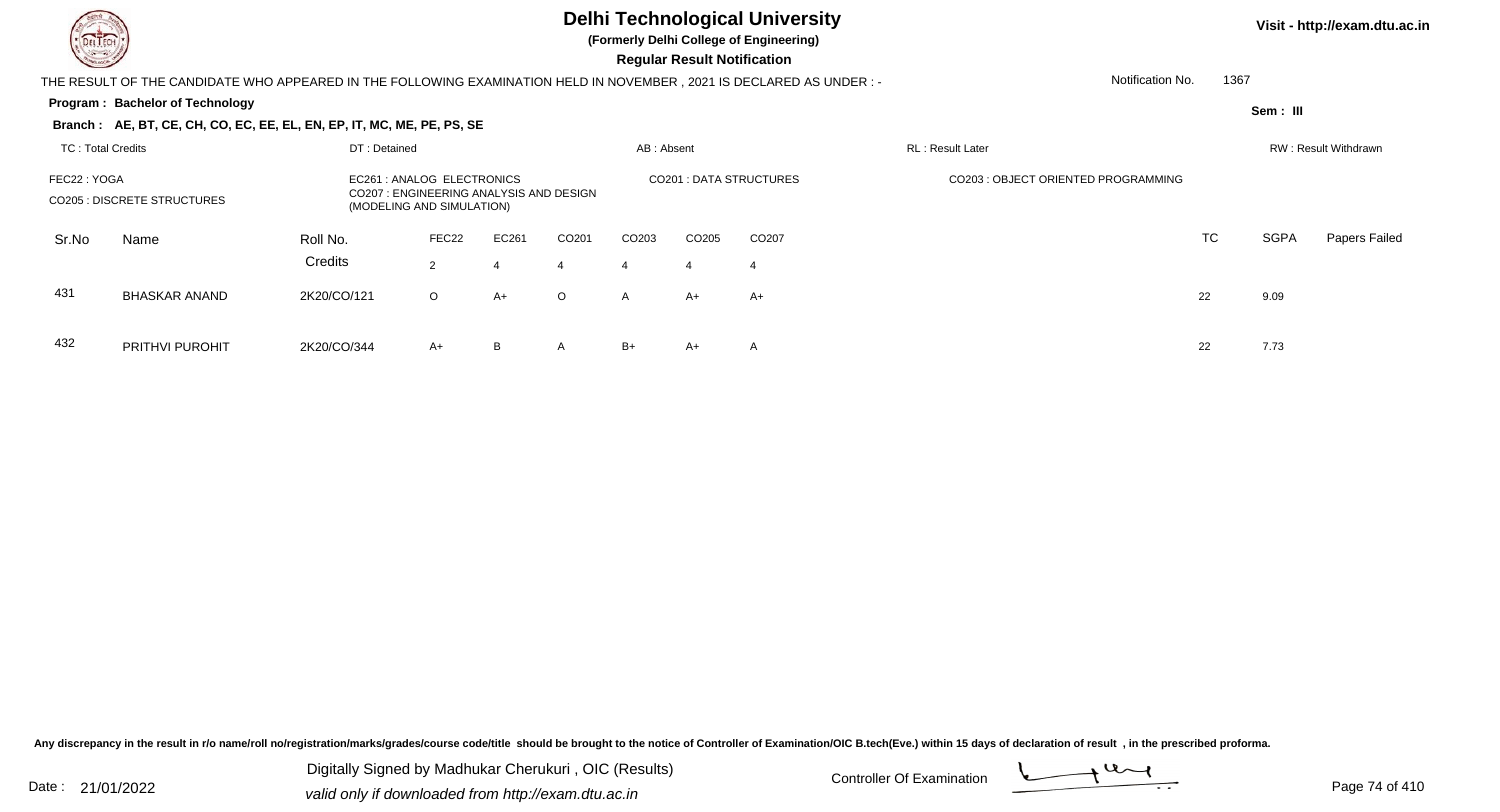**(Formerly Delhi College of Engineering)**

 **Regular Result Notification**

| $\sim$                   |                                                                                                                                                                                                                                |             |                                                                                                    |                |              |                 |            | n <del>c</del> yuman n <del>c</del> sun noumcauom |                         |                  |                                     |                  |           |             |                      |
|--------------------------|--------------------------------------------------------------------------------------------------------------------------------------------------------------------------------------------------------------------------------|-------------|----------------------------------------------------------------------------------------------------|----------------|--------------|-----------------|------------|---------------------------------------------------|-------------------------|------------------|-------------------------------------|------------------|-----------|-------------|----------------------|
|                          | THE RESULT OF THE CANDIDATE WHO APPEARED IN THE FOLLOWING EXAMINATION HELD IN NOVEMBER, 2021 IS DECLARED AS UNDER :-                                                                                                           |             |                                                                                                    |                |              |                 |            |                                                   |                         |                  |                                     | Notification No. | 1367      |             |                      |
|                          | Program: Bachelor of Technology                                                                                                                                                                                                |             |                                                                                                    |                |              |                 |            |                                                   |                         |                  |                                     |                  |           | Sem: III    |                      |
|                          | Branch: AE, BT, CE, CH, CO, EC, EE, EL, EN, EP, IT, MC, ME, PE, PS, SE                                                                                                                                                         |             |                                                                                                    |                |              |                 |            |                                                   |                         |                  |                                     |                  |           |             |                      |
| <b>TC: Total Credits</b> |                                                                                                                                                                                                                                |             | DT: Detained                                                                                       |                |              |                 | AB: Absent |                                                   |                         | RL: Result Later |                                     |                  |           |             | RW: Result Withdrawn |
|                          | FEC27 : PROFESSIONAL ETHICS & HUMAN VALUES<br>CO205 : DISCRETE STRUCTURES                                                                                                                                                      |             | EC261 : ANALOG ELECTRONICS<br>CO207 : ENGINEERING ANALYSIS AND DESIGN<br>(MODELING AND SIMULATION) |                |              |                 |            |                                                   | CO201 : DATA STRUCTURES |                  | CO203 : OBJECT ORIENTED PROGRAMMING |                  |           |             |                      |
| Sr.No                    | Name                                                                                                                                                                                                                           | Roll No.    |                                                                                                    | FEC27          | EC261        | CO201           | CO203      | CO205                                             | CO207                   |                  |                                     |                  | <b>TC</b> | <b>SGPA</b> | Papers Failed        |
|                          |                                                                                                                                                                                                                                | Credits     |                                                                                                    | $\overline{2}$ | 4            | $\overline{4}$  | 4          | $\overline{4}$                                    | $\overline{4}$          |                  |                                     |                  |           |             |                      |
| 433                      | <b>BASANT KAKKAR</b>                                                                                                                                                                                                           | 2K20/CO/119 |                                                                                                    | $\circ$        | $A+$         | $A+$            | A          | $\circ$                                           | $\circ$                 |                  |                                     |                  | 22        | 9.27        |                      |
| 434                      | <b>DHRUV GIRI</b>                                                                                                                                                                                                              | 2K20/CO/144 |                                                                                                    | $\circ$        | $A+$         | $A+$            | A          | $A+$                                              | $A+$                    |                  |                                     |                  | 22        | 8.91        |                      |
| 435                      | H A PAVAN KASHYAP                                                                                                                                                                                                              | 2K20/CO/178 |                                                                                                    | $A+$           | $A+$         | $\circ$         | $A+$       | $A+$                                              | $A+$                    |                  |                                     |                  | 22        | 9.18        |                      |
| 436                      | <b>HEMANT KUMAR</b>                                                                                                                                                                                                            | 2K20/CO/196 |                                                                                                    | $A+$           | $\mathsf{A}$ | $A+$            | $B+$       | A                                                 | A                       |                  |                                     |                  | 22        | 8.09        |                      |
| 437                      | JIVESH ANAND                                                                                                                                                                                                                   | 2K20/CO/216 |                                                                                                    | $\circ$        | $A+$         | $\circ$         | A          | $A+$                                              | $A+$                    |                  |                                     |                  | 22        | 9.09        |                      |
| 438                      | <b>KUMAR ANKIT</b>                                                                                                                                                                                                             | 2K20/CO/235 |                                                                                                    | $\circ$        | A            | $A+$            | A          | $\circ$                                           | $A+$                    |                  |                                     |                  | 22        | 8.91        |                      |
| 439                      | <b>KUNAL SINGH</b>                                                                                                                                                                                                             | 2K20/CO/238 |                                                                                                    | $A+$           | A            | $A+$            | $A+$       | $A+$                                              | $A+$                    |                  |                                     |                  | 22        | 8.82        |                      |
| 440                      | <b>LAKSHAY SOLANKI</b>                                                                                                                                                                                                         | 2K20/CO/242 |                                                                                                    | $A+$           | $A+$         | $\circ$         | $\circ$    | $\circ$                                           | $A+$                    |                  |                                     |                  | 22        | 9.55        |                      |
| 441                      | MITHUN SRINIVASA                                                                                                                                                                                                               | 2K20/CO/269 |                                                                                                    | $\, {\bf B}$   | P.           | $\, {\bf B} \,$ | P          | P                                                 | A                       |                  |                                     |                  | 22        | 5.27        |                      |
|                          | ny disarananay in the regult in yle nomelyell nelyesistystics/merkelay/sedeclasures eadelitle, chaud he hypurkt to the netice of Controller of Eveningtian/OC B tech(Eve) within 4E days of declaration of weakly in the proce |             |                                                                                                    |                |              |                 |            |                                                   |                         |                  |                                     |                  |           |             |                      |

Any discrepancy in the result in r/o name/roll no/registration/marks/grades/course code/title should be brought to the notice of Controller of

Date : 21/01/2022 Digital Digital of Microsofted Chemical Controller Of Examination Determination Page 75 of 41 Digitally Signed by Madhukar Cherukuri , OIC (Results)

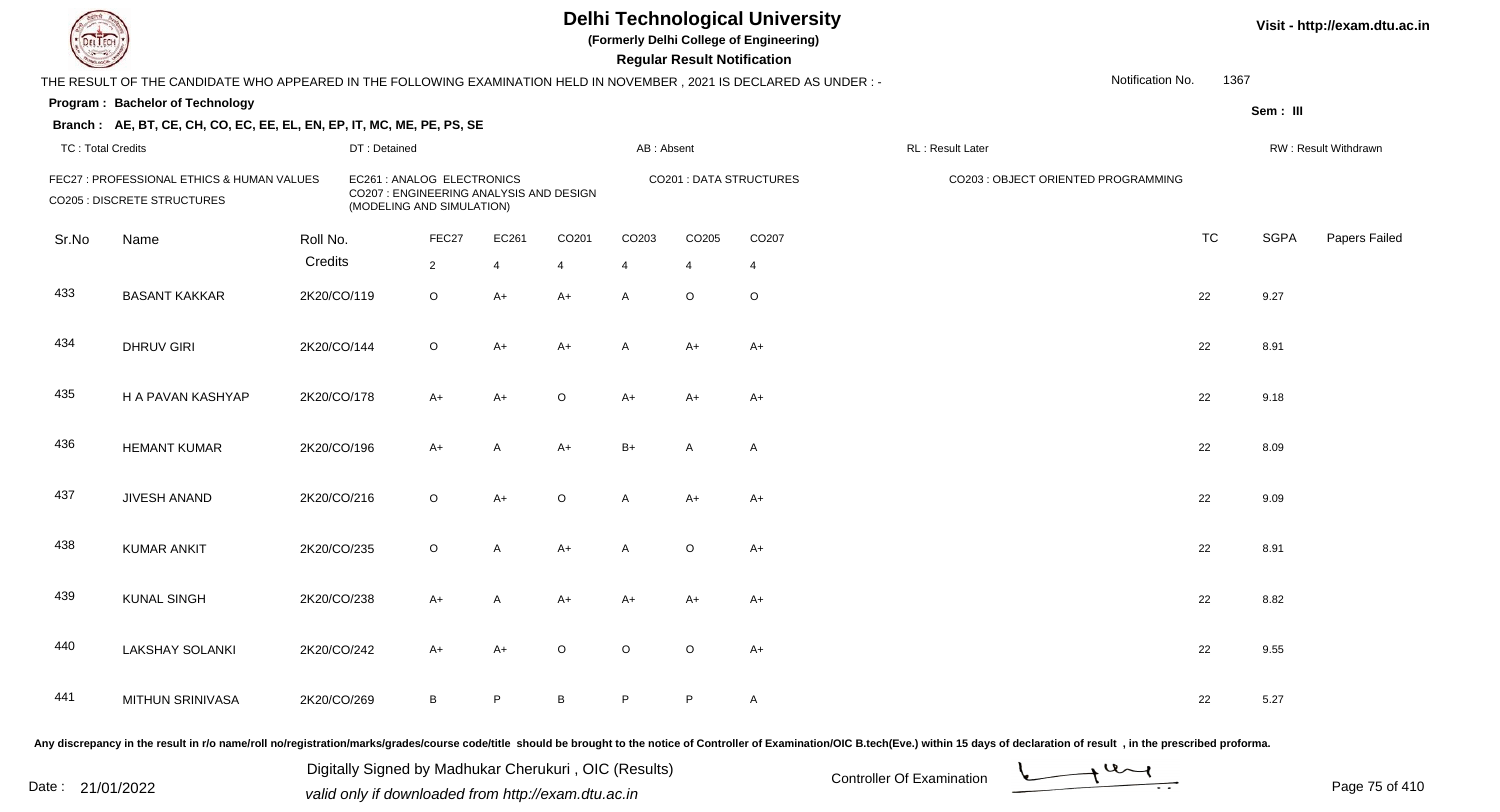**(Formerly Delhi College of Engineering)**

 **Regular Result Notification**

| $\sim$                   |                                                                                                                      |             |                                                                                                   |                |       |                |                   | <b>Regular Result Notification</b> |                         |                                     |           |             |                      |
|--------------------------|----------------------------------------------------------------------------------------------------------------------|-------------|---------------------------------------------------------------------------------------------------|----------------|-------|----------------|-------------------|------------------------------------|-------------------------|-------------------------------------|-----------|-------------|----------------------|
|                          | THE RESULT OF THE CANDIDATE WHO APPEARED IN THE FOLLOWING EXAMINATION HELD IN NOVEMBER, 2021 IS DECLARED AS UNDER :- |             |                                                                                                   |                |       |                |                   |                                    |                         | Notification No.                    |           | 1367        |                      |
|                          | <b>Program: Bachelor of Technology</b>                                                                               |             |                                                                                                   |                |       |                |                   |                                    |                         |                                     |           | Sem: III    |                      |
|                          | Branch: AE, BT, CE, CH, CO, EC, EE, EL, EN, EP, IT, MC, ME, PE, PS, SE                                               |             |                                                                                                   |                |       |                |                   |                                    |                         |                                     |           |             |                      |
| <b>TC: Total Credits</b> |                                                                                                                      |             | DT: Detained                                                                                      |                |       |                | AB: Absent        |                                    |                         | RL: Result Later                    |           |             | RW: Result Withdrawn |
|                          | FEC27 : PROFESSIONAL ETHICS & HUMAN VALUES<br><b>CO205 : DISCRETE STRUCTURES</b>                                     |             | EC261 : ANALOG ELECTRONICS<br>CO207: ENGINEERING ANALYSIS AND DESIGN<br>(MODELING AND SIMULATION) |                |       |                |                   |                                    | CO201 : DATA STRUCTURES | CO203 : OBJECT ORIENTED PROGRAMMING |           |             |                      |
| Sr.No                    | Name                                                                                                                 | Roll No.    |                                                                                                   | FEC27          | EC261 | CO201          | CO <sub>203</sub> | CO205                              | CO <sub>207</sub>       |                                     | <b>TC</b> | <b>SGPA</b> | Papers Failed        |
|                          |                                                                                                                      | Credits     |                                                                                                   | $\overline{2}$ | 4     | $\overline{4}$ | 4                 | $\overline{4}$                     | 4                       |                                     |           |             |                      |
|                          |                                                                                                                      |             |                                                                                                   | B              | P     | B              | P.                | P.                                 | A                       |                                     | 22        | 5.27        |                      |
| 442                      | <b>SHOAIB SHAMA</b>                                                                                                  | 2K20/CO/435 |                                                                                                   | $\circ$        | $A+$  | $A+$           | $A+$              | $A+$                               | $A+$                    |                                     | 22        | 9.09        |                      |
| 443                      | SUMIT DIXIT                                                                                                          | 2K20/CO/450 |                                                                                                   | $A+$           | $A+$  | $B+$           | $A+$              | $A+$                               | $A+$                    |                                     | 22        | 8.64        |                      |
| 444                      | VAIBHAV ANAND                                                                                                        | 2K20/CO/472 |                                                                                                   | A+             | $A+$  | $\circ$        | $\Omega$          | $A+$                               | $A+$                    |                                     | 22        | 9.36        |                      |

Any discrepancy in the result in r/o name/roll no/registration/marks/grades/course code/title should be brought to the notice of Controller of Examination/OIC B.tech(Eve.) within 15 days of declaration of result, in the pr

Date : 21/01/2022 Digital Digital of Microsofted Chemical Controller Of Examination Determination Page 76 of 41 Digitally Signed by Madhukar Cherukuri , OIC (Results)

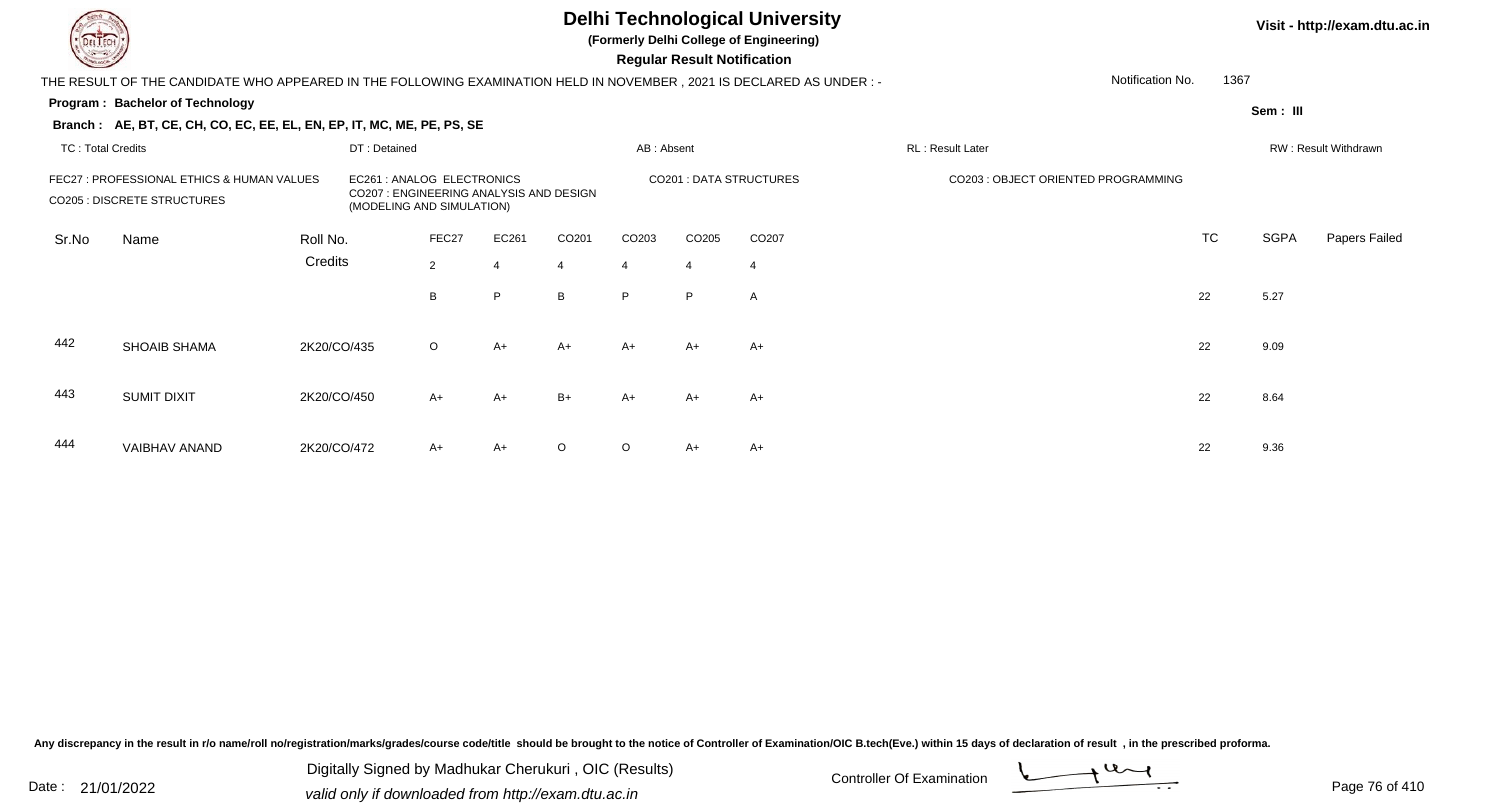**(Formerly Delhi College of Engineering)**

 **Regular Result Notification**

#### **Visit - http://exam.dtu.ac.in**

|                          | THE RESULT OF THE CANDIDATE WHO APPEARED IN THE FOLLOWING EXAMINATION HELD IN NOVEMBER, 2021 IS DECLARED AS UNDER :- |              |                                                                                                    |              |                |            |         |                         |                                     | Notification No. | 1367      |             |                      |
|--------------------------|----------------------------------------------------------------------------------------------------------------------|--------------|----------------------------------------------------------------------------------------------------|--------------|----------------|------------|---------|-------------------------|-------------------------------------|------------------|-----------|-------------|----------------------|
|                          | Program: Bachelor of Technology                                                                                      |              |                                                                                                    |              |                |            |         |                         |                                     |                  |           | Sem : III   |                      |
|                          | Branch: AE, BT, CE, CH, CO, EC, EE, EL, EN, EP, IT, MC, ME, PE, PS, SE                                               |              |                                                                                                    |              |                |            |         |                         |                                     |                  |           |             |                      |
| <b>TC: Total Credits</b> |                                                                                                                      | DT: Detained |                                                                                                    |              |                | AB: Absent |         |                         | RL: Result Later                    |                  |           |             | RW: Result Withdrawn |
|                          | FEC28 : Emotional Intelligence<br><b>CO205 : DISCRETE STRUCTURES</b>                                                 |              | EC261 : ANALOG ELECTRONICS<br>CO207 : ENGINEERING ANALYSIS AND DESIGN<br>(MODELING AND SIMULATION) |              |                |            |         | CO201 : DATA STRUCTURES | CO203 : OBJECT ORIENTED PROGRAMMING |                  |           |             |                      |
| Sr.No                    | Name                                                                                                                 | Roll No.     | FEC28                                                                                              | EC261        | CO201          | CO203      | CO205   | CO207                   |                                     |                  | <b>TC</b> | <b>SGPA</b> | Papers Failec        |
|                          |                                                                                                                      | Credits      | $\overline{2}$                                                                                     | 4            | $\overline{4}$ | 4          | 4       | $\overline{4}$          |                                     |                  |           |             |                      |
| 445                      | <b>GURLEEN KAUR</b>                                                                                                  | 2K20/CO/176  | $A+$                                                                                               | $A+$         | $\mathsf O$    | $A+$       | A+      | $A+$                    |                                     |                  | 22        | 9.18        |                      |
| 446                      | <b>HARSHITA GUPTA</b>                                                                                                | 2K20/CO/193  | $\circ$                                                                                            | $A+$         | $\mathsf O$    | A          | A+      | $A+$                    |                                     |                  | 22        | 9.09        |                      |
| 447                      | <b>ISHA JHA</b>                                                                                                      | 2K20/CO/205  | $\circ$                                                                                            | $A+$         | $\mathsf O$    | $A+$       | A+      | $A+$                    |                                     |                  | 22        | 9.27        |                      |
| 448                      | <b>KARANDEEP SINGH</b>                                                                                               | 2K20/CO/225  | $\circ$                                                                                            | A            | $A+$           | Α          | A+      | $A+$                    |                                     |                  | 22        | 8.73        |                      |
| 449                      | <b>LAKSHAY GUPTA</b>                                                                                                 | 2K20/CO/241  | $\circ$                                                                                            | $\circ$      | $\mathsf O$    | $A+$       | $\circ$ | $\circ$                 |                                     |                  | 22        | 9.82        |                      |
| 450                      | <b>MANISH GAUTAM</b>                                                                                                 | 2K20/CO/255  | $\circ$                                                                                            | $\mathsf{A}$ | $A+$           | A          | A+      | $A+$                    |                                     |                  | 22        | 8.73        |                      |
| 451                      | <b>NAMAN JAIN</b>                                                                                                    | 2K20/CO/287  | $\circ$                                                                                            | $\circ$      | $\mathsf O$    | $A+$       | A+      | $\circ$                 |                                     |                  | 22        | 9.64        |                      |
| 452                      | NIKHILESH JAIN                                                                                                       | 2K20/CO/300  | $A+$                                                                                               | $A+$         | $A+$           | $\circ$    | $\circ$ | $A+$                    |                                     |                  | 22        | 9.36        |                      |
| 453                      | NISHANT AGGARWAL                                                                                                     | 2K20/CO/305  | A+                                                                                                 | $A+$         | O              | $A+$       | $\circ$ | $A+$                    |                                     |                  | 22        | 9.36        |                      |

Any discrepancy in the result in r/o name/roll no/registration/marks/grades/course code/title should be brought to the notice of Controller of Examination/OIC B.tech(Eve.) within 15 days of declaration of result, in the pr

Date : 21/01/2022 Digital Digital of Microsofted Chemical Controller Of Examination Determination Page 77 of 41 Digitally Signed by Madhukar Cherukuri , OIC (Results)

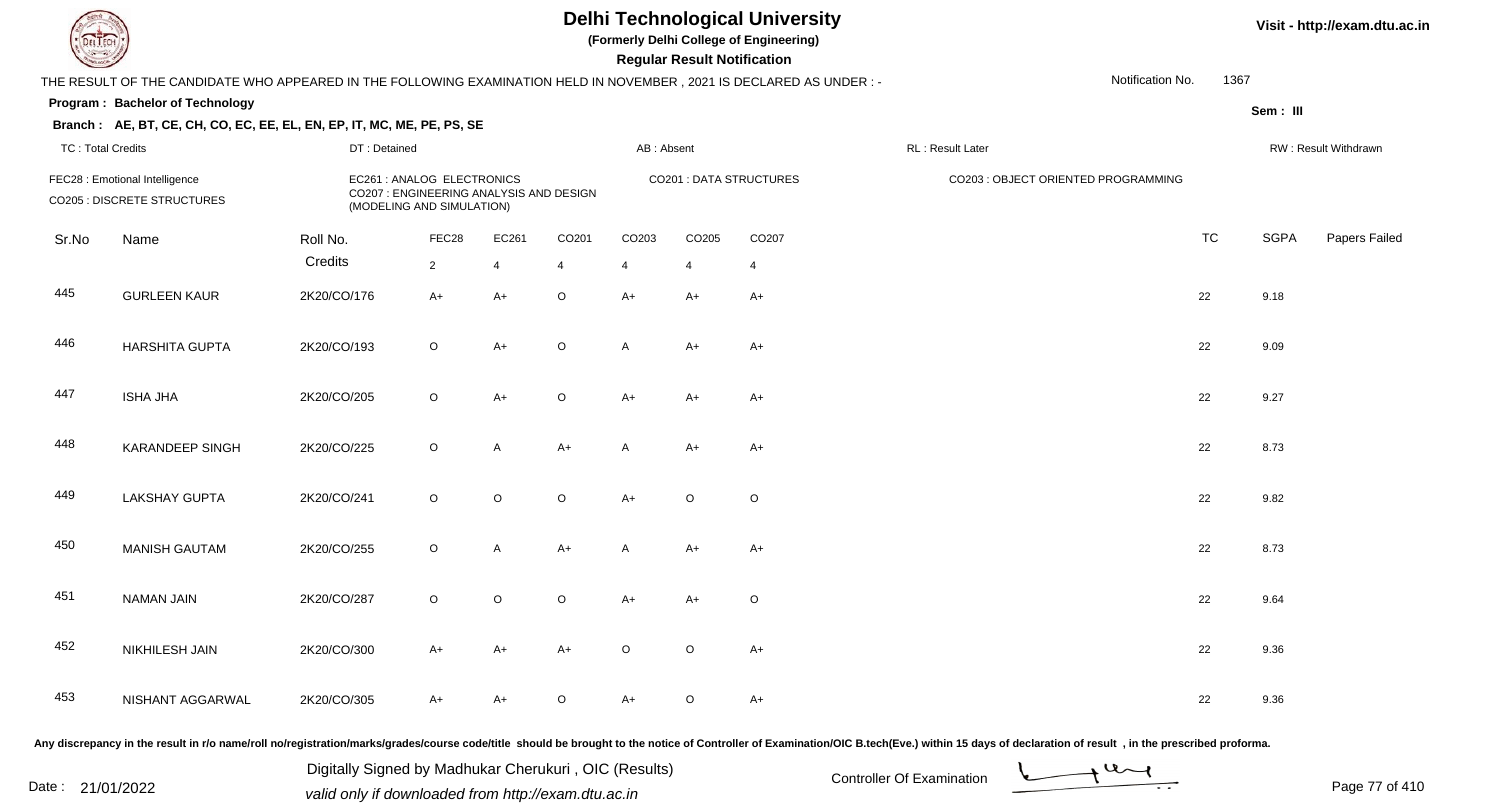**(Formerly Delhi College of Engineering)**

 **Regular Result Notification**

#### **Visit - http://exam.dtu.ac.in**

|                          | THE RESULT OF THE CANDIDATE WHO APPEARED IN THE FOLLOWING EXAMINATION HELD IN NOVEMBER, 2021 IS DECLARED AS UNDER :- |              |                                                                                                    |                |                |                |         |                                |                  | Notification No.                    | 1367      |             |                      |
|--------------------------|----------------------------------------------------------------------------------------------------------------------|--------------|----------------------------------------------------------------------------------------------------|----------------|----------------|----------------|---------|--------------------------------|------------------|-------------------------------------|-----------|-------------|----------------------|
|                          | <b>Program: Bachelor of Technology</b>                                                                               |              |                                                                                                    |                |                |                |         |                                |                  |                                     |           | Sem: III    |                      |
|                          | Branch: AE, BT, CE, CH, CO, EC, EE, EL, EN, EP, IT, MC, ME, PE, PS, SE                                               |              |                                                                                                    |                |                |                |         |                                |                  |                                     |           |             |                      |
| <b>TC: Total Credits</b> |                                                                                                                      | DT: Detained |                                                                                                    |                |                | AB: Absent     |         |                                | RL: Result Later |                                     |           |             | RW: Result Withdrawn |
|                          | FEC28 : Emotional Intelligence<br><b>CO205 : DISCRETE STRUCTURES</b>                                                 |              | EC261 : ANALOG ELECTRONICS<br>CO207 : ENGINEERING ANALYSIS AND DESIGN<br>(MODELING AND SIMULATION) |                |                |                |         | <b>CO201 : DATA STRUCTURES</b> |                  | CO203 : OBJECT ORIENTED PROGRAMMING |           |             |                      |
| Sr.No                    | Name                                                                                                                 | Roll No.     | FEC28                                                                                              | EC261          | CO201          | CO203          | CO205   | CO207                          |                  |                                     | <b>TC</b> | <b>SGPA</b> | Papers Failec        |
|                          |                                                                                                                      | Credits      | $\overline{2}$                                                                                     | $\overline{4}$ | $\overline{4}$ | $\overline{4}$ | 4       | $\overline{4}$                 |                  |                                     |           |             |                      |
|                          |                                                                                                                      |              | $A+$                                                                                               | $A+$           | $\mathsf O$    | $A+$           | $\circ$ | $A+$                           |                  |                                     | 22        | 9.36        |                      |
| 454                      | PANKAJ PANDEY                                                                                                        | 2K20/CO/317  | $A+$                                                                                               | A              | $A+$           | $A+$           | $\circ$ | $\circ$                        |                  |                                     | 22        | 9.18        |                      |
| 455                      | PREETI DAS                                                                                                           | 2K20/CO/338  | $\circ$                                                                                            | A              | $A+$           | $A+$           | $\circ$ | $\circ$                        |                  |                                     | 22        | 9.27        |                      |
| 456                      | PRINCE MENDIRATTA                                                                                                    | 2K20/CO/341  | $\circ$                                                                                            | A              | $\mathsf O$    | $A+$           | $\circ$ | $A+$                           |                  |                                     | 22        | 9.27        |                      |
| 457                      | SAMARTH JINDAL                                                                                                       | 2K20/CO/395  | $A+$                                                                                               | $\circ$        | $A+$           | $\circ$        | $\circ$ | $\circ$                        |                  |                                     | 22        | 9.73        |                      |
| 458                      | <b>SATVIK GUPTA</b>                                                                                                  | 2K20/CO/411  | $A+$                                                                                               | A+             | $A+$           | $A+$           | $\circ$ | $A+$                           |                  |                                     | 22        | 9.18        |                      |
| 459                      | SAURAV SHARMA                                                                                                        | 2K20/CO/417  | $A+$                                                                                               | A+             | $A+$           | $A+$           | $\circ$ | $A+$                           |                  |                                     | 22        | 9.18        |                      |
| 460                      | <b>SHIVANG MATHUR</b>                                                                                                | 2K20/CO/432  | $A+$                                                                                               | A+             | $A+$           | $A+$           | $\circ$ | $A+$                           |                  |                                     | 22        | 9.18        |                      |

Any discrepancy in the result in r/o name/roll no/registration/marks/grades/course code/title should be brought to the notice of Controller of Examination/OIC B.tech(Eve.) within 15 days of declaration of result, in the pr

Date : 21/01/2022 Digital Digital of Microsofted Chemical Controller Of Examination Determination Page 78 of 41 Digitally Signed by Madhukar Cherukuri , OIC (Results)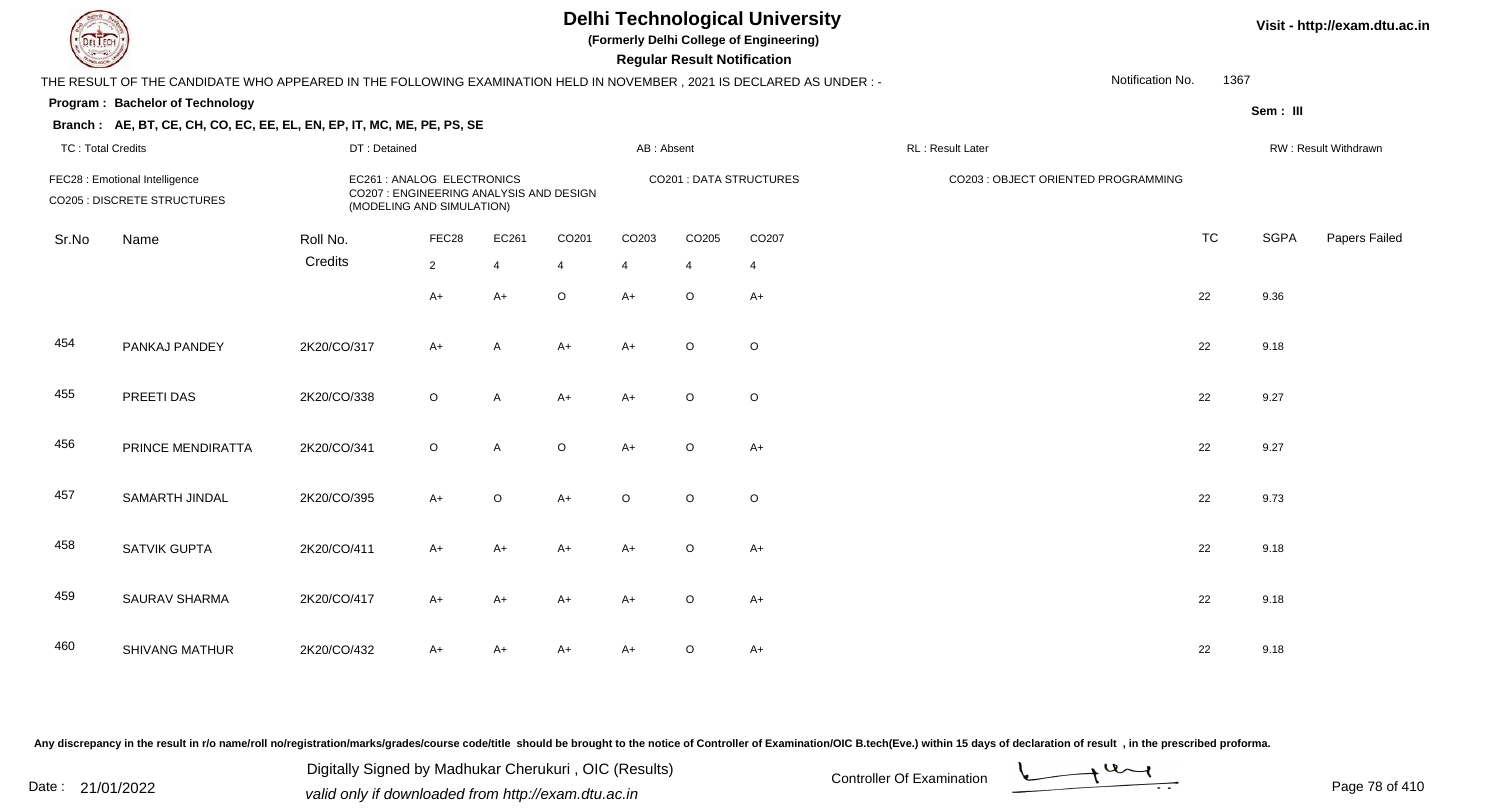**(Formerly Delhi College of Engineering)**

 **Regular Result Notification**

|                          | THE RESULT OF THE CANDIDATE WHO APPEARED IN THE FOLLOWING EXAMINATION HELD IN NOVEMBER, 2021 IS DECLARED AS UNDER :-                                                                                                           |                                                                                                    |                  |              |                   |            |             |                         |                  |                                     | Notification No. | 1367      |             |                      |
|--------------------------|--------------------------------------------------------------------------------------------------------------------------------------------------------------------------------------------------------------------------------|----------------------------------------------------------------------------------------------------|------------------|--------------|-------------------|------------|-------------|-------------------------|------------------|-------------------------------------|------------------|-----------|-------------|----------------------|
|                          | Program: Bachelor of Technology                                                                                                                                                                                                |                                                                                                    |                  |              |                   |            |             |                         |                  |                                     |                  |           | Sem: III    |                      |
|                          | Branch: AE, BT, CE, CH, CO, EC, EE, EL, EN, EP, IT, MC, ME, PE, PS, SE                                                                                                                                                         |                                                                                                    |                  |              |                   |            |             |                         |                  |                                     |                  |           |             |                      |
| <b>TC: Total Credits</b> |                                                                                                                                                                                                                                | DT: Detained                                                                                       |                  |              |                   | AB: Absent |             |                         | RL: Result Later |                                     |                  |           |             | RW: Result Withdrawn |
| FEC2 : SPORTS II         | <b>CO205 : DISCRETE STRUCTURES</b>                                                                                                                                                                                             | EC261 : ANALOG ELECTRONICS<br>CO207 : ENGINEERING ANALYSIS AND DESIGN<br>(MODELING AND SIMULATION) |                  |              |                   |            |             | CO201 : DATA STRUCTURES |                  | CO203 : OBJECT ORIENTED PROGRAMMING |                  |           |             |                      |
| Sr.No                    | Name                                                                                                                                                                                                                           | Roll No.                                                                                           | FEC <sub>2</sub> | EC261        | CO <sub>201</sub> | CO203      | CO205       | CO207                   |                  |                                     |                  | <b>TC</b> | <b>SGPA</b> | Papers Failec        |
|                          |                                                                                                                                                                                                                                | Credits                                                                                            | $\overline{2}$   | 4            | $\overline{4}$    | 4          | 4           | $\overline{4}$          |                  |                                     |                  |           |             |                      |
| 461                      | AAYUSH PRATAP BANSAL                                                                                                                                                                                                           | 2K20/CO/12                                                                                         | $\mathsf{A}$     | B            | $A+$              | $A+$       | $A+$        | $A+$                    |                  |                                     |                  | 22        | 8.36        |                      |
| 462                      | AKANSHU                                                                                                                                                                                                                        | 2K20/CO/44                                                                                         | $\mathsf{A}$     | $B+$         | $A+$              | $A+$       | $A+$        | $A+$                    |                  |                                     |                  | 22        | 8.55        |                      |
| 463                      | AMAN                                                                                                                                                                                                                           | 2K20/CO/55                                                                                         | $A+$             | A            | A+                | $A+$       | A+          | $A+$                    |                  |                                     |                  | 22        | 8.82        |                      |
| 464                      | <b>ANJUL KUMAR</b>                                                                                                                                                                                                             | 2K20/CO/71                                                                                         | $\mathsf{A}$     | $B+$         | $A+$              | $A+$       | A+          | $A+$                    |                  |                                     |                  | 22        | 8.55        |                      |
| 465                      | ARYAMAN YADUVANSHI                                                                                                                                                                                                             | 2K20/CO/103                                                                                        | $\circ$          | $B+$         | $\circ$           | A          | $\circ$     | $A+$                    |                  |                                     |                  | 22        | 8.91        |                      |
| 466                      | <b>BHISHEK KUMAR</b>                                                                                                                                                                                                           | 2K20/CO/125                                                                                        | F.               | A            | $A+$              | $B+$       | A+          | $A+$                    |                  |                                     |                  | 20        | 7.64        | FEC <sub>2</sub>     |
| 467                      | DHAN RAJ MEENA                                                                                                                                                                                                                 | 2K20/CO/143                                                                                        | $\mathsf{A}$     | $B+$         | A                 | F          | $\mathsf P$ | $A+$                    |                  |                                     |                  | 18        | 5.82        | CO203,               |
| 468                      | KUNAL SINGH RAGHAV                                                                                                                                                                                                             | 2K20/CO/239                                                                                        | $A+$             | $\mathsf{A}$ | A+                | $A+$       | $A+$        | $A+$                    |                  |                                     |                  | 22        | 8.82        |                      |
| 469                      | <b>LOKESH</b>                                                                                                                                                                                                                  | 2K20/CO/244                                                                                        | $\circ$          | $A+$         | $A+$              | $A+$       | A+          | $A+$                    |                  |                                     |                  | 22        | 9.09        |                      |
|                          | ny discrepancy in the result in r/o name/roll no/registration/marks/grades/course code/title, should be brought to the notice of Controller of Examination/OIC B tech(Eye ) within 15 days of declaration of result, in the pr |                                                                                                    |                  |              |                   |            |             |                         |                  |                                     |                  |           |             |                      |

Any discrepancy in the result in r/o name/roll no/registration/marks/grades/course code/title should be brought to the notice of Controller of Examination/OIC B.tech(Eve.) within 15 days of declaration of result , in the p

Date : 21/01/2022 Digital Digital of Microsofted Chemical Controller Of Examination Determination Page 79 of 41 Digitally Signed by Madhukar Cherukuri , OIC (Results)

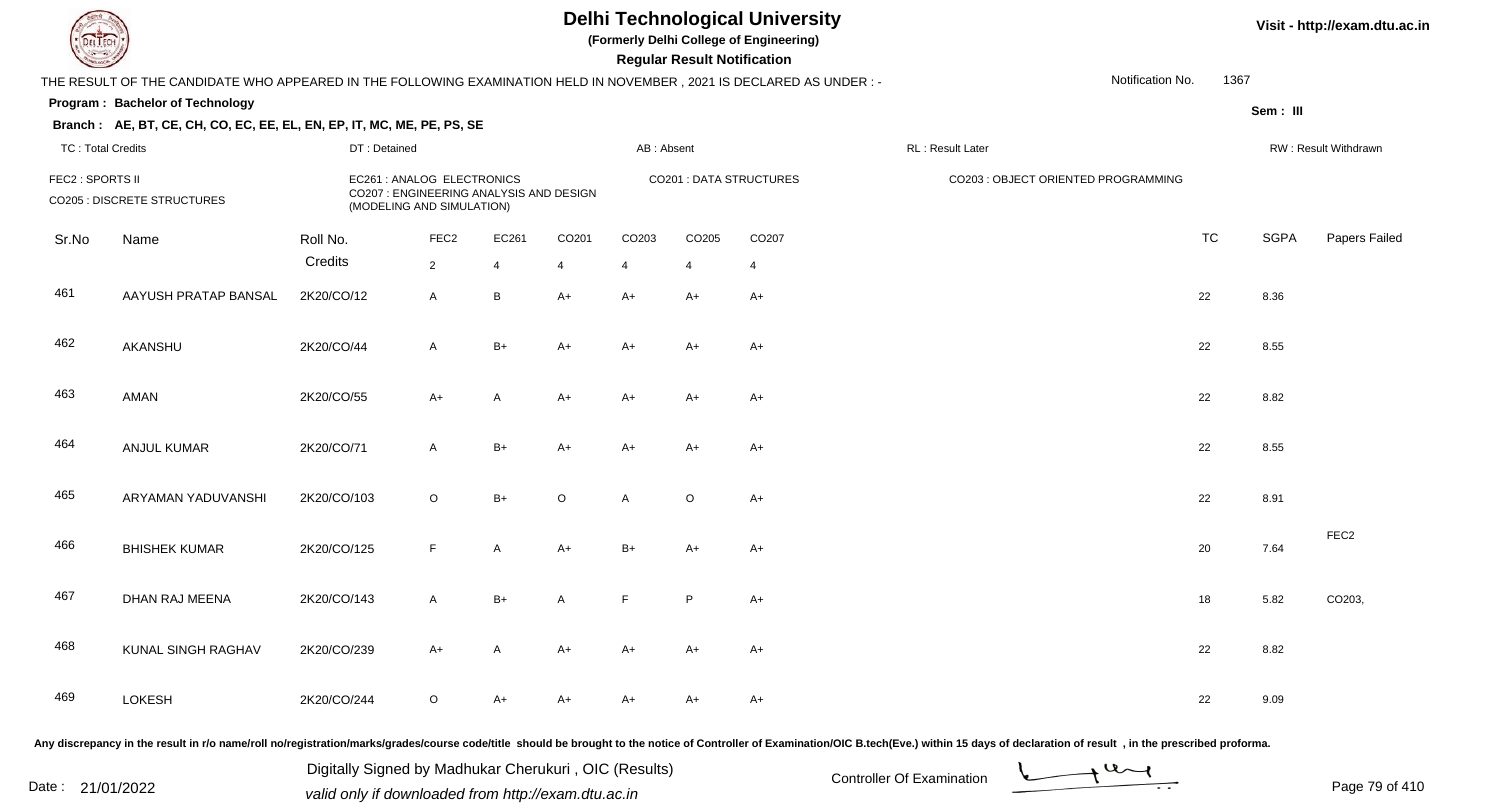**(Formerly Delhi College of Engineering)**

 **Regular Result Notification**

|                          | THE RESULT OF THE CANDIDATE WHO APPEARED IN THE FOLLOWING EXAMINATION HELD IN NOVEMBER, 2021 IS DECLARED AS UNDER :- |              |                                                                                                    |                |                   |                |             |                         |                                     | Notification No. | 1367      |             |                      |
|--------------------------|----------------------------------------------------------------------------------------------------------------------|--------------|----------------------------------------------------------------------------------------------------|----------------|-------------------|----------------|-------------|-------------------------|-------------------------------------|------------------|-----------|-------------|----------------------|
|                          | Program: Bachelor of Technology                                                                                      |              |                                                                                                    |                |                   |                |             |                         |                                     |                  |           | Sem : III   |                      |
|                          | Branch: AE, BT, CE, CH, CO, EC, EE, EL, EN, EP, IT, MC, ME, PE, PS, SE                                               |              |                                                                                                    |                |                   |                |             |                         |                                     |                  |           |             |                      |
| <b>TC: Total Credits</b> |                                                                                                                      | DT: Detained |                                                                                                    |                |                   | AB: Absent     |             |                         | RL: Result Later                    |                  |           |             | RW: Result Withdrawn |
| FEC2 : SPORTS II         | CO205 : DISCRETE STRUCTURES                                                                                          |              | EC261 : ANALOG ELECTRONICS<br>CO207 : ENGINEERING ANALYSIS AND DESIGN<br>(MODELING AND SIMULATION) |                |                   |                |             | CO201 : DATA STRUCTURES | CO203 : OBJECT ORIENTED PROGRAMMING |                  |           |             |                      |
| Sr.No                    | Name                                                                                                                 | Roll No.     | FEC <sub>2</sub>                                                                                   | EC261          | CO <sub>201</sub> | CO203          | CO205       | CO207                   |                                     |                  | <b>TC</b> | <b>SGPA</b> | Papers Failec        |
|                          |                                                                                                                      | Credits      | $\overline{2}$                                                                                     | $\overline{4}$ | $\overline{4}$    | $\overline{4}$ | 4           | $\overline{4}$          |                                     |                  |           |             |                      |
|                          |                                                                                                                      |              | $\circ$                                                                                            | $A+$           | $A+$              | $A+$           | $A+$        | $A+$                    |                                     |                  | 22        | 9.09        |                      |
| 470                      | MANAV YADAV                                                                                                          | 2K20/CO/251  | $\mathsf{A}$                                                                                       | $A+$           | $\circ$           | A              | $\circ$     | $A+$                    |                                     |                  | 22        | 9.09        |                      |
| 471                      | <b>MUDRAX DAGAR</b>                                                                                                  | 2K20/CO/281  | $\mathsf{A}$                                                                                       | A              | $A+$              | A              | A+          | $A+$                    |                                     |                  | 22        | 8.55        |                      |
| 472                      | ROHIT KUMAR VERMA                                                                                                    | 2K20/CO/376  | $A+$                                                                                               | $\mathsf{A}$   | A                 | $A+$           | $\mathsf O$ | $A+$                    |                                     |                  | 22        | 8.82        |                      |
| 473                      | SAMIR KALIL MOHAMMED                                                                                                 | 2K20/CO/399  | $\mathsf{A}$                                                                                       | A              | A                 | A              | $\circ$     | $\mathsf{A}$            |                                     |                  | 22        | 8.36        |                      |
| 474                      | SAMRIDDH SHAKYA                                                                                                      | 2K20/CO/402  | $\mathsf{A}$                                                                                       | $\mathsf{A}$   | $B+$              | A              | $A+$        | $A+$                    |                                     |                  | 22        | 8.18        |                      |
| 475                      | SHIVANK GUPTA                                                                                                        | 2K20/CO/433  | $\mathsf{A}$                                                                                       | A              | A                 | $A+$           | A+          | Α                       |                                     |                  | 22        | 8.36        |                      |
| 476                      | <b>TANMAY TANEJA</b>                                                                                                 | 2K20/CO/456  | $B+$                                                                                               | $\mathsf{A}$   | $\circ$           | A              | $A+$        | $A+$                    |                                     |                  | 22        | 8.64        |                      |
| 477                      | <b>VIBHAV</b>                                                                                                        | 2K20/CO/481  | $\mathsf{A}$                                                                                       | A              | A                 | $A+$           | A           | $A+$                    |                                     |                  | 22        | 8.36        |                      |
|                          |                                                                                                                      |              |                                                                                                    |                |                   |                |             |                         |                                     |                  |           |             |                      |

Any discrepancy in the result in r/o name/roll no/registration/marks/grades/course code/title should be brought to the notice of Controller of Examination/OIC B.tech(Eve.) within 15 days of declaration of result, in the pr

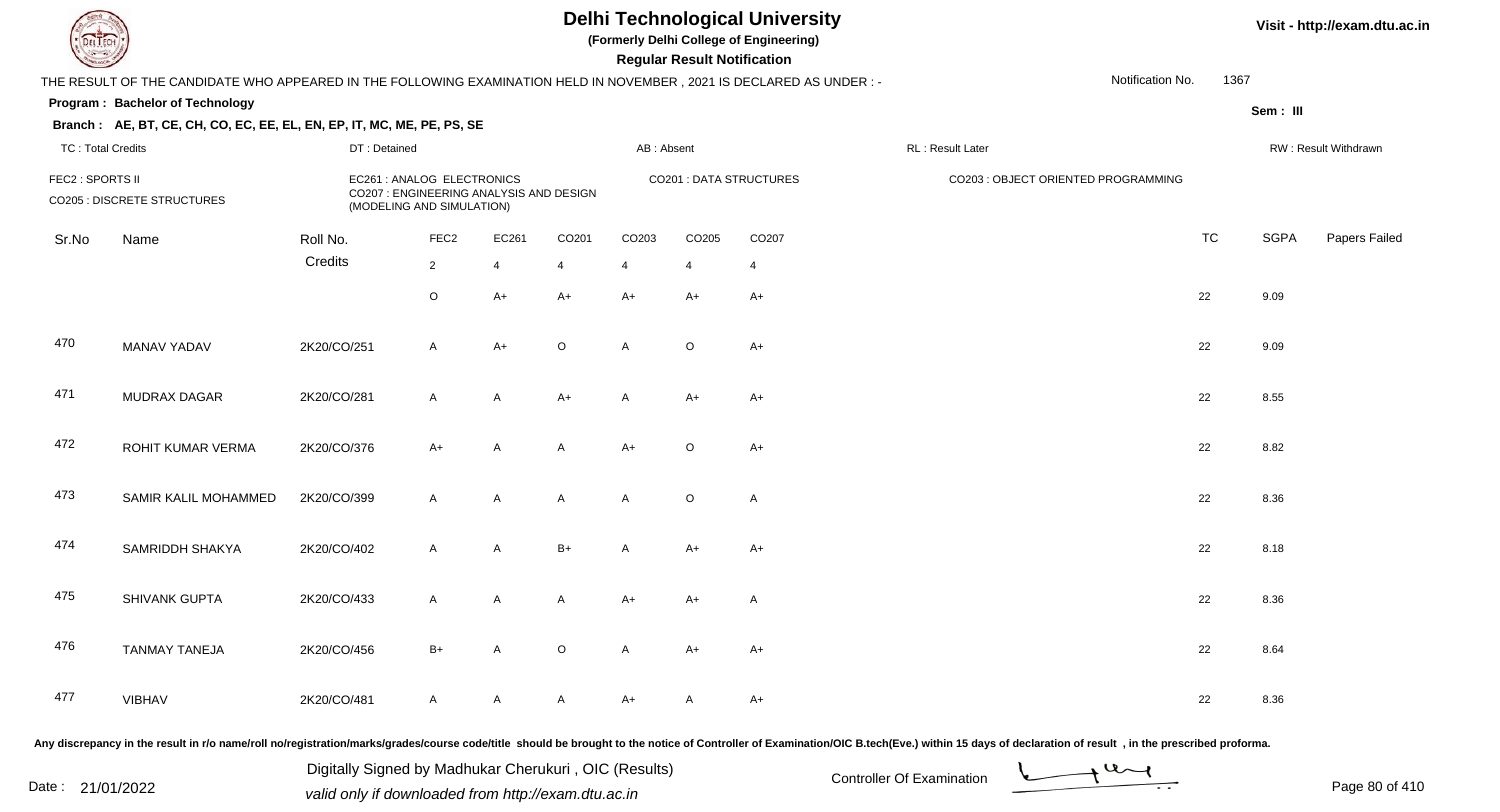478

YASH

### **Delhi Technological University**

**(Formerly Delhi College of Engineering)**

 **Regular Result Notification**

| $\overline{\phantom{0}}$                                                                                            |              |                                                                                                  |              |                   |            | <b>Regular Result Rothloution</b> |                               |                                     |           |             |                      |
|---------------------------------------------------------------------------------------------------------------------|--------------|--------------------------------------------------------------------------------------------------|--------------|-------------------|------------|-----------------------------------|-------------------------------|-------------------------------------|-----------|-------------|----------------------|
| THE RESULT OF THE CANDIDATE WHO APPEARED IN THE FOLLOWING EXAMINATION HELD IN NOVEMBER, 2021 IS DECLARED AS UNDER:- |              |                                                                                                  |              |                   |            |                                   |                               | Notification No.                    |           | 1367        |                      |
| Program: Bachelor of Technology                                                                                     |              |                                                                                                  |              |                   |            |                                   |                               |                                     |           | Sem: III    |                      |
| Branch: AE, BT, CE, CH, CO, EC, EE, EL, EN, EP, IT, MC, ME, PE, PS, SE                                              |              |                                                                                                  |              |                   |            |                                   |                               |                                     |           |             |                      |
| TC: Total Credits                                                                                                   | DT: Detained |                                                                                                  |              |                   | AB: Absent |                                   |                               | <b>RL</b> : Result Later            |           |             | RW: Result Withdrawn |
| FEC2 : SPORTS II<br>CO205 : DISCRETE STRUCTURES                                                                     |              | EC261: ANALOG ELECTRONICS<br>CO207: ENGINEERING ANALYSIS AND DESIGN<br>(MODELING AND SIMULATION) |              |                   |            |                                   | <b>CO201: DATA STRUCTURES</b> | CO203 : OBJECT ORIENTED PROGRAMMING |           |             |                      |
| Sr.No<br>Name                                                                                                       | Roll No.     | FEC <sub>2</sub>                                                                                 | EC261        | CO <sub>201</sub> | CO203      | CO205                             | CO <sub>207</sub>             |                                     | <b>TC</b> | <b>SGPA</b> | Papers Failed        |
|                                                                                                                     | Credits      | $\overline{2}$                                                                                   | 4            | 4                 | 4          | 4                                 | 4                             |                                     |           |             |                      |
|                                                                                                                     |              | A                                                                                                | $\mathsf{A}$ | A                 | A+         | A                                 | A+                            |                                     | 22        | 8.36        |                      |
|                                                                                                                     |              |                                                                                                  |              |                   |            |                                   |                               |                                     |           |             |                      |

H 2K20/CO/498 A+ B+ B A+ A+ A 22 7.91

Any discrepancy in the result in r/o name/roll no/registration/marks/grades/course code/title should be brought to the notice of Controller of Examination/OIC B.tech(Eve.) within 15 days of declaration of result, in the pr

Date : 21/01/2022 Digital Digital of Microsofted Chemical Controller Of Examination Determination Page 81 of 41 Digitally Signed by Madhukar Cherukuri , OIC (Results)

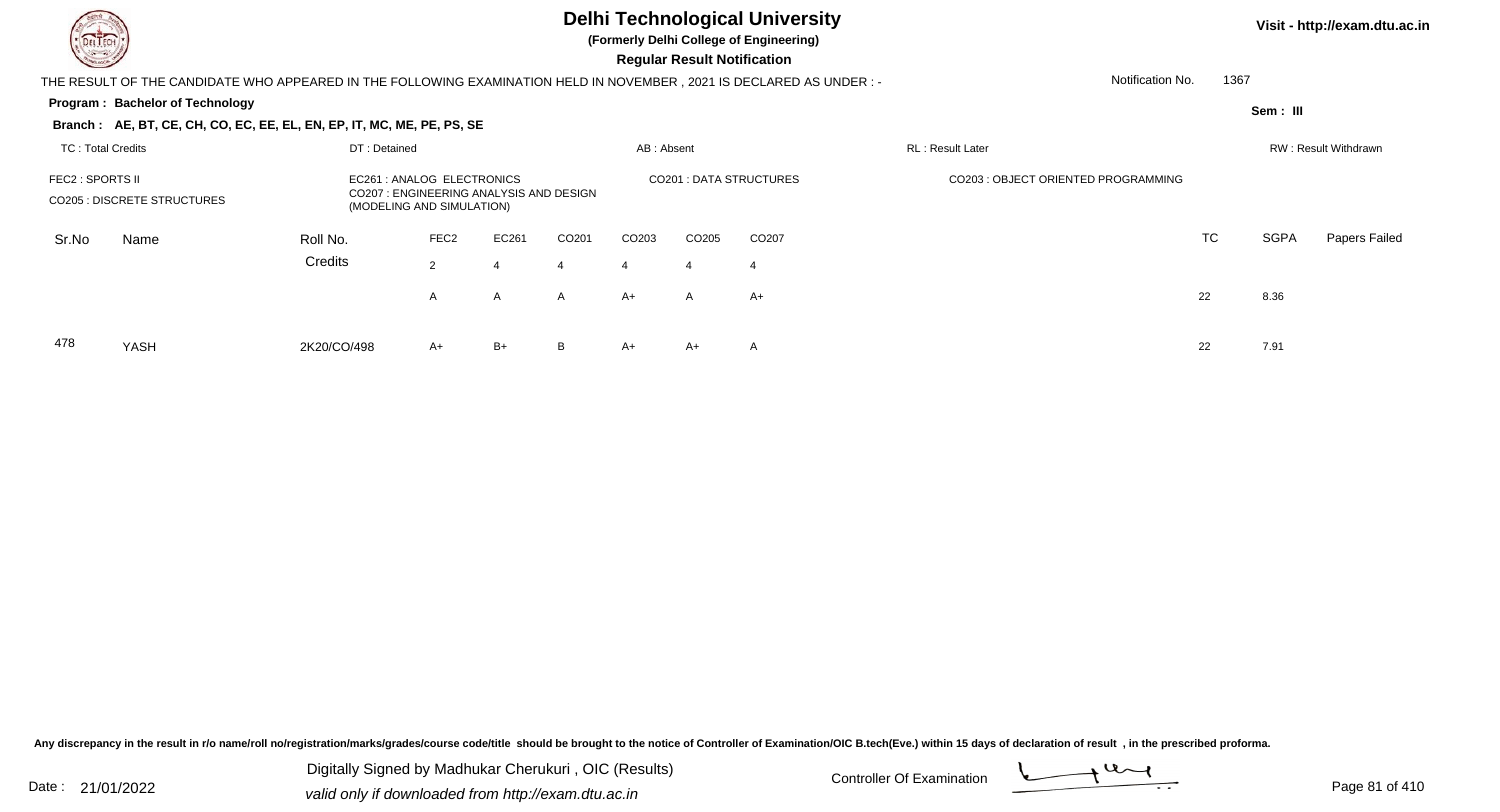**(Formerly Delhi College of Engineering)**

 **Regular Result Notification**

|                          | THE RESULT OF THE CANDIDATE WHO APPEARED IN THE FOLLOWING EXAMINATION HELD IN NOVEMBER, 2021 IS DECLARED AS UNDER :- |              |                                                                                                    |         |                |                |             |                         |                                                                                                                                                                                                                                | Notification No. | 1367      |             |                      |
|--------------------------|----------------------------------------------------------------------------------------------------------------------|--------------|----------------------------------------------------------------------------------------------------|---------|----------------|----------------|-------------|-------------------------|--------------------------------------------------------------------------------------------------------------------------------------------------------------------------------------------------------------------------------|------------------|-----------|-------------|----------------------|
|                          | Program: Bachelor of Technology                                                                                      |              |                                                                                                    |         |                |                |             |                         |                                                                                                                                                                                                                                |                  |           | Sem: III    |                      |
|                          | Branch: AE, BT, CE, CH, CO, EC, EE, EL, EN, EP, IT, MC, ME, PE, PS, SE                                               |              |                                                                                                    |         |                |                |             |                         |                                                                                                                                                                                                                                |                  |           |             |                      |
| <b>TC: Total Credits</b> |                                                                                                                      | DT: Detained |                                                                                                    |         |                | AB: Absent     |             |                         | RL: Result Later                                                                                                                                                                                                               |                  |           |             | RW: Result Withdrawn |
|                          | FEC32 : LOGICAL REASONING<br>CO205 : DISCRETE STRUCTURES                                                             |              | EC261 : ANALOG ELECTRONICS<br>CO207 : ENGINEERING ANALYSIS AND DESIGN<br>(MODELING AND SIMULATION) |         |                |                |             | CO201 : DATA STRUCTURES | CO203 : OBJECT ORIENTED PROGRAMMING                                                                                                                                                                                            |                  |           |             |                      |
| Sr.No                    | Name                                                                                                                 | Roll No.     | FEC32                                                                                              | EC261   | CO201          | CO203          | CO205       | CO207                   |                                                                                                                                                                                                                                |                  | <b>TC</b> | <b>SGPA</b> | Papers Failec        |
|                          |                                                                                                                      | Credits      | $\overline{2}$                                                                                     | 4       | $\overline{4}$ | $\overline{4}$ | 4           | $\overline{4}$          |                                                                                                                                                                                                                                |                  |           |             |                      |
| 479                      | AASHISH BIKRAM GUPTA                                                                                                 | 2K20/CO/08   | $A+$                                                                                               | A       | $A+$           | Α              | A+          | $\circ$                 |                                                                                                                                                                                                                                |                  | 22        | 8.82        |                      |
| 480                      | <b>ABHAY SHARMA</b>                                                                                                  | 2K20/CO/15   | $A+$                                                                                               | $B+$    | $A+$           | $\circ$        | $A+$        | $A+$                    |                                                                                                                                                                                                                                |                  | 22        | 8.82        |                      |
| 481                      | <b>ADITYA GUPTA</b>                                                                                                  | 2K20/CO/32   | $\circ$                                                                                            | A       | $\mathsf O$    | $A+$           | $A+$        | $A+$                    |                                                                                                                                                                                                                                |                  | 22        | 9.09        |                      |
| 482                      | <b>AMAN VERMA</b>                                                                                                    | 2K20/CO/59   | $\circ$                                                                                            | A       | $A+$           | $A+$           | A+          | O                       |                                                                                                                                                                                                                                |                  | 22        | 9.09        |                      |
| 483                      | <b>AMIT YADAV</b>                                                                                                    | 2K20/CO/63   | $A+$                                                                                               | A+      | A+             | $A+$           | A+          | A+                      |                                                                                                                                                                                                                                |                  | 22        | 9.00        |                      |
| 484                      | <b>ANIKET SINGH</b>                                                                                                  | 2K20/CO/69   | A+                                                                                                 | A       | A+             | $\circ$        | A+          | $A+$                    |                                                                                                                                                                                                                                |                  | 22        | 9.00        |                      |
| 485                      | <b>ANKIT VARSHNEY</b>                                                                                                | 2K20/CO/75   | $\circ$                                                                                            | $\circ$ | $\circ$        | $A+$           | $\circ$     | $A+$                    |                                                                                                                                                                                                                                |                  | 22        | 9.64        |                      |
| 486                      | ANMOL AGGARWAL                                                                                                       | 2K20/CO/79   | $\circ$                                                                                            | $A+$    | $A+$           | $A+$           | $\circ$     | $A+$                    |                                                                                                                                                                                                                                |                  | 22        | 9.27        |                      |
| 487                      | ANUSH GUPTA                                                                                                          | 2K20/CO/89   | $\circ$                                                                                            | A+      | $\mathsf O$    | $A+$           | $\mathsf O$ | $\circ$                 |                                                                                                                                                                                                                                |                  | 22        | 9.64        |                      |
|                          |                                                                                                                      |              |                                                                                                    |         |                |                |             |                         | ny discrepancy in the result in r/o name/roll no/registration/marks/grades/course code/title should be brought to the notice of Controller of Examination/OIC B tech(Eve.) within 15 days of declaration of result . in the pr |                  |           |             |                      |

Any discrepancy in the result in r/o name/roll no/registration/marks/grades/course code/title should be brought to the notice of Controller of Examination/OIC B.tech(Eve.) within 15 days of declaration of result ,in the p

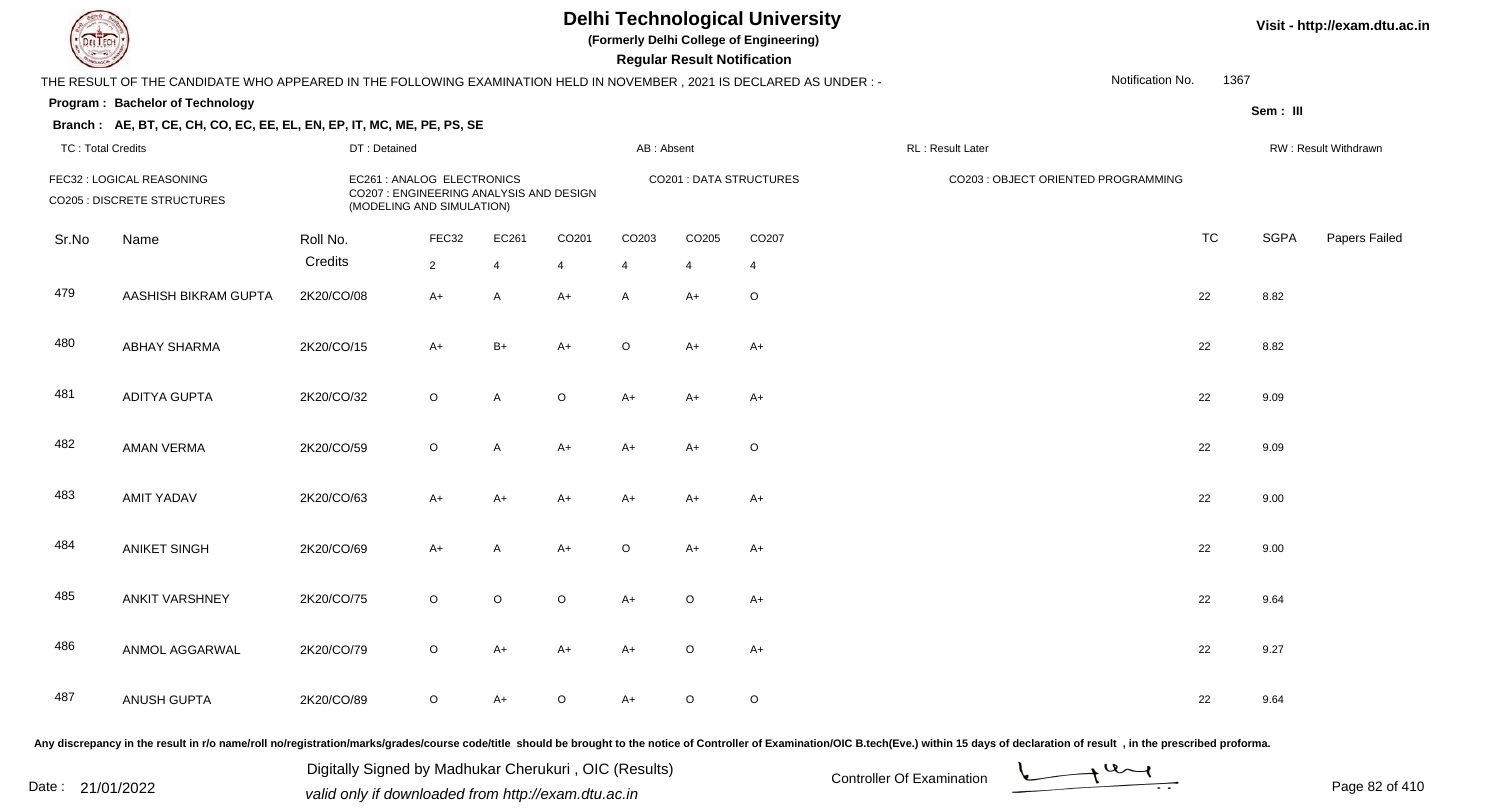**(Formerly Delhi College of Engineering)**

 **Regular Result Notification**

|                          | THE RESULT OF THE CANDIDATE WHO APPEARED IN THE FOLLOWING EXAMINATION HELD IN NOVEMBER, 2021 IS DECLARED AS UNDER :- |              |                                                                                                    |                |                   |                |                |                         |                  |                                     | Notification No. | 1367      |             |                      |
|--------------------------|----------------------------------------------------------------------------------------------------------------------|--------------|----------------------------------------------------------------------------------------------------|----------------|-------------------|----------------|----------------|-------------------------|------------------|-------------------------------------|------------------|-----------|-------------|----------------------|
|                          | Program: Bachelor of Technology                                                                                      |              |                                                                                                    |                |                   |                |                |                         |                  |                                     |                  |           | Sem: III    |                      |
|                          | Branch: AE, BT, CE, CH, CO, EC, EE, EL, EN, EP, IT, MC, ME, PE, PS, SE                                               |              |                                                                                                    |                |                   |                |                |                         |                  |                                     |                  |           |             |                      |
| <b>TC: Total Credits</b> |                                                                                                                      | DT: Detained |                                                                                                    |                |                   | AB: Absent     |                |                         | RL: Result Later |                                     |                  |           |             | RW: Result Withdrawn |
|                          | FEC32 : LOGICAL REASONING<br>CO205 : DISCRETE STRUCTURES                                                             |              | EC261 : ANALOG ELECTRONICS<br>CO207 : ENGINEERING ANALYSIS AND DESIGN<br>(MODELING AND SIMULATION) |                |                   |                |                | CO201 : DATA STRUCTURES |                  | CO203 : OBJECT ORIENTED PROGRAMMING |                  |           |             |                      |
| Sr.No                    | Name                                                                                                                 | Roll No.     | FEC32                                                                                              | EC261          | CO <sub>201</sub> | CO203          | CO205          | CO207                   |                  |                                     |                  | <b>TC</b> | <b>SGPA</b> | Papers Failec        |
|                          |                                                                                                                      | Credits      | $\overline{2}$                                                                                     | $\overline{4}$ | $\overline{4}$    | $\overline{4}$ | $\overline{4}$ | $\overline{4}$          |                  |                                     |                  |           |             |                      |
|                          |                                                                                                                      |              | $\circ$                                                                                            | $A+$           | $\mathsf O$       | $A+$           | $\circ$        | $\circ$                 |                  |                                     |                  | 22        | 9.64        |                      |
| 488                      | APOORV AMBAVAT                                                                                                       | 2K20/CO/94   | $\circ$                                                                                            | $\mathsf{A}$   | $A+$              | $A+$           | $\circ$        | $\circ$                 |                  |                                     |                  | 22        | 9.27        |                      |
| 489                      | <b>AVINASH KUMAR</b>                                                                                                 | 2K20/CO/109  | $A+$                                                                                               | A              | $\mathsf F$       | A              | $A+$           | $A+$                    |                  |                                     |                  | 18        | 7.00        | CO201,               |
| 490                      | <b>BHAWANA PUJASANI</b><br><b>HETTIARACHCHI</b>                                                                      | 2K20/CO/124  | $A+$                                                                                               | $A+$           | $A+$              | $A+$           | $A+$           | $A+$                    |                  |                                     |                  | 22        | 9.00        |                      |
| 491                      | <b>BIBEK KHADKA</b>                                                                                                  | 2K20/CO/126  | $\circ$                                                                                            | $A+$           | $A+$              | $A+$           | A              | $A+$                    |                  |                                     |                  | 22        | 8.91        |                      |
| 492                      | CHHITIZE KUMAR                                                                                                       | 2K20/CO/131  | $A+$                                                                                               | $\mathsf{A}$   | $A+$              | $\mathsf{A}$   | $A+$           | $A+$                    |                  |                                     |                  | 22        | 8.64        |                      |
| 493                      | <b>DRUV GERA</b>                                                                                                     | 2K20/CO/154  | $A+$                                                                                               | $A+$           | $\mathsf O$       | $\mathsf{A}$   | A              | $A+$                    |                  |                                     |                  | 22        | 8.82        |                      |
| 494                      | <b>GAURAV AGNIHOTRI</b>                                                                                              | 2K20/CO/162  | $A+$                                                                                               | $A+$           | $\mathsf O$       | $\mathsf{A}$   | A+             | $A+$                    |                  |                                     |                  | 22        | 9.00        |                      |
| 495                      | <b>GAURAV GULATI</b>                                                                                                 | 2K20/CO/163  | $A+$                                                                                               | $A+$           | O                 | A              | $A+$           | $A+$                    |                  |                                     |                  | 22        | 9.00        |                      |
|                          |                                                                                                                      |              |                                                                                                    |                |                   |                |                |                         |                  |                                     |                  |           |             |                      |

Any discrepancy in the result in r/o name/roll no/registration/marks/grades/course code/title should be brought to the notice of Controller of Examination/OIC B.tech(Eve.) within 15 days of declaration of result, in the pr

Date : 21/01/2022 Digital Digital of Microsofted Controller Of Examination Determination Page 83 of 41 Digitally Signed by Madhukar Cherukuri , OIC (Results)

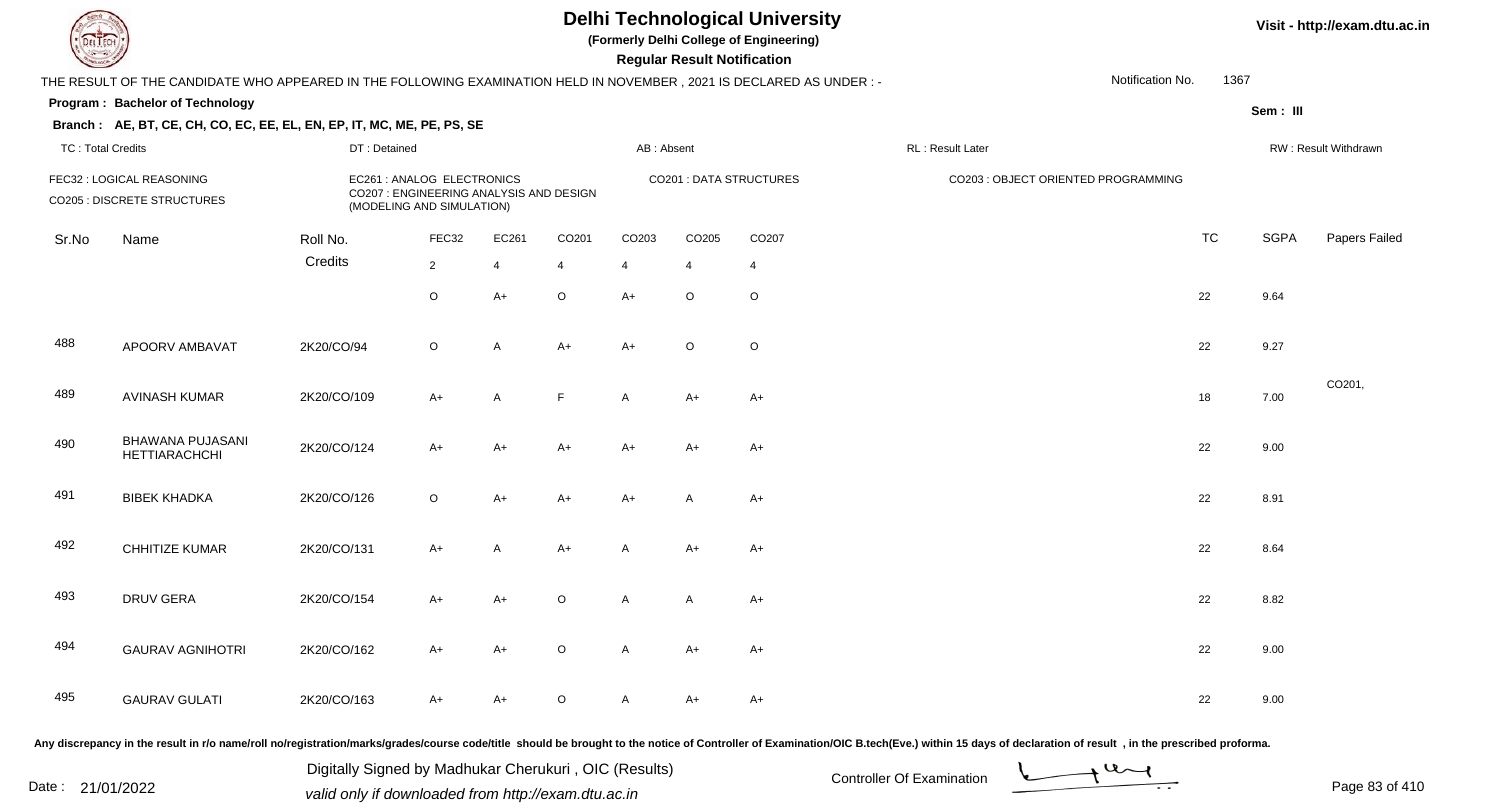**(Formerly Delhi College of Engineering)**

 **Regular Result Notification**

|                          |                                                                                                                      |              |                                                                                                    |                |                   |                |                |                         |                                     | Notification No. | 1367      |             |                      |
|--------------------------|----------------------------------------------------------------------------------------------------------------------|--------------|----------------------------------------------------------------------------------------------------|----------------|-------------------|----------------|----------------|-------------------------|-------------------------------------|------------------|-----------|-------------|----------------------|
|                          | THE RESULT OF THE CANDIDATE WHO APPEARED IN THE FOLLOWING EXAMINATION HELD IN NOVEMBER, 2021 IS DECLARED AS UNDER :- |              |                                                                                                    |                |                   |                |                |                         |                                     |                  |           |             |                      |
|                          | Program: Bachelor of Technology                                                                                      |              |                                                                                                    |                |                   |                |                |                         |                                     |                  |           | Sem : III   |                      |
|                          | Branch: AE, BT, CE, CH, CO, EC, EE, EL, EN, EP, IT, MC, ME, PE, PS, SE                                               |              |                                                                                                    |                |                   |                |                |                         |                                     |                  |           |             |                      |
| <b>TC: Total Credits</b> |                                                                                                                      | DT: Detained |                                                                                                    |                |                   | AB: Absent     |                |                         | RL: Result Later                    |                  |           |             | RW: Result Withdrawn |
|                          | FEC32 : LOGICAL REASONING<br>CO205 : DISCRETE STRUCTURES                                                             |              | EC261 : ANALOG ELECTRONICS<br>CO207 : ENGINEERING ANALYSIS AND DESIGN<br>(MODELING AND SIMULATION) |                |                   |                |                | CO201 : DATA STRUCTURES | CO203 : OBJECT ORIENTED PROGRAMMING |                  |           |             |                      |
| Sr.No                    | Name                                                                                                                 | Roll No.     | FEC32                                                                                              | EC261          | CO <sub>201</sub> | CO203          | CO205          | CO207                   |                                     |                  | <b>TC</b> | <b>SGPA</b> | Papers Failec        |
|                          |                                                                                                                      | Credits      | $2^{\circ}$                                                                                        | $\overline{4}$ | $\overline{4}$    | $\overline{4}$ | $\overline{4}$ | 4                       |                                     |                  |           |             |                      |
|                          |                                                                                                                      |              | $A+$                                                                                               | $A+$           | $\mathsf O$       | A              | $A+$           | $A+$                    |                                     |                  | 22        | 9.00        |                      |
| 496                      | <b>GOURAV GUPTA</b>                                                                                                  | 2K20/CO/164  | $A+$                                                                                               | $A+$           | $\mathsf O$       | A              | $A+$           | $A+$                    |                                     |                  | 22        | 9.00        |                      |
| 497                      | <b>GAURAV KUMAR</b>                                                                                                  | 2K20/CO/165  | $A+$                                                                                               | $A+$           | $\mathsf O$       | $A+$           | $A+$           | $A+$                    |                                     |                  | 22        | 9.18        |                      |
| 498                      | <b>GULSHAN KUMAR</b>                                                                                                 | 2K20/CO/175  | A+                                                                                                 | A+             | $A+$              | $B+$           | A+             | $A+$                    |                                     |                  | 22        | 8.64        |                      |
| 499                      | <b>HANSAG GUPTA</b>                                                                                                  | 2K20/CO/180  | $\circ$                                                                                            | $A+$           | $A+$              | $A+$           | A+             | $A+$                    |                                     |                  | 22        | 9.09        |                      |
| 500                      | <b>HARIDWAR</b>                                                                                                      | 2K20/CO/181  | $\mathsf{A}$                                                                                       | $\mathsf{A}$   | $\mathsf O$       | A              | A+             | $A+$                    |                                     |                  | 22        | 8.73        |                      |
| 501                      | <b>HARSH GARG</b>                                                                                                    | 2K20/CO/184  | $A+$                                                                                               | $A+$           | $\circ$           | $A+$           | A+             | $\circ$                 |                                     |                  | 22        | 9.36        |                      |
| 502                      | <b>HARSH GARG</b>                                                                                                    | 2K20/CO/185  | $A+$                                                                                               | $\mathsf{A}$   | $\mathsf O$       | A              | $A+$           | $A+$                    |                                     |                  | 22        | 8.82        |                      |
| 503                      | <b>HARSH KUMAR</b>                                                                                                   | 2K20/CO/187  | A+                                                                                                 | <sub>B</sub>   | A+                | B              | B+             | $A+$                    |                                     |                  | 22        | 7.55        |                      |
|                          |                                                                                                                      |              |                                                                                                    |                |                   |                |                |                         |                                     |                  |           |             |                      |

Any discrepancy in the result in r/o name/roll no/registration/marks/grades/course code/title should be brought to the notice of Controller of Examination/OIC B.tech(Eve.) within 15 days of declaration of result, in the pr

Date : 21/01/2022 Digital Digital of Microsofted Chemical Controller Of Examination Determination Page 84 of 41 Digitally Signed by Madhukar Cherukuri , OIC (Results)

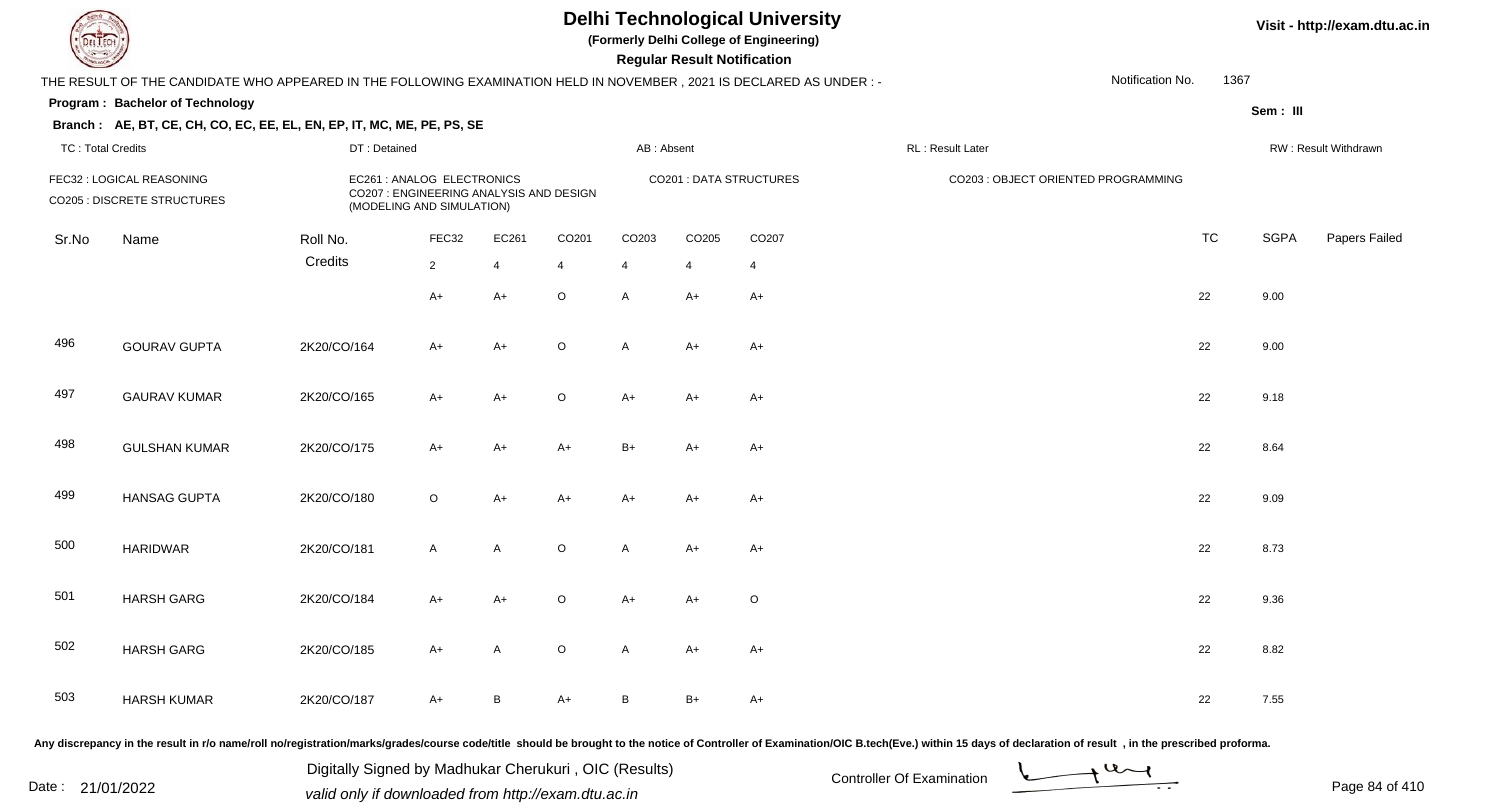**(Formerly Delhi College of Engineering)**

 **Regular Result Notification**

|                          | THE RESULT OF THE CANDIDATE WHO APPEARED IN THE FOLLOWING EXAMINATION HELD IN NOVEMBER, 2021 IS DECLARED AS UNDER :- |              |                                                                                                    |                |                |                |       |                                |                  | Notification No.                    | 1367      |             |                      |
|--------------------------|----------------------------------------------------------------------------------------------------------------------|--------------|----------------------------------------------------------------------------------------------------|----------------|----------------|----------------|-------|--------------------------------|------------------|-------------------------------------|-----------|-------------|----------------------|
|                          | Program: Bachelor of Technology                                                                                      |              |                                                                                                    |                |                |                |       |                                |                  |                                     |           | Sem : III   |                      |
| <b>TC: Total Credits</b> | Branch: AE, BT, CE, CH, CO, EC, EE, EL, EN, EP, IT, MC, ME, PE, PS, SE                                               | DT: Detained |                                                                                                    |                |                | AB: Absent     |       |                                | RL: Result Later |                                     |           |             | RW: Result Withdrawn |
|                          | FEC32 : LOGICAL REASONING<br>CO205 : DISCRETE STRUCTURES                                                             |              | EC261 : ANALOG ELECTRONICS<br>CO207 : ENGINEERING ANALYSIS AND DESIGN<br>(MODELING AND SIMULATION) |                |                |                |       | <b>CO201 : DATA STRUCTURES</b> |                  | CO203 : OBJECT ORIENTED PROGRAMMING |           |             |                      |
| Sr.No                    | Name                                                                                                                 | Roll No.     | FEC32                                                                                              | EC261          | CO201          | CO203          | CO205 | CO207                          |                  |                                     | <b>TC</b> | <b>SGPA</b> | Papers Failec        |
|                          |                                                                                                                      | Credits      | $\overline{2}$                                                                                     | $\overline{4}$ | $\overline{4}$ | $\overline{4}$ | 4     | $\overline{4}$                 |                  |                                     |           |             |                      |
|                          |                                                                                                                      |              | $A+$                                                                                               | B              | $A+$           | B              | $B+$  | $A+$                           |                  |                                     | 22        | 7.55        |                      |
| 504                      | <b>HARSH SINGLA</b>                                                                                                  | 2K20/CO/188  | $A+$                                                                                               | $A+$           | $\mathsf O$    | $A+$           | A+    | $\circ$                        |                  |                                     | 22        | 9.36        |                      |
| 505                      | <b>HARSHIT MAHESHWARI</b>                                                                                            | 2K20/CO/191  | $A+$                                                                                               | $A+$           | $\mathsf O$    | $A+$           | $A+$  | $A+$                           |                  |                                     | 22        | 9.18        |                      |
| 506                      | HARSHIT SINDHU                                                                                                       | 2K20/CO/192  | $A+$                                                                                               | $B+$           | $\mathsf O$    | A              | $A+$  | $A+$                           |                  |                                     | 22        | 8.64        |                      |
| 507                      | HARSHITA NIDHI                                                                                                       | 2K20/CO/194  | $\circ$                                                                                            | $A+$           | $\mathsf O$    | A              | $A+$  | $A+$                           |                  |                                     | 22        | 9.09        |                      |
| 508                      | HEMANTH SIDDHARTH<br><b>DESUGARI</b>                                                                                 | 2K20/CO/197  | $\mathsf{A}$                                                                                       | $B+$           | $\mathsf O$    | $A+$           | $A+$  | $A+$                           |                  |                                     | 22        | 8.73        |                      |
| 509                      | HIRPARA DHRUVIL                                                                                                      | 2K20/CO/200  | $A+$                                                                                               | $A+$           | $\mathsf O$    | $A+$           | A+    | $A+$                           |                  |                                     | 22        | 9.18        |                      |
| 510                      | HITESH MARWAHA                                                                                                       | 2K20/CO/201  | $\circ$                                                                                            | $A+$           | $\circ$        | $A+$           | A+    | $A+$                           |                  |                                     | 22        | 9.27        |                      |
| 511                      | <b>ISHAAN SINGH</b>                                                                                                  | 2K20/CO/206  | $A+$                                                                                               | $A+$           | $\mathsf O$    | A              | $A+$  | $\circ$                        |                  |                                     | 22        | 9.18        |                      |
|                          |                                                                                                                      |              |                                                                                                    |                |                |                |       |                                |                  |                                     |           |             |                      |

Any discrepancy in the result in r/o name/roll no/registration/marks/grades/course code/title should be brought to the notice of Controller of Examination/OIC B.tech(Eve.) within 15 days of declaration of result, in the pr

Date : 21/01/2022 Digital Digital of Microsofted Controller Of Examination Determination Page 85 of 41 Digitally Signed by Madhukar Cherukuri , OIC (Results)

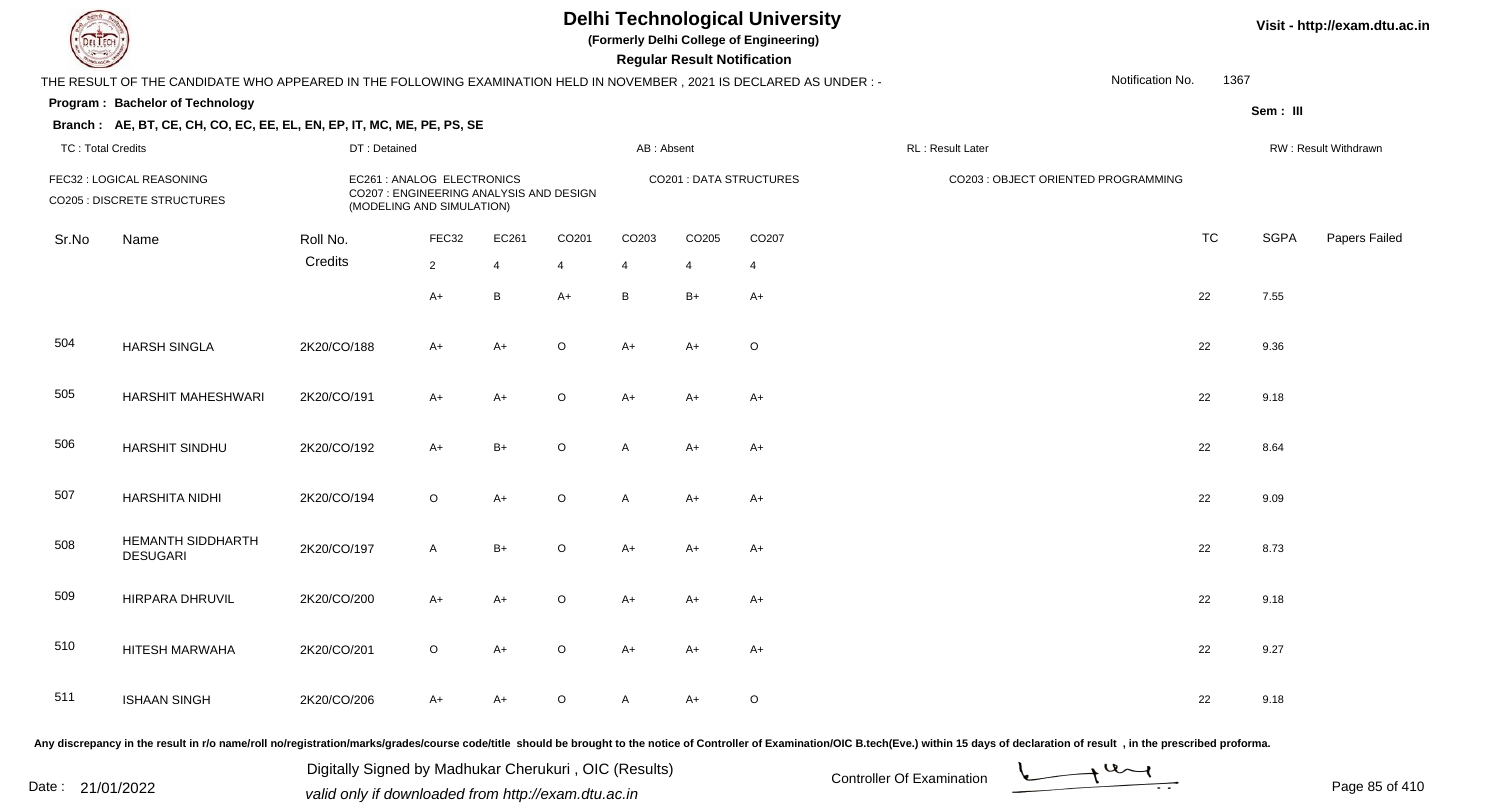**(Formerly Delhi College of Engineering)**

 **Regular Result Notification**

|                          | THE RESULT OF THE CANDIDATE WHO APPEARED IN THE FOLLOWING EXAMINATION HELD IN NOVEMBER, 2021 IS DECLARED AS UNDER : - |              |                                                                                                    |                |                |                |                |                         |                                                                                                                                                                                                                                | Notification No. | 1367      |          |                      |
|--------------------------|-----------------------------------------------------------------------------------------------------------------------|--------------|----------------------------------------------------------------------------------------------------|----------------|----------------|----------------|----------------|-------------------------|--------------------------------------------------------------------------------------------------------------------------------------------------------------------------------------------------------------------------------|------------------|-----------|----------|----------------------|
|                          | Program: Bachelor of Technology                                                                                       |              |                                                                                                    |                |                |                |                |                         |                                                                                                                                                                                                                                |                  |           | Sem: III |                      |
|                          | Branch: AE, BT, CE, CH, CO, EC, EE, EL, EN, EP, IT, MC, ME, PE, PS, SE                                                |              |                                                                                                    |                |                |                |                |                         |                                                                                                                                                                                                                                |                  |           |          |                      |
| <b>TC: Total Credits</b> |                                                                                                                       | DT: Detained |                                                                                                    |                |                | AB: Absent     |                |                         | RL: Result Later                                                                                                                                                                                                               |                  |           |          | RW: Result Withdrawn |
|                          | FEC32 : LOGICAL REASONING<br><b>CO205 : DISCRETE STRUCTURES</b>                                                       |              | EC261 : ANALOG ELECTRONICS<br>CO207 : ENGINEERING ANALYSIS AND DESIGN<br>(MODELING AND SIMULATION) |                |                |                |                | CO201 : DATA STRUCTURES | CO203 : OBJECT ORIENTED PROGRAMMING                                                                                                                                                                                            |                  |           |          |                      |
| Sr.No                    | Name                                                                                                                  | Roll No.     | FEC32                                                                                              | EC261          | CO201          | CO203          | CO205          | CO207                   |                                                                                                                                                                                                                                |                  | <b>TC</b> | SGPA     | Papers Failed        |
|                          |                                                                                                                       | Credits      | $\overline{2}$                                                                                     | $\overline{4}$ | $\overline{4}$ | $\overline{4}$ | $\overline{4}$ | 4                       |                                                                                                                                                                                                                                |                  |           |          |                      |
|                          |                                                                                                                       |              | $A+$                                                                                               | $A+$           | $\circ$        | $\mathsf{A}$   | A+             | $\circ$                 |                                                                                                                                                                                                                                |                  | 22        | 9.18     |                      |
| 512                      | ISHPREET SINGH LUTHRA                                                                                                 | 2K20/CO/207  | $A+$                                                                                               | $A+$           | $\circ$        | $A+$           | A+             | $A+$                    |                                                                                                                                                                                                                                |                  | 22        | 9.18     |                      |
| 513                      | JAI AGGARWAL                                                                                                          | 2K20/CO/208  | $A+$                                                                                               | $A+$           | $\circ$        | $A+$           | $A+$           | O                       |                                                                                                                                                                                                                                |                  | 22        | 9.36     |                      |
| 514                      | <b>JATIN</b>                                                                                                          | 2K20/CO/210  | A+                                                                                                 | A              | A              | $B+$           | A+             | A+                      |                                                                                                                                                                                                                                |                  | 22        | 8.27     |                      |
| 515                      | JITENDER KUMAR                                                                                                        | 2K20/CO/215  | A+                                                                                                 | A              | $\circ$        | $\mathsf{A}$   | A+             | A+                      |                                                                                                                                                                                                                                |                  | 22        | 8.82     |                      |
| 516                      | KAILASH MAURYA                                                                                                        | 2K20/CO/219  | $A+$                                                                                               | $\mathsf{A}$   | $\mathsf{A}$   | $A+$           | A+             | $A+$                    |                                                                                                                                                                                                                                |                  | 22        | 8.64     |                      |
| 517                      | KANUPRIYA JAIN                                                                                                        | 2K20/CO/221  | $A+$                                                                                               | $A+$           | $A+$           | $A+$           | $\circ$        | $\circ$                 |                                                                                                                                                                                                                                |                  | 22        | 9.36     |                      |
| 518                      | KUNAL JALUTHRIA                                                                                                       | 2K20/CO/237  | $A+$                                                                                               | A+             | $A+$           | $A+$           | A+             | A+                      |                                                                                                                                                                                                                                |                  | 22        | 9.00     |                      |
| 519                      | <b>MANAS NANDI</b>                                                                                                    | 2K20/CO/249  | A+                                                                                                 | A+             | $A+$           | A              | A+             | $A+$                    |                                                                                                                                                                                                                                |                  | 22        | 8.82     |                      |
|                          |                                                                                                                       |              |                                                                                                    |                |                |                |                |                         | Any discrepancy in the result in r/o name/roll no/registration/marks/grades/course code/title should be brought to the notice of Controller of Examination/OIC B.tech(Eve.) within 15 days of declaration of result , in the p |                  |           |          |                      |

Date : 21/01/2022 Digital Digital of Microsofted Chemical Controller Of Examination Determination Page 86 of 41 Digitally Signed by Madhukar Cherukuri , OIC (Results)

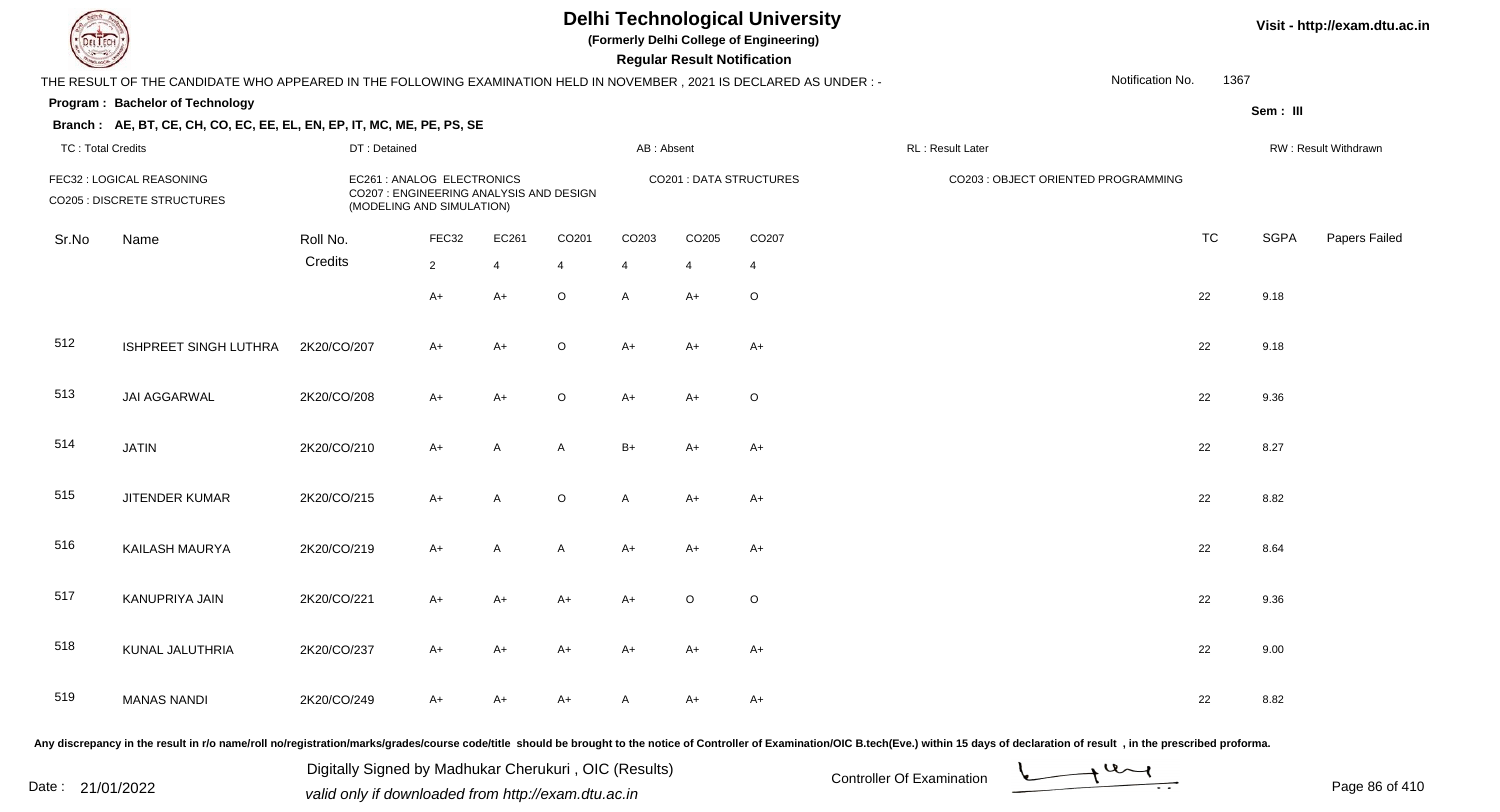**(Formerly Delhi College of Engineering)**

 **Regular Result Notification**

|                          | THE RESULT OF THE CANDIDATE WHO APPEARED IN THE FOLLOWING EXAMINATION HELD IN NOVEMBER, 2021 IS DECLARED AS UNDER:-                                                                                                            |              |                                                                                                    |                |                   |                |             |                                |                  | Notification No.                    | 1367      |             |                      |
|--------------------------|--------------------------------------------------------------------------------------------------------------------------------------------------------------------------------------------------------------------------------|--------------|----------------------------------------------------------------------------------------------------|----------------|-------------------|----------------|-------------|--------------------------------|------------------|-------------------------------------|-----------|-------------|----------------------|
|                          | Program: Bachelor of Technology                                                                                                                                                                                                |              |                                                                                                    |                |                   |                |             |                                |                  |                                     |           | Sem: III    |                      |
| <b>TC: Total Credits</b> | Branch: AE, BT, CE, CH, CO, EC, EE, EL, EN, EP, IT, MC, ME, PE, PS, SE                                                                                                                                                         | DT: Detained |                                                                                                    |                |                   | AB: Absent     |             |                                | RL: Result Later |                                     |           |             | RW: Result Withdrawn |
|                          | FEC32 : LOGICAL REASONING<br><b>CO205 : DISCRETE STRUCTURES</b>                                                                                                                                                                |              | EC261 : ANALOG ELECTRONICS<br>CO207 : ENGINEERING ANALYSIS AND DESIGN<br>(MODELING AND SIMULATION) |                |                   |                |             | <b>CO201 : DATA STRUCTURES</b> |                  | CO203 : OBJECT ORIENTED PROGRAMMING |           |             |                      |
| Sr.No                    | Name                                                                                                                                                                                                                           | Roll No.     | FEC32                                                                                              | EC261          | CO <sub>201</sub> | CO203          | CO205       | CO207                          |                  |                                     | <b>TC</b> | <b>SGPA</b> | Papers Failec        |
|                          |                                                                                                                                                                                                                                | Credits      | $\overline{2}$                                                                                     | $\overline{4}$ | $\overline{4}$    | $\overline{4}$ | 4           | $\overline{4}$                 |                  |                                     |           |             |                      |
|                          |                                                                                                                                                                                                                                |              | $A+$                                                                                               | $A+$           | A+                | A              | A+          | $A+$                           |                  |                                     | 22        | 8.82        |                      |
| 520                      | MANDEEP SINGH                                                                                                                                                                                                                  | 2K20/CO/252  | $A+$                                                                                               | $A+$           | $A+$              | $A+$           | A+          | $A+$                           |                  |                                     | 22        | 9.00        |                      |
| 521                      | MANDEEP SINGH KALSI                                                                                                                                                                                                            | 2K20/CO/253  | $\mathsf{A}$                                                                                       | A              | $A+$              | A              | A+          | $A+$                           |                  |                                     | 22        | 8.55        |                      |
| 522                      | <b>MANOJ KUMAR</b>                                                                                                                                                                                                             | 2K20/CO/259  | $A+$                                                                                               | O              | $\mathsf O$       | $\circ$        | $\circ$     | $\circ$                        |                  |                                     | 22        | 9.91        |                      |
| 523                      | <b>MAYANK</b>                                                                                                                                                                                                                  | 2K20/CO/263  | A+                                                                                                 | A+             | A+                | Α              | A+          | $A+$                           |                  |                                     | 22        | 8.82        |                      |
| 524                      | <b>MAYANK KUMAR</b>                                                                                                                                                                                                            | 2K20/CO/264  | A+                                                                                                 | $A+$           | A+                | $A+$           | A+          | $A+$                           |                  |                                     | 22        | 9.00        |                      |
| 525                      | <b>MEHUL</b>                                                                                                                                                                                                                   | 2K20/CO/267  | $A+$                                                                                               | A              | A+                | $A+$           | A+          | $A+$                           |                  |                                     | 22        | 8.82        |                      |
| 526                      | <b>MOHIT SINGH RANA</b>                                                                                                                                                                                                        | 2K20/CO/280  | $\mathsf{A}$                                                                                       | $\mathsf{A}$   | $A+$              | A              | A+          | $A+$                           |                  |                                     | 22        | 8.55        |                      |
| 527                      | <b>MUKUL RAJ</b>                                                                                                                                                                                                               | 2K20/CO/282  | $A+$                                                                                               | A+             | $\mathsf O$       | $A+$           | $\mathsf O$ | $\circ$                        |                  |                                     | 22        | 9.55        |                      |
|                          | ny discrepancy in the result in r/o name/roll no/registration/marks/grades/course code/title should be brought to the notice of Controller of Examination/OIC B.tech(Eve.) within 15 days of declaration of result, in the pre |              |                                                                                                    |                |                   |                |             |                                |                  |                                     |           |             |                      |

Any discrepancy in the result in r/o name/roll no/registration/marks/grades/course code/title should be brought to the notice of Controller of Examination/OIC B.tech(Eve.) within 15 days of declaration of result ,in the p

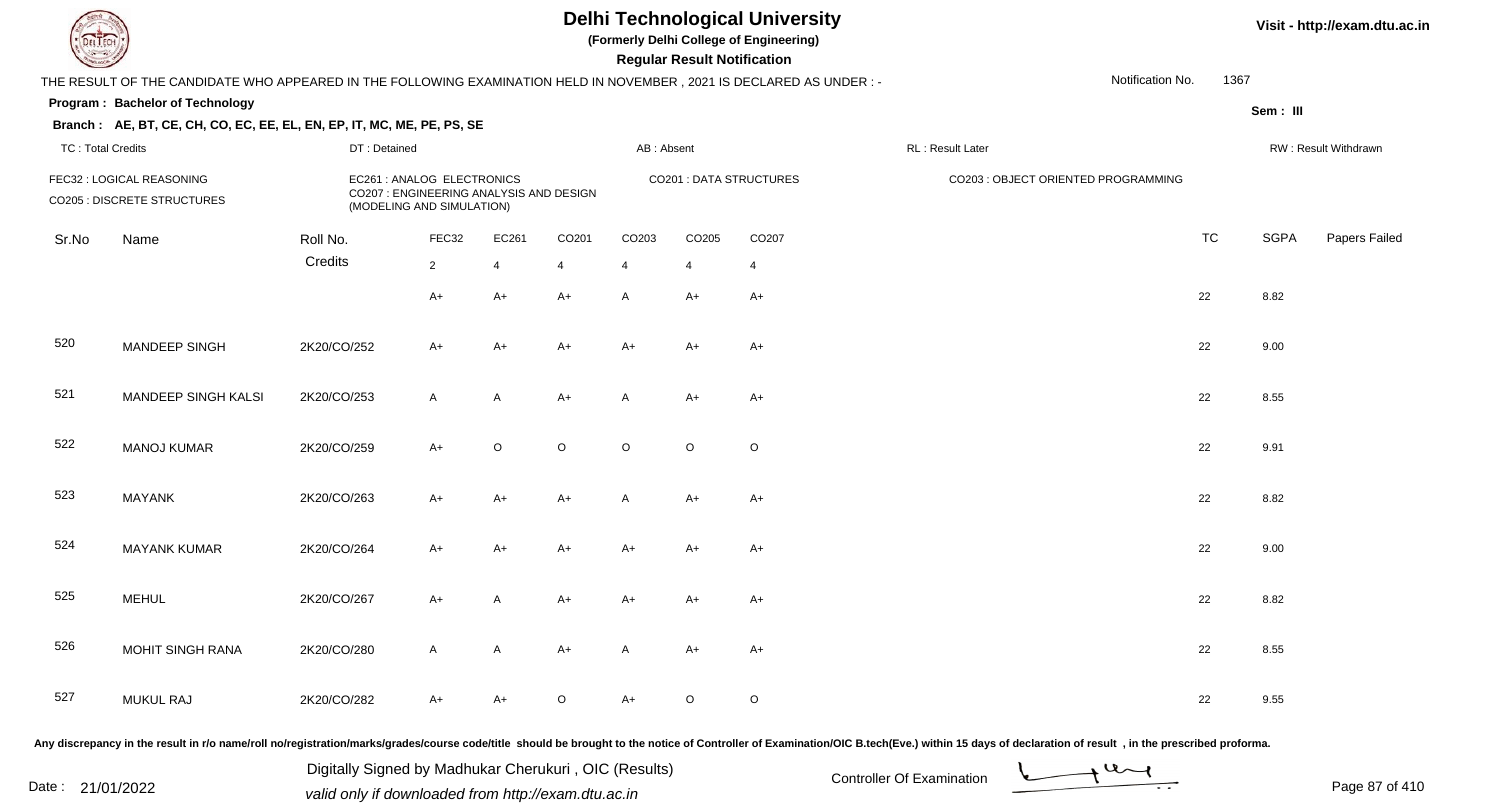**(Formerly Delhi College of Engineering)**

 **Regular Result Notification**

**Visit - http://exam.dtu.ac.in**

| <b>Courses and States of the United States</b> |                                                                                                                                                                                                                                      |              |                                                                                                    |                |                |                         | Regular Result Notification |                                |                  |                                     |           |             |                      |
|------------------------------------------------|--------------------------------------------------------------------------------------------------------------------------------------------------------------------------------------------------------------------------------------|--------------|----------------------------------------------------------------------------------------------------|----------------|----------------|-------------------------|-----------------------------|--------------------------------|------------------|-------------------------------------|-----------|-------------|----------------------|
|                                                | THE RESULT OF THE CANDIDATE WHO APPEARED IN THE FOLLOWING EXAMINATION HELD IN NOVEMBER, 2021 IS DECLARED AS UNDER:-                                                                                                                  |              |                                                                                                    |                |                |                         |                             |                                |                  | Notification No.                    | 1367      |             |                      |
|                                                | Program: Bachelor of Technology                                                                                                                                                                                                      |              |                                                                                                    |                |                |                         |                             |                                |                  |                                     |           | Sem: III    |                      |
|                                                | Branch: AE, BT, CE, CH, CO, EC, EE, EL, EN, EP, IT, MC, ME, PE, PS, SE                                                                                                                                                               |              |                                                                                                    |                |                |                         |                             |                                |                  |                                     |           |             |                      |
| <b>TC: Total Credits</b>                       |                                                                                                                                                                                                                                      | DT: Detained |                                                                                                    |                |                | AB: Absent              |                             |                                | RL: Result Later |                                     |           |             | RW: Result Withdrawn |
|                                                | FEC32 : LOGICAL REASONING<br><b>CO205 : DISCRETE STRUCTURES</b>                                                                                                                                                                      |              | EC261 : ANALOG ELECTRONICS<br>CO207 : ENGINEERING ANALYSIS AND DESIGN<br>(MODELING AND SIMULATION) |                |                |                         |                             | <b>CO201 : DATA STRUCTURES</b> |                  | CO203 : OBJECT ORIENTED PROGRAMMING |           |             |                      |
| Sr.No                                          | Name                                                                                                                                                                                                                                 | Roll No.     | FEC32                                                                                              | EC261          | CO201          | CO203                   | CO205                       | CO207                          |                  |                                     | <b>TC</b> | <b>SGPA</b> | Papers Failed        |
|                                                |                                                                                                                                                                                                                                      | Credits      | $\overline{2}$                                                                                     | $\overline{4}$ | $\overline{4}$ | $\overline{\mathbf{4}}$ | $\overline{4}$              | 4                              |                  |                                     |           |             |                      |
|                                                |                                                                                                                                                                                                                                      |              | $A+$                                                                                               | $A+$           | $\mathsf O$    | $A+$                    | $\circ$                     | $\mathsf O$                    |                  |                                     | 22        | 9.55        |                      |
| 528                                            | <b>NALIN R TRIVEDI</b>                                                                                                                                                                                                               | 2K20/CO/285  | $A+$                                                                                               | A              | $A+$           | $A+$                    | $A+$                        | $A+$                           |                  |                                     | 22        | 8.82        |                      |
| 529                                            | NAMAN MALHOTRA                                                                                                                                                                                                                       | 2K20/CO/288  | $A+$                                                                                               | $A+$           | $\circ$        | $\circ$                 | $\circ$                     | $\circ$                        |                  |                                     | 22        | 9.73        |                      |
| 530                                            | NAVNEET KUMAR YADAV                                                                                                                                                                                                                  | 2K20/CO/295  | $A+$                                                                                               | A              | $\circ$        | $\circ$                 | $\circ$                     | $A+$                           |                  |                                     | 22        | 9.36        |                      |
| 531                                            | PIYUSH                                                                                                                                                                                                                               | 2K20/CO/321  | $A+$                                                                                               | $\mathsf{A}$   | $A+$           | A                       | $A+$                        | $A+$                           |                  |                                     | 22        | 8.64        |                      |
| 532                                            | PIYUSH JAIN                                                                                                                                                                                                                          | 2K20/CO/323  | $A+$                                                                                               | A              | $A+$           | A                       | $\circ$                     | $A+$                           |                  |                                     | 22        | 8.82        |                      |
| 533                                            | PRAGYA BISHERWAL                                                                                                                                                                                                                     | 2K20/CO/327  | $\circ$                                                                                            | $\mathsf{A}$   | $\circ$        | A                       | $\circ$                     | $A+$                           |                  |                                     | 22        | 9.09        |                      |
| 534                                            | PRANJAL SRIVASTAVA                                                                                                                                                                                                                   | 2K20/CO/330  | $A+$                                                                                               | $\mathsf{A}$   | $A+$           | A                       | $\circ$                     | $A+$                           |                  |                                     | 22        | 8.82        |                      |
| 535                                            | <b>PRATEEK SINGH</b>                                                                                                                                                                                                                 | 2K20/CO/333  | $\mathsf{A}$                                                                                       | $B+$           | $A+$           | $B+$                    | $A+$                        | $B+$                           |                  |                                     | 22        | 7.82        |                      |
|                                                | <u>. And and the contract of the contract of the contract of the contract of the contract of the contract of the contract of the contract of the contract of the contract of the contract of the contract of the contract of the</u> |              |                                                                                                    |                |                |                         |                             |                                |                  |                                     |           |             |                      |

Any discrepancy in the result in r/o name/roll no/registration/marks/grades/course code/title should be brought to the notice of Controller of Examination/OIC B.tech(Eve.) within 15 days of declaration of result , in the p

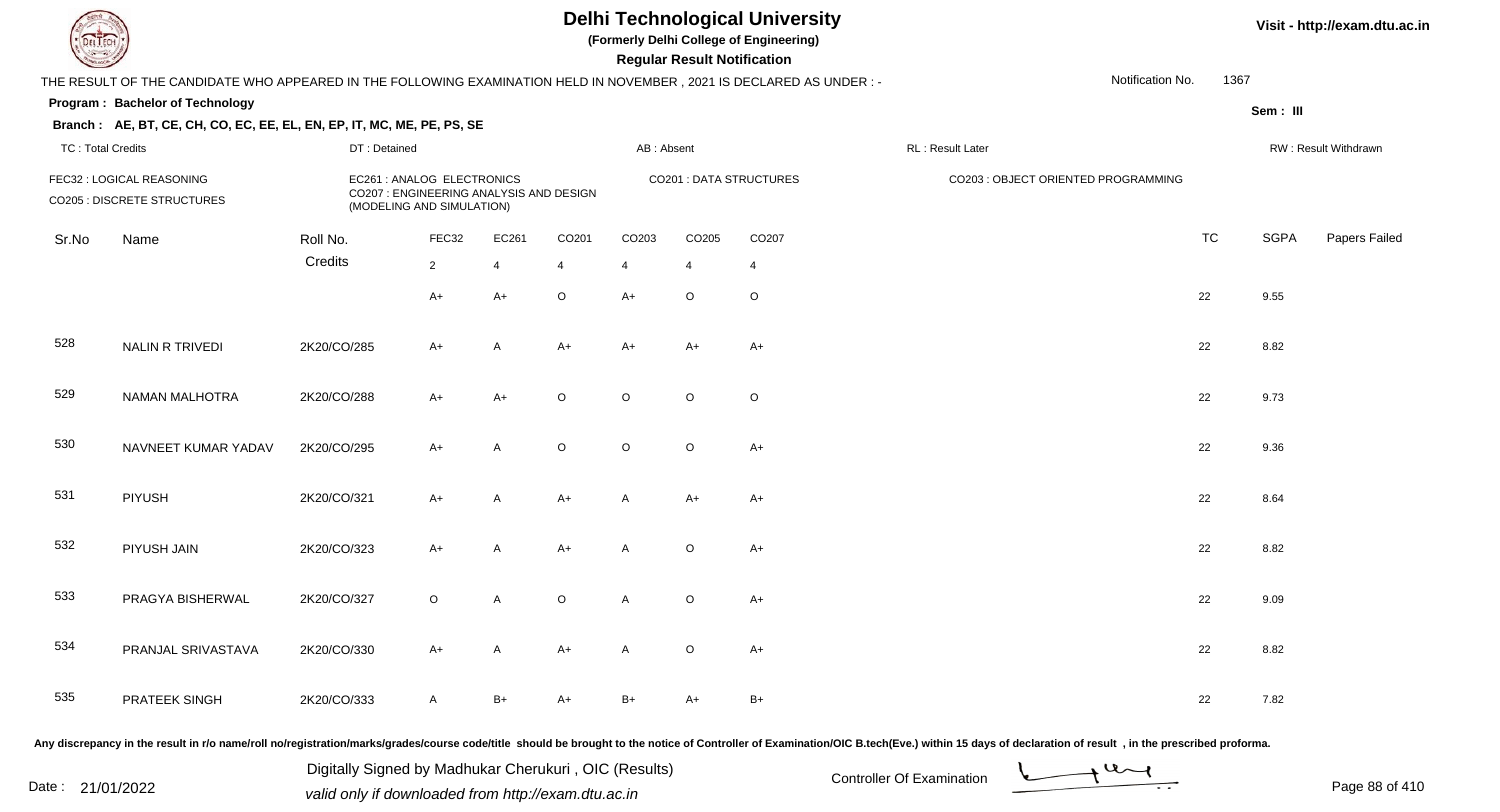**(Formerly Delhi College of Engineering)**

 **Regular Result Notification**

**Visit - http://exam.dtu.ac.in**

| $\sim$                   |                                                                                                                                                                                                                                |              |                                                                                                    |                |                |                | <b>Regular Result Rothrodtion</b> |                                |                  |                                     |                  |           |             |                      |
|--------------------------|--------------------------------------------------------------------------------------------------------------------------------------------------------------------------------------------------------------------------------|--------------|----------------------------------------------------------------------------------------------------|----------------|----------------|----------------|-----------------------------------|--------------------------------|------------------|-------------------------------------|------------------|-----------|-------------|----------------------|
|                          | THE RESULT OF THE CANDIDATE WHO APPEARED IN THE FOLLOWING EXAMINATION HELD IN NOVEMBER , 2021 IS DECLARED AS UNDER :-                                                                                                          |              |                                                                                                    |                |                |                |                                   |                                |                  |                                     | Notification No. | 1367      |             |                      |
|                          | Program: Bachelor of Technology                                                                                                                                                                                                |              |                                                                                                    |                |                |                |                                   |                                |                  |                                     |                  |           | Sem: III    |                      |
|                          | Branch: AE, BT, CE, CH, CO, EC, EE, EL, EN, EP, IT, MC, ME, PE, PS, SE                                                                                                                                                         |              |                                                                                                    |                |                |                |                                   |                                |                  |                                     |                  |           |             |                      |
| <b>TC: Total Credits</b> |                                                                                                                                                                                                                                | DT: Detained |                                                                                                    |                |                | AB: Absent     |                                   |                                | RL: Result Later |                                     |                  |           |             | RW: Result Withdrawn |
|                          | FEC32 : LOGICAL REASONING<br>CO205 : DISCRETE STRUCTURES                                                                                                                                                                       |              | EC261 : ANALOG ELECTRONICS<br>CO207 : ENGINEERING ANALYSIS AND DESIGN<br>(MODELING AND SIMULATION) |                |                |                |                                   | <b>CO201 : DATA STRUCTURES</b> |                  | CO203 : OBJECT ORIENTED PROGRAMMING |                  |           |             |                      |
| Sr.No                    | Name                                                                                                                                                                                                                           | Roll No.     | FEC32                                                                                              | EC261          | CO201          | CO203          | CO205                             | CO207                          |                  |                                     |                  | <b>TC</b> | <b>SGPA</b> | Papers Failec        |
|                          |                                                                                                                                                                                                                                | Credits      | $\overline{2}$                                                                                     | $\overline{4}$ | $\overline{4}$ | $\overline{4}$ | $\overline{4}$                    | $\overline{4}$                 |                  |                                     |                  |           |             |                      |
|                          |                                                                                                                                                                                                                                |              | $\mathsf{A}$                                                                                       | $B+$           | $A+$           | $B+$           | $A+$                              | $B+$                           |                  |                                     |                  | 22        | 7.82        |                      |
| 536                      | PRINCE KUMAR                                                                                                                                                                                                                   | 2K20/CO/340  | A+                                                                                                 | $\mathsf{A}$   | $\mathsf O$    | $A+$           | $\circ$                           | $A+$                           |                  |                                     |                  | 22        | 9.18        |                      |
| 537                      | PRITI MEENA                                                                                                                                                                                                                    | 2K20/CO/345  | $\circ$                                                                                            | $A+$           | $A+$           | A              | $\circ$                           | $A+$                           |                  |                                     |                  | 22        | 9.09        |                      |
| 538                      | PURVANSH NARANG                                                                                                                                                                                                                | 2K20/CO/349  | $A+$                                                                                               | $\mathsf{A}$   | $A+$           | A              | $\circ$                           | $A+$                           |                  |                                     |                  | 22        | 8.82        |                      |
| 539                      | <b>RAHUL</b>                                                                                                                                                                                                                   | 2K20/CO/350  | $A+$                                                                                               | A              | $A+$           | $\circ$        | $\circ$                           | $A+$                           |                  |                                     |                  | 22        | 9.18        |                      |
| 540                      | RANJEET MADHAV                                                                                                                                                                                                                 | 2K20/CO/355  | $A+$                                                                                               | A              | $A+$           | $\circ$        | $\circ$                           | $A+$                           |                  |                                     |                  | 22        | 9.18        |                      |
| 541                      | RAVI KUMAR RAUNIYAR                                                                                                                                                                                                            | 2K20/CO/356  | $A+$                                                                                               | A              | $A+$           | A              | $\circ$                           | $A+$                           |                  |                                     |                  | 22        | 8.82        |                      |
| 542                      | RIDDHI SHARMA                                                                                                                                                                                                                  | 2K20/CO/359  | $\circ$                                                                                            | $\mathsf{A}$   | $A+$           | $A+$           | $\circ$                           | $A+$                           |                  |                                     |                  | 22        | 9.09        |                      |
| 543                      | <b>RITIK BHATELEY</b>                                                                                                                                                                                                          | 2K20/CO/363  | $\circ$                                                                                            | $B+$           | A              | A              | $\circ$                           | $A+$                           |                  |                                     |                  | 22        | 8.55        |                      |
|                          | and incremental the specific also accepted a characterization incorporated a colonical controller abound to the notice of Controller of Exemination (OIC B tech (Eur.) within 4E days af decleration of months in the mageritu |              |                                                                                                    |                |                |                |                                   |                                |                  |                                     |                  |           |             |                      |

Any discrepancy in the result in r/o name/roll no/registration/marks/grades/course code/title should be brought to the notice of Controller of Examination/OIC B.tech(Eve.) within 15 days of declaration of result ,in the p

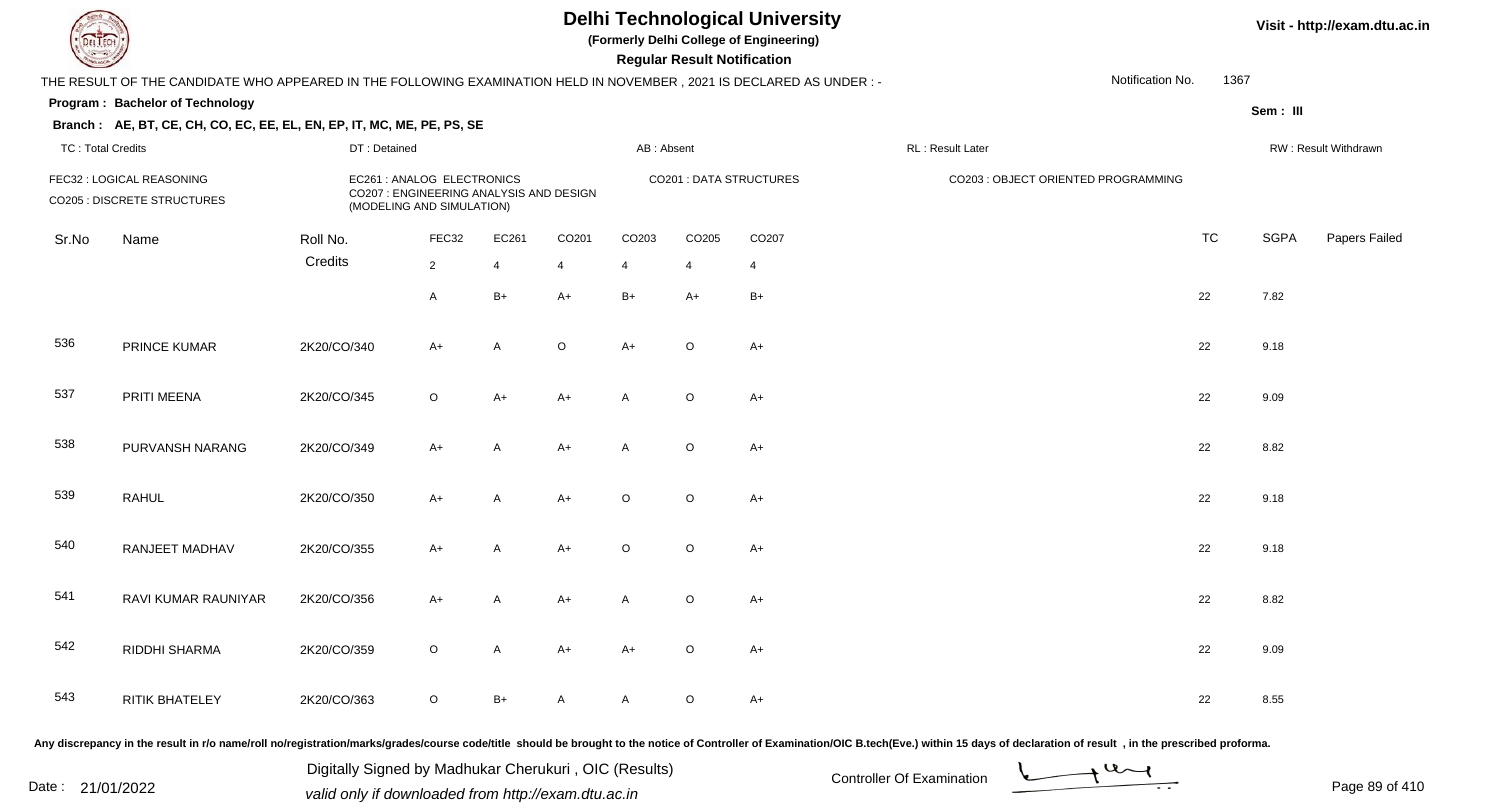**(Formerly Delhi College of Engineering)**

 **Regular Result Notification**

|                          | THE RESULT OF THE CANDIDATE WHO APPEARED IN THE FOLLOWING EXAMINATION HELD IN NOVEMBER, 2021 IS DECLARED AS UNDER :- |              |                                                                                                    |                |                |            |             |                         |                                     | Notification No. | 1367      |             |                      |
|--------------------------|----------------------------------------------------------------------------------------------------------------------|--------------|----------------------------------------------------------------------------------------------------|----------------|----------------|------------|-------------|-------------------------|-------------------------------------|------------------|-----------|-------------|----------------------|
|                          | Program: Bachelor of Technology                                                                                      |              |                                                                                                    |                |                |            |             |                         |                                     |                  |           | Sem : III   |                      |
| <b>TC: Total Credits</b> | Branch: AE, BT, CE, CH, CO, EC, EE, EL, EN, EP, IT, MC, ME, PE, PS, SE                                               | DT: Detained |                                                                                                    |                |                | AB: Absent |             |                         | RL: Result Later                    |                  |           |             | RW: Result Withdrawn |
|                          | FEC32 : LOGICAL REASONING<br><b>CO205 : DISCRETE STRUCTURES</b>                                                      |              | EC261 : ANALOG ELECTRONICS<br>CO207 : ENGINEERING ANALYSIS AND DESIGN<br>(MODELING AND SIMULATION) |                |                |            |             | CO201 : DATA STRUCTURES | CO203 : OBJECT ORIENTED PROGRAMMING |                  |           |             |                      |
| Sr.No                    | Name                                                                                                                 | Roll No.     | FEC32                                                                                              | EC261          | CO201          | CO203      | CO205       | CO207                   |                                     |                  | <b>TC</b> | <b>SGPA</b> | Papers Failec        |
|                          |                                                                                                                      | Credits      | $2^{\circ}$                                                                                        | $\overline{4}$ | $\overline{4}$ | 4          | 4           | $\overline{4}$          |                                     |                  |           |             |                      |
|                          |                                                                                                                      |              | $\circ$                                                                                            | $B+$           | A              | A          | $\circ$     | $A+$                    |                                     | 22               |           | 8.55        |                      |
| 544                      | <b>RITIK JAIN</b>                                                                                                    | 2K20/CO/365  | $A+$                                                                                               | A              | $A+$           | $A+$       | $\mathsf O$ | $A+$                    |                                     | 22               |           | 9.00        |                      |
| 545                      | RUTVIK VIJAY CHAVAN                                                                                                  | 2K20/CO/378  | $A+$                                                                                               | A+             | $B+$           | Α          | $A+$        | $A+$                    |                                     | 22               |           | 8.45        |                      |
| 546                      | <b>SAARTHAK SINGH</b>                                                                                                | 2K20/CO/379  | $A+$                                                                                               | $\circ$        | $A+$           | O          | $\circ$     | $A+$                    |                                     | 22               |           | 9.55        |                      |
| 547                      | SAGAR KUMAR SAH                                                                                                      | 2K20/CO/385  | $A+$                                                                                               | A              | A              | $B+$       | A+          | $\mathsf{A}$            |                                     | 22               |           | 8.09        |                      |
| 548                      | SAKSHAM BANSAL                                                                                                       | 2K20/CO/391  | $\circ$                                                                                            | $A+$           | A              | $A+$       | $\circ$     | $A+$                    |                                     | 22               |           | 9.09        |                      |
| 549                      | SHAURYA WADEHRA                                                                                                      | 2K20/CO/424  | $A+$                                                                                               | $A+$           | A              | A          | $\circ$     | $\circ$                 |                                     | 22               |           | 9.00        |                      |
| 550                      | <b>SHRUTI</b>                                                                                                        | 2K20/CO/439  | $A+$                                                                                               | $A+$           | $\mathsf O$    | $\circ$    | $\circ$     | $A+$                    |                                     | 22               |           | 9.55        |                      |
| 551                      | SURAJ KAKARLAPUDI                                                                                                    | 2K20/CO/453  | $\mathsf{A}$                                                                                       | A              | A              | $A+$       | A+          | $A+$                    |                                     | 22               |           | 8.55        |                      |

Any discrepancy in the result in r/o name/roll no/registration/marks/grades/course code/title should be brought to the notice of Controller of Examination/OIC B.tech(Eve.) within 15 days of declaration of result, in the pr

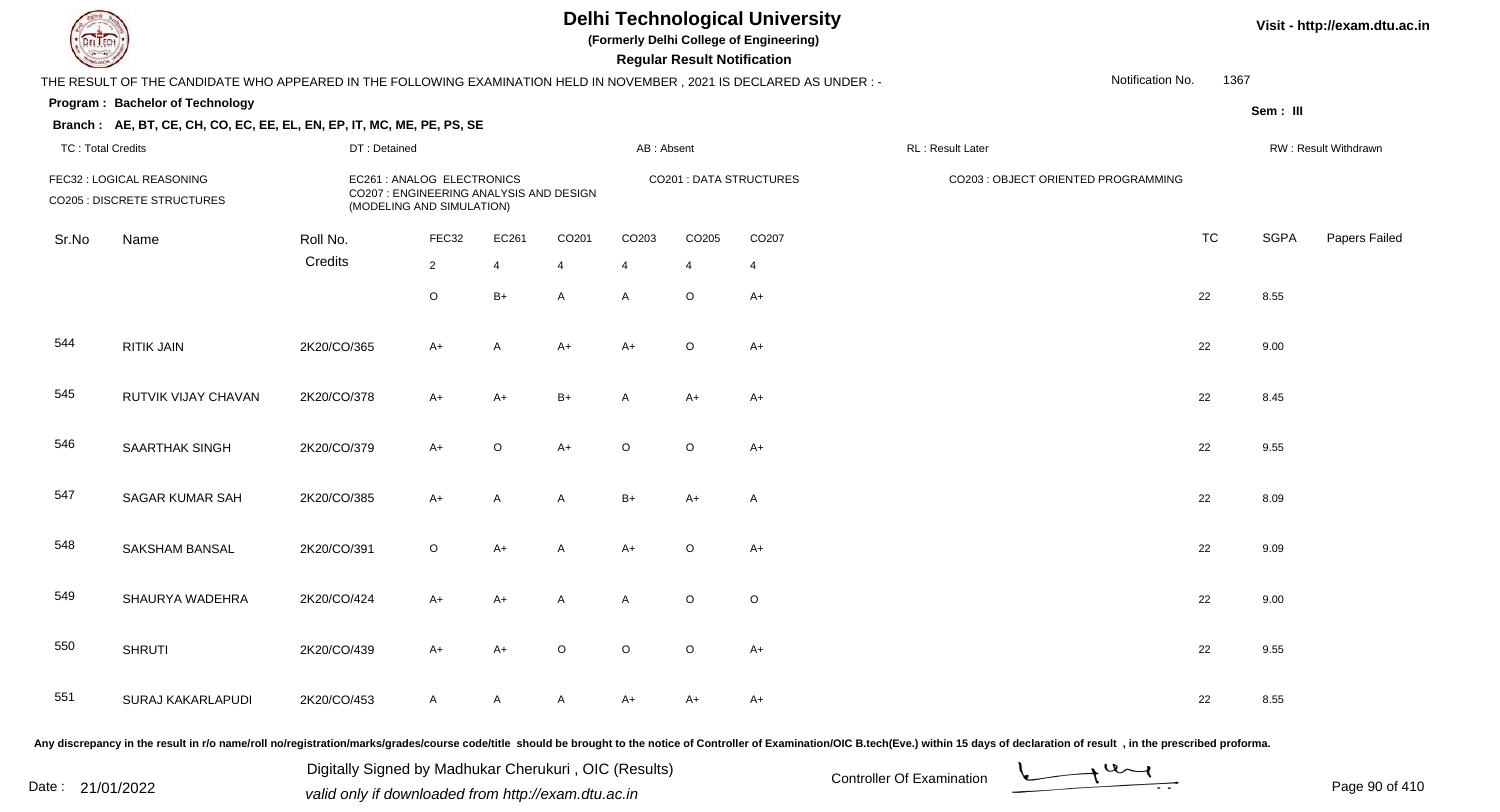**(Formerly Delhi College of Engineering)**

**Regular Regular Results Notification** 

#### **Visit - http://exam.dtu.ac.in**

| <b>Consultor of Charles</b> |                                                                                                                      |                                                                                                    |                |       |                |                | <b>Regular Result Notification</b> |                               |                                     |                  |           |             |                      |
|-----------------------------|----------------------------------------------------------------------------------------------------------------------|----------------------------------------------------------------------------------------------------|----------------|-------|----------------|----------------|------------------------------------|-------------------------------|-------------------------------------|------------------|-----------|-------------|----------------------|
|                             | THE RESULT OF THE CANDIDATE WHO APPEARED IN THE FOLLOWING EXAMINATION HELD IN NOVEMBER, 2021 IS DECLARED AS UNDER :- |                                                                                                    |                |       |                |                |                                    |                               |                                     | Notification No. | 1367      |             |                      |
|                             | <b>Program: Bachelor of Technology</b>                                                                               |                                                                                                    |                |       |                |                |                                    |                               |                                     |                  |           | Sem: III    |                      |
|                             | Branch: AE, BT, CE, CH, CO, EC, EE, EL, EN, EP, IT, MC, ME, PE, PS, SE                                               |                                                                                                    |                |       |                |                |                                    |                               |                                     |                  |           |             |                      |
| <b>TC: Total Credits</b>    |                                                                                                                      | DT: Detained                                                                                       |                |       |                | AB: Absent     |                                    |                               | RL: Result Later                    |                  |           |             | RW: Result Withdrawn |
|                             | FEC32 : LOGICAL REASONING<br><b>CO205 : DISCRETE STRUCTURES</b>                                                      | EC261 : ANALOG ELECTRONICS<br>CO207 : ENGINEERING ANALYSIS AND DESIGN<br>(MODELING AND SIMULATION) |                |       |                |                |                                    | <b>CO201: DATA STRUCTURES</b> | CO203 : OBJECT ORIENTED PROGRAMMING |                  |           |             |                      |
| Sr.No                       | Name                                                                                                                 | Roll No.                                                                                           | FEC32          | EC261 | CO201          | CO203          | CO205                              | CO207                         |                                     |                  | <b>TC</b> | <b>SGPA</b> | Papers Failec        |
|                             |                                                                                                                      | Credits                                                                                            | $\overline{2}$ | 4     | $\overline{4}$ | $\overline{4}$ | $\overline{4}$                     | $\overline{4}$                |                                     |                  |           |             |                      |
|                             |                                                                                                                      |                                                                                                    | A              | A     | A              | $A+$           | $A+$                               | $A+$                          |                                     |                  | 22        | 8.55        |                      |
| 552                         | <b>UDBHAV GARG</b>                                                                                                   | 2K20/CO/463                                                                                        | $A+$           | $A+$  | A              | $A+$           | $A+$                               | $A+$                          |                                     |                  | 22        | 8.82        |                      |
| 553                         | V V S D NAGENDRA ANALA                                                                                               | 2K20/CO/468                                                                                        | $A+$           | $A+$  | A              | $\circ$        | $\mathsf{A}$                       | $A+$                          |                                     |                  | 22        | 8.82        |                      |
| 554                         | VAIBHAV AGGARWAL                                                                                                     | 2K20/CO/471                                                                                        | $\circ$        | A+    | $A+$           | $A+$           | A+                                 | $\circ$                       |                                     |                  | 22        | 9.27        |                      |
| 555                         | VIJAY                                                                                                                | 2K20/CO/483                                                                                        | $A+$           | $B+$  | A              | A              | $A+$                               | $\mathsf{A}$                  |                                     |                  | 22        | 8.09        |                      |
| 556                         | <b>VIKAS GOYAL</b>                                                                                                   | 2K20/CO/485                                                                                        | $A+$           |       | $A+$           | $A+$           | A+                                 | $A+$                          |                                     |                  | 22        | 8.82        |                      |

Any discrepancy in the result in r/o name/roll no/registration/marks/grades/course code/title should be brought to the notice of Controller of Examination/OIC B.tech(Eve.) within 15 days of declaration of result, in the pr

Digitally Signed by Madhukar Cherukuri, OIC (Results)<br>Date : 21/01/2022 valid only if downloaded from http://oxam.dtu.ac.in Digitally Signed by Madhukar Cherukuri , OIC (Results)valid only if downloaded from http://exam.dtu.ac.in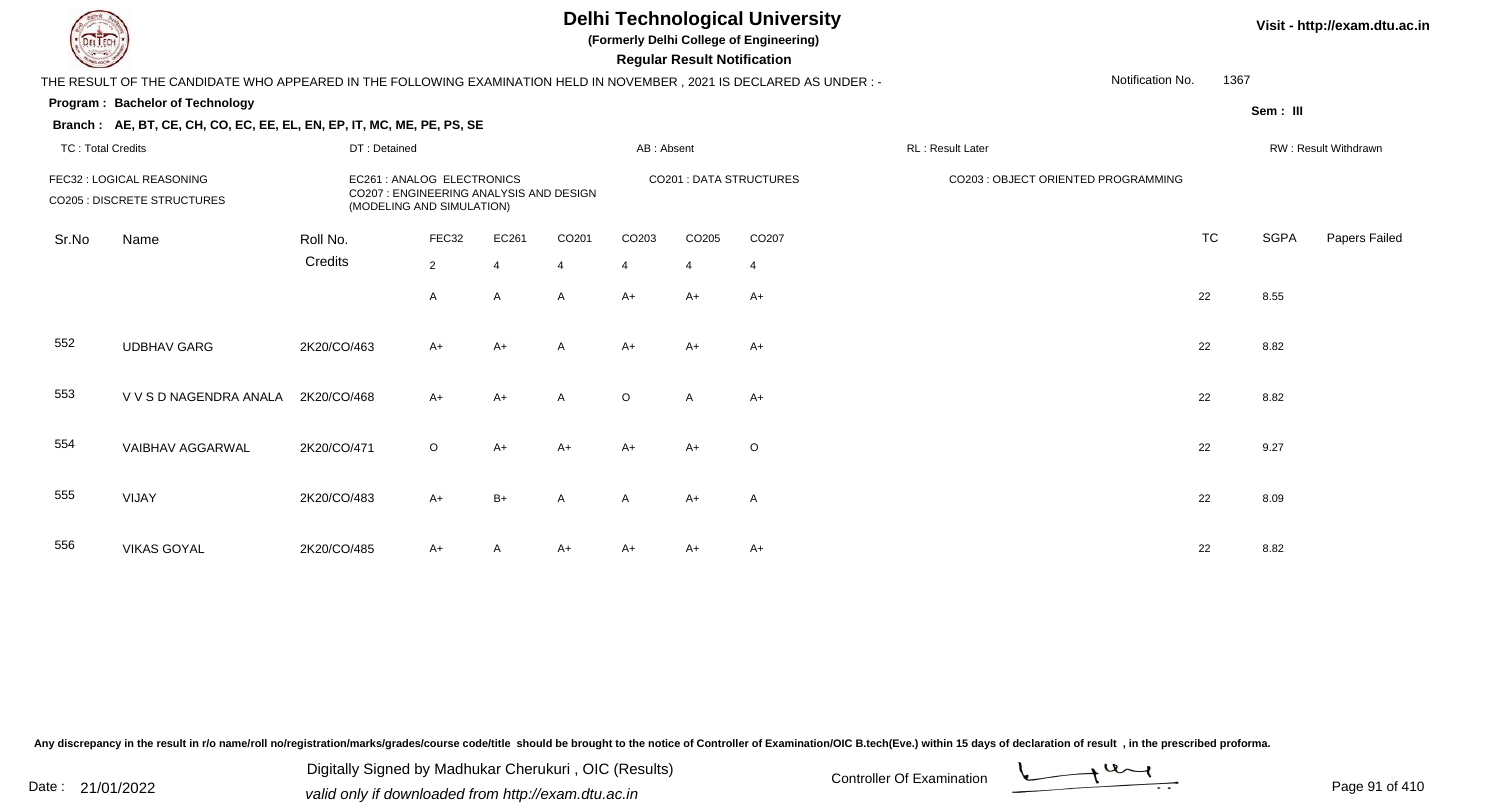**(Formerly Delhi College of Engineering)**

 **Regular Result Notification**

#### **Visit - http://exam.dtu.ac.in**

**Program : Bachelor of TechnologySem : III Branch : AE, BT, CE, CH, CO, EC, EE, EL, EN, EP, IT, MC, ME, PE, PS, SE**THE RESULT OF THE CANDIDATE WHO APPEARED IN THE FOLLOWING EXAMINATION HELD IN NOVEMBER , 2021 IS DECLARED AS UNDER : -TC : Total Credits DT : Detainedd AB : Absent RL : Result Later RW : Result Withdrawn Notification No. 1367Sr.NoName Roll No. **Credits** FEC37 : FRENCH EC261 : ANALOG ELECTRONICS CO201 : DATA STRUCTURES CO203 : OBJECT ORIENTED PROGRAMMINGCO205 : DISCRETE STRUCTURES CO207 : ENGINEERING ANALYSIS AND DESIGN (MODELING AND SIMULATION)FEC37 EC261 CO201 CO203 CO205 CO207 TCTC SGPA Papers Failed 22 4 4 4 4 4 557 ANUSHKA JAINN 2K20/CO/91 A A A A+ A A+ A C+ 22 8.36 558 Abdoulahi Sani Adamouu 2K20/CO/118 B+ B+ B+ B+ A+ A+ A+ 559 DEV YADAVV 2K20/CO/139 A A A+ A A A+ A A+ 22 8.36 560 GAURAV THAKURR 2K20/CO/168 O A+ O A+ O O 561 KRISTIDHAR PANDIT 2K20/CO/234 A+ <sup>A</sup> A+ A+ <sup>O</sup> $A_{+}$  22 9.00 562 MOHIT KUMARR 2K20/CO/278 A+ A+ A+ A+ A+ A+ A+ A 22 8.82 563 SUHAS MALHOTRAA 2K20/CO/447 A A+ A O A+ O 564 TANVI KAYAT 2K20/CO/458 <sup>O</sup>A+ A+ A+ A+ A+ <sup>22</sup> 9.09

Any discrepancy in the result in r/o name/roll no/registration/marks/grades/course code/title should be brought to the notice of Controller of Examination/OIC B.tech(Eve.) within 15 days of declaration of result , in the p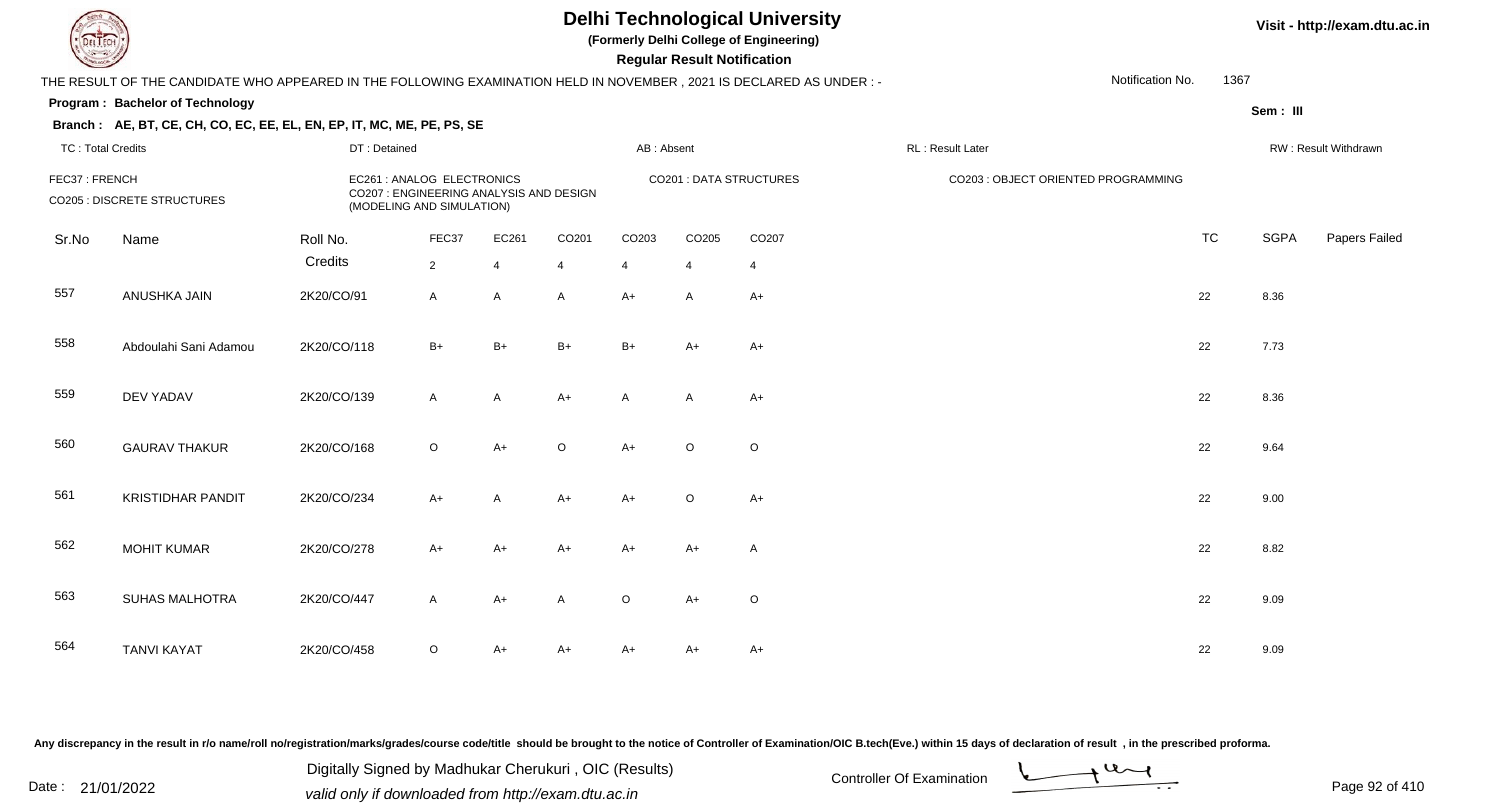**(Formerly Delhi College of Engineering)**

 **Regular Result Notification**

#### **Visit - http://exam.dtu.ac.in**

|       | THE RESULT OF THE CANDIDATE WHO APPEARED IN THE FOLLOWING EXAMINATION HELD IN NOVEMBER, 2021 IS DECLARED AS UNDER:-<br>Program: Bachelor of Technology |                                                                                   |                |                       |                                                                                                                                   |                                         |                |                |                                     |           |             |                      |
|-------|--------------------------------------------------------------------------------------------------------------------------------------------------------|-----------------------------------------------------------------------------------|----------------|-----------------------|-----------------------------------------------------------------------------------------------------------------------------------|-----------------------------------------|----------------|----------------|-------------------------------------|-----------|-------------|----------------------|
|       |                                                                                                                                                        |                                                                                   |                |                       |                                                                                                                                   |                                         |                |                | Notification No.                    | 1367      |             |                      |
|       |                                                                                                                                                        |                                                                                   |                |                       |                                                                                                                                   |                                         |                |                |                                     |           | Sem: III    |                      |
|       |                                                                                                                                                        |                                                                                   |                |                       |                                                                                                                                   |                                         |                |                |                                     |           |             |                      |
|       |                                                                                                                                                        |                                                                                   |                |                       |                                                                                                                                   |                                         |                |                | RL: Result Later                    |           |             | RW: Result Withdrawn |
|       |                                                                                                                                                        |                                                                                   |                |                       |                                                                                                                                   |                                         |                |                | CO203 : OBJECT ORIENTED PROGRAMMING |           |             |                      |
| Sr.No | Name                                                                                                                                                   | Roll No.                                                                          | FEC39          | EC261                 | CO201                                                                                                                             | CO203                                   | CO205          | CO207          |                                     | <b>TC</b> | <b>SGPA</b> | Papers Failec        |
|       |                                                                                                                                                        | Credits                                                                           | $\overline{2}$ | $\boldsymbol{\Delta}$ | $\overline{4}$                                                                                                                    | $\overline{4}$                          | $\overline{4}$ | $\overline{4}$ |                                     |           |             |                      |
| 565   | <b>ASHUTOSH</b>                                                                                                                                        | 2K20/CO/107                                                                       | $A+$           | $B+$                  | $A+$                                                                                                                              | $\mathsf{A}$                            | A+             | $A+$           |                                     | 22        | 8.45        |                      |
| 566   | <b>DIPESH KUMAR SHAH</b>                                                                                                                               | 2K20/CO/147                                                                       | $\mathsf{A}$   | $\overline{A}$        | $\circ$                                                                                                                           | $A+$                                    | A+             | $A+$           |                                     | 22        | 8.91        |                      |
| 567   | MOHAMMAD REHMAAN                                                                                                                                       | 2K20/CO/272                                                                       | B              | $\mathsf{C}$          | $A+$                                                                                                                              | $B+$                                    | A+             | A              |                                     | 22        | 7.45        |                      |
| 568   | <b>NAMIT SHARMA</b>                                                                                                                                    | 2K20/CO/291                                                                       | $\mathsf{A}$   | A                     | $A+$                                                                                                                              | $\overline{A}$                          | $\circ$        | A              |                                     | 22        | 8.55        |                      |
| 569   | SANDEEP KISHOR                                                                                                                                         | 2K20/CO/404                                                                       | $A+$           | $\mathsf{A}$          | $\mathsf{A}$                                                                                                                      | A                                       | $\circ$        | $A+$           |                                     | 22        | 8.64        |                      |
| 570   | YASHWANT G                                                                                                                                             | 2K20/CO/502                                                                       | $\mathsf{A}$   | $\mathsf{A}$          | $\mathsf{A}$                                                                                                                      | A                                       | $B+$           | $A+$           |                                     | 22        | 8.00        |                      |
|       |                                                                                                                                                        | <b>TC: Total Credits</b><br>FEC39: JAPANESE<br><b>CO205 : DISCRETE STRUCTURES</b> |                | DT: Detained          | Branch: AE, BT, CE, CH, CO, EC, EE, EL, EN, EP, IT, MC, ME, PE, PS, SE<br>EC261 : ANALOG ELECTRONICS<br>(MODELING AND SIMULATION) | CO207 : ENGINEERING ANALYSIS AND DESIGN |                | AB: Absent     | <b>CO201: DATA STRUCTURES</b>       |           |             |                      |

Any discrepancy in the result in r/o name/roll no/registration/marks/grades/course code/title should be brought to the notice of Controller of Examination/OIC B.tech(Eve.) within 15 days of declaration of result, in the pr

Date : 21/01/2022 Digital Digital of Microsofted Controller Of Examination Determination Page 93 of 41 Digitally Signed by Madhukar Cherukuri , OIC (Results)

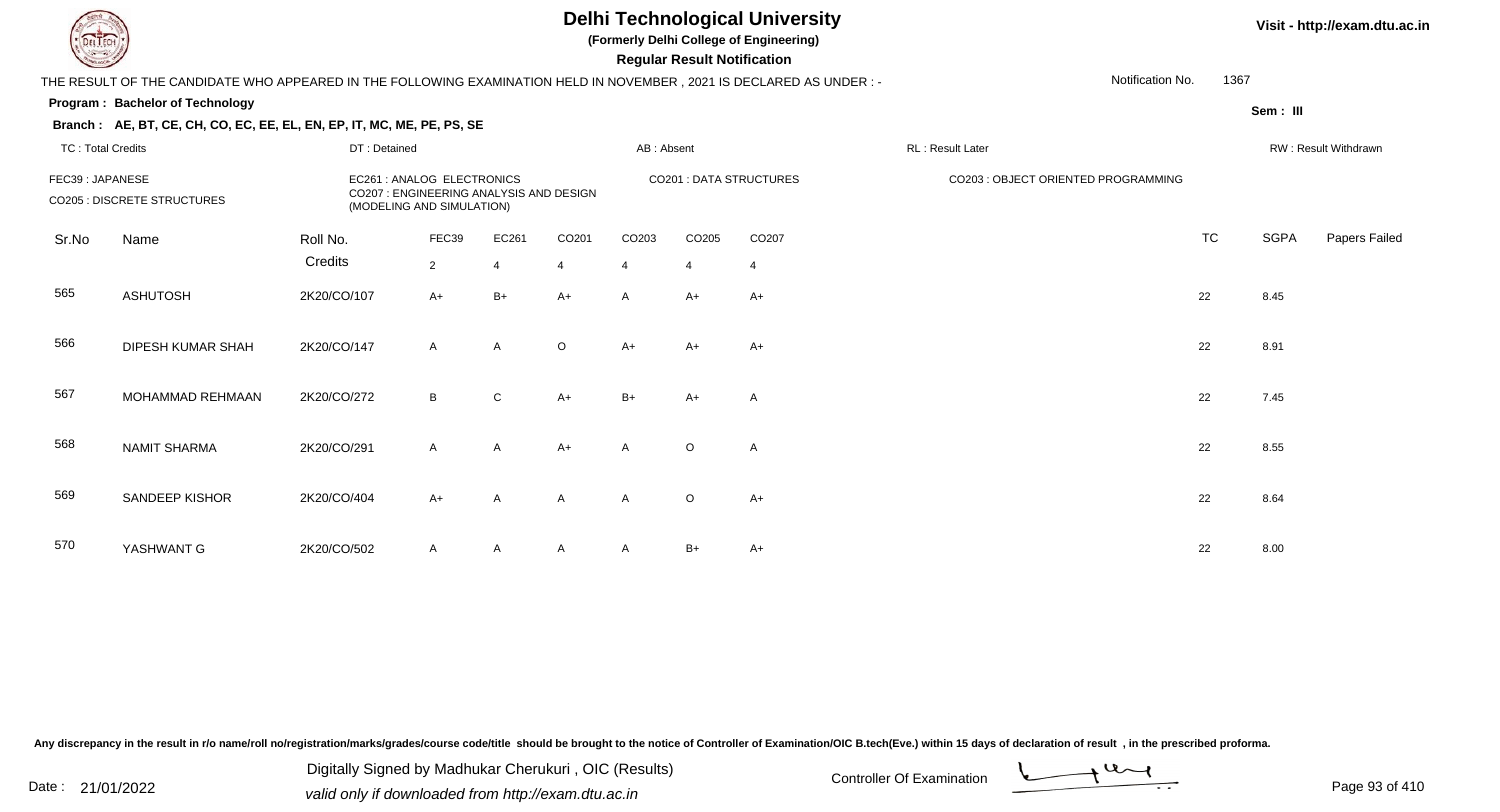**(Formerly Delhi College of Engineering)**

 **Regular Result Notification**

#### **Visit - http://exam.dtu.ac.in**

| <b>Courses A</b>         |                                                                                                                      |              |                                                         |                                         |                |                | Regular Result Notification |                         |                                     |                  |           |             |                      |
|--------------------------|----------------------------------------------------------------------------------------------------------------------|--------------|---------------------------------------------------------|-----------------------------------------|----------------|----------------|-----------------------------|-------------------------|-------------------------------------|------------------|-----------|-------------|----------------------|
|                          | THE RESULT OF THE CANDIDATE WHO APPEARED IN THE FOLLOWING EXAMINATION HELD IN NOVEMBER, 2021 IS DECLARED AS UNDER :- |              |                                                         |                                         |                |                |                             |                         |                                     | Notification No. | 1367      |             |                      |
|                          | <b>Program: Bachelor of Technology</b>                                                                               |              |                                                         |                                         |                |                |                             |                         |                                     |                  |           | Sem: III    |                      |
|                          | Branch: AE, BT, CE, CH, CO, EC, EE, EL, EN, EP, IT, MC, ME, PE, PS, SE                                               |              |                                                         |                                         |                |                |                             |                         |                                     |                  |           |             |                      |
| <b>TC: Total Credits</b> |                                                                                                                      | DT: Detained |                                                         |                                         |                | AB: Absent     |                             |                         | RL: Result Later                    |                  |           |             | RW: Result Withdrawn |
|                          | FEC3: PHYSICAL EDU SPORTS<br>CO205 : DISCRETE STRUCTURES                                                             |              | EC261 : ANALOG ELECTRONICS<br>(MODELING AND SIMULATION) | CO207 : ENGINEERING ANALYSIS AND DESIGN |                |                |                             | CO201 : DATA STRUCTURES | CO203 : OBJECT ORIENTED PROGRAMMING |                  |           |             |                      |
| Sr.No                    | Name                                                                                                                 | Roll No.     | FEC3                                                    | EC261                                   | CO201          | CO203          | CO205                       | CO207                   |                                     |                  | <b>TC</b> | <b>SGPA</b> | Papers Failec        |
|                          |                                                                                                                      | Credits      | $\overline{2}$                                          | $\overline{4}$                          | $\overline{4}$ | $\overline{4}$ | 4                           | $\overline{4}$          |                                     |                  |           |             |                      |
| 571                      | <b>DIVYANSHU PAL</b>                                                                                                 | 2K20/CO/152  | $\mathsf{A}$                                            | $\circ$                                 | $\mathsf O$    | A              | A                           | $A+$                    |                                     |                  | 22        | 8.91        |                      |
| 572                      | <b>GAUTAM CHANDERWAL</b>                                                                                             | 2K20/CO/171  | $B+$                                                    | A+                                      | $A+$           | B              | $A+$                        | $\circ$                 |                                     |                  | 22        | 8.45        |                      |
| 573                      | <b>SHASHWAT DALAL</b>                                                                                                | 2K20/CO/422  | $A+$                                                    | B                                       | $B+$           | A              | $A+$                        | A                       |                                     |                  | 22        | 7.73        |                      |
| 574                      | <b>SHIVAM KUMAR</b>                                                                                                  | 2K20/CO/431  | F                                                       | $B+$                                    | B              | $A+$           | $\circ$                     | $A+$                    |                                     |                  | 20        | 7.45        | FEC <sub>3</sub>     |
| 575                      | SHOBHIT VERMA                                                                                                        | 2K20/CO/436  | $\mathsf{A}$                                            | A                                       | $A+$           | $A+$           | $A+$                        | $A+$                    |                                     |                  | 22        | 8.73        |                      |
| 576                      | Yasmin Abdul Gafar                                                                                                   | 2K20/CO/504  | $A+$                                                    |                                         | $B+$           | $B+$           | $\circ$                     | A                       |                                     |                  | 22        | 8.09        |                      |
|                          |                                                                                                                      |              |                                                         |                                         |                |                |                             |                         |                                     |                  |           |             |                      |

Any discrepancy in the result in r/o name/roll no/registration/marks/grades/course code/title should be brought to the notice of Controller of Examination/OIC B.tech(Eve.) within 15 days of declaration of result, in the pr

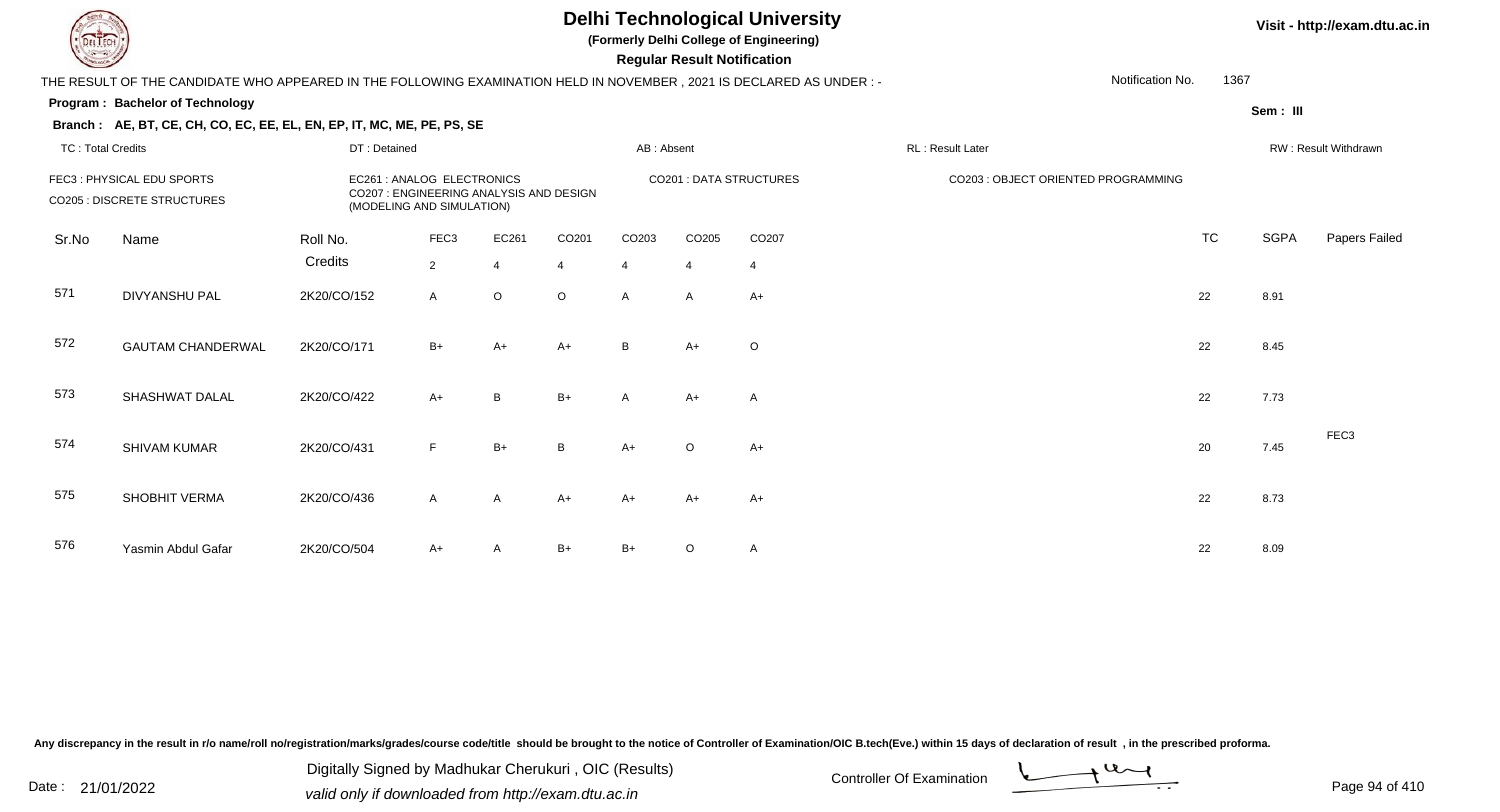**(Formerly Delhi College of Engineering)**

 **Regular Result Notification**

#### **Visit - http://exam.dtu.ac.in**

THE RESULT OF THE CANDIDATE WHO APPEARED IN THE FOLLOWING EXAMINATION HELD IN NOVEMBER , 2021 IS DECLARED AS UNDER : -Notification No.1367

#### **Program : Bachelor of Technology**

**Branch : AE, BT, CE, CH, CO, EC, EE, EL, EN, EP, IT, MC, ME, PE, PS, SE**

**Sem : III**

#### TC : Total Credits DT : Detainedd AB : Absent RL : Result Later RW : Result Withdrawn Sr.NoName Roll No. **Credits** FEC40 : GERMAN EC261 : ANALOG ELECTRONICS CO201 : DATA STRUCTURES CO203 : OBJECT ORIENTED PROGRAMMINGCO205 : DISCRETE STRUCTURES CO207 : ENGINEERING ANALYSIS AND DESIGN (MODELING AND SIMULATION)FEC400 EC261 CO201 CO203 CO205 CO207 CO207 CO207 CO207 CO207 CO207 CO207 CO207 CO207 CO TC SGPA Papers Failed 22 4 4 4 4 4 577 JAYA DEOO 2K20/CO/213 A A O A A+ O 22 8.91 578 KARTIK VERMAA 2K20/CO/227 A A+ A+ A O A 579 MOHD KAMIL MADARR 2K20/CO/275 A+ A A+ B+ A+ A+ A+ 580 NANDINI KASHYAPP 2K20/CO/293 A+ A A+ A+ O O 581SACHI GIRI 2K20/CO/380 0 A+ A A A A O  $O$  A+ 22 8.64 582SHIKHAR RATHI 2K20/CO/426 <sup>F</sup> <sup>F</sup> <sup>F</sup> <sup>F</sup> <sup>P</sup> <sup>4</sup> 0.89 FEC40CO201, CO203, CO205,

Any discrepancy in the result in r/o name/roll no/registration/marks/grades/course code/title should be brought to the notice of Controller of Examination/OIC B.tech(Eve.) within 15 days of declaration of result , in the p

Date : 21/01/2022 Digital Digital of Microsofted Chemical Controller Of Examination Determination Page 95 of 41 Digitally Signed by Madhukar Cherukuri , OIC (Results)

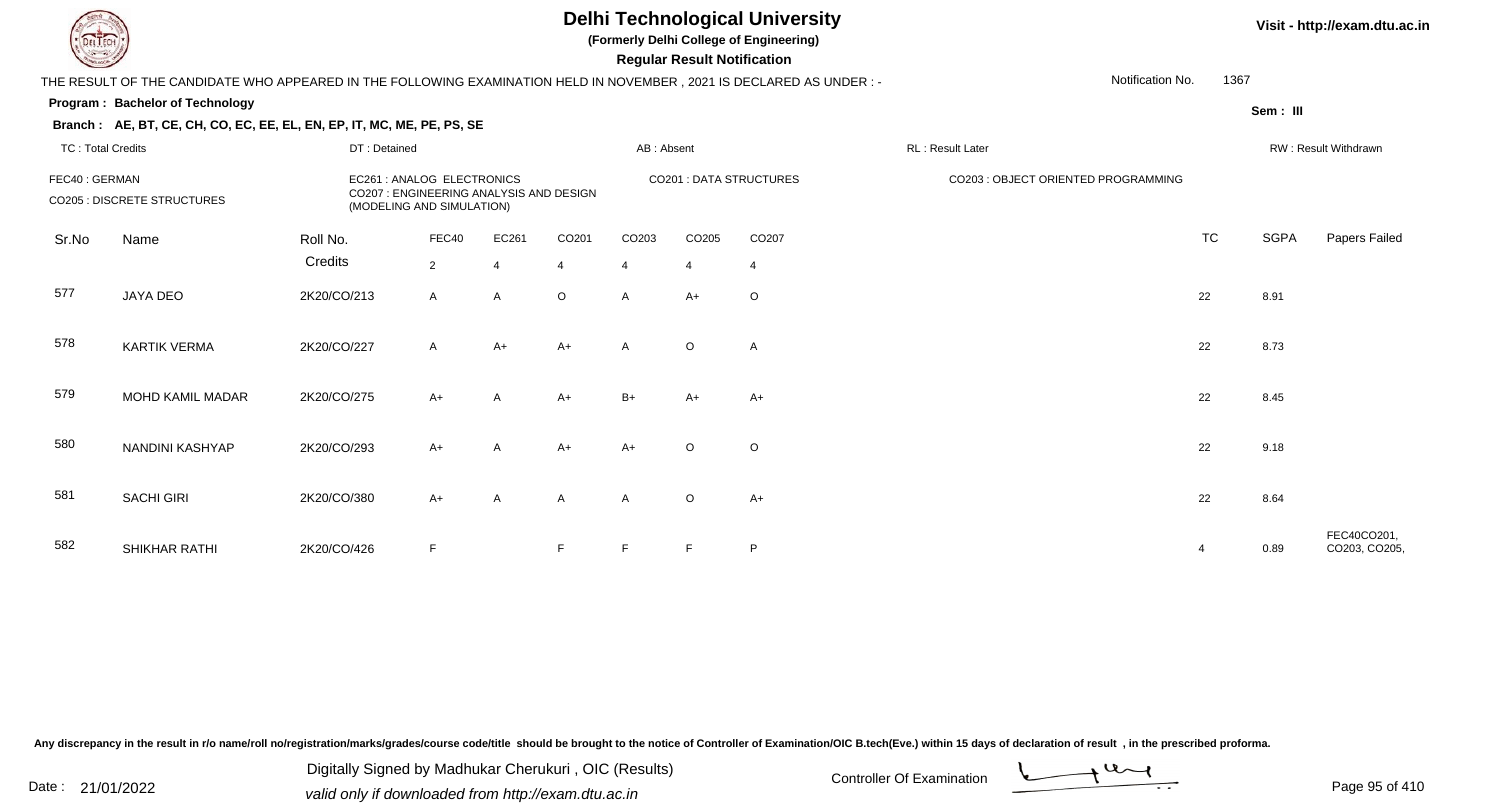**(Formerly Delhi College of Engineering)**

 **Regular Result Notification**

**Visit - http://exam.dtu.ac.in**

| <b>Courses and Comments</b> |                                                                                                                     |                                                                                                                    |                                                                                                    |                                                                                                                                                                                                                                |                |                                     | Regular Result Notification         |                         |                                                                                                                                                                                                                                |                          |             |                      |
|-----------------------------|---------------------------------------------------------------------------------------------------------------------|--------------------------------------------------------------------------------------------------------------------|----------------------------------------------------------------------------------------------------|--------------------------------------------------------------------------------------------------------------------------------------------------------------------------------------------------------------------------------|----------------|-------------------------------------|-------------------------------------|-------------------------|--------------------------------------------------------------------------------------------------------------------------------------------------------------------------------------------------------------------------------|--------------------------|-------------|----------------------|
|                             | THE RESULT OF THE CANDIDATE WHO APPEARED IN THE FOLLOWING EXAMINATION HELD IN NOVEMBER, 2021 IS DECLARED AS UNDER:- |                                                                                                                    |                                                                                                    |                                                                                                                                                                                                                                |                |                                     |                                     |                         |                                                                                                                                                                                                                                | 1367<br>Notification No. |             |                      |
|                             | Program: Bachelor of Technology                                                                                     |                                                                                                                    |                                                                                                    |                                                                                                                                                                                                                                |                |                                     |                                     |                         |                                                                                                                                                                                                                                |                          | Sem: III    |                      |
|                             | Branch: AE, BT, CE, CH, CO, EC, EE, EL, EN, EP, IT, MC, ME, PE, PS, SE                                              |                                                                                                                    |                                                                                                    |                                                                                                                                                                                                                                |                |                                     |                                     |                         |                                                                                                                                                                                                                                |                          |             |                      |
| <b>TC: Total Credits</b>    |                                                                                                                     | DT: Detained                                                                                                       |                                                                                                    |                                                                                                                                                                                                                                |                | AB: Absent                          |                                     |                         | RL: Result Later                                                                                                                                                                                                               |                          |             | RW: Result Withdrawn |
|                             | FEC46 : TECHNICAL COMMUNICATION<br>CO205 : DISCRETE STRUCTURES                                                      |                                                                                                                    | EC261 : ANALOG ELECTRONICS<br>CO207 : ENGINEERING ANALYSIS AND DESIGN<br>(MODELING AND SIMULATION) |                                                                                                                                                                                                                                |                |                                     |                                     | CO201 : DATA STRUCTURES | CO203 : OBJECT ORIENTED PROGRAMMING                                                                                                                                                                                            |                          |             |                      |
| Sr.No                       | Name                                                                                                                | Roll No.                                                                                                           | FEC46                                                                                              | EC261                                                                                                                                                                                                                          | CO201          | CO203                               | CO205                               | CO207                   |                                                                                                                                                                                                                                | <b>TC</b>                | <b>SGPA</b> | Papers Failed        |
|                             |                                                                                                                     | Credits                                                                                                            | $\overline{2}$                                                                                     | $\overline{4}$                                                                                                                                                                                                                 | $\overline{4}$ | $\overline{4}$                      | $\overline{4}$                      | $\overline{4}$          |                                                                                                                                                                                                                                |                          |             |                      |
| 583                         | <b>ADITYA KUMAR</b>                                                                                                 | 2K20/CO/35                                                                                                         | $A+$                                                                                               | $\mathsf{A}$                                                                                                                                                                                                                   | $\circ$        | $A+$                                | $A+$                                | $A+$                    |                                                                                                                                                                                                                                | 22                       | 9.00        |                      |
| 584                         | ANURAG PANCHAL                                                                                                      | 2K20/CO/88                                                                                                         | $A+$                                                                                               | $B+$                                                                                                                                                                                                                           | $A+$           | A                                   | A                                   | $A+$                    |                                                                                                                                                                                                                                | 22                       | 8.27        |                      |
| 585                         | ARJUN MANOJ KUMAR                                                                                                   | 2K20/CO/98                                                                                                         | B                                                                                                  | A                                                                                                                                                                                                                              | $\circ$        | B                                   | $A+$                                | $A+$                    |                                                                                                                                                                                                                                | 22                       | 8.18        |                      |
| 586                         | NIRBHAY KAPOOR                                                                                                      | 2K20/CO/304                                                                                                        | $A+$                                                                                               | A                                                                                                                                                                                                                              | $A+$           | A                                   | $A+$                                | $A+$                    |                                                                                                                                                                                                                                | 22                       | 8.64        |                      |
| 587                         | <b>PRINCE SUMAN</b>                                                                                                 | 2K20/CO/342                                                                                                        | $A+$                                                                                               | $B+$                                                                                                                                                                                                                           | $A+$           | $A+$                                | $\circ$                             | $A+$                    |                                                                                                                                                                                                                                | 22                       | 8.82        |                      |
| 588                         | <b>SHOAIB</b>                                                                                                       | 2K20/CO/434                                                                                                        | $\mathsf{A}$                                                                                       | A                                                                                                                                                                                                                              | $A+$           | O                                   | A+                                  | $A+$                    |                                                                                                                                                                                                                                | 22                       | 8.91        |                      |
| 589                         | SHREYA SAHU                                                                                                         | 2K20/CO/438                                                                                                        | $\circ$                                                                                            | $A+$                                                                                                                                                                                                                           | $A+$           | $\circ$                             | $A+$                                | $A+$                    |                                                                                                                                                                                                                                | 22                       | 9.27        |                      |
| 590                         | SIDDHANT KHANNA                                                                                                     | 2K20/CO/441                                                                                                        | $\circ$                                                                                            | $A+$                                                                                                                                                                                                                           | $A+$           | $A+$                                | $A+$                                | $\circ$                 |                                                                                                                                                                                                                                | 22                       | 9.27        |                      |
| 591                         | SRIJAN SAURABH JHA                                                                                                  | 2K20/CO/445                                                                                                        | $\circ$                                                                                            | A                                                                                                                                                                                                                              | $A+$           | $\circ$                             | $A+$                                | $A+$                    |                                                                                                                                                                                                                                | 22                       | 9.09        |                      |
|                             | the contract of the contract of<br>the company's company's company's                                                | in the contract of the contract of the contract of the contract of the contract of the contract of the contract of |                                                                                                    | the second contract the second contract of the second contract of the second contract of the second contract of the second contract of the second contract of the second contract of the second contract of the second contrac |                | the contract of the contract of the | the contract of the contract of the |                         | in a constitution of the contract of the contract of the contract of the contract of the contract of the contract of the contract of the contract of the contract of the contract of the contract of the contract of the contr |                          |             |                      |

Any discrepancy in the result in r/o name/roll no/registration/marks/grades/course code/title should be brought to the notice of Controller of Examination/OIC B.tech(Eve.) within 15 days of declaration of result , in the p

Date : 21/01/2022 Digital Digital of Microsofted Chemical Controller Of Examination Determination Page 96 of 41 Digitally Signed by Madhukar Cherukuri , OIC (Results)

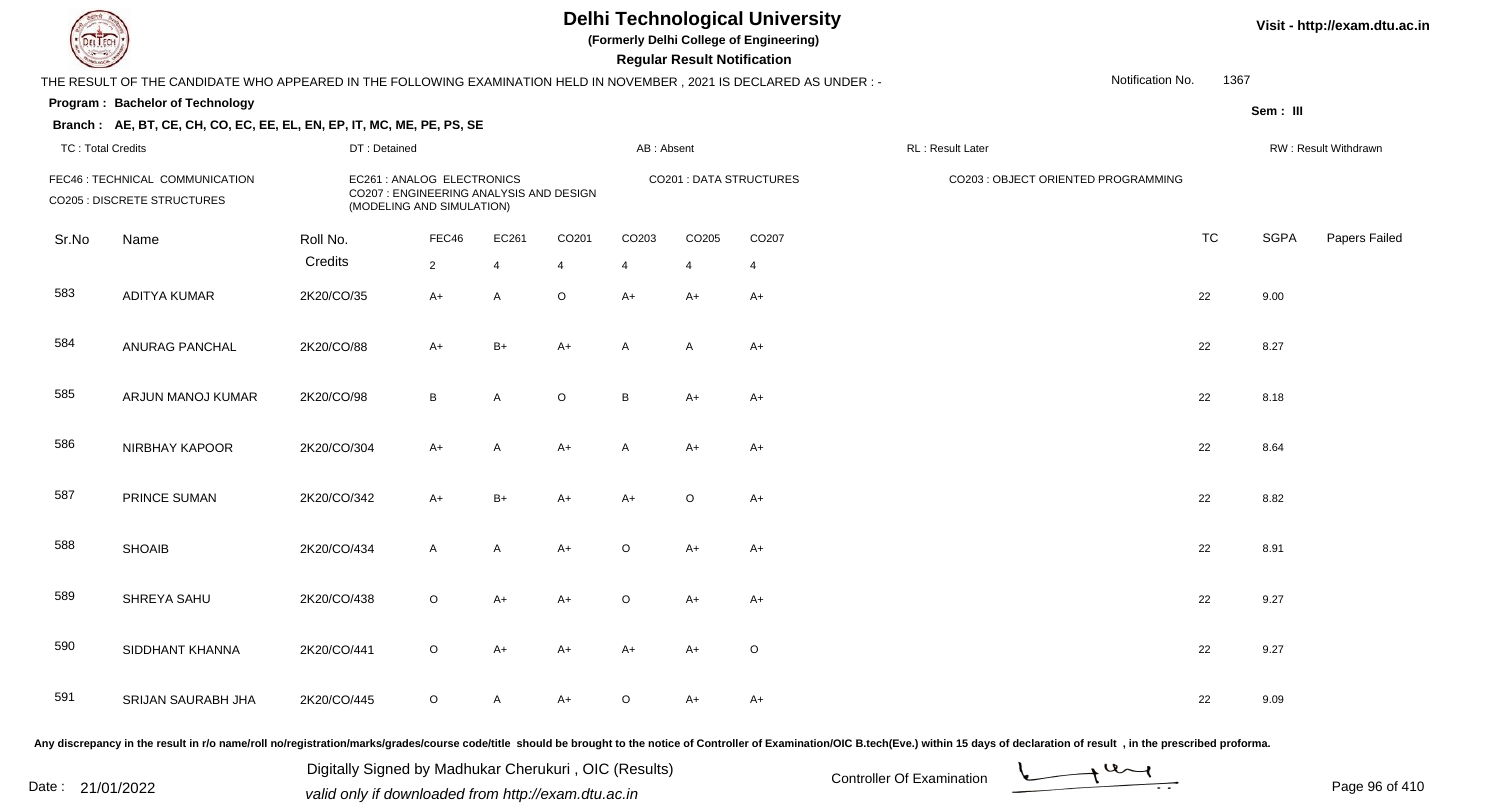**(Formerly Delhi College of Engineering)**

 **Regular Result Notification**

**Visit - http://exam.dtu.ac.in**

| <b>Courses Lines</b>     |                                                                                                                      |                                                                                                                   |                                                                                                   |                |                |            | <b>Regular Result Notification</b> |                                |                                                                                                                |                  |             |                      |
|--------------------------|----------------------------------------------------------------------------------------------------------------------|-------------------------------------------------------------------------------------------------------------------|---------------------------------------------------------------------------------------------------|----------------|----------------|------------|------------------------------------|--------------------------------|----------------------------------------------------------------------------------------------------------------|------------------|-------------|----------------------|
|                          | THE RESULT OF THE CANDIDATE WHO APPEARED IN THE FOLLOWING EXAMINATION HELD IN NOVEMBER, 2021 IS DECLARED AS UNDER :- |                                                                                                                   |                                                                                                   |                |                |            |                                    |                                |                                                                                                                | Notification No. | 1367        |                      |
|                          | <b>Program: Bachelor of Technology</b>                                                                               |                                                                                                                   |                                                                                                   |                |                |            |                                    |                                |                                                                                                                |                  | Sem: III    |                      |
|                          | Branch: AE, BT, CE, CH, CO, EC, EE, EL, EN, EP, IT, MC, ME, PE, PS, SE                                               |                                                                                                                   |                                                                                                   |                |                |            |                                    |                                |                                                                                                                |                  |             |                      |
| <b>TC: Total Credits</b> |                                                                                                                      | DT: Detained                                                                                                      |                                                                                                   |                |                | AB: Absent |                                    |                                | RL : Result Later                                                                                              |                  |             | RW: Result Withdrawn |
|                          | FEC46 : TECHNICAL COMMUNICATION<br>CO205 : DISCRETE STRUCTURES                                                       |                                                                                                                   | EC261: ANALOG ELECTRONICS<br>CO207 : ENGINEERING ANALYSIS AND DESIGN<br>(MODELING AND SIMULATION) |                |                |            |                                    | <b>CO201 : DATA STRUCTURES</b> | CO203 : OBJECT ORIENTED PROGRAMMING                                                                            |                  |             |                      |
| Sr.No                    | Name                                                                                                                 | Roll No.                                                                                                          | FEC46                                                                                             | EC261          | CO201          | CO203      | CO205                              | CO207                          |                                                                                                                | <b>TC</b>        | <b>SGPA</b> | Papers Failed        |
|                          |                                                                                                                      | Credits                                                                                                           | $\overline{2}$                                                                                    | $\overline{4}$ | $\overline{4}$ | 4          | 4                                  | 4                              |                                                                                                                |                  |             |                      |
|                          |                                                                                                                      |                                                                                                                   | $\circ$                                                                                           | A              | $A+$           | $\circ$    | $A+$                               | $A+$                           |                                                                                                                | 22               | 9.09        |                      |
| 592                      | SRISHTI ARORA                                                                                                        | 2K20/CO/446                                                                                                       | $A+$                                                                                              | $A+$           | A              | $\circ$    | $\circ$                            | $A+$                           |                                                                                                                | 22               | 9.18        |                      |
| 593                      | <b>TANISHQ ARORA</b>                                                                                                 | 2K20/CO/455                                                                                                       | $A+$                                                                                              | $A+$           | $\circ$        | $A+$       | $\circ$                            | $A+$                           |                                                                                                                | 22               | 9.36        |                      |
| 594                      | <b>TANVI SINGH</b>                                                                                                   | 2K20/CO/459                                                                                                       | $\circ$                                                                                           | $A+$           | A              | $\circ$    | $A+$                               | $\mathsf{A}$                   |                                                                                                                | 22               | 8.91        |                      |
| 595                      | VAIBHAV MEENA                                                                                                        | 2K20/CO/473                                                                                                       | $\mathsf{A}$                                                                                      | $\mathsf{A}$   | A              | A+         | $A+$                               | $A+$                           |                                                                                                                | 22               | 8.55        |                      |
| 596                      | <b>VEDANT JAIN</b>                                                                                                   | 2K20/CO/477                                                                                                       | $A+$                                                                                              | $\circ$        | $\overline{A}$ | $\circ$    | $A+$                               | A+                             |                                                                                                                | 22               | 9.18        |                      |
| 597                      | <b>VIKASH YADAV</b>                                                                                                  | 2K20/CO/486                                                                                                       | $A+$                                                                                              | $A+$           | $A+$           | $A+$       | $A+$                               | A+                             |                                                                                                                | 22               | 9.00        |                      |
| 598                      | <b>VIKRAM MISHRA</b>                                                                                                 | 2K20/CO/487                                                                                                       | $A+$                                                                                              | $\mathsf{A}$   | $A+$           | $\circ$    | $A+$                               | $A+$                           |                                                                                                                | 22               | 9.00        |                      |
| 599                      | <b>VISHWAJEET</b>                                                                                                    | 2K20/CO/492                                                                                                       | F                                                                                                 | $A+$           | $\circ$        | $A+$       | A+                                 | A+                             |                                                                                                                | 20               | 8.36        | FEC46                |
|                          | the company of the company of<br>the contract of the contract of the                                                 | state and the state of the state of the state of the state of the state of the state of the state of the state of |                                                                                                   | .              |                |            |                                    |                                | in a comparation of the comparative control of the comparative control of the comparative control of the compa |                  |             |                      |

Any discrepancy in the result in r/o name/roll no/registration/marks/grades/course code/title should be brought to the notice of Controller of Examination/OIC B.tech(Eve.) within 15 days of declaration of result , in the p

Date : 21/01/2022 Digital Digital of Microsofted Chemical Controller Of Examination Determination Page 97 of 41 Digitally Signed by Madhukar Cherukuri , OIC (Results)

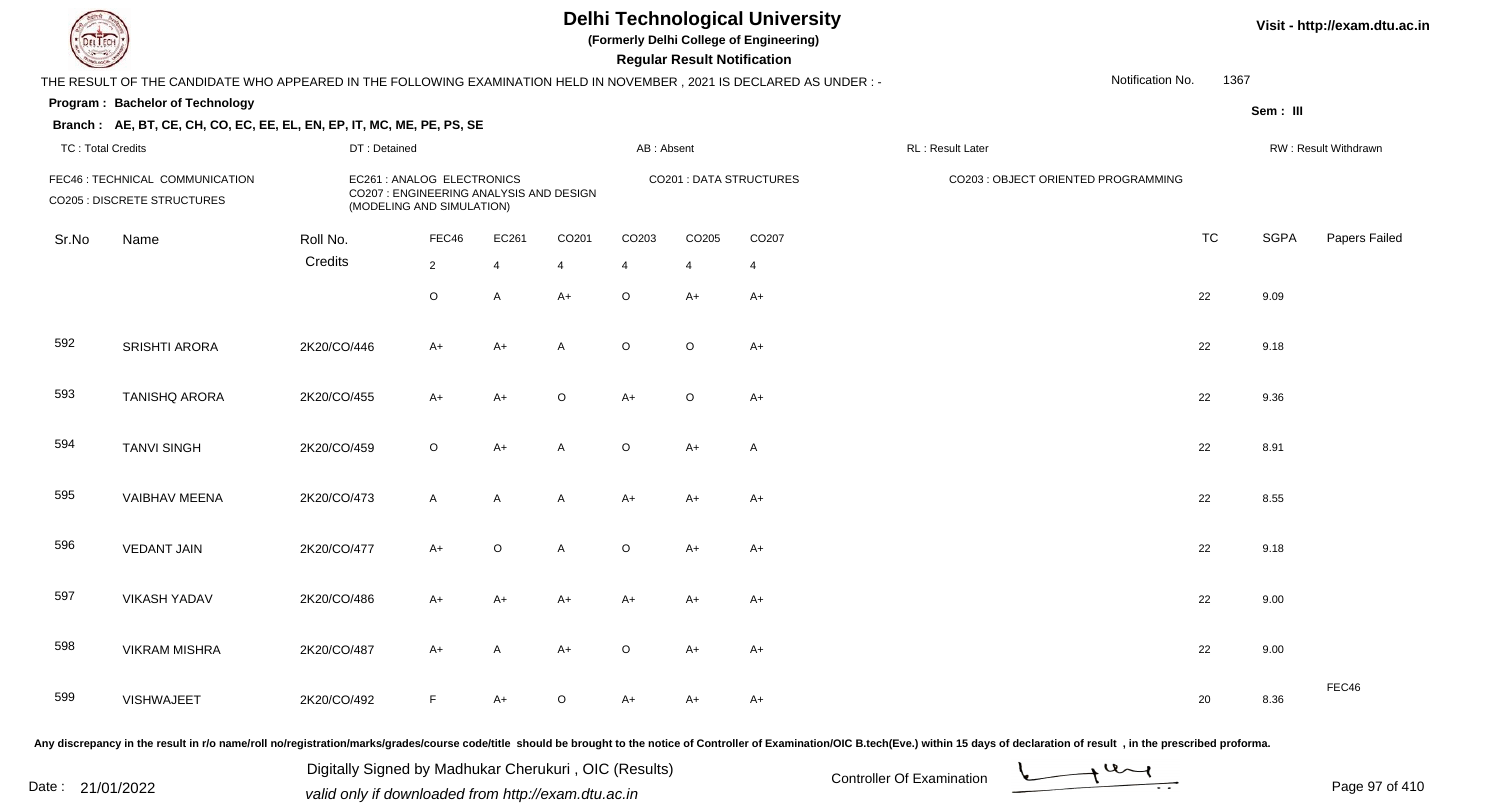TC : Total Credits

#### **Delhi Technological University**

**(Formerly Delhi College of Engineering)**

 **Regular Result Notification**

#### **Visit - http://exam.dtu.ac.in**

THE RESULT OF THE CANDIDATE WHO APPEARED IN THE FOLLOWING EXAMINATION HELD IN NOVEMBER , 2021 IS DECLARED AS UNDER : -Notification No.

#### **Program : Bachelor of Technology**

**Branch : AE, BT, CE, CH, CO, EC, EE, EL, EN, EP, IT, MC, ME, PE, PS, SE**

DT : Detained

1367

# **Sem : III** d AB : Absent RL : Result Later RW : Result Withdrawn

|       | FEC46 : TECHNICAL COMMUNICATION<br><b>CO205 : DISCRETE STRUCTURES</b> | EC261 : ANALOG ELECTRONICS<br>CO207 : ENGINEERING ANALYSIS AND DESIGN<br>(MODELING AND SIMULATION) |                |                |                |                |                   | <b>CO201 : DATA STRUCTURES</b> | CO203 : OBJECT ORIENTED PROGRAMMING |           |             |               |
|-------|-----------------------------------------------------------------------|----------------------------------------------------------------------------------------------------|----------------|----------------|----------------|----------------|-------------------|--------------------------------|-------------------------------------|-----------|-------------|---------------|
| Sr.No | Name                                                                  | Roll No.                                                                                           | FEC46          | EC261          | CO201          | CO203          | CO <sub>205</sub> | CO207                          |                                     | <b>TC</b> | <b>SGPA</b> | Papers Failed |
|       |                                                                       | Credits                                                                                            | $\overline{2}$ | $\overline{4}$ | $\overline{4}$ | $\overline{4}$ | $\overline{4}$    | $\overline{4}$                 |                                     |           |             |               |
|       |                                                                       |                                                                                                    | F              | A+             | $\circ$        | $A+$           | $A+$              | $A+$                           |                                     | 20        | 8.36        | FEC46         |
| 600   | <b>VIVEK RANJAN</b>                                                   | 2K20/CO/494                                                                                        | $\mathsf{A}$   | $\mathsf{A}$   | $A+$           | $A+$           | $A+$              | $A+$                           |                                     | 22        | 8.73        |               |
| 601   | <b>VRUSHANK NANDESHWAR</b>                                            | 2K20/CO/495                                                                                        | $A+$           | $A+$           | $\circ$        | $A+$           | $A+$              | $A+$                           |                                     | 22        | 9.18        |               |
| 602   | YASH RAJ                                                              | 2K20/CO/500                                                                                        | F              | $A+$           | $\mathsf{A}$   | $A+$           | $A+$              | $A+$                           |                                     | 20        | 8.00        | FEC46         |
| 603   | YATIN UTREJA                                                          | 2K20/CO/503                                                                                        | $\mathsf{A}$   | $A+$           | $A+$           | $\circ$        | $\circ$           | A+                             |                                     | 22        | 9.27        |               |

Any discrepancy in the result in r/o name/roll no/registration/marks/grades/course code/title should be brought to the notice of Controller of Examination/OIC B.tech(Eve.) within 15 days of declaration of result, in the pr

Date : 21/01/2022 Digital Digital of Microsofted Chemical Controller Of Examination Determination Page 98 of 41 Digitally Signed by Madhukar Cherukuri , OIC (Results)



Page 98 of 410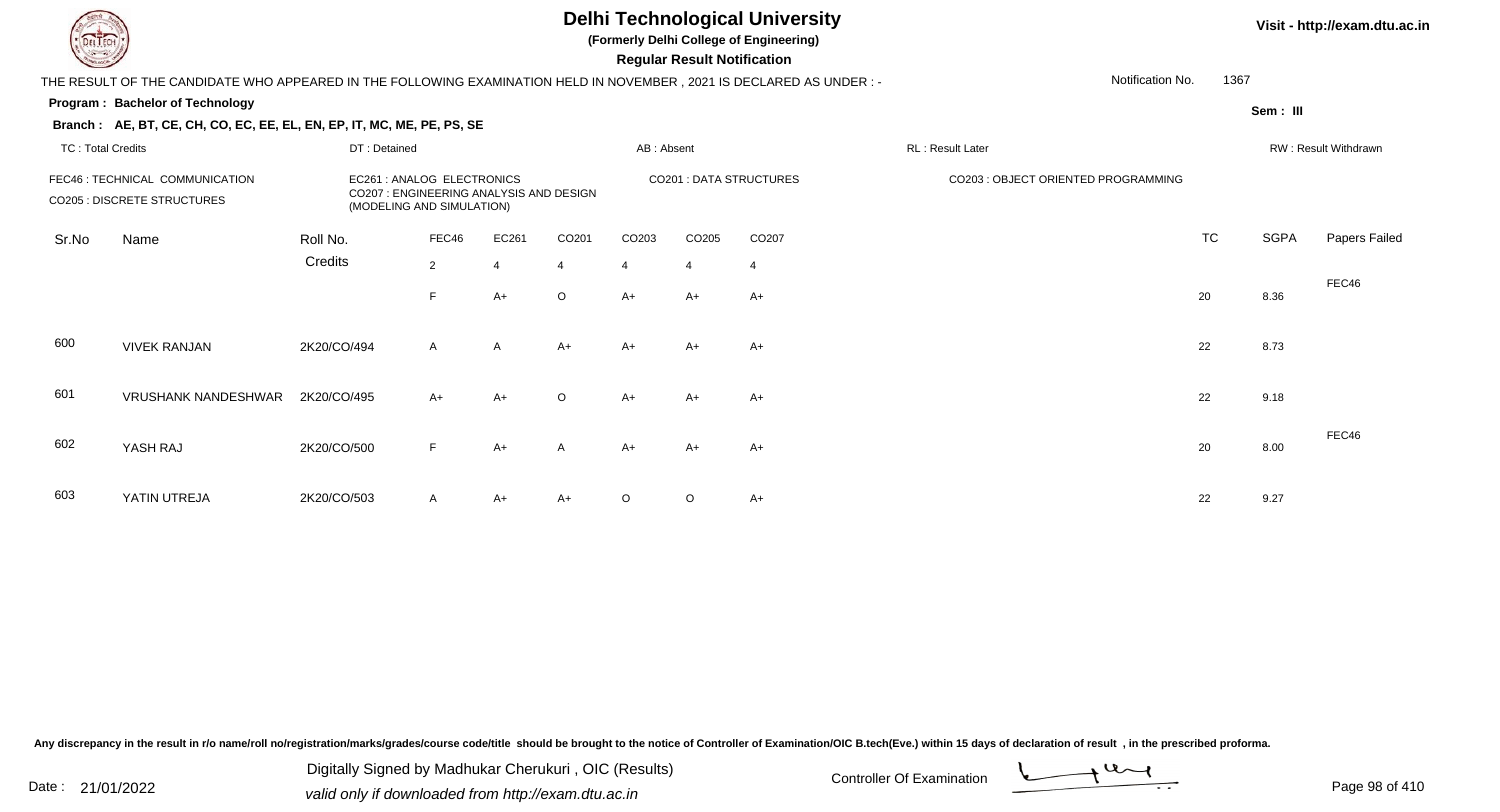**(Formerly Delhi College of Engineering)**

**Regular Regular Results Notification** 

#### **Visit - http://exam.dtu.ac.in**

| <b>Country of Charles</b> |                                                                                                                     |              |                                                                      |       |                   |                | <b>Regular Result Notification</b> |                                |                                     |           |             |                      |
|---------------------------|---------------------------------------------------------------------------------------------------------------------|--------------|----------------------------------------------------------------------|-------|-------------------|----------------|------------------------------------|--------------------------------|-------------------------------------|-----------|-------------|----------------------|
|                           | THE RESULT OF THE CANDIDATE WHO APPEARED IN THE FOLLOWING EXAMINATION HELD IN NOVEMBER, 2021 IS DECLARED AS UNDER:- |              |                                                                      |       |                   |                |                                    |                                | Notification No.                    | 1367      |             |                      |
|                           | <b>Program: Bachelor of Technology</b>                                                                              |              |                                                                      |       |                   |                |                                    |                                |                                     |           | Sem: III    |                      |
|                           | Branch: AE, BT, CE, CH, CO, EC, EE, EL, EN, EP, IT, MC, ME, PE, PS, SE                                              |              |                                                                      |       |                   |                |                                    |                                |                                     |           |             |                      |
| <b>TC: Total Credits</b>  |                                                                                                                     | DT: Detained |                                                                      |       |                   | AB: Absent     |                                    |                                | RL: Result Later                    |           |             | RW: Result Withdrawn |
|                           | FEC47 : VALUE DRIVEN LEADERSHIP                                                                                     |              | EC261 : ANALOG ELECTRONICS                                           |       |                   |                |                                    | <b>CO201 : DATA STRUCTURES</b> | CO203 : OBJECT ORIENTED PROGRAMMING |           |             |                      |
|                           | <b>CO205 : DISCRETE STRUCTURES</b>                                                                                  |              | CO207 : ENGINEERING ANALYSIS AND DESIGN<br>(MODELING AND SIMULATION) |       |                   |                |                                    |                                |                                     |           |             |                      |
| Sr.No                     | Name                                                                                                                | Roll No.     | FEC47                                                                | EC261 | CO <sub>201</sub> | CO203          | CO205                              | CO207                          |                                     | <b>TC</b> | <b>SGPA</b> | <b>Papers Failed</b> |
|                           |                                                                                                                     | Credits      | $\overline{2}$                                                       | Δ     | $\overline{4}$    | $\overline{4}$ | $\overline{4}$                     | $\overline{4}$                 |                                     |           |             |                      |
| 604                       | DEVANGI JUNEJA                                                                                                      | 2K20/CO/140  | $\circ$                                                              | $B+$  | A                 | $B+$           | $B+$                               | Α                              |                                     | 22        | 7.64        |                      |
| 605                       | <b>DIVYE GUPTA</b>                                                                                                  | 2K20/CO/153  | $\circ$                                                              | $A+$  | $\circ$           | $A+$           | A+                                 | $\circ$                        |                                     | 22        | 9.45        |                      |
| 606                       | <b>KARAN GUPTA</b>                                                                                                  | 2K20/CO/224  | $A+$                                                                 | $A+$  | $\circ$           | $A+$           | $\circ$                            | $A+$                           |                                     | 22        | 9.36        |                      |
| 607                       | <b>KIRTAN SANDIPBHAI</b><br><b>SOLANKI</b>                                                                          | 2K20/CO/233  | $\circ$                                                              | A     | $A+$              | A              | $\circ$                            | $\mathsf{A}$                   |                                     | 22        | 8.73        |                      |
| 608                       | <b>NAMAN GARG</b>                                                                                                   | 2K20/CO/286  | $\circ$                                                              | A     | $A+$              | $\circ$        | A+                                 | $A+$                           |                                     | 22        | 9.09        |                      |
| 609                       | <b>RITU SINGH</b>                                                                                                   | 2K20/CO/367  | $\circ$                                                              | A     | A                 | $A+$           | $A+$                               | $A+$                           |                                     | 22        | 8.73        |                      |

Any discrepancy in the result in r/o name/roll no/registration/marks/grades/course code/title should be brought to the notice of Controller of Examination/OIC B.tech(Eve.) within 15 days of declaration of result, in the pr

Digitally Signed by Madhukar Cherukuri, OIC (Results)<br>Date : 21/01/2022 volid only if douglooded from http://ovem dtu.co.in Digitally Signed by Madhukar Cherukuri , OIC (Results)valid only if downloaded from http://exam.dtu.ac.in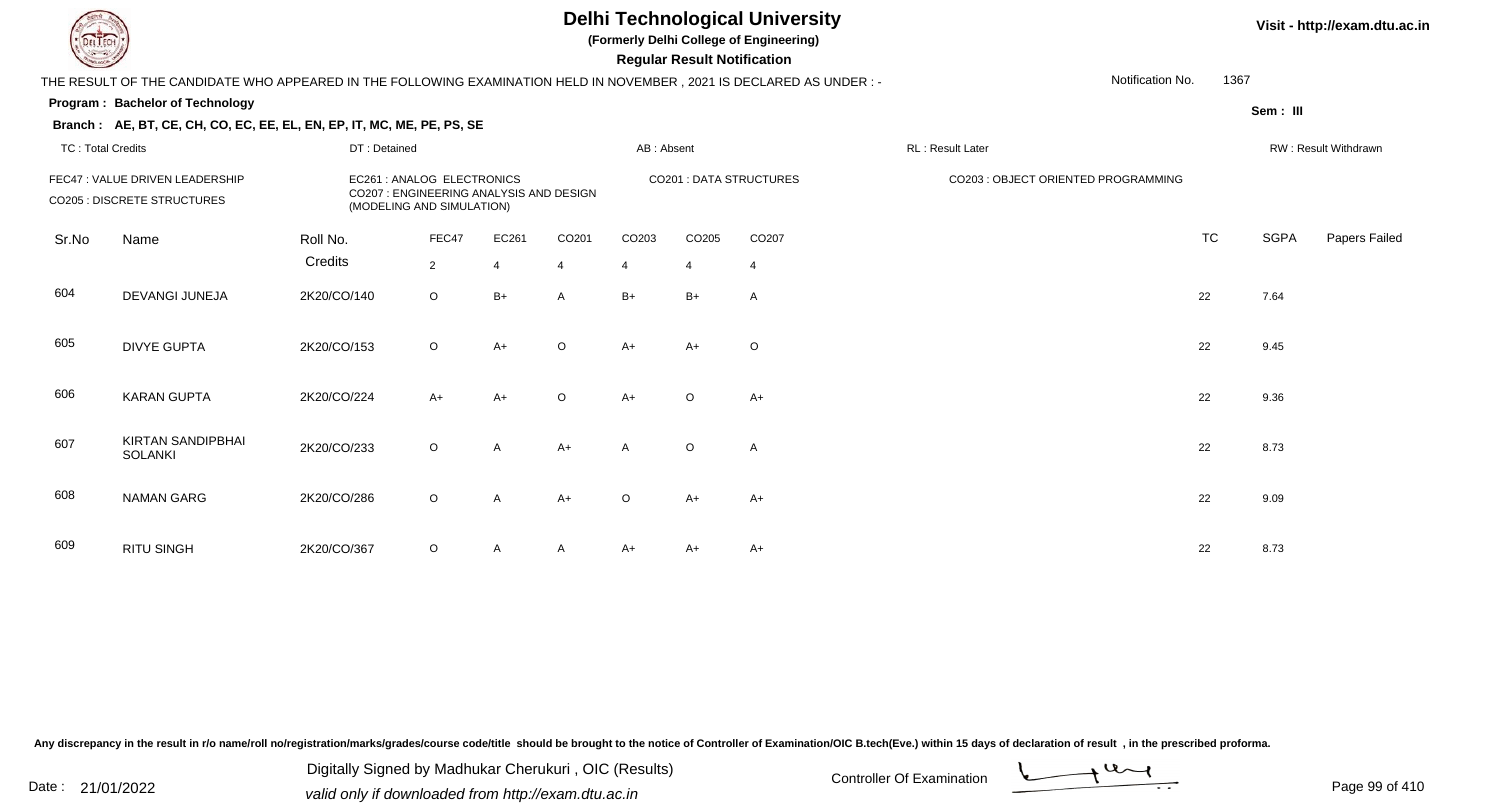**(Formerly Delhi College of Engineering)**

 **Regular Result Notification**

| $\sim$                   |                                                                                                                      |             |                                                                                                    |                |                |                |                | nggular ngsult nothlodilon |                                |                  |                                     |                  |             |                         |
|--------------------------|----------------------------------------------------------------------------------------------------------------------|-------------|----------------------------------------------------------------------------------------------------|----------------|----------------|----------------|----------------|----------------------------|--------------------------------|------------------|-------------------------------------|------------------|-------------|-------------------------|
|                          | THE RESULT OF THE CANDIDATE WHO APPEARED IN THE FOLLOWING EXAMINATION HELD IN NOVEMBER, 2021 IS DECLARED AS UNDER :- |             |                                                                                                    |                |                |                |                |                            |                                |                  |                                     | Notification No. | 1367        |                         |
|                          | <b>Program: Bachelor of Technology</b>                                                                               |             |                                                                                                    |                |                |                |                |                            |                                |                  |                                     |                  | Sem: III    |                         |
|                          | Branch: AE, BT, CE, CH, CO, EC, EE, EL, EN, EP, IT, MC, ME, PE, PS, SE                                               |             |                                                                                                    |                |                |                |                |                            |                                |                  |                                     |                  |             |                         |
| <b>TC: Total Credits</b> |                                                                                                                      |             | DT: Detained                                                                                       |                |                |                | AB: Absent     |                            |                                | RL: Result Later |                                     |                  |             | RW: Result Withdrawn    |
|                          | FEC48 : INTRODUCTION TO BIOLOGICAL SCIENCE<br>CO205 : DISCRETE STRUCTURES                                            |             | EC261 : ANALOG ELECTRONICS<br>CO207 : ENGINEERING ANALYSIS AND DESIGN<br>(MODELING AND SIMULATION) |                |                |                |                |                            | <b>CO201 : DATA STRUCTURES</b> |                  | CO203 : OBJECT ORIENTED PROGRAMMING |                  |             |                         |
| Sr.No                    | Name                                                                                                                 | Roll No.    |                                                                                                    | FEC48          | EC261          | CO201          | CO203          | CO205                      | CO207                          |                  |                                     | TC               | <b>SGPA</b> | Papers Failed           |
|                          |                                                                                                                      | Credits     |                                                                                                    | $\overline{2}$ | $\overline{4}$ | $\overline{4}$ | $\overline{4}$ | $\overline{4}$             | $\overline{4}$                 |                  |                                     |                  |             |                         |
| 610                      | <b>ADITYA MISHRA</b>                                                                                                 | 2K20/CO/37  |                                                                                                    | O              | A              | $A+$           | A+             | $A+$                       | A+                             |                  |                                     | 22               | 8.91        |                         |
| 611                      | <b>ADITYA YADAV</b>                                                                                                  | 2K20/CO/42  |                                                                                                    | $\circ$        | A              | $A+$           | A+             | $A+$                       | A+                             |                  |                                     | 22               | 8.91        |                         |
| 612                      | AKSHAT GUPTA                                                                                                         | 2K20/CO/47  |                                                                                                    | $\circ$        | A              | $A+$           | A+             | $A+$                       | A+                             |                  |                                     | 22               | 8.91        |                         |
| 613                      | <b>AKSHIT REWLIYA</b>                                                                                                | 2K20/CO/50  |                                                                                                    | $\mathsf O$    | Α              | $A+$           | A+             | $A+$                       | A+                             |                  |                                     | 22               | 8.91        |                         |
| 614                      | AMOGH NIGAM                                                                                                          | 2K20/CO/64  |                                                                                                    | $\circ$        | A              | $A+$           | A+             | $A+$                       | A+                             |                  |                                     | 22               | 8.91        |                         |
| 615                      | <b>ANKIT NAIN</b>                                                                                                    | 2K20/CO/74  |                                                                                                    | O              | A              | $A+$           | A              | O                          | $A+$                           |                  |                                     | 22               | 8.91        |                         |
| 616                      | ANKUSH BHAGAT                                                                                                        | 2K20/CO/78  |                                                                                                    | $\circ$        | $A+$           | $\circ$        | $A+$           | $\circ$                    | $A+$                           |                  |                                     | 22               | 9.45        |                         |
| 617                      | ANSH ANURAG                                                                                                          | 2K20/CO/81  |                                                                                                    | $\circ$        | $A+$           | $A+$           | $A+$           | $\circ$                    | $A+$                           |                  |                                     | 22               | 9.27        |                         |
| 618                      | AYUSH JINDAL                                                                                                         | 2K20/CO/112 |                                                                                                    | $\mathsf C$    | F              | P              | E              | E                          | $A+$                           |                  |                                     | 10               | 2.82        | EC261,<br>CO203, CO205, |
|                          |                                                                                                                      |             |                                                                                                    |                |                |                |                |                            |                                |                  |                                     |                  |             |                         |

Any discrepancy in the result in r/o name/roll no/registration/marks/grades/course code/title should be brought to the notice of Controller of Examination/OIC B.tech(Eve.) within 15 days of declaration of result, in the pr

Date : 21/01/2022 Digital Digital of Microsofted Chemical Controller Of Examination Determination Page 100 of 41 Digitally Signed by Madhukar Cherukuri , OIC (Results)



Page 100 of 410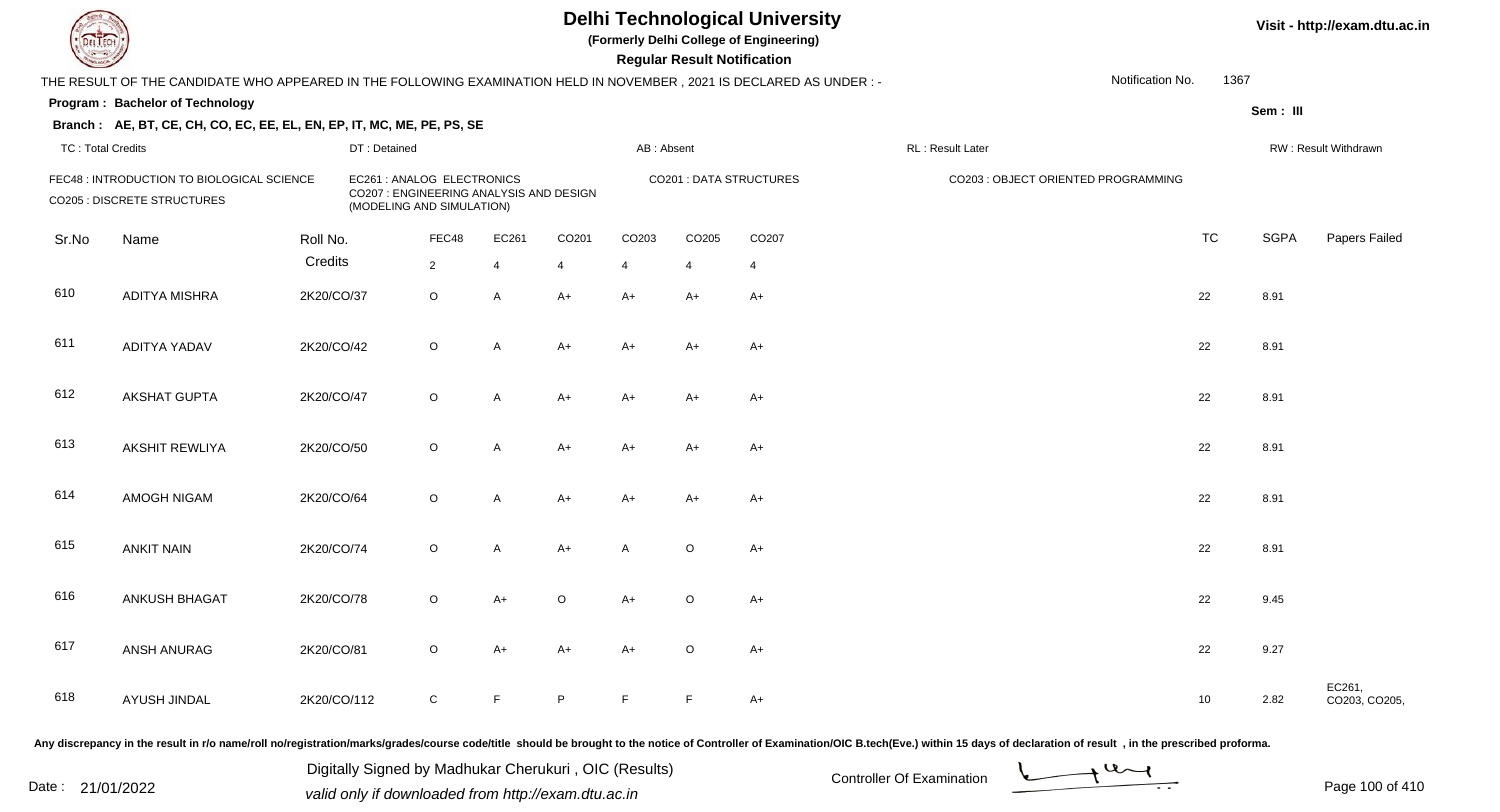**(Formerly Delhi College of Engineering)**

 **Regular Result Notification**

|                          | THE RESULT OF THE CANDIDATE WHO APPEARED IN THE FOLLOWING EXAMINATION HELD IN NOVEMBER , 2021 IS DECLARED AS UNDER :-                                                           |             |              |                |              |                |            |                       |                               |                  | Notification No.                    | 1367      |                      |                        |  |
|--------------------------|---------------------------------------------------------------------------------------------------------------------------------------------------------------------------------|-------------|--------------|----------------|--------------|----------------|------------|-----------------------|-------------------------------|------------------|-------------------------------------|-----------|----------------------|------------------------|--|
|                          | <b>Program: Bachelor of Technology</b>                                                                                                                                          |             |              |                |              |                |            |                       |                               |                  |                                     |           | Sem : III            |                        |  |
|                          | Branch: AE, BT, CE, CH, CO, EC, EE, EL, EN, EP, IT, MC, ME, PE, PS, SE                                                                                                          |             |              |                |              |                |            |                       |                               |                  |                                     |           |                      |                        |  |
| <b>TC: Total Credits</b> |                                                                                                                                                                                 |             | DT: Detained |                |              |                | AB: Absent |                       |                               | RL: Result Later |                                     |           | RW: Result Withdrawn |                        |  |
|                          | FEC48 : INTRODUCTION TO BIOLOGICAL SCIENCE<br>EC261 : ANALOG ELECTRONICS<br>CO207 : ENGINEERING ANALYSIS AND DESIGN<br>CO205 : DISCRETE STRUCTURES<br>(MODELING AND SIMULATION) |             |              |                |              |                |            |                       | <b>CO201: DATA STRUCTURES</b> |                  | CO203 : OBJECT ORIENTED PROGRAMMING |           |                      |                        |  |
| Sr.No                    | Name                                                                                                                                                                            | Roll No.    |              | FEC48          | EC261        | CO201          | CO203      | CO205                 | CO <sub>207</sub>             |                  |                                     | <b>TC</b> | <b>SGPA</b>          | Papers Failed          |  |
|                          |                                                                                                                                                                                 | Credits     |              | $\overline{2}$ |              | $\overline{4}$ | 4          | $\boldsymbol{\Delta}$ | $\overline{4}$                |                  |                                     |           |                      |                        |  |
|                          |                                                                                                                                                                                 |             |              | C              | E            | P              | F          | F.                    | $A+$                          |                  |                                     | 10        | 2.82                 | EC261,<br>CO203, CO205 |  |
| 619                      | AYUSHMAAN SRIVASTAVA                                                                                                                                                            | 2K20/CO/117 |              | $\circ$        | $B+$         | $A+$           | A          | $A+$                  | $A+$                          |                  |                                     | 22        | 8.55                 |                        |  |
| 620                      | RITU VERMA                                                                                                                                                                      | 2K20/CO/368 |              | $\circ$        | $\mathsf{A}$ | $A+$           | $A+$       | $\circ$               | A                             |                  |                                     | 22        | 8.91                 |                        |  |
| 621                      | <b>SACHIN MEENA</b>                                                                                                                                                             | 2K20/CO/382 |              | $\circ$        | B            | $B+$           | $B+$       | $A+$                  | $A+$                          |                  |                                     | 22        | 7.82                 |                        |  |
| 622                      | VAIBHAV                                                                                                                                                                         | 2K20/CO/469 |              | $\circ$        | A            | $A+$           | $A+$       | A                     | A                             |                  |                                     | 22        | 8.55                 |                        |  |

Any discrepancy in the result in r/o name/roll no/registration/marks/grades/course code/title should be brought to the notice of Controller of Examination/OIC B.tech(Eve.) within 15 days of declaration of result, in the pr

Date : 21/01/2022 Digital Digital of Microsofted Chemical Controller Of Examination Determination Page 101 of 41 Digitally Signed by Madhukar Cherukuri , OIC (Results)

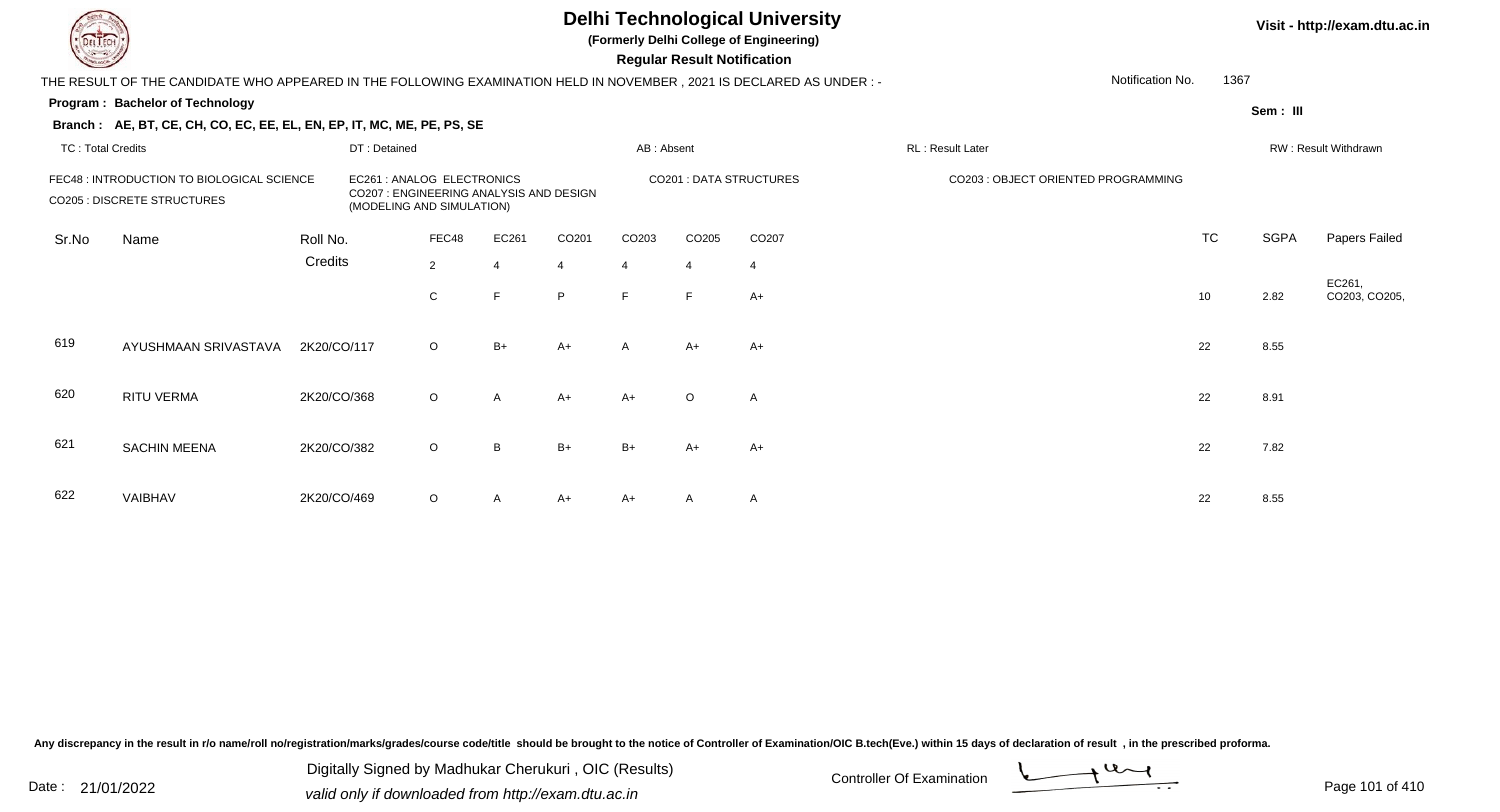**(Formerly Delhi College of Engineering)**

 **Regular Result Notification**

|                   | THE RESULT OF THE CANDIDATE WHO APPEARED IN THE FOLLOWING EXAMINATION HELD IN NOVEMBER, 2021 IS DECLARED AS UNDER:- |                                                                                                    |                |                |                |                |                |                                | Notification No.                    | 1367      |             |                      |
|-------------------|---------------------------------------------------------------------------------------------------------------------|----------------------------------------------------------------------------------------------------|----------------|----------------|----------------|----------------|----------------|--------------------------------|-------------------------------------|-----------|-------------|----------------------|
|                   | Program: Bachelor of Technology                                                                                     |                                                                                                    |                |                |                |                |                |                                |                                     |           | Sem: III    |                      |
|                   | Branch: AE, BT, CE, CH, CO, EC, EE, EL, EN, EP, IT, MC, ME, PE, PS, SE                                              |                                                                                                    |                |                |                |                |                |                                |                                     |           |             |                      |
| TC: Total Credits |                                                                                                                     | DT: Detained                                                                                       |                |                |                | AB: Absent     |                |                                | RL: Result Later                    |           |             | RW: Result Withdrawn |
|                   | FEC49: SKETCHING & RENDERING<br><b>CO205 : DISCRETE STRUCTURES</b>                                                  | EC261 : ANALOG ELECTRONICS<br>CO207 : ENGINEERING ANALYSIS AND DESIGN<br>(MODELING AND SIMULATION) |                |                |                |                |                | <b>CO201: DATA STRUCTURES</b>  | CO203 : OBJECT ORIENTED PROGRAMMING |           |             |                      |
| Sr.No             | Name                                                                                                                | Roll No.                                                                                           | FEC49          | EC261          | CO201          | CO203          | CO205          | CO207                          |                                     | <b>TC</b> | <b>SGPA</b> | Papers Failed        |
|                   |                                                                                                                     | Credits                                                                                            | $\overline{2}$ | $\overline{4}$ | $\overline{4}$ | $\overline{4}$ | $\overline{4}$ | $\overline{4}$                 |                                     |           |             |                      |
| 623               | <b>AYUSH DABAS</b>                                                                                                  | 2K20/CO/111                                                                                        | $\mathsf{A}$   | $\mathsf{A}$   | $\circ$        | $\overline{A}$ | $A+$           | $A+$                           |                                     | 22        | 8.73        |                      |
| 624               | <b>VIJAY SINGH RAWAT</b>                                                                                            | 2K20/CO/484                                                                                        | A              | $A+$           | $\mathsf{A}$   | $\mathsf{A}$   | $\mathsf{A}$   | $A+$                           |                                     | 22        | 8.36        |                      |
|                   | FEC53: Communicative Hindi<br><b>CO205 : DISCRETE STRUCTURES</b>                                                    | EC261 : ANALOG ELECTRONICS<br>CO207 : ENGINEERING ANALYSIS AND DESIGN<br>(MODELING AND SIMULATION) |                |                |                |                |                | <b>CO201 : DATA STRUCTURES</b> | CO203 : OBJECT ORIENTED PROGRAMMING |           |             |                      |
| Sr.No             | Name                                                                                                                | Roll No.                                                                                           | FEC53          | EC261          | CO201          | CO203          | CO205          | CO207                          |                                     | <b>TC</b> | <b>SGPA</b> | Papers Failed        |
|                   |                                                                                                                     | Credits                                                                                            | $\overline{2}$ | $\overline{4}$ | $\overline{4}$ | $\overline{4}$ | 4              | $\overline{4}$                 |                                     |           |             |                      |
| 625               | MOHAMED AHMED BABEKIR<br>ELHAJ ALRADY                                                                               | 2K20/CO/270                                                                                        | $A+$           | $B+$           | $B+$           | $\mathsf{A}$   | $A+$           | $\mathsf{A}$                   |                                     | 22        | 7.91        |                      |
| 626               | SAHAL SHRESTHA                                                                                                      | 2K20/CO/387                                                                                        | $\circ$        | A              | $\mathsf{A}$   | $\overline{A}$ | $\circ$        | $A+$                           |                                     | 22        | 8.73        |                      |
| 627               | <b>SUMIT KUMAR GUPTA</b>                                                                                            | 2K20/CO/451                                                                                        | O              | A+             | A+             | A              | $\circ$        | $A+$                           |                                     | 22        | 9.09        |                      |

Any discrepancy in the result in r/o name/roll no/registration/marks/grades/course code/title should be brought to the notice of Controller of Examination/OIC B.tech(Eve.) within 15 days of declaration of result, in the pr

Date : 21/01/2022 Digital Digital of Microsofted Chemical Controller Of Examination Determination Page 102 of 41 Digitally Signed by Madhukar Cherukuri , OIC (Results)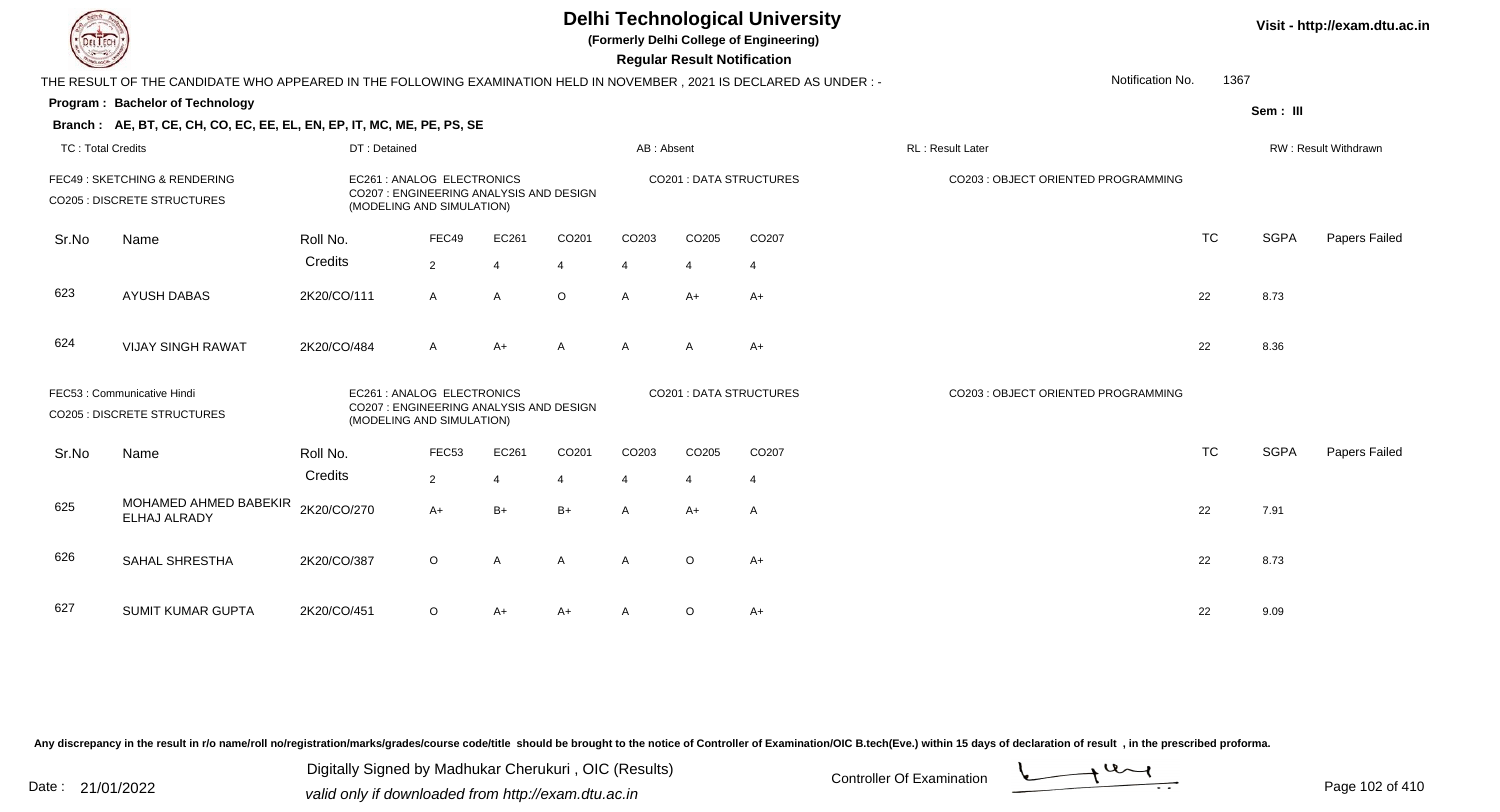

**(Formerly Delhi College of Engineering)**

 **Regular Result Notification**

#### **Visit - http://exam.dtu.ac.in**

THE RESULT OF THE CANDIDATE WHO APPEARED IN THE FOLLOWING EXAMINATION HELD IN NOVEMBER , 2021 IS DECLARED AS UNDER : -

#### **Program : Bachelor of Technology**

**Branch : AE, BT, CE, CH, CO, EC, EE, EL, EN, EP, IT, MC, ME, PE, PS, SE**

1367

Notification No.

**Sem : III**

|                                                                          | DT: Detained<br><b>TC: Total Credits</b> |                     |                                                                                                  |                         |             | AB: Absent              |                        |                               | RL: Result Later |                                     |           | RW: Result Withdrawn |               |  |
|--------------------------------------------------------------------------|------------------------------------------|---------------------|--------------------------------------------------------------------------------------------------|-------------------------|-------------|-------------------------|------------------------|-------------------------------|------------------|-------------------------------------|-----------|----------------------|---------------|--|
| FEC54 : Negotiation and Leadership<br><b>CO205 : DISCRETE STRUCTURES</b> |                                          |                     | EC261: ANALOG ELECTRONICS<br>CO207: ENGINEERING ANALYSIS AND DESIGN<br>(MODELING AND SIMULATION) |                         |             |                         |                        | <b>CO201: DATA STRUCTURES</b> |                  | CO203 : OBJECT ORIENTED PROGRAMMING |           |                      |               |  |
| Sr.No                                                                    | Name                                     | Roll No.<br>Credits | FEC54<br>$\overline{2}$                                                                          | EC261<br>$\overline{4}$ | CO201<br>-4 | CO <sub>203</sub><br>-4 | CO <sub>205</sub><br>4 | CO207<br>-4                   |                  |                                     | <b>TC</b> | SGPA                 | Papers Failed |  |
| 628                                                                      | <b>MANU SINGH</b>                        | 2K20/CO/261         | $\circ$                                                                                          | $A+$                    | $A+$        | A+                      | $A+$                   | $A+$                          |                  |                                     | 22        | 9.09                 |               |  |
| 629                                                                      | <b>TUSHAR PAL</b>                        | 2K20/CO/461         | $A+$                                                                                             | $A+$                    | $A+$        | $A+$                    | $A+$                   | $A+$                          |                  |                                     | 22        | 9.00                 |               |  |
| 630                                                                      | <b>VIRENDER BHAMBRA</b>                  | 2K20/CO/491         | $A+$                                                                                             | $A+$                    | $A+$        | $\circ$                 | $B+$                   | A                             |                  |                                     | 22        | 8.64                 |               |  |

Any discrepancy in the result in r/o name/roll no/registration/marks/grades/course code/title should be brought to the notice of Controller of Examination/OIC B.tech(Eve.) within 15 days of declaration of result, in the pr

Date : 21/01/2022 Digital Digital of Microsofted Chemical Controller Of Examination Determination Page 103 of 41 Digitally Signed by Madhukar Cherukuri , OIC (Results)

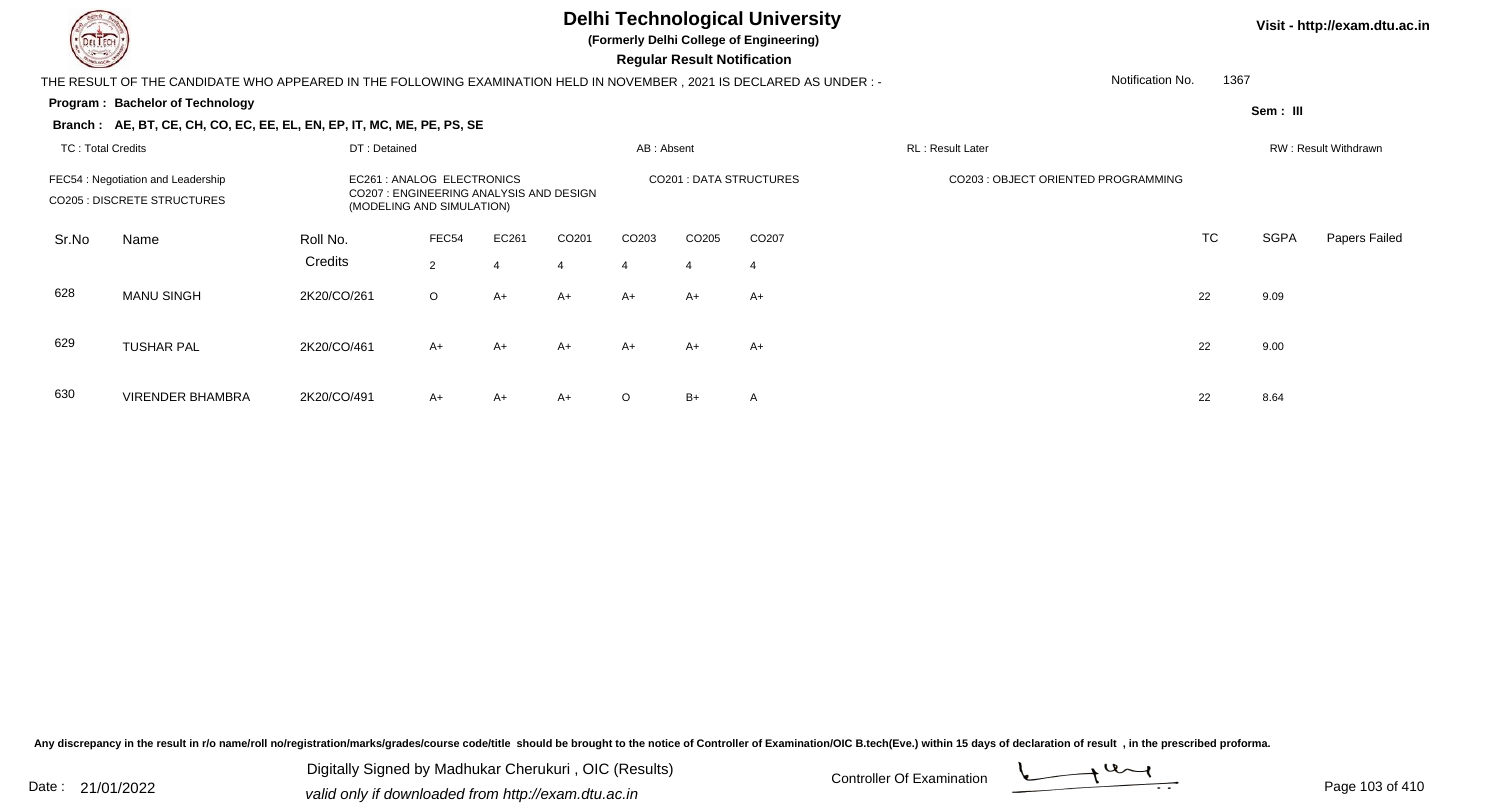| <b>DELTECH</b> |                                                                                                                      |              |                                                                      |                |                | <b>Delhi Technological University</b><br>(Formerly Delhi College of Engineering)<br><b>Regular Result Notification</b> |                |                         | Visit - http://exam.d               |           |             |                             |
|----------------|----------------------------------------------------------------------------------------------------------------------|--------------|----------------------------------------------------------------------|----------------|----------------|------------------------------------------------------------------------------------------------------------------------|----------------|-------------------------|-------------------------------------|-----------|-------------|-----------------------------|
|                | THE RESULT OF THE CANDIDATE WHO APPEARED IN THE FOLLOWING EXAMINATION HELD IN NOVEMBER, 2021 IS DECLARED AS UNDER :- |              |                                                                      |                |                |                                                                                                                        |                |                         | Notification No.                    | 1367      |             |                             |
|                | Program: Bachelor of Technology                                                                                      |              |                                                                      |                |                |                                                                                                                        |                |                         |                                     |           | Sem: III    |                             |
|                | Branch: AE, BT, CE, CH, CO, EC, EE, EL, EN, EP, IT, MC, ME, PE, PS, SE                                               |              |                                                                      |                |                |                                                                                                                        |                |                         |                                     |           |             |                             |
|                | <b>TC: Total Credits</b>                                                                                             | DT: Detained |                                                                      |                |                | AB: Absent                                                                                                             |                |                         | RL: Result Later                    |           |             | <b>RW: Result Withdrawr</b> |
| <b>HARMONY</b> | FEC56 : UNIVERSAL HUMAN VALUES : UNDERSTANDING EC261 : ANALOG ELECTRONICS<br>CO205 : DISCRETE STRUCTURES             |              | CO207 : ENGINEERING ANALYSIS AND DESIGN<br>(MODELING AND SIMULATION) |                |                |                                                                                                                        |                | CO201 : DATA STRUCTURES | CO203 : OBJECT ORIENTED PROGRAMMING |           |             |                             |
| Sr.No          | Name                                                                                                                 | Roll No.     | FEC56                                                                | EC261          | CO201          | CO203                                                                                                                  | CO205          | CO207                   |                                     | <b>TC</b> | <b>SGPA</b> | Papers Fa                   |
|                |                                                                                                                      | Credits      | $\overline{2}$                                                       | $\overline{4}$ | $\overline{4}$ | $\overline{4}$                                                                                                         | $\overline{4}$ | $\overline{4}$          |                                     |           |             |                             |
| 631            | <b>AAGAM JAIN</b>                                                                                                    | 2K20/CO/01   | $\circ$                                                              | $B+$           | $\circ$        | $\circ$                                                                                                                | $A+$           | $\circ$                 |                                     | 22        | 9.27        |                             |
| 632            | AAKASH GAUTAM                                                                                                        | 2K20/CO/03   | $A+$                                                                 | $B+$           | $\circ$        | $A+$                                                                                                                   | $A+$           | $A+$                    |                                     | 22        | 8.82        |                             |
| 633            | <b>AARUSHI DUA</b>                                                                                                   | 2K20/CO/05   | $A+$                                                                 | $\overline{A}$ | $\circ$        | $A+$                                                                                                                   | $A+$           | $A+$                    |                                     | 22        | 9.00        |                             |
| 634            | AARUSHI SAXENA                                                                                                       | 2K20/CO/06   | $A+$                                                                 | $\mathsf{A}$   | $A+$           | $A+$                                                                                                                   | $A+$           | $A+$                    |                                     | 22        | 8.82        |                             |
| 635            | AARYAN ARORA                                                                                                         | 2K20/CO/07   | $\circ$                                                              | $\mathsf{A}$   | $A+$           | $\circ$                                                                                                                | $A+$           | $\circ$                 |                                     | 22        | 9.27        |                             |
| 636            | <b>AASHISH GUPTA</b>                                                                                                 | 2K20/CO/09   | $A+$                                                                 | $B+$           | $A+$           | $\circ$                                                                                                                | $A+$           | A+                      |                                     | 22        | 8.82        |                             |
|                |                                                                                                                      |              |                                                                      |                |                |                                                                                                                        |                |                         |                                     |           |             |                             |

| em<br>× |  | Ш |
|---------|--|---|
|---------|--|---|

| <b>HARMONY</b> | FEC56 : UNIVERSAL HUMAN VALUES : UNDERSTANDING EC261 : ANALOG ELECTRONICS<br>CO207 : ENGINEERING ANALYSIS AND DESIGN<br><b>CO205 : DISCRETE STRUCTURES</b><br>(MODELING AND SIMULATION) |            |                |              |             |                |                | <b>CO201 : DATA STRUCTURES</b> | CO203 : OBJECT ORIENTED PROGRAMMING |  |           |             |               |
|----------------|-----------------------------------------------------------------------------------------------------------------------------------------------------------------------------------------|------------|----------------|--------------|-------------|----------------|----------------|--------------------------------|-------------------------------------|--|-----------|-------------|---------------|
| Sr.No          | Name                                                                                                                                                                                    | Roll No.   | FEC56          | EC261        | CO201       | CO203          | CO205          | CO207                          |                                     |  | <b>TC</b> | <b>SGPA</b> | Papers Failec |
|                |                                                                                                                                                                                         | Credits    | $\overline{2}$ | 4            | 4           | $\overline{4}$ | $\overline{4}$ | 4                              |                                     |  |           |             |               |
| 631            | <b>AAGAM JAIN</b>                                                                                                                                                                       | 2K20/CO/01 | $\circ$        | $B+$         | $\circ$     | $\circ$        | $A+$           | $\circ$                        |                                     |  | 22        | 9.27        |               |
| 632            | AAKASH GAUTAM                                                                                                                                                                           | 2K20/CO/03 | $A+$           | $B+$         | $\circ$     | $A+$           | $A+$           | $A+$                           |                                     |  | 22        | 8.82        |               |
| 633            | <b>AARUSHI DUA</b>                                                                                                                                                                      | 2K20/CO/05 | $A+$           | A            | $\mathsf O$ | $A+$           | $A+$           | $A+$                           |                                     |  | 22        | 9.00        |               |
| 634            | AARUSHI SAXENA                                                                                                                                                                          | 2K20/CO/06 | $A+$           | А            | $A+$        | $A+$           | $A+$           | $A+$                           |                                     |  | 22        | 8.82        |               |
| 635            | <b>AARYAN ARORA</b>                                                                                                                                                                     | 2K20/CO/07 | $\circ$        | A            | $A+$        | O              | $A+$           | $\circ$                        |                                     |  | 22        | 9.27        |               |
| 636            | <b>AASHISH GUPTA</b>                                                                                                                                                                    | 2K20/CO/09 | $A+$           | $B+$         | $A+$        | $\circ$        | $A+$           | $A+$                           |                                     |  | 22        | 8.82        |               |
| 637            | ABHAAY KAUL                                                                                                                                                                             | 2K20/CO/13 | $A+$           | B+           | $A+$        | $\circ$        | $A+$           | $A+$                           |                                     |  | 22        | 8.82        |               |
| 638            | ABHEEK KAUSHAL                                                                                                                                                                          | 2K20/CO/17 | $\circ$        | $\mathsf{A}$ | $A+$        | $A+$           | $A+$           | $\circ$                        |                                     |  | 22        | 9.09        |               |
| 639            | ABHIJEET THAKUR                                                                                                                                                                         | 2K20/CO/18 | $\circ$        | A+           | $A+$        | O              | A              | $A+$                           |                                     |  | 22        | 9.09        |               |

Any discrepancy in the result in r/o name/roll no/registration/marks/grades/course code/title should be brought to the notice of Controller of Examination/OIC B.tech(Eve.) within 15 days of declaration of result, in the pr

Digitally Signed by Madhukar Cherukuri, OIC (Results)<br>Date : 21/01/2022 valid only if downloaded from http://oxam.dtu.ac.in Digitally Signed by Madhukar Cherukuri , OIC (Results)valid only if downloaded from http://exam.dtu.ac.in

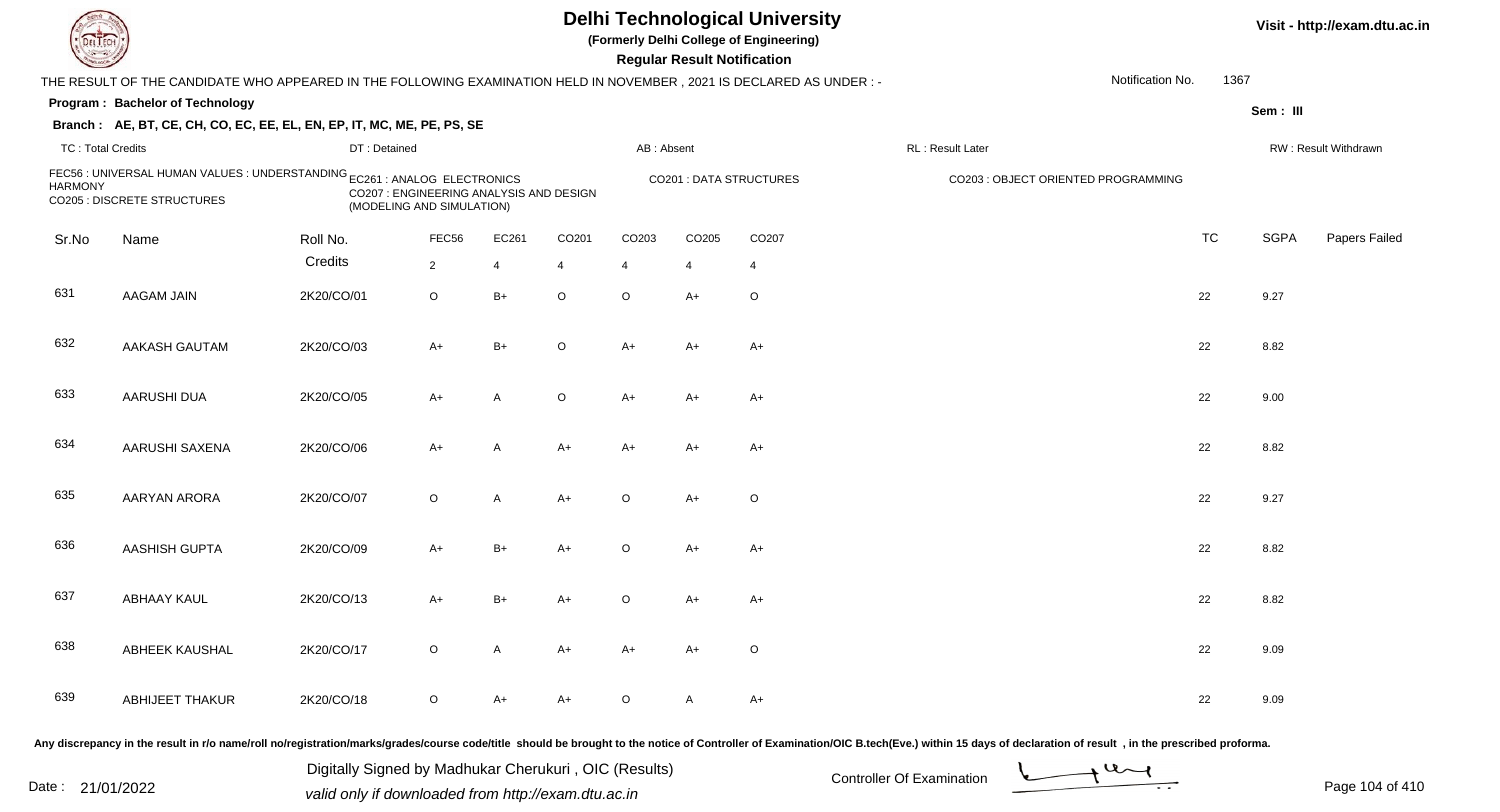| <b>DELTECH</b>           |                                                                                                                     |                                                                      |                |                |       |                   | <b>Regular Result Notification</b> | <b>Delhi Technological University</b><br>(Formerly Delhi College of Engineering) |                                                                                                                                                                                                                                |                  |           |             | Visit - http://exam.dtu.ac.in |
|--------------------------|---------------------------------------------------------------------------------------------------------------------|----------------------------------------------------------------------|----------------|----------------|-------|-------------------|------------------------------------|----------------------------------------------------------------------------------|--------------------------------------------------------------------------------------------------------------------------------------------------------------------------------------------------------------------------------|------------------|-----------|-------------|-------------------------------|
|                          | THE RESULT OF THE CANDIDATE WHO APPEARED IN THE FOLLOWING EXAMINATION HELD IN NOVEMBER, 2021 IS DECLARED AS UNDER:- |                                                                      |                |                |       |                   |                                    |                                                                                  |                                                                                                                                                                                                                                | Notification No. | 1367      |             |                               |
|                          | Program: Bachelor of Technology                                                                                     |                                                                      |                |                |       |                   |                                    |                                                                                  |                                                                                                                                                                                                                                |                  |           | Sem: III    |                               |
|                          | Branch: AE, BT, CE, CH, CO, EC, EE, EL, EN, EP, IT, MC, ME, PE, PS, SE                                              |                                                                      |                |                |       |                   |                                    |                                                                                  |                                                                                                                                                                                                                                |                  |           |             |                               |
| <b>TC: Total Credits</b> |                                                                                                                     | DT: Detained                                                         |                |                |       | AB: Absent        |                                    |                                                                                  | RL: Result Later                                                                                                                                                                                                               |                  |           |             | RW: Result Withdrawn          |
| <b>HARMONY</b>           | FEC56 : UNIVERSAL HUMAN VALUES : UNDERSTANDING EC261 : ANALOG ELECTRONICS<br>CO205 : DISCRETE STRUCTURES            | CO207 : ENGINEERING ANALYSIS AND DESIGN<br>(MODELING AND SIMULATION) |                |                |       |                   |                                    | <b>CO201: DATA STRUCTURES</b>                                                    | CO203 : OBJECT ORIENTED PROGRAMMING                                                                                                                                                                                            |                  |           |             |                               |
| Sr.No                    | Name                                                                                                                | Roll No.                                                             | FEC56          | EC261          | CO201 | CO <sub>203</sub> | CO205                              | CO <sub>207</sub>                                                                |                                                                                                                                                                                                                                |                  | <b>TC</b> | <b>SGPA</b> | Papers Failed                 |
|                          |                                                                                                                     | Credits                                                              | $\overline{2}$ | $\overline{4}$ | 4     | $\overline{4}$    | 4                                  | 4                                                                                |                                                                                                                                                                                                                                |                  |           |             |                               |
|                          |                                                                                                                     |                                                                      | $\circ$        | $A+$           | $A+$  | $\circ$           | $\mathsf{A}$                       | $A+$                                                                             |                                                                                                                                                                                                                                |                  | 22        | 9.09        |                               |
| 640                      | ABHILESH SINGH                                                                                                      | 2K20/CO/19                                                           | A+             | $B+$           | $A+$  | $A+$              | $A+$                               | $A+$                                                                             |                                                                                                                                                                                                                                |                  | 22        | 8.64        |                               |
| 641                      | <b>ABHINAV LOHIA</b>                                                                                                | 2K20/CO/21                                                           | $A+$           | A              | $A+$  | $A+$              | A+                                 | $A+$                                                                             |                                                                                                                                                                                                                                |                  | 22        | 8.82        |                               |
| 642                      | ABHISHEK KUMAR SINGH                                                                                                | 2K20/CO/25                                                           | $\circ$        | $A+$           | $A+$  | $\circ$           | $A+$                               | $A+$                                                                             |                                                                                                                                                                                                                                |                  | 22        | 9.27        |                               |
| 643                      | <b>ABHISHEK MEENA</b>                                                                                               | 2K20/CO/27                                                           | $A+$           | $B+$           | $A+$  | A                 | $\overline{A}$                     | $A+$                                                                             |                                                                                                                                                                                                                                |                  | 22        | 8.27        |                               |
| 644                      | <b>ADITYA GUPTA</b>                                                                                                 | 2K20/CO/33                                                           | $\circ$        | A              | $A+$  | $\circ$           | $A+$                               | $A+$                                                                             |                                                                                                                                                                                                                                |                  | 22        | 9.09        |                               |
| 645                      | <b>ADITYA MITTAL</b>                                                                                                | 2K20/CO/38                                                           | A+             |                | A+    | O                 | A+                                 | $A+$                                                                             |                                                                                                                                                                                                                                |                  | 22        | 9.00        |                               |
| 646                      | <b>ADITYA SHARMA</b>                                                                                                | 2K20/CO/40                                                           | $\circ$        | A              | A+    | A+                | A+                                 | A+                                                                               |                                                                                                                                                                                                                                |                  | 22        | 8.91        |                               |
| 647                      | <b>ADITYAN ARYA</b>                                                                                                 | 2K20/CO/43                                                           | $\circ$        | A              | A+    | A+                | A+                                 | A+                                                                               |                                                                                                                                                                                                                                |                  | 22        | 8.91        |                               |
|                          |                                                                                                                     |                                                                      |                |                |       |                   |                                    |                                                                                  | Any discrepancy in the result in r/o name/roll no/registration/marks/grades/course code/title should be brought to the notice of Controller of Examination/OIC B.tech(Eve.) within 15 days of declaration of result , in the p |                  |           |             |                               |

Date : 21/01/2022 Digital Digital of Microsofted Chemical Controller Of Examination Determination Page 105 of 41 Digitally Signed by Madhukar Cherukuri , OIC (Results)

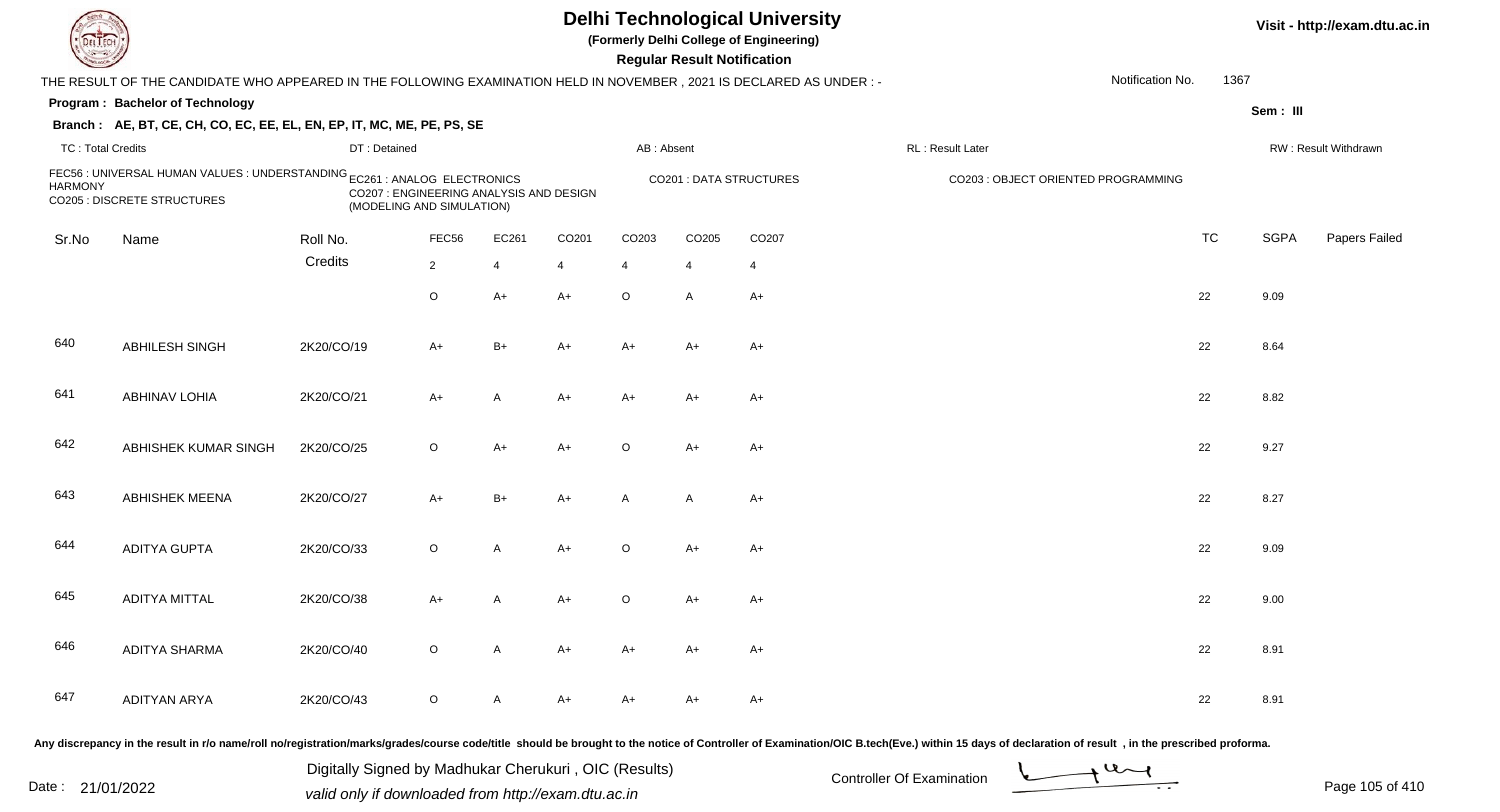| EL LECH                                                                                                                                                                                                   |                                                                                                                      |              |                |       |       |            | <b>Regular Result Notification</b> | <b>Delhi Technological University</b><br>(Formerly Delhi College of Engineering) |                  |                  |           |             | Visit - http://exam.dtu.ac.in |
|-----------------------------------------------------------------------------------------------------------------------------------------------------------------------------------------------------------|----------------------------------------------------------------------------------------------------------------------|--------------|----------------|-------|-------|------------|------------------------------------|----------------------------------------------------------------------------------|------------------|------------------|-----------|-------------|-------------------------------|
|                                                                                                                                                                                                           | THE RESULT OF THE CANDIDATE WHO APPEARED IN THE FOLLOWING EXAMINATION HELD IN NOVEMBER, 2021 IS DECLARED AS UNDER :- |              |                |       |       |            |                                    |                                                                                  |                  | Notification No. | 1367      |             |                               |
|                                                                                                                                                                                                           | Program: Bachelor of Technology                                                                                      |              |                |       |       |            |                                    |                                                                                  |                  |                  |           | Sem: III    |                               |
|                                                                                                                                                                                                           | Branch: AE, BT, CE, CH, CO, EC, EE, EL, EN, EP, IT, MC, ME, PE, PS, SE                                               |              |                |       |       |            |                                    |                                                                                  |                  |                  |           |             |                               |
| <b>TC: Total Credits</b>                                                                                                                                                                                  |                                                                                                                      | DT: Detained |                |       |       | AB: Absent |                                    |                                                                                  | RL: Result Later |                  |           |             | RW: Result Withdrawn          |
| FEC56 : UNIVERSAL HUMAN VALUES : UNDERSTANDING EC261 : ANALOG ELECTRONICS<br><b>HARMONY</b><br>CO207 : ENGINEERING ANALYSIS AND DESIGN<br><b>CO205 : DISCRETE STRUCTURES</b><br>(MODELING AND SIMULATION) |                                                                                                                      |              |                |       |       |            | <b>CO201 : DATA STRUCTURES</b>     | CO203 : OBJECT ORIENTED PROGRAMMING                                              |                  |                  |           |             |                               |
| Sr.No                                                                                                                                                                                                     | Name                                                                                                                 | Roll No.     | FEC56          | EC261 | CO201 | CO203      | CO205                              | CO <sub>207</sub>                                                                |                  |                  | <b>TC</b> | <b>SGPA</b> | Papers Failed                 |
|                                                                                                                                                                                                           |                                                                                                                      | Credits      | $\overline{2}$ | 4     | 4     | 4          | 4                                  | $\overline{4}$                                                                   |                  |                  |           |             |                               |
|                                                                                                                                                                                                           |                                                                                                                      |              | O              | A     | $A+$  | $A+$       | A+                                 | A+                                                                               |                  |                  | 22        | 8.91        |                               |
| 648                                                                                                                                                                                                       | <b>AKASH GUPTA</b>                                                                                                   | 2K20/CO/45   | $\circ$        | $B+$  | A+    | $A+$       | A+                                 | A+                                                                               |                  |                  | 22        | 8.73        |                               |
| 649                                                                                                                                                                                                       | <b>AKSHIT TYAGI</b>                                                                                                  | 2K20/CO/51   | $\circ$        | $A+$  | A+    | $A+$       | A+                                 | A+                                                                               |                  |                  | 22        | 9.09        |                               |
| 650                                                                                                                                                                                                       | <b>AMAN KUMAR</b>                                                                                                    | 2K20/CO/56   | $\circ$        | $A+$  | A+    | $A+$       | $\circ$                            | $\circ$                                                                          |                  |                  | 22        | 9.45        |                               |
| 651                                                                                                                                                                                                       | ANANYA                                                                                                               | 2K20/CO/66   | $\circ$        | $A+$  | A+    | $\circ$    | A+                                 | A+                                                                               |                  |                  | 22        | 9.27        |                               |
| 652                                                                                                                                                                                                       | ANISH JAGLAN                                                                                                         | 2K20/CO/70   | A+             | Α     | A+    | A+         | A+                                 | A+                                                                               |                  |                  | 22        | 8.82        |                               |
| 653                                                                                                                                                                                                       | <b>ANKITA ROY</b>                                                                                                    | 2K20/CO/76   | O              | A     | O     | A+         | A+                                 | A+                                                                               |                  |                  | 22        | 9.09        |                               |
| 654                                                                                                                                                                                                       | ANSHUMAAN                                                                                                            | 2K20/CO/84   | A+             | B+    |       | B+         |                                    | A+                                                                               |                  |                  | 22        | 8.09        |                               |
| 655                                                                                                                                                                                                       | <b>ANUBHAV GUPTA</b>                                                                                                 | 2K20/CO/85   | A+             | A     | A     | A+         | A+                                 | A+                                                                               |                  |                  | 22        | 8.64        |                               |
|                                                                                                                                                                                                           |                                                                                                                      |              |                |       |       |            |                                    | af Cantuallau af Evaminatio                                                      |                  |                  |           |             |                               |

Any discrepancy in the result in r/o name/roll no/registration/marks/grades/course code/title should be brought to the notice of Controller of Examination/OIC B.tech(Eve.) within 15 days of declaration of result ,in the p

Digitally Signed by Madhukar Cherukuri, OIC (Results)<br>Date : 21/01/2022 valid only if downloaded from http://oxam.dtu.ac.in Digitally Signed by Madhukar Cherukuri , OIC (Results) valid only if downloaded from http://exam.dtu.ac.in

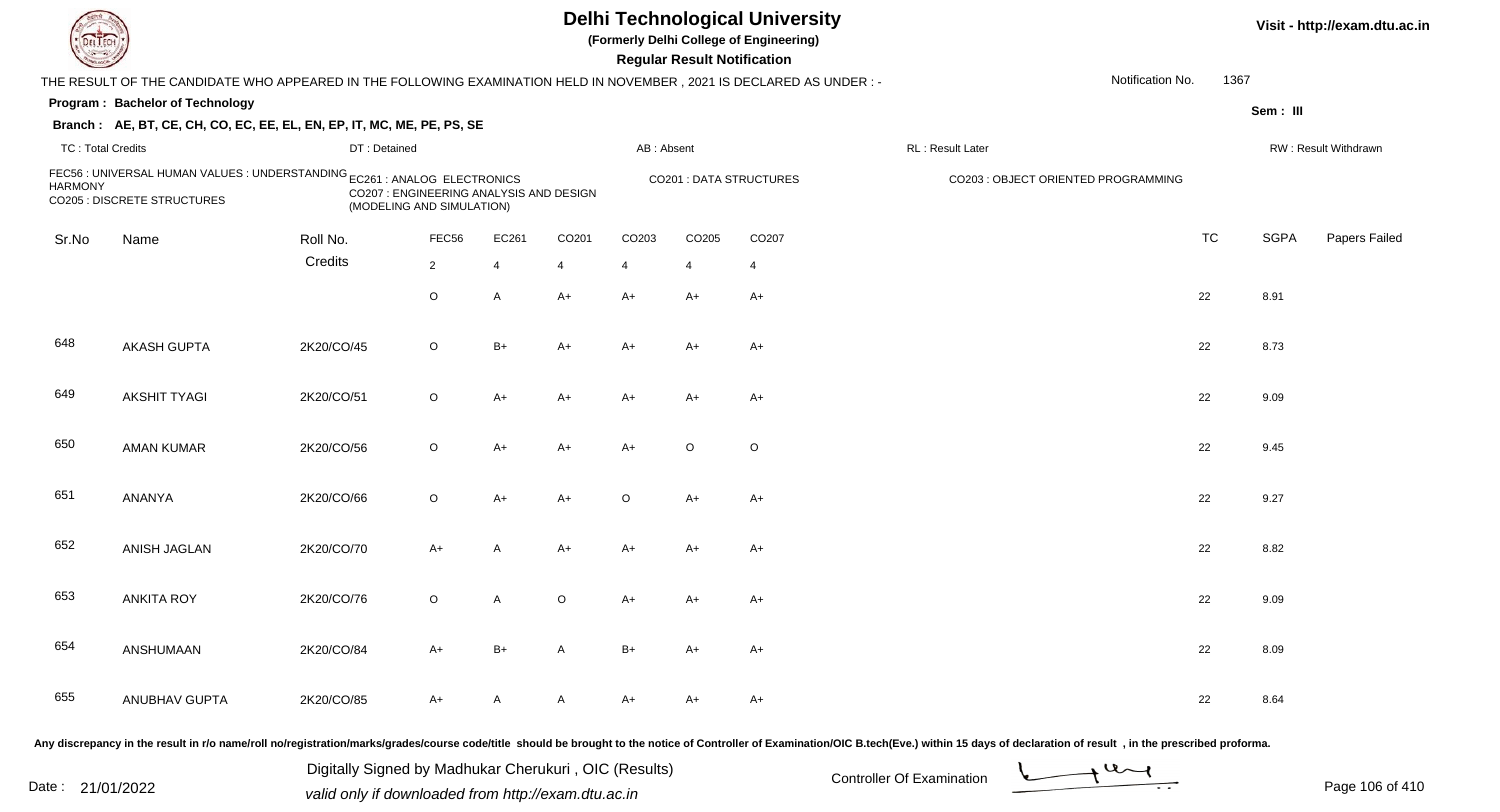|                                                                                                                                                                                                           |                                                                                                                      |              |                |                |         |                | <b>Regular Result Notification</b> | <b>Delhi Technological University</b><br>(Formerly Delhi College of Engineering) |                  |           |             | Visit - http://exam.dtu.ac.in |
|-----------------------------------------------------------------------------------------------------------------------------------------------------------------------------------------------------------|----------------------------------------------------------------------------------------------------------------------|--------------|----------------|----------------|---------|----------------|------------------------------------|----------------------------------------------------------------------------------|------------------|-----------|-------------|-------------------------------|
|                                                                                                                                                                                                           | THE RESULT OF THE CANDIDATE WHO APPEARED IN THE FOLLOWING EXAMINATION HELD IN NOVEMBER, 2021 IS DECLARED AS UNDER :- |              |                |                |         |                |                                    |                                                                                  | Notification No. | 1367      |             |                               |
|                                                                                                                                                                                                           | Program: Bachelor of Technology                                                                                      |              |                |                |         |                |                                    |                                                                                  |                  |           | Sem: III    |                               |
|                                                                                                                                                                                                           | Branch: AE, BT, CE, CH, CO, EC, EE, EL, EN, EP, IT, MC, ME, PE, PS, SE                                               |              |                |                |         |                |                                    |                                                                                  |                  |           |             |                               |
| <b>TC: Total Credits</b>                                                                                                                                                                                  |                                                                                                                      | DT: Detained |                |                |         | AB: Absent     |                                    |                                                                                  | RL: Result Later |           |             | RW: Result Withdrawn          |
| FEC56 : UNIVERSAL HUMAN VALUES : UNDERSTANDING EC261 : ANALOG ELECTRONICS<br><b>HARMONY</b><br>CO207 : ENGINEERING ANALYSIS AND DESIGN<br><b>CO205 : DISCRETE STRUCTURES</b><br>(MODELING AND SIMULATION) |                                                                                                                      |              |                |                |         |                | <b>CO201: DATA STRUCTURES</b>      | CO203 : OBJECT ORIENTED PROGRAMMING                                              |                  |           |             |                               |
| Sr.No                                                                                                                                                                                                     | Name                                                                                                                 | Roll No.     | FEC56          | EC261          | CO201   | CO203          | CO205                              | CO <sub>207</sub>                                                                |                  | <b>TC</b> | <b>SGPA</b> | Papers Failed                 |
|                                                                                                                                                                                                           |                                                                                                                      | Credits      | $\overline{2}$ | $\overline{4}$ | 4       | $\overline{4}$ | $\overline{4}$                     | $\overline{4}$                                                                   |                  |           |             |                               |
|                                                                                                                                                                                                           |                                                                                                                      |              | A+             | A              | A       | $A+$           | A+                                 | $A+$                                                                             |                  | 22        | 8.64        |                               |
| 656                                                                                                                                                                                                       | <b>DISHA BHATI</b>                                                                                                   | 2K20/CO/149  | A+             | $\overline{A}$ | $A+$    | $B+$           | A+                                 | $A+$                                                                             |                  | 22        | 8.45        |                               |
| 657                                                                                                                                                                                                       | <b>JATIN YADAV</b>                                                                                                   | 2K20/CO/212  | $\circ$        | $\overline{A}$ | $\circ$ | $\mathsf{A}$   | $A+$                               | $A+$                                                                             |                  | 22        | 8.91        |                               |
| 658                                                                                                                                                                                                       | <b>LAVISH KUMAR</b>                                                                                                  | 2K20/CO/243  | A+             | $A+$           | $A+$    | $A+$           | $A+$                               | $A+$                                                                             |                  | 22        | 9.00        |                               |
| FEC57: LEARDERSHIP MASTERY THROUGH SELF<br>EC261 : ANALOG ELECTRONICS<br><b>MANAGEMENT</b><br>CO207 : ENGINEERING ANALYSIS AND DESIGN<br><b>CO205 : DISCRETE STRUCTURES</b><br>(MODELING AND SIMULATION)  |                                                                                                                      |              |                |                |         |                | <b>CO201: DATA STRUCTURES</b>      | CO203 : OBJECT ORIENTED PROGRAMMING                                              |                  |           |             |                               |
| Sr.No                                                                                                                                                                                                     | Name                                                                                                                 | Roll No.     | FEC57          | EC261          | CO201   | CO203          | CO205                              | CO <sub>207</sub>                                                                |                  | <b>TC</b> | <b>SGPA</b> | Papers Failed                 |
|                                                                                                                                                                                                           |                                                                                                                      | Credits      | $\overline{2}$ | $\overline{4}$ | 4       | 4              | $\overline{4}$                     | $\overline{4}$                                                                   |                  |           |             |                               |
| 659                                                                                                                                                                                                       | <b>AYAAM VERMA</b>                                                                                                   | 2K20/CO/110  | $\mathsf{A}$   | $\overline{A}$ | $A+$    | $B+$           | $A+$                               | $A+$                                                                             |                  | 22        | 8.36        |                               |
| 660                                                                                                                                                                                                       | <b>BHARAT KUMAR</b>                                                                                                  | 2K20/CO/120  | A              | $\overline{A}$ | $\circ$ | A              | A+                                 | A+                                                                               |                  | 22        | 8.73        |                               |

Any discrepancy in the result in r/o name/roll no/registration/marks/grades/course code/title should be brought to the notice of Controller of Examination/OIC B.tech(Eve.) within 15 days of declaration of result ,in the p

Digitally Signed by Madhukar Cherukuri, OIC (Results)<br>Date : 21/01/2022 valid only if downloaded from http://oxam.dtu.ac.in Digitally Signed by Madhukar Cherukuri , OIC (Results)valid only if downloaded from http://exam.dtu.ac.in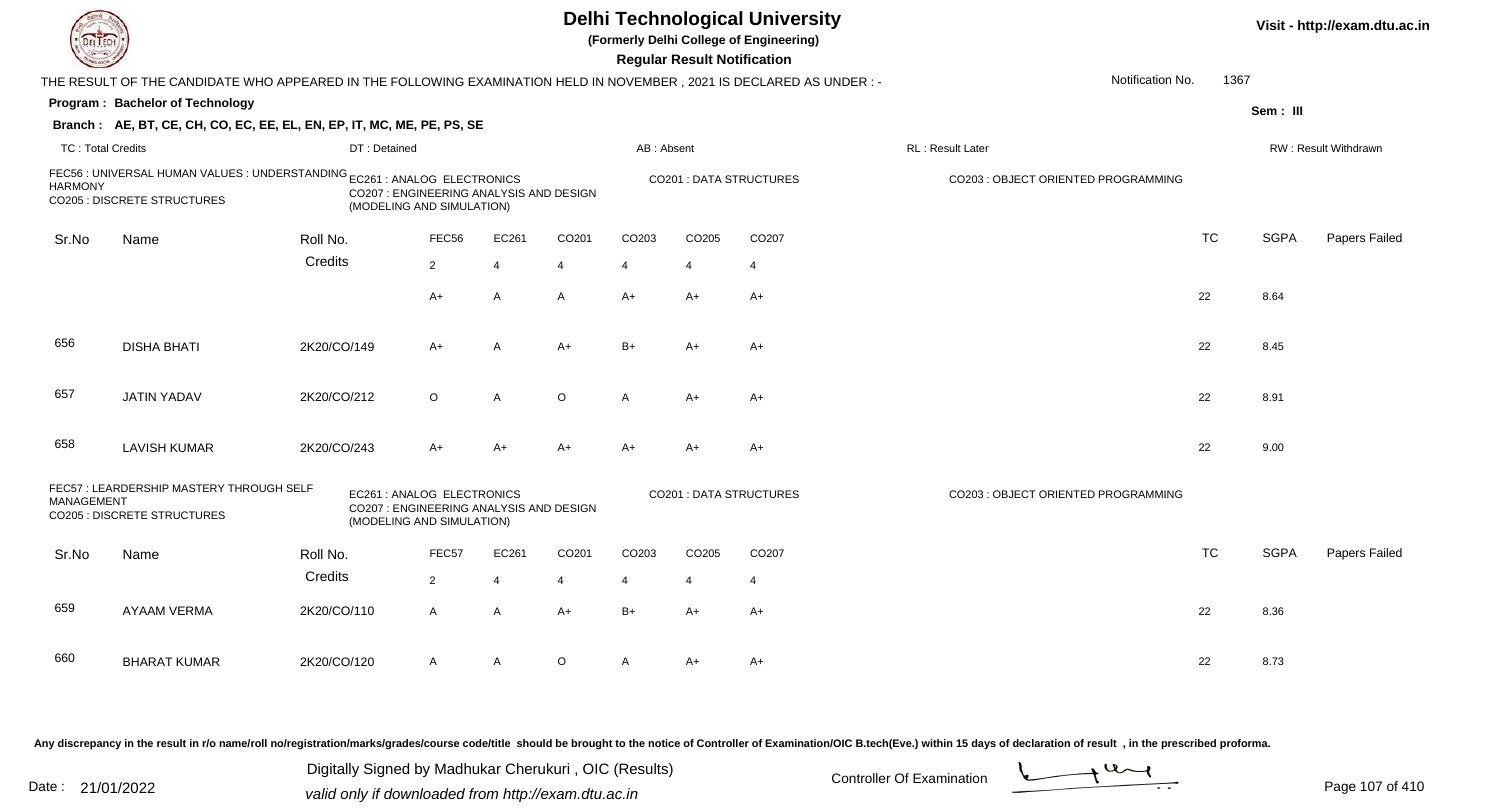**(Formerly Delhi College of Engineering)**

 **Regular Result Notification**

#### **Visit - http://exam.dtu.ac.in**

**Program : Bachelor of TechnologyBranch : AE, BT, CE, CH, CO, EC, EE, EL, EN, EP, IT, MC, ME, PE, PS, SE**THE RESULT OF THE CANDIDATE WHO APPEARED IN THE FOLLOWING EXAMINATION HELD IN NOVEMBER , 2021 IS DECLARED AS UNDER : -Notification No.1367

**Sem : III**

| TC: Total Credits<br>FEC5: NCC<br><b>CO205 : DISCRETE STRUCTURES</b> |                                  | DT: Detained<br>EC261 : ANALOG ELECTRONICS<br>CO207 : ENGINEERING ANALYSIS AND DESIGN<br>(MODELING AND SIMULATION) |                                    |                         |                                     | AB: Absent                    |                                     |                                            | RL : Result Later                   |           | RW: Result Withdrawn |               |  |  |
|----------------------------------------------------------------------|----------------------------------|--------------------------------------------------------------------------------------------------------------------|------------------------------------|-------------------------|-------------------------------------|-------------------------------|-------------------------------------|--------------------------------------------|-------------------------------------|-----------|----------------------|---------------|--|--|
|                                                                      |                                  |                                                                                                                    |                                    |                         |                                     | <b>CO201: DATA STRUCTURES</b> |                                     |                                            | CO203 : OBJECT ORIENTED PROGRAMMING |           |                      |               |  |  |
| Sr.No                                                                | Name                             | Roll No.<br>Credits                                                                                                | FEC <sub>5</sub><br>$\overline{2}$ | EC261<br>$\overline{4}$ | CO <sub>201</sub><br>$\overline{4}$ | CO <sub>203</sub><br>4        | CO <sub>205</sub><br>$\overline{4}$ | CO <sub>207</sub><br>$\boldsymbol{\Delta}$ |                                     | <b>TC</b> | <b>SGPA</b>          | Papers Failec |  |  |
| 661                                                                  | AMAN KUMAR CHAUBEY               | 2K20/CO/57                                                                                                         |                                    | A                       | $A+$                                | $A+$                          | $A+$                                | $A+$                                       |                                     | 20        | 8.80                 |               |  |  |
| 662                                                                  | <b>GURVINDER SINGH</b>           | 2K20/CO/177                                                                                                        | $A+$                               | $\mathsf{A}$            | $\circ$                             | $A+$                          | $A+$                                | $A+$                                       |                                     | 22        | 9.00                 |               |  |  |
| 663                                                                  | <b>MANIK SHARMA</b>              | 2K20/CO/254                                                                                                        | $A+$                               | $A+$                    | $A+$                                | $A+$                          | $A+$                                | $A+$                                       |                                     | 22        | 9.00                 |               |  |  |
| 664                                                                  | PARVESH KUMAR<br><b>SIRMORIA</b> | 2K20/CO/320                                                                                                        |                                    | $B+$                    | $A+$                                | A                             | $A+$                                | $A+$                                       |                                     | 20        | 8.40                 |               |  |  |

Any discrepancy in the result in r/o name/roll no/registration/marks/grades/course code/title should be brought to the notice of Controller of Examination/OIC B.tech(Eve.) within 15 days of declaration of result, in the pr

Date : 21/01/2022 Digital Digital of Microsofted Chemical Controller Of Examination Determination Page 108 of 41 Digitally Signed by Madhukar Cherukuri , OIC (Results)

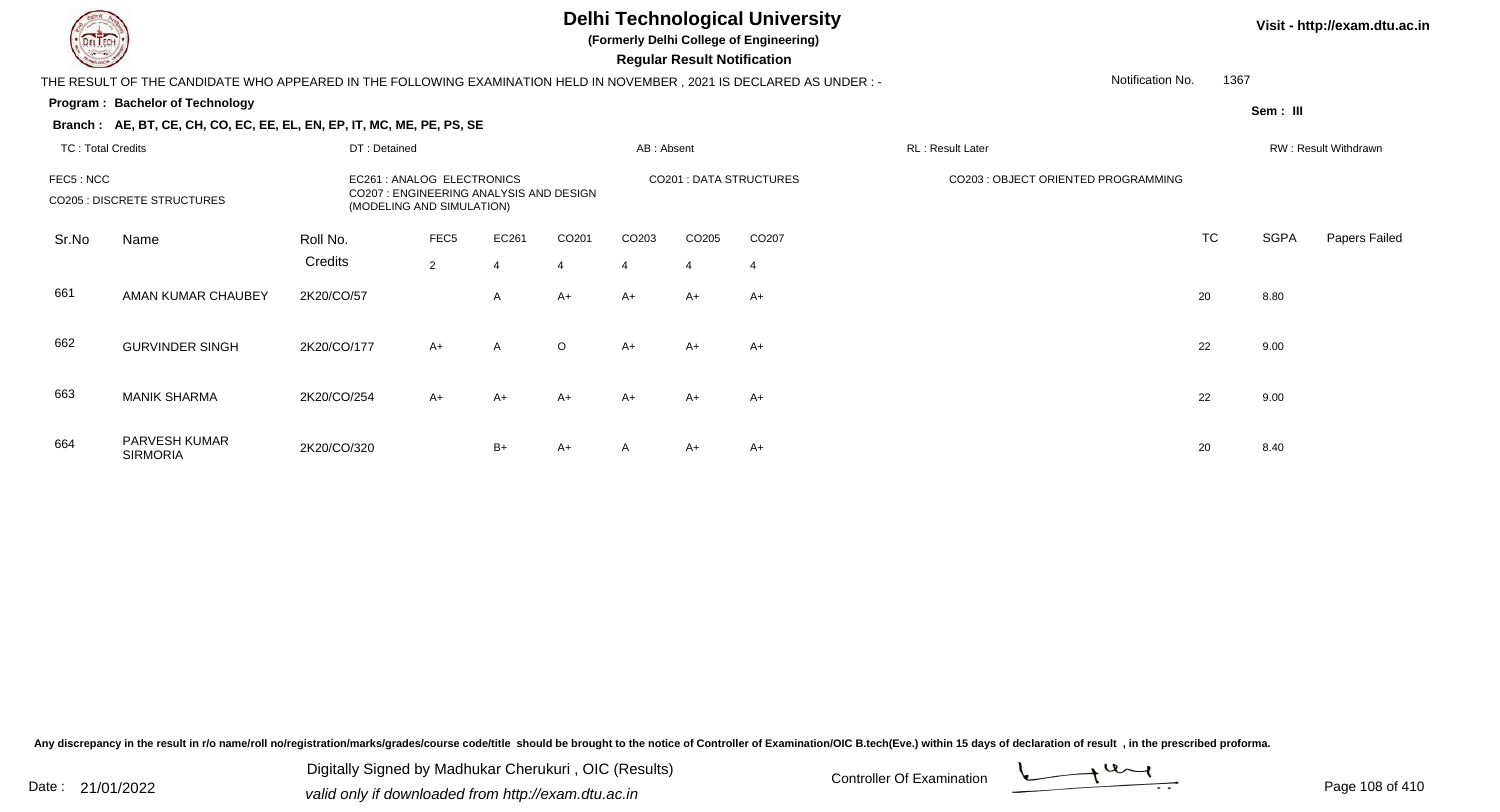| EL ECH                   |                                                                                                                     |              |                                                                                                    |                |         |                | <b>Regular Result Notification</b> | <b>Delhi Technological University</b><br>(Formerly Delhi College of Engineering) |                                                                                                                                                                                                                                |                  |           |             | Visit - http://exam.dtu.ac.in |
|--------------------------|---------------------------------------------------------------------------------------------------------------------|--------------|----------------------------------------------------------------------------------------------------|----------------|---------|----------------|------------------------------------|----------------------------------------------------------------------------------|--------------------------------------------------------------------------------------------------------------------------------------------------------------------------------------------------------------------------------|------------------|-----------|-------------|-------------------------------|
|                          | THE RESULT OF THE CANDIDATE WHO APPEARED IN THE FOLLOWING EXAMINATION HELD IN NOVEMBER, 2021 IS DECLARED AS UNDER:- |              |                                                                                                    |                |         |                |                                    |                                                                                  |                                                                                                                                                                                                                                | Notification No. | 1367      |             |                               |
|                          | Program: Bachelor of Technology                                                                                     |              |                                                                                                    |                |         |                |                                    |                                                                                  |                                                                                                                                                                                                                                |                  |           | Sem: III    |                               |
|                          | Branch: AE, BT, CE, CH, CO, EC, EE, EL, EN, EP, IT, MC, ME, PE, PS, SE                                              |              |                                                                                                    |                |         |                |                                    |                                                                                  |                                                                                                                                                                                                                                |                  |           |             |                               |
| <b>TC: Total Credits</b> |                                                                                                                     | DT: Detained |                                                                                                    |                |         | AB: Absent     |                                    |                                                                                  | RL : Result Later                                                                                                                                                                                                              |                  |           |             | RW: Result Withdrawn          |
|                          | FEC7: INTRODUCTION TO ENVIRONMENTAL SCIENCE<br><b>CO205 : DISCRETE STRUCTURES</b>                                   |              | EC261 : ANALOG ELECTRONICS<br>CO207 : ENGINEERING ANALYSIS AND DESIGN<br>(MODELING AND SIMULATION) |                |         |                |                                    | <b>CO201: DATA STRUCTURES</b>                                                    | CO203 : OBJECT ORIENTED PROGRAMMING                                                                                                                                                                                            |                  |           |             |                               |
| Sr.No                    | Name                                                                                                                | Roll No.     | FEC7                                                                                               | EC261          | CO201   | CO203          | CO205                              | CO207                                                                            |                                                                                                                                                                                                                                |                  | <b>TC</b> | <b>SGPA</b> | Papers Failed                 |
|                          |                                                                                                                     | Credits      | $2^{\circ}$                                                                                        | $\overline{4}$ |         | $\overline{4}$ | $\overline{4}$                     | $\overline{4}$                                                                   |                                                                                                                                                                                                                                |                  |           |             |                               |
| 665                      | AAKASH CHAUDHARY                                                                                                    | 2K20/CO/02   | A+                                                                                                 | $B+$           | $A+$    | $A+$           | $A+$                               | $A+$                                                                             |                                                                                                                                                                                                                                |                  | 22        | 8.64        |                               |
| 666                      | AANCHAL KUMARI SHAH                                                                                                 | 2K20/CO/04   | A+                                                                                                 | A              | $A+$    | A              | $A+$                               | $A+$                                                                             |                                                                                                                                                                                                                                |                  | 22        | 8.64        |                               |
| 667                      | <b>AAYUSH PATEL</b>                                                                                                 | 2K20/CO/11   | $\circ$                                                                                            | $A+$           | $\circ$ | $A+$           | $A+$                               | $\circ$                                                                          |                                                                                                                                                                                                                                |                  | 22        | 9.45        |                               |
| 668                      | ABHAY                                                                                                               | 2K20/CO/14   | A+                                                                                                 | A              | $A+$    | $A+$           | $A+$                               | $A+$                                                                             |                                                                                                                                                                                                                                |                  | 22        | 8.82        |                               |
| 669                      | <b>ABHAY THAKUR</b>                                                                                                 | 2K20/CO/16   | $A+$                                                                                               | A              | $A+$    | A+             | $A+$                               | $A+$                                                                             |                                                                                                                                                                                                                                |                  | 22        | 8.82        |                               |
| 670                      | ABHINAV KUMAR SINGH                                                                                                 | 2K20/CO/20   | A                                                                                                  | $B+$           | A+      | $A+$           | A+                                 | $A+$                                                                             |                                                                                                                                                                                                                                |                  | 22        | 8.55        |                               |
| 671                      | <b>ABHISHEK</b>                                                                                                     | 2K20/CO/22   | A+                                                                                                 | $B+$           | $\circ$ | A+             | A+                                 | A+                                                                               |                                                                                                                                                                                                                                |                  | 22        | 8.82        |                               |
| 672                      | <b>ABHISHEK KUMAR</b>                                                                                               | 2K20/CO/23   | A+                                                                                                 | B+             | $A+$    | $A+$           | $A+$                               | A+                                                                               |                                                                                                                                                                                                                                |                  | 22        | 8.64        |                               |
| 673                      | ABHISHEK SINGH                                                                                                      | 2K20/CO/28   | A+                                                                                                 | A              | A+      | A+             | A+                                 | A+                                                                               |                                                                                                                                                                                                                                |                  | 22        | 8.82        |                               |
|                          |                                                                                                                     |              |                                                                                                    |                |         |                |                                    |                                                                                  | ny discrepancy in the result in r/o name/roll no/registration/marks/grades/course code/title, should be brought to the notice of Controller of Examination/OIC B tech(Eye ) within 15 days of declaration of result in the pre |                  |           |             |                               |

Date : 21/01/2022 Digital Digital of Microsofted Chemical Controller Of Examination Determination Page 109 of 41 Digitally Signed by Madhukar Cherukuri , OIC (Results)

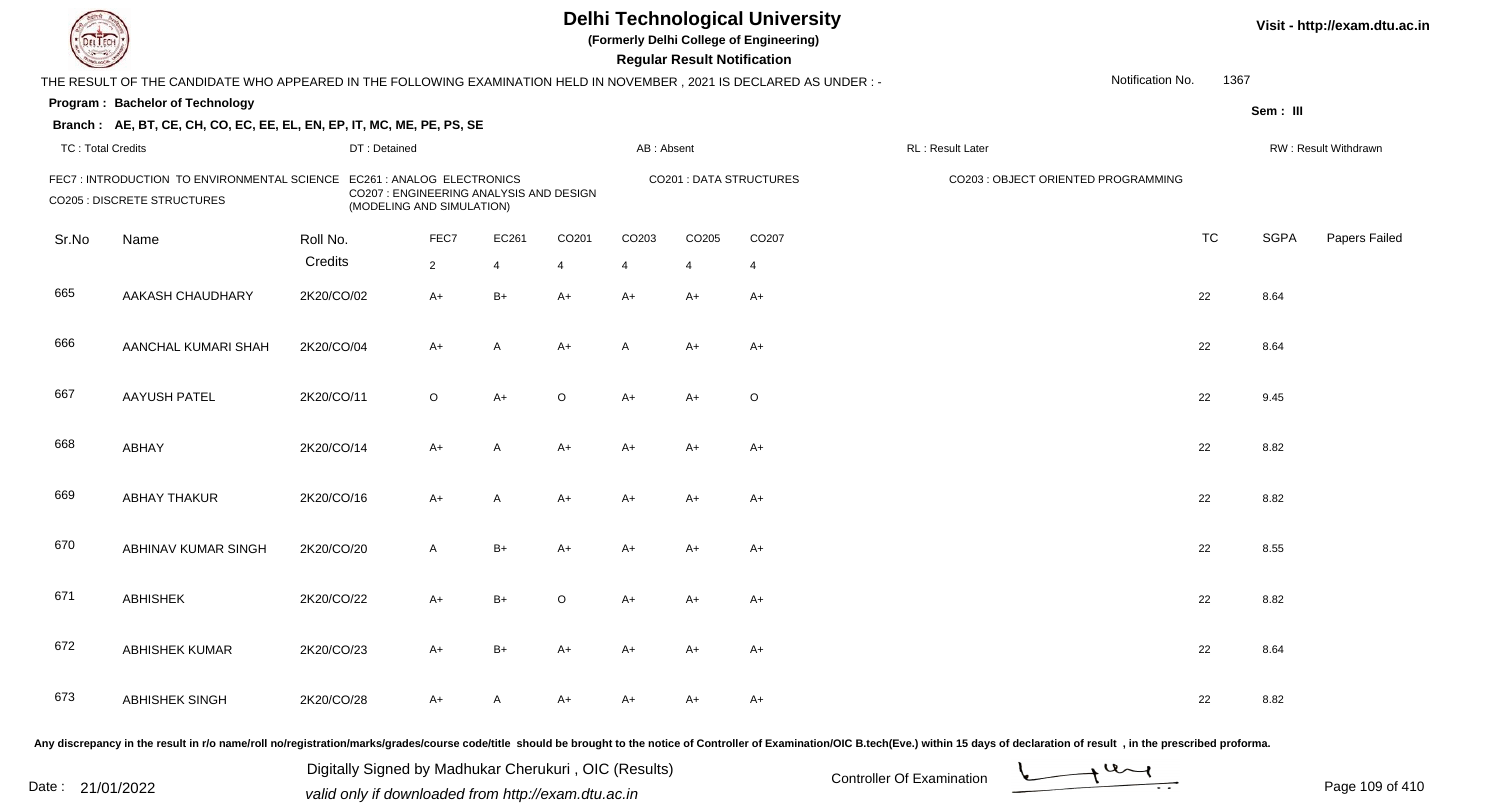| EL LECH                  |                                                                                                                        |              |                                                                                                    |                |       |            | <b>Regular Result Notification</b> | <b>Delhi Technological University</b><br>(Formerly Delhi College of Engineering) |                                     |                  |           |             | Visit - http://exam.dtu.ac.in |
|--------------------------|------------------------------------------------------------------------------------------------------------------------|--------------|----------------------------------------------------------------------------------------------------|----------------|-------|------------|------------------------------------|----------------------------------------------------------------------------------|-------------------------------------|------------------|-----------|-------------|-------------------------------|
|                          | THE RESULT OF THE CANDIDATE WHO APPEARED IN THE FOLLOWING EXAMINATION HELD IN NOVEMBER , 2021 IS DECLARED AS UNDER : - |              |                                                                                                    |                |       |            |                                    |                                                                                  |                                     | Notification No. | 1367      |             |                               |
|                          | Program: Bachelor of Technology                                                                                        |              |                                                                                                    |                |       |            |                                    |                                                                                  |                                     |                  |           | Sem: III    |                               |
|                          | Branch: AE, BT, CE, CH, CO, EC, EE, EL, EN, EP, IT, MC, ME, PE, PS, SE                                                 |              |                                                                                                    |                |       |            |                                    |                                                                                  |                                     |                  |           |             |                               |
| <b>TC: Total Credits</b> |                                                                                                                        | DT: Detained |                                                                                                    |                |       | AB: Absent |                                    |                                                                                  | RL : Result Later                   |                  |           |             | RW: Result Withdrawn          |
|                          | FEC7 : INTRODUCTION TO ENVIRONMENTAL SCIENCE<br><b>CO205 : DISCRETE STRUCTURES</b>                                     |              | EC261 : ANALOG ELECTRONICS<br>CO207 : ENGINEERING ANALYSIS AND DESIGN<br>(MODELING AND SIMULATION) |                |       |            |                                    | <b>CO201: DATA STRUCTURES</b>                                                    | CO203 : OBJECT ORIENTED PROGRAMMING |                  |           |             |                               |
| Sr.No                    | Name                                                                                                                   | Roll No.     | FEC7                                                                                               | EC261          | CO201 | CO203      | CO205                              | CO207                                                                            |                                     |                  | <b>TC</b> | <b>SGPA</b> | Papers Failed                 |
|                          |                                                                                                                        | Credits      | $2^{\circ}$                                                                                        | $\overline{4}$ | 4     | 4          | $\overline{4}$                     | $\overline{4}$                                                                   |                                     |                  |           |             |                               |
|                          |                                                                                                                        |              | A+                                                                                                 | $\mathsf{A}$   | $A+$  | $A+$       | $A+$                               | $A+$                                                                             |                                     |                  | 22        | 8.82        |                               |
| 674                      | <b>ABHISHT DIXIT</b>                                                                                                   | 2K20/CO/29   | A+                                                                                                 | A              | $A+$  | $A+$       | $A+$                               | $A+$                                                                             |                                     |                  | 22        | 8.82        |                               |
| 675                      | <b>ABSAAR ALI</b>                                                                                                      | 2K20/CO/30   | $A+$                                                                                               | $\overline{A}$ | $A+$  | $A+$       | A+                                 | $A+$                                                                             |                                     |                  | 22        | 8.82        |                               |
| 676                      | ADESH KUMAR SINGH                                                                                                      | 2K20/CO/31   | $A+$                                                                                               | $B+$           | $A+$  | A          | $A+$                               | $A+$                                                                             |                                     |                  | 22        | 8.45        |                               |
| 677                      | ADITYA KANHAR                                                                                                          | 2K20/CO/34   | $\mathsf{A}$                                                                                       | ${\bf C}$      | B     | A          | A+                                 | $A+$                                                                             |                                     |                  | 22        | 7.45        |                               |
| 678                      | <b>ADITYA TELTIA</b>                                                                                                   | 2K20/CO/41   | $A+$                                                                                               | $B+$           | $A+$  | $A+$       | A+                                 | $A+$                                                                             |                                     |                  | 22        | 8.64        |                               |
| 679                      | <b>AKSHAY</b>                                                                                                          | 2K20/CO/48   | A+                                                                                                 | A              | $A+$  | $\circ$    | A+                                 | $A+$                                                                             |                                     |                  | 22        | 9.00        |                               |
| 680                      | ALEX ASHU EKKA                                                                                                         | 2K20/CO/52   | A+                                                                                                 | B              | A     | A          | A+                                 | $A+$                                                                             |                                     |                  | 22        | 8.09        |                               |
| 681                      | AMANDEEP KUMAR                                                                                                         | 2K20/CO/61   | A+                                                                                                 | A              | A+    | A          | A+                                 | $A+$                                                                             |                                     |                  | 22        | 8.64        |                               |
|                          |                                                                                                                        |              |                                                                                                    |                |       |            |                                    |                                                                                  |                                     |                  |           |             |                               |

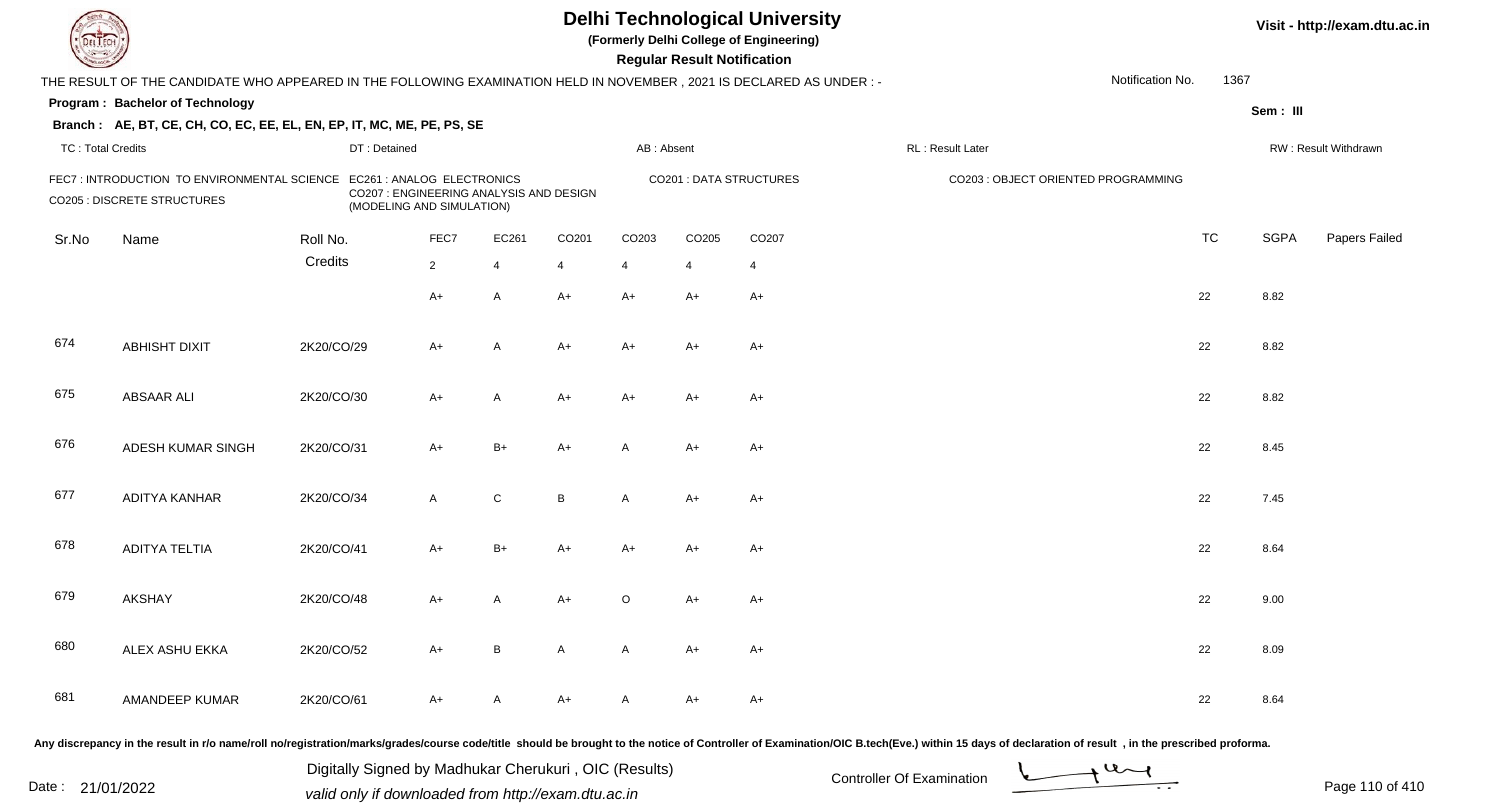| DEL TECH                 |                                                                                                                                                                                                                                |                                                       |                                                                      |                |         |                   | <b>Regular Result Notification</b> | <b>Delhi Technological University</b><br>(Formerly Delhi College of Engineering) |                           |                                     |                               |           |             | Visit - http://exam.dtu.ac.in |
|--------------------------|--------------------------------------------------------------------------------------------------------------------------------------------------------------------------------------------------------------------------------|-------------------------------------------------------|----------------------------------------------------------------------|----------------|---------|-------------------|------------------------------------|----------------------------------------------------------------------------------|---------------------------|-------------------------------------|-------------------------------|-----------|-------------|-------------------------------|
|                          | THE RESULT OF THE CANDIDATE WHO APPEARED IN THE FOLLOWING EXAMINATION HELD IN NOVEMBER, 2021 IS DECLARED AS UNDER : -                                                                                                          |                                                       |                                                                      |                |         |                   |                                    |                                                                                  |                           |                                     | Notification No.              | 1367      |             |                               |
|                          | Program: Bachelor of Technology                                                                                                                                                                                                |                                                       |                                                                      |                |         |                   |                                    |                                                                                  |                           |                                     |                               |           | Sem: III    |                               |
|                          | Branch: AE, BT, CE, CH, CO, EC, EE, EL, EN, EP, IT, MC, ME, PE, PS, SE                                                                                                                                                         |                                                       |                                                                      |                |         |                   |                                    |                                                                                  |                           |                                     |                               |           |             |                               |
| <b>TC: Total Credits</b> |                                                                                                                                                                                                                                | DT: Detained                                          |                                                                      |                |         | AB: Absent        |                                    |                                                                                  | RL: Result Later          |                                     |                               |           |             | RW: Result Withdrawn          |
|                          | FEC7: INTRODUCTION TO ENVIRONMENTAL SCIENCE EC261 : ANALOG ELECTRONICS<br><b>CO205 : DISCRETE STRUCTURES</b>                                                                                                                   |                                                       | CO207 : ENGINEERING ANALYSIS AND DESIGN<br>(MODELING AND SIMULATION) |                |         |                   |                                    | CO201 : DATA STRUCTURES                                                          |                           | CO203 : OBJECT ORIENTED PROGRAMMING |                               |           |             |                               |
| Sr.No                    | Name                                                                                                                                                                                                                           | Roll No.                                              | FEC7                                                                 | EC261          | CO201   | CO <sub>203</sub> | CO205                              | CO <sub>207</sub>                                                                |                           |                                     |                               | <b>TC</b> | <b>SGPA</b> | Papers Failed                 |
|                          |                                                                                                                                                                                                                                | Credits                                               | $\overline{2}$                                                       | $\overline{4}$ | 4       | $\overline{4}$    | 4                                  | $\overline{4}$                                                                   |                           |                                     |                               |           |             |                               |
|                          |                                                                                                                                                                                                                                |                                                       | $A+$                                                                 | A              | $A+$    | A                 | $A+$                               | $A+$                                                                             |                           |                                     |                               | 22        | 8.64        |                               |
| 682                      | ANAND KARNA                                                                                                                                                                                                                    | 2K20/CO/65                                            | $\circ$                                                              | A              | $\circ$ | $\circ$           | $A+$                               | $\mathsf O$                                                                      |                           |                                     |                               | 22        | 9.45        |                               |
| 683                      | ANANYA RANJAN                                                                                                                                                                                                                  | 2K20/CO/67                                            | $\mathsf{A}$                                                         | A              | $\circ$ | A+                | $A+$                               | $A+$                                                                             |                           |                                     |                               | 22        | 8.91        |                               |
| 684                      | <b>ANKIT KUMAR</b>                                                                                                                                                                                                             | 2K20/CO/72                                            | $A+$                                                                 | A              | $A+$    | $A+$              | $A+$                               | $A+$                                                                             |                           |                                     |                               | 22        | 8.82        |                               |
| 685                      | ANKIT KUMAR MEENA                                                                                                                                                                                                              | 2K20/CO/73                                            | $\circ$                                                              | $B+$           | $A+$    | $B+$              | $B+$                               | $A+$                                                                             |                           |                                     |                               | 22        | 8.00        |                               |
| 686                      | ANKUR AGGARWAL                                                                                                                                                                                                                 | 2K20/CO/77                                            | $A+$                                                                 | A+             | $A+$    | A+                | $\circ$                            | $A+$                                                                             |                           |                                     |                               | 22        | 9.18        |                               |
| 687                      | <b>ANSHU TIWARI</b>                                                                                                                                                                                                            | 2K20/CO/82                                            | A+                                                                   | A              | O       | A+                | A+                                 | A+                                                                               |                           |                                     |                               | 22        | 9.00        |                               |
| 688                      | ANSHUL BARLEJA                                                                                                                                                                                                                 | 2K20/CO/83                                            | A+                                                                   | B+             | A       | A+                | A+                                 | A+                                                                               |                           |                                     |                               | 22        | 8.45        |                               |
| 689                      | ANUGRAH KUJUR                                                                                                                                                                                                                  | 2K20/CO/86                                            | $A+$                                                                 | $B+$           | $A+$    | A                 | A                                  | $A+$                                                                             |                           |                                     |                               | 22        | 8.27        |                               |
|                          | Any discrepancy in the result in r/o name/roll no/registration/marks/grades/course code/title should be brought to the notice of Controller of Examination/OIC B.tech(Eve.) within 15 days of declaration of result, in the pr | Digitally Signed by Madhukar Cherukuri, OIC (Results) |                                                                      |                |         |                   |                                    |                                                                                  | Controller Of Evemination |                                     | $\rightarrow$ 4 $\rightarrow$ |           |             |                               |

Date : 21/01/2022 Digital Digital of Microsofted Chemical Controller Of Examination Determination Page 111 of 41

Page 111 of 410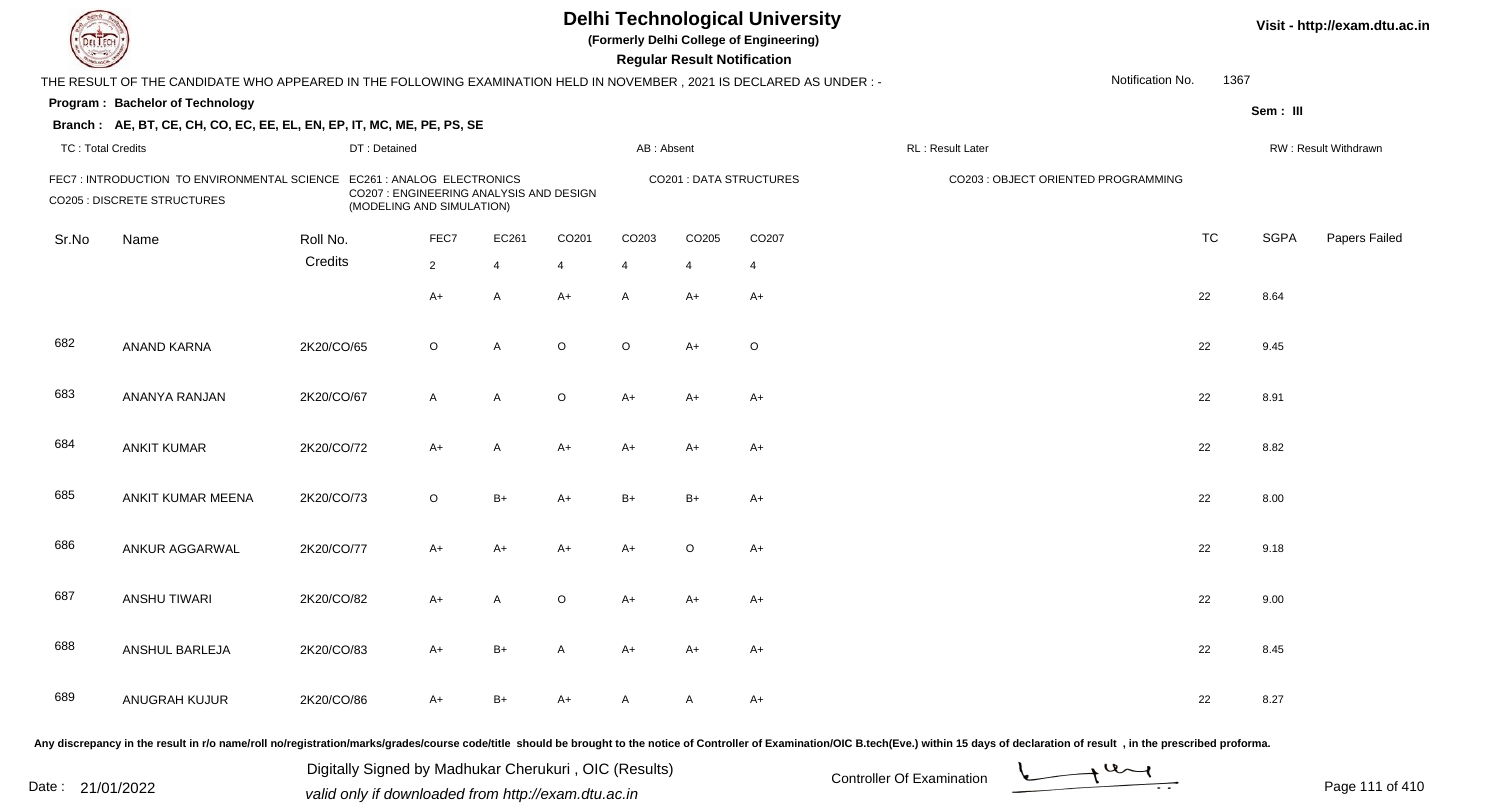| <b>DELTEC</b>            |                                                                                                                      |                            |                                                                      |                |                   |                   | <b>Regular Result Notification</b> | <b>Delhi Technological University</b><br>(Formerly Delhi College of Engineering) |                                                                                                                                                                                                                                |                  |           |             | Visit - http://exam.dtu.ac.in |
|--------------------------|----------------------------------------------------------------------------------------------------------------------|----------------------------|----------------------------------------------------------------------|----------------|-------------------|-------------------|------------------------------------|----------------------------------------------------------------------------------|--------------------------------------------------------------------------------------------------------------------------------------------------------------------------------------------------------------------------------|------------------|-----------|-------------|-------------------------------|
|                          | THE RESULT OF THE CANDIDATE WHO APPEARED IN THE FOLLOWING EXAMINATION HELD IN NOVEMBER, 2021 IS DECLARED AS UNDER :- |                            |                                                                      |                |                   |                   |                                    |                                                                                  |                                                                                                                                                                                                                                | Notification No. | 1367      |             |                               |
|                          | Program: Bachelor of Technology                                                                                      |                            |                                                                      |                |                   |                   |                                    |                                                                                  |                                                                                                                                                                                                                                |                  |           | Sem: III    |                               |
|                          | Branch: AE, BT, CE, CH, CO, EC, EE, EL, EN, EP, IT, MC, ME, PE, PS, SE                                               |                            |                                                                      |                |                   |                   |                                    |                                                                                  |                                                                                                                                                                                                                                |                  |           |             |                               |
| <b>TC: Total Credits</b> |                                                                                                                      | DT: Detained               |                                                                      |                |                   | AB: Absent        |                                    |                                                                                  | RL : Result Later                                                                                                                                                                                                              |                  |           |             | RW: Result Withdrawn          |
|                          | FEC7 : INTRODUCTION TO ENVIRONMENTAL SCIENCE<br><b>CO205 : DISCRETE STRUCTURES</b>                                   | EC261 : ANALOG ELECTRONICS | CO207 : ENGINEERING ANALYSIS AND DESIGN<br>(MODELING AND SIMULATION) |                |                   |                   |                                    | <b>CO201: DATA STRUCTURES</b>                                                    | CO203 : OBJECT ORIENTED PROGRAMMING                                                                                                                                                                                            |                  |           |             |                               |
| Sr.No                    | Name                                                                                                                 | Roll No.                   | FEC7                                                                 | EC261          | CO <sub>201</sub> | CO <sub>203</sub> | CO205                              | CO <sub>207</sub>                                                                |                                                                                                                                                                                                                                |                  | <b>TC</b> | <b>SGPA</b> | Papers Failed                 |
|                          |                                                                                                                      | Credits                    | $\overline{2}$                                                       | $\overline{4}$ | 4                 | $\overline{4}$    | 4                                  | $\overline{4}$                                                                   |                                                                                                                                                                                                                                |                  |           |             |                               |
|                          |                                                                                                                      |                            | $A+$                                                                 | $B+$           | $A+$              | A                 | $\mathsf{A}$                       | $A+$                                                                             |                                                                                                                                                                                                                                |                  | 22        | 8.27        |                               |
| 690                      | ANUSHKA                                                                                                              | 2K20/CO/90                 | $A+$                                                                 | A              | A+                | $A+$              | $\circ$                            | $A+$                                                                             |                                                                                                                                                                                                                                |                  | 22        | 9.00        |                               |
| 691                      | APARNA GANGWAR                                                                                                       | 2K20/CO/93                 | $A+$                                                                 | A              | $\circ$           | $A+$              | $A+$                               | $A+$                                                                             |                                                                                                                                                                                                                                |                  | 22        | 9.00        |                               |
| 692                      | ARCHISHA SINGH                                                                                                       | 2K20/CO/96                 | $\circ$                                                              | A+             | $A+$              | A+                | $A+$                               | $A+$                                                                             |                                                                                                                                                                                                                                |                  | 22        | 9.09        |                               |
| 693                      | ARPIT KUMAR DINKAR                                                                                                   | 2K20/CO/99                 | $A+$                                                                 | A              | $A+$              | A+                | $A+$                               | $\circ$                                                                          |                                                                                                                                                                                                                                |                  | 22        | 9.00        |                               |
| 694                      | <b>ARUN KUMAR</b>                                                                                                    | 2K20/CO/100                | $\circ$                                                              | $B+$           | A+                | $B+$              | A                                  | $A+$                                                                             |                                                                                                                                                                                                                                |                  | 22        | 8.18        |                               |
| 695                      | <b>ARUN KUMAR</b>                                                                                                    | 2K20/CO/101                | A+                                                                   | A              | A+                | A                 | A+                                 | $A+$                                                                             |                                                                                                                                                                                                                                |                  | 22        | 8.64        |                               |
| 696                      | ARYAMAN SHARMA                                                                                                       | 2K20/CO/102                | A+                                                                   | A              | A+                | A+                | A+                                 | A+                                                                               |                                                                                                                                                                                                                                |                  | 22        | 8.82        |                               |
| 697                      | ARYAN RAGHUVANSHI                                                                                                    | 2K20/CO/105                | $A+$                                                                 | A              | A+                | A                 | A+                                 | $A+$                                                                             |                                                                                                                                                                                                                                |                  | 22        | 8.64        |                               |
|                          |                                                                                                                      |                            |                                                                      |                |                   |                   |                                    |                                                                                  | Any discrepancy in the result in r/o name/roll no/registration/marks/grades/course code/title should be brought to the notice of Controller of Examination/OIC B.tech(Eve.) within 15 days of declaration of result , in the p |                  |           |             |                               |

Date : 21/01/2022 Digital Digital of Microsofted Chemical Controller Of Examination Determination Page 112 of 41 Digitally Signed by Madhukar Cherukuri , OIC (Results)

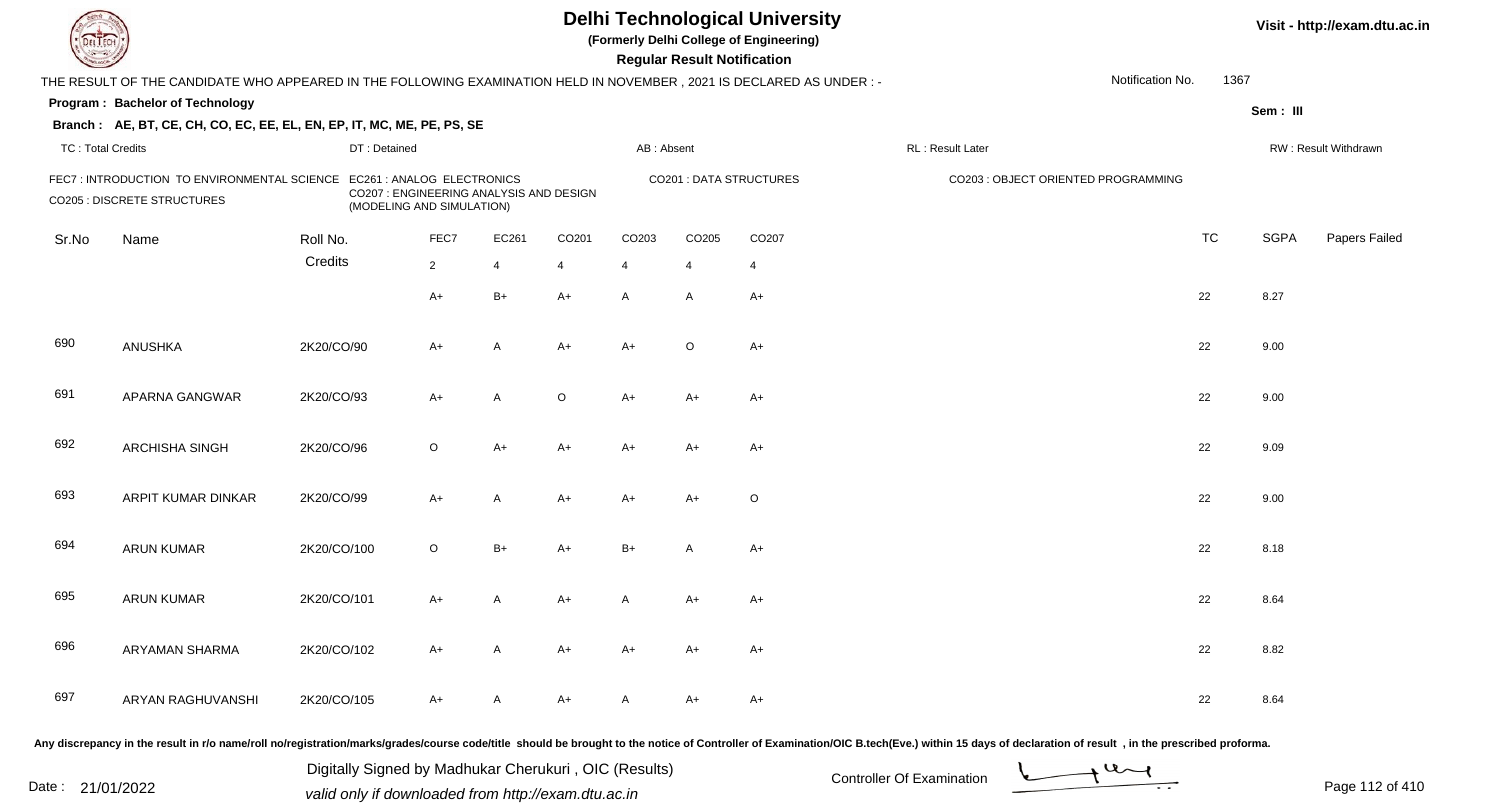| <b>DELTEC</b>            |                                                                                                                                                                                                                                |             |                                                                                                    |                |                |                   |                   | <b>Regular Result Notification</b> | <b>Delhi Technological University</b><br>(Formerly Delhi College of Engineering) |                   |                                     |           |             | Visit - http://exam.dtu.ac.in |
|--------------------------|--------------------------------------------------------------------------------------------------------------------------------------------------------------------------------------------------------------------------------|-------------|----------------------------------------------------------------------------------------------------|----------------|----------------|-------------------|-------------------|------------------------------------|----------------------------------------------------------------------------------|-------------------|-------------------------------------|-----------|-------------|-------------------------------|
|                          | THE RESULT OF THE CANDIDATE WHO APPEARED IN THE FOLLOWING EXAMINATION HELD IN NOVEMBER, 2021 IS DECLARED AS UNDER :-                                                                                                           |             |                                                                                                    |                |                |                   |                   |                                    |                                                                                  |                   | Notification No.                    | 1367      |             |                               |
|                          | Program: Bachelor of Technology                                                                                                                                                                                                |             |                                                                                                    |                |                |                   |                   |                                    |                                                                                  |                   |                                     |           | Sem: III    |                               |
|                          | Branch: AE, BT, CE, CH, CO, EC, EE, EL, EN, EP, IT, MC, ME, PE, PS, SE                                                                                                                                                         |             |                                                                                                    |                |                |                   |                   |                                    |                                                                                  |                   |                                     |           |             |                               |
| <b>TC: Total Credits</b> |                                                                                                                                                                                                                                |             | DT: Detained                                                                                       |                |                |                   | AB: Absent        |                                    |                                                                                  | RL : Result Later |                                     |           |             | RW: Result Withdrawn          |
|                          | FEC7 : INTRODUCTION TO ENVIRONMENTAL SCIENCE<br><b>CO205 : DISCRETE STRUCTURES</b>                                                                                                                                             |             | EC261 : ANALOG ELECTRONICS<br>CO207 : ENGINEERING ANALYSIS AND DESIGN<br>(MODELING AND SIMULATION) |                |                |                   |                   |                                    | <b>CO201: DATA STRUCTURES</b>                                                    |                   | CO203 : OBJECT ORIENTED PROGRAMMING |           |             |                               |
| Sr.No                    | Name                                                                                                                                                                                                                           | Roll No.    |                                                                                                    | FEC7           | EC261          | CO <sub>201</sub> | CO <sub>203</sub> | CO205                              | CO <sub>207</sub>                                                                |                   |                                     | <b>TC</b> | <b>SGPA</b> | Papers Failed                 |
|                          |                                                                                                                                                                                                                                | Credits     |                                                                                                    | $\overline{2}$ | $\overline{4}$ | 4                 | $\overline{4}$    | $\overline{4}$                     | $\overline{4}$                                                                   |                   |                                     |           |             |                               |
|                          |                                                                                                                                                                                                                                |             |                                                                                                    | $A+$           | A              | $A+$              | A                 | A+                                 | $A+$                                                                             |                   |                                     | 22        | 8.64        |                               |
| 698                      | <b>ASHISH YADAV</b>                                                                                                                                                                                                            | 2K20/CO/106 |                                                                                                    | $\mathsf{A}$   | A              | A                 | $\circ$           | $A+$                               | $\circ$                                                                          |                   |                                     | 22        | 8.91        |                               |
| 699                      | ASHUTOSH KUMAR YADAV                                                                                                                                                                                                           | 2K20/CO/108 |                                                                                                    | $A+$           | A              | $A+$              | $A+$              | $A+$                               | $\circ$                                                                          |                   |                                     | 22        | 9.00        |                               |
| 700                      | <b>AYUSH KAMAL</b>                                                                                                                                                                                                             | 2K20/CO/113 |                                                                                                    | $\circ$        | $A+$           | $\circ$           | A+                | $A+$                               | $A+$                                                                             |                   |                                     | 22        | 9.27        |                               |
| 701                      | <b>AYUSH KUMAR</b>                                                                                                                                                                                                             | 2K20/CO/115 |                                                                                                    | $A+$           | $B+$           | $A+$              | A                 | $\overline{A}$                     | $A+$                                                                             |                   |                                     | 22        | 8.27        |                               |
| 702                      | <b>AYUSH SINGHAL</b>                                                                                                                                                                                                           | 2K20/CO/116 |                                                                                                    | $\mathsf{A}$   | A              | $A+$              | A                 | $A+$                               | $\circ$                                                                          |                   |                                     | 22        | 8.73        |                               |
| 703                      | <b>BHAVESH PANT</b>                                                                                                                                                                                                            | 2K20/CO/122 |                                                                                                    | A+             | A              | A+                | A+                | A+                                 | $A+$                                                                             |                   |                                     | 22        | 8.82        |                               |
| 704                      | <b>BIJOY CHOUHAN</b>                                                                                                                                                                                                           | 2K20/CO/127 |                                                                                                    | A+             | A              | A+                | A                 | A+                                 | $A+$                                                                             |                   |                                     | 22        | 8.64        |                               |
| 705                      | <b>CHAITNYA</b>                                                                                                                                                                                                                | 2K20/CO/128 |                                                                                                    | $A+$           | A              | A+                | A                 | A+                                 | $A+$                                                                             |                   |                                     | 22        | 8.64        |                               |
|                          | Any discrepancy in the result in r/o name/roll no/registration/marks/grades/course code/title should be brought to the notice of Controller of Examination/OIC B.tech(Eve.) within 15 days of declaration of result , in the p |             |                                                                                                    |                |                |                   |                   |                                    |                                                                                  |                   |                                     |           |             |                               |

Date : 21/01/2022 Digital Digital of Microsofted Chemical Controller Of Examination Determination Page 113 of 41 Digitally Signed by Madhukar Cherukuri , OIC (Results)



Page 113 of 410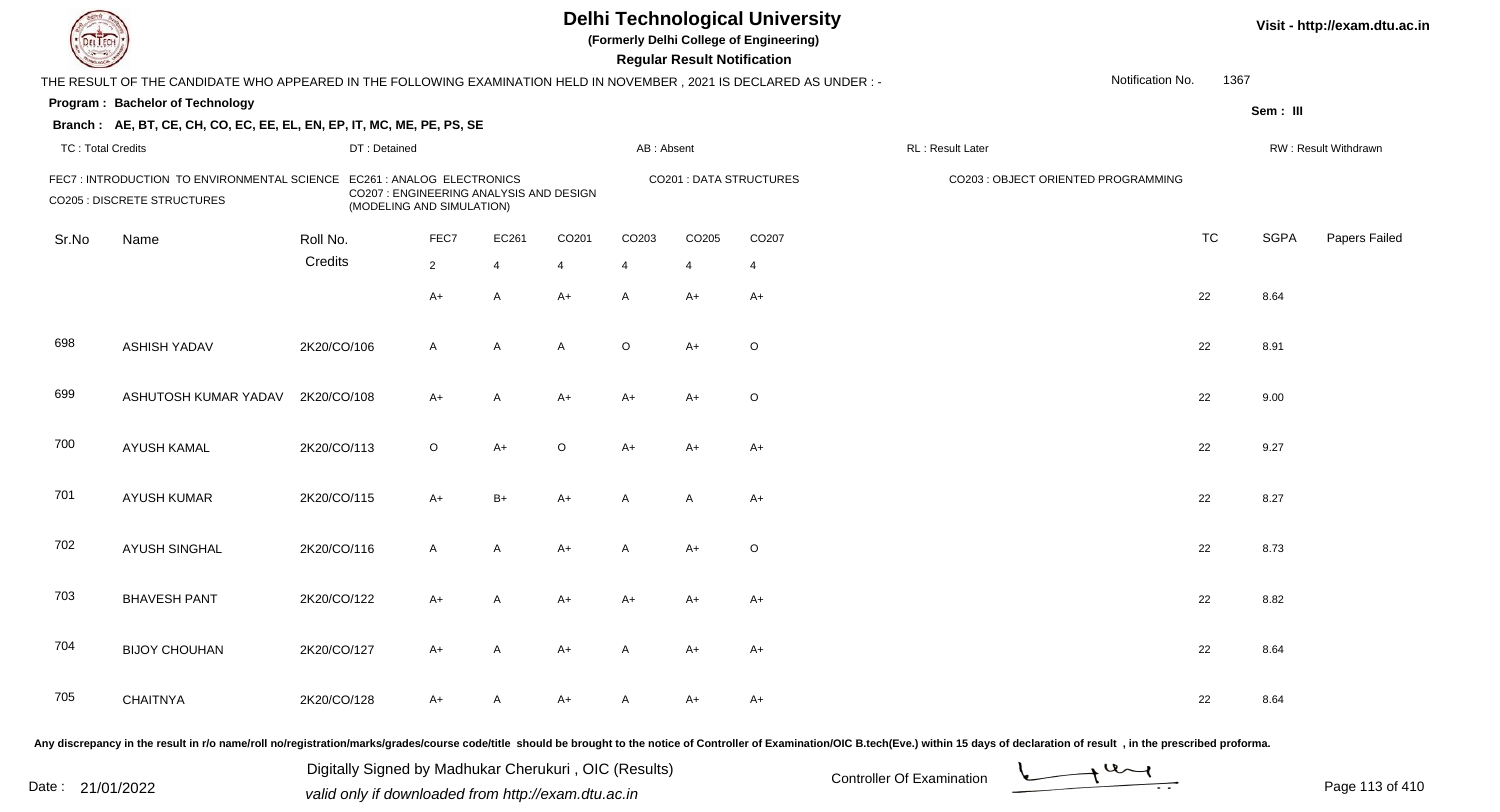| <b>DELTEC</b>            |                                                                                                                                                                                                                                |             |                                                         |                |                                         |                   |                   | <b>Regular Result Notification</b> | <b>Delhi Technological University</b><br>(Formerly Delhi College of Engineering) |                   |                                     |           |             | Visit - http://exam.dtu.ac.in |
|--------------------------|--------------------------------------------------------------------------------------------------------------------------------------------------------------------------------------------------------------------------------|-------------|---------------------------------------------------------|----------------|-----------------------------------------|-------------------|-------------------|------------------------------------|----------------------------------------------------------------------------------|-------------------|-------------------------------------|-----------|-------------|-------------------------------|
|                          | THE RESULT OF THE CANDIDATE WHO APPEARED IN THE FOLLOWING EXAMINATION HELD IN NOVEMBER, 2021 IS DECLARED AS UNDER:-                                                                                                            |             |                                                         |                |                                         |                   |                   |                                    |                                                                                  |                   | Notification No.                    | 1367      |             |                               |
|                          | Program: Bachelor of Technology                                                                                                                                                                                                |             |                                                         |                |                                         |                   |                   |                                    |                                                                                  |                   |                                     |           | Sem: III    |                               |
|                          | Branch: AE, BT, CE, CH, CO, EC, EE, EL, EN, EP, IT, MC, ME, PE, PS, SE                                                                                                                                                         |             |                                                         |                |                                         |                   |                   |                                    |                                                                                  |                   |                                     |           |             |                               |
| <b>TC: Total Credits</b> |                                                                                                                                                                                                                                |             | DT: Detained                                            |                |                                         |                   | AB: Absent        |                                    |                                                                                  | RL : Result Later |                                     |           |             | RW: Result Withdrawn          |
|                          | FEC7: INTRODUCTION TO ENVIRONMENTAL SCIENCE<br><b>CO205 : DISCRETE STRUCTURES</b>                                                                                                                                              |             | EC261 : ANALOG ELECTRONICS<br>(MODELING AND SIMULATION) |                | CO207 : ENGINEERING ANALYSIS AND DESIGN |                   |                   |                                    | <b>CO201: DATA STRUCTURES</b>                                                    |                   | CO203 : OBJECT ORIENTED PROGRAMMING |           |             |                               |
| Sr.No                    | Name                                                                                                                                                                                                                           | Roll No.    |                                                         | FEC7           | EC261                                   | CO <sub>201</sub> | CO <sub>203</sub> | CO205                              | CO <sub>207</sub>                                                                |                   |                                     | <b>TC</b> | <b>SGPA</b> | Papers Failed                 |
|                          |                                                                                                                                                                                                                                | Credits     |                                                         | $\overline{2}$ | $\overline{4}$                          | 4                 | $\overline{4}$    | 4                                  | $\overline{4}$                                                                   |                   |                                     |           |             |                               |
|                          |                                                                                                                                                                                                                                |             |                                                         | $A+$           | A                                       | $A+$              | A                 | A+                                 | $A+$                                                                             |                   |                                     | 22        | 8.64        |                               |
| 706                      | CHANDNI KUMARI                                                                                                                                                                                                                 | 2K20/CO/129 |                                                         | $A+$           | $\overline{A}$                          | $A+$              | A                 | $A+$                               | $A+$                                                                             |                   |                                     | 22        | 8.64        |                               |
| 707                      | <b>CHIRAG</b>                                                                                                                                                                                                                  | 2K20/CO/132 |                                                         | $A+$           | A                                       | $\circ$           | $\circ$           | $A+$                               | $\circ$                                                                          |                   |                                     | 22        | 9.36        |                               |
| 708                      | CHIRAG CHOUHAN                                                                                                                                                                                                                 | 2K20/CO/133 |                                                         | $\circ$        | A                                       | $A+$              | $B+$              | $A+$                               | $A+$                                                                             |                   |                                     | 22        | 8.55        |                               |
| 709                      | <b>DEEPAK</b>                                                                                                                                                                                                                  | 2K20/CO/135 |                                                         | $A+$           | A                                       | $A+$              | $B+$              | A                                  | $A+$                                                                             |                   |                                     | 22        | 8.27        |                               |
| 710                      | DEVANSH KHOKHAR                                                                                                                                                                                                                | 2K20/CO/141 |                                                         | $A+$           | A+                                      | $A+$              | A                 | $A+$                               | $A+$                                                                             |                   |                                     | 22        | 8.82        |                               |
| 711                      | <b>DEVIKA MAKAN</b>                                                                                                                                                                                                            | 2K20/CO/142 |                                                         | A+             | A                                       | $\circ$           | A+                | A+                                 | $A+$                                                                             |                   |                                     | 22        | 9.00        |                               |
| 712                      | DHRUV KATARIYA                                                                                                                                                                                                                 | 2K20/CO/145 |                                                         | $A+$           | A                                       | $\circ$           | A                 | A                                  | $A+$                                                                             |                   |                                     | 22        | 8.64        |                               |
| 713                      | <b>DHRUV VERMA</b>                                                                                                                                                                                                             | 2K20/CO/146 |                                                         | $A+$           | A+                                      | $\circ$           | $\circ$           | $\circ$                            | $A+$                                                                             |                   |                                     | 22        | 9.55        |                               |
|                          | Any discrepancy in the result in r/o name/roll no/registration/marks/grades/course code/title should be brought to the notice of Controller of Examination/OIC B.tech(Eve.) within 15 days of declaration of result , in the p |             |                                                         |                |                                         |                   |                   |                                    |                                                                                  |                   |                                     |           |             |                               |

Date : 21/01/2022 Digital Digital of Controller Of Examination Determination Date : 21/01/2022 valid only if downloaded from http://exam.dtu.ac.in Digitally Signed by Madhukar Cherukuri , OIC (Results)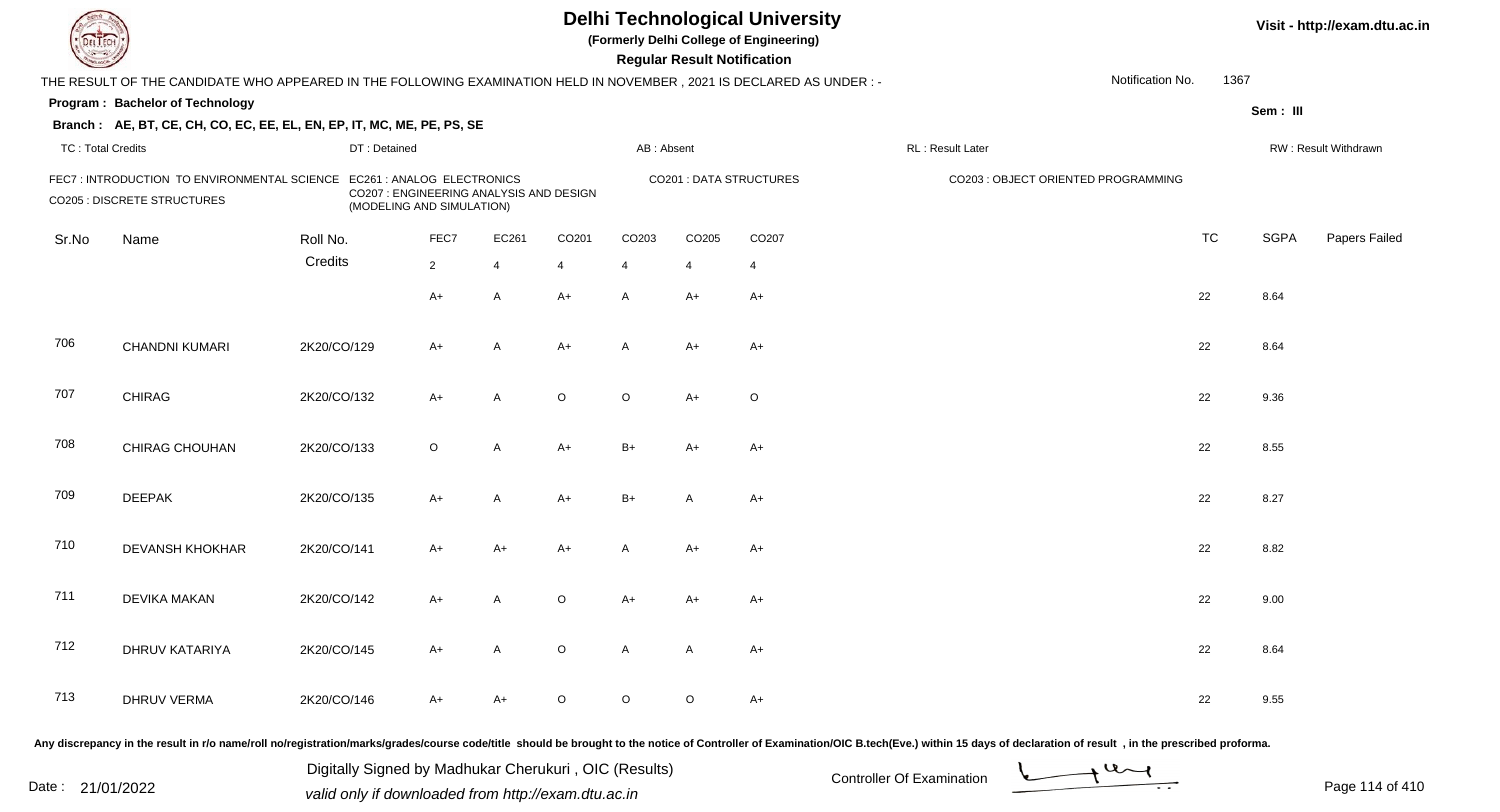| EL ECH                   |                                                                                                                      |              |                                                                                                    |                |         |                | <b>Regular Result Notification</b> | <b>Delhi Technological University</b><br>(Formerly Delhi College of Engineering) |                                     |                  |           |             | Visit - http://exam.dtu.ac.in |
|--------------------------|----------------------------------------------------------------------------------------------------------------------|--------------|----------------------------------------------------------------------------------------------------|----------------|---------|----------------|------------------------------------|----------------------------------------------------------------------------------|-------------------------------------|------------------|-----------|-------------|-------------------------------|
|                          | THE RESULT OF THE CANDIDATE WHO APPEARED IN THE FOLLOWING EXAMINATION HELD IN NOVEMBER, 2021 IS DECLARED AS UNDER :- |              |                                                                                                    |                |         |                |                                    |                                                                                  |                                     | Notification No. | 1367      |             |                               |
|                          | Program: Bachelor of Technology                                                                                      |              |                                                                                                    |                |         |                |                                    |                                                                                  |                                     |                  |           | Sem: III    |                               |
|                          | Branch: AE, BT, CE, CH, CO, EC, EE, EL, EN, EP, IT, MC, ME, PE, PS, SE                                               |              |                                                                                                    |                |         |                |                                    |                                                                                  |                                     |                  |           |             |                               |
| <b>TC: Total Credits</b> |                                                                                                                      | DT: Detained |                                                                                                    |                |         | AB: Absent     |                                    |                                                                                  | RL : Result Later                   |                  |           |             | RW: Result Withdrawn          |
|                          | FEC7: INTRODUCTION TO ENVIRONMENTAL SCIENCE<br><b>CO205 : DISCRETE STRUCTURES</b>                                    |              | EC261 : ANALOG ELECTRONICS<br>CO207 : ENGINEERING ANALYSIS AND DESIGN<br>(MODELING AND SIMULATION) |                |         |                |                                    | <b>CO201: DATA STRUCTURES</b>                                                    | CO203 : OBJECT ORIENTED PROGRAMMING |                  |           |             |                               |
| Sr.No                    | Name                                                                                                                 | Roll No.     | FEC7                                                                                               | EC261          | CO201   | CO203          | CO205                              | CO207                                                                            |                                     |                  | <b>TC</b> | <b>SGPA</b> | Papers Failed                 |
|                          |                                                                                                                      | Credits      | $2^{\circ}$                                                                                        | $\overline{4}$ | -4      | $\overline{4}$ | $\overline{4}$                     | $\overline{4}$                                                                   |                                     |                  |           |             |                               |
|                          |                                                                                                                      |              | A+                                                                                                 | $A+$           | $\circ$ | $\circ$        | $\circ$                            | $A+$                                                                             |                                     |                  | 22        | 9.55        |                               |
| 714                      | <b>DIPTANSH VERMA</b>                                                                                                | 2K20/CO/148  | A+                                                                                                 | $A+$           | $\circ$ | A              | $A+$                               | $A+$                                                                             |                                     |                  | 22        | 9.00        |                               |
| 715                      | <b>DIVESH SHARMA</b>                                                                                                 | 2K20/CO/150  | A                                                                                                  | $A+$           | $A+$    | $B+$           | A                                  | $A+$                                                                             |                                     |                  | 22        | 8.36        |                               |
| 716                      | DIVYANSHU KATYAN                                                                                                     | 2K20/CO/151  | $A+$                                                                                               | $A+$           | $\circ$ | $A+$           | $\circ$                            | $A+$                                                                             |                                     |                  | 22        | 9.36        |                               |
| 717                      | DURGESH KASAUDHAN                                                                                                    | 2K20/CO/155  | $A+$                                                                                               | $\circ$        | $A+$    | $A+$           | $A+$                               | $A+$                                                                             |                                     |                  | 22        | 9.18        |                               |
| 718                      | <b>ESHAN DEV</b>                                                                                                     | 2K20/CO/158  | $B+$                                                                                               | A              | $A+$    | $B+$           | $B+$                               | $A+$                                                                             |                                     |                  | 22        | 7.91        |                               |
| 719                      | <b>GAURAV</b>                                                                                                        | 2K20/CO/160  | A+                                                                                                 | $A+$           | $\circ$ | A              | $A+$                               | $\circ$                                                                          |                                     |                  | 22        | 9.18        |                               |
| 720                      | <b>GAURAV KUMAR GAUTAM</b>                                                                                           | 2K20/CO/166  | $\circ$                                                                                            | A              | $\circ$ | A              | A+                                 | A+                                                                               |                                     |                  | 22        | 8.91        |                               |
| 721                      | <b>GAURAV TEWATIA</b>                                                                                                | 2K20/CO/167  | A                                                                                                  | A              | A+      | $B+$           | A+                                 | A+                                                                               |                                     |                  | 22        | 8.36        |                               |
|                          |                                                                                                                      |              |                                                                                                    |                |         |                |                                    |                                                                                  |                                     |                  |           |             |                               |

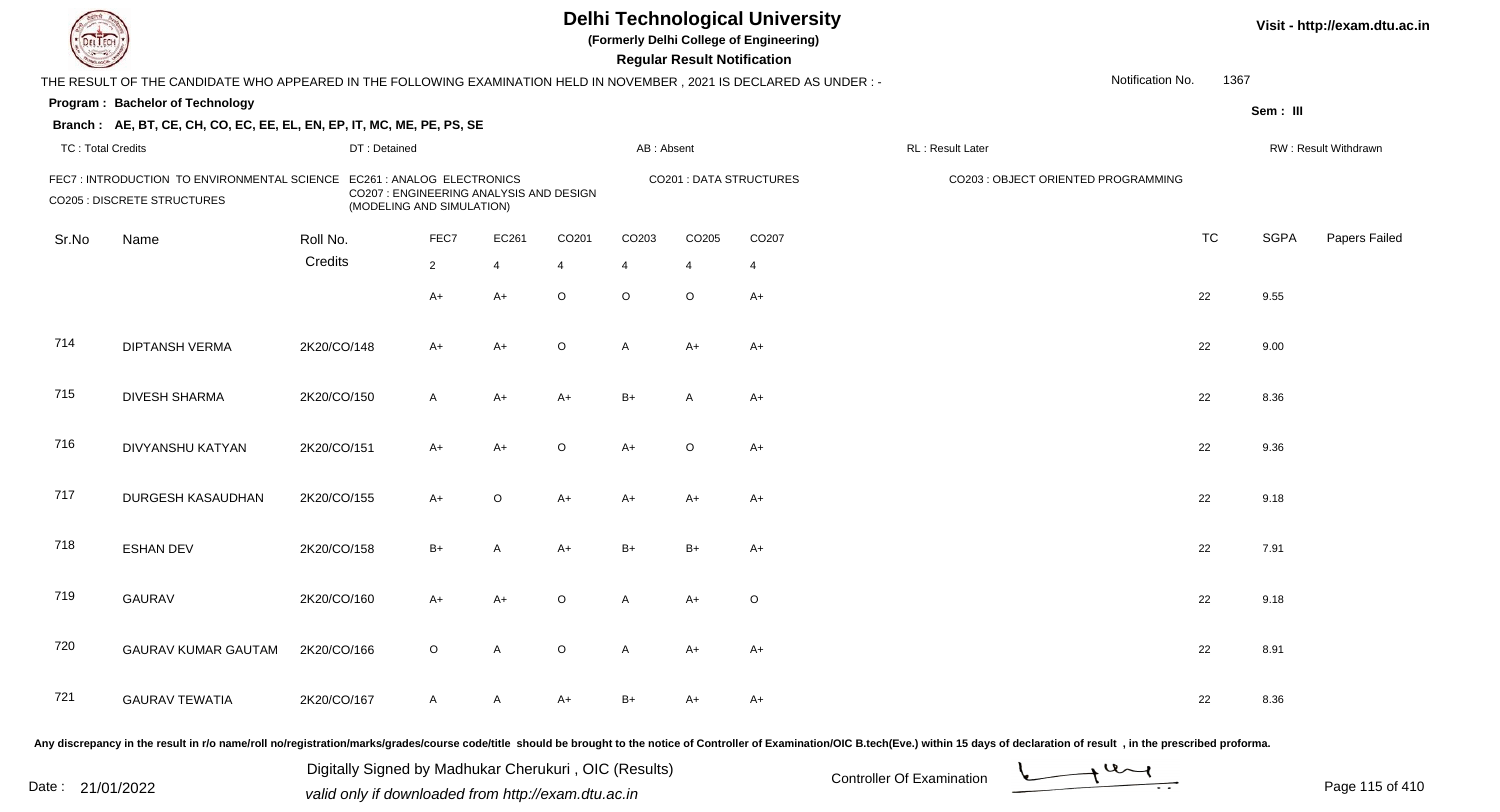| EL LECH.                 |                                                                                                                      |              |                                                                      |                |         |              | <b>Regular Result Notification</b> | <b>Delhi Technological University</b><br>(Formerly Delhi College of Engineering) |                                     |                  |           |             | Visit - http://exam.dtu.ac.in |
|--------------------------|----------------------------------------------------------------------------------------------------------------------|--------------|----------------------------------------------------------------------|----------------|---------|--------------|------------------------------------|----------------------------------------------------------------------------------|-------------------------------------|------------------|-----------|-------------|-------------------------------|
|                          | THE RESULT OF THE CANDIDATE WHO APPEARED IN THE FOLLOWING EXAMINATION HELD IN NOVEMBER, 2021 IS DECLARED AS UNDER :- |              |                                                                      |                |         |              |                                    |                                                                                  |                                     | Notification No. | 1367      |             |                               |
|                          | Program: Bachelor of Technology                                                                                      |              |                                                                      |                |         |              |                                    |                                                                                  |                                     |                  |           | Sem: III    |                               |
|                          | Branch: AE, BT, CE, CH, CO, EC, EE, EL, EN, EP, IT, MC, ME, PE, PS, SE                                               |              |                                                                      |                |         |              |                                    |                                                                                  |                                     |                  |           |             |                               |
| <b>TC: Total Credits</b> |                                                                                                                      | DT: Detained |                                                                      |                |         | AB: Absent   |                                    |                                                                                  | RL: Result Later                    |                  |           |             | RW: Result Withdrawn          |
|                          | FEC7: INTRODUCTION TO ENVIRONMENTAL SCIENCE EC261: ANALOG ELECTRONICS<br><b>CO205 : DISCRETE STRUCTURES</b>          |              | CO207 : ENGINEERING ANALYSIS AND DESIGN<br>(MODELING AND SIMULATION) |                |         |              |                                    | CO201 : DATA STRUCTURES                                                          | CO203 : OBJECT ORIENTED PROGRAMMING |                  |           |             |                               |
| Sr.No                    | Name                                                                                                                 | Roll No.     | FEC7                                                                 | EC261          | CO201   | CO203        | CO205                              | CO207                                                                            |                                     |                  | <b>TC</b> | <b>SGPA</b> | Papers Failed                 |
|                          |                                                                                                                      | Credits      | $2^{\circ}$                                                          | $\overline{4}$ | 4       | 4            | 4                                  | $\overline{4}$                                                                   |                                     |                  |           |             |                               |
|                          |                                                                                                                      |              | A                                                                    | A              | $A+$    | $B+$         | A+                                 | A+                                                                               |                                     |                  | 22        | 8.36        |                               |
| 722                      | <b>GAURAV UPRETI</b>                                                                                                 | 2K20/CO/169  | $\circ$                                                              | $A+$           | $\circ$ | $A+$         | A+                                 | A+                                                                               |                                     |                  | 22        | 9.27        |                               |
| 723                      | <b>GAURI BAWA</b>                                                                                                    | 2K20/CO/170  | $\circ$                                                              | $A+$           | $\circ$ | $\mathsf{A}$ | A+                                 | $A+$                                                                             |                                     |                  | 22        | 9.09        |                               |
| 724                      | <b>GORVESH</b>                                                                                                       | 2K20/CO/174  | A                                                                    | A              | $A+$    | $\mathsf{A}$ | $B+$                               | $A+$                                                                             |                                     |                  | 22        | 8.18        |                               |
| 725                      | <b>HAMMAD ANSARI</b>                                                                                                 | 2K20/CO/179  | $\circ$                                                              | $A+$           | $\circ$ | $\mathsf{A}$ | A+                                 | A+                                                                               |                                     |                  | 22        | 9.09        |                               |
| 726                      | HIMANSHU JASUJA                                                                                                      | 2K20/CO/199  | $\mathsf{A}$                                                         | A              | $A+$    | C            | A                                  | A+                                                                               |                                     |                  | 22        | 7.82        |                               |
| 727                      | <b>ISHA BASHIR</b>                                                                                                   | 2K20/CO/204  | A+                                                                   | A              | O       | A            | A+                                 | A+                                                                               |                                     |                  | 22        | 8.82        |                               |
| 728                      | <b>JATIN SONI</b>                                                                                                    | 2K20/CO/211  | $\circ$                                                              | A+             | $\circ$ | A+           | A+                                 | A+                                                                               |                                     |                  | 22        | 9.27        |                               |
| 729                      | JAYANT MIGLANI                                                                                                       | 2K20/CO/214  | A+                                                                   | A              | A+      | A            | A+                                 | A+                                                                               |                                     |                  | 22        | 8.64        |                               |
|                          |                                                                                                                      |              |                                                                      |                |         |              |                                    |                                                                                  |                                     |                  |           |             |                               |

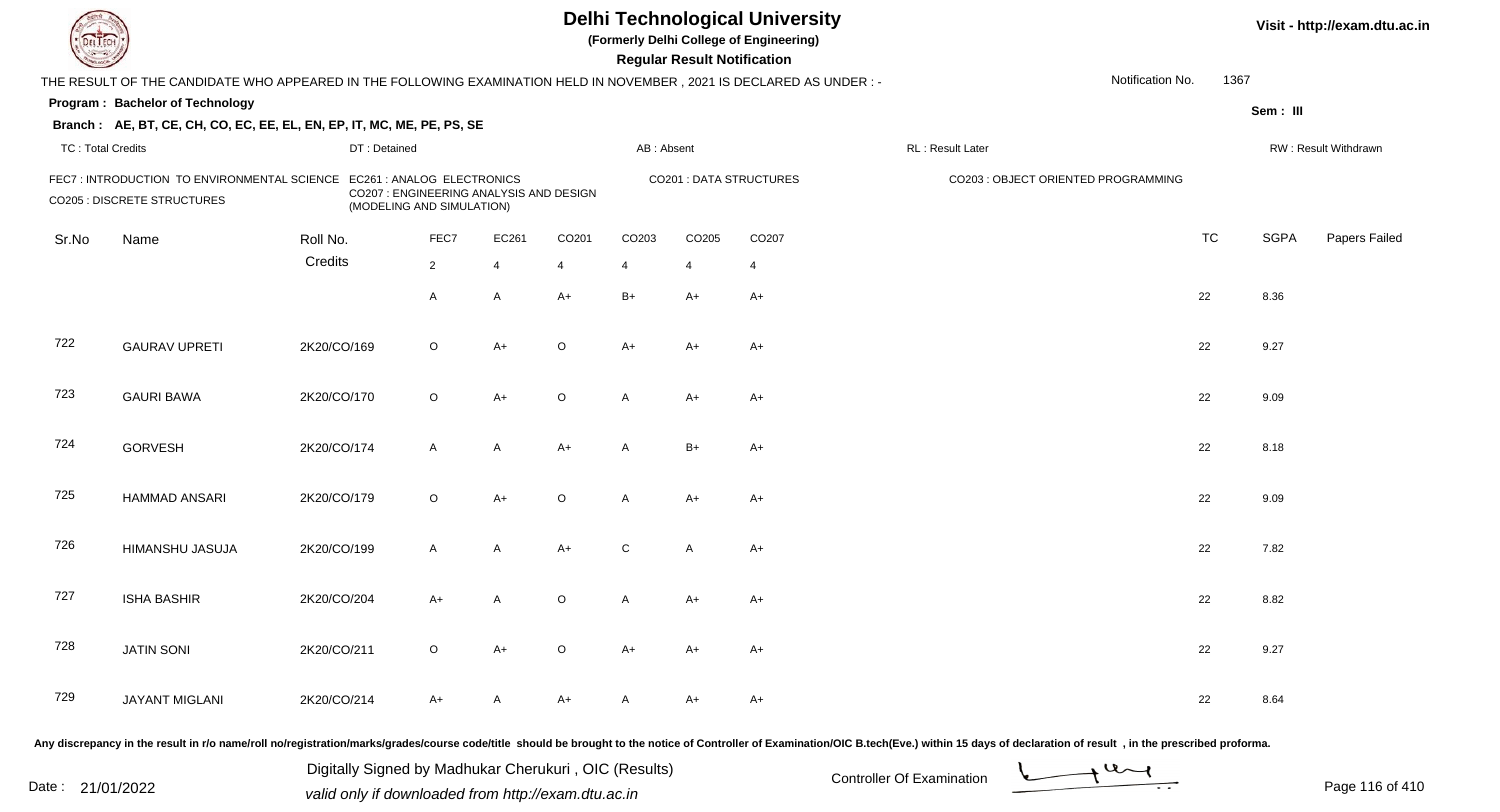| <b>DELTEC</b>            |                                                                                                                                                                                                                                |             |                                                                                                    |                |                |                   |                   | <b>Regular Result Notification</b> | <b>Delhi Technological University</b><br>(Formerly Delhi College of Engineering) |                                     |                  |           |             | Visit - http://exam.dtu.ac.in |
|--------------------------|--------------------------------------------------------------------------------------------------------------------------------------------------------------------------------------------------------------------------------|-------------|----------------------------------------------------------------------------------------------------|----------------|----------------|-------------------|-------------------|------------------------------------|----------------------------------------------------------------------------------|-------------------------------------|------------------|-----------|-------------|-------------------------------|
|                          | THE RESULT OF THE CANDIDATE WHO APPEARED IN THE FOLLOWING EXAMINATION HELD IN NOVEMBER, 2021 IS DECLARED AS UNDER :-                                                                                                           |             |                                                                                                    |                |                |                   |                   |                                    |                                                                                  |                                     | Notification No. | 1367      |             |                               |
|                          | Program: Bachelor of Technology                                                                                                                                                                                                |             |                                                                                                    |                |                |                   |                   |                                    |                                                                                  |                                     |                  |           | Sem: III    |                               |
|                          | Branch: AE, BT, CE, CH, CO, EC, EE, EL, EN, EP, IT, MC, ME, PE, PS, SE                                                                                                                                                         |             |                                                                                                    |                |                |                   |                   |                                    |                                                                                  |                                     |                  |           |             |                               |
| <b>TC: Total Credits</b> |                                                                                                                                                                                                                                |             | DT: Detained                                                                                       |                |                |                   | AB: Absent        |                                    |                                                                                  | RL : Result Later                   |                  |           |             | RW: Result Withdrawn          |
|                          | FEC7 : INTRODUCTION TO ENVIRONMENTAL SCIENCE<br><b>CO205 : DISCRETE STRUCTURES</b>                                                                                                                                             |             | EC261 : ANALOG ELECTRONICS<br>CO207 : ENGINEERING ANALYSIS AND DESIGN<br>(MODELING AND SIMULATION) |                |                |                   |                   |                                    | <b>CO201: DATA STRUCTURES</b>                                                    | CO203 : OBJECT ORIENTED PROGRAMMING |                  |           |             |                               |
| Sr.No                    | Name                                                                                                                                                                                                                           | Roll No.    |                                                                                                    | FEC7           | EC261          | CO <sub>201</sub> | CO <sub>203</sub> | CO205                              | CO <sub>207</sub>                                                                |                                     |                  | <b>TC</b> | <b>SGPA</b> | Papers Failed                 |
|                          |                                                                                                                                                                                                                                | Credits     |                                                                                                    | $\overline{2}$ | $\overline{4}$ | 4                 | $\overline{4}$    | $\overline{4}$                     | $\overline{4}$                                                                   |                                     |                  |           |             |                               |
|                          |                                                                                                                                                                                                                                |             |                                                                                                    | $A+$           | A              | $A+$              | A                 | $A+$                               | $A+$                                                                             |                                     |                  | 22        | 8.64        |                               |
| 730                      | <b>KABIR KHORWAL</b>                                                                                                                                                                                                           | 2K20/CO/218 |                                                                                                    | $A+$           | $\overline{A}$ | A+                | $A+$              | A                                  | $A+$                                                                             |                                     |                  | 22        | 8.64        |                               |
| 731                      | KANISHK RAMRAKHIYANI                                                                                                                                                                                                           | 2K20/CO/220 |                                                                                                    | $A+$           | A              | $A+$              | $A+$              | $\circ$                            | $\circ$                                                                          |                                     |                  | 22        | 9.18        |                               |
| 732                      | <b>KAPIL KUMAR</b>                                                                                                                                                                                                             | 2K20/CO/222 |                                                                                                    | $A+$           | A              | A                 | A                 | $A+$                               | $\mathsf{A}$                                                                     |                                     |                  | 22        | 8.27        |                               |
| 733                      | <b>KARTIK</b>                                                                                                                                                                                                                  | 2K20/CO/226 |                                                                                                    | $A+$           | $B+$           | $A+$              | A                 | $\overline{A}$                     | $A+$                                                                             |                                     |                  | 22        | 8.27        |                               |
| 734                      | <b>KARTIKAY SINGH</b>                                                                                                                                                                                                          | 2K20/CO/228 |                                                                                                    | $A+$           | $A+$           | $A+$              | A+                | $A+$                               | A                                                                                |                                     |                  | 22        | 8.82        |                               |
| 735                      | KARTIKEY BHARDWAJ                                                                                                                                                                                                              | 2K20/CO/229 |                                                                                                    | $\circ$        | A              | A+                | A+                | A+                                 | $A+$                                                                             |                                     |                  | 22        | 8.91        |                               |
| 736                      | KARTIKEYA JAIN                                                                                                                                                                                                                 | 2K20/CO/230 |                                                                                                    | $\circ$        | $\circ$        | $\circ$           | $\circ$           | $\circ$                            | $A+$                                                                             |                                     |                  | 22        | 9.82        |                               |
| 737                      | KUNAL CHOUDHARY                                                                                                                                                                                                                | 2K20/CO/236 |                                                                                                    | $\mathsf{A}$   | A+             | A+                | A                 | A+                                 | $A+$                                                                             |                                     |                  | 22        | 8.73        |                               |
|                          | Any discrepancy in the result in r/o name/roll no/registration/marks/grades/course code/title should be brought to the notice of Controller of Examination/OIC B.tech(Eve.) within 15 days of declaration of result , in the p |             |                                                                                                    |                |                |                   |                   |                                    |                                                                                  |                                     |                  |           |             |                               |

Date : 21/01/2022 Digital Digital of Microsofted Chemical Controller Of Examination Determination Page 117 of 41 Digitally Signed by Madhukar Cherukuri , OIC (Results)

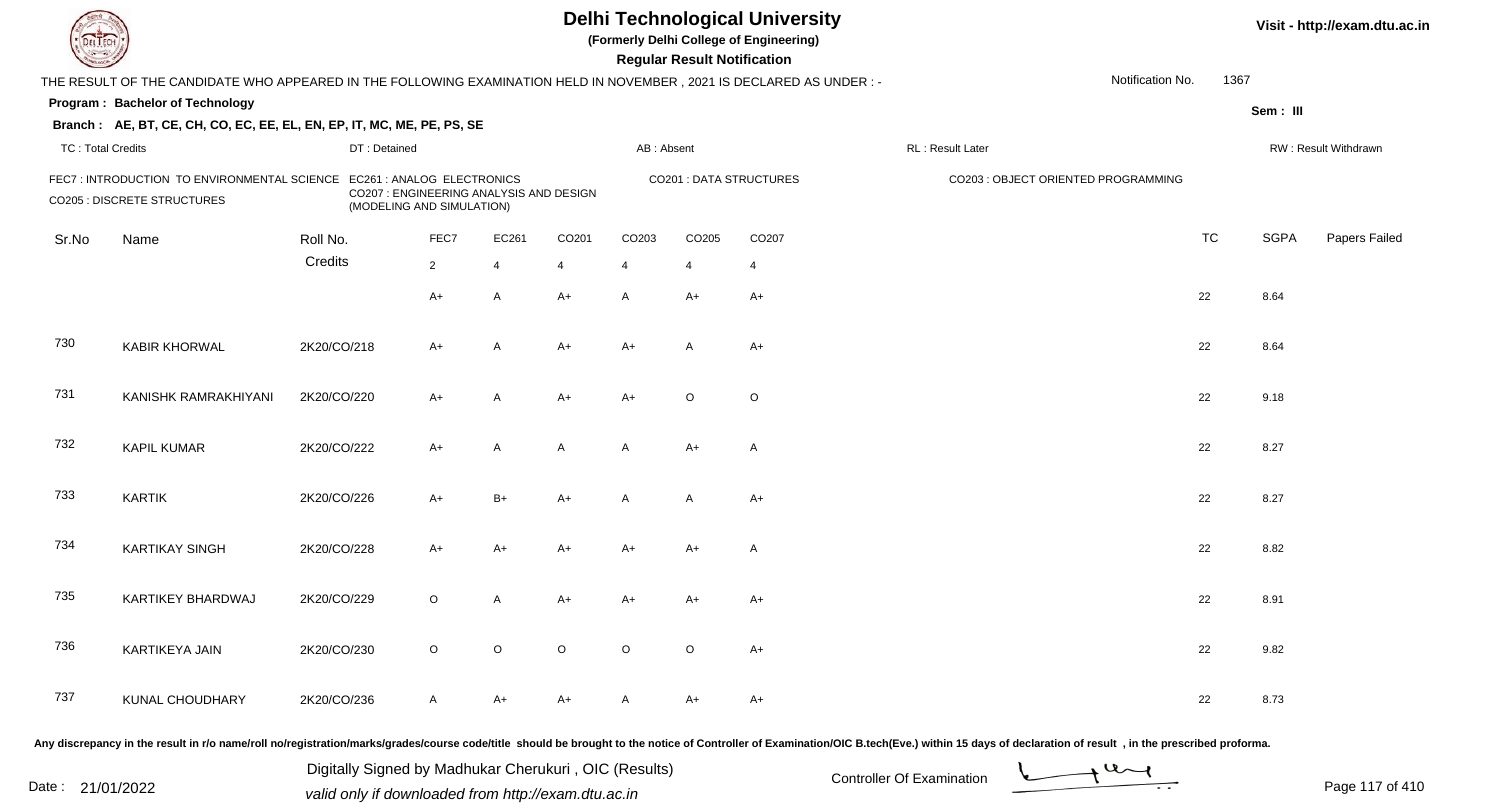| <b>DELTEC</b>            |                                                                                                                      |              |                                                                                                    |                |                   |                   | <b>Regular Result Notification</b> | <b>Delhi Technological University</b><br>(Formerly Delhi College of Engineering) |                                                                                                                                                                                                                                |                  |           |             | Visit - http://exam.dtu.ac.in |
|--------------------------|----------------------------------------------------------------------------------------------------------------------|--------------|----------------------------------------------------------------------------------------------------|----------------|-------------------|-------------------|------------------------------------|----------------------------------------------------------------------------------|--------------------------------------------------------------------------------------------------------------------------------------------------------------------------------------------------------------------------------|------------------|-----------|-------------|-------------------------------|
|                          | THE RESULT OF THE CANDIDATE WHO APPEARED IN THE FOLLOWING EXAMINATION HELD IN NOVEMBER, 2021 IS DECLARED AS UNDER :- |              |                                                                                                    |                |                   |                   |                                    |                                                                                  |                                                                                                                                                                                                                                | Notification No. | 1367      |             |                               |
|                          | Program: Bachelor of Technology                                                                                      |              |                                                                                                    |                |                   |                   |                                    |                                                                                  |                                                                                                                                                                                                                                |                  |           | Sem: III    |                               |
|                          | Branch: AE, BT, CE, CH, CO, EC, EE, EL, EN, EP, IT, MC, ME, PE, PS, SE                                               |              |                                                                                                    |                |                   |                   |                                    |                                                                                  |                                                                                                                                                                                                                                |                  |           |             |                               |
| <b>TC: Total Credits</b> |                                                                                                                      | DT: Detained |                                                                                                    |                |                   | AB: Absent        |                                    |                                                                                  | RL : Result Later                                                                                                                                                                                                              |                  |           |             | RW: Result Withdrawn          |
|                          | FEC7 : INTRODUCTION TO ENVIRONMENTAL SCIENCE<br><b>CO205 : DISCRETE STRUCTURES</b>                                   |              | EC261 : ANALOG ELECTRONICS<br>CO207 : ENGINEERING ANALYSIS AND DESIGN<br>(MODELING AND SIMULATION) |                |                   |                   |                                    | <b>CO201: DATA STRUCTURES</b>                                                    | CO203 : OBJECT ORIENTED PROGRAMMING                                                                                                                                                                                            |                  |           |             |                               |
| Sr.No                    | Name                                                                                                                 | Roll No.     | FEC7                                                                                               | EC261          | CO <sub>201</sub> | CO <sub>203</sub> | CO205                              | CO <sub>207</sub>                                                                |                                                                                                                                                                                                                                |                  | <b>TC</b> | <b>SGPA</b> | Papers Failed                 |
|                          |                                                                                                                      | Credits      | $\overline{2}$                                                                                     | $\overline{4}$ | 4                 | $\overline{4}$    | $\overline{4}$                     | $\overline{4}$                                                                   |                                                                                                                                                                                                                                |                  |           |             |                               |
|                          |                                                                                                                      |              | $\mathsf{A}$                                                                                       | $A+$           | $A+$              | A                 | A+                                 | $A+$                                                                             |                                                                                                                                                                                                                                |                  | 22        | 8.73        |                               |
| 738                      | <b>LAKSHAY GUPTA</b>                                                                                                 | 2K20/CO/240  | $A+$                                                                                               | A              | $A+$              | A                 | $B+$                               | A                                                                                |                                                                                                                                                                                                                                |                  | 22        | 8.09        |                               |
| 739                      | MADALA SAI VISHNU                                                                                                    | 2K20/CO/245  | $\circ$                                                                                            | $B+$           | $A+$              | $A+$              | $A+$                               | $A+$                                                                             |                                                                                                                                                                                                                                |                  | 22        | 8.73        |                               |
| 740                      | MADHAV MAHESHWARI                                                                                                    | 2K20/CO/246  | $A+$                                                                                               | $A+$           | $\circ$           | $A+$              | $\circ$                            | $A+$                                                                             |                                                                                                                                                                                                                                |                  | 22        | 9.36        |                               |
| 741                      | <b>MANJEET VATS</b>                                                                                                  | 2K20/CO/257  | $A+$                                                                                               | $A+$           | $\circ$           | $\circ$           | $\circ$                            | $A+$                                                                             |                                                                                                                                                                                                                                |                  | 22        | 9.55        |                               |
| 742                      | MIHIR GOSWAMI                                                                                                        | 2K20/CO/268  | $\circ$                                                                                            | $B+$           | A                 | $A+$              | $A+$                               | A                                                                                |                                                                                                                                                                                                                                |                  | 22        | 8.36        |                               |
| 743                      | MOHAMMAD RAPHE                                                                                                       | 2K20/CO/271  | $\circ$                                                                                            | A              | A+                | A+                | $\circ$                            | $\mathsf{A}$                                                                     |                                                                                                                                                                                                                                |                  | 22        | 8.91        |                               |
| 744                      | MOHAMMAD SHARIQ                                                                                                      | 2K20/CO/273  | $A+$                                                                                               | B+             | A+                | A+                | A+                                 | A                                                                                |                                                                                                                                                                                                                                |                  | 22        | 8.45        |                               |
| 745                      | MOHD ARMAN                                                                                                           | 2K20/CO/274  | $\circ$                                                                                            | A              | A+                | A+                | A+                                 | A                                                                                |                                                                                                                                                                                                                                |                  | 22        | 8.73        |                               |
|                          |                                                                                                                      |              |                                                                                                    |                |                   |                   |                                    |                                                                                  | Any discrepancy in the result in r/o name/roll no/registration/marks/grades/course code/title should be brought to the notice of Controller of Examination/OIC B.tech(Eve.) within 15 days of declaration of result , in the p |                  |           |             |                               |

Date : 21/01/2022 Digital Digital of Microsofted Chemical Controller Of Examination Determination Page 118 of 41 Digitally Signed by Madhukar Cherukuri , OIC (Results)



Page 118 of 410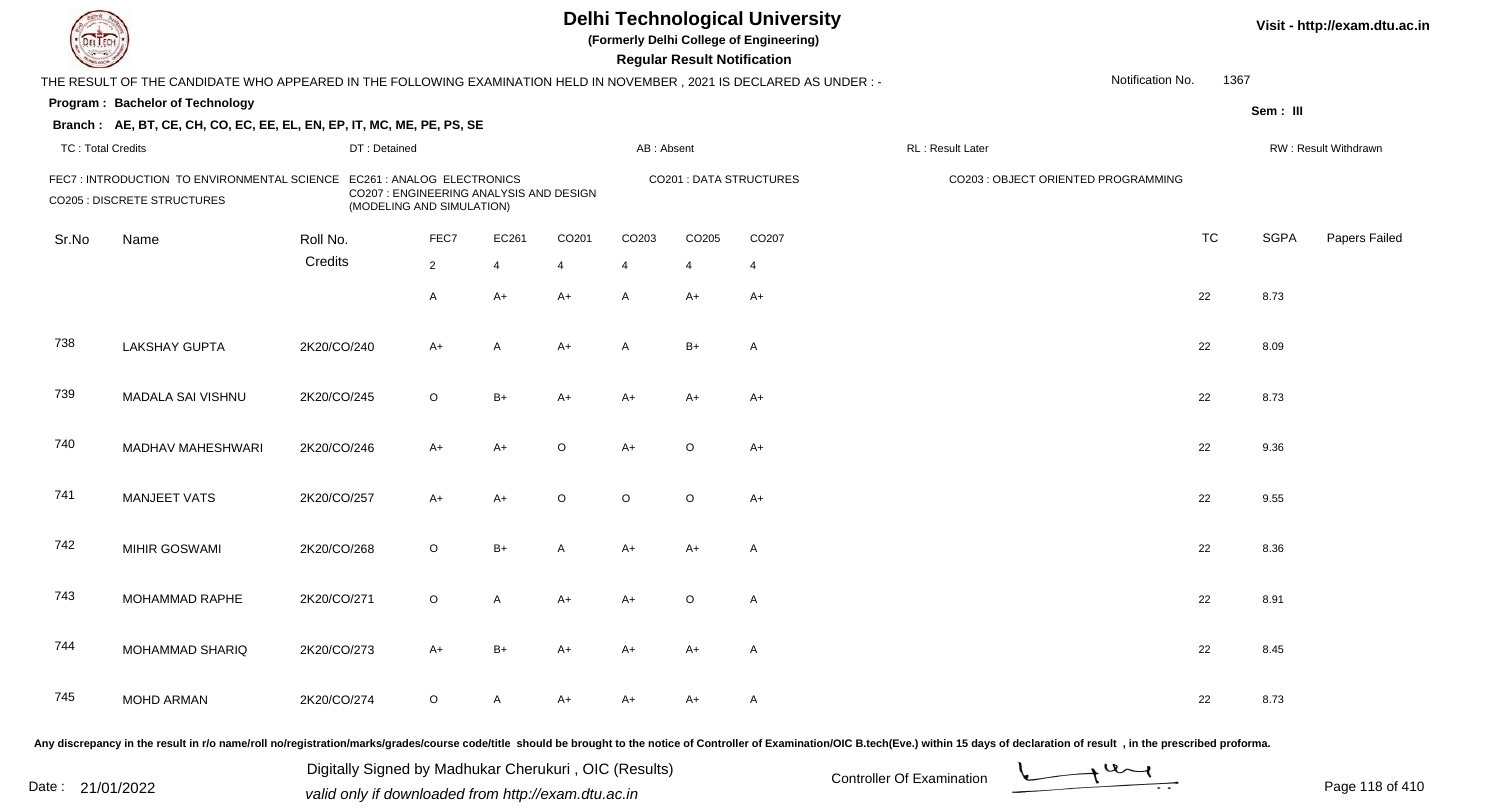| EL ECH                   |                                                                                                                        |              |                                                                                                    |                |         |            | <b>Regular Result Notification</b> | <b>Delhi Technological University</b><br>(Formerly Delhi College of Engineering) |                                     |                  |           |             | Visit - http://exam.dtu.ac.in |
|--------------------------|------------------------------------------------------------------------------------------------------------------------|--------------|----------------------------------------------------------------------------------------------------|----------------|---------|------------|------------------------------------|----------------------------------------------------------------------------------|-------------------------------------|------------------|-----------|-------------|-------------------------------|
|                          | THE RESULT OF THE CANDIDATE WHO APPEARED IN THE FOLLOWING EXAMINATION HELD IN NOVEMBER , 2021 IS DECLARED AS UNDER : - |              |                                                                                                    |                |         |            |                                    |                                                                                  |                                     | Notification No. | 1367      |             |                               |
|                          | Program: Bachelor of Technology                                                                                        |              |                                                                                                    |                |         |            |                                    |                                                                                  |                                     |                  |           | Sem: III    |                               |
|                          | Branch: AE, BT, CE, CH, CO, EC, EE, EL, EN, EP, IT, MC, ME, PE, PS, SE                                                 |              |                                                                                                    |                |         |            |                                    |                                                                                  |                                     |                  |           |             |                               |
| <b>TC: Total Credits</b> |                                                                                                                        | DT: Detained |                                                                                                    |                |         | AB: Absent |                                    |                                                                                  | RL : Result Later                   |                  |           |             | RW: Result Withdrawn          |
|                          | FEC7 : INTRODUCTION TO ENVIRONMENTAL SCIENCE<br><b>CO205 : DISCRETE STRUCTURES</b>                                     |              | EC261 : ANALOG ELECTRONICS<br>CO207 : ENGINEERING ANALYSIS AND DESIGN<br>(MODELING AND SIMULATION) |                |         |            |                                    | <b>CO201: DATA STRUCTURES</b>                                                    | CO203 : OBJECT ORIENTED PROGRAMMING |                  |           |             |                               |
| Sr.No                    | Name                                                                                                                   | Roll No.     | FEC7                                                                                               | EC261          | CO201   | CO203      | CO205                              | CO207                                                                            |                                     |                  | <b>TC</b> | <b>SGPA</b> | Papers Failed                 |
|                          |                                                                                                                        | Credits      | $\overline{2}$                                                                                     | $\overline{4}$ | 4       | 4          | $\overline{4}$                     | $\overline{4}$                                                                   |                                     |                  |           |             |                               |
|                          |                                                                                                                        |              | $\circ$                                                                                            | $\mathsf{A}$   | $A+$    | $A+$       | A+                                 | A                                                                                |                                     |                  | 22        | 8.73        |                               |
| 746                      | <b>MOHIT RAJ</b>                                                                                                       | 2K20/CO/279  | $\circ$                                                                                            | $B+$           | A       | $A+$       | $A+$                               | $\overline{A}$                                                                   |                                     |                  | 22        | 8.36        |                               |
| 747                      | <b>NAINA KHAN</b>                                                                                                      | 2K20/CO/284  | $\circ$                                                                                            | $\circ$        | $A+$    | $A+$       | $\circ$                            | $\circ$                                                                          |                                     |                  | 22        | 9.64        |                               |
| 748                      | <b>NAMIT</b>                                                                                                           | 2K20/CO/290  | $A+$                                                                                               | A              | $\circ$ | $A+$       | $\circ$                            | $A+$                                                                             |                                     |                  | 22        | 9.18        |                               |
| 749                      | NARENDRA KULDIYA                                                                                                       | 2K20/CO/294  | $A+$                                                                                               | A              | $A+$    | $A+$       | $\circ$                            | $A+$                                                                             |                                     |                  | 22        | 9.00        |                               |
| 750                      | <b>NEIL ROY</b>                                                                                                        | 2K20/CO/296  | $\mathsf{A}$                                                                                       | $\mathsf{A}$   | $A+$    | $\circ$    | $\circ$                            | $A+$                                                                             |                                     |                  | 22        | 9.09        |                               |
| 751                      | <b>NIKITA</b>                                                                                                          | 2K20/CO/301  | A+                                                                                                 | A              | $A+$    | A+         | $\circ$                            | $A+$                                                                             |                                     |                  | 22        | 9.00        |                               |
| 752                      | NILESH SETH                                                                                                            | 2K20/CO/303  | $\circ$                                                                                            | A              | A+      | A+         | $\circ$                            | A+                                                                               |                                     |                  | 22        | 9.09        |                               |
| 753                      | NISHANT KUMAR MEENA                                                                                                    | 2K20/CO/306  | A                                                                                                  | A+             | A+      | A          | $\circ$                            | $\circ$                                                                          |                                     |                  | 22        | 9.09        |                               |
|                          |                                                                                                                        |              |                                                                                                    |                |         |            |                                    |                                                                                  |                                     |                  |           |             |                               |

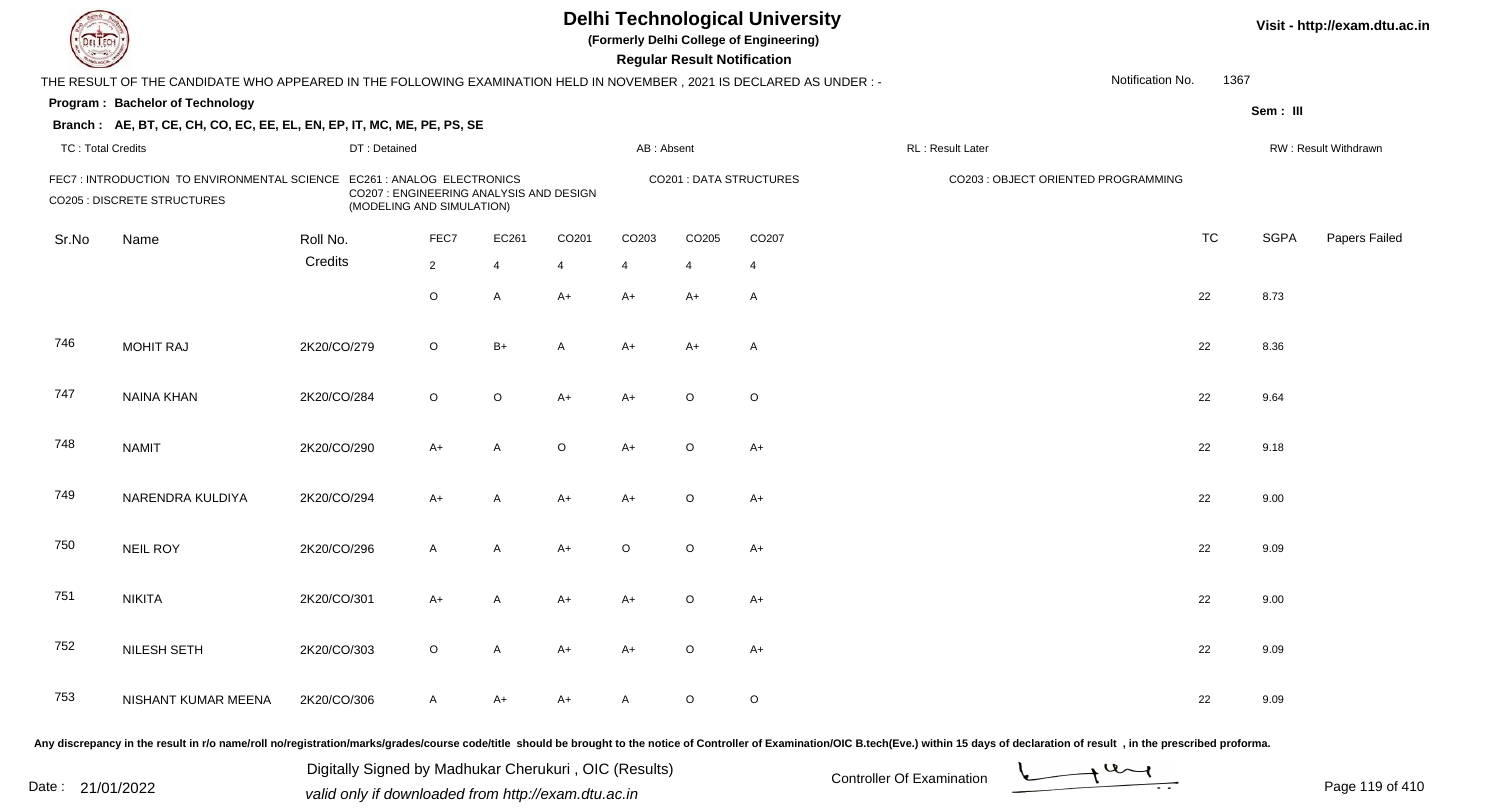| <b>DELTEC</b>            |                                                                                                                                                                                                                                |             |                                                         |                |                                         |                   |                   | <b>Regular Result Notification</b> | <b>Delhi Technological University</b><br>(Formerly Delhi College of Engineering) |                   |                                     |           |             | Visit - http://exam.dtu.ac.in |
|--------------------------|--------------------------------------------------------------------------------------------------------------------------------------------------------------------------------------------------------------------------------|-------------|---------------------------------------------------------|----------------|-----------------------------------------|-------------------|-------------------|------------------------------------|----------------------------------------------------------------------------------|-------------------|-------------------------------------|-----------|-------------|-------------------------------|
|                          | THE RESULT OF THE CANDIDATE WHO APPEARED IN THE FOLLOWING EXAMINATION HELD IN NOVEMBER, 2021 IS DECLARED AS UNDER :-                                                                                                           |             |                                                         |                |                                         |                   |                   |                                    |                                                                                  |                   | Notification No.                    | 1367      |             |                               |
|                          | Program: Bachelor of Technology                                                                                                                                                                                                |             |                                                         |                |                                         |                   |                   |                                    |                                                                                  |                   |                                     |           | Sem: III    |                               |
|                          | Branch: AE, BT, CE, CH, CO, EC, EE, EL, EN, EP, IT, MC, ME, PE, PS, SE                                                                                                                                                         |             |                                                         |                |                                         |                   |                   |                                    |                                                                                  |                   |                                     |           |             |                               |
| <b>TC: Total Credits</b> |                                                                                                                                                                                                                                |             | DT: Detained                                            |                |                                         |                   | AB: Absent        |                                    |                                                                                  | RL : Result Later |                                     |           |             | RW: Result Withdrawn          |
|                          | FEC7 : INTRODUCTION TO ENVIRONMENTAL SCIENCE<br><b>CO205 : DISCRETE STRUCTURES</b>                                                                                                                                             |             | EC261 : ANALOG ELECTRONICS<br>(MODELING AND SIMULATION) |                | CO207 : ENGINEERING ANALYSIS AND DESIGN |                   |                   |                                    | <b>CO201: DATA STRUCTURES</b>                                                    |                   | CO203 : OBJECT ORIENTED PROGRAMMING |           |             |                               |
| Sr.No                    | Name                                                                                                                                                                                                                           | Roll No.    |                                                         | FEC7           | EC261                                   | CO <sub>201</sub> | CO <sub>203</sub> | CO205                              | CO <sub>207</sub>                                                                |                   |                                     | <b>TC</b> | <b>SGPA</b> | Papers Failed                 |
|                          |                                                                                                                                                                                                                                | Credits     |                                                         | $\overline{2}$ | $\overline{4}$                          | 4                 | $\overline{4}$    | 4                                  | $\overline{4}$                                                                   |                   |                                     |           |             |                               |
|                          |                                                                                                                                                                                                                                |             |                                                         | $\mathsf{A}$   | $A+$                                    | $A+$              | A                 | $\circ$                            | $\circ$                                                                          |                   |                                     | 22        | 9.09        |                               |
| 754                      | <b>OMKAR SINGH</b>                                                                                                                                                                                                             | 2K20/CO/313 |                                                         | $A+$           | $\overline{A}$                          | A+                | $B+$              | O                                  | $A+$                                                                             |                   |                                     | 22        | 8.64        |                               |
| 755                      | PANKAJ JOSHI                                                                                                                                                                                                                   | 2K20/CO/315 |                                                         | $A+$           | A                                       | $A+$              | $B+$              | $\circ$                            | $A+$                                                                             |                   |                                     | 22        | 8.64        |                               |
| 756                      | PARDEEP KUMAR<br><b>VISHKARMA</b>                                                                                                                                                                                              | 2K20/CO/319 |                                                         | $\circ$        | A                                       | $A+$              | $A+$              | $\circ$                            | $A+$                                                                             |                   |                                     | 22        | 9.09        |                               |
| 757                      | PIYUSH GAUR                                                                                                                                                                                                                    | 2K20/CO/322 |                                                         | $A+$           | $B+$                                    | A+                | A                 | $\circ$                            | $A+$                                                                             |                   |                                     | 22        | 8.64        |                               |
| 758                      | PRAFUL DESHPANDE                                                                                                                                                                                                               | 2K20/CO/325 |                                                         | $A+$           | A                                       | $A+$              | $B+$              | A+                                 | $A+$                                                                             |                   |                                     | 22        | 8.45        |                               |
| 759                      | PRAGYARATAN                                                                                                                                                                                                                    | 2K20/CO/328 |                                                         | A+             | A                                       | A                 | A                 | $\circ$                            | $A+$                                                                             |                   |                                     | 22        | 8.64        |                               |
| 760                      | PRANESH NUR                                                                                                                                                                                                                    | 2K20/CO/329 |                                                         | A              | A                                       | A+                | A                 | A+                                 | $A+$                                                                             |                   |                                     | 22        | 8.55        |                               |
| 761                      | PRATHAM JOSHI                                                                                                                                                                                                                  | 2K20/CO/335 |                                                         | $A+$           | $B+$                                    | A                 | A                 | A+                                 | $A+$                                                                             |                   |                                     | 22        | 8.27        |                               |
|                          | Any discrepancy in the result in r/o name/roll no/registration/marks/grades/course code/title should be brought to the notice of Controller of Examination/OIC B.tech(Eve.) within 15 days of declaration of result , in the p |             |                                                         |                |                                         |                   |                   |                                    |                                                                                  |                   |                                     |           |             |                               |

Date : 21/01/2022 Digital Digital of Microsofted Chemical Controller Of Examination Determination Page 120 of 41 Digitally Signed by Madhukar Cherukuri , OIC (Results)

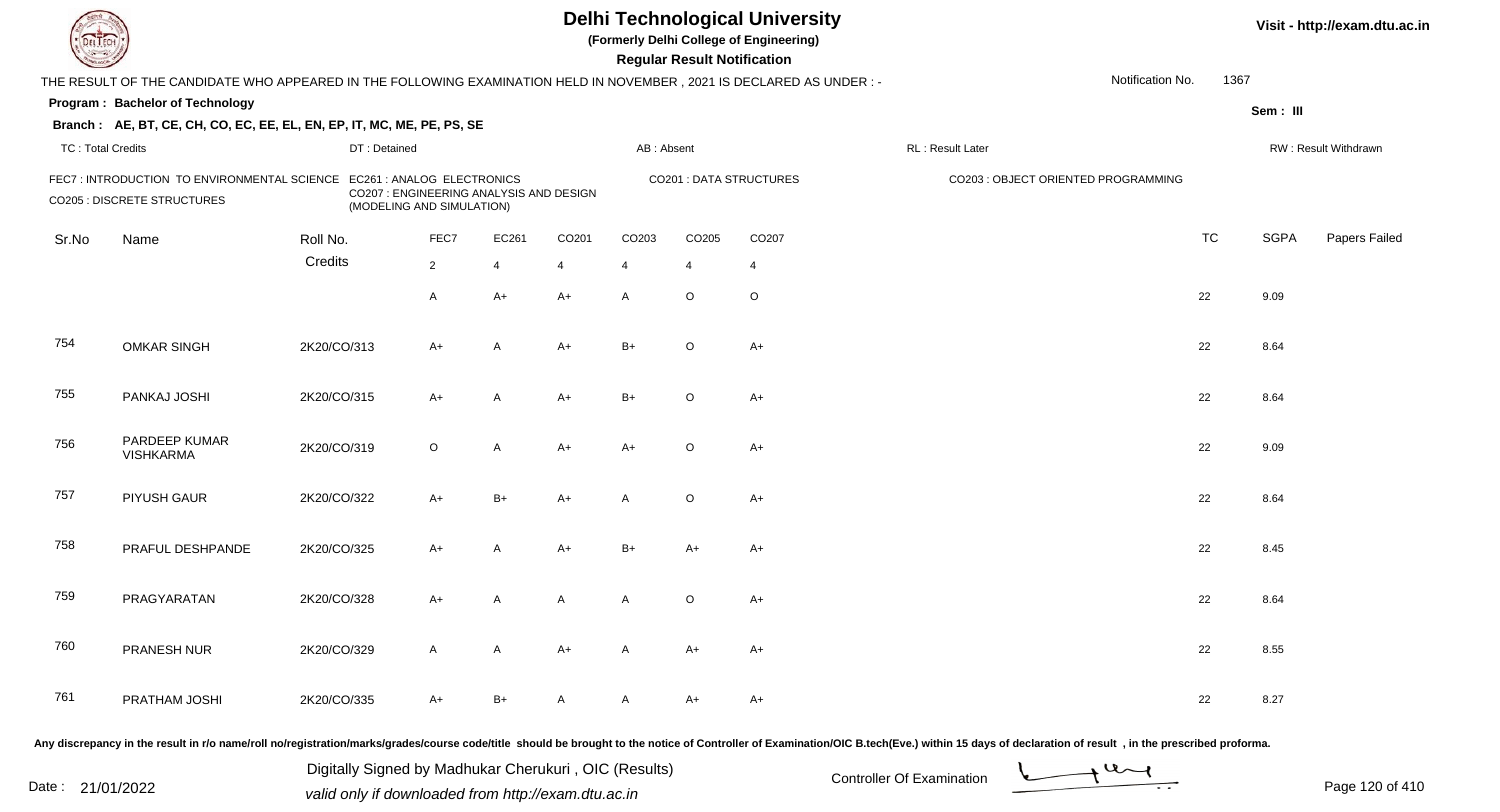| <b>DELTEC</b>            |                                                                                                                      |             |                                                                                                    |                |                   |                   | <b>Regular Result Notification</b> | <b>Delhi Technological University</b><br>(Formerly Delhi College of Engineering) |                                                                                                                                                                                                                                |                  |           |             | Visit - http://exam.dtu.ac.in |
|--------------------------|----------------------------------------------------------------------------------------------------------------------|-------------|----------------------------------------------------------------------------------------------------|----------------|-------------------|-------------------|------------------------------------|----------------------------------------------------------------------------------|--------------------------------------------------------------------------------------------------------------------------------------------------------------------------------------------------------------------------------|------------------|-----------|-------------|-------------------------------|
|                          | THE RESULT OF THE CANDIDATE WHO APPEARED IN THE FOLLOWING EXAMINATION HELD IN NOVEMBER, 2021 IS DECLARED AS UNDER :- |             |                                                                                                    |                |                   |                   |                                    |                                                                                  |                                                                                                                                                                                                                                | Notification No. | 1367      |             |                               |
|                          | Program: Bachelor of Technology                                                                                      |             |                                                                                                    |                |                   |                   |                                    |                                                                                  |                                                                                                                                                                                                                                |                  |           | Sem: III    |                               |
|                          | Branch: AE, BT, CE, CH, CO, EC, EE, EL, EN, EP, IT, MC, ME, PE, PS, SE                                               |             |                                                                                                    |                |                   |                   |                                    |                                                                                  |                                                                                                                                                                                                                                |                  |           |             |                               |
| <b>TC: Total Credits</b> |                                                                                                                      |             | DT: Detained                                                                                       |                |                   | AB: Absent        |                                    |                                                                                  | RL : Result Later                                                                                                                                                                                                              |                  |           |             | RW: Result Withdrawn          |
|                          | FEC7 : INTRODUCTION TO ENVIRONMENTAL SCIENCE<br><b>CO205 : DISCRETE STRUCTURES</b>                                   |             | EC261 : ANALOG ELECTRONICS<br>CO207 : ENGINEERING ANALYSIS AND DESIGN<br>(MODELING AND SIMULATION) |                |                   |                   |                                    | <b>CO201: DATA STRUCTURES</b>                                                    | CO203 : OBJECT ORIENTED PROGRAMMING                                                                                                                                                                                            |                  |           |             |                               |
| Sr.No                    | Name                                                                                                                 | Roll No.    | FEC7                                                                                               | EC261          | CO <sub>201</sub> | CO <sub>203</sub> | CO205                              | CO <sub>207</sub>                                                                |                                                                                                                                                                                                                                |                  | <b>TC</b> | <b>SGPA</b> | Papers Failed                 |
|                          |                                                                                                                      | Credits     | $\overline{2}$                                                                                     | $\overline{4}$ | 4                 | $\overline{4}$    | $\overline{4}$                     | $\overline{4}$                                                                   |                                                                                                                                                                                                                                |                  |           |             |                               |
|                          |                                                                                                                      |             | $A+$                                                                                               | $B+$           | $\mathsf{A}$      | A                 | A+                                 | $A+$                                                                             |                                                                                                                                                                                                                                |                  | 22        | 8.27        |                               |
| 762                      | PREM PRAKASH VERMA                                                                                                   | 2K20/CO/339 | $A+$                                                                                               | $B+$           | $A+$              | $A+$              | $\circ$                            | A                                                                                |                                                                                                                                                                                                                                |                  | 22        | 8.64        |                               |
| 763                      | PRIYANSHU                                                                                                            | 2K20/CO/346 | $A+$                                                                                               | B              | $A+$              | A                 | $\circ$                            | $A+$                                                                             |                                                                                                                                                                                                                                |                  | 22        | 8.45        |                               |
| 764                      | PRIYANSHU CHAUDHARY                                                                                                  | 2K20/CO/347 | $A+$                                                                                               | A              | $A+$              | A                 | $\circ$                            | $A+$                                                                             |                                                                                                                                                                                                                                |                  | 22        | 8.82        |                               |
| 765                      | <b>RAHUL KUMAR</b>                                                                                                   | 2K20/CO/351 | $\circ$                                                                                            | $B+$           | $A+$              | $\circ$           | $\circ$                            | $\mathsf{A}$                                                                     |                                                                                                                                                                                                                                |                  | 22        | 8.91        |                               |
| 766                      | RAHUL RAUNIYAR                                                                                                       | 2K20/CO/352 | $\circ$                                                                                            | A              | $A+$              | $A+$              | $\circ$                            | $A+$                                                                             |                                                                                                                                                                                                                                |                  | 22        | 9.09        |                               |
| 767                      | <b>RAJAT SINGH</b>                                                                                                   | 2K20/CO/354 | A+                                                                                                 | A              | $A+$              | A                 | $\circ$                            | $\mathsf{A}$                                                                     |                                                                                                                                                                                                                                |                  | 22        | 8.64        |                               |
| 768                      | <b>RISHU RAJ</b>                                                                                                     | 2K20/CO/362 | A                                                                                                  | $B+$           | B+                | A+                | $\circ$                            | $\circ$                                                                          |                                                                                                                                                                                                                                |                  | 22        | 8.55        |                               |
| 769                      | RITIK HOODA                                                                                                          | 2K20/CO/364 | $A+$                                                                                               | A              | A                 | $\circ$           | $\circ$                            | $A+$                                                                             |                                                                                                                                                                                                                                |                  | 22        | 9.00        |                               |
|                          |                                                                                                                      |             |                                                                                                    |                |                   |                   |                                    |                                                                                  | Any discrepancy in the result in r/o name/roll no/registration/marks/grades/course code/title should be brought to the notice of Controller of Examination/OIC B.tech(Eve.) within 15 days of declaration of result , in the p |                  |           |             |                               |

Date : 21/01/2022 Digital Digital of Microsofted Chemical Controller Of Examination Determination Page 121 of 41 Digitally Signed by Madhukar Cherukuri , OIC (Results)

Page 121 of 410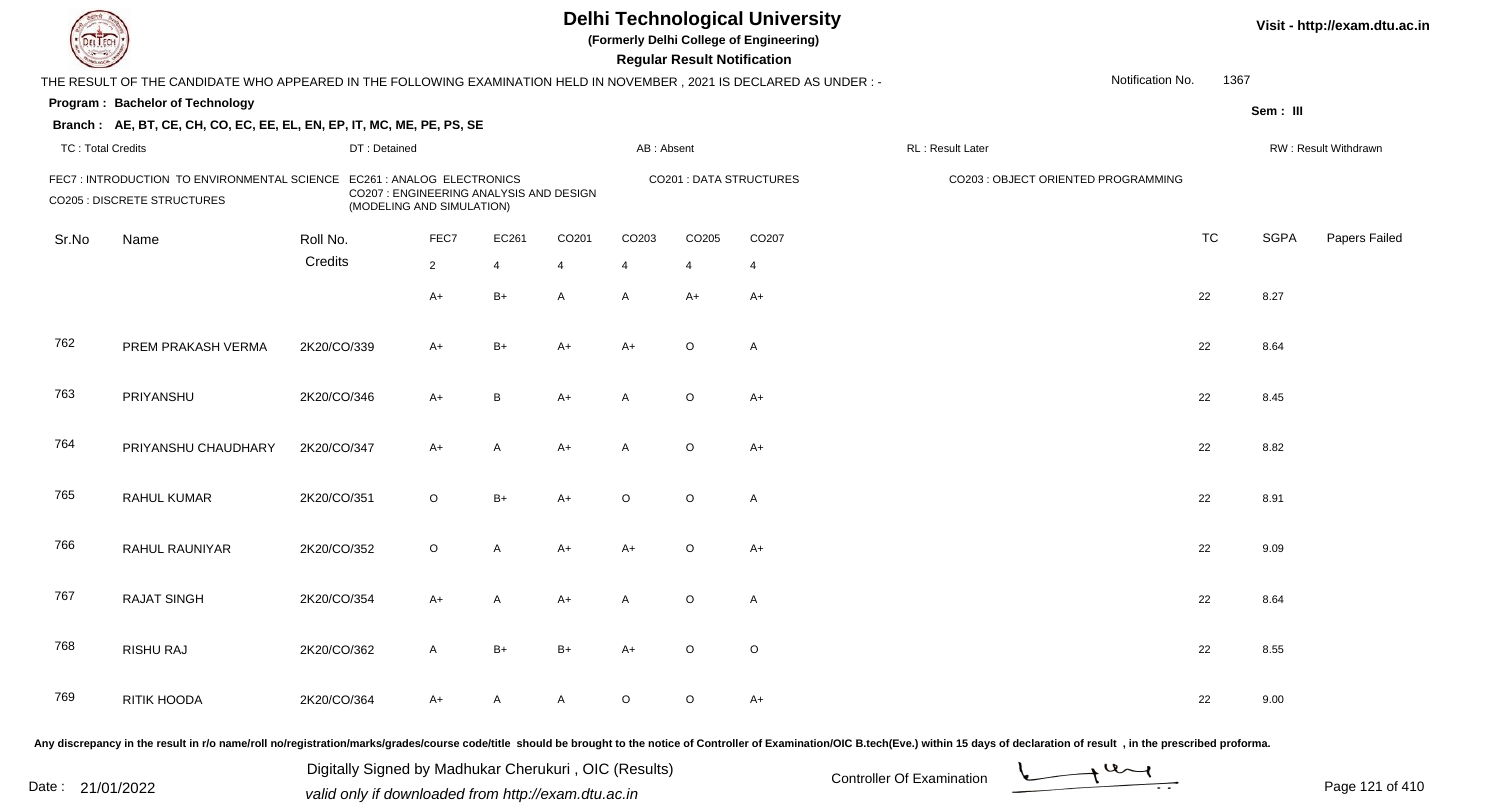| <b>DELTEC</b>            |                                                                                                                      |             |                                                                                                    |                |                |                   |                   | <b>Regular Result Notification</b> | <b>Delhi Technological University</b><br>(Formerly Delhi College of Engineering) |                                                                                                                                                                                                                                |                  |           |             | Visit - http://exam.dtu.ac.in |
|--------------------------|----------------------------------------------------------------------------------------------------------------------|-------------|----------------------------------------------------------------------------------------------------|----------------|----------------|-------------------|-------------------|------------------------------------|----------------------------------------------------------------------------------|--------------------------------------------------------------------------------------------------------------------------------------------------------------------------------------------------------------------------------|------------------|-----------|-------------|-------------------------------|
|                          | THE RESULT OF THE CANDIDATE WHO APPEARED IN THE FOLLOWING EXAMINATION HELD IN NOVEMBER, 2021 IS DECLARED AS UNDER :- |             |                                                                                                    |                |                |                   |                   |                                    |                                                                                  |                                                                                                                                                                                                                                | Notification No. | 1367      |             |                               |
|                          | Program: Bachelor of Technology                                                                                      |             |                                                                                                    |                |                |                   |                   |                                    |                                                                                  |                                                                                                                                                                                                                                |                  |           | Sem: III    |                               |
|                          | Branch: AE, BT, CE, CH, CO, EC, EE, EL, EN, EP, IT, MC, ME, PE, PS, SE                                               |             |                                                                                                    |                |                |                   |                   |                                    |                                                                                  |                                                                                                                                                                                                                                |                  |           |             |                               |
| <b>TC: Total Credits</b> |                                                                                                                      |             | DT: Detained                                                                                       |                |                |                   | AB: Absent        |                                    |                                                                                  | RL : Result Later                                                                                                                                                                                                              |                  |           |             | RW: Result Withdrawn          |
|                          | FEC7 : INTRODUCTION TO ENVIRONMENTAL SCIENCE<br><b>CO205 : DISCRETE STRUCTURES</b>                                   |             | EC261 : ANALOG ELECTRONICS<br>CO207 : ENGINEERING ANALYSIS AND DESIGN<br>(MODELING AND SIMULATION) |                |                |                   |                   |                                    | <b>CO201: DATA STRUCTURES</b>                                                    | CO203 : OBJECT ORIENTED PROGRAMMING                                                                                                                                                                                            |                  |           |             |                               |
| Sr.No                    | Name                                                                                                                 | Roll No.    |                                                                                                    | FEC7           | EC261          | CO <sub>201</sub> | CO <sub>203</sub> | CO205                              | CO <sub>207</sub>                                                                |                                                                                                                                                                                                                                |                  | <b>TC</b> | <b>SGPA</b> | Papers Failed                 |
|                          |                                                                                                                      | Credits     |                                                                                                    | $\overline{2}$ | $\overline{4}$ | 4                 | $\overline{4}$    | 4                                  | $\overline{4}$                                                                   |                                                                                                                                                                                                                                |                  |           |             |                               |
|                          |                                                                                                                      |             |                                                                                                    | $A+$           | A              | $\mathsf{A}$      | $\circ$           | $\circ$                            | $A+$                                                                             |                                                                                                                                                                                                                                |                  | 22        | 9.00        |                               |
| 770                      | ROHIT KUMAR SHAH                                                                                                     | 2K20/CO/374 |                                                                                                    | $A+$           | A              | $B+$              | A                 | $\circ$                            | A                                                                                |                                                                                                                                                                                                                                |                  | 22        | 8.27        |                               |
| 771                      | ROHIT KUMAR TIWARI                                                                                                   | 2K20/CO/375 |                                                                                                    | $\mathsf{A}$   | $A+$           | $B+$              | A                 | $\circ$                            | $A+$                                                                             |                                                                                                                                                                                                                                |                  | 22        | 8.55        |                               |
| 772                      | <b>SACHIN</b>                                                                                                        | 2K20/CO/381 |                                                                                                    | $A+$           | $A+$           | A                 | A                 | $\circ$                            | $A+$                                                                             |                                                                                                                                                                                                                                |                  | 22        | 8.82        |                               |
| 773                      | SAKSHAM VASHISHTHA                                                                                                   | 2K20/CO/393 |                                                                                                    | $A+$           | $B+$           | $B+$              | A                 | $\circ$                            | $A+$                                                                             |                                                                                                                                                                                                                                |                  | 22        | 8.27        |                               |
| 774                      | SAKSHIT ARYAN                                                                                                        | 2K20/CO/394 |                                                                                                    | $A+$           | A              | $B+$              | A+                | $\circ$                            | $A+$                                                                             |                                                                                                                                                                                                                                |                  | 22        | 8.64        |                               |
| 775                      | SAMARTH KHURANA                                                                                                      | 2K20/CO/396 |                                                                                                    | A+             | $A+$           | A+                | A+                | $\circ$                            | $A+$                                                                             |                                                                                                                                                                                                                                |                  | 22        | 9.18        |                               |
| 776                      | SAMPADA BATRA                                                                                                        | 2K20/CO/401 |                                                                                                    | A+             | A+             | A                 | A                 | A+                                 | $A+$                                                                             |                                                                                                                                                                                                                                |                  | 22        | 8.64        |                               |
| 777                      | SANDEEP KUMAR                                                                                                        | 2K20/CO/405 |                                                                                                    | $A+$           | A              | A                 | A                 | $\circ$                            | $\mathsf{A}$                                                                     |                                                                                                                                                                                                                                |                  | 22        | 8.45        |                               |
|                          |                                                                                                                      |             |                                                                                                    |                |                |                   |                   |                                    |                                                                                  | Any discrepancy in the result in r/o name/roll no/registration/marks/grades/course code/title should be brought to the notice of Controller of Examination/OIC B.tech(Eve.) within 15 days of declaration of result , in the p |                  |           |             |                               |

Date : 21/01/2022 Digital Digital of Microsofted Chemical Controller Of Examination Determination Page 122 of 41 Digitally Signed by Madhukar Cherukuri , OIC (Results)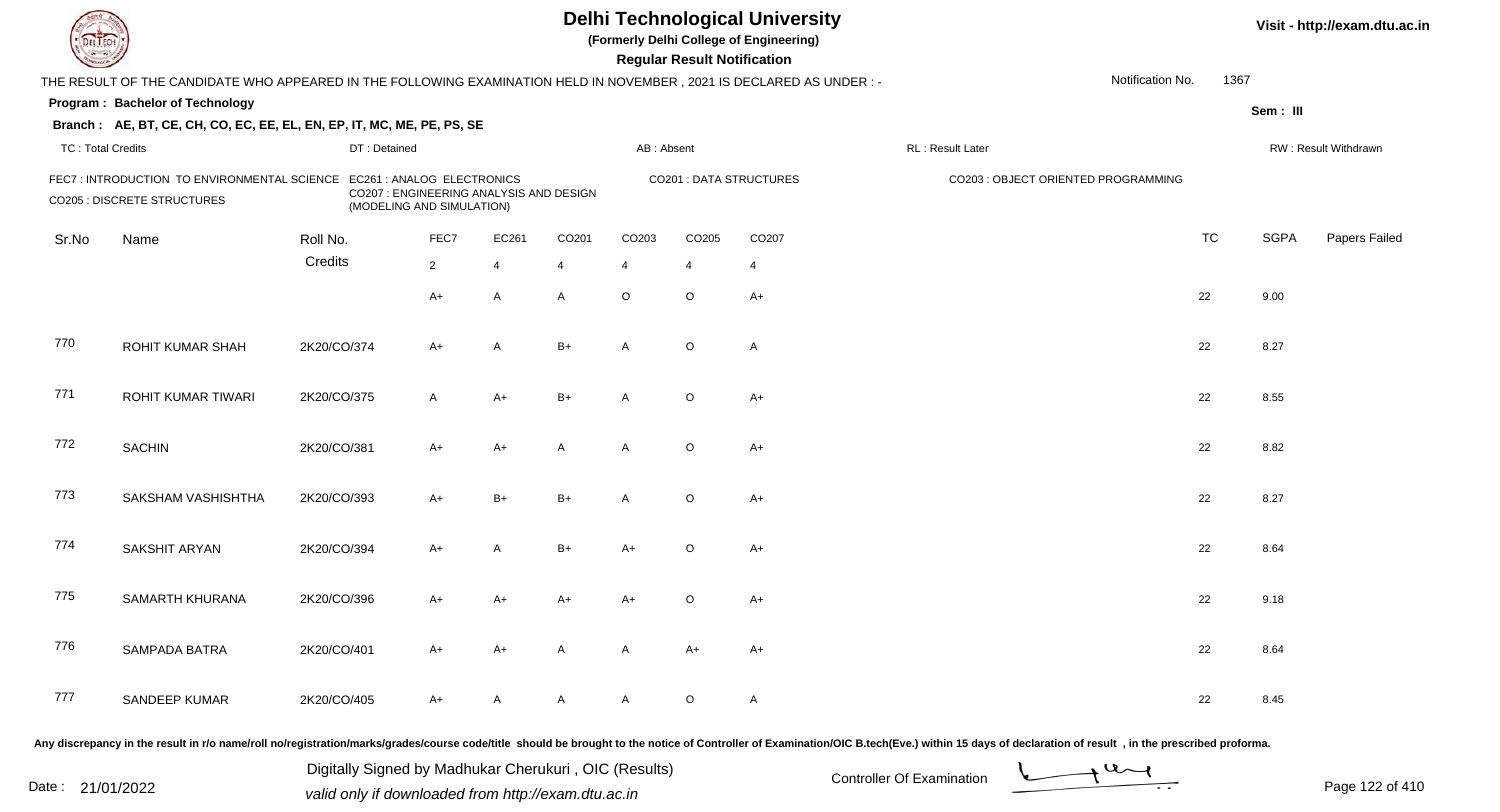| <b>DELTEC</b>            |                                                                                                                      |              |                                                                                                    |                |                   |                   | <b>Regular Result Notification</b> | <b>Delhi Technological University</b><br>(Formerly Delhi College of Engineering) |                                                                                                                                                                                                                                |                  |           |             | Visit - http://exam.dtu.ac.in |
|--------------------------|----------------------------------------------------------------------------------------------------------------------|--------------|----------------------------------------------------------------------------------------------------|----------------|-------------------|-------------------|------------------------------------|----------------------------------------------------------------------------------|--------------------------------------------------------------------------------------------------------------------------------------------------------------------------------------------------------------------------------|------------------|-----------|-------------|-------------------------------|
|                          | THE RESULT OF THE CANDIDATE WHO APPEARED IN THE FOLLOWING EXAMINATION HELD IN NOVEMBER, 2021 IS DECLARED AS UNDER :- |              |                                                                                                    |                |                   |                   |                                    |                                                                                  |                                                                                                                                                                                                                                | Notification No. | 1367      |             |                               |
|                          | Program: Bachelor of Technology                                                                                      |              |                                                                                                    |                |                   |                   |                                    |                                                                                  |                                                                                                                                                                                                                                |                  |           | Sem: III    |                               |
|                          | Branch: AE, BT, CE, CH, CO, EC, EE, EL, EN, EP, IT, MC, ME, PE, PS, SE                                               |              |                                                                                                    |                |                   |                   |                                    |                                                                                  |                                                                                                                                                                                                                                |                  |           |             |                               |
| <b>TC: Total Credits</b> |                                                                                                                      | DT: Detained |                                                                                                    |                |                   | AB: Absent        |                                    |                                                                                  | RL : Result Later                                                                                                                                                                                                              |                  |           |             | RW: Result Withdrawn          |
|                          | FEC7 : INTRODUCTION TO ENVIRONMENTAL SCIENCE<br><b>CO205 : DISCRETE STRUCTURES</b>                                   |              | EC261 : ANALOG ELECTRONICS<br>CO207 : ENGINEERING ANALYSIS AND DESIGN<br>(MODELING AND SIMULATION) |                |                   |                   |                                    | <b>CO201: DATA STRUCTURES</b>                                                    | CO203 : OBJECT ORIENTED PROGRAMMING                                                                                                                                                                                            |                  |           |             |                               |
| Sr.No                    | Name                                                                                                                 | Roll No.     | FEC7                                                                                               | EC261          | CO <sub>201</sub> | CO <sub>203</sub> | CO205                              | CO <sub>207</sub>                                                                |                                                                                                                                                                                                                                |                  | <b>TC</b> | <b>SGPA</b> | Papers Failed                 |
|                          |                                                                                                                      | Credits      | $\overline{2}$                                                                                     | $\overline{4}$ | 4                 | $\overline{4}$    | $\overline{4}$                     | $\overline{4}$                                                                   |                                                                                                                                                                                                                                |                  |           |             |                               |
|                          |                                                                                                                      |              | $A+$                                                                                               | A              | $\mathsf{A}$      | A                 | $\circ$                            | $\mathsf{A}$                                                                     |                                                                                                                                                                                                                                |                  | 22        | 8.45        |                               |
| 778                      | <b>SATYAM</b>                                                                                                        | 2K20/CO/413  | $A+$                                                                                               | $\overline{A}$ | A                 | A                 | $\circ$                            | $A+$                                                                             |                                                                                                                                                                                                                                |                  | 22        | 8.64        |                               |
| 779                      | <b>SHAKSHI</b>                                                                                                       | 2K20/CO/418  | $A+$                                                                                               | A              | $A+$              | A                 | $A+$                               | $A+$                                                                             |                                                                                                                                                                                                                                |                  | 22        | 8.64        |                               |
| 780                      | <b>SHANTANU THAKUR</b>                                                                                               | 2K20/CO/420  | $B+$                                                                                               | A              | A                 | A                 | $\circ$                            | $A+$                                                                             |                                                                                                                                                                                                                                |                  | 22        | 8.45        |                               |
| 781                      | SHASHANK CHAUBEY                                                                                                     | 2K20/CO/421  | $\circ$                                                                                            | A              | $A+$              | $A+$              | $\circ$                            | $\mathsf{A}$                                                                     |                                                                                                                                                                                                                                |                  | 22        | 8.91        |                               |
| 782                      | SHIKHAR DIXIT                                                                                                        | 2K20/CO/425  | $A+$                                                                                               | A              | A                 | $A+$              | $\circ$                            | $A+$                                                                             |                                                                                                                                                                                                                                |                  | 22        | 8.82        |                               |
| 783                      | SHIVAM GARG                                                                                                          | 2K20/CO/429  | $A+$                                                                                               | $\circ$        | $\circ$           | A+                | $\circ$                            | $A+$                                                                             |                                                                                                                                                                                                                                |                  | 22        | 9.55        |                               |
| 784                      | SHORYA AGARWAL                                                                                                       | 2K20/CO/437  | A+                                                                                                 | A              | A+                | A+                | A+                                 | $\circ$                                                                          |                                                                                                                                                                                                                                |                  | 22        | 9.00        |                               |
| 785                      | SORABH GULIYA                                                                                                        | 2K20/CO/444  | A                                                                                                  | A+             | B+                | A                 | A+                                 | A+                                                                               |                                                                                                                                                                                                                                |                  | 22        | 8.36        |                               |
|                          |                                                                                                                      |              |                                                                                                    |                |                   |                   |                                    |                                                                                  | Any discrepancy in the result in r/o name/roll no/registration/marks/grades/course code/title should be brought to the notice of Controller of Examination/OIC B.tech(Eve.) within 15 days of declaration of result , in the p |                  |           |             |                               |

Date : 21/01/2022 Digital Digital of Microsofted Chemical Controller Of Examination Determination Page 123 of 41 Digitally Signed by Madhukar Cherukuri , OIC (Results)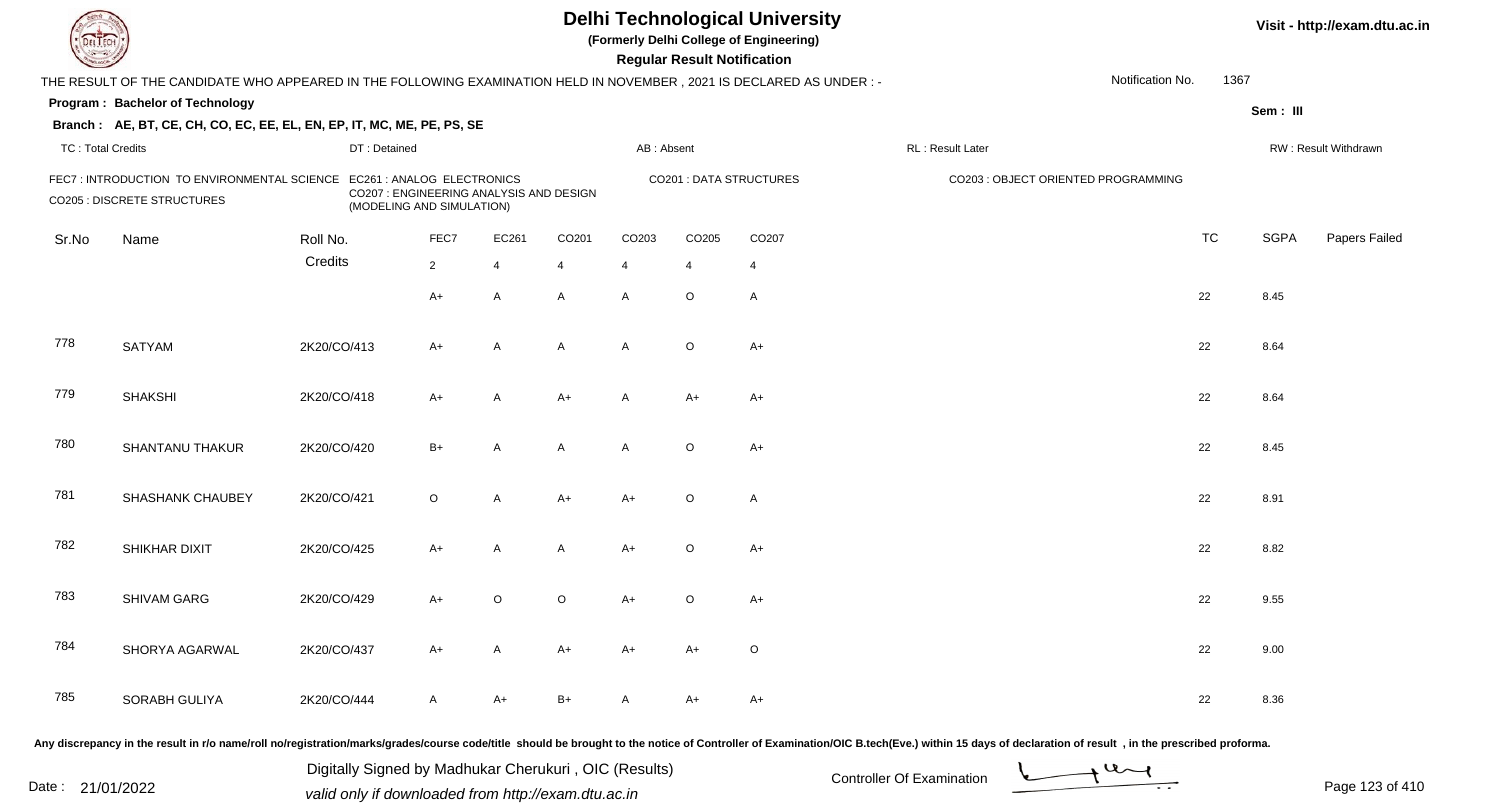| <b>DELTECH</b>           |                                                                                                                     |              |                                                                      |                |         |                   | <b>Regular Result Notification</b> | <b>Delhi Technological University</b><br>(Formerly Delhi College of Engineering) |                                                                                                                                                                                                                                |                  |           |             | Visit - http://exam.dtu.ac.in |
|--------------------------|---------------------------------------------------------------------------------------------------------------------|--------------|----------------------------------------------------------------------|----------------|---------|-------------------|------------------------------------|----------------------------------------------------------------------------------|--------------------------------------------------------------------------------------------------------------------------------------------------------------------------------------------------------------------------------|------------------|-----------|-------------|-------------------------------|
|                          | THE RESULT OF THE CANDIDATE WHO APPEARED IN THE FOLLOWING EXAMINATION HELD IN NOVEMBER, 2021 IS DECLARED AS UNDER:- |              |                                                                      |                |         |                   |                                    |                                                                                  |                                                                                                                                                                                                                                | Notification No. | 1367      |             |                               |
|                          | Program: Bachelor of Technology                                                                                     |              |                                                                      |                |         |                   |                                    |                                                                                  |                                                                                                                                                                                                                                |                  |           | Sem: III    |                               |
|                          | Branch: AE, BT, CE, CH, CO, EC, EE, EL, EN, EP, IT, MC, ME, PE, PS, SE                                              |              |                                                                      |                |         |                   |                                    |                                                                                  |                                                                                                                                                                                                                                |                  |           |             |                               |
| <b>TC: Total Credits</b> |                                                                                                                     | DT: Detained |                                                                      |                |         | AB: Absent        |                                    |                                                                                  | RL: Result Later                                                                                                                                                                                                               |                  |           |             | RW: Result Withdrawn          |
|                          | FEC7: INTRODUCTION TO ENVIRONMENTAL SCIENCE EC261: ANALOG ELECTRONICS<br><b>CO205 : DISCRETE STRUCTURES</b>         |              | CO207 : ENGINEERING ANALYSIS AND DESIGN<br>(MODELING AND SIMULATION) |                |         |                   |                                    | <b>CO201: DATA STRUCTURES</b>                                                    | CO203 : OBJECT ORIENTED PROGRAMMING                                                                                                                                                                                            |                  |           |             |                               |
| Sr.No                    | Name                                                                                                                | Roll No.     | FEC7                                                                 | EC261          | CO201   | CO <sub>203</sub> | CO <sub>205</sub>                  | CO <sub>207</sub>                                                                |                                                                                                                                                                                                                                |                  | <b>TC</b> | <b>SGPA</b> | Papers Failed                 |
|                          |                                                                                                                     | Credits      | $\overline{2}$                                                       | $\overline{4}$ | 4       | $\overline{4}$    | 4                                  | 4                                                                                |                                                                                                                                                                                                                                |                  |           |             |                               |
|                          |                                                                                                                     |              | $\mathsf{A}$                                                         | $A+$           | $B+$    | A                 | $A+$                               | $A+$                                                                             |                                                                                                                                                                                                                                |                  | 22        | 8.36        |                               |
| 786                      | SUKHDEV CHAUDHARY                                                                                                   | 2K20/CO/448  | $A+$                                                                 | A              | $B+$    | A                 | $A+$                               | $A+$                                                                             |                                                                                                                                                                                                                                |                  | 22        | 8.27        |                               |
| 787                      | SUMEDHA MANDAL                                                                                                      | 2K20/CO/449  | $\mathsf{A}$                                                         | A+             | $A+$    | A                 | $\circ$                            | $A+$                                                                             |                                                                                                                                                                                                                                |                  | 22        | 8.91        |                               |
| 788                      | <b>SUNAINA</b>                                                                                                      | 2K20/CO/452  | $A+$                                                                 | $A+$           | $\circ$ | $\circ$           | $\circ$                            | $A+$                                                                             |                                                                                                                                                                                                                                |                  | 22        | 9.55        |                               |
| 789                      | <b>SURYANSH PATHAK</b>                                                                                              | 2K20/CO/454  | $A+$                                                                 | A              | $\circ$ | $\circ$           | $\circ$                            | $A+$                                                                             |                                                                                                                                                                                                                                |                  | 22        | 9.36        |                               |
| 790                      | TANMAY VASUDEVA                                                                                                     | 2K20/CO/457  | $A+$                                                                 | A              | A       | $A+$              | $A+$                               | $A+$                                                                             |                                                                                                                                                                                                                                |                  | 22        | 8.64        |                               |
| 791                      | <b>TEJAS JAIN</b>                                                                                                   | 2K20/CO/460  | $\circ$                                                              | O              | A+      | A+                | A+                                 | $\circ$                                                                          |                                                                                                                                                                                                                                |                  | 22        | 9.45        |                               |
| 792                      | <b>TUSHAR YADAV</b>                                                                                                 | 2K20/CO/462  | A                                                                    | A              | A       | A                 | A+                                 | $B+$                                                                             |                                                                                                                                                                                                                                |                  | 22        | 8.00        |                               |
| 793                      | UJJWAL DHYANI                                                                                                       | 2K20/CO/464  | $A+$                                                                 | A+             | A+      | A+                | A+                                 | A+                                                                               |                                                                                                                                                                                                                                |                  | 22        | 9.00        |                               |
|                          |                                                                                                                     |              |                                                                      |                |         |                   |                                    |                                                                                  | Any discrepancy in the result in r/o name/roll no/registration/marks/grades/course code/title should be brought to the notice of Controller of Examination/OIC B.tech(Eve.) within 15 days of declaration of result , in the p |                  |           |             |                               |

Date : 21/01/2022 Digital Digital of Microsofted Chemical Controller Of Examination Determination Page 124 of 41 Digitally Signed by Madhukar Cherukuri , OIC (Results)

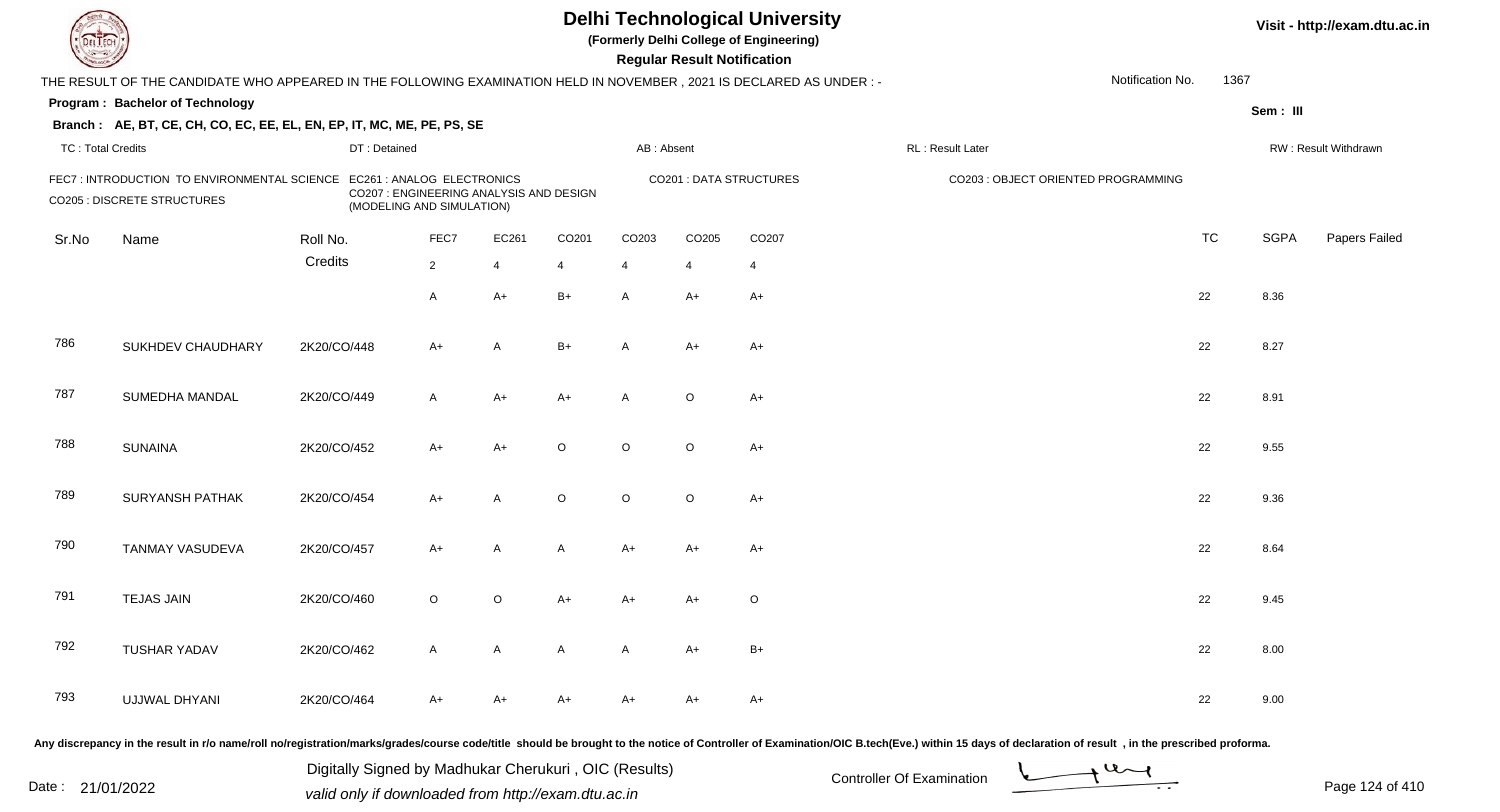|                          |                                                                                                                        |              |                                                                                                    |                |       |                | <b>Regular Result Notification</b> | <b>Delhi Technological University</b><br>(Formerly Delhi College of Engineering) |                                     |                  |           |             | Visit - http://exam.dtu.ac.in |
|--------------------------|------------------------------------------------------------------------------------------------------------------------|--------------|----------------------------------------------------------------------------------------------------|----------------|-------|----------------|------------------------------------|----------------------------------------------------------------------------------|-------------------------------------|------------------|-----------|-------------|-------------------------------|
|                          | THE RESULT OF THE CANDIDATE WHO APPEARED IN THE FOLLOWING EXAMINATION HELD IN NOVEMBER , 2021 IS DECLARED AS UNDER : - |              |                                                                                                    |                |       |                |                                    |                                                                                  |                                     | Notification No. | 1367      |             |                               |
|                          | Program: Bachelor of Technology                                                                                        |              |                                                                                                    |                |       |                |                                    |                                                                                  |                                     |                  |           | Sem: III    |                               |
|                          | Branch: AE, BT, CE, CH, CO, EC, EE, EL, EN, EP, IT, MC, ME, PE, PS, SE                                                 |              |                                                                                                    |                |       |                |                                    |                                                                                  |                                     |                  |           |             |                               |
| <b>TC: Total Credits</b> |                                                                                                                        | DT: Detained |                                                                                                    |                |       | AB: Absent     |                                    |                                                                                  | RL : Result Later                   |                  |           |             | RW: Result Withdrawn          |
|                          | FEC7 : INTRODUCTION TO ENVIRONMENTAL SCIENCE<br>CO205 : DISCRETE STRUCTURES                                            |              | EC261 : ANALOG ELECTRONICS<br>CO207 : ENGINEERING ANALYSIS AND DESIGN<br>(MODELING AND SIMULATION) |                |       |                |                                    | <b>CO201: DATA STRUCTURES</b>                                                    | CO203 : OBJECT ORIENTED PROGRAMMING |                  |           |             |                               |
| Sr.No                    | Name                                                                                                                   | Roll No.     | FEC7                                                                                               | EC261          | CO201 | CO203          | CO205                              | CO207                                                                            |                                     |                  | <b>TC</b> | <b>SGPA</b> | Papers Failed                 |
|                          |                                                                                                                        | Credits      | $\overline{2}$                                                                                     | $\overline{4}$ | 4     | $\overline{4}$ | $\overline{4}$                     | $\overline{4}$                                                                   |                                     |                  |           |             |                               |
|                          |                                                                                                                        |              | A+                                                                                                 | $A+$           | $A+$  | $A+$           | $A+$                               | $A+$                                                                             |                                     |                  | 22        | 9.00        |                               |
| 794                      | UJJWAL KAKRAN                                                                                                          | 2K20/CO/465  | A+                                                                                                 | $A+$           | A     | $A+$           | $A+$                               | $A+$                                                                             |                                     |                  | 22        | 8.82        |                               |
| 795                      | <b>UJJWAL KUMAR</b>                                                                                                    | 2K20/CO/466  | A+                                                                                                 | $A+$           | A     | $A+$           | A+                                 | A+                                                                               |                                     |                  | 22        | 8.82        |                               |
| 796                      | <b>UJJWAL NEGI</b>                                                                                                     | 2K20/CO/467  | A+                                                                                                 | $A+$           | $A+$  | $A+$           | $\mathsf{A}$                       | $A+$                                                                             |                                     |                  | 22        | 8.82        |                               |
| 797                      | VAIBHAV                                                                                                                | 2K20/CO/470  | $\mathsf{A}$                                                                                       | A              | $A+$  | A+             | A+                                 | $A+$                                                                             |                                     |                  | 22        | 8.73        |                               |
| 798                      | <b>VARIN THAKUR</b>                                                                                                    | 2K20/CO/475  | $\mathsf{A}$                                                                                       | $A+$           | $A+$  | $\circ$        | $A+$                               | $A+$                                                                             |                                     |                  | 22        | 9.09        |                               |
| 799                      | <b>VED PRAKASH</b>                                                                                                     | 2K20/CO/476  | $\circ$                                                                                            | A+             | A+    | $\circ$        | A+                                 | A+                                                                               |                                     |                  | 22        | 9.27        |                               |
| 800                      | <b>VENKATA SAI KARTHIK</b><br><b>GOUD EDIGA</b>                                                                        | 2K20/CO/479  | A                                                                                                  | $A+$           | A+    | $\circ$        | A+                                 | $A+$                                                                             |                                     |                  | 22        | 9.09        |                               |
| 801                      | <b>VERNIKA PANCHAL</b>                                                                                                 | 2K20/CO/480  | A+                                                                                                 | $A+$           | A+    | A+             | A+                                 | $\circ$                                                                          |                                     |                  | 22        | 9.18        |                               |
|                          |                                                                                                                        |              |                                                                                                    |                |       |                |                                    |                                                                                  |                                     |                  |           |             |                               |

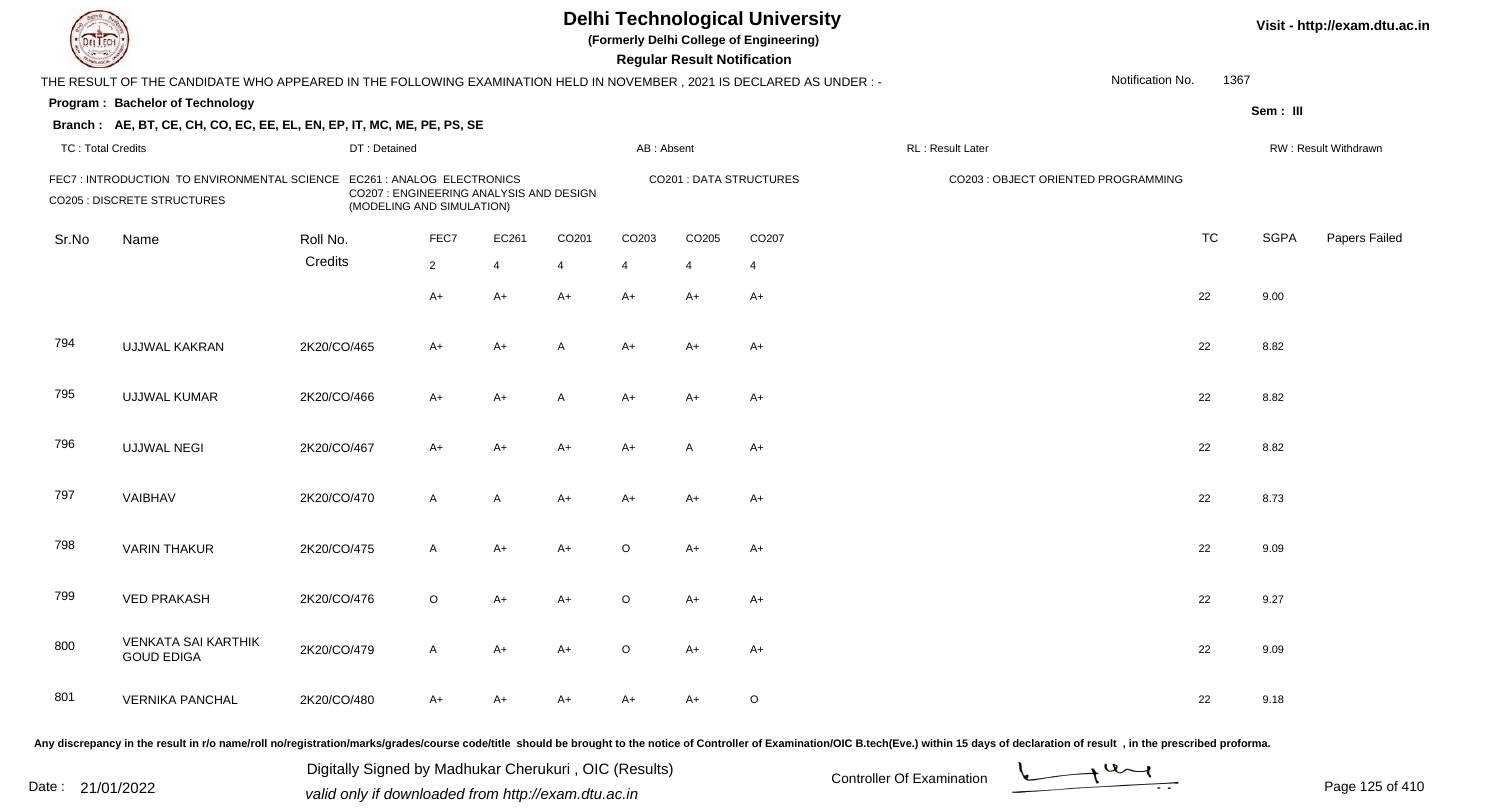| <b>DELTECH</b>           |                                                                                                                                                                                                                                |             |                                                                      |                |                |         |                | <b>Regular Result Notification</b> | <b>Delhi Technological University</b><br>(Formerly Delhi College of Engineering) |                                     |                  |           |             | Visit - http://exam.dtu.ac.in |
|--------------------------|--------------------------------------------------------------------------------------------------------------------------------------------------------------------------------------------------------------------------------|-------------|----------------------------------------------------------------------|----------------|----------------|---------|----------------|------------------------------------|----------------------------------------------------------------------------------|-------------------------------------|------------------|-----------|-------------|-------------------------------|
|                          | THE RESULT OF THE CANDIDATE WHO APPEARED IN THE FOLLOWING EXAMINATION HELD IN NOVEMBER, 2021 IS DECLARED AS UNDER :-                                                                                                           |             |                                                                      |                |                |         |                |                                    |                                                                                  |                                     | Notification No. | 1367      |             |                               |
|                          | Program: Bachelor of Technology                                                                                                                                                                                                |             |                                                                      |                |                |         |                |                                    |                                                                                  |                                     |                  |           | Sem: III    |                               |
|                          | Branch: AE, BT, CE, CH, CO, EC, EE, EL, EN, EP, IT, MC, ME, PE, PS, SE                                                                                                                                                         |             |                                                                      |                |                |         |                |                                    |                                                                                  |                                     |                  |           |             |                               |
| <b>TC: Total Credits</b> |                                                                                                                                                                                                                                |             | DT: Detained                                                         |                |                |         | AB: Absent     |                                    |                                                                                  | RL: Result Later                    |                  |           |             | RW: Result Withdrawn          |
|                          | FEC7: INTRODUCTION TO ENVIRONMENTAL SCIENCE EC261: ANALOG ELECTRONICS<br><b>CO205 : DISCRETE STRUCTURES</b>                                                                                                                    |             | CO207 : ENGINEERING ANALYSIS AND DESIGN<br>(MODELING AND SIMULATION) |                |                |         |                |                                    | <b>CO201: DATA STRUCTURES</b>                                                    | CO203 : OBJECT ORIENTED PROGRAMMING |                  |           |             |                               |
| Sr.No                    | Name                                                                                                                                                                                                                           | Roll No.    |                                                                      | FEC7           | EC261          | CO201   | CO203          | CO <sub>205</sub>                  | CO <sub>207</sub>                                                                |                                     |                  | <b>TC</b> | <b>SGPA</b> | Papers Failed                 |
|                          |                                                                                                                                                                                                                                | Credits     |                                                                      | $\overline{2}$ | $\overline{4}$ | 4       | $\overline{4}$ | 4                                  | 4                                                                                |                                     |                  |           |             |                               |
|                          |                                                                                                                                                                                                                                |             |                                                                      | $A+$           | $A+$           | $A+$    | $A+$           | $A+$                               | $\circ$                                                                          |                                     |                  | 22        | 9.18        |                               |
| 802                      | <b>VIBHAV RATHEE</b>                                                                                                                                                                                                           | 2K20/CO/482 |                                                                      | $\circ$        | A+             | $A+$    | $A+$           | $A+$                               | $\circ$                                                                          |                                     |                  | 22        | 9.27        |                               |
| 803                      | <b>VIMAL</b>                                                                                                                                                                                                                   | 2K20/CO/488 |                                                                      | $A+$           | A+             | A       | A+             | $A+$                               | $A+$                                                                             |                                     |                  | 22        | 8.82        |                               |
| 804                      | <b>VIPUL KUMAR</b>                                                                                                                                                                                                             | 2K20/CO/490 |                                                                      | $A+$           | $A+$           | $A+$    | A+             | $A+$                               | $A+$                                                                             |                                     |                  | 22        | 9.00        |                               |
| 805                      | <b>VIVEK KUMAR THAKUR</b>                                                                                                                                                                                                      | 2K20/CO/493 |                                                                      | $A+$           | A+             | $A+$    | A+             | $A+$                               | $A+$                                                                             |                                     |                  | 22        | 9.00        |                               |
| 806                      | WANVE ABHISHEK RAM                                                                                                                                                                                                             | 2K20/CO/496 |                                                                      | $A+$           | $A+$           | $\circ$ | $\circ$        | $A+$                               | $A+$                                                                             |                                     |                  | 22        | 9.36        |                               |
| 807                      | YASH                                                                                                                                                                                                                           | 2K20/CO/497 |                                                                      | $\circ$        | A+             | A+      | O              | A+                                 | $A+$                                                                             |                                     |                  | 22        | 9.27        |                               |
| 808                      | YASH                                                                                                                                                                                                                           | 2K20/CO/499 |                                                                      | A+             | A              | A+      | A+             | A+                                 | A+                                                                               |                                     |                  | 22        | 8.82        |                               |
| 809                      | YASH RAJ GUPTA                                                                                                                                                                                                                 | 2K20/CO/501 |                                                                      | $A+$           | A+             | A+      | A+             | $\circ$                            | A+                                                                               |                                     |                  | 22        | 9.18        |                               |
|                          | Any discrepancy in the result in r/o name/roll no/registration/marks/grades/course code/title should be brought to the notice of Controller of Examination/OIC B.tech(Eve.) within 15 days of declaration of result, in the pr |             |                                                                      |                |                |         |                |                                    |                                                                                  |                                     |                  |           |             |                               |

Date : 21/01/2022 Digital Digital of Microsofted Chemical Controller Of Examination Determination Page 126 of 41 Digitally Signed by Madhukar Cherukuri , OIC (Results)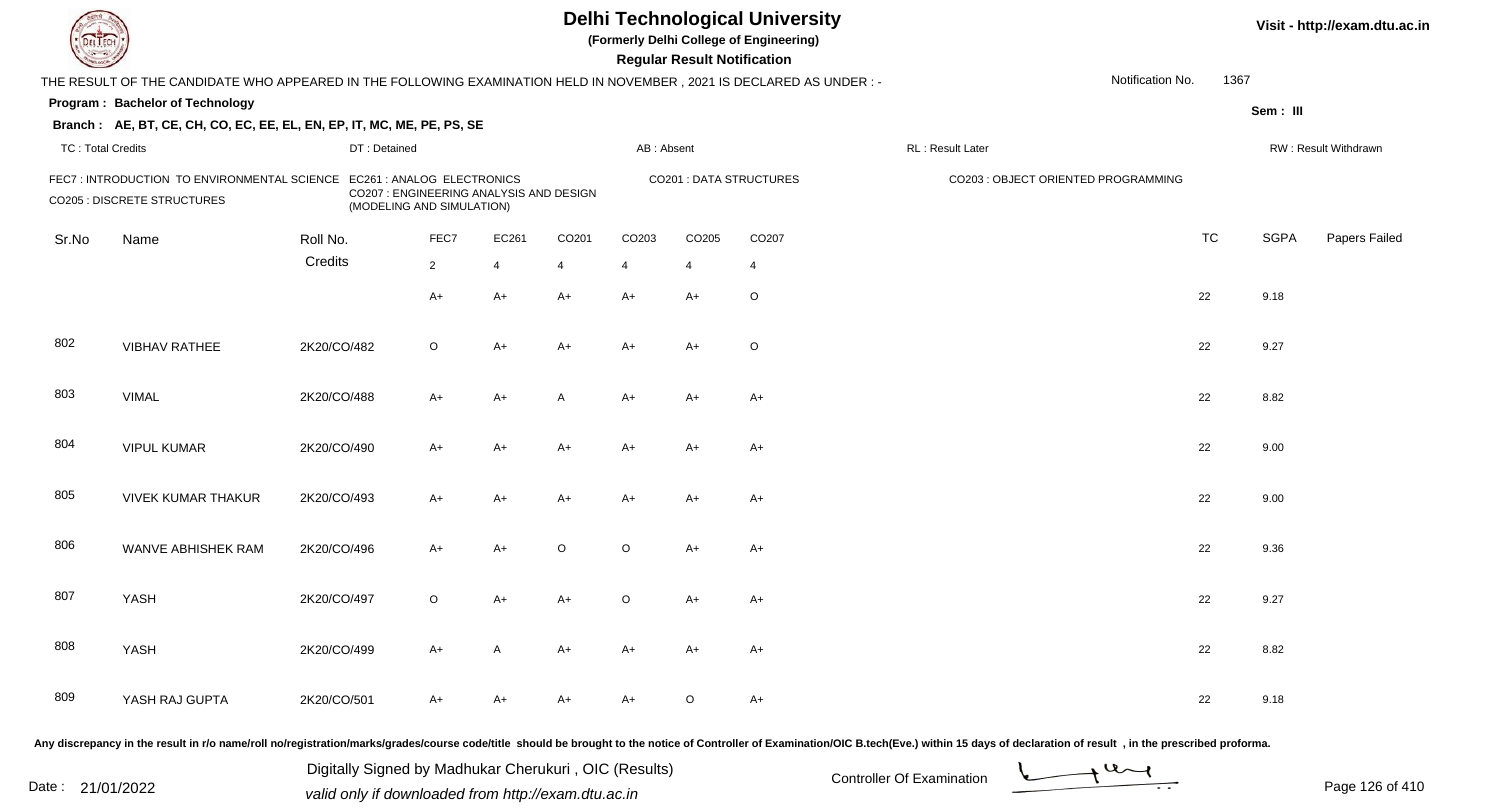| DEL TECH<br>$\sqrt{2}$                                                             |                                                                                                                       |                                        |              |                |       |                        |                                     | <b>Regular Result Notification</b> | <b>Delhi Technological University</b><br>(Formerly Delhi College of Engineering) |                          |                  |             | Visit - http://exam.dtu.ac.in |
|------------------------------------------------------------------------------------|-----------------------------------------------------------------------------------------------------------------------|----------------------------------------|--------------|----------------|-------|------------------------|-------------------------------------|------------------------------------|----------------------------------------------------------------------------------|--------------------------|------------------|-------------|-------------------------------|
|                                                                                    | THE RESULT OF THE CANDIDATE WHO APPEARED IN THE FOLLOWING EXAMINATION HELD IN NOVEMBER , 2021 IS DECLARED AS UNDER :- |                                        |              |                |       |                        |                                     |                                    |                                                                                  |                          | Notification No. | 1367        |                               |
|                                                                                    | <b>Program: Bachelor of Technology</b>                                                                                |                                        |              |                |       |                        |                                     |                                    |                                                                                  |                          |                  | Sem: III    |                               |
|                                                                                    | Branch: AE, BT, CE, CH, CO, EC, EE, EL, EN, EP, IT, MC, ME, PE, PS, SE                                                |                                        |              |                |       |                        |                                     |                                    |                                                                                  |                          |                  |             |                               |
| TC: Total Credits                                                                  |                                                                                                                       |                                        | DT: Detained |                |       |                        | AB: Absent                          |                                    |                                                                                  | <b>RL</b> : Result Later |                  |             | RW: Result Withdrawn          |
| FEC7 : INTRODUCTION TO ENVIRONMENTAL SCIENCE<br><b>CO205 : DISCRETE STRUCTURES</b> | EC261 : ANALOG ELECTRONICS<br>(MODELING AND SIMULATION)                                                               | CO207: ENGINEERING ANALYSIS AND DESIGN |              |                |       | CO201: DATA STRUCTURES | CO203 : OBJECT ORIENTED PROGRAMMING |                                    |                                                                                  |                          |                  |             |                               |
| Sr.No                                                                              | Name                                                                                                                  | Roll No.                               |              | FEC7           | EC261 | CO <sub>201</sub>      | CO <sub>203</sub>                   | CO <sub>205</sub>                  | CO <sub>207</sub>                                                                |                          | TC               | <b>SGPA</b> | Papers Failed                 |
|                                                                                    |                                                                                                                       | Credits                                |              | $\overline{2}$ |       |                        | $\overline{4}$                      | -4                                 | -4                                                                               |                          |                  |             |                               |
|                                                                                    |                                                                                                                       |                                        |              | A+             | A+    | A+                     | $A+$                                | $\circ$                            | $A+$                                                                             |                          | 22               | 9.18        |                               |
|                                                                                    |                                                                                                                       |                                        |              |                |       |                        |                                     |                                    |                                                                                  |                          |                  |             |                               |

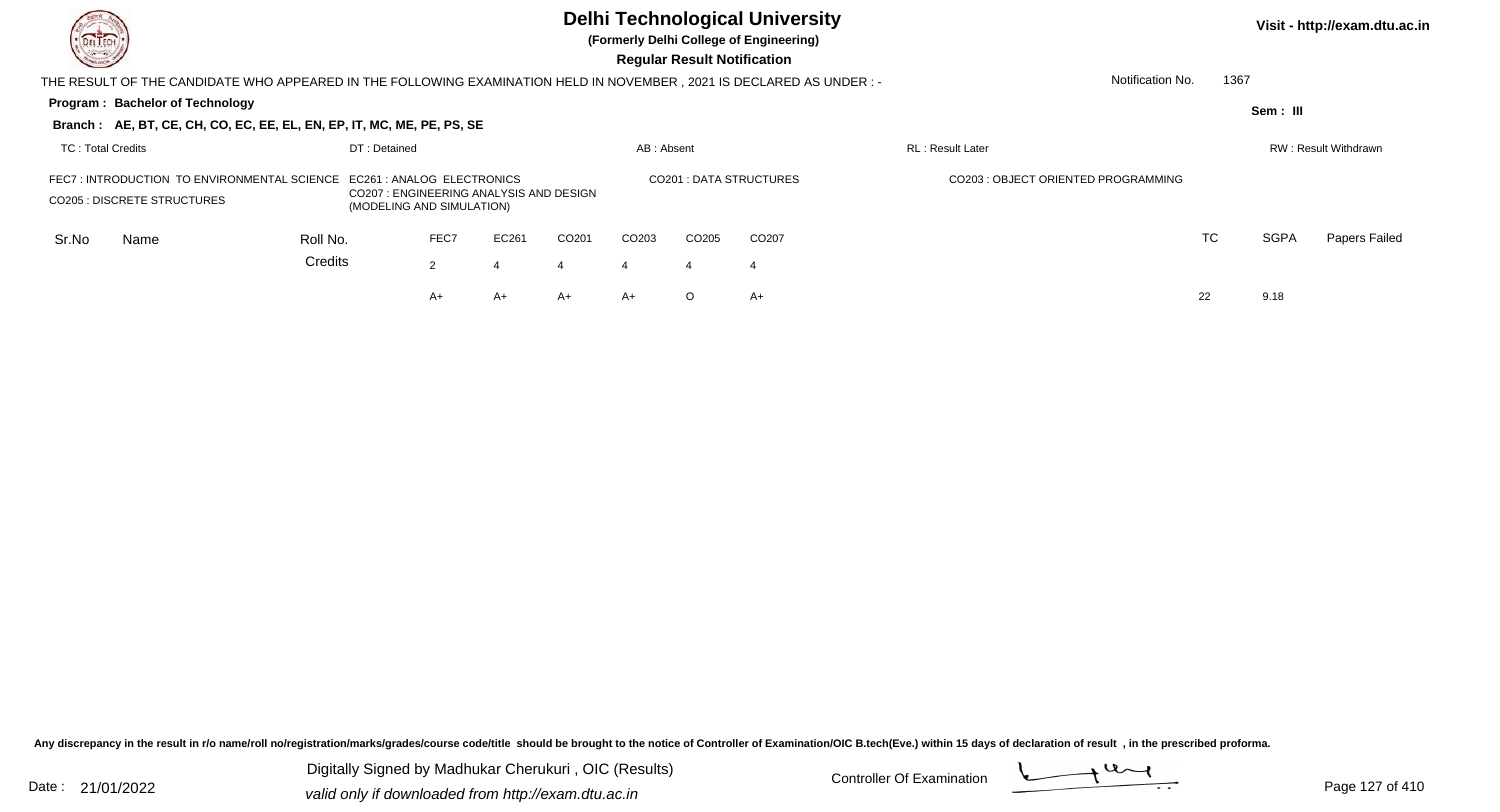## **Delhi Technological University**

**(Formerly Delhi College of Engineering)**

 **Regular Result Notification**

## **Visit - http://exam.dtu.ac.in**

| <b>County</b> |                                                                                                                      |              |                                                                                                    |                |                |                | <b>Regular Result Notification</b> |                         |                                     |                          |             |                      |
|---------------|----------------------------------------------------------------------------------------------------------------------|--------------|----------------------------------------------------------------------------------------------------|----------------|----------------|----------------|------------------------------------|-------------------------|-------------------------------------|--------------------------|-------------|----------------------|
|               | THE RESULT OF THE CANDIDATE WHO APPEARED IN THE FOLLOWING EXAMINATION HELD IN NOVEMBER, 2021 IS DECLARED AS UNDER :- |              |                                                                                                    |                |                |                |                                    |                         |                                     | 1367<br>Notification No. |             |                      |
|               | Program: Bachelor of Technology                                                                                      |              |                                                                                                    |                |                |                |                                    |                         |                                     |                          | Sem: III    |                      |
|               | Branch: AE, BT, CE, CH, CO, EC, EE, EL, EN, EP, IT, MC, ME, PE, PS, SE                                               |              |                                                                                                    |                |                |                |                                    |                         |                                     |                          |             |                      |
|               | <b>TC: Total Credits</b>                                                                                             | DT: Detained |                                                                                                    |                |                | AB: Absent     |                                    |                         | RL: Result Later                    |                          |             | RW: Result Withdrawn |
|               | FEC9: Spoken Skills in English<br><b>CO205 : DISCRETE STRUCTURES</b>                                                 |              | EC261 : ANALOG ELECTRONICS<br>CO207 : ENGINEERING ANALYSIS AND DESIGN<br>(MODELING AND SIMULATION) |                |                |                |                                    | CO201 : DATA STRUCTURES | CO203 : OBJECT ORIENTED PROGRAMMING |                          |             |                      |
| Sr.No         | Name                                                                                                                 | Roll No.     | FEC9                                                                                               | EC261          | CO201          | CO203          | CO205                              | CO207                   |                                     | <b>TC</b>                | <b>SGPA</b> | Papers Failec        |
|               |                                                                                                                      | Credits      | $\overline{2}$                                                                                     | $\overline{4}$ | $\overline{4}$ | $\overline{4}$ | $\overline{4}$                     | $\overline{4}$          |                                     |                          |             |                      |
| 810           | <b>CHETAN JANGIR</b>                                                                                                 | 2K20/CO/130  | $A+$                                                                                               | $\overline{A}$ | $A+$           | $\mathsf{A}$   | $A+$                               | $A+$                    |                                     | 22                       | 8.64        |                      |
| 811           | HIMANSHU AGGARWAL                                                                                                    | 2K20/CO/198  | Α                                                                                                  | $B+$           | $\circ$        | $A+$           | B                                  | $A+$                    |                                     | 22                       | 8.18        |                      |
| 812           | <b>KARAN</b>                                                                                                         | 2K20/CO/223  | $B+$                                                                                               | $B+$           | $\mathsf{A}$   | $\mathsf{A}$   | $\mathsf{A}$                       | $A+$                    |                                     | 22                       | 7.91        |                      |
| 813           | <b>KESHAV GUPTA</b>                                                                                                  | 2K20/CO/232  | $\circ$                                                                                            | $A+$           | $A+$           | $\circ$        | $\circ$                            | $A+$                    |                                     | 22                       | 9.45        |                      |
| 814           | <b>MANAV</b>                                                                                                         | 2K20/CO/250  | $\circ$                                                                                            | $A+$           | $A+$           | $A+$           | A+                                 | $A+$                    |                                     | 22                       | 9.09        |                      |
| 815           | <b>SANCHIT</b>                                                                                                       | 2K20/CO/403  | $\mathsf{A}$                                                                                       | B              | $B+$           | A              | A+                                 | A                       |                                     | 22                       | 7.64        |                      |

Any discrepancy in the result in r/o name/roll no/registration/marks/grades/course code/title should be brought to the notice of Controller of Examination/OIC B.tech(Eve.) within 15 days of declaration of result, in the pr

Date : 21/01/2022 Digital Digital of Microsofted Chemical Controller Of Examination Determination Page 128 of 41 Digitally Signed by Madhukar Cherukuri , OIC (Results)

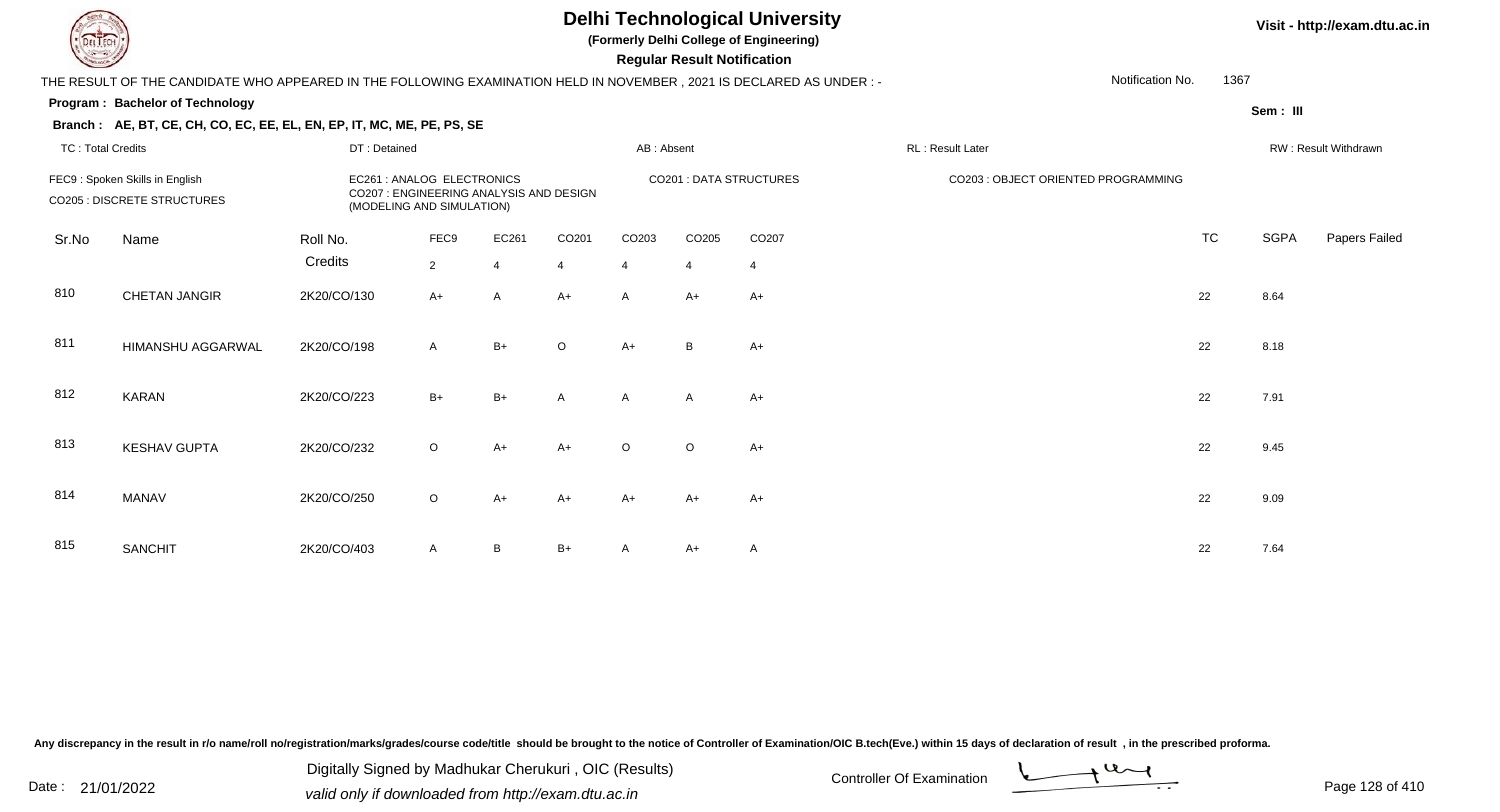|                          |                                                                                                                        |             |                                                                                                           |         |         |                | <b>Regular Result Notification</b> | <b>Delhi Technological University</b><br>(Formerly Delhi College of Engineering) |                                         |                  |           |             | Visit - http://exam.dtu.ac.in |
|--------------------------|------------------------------------------------------------------------------------------------------------------------|-------------|-----------------------------------------------------------------------------------------------------------|---------|---------|----------------|------------------------------------|----------------------------------------------------------------------------------|-----------------------------------------|------------------|-----------|-------------|-------------------------------|
|                          | THE RESULT OF THE CANDIDATE WHO APPEARED IN THE FOLLOWING EXAMINATION HELD IN NOVEMBER , 2021 IS DECLARED AS UNDER : - |             |                                                                                                           |         |         |                |                                    |                                                                                  |                                         | Notification No. | 1367      |             |                               |
|                          | Program: Bachelor of Technology                                                                                        |             |                                                                                                           |         |         |                |                                    |                                                                                  |                                         |                  |           | Sem: III    |                               |
|                          | Branch: AE, BT, CE, CH, CO, EC, EE, EL, EN, EP, IT, MC, ME, PE, PS, SE                                                 |             |                                                                                                           |         |         |                |                                    |                                                                                  |                                         |                  |           |             |                               |
| <b>TC: Total Credits</b> |                                                                                                                        |             | DT: Detained                                                                                              |         |         | AB: Absent     |                                    |                                                                                  | RL: Result Later                        |                  |           |             | RW: Result Withdrawn          |
| AND TRANSFORMER          | FEC10: COMMUNICATION SKILLS<br>EE205 : ELECTROMECHANICAL ENERGY CONVERSION                                             |             | MA261 : NUMERICAL AND ENGINEERING OPTIMIZATION<br><b>METHODS</b><br>EE207a : Electromagnetic Field Theory |         |         |                |                                    | EE201 : NETWORK ANALYSIS & SYNTHESIS                                             | EE203 : ELECTRONIC DEVICES AND CIRCUITS |                  |           |             |                               |
| Sr.No                    | Name                                                                                                                   | Roll No.    | FEC10                                                                                                     | MA261   | EE201   | EE203          | EE205                              | EE207a                                                                           |                                         |                  | <b>TC</b> | <b>SGPA</b> | Papers Failed                 |
|                          |                                                                                                                        | Credits     | $\overline{2}$                                                                                            | 4       | 4       | $\overline{4}$ | 4                                  | $\overline{4}$                                                                   |                                         |                  |           |             |                               |
| 816                      | ANAND SAROJ                                                                                                            | 2K20/EE/32  | $A+$                                                                                                      | O       | $A+$    | A              | A                                  | $A+$                                                                             |                                         |                  | 22        | 8.82        |                               |
| 817                      | <b>ANIK KUMAR</b>                                                                                                      | 2K20/EE/33  | A                                                                                                         | A+      | A+      | $\overline{A}$ | A                                  | A+                                                                               |                                         |                  | 22        | 8.55        |                               |
| 818                      | <b>DEEPAK KUMAR</b>                                                                                                    | 2K20/EE/86  | A+                                                                                                        | A+      | A+      | $\overline{A}$ | A                                  | $\mathsf{A}$                                                                     |                                         |                  | 22        | 8.45        |                               |
| 819                      | <b>HRITIK ROSHAN</b>                                                                                                   | 2K20/EE/128 | $A+$                                                                                                      | A+      | $A+$    | $\overline{A}$ | $A+$                               | $\mathsf{A}$                                                                     |                                         |                  | 22        | 8.64        |                               |
| 820                      | <b>KUMAR RAHUL</b>                                                                                                     | 2K20/EE/153 | $\circ$                                                                                                   | $\circ$ | $\circ$ | $A+$           | $A+$                               | $A+$                                                                             |                                         |                  | 22        | 9.45        |                               |
| 821                      | <b>RAHUL</b>                                                                                                           | 2K20/EE/206 | A+                                                                                                        | Α       | A       | $A+$           | $B+$                               | $\mathsf{A}$                                                                     |                                         |                  | 22        | 8.09        |                               |
| 822                      | <b>UTKARSH SINGH</b>                                                                                                   | 2K20/EE/290 | A                                                                                                         | В       | В       | B              | B                                  | B                                                                                |                                         |                  | 22        | 6.18        |                               |
| 823                      | <b>VINAYAK BENI</b>                                                                                                    | 2K20/EE/302 | A+                                                                                                        | A+      | A+      | A+             | A                                  | A                                                                                |                                         |                  | 22        | 8.64        |                               |
| 824                      | YASH                                                                                                                   | 2K20/EE/309 | A+                                                                                                        | A       | A       | A+             | A+                                 | A+                                                                               |                                         |                  | 22        | 8.64        |                               |
|                          |                                                                                                                        |             |                                                                                                           |         |         |                |                                    | $\alpha$ etian of Cantrallor of Eventuation (OIC B took (Eve ) $\alpha$          |                                         |                  |           |             |                               |

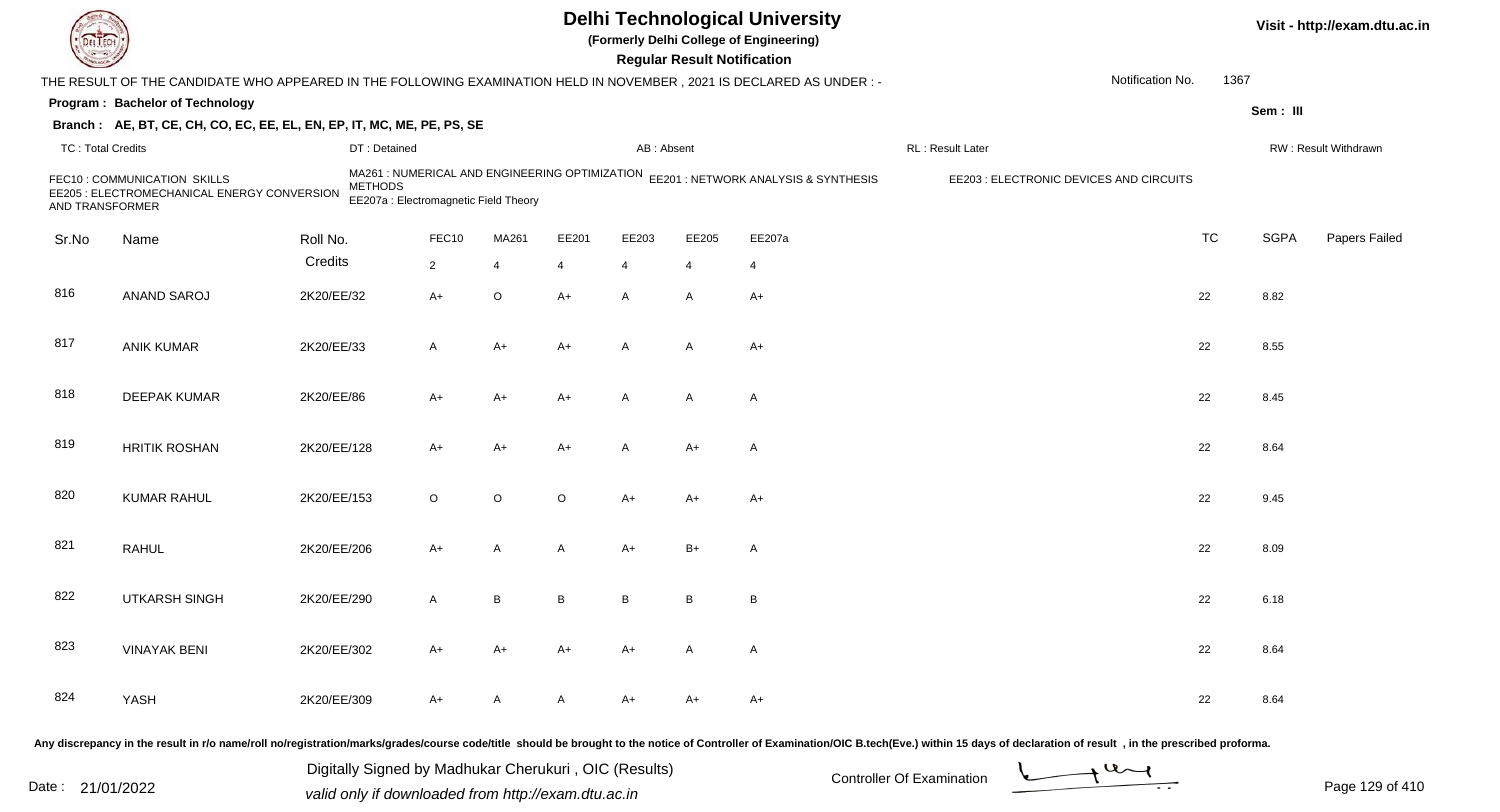| DEL TECH<br><u>Starting Company (Company)</u>  |                                                                                                                       |                                                                                                           |                         |       |                  | <b>Regular Result Notification</b> | <b>Delhi Technological University</b><br>(Formerly Delhi College of Engineering) |                                         |      |             | Visit - http://exam.dtu.ac.in |
|------------------------------------------------|-----------------------------------------------------------------------------------------------------------------------|-----------------------------------------------------------------------------------------------------------|-------------------------|-------|------------------|------------------------------------|----------------------------------------------------------------------------------|-----------------------------------------|------|-------------|-------------------------------|
|                                                | THE RESULT OF THE CANDIDATE WHO APPEARED IN THE FOLLOWING EXAMINATION HELD IN NOVEMBER , 2021 IS DECLARED AS UNDER :- |                                                                                                           |                         |       |                  |                                    |                                                                                  | Notification No.                        | 1367 |             |                               |
| Program: Bachelor of Technology                | Branch: AE, BT, CE, CH, CO, EC, EE, EL, EN, EP, IT, MC, ME, PE, PS, SE                                                |                                                                                                           |                         |       |                  |                                    |                                                                                  |                                         |      | Sem: III    |                               |
| <b>TC: Total Credits</b>                       |                                                                                                                       | DT: Detained                                                                                              | <b>RL: Result Later</b> |       |                  | RW: Result Withdrawn               |                                                                                  |                                         |      |             |                               |
| FEC10: COMMUNICATION SKILLS<br>AND TRANSFORMER | EE205 : ELECTROMECHANICAL ENERGY CONVERSION                                                                           | MA261 : NUMERICAL AND ENGINEERING OPTIMIZATION<br><b>METHODS</b><br>EE207a : Electromagnetic Field Theory |                         |       |                  |                                    | EE201 : NETWORK ANALYSIS & SYNTHESIS                                             | EE203 : ELECTRONIC DEVICES AND CIRCUITS |      |             |                               |
| Sr.No<br>Name                                  | Roll No.                                                                                                              | FEC10                                                                                                     | MA261                   | EE201 | EE203            | EE205                              | EE207a                                                                           |                                         | TC   | <b>SGPA</b> | Papers Failed                 |
|                                                | Credits                                                                                                               | 2                                                                                                         | 4                       |       | $\boldsymbol{4}$ | 4                                  | 4                                                                                |                                         |      |             |                               |
|                                                |                                                                                                                       | A+                                                                                                        | A                       | A     | $A+$             | A+                                 | A+                                                                               |                                         | 22   | 8.64        |                               |

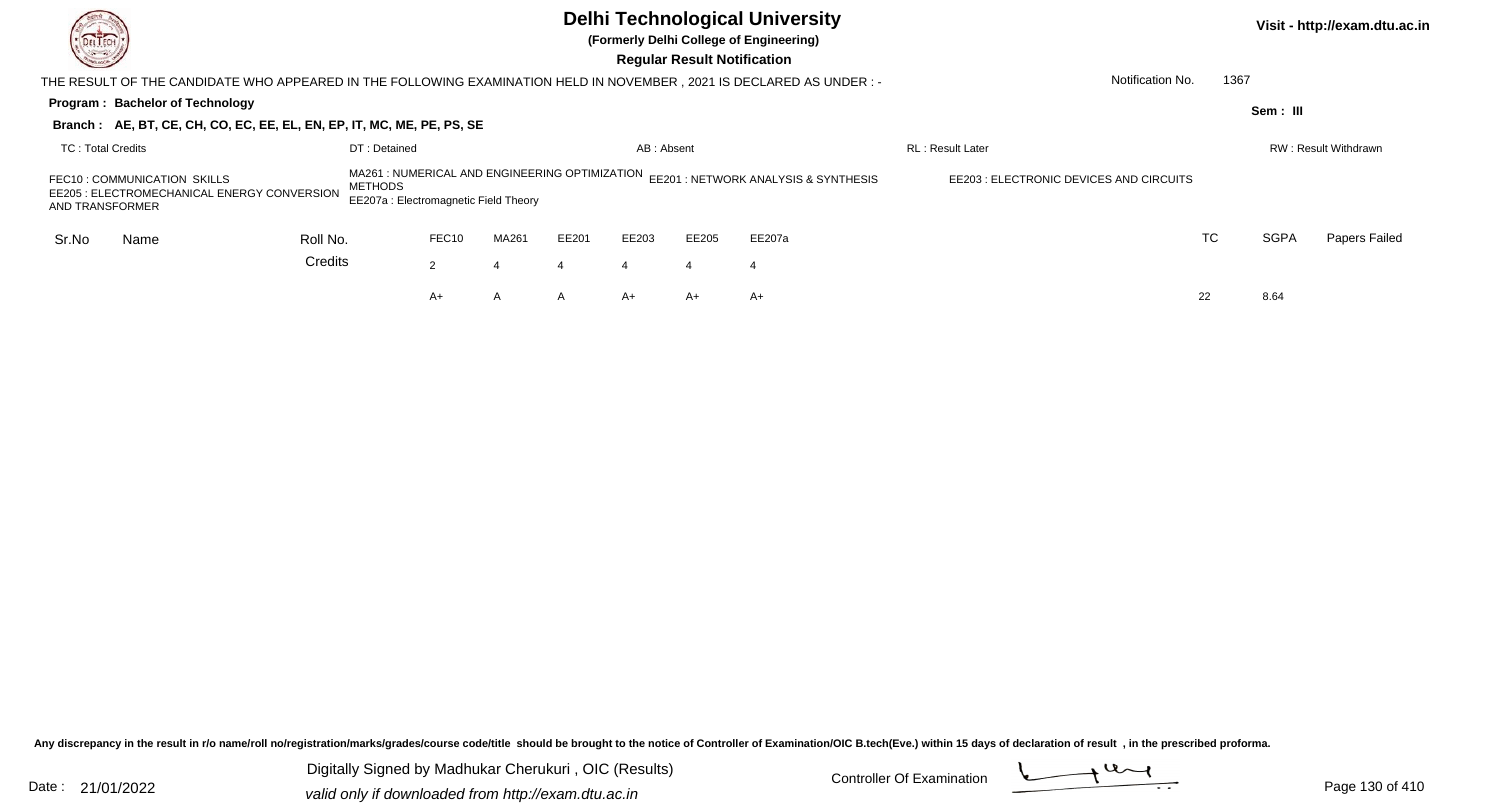| DEL TECI                 |                                                                                                                     |             |                                                         |                |                |                |              | <b>Regular Result Notification</b> | <b>Delhi Technological University</b><br>(Formerly Delhi College of Engineering)    |                                                                                                                                                                                                                                |                  |           |             | Visit - http://exam.dtu.ac.in |
|--------------------------|---------------------------------------------------------------------------------------------------------------------|-------------|---------------------------------------------------------|----------------|----------------|----------------|--------------|------------------------------------|-------------------------------------------------------------------------------------|--------------------------------------------------------------------------------------------------------------------------------------------------------------------------------------------------------------------------------|------------------|-----------|-------------|-------------------------------|
|                          | THE RESULT OF THE CANDIDATE WHO APPEARED IN THE FOLLOWING EXAMINATION HELD IN NOVEMBER, 2021 IS DECLARED AS UNDER:- |             |                                                         |                |                |                |              |                                    |                                                                                     |                                                                                                                                                                                                                                | Notification No. | 1367      |             |                               |
|                          | Program: Bachelor of Technology                                                                                     |             |                                                         |                |                |                |              |                                    |                                                                                     |                                                                                                                                                                                                                                |                  |           | Sem: III    |                               |
|                          | Branch: AE, BT, CE, CH, CO, EC, EE, EL, EN, EP, IT, MC, ME, PE, PS, SE                                              |             |                                                         |                |                |                |              |                                    |                                                                                     |                                                                                                                                                                                                                                |                  |           |             |                               |
| <b>TC: Total Credits</b> |                                                                                                                     |             | DT: Detained                                            |                |                |                | AB: Absent   |                                    |                                                                                     | RL: Result Later                                                                                                                                                                                                               |                  |           |             | RW: Result Withdrawn          |
| AND TRANSFORMER          | FEC11: Soft Skills and Personality Development<br>EE205 : ELECTROMECHANICAL ENERGY CONVERSION                       |             | <b>METHODS</b><br>EE207a : Electromagnetic Field Theory |                |                |                |              |                                    | MA261 : NUMERICAL AND ENGINEERING OPTIMIZATION EE201 : NETWORK ANALYSIS & SYNTHESIS | EE203 : ELECTRONIC DEVICES AND CIRCUITS                                                                                                                                                                                        |                  |           |             |                               |
| Sr.No                    | Name                                                                                                                | Roll No.    |                                                         | FEC11          | MA261          | EE201          | EE203        | EE205                              | EE207a                                                                              |                                                                                                                                                                                                                                |                  | <b>TC</b> | <b>SGPA</b> | Papers Failed                 |
|                          |                                                                                                                     | Credits     |                                                         | $\overline{2}$ | 4              | $\overline{4}$ | 4            | $\overline{4}$                     | $\overline{4}$                                                                      |                                                                                                                                                                                                                                |                  |           |             |                               |
| 825                      | <b>DEEPAK KUMAR</b>                                                                                                 | 2K20/EE/87  |                                                         | $\mathsf{A}$   | $B+$           | $A+$           | A            | $B+$                               | $B+$                                                                                |                                                                                                                                                                                                                                |                  | 22        | 7.64        |                               |
| 826                      | <b>HARISH SAIFI</b>                                                                                                 | 2K20/EE/110 |                                                         | $A+$           | $\circ$        | A+             | A+           | $\circ$                            | $A+$                                                                                |                                                                                                                                                                                                                                |                  | 22        | 9.36        |                               |
| 827                      | <b>KANISHK YADAV</b>                                                                                                | 2K20/EE/142 |                                                         | $\overline{A}$ | $B+$           | A+             | A            | $B+$                               | $B+$                                                                                |                                                                                                                                                                                                                                |                  | 22        | 7.64        |                               |
| 828                      | <b>KOSHAL</b>                                                                                                       | 2K20/EE/151 |                                                         | $A+$           | $\mathsf{A}$   | $A+$           | $B+$         | A                                  | $A+$                                                                                |                                                                                                                                                                                                                                |                  | 22        | 8.27        |                               |
| 829                      | <b>KUNDAN KUMAR</b>                                                                                                 | 2K20/EE/155 |                                                         | $A+$           | B              | A+             | $B+$         | A                                  | A+                                                                                  |                                                                                                                                                                                                                                |                  | 22        | 7.91        |                               |
| 830                      | <b>SAKET KUMAR</b>                                                                                                  | 2K20/EE/238 |                                                         | $A+$           | $\overline{A}$ | A              | $B+$         | A                                  | $A+$                                                                                |                                                                                                                                                                                                                                |                  | 22        | 8.09        |                               |
| 831                      | <b>SETH EKKA</b>                                                                                                    | 2K20/EE/248 |                                                         | $A+$           | A              | $B+$           | A            | A                                  | A                                                                                   |                                                                                                                                                                                                                                |                  | 22        | 7.91        |                               |
| 832                      | <b>TANISHQ HARIT</b>                                                                                                | 2K20/EE/278 |                                                         | $\mathsf{A}$   | B              | $B+$           | $\mathsf{C}$ | $B+$                               | A                                                                                   |                                                                                                                                                                                                                                |                  | 22        | 6.73        |                               |
| 833                      | <b>VISHAL SIHVAL</b>                                                                                                | 2K20/EE/305 |                                                         | $A+$           | $\mathsf{A}$   | A              | $\mathsf{A}$ | $B+$                               | $A+$                                                                                |                                                                                                                                                                                                                                |                  | 22        | 8.09        |                               |
|                          |                                                                                                                     |             |                                                         |                |                |                |              |                                    |                                                                                     | Any discrepancy in the result in r/o name/roll no/registration/marks/grades/course code/title should be brought to the notice of Controller of Examination/OIC B.tech(Eve.) within 15 days of declaration of result , in the p |                  |           |             |                               |

Date : 21/01/2022 Digital Digital of Microsofted Chemical Controller Of Examination Determination Page 131 of 41 Digitally Signed by Madhukar Cherukuri , OIC (Results)

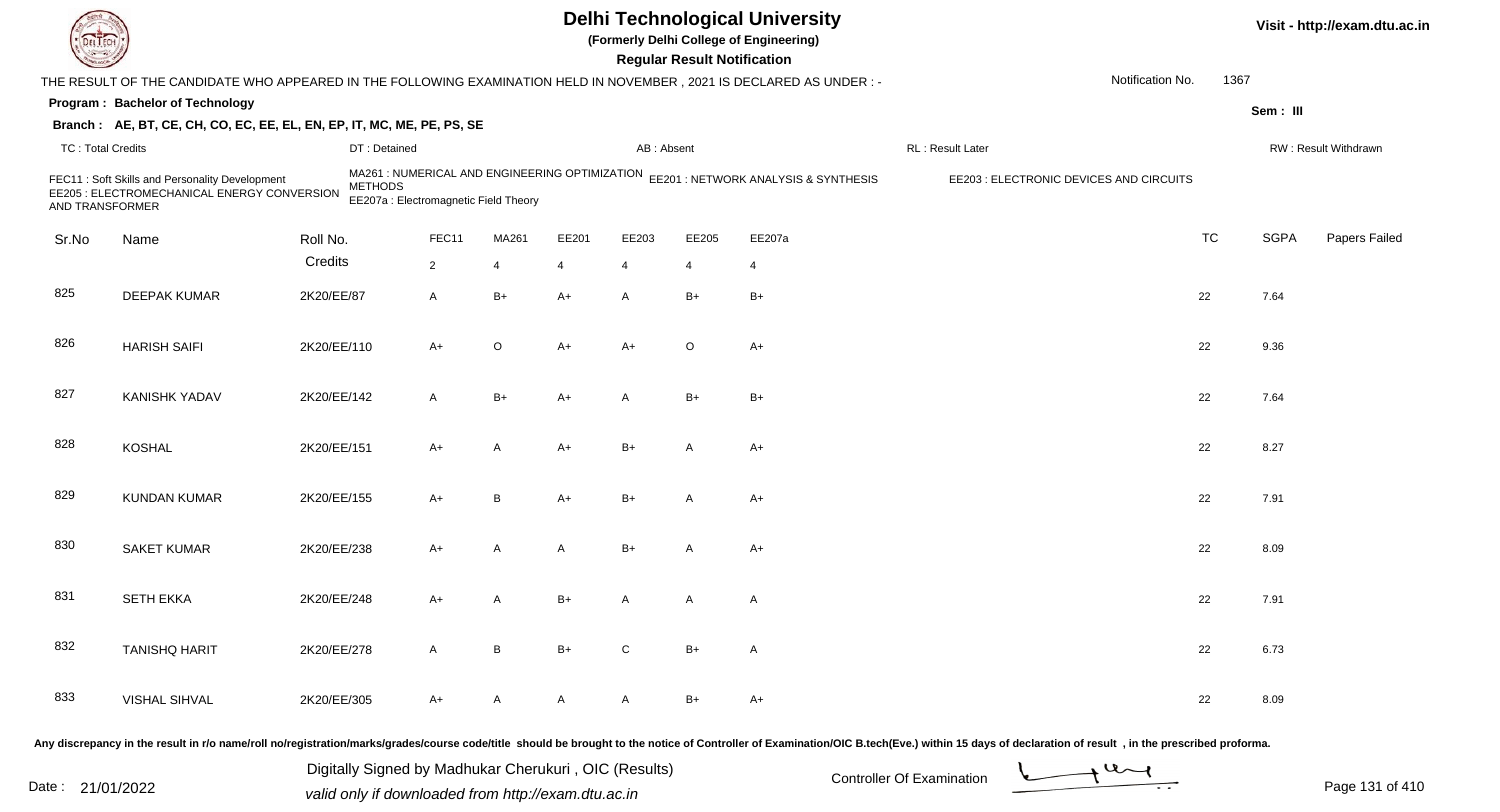|                          |                                                                                                                      |                |                                                                                         |                |       |                       | <b>Regular Result Notification</b> | <b>Delhi Technological University</b><br>(Formerly Delhi College of Engineering) |                                         |           |             | Visit - http://exam.dtu.ac.in |
|--------------------------|----------------------------------------------------------------------------------------------------------------------|----------------|-----------------------------------------------------------------------------------------|----------------|-------|-----------------------|------------------------------------|----------------------------------------------------------------------------------|-----------------------------------------|-----------|-------------|-------------------------------|
|                          | THE RESULT OF THE CANDIDATE WHO APPEARED IN THE FOLLOWING EXAMINATION HELD IN NOVEMBER, 2021 IS DECLARED AS UNDER :- |                |                                                                                         |                |       |                       |                                    |                                                                                  | Notification No.                        | 1367      |             |                               |
|                          | Program: Bachelor of Technology                                                                                      |                |                                                                                         |                |       |                       |                                    |                                                                                  |                                         |           | Sem: III    |                               |
|                          | Branch: AE, BT, CE, CH, CO, EC, EE, EL, EN, EP, IT, MC, ME, PE, PS, SE                                               |                |                                                                                         |                |       |                       |                                    |                                                                                  |                                         |           |             |                               |
| <b>TC: Total Credits</b> |                                                                                                                      | DT: Detained   |                                                                                         |                |       | AB: Absent            |                                    |                                                                                  | RL: Result Later                        |           |             | RW: Result Withdrawn          |
| AND TRANSFORMER          | FEC11: Soft Skills and Personality Development<br>EE205 : ELECTROMECHANICAL ENERGY CONVERSION                        | <b>METHODS</b> | MA261 : NUMERICAL AND ENGINEERING OPTIMIZATION<br>EE207a : Electromagnetic Field Theory |                |       |                       |                                    | EE201 : NETWORK ANALYSIS & SYNTHESIS                                             | EE203 : ELECTRONIC DEVICES AND CIRCUITS |           |             |                               |
| Sr.No                    | Name                                                                                                                 | Roll No.       | FEC11                                                                                   | MA261          | EE201 | EE203                 | EE205                              | EE207a                                                                           |                                         | <b>TC</b> | <b>SGPA</b> | Papers Failed                 |
|                          |                                                                                                                      | Credits        | $\overline{2}$                                                                          | $\overline{4}$ | Δ     | $\boldsymbol{\Delta}$ | $\overline{4}$                     | $\overline{4}$                                                                   |                                         |           |             |                               |
|                          |                                                                                                                      |                | $A+$                                                                                    | A              | A     | $\overline{A}$        | $B+$                               | $A+$                                                                             |                                         | 22        | 8.09        |                               |
| AND TRANSFORMER          | FEC12 : BUSINESS COMMUNICATION AND<br>EE53F: ELECTROMECHANICAL ENERGY CONVERSION                                     | <b>METHODS</b> | MA261 : NUMERICAL AND ENGINEERING OPTIMIZATION<br>EE207a : Electromagnetic Field Theory |                |       |                       |                                    | EE201 : NETWORK ANALYSIS & SYNTHESIS                                             | EE203 : ELECTRONIC DEVICES AND CIRCUITS |           |             |                               |
| Sr.No                    | Name                                                                                                                 | Roll No.       | FEC12                                                                                   | MA261          | EE201 | EE203                 | EE205                              | EE207a                                                                           |                                         | <b>TC</b> | <b>SGPA</b> | Papers Failed                 |
|                          |                                                                                                                      | Credits        | $\overline{2}$                                                                          | $\overline{4}$ | 4     | $\overline{4}$        | $\overline{4}$                     | $\overline{4}$                                                                   |                                         |           |             |                               |
| 834                      | <b>JOY BHATNAGAR</b>                                                                                                 | 2K20/EE/139    | B                                                                                       | $\mathsf{C}$   | $A+$  | $B+$                  | $B+$                               | $\overline{A}$                                                                   |                                         | 22        | 7.09        |                               |
| 835                      | <b>SAHAJJIT SINGH</b>                                                                                                | 2K20/EE/232    | A                                                                                       | A              | B+    | A                     | $B+$                               | A                                                                                |                                         | 22        | 7.64        |                               |
| 836                      | SAHIL BHARTI                                                                                                         | 2K20/EE/233    | A                                                                                       | A              | A+    | A                     | $B+$                               | A                                                                                |                                         | 22        | 8.00        |                               |
| 837                      | <b>VAIBHAV SHARMA</b>                                                                                                | 2K20/EE/295    | A+                                                                                      | A+             | A+    | $B+$                  | A+                                 | A+                                                                               |                                         | 22        | 8.64        |                               |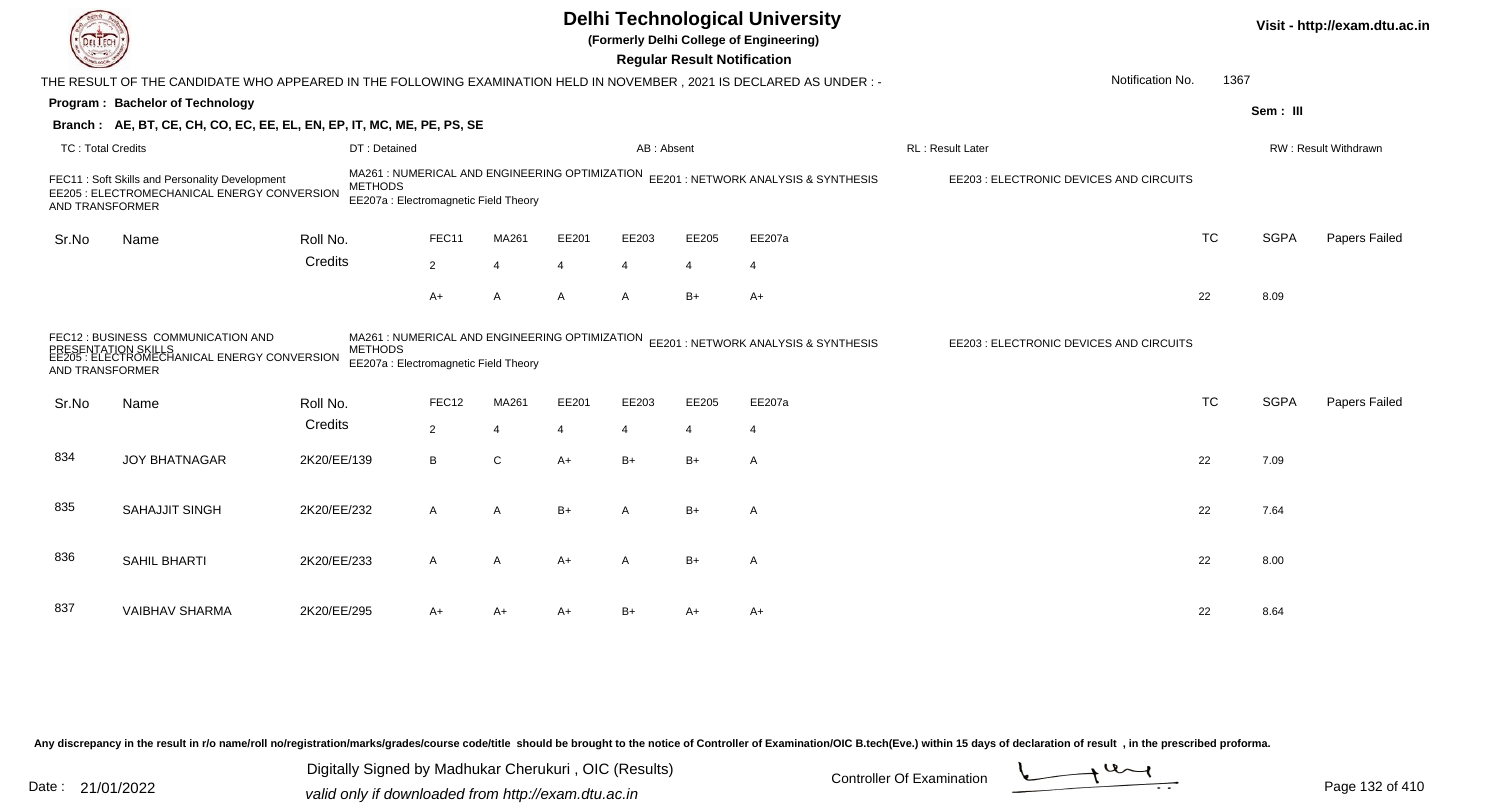|                                                                                                                                                                                                                                                                                        |                                                                                                                       |              |                |                |         |                | <b>Regular Result Notification</b> | <b>Delhi Technological University</b><br>(Formerly Delhi College of Engineering) |                  |           |             | Visit - http://exam.dtu.ac.in |
|----------------------------------------------------------------------------------------------------------------------------------------------------------------------------------------------------------------------------------------------------------------------------------------|-----------------------------------------------------------------------------------------------------------------------|--------------|----------------|----------------|---------|----------------|------------------------------------|----------------------------------------------------------------------------------|------------------|-----------|-------------|-------------------------------|
|                                                                                                                                                                                                                                                                                        | THE RESULT OF THE CANDIDATE WHO APPEARED IN THE FOLLOWING EXAMINATION HELD IN NOVEMBER , 2021 IS DECLARED AS UNDER :- |              |                |                |         |                |                                    |                                                                                  | Notification No. | 1367      |             |                               |
|                                                                                                                                                                                                                                                                                        | Program: Bachelor of Technology                                                                                       |              |                |                |         |                |                                    |                                                                                  |                  |           | Sem : III   |                               |
|                                                                                                                                                                                                                                                                                        | Branch: AE, BT, CE, CH, CO, EC, EE, EL, EN, EP, IT, MC, ME, PE, PS, SE                                                |              |                |                |         |                |                                    |                                                                                  |                  |           |             |                               |
| TC: Total Credits                                                                                                                                                                                                                                                                      |                                                                                                                       | DT: Detained |                |                |         | AB: Absent     |                                    |                                                                                  | RL: Result Later |           |             | RW: Result Withdrawn          |
| MA261 : NUMERICAL AND ENGINEERING OPTIMIZATION EE201 : NETWORK ANALYSIS & SYNTHESIS<br>EE203 : ELECTRONIC DEVICES AND CIRCUITS<br>FEC13 : PUBLIC SPEAKING<br><b>METHODS</b><br>EE205 : ELECTROMECHANICAL ENERGY CONVERSION<br>EE207a : Electromagnetic Field Theory<br>AND TRANSFORMER |                                                                                                                       |              |                |                |         |                |                                    |                                                                                  |                  |           |             |                               |
| Sr.No                                                                                                                                                                                                                                                                                  | Name                                                                                                                  | Roll No.     | FEC13          | MA261          | EE201   | EE203          | EE205                              | EE207a                                                                           |                  | <b>TC</b> | <b>SGPA</b> | Papers Failed                 |
|                                                                                                                                                                                                                                                                                        |                                                                                                                       | Credits      | $\overline{2}$ | $\overline{4}$ |         | $\overline{4}$ | $\overline{4}$                     | $\overline{4}$                                                                   |                  |           |             |                               |
| 838                                                                                                                                                                                                                                                                                    | AARYAMANN SINGH                                                                                                       | 2K20/EE/01   | $\circ$        | $A+$           | $\circ$ | $A+$           | $\mathsf{A}$                       | $A+$                                                                             |                  | 22        | 9.09        |                               |
| 839                                                                                                                                                                                                                                                                                    | <b>ANKUR KUMAR</b>                                                                                                    | 2K20/EE/39   | $\circ$        | $B+$           | P       | P              | B                                  | $B+$                                                                             |                  | 22        | 6.00        |                               |
| 840                                                                                                                                                                                                                                                                                    | SAMARTH SRIVASTAVA                                                                                                    | 2K20/EE/240  | $\circ$        | B              |         |                |                                    | $\mathsf{C}$                                                                     |                  | 22        | 5.82        |                               |

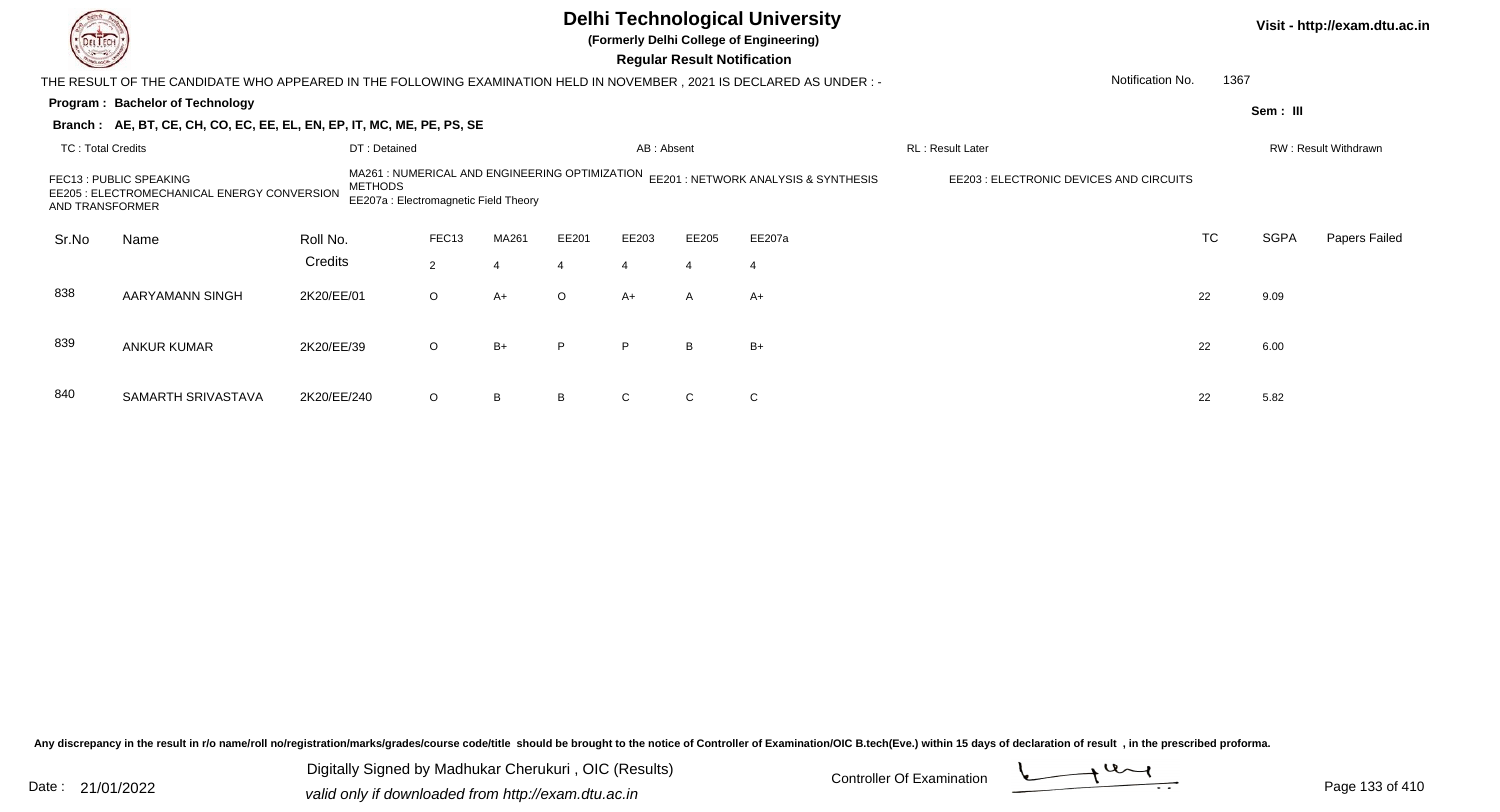| DEL TEC                  |                                                                                                                      |             |                                                         |                |         |                |            | <b>Regular Result Notification</b> | <b>Delhi Technological University</b><br>(Formerly Delhi College of Engineering)    |                                                                                                                                                                                                                                |                  |           |             | Visit - http://exam.dtu.ac.in |
|--------------------------|----------------------------------------------------------------------------------------------------------------------|-------------|---------------------------------------------------------|----------------|---------|----------------|------------|------------------------------------|-------------------------------------------------------------------------------------|--------------------------------------------------------------------------------------------------------------------------------------------------------------------------------------------------------------------------------|------------------|-----------|-------------|-------------------------------|
|                          | THE RESULT OF THE CANDIDATE WHO APPEARED IN THE FOLLOWING EXAMINATION HELD IN NOVEMBER, 2021 IS DECLARED AS UNDER: - |             |                                                         |                |         |                |            |                                    |                                                                                     |                                                                                                                                                                                                                                | Notification No. | 1367      |             |                               |
|                          | Program: Bachelor of Technology                                                                                      |             |                                                         |                |         |                |            |                                    |                                                                                     |                                                                                                                                                                                                                                |                  |           | Sem: III    |                               |
|                          | Branch: AE, BT, CE, CH, CO, EC, EE, EL, EN, EP, IT, MC, ME, PE, PS, SE                                               |             |                                                         |                |         |                |            |                                    |                                                                                     |                                                                                                                                                                                                                                |                  |           |             |                               |
| <b>TC: Total Credits</b> |                                                                                                                      |             | DT: Detained                                            |                |         |                | AB: Absent |                                    |                                                                                     | RL: Result Later                                                                                                                                                                                                               |                  |           |             | RW: Result Withdrawn          |
| AND TRANSFORMER          | FEC14 : APPRECIATION OF SHORT STORIES<br>EE205 : ELECTROMECHANICAL ENERGY CONVERSION                                 |             | <b>METHODS</b><br>EE207a : Electromagnetic Field Theory |                |         |                |            |                                    | MA261 : NUMERICAL AND ENGINEERING OPTIMIZATION EE201 : NETWORK ANALYSIS & SYNTHESIS | EE203 : ELECTRONIC DEVICES AND CIRCUITS                                                                                                                                                                                        |                  |           |             |                               |
| Sr.No                    | Name                                                                                                                 | Roll No.    |                                                         | FEC14          | MA261   | EE201          | EE203      | EE205                              | EE207a                                                                              |                                                                                                                                                                                                                                |                  | <b>TC</b> | <b>SGPA</b> | Papers Failed                 |
|                          |                                                                                                                      | Credits     |                                                         | $\overline{2}$ | 4       | $\overline{4}$ | 4          | $\overline{4}$                     | $\overline{4}$                                                                      |                                                                                                                                                                                                                                |                  |           |             |                               |
| 841                      | KARTIKAYE BHARDWAJ                                                                                                   | 2K20/EE/146 |                                                         | $\circ$        | $A+$    | $A+$           | $A+$       | $A+$                               | $A+$                                                                                |                                                                                                                                                                                                                                |                  | 22        | 9.09        |                               |
| 842                      | <b>KESHAV CHAUHAN</b>                                                                                                | 2K20/EE/148 |                                                         | $\circ$        | $A+$    | A+             | A+         | $\circ$                            | $\circ$                                                                             |                                                                                                                                                                                                                                |                  | 22        | 9.45        |                               |
| 843                      | <b>KRISHAN KANT</b>                                                                                                  | 2K20/EE/152 |                                                         | $\mathsf{A}$   | $A+$    | A+             | A          | $A+$                               | A                                                                                   |                                                                                                                                                                                                                                |                  | 22        | 8.55        |                               |
| 844                      | <b>MAYANK</b>                                                                                                        | 2K20/EE/161 |                                                         | $\mathsf{A}$   | $A+$    | A              | A          | C                                  | $A+$                                                                                |                                                                                                                                                                                                                                |                  | 22        | 7.82        |                               |
| 845                      | <b>MUDIT TRIPATHI</b>                                                                                                | 2K20/EE/171 |                                                         | $A+$           | $\circ$ | A              | A+         | $\circ$                            | $\circ$                                                                             |                                                                                                                                                                                                                                |                  | 22        | 9.36        |                               |
| 846                      | PRINCE SHISHODIA                                                                                                     | 2K20/EE/200 |                                                         | $\overline{A}$ | $\circ$ | $\mathsf{A}$   | A+         | A                                  | $\circ$                                                                             |                                                                                                                                                                                                                                |                  | 22        | 8.91        |                               |
| 847                      | <b>RISHIT TOTEJA</b>                                                                                                 | 2K20/EE/217 |                                                         | $A+$           | $\circ$ | A              | O          | O                                  | A                                                                                   |                                                                                                                                                                                                                                |                  | 22        | 9.18        |                               |
| 848                      | RISHU YADAV                                                                                                          | 2K20/EE/218 |                                                         | A+             | $A+$    | A              | A+         | $\circ$                            | $\circ$                                                                             |                                                                                                                                                                                                                                |                  | 22        | 9.18        |                               |
| 849                      | <b>SANKALP GAUTAM</b>                                                                                                | 2K20/EE/243 |                                                         | $A+$           | $\circ$ | A+             | A+         | $\circ$                            | $\circ$                                                                             |                                                                                                                                                                                                                                |                  | 22        | 9.55        |                               |
|                          |                                                                                                                      |             |                                                         |                |         |                |            |                                    |                                                                                     | Any discrepancy in the result in r/o name/roll no/registration/marks/grades/course code/title should be brought to the notice of Controller of Examination/OIC B.tech(Eve.) within 15 days of declaration of result , in the p |                  |           |             |                               |

Date : 21/01/2022 Digital Digital of Microsofted Chemical Controller Of Examination Determination Page 134 of 41 Digitally Signed by Madhukar Cherukuri , OIC (Results)

Page 134 of 410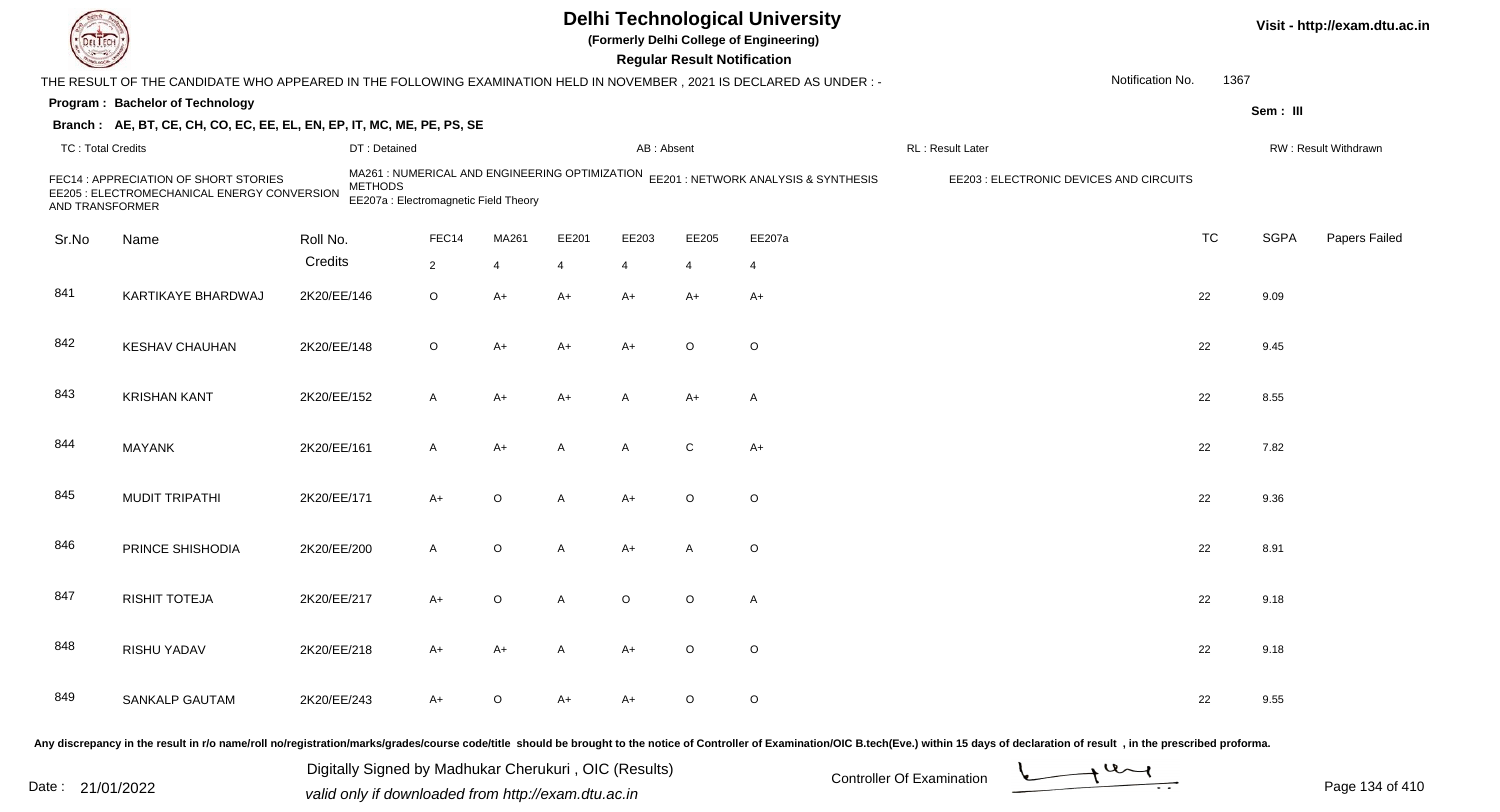| DEL TECH<br><u>sea</u>                                                                                                                                                                                                                           |                                                                                                                       |          |              |       |         |       | <b>Regular Result Notification</b> |         | <b>Delhi Technological University</b><br>(Formerly Delhi College of Engineering) |                                         |                  |             | Visit - http://exam.dtu.ac.in |
|--------------------------------------------------------------------------------------------------------------------------------------------------------------------------------------------------------------------------------------------------|-----------------------------------------------------------------------------------------------------------------------|----------|--------------|-------|---------|-------|------------------------------------|---------|----------------------------------------------------------------------------------|-----------------------------------------|------------------|-------------|-------------------------------|
|                                                                                                                                                                                                                                                  | THE RESULT OF THE CANDIDATE WHO APPEARED IN THE FOLLOWING EXAMINATION HELD IN NOVEMBER , 2021 IS DECLARED AS UNDER :- |          |              |       |         |       |                                    |         |                                                                                  |                                         | Notification No. | 1367        |                               |
|                                                                                                                                                                                                                                                  | Program: Bachelor of Technology<br>Branch: AE, BT, CE, CH, CO, EC, EE, EL, EN, EP, IT, MC, ME, PE, PS, SE             |          |              |       |         |       |                                    |         |                                                                                  |                                         |                  | Sem: III    |                               |
|                                                                                                                                                                                                                                                  |                                                                                                                       |          | DT: Detained |       |         |       | AB: Absent                         |         |                                                                                  | <b>RL: Result Later</b>                 |                  |             | RW: Result Withdrawn          |
| <b>TC: Total Credits</b><br>MA261 : NUMERICAL AND ENGINEERING OPTIMIZATION<br>FEC14 : APPRECIATION OF SHORT STORIES<br><b>METHODS</b><br>EE205 : ELECTROMECHANICAL ENERGY CONVERSION<br>EE207a : Electromagnetic Field Theory<br>AND TRANSFORMER |                                                                                                                       |          |              |       |         |       |                                    |         | EE201 : NETWORK ANALYSIS & SYNTHESIS                                             | EE203 : ELECTRONIC DEVICES AND CIRCUITS |                  |             |                               |
| Sr.No                                                                                                                                                                                                                                            | Name                                                                                                                  | Roll No. |              | FEC14 | MA261   | EE201 | EE203                              | EE205   | EE207a                                                                           |                                         | TC               | <b>SGPA</b> | Papers Failed                 |
|                                                                                                                                                                                                                                                  |                                                                                                                       | Credits  |              | 2     | 4       |       | $\boldsymbol{4}$                   | 4       | 4                                                                                |                                         |                  |             |                               |
|                                                                                                                                                                                                                                                  |                                                                                                                       |          |              | A+    | $\circ$ | A+    | $A+$                               | $\circ$ | $\circ$                                                                          |                                         | 22               | 9.55        |                               |

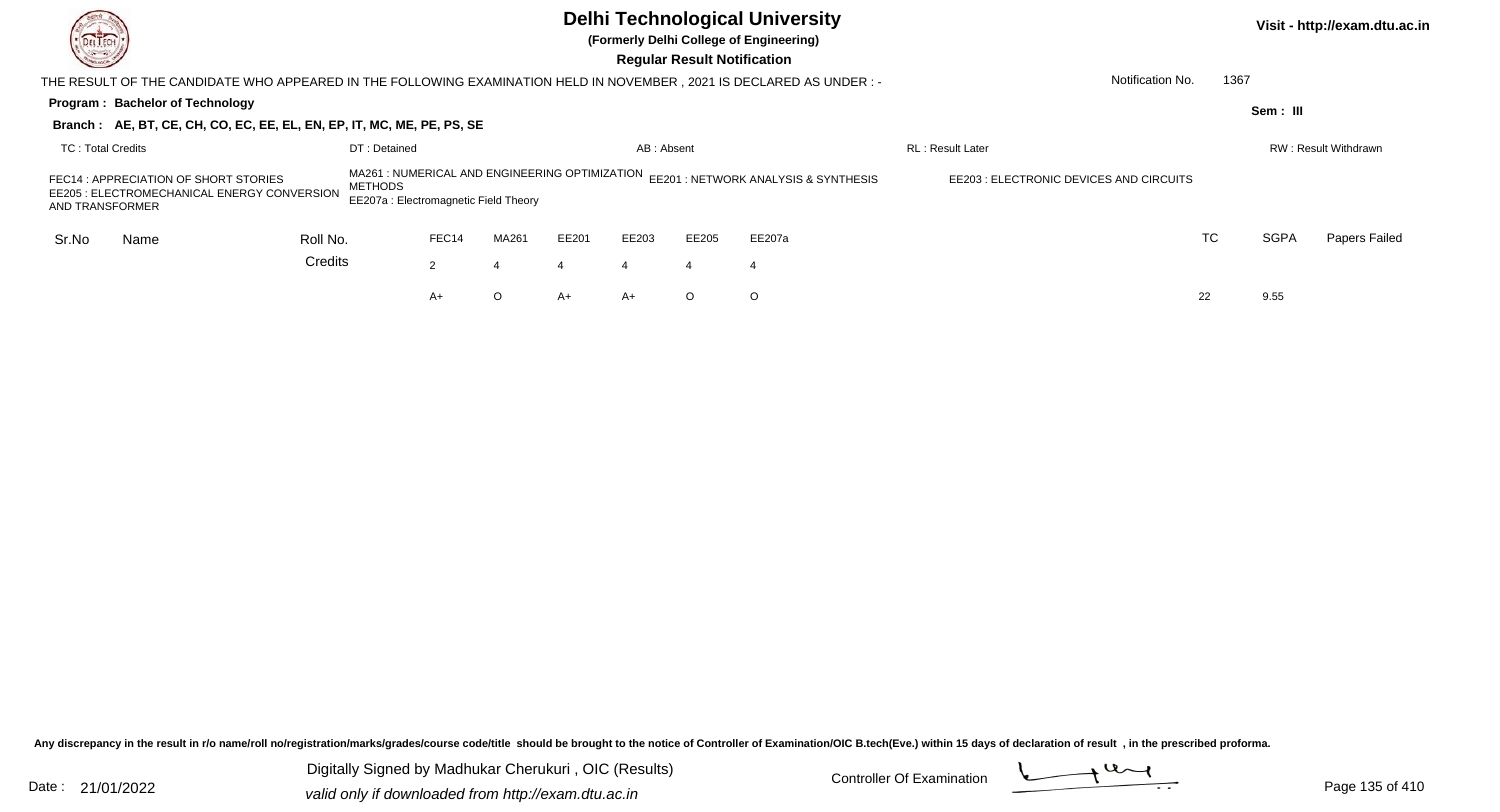|                          |                                                                                                                      |             |                                                                                                           |                |         |                | <b>Regular Result Notification</b> | <b>Delhi Technological University</b><br>(Formerly Delhi College of Engineering) |                  |                                         |           |             | Visit - http://exam.dtu.ac.in |
|--------------------------|----------------------------------------------------------------------------------------------------------------------|-------------|-----------------------------------------------------------------------------------------------------------|----------------|---------|----------------|------------------------------------|----------------------------------------------------------------------------------|------------------|-----------------------------------------|-----------|-------------|-------------------------------|
|                          | THE RESULT OF THE CANDIDATE WHO APPEARED IN THE FOLLOWING EXAMINATION HELD IN NOVEMBER, 2021 IS DECLARED AS UNDER :- |             |                                                                                                           |                |         |                |                                    |                                                                                  |                  | Notification No.                        | 1367      |             |                               |
|                          | Program: Bachelor of Technology                                                                                      |             |                                                                                                           |                |         |                |                                    |                                                                                  |                  |                                         |           | Sem: III    |                               |
|                          | Branch: AE, BT, CE, CH, CO, EC, EE, EL, EN, EP, IT, MC, ME, PE, PS, SE                                               |             |                                                                                                           |                |         |                |                                    |                                                                                  |                  |                                         |           |             |                               |
| <b>TC: Total Credits</b> |                                                                                                                      |             | DT: Detained                                                                                              |                |         | AB: Absent     |                                    |                                                                                  | RL: Result Later |                                         |           |             | RW: Result Withdrawn          |
| AND TRANSFORMER          | FEC18 : FINANCIAL STATEMENTS ANALYSIS<br>EE205 : ELECTROMECHANICAL ENERGY CONVERSION                                 |             | MA261 : NUMERICAL AND ENGINEERING OPTIMIZATION<br><b>METHODS</b><br>EE207a : Electromagnetic Field Theory |                |         |                |                                    | EE201 : NETWORK ANALYSIS & SYNTHESIS                                             |                  | EE203 : ELECTRONIC DEVICES AND CIRCUITS |           |             |                               |
| Sr.No                    | Name                                                                                                                 | Roll No.    | FEC18                                                                                                     | MA261          | EE201   | EE203          | EE205                              | EE207a                                                                           |                  |                                         | <b>TC</b> | <b>SGPA</b> | Papers Failed                 |
|                          |                                                                                                                      | Credits     | $\overline{2}$                                                                                            | $\overline{4}$ | 4       | $\overline{4}$ | 4                                  | 4                                                                                |                  |                                         |           |             |                               |
| 850                      | ANIRUDH SHARMA                                                                                                       | 2K20/EE/35  | A                                                                                                         | $\mathsf O$    | $A+$    | $\mathsf{A}$   | $B+$                               | $\circ$                                                                          |                  |                                         | 22        | 8.73        |                               |
| 851                      | ANUJ KUMAR TANWAR                                                                                                    | 2K20/EE/50  | A                                                                                                         | A              | A+      | C              | A                                  | $A+$                                                                             |                  |                                         | 22        | 7.82        |                               |
| 852                      | <b>ASHUTOSH SINGH</b>                                                                                                | 2K20/EE/67  | A+                                                                                                        | $\circ$        | $\circ$ | $A+$           | $A+$                               | A+                                                                               |                  |                                         | 22        | 9.36        |                               |
| 853                      | AYUSH SHUKLA                                                                                                         | 2K20/EE/73  | A                                                                                                         | A+             | B       | $B+$           | A                                  | $A+$                                                                             |                  |                                         | 22        | 7.82        |                               |
| 854                      | <b>ISHAAN SACHAR</b>                                                                                                 | 2K20/EE/131 | A+                                                                                                        | A+             | A+      | $\overline{A}$ | $\circ$                            | $A+$                                                                             |                  |                                         | 22        | 9.00        |                               |
| 855                      | JOHN MULENGA                                                                                                         | 2K20/EE/138 | A                                                                                                         | $B+$           | A       | A              | $B+$                               | $\mathsf{A}$                                                                     |                  |                                         | 22        | 7.64        |                               |
| 856                      | <b>NIKHIL</b>                                                                                                        | 2K20/EE/177 | A+                                                                                                        | A+             |         | A+             | A+                                 | A                                                                                |                  |                                         | 22        | 8.64        |                               |
| 857                      | <b>NISHANT</b>                                                                                                       | 2K20/EE/181 | $B+$                                                                                                      | A+             | A       | $A+$           | $B+$                               | $\mathsf{A}$                                                                     |                  |                                         | 22        | 8.09        |                               |
| 858                      | SAMUEL KIPROTICH<br><b>TOWETT</b>                                                                                    | 2K20/EE/241 | A                                                                                                         | $B+$           | B+      | $\mathsf{A}$   | $\mathsf{C}$                       | $\mathsf{A}$                                                                     |                  |                                         | 22        | 7.09        |                               |
|                          |                                                                                                                      |             |                                                                                                           |                |         |                |                                    |                                                                                  |                  |                                         |           |             |                               |

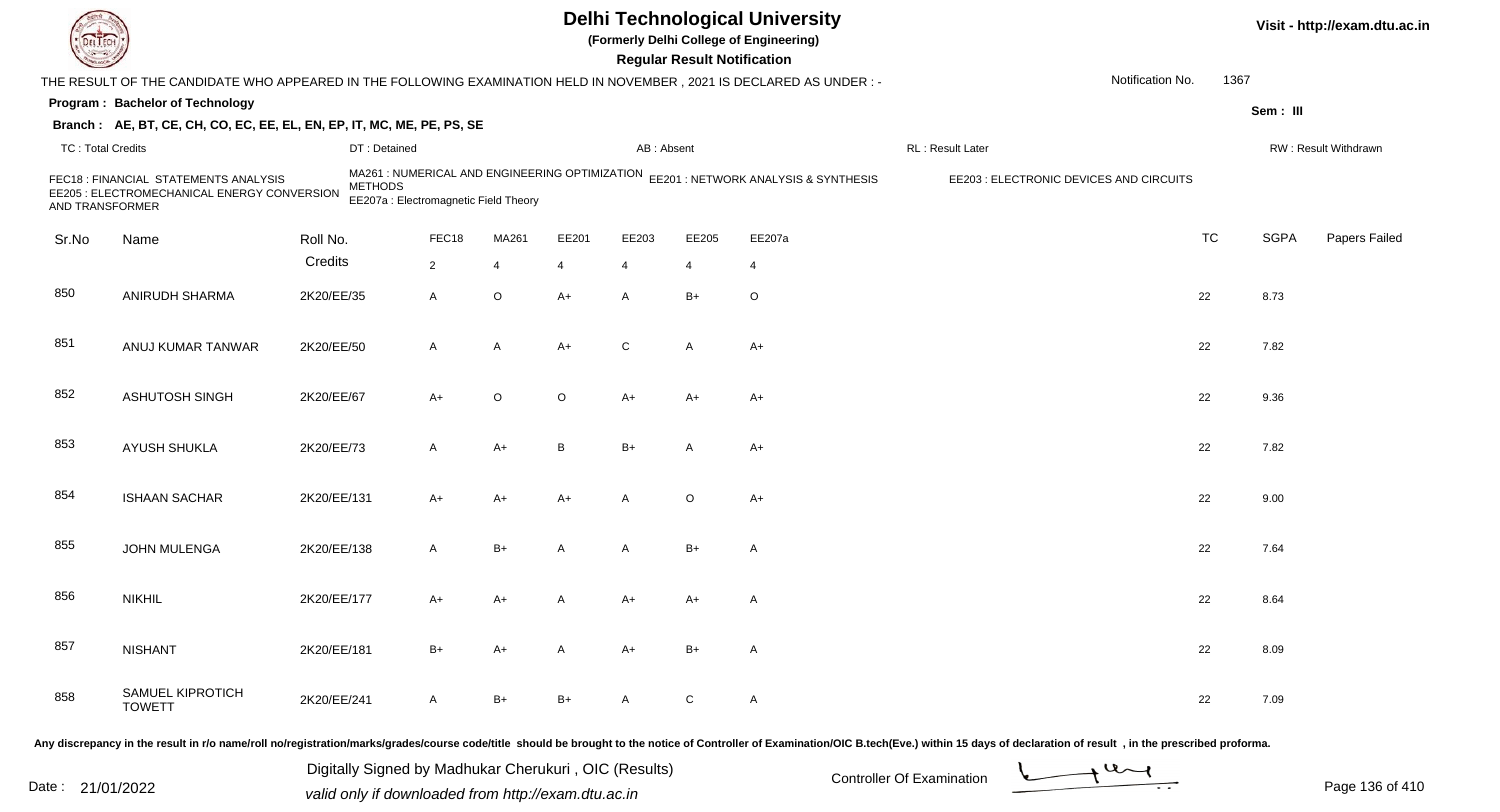| Change of Change         |                                                                                                                       |                |                                                                                        |       |       |              | <b>Regular Result Notification</b> | <b>Delhi Technological University</b><br>(Formerly Delhi College of Engineering) |                                         |                  |             | Visit - http://exam.dtu.ac.in |
|--------------------------|-----------------------------------------------------------------------------------------------------------------------|----------------|----------------------------------------------------------------------------------------|-------|-------|--------------|------------------------------------|----------------------------------------------------------------------------------|-----------------------------------------|------------------|-------------|-------------------------------|
|                          | THE RESULT OF THE CANDIDATE WHO APPEARED IN THE FOLLOWING EXAMINATION HELD IN NOVEMBER , 2021 IS DECLARED AS UNDER :- |                |                                                                                        |       |       |              |                                    |                                                                                  |                                         | Notification No. | 1367        |                               |
|                          | Program: Bachelor of Technology                                                                                       |                |                                                                                        |       |       |              |                                    |                                                                                  |                                         |                  | Sem: III    |                               |
|                          | Branch: AE, BT, CE, CH, CO, EC, EE, EL, EN, EP, IT, MC, ME, PE, PS, SE                                                |                |                                                                                        |       |       |              |                                    |                                                                                  |                                         |                  |             |                               |
| <b>TC: Total Credits</b> |                                                                                                                       | DT: Detained   |                                                                                        |       |       | AB: Absent   |                                    |                                                                                  | <b>RL: Result Later</b>                 |                  |             | RW: Result Withdrawn          |
| AND TRANSFORMER          | FEC18 : FINANCIAL STATEMENTS ANALYSIS<br>EE205 : ELECTROMECHANICAL ENERGY CONVERSION                                  | <b>METHODS</b> | MA261 : NUMERICAL AND ENGINEERING OPTIMIZATION<br>EE207a: Electromagnetic Field Theory |       |       |              |                                    | EE201 : NETWORK ANALYSIS & SYNTHESIS                                             | EE203 : ELECTRONIC DEVICES AND CIRCUITS |                  |             |                               |
| Sr.No                    | Name                                                                                                                  | Roll No.       | FEC18                                                                                  | MA261 | EE201 | EE203        | EE205                              | EE207a                                                                           |                                         | <b>TC</b>        | <b>SGPA</b> | Papers Failed                 |
|                          |                                                                                                                       | Credits        | $\overline{2}$                                                                         | 4     |       | 4            | 4                                  | 4                                                                                |                                         |                  |             |                               |
|                          |                                                                                                                       |                | A                                                                                      | $B+$  | B+    | $\mathsf{A}$ | $\mathsf{C}$                       | A                                                                                |                                         | 22               | 7.09        |                               |
| 859                      | <b>SWABHANU KHOSLA</b>                                                                                                | 2K20/EE/276    | A                                                                                      | $B+$  | В     | C            | $B+$                               | $B+$                                                                             |                                         | 22               | 6.55        |                               |

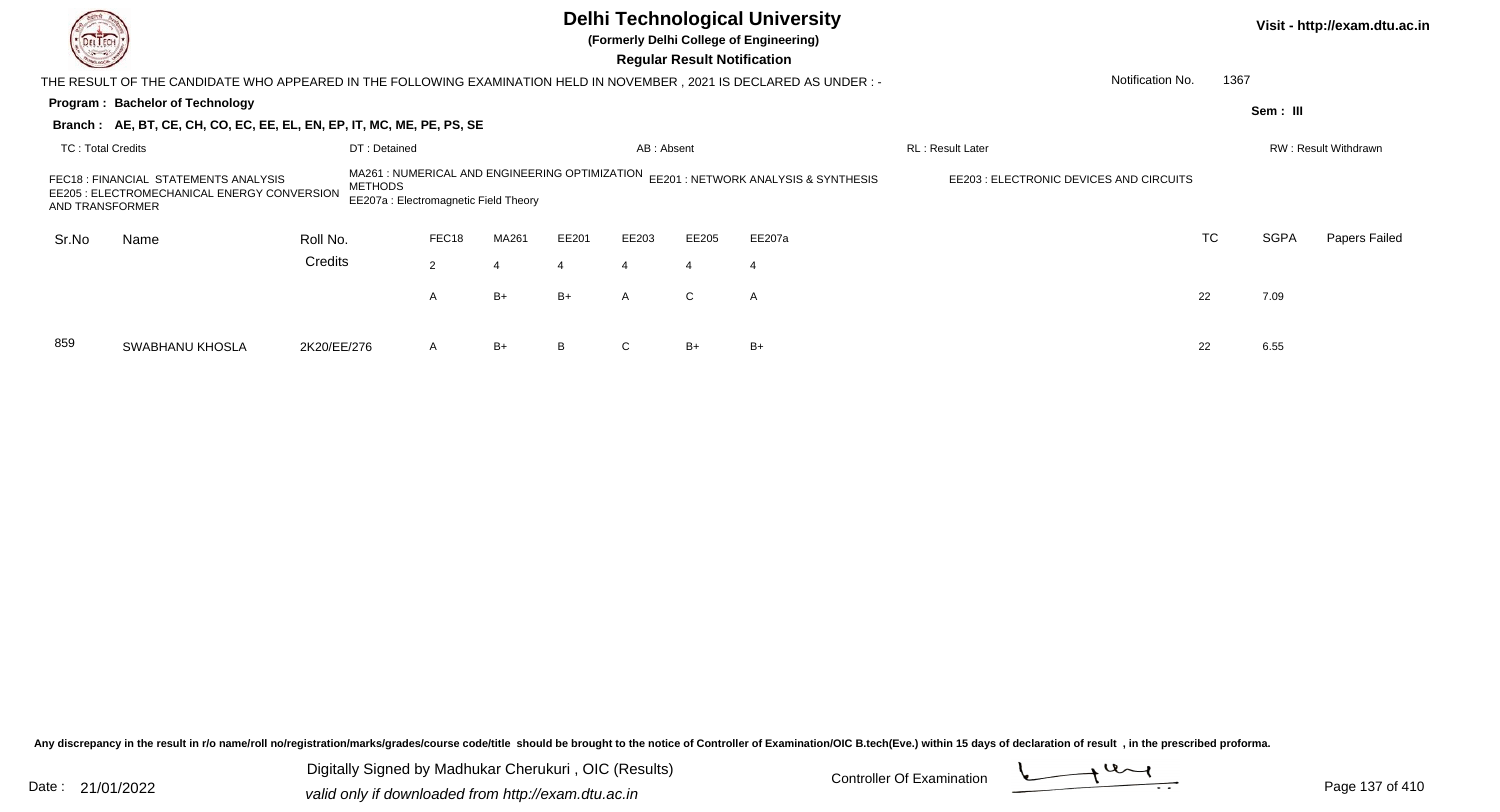| <b>DELTEC</b>                       |                                                                                                                      |                                                       |                                                                                        |                |                |                | <b>Regular Result Notification</b> | <b>Delhi Technological University</b><br>(Formerly Delhi College of Engineering) |                                                                                                                                                                                                                                                             |                  |              |             | Visit - http://exam.dtu.ac.in              |
|-------------------------------------|----------------------------------------------------------------------------------------------------------------------|-------------------------------------------------------|----------------------------------------------------------------------------------------|----------------|----------------|----------------|------------------------------------|----------------------------------------------------------------------------------|-------------------------------------------------------------------------------------------------------------------------------------------------------------------------------------------------------------------------------------------------------------|------------------|--------------|-------------|--------------------------------------------|
|                                     | THE RESULT OF THE CANDIDATE WHO APPEARED IN THE FOLLOWING EXAMINATION HELD IN NOVEMBER, 2021 IS DECLARED AS UNDER :- |                                                       |                                                                                        |                |                |                |                                    |                                                                                  |                                                                                                                                                                                                                                                             | Notification No. | 1367         |             |                                            |
|                                     | Program: Bachelor of Technology                                                                                      |                                                       |                                                                                        |                |                |                |                                    |                                                                                  |                                                                                                                                                                                                                                                             |                  |              | Sem: III    |                                            |
|                                     | Branch: AE, BT, CE, CH, CO, EC, EE, EL, EN, EP, IT, MC, ME, PE, PS, SE                                               |                                                       |                                                                                        |                |                |                |                                    |                                                                                  |                                                                                                                                                                                                                                                             |                  |              |             |                                            |
| <b>TC: Total Credits</b>            |                                                                                                                      | DT: Detained                                          |                                                                                        |                |                | AB: Absent     |                                    |                                                                                  | RL: Result Later                                                                                                                                                                                                                                            |                  |              |             | RW: Result Withdrawn                       |
| FEC1: SPORTS - I<br>AND TRANSFORMER | EE205 : ELECTROMECHANICAL ENERGY CONVERSION                                                                          | <b>METHODS</b>                                        | MA261: NUMERICAL AND ENGINEERING OPTIMIZATION<br>EE207a : Electromagnetic Field Theory |                |                |                |                                    | EE201 : NETWORK ANALYSIS & SYNTHESIS                                             | EE203 : ELECTRONIC DEVICES AND CIRCUITS                                                                                                                                                                                                                     |                  |              |             |                                            |
| Sr.No                               | Name                                                                                                                 | Roll No.                                              | FEC1                                                                                   | MA261          | EE201          | EE203          | EE205                              | EE207a                                                                           |                                                                                                                                                                                                                                                             |                  | <b>TC</b>    | <b>SGPA</b> | <b>Papers Failed</b>                       |
|                                     |                                                                                                                      | Credits                                               | $\overline{2}$                                                                         | $\overline{4}$ | $\overline{4}$ | $\overline{4}$ | $\overline{4}$                     | 4                                                                                |                                                                                                                                                                                                                                                             |                  |              |             |                                            |
| 860                                 | AAYUSHMAAN TARAN                                                                                                     | 2K20/EE/04                                            | $B+$                                                                                   | $\mathsf{A}$   | A+             | $B+$           | $B+$                               | A                                                                                |                                                                                                                                                                                                                                                             |                  | 22           | 7.73        |                                            |
| 861                                 | <b>ADITYA MOHAN</b>                                                                                                  | 2K20/EE/14                                            | A                                                                                      | $A+$           | A+             | $A+$           | $A+$                               | O                                                                                |                                                                                                                                                                                                                                                             |                  | 22           | 9.09        |                                            |
| 862                                 | <b>AJAY SINGH</b>                                                                                                    | 2K20/EE/19                                            | A                                                                                      | $\mathsf{A}$   | $\circ$        | $\mathsf{A}$   | $B+$                               | O                                                                                |                                                                                                                                                                                                                                                             |                  | 22           | 8.55        |                                            |
| 863                                 | <b>AKSHIT BALODHI</b>                                                                                                | 2K20/EE/24                                            | $\circ$                                                                                | $A+$           | A+             | $A+$           | $\circ$                            | O                                                                                |                                                                                                                                                                                                                                                             |                  | 22           | 9.45        |                                            |
| 864                                 | AMAN KAUSHIK                                                                                                         | 2K20/EE/29                                            | A                                                                                      | $A+$           | A+             | $A+$           | $\circ$                            | O                                                                                |                                                                                                                                                                                                                                                             |                  | 22           | 9.27        |                                            |
| 865                                 | ANKUSH SHARMA                                                                                                        | 2K20/EE/41                                            | A+                                                                                     | $A+$           | A+             | $B+$           | A                                  | A                                                                                |                                                                                                                                                                                                                                                             |                  | 22           | 8.27        |                                            |
| 866                                 | <b>ANSH ARORA</b>                                                                                                    | 2K20/EE/44                                            | F                                                                                      | E              |                | E              | $\mathsf F$                        | F                                                                                |                                                                                                                                                                                                                                                             |                  | $\mathbf{0}$ | 0.00        | FEC1MA261, EE201,<br>EE203, EE205, EE207a, |
| 867                                 | ANSH HETA                                                                                                            | 2K20/EE/45                                            | A                                                                                      | A+             | $\circ$        | A+             | A                                  | A+                                                                               |                                                                                                                                                                                                                                                             |                  | 22           | 8.91        |                                            |
| 868                                 | ANUJ KUMAR JHA                                                                                                       | 2K20/EE/49                                            | B+                                                                                     | $A+$           | A+             | $B+$           | $\mathsf{A}$                       | A+                                                                               |                                                                                                                                                                                                                                                             |                  | 22           | 8.27        |                                            |
|                                     |                                                                                                                      | Digitally Signed by Madhukar Cherukuri, OIC (Results) |                                                                                        |                |                |                |                                    |                                                                                  | Any discrepancy in the result in r/o name/roll no/registration/marks/grades/course code/title should be brought to the notice of Controller of Examination/OIC B.tech(Eve.) within 15 days of declaration of result , in the p<br>Controller Of Evemination | $u_{\sim}$       |              |             |                                            |

Date : 21/01/2022 Digital Digital of Microsofted Chemical Controller Of Examination Determination Page 138 of 41

Page 138 of 410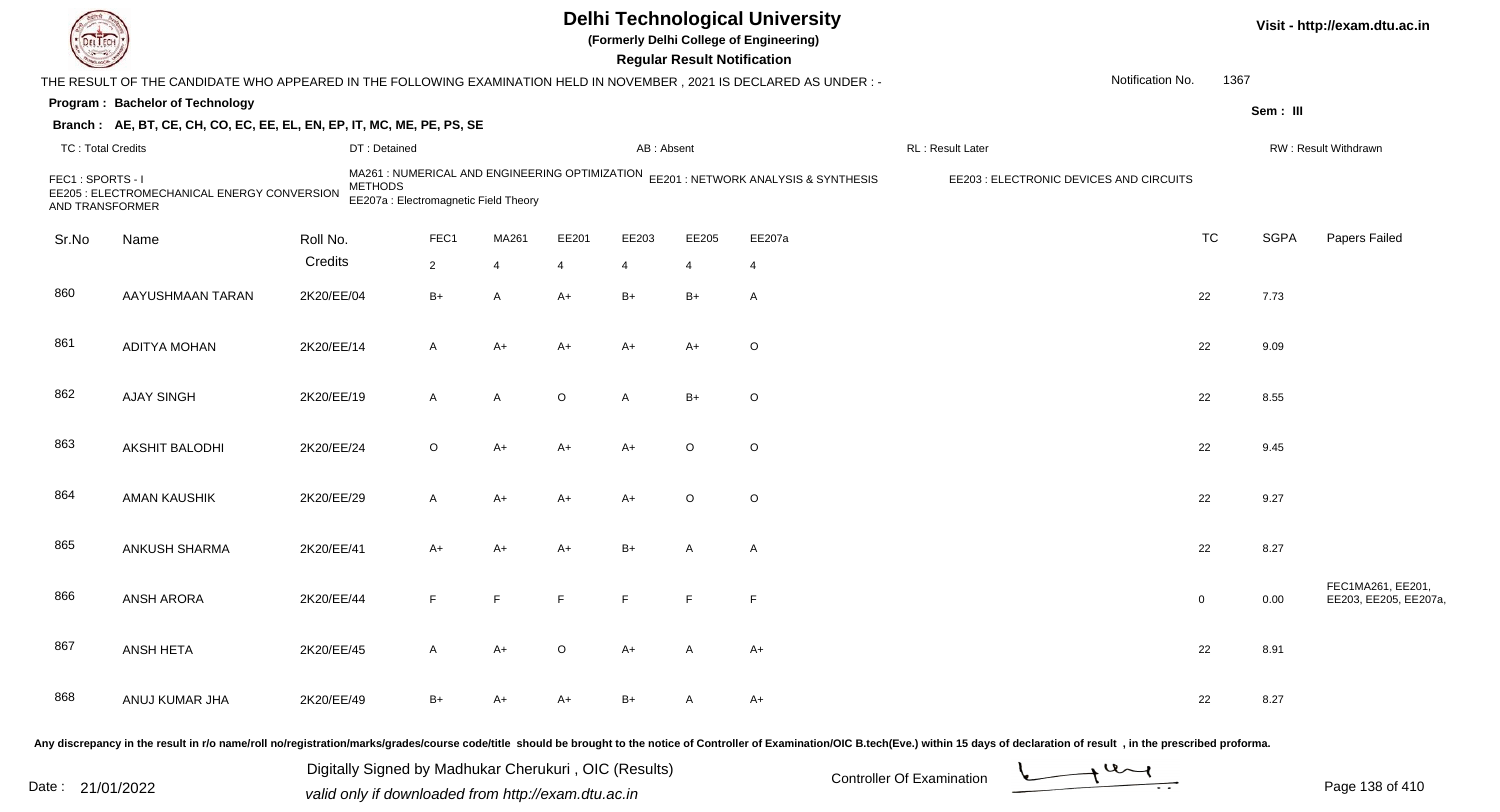|                                     |                                                                                                                      |                                                                                                           |                |                |         |                | <b>Regular Result Notification</b> | <b>Delhi Technological University</b><br>(Formerly Delhi College of Engineering) |                                         |                          |             | Visit - http://exam.dtu.ac.in |
|-------------------------------------|----------------------------------------------------------------------------------------------------------------------|-----------------------------------------------------------------------------------------------------------|----------------|----------------|---------|----------------|------------------------------------|----------------------------------------------------------------------------------|-----------------------------------------|--------------------------|-------------|-------------------------------|
|                                     | THE RESULT OF THE CANDIDATE WHO APPEARED IN THE FOLLOWING EXAMINATION HELD IN NOVEMBER, 2021 IS DECLARED AS UNDER :- |                                                                                                           |                |                |         |                |                                    |                                                                                  |                                         | Notification No.<br>1367 |             |                               |
|                                     | Program: Bachelor of Technology                                                                                      |                                                                                                           |                |                |         |                |                                    |                                                                                  |                                         |                          | Sem: III    |                               |
|                                     | Branch: AE, BT, CE, CH, CO, EC, EE, EL, EN, EP, IT, MC, ME, PE, PS, SE                                               |                                                                                                           |                |                |         |                |                                    |                                                                                  |                                         |                          |             |                               |
| <b>TC: Total Credits</b>            |                                                                                                                      | DT: Detained                                                                                              |                |                |         | AB: Absent     |                                    |                                                                                  | RL: Result Later                        |                          |             | RW: Result Withdrawn          |
| FEC1: SPORTS - I<br>AND TRANSFORMER | EE205 : ELECTROMECHANICAL ENERGY CONVERSION                                                                          | MA261 : NUMERICAL AND ENGINEERING OPTIMIZATION<br><b>METHODS</b><br>EE207a : Electromagnetic Field Theory |                |                |         |                |                                    | EE201: NETWORK ANALYSIS & SYNTHESIS                                              | EE203 : ELECTRONIC DEVICES AND CIRCUITS |                          |             |                               |
| Sr.No                               | Name                                                                                                                 | Roll No.                                                                                                  | FEC1           | MA261          | EE201   | EE203          | EE205                              | EE207a                                                                           |                                         | <b>TC</b>                | <b>SGPA</b> | Papers Failed                 |
|                                     |                                                                                                                      | Credits                                                                                                   | $\overline{2}$ | $\overline{4}$ | 4       | 4              | $\overline{4}$                     | $\overline{4}$                                                                   |                                         |                          |             |                               |
|                                     |                                                                                                                      |                                                                                                           | $B+$           | $A+$           | $A+$    | $B+$           | $\overline{A}$                     | $A+$                                                                             |                                         | 22                       | 8.27        |                               |
| 869                                 | ANURAG BHARDWAJ                                                                                                      | 2K20/EE/51                                                                                                | A              | $A+$           | A+      | $A+$           | $A+$                               | $A+$                                                                             |                                         | 22                       | 8.91        |                               |
| 870                                 | <b>ASHISH DAGAR</b>                                                                                                  | 2K20/EE/66                                                                                                | $A+$           | $A+$           | $A+$    | $\overline{A}$ | $\overline{A}$                     | $A+$                                                                             |                                         | 22                       | 8.64        |                               |
| 871                                 | AYUSH                                                                                                                | 2K20/EE/71                                                                                                | $\mathsf{A}$   | A              | $A+$    | B              | $B+$                               | $A+$                                                                             |                                         | 22                       | 7.82        |                               |
| 872                                 | <b>DIVYANSH</b>                                                                                                      | 2K20/EE/99                                                                                                | $A+$           | A+             | $\circ$ | $\mathsf{A}$   | $\overline{A}$                     | $\mathsf{A}$                                                                     |                                         | 22                       | 8.64        |                               |
| 873                                 | JANDIRA TOMBA ALFREDO<br><b>ANTONIO</b>                                                                              | 2K20/EE/134                                                                                               | A              | B              | A       | $\mathsf{A}$   | $B+$                               | $\mathsf{A}$                                                                     |                                         | 22                       | 7.45        |                               |
| 874                                 | <b>RISHABH BANSAL</b>                                                                                                | 2K20/EE/214                                                                                               | A              | A+             | A+      | $\circ$        | $A+$                               | A                                                                                |                                         | 22                       | 8.91        |                               |
| 875                                 | <b>TANMAY YADAV</b>                                                                                                  | 2K20/EE/279                                                                                               | A+             | Α              | В       | C              | $B+$                               | $A+$                                                                             |                                         | 22                       | 7.18        |                               |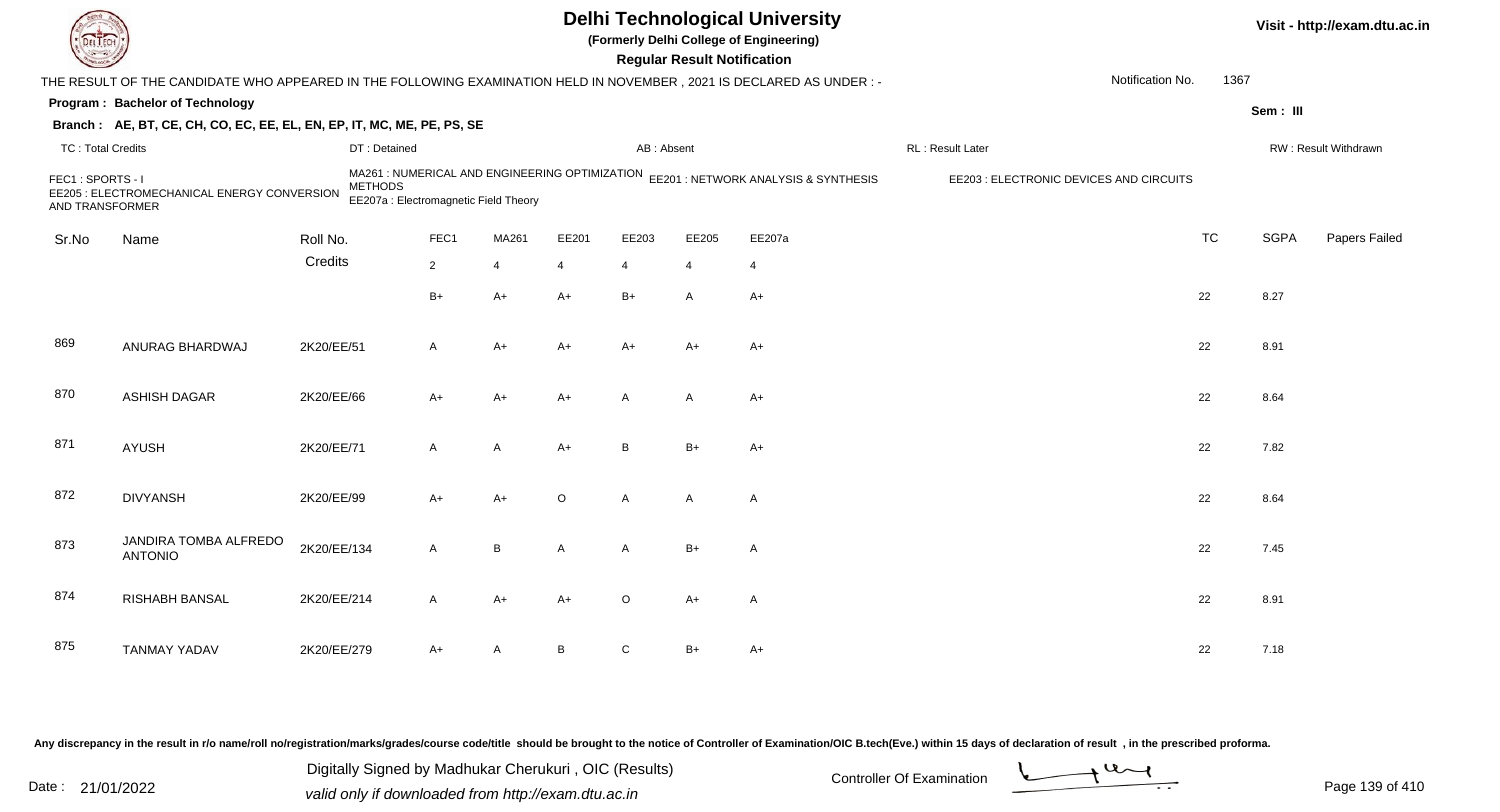| EL EC                          |                                                                                                                      |                |                                       |                |                |                | <b>Regular Result Notification</b> | <b>Delhi Technological University</b><br>(Formerly Delhi College of Engineering)    |                                                                                                                                                                                                                                |                  |           |             | Visit - http://exam.dtu.ac.in |
|--------------------------------|----------------------------------------------------------------------------------------------------------------------|----------------|---------------------------------------|----------------|----------------|----------------|------------------------------------|-------------------------------------------------------------------------------------|--------------------------------------------------------------------------------------------------------------------------------------------------------------------------------------------------------------------------------|------------------|-----------|-------------|-------------------------------|
|                                | THE RESULT OF THE CANDIDATE WHO APPEARED IN THE FOLLOWING EXAMINATION HELD IN NOVEMBER, 2021 IS DECLARED AS UNDER: - |                |                                       |                |                |                |                                    |                                                                                     |                                                                                                                                                                                                                                | Notification No. | 1367      |             |                               |
|                                | Program: Bachelor of Technology                                                                                      |                |                                       |                |                |                |                                    |                                                                                     |                                                                                                                                                                                                                                |                  |           | Sem: III    |                               |
|                                | Branch: AE, BT, CE, CH, CO, EC, EE, EL, EN, EP, IT, MC, ME, PE, PS, SE                                               |                |                                       |                |                |                |                                    |                                                                                     |                                                                                                                                                                                                                                |                  |           |             |                               |
| <b>TC: Total Credits</b>       |                                                                                                                      | DT: Detained   |                                       |                |                | AB: Absent     |                                    |                                                                                     | RL: Result Later                                                                                                                                                                                                               |                  |           |             | RW: Result Withdrawn          |
| FEC22: YOGA<br>AND TRANSFORMER | EE205 : ELECTROMECHANICAL ENERGY CONVERSION                                                                          | <b>METHODS</b> | EE207a : Electromagnetic Field Theory |                |                |                |                                    | MA261 : NUMERICAL AND ENGINEERING OPTIMIZATION EE201 : NETWORK ANALYSIS & SYNTHESIS | EE203 : ELECTRONIC DEVICES AND CIRCUITS                                                                                                                                                                                        |                  |           |             |                               |
| Sr.No                          | Name                                                                                                                 | Roll No.       | FEC22                                 | MA261          | EE201          | EE203          | EE205                              | EE207a                                                                              |                                                                                                                                                                                                                                |                  | <b>TC</b> | <b>SGPA</b> | Papers Failed                 |
|                                |                                                                                                                      | Credits        | $\overline{2}$                        | $\overline{4}$ | $\overline{4}$ | $\overline{4}$ | $\overline{4}$                     | $\overline{4}$                                                                      |                                                                                                                                                                                                                                |                  |           |             |                               |
| 876                            | <b>ANKIT</b>                                                                                                         | 2K20/EE/36     | $A+$                                  | $A+$           | A              | A              | $B+$                               | $A+$                                                                                |                                                                                                                                                                                                                                |                  | 22        | 8.27        |                               |
| 877                            | <b>ANKIT MAKHIJA</b>                                                                                                 | 2K20/EE/37     | $B+$                                  | $A+$           | F              | $\mathsf{C}$   | $B+$                               | $A+$                                                                                |                                                                                                                                                                                                                                |                  | 18        | 6.09        | EE201,                        |
| 878                            | <b>DEEPANSHI MANN</b>                                                                                                | 2K20/EE/89     | $\circ$                               | $A+$           | $\circ$        | A+             | A                                  | A+                                                                                  |                                                                                                                                                                                                                                |                  | 22        | 9.09        |                               |
| 879                            | <b>DIVYA TOMAR</b>                                                                                                   | 2K20/EE/97     | $\circ$                               | $A+$           | A+             | A              | $\mathsf{A}$                       | $\mathsf{A}$                                                                        |                                                                                                                                                                                                                                |                  | 22        | 8.55        |                               |
| 880                            | <b>GARVIT BHARDWAJ</b>                                                                                               | 2K20/EE/101    | $\circ$                               | $A+$           | $A+$           | A              | A                                  | $\mathsf{A}$                                                                        |                                                                                                                                                                                                                                |                  | 22        | 8.55        |                               |
| 881                            | <b>HARSH KUMAR</b>                                                                                                   | 2K20/EE/113    | $\circ$                               | $\overline{A}$ | A+             | A+             | A                                  | $\mathsf{A}$                                                                        |                                                                                                                                                                                                                                |                  | 22        | 8.55        |                               |
| 882                            | <b>KARTIK TANWAR</b>                                                                                                 | 2K20/EE/145    | A+                                    | O              | A+             | A+             | А                                  | $A+$                                                                                |                                                                                                                                                                                                                                |                  | 22        | 9.00        |                               |
| 883                            | PRAKASH KUMAR                                                                                                        | 2K20/EE/190    | A+                                    | $A+$           | $A+$           | A+             | $A+$                               | A                                                                                   |                                                                                                                                                                                                                                |                  | 22        | 8.82        |                               |
| 884                            | RAJESH KUMAR RAI                                                                                                     | 2K20/EE/211    | $\mathsf{A}$                          | $\mathsf{A}$   | $B+$           | A              | B+                                 | A                                                                                   |                                                                                                                                                                                                                                |                  | 22        | 7.64        |                               |
|                                |                                                                                                                      |                |                                       |                |                |                |                                    |                                                                                     | Any discrepancy in the result in r/o name/roll no/registration/marks/grades/course code/title should be brought to the notice of Controller of Examination/OIC B.tech(Eve.) within 15 days of declaration of result , in the p |                  |           |             |                               |

Date : 21/01/2022 Digital Digital of Microsofted Chemical Controller Of Examination Determination Page 140 of 41 Digitally Signed by Madhukar Cherukuri , OIC (Results)

Page 140 of 410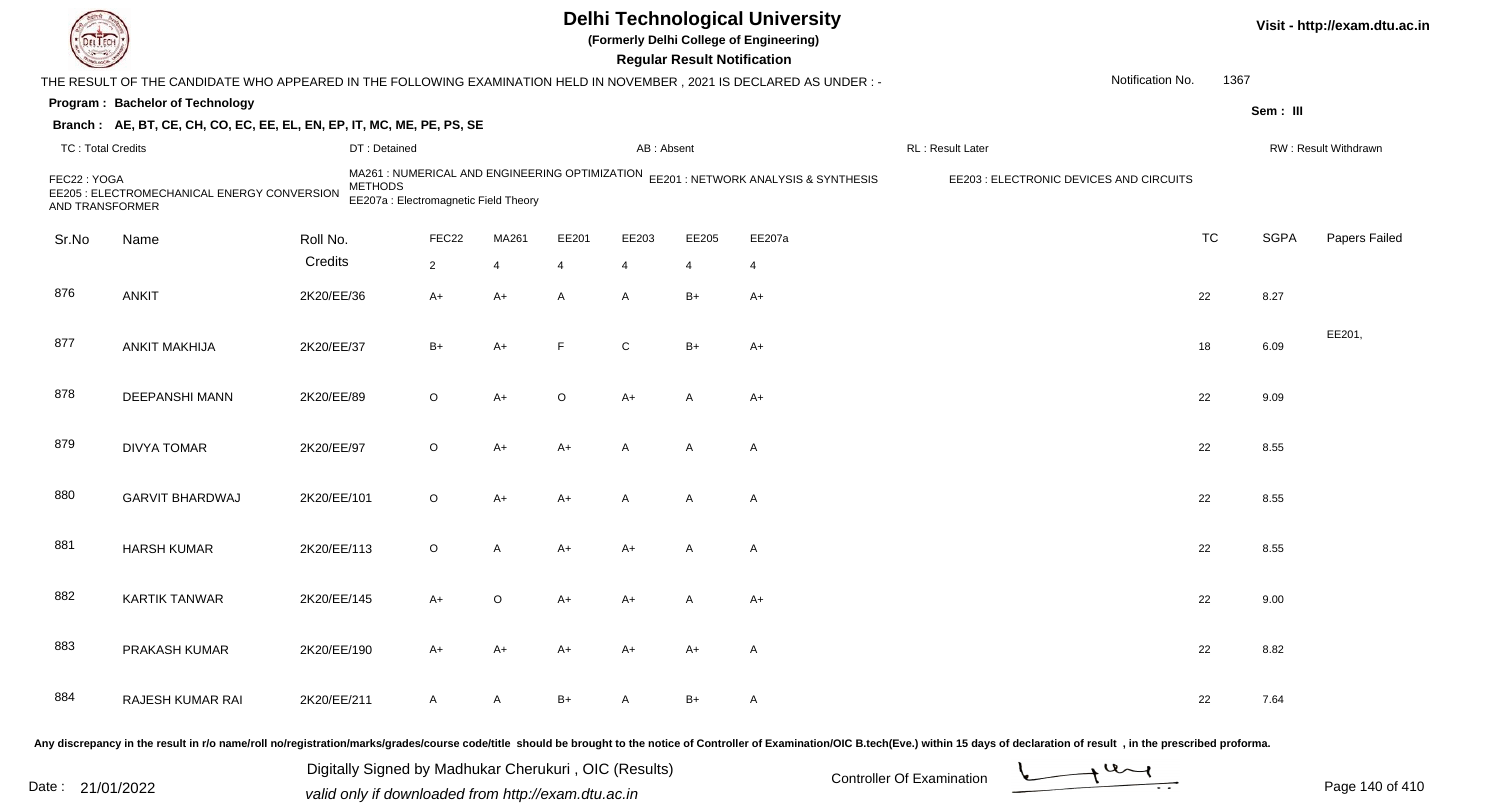|                                |                                                                                                                     |                |                                                                                         |                |                |                | <b>Regular Result Notification</b> | <b>Delhi Technological University</b><br>(Formerly Delhi College of Engineering) |                                         |           |             | Visit - http://exam.dtu.ac.in |
|--------------------------------|---------------------------------------------------------------------------------------------------------------------|----------------|-----------------------------------------------------------------------------------------|----------------|----------------|----------------|------------------------------------|----------------------------------------------------------------------------------|-----------------------------------------|-----------|-------------|-------------------------------|
|                                | THE RESULT OF THE CANDIDATE WHO APPEARED IN THE FOLLOWING EXAMINATION HELD IN NOVEMBER, 2021 IS DECLARED AS UNDER:- |                |                                                                                         |                |                |                |                                    |                                                                                  | Notification No.                        | 1367      |             |                               |
|                                | Program: Bachelor of Technology                                                                                     |                |                                                                                         |                |                |                |                                    |                                                                                  |                                         |           | Sem: III    |                               |
|                                | Branch: AE, BT, CE, CH, CO, EC, EE, EL, EN, EP, IT, MC, ME, PE, PS, SE                                              |                |                                                                                         |                |                |                |                                    |                                                                                  |                                         |           |             |                               |
| <b>TC: Total Credits</b>       |                                                                                                                     | DT: Detained   |                                                                                         |                |                | AB: Absent     |                                    |                                                                                  | RL: Result Later                        |           |             | RW: Result Withdrawn          |
| FEC22: YOGA<br>AND TRANSFORMER | EE205 : ELECTROMECHANICAL ENERGY CONVERSION                                                                         | <b>METHODS</b> | MA261 : NUMERICAL AND ENGINEERING OPTIMIZATION<br>EE207a : Electromagnetic Field Theory |                |                |                |                                    | EE201: NETWORK ANALYSIS & SYNTHESIS                                              | EE203 : ELECTRONIC DEVICES AND CIRCUITS |           |             |                               |
| Sr.No                          | Name                                                                                                                | Roll No.       | FEC22                                                                                   | MA261          | EE201          | EE203          | EE205                              | EE207a                                                                           |                                         | <b>TC</b> | <b>SGPA</b> | Papers Failed                 |
|                                |                                                                                                                     | Credits        | $\overline{2}$                                                                          | $\overline{4}$ | 4              | $\overline{4}$ | $\overline{4}$                     | $\overline{4}$                                                                   |                                         |           |             |                               |
|                                |                                                                                                                     |                | A                                                                                       | A              | B+             | $\overline{A}$ | $B+$                               | A                                                                                |                                         | 22        | 7.64        |                               |
| AND TRANSFORMER                | FEC27 : PROFESSIONAL ETHICS & HUMAN VALUES<br>EE205 : ELECTROMECHANICAL ENERGY CONVERSION                           | <b>METHODS</b> | MA261 : NUMERICAL AND ENGINEERING OPTIMIZATION<br>EE207a : Electromagnetic Field Theory |                |                |                |                                    | EE201 : NETWORK ANALYSIS & SYNTHESIS                                             | EE203 : ELECTRONIC DEVICES AND CIRCUITS |           |             |                               |
| Sr.No                          | Name                                                                                                                | Roll No.       | FEC27                                                                                   | MA261          | EE201          | EE203          | EE205                              | EE207a                                                                           |                                         | <b>TC</b> | <b>SGPA</b> | Papers Failed                 |
|                                |                                                                                                                     | Credits        | $\overline{2}$                                                                          | $\overline{4}$ | $\overline{4}$ | $\overline{4}$ | $\overline{4}$                     | 4                                                                                |                                         |           |             |                               |
| 885                            | <b>ADITYA SINGH</b>                                                                                                 | 2K20/EE/17     | $A+$                                                                                    | $A+$           | A+             | $B+$           | $B+$                               | $A+$                                                                             |                                         | 22        | 8.27        |                               |
| 886                            | <b>AKSHIT SAINI</b>                                                                                                 | 2K20/EE/25     | A+                                                                                      | $A+$           | O              | $A+$           | $\mathsf{A}$                       | $\circ$                                                                          |                                         | 22        | 9.18        |                               |
| 887                            | AYUSH KUMAR GUPTA                                                                                                   | 2K20/EE/72     | $A+$                                                                                    | $A+$           | $\circ$        | A              | $A+$                               | $A+$                                                                             |                                         | 22        | 9.00        |                               |
| 888                            | <b>TUSHAR AGGARWAL</b>                                                                                              | 2K20/EE/284    | $\circ$                                                                                 | A+             |                | B              |                                    | $A+$                                                                             |                                         | 22        | 8.18        |                               |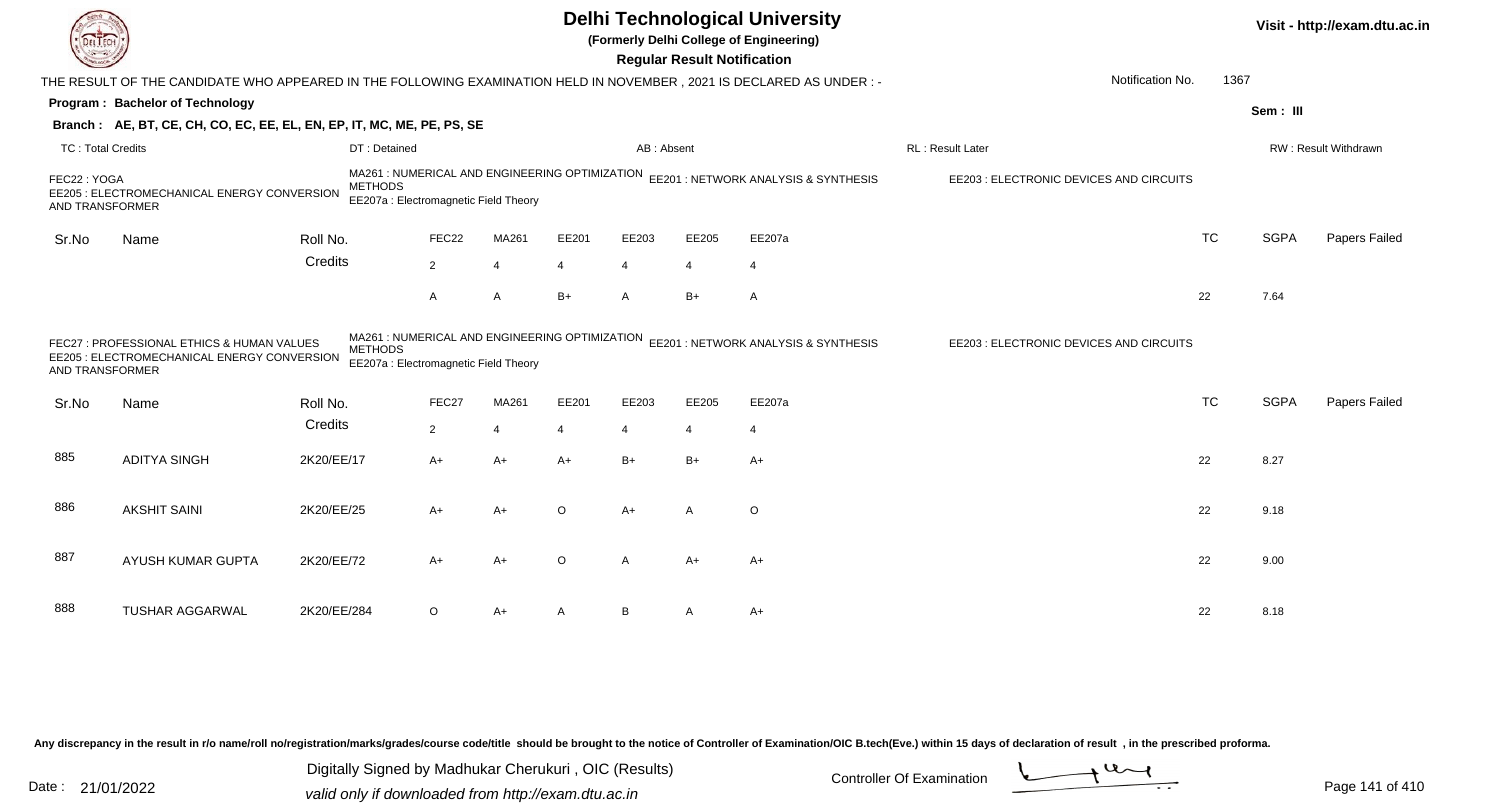| LI ECH                   |                                                                                                                      |                |                                       |                |                |                | <b>Regular Result Notification</b> | <b>Delhi Technological University</b><br>(Formerly Delhi College of Engineering)    |                                         |           |             | Visit - http://exam.dtu.ac.in |
|--------------------------|----------------------------------------------------------------------------------------------------------------------|----------------|---------------------------------------|----------------|----------------|----------------|------------------------------------|-------------------------------------------------------------------------------------|-----------------------------------------|-----------|-------------|-------------------------------|
|                          | THE RESULT OF THE CANDIDATE WHO APPEARED IN THE FOLLOWING EXAMINATION HELD IN NOVEMBER, 2021 IS DECLARED AS UNDER :- |                |                                       |                |                |                |                                    |                                                                                     | Notification No.                        | 1367      |             |                               |
|                          | Program: Bachelor of Technology                                                                                      |                |                                       |                |                |                |                                    |                                                                                     |                                         |           | Sem: III    |                               |
|                          | Branch: AE, BT, CE, CH, CO, EC, EE, EL, EN, EP, IT, MC, ME, PE, PS, SE                                               |                |                                       |                |                |                |                                    |                                                                                     |                                         |           |             |                               |
| <b>TC: Total Credits</b> |                                                                                                                      | DT: Detained   |                                       |                |                | AB: Absent     |                                    |                                                                                     | RL: Result Later                        |           |             | RW: Result Withdrawn          |
| AND TRANSFORMER          | FEC28 : Emotional Intelligence<br>EE205 : ELECTROMECHANICAL ENERGY CONVERSION                                        | <b>METHODS</b> | EE207a : Electromagnetic Field Theory |                |                |                |                                    | MA261 : NUMERICAL AND ENGINEERING OPTIMIZATION EE201 : NETWORK ANALYSIS & SYNTHESIS | EE203 : ELECTRONIC DEVICES AND CIRCUITS |           |             |                               |
| Sr.No                    | Name                                                                                                                 | Roll No.       | FEC28                                 | MA261          | EE201          | EE203          | EE205                              | EE207a                                                                              |                                         | <b>TC</b> | <b>SGPA</b> | Papers Failed                 |
|                          |                                                                                                                      | Credits        | $2^{\circ}$                           | $\overline{4}$ | $\overline{4}$ | $\overline{4}$ | $\overline{4}$                     | $\overline{4}$                                                                      |                                         |           |             |                               |
| 889                      | ANSH MAHESHWARI                                                                                                      | 2K20/EE/46     | $A+$                                  | $\overline{A}$ | $A+$           | $B+$           | $B+$                               | $\overline{A}$                                                                      |                                         | 22        | 7.91        |                               |
| 890                      | APOORVA SAGAR                                                                                                        | 2K20/EE/52     | $\circ$                               | $A+$           | $A+$           | A              | $A+$                               | $\circ$                                                                             |                                         | 22        | 9.09        |                               |
| 891                      | <b>GHANMOHAN DANGI</b>                                                                                               | 2K20/EE/106    | $\circ$                               | $A+$           | $A+$           | $A+$           | A                                  | $A+$                                                                                |                                         | 22        | 8.91        |                               |
| 892                      | RAHUL PACHORI                                                                                                        | 2K20/EE/208    | A+                                    | $A+$           | $A+$           | $A+$           | A                                  | A                                                                                   |                                         | 22        | 8.64        |                               |
| 893                      | RAJDEEP SINGH                                                                                                        | 2K20/EE/210    | $\circ$                               | $\overline{A}$ | $\Omega$       | $A+$           | $\mathsf{A}$                       | $\overline{A}$                                                                      |                                         | 22        | 8.73        |                               |
| 894                      | <b>RITIKA RAI</b>                                                                                                    | 2K20/EE/220    | $\circ$                               | $A+$           |                | $\circ$        | A+                                 | $A+$                                                                                |                                         | 22        | 9.09        |                               |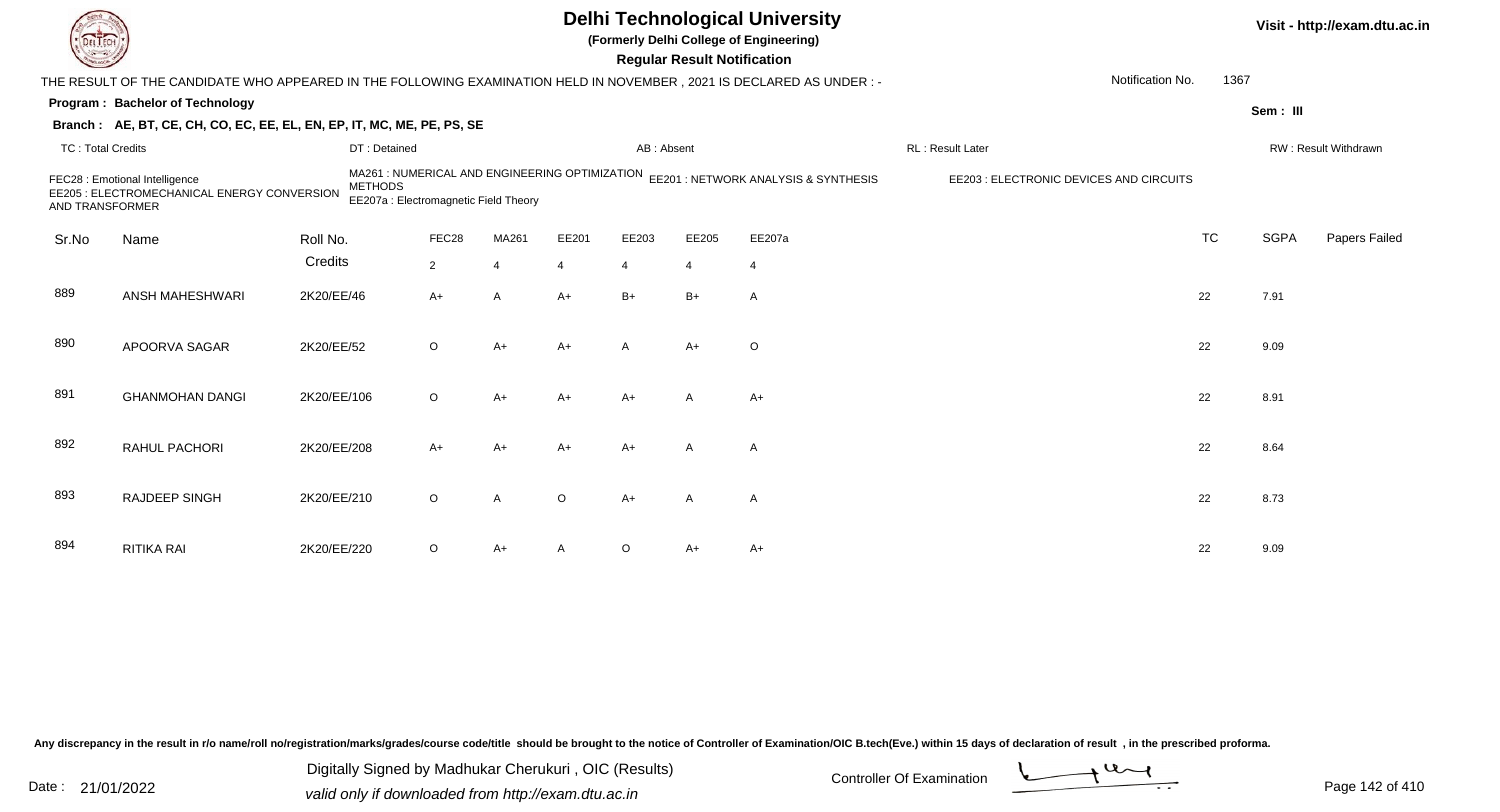|                                     |                                                                                                                     |             |                                                                                                           |                  |       |         |                | <b>Regular Result Notification</b> | <b>Delhi Technological University</b><br>(Formerly Delhi College of Engineering)                                                                 |                  |                                         |           |             | Visit - http://exam.dtu.ac.in |
|-------------------------------------|---------------------------------------------------------------------------------------------------------------------|-------------|-----------------------------------------------------------------------------------------------------------|------------------|-------|---------|----------------|------------------------------------|--------------------------------------------------------------------------------------------------------------------------------------------------|------------------|-----------------------------------------|-----------|-------------|-------------------------------|
|                                     | THE RESULT OF THE CANDIDATE WHO APPEARED IN THE FOLLOWING EXAMINATION HELD IN NOVEMBER, 2021 IS DECLARED AS UNDER:- |             |                                                                                                           |                  |       |         |                |                                    |                                                                                                                                                  |                  | Notification No.                        | 1367      |             |                               |
|                                     | Program: Bachelor of Technology                                                                                     |             |                                                                                                           |                  |       |         |                |                                    |                                                                                                                                                  |                  |                                         |           | Sem: III    |                               |
|                                     | Branch: AE, BT, CE, CH, CO, EC, EE, EL, EN, EP, IT, MC, ME, PE, PS, SE                                              |             |                                                                                                           |                  |       |         |                |                                    |                                                                                                                                                  |                  |                                         |           |             |                               |
| <b>TC: Total Credits</b>            |                                                                                                                     |             | DT: Detained                                                                                              |                  |       |         | AB: Absent     |                                    |                                                                                                                                                  | RL: Result Later |                                         |           |             | RW: Result Withdrawn          |
| FEC2 : SPORTS II<br>AND TRANSFORMER | EE205 : ELECTROMECHANICAL ENERGY CONVERSION                                                                         |             | MA261 : NUMERICAL AND ENGINEERING OPTIMIZATION<br><b>METHODS</b><br>EE207a : Electromagnetic Field Theory |                  |       |         |                |                                    | EE201 : NETWORK ANALYSIS & SYNTHESIS                                                                                                             |                  | EE203 : ELECTRONIC DEVICES AND CIRCUITS |           |             |                               |
| Sr.No                               | Name                                                                                                                | Roll No.    |                                                                                                           | FEC <sub>2</sub> | MA261 | EE201   | EE203          | EE205                              | EE207a                                                                                                                                           |                  |                                         | <b>TC</b> | <b>SGPA</b> | Papers Failed                 |
|                                     |                                                                                                                     | Credits     |                                                                                                           | $\overline{2}$   | 4     | 4       | $\overline{4}$ | 4                                  | 4                                                                                                                                                |                  |                                         |           |             |                               |
| 895                                 | AAYUSHI ARYAM                                                                                                       | 2K20/EE/02  |                                                                                                           | $\circ$          | A+    | $\circ$ | $\mathsf{A}$   | $A+$                               | $\circ$                                                                                                                                          |                  |                                         | 22        | 9.27        |                               |
| 896                                 | ABDUL QAVI                                                                                                          | 2K20/EE/05  |                                                                                                           | A                | B+    | Α       | $B+$           | B                                  | $A+$                                                                                                                                             |                  |                                         | 22        | 7.45        |                               |
| 897                                 | <b>AMAN KUMAR</b>                                                                                                   | 2K20/EE/30  |                                                                                                           | A                | A+    | O       | $A+$           | $\circ$                            | $A+$                                                                                                                                             |                  |                                         | 22        | 9.27        |                               |
| 898                                 | <b>HARSH BANSAL</b>                                                                                                 | 2K20/EE/111 |                                                                                                           | A                | A+    | A+      | $A+$           | $\circ$                            | $A+$                                                                                                                                             |                  |                                         | 22        | 9.09        |                               |
| 899                                 | <b>ISHAAN BAGDI</b>                                                                                                 | 2K20/EE/130 |                                                                                                           | A                | $B+$  | A       | $\mathsf{A}$   | A                                  | A                                                                                                                                                |                  |                                         | 22        | 7.82        |                               |
| 900                                 | <b>MAYANK SINGH</b>                                                                                                 | 2K20/EE/162 |                                                                                                           | A                | A+    | A       | A              | $B+$                               | $A+$                                                                                                                                             |                  |                                         | 22        | 8.18        |                               |
| 901                                 | PANKAJ                                                                                                              | 2K20/EE/184 |                                                                                                           | A                | O     | A+      | A+             | A                                  | A                                                                                                                                                |                  |                                         | 22        | 8.73        |                               |
| 902                                 | PRASHANT GAUTAM                                                                                                     | 2K20/EE/194 |                                                                                                           | A                | A+    | A+      | A              | $B+$                               | A                                                                                                                                                |                  |                                         | 22        | 8.18        |                               |
| 903                                 | PRIYANSHU KUMAR                                                                                                     | 2K20/EE/201 |                                                                                                           | O                | A     | A       | A+             | A+                                 | A                                                                                                                                                |                  |                                         | 22        | 8.55        |                               |
|                                     |                                                                                                                     |             |                                                                                                           |                  |       |         |                |                                    | representation in a product of the contract the contract of the second in the newspaper of Contract Constitution (OICD took (Eva) within 15 days |                  |                                         |           |             |                               |

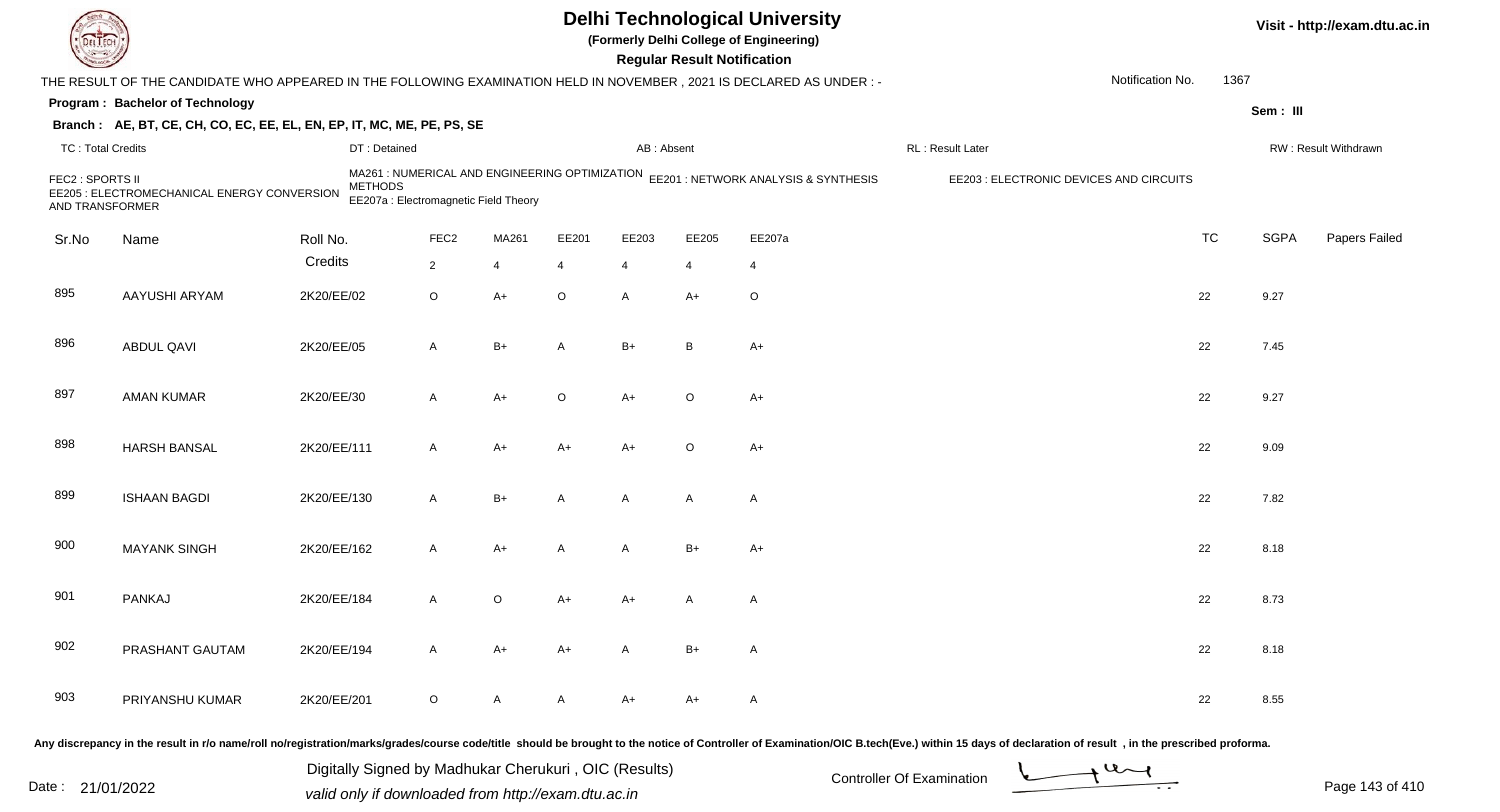|                                     |                                                                                                                        |                |                                                                                         |                |       |                | <b>Regular Result Notification</b> | <b>Delhi Technological University</b><br>(Formerly Delhi College of Engineering) |                                         | Visit - http://exam.dtu.ac.in |             |                      |  |
|-------------------------------------|------------------------------------------------------------------------------------------------------------------------|----------------|-----------------------------------------------------------------------------------------|----------------|-------|----------------|------------------------------------|----------------------------------------------------------------------------------|-----------------------------------------|-------------------------------|-------------|----------------------|--|
|                                     | THE RESULT OF THE CANDIDATE WHO APPEARED IN THE FOLLOWING EXAMINATION HELD IN NOVEMBER , 2021 IS DECLARED AS UNDER : - |                |                                                                                         |                |       |                |                                    |                                                                                  | Notification No.                        | 1367                          |             |                      |  |
|                                     | Program: Bachelor of Technology                                                                                        |                |                                                                                         |                |       |                |                                    |                                                                                  |                                         |                               |             | Sem: III             |  |
|                                     | Branch: AE, BT, CE, CH, CO, EC, EE, EL, EN, EP, IT, MC, ME, PE, PS, SE                                                 |                |                                                                                         |                |       |                |                                    |                                                                                  |                                         |                               |             |                      |  |
| <b>TC: Total Credits</b>            |                                                                                                                        |                | DT: Detained                                                                            |                |       | AB: Absent     |                                    |                                                                                  | RL: Result Later                        |                               |             | RW: Result Withdrawn |  |
| FEC2 : SPORTS II<br>AND TRANSFORMER | EE205 : ELECTROMECHANICAL ENERGY CONVERSION                                                                            | <b>METHODS</b> | MA261 : NUMERICAL AND ENGINEERING OPTIMIZATION<br>EE207a : Electromagnetic Field Theory |                |       |                |                                    | EE201 : NETWORK ANALYSIS & SYNTHESIS                                             | EE203 : ELECTRONIC DEVICES AND CIRCUITS |                               |             |                      |  |
| Sr.No                               | Name                                                                                                                   | Roll No.       | FEC <sub>2</sub>                                                                        | MA261          | EE201 | EE203          | EE205                              | EE207a                                                                           |                                         | <b>TC</b>                     | <b>SGPA</b> | Papers Failed        |  |
|                                     |                                                                                                                        | Credits        | $2^{\circ}$                                                                             | 4              | Δ     | $\overline{4}$ | $\Delta$                           | $\overline{4}$                                                                   |                                         |                               |             |                      |  |
|                                     |                                                                                                                        |                | $\circ$                                                                                 | A              | A     | $A+$           | $A+$                               | $\mathsf{A}$                                                                     |                                         | 22                            | 8.55        |                      |  |
| 904                                 | SAHIL SANKHALA                                                                                                         | 2K20/EE/237    | B                                                                                       | B              | B     | $\overline{A}$ | $B+$                               | A                                                                                |                                         | 22                            | 6.91        |                      |  |
| 905                                 | <b>SHLOK GARG</b>                                                                                                      | 2K20/EE/258    | A                                                                                       | A+             | A+    | A+             | $A+$                               | $A+$                                                                             |                                         | 22                            | 8.91        |                      |  |
| 906                                 | <b>SUNNY KUMAR</b>                                                                                                     | 2K20/EE/275    | $B+$                                                                                    | B              | A     | B              | B                                  | $B+$                                                                             |                                         | 22                            | 6.64        |                      |  |
| 907                                 | <b>VIPAN KUMAR</b>                                                                                                     | 2K20/EE/303    | A+                                                                                      | $\overline{A}$ |       |                | A                                  | $\mathsf{A}$                                                                     |                                         | 22                            | 8.09        |                      |  |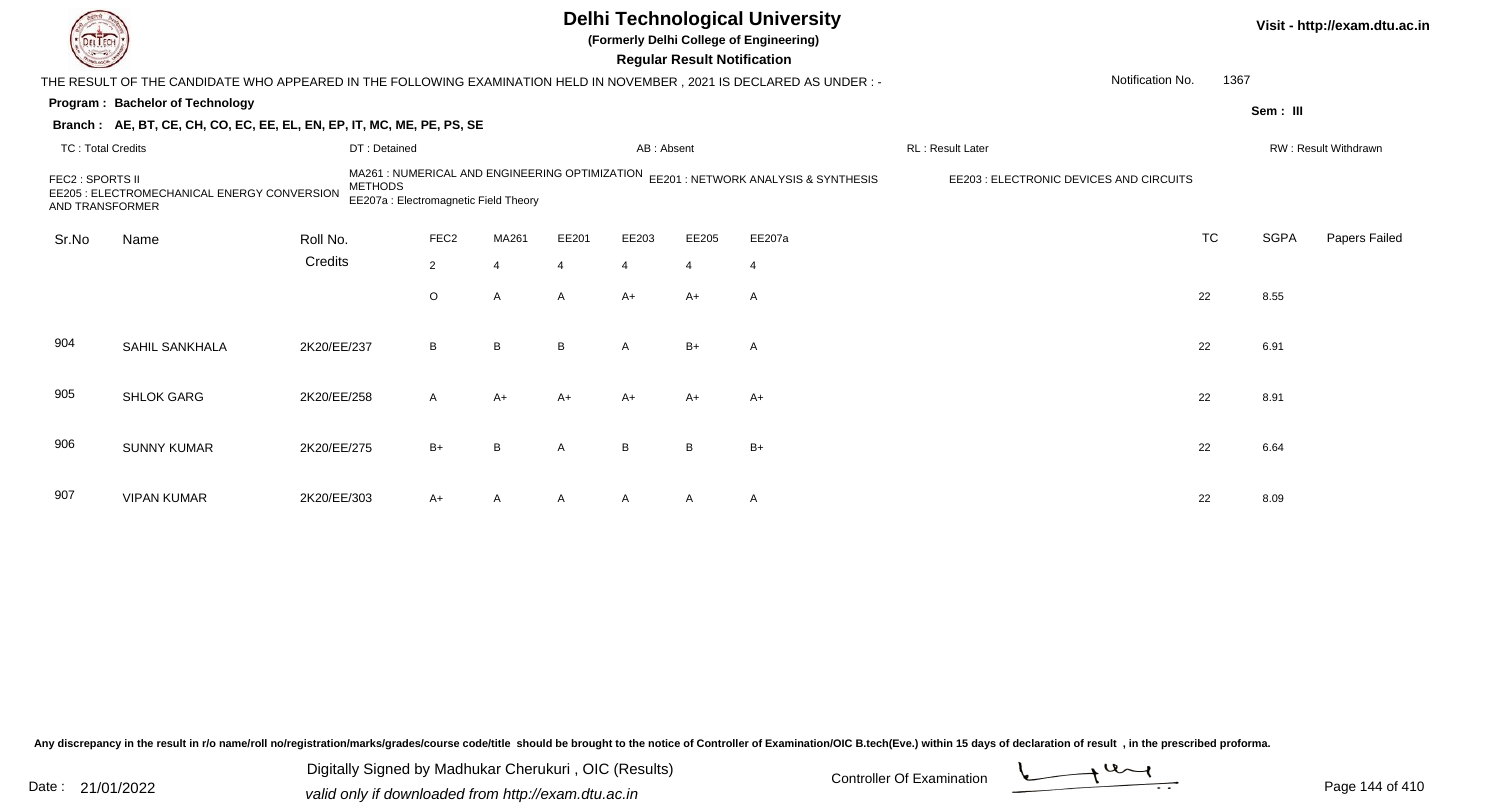| DEL TECH                 |                                                                                                                                                                                                                                |             |                                                         |                |                |                |                | <b>Regular Result Notification</b> | <b>Delhi Technological University</b><br>(Formerly Delhi College of Engineering)    |                   |                                         |           |             | Visit - http://exam.dtu.ac.in |
|--------------------------|--------------------------------------------------------------------------------------------------------------------------------------------------------------------------------------------------------------------------------|-------------|---------------------------------------------------------|----------------|----------------|----------------|----------------|------------------------------------|-------------------------------------------------------------------------------------|-------------------|-----------------------------------------|-----------|-------------|-------------------------------|
|                          | THE RESULT OF THE CANDIDATE WHO APPEARED IN THE FOLLOWING EXAMINATION HELD IN NOVEMBER, 2021 IS DECLARED AS UNDER: -                                                                                                           |             |                                                         |                |                |                |                |                                    |                                                                                     |                   | Notification No.                        | 1367      |             |                               |
|                          | Program: Bachelor of Technology                                                                                                                                                                                                |             |                                                         |                |                |                |                |                                    |                                                                                     |                   |                                         |           | Sem: III    |                               |
|                          | Branch: AE, BT, CE, CH, CO, EC, EE, EL, EN, EP, IT, MC, ME, PE, PS, SE                                                                                                                                                         |             |                                                         |                |                |                |                |                                    |                                                                                     |                   |                                         |           |             |                               |
| <b>TC: Total Credits</b> |                                                                                                                                                                                                                                |             | DT: Detained                                            |                |                |                | AB: Absent     |                                    |                                                                                     | RL : Result Later |                                         |           |             | RW: Result Withdrawn          |
| AND TRANSFORMER          | FEC32 : LOGICAL REASONING<br>EE205 : ELECTROMECHANICAL ENERGY CONVERSION                                                                                                                                                       |             | <b>METHODS</b><br>EE207a : Electromagnetic Field Theory |                |                |                |                |                                    | MA261 : NUMERICAL AND ENGINEERING OPTIMIZATION EE201 : NETWORK ANALYSIS & SYNTHESIS |                   | EE203 : ELECTRONIC DEVICES AND CIRCUITS |           |             |                               |
| Sr.No                    | Name                                                                                                                                                                                                                           | Roll No.    |                                                         | FEC32          | MA261          | EE201          | EE203          | EE205                              | EE207a                                                                              |                   |                                         | <b>TC</b> | <b>SGPA</b> | Papers Failed                 |
|                          |                                                                                                                                                                                                                                | Credits     |                                                         | $\overline{2}$ | $\overline{4}$ | $\overline{4}$ | 4              | 4                                  | $\overline{4}$                                                                      |                   |                                         |           |             |                               |
| 908                      | <b>AFFAN QUARNI</b>                                                                                                                                                                                                            | 2K20/EE/18  |                                                         | $A+$           | $A+$           | $A+$           | A              | A                                  | $A+$                                                                                |                   |                                         | 22        | 8.64        |                               |
| 909                      | ANKUSH KUMAR SAGAR                                                                                                                                                                                                             | 2K20/EE/40  |                                                         | P              | $\mathsf{C}$   | $B+$           | B              | C                                  | A                                                                                   |                   |                                         | 22        | 6.00        |                               |
| 910                      | ANSH RAO                                                                                                                                                                                                                       | 2K20/EE/47  |                                                         | A              | $A+$           | $A+$           | $\mathsf{A}$   | A                                  | $A+$                                                                                |                   |                                         | 22        | 8.55        |                               |
| 911                      | ATIRAJ ANAND                                                                                                                                                                                                                   | 2K20/EE/69  |                                                         | A+             | A+             | $A+$           | $\overline{A}$ | A                                  | $A+$                                                                                |                   |                                         | 22        | 8.64        |                               |
| 912                      | <b>B JATIN</b>                                                                                                                                                                                                                 | 2K20/EE/75  |                                                         | A              | $\circ$        | $A+$           | A              | $A+$                               | $A+$                                                                                |                   |                                         | 22        | 8.91        |                               |
| 913                      | <b>GRISHAM GARG</b>                                                                                                                                                                                                            | 2K20/EE/108 |                                                         | A+             | A+             | $A+$           | $A+$           | $\circ$                            | O                                                                                   |                   |                                         | 22        | 9.36        |                               |
| 914                      | <b>HARSH KUMAR</b>                                                                                                                                                                                                             | 2K20/EE/114 |                                                         | A+             | A+             | $A+$           | A              | A                                  | A+                                                                                  |                   |                                         | 22        | 8.64        |                               |
| 915                      | <b>HARSHIT KUMAR</b>                                                                                                                                                                                                           | 2K20/EE/118 |                                                         | A              | $\mathsf{A}$   | $A+$           | $\mathsf{A}$   | A                                  | $A+$                                                                                |                   |                                         | 22        | 8.36        |                               |
| 916                      | HAYATUNISHA                                                                                                                                                                                                                    | 2K20/EE/120 |                                                         | $\circ$        | $\circ$        | $\circ$        | $\mathsf{A}$   | A+                                 | A+                                                                                  |                   |                                         | 22        | 9.27        |                               |
|                          | Any discrepancy in the result in r/o name/roll no/registration/marks/grades/course code/title should be brought to the notice of Controller of Examination/OIC B.tech(Eve.) within 15 days of declaration of result , in the p |             |                                                         |                |                |                |                |                                    |                                                                                     |                   |                                         |           |             |                               |

Date : 21/01/2022 Digital Digital of Microsofted Chemical Controller Of Examination Determination Page 145 of 41 Digitally Signed by Madhukar Cherukuri , OIC (Results)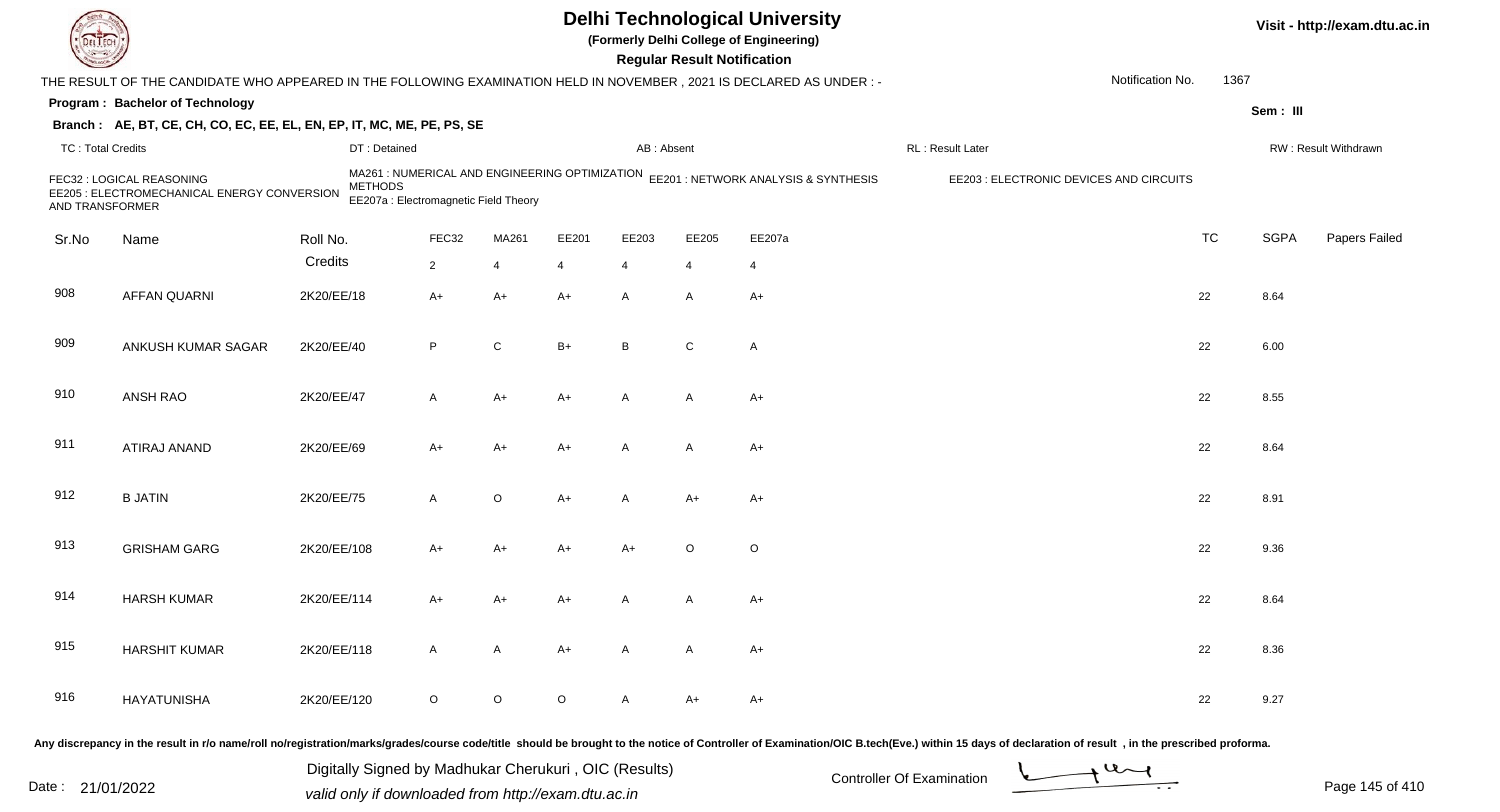| <b>DELTECT</b>    |                                                                                                                                                                                                                                |             |                                                         |                |                |                |                | <b>Regular Result Notification</b> | <b>Delhi Technological University</b><br>(Formerly Delhi College of Engineering)    |                  |                                         |           |             | Visit - http://exam.dtu.ac.in |
|-------------------|--------------------------------------------------------------------------------------------------------------------------------------------------------------------------------------------------------------------------------|-------------|---------------------------------------------------------|----------------|----------------|----------------|----------------|------------------------------------|-------------------------------------------------------------------------------------|------------------|-----------------------------------------|-----------|-------------|-------------------------------|
|                   | THE RESULT OF THE CANDIDATE WHO APPEARED IN THE FOLLOWING EXAMINATION HELD IN NOVEMBER, 2021 IS DECLARED AS UNDER: -                                                                                                           |             |                                                         |                |                |                |                |                                    |                                                                                     |                  | Notification No.                        | 1367      |             |                               |
|                   | Program: Bachelor of Technology                                                                                                                                                                                                |             |                                                         |                |                |                |                |                                    |                                                                                     |                  |                                         |           | Sem: III    |                               |
|                   | Branch: AE, BT, CE, CH, CO, EC, EE, EL, EN, EP, IT, MC, ME, PE, PS, SE                                                                                                                                                         |             |                                                         |                |                |                |                |                                    |                                                                                     |                  |                                         |           |             |                               |
| TC: Total Credits |                                                                                                                                                                                                                                |             | DT: Detained                                            |                |                |                | AB: Absent     |                                    |                                                                                     | RL: Result Later |                                         |           |             | RW: Result Withdrawn          |
| AND TRANSFORMER   | FEC32 : LOGICAL REASONING<br>EE205 : ELECTROMECHANICAL ENERGY CONVERSION                                                                                                                                                       |             | <b>METHODS</b><br>EE207a : Electromagnetic Field Theory |                |                |                |                |                                    | MA261 : NUMERICAL AND ENGINEERING OPTIMIZATION EE201 : NETWORK ANALYSIS & SYNTHESIS |                  | EE203 : ELECTRONIC DEVICES AND CIRCUITS |           |             |                               |
| Sr.No             | Name                                                                                                                                                                                                                           | Roll No.    |                                                         | FEC32          | MA261          | EE201          | EE203          | EE205                              | EE207a                                                                              |                  |                                         | <b>TC</b> | <b>SGPA</b> | Papers Failed                 |
|                   |                                                                                                                                                                                                                                | Credits     |                                                         | $\overline{2}$ | $\overline{4}$ | $\overline{4}$ | $\overline{4}$ | $\overline{4}$                     | $\overline{4}$                                                                      |                  |                                         |           |             |                               |
|                   |                                                                                                                                                                                                                                |             |                                                         | $\circ$        | $\circ$        | $\circ$        | $\mathsf{A}$   | $A+$                               | $A+$                                                                                |                  |                                         | 22        | 9.27        |                               |
| 917               | <b>HIMANSHU</b>                                                                                                                                                                                                                | 2K20/EE/122 |                                                         | $A+$           | $\circ$        | $A+$           | $\mathsf{A}$   | $\circ$                            | $\mathsf O$                                                                         |                  |                                         | 22        | 9.36        |                               |
| 918               | <b>JATIN MANN</b>                                                                                                                                                                                                              | 2K20/EE/135 |                                                         | A+             | $\circ$        | $A+$           | $\mathsf{A}$   | $A+$                               | $A+$                                                                                |                  |                                         | 22        | 9.00        |                               |
| 919               | JITESH WADHWA                                                                                                                                                                                                                  | 2K20/EE/137 |                                                         | $\circ$        | A+             | $\circ$        | A+             | A+                                 | A+                                                                                  |                  |                                         | 22        | 9.27        |                               |
| 920               | NAKSHATRA JAIN                                                                                                                                                                                                                 | 2K20/EE/175 |                                                         | A+             | A+             | $A+$           | $A+$           | B                                  | A                                                                                   |                  |                                         | 22        | 8.27        |                               |
| 921               | NIKITA RANA                                                                                                                                                                                                                    | 2K20/EE/179 |                                                         | A+             | A+             | $\overline{A}$ | $A+$           | A                                  | A                                                                                   |                  |                                         | 22        | 8.45        |                               |
| 922               | NITESH SHANDILYA                                                                                                                                                                                                               | 2K20/EE/182 |                                                         | A+             | A+             | A              | A+             |                                    | $A+$                                                                                |                  |                                         | 22        | 8.64        |                               |
| 923               | <b>NITIN SHARMA</b>                                                                                                                                                                                                            | 2K20/EE/183 |                                                         | A+             | $\circ$        | $B+$           | A+             | A+                                 | A+                                                                                  |                  |                                         | 22        | 8.82        |                               |
| 924               | PRAJJWAL JOSHI                                                                                                                                                                                                                 | 2K20/EE/189 |                                                         | A+             | A+             | $\mathsf{A}$   | A+             | A+                                 | A                                                                                   |                  |                                         | 22        | 8.64        |                               |
|                   | Any discrepancy in the result in r/o name/roll no/registration/marks/grades/course code/title should be brought to the notice of Controller of Examination/OIC B.tech(Eve.) within 15 days of declaration of result , in the p |             |                                                         |                |                |                |                |                                    |                                                                                     |                  |                                         |           |             |                               |

| Date: | 21/01/2022 |  |
|-------|------------|--|
|-------|------------|--|

Date : 21/01/2022 Digital Digital of Microsofted Chemical Controller Of Examination Determination Page 146 of 41 Digitally Signed by Madhukar Cherukuri , OIC (Results)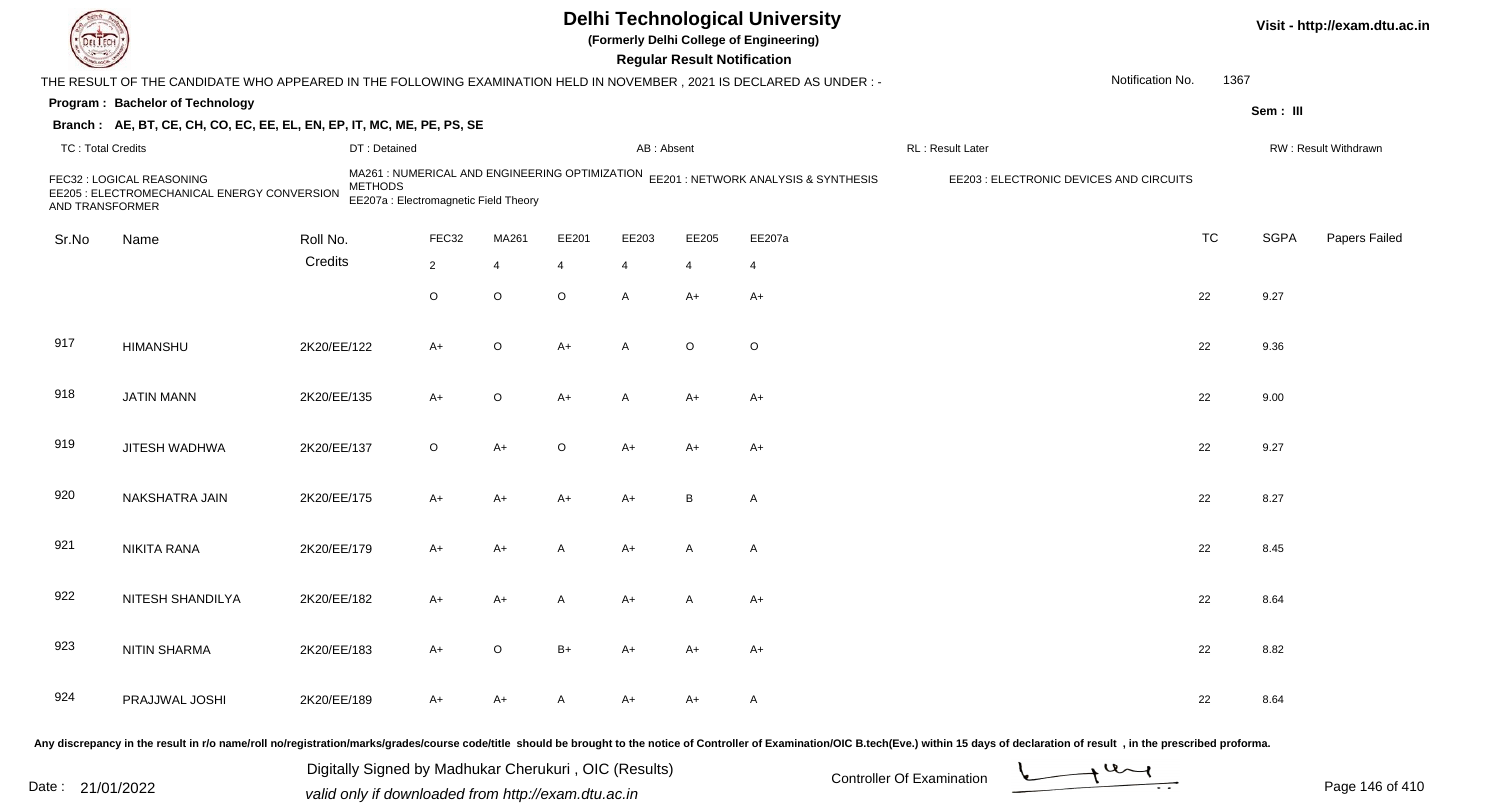|                          |                                                                                                                      |                |                                       |                |                |                | <b>Regular Result Notification</b> | <b>Delhi Technological University</b><br>(Formerly Delhi College of Engineering)    |                                         |                  |           |             | Visit - http://exam.dtu.ac.in       |
|--------------------------|----------------------------------------------------------------------------------------------------------------------|----------------|---------------------------------------|----------------|----------------|----------------|------------------------------------|-------------------------------------------------------------------------------------|-----------------------------------------|------------------|-----------|-------------|-------------------------------------|
|                          | THE RESULT OF THE CANDIDATE WHO APPEARED IN THE FOLLOWING EXAMINATION HELD IN NOVEMBER, 2021 IS DECLARED AS UNDER :- |                |                                       |                |                |                |                                    |                                                                                     |                                         | Notification No. | 1367      |             |                                     |
|                          | Program: Bachelor of Technology                                                                                      |                |                                       |                |                |                |                                    |                                                                                     |                                         |                  |           | Sem: III    |                                     |
|                          | Branch: AE, BT, CE, CH, CO, EC, EE, EL, EN, EP, IT, MC, ME, PE, PS, SE                                               |                |                                       |                |                |                |                                    |                                                                                     |                                         |                  |           |             |                                     |
| <b>TC: Total Credits</b> |                                                                                                                      | DT: Detained   |                                       |                |                | AB: Absent     |                                    |                                                                                     | RL : Result Later                       |                  |           |             | RW: Result Withdrawn                |
| AND TRANSFORMER          | FEC32 : LOGICAL REASONING<br>EE205 : ELECTROMECHANICAL ENERGY CONVERSION                                             | <b>METHODS</b> | EE207a : Electromagnetic Field Theory |                |                |                |                                    | MA261 : NUMERICAL AND ENGINEERING OPTIMIZATION EE201 : NETWORK ANALYSIS & SYNTHESIS | EE203 : ELECTRONIC DEVICES AND CIRCUITS |                  |           |             |                                     |
| Sr.No                    | Name                                                                                                                 | Roll No.       | FEC32                                 | MA261          | EE201          | EE203          | EE205                              | EE207a                                                                              |                                         |                  | <b>TC</b> | <b>SGPA</b> | Papers Failed                       |
|                          |                                                                                                                      | Credits        | $\overline{2}$                        | $\overline{4}$ | $\overline{4}$ | $\overline{4}$ | 4                                  | $\overline{4}$                                                                      |                                         |                  |           |             |                                     |
|                          |                                                                                                                      |                | $A+$                                  | $A+$           | $\mathsf{A}$   | $A+$           | $A+$                               | A                                                                                   |                                         |                  | 22        | 8.64        |                                     |
|                          |                                                                                                                      |                |                                       |                |                |                |                                    |                                                                                     |                                         |                  |           |             |                                     |
| 925                      | PRINCE KUMAR                                                                                                         | 2K20/EE/198    | A+                                    | A+             | $\mathsf{A}$   | $A+$           | $A+$                               | $\mathsf{A}$                                                                        |                                         |                  | 22        | 8.64        |                                     |
| 926                      | SAARTHAK VIJAY SINGH                                                                                                 | 2K20/EE/229    | A+                                    | $A+$           | $\circ$        | $\circ$        | $\circ$                            | $\mathsf{A}$                                                                        |                                         |                  | 22        | 9.36        |                                     |
| 927                      | SAGAR YADAV                                                                                                          | 2K20/EE/231    | $\circ$                               | $\circ$        | $A+$           | $A+$           | $\circ$                            | $A+$                                                                                |                                         |                  | 22        | 9.45        |                                     |
| 928                      | SAHIL CHOUHAN                                                                                                        | 2K20/EE/234    | E                                     | F              | F              | E              | F                                  | $\mathsf{A}$                                                                        |                                         |                  | 4         | 1.45        | FEC32MA261, EE201,<br>EE203, EE205, |
| 929                      | SHIKHAR RAJPUT                                                                                                       | 2K20/EE/253    | $A+$                                  | $B+$           | A              | A              | A                                  | B+                                                                                  |                                         |                  | 22        | 7.73        |                                     |
| 930                      | SHUBHAM SINGH                                                                                                        | 2K20/EE/262    | $A+$                                  | A              | B+             | $A+$           | $B+$                               | A+                                                                                  |                                         |                  | 22        | 8.09        |                                     |
| 931                      | SHUBHANSH YADAV                                                                                                      | 2K20/EE/263    | $\circ$                               | $\circ$        | $\circ$        | $A+$           | $\circ$                            | $\circ$                                                                             |                                         |                  | 22        | 9.82        |                                     |
| 932                      | SIDDHARTH AGGARWAL                                                                                                   | 2K20/EE/267    | $\circ$                               | A              | $\mathsf{A}$   | $A+$           | $\mathsf{A}$                       | $A+$                                                                                |                                         |                  | 22        | 8.55        |                                     |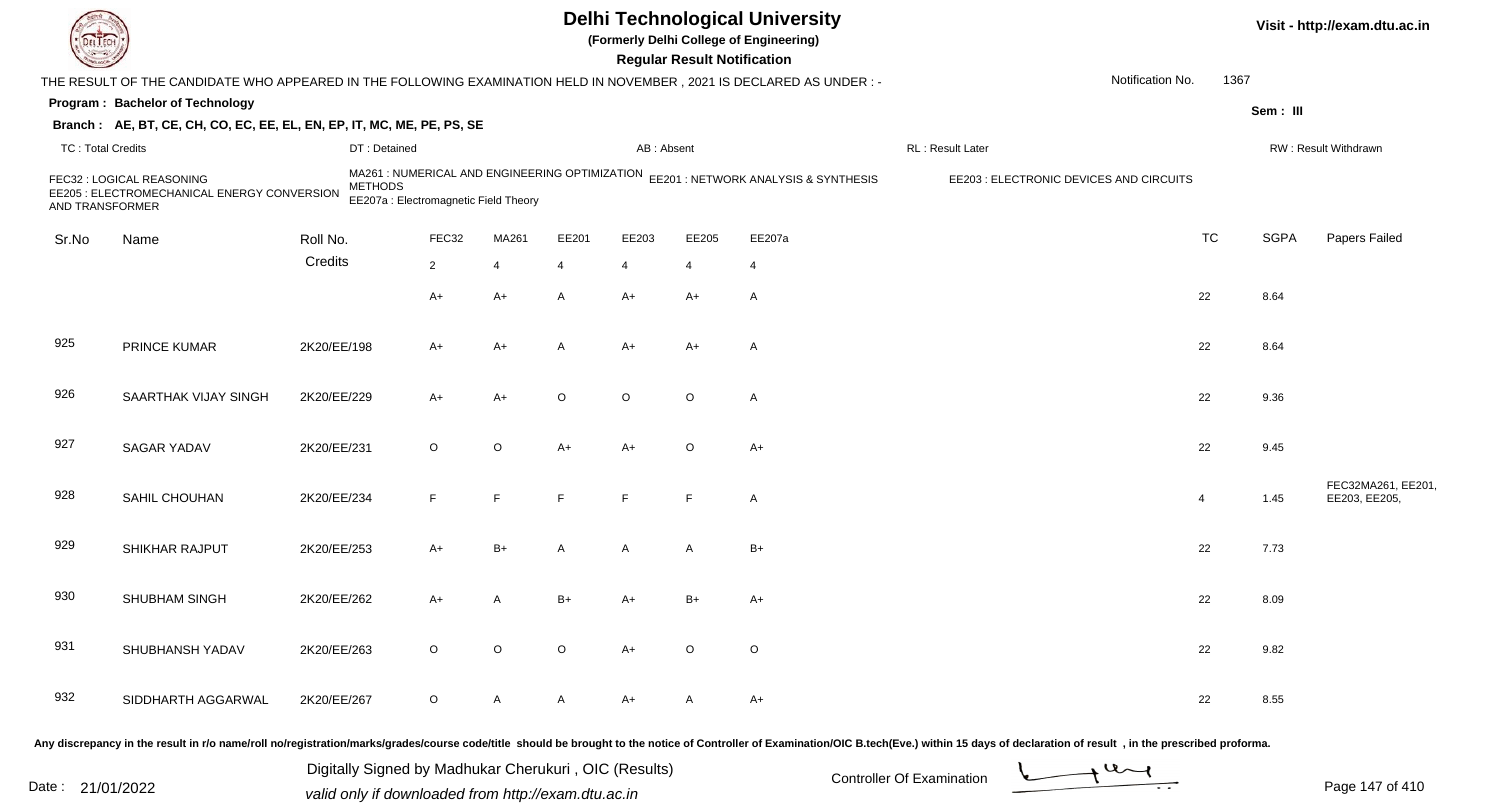|                          |                                                                                                                     |                |                                                                                        |       |       |                | <b>Regular Result Notification</b> | <b>Delhi Technological University</b><br>(Formerly Delhi College of Engineering) |                                         |                  |           |             | Visit - http://exam.dtu.ac.in |
|--------------------------|---------------------------------------------------------------------------------------------------------------------|----------------|----------------------------------------------------------------------------------------|-------|-------|----------------|------------------------------------|----------------------------------------------------------------------------------|-----------------------------------------|------------------|-----------|-------------|-------------------------------|
|                          | THE RESULT OF THE CANDIDATE WHO APPEARED IN THE FOLLOWING EXAMINATION HELD IN NOVEMBER, 2021 IS DECLARED AS UNDER:- |                |                                                                                        |       |       |                |                                    |                                                                                  |                                         | Notification No. | 1367      |             |                               |
|                          | Program: Bachelor of Technology                                                                                     |                |                                                                                        |       |       |                |                                    |                                                                                  |                                         |                  |           | Sem: III    |                               |
|                          | Branch: AE, BT, CE, CH, CO, EC, EE, EL, EN, EP, IT, MC, ME, PE, PS, SE                                              |                |                                                                                        |       |       |                |                                    |                                                                                  |                                         |                  |           |             |                               |
| <b>TC: Total Credits</b> |                                                                                                                     |                | DT: Detained                                                                           |       |       | AB: Absent     |                                    |                                                                                  | RL: Result Later                        |                  |           |             | RW: Result Withdrawn          |
| AND TRANSFORMER          | FEC32 : LOGICAL REASONING<br>EE205 : ELECTROMECHANICAL ENERGY CONVERSION                                            | <b>METHODS</b> | MA261: NUMERICAL AND ENGINEERING OPTIMIZATION<br>EE207a : Electromagnetic Field Theory |       |       |                |                                    | EE201 : NETWORK ANALYSIS & SYNTHESIS                                             | EE203 : ELECTRONIC DEVICES AND CIRCUITS |                  |           |             |                               |
| Sr.No                    | Name                                                                                                                | Roll No.       | FEC32                                                                                  | MA261 | EE201 | EE203          | EE205                              | EE207a                                                                           |                                         |                  | <b>TC</b> | <b>SGPA</b> | Papers Failed                 |
|                          |                                                                                                                     | Credits        | $\overline{2}$                                                                         | 4     | 4     | $\overline{4}$ | 4                                  | 4                                                                                |                                         |                  |           |             |                               |
|                          |                                                                                                                     |                | $\circ$                                                                                | A     | A     | $A+$           | A                                  | $A+$                                                                             |                                         |                  | 22        | 8.55        |                               |
| 933                      | SIDDHARTH SHARMA                                                                                                    | 2K20/EE/268    | A+                                                                                     | A     | $A+$  | $\overline{A}$ | $\mathsf{A}$                       | $\circ$                                                                          |                                         |                  | 22        | 8.64        |                               |
| 934                      | SRISHTI SINGH                                                                                                       | 2K20/EE/271    | A+                                                                                     | A+    | O     | $A+$           | $A+$                               | $\circ$                                                                          |                                         |                  | 22        | 9.36        |                               |
| 935                      | TEJAS SRIVASTAVA                                                                                                    | 2K20/EE/282    | A+                                                                                     | A+    | A     | ${\bf C}$      | $\mathsf{A}$                       | $A+$                                                                             |                                         |                  | 22        | 7.91        |                               |
| 936                      | <b>TUSHAR MISHRA</b>                                                                                                | 2K20/EE/285    | A+                                                                                     | A+    | A     | B              | $B+$                               | $A+$                                                                             |                                         |                  | 22        | 7.91        |                               |
| 937                      | <b>UDAY CHAURASIA</b>                                                                                               | 2K20/EE/286    | A+                                                                                     | A+    | A     | B              | $A+$                               | $A+$                                                                             |                                         |                  | 22        | 8.27        |                               |
| 938                      | <b>VAIBHAV GUPTA</b>                                                                                                | 2K20/EE/294    | A+                                                                                     | O     | 0     | B              | A+                                 | $A+$                                                                             |                                         |                  | 22        | 8.82        |                               |
| 939                      | VANSH AGGARWAL                                                                                                      | 2K20/EE/297    | A+                                                                                     | A+    | A     | A+             | A                                  | A+                                                                               |                                         |                  | 22        | 8.64        |                               |
| 940                      | VANSH KHANDELWAL                                                                                                    | 2K20/EE/298    | A+                                                                                     | A     | A     | A+             | B+                                 | A                                                                                |                                         |                  | 22        | 8.09        |                               |
|                          |                                                                                                                     |                |                                                                                        |       |       |                |                                    |                                                                                  |                                         |                  |           |             |                               |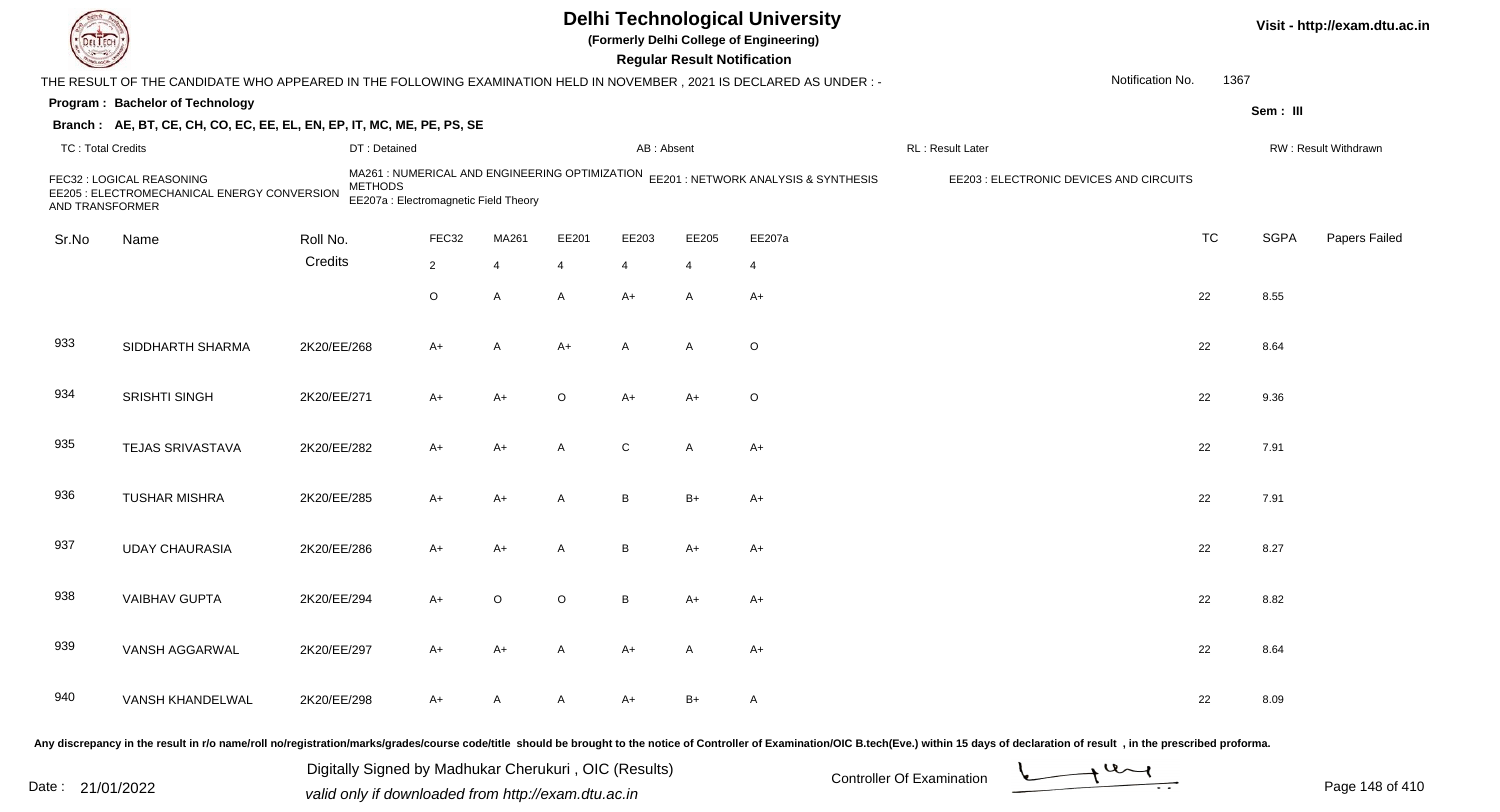|                                  | <b>Delhi Technological University</b><br>(Formerly Delhi College of Engineering)<br><b>Regular Result Notification</b><br>THE RESULT OF THE CANDIDATE WHO APPEARED IN THE FOLLOWING EXAMINATION HELD IN NOVEMBER, 2021 IS DECLARED AS UNDER :- |                |                                                                                         |                       |       |                |                |                                      |                                         |           |             |                      |  |
|----------------------------------|------------------------------------------------------------------------------------------------------------------------------------------------------------------------------------------------------------------------------------------------|----------------|-----------------------------------------------------------------------------------------|-----------------------|-------|----------------|----------------|--------------------------------------|-----------------------------------------|-----------|-------------|----------------------|--|
|                                  |                                                                                                                                                                                                                                                |                |                                                                                         |                       |       |                |                |                                      | Notification No.                        | 1367      |             |                      |  |
|                                  | Program: Bachelor of Technology                                                                                                                                                                                                                |                |                                                                                         |                       |       |                |                |                                      |                                         |           | Sem: III    |                      |  |
|                                  | Branch: AE, BT, CE, CH, CO, EC, EE, EL, EN, EP, IT, MC, ME, PE, PS, SE                                                                                                                                                                         |                |                                                                                         |                       |       |                |                |                                      |                                         |           |             |                      |  |
| <b>TC: Total Credits</b>         |                                                                                                                                                                                                                                                | DT: Detained   |                                                                                         |                       |       | AB: Absent     |                |                                      | RL: Result Later                        |           |             | RW: Result Withdrawn |  |
| AND TRANSFORMER                  | FEC32 : LOGICAL REASONING<br>EE205 : ELECTROMECHANICAL ENERGY CONVERSION                                                                                                                                                                       | <b>METHODS</b> | MA261 : NUMERICAL AND ENGINEERING OPTIMIZATION<br>EE207a : Electromagnetic Field Theory |                       |       |                |                | EE201 : NETWORK ANALYSIS & SYNTHESIS | EE203 : ELECTRONIC DEVICES AND CIRCUITS |           |             |                      |  |
| Sr.No                            | Name                                                                                                                                                                                                                                           | Roll No.       | FEC32                                                                                   | MA261                 | EE201 | EE203          | EE205          | EE207a                               |                                         | <b>TC</b> | <b>SGPA</b> | Papers Failed        |  |
|                                  |                                                                                                                                                                                                                                                | Credits        | $\overline{2}$                                                                          | $\overline{4}$        | 4     | $\overline{4}$ | $\overline{4}$ | $\overline{4}$                       |                                         |           |             |                      |  |
|                                  |                                                                                                                                                                                                                                                |                | $A+$                                                                                    | A                     | A     | $A+$           | $B+$           | $\mathsf{A}$                         |                                         | 22        | 8.09        |                      |  |
| FEC37: FRENCH<br>AND TRANSFORMER | EE205 : ELECTROMECHANICAL ENERGY CONVERSION                                                                                                                                                                                                    | <b>METHODS</b> | MA261 : NUMERICAL AND ENGINEERING OPTIMIZATION<br>EE207a : Electromagnetic Field Theory |                       |       |                |                | EE201 : NETWORK ANALYSIS & SYNTHESIS | EE203 : ELECTRONIC DEVICES AND CIRCUITS |           |             |                      |  |
| Sr.No                            | Name                                                                                                                                                                                                                                           | Roll No.       | FEC37                                                                                   | MA261                 | EE201 | EE203          | EE205          | EE207a                               |                                         | <b>TC</b> | <b>SGPA</b> | <b>Papers Failed</b> |  |
|                                  |                                                                                                                                                                                                                                                | Credits        | $\overline{2}$                                                                          | $\boldsymbol{\Delta}$ | 4     | $\overline{4}$ | 4              | $\overline{4}$                       |                                         |           |             |                      |  |
| 941                              | SAURAV OLHAN                                                                                                                                                                                                                                   | 2K20/EE/247    | $\circ$                                                                                 | $A+$                  | A     | $A+$           | $\circ$        | $A+$                                 |                                         | 22        | 9.09        |                      |  |
| 942                              | <b>TAIYAB ALI</b>                                                                                                                                                                                                                              | 2K20/EE/277    | $\circ$                                                                                 | O                     | A+    | $B+$           | A              | $A+$                                 |                                         | 22        | 8.73        |                      |  |
| 943                              | <b>UDIT SANGWAN</b>                                                                                                                                                                                                                            | 2K20/EE/287    | $\circ$                                                                                 | O                     | A     | B              | $\circ$        | $A+$                                 |                                         | 22        | 8.73        |                      |  |
| 944                              | <b>UTKARSH MISHRA</b>                                                                                                                                                                                                                          | 2K20/EE/289    | F                                                                                       | $B+$                  | B     | C              | B              | $B+$                                 |                                         | 20        | 5.64        | FEC37                |  |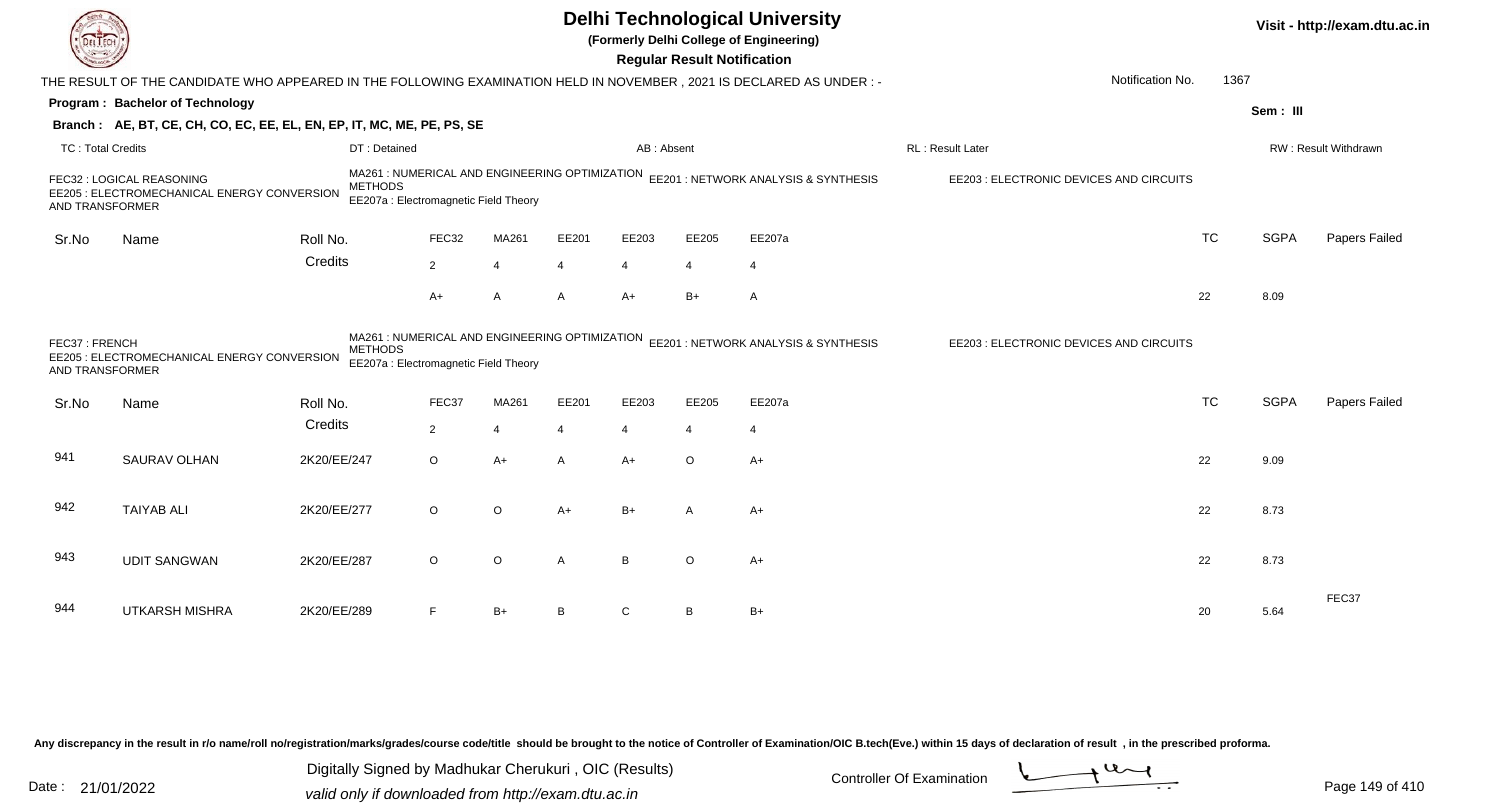| DEL TECH<br><b>Consulton</b>        |                                                                                                                       |                                         |                |                |          |                | <b>Regular Result Notification</b> | <b>Delhi Technological University</b><br>(Formerly Delhi College of Engineering) |                  |                          |             | Visit - http://exam.dtu.ac.in |  |  |
|-------------------------------------|-----------------------------------------------------------------------------------------------------------------------|-----------------------------------------|----------------|----------------|----------|----------------|------------------------------------|----------------------------------------------------------------------------------|------------------|--------------------------|-------------|-------------------------------|--|--|
|                                     | THE RESULT OF THE CANDIDATE WHO APPEARED IN THE FOLLOWING EXAMINATION HELD IN NOVEMBER , 2021 IS DECLARED AS UNDER :- |                                         |                |                |          |                |                                    |                                                                                  |                  | Notification No.<br>1367 |             |                               |  |  |
|                                     | Program: Bachelor of Technology                                                                                       |                                         |                |                |          |                |                                    |                                                                                  |                  |                          | Sem: III    |                               |  |  |
|                                     | Branch: AE, BT, CE, CH, CO, EC, EE, EL, EN, EP, IT, MC, ME, PE, PS, SE                                                |                                         |                |                |          |                |                                    |                                                                                  |                  |                          |             |                               |  |  |
| <b>TC: Total Credits</b>            |                                                                                                                       | DT: Detained                            |                |                |          | AB: Absent     |                                    |                                                                                  | RL: Result Later |                          |             | RW: Result Withdrawn          |  |  |
| FEC39 : JAPANESE<br>AND TRANSFORMER | EE205 : ELECTROMECHANICAL ENERGY CONVERSION                                                                           | EE203 : ELECTRONIC DEVICES AND CIRCUITS |                |                |          |                |                                    |                                                                                  |                  |                          |             |                               |  |  |
| Sr.No                               | Name                                                                                                                  | Roll No.                                | FEC39          | MA261          | EE201    | EE203          | EE205                              | EE207a                                                                           |                  | <b>TC</b>                | <b>SGPA</b> | Papers Failed                 |  |  |
|                                     |                                                                                                                       | Credits                                 | $\overline{2}$ |                | 4        | $\overline{4}$ | $\overline{4}$                     | $\overline{4}$                                                                   |                  |                          |             |                               |  |  |
| 945                                 | <b>RISHABH SINGH</b>                                                                                                  | 2K20/EE/216                             | $A+$           | $\overline{A}$ | A        | $\mathsf{A}$   | B                                  | A                                                                                |                  | 22                       | 7.73        |                               |  |  |
| 946                                 | SIDAKPREET SINGH                                                                                                      | 2K20/EE/265                             | A              | $A+$           | $\Omega$ | $A+$           | A+                                 | $A+$                                                                             |                  | 22                       | 9.09        |                               |  |  |

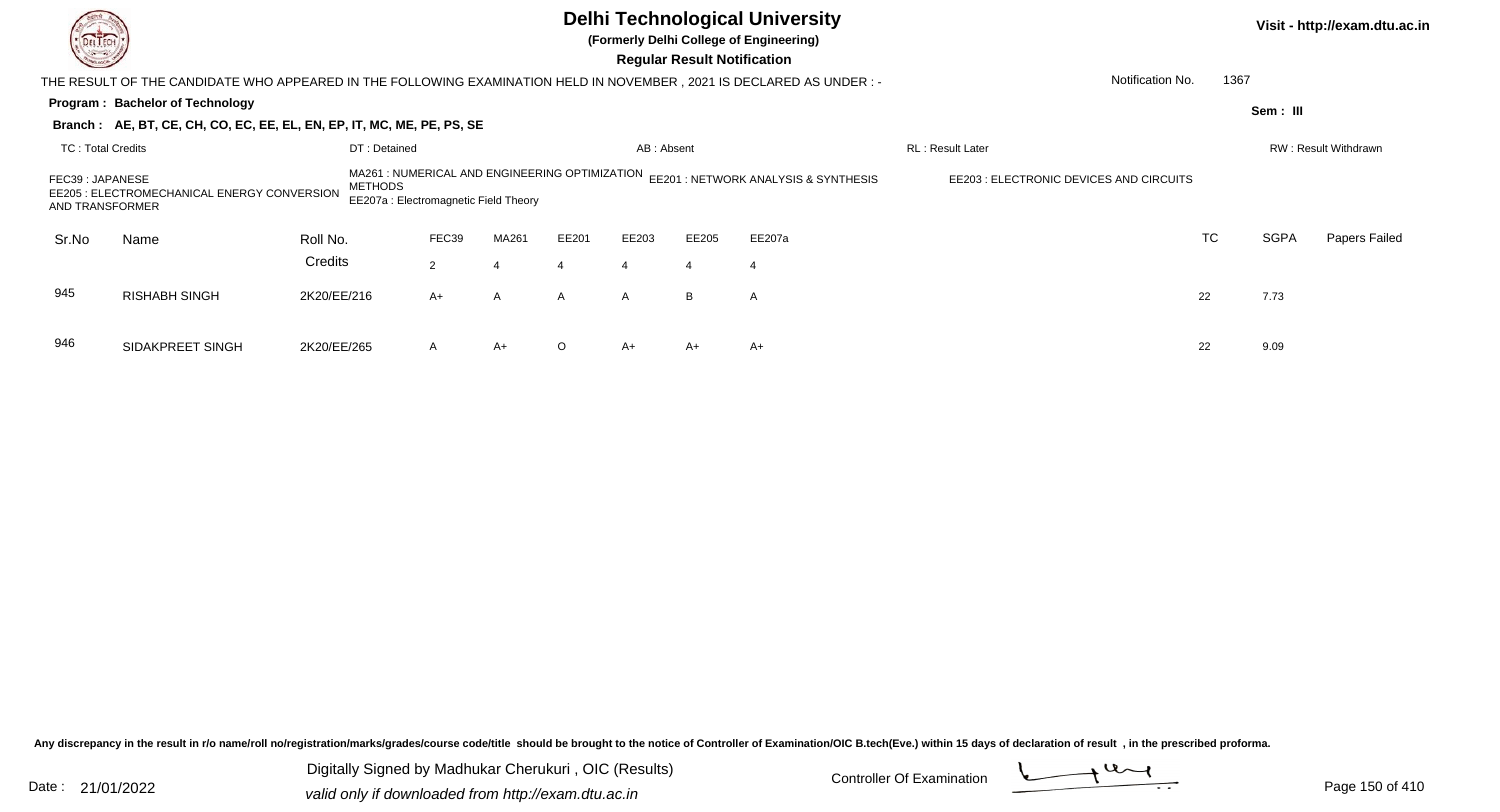|                          |                                                                                                                        |                                                         |                  | Visit - http://exam.dtu.ac.in |       |              |                |                                                                                     |                                         |           |             |                      |
|--------------------------|------------------------------------------------------------------------------------------------------------------------|---------------------------------------------------------|------------------|-------------------------------|-------|--------------|----------------|-------------------------------------------------------------------------------------|-----------------------------------------|-----------|-------------|----------------------|
|                          | THE RESULT OF THE CANDIDATE WHO APPEARED IN THE FOLLOWING EXAMINATION HELD IN NOVEMBER , 2021 IS DECLARED AS UNDER : - |                                                         |                  |                               |       |              |                |                                                                                     | Notification No.                        | 1367      |             |                      |
|                          | Program: Bachelor of Technology                                                                                        |                                                         |                  |                               |       |              |                |                                                                                     |                                         |           | Sem: III    |                      |
|                          | Branch: AE, BT, CE, CH, CO, EC, EE, EL, EN, EP, IT, MC, ME, PE, PS, SE                                                 |                                                         |                  |                               |       |              |                |                                                                                     |                                         |           |             |                      |
| <b>TC: Total Credits</b> |                                                                                                                        | DT: Detained                                            |                  |                               |       | AB: Absent   |                |                                                                                     | RL : Result Later                       |           |             | RW: Result Withdrawn |
| AND TRANSFORMER          | FEC3: PHYSICAL EDU SPORTS<br>EE205 : ELECTROMECHANICAL ENERGY CONVERSION                                               | <b>METHODS</b><br>EE207a : Electromagnetic Field Theory |                  |                               |       |              |                | MA261 : NUMERICAL AND ENGINEERING OPTIMIZATION EE201 : NETWORK ANALYSIS & SYNTHESIS | EE203 : ELECTRONIC DEVICES AND CIRCUITS |           |             |                      |
| Sr.No                    | Name                                                                                                                   | Roll No.                                                | FEC <sub>3</sub> | MA261                         | EE201 | EE203        | EE205          | EE207a                                                                              |                                         | <b>TC</b> | <b>SGPA</b> | Papers Failed        |
|                          |                                                                                                                        | Credits                                                 | $\overline{2}$   | $\overline{4}$                | 4     | 4            | $\overline{4}$ | $\overline{4}$                                                                      |                                         |           |             |                      |
| 947                      | <b>BILL DESMOND ELLIOTT</b>                                                                                            | 2K20/EE/78                                              | $A+$             | $A+$                          | $A+$  | $\mathsf{A}$ | $B+$           | $A+$                                                                                |                                         | 22        | 8.45        |                      |
| 948                      | <b>BIMAL KUMAR</b>                                                                                                     | 2K20/EE/79                                              | A                | $A+$                          | $A+$  | $\mathsf{A}$ | $B+$           | $B+$                                                                                |                                         | 22        | 8.00        |                      |
| 949                      | <b>DEEPAK TIWARI</b>                                                                                                   | 2K20/EE/88                                              | $B+$             | $\overline{A}$                | $A+$  | $\mathsf{A}$ | $B+$           | $A+$                                                                                |                                         | 22        | 8.09        |                      |
| 950                      | <b>RAHUL</b>                                                                                                           | 2K20/EE/205                                             | $B+$             | $A+$                          | $B+$  | $A+$         | $B+$           | $\overline{A}$                                                                      |                                         | 22        | 7.91        |                      |
| 951                      | <b>RAJNISH TIWARI</b>                                                                                                  | 2K20/EE/212                                             | A                | A                             | $A+$  | $A+$         | $B+$           | $\overline{A}$                                                                      |                                         | 22        | 8.18        |                      |
| 952                      | SIDDHARTH VERMA                                                                                                        | 2K20/EE/269                                             | $A+$             | $B+$                          | A     | $\mathsf{A}$ | A              | $A+$                                                                                |                                         | 22        | 8.09        |                      |
| 953                      | <b>SUMIT PAHADIYA</b>                                                                                                  | 2K20/EE/274                                             | A                | A                             | $B+$  |              | A              | A+                                                                                  |                                         | 22        | 8.00        |                      |

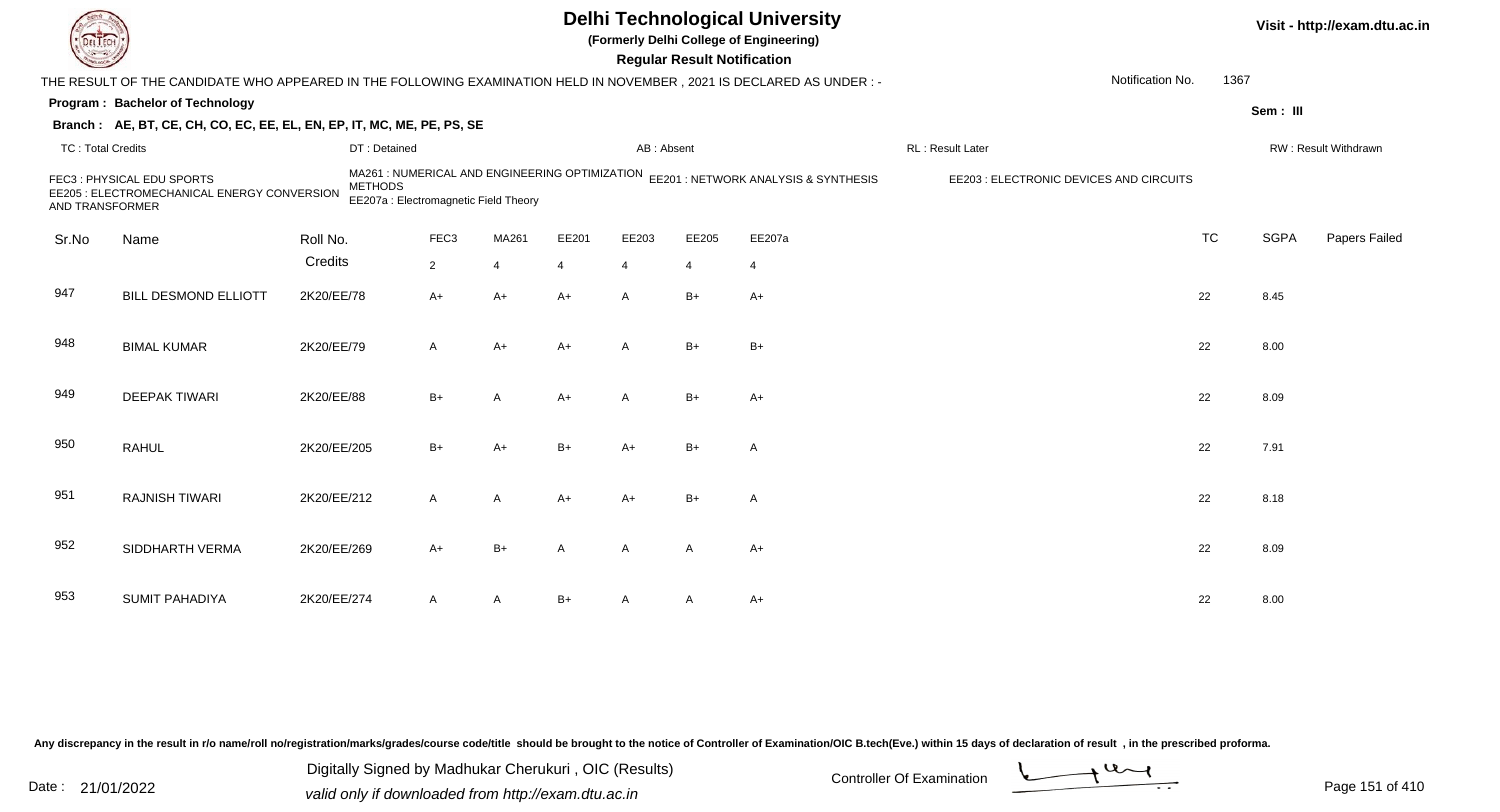|                                  |                                                                                                                     |                |                                                                                         |             |         |                | <b>Regular Result Notification</b> | <b>Delhi Technological University</b><br>(Formerly Delhi College of Engineering) |                                         |                  |           |             | Visit - http://exam.dtu.ac.in |
|----------------------------------|---------------------------------------------------------------------------------------------------------------------|----------------|-----------------------------------------------------------------------------------------|-------------|---------|----------------|------------------------------------|----------------------------------------------------------------------------------|-----------------------------------------|------------------|-----------|-------------|-------------------------------|
|                                  | THE RESULT OF THE CANDIDATE WHO APPEARED IN THE FOLLOWING EXAMINATION HELD IN NOVEMBER, 2021 IS DECLARED AS UNDER:- |                |                                                                                         |             |         |                |                                    |                                                                                  |                                         | Notification No. | 1367      |             |                               |
|                                  | Program: Bachelor of Technology                                                                                     |                |                                                                                         |             |         |                |                                    |                                                                                  |                                         |                  |           | Sem: III    |                               |
|                                  | Branch: AE, BT, CE, CH, CO, EC, EE, EL, EN, EP, IT, MC, ME, PE, PS, SE                                              |                |                                                                                         |             |         |                |                                    |                                                                                  |                                         |                  |           |             |                               |
| <b>TC: Total Credits</b>         |                                                                                                                     | DT: Detained   |                                                                                         |             |         | AB: Absent     |                                    |                                                                                  | RL: Result Later                        |                  |           |             | RW: Result Withdrawn          |
| FEC40: GERMAN<br>AND TRANSFORMER | EE205 : ELECTROMECHANICAL ENERGY CONVERSION                                                                         | <b>METHODS</b> | MA261 : NUMERICAL AND ENGINEERING OPTIMIZATION<br>EE207a : Electromagnetic Field Theory |             |         |                |                                    | EE201 : NETWORK ANALYSIS & SYNTHESIS                                             | EE203 : ELECTRONIC DEVICES AND CIRCUITS |                  |           |             |                               |
| Sr.No                            | Name                                                                                                                | Roll No.       | FEC40                                                                                   | MA261       | EE201   | EE203          | EE205                              | EE207a                                                                           |                                         |                  | <b>TC</b> | <b>SGPA</b> | Papers Failed                 |
|                                  |                                                                                                                     | Credits        | $\overline{2}$                                                                          | 4           | 4       | $\overline{4}$ | $\overline{4}$                     | 4                                                                                |                                         |                  |           |             |                               |
| 954                              | ARSH SHARAN                                                                                                         | 2K20/EE/56     | $A+$                                                                                    | $\mathsf O$ | $\circ$ | $A+$           | $\circ$                            | $\mathsf O$                                                                      |                                         |                  | 22        | 9.73        |                               |
| 955                              | ARUN KUMAR PAHADIA                                                                                                  | 2K20/EE/58     | A+                                                                                      | O           | A+      | $A+$           | $A+$                               | $\circ$                                                                          |                                         |                  | 22        | 9.36        |                               |
| 956                              | <b>ARYAN KAUSHIK</b>                                                                                                | 2K20/EE/61     | A+                                                                                      | $\mathsf O$ | $\circ$ | $A+$           | $\circ$                            | $\circ$                                                                          |                                         |                  | 22        | 9.73        |                               |
| 957                              | <b>ARYAN SINHA</b>                                                                                                  | 2K20/EE/63     | $A+$                                                                                    | A+          | O       | $\circ$        | $\circ$                            | $\circ$                                                                          |                                         |                  | 22        | 9.73        |                               |
| 958                              | <b>ASIF AKHTAR</b>                                                                                                  | 2K20/EE/68     | $A+$                                                                                    | O           | $\circ$ | $A+$           | $A+$                               | $A+$                                                                             |                                         |                  | 22        | 9.36        |                               |
| 959                              | CHIRAG THAKUR                                                                                                       | 2K20/EE/81     | $A+$                                                                                    | $A+$        | $\circ$ | $A+$           | $A+$                               | $A+$                                                                             |                                         |                  | 22        | 9.18        |                               |
| 960                              | CHIRAG VERMA                                                                                                        | 2K20/EE/82     | A+                                                                                      | A           | A+      | A              | A                                  | A                                                                                |                                         |                  | 22        | 8.27        |                               |
| 961                              | <b>DAKSH</b>                                                                                                        | 2K20/EE/83     | $A+$                                                                                    | $\circ$     | $\circ$ | $A+$           | $A+$                               | $\circ$                                                                          |                                         |                  | 22        | 9.55        |                               |
| 962                              | DEVANSHU VERMA                                                                                                      | 2K20/EE/92     | A+                                                                                      | A           | A+      | A+             | A+                                 | $\mathsf{A}$                                                                     |                                         |                  | 22        | 8.64        |                               |
|                                  |                                                                                                                     |                |                                                                                         |             |         |                |                                    |                                                                                  |                                         |                  |           |             |                               |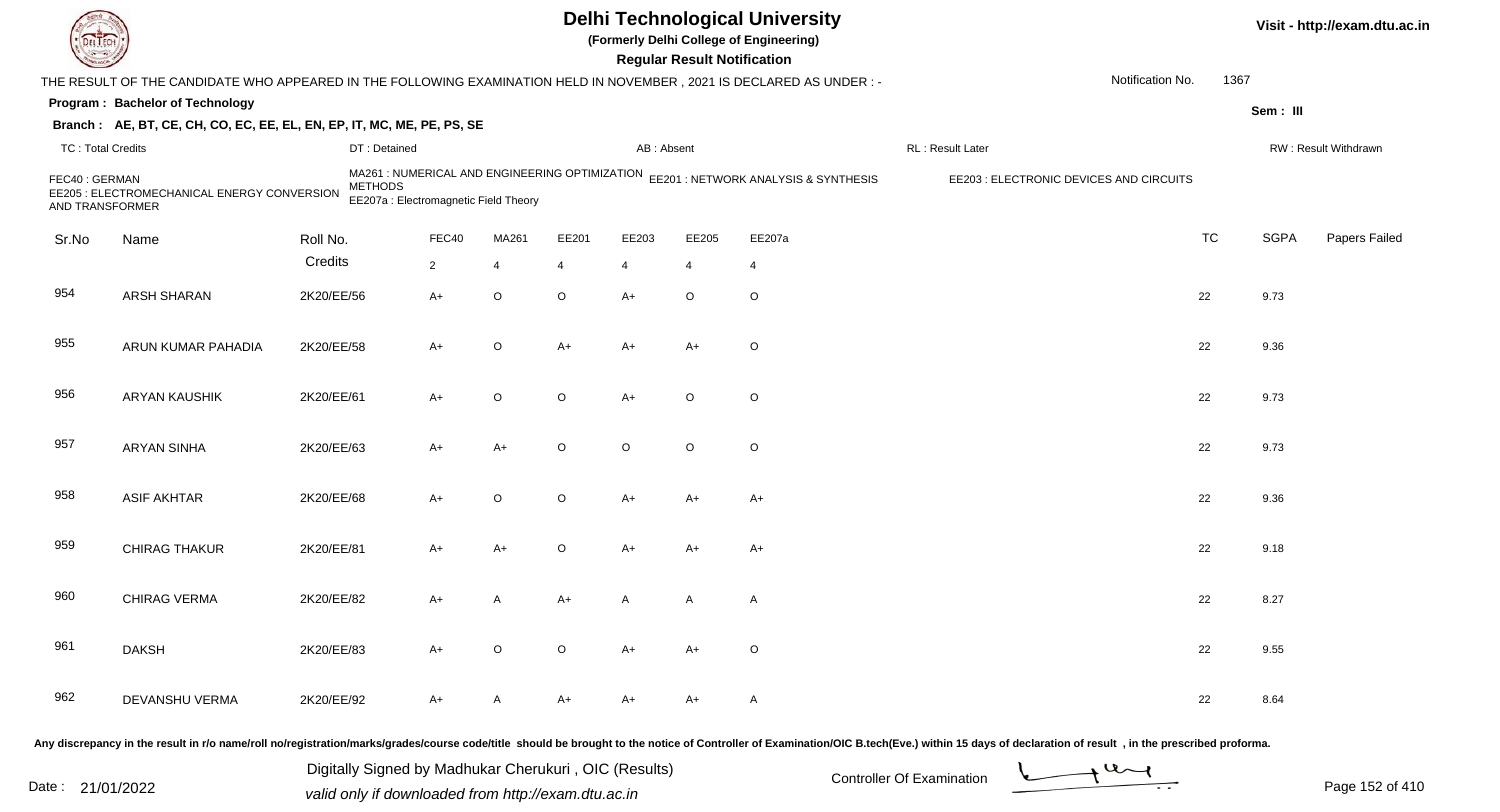|                                  |                                                                                                                      |                |                                                                                         |             |         |                | <b>Regular Result Notification</b> | <b>Delhi Technological University</b><br>(Formerly Delhi College of Engineering) |                                         |                  |           |             | Visit - http://exam.dtu.ac.in |
|----------------------------------|----------------------------------------------------------------------------------------------------------------------|----------------|-----------------------------------------------------------------------------------------|-------------|---------|----------------|------------------------------------|----------------------------------------------------------------------------------|-----------------------------------------|------------------|-----------|-------------|-------------------------------|
|                                  | THE RESULT OF THE CANDIDATE WHO APPEARED IN THE FOLLOWING EXAMINATION HELD IN NOVEMBER, 2021 IS DECLARED AS UNDER :- |                |                                                                                         |             |         |                |                                    |                                                                                  |                                         | Notification No. | 1367      |             |                               |
|                                  | Program: Bachelor of Technology                                                                                      |                |                                                                                         |             |         |                |                                    |                                                                                  |                                         |                  |           | Sem: III    |                               |
|                                  | Branch: AE, BT, CE, CH, CO, EC, EE, EL, EN, EP, IT, MC, ME, PE, PS, SE                                               |                |                                                                                         |             |         |                |                                    |                                                                                  |                                         |                  |           |             |                               |
| <b>TC: Total Credits</b>         |                                                                                                                      | DT: Detained   |                                                                                         |             |         | AB: Absent     |                                    |                                                                                  | RL: Result Later                        |                  |           |             | RW: Result Withdrawn          |
| FEC40: GERMAN<br>AND TRANSFORMER | EE205 : ELECTROMECHANICAL ENERGY CONVERSION                                                                          | <b>METHODS</b> | MA261 : NUMERICAL AND ENGINEERING OPTIMIZATION<br>EE207a : Electromagnetic Field Theory |             |         |                |                                    | EE201 : NETWORK ANALYSIS & SYNTHESIS                                             | EE203 : ELECTRONIC DEVICES AND CIRCUITS |                  |           |             |                               |
| Sr.No                            | Name                                                                                                                 | Roll No.       | FEC40                                                                                   | MA261       | EE201   | EE203          | EE205                              | EE207a                                                                           |                                         |                  | <b>TC</b> | <b>SGPA</b> | Papers Failed                 |
|                                  |                                                                                                                      | Credits        | $\overline{2}$                                                                          | 4           | 4       | 4              | 4                                  | 4                                                                                |                                         |                  |           |             |                               |
|                                  |                                                                                                                      |                | $A+$                                                                                    | A           | $A+$    | $A+$           | A+                                 | $\mathsf{A}$                                                                     |                                         |                  | 22        | 8.64        |                               |
| 963                              | <b>DHRUV TALAN</b>                                                                                                   | 2K20/EE/94     | A+                                                                                      | A+          | A+      | $A+$           | $\circ$                            | $\circ$                                                                          |                                         |                  | 22        | 9.36        |                               |
| 964                              | DHRUV VEDI                                                                                                           | 2K20/EE/95     | A+                                                                                      | O           | A+      | $\overline{A}$ | $\mathsf{A}$                       | $A+$                                                                             |                                         |                  | 22        | 8.82        |                               |
| 965                              | <b>DISHU</b>                                                                                                         | 2K20/EE/96     | $A+$                                                                                    | $\mathsf O$ | $\circ$ | $\mathsf{A}$   | $A+$                               | $A+$                                                                             |                                         |                  | 22        | 9.18        |                               |
| 966                              | <b>GAUTAM KUMAR</b>                                                                                                  | 2K20/EE/105    | A                                                                                       | A           | A+      | $B+$           | $B+$                               | $\mathsf{A}$                                                                     |                                         |                  | 22        | 7.82        |                               |
| 967                              | <b>KARTIK RAO</b>                                                                                                    | 2K20/EE/144    | A                                                                                       | O           | A+      | A              | $A+$                               | $A+$                                                                             |                                         |                  | 22        | 8.91        |                               |
| 968                              | KAVYA                                                                                                                | 2K20/EE/147    | A+                                                                                      | С           | A+      | $B+$           | B                                  | A                                                                                |                                         |                  | 22        | 7.18        |                               |
| 969                              | SHARSH KUMAR                                                                                                         | 2K20/EE/250    | $A+$                                                                                    | A           | A+      | A              | $A+$                               | A                                                                                |                                         |                  | 22        | 8.45        |                               |
| 970                              | SIDDARTHA AGGARWAL                                                                                                   | 2K20/EE/266    | A+                                                                                      | A+          | A+      | A+             | A+                                 | A+                                                                               |                                         |                  | 22        | 9.00        |                               |

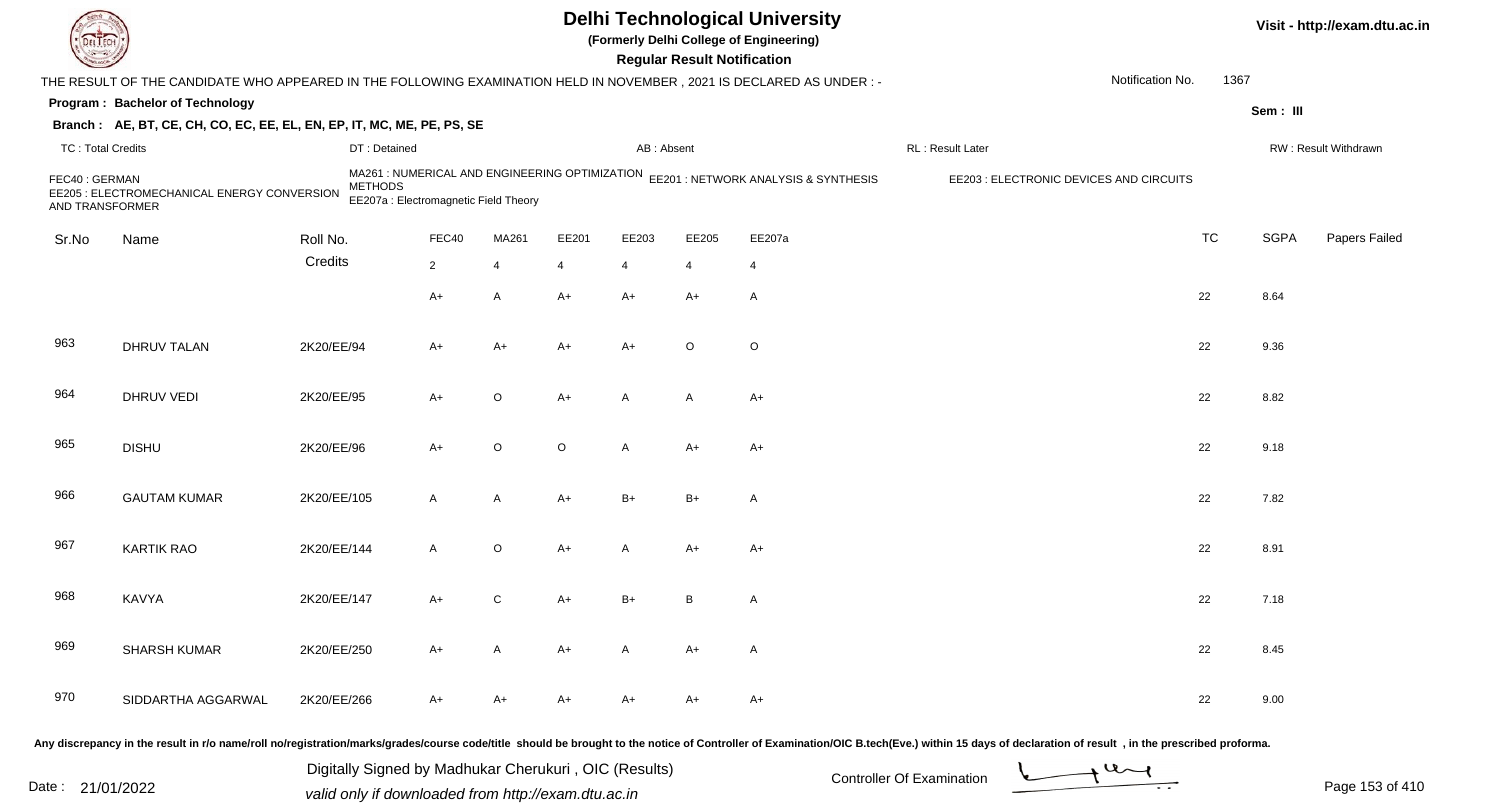|                                  |                                                                                                                      |                                                                                                           |                |                |                |                                                                                     | <b>Regular Result Notification</b>      | <b>Delhi Technological University</b><br>(Formerly Delhi College of Engineering) |                                         |           |             | Visit - http://exam.dtu.ac.in |
|----------------------------------|----------------------------------------------------------------------------------------------------------------------|-----------------------------------------------------------------------------------------------------------|----------------|----------------|----------------|-------------------------------------------------------------------------------------|-----------------------------------------|----------------------------------------------------------------------------------|-----------------------------------------|-----------|-------------|-------------------------------|
|                                  | THE RESULT OF THE CANDIDATE WHO APPEARED IN THE FOLLOWING EXAMINATION HELD IN NOVEMBER, 2021 IS DECLARED AS UNDER :- |                                                                                                           |                |                |                |                                                                                     |                                         |                                                                                  | Notification No.                        | 1367      |             |                               |
|                                  | Program: Bachelor of Technology                                                                                      |                                                                                                           |                |                |                |                                                                                     |                                         |                                                                                  |                                         |           | Sem: III    |                               |
|                                  | Branch: AE, BT, CE, CH, CO, EC, EE, EL, EN, EP, IT, MC, ME, PE, PS, SE                                               |                                                                                                           |                |                |                |                                                                                     |                                         |                                                                                  |                                         |           |             |                               |
| <b>TC: Total Credits</b>         |                                                                                                                      | DT: Detained                                                                                              |                |                |                | AB: Absent                                                                          |                                         |                                                                                  | RL : Result Later                       |           |             | RW: Result Withdrawn          |
| FEC40: GERMAN<br>AND TRANSFORMER | EE205 : ELECTROMECHANICAL ENERGY CONVERSION                                                                          | EE207a : Electromagnetic Field Theory                                                                     |                |                |                | MA261 : NUMERICAL AND ENGINEERING OPTIMIZATION EE201 : NETWORK ANALYSIS & SYNTHESIS | EE203 : ELECTRONIC DEVICES AND CIRCUITS |                                                                                  |                                         |           |             |                               |
| Sr.No                            | Name                                                                                                                 | Roll No.                                                                                                  | FEC40          | MA261          | EE201          | EE203                                                                               | EE205                                   | EE207a                                                                           |                                         | <b>TC</b> | <b>SGPA</b> | Papers Failed                 |
|                                  |                                                                                                                      | Credits                                                                                                   | $\overline{2}$ | $\overline{4}$ | 4              | $\overline{4}$                                                                      | $\overline{4}$                          | $\overline{4}$                                                                   |                                         |           |             |                               |
|                                  |                                                                                                                      |                                                                                                           | A+             | $A+$           | $A+$           | $A+$                                                                                | $A+$                                    | $A+$                                                                             |                                         | 22        | 9.00        |                               |
|                                  |                                                                                                                      |                                                                                                           |                |                |                |                                                                                     |                                         |                                                                                  |                                         |           |             |                               |
| 971                              | <b>TEJAS SHARMA</b>                                                                                                  | 2K20/EE/281                                                                                               | A+             | $A+$           | A              | B                                                                                   | A                                       | $A+$                                                                             |                                         | 22        | 8.09        |                               |
| 972                              | YASH CHAUHAN                                                                                                         | 2K20/EE/310                                                                                               | $A+$           | $A+$           | $A+$           | $A+$                                                                                | $A+$                                    | $A+$                                                                             |                                         | 22        | 9.00        |                               |
| AND TRANSFORMER                  | FEC45 : ENGINEERING EXPLORATION<br>EE205 : ELECTROMECHANICAL ENERGY CONVERSION                                       | MA261 : NUMERICAL AND ENGINEERING OPTIMIZATION<br><b>METHODS</b><br>EE207a : Electromagnetic Field Theory |                |                |                |                                                                                     |                                         | EE201 : NETWORK ANALYSIS & SYNTHESIS                                             | EE203 : ELECTRONIC DEVICES AND CIRCUITS |           |             |                               |
| Sr.No                            | Name                                                                                                                 | Roll No.                                                                                                  | FEC45          | MA261          | EE201          | EE203                                                                               | EE205                                   | EE207a                                                                           |                                         | <b>TC</b> | <b>SGPA</b> | <b>Papers Failed</b>          |
|                                  |                                                                                                                      | Credits                                                                                                   | 2              | $\overline{4}$ | $\overline{4}$ | $\overline{4}$                                                                      | $\overline{4}$                          | $\overline{4}$                                                                   |                                         |           |             |                               |
| 973                              | ALPHA OMAR JALLOW                                                                                                    | 2K20/EE/27                                                                                                | $\circ$        | $\mathsf{A}$   | $A+$           | $A+$                                                                                | A                                       | $A+$                                                                             |                                         | 22        | 8.73        |                               |
| 974                              | SHEPHERD SIMUKONDA                                                                                                   | 2K20/EE/252                                                                                               | $\circ$        | $A+$           | A              | A+                                                                                  | A                                       | A                                                                                |                                         | 22        | 8.55        |                               |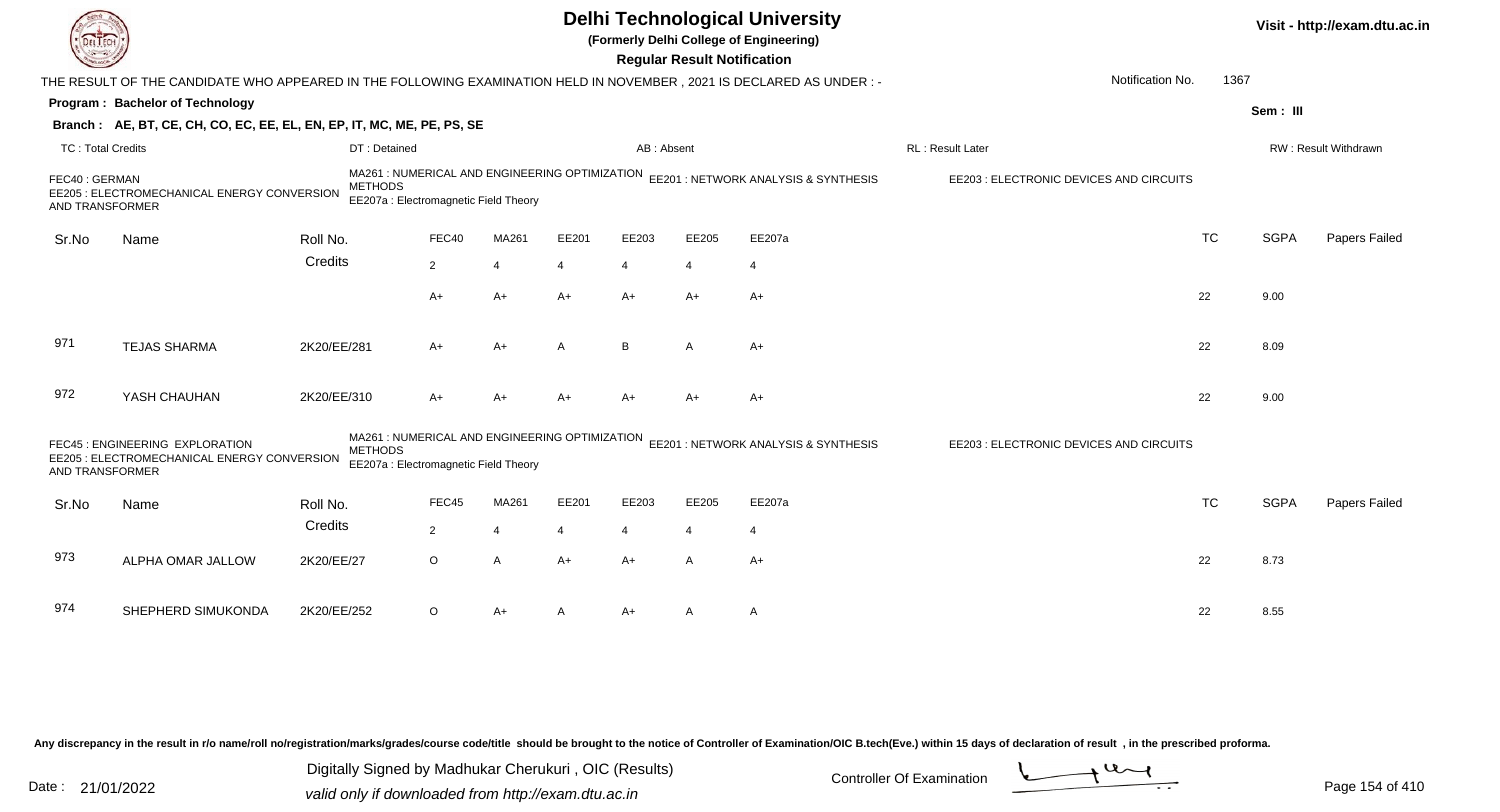|                          |                                                                                                                        |                |                                                                                         |                       |         |                | <b>Regular Result Notification</b> | <b>Delhi Technological University</b><br>(Formerly Delhi College of Engineering) |                                         |           |             | Visit - http://exam.dtu.ac.in |
|--------------------------|------------------------------------------------------------------------------------------------------------------------|----------------|-----------------------------------------------------------------------------------------|-----------------------|---------|----------------|------------------------------------|----------------------------------------------------------------------------------|-----------------------------------------|-----------|-------------|-------------------------------|
|                          | THE RESULT OF THE CANDIDATE WHO APPEARED IN THE FOLLOWING EXAMINATION HELD IN NOVEMBER , 2021 IS DECLARED AS UNDER : - |                |                                                                                         |                       |         |                |                                    |                                                                                  | Notification No.                        | 1367      |             |                               |
|                          | Program: Bachelor of Technology                                                                                        |                |                                                                                         |                       |         |                |                                    |                                                                                  |                                         |           | Sem: III    |                               |
|                          | Branch: AE, BT, CE, CH, CO, EC, EE, EL, EN, EP, IT, MC, ME, PE, PS, SE                                                 |                |                                                                                         |                       |         |                |                                    |                                                                                  |                                         |           |             |                               |
| <b>TC: Total Credits</b> |                                                                                                                        | DT: Detained   |                                                                                         |                       |         | AB: Absent     |                                    |                                                                                  | RL: Result Later                        |           |             | RW: Result Withdrawn          |
| AND TRANSFORMER          | FEC46 : TECHNICAL COMMUNICATION<br>EE205 : ELECTROMECHANICAL ENERGY CONVERSION                                         | <b>METHODS</b> | MA261 : NUMERICAL AND ENGINEERING OPTIMIZATION<br>EE207a : Electromagnetic Field Theory |                       |         |                |                                    | EE201 : NETWORK ANALYSIS & SYNTHESIS                                             | EE203 : ELECTRONIC DEVICES AND CIRCUITS |           |             |                               |
| Sr.No                    | Name                                                                                                                   | Roll No.       | FEC46                                                                                   | MA261                 | EE201   | EE203          | EE205                              | EE207a                                                                           |                                         | <b>TC</b> | <b>SGPA</b> | Papers Failed                 |
|                          |                                                                                                                        | Credits        | $\overline{2}$                                                                          | $\boldsymbol{\Delta}$ |         | $\overline{4}$ | $\overline{4}$                     | $\overline{4}$                                                                   |                                         |           |             |                               |
| 975                      | <b>AKSHAT SINGH</b>                                                                                                    | 2K20/EE/20     | A                                                                                       | $A+$                  | $A+$    | $\mathsf{A}$   | $B+$                               | $\circ$                                                                          |                                         | 22        | 8.55        |                               |
| 976                      | AKSHAY KUMAR SINGH                                                                                                     | 2K20/EE/23     | A                                                                                       | $A+$                  | $\circ$ | $\circ$        | $A+$                               | $A+$                                                                             |                                         | 22        | 9.27        |                               |
| 977                      | <b>MUSKAN</b>                                                                                                          | 2K20/EE/173    | $A+$                                                                                    | $A+$                  | A       | $A+$           | $\mathsf{A}$                       | A                                                                                |                                         | 22        | 8.45        |                               |
| 978                      | <b>SACHIN KUMAR</b>                                                                                                    | 2K20/EE/230    | $A+$                                                                                    | A+                    | A+      | $A+$           | A                                  | $\mathsf{A}$                                                                     |                                         | 22        | 8.64        |                               |
| 979                      | <b>VAIBHAV BISHT</b>                                                                                                   | 2K20/EE/293    | A+                                                                                      | A+                    | A+      | B              | A+                                 | $\mathsf{A}$                                                                     |                                         | 22        | 8.27        |                               |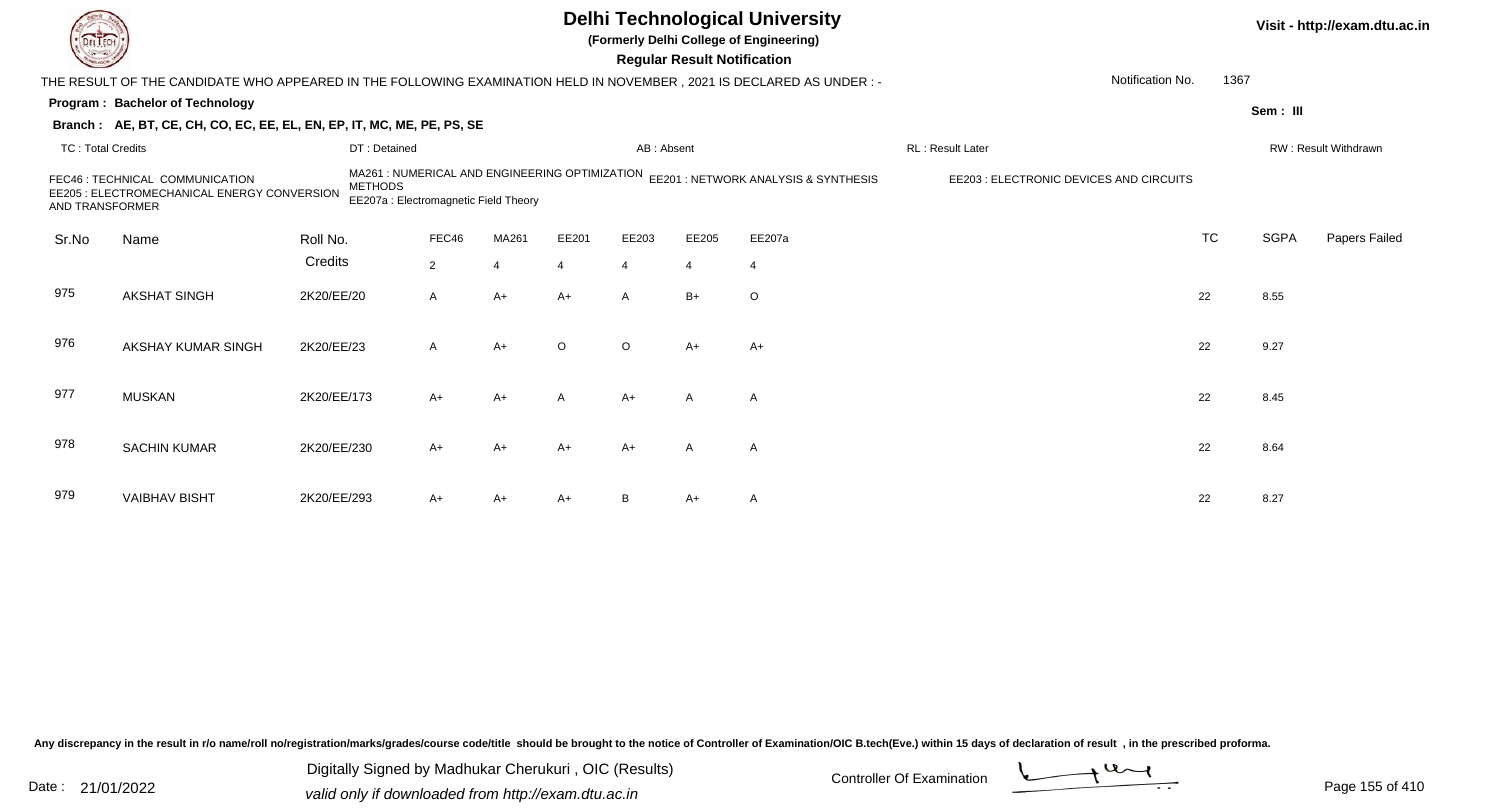|                          |                                                                                                                      |                |                                                                                         |                |                |                | <b>Regular Result Notification</b> | <b>Delhi Technological University</b><br>(Formerly Delhi College of Engineering) |                                         |           |             | Visit - http://exam.dtu.ac.in |
|--------------------------|----------------------------------------------------------------------------------------------------------------------|----------------|-----------------------------------------------------------------------------------------|----------------|----------------|----------------|------------------------------------|----------------------------------------------------------------------------------|-----------------------------------------|-----------|-------------|-------------------------------|
|                          | THE RESULT OF THE CANDIDATE WHO APPEARED IN THE FOLLOWING EXAMINATION HELD IN NOVEMBER, 2021 IS DECLARED AS UNDER :- |                |                                                                                         |                |                |                |                                    |                                                                                  | Notification No.                        | 1367      |             |                               |
|                          | Program: Bachelor of Technology                                                                                      |                |                                                                                         |                |                |                |                                    |                                                                                  |                                         |           | Sem: III    |                               |
|                          | Branch: AE, BT, CE, CH, CO, EC, EE, EL, EN, EP, IT, MC, ME, PE, PS, SE                                               |                |                                                                                         |                |                |                |                                    |                                                                                  |                                         |           |             |                               |
| <b>TC: Total Credits</b> |                                                                                                                      | DT: Detained   |                                                                                         |                |                | AB: Absent     |                                    |                                                                                  | RL: Result Later                        |           |             | RW: Result Withdrawn          |
| <b>AND TRANSFORMER</b>   | FEC47 : VALUE DRIVEN LEADERSHIP<br>EE205 : ELECTROMECHANICAL ENERGY CONVERSION                                       | <b>METHODS</b> | MA261 : NUMERICAL AND ENGINEERING OPTIMIZATION<br>EE207a : Electromagnetic Field Theory |                |                |                |                                    | EE201 : NETWORK ANALYSIS & SYNTHESIS                                             | EE203 : ELECTRONIC DEVICES AND CIRCUITS |           |             |                               |
| Sr.No                    | Name                                                                                                                 | Roll No.       | FEC47                                                                                   | MA261          | EE201          | EE203          | EE205                              | EE207a                                                                           |                                         | <b>TC</b> | <b>SGPA</b> | Papers Failed                 |
|                          |                                                                                                                      | Credits        | $\overline{2}$                                                                          |                | $\overline{4}$ | $\overline{4}$ | $\overline{4}$                     | $\overline{4}$                                                                   |                                         |           |             |                               |
| 980                      | <b>ADARSH</b>                                                                                                        | 2K20/EE/11     | $A+$                                                                                    | $A+$           | $A+$           | $\mathsf{A}$   | $\mathsf{A}$                       | $A+$                                                                             |                                         | 22        | 8.64        |                               |
| 981                      | <b>BHARAT</b>                                                                                                        | 2K20/EE/76     | $A+$                                                                                    | $A+$           | $A+$           | $A+$           | $A+$                               | $\circ$                                                                          |                                         | 22        | 9.18        |                               |
| 982                      | <b>KHUSHI MAHUR</b>                                                                                                  | 2K20/EE/150    | $\mathsf{A}$                                                                            | $\overline{A}$ | $A+$           | $B+$           | A                                  | $B+$                                                                             |                                         | 22        | 7.82        |                               |
| 983                      | <b>MOHAMMAD YASA</b>                                                                                                 | 2K20/EE/164    | A+                                                                                      | O              |                | $A+$           |                                    | $A+$                                                                             |                                         | 22        | 8.82        |                               |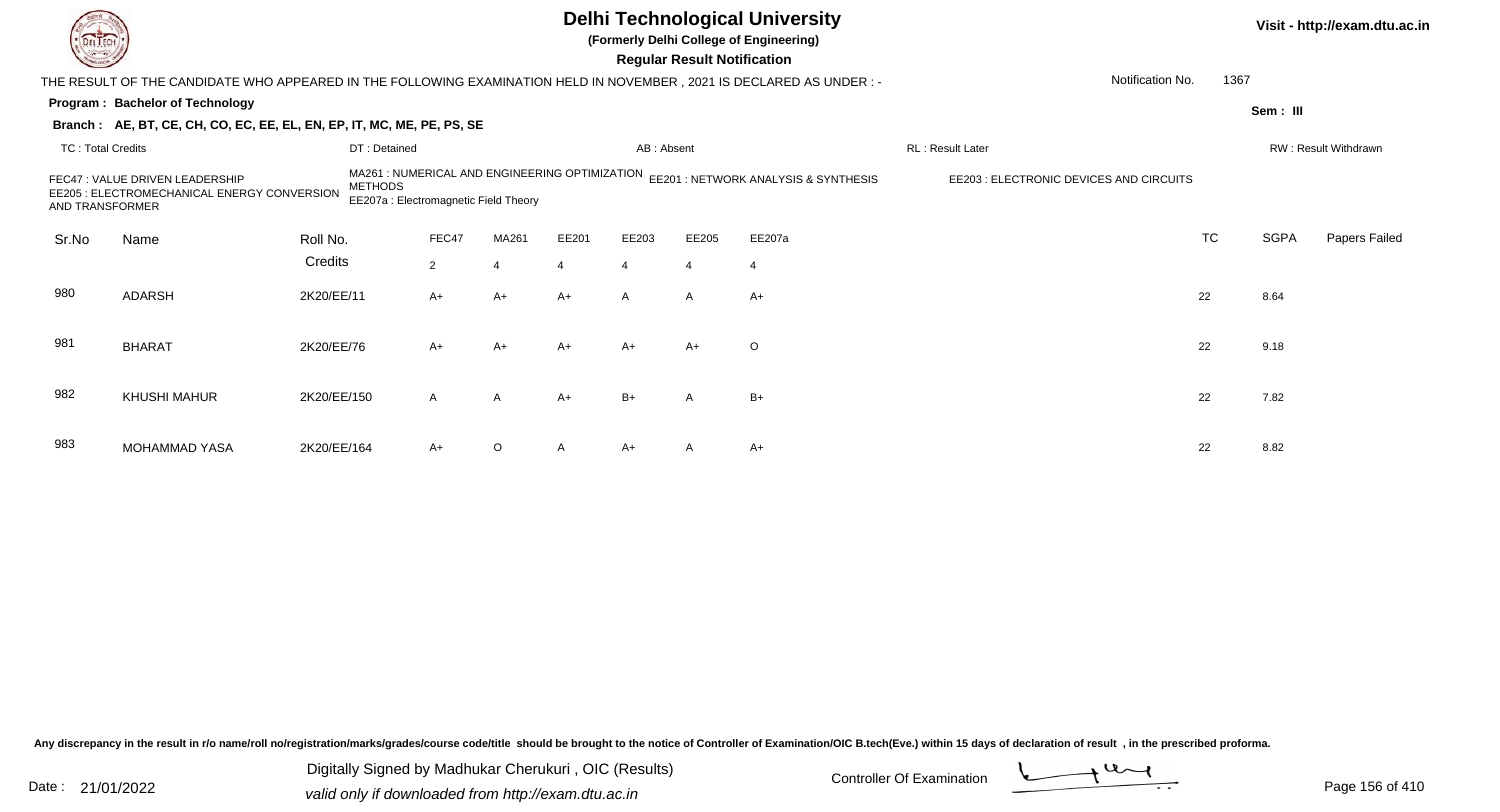|                          |                                                                                                                        |             |                                                                                                           |                |              |         |                | <b>Regular Result Notification</b> | <b>Delhi Technological University</b><br>(Formerly Delhi College of Engineering) |                                         |                  |           |             | Visit - http://exam.dtu.ac.in |
|--------------------------|------------------------------------------------------------------------------------------------------------------------|-------------|-----------------------------------------------------------------------------------------------------------|----------------|--------------|---------|----------------|------------------------------------|----------------------------------------------------------------------------------|-----------------------------------------|------------------|-----------|-------------|-------------------------------|
|                          | THE RESULT OF THE CANDIDATE WHO APPEARED IN THE FOLLOWING EXAMINATION HELD IN NOVEMBER , 2021 IS DECLARED AS UNDER : - |             |                                                                                                           |                |              |         |                |                                    |                                                                                  |                                         | Notification No. | 1367      |             |                               |
|                          | Program: Bachelor of Technology                                                                                        |             |                                                                                                           |                |              |         |                |                                    |                                                                                  |                                         |                  |           | Sem: III    |                               |
|                          | Branch: AE, BT, CE, CH, CO, EC, EE, EL, EN, EP, IT, MC, ME, PE, PS, SE                                                 |             |                                                                                                           |                |              |         |                |                                    |                                                                                  |                                         |                  |           |             |                               |
| <b>TC: Total Credits</b> |                                                                                                                        |             | DT: Detained                                                                                              |                |              |         | AB: Absent     |                                    |                                                                                  | RL: Result Later                        |                  |           |             | RW: Result Withdrawn          |
| AND TRANSFORMER          | FEC48 : INTRODUCTION TO BIOLOGICAL SCIENCE<br>EE205 : ELECTROMECHANICAL ENERGY CONVERSION                              |             | MA261 : NUMERICAL AND ENGINEERING OPTIMIZATION<br><b>METHODS</b><br>EE207a : Electromagnetic Field Theory |                |              |         |                |                                    | EE201 : NETWORK ANALYSIS & SYNTHESIS                                             | EE203 : ELECTRONIC DEVICES AND CIRCUITS |                  |           |             |                               |
| Sr.No                    | Name                                                                                                                   | Roll No.    |                                                                                                           | FEC48          | MA261        | EE201   | EE203          | EE205                              | EE207a                                                                           |                                         |                  | <b>TC</b> | <b>SGPA</b> | Papers Failed                 |
|                          |                                                                                                                        | Credits     |                                                                                                           | $\overline{2}$ | 4            | 4       | $\overline{4}$ | 4                                  | $\overline{4}$                                                                   |                                         |                  |           |             |                               |
| 984                      | <b>ADITYA RAJ</b>                                                                                                      | 2K20/EE/16  |                                                                                                           | O              | A+           | A+      | $A+$           | A                                  | $A+$                                                                             |                                         |                  | 22        | 8.91        |                               |
| 985                      | <b>GAURAV GUPTA</b>                                                                                                    | 2K20/EE/103 |                                                                                                           | O              | A+           | A+      | $A+$           | A                                  | A+                                                                               |                                         |                  | 22        | 8.91        |                               |
| 986                      | <b>GAURAV PATEL</b>                                                                                                    | 2K20/EE/104 |                                                                                                           | O              | A            | A+      | $\overline{A}$ | $A+$                               | $A+$                                                                             |                                         |                  | 22        | 8.73        |                               |
| 987                      | <b>HIMANSHU</b>                                                                                                        | 2K20/EE/124 |                                                                                                           | O              | O            | $A+$    | $\overline{A}$ | $A+$                               | $\mathsf{A}$                                                                     |                                         |                  | 22        | 8.91        |                               |
| 988                      | <b>KANISHK KUMAR SINGH</b>                                                                                             | 2K20/EE/141 |                                                                                                           | $\circ$        | $\circ$      | $\circ$ | $\mathsf{A}$   | $A+$                               | $A+$                                                                             |                                         |                  | 22        | 9.27        |                               |
| 989                      | NIMMALA VENKATA SAI<br><b>KRISHNA</b>                                                                                  | 2K20/EE/180 |                                                                                                           | O              | A            | A       | $A+$           | A                                  | $\mathsf{A}$                                                                     |                                         |                  | 22        | 8.36        |                               |
| 990                      | S ANANTHAKRISHNAN                                                                                                      | 2K20/EE/228 |                                                                                                           | O              | O            | A+      | O              | $\circ$                            | $A+$                                                                             |                                         |                  | 22        | 9.64        |                               |
| 991                      | SAHIL SAGAR                                                                                                            | 2K20/EE/236 |                                                                                                           | $A+$           | $\mathsf{A}$ | B+      | $\mathsf{A}$   | $B+$                               | $A+$                                                                             |                                         |                  | 22        | 7.91        |                               |
| 992                      | SOURAV AGARWAL                                                                                                         | 2K20/EE/270 |                                                                                                           | $\circ$        | $\mathsf O$  | $\circ$ | $A+$           | $\circ$                            | $A+$                                                                             |                                         |                  | 22        | 9.64        |                               |
|                          |                                                                                                                        |             |                                                                                                           |                |              |         |                |                                    |                                                                                  |                                         |                  |           |             |                               |

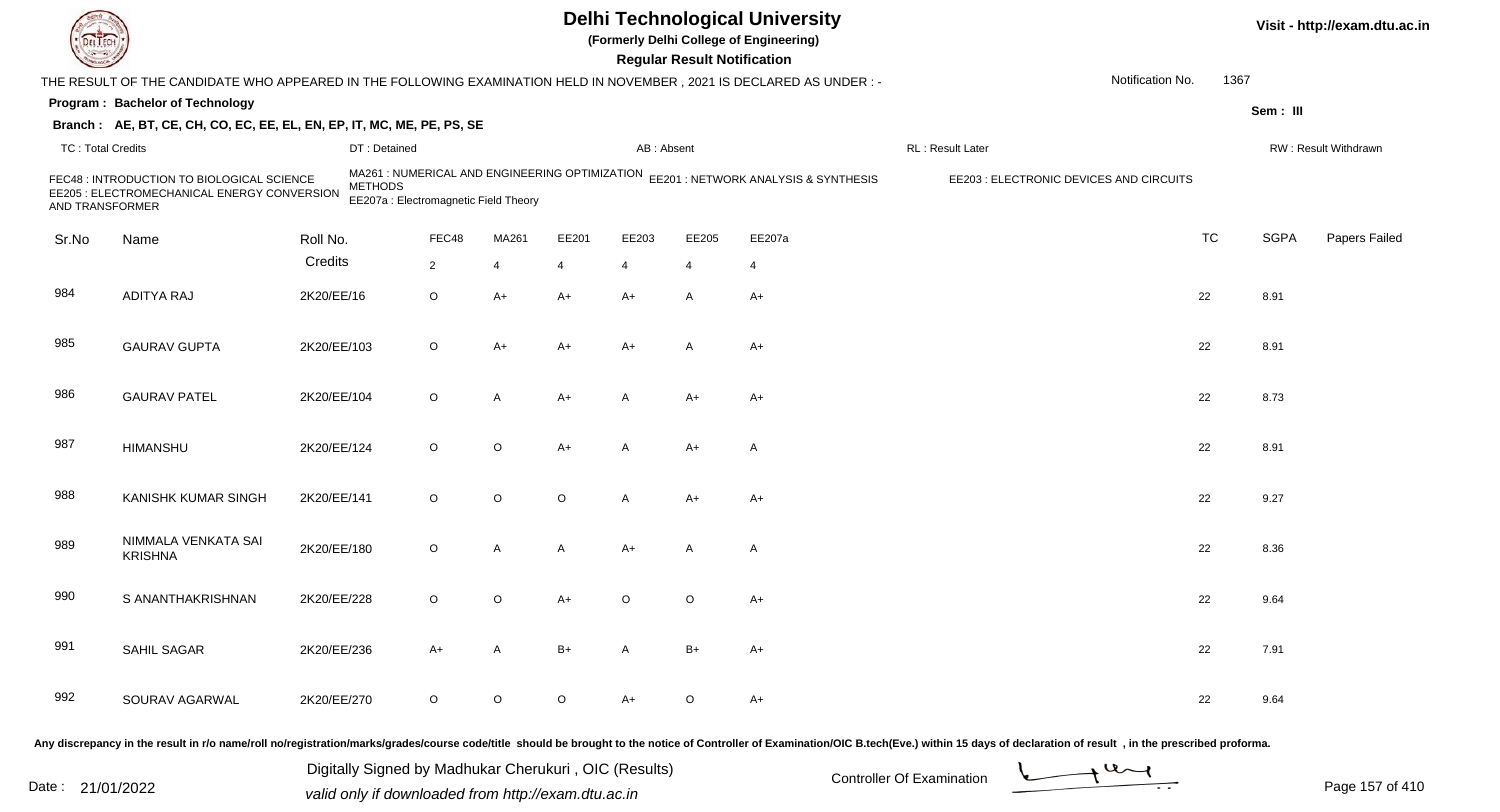|                          |                                                                                                                        |                |                                                                                         |         |         |                | <b>Regular Result Notification</b> | <b>Delhi Technological University</b><br>(Formerly Delhi College of Engineering) |                                         |           |             | Visit - http://exam.dtu.ac.in |
|--------------------------|------------------------------------------------------------------------------------------------------------------------|----------------|-----------------------------------------------------------------------------------------|---------|---------|----------------|------------------------------------|----------------------------------------------------------------------------------|-----------------------------------------|-----------|-------------|-------------------------------|
|                          | THE RESULT OF THE CANDIDATE WHO APPEARED IN THE FOLLOWING EXAMINATION HELD IN NOVEMBER , 2021 IS DECLARED AS UNDER : - |                |                                                                                         |         |         |                |                                    |                                                                                  | Notification No.                        | 1367      |             |                               |
|                          | <b>Program: Bachelor of Technology</b>                                                                                 |                |                                                                                         |         |         |                |                                    |                                                                                  |                                         |           | Sem: III    |                               |
|                          | Branch: AE, BT, CE, CH, CO, EC, EE, EL, EN, EP, IT, MC, ME, PE, PS, SE                                                 |                |                                                                                         |         |         |                |                                    |                                                                                  |                                         |           |             |                               |
| <b>TC: Total Credits</b> |                                                                                                                        | DT: Detained   |                                                                                         |         |         | AB: Absent     |                                    |                                                                                  | RL: Result Later                        |           |             | RW: Result Withdrawn          |
| AND TRANSFORMER          | FEC48 : INTRODUCTION TO BIOLOGICAL SCIENCE<br>EE205 : ELECTROMECHANICAL ENERGY CONVERSION                              | <b>METHODS</b> | MA261: NUMERICAL AND ENGINEERING OPTIMIZATION<br>EE207a : Electromagnetic Field Theory  |         |         |                |                                    | EE201: NETWORK ANALYSIS & SYNTHESIS                                              | EE203 : ELECTRONIC DEVICES AND CIRCUITS |           |             |                               |
| Sr.No                    | Name                                                                                                                   | Roll No.       | FEC48                                                                                   | MA261   | EE201   | EE203          | EE205                              | EE207a                                                                           |                                         | <b>TC</b> | <b>SGPA</b> | Papers Failed                 |
|                          |                                                                                                                        | Credits        | $\overline{2}$                                                                          | 4       | 4       | $\overline{4}$ | $\overline{4}$                     | $\overline{4}$                                                                   |                                         |           |             |                               |
|                          |                                                                                                                        |                | $\circ$                                                                                 | $\circ$ | $\circ$ | $A+$           | $\circ$                            | $A+$                                                                             |                                         | 22        | 9.64        |                               |
| 993                      | <b>SUJAY SAKALKAR</b>                                                                                                  | 2K20/EE/272    | $\circ$                                                                                 | A       | $\circ$ | $A+$           | $\Omega$                           | $\circ$                                                                          |                                         | 22        | 9.45        |                               |
| 994                      | <b>VISHNU PILLAI</b>                                                                                                   | 2K20/EE/307    | O                                                                                       | A       |         | $A+$           | $A+$                               | A+                                                                               |                                         | 22        | 8.73        |                               |
| AND TRANSFORMER          | FEC49: SKETCHING & RENDERING<br>EE205 : ELECTROMECHANICAL ENERGY CONVERSION                                            | <b>METHODS</b> | MA261 : NUMERICAL AND ENGINEERING OPTIMIZATION<br>EE207a : Electromagnetic Field Theory |         |         |                |                                    | EE201 : NETWORK ANALYSIS & SYNTHESIS                                             | EE203 : ELECTRONIC DEVICES AND CIRCUITS |           |             |                               |
| Sr.No                    | Name                                                                                                                   | Roll No.       | FEC49                                                                                   | MA261   | EE201   | EE203          | EE205                              | EE207a                                                                           |                                         | <b>TC</b> | <b>SGPA</b> | Papers Failed                 |
|                          |                                                                                                                        | Credits        | $\overline{2}$                                                                          | 4       |         | 4              | 4                                  | $\overline{4}$                                                                   |                                         |           |             |                               |
| 995                      | MAITREY JAMBHULKAR                                                                                                     | 2K20/EE/158    | $B+$                                                                                    | $B+$    | B+      | B              |                                    | $A+$                                                                             |                                         | 22        | 6.82        |                               |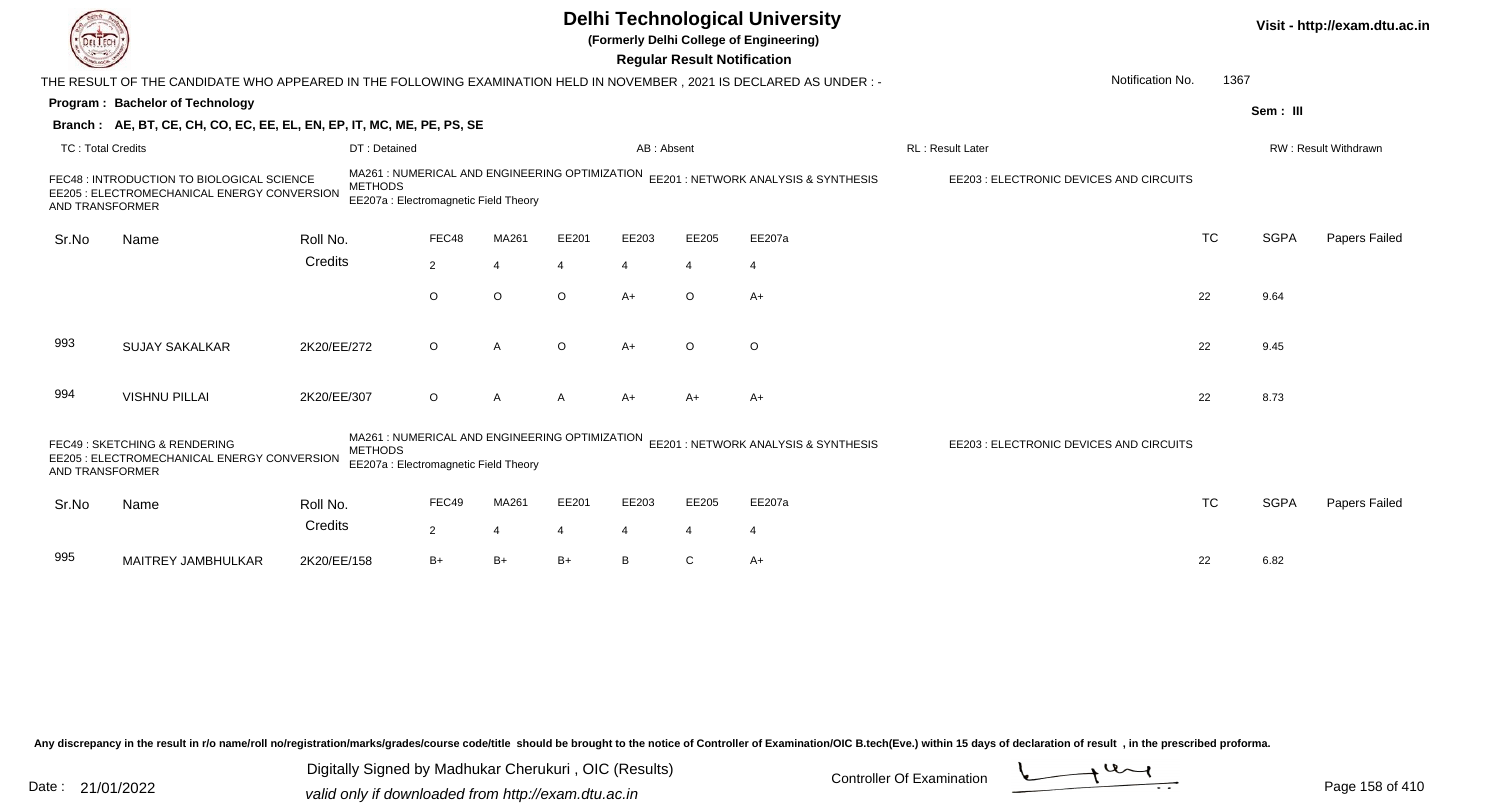|                          |                                                                                                                                                                                              |                                                                                                           |                   |                |       |                | <b>Regular Result Notification</b> | <b>Delhi Technological University</b><br>(Formerly Delhi College of Engineering) |                                         |           |             | Visit - http://exam.dtu.ac.in |
|--------------------------|----------------------------------------------------------------------------------------------------------------------------------------------------------------------------------------------|-----------------------------------------------------------------------------------------------------------|-------------------|----------------|-------|----------------|------------------------------------|----------------------------------------------------------------------------------|-----------------------------------------|-----------|-------------|-------------------------------|
|                          | THE RESULT OF THE CANDIDATE WHO APPEARED IN THE FOLLOWING EXAMINATION HELD IN NOVEMBER, 2021 IS DECLARED AS UNDER :-                                                                         |                                                                                                           |                   |                |       |                |                                    |                                                                                  | Notification No.                        | 1367      |             |                               |
|                          | Program: Bachelor of Technology                                                                                                                                                              |                                                                                                           |                   |                |       |                |                                    |                                                                                  |                                         |           | Sem: III    |                               |
|                          | Branch: AE, BT, CE, CH, CO, EC, EE, EL, EN, EP, IT, MC, ME, PE, PS, SE                                                                                                                       |                                                                                                           |                   |                |       |                |                                    |                                                                                  |                                         |           |             |                               |
| <b>TC: Total Credits</b> |                                                                                                                                                                                              | DT: Detained                                                                                              |                   |                |       | AB: Absent     |                                    |                                                                                  | RL: Result Later                        |           |             | RW: Result Withdrawn          |
| AND TRANSFORMER          | FEC54 : Negotiation and Leadership<br>EE205 : ELECTROMECHANICAL ENERGY CONVERSION                                                                                                            | MA261 : NUMERICAL AND ENGINEERING OPTIMIZATION<br><b>METHODS</b><br>EE207a : Electromagnetic Field Theory |                   |                |       |                |                                    | EE201 : NETWORK ANALYSIS & SYNTHESIS                                             | EE203 : ELECTRONIC DEVICES AND CIRCUITS |           |             |                               |
| Sr.No                    | Name                                                                                                                                                                                         | Roll No.                                                                                                  | FEC54             | MA261          | EE201 | EE203          | EE205                              | EE207a                                                                           |                                         | <b>TC</b> | <b>SGPA</b> | Papers Failed                 |
|                          |                                                                                                                                                                                              | Credits                                                                                                   | $\overline{2}$    | 4              | 4     | $\overline{4}$ | $\overline{4}$                     | 4                                                                                |                                         |           |             |                               |
| 996                      | <b>ARJUN GUPTA</b>                                                                                                                                                                           | 2K20/EE/53                                                                                                | $A+$              | O              | O     | $A+$           | A                                  | $A+$                                                                             |                                         | 22        | 9.18        |                               |
| 997                      | <b>BHASKAR RAJ VERMA</b>                                                                                                                                                                     | 2K20/EE/77                                                                                                | $B+$              | $A+$           | A+    | A              | $B+$                               | $A+$                                                                             |                                         | 22        | 8.27        |                               |
| 998                      | <b>GAURAV</b>                                                                                                                                                                                | 2K20/EE/102                                                                                               | A+                | A+             | A+    | $\overline{A}$ | $\overline{A}$                     | $A+$                                                                             |                                         | 22        | 8.64        |                               |
| 999                      | <b>HARSH PANDEY</b>                                                                                                                                                                          | 2K20/EE/115                                                                                               | O                 | $A+$           | A+    | $A+$           | $\circ$                            | $\circ$                                                                          |                                         | 22        | 9.45        |                               |
| AND TRANSFORMER          | FEC56 : UNIVERSAL HUMAN VALUES : UNDERSTANDING MA261 : NUMERICAL AND ENGINEERING OPTIMIZATION EE201 : NETWORK ANALYSIS & SYNTHESIS<br>HARMONY<br>EE205 : ELECTROMECHANICAL ENERGY CONVERSION | <b>METHODS</b><br>EE207a : Electromagnetic Field Theory                                                   |                   |                |       |                |                                    |                                                                                  | EE203 : ELECTRONIC DEVICES AND CIRCUITS |           |             |                               |
| Sr.No                    | Name                                                                                                                                                                                         | Roll No.                                                                                                  | FEC <sub>56</sub> | MA261          | EE201 | EE203          | EE205                              | EE207a                                                                           |                                         | <b>TC</b> | <b>SGPA</b> | Papers Failed                 |
|                          |                                                                                                                                                                                              | Credits                                                                                                   | $\overline{2}$    | $\overline{4}$ | 4     | $\overline{4}$ | $\overline{4}$                     | 4                                                                                |                                         |           |             |                               |
|                          |                                                                                                                                                                                              |                                                                                                           |                   |                |       |                |                                    |                                                                                  |                                         |           |             |                               |
| 1000                     | <b>GIRISH BARWAL</b>                                                                                                                                                                         | 2K20/EE/107                                                                                               | $A+$              | $A+$           | $A+$  | $\mathsf{A}$   | $\overline{A}$                     | A                                                                                |                                         | 22        | 8.45        |                               |
| 1001                     | <b>MAYANK SINGH</b>                                                                                                                                                                          | 2K20/EE/163                                                                                               | A+                | A              | A+    | A              | B+                                 | A                                                                                |                                         | 22        | 8.09        |                               |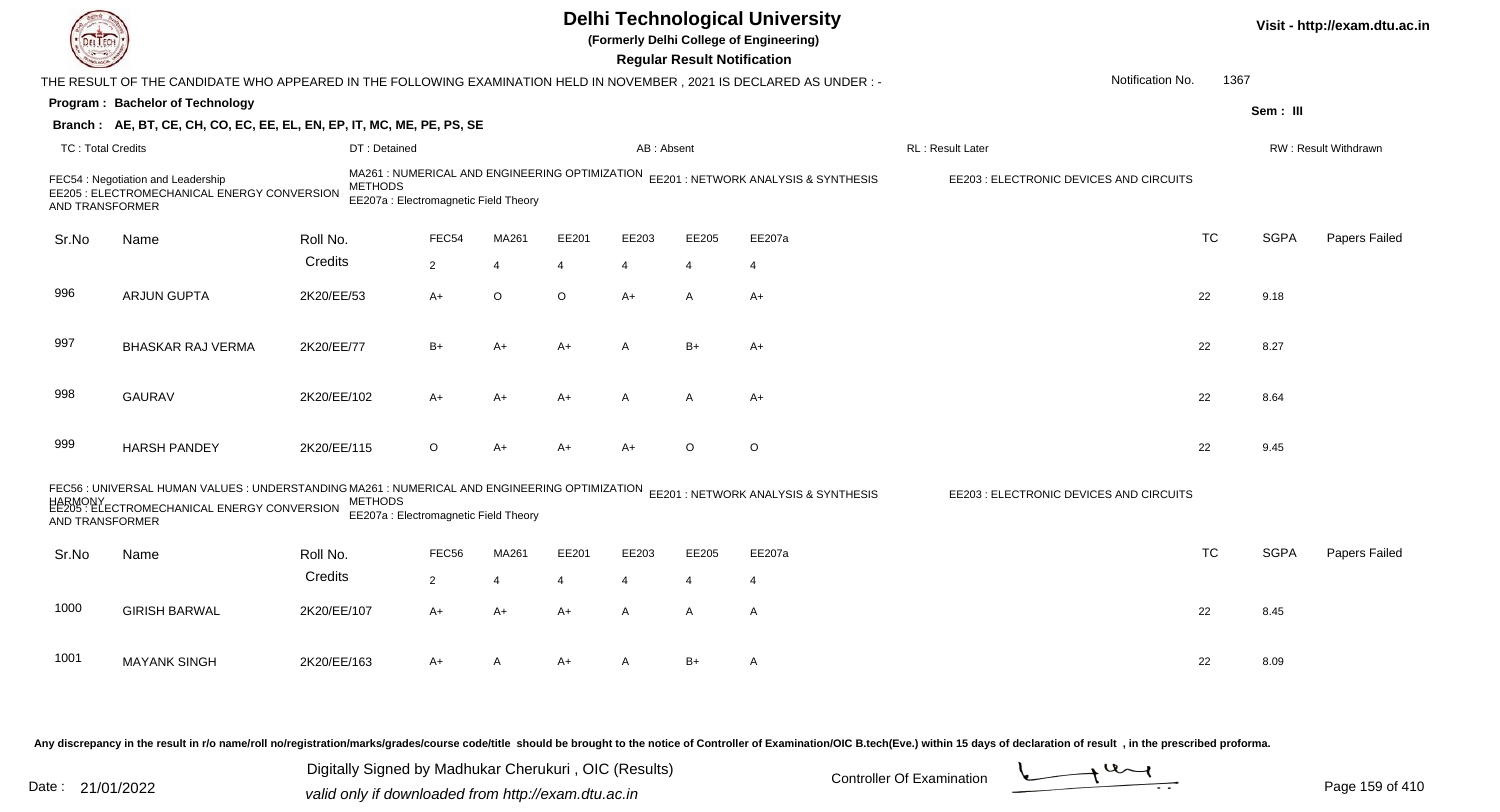|                              |                                                                                                                        |                |                                                                                         |                |       |                | <b>Regular Result Notification</b> | <b>Delhi Technological University</b><br>(Formerly Delhi College of Engineering) |                                         |           |             | Visit - http://exam.dtu.ac.in |
|------------------------------|------------------------------------------------------------------------------------------------------------------------|----------------|-----------------------------------------------------------------------------------------|----------------|-------|----------------|------------------------------------|----------------------------------------------------------------------------------|-----------------------------------------|-----------|-------------|-------------------------------|
|                              | THE RESULT OF THE CANDIDATE WHO APPEARED IN THE FOLLOWING EXAMINATION HELD IN NOVEMBER , 2021 IS DECLARED AS UNDER : - |                |                                                                                         |                |       |                |                                    |                                                                                  | Notification No.                        | 1367      |             |                               |
|                              | Program: Bachelor of Technology                                                                                        |                |                                                                                         |                |       |                |                                    |                                                                                  |                                         |           | Sem: III    |                               |
|                              | Branch: AE, BT, CE, CH, CO, EC, EE, EL, EN, EP, IT, MC, ME, PE, PS, SE                                                 |                |                                                                                         |                |       |                |                                    |                                                                                  |                                         |           |             |                               |
| <b>TC: Total Credits</b>     |                                                                                                                        | DT: Detained   |                                                                                         |                |       | AB: Absent     |                                    |                                                                                  | RL: Result Later                        |           |             | RW: Result Withdrawn          |
| FEC5: NCC<br>AND TRANSFORMER | EE205 : ELECTROMECHANICAL ENERGY CONVERSION                                                                            | <b>METHODS</b> | MA261 : NUMERICAL AND ENGINEERING OPTIMIZATION<br>EE207a : Electromagnetic Field Theory |                |       |                |                                    | EE201 : NETWORK ANALYSIS & SYNTHESIS                                             | EE203 : ELECTRONIC DEVICES AND CIRCUITS |           |             |                               |
| Sr.No                        | Name                                                                                                                   | Roll No.       | FEC <sub>5</sub>                                                                        | MA261          | EE201 | EE203          | EE205                              | EE207a                                                                           |                                         | <b>TC</b> | <b>SGPA</b> | Papers Failed                 |
|                              |                                                                                                                        | Credits        | $\overline{2}$                                                                          | $\overline{4}$ |       | 4              | $\overline{4}$                     | $\overline{4}$                                                                   |                                         |           |             |                               |
| 1002                         | ANKIT RAJ BANDHU                                                                                                       | 2K20/EE/38     | A+                                                                                      | $A+$           | A+    | $\overline{A}$ | $B+$                               | $A+$                                                                             |                                         | 22        | 8.45        |                               |
| 1003                         | <b>CHAYANK GOYAL</b>                                                                                                   | 2K20/EE/80     | $A+$                                                                                    | A              | A+    | $\overline{A}$ | $\circ$                            | A                                                                                |                                         | 22        | 8.64        |                               |
| 1004                         | <b>DEV SHARMA</b>                                                                                                      | 2K20/EE/91     |                                                                                         | A              | A+    | $\mathsf{A}$   | $B+$                               | $\mathsf{A}$                                                                     |                                         | 20        | 8.00        |                               |
| 1005                         | <b>MOHIT KUMAR</b>                                                                                                     | 2K20/EE/167    | $A+$                                                                                    | $A+$           | A+    | $\overline{A}$ | B                                  | $\mathsf{A}$                                                                     |                                         | 22        | 8.09        |                               |
| 1006                         | <b>PRINCE KUMAR</b>                                                                                                    | 2K20/EE/199    | A+                                                                                      | A+             |       |                | A                                  | $\mathsf{A}$                                                                     |                                         | 22        | 8.27        |                               |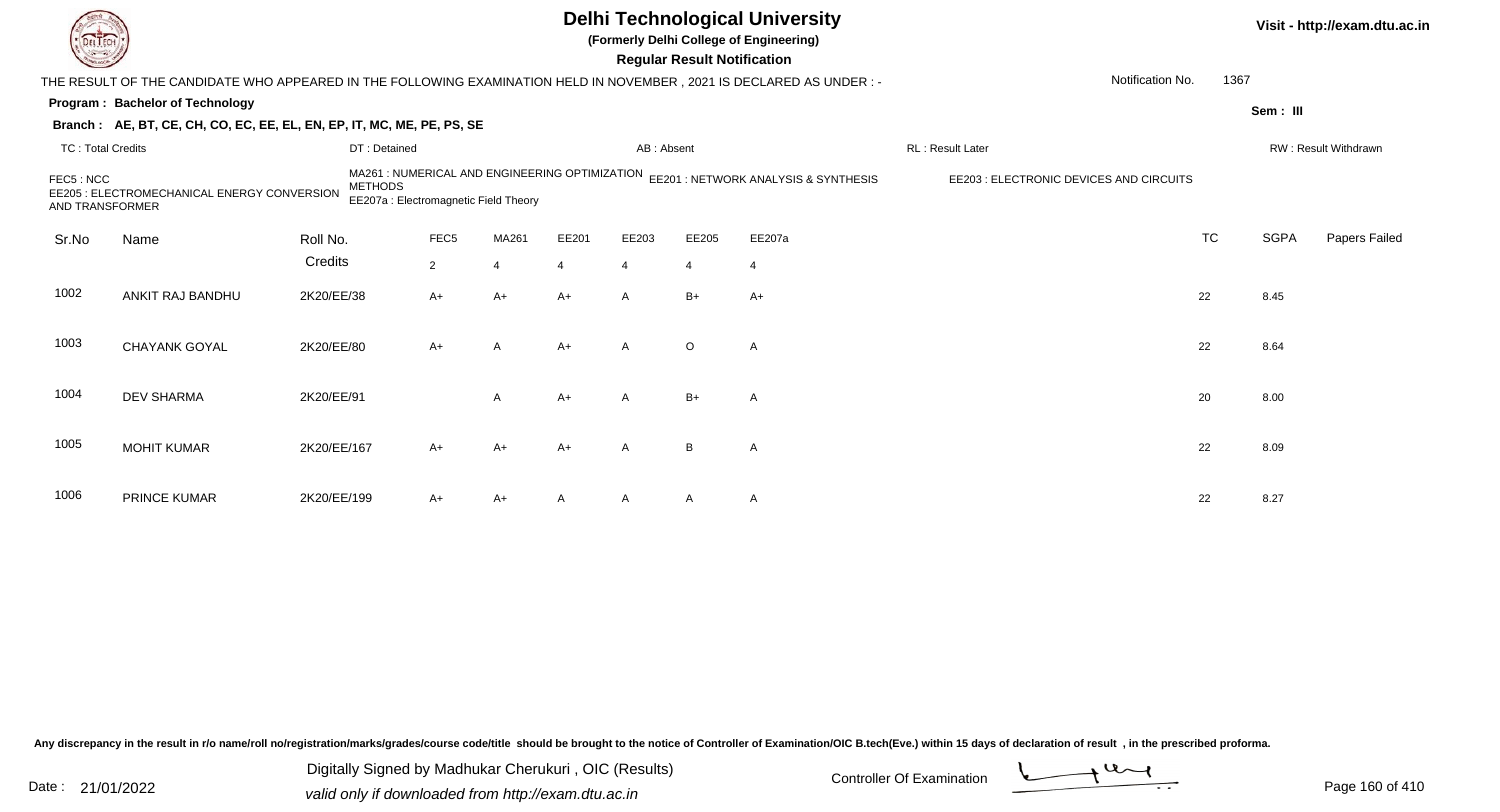| <b>DELTECT</b>           |                                                                                                                                                                                                                                |            |                                                         |                |                |                |                | <b>Regular Result Notification</b> | <b>Delhi Technological University</b><br>(Formerly Delhi College of Engineering)    |                  |                                         |           |             | Visit - http://exam.dtu.ac.in |
|--------------------------|--------------------------------------------------------------------------------------------------------------------------------------------------------------------------------------------------------------------------------|------------|---------------------------------------------------------|----------------|----------------|----------------|----------------|------------------------------------|-------------------------------------------------------------------------------------|------------------|-----------------------------------------|-----------|-------------|-------------------------------|
|                          | THE RESULT OF THE CANDIDATE WHO APPEARED IN THE FOLLOWING EXAMINATION HELD IN NOVEMBER, 2021 IS DECLARED AS UNDER: -                                                                                                           |            |                                                         |                |                |                |                |                                    |                                                                                     |                  | Notification No.                        | 1367      |             |                               |
|                          | Program: Bachelor of Technology                                                                                                                                                                                                |            |                                                         |                |                |                |                |                                    |                                                                                     |                  |                                         |           | Sem: III    |                               |
|                          | Branch: AE, BT, CE, CH, CO, EC, EE, EL, EN, EP, IT, MC, ME, PE, PS, SE                                                                                                                                                         |            |                                                         |                |                |                |                |                                    |                                                                                     |                  |                                         |           |             |                               |
| <b>TC: Total Credits</b> |                                                                                                                                                                                                                                |            | DT: Detained                                            |                |                |                | AB: Absent     |                                    |                                                                                     | RL: Result Later |                                         |           |             | RW: Result Withdrawn          |
| AND TRANSFORMER          | FEC7: INTRODUCTION TO ENVIRONMENTAL SCIENCE<br>EE205 : ELECTROMECHANICAL ENERGY CONVERSION                                                                                                                                     |            | <b>METHODS</b><br>EE207a : Electromagnetic Field Theory |                |                |                |                |                                    | MA261 : NUMERICAL AND ENGINEERING OPTIMIZATION EE201 : NETWORK ANALYSIS & SYNTHESIS |                  | EE203 : ELECTRONIC DEVICES AND CIRCUITS |           |             |                               |
| Sr.No                    | Name                                                                                                                                                                                                                           | Roll No.   |                                                         | FEC7           | MA261          | EE201          | EE203          | EE205                              | EE207a                                                                              |                  |                                         | <b>TC</b> | <b>SGPA</b> | Papers Failed                 |
|                          |                                                                                                                                                                                                                                | Credits    |                                                         | $\overline{2}$ | $\overline{4}$ | $\overline{4}$ | $\overline{4}$ | 4                                  | $\overline{4}$                                                                      |                  |                                         |           |             |                               |
| 1007                     | AAYUSHI SINGH                                                                                                                                                                                                                  | 2K20/EE/03 |                                                         | $A+$           | $A+$           | $A+$           | $A+$           | $A+$                               | O                                                                                   |                  |                                         | 22        | 9.18        |                               |
| 1008                     | <b>ABHAY PRATAP SINGH</b>                                                                                                                                                                                                      | 2K20/EE/06 |                                                         | A              | $A+$           | $A+$           | $B+$           | B                                  | $A+$                                                                                |                  |                                         | 22        | 8.00        |                               |
| 1009                     | ABHINAV AGRAWAL                                                                                                                                                                                                                | 2K20/EE/07 |                                                         | A              | $A+$           | $\circ$        | $A+$           | A                                  | $A+$                                                                                |                  |                                         | 22        | 8.91        |                               |
| 1010                     | ABHINAV SHARMA                                                                                                                                                                                                                 | 2K20/EE/08 |                                                         | A+             | A+             | $A+$           | $A+$           | $A+$                               | $A+$                                                                                |                  |                                         | 22        | 9.00        |                               |
| 1011                     | ABHINAV SHUKLA                                                                                                                                                                                                                 | 2K20/EE/09 |                                                         | A+             | A+             | $\circ$        | $B+$           | A                                  | $A+$                                                                                |                  |                                         | 22        | 8.64        |                               |
| 1012                     | <b>ABHISHEK</b>                                                                                                                                                                                                                | 2K20/EE/10 |                                                         | A              | A+             | $A+$           | $B+$           | $B+$                               | Α                                                                                   |                  |                                         | 22        | 8.00        |                               |
| 1013                     | ADITYA KUMAR                                                                                                                                                                                                                   | 2K20/EE/13 |                                                         | A+             | $\circ$        | $\circ$        | A+             | $\circ$                            | $\mathsf O$                                                                         |                  |                                         | 22        | 9.73        |                               |
| 1014                     | <b>ADITYA NIGAM</b>                                                                                                                                                                                                            | 2K20/EE/15 |                                                         | A+             | A+             | $A+$           | A+             | A                                  | A+                                                                                  |                  |                                         | 22        | 8.82        |                               |
| 1015                     | <b>AKSHAT SIWACH</b>                                                                                                                                                                                                           | 2K20/EE/21 |                                                         | A+             | A+             | $\circ$        | $\circ$        | A                                  | $\mathsf O$                                                                         |                  |                                         | 22        | 9.36        |                               |
|                          | Any discrepancy in the result in r/o name/roll no/registration/marks/grades/course code/title should be brought to the notice of Controller of Examination/OIC B.tech(Eve.) within 15 days of declaration of result , in the p |            |                                                         |                |                |                |                |                                    |                                                                                     |                  |                                         |           |             |                               |

Date : 21/01/2022 Digital Digital of Microsofted Chemical Controller Of Examination Determination Page 161 of 41 Digitally Signed by Madhukar Cherukuri , OIC (Results)

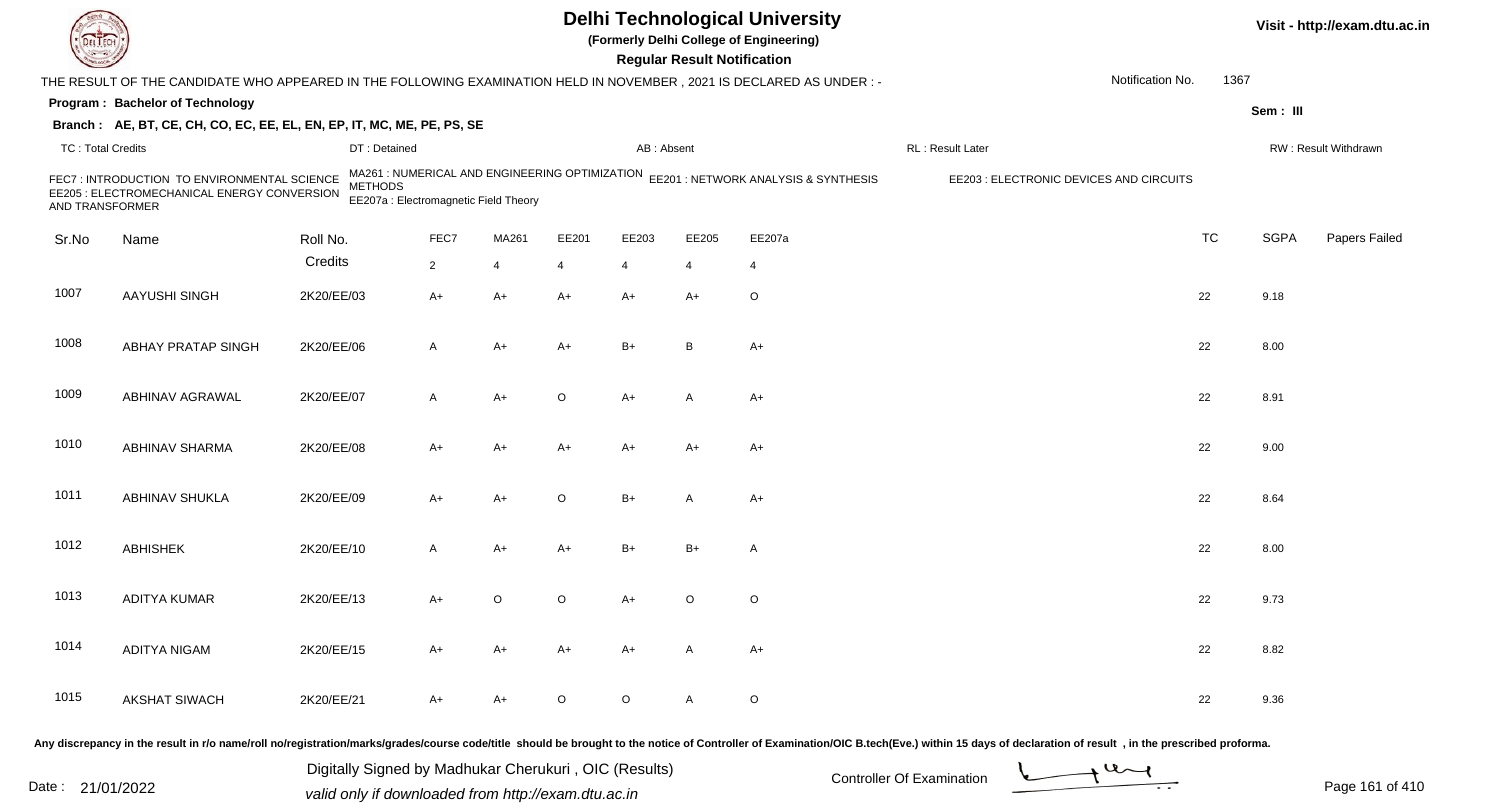| EL EC                    |                                                                                                                                                                                                                                |            |                                                         |                |                |                |              | <b>Regular Result Notification</b> | <b>Delhi Technological University</b><br>(Formerly Delhi College of Engineering)    |                   |                                         |           |             | Visit - http://exam.dtu.ac.in |
|--------------------------|--------------------------------------------------------------------------------------------------------------------------------------------------------------------------------------------------------------------------------|------------|---------------------------------------------------------|----------------|----------------|----------------|--------------|------------------------------------|-------------------------------------------------------------------------------------|-------------------|-----------------------------------------|-----------|-------------|-------------------------------|
|                          | THE RESULT OF THE CANDIDATE WHO APPEARED IN THE FOLLOWING EXAMINATION HELD IN NOVEMBER, 2021 IS DECLARED AS UNDER :-                                                                                                           |            |                                                         |                |                |                |              |                                    |                                                                                     |                   | Notification No.                        | 1367      |             |                               |
|                          | Program: Bachelor of Technology                                                                                                                                                                                                |            |                                                         |                |                |                |              |                                    |                                                                                     |                   |                                         |           | Sem: III    |                               |
|                          | Branch: AE, BT, CE, CH, CO, EC, EE, EL, EN, EP, IT, MC, ME, PE, PS, SE                                                                                                                                                         |            |                                                         |                |                |                |              |                                    |                                                                                     |                   |                                         |           |             |                               |
| <b>TC: Total Credits</b> |                                                                                                                                                                                                                                |            | DT: Detained                                            |                |                |                | AB: Absent   |                                    |                                                                                     | RL : Result Later |                                         |           |             | RW: Result Withdrawn          |
| AND TRANSFORMER          | FEC7 : INTRODUCTION TO ENVIRONMENTAL SCIENCE<br>EE205 : ELECTROMECHANICAL ENERGY CONVERSION                                                                                                                                    |            | <b>METHODS</b><br>EE207a : Electromagnetic Field Theory |                |                |                |              |                                    | MA261 : NUMERICAL AND ENGINEERING OPTIMIZATION EE201 : NETWORK ANALYSIS & SYNTHESIS |                   | EE203 : ELECTRONIC DEVICES AND CIRCUITS |           |             |                               |
| Sr.No                    | Name                                                                                                                                                                                                                           | Roll No.   |                                                         | FEC7           | MA261          | EE201          | EE203        | EE205                              | EE207a                                                                              |                   |                                         | <b>TC</b> | <b>SGPA</b> | Papers Failed                 |
|                          |                                                                                                                                                                                                                                | Credits    |                                                         | $\overline{2}$ | $\overline{4}$ | $\overline{4}$ | 4            | 4                                  | $\overline{4}$                                                                      |                   |                                         |           |             |                               |
|                          |                                                                                                                                                                                                                                |            |                                                         | $A+$           | A+             | $\mathsf O$    | $\circ$      | A                                  | $\mathsf O$                                                                         |                   |                                         | 22        | 9.36        |                               |
| 1016                     | AKSHAY ANAND                                                                                                                                                                                                                   | 2K20/EE/22 |                                                         | A+             | $\circ$        | $A+$           | $\circ$      | A                                  | $\mathsf O$                                                                         |                   |                                         | 22        | 9.36        |                               |
| 1017                     | <b>ALOK BIND</b>                                                                                                                                                                                                               | 2K20/EE/26 |                                                         | A+             | A+             | $A+$           | $\mathsf{A}$ | $B+$                               | $A+$                                                                                |                   |                                         | 22        | 8.45        |                               |
| 1018                     | <b>AMAN</b>                                                                                                                                                                                                                    | 2K20/EE/28 |                                                         | A+             | A+             | $\circ$        | $\circ$      | A                                  | A+                                                                                  |                   |                                         | 22        | 9.18        |                               |
| 1019                     | AMANDEEP SINGH                                                                                                                                                                                                                 | 2K20/EE/31 |                                                         | $A+$           | $\circ$        | $\circ$        | $\circ$      | $A+$                               | O                                                                                   |                   |                                         | 22        | 9.73        |                               |
| 1020                     | <b>ANIKET JHA</b>                                                                                                                                                                                                              | 2K20/EE/34 |                                                         | $\circ$        | A+             | $A+$           | A            | A                                  | $A+$                                                                                |                   |                                         | 22        | 8.73        |                               |
| 1021                     | ANSH                                                                                                                                                                                                                           | 2K20/EE/43 |                                                         | A+             | A+             | A+             | A+           | A                                  | $\mathsf O$                                                                         |                   |                                         | 22        | 9.00        |                               |
| 1022                     | ANSHUL AHLAWAT                                                                                                                                                                                                                 | 2K20/EE/48 |                                                         | A+             | A+             | $A+$           | A            | A+                                 | A+                                                                                  |                   |                                         | 22        | 8.82        |                               |
| 1023                     | <b>ARNAV ARORA</b>                                                                                                                                                                                                             | 2K20/EE/54 |                                                         | A              | A+             | $A+$           | A            | A                                  | $\mathsf O$                                                                         |                   |                                         | 22        | 8.73        |                               |
|                          | Any discrepancy in the result in r/o name/roll no/registration/marks/grades/course code/title should be brought to the notice of Controller of Examination/OIC B.tech(Eve.) within 15 days of declaration of result , in the p |            |                                                         |                |                |                |              |                                    |                                                                                     |                   |                                         |           |             |                               |

Date : 21/01/2022 Digital Digital of Microsofted Chemical Controller Of Examination Determination Page 162 of 41 Digitally Signed by Madhukar Cherukuri , OIC (Results)

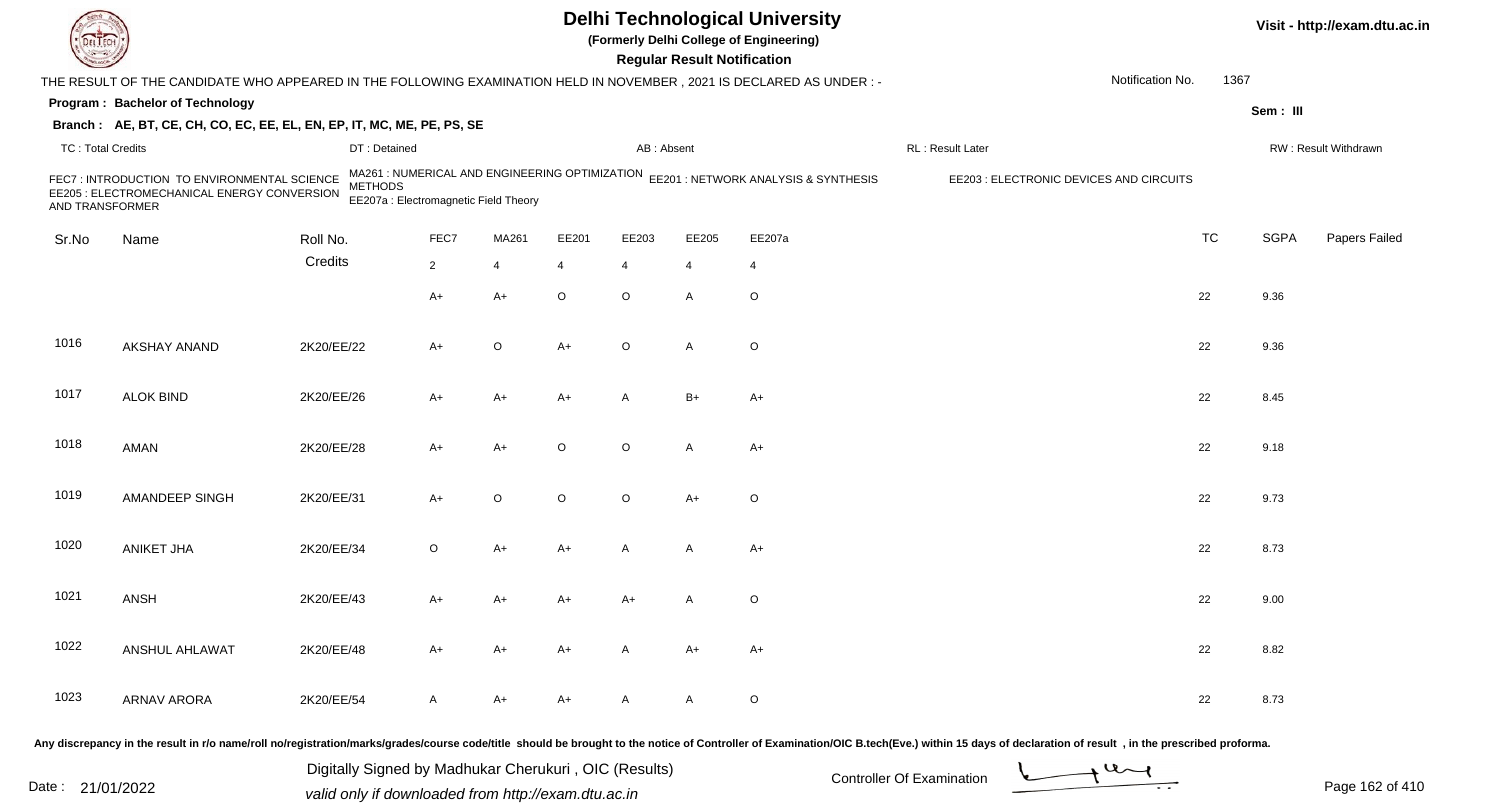|                          |                                                                                                                      |                                                                                                           |                |             |         |                | <b>Regular Result Notification</b> | <b>Delhi Technological University</b><br>(Formerly Delhi College of Engineering) |                                         |                  |           |             | Visit - http://exam.dtu.ac.in |
|--------------------------|----------------------------------------------------------------------------------------------------------------------|-----------------------------------------------------------------------------------------------------------|----------------|-------------|---------|----------------|------------------------------------|----------------------------------------------------------------------------------|-----------------------------------------|------------------|-----------|-------------|-------------------------------|
|                          | THE RESULT OF THE CANDIDATE WHO APPEARED IN THE FOLLOWING EXAMINATION HELD IN NOVEMBER, 2021 IS DECLARED AS UNDER :- |                                                                                                           |                |             |         |                |                                    |                                                                                  |                                         | Notification No. | 1367      |             |                               |
|                          | Program: Bachelor of Technology                                                                                      |                                                                                                           |                |             |         |                |                                    |                                                                                  |                                         |                  |           | Sem: III    |                               |
|                          | Branch: AE, BT, CE, CH, CO, EC, EE, EL, EN, EP, IT, MC, ME, PE, PS, SE                                               |                                                                                                           |                |             |         |                |                                    |                                                                                  |                                         |                  |           |             |                               |
| <b>TC: Total Credits</b> |                                                                                                                      | DT: Detained                                                                                              |                |             |         | AB: Absent     |                                    |                                                                                  | RL : Result Later                       |                  |           |             | RW: Result Withdrawn          |
| AND TRANSFORMER          | FEC7 : INTRODUCTION TO ENVIRONMENTAL SCIENCE<br>EE205 : ELECTROMECHANICAL ENERGY CONVERSION                          | MA261 : NUMERICAL AND ENGINEERING OPTIMIZATION<br><b>METHODS</b><br>EE207a : Electromagnetic Field Theory |                |             |         |                |                                    | EE201 : NETWORK ANALYSIS & SYNTHESIS                                             | EE203 : ELECTRONIC DEVICES AND CIRCUITS |                  |           |             |                               |
| Sr.No                    | Name                                                                                                                 | Roll No.                                                                                                  | FEC7           | MA261       | EE201   | EE203          | EE205                              | EE207a                                                                           |                                         |                  | <b>TC</b> | <b>SGPA</b> | Papers Failed                 |
|                          |                                                                                                                      | Credits                                                                                                   | $\overline{2}$ | 4           | 4       | $\overline{4}$ | 4                                  | 4                                                                                |                                         |                  |           |             |                               |
|                          |                                                                                                                      |                                                                                                           | A              | A+          | A+      | $\mathsf{A}$   | A                                  | $\circ$                                                                          |                                         |                  | 22        | 8.73        |                               |
| 1024                     | ARNAV DEEP                                                                                                           | 2K20/EE/55                                                                                                | A+             | A           | $\circ$ | $\overline{A}$ | A                                  | $A+$                                                                             |                                         |                  | 22        | 8.64        |                               |
| 1025                     | <b>ARSHAD MIYA</b>                                                                                                   | 2K20/EE/57                                                                                                | A              | A           | A       | $\mathsf{A}$   | A                                  | $A+$                                                                             |                                         |                  | 22        | 8.18        |                               |
| 1026                     | ARYAMAN RAO                                                                                                          | 2K20/EE/59                                                                                                | A+             | $\mathsf O$ | A+      | A+             | A                                  | $A+$                                                                             |                                         |                  | 22        | 9.00        |                               |
| 1027                     | ARYAN GARG                                                                                                           | 2K20/EE/60                                                                                                | A+             | B+          | A+      | A+             | A                                  | $A+$                                                                             |                                         |                  | 22        | 8.45        |                               |
| 1028                     | <b>ARYAN MITTAL</b>                                                                                                  | 2K20/EE/62                                                                                                | A+             | A+          | B+      | А              | A                                  | $A+$                                                                             |                                         |                  | 22        | 8.27        |                               |
| 1029                     | ARYAN VERMA                                                                                                          | 2K20/EE/64                                                                                                | В              | O           | $\circ$ | A              | A                                  | $A+$                                                                             |                                         |                  | 22        | 8.73        |                               |
| 1030                     | <b>AYUSH SONI</b>                                                                                                    | 2K20/EE/74                                                                                                | $A+$           | $\circ$     | $A+$    | $A+$           | $\circ$                            | $\circ$                                                                          |                                         |                  | 22        | 9.55        |                               |
| 1031                     | <b>DAKSH PRUTHI</b>                                                                                                  | 2K20/EE/84                                                                                                | A+             | A+          | A+      | A              | A                                  | A+                                                                               |                                         |                  | 22        | 8.64        |                               |
|                          |                                                                                                                      |                                                                                                           |                |             |         |                |                                    |                                                                                  |                                         |                  |           |             |                               |

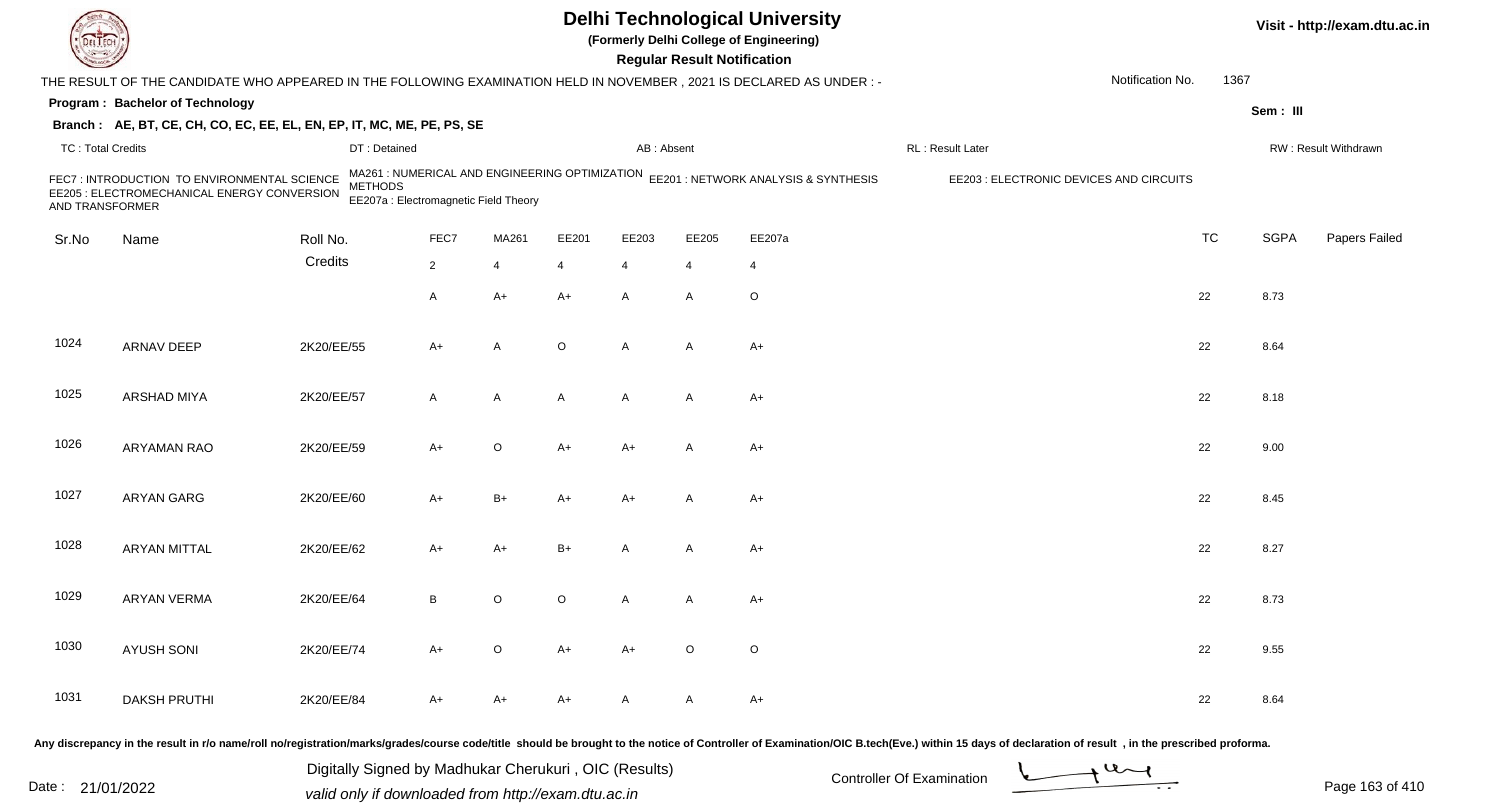|                          |                                                                                                                     |                                                                                                           |                |             |       |                | <b>Regular Result Notification</b> | <b>Delhi Technological University</b><br>(Formerly Delhi College of Engineering) |                                         |                  |           |             | Visit - http://exam.dtu.ac.in |
|--------------------------|---------------------------------------------------------------------------------------------------------------------|-----------------------------------------------------------------------------------------------------------|----------------|-------------|-------|----------------|------------------------------------|----------------------------------------------------------------------------------|-----------------------------------------|------------------|-----------|-------------|-------------------------------|
|                          | THE RESULT OF THE CANDIDATE WHO APPEARED IN THE FOLLOWING EXAMINATION HELD IN NOVEMBER, 2021 IS DECLARED AS UNDER:- |                                                                                                           |                |             |       |                |                                    |                                                                                  |                                         | Notification No. | 1367      |             |                               |
|                          | Program: Bachelor of Technology                                                                                     |                                                                                                           |                |             |       |                |                                    |                                                                                  |                                         |                  |           | Sem: III    |                               |
|                          | Branch: AE, BT, CE, CH, CO, EC, EE, EL, EN, EP, IT, MC, ME, PE, PS, SE                                              |                                                                                                           |                |             |       |                |                                    |                                                                                  |                                         |                  |           |             |                               |
| <b>TC: Total Credits</b> |                                                                                                                     | DT: Detained                                                                                              |                |             |       | AB: Absent     |                                    |                                                                                  | RL: Result Later                        |                  |           |             | RW: Result Withdrawn          |
| AND TRANSFORMER          | FEC7 : INTRODUCTION TO ENVIRONMENTAL SCIENCE<br>EE205 : ELECTROMECHANICAL ENERGY CONVERSION                         | MA261 : NUMERICAL AND ENGINEERING OPTIMIZATION<br><b>METHODS</b><br>EE207a : Electromagnetic Field Theory |                |             |       |                |                                    | EE201 : NETWORK ANALYSIS & SYNTHESIS                                             | EE203 : ELECTRONIC DEVICES AND CIRCUITS |                  |           |             |                               |
| Sr.No                    | Name                                                                                                                | Roll No.                                                                                                  | FEC7           | MA261       | EE201 | EE203          | EE205                              | EE207a                                                                           |                                         |                  | <b>TC</b> | <b>SGPA</b> | Papers Failed                 |
|                          |                                                                                                                     | Credits                                                                                                   | $\overline{2}$ | 4           | 4     | $\overline{4}$ | 4                                  | 4                                                                                |                                         |                  |           |             |                               |
|                          |                                                                                                                     |                                                                                                           | A+             | A+          | A+    | $\mathsf{A}$   | A                                  | $A+$                                                                             |                                         |                  | 22        | 8.64        |                               |
| 1032                     | <b>DEEPAK</b>                                                                                                       | 2K20/EE/85                                                                                                | A+             | $A+$        | O     | $A+$           | $B+$                               | $\mathsf{A}$                                                                     |                                         |                  | 22        | 8.64        |                               |
| 1033                     | DEEPANSHU ARYA                                                                                                      | 2K20/EE/90                                                                                                | $B+$           | $B+$        | A+    | A              | C                                  | $\mathsf{A}$                                                                     |                                         |                  | 22        | 7.36        |                               |
| 1034                     | DHRUV SINGH                                                                                                         | 2K20/EE/93                                                                                                | A+             | A+          | A+    | A+             | A                                  | $A+$                                                                             |                                         |                  | 22        | 8.82        |                               |
| 1035                     | <b>DIVYAM GUPTA</b>                                                                                                 | 2K20/EE/98                                                                                                | A+             | A+          | A+    | $\mathsf{A}$   | A                                  | $\mathsf{A}$                                                                     |                                         |                  | 22        | 8.45        |                               |
| 1036                     | <b>GANDHI ISHAN RAHUL</b>                                                                                           | 2K20/EE/100                                                                                               | A+             | A+          | A+    | A+             |                                    | $A+$                                                                             |                                         |                  | 22        | 8.82        |                               |
| 1037                     | <b>HARDIK GUPTA</b>                                                                                                 | 2K20/EE/109                                                                                               | A+             | A+          | A+    | A+             | A                                  | $A+$                                                                             |                                         |                  | 22        | 8.82        |                               |
| 1038                     | <b>HARSH HARDIK</b>                                                                                                 | 2K20/EE/112                                                                                               | $A+$           | $\mathsf O$ | A+    | A+             | A+                                 | A+                                                                               |                                         |                  | 22        | 9.18        |                               |
| 1039                     | HARSHDEEP SINGH                                                                                                     | 2K20/EE/116                                                                                               | O              | A+          | A+    | A+             | A                                  | A+                                                                               |                                         |                  | 22        | 8.91        |                               |
|                          |                                                                                                                     |                                                                                                           |                |             |       |                |                                    |                                                                                  |                                         |                  |           |             |                               |

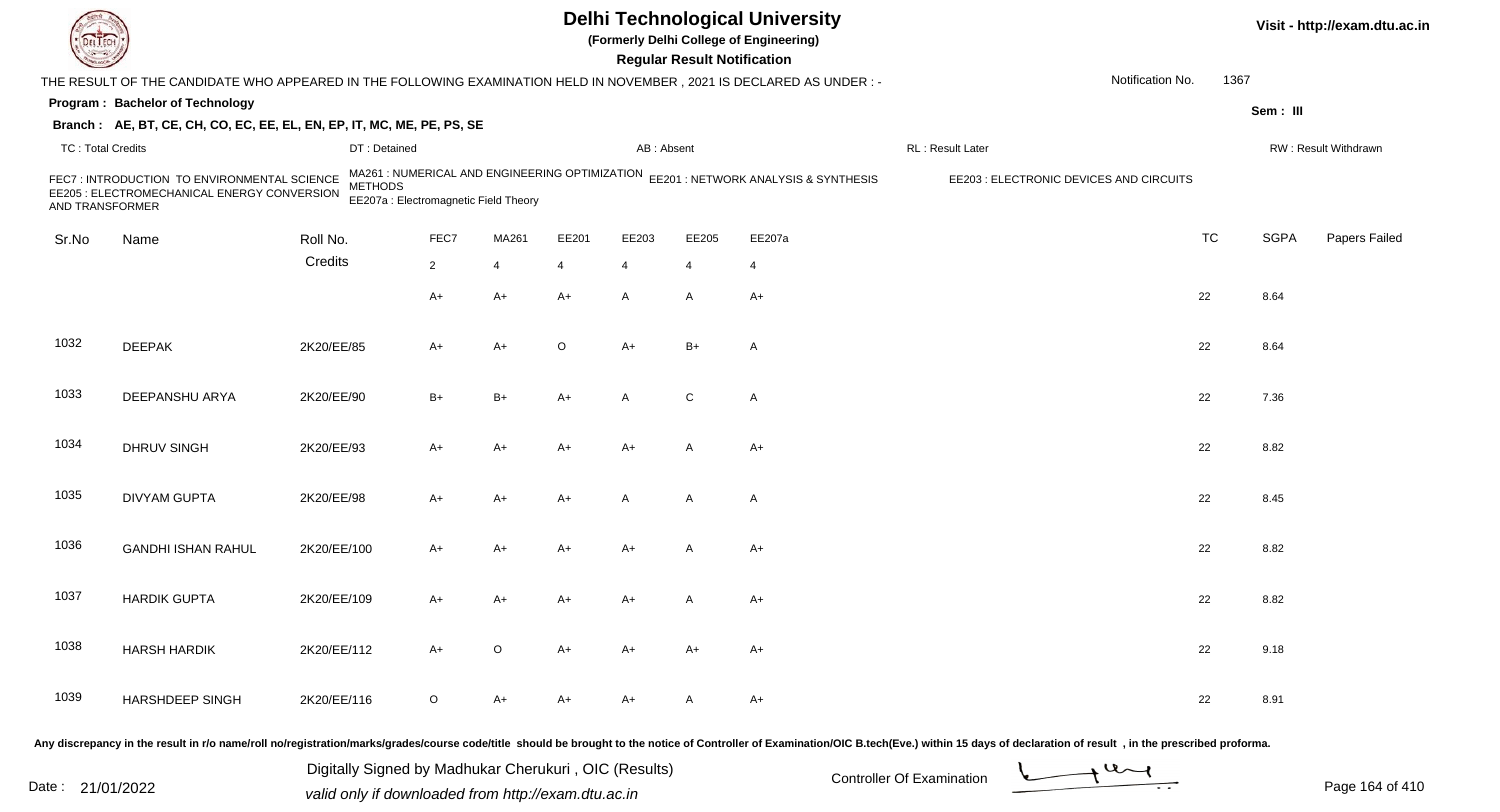|                          |                                                                                                                     |                |                                                                                         |       |       |                | <b>Regular Result Notification</b> | <b>Delhi Technological University</b><br>(Formerly Delhi College of Engineering) |                                                                                                                                                                                                                                |                  |           |             | Visit - http://exam.dtu.ac.in |
|--------------------------|---------------------------------------------------------------------------------------------------------------------|----------------|-----------------------------------------------------------------------------------------|-------|-------|----------------|------------------------------------|----------------------------------------------------------------------------------|--------------------------------------------------------------------------------------------------------------------------------------------------------------------------------------------------------------------------------|------------------|-----------|-------------|-------------------------------|
|                          | THE RESULT OF THE CANDIDATE WHO APPEARED IN THE FOLLOWING EXAMINATION HELD IN NOVEMBER, 2021 IS DECLARED AS UNDER:- |                |                                                                                         |       |       |                |                                    |                                                                                  |                                                                                                                                                                                                                                | Notification No. | 1367      |             |                               |
|                          | Program: Bachelor of Technology                                                                                     |                |                                                                                         |       |       |                |                                    |                                                                                  |                                                                                                                                                                                                                                |                  |           | Sem: III    |                               |
|                          | Branch: AE, BT, CE, CH, CO, EC, EE, EL, EN, EP, IT, MC, ME, PE, PS, SE                                              |                |                                                                                         |       |       |                |                                    |                                                                                  |                                                                                                                                                                                                                                |                  |           |             |                               |
| <b>TC: Total Credits</b> |                                                                                                                     | DT: Detained   |                                                                                         |       |       | AB: Absent     |                                    |                                                                                  | RL: Result Later                                                                                                                                                                                                               |                  |           |             | RW: Result Withdrawn          |
| AND TRANSFORMER          | FEC7 : INTRODUCTION TO ENVIRONMENTAL SCIENCE<br>EE205 : ELECTROMECHANICAL ENERGY CONVERSION                         | <b>METHODS</b> | MA261 : NUMERICAL AND ENGINEERING OPTIMIZATION<br>EE207a : Electromagnetic Field Theory |       |       |                |                                    | EE201 : NETWORK ANALYSIS & SYNTHESIS                                             | EE203 : ELECTRONIC DEVICES AND CIRCUITS                                                                                                                                                                                        |                  |           |             |                               |
| Sr.No                    | Name                                                                                                                | Roll No.       | FEC7                                                                                    | MA261 | EE201 | EE203          | EE205                              | EE207a                                                                           |                                                                                                                                                                                                                                |                  | <b>TC</b> | <b>SGPA</b> | Papers Failed                 |
|                          |                                                                                                                     | Credits        | $\overline{2}$                                                                          | 4     | 4     | $\overline{4}$ | 4                                  | 4                                                                                |                                                                                                                                                                                                                                |                  |           |             |                               |
|                          |                                                                                                                     |                | O                                                                                       | A+    | A+    | A+             | A                                  | $A+$                                                                             |                                                                                                                                                                                                                                |                  | 22        | 8.91        |                               |
|                          |                                                                                                                     |                |                                                                                         |       |       |                |                                    |                                                                                  |                                                                                                                                                                                                                                |                  |           |             |                               |
| 1040                     | <b>HARSHIT AGRAWAL</b>                                                                                              | 2K20/EE/117    | A+                                                                                      | A+    | A+    | $A+$           | A                                  | $A+$                                                                             |                                                                                                                                                                                                                                |                  | 22        | 8.82        |                               |
| 1041                     | <b>HEMANT KUMAR</b>                                                                                                 | 2K20/EE/121    | A                                                                                       | A     | A+    | A              | $B+$                               | $\mathsf{A}$                                                                     |                                                                                                                                                                                                                                |                  | 22        | 8.00        |                               |
| 1042                     | <b>HIMANSHU</b>                                                                                                     | 2K20/EE/123    | A+                                                                                      | B     | A+    | A+             | $A+$                               | $A+$                                                                             |                                                                                                                                                                                                                                |                  | 22        | 8.45        |                               |
| 1043                     | HIMANSHU JHARWAL                                                                                                    | 2K20/EE/125    | A+                                                                                      | A+    | A+    | A              | $B+$                               | $\mathsf{A}$                                                                     |                                                                                                                                                                                                                                |                  | 22        | 8.27        |                               |
| 1044                     | HIMANSHU KHATAWALIA                                                                                                 | 2K20/EE/126    | A+                                                                                      | A     | A+    | A              | A                                  | $A+$                                                                             |                                                                                                                                                                                                                                |                  | 22        | 8.45        |                               |
| 1045                     | ILLU                                                                                                                | 2K20/EE/129    | A+                                                                                      | A+    | A+    |                | A                                  | A                                                                                |                                                                                                                                                                                                                                |                  | 22        | 8.45        |                               |
| 1046                     | <b>ISHAAN SINGHAL</b>                                                                                               | 2K20/EE/132    | A+                                                                                      | A+    | A+    | A+             | A                                  | A+                                                                               |                                                                                                                                                                                                                                |                  | 22        | 8.82        |                               |
| 1047                     | <b>ISHANT KUMAR</b>                                                                                                 | 2K20/EE/133    | A+                                                                                      | A+    | A+    | A              | A                                  | A+                                                                               |                                                                                                                                                                                                                                |                  | 22        | 8.64        |                               |
|                          |                                                                                                                     |                |                                                                                         |       |       |                |                                    |                                                                                  | ny dicarapapay in the requit in r/e namelrall ne/registration/marke/grades/arynes eadeltitle, should be brought to the notice of Controller of Eveningtian/OC B teab(Eye) within 15 doys of deeleration of requisity in the pr |                  |           |             |                               |

Any discrepancy in the result in r/o name/roll no/registration/marks/grades/course code/title should be brought to

Date : 21/01/2022 Digital Digital of Microsofted Chemical Controller Of Examination Determination Page 165 of 41 Digitally Signed by Madhukar Cherukuri , OIC (Results)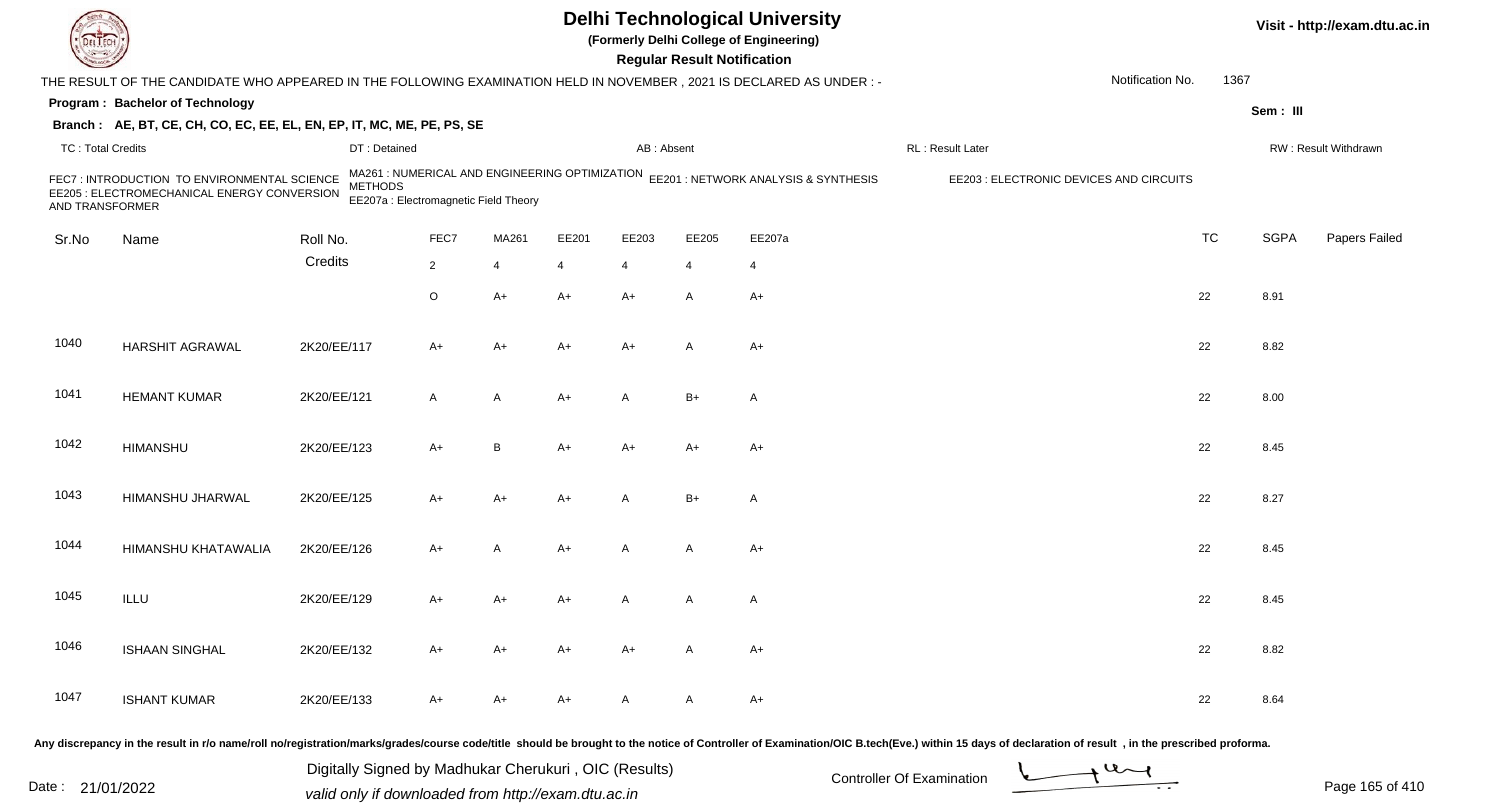|                          |                                                                                                                      |                |                                                                                         |       |       |                | <b>Regular Result Notification</b> | <b>Delhi Technological University</b><br>(Formerly Delhi College of Engineering) |                                         |                  |           |             | Visit - http://exam.dtu.ac.in |
|--------------------------|----------------------------------------------------------------------------------------------------------------------|----------------|-----------------------------------------------------------------------------------------|-------|-------|----------------|------------------------------------|----------------------------------------------------------------------------------|-----------------------------------------|------------------|-----------|-------------|-------------------------------|
|                          | THE RESULT OF THE CANDIDATE WHO APPEARED IN THE FOLLOWING EXAMINATION HELD IN NOVEMBER, 2021 IS DECLARED AS UNDER :- |                |                                                                                         |       |       |                |                                    |                                                                                  |                                         | Notification No. | 1367      |             |                               |
|                          | Program: Bachelor of Technology                                                                                      |                |                                                                                         |       |       |                |                                    |                                                                                  |                                         |                  |           | Sem: III    |                               |
|                          | Branch: AE, BT, CE, CH, CO, EC, EE, EL, EN, EP, IT, MC, ME, PE, PS, SE                                               |                |                                                                                         |       |       |                |                                    |                                                                                  |                                         |                  |           |             |                               |
| <b>TC: Total Credits</b> |                                                                                                                      | DT: Detained   |                                                                                         |       |       | AB: Absent     |                                    |                                                                                  | RL: Result Later                        |                  |           |             | RW: Result Withdrawn          |
| AND TRANSFORMER          | FEC7 : INTRODUCTION TO ENVIRONMENTAL SCIENCE<br>EE205 : ELECTROMECHANICAL ENERGY CONVERSION                          | <b>METHODS</b> | MA261 : NUMERICAL AND ENGINEERING OPTIMIZATION<br>EE207a : Electromagnetic Field Theory |       |       |                |                                    | EE201 : NETWORK ANALYSIS & SYNTHESIS                                             | EE203 : ELECTRONIC DEVICES AND CIRCUITS |                  |           |             |                               |
| Sr.No                    | Name                                                                                                                 | Roll No.       | FEC7                                                                                    | MA261 | EE201 | EE203          | EE205                              | EE207a                                                                           |                                         |                  | <b>TC</b> | <b>SGPA</b> | Papers Failed                 |
|                          |                                                                                                                      | Credits        | $\overline{2}$                                                                          | 4     | 4     | $\overline{4}$ | 4                                  | 4                                                                                |                                         |                  |           |             |                               |
|                          |                                                                                                                      |                | A+                                                                                      | A+    | A+    | $\mathsf{A}$   | A                                  | $A+$                                                                             |                                         |                  | 22        | 8.64        |                               |
| 1048                     | <b>JATIN SHARMA</b>                                                                                                  | 2K20/EE/136    | A+                                                                                      | A+    | A+    | $\overline{A}$ | $A+$                               | $A+$                                                                             |                                         |                  | 22        | 8.82        |                               |
| 1049                     | <b>KABIR JAIN</b>                                                                                                    | 2K20/EE/140    | A+                                                                                      | A+    | A+    | A              | $A+$                               | $\circ$                                                                          |                                         |                  | 22        | 9.00        |                               |
| 1050                     | KHUSHI                                                                                                               | 2K20/EE/149    | A+                                                                                      | A     | A+    | A              | A                                  | $A+$                                                                             |                                         |                  | 22        | 8.45        |                               |
| 1051                     | MAHIMA VISHWAKARMA                                                                                                   | 2K20/EE/157    | A+                                                                                      | A+    | A     | $A+$           | A                                  | $A+$                                                                             |                                         |                  | 22        | 8.64        |                               |
| 1052                     | <b>MANIK GARG</b>                                                                                                    | 2K20/EE/159    | A+                                                                                      | A+    | A     | $\circ$        | $B+$                               | $A+$                                                                             |                                         |                  | 22        | 8.64        |                               |
| 1053                     | <b>MAYANK</b>                                                                                                        | 2K20/EE/160    | Α                                                                                       | A     | B+    | $B+$           | B                                  | A                                                                                |                                         |                  | 22        | 7.27        |                               |
| 1054                     | MOHD ADIB                                                                                                            | 2K20/EE/165    | $A+$                                                                                    | A+    | A+    | $\circ$        | A                                  | $A+$                                                                             |                                         |                  | 22        | 9.00        |                               |
| 1055                     | <b>MOHD ARMAN</b>                                                                                                    | 2K20/EE/166    | A+                                                                                      | A+    | A     | $A+$           | B+                                 | A+                                                                               |                                         |                  | 22        | 8.45        |                               |
|                          |                                                                                                                      |                |                                                                                         |       |       |                |                                    |                                                                                  |                                         |                  |           |             |                               |

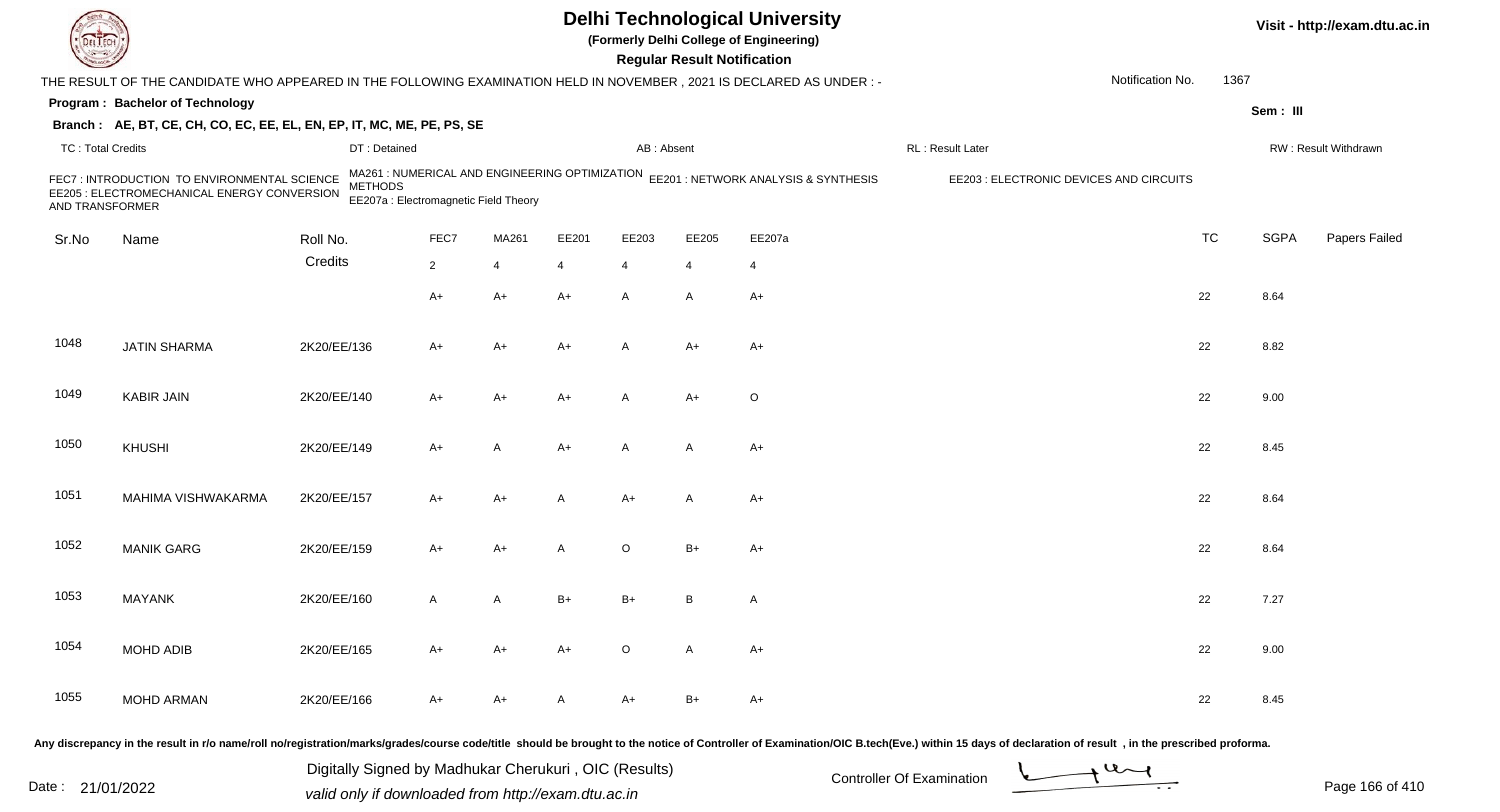|                          |                                                                                                                     |                |                                                                                         |         |       |                | <b>Regular Result Notification</b> | <b>Delhi Technological University</b><br>(Formerly Delhi College of Engineering) |                                                                                                                                                                                                                                |                  |           |             | Visit - http://exam.dtu.ac.in |
|--------------------------|---------------------------------------------------------------------------------------------------------------------|----------------|-----------------------------------------------------------------------------------------|---------|-------|----------------|------------------------------------|----------------------------------------------------------------------------------|--------------------------------------------------------------------------------------------------------------------------------------------------------------------------------------------------------------------------------|------------------|-----------|-------------|-------------------------------|
|                          | THE RESULT OF THE CANDIDATE WHO APPEARED IN THE FOLLOWING EXAMINATION HELD IN NOVEMBER, 2021 IS DECLARED AS UNDER:- |                |                                                                                         |         |       |                |                                    |                                                                                  |                                                                                                                                                                                                                                | Notification No. | 1367      |             |                               |
|                          | Program: Bachelor of Technology                                                                                     |                |                                                                                         |         |       |                |                                    |                                                                                  |                                                                                                                                                                                                                                |                  |           | Sem: III    |                               |
|                          | Branch: AE, BT, CE, CH, CO, EC, EE, EL, EN, EP, IT, MC, ME, PE, PS, SE                                              |                |                                                                                         |         |       |                |                                    |                                                                                  |                                                                                                                                                                                                                                |                  |           |             |                               |
| <b>TC: Total Credits</b> |                                                                                                                     | DT: Detained   |                                                                                         |         |       | AB: Absent     |                                    |                                                                                  | RL: Result Later                                                                                                                                                                                                               |                  |           |             | RW: Result Withdrawn          |
| AND TRANSFORMER          | FEC7 : INTRODUCTION TO ENVIRONMENTAL SCIENCE<br>EE205 : ELECTROMECHANICAL ENERGY CONVERSION                         | <b>METHODS</b> | MA261 : NUMERICAL AND ENGINEERING OPTIMIZATION<br>EE207a : Electromagnetic Field Theory |         |       |                |                                    | EE201 : NETWORK ANALYSIS & SYNTHESIS                                             | EE203 : ELECTRONIC DEVICES AND CIRCUITS                                                                                                                                                                                        |                  |           |             |                               |
| Sr.No                    | Name                                                                                                                | Roll No.       | FEC7                                                                                    | MA261   | EE201 | EE203          | EE205                              | EE207a                                                                           |                                                                                                                                                                                                                                |                  | <b>TC</b> | <b>SGPA</b> | Papers Failed                 |
|                          |                                                                                                                     | Credits        | $\overline{2}$                                                                          | 4       | 4     | $\overline{4}$ | 4                                  | 4                                                                                |                                                                                                                                                                                                                                |                  |           |             |                               |
|                          |                                                                                                                     |                | A+                                                                                      | A+      | A     | A+             | $B+$                               | $A+$                                                                             |                                                                                                                                                                                                                                |                  | 22        | 8.45        |                               |
| 1056                     | MRITYUNJAY                                                                                                          | 2K20/EE/169    | O                                                                                       | $A+$    | B+    | $\circ$        | A                                  | $\mathsf{A}$                                                                     |                                                                                                                                                                                                                                |                  | 22        | 8.55        |                               |
| 1057                     | <b>MUDIT ROHILLA</b>                                                                                                | 2K20/EE/170    | A+                                                                                      | A+      | A+    | A+             | A                                  | $\mathsf{A}$                                                                     |                                                                                                                                                                                                                                |                  | 22        | 8.64        |                               |
| 1058                     | <b>MUKUL</b>                                                                                                        | 2K20/EE/172    | A+                                                                                      | A+      | Α     | A+             | B                                  | A                                                                                |                                                                                                                                                                                                                                |                  | 22        | 8.09        |                               |
| 1059                     | <b>MUSKAN</b>                                                                                                       | 2K20/EE/174    | A+                                                                                      | $\circ$ | A     | $\circ$        | A                                  | $\mathsf{A}$                                                                     |                                                                                                                                                                                                                                |                  | 22        | 8.82        |                               |
| 1060                     | <b>NIKHIL</b>                                                                                                       | 2K20/EE/176    | A                                                                                       | O       | B+    | A+             | A                                  | A                                                                                |                                                                                                                                                                                                                                |                  | 22        | 8.36        |                               |
| 1061                     | <b>NIKHIL SINGH</b>                                                                                                 | 2K20/EE/178    | A                                                                                       | A       | B+    | А              | В                                  | A                                                                                |                                                                                                                                                                                                                                |                  | 22        | 7.45        |                               |
| 1062                     | PARTH GARG                                                                                                          | 2K20/EE/185    | A+                                                                                      | A+      | A     | A+             | A                                  | A                                                                                |                                                                                                                                                                                                                                |                  | 22        | 8.45        |                               |
| 1063                     | <b>PIYUSH</b>                                                                                                       | 2K20/EE/186    | A+                                                                                      | A+      | B+    | A              | A                                  | A                                                                                |                                                                                                                                                                                                                                |                  | 22        | 8.09        |                               |
|                          |                                                                                                                     |                |                                                                                         |         |       |                |                                    |                                                                                  | ny discrepancy in the result in r/o name/roll no/registration/marks/grades/course code/title, should be brought to the notice of Controller of Examination/OIC B tech(Eye) within 15 days of declaration of result in the pres |                  |           |             |                               |

Any discrepancy in the result in r/o name/roll no/registration/marks/grades/course code/title should be brought to

Date : 21/01/2022 Digital Digital of Microsofted Chemical Controller Of Examination Determination Page 167 of 41 Digitally Signed by Madhukar Cherukuri , OIC (Results)

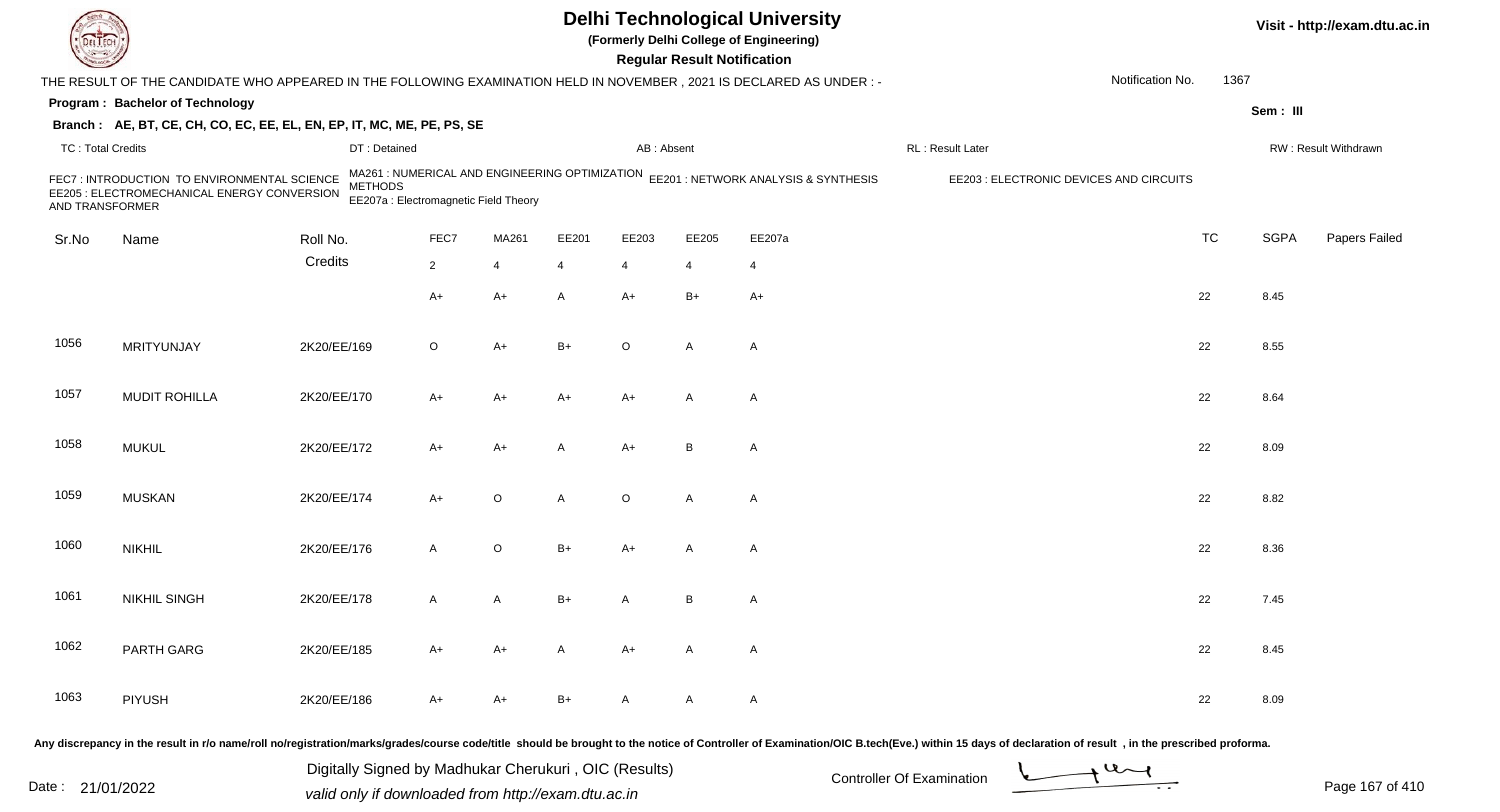|                          |                                                                                                                      |                |                                                                                         |       |       |                | <b>Regular Result Notification</b> | <b>Delhi Technological University</b><br>(Formerly Delhi College of Engineering) |                                         |                  |           |             | Visit - http://exam.dtu.ac.in |
|--------------------------|----------------------------------------------------------------------------------------------------------------------|----------------|-----------------------------------------------------------------------------------------|-------|-------|----------------|------------------------------------|----------------------------------------------------------------------------------|-----------------------------------------|------------------|-----------|-------------|-------------------------------|
|                          | THE RESULT OF THE CANDIDATE WHO APPEARED IN THE FOLLOWING EXAMINATION HELD IN NOVEMBER, 2021 IS DECLARED AS UNDER :- |                |                                                                                         |       |       |                |                                    |                                                                                  |                                         | Notification No. | 1367      |             |                               |
|                          | Program: Bachelor of Technology                                                                                      |                |                                                                                         |       |       |                |                                    |                                                                                  |                                         |                  |           | Sem: III    |                               |
|                          | Branch: AE, BT, CE, CH, CO, EC, EE, EL, EN, EP, IT, MC, ME, PE, PS, SE                                               |                |                                                                                         |       |       |                |                                    |                                                                                  |                                         |                  |           |             |                               |
| <b>TC: Total Credits</b> |                                                                                                                      | DT: Detained   |                                                                                         |       |       | AB: Absent     |                                    |                                                                                  | RL: Result Later                        |                  |           |             | RW: Result Withdrawn          |
| AND TRANSFORMER          | FEC7 : INTRODUCTION TO ENVIRONMENTAL SCIENCE<br>EE205 : ELECTROMECHANICAL ENERGY CONVERSION                          | <b>METHODS</b> | MA261 : NUMERICAL AND ENGINEERING OPTIMIZATION<br>EE207a : Electromagnetic Field Theory |       |       |                |                                    | EE201 : NETWORK ANALYSIS & SYNTHESIS                                             | EE203 : ELECTRONIC DEVICES AND CIRCUITS |                  |           |             |                               |
| Sr.No                    | Name                                                                                                                 | Roll No.       | FEC7                                                                                    | MA261 | EE201 | EE203          | EE205                              | EE207a                                                                           |                                         |                  | <b>TC</b> | <b>SGPA</b> | Papers Failed                 |
|                          |                                                                                                                      | Credits        | $\overline{2}$                                                                          | 4     | 4     | $\overline{4}$ | 4                                  | 4                                                                                |                                         |                  |           |             |                               |
|                          |                                                                                                                      |                |                                                                                         |       | $B+$  |                |                                    |                                                                                  |                                         |                  |           |             |                               |
|                          |                                                                                                                      |                | A+                                                                                      | A+    |       | $\mathsf{A}$   | A                                  | $\mathsf{A}$                                                                     |                                         |                  | 22        | 8.09        |                               |
| 1064                     | PRADYUMN TIWARI                                                                                                      | 2K20/EE/187    | A                                                                                       | A+    | A+    | $\circ$        | A                                  | $A+$                                                                             |                                         |                  | 22        | 8.91        |                               |
| 1065                     | PRAGATI SATTAVAN                                                                                                     | 2K20/EE/188    | A                                                                                       | $A+$  | A     | $\mathsf{A}$   | A                                  | $\mathsf{A}$                                                                     |                                         |                  | 22        | 8.18        |                               |
| 1066                     | PRANAV RAJ                                                                                                           | 2K20/EE/191    | A+                                                                                      | A+    | Α     | A+             | A                                  | A                                                                                |                                         |                  | 22        | 8.45        |                               |
| 1067                     | PRANJAL GUPTA                                                                                                        | 2K20/EE/192    | A                                                                                       | A     | A+    | A+             | $A+$                               | A                                                                                |                                         |                  | 22        | 8.55        |                               |
| 1068                     | PRANSHU SINGH                                                                                                        | 2K20/EE/193    | $\circ$                                                                                 | A+    | A     | $A+$           | $A+$                               | A                                                                                |                                         |                  | 22        | 8.73        |                               |
| 1069                     | PRATHAM SAINI                                                                                                        | 2K20/EE/195    | A+                                                                                      | A+    | A+    | A+             | A+                                 | A                                                                                |                                         |                  | 22        | 8.82        |                               |
| 1070                     | PREETI                                                                                                               | 2K20/EE/196    | A+                                                                                      | A+    | A+    | A+             | A+                                 | $\mathsf{A}$                                                                     |                                         |                  | 22        | 8.82        |                               |
| 1071                     | PREETI KUMARI                                                                                                        | 2K20/EE/197    | A+                                                                                      | A+    | A     | A+             | A                                  | $\mathsf{A}$                                                                     |                                         |                  | 22        | 8.45        |                               |
|                          |                                                                                                                      |                |                                                                                         |       |       |                |                                    |                                                                                  |                                         |                  |           |             |                               |

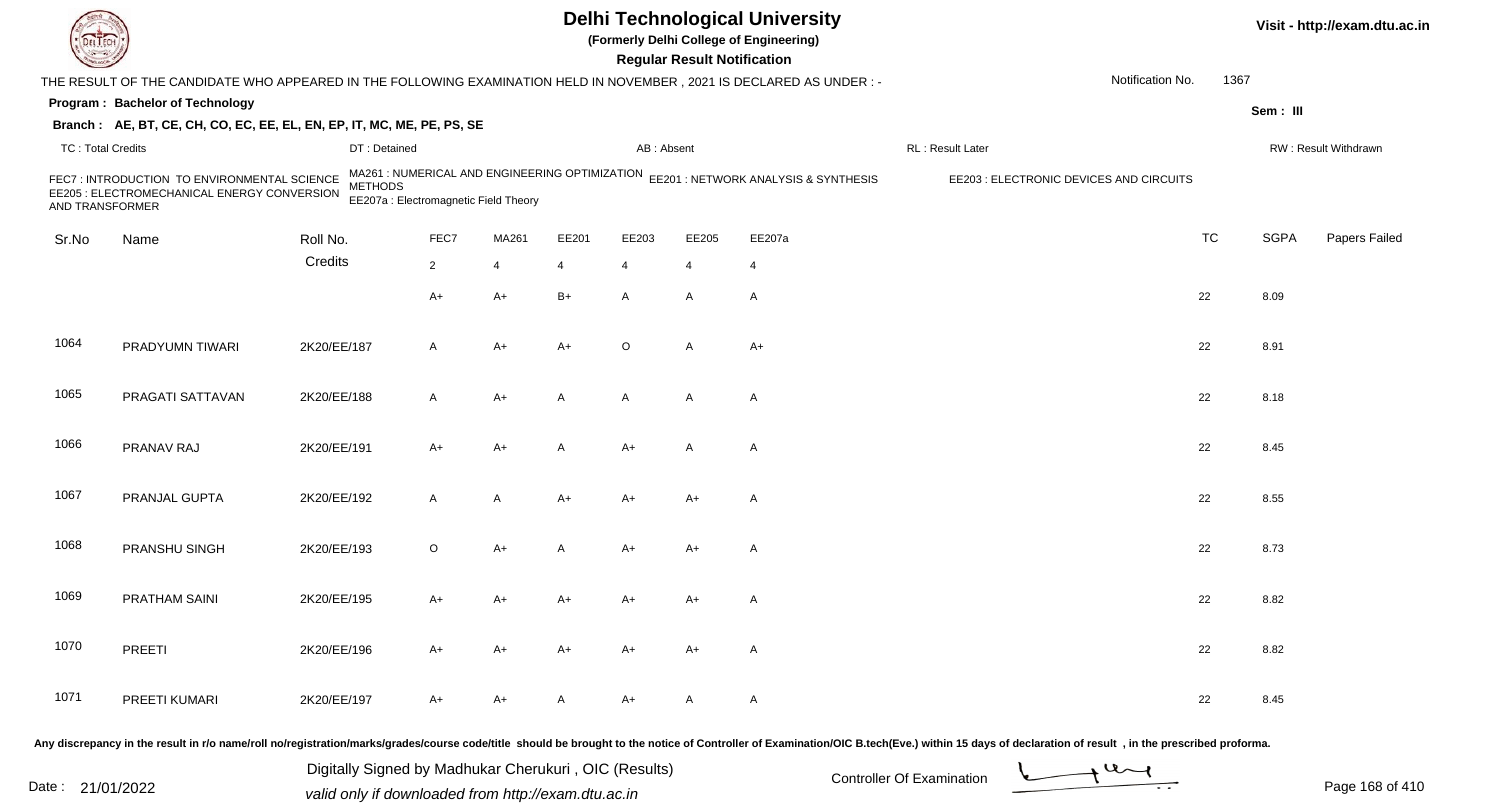|                          |                                                                                                                     |                |                                                                                         |              |         |                | <b>Regular Result Notification</b> | <b>Delhi Technological University</b><br>(Formerly Delhi College of Engineering) |                                         |                  |           |             | Visit - http://exam.dtu.ac.in |
|--------------------------|---------------------------------------------------------------------------------------------------------------------|----------------|-----------------------------------------------------------------------------------------|--------------|---------|----------------|------------------------------------|----------------------------------------------------------------------------------|-----------------------------------------|------------------|-----------|-------------|-------------------------------|
|                          | THE RESULT OF THE CANDIDATE WHO APPEARED IN THE FOLLOWING EXAMINATION HELD IN NOVEMBER, 2021 IS DECLARED AS UNDER:- |                |                                                                                         |              |         |                |                                    |                                                                                  |                                         | Notification No. | 1367      |             |                               |
|                          | Program: Bachelor of Technology                                                                                     |                |                                                                                         |              |         |                |                                    |                                                                                  |                                         |                  |           | Sem: III    |                               |
|                          | Branch: AE, BT, CE, CH, CO, EC, EE, EL, EN, EP, IT, MC, ME, PE, PS, SE                                              |                |                                                                                         |              |         |                |                                    |                                                                                  |                                         |                  |           |             |                               |
| <b>TC: Total Credits</b> |                                                                                                                     | DT: Detained   |                                                                                         |              |         | AB: Absent     |                                    |                                                                                  | RL: Result Later                        |                  |           |             | RW: Result Withdrawn          |
| AND TRANSFORMER          | FEC7 : INTRODUCTION TO ENVIRONMENTAL SCIENCE<br>EE205 : ELECTROMECHANICAL ENERGY CONVERSION                         | <b>METHODS</b> | MA261 : NUMERICAL AND ENGINEERING OPTIMIZATION<br>EE207a : Electromagnetic Field Theory |              |         |                |                                    | EE201 : NETWORK ANALYSIS & SYNTHESIS                                             | EE203 : ELECTRONIC DEVICES AND CIRCUITS |                  |           |             |                               |
| Sr.No                    | Name                                                                                                                | Roll No.       | FEC7                                                                                    | MA261        | EE201   | EE203          | EE205                              | EE207a                                                                           |                                         |                  | <b>TC</b> | <b>SGPA</b> | Papers Failed                 |
|                          |                                                                                                                     | Credits        | $\overline{2}$                                                                          | 4            | 4       | $\overline{4}$ | 4                                  | 4                                                                                |                                         |                  |           |             |                               |
|                          |                                                                                                                     |                | A+                                                                                      | A+           | A       | $A+$           | A                                  | $\mathsf{A}$                                                                     |                                         |                  | 22        | 8.45        |                               |
|                          |                                                                                                                     |                |                                                                                         |              |         |                |                                    |                                                                                  |                                         |                  |           |             |                               |
| 1072                     | PROMIT MANDAL                                                                                                       | 2K20/EE/202    | A+                                                                                      | O            | $A+$    | $\circ$        | $\circ$                            | $A+$                                                                             |                                         |                  | 22        | 9.55        |                               |
| 1073                     | PUNEET GUPTA                                                                                                        | 2K20/EE/203    | A+                                                                                      | A+           | A       | A+             | $B+$                               | $\mathsf{A}$                                                                     |                                         |                  | 22        | 8.27        |                               |
| 1074                     | RAGHAV MAHESHWARI                                                                                                   | 2K20/EE/204    | A+                                                                                      | $\mathsf O$  | A       | $\circ$        | $A+$                               | A                                                                                |                                         |                  | 22        | 9.00        |                               |
| 1075                     | RAHUL KUMAR JHA                                                                                                     | 2K20/EE/207    | A+                                                                                      | O            | $\circ$ | $A+$           | A                                  | $\mathsf{A}$                                                                     |                                         |                  | 22        | 9.00        |                               |
| 1076                     | RAHUL SEHRAWAT                                                                                                      | 2K20/EE/209    | $B+$                                                                                    | A            | A       | A+             | B+                                 | A                                                                                |                                         |                  | 22        | 7.91        |                               |
| 1077                     | RAMAN KUMAR JHA                                                                                                     | 2K20/EE/213    | A+                                                                                      | A+           |         | A+             | A                                  | A                                                                                |                                         |                  | 22        | 8.45        |                               |
| 1078                     | RISHABH SHARMA                                                                                                      | 2K20/EE/215    | A                                                                                       | $\mathsf{A}$ | A       | $A+$           | $B+$                               | $\mathsf{A}$                                                                     |                                         |                  | 22        | 8.00        |                               |
| 1079                     | RITIK SEJWAL                                                                                                        | 2K20/EE/219    | $B+$                                                                                    | A            | A       | $A+$           | $B+$                               | $\mathsf{A}$                                                                     |                                         |                  | 22        | 7.91        |                               |
|                          |                                                                                                                     |                |                                                                                         |              |         |                |                                    |                                                                                  |                                         |                  |           |             |                               |

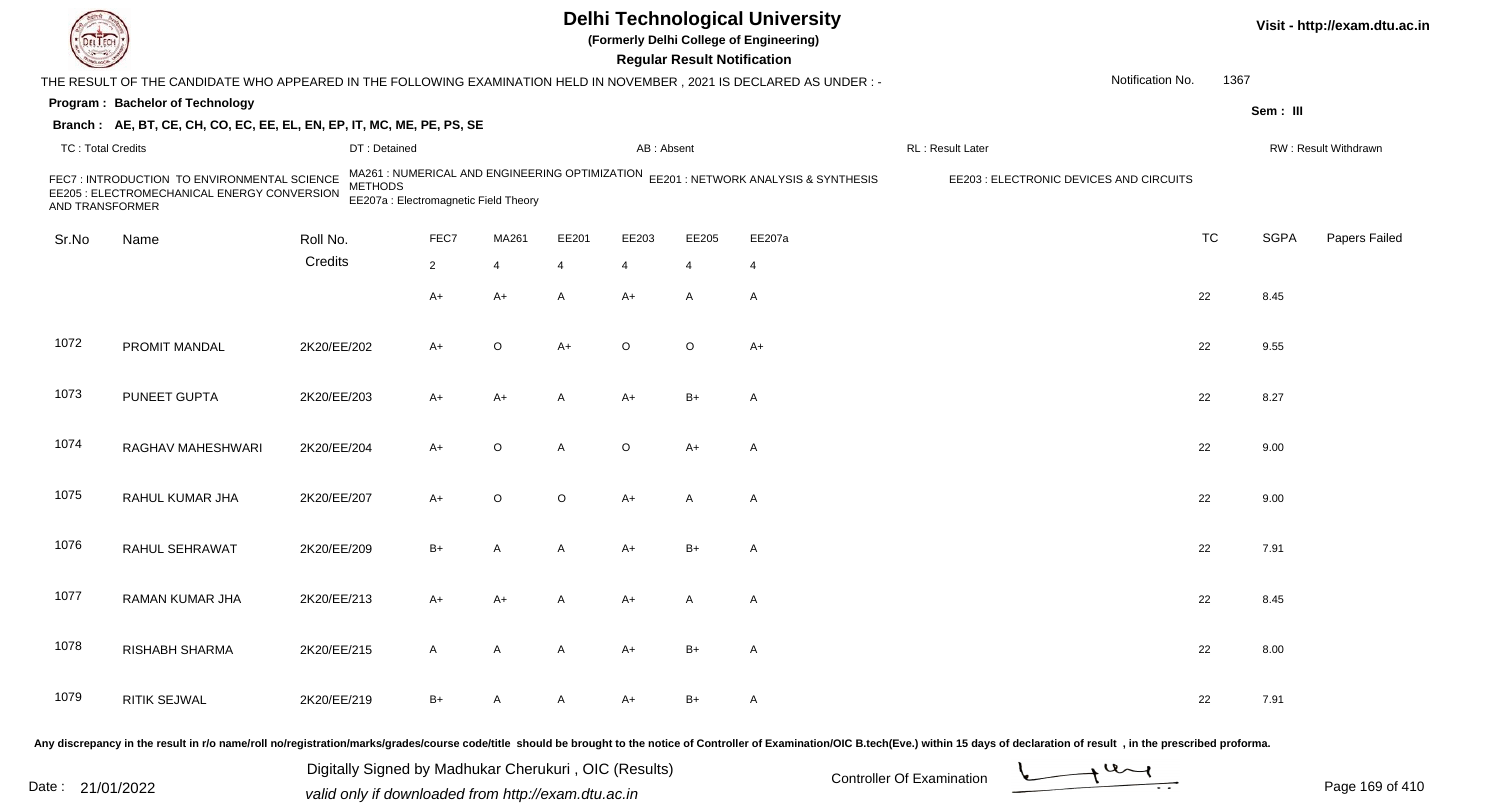| EL EC             |                                                                                                                                                                                                                                |             |                                                         |                |                |                |              | <b>Regular Result Notification</b> | <b>Delhi Technological University</b><br>(Formerly Delhi College of Engineering)    |                                         |                  |           |             | Visit - http://exam.dtu.ac.in |
|-------------------|--------------------------------------------------------------------------------------------------------------------------------------------------------------------------------------------------------------------------------|-------------|---------------------------------------------------------|----------------|----------------|----------------|--------------|------------------------------------|-------------------------------------------------------------------------------------|-----------------------------------------|------------------|-----------|-------------|-------------------------------|
|                   | THE RESULT OF THE CANDIDATE WHO APPEARED IN THE FOLLOWING EXAMINATION HELD IN NOVEMBER, 2021 IS DECLARED AS UNDER:-                                                                                                            |             |                                                         |                |                |                |              |                                    |                                                                                     |                                         | Notification No. | 1367      |             |                               |
|                   | Program: Bachelor of Technology                                                                                                                                                                                                |             |                                                         |                |                |                |              |                                    |                                                                                     |                                         |                  |           | Sem: III    |                               |
|                   | Branch: AE, BT, CE, CH, CO, EC, EE, EL, EN, EP, IT, MC, ME, PE, PS, SE                                                                                                                                                         |             |                                                         |                |                |                |              |                                    |                                                                                     |                                         |                  |           |             |                               |
| TC: Total Credits |                                                                                                                                                                                                                                |             | DT: Detained                                            |                |                |                | AB: Absent   |                                    |                                                                                     | RL: Result Later                        |                  |           |             | RW: Result Withdrawn          |
| AND TRANSFORMER   | FEC7 : INTRODUCTION TO ENVIRONMENTAL SCIENCE<br>EE205 : ELECTROMECHANICAL ENERGY CONVERSION                                                                                                                                    |             | <b>METHODS</b><br>EE207a : Electromagnetic Field Theory |                |                |                |              |                                    | MA261 : NUMERICAL AND ENGINEERING OPTIMIZATION EE201 : NETWORK ANALYSIS & SYNTHESIS | EE203 : ELECTRONIC DEVICES AND CIRCUITS |                  |           |             |                               |
| Sr.No             | Name                                                                                                                                                                                                                           | Roll No.    |                                                         | FEC7           | MA261          | EE201          | EE203        | EE205                              | EE207a                                                                              |                                         |                  | <b>TC</b> | <b>SGPA</b> | Papers Failed                 |
|                   |                                                                                                                                                                                                                                | Credits     |                                                         | $\overline{2}$ | $\overline{4}$ | $\overline{4}$ | 4            | 4                                  | $\overline{4}$                                                                      |                                         |                  |           |             |                               |
|                   |                                                                                                                                                                                                                                |             |                                                         | $B+$           | A              | $\overline{A}$ | A+           | $B+$                               | Α                                                                                   |                                         |                  | 22        | 7.91        |                               |
| 1080              | <b>RITUL</b>                                                                                                                                                                                                                   | 2K20/EE/221 |                                                         | $\circ$        | $\circ$        | $\circ$        | $A+$         | $\circ$                            | A                                                                                   |                                         |                  | 22        | 9.45        |                               |
| 1081              | <b>ROHAN GUPTA</b>                                                                                                                                                                                                             | 2K20/EE/222 |                                                         | A              | $\overline{A}$ | $\overline{A}$ | $\mathsf{A}$ | B                                  | A                                                                                   |                                         |                  | 22        | 7.64        |                               |
| 1082              | <b>ROHIT RAJ</b>                                                                                                                                                                                                               | 2K20/EE/224 |                                                         | $\circ$        | A+             | $\circ$        | A+           | A                                  | A                                                                                   |                                         |                  | 22        | 8.91        |                               |
| 1083              | ROUSHAN KUMAR<br>CHAUDHARY                                                                                                                                                                                                     | 2K20/EE/225 |                                                         | $\circ$        | A+             | $\circ$        | $A+$         | $A+$                               | Α                                                                                   |                                         |                  | 22        | 9.09        |                               |
| 1084              | RUDRA VAIBHAV                                                                                                                                                                                                                  | 2K20/EE/226 |                                                         | A              | A+             | $\overline{A}$ | $A+$         | A                                  | Α                                                                                   |                                         |                  | 22        | 8.36        |                               |
| 1085              | RUSHIV BANSAL                                                                                                                                                                                                                  | 2K20/EE/227 |                                                         | A+             | A+             | A+             | A+           |                                    | $A+$                                                                                |                                         |                  | 22        | 8.82        |                               |
| 1086              | SAHIL GOSWAMI                                                                                                                                                                                                                  | 2K20/EE/235 |                                                         | A+             | $B+$           | $\mathsf{A}$   | $\mathsf{A}$ | A                                  | A                                                                                   |                                         |                  | 22        | 7.91        |                               |
| 1087              | <b>SAKSHAM SHINDE</b>                                                                                                                                                                                                          | 2K20/EE/239 |                                                         | P              | B              | $\, {\sf B}$   | $B+$         | B                                  | $\, {\bf B}$                                                                        |                                         |                  | 22        | 6.00        |                               |
|                   | Any discrepancy in the result in r/o name/roll no/registration/marks/grades/course code/title should be brought to the notice of Controller of Examination/OIC B.tech(Eve.) within 15 days of declaration of result, in the pr |             |                                                         |                |                |                |              |                                    |                                                                                     |                                         |                  |           |             |                               |

Date : 21/01/2022 Digital Digital of Microsofted Chemical Controller Of Examination Determination Page 170 of 41 Digitally Signed by Madhukar Cherukuri , OIC (Results)

Page 170 of 410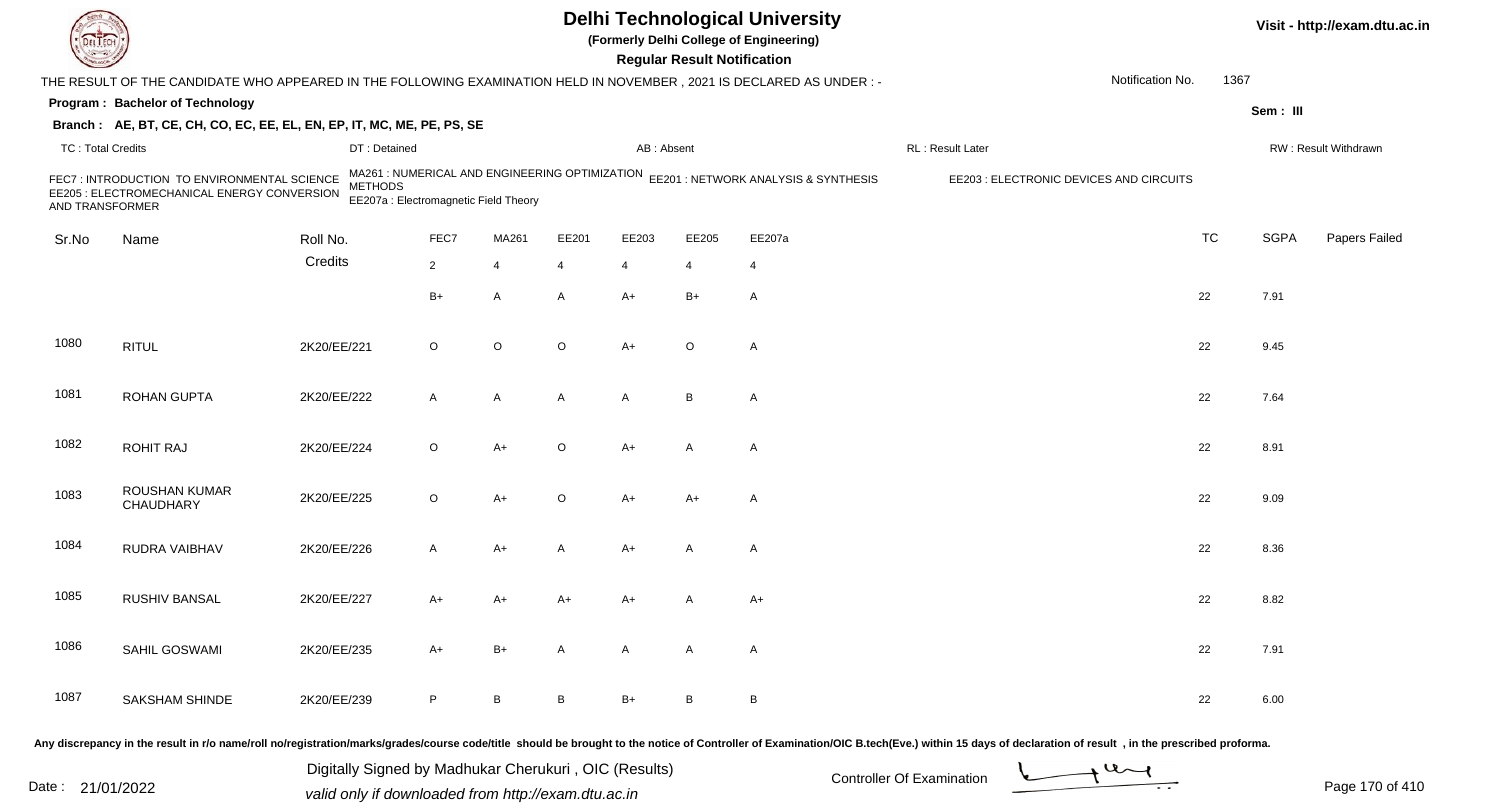|                          |                                                                                                                      |                |                                                                                         |              |         |                | <b>Regular Result Notification</b> | <b>Delhi Technological University</b><br>(Formerly Delhi College of Engineering) |                                         |                  |           |             | Visit - http://exam.dtu.ac.in |
|--------------------------|----------------------------------------------------------------------------------------------------------------------|----------------|-----------------------------------------------------------------------------------------|--------------|---------|----------------|------------------------------------|----------------------------------------------------------------------------------|-----------------------------------------|------------------|-----------|-------------|-------------------------------|
|                          | THE RESULT OF THE CANDIDATE WHO APPEARED IN THE FOLLOWING EXAMINATION HELD IN NOVEMBER, 2021 IS DECLARED AS UNDER :- |                |                                                                                         |              |         |                |                                    |                                                                                  |                                         | Notification No. | 1367      |             |                               |
|                          | Program: Bachelor of Technology                                                                                      |                |                                                                                         |              |         |                |                                    |                                                                                  |                                         |                  |           | Sem: III    |                               |
|                          | Branch: AE, BT, CE, CH, CO, EC, EE, EL, EN, EP, IT, MC, ME, PE, PS, SE                                               |                |                                                                                         |              |         |                |                                    |                                                                                  |                                         |                  |           |             |                               |
| <b>TC: Total Credits</b> |                                                                                                                      | DT: Detained   |                                                                                         |              |         | AB: Absent     |                                    |                                                                                  | RL: Result Later                        |                  |           |             | RW: Result Withdrawn          |
| AND TRANSFORMER          | FEC7 : INTRODUCTION TO ENVIRONMENTAL SCIENCE<br>EE205 : ELECTROMECHANICAL ENERGY CONVERSION                          | <b>METHODS</b> | MA261 : NUMERICAL AND ENGINEERING OPTIMIZATION<br>EE207a : Electromagnetic Field Theory |              |         |                |                                    | EE201 : NETWORK ANALYSIS & SYNTHESIS                                             | EE203 : ELECTRONIC DEVICES AND CIRCUITS |                  |           |             |                               |
| Sr.No                    | Name                                                                                                                 | Roll No.       | FEC7                                                                                    | MA261        | EE201   | EE203          | EE205                              | EE207a                                                                           |                                         |                  | <b>TC</b> | <b>SGPA</b> | Papers Failed                 |
|                          |                                                                                                                      | Credits        | $\overline{2}$                                                                          | 4            | 4       | $\overline{4}$ | 4                                  | $\overline{4}$                                                                   |                                         |                  |           |             |                               |
|                          |                                                                                                                      |                | P                                                                                       | B            | B       | $B+$           | B                                  | B                                                                                |                                         |                  | 22        | 6.00        |                               |
| 1088                     | <b>SANAT KUMAR</b>                                                                                                   | 2K20/EE/242    | A                                                                                       | O            | $\circ$ | $A+$           | $\circ$                            | $\circ$                                                                          |                                         |                  | 22        | 9.64        |                               |
| 1089                     | SANSKAR GARG                                                                                                         | 2K20/EE/244    | A+                                                                                      | A+           | A       | A+             | $A+$                               | A+                                                                               |                                         |                  | 22        | 8.82        |                               |
| 1090                     | SATYAM MITTAL                                                                                                        | 2K20/EE/245    | A                                                                                       | A            | $B+$    | A              | A                                  | $A+$                                                                             |                                         |                  | 22        | 8.00        |                               |
| 1091                     | SAURABH GUPTA                                                                                                        | 2K20/EE/246    | A                                                                                       | A+           | A       | $A+$           | $A+$                               | $A+$                                                                             |                                         |                  | 22        | 8.73        |                               |
| 1092                     | <b>SHARIB</b>                                                                                                        | 2K20/EE/249    | A+                                                                                      | A+           | A       | A              | $\circ$                            | $A+$                                                                             |                                         |                  | 22        | 8.82        |                               |
| 1093                     | <b>SHASHANK KUMAR</b>                                                                                                | 2K20/EE/251    | A+                                                                                      | A+           | A+      | A+             | A+                                 | $A+$                                                                             |                                         |                  | 22        | 9.00        |                               |
| 1094                     | <b>SHIV KUMAR</b>                                                                                                    | 2K20/EE/254    | B                                                                                       | $\mathsf{A}$ | B+      | $\mathsf{A}$   | A                                  | A                                                                                |                                         |                  | 22        | 7.64        |                               |
| 1095                     | SHIVAM KUMAR                                                                                                         | 2K20/EE/255    | F.                                                                                      | $B+$         | A       | $\mathsf{A}$   | B+                                 | $B+$                                                                             |                                         |                  | 20        | 6.73        | FEC7                          |
|                          |                                                                                                                      |                |                                                                                         |              |         |                |                                    |                                                                                  |                                         |                  |           |             |                               |

Digitally Signed by Madhukar Cherukuri, OIC (Results)<br>Date : 21/01/2022 valid only if downloaded from http://exam.dtu.ac.in Digitally Signed by Madhukar Cherukuri , OIC (Results)valid only if downloaded from http://exam.dtu.ac.in



Page 171 of 410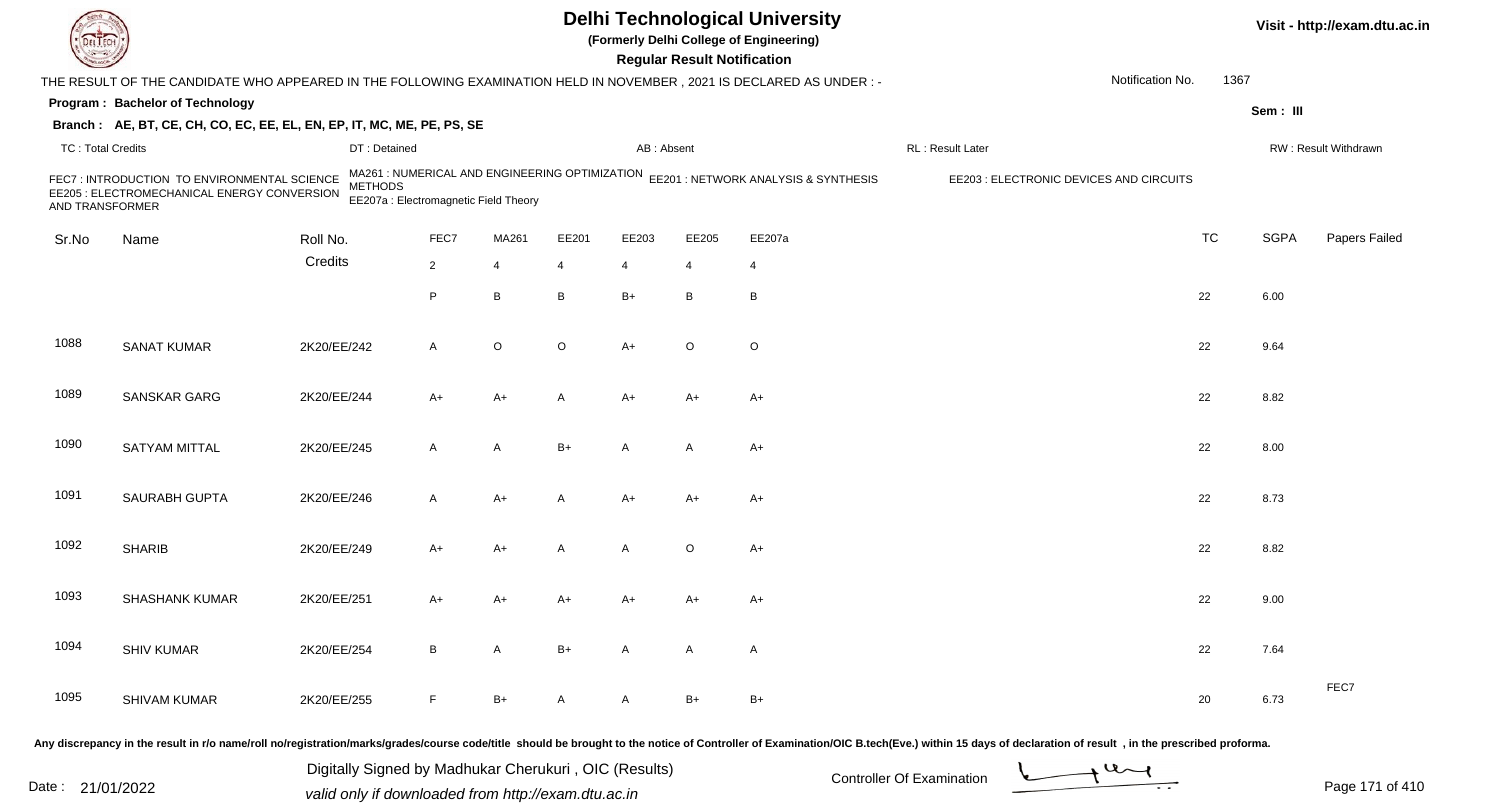|                          |                                                                                                                      |                |                                                                                         |       |       |                 | <b>Regular Result Notification</b> | <b>Delhi Technological University</b><br>(Formerly Delhi College of Engineering) |                                         |                  |           |             | Visit - http://exam.dtu.ac.in |
|--------------------------|----------------------------------------------------------------------------------------------------------------------|----------------|-----------------------------------------------------------------------------------------|-------|-------|-----------------|------------------------------------|----------------------------------------------------------------------------------|-----------------------------------------|------------------|-----------|-------------|-------------------------------|
|                          | THE RESULT OF THE CANDIDATE WHO APPEARED IN THE FOLLOWING EXAMINATION HELD IN NOVEMBER, 2021 IS DECLARED AS UNDER :- |                |                                                                                         |       |       |                 |                                    |                                                                                  |                                         | Notification No. | 1367      |             |                               |
|                          | Program: Bachelor of Technology                                                                                      |                |                                                                                         |       |       |                 |                                    |                                                                                  |                                         |                  |           | Sem: III    |                               |
|                          | Branch: AE, BT, CE, CH, CO, EC, EE, EL, EN, EP, IT, MC, ME, PE, PS, SE                                               |                |                                                                                         |       |       |                 |                                    |                                                                                  |                                         |                  |           |             |                               |
| <b>TC: Total Credits</b> |                                                                                                                      | DT: Detained   |                                                                                         |       |       | AB: Absent      |                                    |                                                                                  | RL: Result Later                        |                  |           |             | RW: Result Withdrawn          |
| AND TRANSFORMER          | FEC7 : INTRODUCTION TO ENVIRONMENTAL SCIENCE<br>EE205 : ELECTROMECHANICAL ENERGY CONVERSION                          | <b>METHODS</b> | MA261 : NUMERICAL AND ENGINEERING OPTIMIZATION<br>EE207a : Electromagnetic Field Theory |       |       |                 |                                    | EE201 : NETWORK ANALYSIS & SYNTHESIS                                             | EE203 : ELECTRONIC DEVICES AND CIRCUITS |                  |           |             |                               |
| Sr.No                    | Name                                                                                                                 | Roll No.       | FEC7                                                                                    | MA261 | EE201 | EE203           | EE205                              | EE207a                                                                           |                                         |                  | <b>TC</b> | <b>SGPA</b> | Papers Failed                 |
|                          |                                                                                                                      | Credits        | $\overline{2}$                                                                          | 4     | 4     | $\overline{4}$  | 4                                  | 4                                                                                |                                         |                  |           |             |                               |
|                          |                                                                                                                      |                | F.                                                                                      | B+    | A     | $\mathsf{A}$    | $B+$                               | $B+$                                                                             |                                         |                  | 20        | 6.73        | FEC7                          |
| 1096                     | SHIVAM KUSHWAHA                                                                                                      | 2K20/EE/256    | A+                                                                                      | Α     | Α     | $\overline{A}$  | $B+$                               | $A+$                                                                             |                                         |                  | 22        | 8.09        |                               |
| 1097                     | SHIVAM SINGH                                                                                                         | 2K20/EE/257    | A+                                                                                      | A     | A     | $\mathsf{A}$    | A                                  | $\mathsf{A}$                                                                     |                                         |                  | 22        | 8.09        |                               |
| 1098                     | SHOBHA KUMARI                                                                                                        | 2K20/EE/259    | A                                                                                       | A+    | A     | $A+$            | A                                  | $A+$                                                                             |                                         |                  | 22        | 8.55        |                               |
| 1099                     | <b>SHREY GUPTA</b>                                                                                                   | 2K20/EE/260    | A+                                                                                      | A+    | A+    | A+              | A                                  | $A+$                                                                             |                                         |                  | 22        | 8.82        |                               |
| 1100                     | SHUBHAM DIXIT                                                                                                        | 2K20/EE/261    | $A+$                                                                                    | $B+$  | A     | A               | B                                  | $A+$                                                                             |                                         |                  | 22        | 7.73        |                               |
| 1101                     | <b>SHUBHIT</b>                                                                                                       | 2K20/EE/264    | A                                                                                       | A+    |       | A               | A                                  | $A+$                                                                             |                                         |                  | 22        | 8.36        |                               |
| 1102                     | <b>TUSHAR</b>                                                                                                        | 2K20/EE/283    | A                                                                                       | $A+$  | A     | $\, {\bf B} \,$ | $\mathsf{A}$                       | $B+$                                                                             |                                         |                  | 22        | 7.64        |                               |
| 1103                     | <b>UJJWAL KUMAR</b>                                                                                                  | 2K20/EE/288    | $B+$                                                                                    | A     | B+    | ${\rm C}$       | $\mathsf{A}$                       | $\mathsf{A}$                                                                     |                                         |                  | 22        | 7.18        |                               |
|                          |                                                                                                                      |                |                                                                                         |       |       |                 |                                    |                                                                                  |                                         |                  |           |             |                               |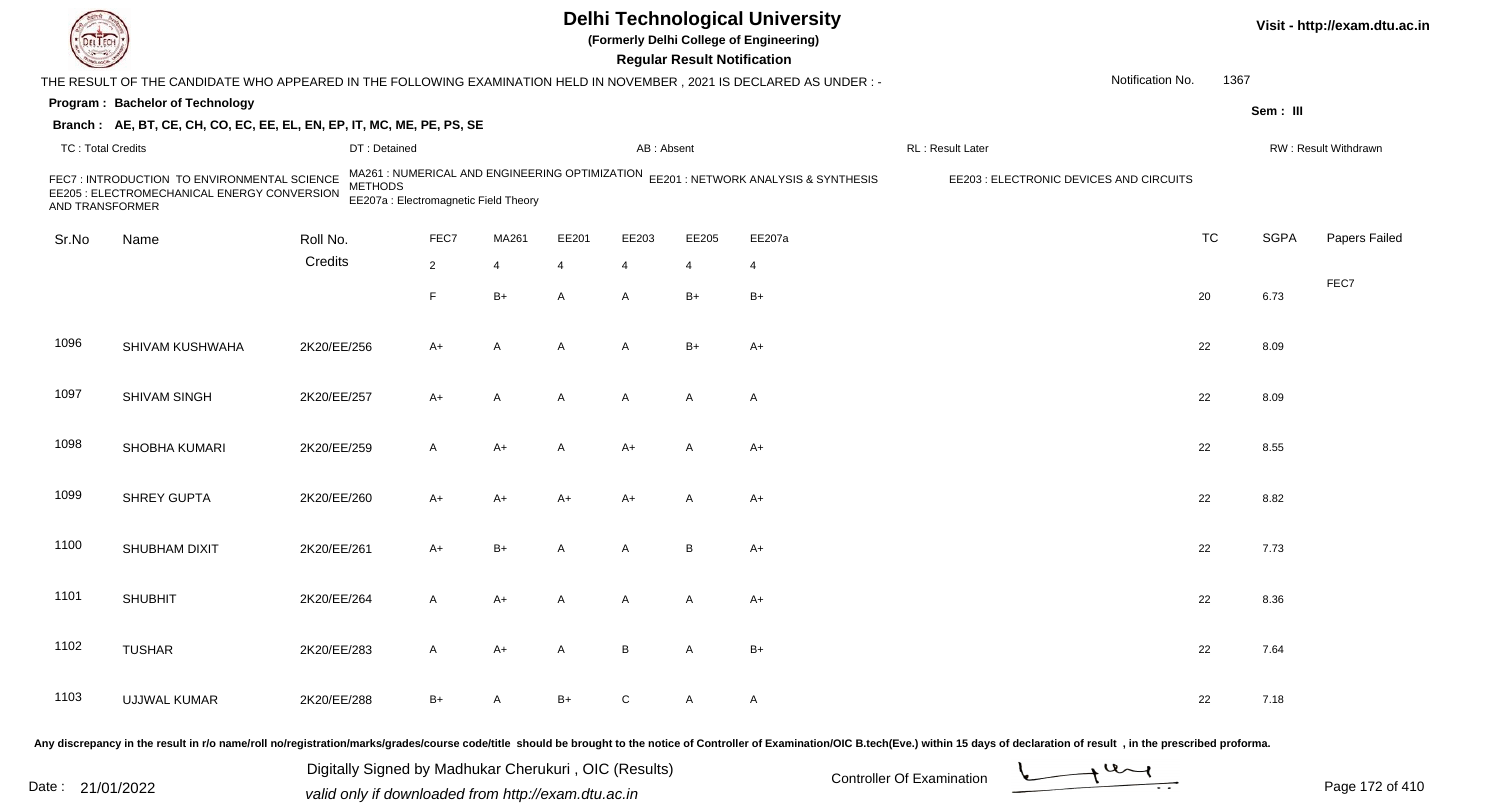|                          |                                                                                                                     |                |                                                                                         |             |         |                | <b>Regular Result Notification</b> | <b>Delhi Technological University</b><br>(Formerly Delhi College of Engineering) |                                         |                  |           |             | Visit - http://exam.dtu.ac.in |
|--------------------------|---------------------------------------------------------------------------------------------------------------------|----------------|-----------------------------------------------------------------------------------------|-------------|---------|----------------|------------------------------------|----------------------------------------------------------------------------------|-----------------------------------------|------------------|-----------|-------------|-------------------------------|
|                          | THE RESULT OF THE CANDIDATE WHO APPEARED IN THE FOLLOWING EXAMINATION HELD IN NOVEMBER, 2021 IS DECLARED AS UNDER:- |                |                                                                                         |             |         |                |                                    |                                                                                  |                                         | Notification No. | 1367      |             |                               |
|                          | Program: Bachelor of Technology                                                                                     |                |                                                                                         |             |         |                |                                    |                                                                                  |                                         |                  |           | Sem: III    |                               |
|                          | Branch: AE, BT, CE, CH, CO, EC, EE, EL, EN, EP, IT, MC, ME, PE, PS, SE                                              |                |                                                                                         |             |         |                |                                    |                                                                                  |                                         |                  |           |             |                               |
| <b>TC: Total Credits</b> |                                                                                                                     | DT: Detained   |                                                                                         |             |         | AB: Absent     |                                    |                                                                                  | RL: Result Later                        |                  |           |             | RW: Result Withdrawn          |
| AND TRANSFORMER          | FEC7 : INTRODUCTION TO ENVIRONMENTAL SCIENCE<br>EE205 : ELECTROMECHANICAL ENERGY CONVERSION                         | <b>METHODS</b> | MA261 : NUMERICAL AND ENGINEERING OPTIMIZATION<br>EE207a : Electromagnetic Field Theory |             |         |                |                                    | EE201 : NETWORK ANALYSIS & SYNTHESIS                                             | EE203 : ELECTRONIC DEVICES AND CIRCUITS |                  |           |             |                               |
| Sr.No                    | Name                                                                                                                | Roll No.       | FEC7                                                                                    | MA261       | EE201   | EE203          | EE205                              | EE207a                                                                           |                                         |                  | <b>TC</b> | <b>SGPA</b> | Papers Failed                 |
|                          |                                                                                                                     | Credits        | $\overline{2}$                                                                          | 4           | 4       | $\overline{4}$ | $\overline{4}$                     | 4                                                                                |                                         |                  |           |             |                               |
|                          |                                                                                                                     |                | $B+$                                                                                    | A           | B+      | ${\bf C}$      | A                                  | $\mathsf{A}$                                                                     |                                         |                  | 22        | 7.18        |                               |
| 1104                     | V.SAYIRAM                                                                                                           | 2K20/EE/292    | A+                                                                                      | A+          | Α       | $B+$           | A                                  | $\mathsf{A}$                                                                     |                                         |                  | 22        | 8.09        |                               |
| 1105                     | <b>VAIBHAV TOKAS</b>                                                                                                | 2K20/EE/296    | A+                                                                                      | A+          | A+      | $A+$           | $A+$                               | A+                                                                               |                                         |                  | 22        | 9.00        |                               |
| 1106                     | <b>VIKAS KUMAR</b>                                                                                                  | 2K20/EE/300    | A+                                                                                      | A+          | A       | $A+$           | $\circ$                            | $A+$                                                                             |                                         |                  | 22        | 9.00        |                               |
| 1107                     | <b>VIKAS MEENA</b>                                                                                                  | 2K20/EE/301    | A+                                                                                      | Α           | A       | $A+$           | A                                  | A                                                                                |                                         |                  | 22        | 8.27        |                               |
| 1108                     | <b>VIRAJ JAIN</b>                                                                                                   | 2K20/EE/304    | $\circ$                                                                                 | O           | A+      | $A+$           | $A+$                               | O                                                                                |                                         |                  | 22        | 9.45        |                               |
| 1109                     | <b>VISHAL SINGH</b>                                                                                                 | 2K20/EE/306    | A+                                                                                      | Α           | A       | A              | A                                  | $A+$                                                                             |                                         |                  | 22        | 8.27        |                               |
| 1110                     | YALAVARTHI LALITH SAI<br>RAM                                                                                        | 2K20/EE/308    | $\mathsf{A}$                                                                            | $\mathsf O$ | $\circ$ | $\mathsf{A}$   | $B+$                               | $\mathsf{A}$                                                                     |                                         |                  | 22        | 8.55        |                               |
| 1111                     | YASH SOMANI                                                                                                         | 2K20/EE/311    | $A+$                                                                                    | A           | A+      | $A+$           | A                                  | $A+$                                                                             |                                         |                  | 22        | 8.64        |                               |

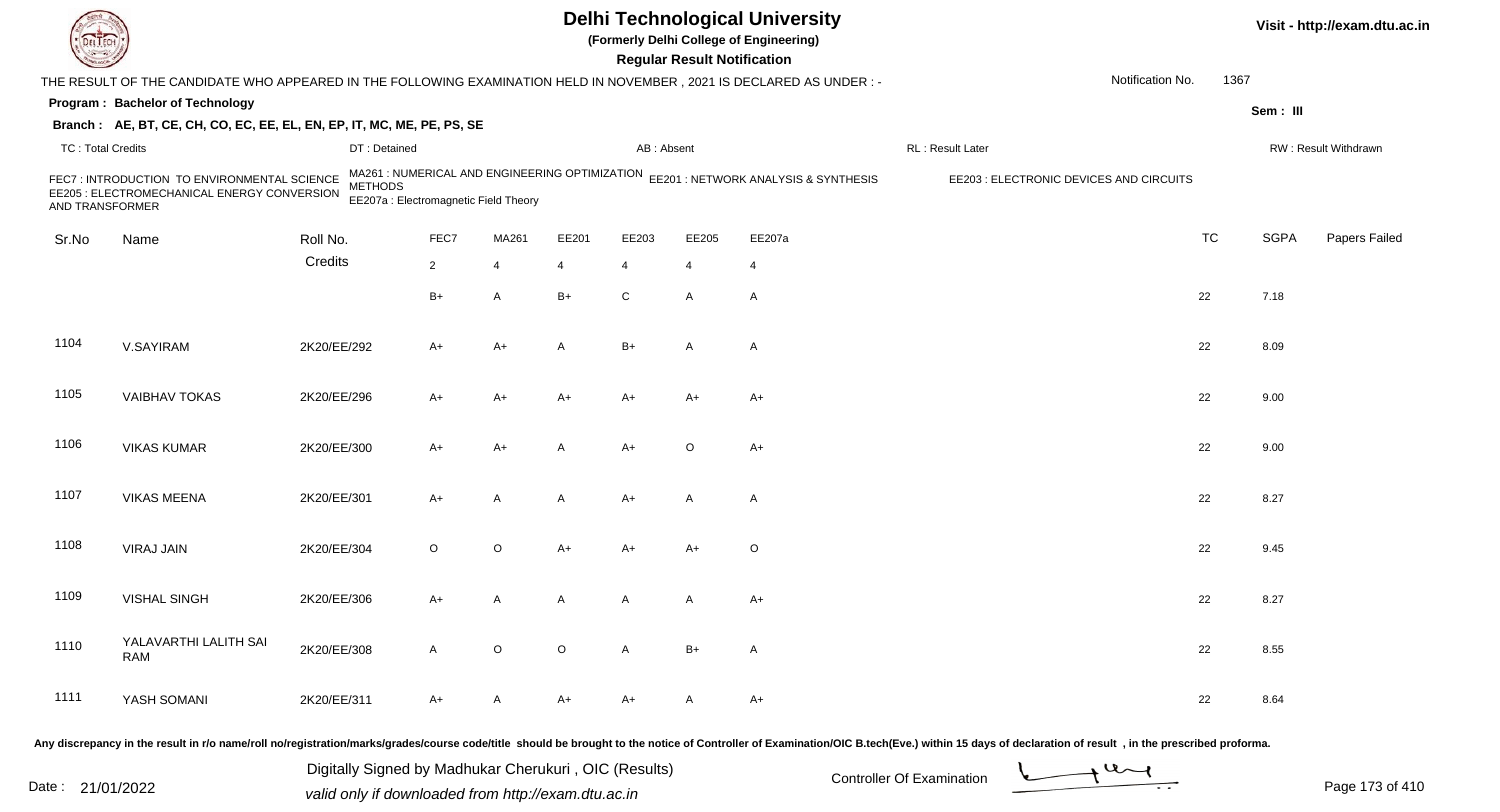|                          |                                                                                                                       |                |                                                                                         |                |       |                | <b>Regular Result Notification</b> | <b>Delhi Technological University</b><br>(Formerly Delhi College of Engineering) |                                         |           |             | Visit - http://exam.dtu.ac.in |
|--------------------------|-----------------------------------------------------------------------------------------------------------------------|----------------|-----------------------------------------------------------------------------------------|----------------|-------|----------------|------------------------------------|----------------------------------------------------------------------------------|-----------------------------------------|-----------|-------------|-------------------------------|
|                          | THE RESULT OF THE CANDIDATE WHO APPEARED IN THE FOLLOWING EXAMINATION HELD IN NOVEMBER , 2021 IS DECLARED AS UNDER :- |                |                                                                                         |                |       |                |                                    |                                                                                  | Notification No.                        | 1367      |             |                               |
|                          | Program: Bachelor of Technology                                                                                       |                |                                                                                         |                |       |                |                                    |                                                                                  |                                         |           | Sem: III    |                               |
|                          | Branch: AE, BT, CE, CH, CO, EC, EE, EL, EN, EP, IT, MC, ME, PE, PS, SE                                                |                |                                                                                         |                |       |                |                                    |                                                                                  |                                         |           |             |                               |
| <b>TC: Total Credits</b> |                                                                                                                       | DT: Detained   |                                                                                         |                |       | AB: Absent     |                                    |                                                                                  | RL: Result Later                        |           |             | RW: Result Withdrawn          |
| AND TRANSFORMER          | FEC7: INTRODUCTION TO ENVIRONMENTAL SCIENCE<br>EE205 : ELECTROMECHANICAL ENERGY CONVERSION                            | <b>METHODS</b> | MA261 : NUMERICAL AND ENGINEERING OPTIMIZATION<br>EE207a : Electromagnetic Field Theory |                |       |                |                                    | EE201 : NETWORK ANALYSIS & SYNTHESIS                                             | EE203 : ELECTRONIC DEVICES AND CIRCUITS |           |             |                               |
| Sr.No                    | Name                                                                                                                  | Roll No.       | FEC7                                                                                    | MA261          | EE201 | EE203          | EE205                              | EE207a                                                                           |                                         | <b>TC</b> | <b>SGPA</b> | Papers Failed                 |
|                          |                                                                                                                       | Credits        | $2^{\circ}$                                                                             | $\overline{4}$ |       | $\overline{4}$ |                                    | $\overline{4}$                                                                   |                                         |           |             |                               |
|                          |                                                                                                                       |                | A+                                                                                      | A              | A+    | $A+$           | A                                  | $A+$                                                                             |                                         | 22        | 8.64        |                               |
| 1112                     | YASHARTH SHARMA                                                                                                       | 2K20/EE/312    | $A+$                                                                                    | $\circ$        | A+    | A+             | $A+$                               | $A+$                                                                             |                                         | 22        | 9.18        |                               |
| 1113                     | <b>YOGESH</b>                                                                                                         | 2K20/EE/313    | A                                                                                       | B              | $B+$  | $B+$           |                                    | B                                                                                |                                         | 22        | 6.55        |                               |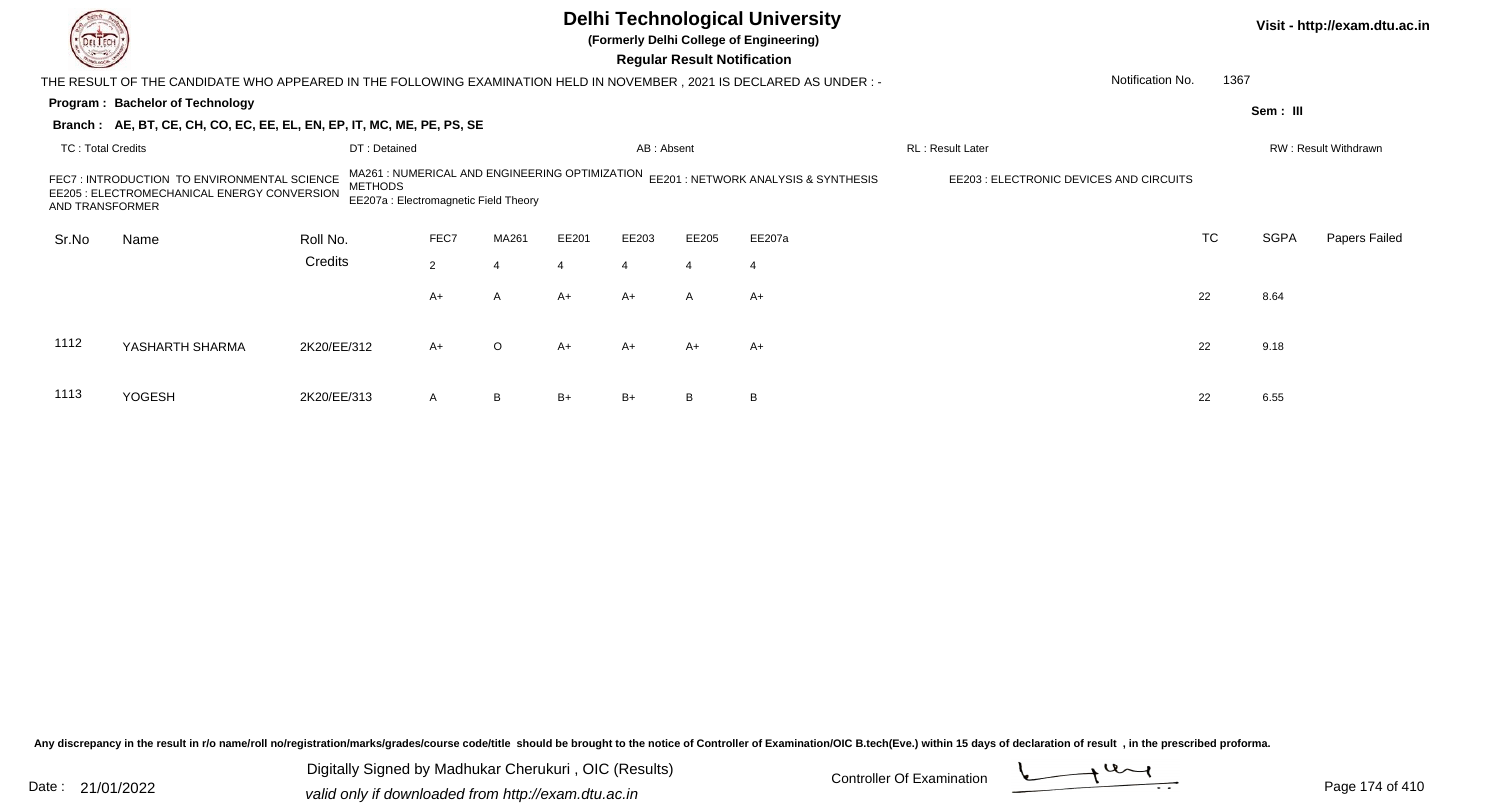| DEL ECH                  |                                                                                                                              |             |                                                         |                |                |         |                                                       | <b>Regular Result Notification</b> | <b>Delhi Technological University</b><br>(Formerly Delhi College of Engineering)    |                                                                                                                                                                                                                                                                                              |           |             | Visit - http://exam.dtu.ac.in |
|--------------------------|------------------------------------------------------------------------------------------------------------------------------|-------------|---------------------------------------------------------|----------------|----------------|---------|-------------------------------------------------------|------------------------------------|-------------------------------------------------------------------------------------|----------------------------------------------------------------------------------------------------------------------------------------------------------------------------------------------------------------------------------------------------------------------------------------------|-----------|-------------|-------------------------------|
|                          | THE RESULT OF THE CANDIDATE WHO APPEARED IN THE FOLLOWING EXAMINATION HELD IN NOVEMBER, 2021 IS DECLARED AS UNDER:-          |             |                                                         |                |                |         |                                                       |                                    |                                                                                     | Notification No.                                                                                                                                                                                                                                                                             | 1367      |             |                               |
|                          | Program: Bachelor of Technology                                                                                              |             |                                                         |                |                |         |                                                       |                                    |                                                                                     |                                                                                                                                                                                                                                                                                              |           | Sem : III   |                               |
|                          | Branch: AE, BT, CE, CH, CO, EC, EE, EL, EN, EP, IT, MC, ME, PE, PS, SE                                                       |             |                                                         |                |                |         |                                                       |                                    |                                                                                     |                                                                                                                                                                                                                                                                                              |           |             |                               |
| <b>TC: Total Credits</b> |                                                                                                                              |             | DT: Detained                                            |                |                |         | AB: Absent                                            |                                    |                                                                                     | RL : Result Later                                                                                                                                                                                                                                                                            |           |             | RW: Result Withdrawn          |
| AND TRANSFORMER          | FEC9: Spoken Skills in English<br>EE205 : ELECTROMECHANICAL ENERGY CONVERSION                                                |             | <b>METHODS</b><br>EE207a : Electromagnetic Field Theory |                |                |         |                                                       |                                    | MA261 : NUMERICAL AND ENGINEERING OPTIMIZATION EE201 : NETWORK ANALYSIS & SYNTHESIS | EE203 : ELECTRONIC DEVICES AND CIRCUITS                                                                                                                                                                                                                                                      |           |             |                               |
| Sr.No                    | Name                                                                                                                         | Roll No.    |                                                         | FEC9           | MA261          | EE201   | EE203                                                 | EE205                              | EE207a                                                                              |                                                                                                                                                                                                                                                                                              | <b>TC</b> | <b>SGPA</b> | Papers Failed                 |
|                          |                                                                                                                              | Credits     |                                                         | $\overline{2}$ | $\overline{4}$ | 4       | 4                                                     | 4                                  | $\overline{4}$                                                                      |                                                                                                                                                                                                                                                                                              |           |             |                               |
| 1114                     | <b>ADITI GARG</b>                                                                                                            | 2K20/EE/12  |                                                         | A+             | A+             | $A+$    | $A+$                                                  | $\circ$                            | O                                                                                   |                                                                                                                                                                                                                                                                                              | 22        | 9.36        |                               |
| 1115                     | <b>ROHIT KUMAR</b>                                                                                                           | 2K20/EE/223 |                                                         | A+             | A              | $\circ$ | A                                                     | A                                  | A                                                                                   |                                                                                                                                                                                                                                                                                              | 22        | 8.45        |                               |
| 1116                     | <b>TARANG SACHAN</b>                                                                                                         | 2K20/EE/280 |                                                         | $\circ$        | A+             | A       | B                                                     | A                                  | $A+$                                                                                |                                                                                                                                                                                                                                                                                              | 22        | 8.18        |                               |
| 1117                     | UTSAV AGARWAL                                                                                                                | 2K20/EE/291 |                                                         | A+             | A              | $B+$    | C                                                     | $B+$                               | A                                                                                   |                                                                                                                                                                                                                                                                                              | 22        | 7.18        |                               |
| 1118                     | <b>VARUN MEHRA</b>                                                                                                           | 2K20/EE/299 |                                                         | A              | P.             | $B+$    | A                                                     | A                                  | $A+$                                                                                |                                                                                                                                                                                                                                                                                              | 22        | 7.27        |                               |
| <b>METHODS</b>           | MA261 : NUMERICAL AND ENGINEERING OPTIMIZATION EE201 : NETWORK ANALYSIS & SYNTHESIS<br>EE207a : Electromagnetic Field Theory |             |                                                         |                |                |         |                                                       |                                    | EE203 : ELECTRONIC DEVICES AND CIRCUITS                                             | EE205 : ELECTROMECHANICAL ENERGY CONVERSION<br>AND TRANSFORMER                                                                                                                                                                                                                               |           |             |                               |
| Sr.No                    | Name                                                                                                                         | Roll No.    |                                                         | MA261          | EE201          | EE203   | EE205                                                 | EE207a                             |                                                                                     |                                                                                                                                                                                                                                                                                              | TC        | <b>SGPA</b> | Papers Failed                 |
|                          |                                                                                                                              | Credits     |                                                         |                |                |         |                                                       | 4                                  |                                                                                     |                                                                                                                                                                                                                                                                                              |           |             |                               |
| 1119                     | <b>RAMNATH</b>                                                                                                               | 2K18/EE/157 |                                                         | В              | В              | C       | $\mathbf C$                                           | ${\bf C}$                          |                                                                                     |                                                                                                                                                                                                                                                                                              | 20        | 5.40        |                               |
| 1120                     | HIMANSHU RANJAN                                                                                                              | 2K20/EE/127 |                                                         | В              | A+             | $B+$    | ${\rm C}$                                             | $B+$                               |                                                                                     |                                                                                                                                                                                                                                                                                              | 20        | 6.80        |                               |
|                          |                                                                                                                              |             |                                                         |                |                |         | Digitally Signed by Madhukar Cherukuri, OIC (Results) |                                    |                                                                                     | Any discrepancy in the result in r/o name/roll no/registration/marks/grades/course code/title should be brought to the notice of Controller of Examination/OIC B.tech(Eve.) within 15 days of declaration of result, in the pr<br>$\rightarrow$ U $\rightarrow$<br>Controller Of Examination |           |             |                               |

Date : 21/01/2022 Digital Digital of Microsofted Chemical Controller Of Examination Determination Page 175 of 41

Page 175 of 410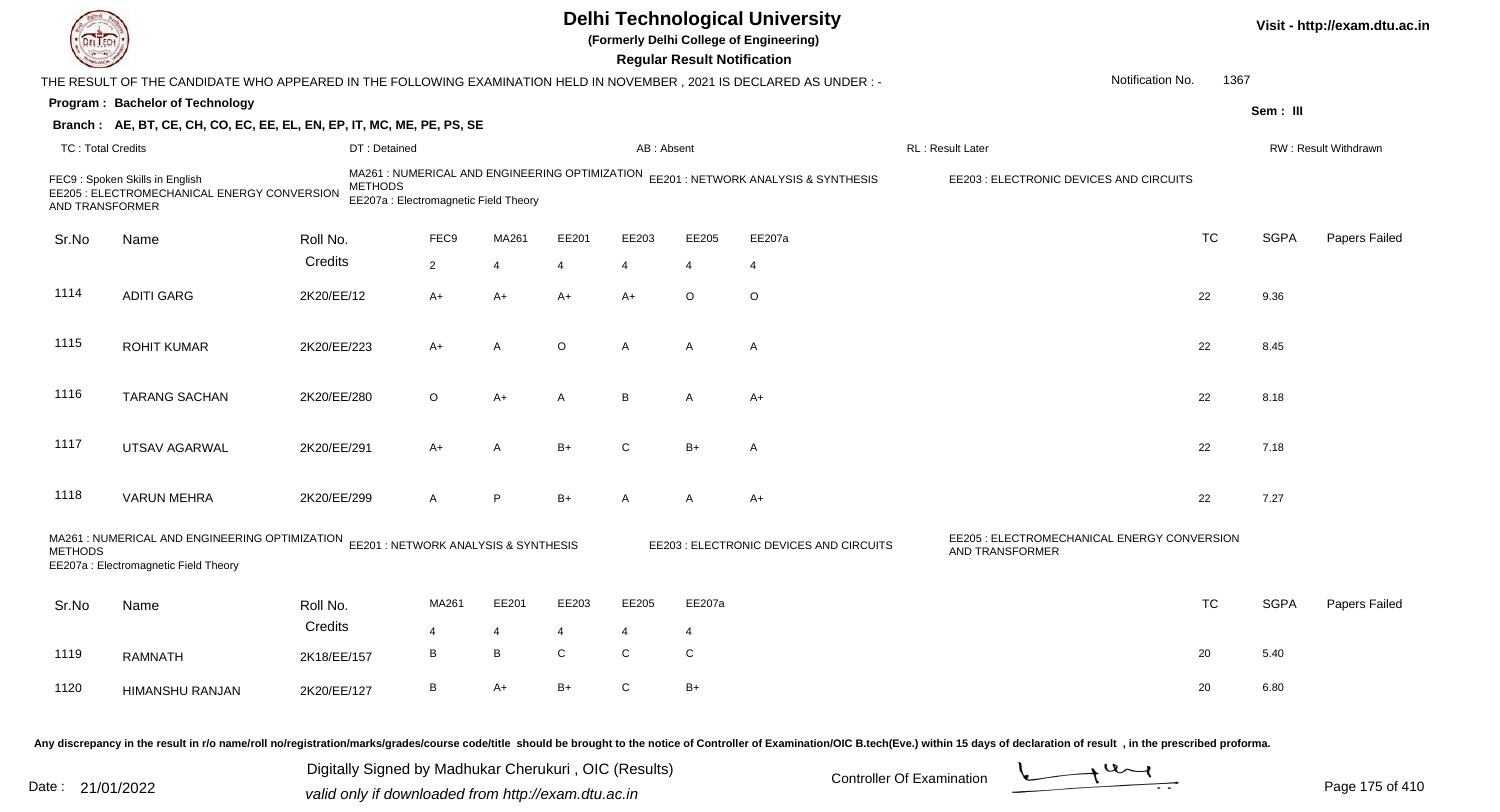| DELTECH                  |                                                                        |                            |                      |       | <b>Delhi Technological University</b><br>(Formerly Delhi College of Engineering)<br><b>Regular Result Notification</b> |                  |                  |             | Visit - http://exam.dtu.ac.in |
|--------------------------|------------------------------------------------------------------------|----------------------------|----------------------|-------|------------------------------------------------------------------------------------------------------------------------|------------------|------------------|-------------|-------------------------------|
|                          |                                                                        |                            |                      |       | THE RESULT OF THE CANDIDATE WHO APPEARED IN THE FOLLOWING EXAMINATION HELD IN NOVEMBER, 2021 IS DECLARED AS UNDER :-   |                  | Notification No. | 1367        |                               |
|                          | Program: Bachelor of Technology                                        |                            |                      |       |                                                                                                                        |                  |                  | Sem : III   |                               |
|                          | Branch: AE, BT, CE, CH, CO, EC, EE, EL, EN, EP, IT, MC, ME, PE, PS, SE |                            |                      |       |                                                                                                                        |                  |                  |             |                               |
| <b>TC: Total Credits</b> |                                                                        | DT: Detained               |                      |       | AB: Absent                                                                                                             | RL: Result Later |                  |             | RW: Result Withdrawn          |
|                          | EC201 : ANALOG ELECTRONICS-I                                           | EC203 : DIGITAL DESIGN - I |                      |       | EC205 : SIGNALS & SYSTEMS                                                                                              |                  |                  |             |                               |
| Sr.No                    | Name                                                                   | Roll No.                   | EC201                | EC203 | EC205                                                                                                                  |                  | <b>TC</b>        | <b>SGPA</b> | Papers Failed                 |
| 1121                     | <b>HARSH KUMAR</b>                                                     | Credits<br>2K20/EC/89      | $\overline{4}$<br>F. | 4     | E                                                                                                                      |                  |                  | 0.00        | EC201EC203, EC205,            |

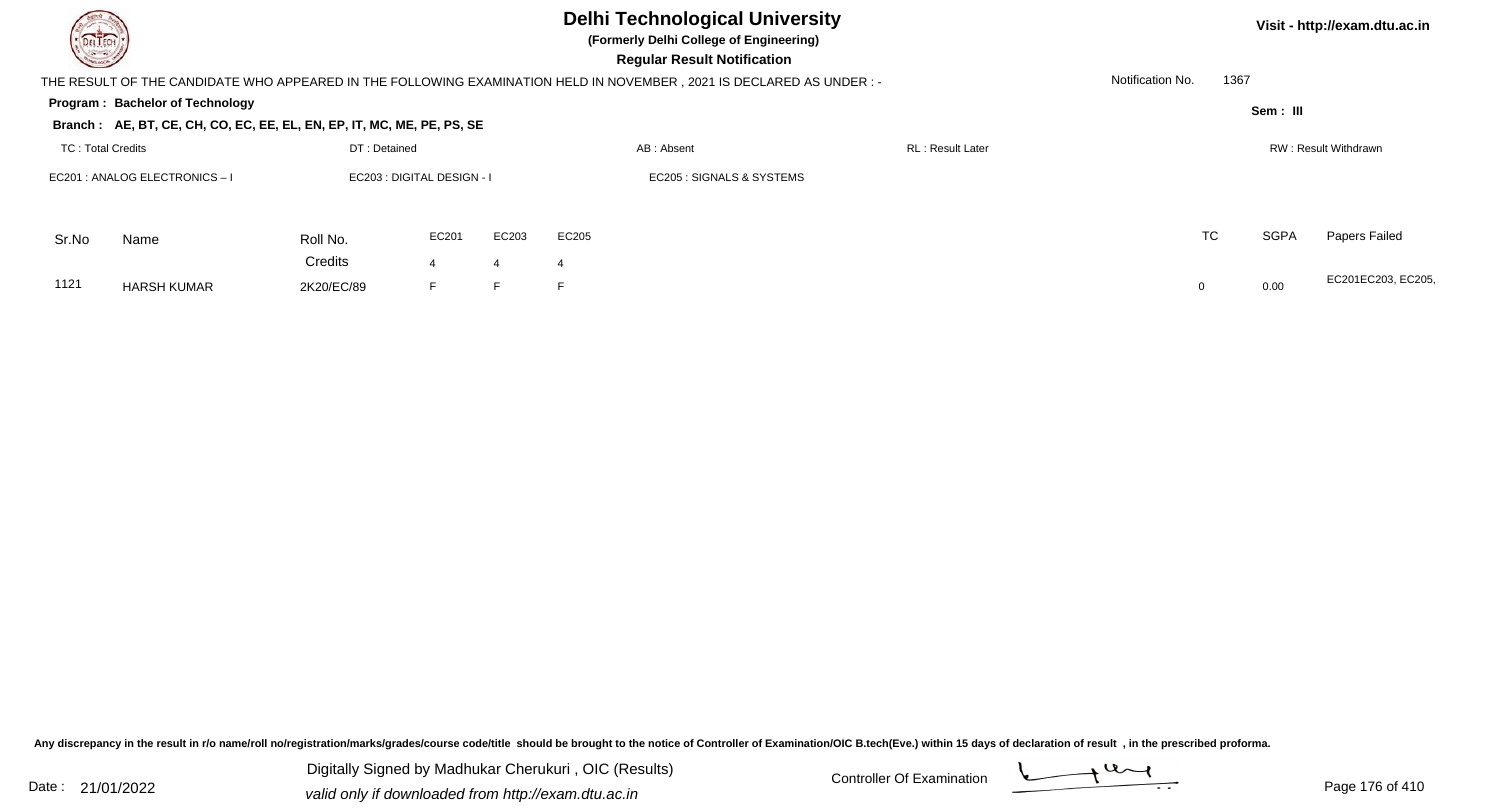|                          |                                                                                                                      |                                                                                                                                     |                |                |       |            | <b>Regular Result Notification</b> | <b>Delhi Technological University</b><br>(Formerly Delhi College of Engineering) |                            |                  |      |             | Visit - http://exam.dtu.ac.in |
|--------------------------|----------------------------------------------------------------------------------------------------------------------|-------------------------------------------------------------------------------------------------------------------------------------|----------------|----------------|-------|------------|------------------------------------|----------------------------------------------------------------------------------|----------------------------|------------------|------|-------------|-------------------------------|
|                          | THE RESULT OF THE CANDIDATE WHO APPEARED IN THE FOLLOWING EXAMINATION HELD IN NOVEMBER, 2021 IS DECLARED AS UNDER :- |                                                                                                                                     |                |                |       |            |                                    |                                                                                  |                            | Notification No. | 1367 |             |                               |
|                          | Program: Bachelor of Technology                                                                                      |                                                                                                                                     |                |                |       |            |                                    |                                                                                  |                            |                  |      | Sem: III    |                               |
|                          | Branch: AE, BT, CE, CH, CO, EC, EE, EL, EN, EP, IT, MC, ME, PE, PS, SE                                               |                                                                                                                                     |                |                |       |            |                                    |                                                                                  |                            |                  |      |             |                               |
| <b>TC: Total Credits</b> |                                                                                                                      | DT: Detained                                                                                                                        |                |                |       | AB: Absent |                                    |                                                                                  | RL: Result Later           |                  |      |             | RW: Result Withdrawn          |
|                          | FEC10: COMMUNICATION SKILLS<br>EC205 : SIGNALS & SYSTEMS                                                             | EE251 : ELECTRONIC INSTRUMENTATION AND<br>MEASUREMENTS<br>EC207 : ENGINEERING ANALYSIS & DESIGN (NETWORK<br>ANALYSIS AND SYNTHESIS) |                |                |       |            |                                    | EC201 : ANALOG ELECTRONICS-I                                                     | EC203 : DIGITAL DESIGN - I |                  |      |             |                               |
| Sr.No                    | Name                                                                                                                 | Roll No.                                                                                                                            | FEC10          | EE251          | EC201 | EC203      | EC205                              | EC207                                                                            |                            | <b>TC</b>        |      | <b>SGPA</b> | Papers Failed                 |
|                          |                                                                                                                      | Credits                                                                                                                             | $\overline{2}$ | $\overline{4}$ | 4     | 4          | 4                                  | $\overline{4}$                                                                   |                            |                  |      |             |                               |
| 1122                     | <b>ANIKET BHATI</b>                                                                                                  | 2K20/EC/30                                                                                                                          | $\mathsf O$    | $A+$           | A     | $B+$       | A+                                 | $\mathsf{A}$                                                                     |                            | 22               |      | 8.36        |                               |
| 1123                     | <b>BHANU PRATAP</b>                                                                                                  | 2K20/EC/65                                                                                                                          | $\circ$        | $B+$           | $B+$  | $A+$       | $\mathsf{C}$                       | $\mathsf{A}$                                                                     |                            | 22               |      | 7.45        |                               |
| 1124                     | <b>BHAVMANYA SINGH</b><br><b>CHHOKAR</b>                                                                             | 2K20/EC/66                                                                                                                          | $\mathsf{A}$   | A              | B     | $A+$       | $\mathsf{C}$                       | $\mathsf{A}$                                                                     |                            | 22               |      | 7.27        |                               |
| 1125                     | CHARU KUMAR                                                                                                          | 2K20/EC/70                                                                                                                          | $A+$           | A              | A     | $\circ$    | $B+$                               | $A+$                                                                             |                            | 22               |      | 8.45        |                               |
| 1126                     | DEEPANSHI NAGARWAL                                                                                                   | 2K20/EC/76                                                                                                                          | $A+$           | $B+$           | $B+$  | $A+$       | B                                  | A                                                                                |                            | 22               |      | 7.55        |                               |
| 1127                     | <b>EKANSH JINDAL</b>                                                                                                 | 2K20/EC/82                                                                                                                          | $\circ$        | $A+$           | A+    | $\circ$    | A                                  | Α                                                                                |                            | 22               |      | 8.91        |                               |
| 1128                     | <b>GARGI BILUNIA</b>                                                                                                 | 2K20/EC/84                                                                                                                          | O              | $A+$           | A+    | $\Omega$   | A                                  | A                                                                                |                            | 22               |      | 8.91        |                               |
| 1129                     | <b>HARSHIT</b>                                                                                                       | 2K20/EC/92                                                                                                                          | A+             | $A+$           | A+    | $\circ$    | $\mathsf{A}$                       | $\circ$                                                                          |                            | 22               |      | 9.18        |                               |
| 1130                     | <b>HARSHIT</b>                                                                                                       | 2K20/EC/93                                                                                                                          | $\mathsf O$    | $\mathsf{A}$   | $B+$  | A+         | B                                  | $\mathsf{A}$                                                                     |                            | 22               |      | 7.82        |                               |
|                          |                                                                                                                      |                                                                                                                                     |                |                |       |            |                                    |                                                                                  |                            |                  |      |             |                               |

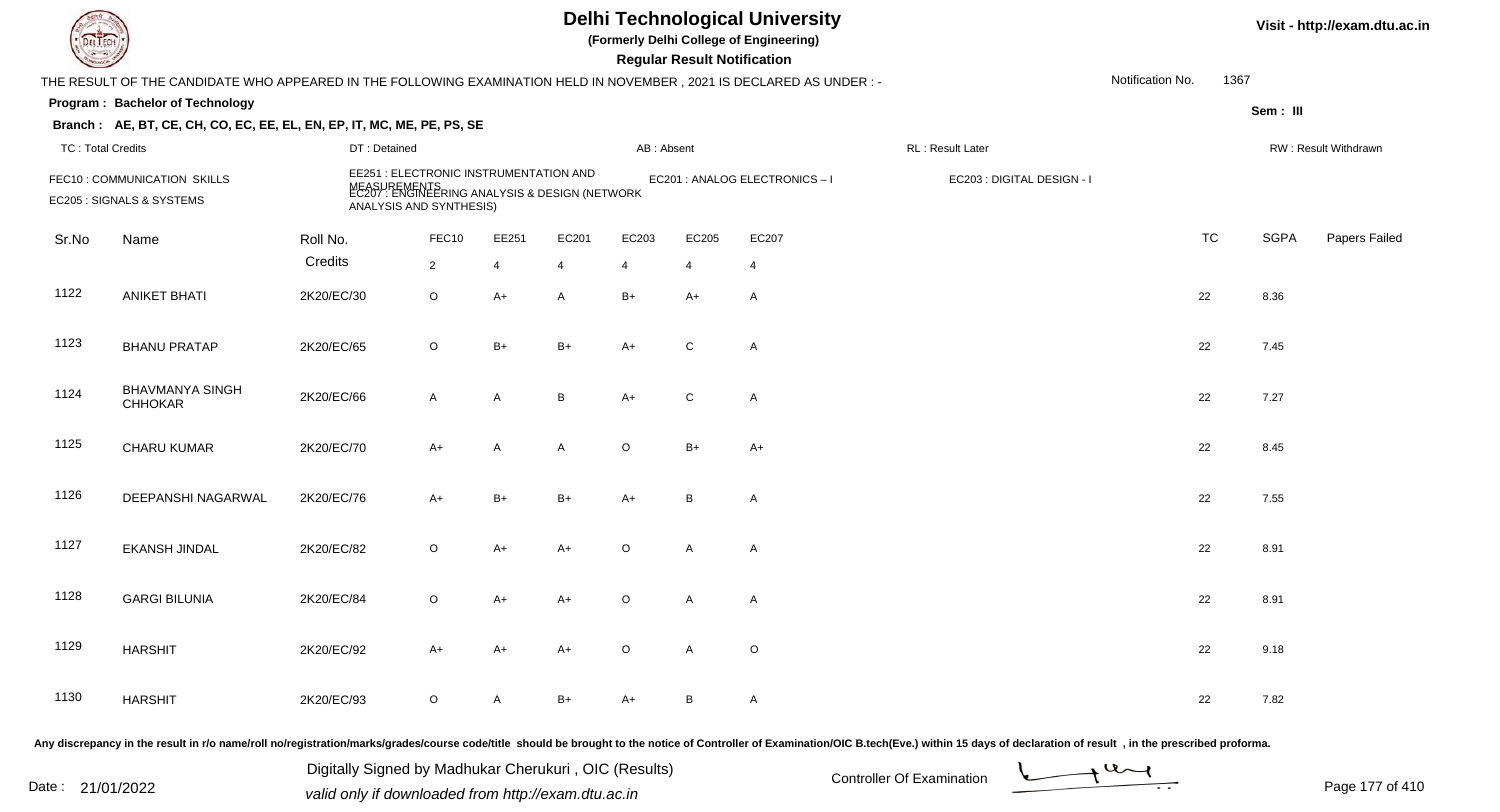|                          |                                                                                                                        |              |                                                                                                                           |                |       |                | <b>Regular Result Notification</b> | <b>Delhi Technological University</b><br>(Formerly Delhi College of Engineering) |                            |                  |           |             | Visit - http://exam.dtu.ac.in |
|--------------------------|------------------------------------------------------------------------------------------------------------------------|--------------|---------------------------------------------------------------------------------------------------------------------------|----------------|-------|----------------|------------------------------------|----------------------------------------------------------------------------------|----------------------------|------------------|-----------|-------------|-------------------------------|
|                          | THE RESULT OF THE CANDIDATE WHO APPEARED IN THE FOLLOWING EXAMINATION HELD IN NOVEMBER , 2021 IS DECLARED AS UNDER : - |              |                                                                                                                           |                |       |                |                                    |                                                                                  |                            | Notification No. | 1367      |             |                               |
|                          | Program: Bachelor of Technology                                                                                        |              |                                                                                                                           |                |       |                |                                    |                                                                                  |                            |                  |           | Sem: III    |                               |
|                          | Branch: AE, BT, CE, CH, CO, EC, EE, EL, EN, EP, IT, MC, ME, PE, PS, SE                                                 |              |                                                                                                                           |                |       |                |                                    |                                                                                  |                            |                  |           |             |                               |
| <b>TC: Total Credits</b> |                                                                                                                        | DT: Detained |                                                                                                                           |                |       | AB: Absent     |                                    |                                                                                  | RL: Result Later           |                  |           |             | RW: Result Withdrawn          |
|                          | FEC10: COMMUNICATION SKILLS<br>EC205 : SIGNALS & SYSTEMS                                                               | NEASY        | EE251 : ELECTRONIC INSTRUMENTATION AND<br>JREMENTS<br>: ENGINEERING ANALYSIS & DESIGN (NETWORK<br>ANALYSIS AND SYNTHESIS) |                |       |                |                                    | EC201 : ANALOG ELECTRONICS - I                                                   | EC203 : DIGITAL DESIGN - I |                  |           |             |                               |
| Sr.No                    | Name                                                                                                                   | Roll No.     | FEC10                                                                                                                     | EE251          | EC201 | EC203          | EC205                              | EC207                                                                            |                            |                  | <b>TC</b> | <b>SGPA</b> | Papers Failed                 |
|                          |                                                                                                                        | Credits      | $\overline{2}$                                                                                                            | $\overline{4}$ | 4     | $\overline{4}$ | $\overline{4}$                     | $\overline{4}$                                                                   |                            |                  |           |             |                               |
|                          |                                                                                                                        |              | O                                                                                                                         | A              | $B+$  | $A+$           | B                                  | $\mathsf{A}$                                                                     |                            |                  | 22        | 7.82        |                               |
| 1131                     | JAPNOOR SINGH                                                                                                          | 2K20/EC/102  | $\circ$                                                                                                                   | A              | $B+$  | $\Omega$       | $B+$                               | $A+$                                                                             |                            |                  | 22        | 8.36        |                               |
| 1132                     | <b>KSHITIZ JHA</b>                                                                                                     | 2K20/EC/109  | $\circ$                                                                                                                   | $A+$           | A+    | $\Omega$       | $\overline{A}$                     | A                                                                                |                            |                  | 22        | 8.91        |                               |
| 1133                     | PRABHAT PAL                                                                                                            | 2K20/EC/147  | A+                                                                                                                        | A              |       | $\circ$        | A                                  | $\mathsf{A}$                                                                     |                            |                  | 22        | 8.45        |                               |

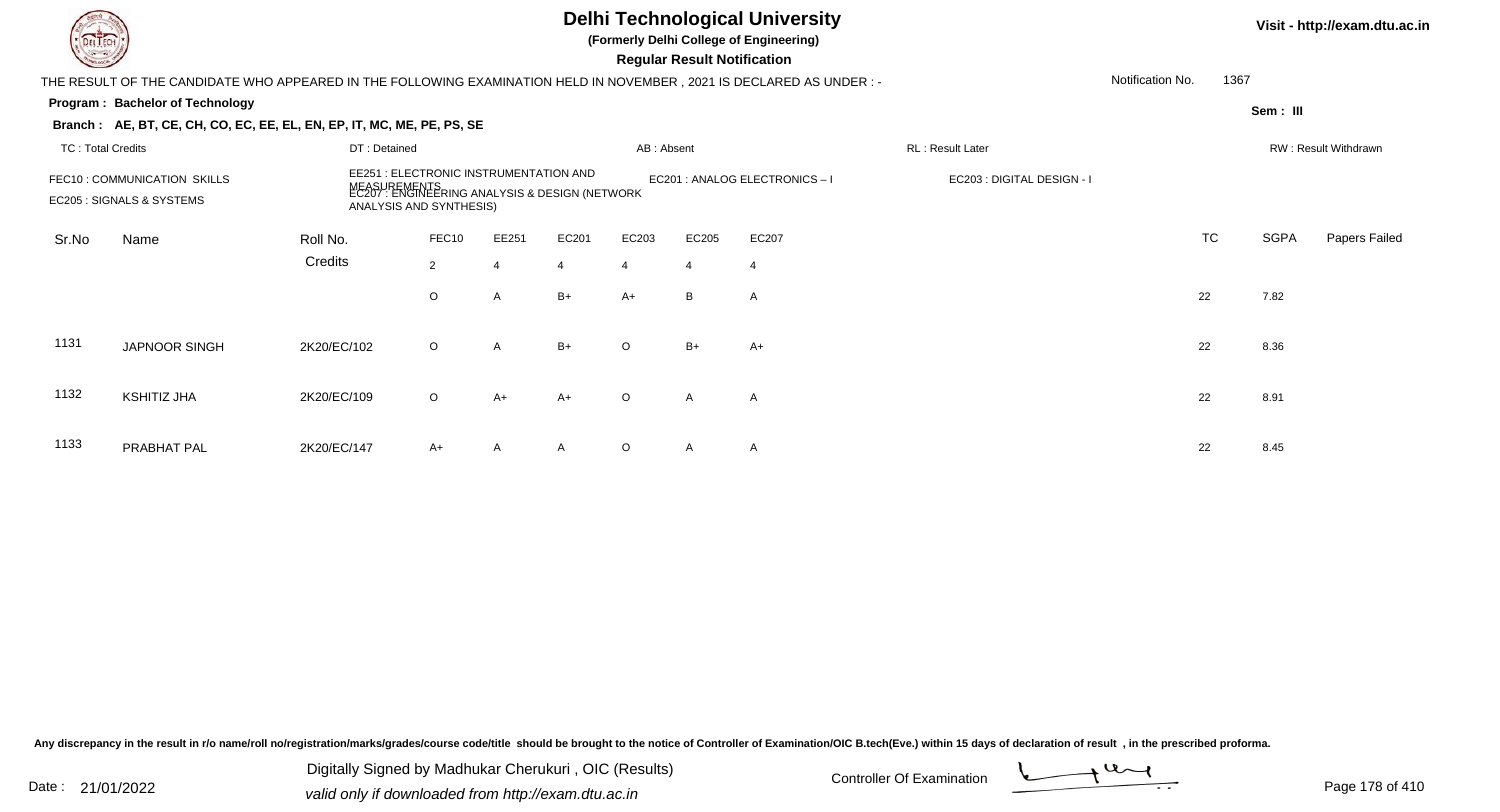## **Delhi Technological University**

**(Formerly Delhi College of Engineering)**

 **Regular Result Notification**

| $\sim$                                                                      |                                                                                                                      |                         |                |         |                                                                                                                                                        |       | <b>Regular Result Rothloution</b> |                |                                                |                  |           |                      |               |
|-----------------------------------------------------------------------------|----------------------------------------------------------------------------------------------------------------------|-------------------------|----------------|---------|--------------------------------------------------------------------------------------------------------------------------------------------------------|-------|-----------------------------------|----------------|------------------------------------------------|------------------|-----------|----------------------|---------------|
|                                                                             | THE RESULT OF THE CANDIDATE WHO APPEARED IN THE FOLLOWING EXAMINATION HELD IN NOVEMBER, 2021 IS DECLARED AS UNDER :- |                         |                |         |                                                                                                                                                        |       |                                   |                |                                                | Notification No. | 1367      |                      |               |
|                                                                             | <b>Program: Bachelor of Technology</b>                                                                               |                         |                |         |                                                                                                                                                        |       |                                   |                |                                                |                  |           | Sem: III             |               |
|                                                                             | Branch: AE, BT, CE, CH, CO, EC, EE, EL, EN, EP, IT, MC, ME, PE, PS, SE                                               |                         |                |         |                                                                                                                                                        |       |                                   |                |                                                |                  |           |                      |               |
| <b>TC: Total Credits</b>                                                    |                                                                                                                      | DT: Detained            |                |         | AB: Absent<br>EE251 : ELECTRONIC INSTRUMENTATION AND<br>EC201 : ANALOG ELECTRONICS-I<br>MEASUREMENTS<br>EC207 : ENGINEERING ANALYSIS & DESIGN (NETWORK |       |                                   |                | RL: Result Later<br>EC203 : DIGITAL DESIGN - I |                  |           | RW: Result Withdrawn |               |
| FEC11: Soft Skills and Personality Development<br>EC205 : SIGNALS & SYSTEMS |                                                                                                                      | ANALYSIS AND SYNTHESIS) |                |         |                                                                                                                                                        |       |                                   |                |                                                |                  |           |                      |               |
| Sr.No                                                                       | Name                                                                                                                 | Roll No.                | FEC11          | EE251   | EC201                                                                                                                                                  | EC203 | EC205                             | EC207          |                                                |                  | <b>TC</b> | <b>SGPA</b>          | Papers Failed |
|                                                                             |                                                                                                                      | Credits                 | $\overline{2}$ |         | $\overline{4}$                                                                                                                                         | 4     | $\overline{4}$                    | $\overline{4}$ |                                                |                  |           |                      |               |
| 1134                                                                        | <b>MANAS GUPTA</b>                                                                                                   | 2K20/EC/117             | $\circ$        | A       | $\mathsf{A}$                                                                                                                                           | $A+$  | A                                 | O              |                                                |                  | 22        | 8.73                 |               |
| 1135                                                                        | <b>PARTH</b>                                                                                                         | 2K20/EC/139             | $A+$           | A       | $\mathsf{A}$                                                                                                                                           | $A+$  | $\circ$                           | $A+$           |                                                |                  | 22        | 8.82                 |               |
| 1136                                                                        | PRITHVIJIT RAKSHIT                                                                                                   | 2K20/EC/150             | $\circ$        | $\circ$ | A                                                                                                                                                      | A     | $\mathsf{A}$                      | $B+$           |                                                |                  | 22        | 8.36                 |               |
| 1137                                                                        | <b>RAHUL</b>                                                                                                         | 2K20/EC/154             | $A+$           | A       | A                                                                                                                                                      | $B+$  | A                                 | Α              |                                                |                  | 22        | 7.91                 |               |
| 1138                                                                        | <b>SANSKAR GUPTA</b>                                                                                                 | 2K20/EC/190             | $\circ$        | $\circ$ | $\circ$                                                                                                                                                | O     | $A+$                              | $A+$           |                                                |                  | 22        | 9.64                 |               |
| 1139                                                                        | VASAMSETTI SATYA SRI<br><b>HARISH</b>                                                                                | 2K20/EC/229             | $A+$           | A       | $B+$                                                                                                                                                   | В     | A                                 | A+             |                                                |                  | 22        | 7.73                 |               |

Any discrepancy in the result in r/o name/roll no/registration/marks/grades/course code/title should be brought to the notice of Controller of Examination/OIC B.tech(Eve.) within 15 days of declaration of result, in the pr

Date : 21/01/2022 Digital Digital of Microsofted Controller Of Examination Determination Page 179 of 41 Digitally Signed by Madhukar Cherukuri , OIC (Results)

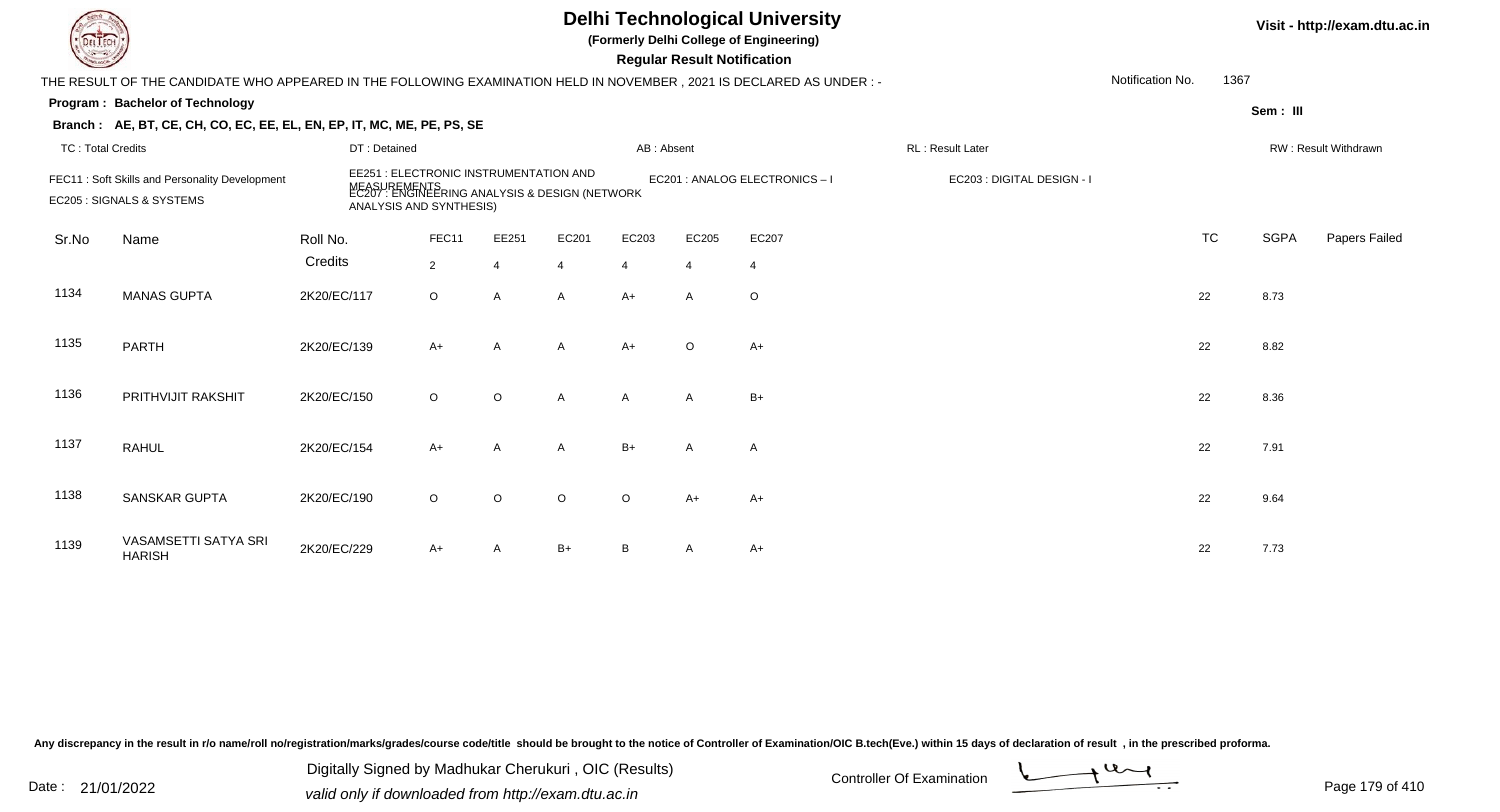## **Delhi Technological University**

**(Formerly Delhi College of Engineering)**

 **Regular Result Notification**

**Program : Bachelor of TechnologySem : III Branch : AE, BT, CE, CH, CO, EC, EE, EL, EN, EP, IT, MC, ME, PE, PS, SE**THE RESULT OF THE CANDIDATE WHO APPEARED IN THE FOLLOWING EXAMINATION HELD IN NOVEMBER , 2021 IS DECLARED AS UNDER : -TC : Total Credits DT : Detainedd AB : Absent RL : Result Later RW : Result Withdrawn Notification No. 1367Sr.NoName Roll No. **Credits** FEC12 : BUSINESS COMMUNICATION ANDPRESENTATION SKILLS EC205 : SIGNALS & SYSTEMSEE251 : ELECTRONIC INSTRUMENTATION AND MEASUREMENTS EC201 : ANALOG ELECTRONICS – I EC203 : DIGITAL DESIGN - I EC207 : ENGINEERING ANALYSIS & DESIGN (NETWORK ANALYSIS AND SYNTHESIS)FEC122 EE251 EC201 EC203 EC205 EC207 EC207 EXAMPLE EXAMPLE TO TO TC SGPA Papers Failed 22 4 4 4 4 4 1140 ABISHEK GHALLEY 2K20/EC/11 <sup>A</sup> <sup>A</sup> B+ <sup>B</sup> B+ <sup>A</sup> <sup>22</sup> 7.27 1141 ANUJ KUMAR YADAVV 2K20/EC/36 B+ A B+ B B+ B+ B+ 22 6.82 1142 ANURAG KUMARR 2K20/EC/40 A B+ B+ C B+ A 22 6.91 1143 ARMAAN SINGHH 2K20/EC/44 A A A C B+ A 22 7.27 1144

Y 2K20/EC/230 A A B+ A A A+

Any discrepancy in the result in r/o name/roll no/registration/marks/grades/course code/title should be brought to the notice of Controller of Examination/OIC B.tech(Eve.) within 15 days of declaration of result , in the p

VIDHAN CHAUDHARY

Date : 21/01/2022 Digital Digital of Microsofted Chemical Controller Of Examination Determination Page 180 of 41 Digitally Signed by Madhukar Cherukuri , OIC (Results)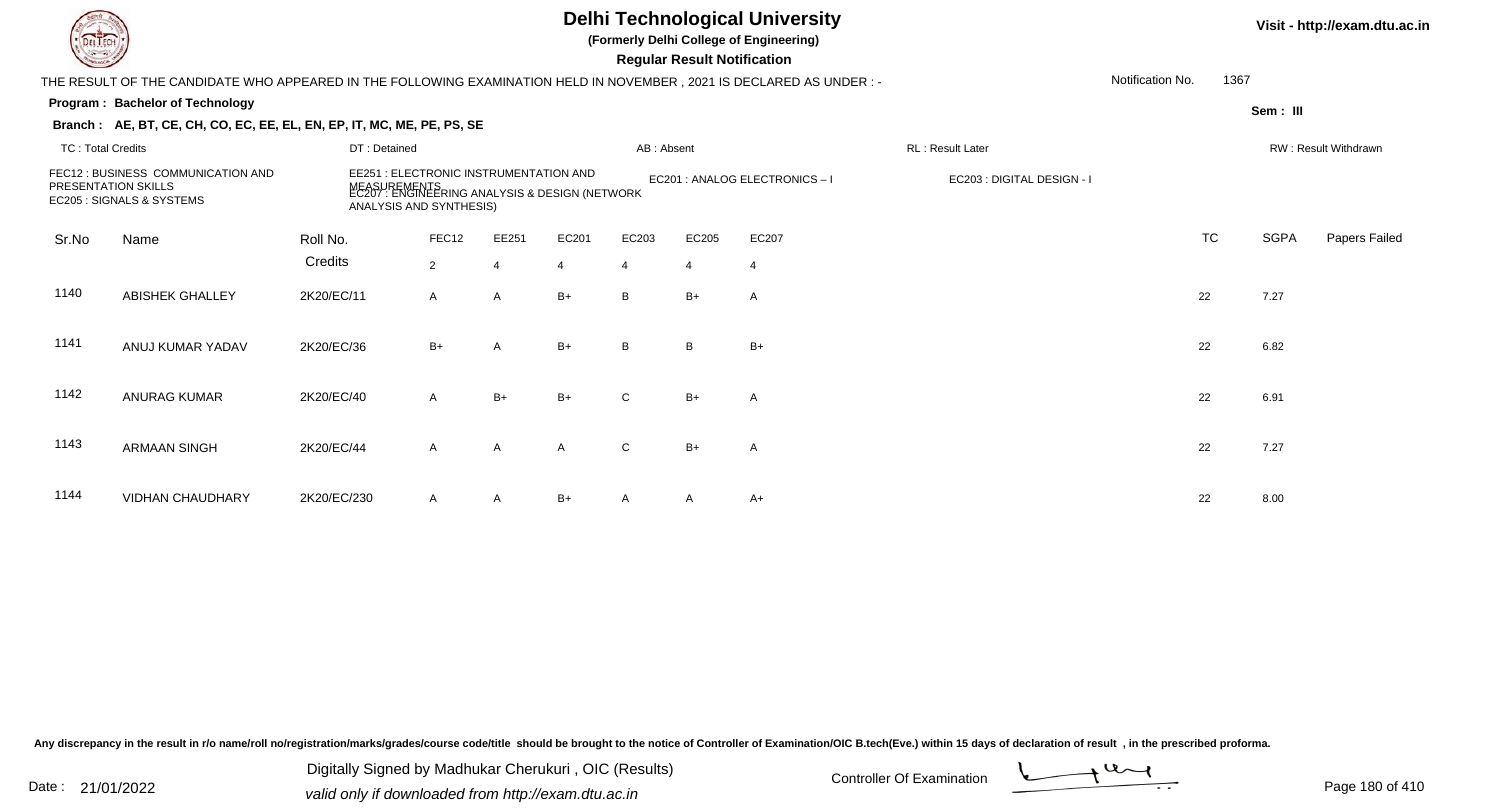|                          |                                                                        | <b>Delhi Technological University</b><br>(Formerly Delhi College of Engineering)<br><b>Regular Result Notification</b><br>THE RESULT OF THE CANDIDATE WHO APPEARED IN THE FOLLOWING EXAMINATION HELD IN NOVEMBER, 2021 IS DECLARED AS UNDER :- |                                                                |                |                |                                |                            |                              |                            |                  |           |             |                      |  |  |
|--------------------------|------------------------------------------------------------------------|------------------------------------------------------------------------------------------------------------------------------------------------------------------------------------------------------------------------------------------------|----------------------------------------------------------------|----------------|----------------|--------------------------------|----------------------------|------------------------------|----------------------------|------------------|-----------|-------------|----------------------|--|--|
|                          |                                                                        |                                                                                                                                                                                                                                                |                                                                |                |                |                                |                            |                              |                            | Notification No. | 1367      |             |                      |  |  |
|                          | Program: Bachelor of Technology                                        |                                                                                                                                                                                                                                                |                                                                |                |                |                                |                            |                              |                            |                  |           | Sem: III    |                      |  |  |
|                          | Branch: AE, BT, CE, CH, CO, EC, EE, EL, EN, EP, IT, MC, ME, PE, PS, SE |                                                                                                                                                                                                                                                |                                                                |                |                |                                |                            |                              |                            |                  |           |             |                      |  |  |
| <b>TC: Total Credits</b> |                                                                        | DT: Detained                                                                                                                                                                                                                                   |                                                                |                |                | AB: Absent                     |                            |                              | RL : Result Later          |                  |           |             | RW: Result Withdrawn |  |  |
|                          | FEC13 : PUBLIC SPEAKING<br>EC205 : SIGNALS & SYSTEMS                   | EE251 : ELECTRONIC INSTRUMENTATION AND<br>MEASUREMENTS<br>EC207 : ENGINEERING ANALYSIS & DESIGN (NETWORK<br>ANALYSIS AND SYNTHESIS)                                                                                                            |                                                                |                |                |                                |                            | EC201 : ANALOG ELECTRONICS-I | EC203 : DIGITAL DESIGN - I |                  |           |             |                      |  |  |
| Sr.No                    | Name                                                                   | Roll No.                                                                                                                                                                                                                                       | FEC13                                                          | EE251          | EC201          | EC203                          | EC205                      | EC207                        |                            |                  | <b>TC</b> | <b>SGPA</b> | Papers Failed        |  |  |
|                          |                                                                        | Credits                                                                                                                                                                                                                                        | $2^{\circ}$                                                    | $\overline{4}$ | $\overline{4}$ | $\overline{4}$                 | $\overline{4}$             | $\overline{4}$               |                            |                  |           |             |                      |  |  |
| 1145                     | <b>ABHINAV PUNDHIR</b>                                                 | 2K20/EC/08                                                                                                                                                                                                                                     | A+                                                             | $\overline{A}$ | A              | $A+$                           | $\circ$                    | A                            |                            |                  | 22        | 8.64        |                      |  |  |
| 1146                     | <b>ANURAG PAL</b>                                                      | 2K20/EC/42                                                                                                                                                                                                                                     | A+                                                             | $\overline{A}$ | $B+$           | B                              | $\mathsf{A}$               | A                            |                            |                  | 22        | 7.55        |                      |  |  |
| 1147                     | <b>DIWASE TEJAS</b>                                                    | 2K20/EC/81                                                                                                                                                                                                                                     | $A+$                                                           | $B+$           | B              | $\mathsf{A}$                   | C                          | $\overline{A}$               |                            |                  | 22        | 7.00        |                      |  |  |
| 1148                     | <b>KUNAL SINGH</b>                                                     | 2K20/EC/112                                                                                                                                                                                                                                    | A+                                                             | $\overline{A}$ | $B+$           | $A+$                           | $B+$                       | $A+$                         |                            |                  | 22        | 8.09        |                      |  |  |
|                          | FEC14 : APPRECIATION OF SHORT STORIES<br>EC205 : SIGNALS & SYSTEMS     | EE251 : ELECTRONIC INSTRUMENTATION AND<br>ANALYSIS AND SYNTHESIS)                                                                                                                                                                              | MEASUREMENTS<br>EC207 : ENGINEERING ANALYSIS & DESIGN (NETWORK |                |                | EC201 : ANALOG ELECTRONICS - I | EC203 : DIGITAL DESIGN - I |                              |                            |                  |           |             |                      |  |  |
| Sr.No                    | Name                                                                   | Roll No.                                                                                                                                                                                                                                       | FEC14                                                          | EE251          | EC201          | EC203                          | EC205                      | EC207                        |                            |                  | <b>TC</b> | <b>SGPA</b> | Papers Failed        |  |  |
|                          |                                                                        | Credits                                                                                                                                                                                                                                        | $\overline{2}$                                                 | $\overline{4}$ | 4              | $\overline{4}$                 | $\overline{4}$             | $\overline{4}$               |                            |                  |           |             |                      |  |  |
| 1149                     | <b>NISHANT SHAKLAN</b>                                                 | 2K20/EC/134                                                                                                                                                                                                                                    | A+                                                             | $A+$           | $A+$           | A+                             | A+                         | $\mathsf{A}$                 |                            |                  | 22        | 8.82        |                      |  |  |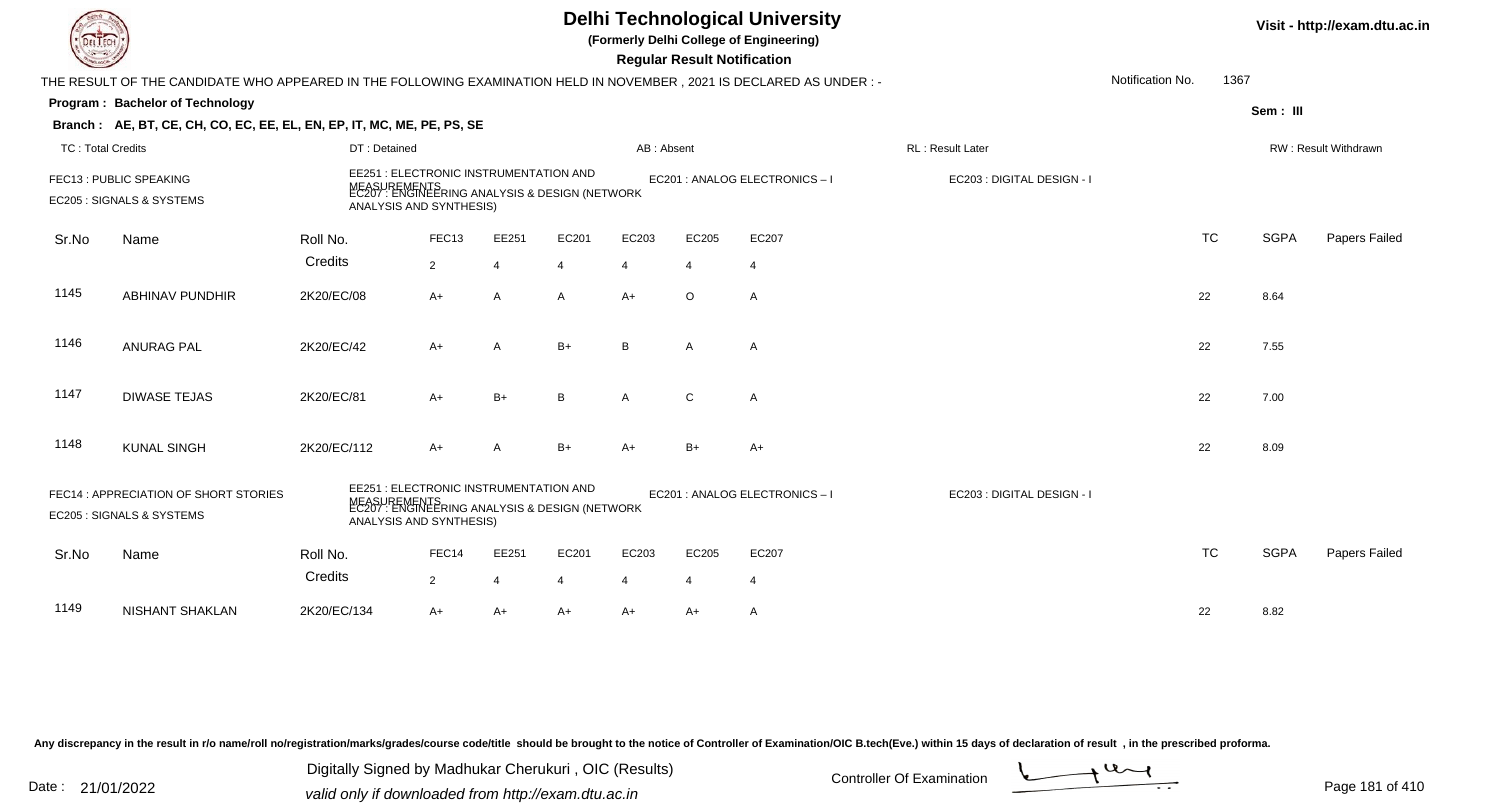## **Delhi Technological University**

**(Formerly Delhi College of Engineering)**

 **Regular Result Notification**

| $\sim$                   |                                                                                                                        |              |                                                                                                                                     |              |                |            | <b>Regular Result Rothrodtion</b> |                                |                            |                  |           |             |                      |
|--------------------------|------------------------------------------------------------------------------------------------------------------------|--------------|-------------------------------------------------------------------------------------------------------------------------------------|--------------|----------------|------------|-----------------------------------|--------------------------------|----------------------------|------------------|-----------|-------------|----------------------|
|                          | THE RESULT OF THE CANDIDATE WHO APPEARED IN THE FOLLOWING EXAMINATION HELD IN NOVEMBER , 2021 IS DECLARED AS UNDER : - |              |                                                                                                                                     |              |                |            |                                   |                                |                            | Notification No. | 1367      |             |                      |
|                          | Program: Bachelor of Technology                                                                                        |              |                                                                                                                                     |              |                |            |                                   |                                |                            |                  |           | Sem: III    |                      |
|                          | Branch: AE, BT, CE, CH, CO, EC, EE, EL, EN, EP, IT, MC, ME, PE, PS, SE                                                 |              |                                                                                                                                     |              |                |            |                                   |                                |                            |                  |           |             |                      |
| <b>TC: Total Credits</b> |                                                                                                                        | DT: Detained |                                                                                                                                     |              |                | AB: Absent |                                   |                                | RL: Result Later           |                  |           |             | RW: Result Withdrawn |
|                          | FEC18 : FINANCIAL STATEMENTS ANALYSIS<br>EC205 : SIGNALS & SYSTEMS                                                     |              | EE251 : ELECTRONIC INSTRUMENTATION AND<br>MEASUREMENTS<br>EC207 : ENGINEERING ANALYSIS & DESIGN (NETWORK<br>ANALYSIS AND SYNTHESIS) |              |                |            |                                   | EC201 : ANALOG ELECTRONICS - I | EC203 : DIGITAL DESIGN - I |                  |           |             |                      |
| Sr.No                    | Name                                                                                                                   | Roll No.     | FEC18                                                                                                                               | EE251        | EC201          | EC203      | EC205                             | EC207                          |                            |                  | <b>TC</b> | <b>SGPA</b> | Papers Failed        |
|                          |                                                                                                                        | Credits      | $\overline{2}$                                                                                                                      | 4            | $\overline{4}$ | 4          | $\overline{4}$                    | $\overline{4}$                 |                            |                  |           |             |                      |
| 1150                     | <b>ADITYA GUPTA</b>                                                                                                    | 2K20/EC/13   | $A+$                                                                                                                                | A            | $B+$           | $B+$       | $A+$                              | $\circ$                        |                            |                  | 22        | 8.27        |                      |
| 1151                     | AKSHAT GUPTAA                                                                                                          | 2K20/EC/18   | $A+$                                                                                                                                | A            | $\mathsf{A}$   | A          | A                                 | A                              |                            |                  | 22        | 8.09        |                      |
| 1152                     | <b>AMAN PRAKASH</b>                                                                                                    | 2K20/EC/24   | $A+$                                                                                                                                | $\mathsf{A}$ | $B+$           | $B+$       | $\mathsf{A}$                      | A                              |                            |                  | 22        | 7.73        |                      |
| 1153                     | ANAS MUSTAQUEEM                                                                                                        | 2K20/EC/29   | $A+$                                                                                                                                | $B+$         | $B+$           | $B+$       | B                                 | $B+$                           |                            |                  | 22        | 7.00        |                      |
| 1154                     | RANNYERE OBAKENG                                                                                                       | 2K20/EC/160  | $\mathsf{A}$                                                                                                                        | $B+$         | Α              | B          | $A+$                              | A                              |                            |                  | 22        | 7.64        |                      |
| 1155                     | SHIKHAR RAJ BERI                                                                                                       | 2K20/EC/198  | $\mathsf{A}$                                                                                                                        | A            | $A+$           | O          | A+                                | A+                             |                            |                  | 22        | 8.91        |                      |

Any discrepancy in the result in r/o name/roll no/registration/marks/grades/course code/title should be brought to the notice of Controller of Examination/OIC B.tech(Eve.) within 15 days of declaration of result, in the pr

Date : 21/01/2022 Digital Digital of Microsofted Chemical Controller Of Examination Determination Page 182 of 41 Digitally Signed by Madhukar Cherukuri , OIC (Results)

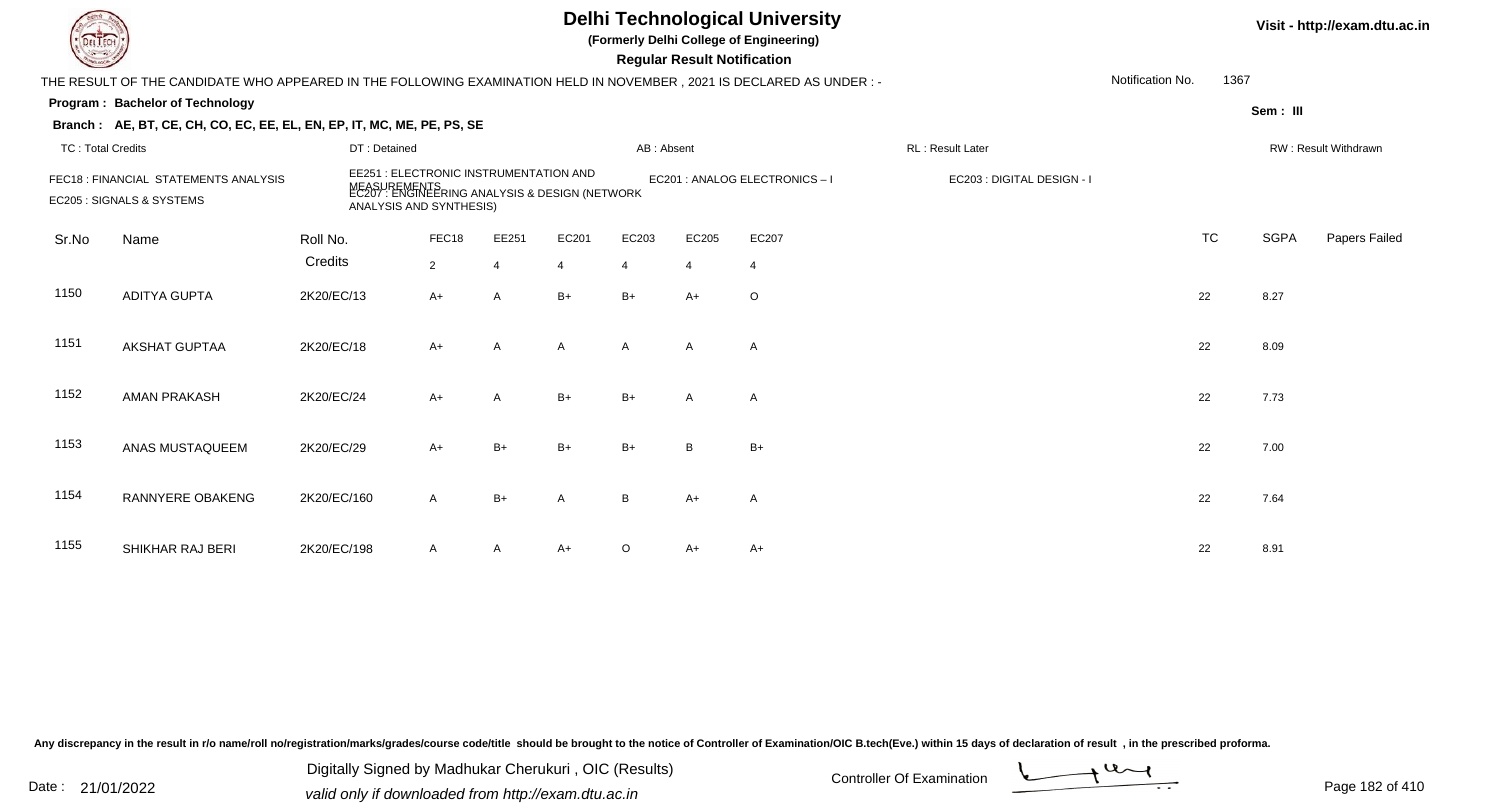|                          |                                                                                                                        |                                                                   |                                                         |                |       |                                | Visit - http://exam.dtu.ac.in      |                |                  |                  |           |             |                      |
|--------------------------|------------------------------------------------------------------------------------------------------------------------|-------------------------------------------------------------------|---------------------------------------------------------|----------------|-------|--------------------------------|------------------------------------|----------------|------------------|------------------|-----------|-------------|----------------------|
|                          | THE RESULT OF THE CANDIDATE WHO APPEARED IN THE FOLLOWING EXAMINATION HELD IN NOVEMBER , 2021 IS DECLARED AS UNDER : - |                                                                   |                                                         |                |       |                                | <b>Regular Result Notification</b> |                |                  | Notification No. | 1367      |             |                      |
|                          | Program: Bachelor of Technology                                                                                        |                                                                   |                                                         |                |       |                                |                                    |                |                  |                  |           | Sem: III    |                      |
|                          | Branch: AE, BT, CE, CH, CO, EC, EE, EL, EN, EP, IT, MC, ME, PE, PS, SE                                                 |                                                                   |                                                         |                |       |                                |                                    |                |                  |                  |           |             |                      |
| <b>TC: Total Credits</b> |                                                                                                                        | DT: Detained                                                      |                                                         |                |       | AB: Absent                     |                                    |                | RL: Result Later |                  |           |             | RW: Result Withdrawn |
| FEC1: SPORTS - I         | EC205 : SIGNALS & SYSTEMS                                                                                              | EE251 : ELECTRONIC INSTRUMENTATION AND<br>ANALYSIS AND SYNTHESIS) | :UREMENTS<br>7 : ENGINEERING ANALYSIS & DESIGN (NETWORK |                |       | EC201 : ANALOG ELECTRONICS - I | EC203 : DIGITAL DESIGN - I         |                |                  |                  |           |             |                      |
| Sr.No                    | Name                                                                                                                   | Roll No.                                                          | FEC1                                                    | EE251          | EC201 | EC203                          | EC205                              | EC207          |                  |                  | <b>TC</b> | <b>SGPA</b> | Papers Failed        |
|                          |                                                                                                                        | Credits                                                           | $\overline{2}$                                          | $\overline{4}$ |       | $\overline{4}$                 | $\overline{4}$                     | $\overline{4}$ |                  |                  |           |             |                      |
| 1156                     | AAKASH GAUR                                                                                                            | 2K20/EC/02                                                        | $\mathsf{A}$                                            | $\mathsf{A}$   | $B+$  | $B+$                           | $B+$                               | A              |                  |                  | 22        | 7.45        |                      |
| 1157                     | <b>JANESHWAR SINGH</b>                                                                                                 | 2K20/EC/101                                                       | $\mathsf{A}$                                            | $\mathsf{C}$   | F     | $B+$                           |                                    | $\mathbf C$    |                  |                  | 14        | 3.82        | EC201,<br>EC205,     |
| 1158                     | PRANSHU SWAROOP                                                                                                        | 2K20/EC/148                                                       | $\mathsf{A}$                                            | $\mathsf{A}$   | $A+$  | $A+$                           | A+                                 | A              |                  |                  | 22        | 8.55        |                      |
| 1159                     | SHUBHANKAR TIWARI                                                                                                      | 2K20/EC/206                                                       | A+                                                      | A              | A+    | $A+$                           | A                                  | $A+$           |                  |                  | 22        | 8.64        |                      |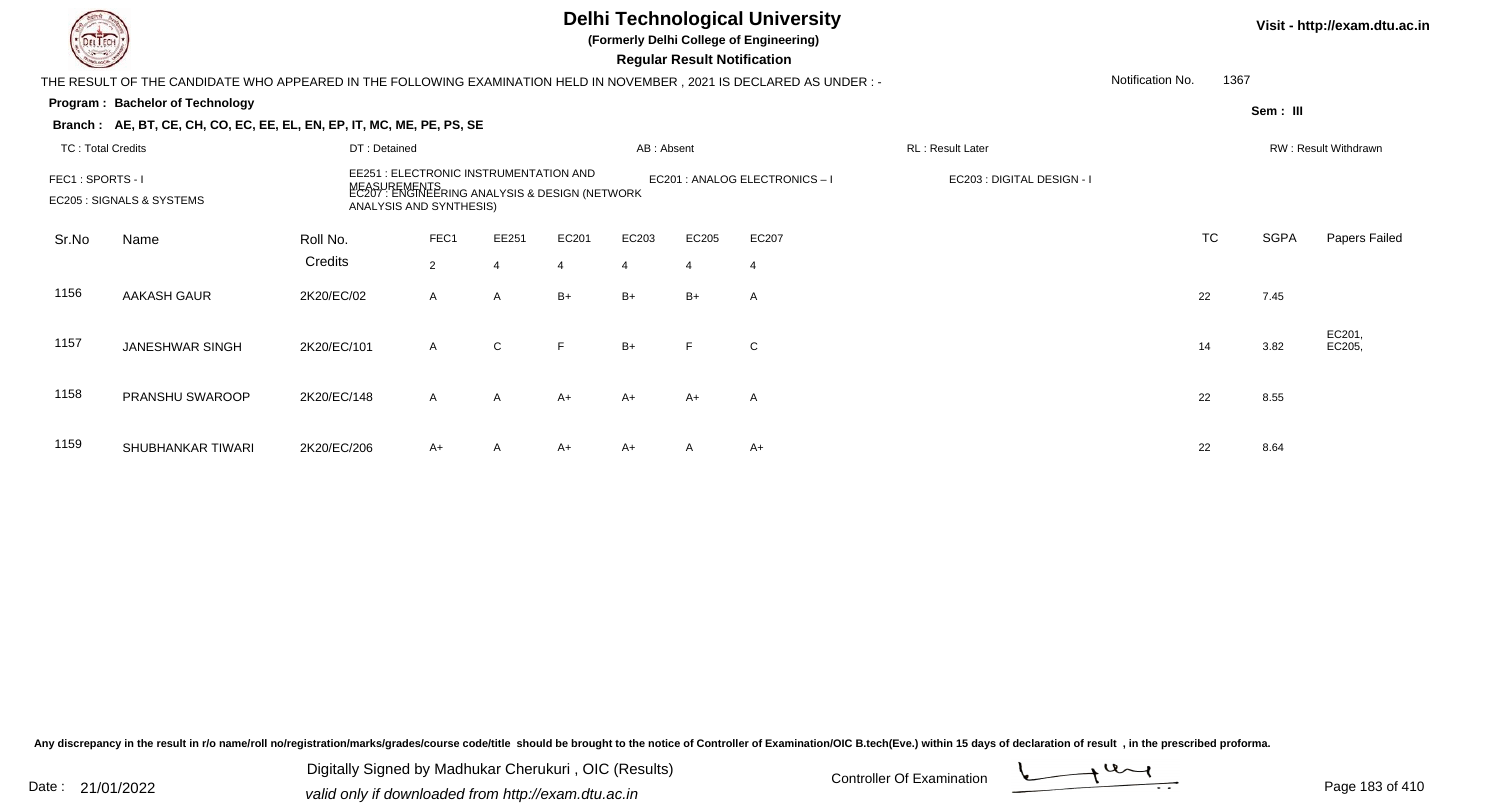|                          |                                                                                                                      |                                                                                                                                     |                |                |                |                | <b>Regular Result Notification</b> | <b>Delhi Technological University</b><br>(Formerly Delhi College of Engineering) |                            |                  |           |             | Visit - http://exam.dtu.ac.in |
|--------------------------|----------------------------------------------------------------------------------------------------------------------|-------------------------------------------------------------------------------------------------------------------------------------|----------------|----------------|----------------|----------------|------------------------------------|----------------------------------------------------------------------------------|----------------------------|------------------|-----------|-------------|-------------------------------|
|                          | THE RESULT OF THE CANDIDATE WHO APPEARED IN THE FOLLOWING EXAMINATION HELD IN NOVEMBER, 2021 IS DECLARED AS UNDER :- |                                                                                                                                     |                |                |                |                |                                    |                                                                                  |                            | Notification No. | 1367      |             |                               |
|                          | Program: Bachelor of Technology                                                                                      |                                                                                                                                     |                |                |                |                |                                    |                                                                                  |                            |                  |           | Sem: III    |                               |
|                          | Branch: AE, BT, CE, CH, CO, EC, EE, EL, EN, EP, IT, MC, ME, PE, PS, SE                                               |                                                                                                                                     |                |                |                |                |                                    |                                                                                  |                            |                  |           |             |                               |
| <b>TC: Total Credits</b> |                                                                                                                      | DT: Detained                                                                                                                        |                |                |                | AB: Absent     |                                    |                                                                                  | RL : Result Later          |                  |           |             | RW: Result Withdrawn          |
| FEC22: YOGA              | EC205 : SIGNALS & SYSTEMS                                                                                            | EE251 : ELECTRONIC INSTRUMENTATION AND<br>MEASUREMENTS<br>EC207 : ENGINEERING ANALYSIS & DESIGN (NETWORK<br>ANALYSIS AND SYNTHESIS) |                |                |                |                |                                    | EC201 : ANALOG ELECTRONICS-I                                                     | EC203 : DIGITAL DESIGN - I |                  |           |             |                               |
| Sr.No                    | Name                                                                                                                 | Roll No.                                                                                                                            | FEC22          | EE251          | EC201          | EC203          | EC205                              | EC207                                                                            |                            |                  | <b>TC</b> | <b>SGPA</b> | Papers Failed                 |
|                          |                                                                                                                      | Credits                                                                                                                             | $2^{\circ}$    | $\overline{4}$ | $\overline{4}$ | $\overline{4}$ | $\overline{4}$                     | $\overline{4}$                                                                   |                            |                  |           |             |                               |
| 1160                     | <b>AMAN KUMAR</b>                                                                                                    | 2K20/EC/23                                                                                                                          | A+             | $\overline{A}$ | B              | B              | $B+$                               | A                                                                                |                            |                  | 22        | 7.18        |                               |
| 1161                     | <b>NITIN</b>                                                                                                         | 2K20/EC/137                                                                                                                         | $A+$           | $\overline{A}$ | $A+$           | $A+$           | $\circ$                            | $\circ$                                                                          |                            |                  | 22        | 9.18        |                               |
| 1162                     | RISHAV RANJAN                                                                                                        | 2K20/EC/163                                                                                                                         | $\circ$        | $\circ$        | $A+$           | $\circ$        | $A+$                               | $\circ$                                                                          |                            |                  | 22        | 9.64        |                               |
| 1163                     | WONGANI DOMBOLA                                                                                                      | 2K20/EC/239                                                                                                                         | B              | $B+$           | $B+$           | P              | A                                  | $B+$                                                                             |                            |                  | 22        | 6.55        |                               |
|                          | FEC27 : PROFESSIONAL ETHICS & HUMAN VALUES<br>EC205 : SIGNALS & SYSTEMS                                              | EE251 : ELECTRONIC INSTRUMENTATION AND<br>MEASUREMENTS<br>EC207 : ENGINEERING ANALYSIS & DESIGN (NETWORK<br>ANALYSIS AND SYNTHESIS) |                |                |                |                |                                    | EC201 : ANALOG ELECTRONICS - I                                                   | EC203 : DIGITAL DESIGN - I |                  |           |             |                               |
| Sr.No                    | Name                                                                                                                 | Roll No.                                                                                                                            | FEC27          | EE251          | EC201          | EC203          | EC205                              | EC207                                                                            |                            |                  | <b>TC</b> | <b>SGPA</b> | Papers Failed                 |
|                          |                                                                                                                      | Credits                                                                                                                             | $\overline{2}$ | $\overline{4}$ | 4              | $\overline{4}$ | $\overline{4}$                     | $\overline{4}$                                                                   |                            |                  |           |             |                               |
| 1164                     | <b>GAURAV BANSAL</b>                                                                                                 | 2K20/EC/86                                                                                                                          | $\circ$        | $A+$           | $A+$           | $\circ$        | $\circ$                            | $\circ$                                                                          |                            |                  | 22        | 9.64        |                               |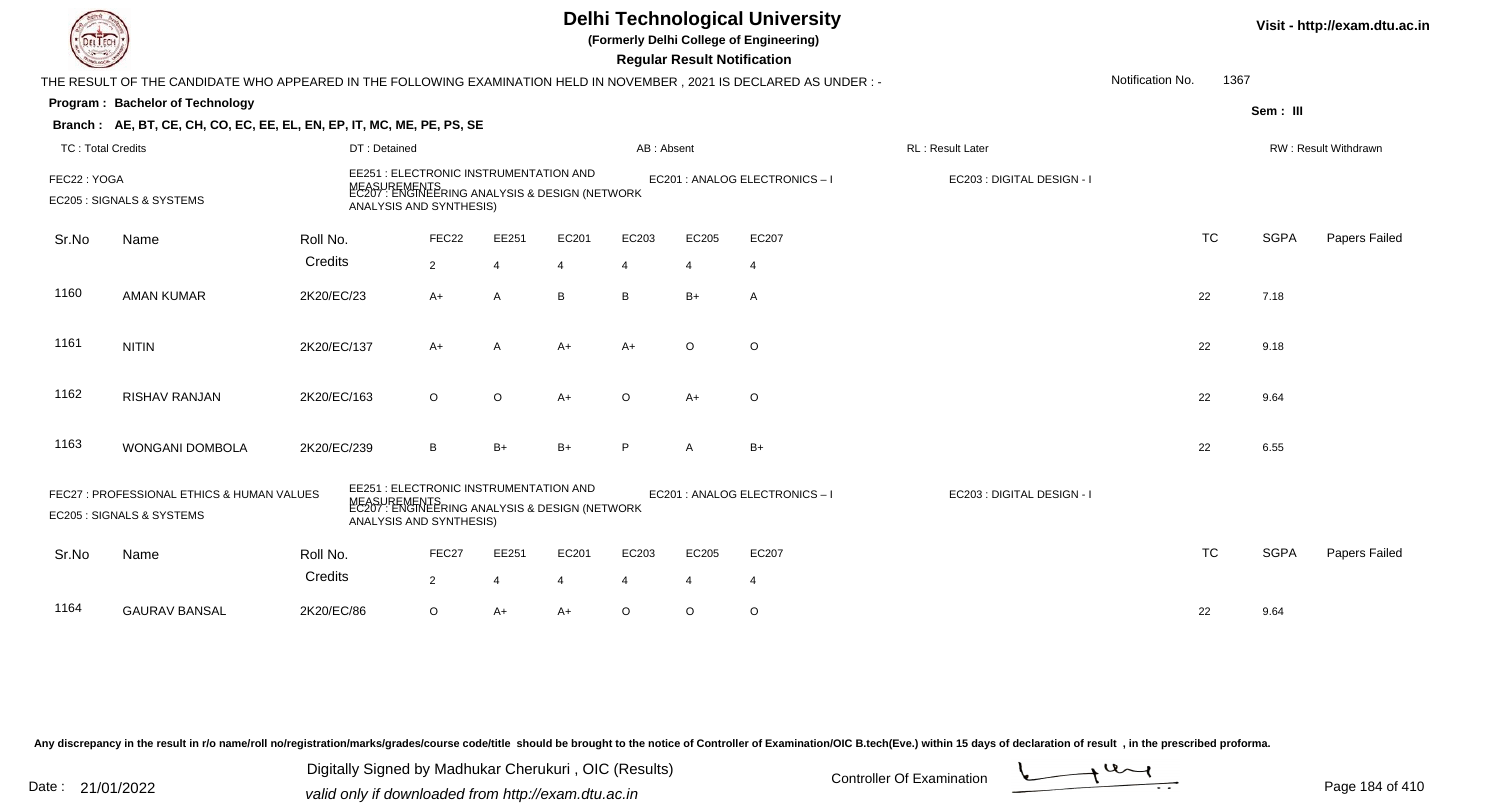|                          | <b>Delhi Technological University</b><br>(Formerly Delhi College of Engineering)<br>EL ECH<br><b>Regular Result Notification</b><br>THE RESULT OF THE CANDIDATE WHO APPEARED IN THE FOLLOWING EXAMINATION HELD IN NOVEMBER, 2021 IS DECLARED AS UNDER :- |              |                                                                                                                                     |                |                |              |              |                              |                            |                  |           |             | Visit - http://exam.dtu.ac.in |
|--------------------------|----------------------------------------------------------------------------------------------------------------------------------------------------------------------------------------------------------------------------------------------------------|--------------|-------------------------------------------------------------------------------------------------------------------------------------|----------------|----------------|--------------|--------------|------------------------------|----------------------------|------------------|-----------|-------------|-------------------------------|
|                          |                                                                                                                                                                                                                                                          |              |                                                                                                                                     |                |                |              |              |                              |                            | Notification No. | 1367      |             |                               |
|                          | Program: Bachelor of Technology                                                                                                                                                                                                                          |              |                                                                                                                                     |                |                |              |              |                              |                            |                  |           | Sem: III    |                               |
|                          | Branch: AE, BT, CE, CH, CO, EC, EE, EL, EN, EP, IT, MC, ME, PE, PS, SE                                                                                                                                                                                   |              |                                                                                                                                     |                |                |              |              |                              |                            |                  |           |             |                               |
| <b>TC: Total Credits</b> |                                                                                                                                                                                                                                                          | DT: Detained |                                                                                                                                     |                |                | AB: Absent   |              |                              | RL: Result Later           |                  |           |             | RW: Result Withdrawn          |
|                          | FEC28 : Emotional Intelligence<br>EC205 : SIGNALS & SYSTEMS                                                                                                                                                                                              |              | EE251 : ELECTRONIC INSTRUMENTATION AND<br>MEASUREMENTS<br>EC207 : ENGINEERING ANALYSIS & DESIGN (NETWORK<br>ANALYSIS AND SYNTHESIS) |                |                |              |              | EC201 : ANALOG ELECTRONICS-I | EC203 : DIGITAL DESIGN - I |                  |           |             |                               |
| Sr.No                    | Name                                                                                                                                                                                                                                                     | Roll No.     | FEC28                                                                                                                               | EE251          | EC201          | EC203        | EC205        | EC207                        |                            |                  | <b>TC</b> | <b>SGPA</b> | Papers Failed                 |
|                          |                                                                                                                                                                                                                                                          | Credits      | $2^{\circ}$                                                                                                                         | $\overline{4}$ | $\overline{4}$ | 4            | 4            | $\overline{4}$               |                            |                  |           |             |                               |
| 1165                     | <b>HIMANSHU KUMAR</b>                                                                                                                                                                                                                                    | 2K20/EC/98   | A+                                                                                                                                  | $\overline{A}$ | $B+$           | $A+$         | $B+$         | $\mathsf O$                  |                            |                  | 22        | 8.27        |                               |
| 1166                     | NATANSH BADOLIA                                                                                                                                                                                                                                          | 2K20/EC/129  | $\circ$                                                                                                                             | A              | $A+$           | $A+$         | A            | $\mathsf{A}$                 |                            |                  | 22        | 8.55        |                               |
| 1167                     | <b>SACHIN</b>                                                                                                                                                                                                                                            | 2K20/EC/175  | $A+$                                                                                                                                | $B+$           | $\mathsf{A}$   | $\circ$      | A            | A                            |                            |                  | 22        | 8.27        |                               |
| 1168                     | <b>SHASHANK GAUTAM</b>                                                                                                                                                                                                                                   | 2K20/EC/196  | $\circ$                                                                                                                             | A              | A              | $A+$         | $\mathsf{A}$ | $\mathsf{A}$                 |                            |                  | 22        | 8.36        |                               |
| 1169                     | <b>SURBHI LAKRA</b>                                                                                                                                                                                                                                      | 2K20/EC/215  | $A+$                                                                                                                                | $A+$           | A+             | $\circ$      | $A+$         | $A+$                         |                            |                  | 22        | 9.18        |                               |
| 1170                     | <b>SUSHANT</b>                                                                                                                                                                                                                                           | 2K20/EC/217  | $A+$                                                                                                                                | $\overline{A}$ | A+             | $\mathsf{A}$ | A            | $A+$                         |                            |                  | 22        | 8.45        |                               |
| 1171                     | <b>TANMAY GUPTA</b>                                                                                                                                                                                                                                      | 2K20/EC/220  | $\mathsf O$                                                                                                                         | A              | $A+$           | $A+$         | A+           | $A+$                         |                            |                  | 22        | 8.91        |                               |
| 1172                     | YASH JOSHI                                                                                                                                                                                                                                               | 2K20/EC/242  | O                                                                                                                                   | $A+$           | A+             | $\circ$      | $\circ$      | $A+$                         |                            |                  | 22        | 9.45        |                               |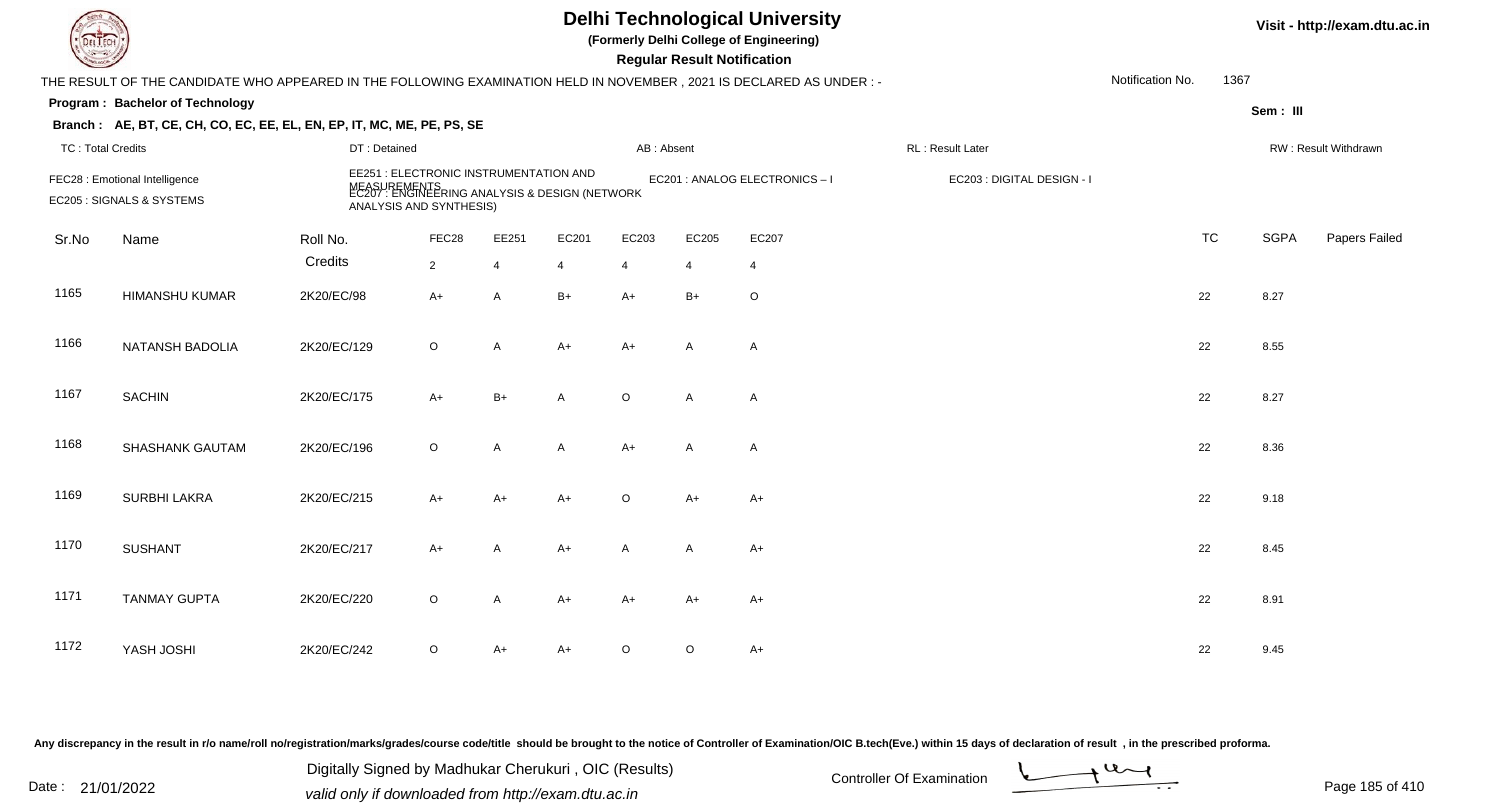| <b>LIECH</b>             |                                                                                                                      |                                                                                                                                     |                  |                |              |                | <b>Regular Result Notification</b> | <b>Delhi Technological University</b><br>(Formerly Delhi College of Engineering) |                            |                  |           |             | Visit - http://exam.dtu.ac.in |
|--------------------------|----------------------------------------------------------------------------------------------------------------------|-------------------------------------------------------------------------------------------------------------------------------------|------------------|----------------|--------------|----------------|------------------------------------|----------------------------------------------------------------------------------|----------------------------|------------------|-----------|-------------|-------------------------------|
|                          | THE RESULT OF THE CANDIDATE WHO APPEARED IN THE FOLLOWING EXAMINATION HELD IN NOVEMBER, 2021 IS DECLARED AS UNDER :- |                                                                                                                                     |                  |                |              |                |                                    |                                                                                  |                            | Notification No. | 1367      |             |                               |
|                          | Program: Bachelor of Technology                                                                                      |                                                                                                                                     |                  |                |              |                |                                    |                                                                                  |                            |                  |           | Sem: III    |                               |
|                          | Branch: AE, BT, CE, CH, CO, EC, EE, EL, EN, EP, IT, MC, ME, PE, PS, SE                                               |                                                                                                                                     |                  |                |              |                |                                    |                                                                                  |                            |                  |           |             |                               |
| <b>TC: Total Credits</b> |                                                                                                                      | DT: Detained                                                                                                                        |                  |                |              | AB: Absent     |                                    |                                                                                  | RL: Result Later           |                  |           |             | RW: Result Withdrawn          |
| FEC2 : SPORTS II         | EC205 : SIGNALS & SYSTEMS                                                                                            | EE251 : ELECTRONIC INSTRUMENTATION AND<br>MEASUREMENTS<br>EC207 : ENGINEERING ANALYSIS & DESIGN (NETWORK<br>ANALYSIS AND SYNTHESIS) |                  |                |              |                |                                    | EC201 : ANALOG ELECTRONICS-I                                                     | EC203 : DIGITAL DESIGN - I |                  |           |             |                               |
| Sr.No                    | Name                                                                                                                 | Roll No.                                                                                                                            | FEC <sub>2</sub> | EE251          | EC201        | EC203          | EC205                              | EC207                                                                            |                            |                  | <b>TC</b> | <b>SGPA</b> | Papers Failed                 |
|                          |                                                                                                                      | Credits                                                                                                                             | $2^{\circ}$      | $\overline{4}$ | 4            | $\overline{4}$ | $\overline{4}$                     | $\overline{4}$                                                                   |                            |                  |           |             |                               |
| 1173                     | <b>ASHISH</b>                                                                                                        | 2K20/EC/57                                                                                                                          | A+               | $A+$           | $B+$         | C              | $B+$                               | $\overline{A}$                                                                   |                            |                  | 22        | 7.36        |                               |
| 1174                     | AYUSH KUMAR JHA                                                                                                      | 2K20/EC/62                                                                                                                          | $B+$             | $\overline{A}$ | $B+$         | $A+$           | $B+$                               | $A+$                                                                             |                            |                  | 22        | 7.91        |                               |
| 1175                     | <b>FAUSTINO ELIAS VUMBI</b>                                                                                          | 2K20/EC/83                                                                                                                          | $\mathsf{A}$     | $A+$           | $\mathsf{A}$ | $\circ$        | $\mathsf{A}$                       | $A+$                                                                             |                            |                  | 22        | 8.73        |                               |
| 1176                     | NAVEEN BEMAD                                                                                                         | 2K20/EC/130                                                                                                                         | $A+$             | A              | A            | A              | $B+$                               | $\overline{A}$                                                                   |                            |                  | 22        | 7.91        |                               |
| 1177                     | SAURABH GOYAL                                                                                                        | 2K20/EC/193                                                                                                                         | $\mathsf{A}$     | A              | $A+$         | $\circ$        | $\mathsf{A}$                       | $A+$                                                                             |                            |                  | 22        | 8.73        |                               |
| 1178                     | SHREYAS ANAND                                                                                                        | 2K20/EC/204                                                                                                                         | A                | $\mathsf O$    | $A+$         | $\circ$        | A                                  | $A+$                                                                             |                            |                  | 22        | 9.09        |                               |
| 1179                     | <b>SUJAL GARG</b>                                                                                                    | 2K20/EC/212                                                                                                                         | A+               | A              | A+           | A              | A                                  | A+                                                                               |                            |                  | 22        | 8.45        |                               |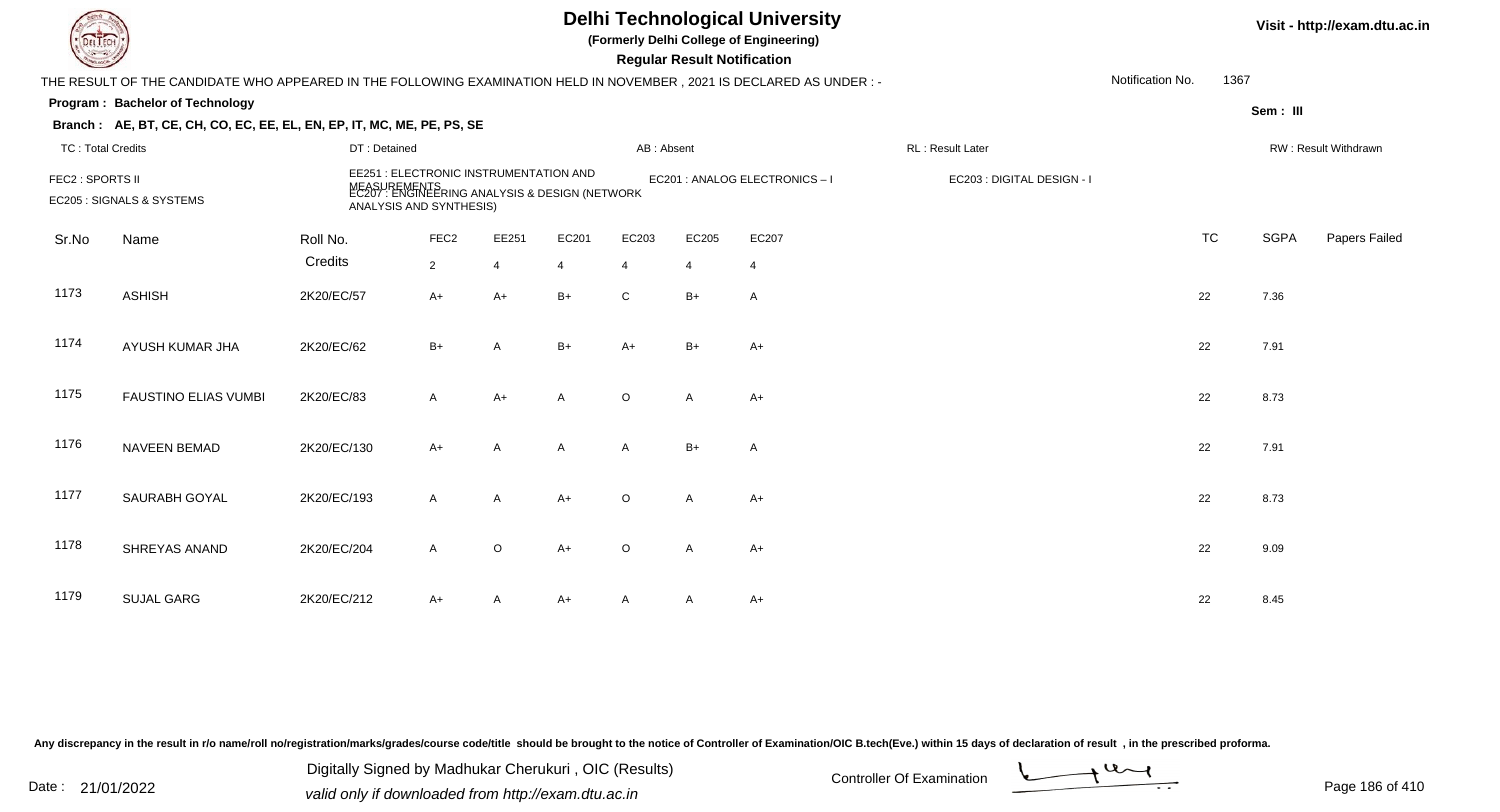|                          |                                                                                                                      |                                                                                                                                     |                |                |                |                | <b>Regular Result Notification</b> | <b>Delhi Technological University</b><br>(Formerly Delhi College of Engineering) |                            |                  |           |             | Visit - http://exam.dtu.ac.in |
|--------------------------|----------------------------------------------------------------------------------------------------------------------|-------------------------------------------------------------------------------------------------------------------------------------|----------------|----------------|----------------|----------------|------------------------------------|----------------------------------------------------------------------------------|----------------------------|------------------|-----------|-------------|-------------------------------|
|                          | THE RESULT OF THE CANDIDATE WHO APPEARED IN THE FOLLOWING EXAMINATION HELD IN NOVEMBER, 2021 IS DECLARED AS UNDER :- |                                                                                                                                     |                |                |                |                |                                    |                                                                                  |                            | Notification No. | 1367      |             |                               |
|                          | Program: Bachelor of Technology                                                                                      |                                                                                                                                     |                |                |                |                |                                    |                                                                                  |                            |                  |           | Sem: III    |                               |
|                          | Branch: AE, BT, CE, CH, CO, EC, EE, EL, EN, EP, IT, MC, ME, PE, PS, SE                                               |                                                                                                                                     |                |                |                |                |                                    |                                                                                  |                            |                  |           |             |                               |
| <b>TC: Total Credits</b> |                                                                                                                      | DT: Detained                                                                                                                        |                |                |                | AB: Absent     |                                    |                                                                                  | RL : Result Later          |                  |           |             | RW: Result Withdrawn          |
|                          | FEC32 : LOGICAL REASONING<br>EC205 : SIGNALS & SYSTEMS                                                               | EE251 : ELECTRONIC INSTRUMENTATION AND<br>MEASUREMENTS<br>EC207 : ENGINEERING ANALYSIS & DESIGN (NETWORK<br>ANALYSIS AND SYNTHESIS) |                |                |                |                |                                    | EC201 : ANALOG ELECTRONICS - I                                                   | EC203 : DIGITAL DESIGN - I |                  |           |             |                               |
| Sr.No                    | Name                                                                                                                 | Roll No.                                                                                                                            | FEC32          | EE251          | EC201          | EC203          | EC205                              | EC207                                                                            |                            |                  | <b>TC</b> | <b>SGPA</b> | Papers Failed                 |
|                          |                                                                                                                      | Credits                                                                                                                             | $\overline{2}$ | $\overline{4}$ | $\overline{4}$ | $\overline{4}$ | $\overline{4}$                     | $\overline{4}$                                                                   |                            |                  |           |             |                               |
| 1180                     | ARPAN GOYAL                                                                                                          | 2K20/EC/46                                                                                                                          | $A+$           | $A+$           | $\mathsf{A}$   | B              | A                                  | $\circ$                                                                          |                            |                  | 22        | 8.27        |                               |
| 1181                     | <b>DAKSH GUPTA</b>                                                                                                   | 2K20/EC/74                                                                                                                          | $A+$           | A              | A              | $A+$           | B                                  | $\overline{A}$                                                                   |                            |                  | 22        | 7.91        |                               |
| 1182                     | DHWANI KAUSHAL                                                                                                       | 2K20/EC/78                                                                                                                          | $A+$           | $\mathsf O$    | $\circ$        | $\circ$        | $\circ$                            | $A+$                                                                             |                            |                  | 22        | 9.73        |                               |
| 1183                     | DIKSHA CHAUHAN                                                                                                       | 2K20/EC/79                                                                                                                          | $A+$           | $A+$           | $A+$           | $\circ$        | $B+$                               | $A+$                                                                             |                            |                  | 22        | 8.82        |                               |
| 1184                     | <b>HARSH PANT</b>                                                                                                    | 2K20/EC/90                                                                                                                          | $A+$           | $\overline{A}$ | $B+$           | $\circ$        | A                                  | $A+$                                                                             |                            |                  | 22        | 8.45        |                               |
| 1185                     | <b>HARSH SINHA</b>                                                                                                   | 2K20/EC/91                                                                                                                          | A+             | $A+$           | $\circ$        | $\circ$        | $A+$                               | $A+$                                                                             |                            |                  | 22        | 9.36        |                               |
| 1186                     | <b>ISHAAN SINGH</b>                                                                                                  | 2K20/EC/99                                                                                                                          | A+             | A              | A              | $A+$           | B+                                 | $\mathsf{A}$                                                                     |                            |                  | 22        | 8.09        |                               |
| 1187                     | <b>KANISHK GUPTA</b>                                                                                                 | 2K20/EC/104                                                                                                                         | $A+$           | A              | $\circ$        | $\circ$        | $B+$                               | $A+$                                                                             |                            |                  | 22        | 8.82        |                               |
| 1188                     | <b>NIKHIL</b>                                                                                                        | 2K20/EC/132                                                                                                                         | A+             | A              | A              | A+             | $\circ$                            | $A+$                                                                             |                            |                  | 22        | 8.82        |                               |
|                          |                                                                                                                      |                                                                                                                                     |                |                |                |                |                                    |                                                                                  |                            |                  |           |             |                               |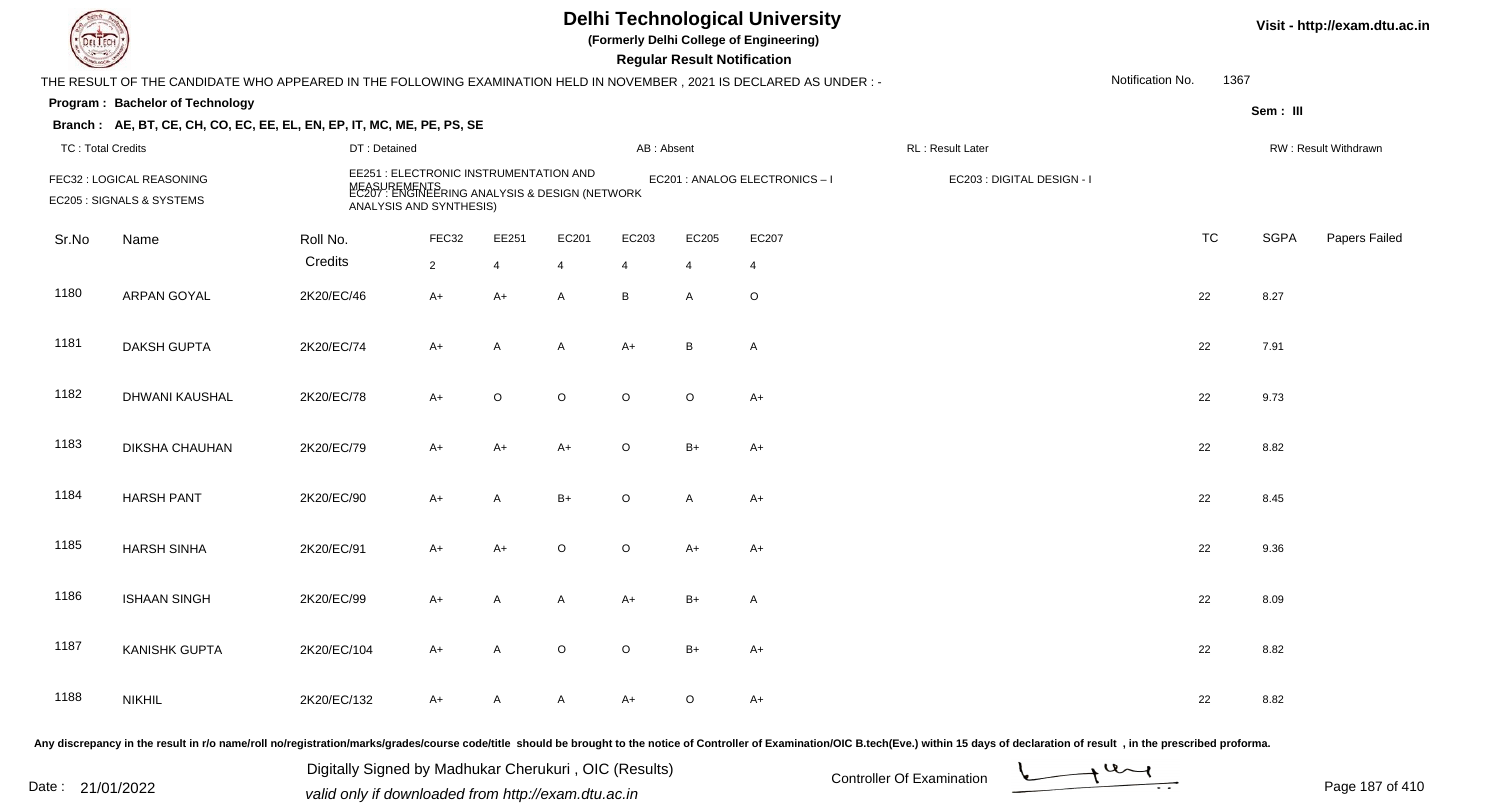| <b>DELTECH</b>           |                                                                                                                      |                                                                   |                |                |                                                                |                | <b>Regular Result Notification</b> | <b>Delhi Technological University</b><br>(Formerly Delhi College of Engineering) |                            |                  |             |             | Visit - http://exam.dtu.ac.in              |
|--------------------------|----------------------------------------------------------------------------------------------------------------------|-------------------------------------------------------------------|----------------|----------------|----------------------------------------------------------------|----------------|------------------------------------|----------------------------------------------------------------------------------|----------------------------|------------------|-------------|-------------|--------------------------------------------|
|                          | THE RESULT OF THE CANDIDATE WHO APPEARED IN THE FOLLOWING EXAMINATION HELD IN NOVEMBER, 2021 IS DECLARED AS UNDER :- |                                                                   |                |                |                                                                |                |                                    |                                                                                  |                            | Notification No. | 1367        |             |                                            |
|                          | Program: Bachelor of Technology                                                                                      |                                                                   |                |                |                                                                |                |                                    |                                                                                  |                            |                  |             | Sem: III    |                                            |
|                          | Branch: AE, BT, CE, CH, CO, EC, EE, EL, EN, EP, IT, MC, ME, PE, PS, SE                                               |                                                                   |                |                |                                                                |                |                                    |                                                                                  |                            |                  |             |             |                                            |
| <b>TC: Total Credits</b> |                                                                                                                      | DT: Detained                                                      |                |                |                                                                | AB: Absent     |                                    |                                                                                  | RL: Result Later           |                  |             |             | RW: Result Withdrawn                       |
|                          | FEC32 : LOGICAL REASONING<br>EC205 : SIGNALS & SYSTEMS                                                               | EE251 : ELECTRONIC INSTRUMENTATION AND<br>ANALYSIS AND SYNTHESIS) |                |                | MEASUREMENTS<br>EC207 : ENGINEERING ANALYSIS & DESIGN (NETWORK |                |                                    | EC201 : ANALOG ELECTRONICS - I                                                   | EC203 : DIGITAL DESIGN - I |                  |             |             |                                            |
| Sr.No                    | Name                                                                                                                 | Roll No.                                                          | FEC32          | EE251          | EC201                                                          | EC203          | EC205                              | EC207                                                                            |                            |                  | <b>TC</b>   | <b>SGPA</b> | Papers Failed                              |
|                          |                                                                                                                      | Credits                                                           | $\overline{2}$ | $\overline{4}$ | $\overline{4}$                                                 | $\overline{4}$ | $\overline{4}$                     | -4                                                                               |                            |                  |             |             |                                            |
|                          |                                                                                                                      |                                                                   | $A+$           | $\mathsf{A}$   | $\mathsf{A}$                                                   | $A+$           | $\circ$                            | $A+$                                                                             |                            |                  | 22          | 8.82        |                                            |
| 1189                     | <b>NISHIT MISHRA</b>                                                                                                 | 2K20/EC/135                                                       | F              | F              | E                                                              | E              | $\mathsf{F}$                       | F                                                                                |                            |                  | $\mathbf 0$ | 0.00        | FEC32EE251, EC201,<br>EC203, EC205, EC207, |
| 1190                     | PIYUSH KUMAR SINGH                                                                                                   | 2K20/EC/144                                                       | A+             | $A+$           | $A+$                                                           | A+             | $\mathsf{A}$                       | $\mathsf{A}$                                                                     |                            |                  | 22          | 8.64        |                                            |
| 1191                     | <b>RITHWICK SETHI</b>                                                                                                | 2K20/EC/165                                                       | $A+$           | $\circ$        | $\circ$                                                        | $A+$           | $\circ$                            | $A+$                                                                             |                            |                  | 22          | 9.55        |                                            |
| 1192                     | <b>RIYA</b>                                                                                                          | 2K20/EC/166                                                       | A+             | $\circ$        | $A+$                                                           | A+             | $A+$                               | $\circ$                                                                          |                            |                  | 22          | 9.36        |                                            |
| 1193                     | RYAN BINU VARGHESE                                                                                                   | 2K20/EC/173                                                       | A+             | $\overline{A}$ | A                                                              | A+             | $B+$                               | $\mathsf{B}+$                                                                    |                            |                  | 22          | 7.91        |                                            |
| 1194                     | SAHIL SONI                                                                                                           | 2K20/EC/180                                                       | A+             | A              | A+                                                             | A+             | A+                                 | A                                                                                |                            |                  | 22          | 8.64        |                                            |
| 1195                     | SANDEEP                                                                                                              | 2K20/EC/184                                                       | $A+$           | A              | A                                                              | A              | A                                  | $A+$                                                                             |                            |                  | 22          | 8.27        |                                            |
| 1196                     | SHIVANGI SEHGAL                                                                                                      | 2K20/EC/201                                                       | $A+$           | $\circ$        | A+                                                             | $\circ$        | $A+$                               | A+                                                                               |                            |                  | 22          | 9.36        |                                            |
|                          |                                                                                                                      |                                                                   |                |                |                                                                |                |                                    |                                                                                  |                            |                  |             |             |                                            |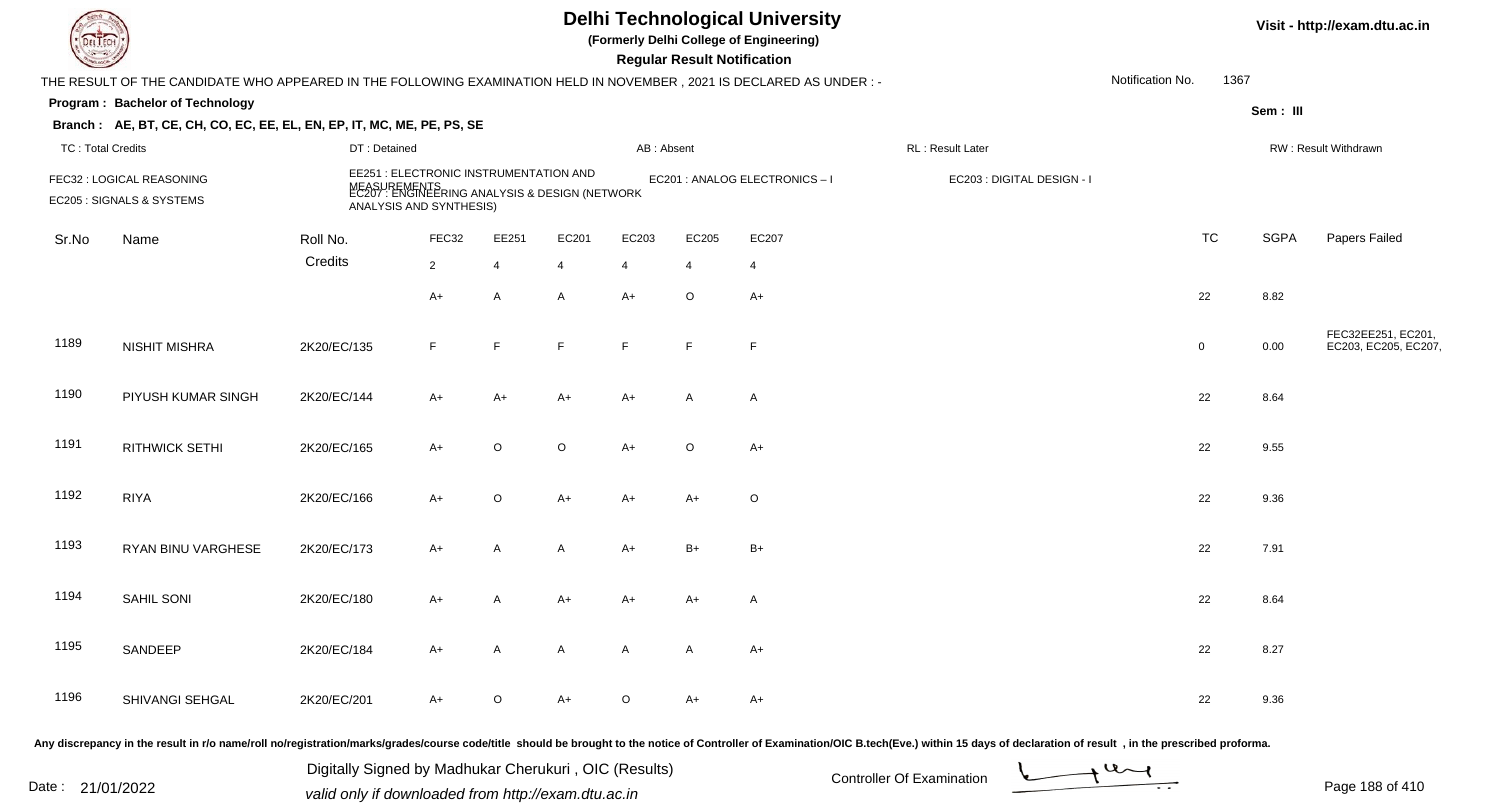|                          |                                                                                                                       |                                                                   |                                                                |              |                      |                              |                                    | Visit - http://exam.dtu.ac.in |  |                  |      |             |               |
|--------------------------|-----------------------------------------------------------------------------------------------------------------------|-------------------------------------------------------------------|----------------------------------------------------------------|--------------|----------------------|------------------------------|------------------------------------|-------------------------------|--|------------------|------|-------------|---------------|
|                          | THE RESULT OF THE CANDIDATE WHO APPEARED IN THE FOLLOWING EXAMINATION HELD IN NOVEMBER , 2021 IS DECLARED AS UNDER :- |                                                                   |                                                                |              |                      |                              | <b>Regular Result Notification</b> |                               |  | Notification No. | 1367 |             |               |
|                          | Program: Bachelor of Technology                                                                                       |                                                                   |                                                                |              |                      |                              |                                    |                               |  |                  |      | Sem: III    |               |
|                          | Branch: AE, BT, CE, CH, CO, EC, EE, EL, EN, EP, IT, MC, ME, PE, PS, SE                                                |                                                                   |                                                                |              |                      |                              |                                    |                               |  |                  |      |             |               |
| <b>TC: Total Credits</b> |                                                                                                                       |                                                                   |                                                                |              | RW: Result Withdrawn |                              |                                    |                               |  |                  |      |             |               |
|                          | FEC32 : LOGICAL REASONING<br>EC205 : SIGNALS & SYSTEMS                                                                | EE251 : ELECTRONIC INSTRUMENTATION AND<br>ANALYSIS AND SYNTHESIS) | MEASUREMENTS<br>EC207 : ENGINEERING ANALYSIS & DESIGN (NETWORK |              |                      | EC201 : ANALOG ELECTRONICS-I | EC203 : DIGITAL DESIGN - I         |                               |  |                  |      |             |               |
| Sr.No                    | Name                                                                                                                  | Roll No.                                                          | FEC32                                                          | EE251        | EC201                | EC203                        | EC205                              | EC207                         |  |                  | TC   | <b>SGPA</b> | Papers Failed |
|                          |                                                                                                                       | Credits                                                           | 2                                                              |              |                      | $\overline{4}$               | $\overline{4}$                     | $\overline{4}$                |  |                  |      |             |               |
|                          |                                                                                                                       |                                                                   | A+                                                             | $\circ$      | $A+$                 | $\circ$                      | A+                                 | $A+$                          |  |                  | 22   | 9.36        |               |
| 1197                     | <b>SHUBH SINGHAL</b>                                                                                                  | 2K20/EC/205                                                       | $\circ$                                                        | $\mathsf{A}$ | A+                   | A                            | A+                                 | A                             |  |                  | 22   | 8.55        |               |

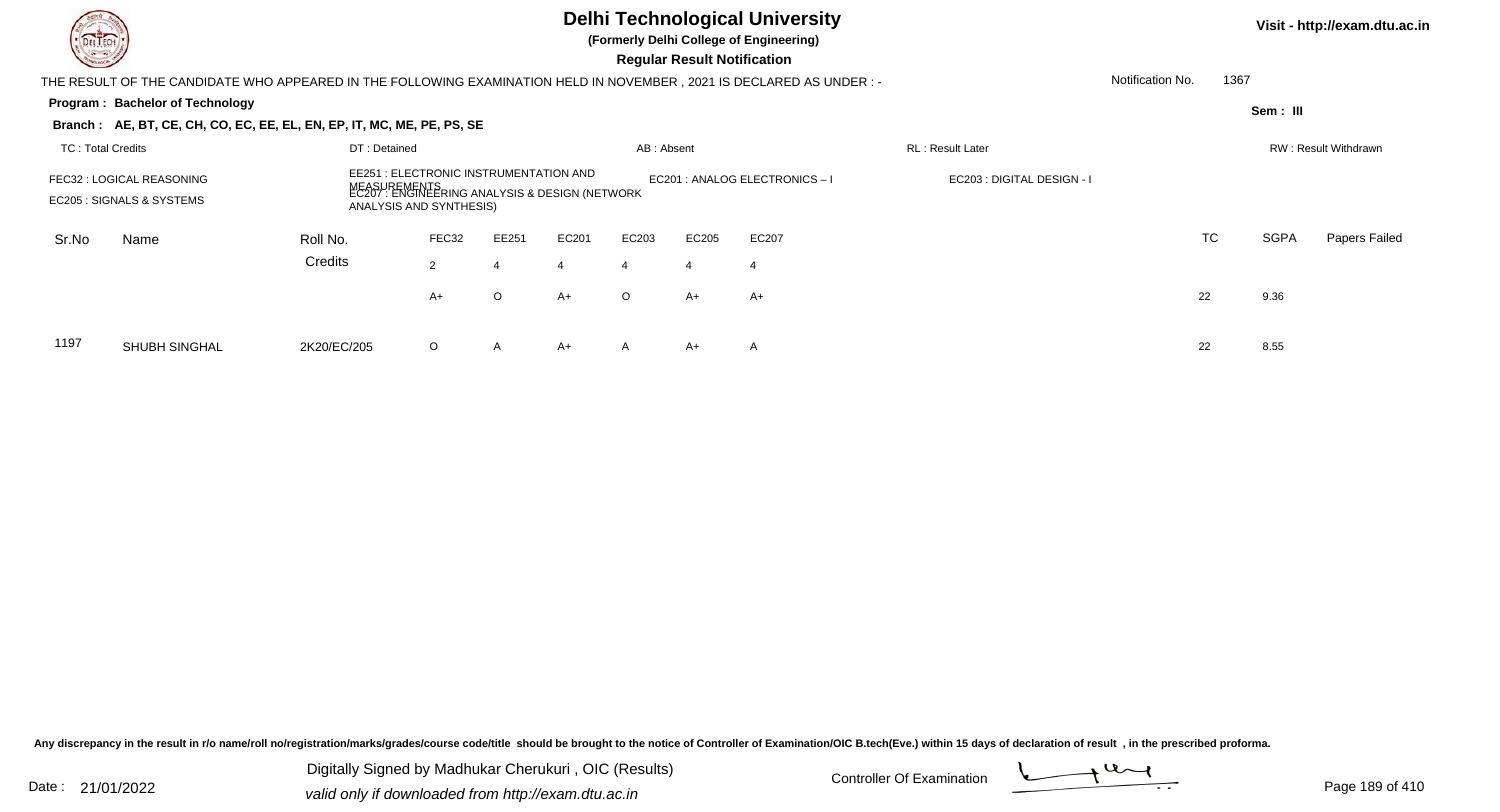| <b>Delhi Technological University</b><br>(Formerly Delhi College of Engineering)<br>EL I ECH<br><b>Regular Result Notification</b><br>THE RESULT OF THE CANDIDATE WHO APPEARED IN THE FOLLOWING EXAMINATION HELD IN NOVEMBER, 2021 IS DECLARED AS UNDER :- |                                                                        |              |                                                                                                                                     |                |                |              |                |                              |                            |                  |           |             | Visit - http://exam.dtu.ac.in |
|------------------------------------------------------------------------------------------------------------------------------------------------------------------------------------------------------------------------------------------------------------|------------------------------------------------------------------------|--------------|-------------------------------------------------------------------------------------------------------------------------------------|----------------|----------------|--------------|----------------|------------------------------|----------------------------|------------------|-----------|-------------|-------------------------------|
|                                                                                                                                                                                                                                                            |                                                                        |              |                                                                                                                                     |                |                |              |                |                              |                            | Notification No. | 1367      |             |                               |
|                                                                                                                                                                                                                                                            | Program: Bachelor of Technology                                        |              |                                                                                                                                     |                |                |              |                |                              |                            |                  |           | Sem: III    |                               |
|                                                                                                                                                                                                                                                            | Branch: AE, BT, CE, CH, CO, EC, EE, EL, EN, EP, IT, MC, ME, PE, PS, SE |              |                                                                                                                                     |                |                |              |                |                              |                            |                  |           |             |                               |
| <b>TC: Total Credits</b>                                                                                                                                                                                                                                   |                                                                        | DT: Detained |                                                                                                                                     |                |                | AB: Absent   |                |                              | RL: Result Later           |                  |           |             | RW: Result Withdrawn          |
| FEC37: FRENCH                                                                                                                                                                                                                                              | EC205 : SIGNALS & SYSTEMS                                              |              | EE251 : ELECTRONIC INSTRUMENTATION AND<br>MEASUREMENTS<br>EC207 : ENGINEERING ANALYSIS & DESIGN (NETWORK<br>ANALYSIS AND SYNTHESIS) |                |                |              |                | EC201 : ANALOG ELECTRONICS-I | EC203 : DIGITAL DESIGN - I |                  |           |             |                               |
| Sr.No                                                                                                                                                                                                                                                      | Name                                                                   | Roll No.     | FEC37                                                                                                                               | EE251          | EC201          | EC203        | EC205          | EC207                        |                            |                  | <b>TC</b> | <b>SGPA</b> | Papers Failed                 |
|                                                                                                                                                                                                                                                            |                                                                        | Credits      | $2^{\circ}$                                                                                                                         | $\overline{4}$ | $\overline{4}$ | 4            | $\overline{4}$ | $\overline{4}$               |                            |                  |           |             |                               |
| 1198                                                                                                                                                                                                                                                       | <b>ABHISHEK GUPTA</b>                                                  | 2K20/EC/09   | A+                                                                                                                                  | A              | $B+$           | $B+$         | A              | $B+$                         |                            |                  | 22        | 7.55        |                               |
| 1199                                                                                                                                                                                                                                                       | ANUPAM VERMA                                                           | 2K20/EC/37   | A+                                                                                                                                  | A              | $\mathsf{A}$   | $B+$         | A              | $\mathsf{A}$                 |                            |                  | 22        | 7.91        |                               |
| 1200                                                                                                                                                                                                                                                       | <b>ARPIT GARG</b>                                                      | 2K20/EC/47   | $\circ$                                                                                                                             | $A+$           | A              | $\mathsf{A}$ | $A+$           | $\circ$                      |                            |                  | 22        | 8.91        |                               |
| 1201                                                                                                                                                                                                                                                       | <b>HAPPY LAMBA</b>                                                     | 2K20/EC/87   | $\mathsf{A}$                                                                                                                        | A              | $B+$           | $\Omega$     | $B+$           | $\circ$                      |                            |                  | 22        | 8.36        |                               |
| 1202                                                                                                                                                                                                                                                       | <b>HARSHIT NAHATA</b>                                                  | 2K20/EC/95   | $\circ$                                                                                                                             | A              | $\circ$        | $A+$         | A+             | $A+$                         |                            |                  | 22        | 9.09        |                               |
| 1203                                                                                                                                                                                                                                                       | PARTH JOHRI                                                            | 2K20/EC/141  | $\circ$                                                                                                                             | $\circ$        | $\circ$        | $\circ$      | $\circ$        | $A+$                         |                            |                  | 22        | 9.82        |                               |
| 1204                                                                                                                                                                                                                                                       | PRASHANT SHUKLA                                                        | 2K20/EC/149  | $\circ$                                                                                                                             | $\mathsf O$    | $\circ$        | $\circ$      | A+             | $A+$                         |                            |                  | 22        | 9.64        |                               |
| 1205                                                                                                                                                                                                                                                       | <b>VANSH AGARWAL</b>                                                   | 2K20/EC/225  | A+                                                                                                                                  | $A+$           | $\circ$        | $B+$         | A+             | A+                           |                            |                  | 22        | 8.82        |                               |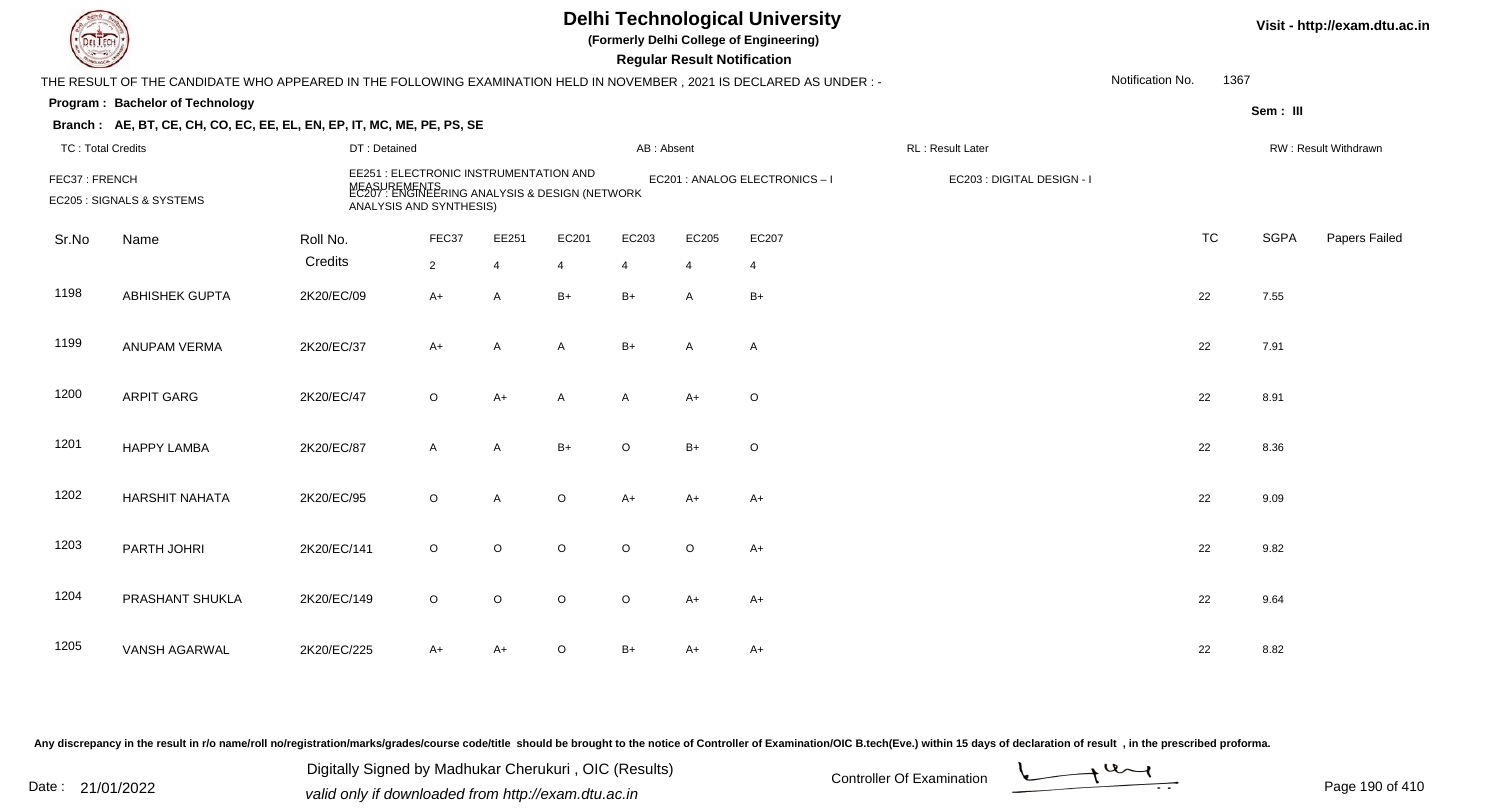|                          |                                                                                                                       |                                                                   |                                                                |                |       |                                | <b>Regular Result Notification</b> | <b>Delhi Technological University</b><br>(Formerly Delhi College of Engineering) |                  |                  |           |             | Visit - http://exam.dtu.ac.in |
|--------------------------|-----------------------------------------------------------------------------------------------------------------------|-------------------------------------------------------------------|----------------------------------------------------------------|----------------|-------|--------------------------------|------------------------------------|----------------------------------------------------------------------------------|------------------|------------------|-----------|-------------|-------------------------------|
|                          | THE RESULT OF THE CANDIDATE WHO APPEARED IN THE FOLLOWING EXAMINATION HELD IN NOVEMBER , 2021 IS DECLARED AS UNDER :- |                                                                   |                                                                |                |       |                                |                                    |                                                                                  |                  | Notification No. | 1367      |             |                               |
|                          | <b>Program: Bachelor of Technology</b>                                                                                |                                                                   |                                                                |                |       |                                |                                    |                                                                                  |                  |                  |           |             |                               |
|                          | Branch: AE, BT, CE, CH, CO, EC, EE, EL, EN, EP, IT, MC, ME, PE, PS, SE                                                |                                                                   |                                                                |                |       |                                |                                    |                                                                                  |                  |                  |           | Sem : III   |                               |
| <b>TC: Total Credits</b> |                                                                                                                       | DT: Detained                                                      |                                                                |                |       | AB: Absent                     |                                    |                                                                                  | RL: Result Later |                  |           |             | RW: Result Withdrawn          |
| FEC39: JAPANESE          | EC205 : SIGNALS & SYSTEMS                                                                                             | EE251 : ELECTRONIC INSTRUMENTATION AND<br>ANALYSIS AND SYNTHESIS) | MEASUREMENTS<br>EC207 : ENGINEERING ANALYSIS & DESIGN (NETWORK |                |       | EC201 : ANALOG ELECTRONICS - I | EC203 : DIGITAL DESIGN - I         |                                                                                  |                  |                  |           |             |                               |
| Sr.No                    | Name                                                                                                                  | Roll No.                                                          | FEC39                                                          | EE251          | EC201 | EC203                          | EC205                              | EC207                                                                            |                  |                  | <b>TC</b> | <b>SGPA</b> | Papers Failed                 |
|                          |                                                                                                                       | Credits                                                           | $\overline{2}$                                                 | $\overline{4}$ |       | $\overline{4}$                 | 4                                  | 4                                                                                |                  |                  |           |             |                               |
| 1206                     | AMRINDER SINGH SAINI                                                                                                  | 2K20/EC/27                                                        | A                                                              | $\circ$        | $B+$  | $\mathsf{F}$                   | A+                                 | $\mathsf{A}$                                                                     |                  |                  | 18        | 6.91        | EC203,                        |
| 1207                     | <b>RAHUL GUPTA</b>                                                                                                    | 2K20/EC/155                                                       | $B+$                                                           | $B+$           | B     | $A+$                           | B                                  | $\mathsf{A}$                                                                     |                  |                  | 22        | 7.18        |                               |
| 1208                     | <b>ROHIT SINGH</b>                                                                                                    | 2K20/EC/171                                                       | A                                                              | A              | $A+$  | $\mathsf{A}$                   | $\overline{A}$                     | $\mathsf{A}$                                                                     |                  |                  | 22        | 8.18        |                               |
| 1209                     | <b>RUDRA</b>                                                                                                          | 2K20/EC/172                                                       | $B+$                                                           | A              | A+    | $A+$                           | $B+$                               | $\mathsf{A}$                                                                     |                  |                  | 22        | 8.09        |                               |

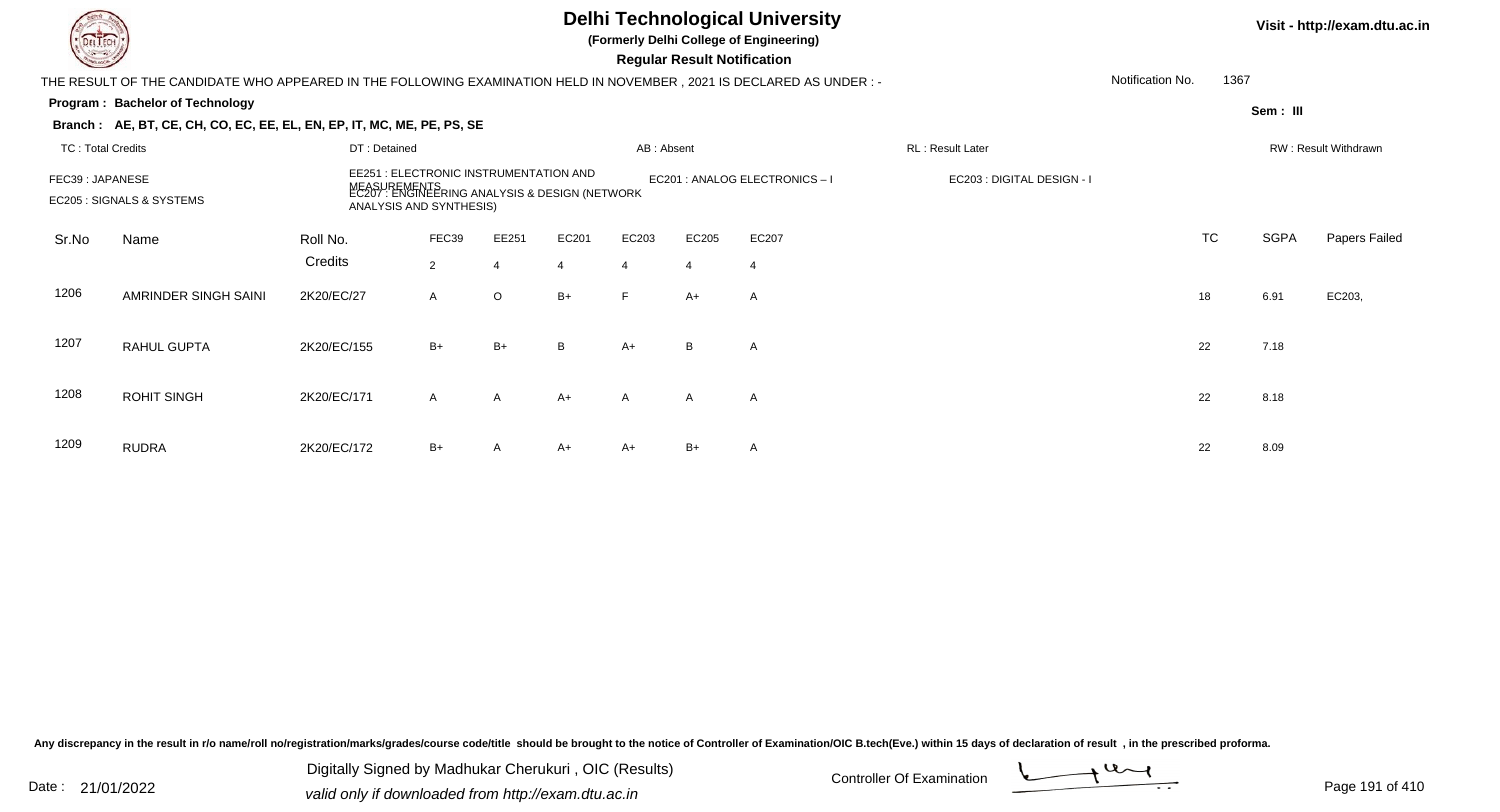| EL ECH                   |                                                                                                                      |                                                                                                                                     |                  |                |         |                | <b>Regular Result Notification</b> | <b>Delhi Technological University</b><br>(Formerly Delhi College of Engineering) |                            |                  |           |             | Visit - http://exam.dtu.ac.in |
|--------------------------|----------------------------------------------------------------------------------------------------------------------|-------------------------------------------------------------------------------------------------------------------------------------|------------------|----------------|---------|----------------|------------------------------------|----------------------------------------------------------------------------------|----------------------------|------------------|-----------|-------------|-------------------------------|
|                          | THE RESULT OF THE CANDIDATE WHO APPEARED IN THE FOLLOWING EXAMINATION HELD IN NOVEMBER, 2021 IS DECLARED AS UNDER :- |                                                                                                                                     |                  |                |         |                |                                    |                                                                                  |                            | Notification No. | 1367      |             |                               |
|                          | Program: Bachelor of Technology                                                                                      |                                                                                                                                     |                  |                |         |                |                                    |                                                                                  |                            |                  |           | Sem: III    |                               |
|                          | Branch: AE, BT, CE, CH, CO, EC, EE, EL, EN, EP, IT, MC, ME, PE, PS, SE                                               |                                                                                                                                     |                  |                |         |                |                                    |                                                                                  |                            |                  |           |             |                               |
| <b>TC: Total Credits</b> |                                                                                                                      | DT: Detained                                                                                                                        |                  |                |         | AB: Absent     |                                    |                                                                                  | RL: Result Later           |                  |           |             | RW: Result Withdrawn          |
|                          | FEC3: PHYSICAL EDU SPORTS<br>EC205 : SIGNALS & SYSTEMS                                                               | EE251 : ELECTRONIC INSTRUMENTATION AND<br>MEASUREMENTS<br>EC207 : ENGINEERING ANALYSIS & DESIGN (NETWORK<br>ANALYSIS AND SYNTHESIS) |                  |                |         |                |                                    | EC201 : ANALOG ELECTRONICS - I                                                   | EC203 : DIGITAL DESIGN - I |                  |           |             |                               |
| Sr.No                    | Name                                                                                                                 | Roll No.                                                                                                                            | FEC <sub>3</sub> | EE251          | EC201   | EC203          | EC205                              | EC207                                                                            |                            |                  | <b>TC</b> | <b>SGPA</b> | Papers Failed                 |
|                          |                                                                                                                      | Credits                                                                                                                             | $2^{\circ}$      | $\overline{4}$ | 4       | $\overline{4}$ | $\overline{4}$                     | $\overline{4}$                                                                   |                            |                  |           |             |                               |
| 1210                     | <b>ABHI GAUR</b>                                                                                                     | 2K20/EC/06                                                                                                                          | $A+$             | $A+$           | $B+$    | $A+$           | A+                                 | A                                                                                |                            | 22               |           | 8.45        |                               |
| 1211                     | <b>AGAM SHARMA</b>                                                                                                   | 2K20/EC/16                                                                                                                          | A                | $A+$           | $B+$    | $A+$           | A+                                 | A+                                                                               |                            | 22               |           | 8.55        |                               |
| 1212                     | <b>AJAY GUPTA</b>                                                                                                    | 2K20/EC/17                                                                                                                          | A                | A              | $B+$    | B              | $\mathsf{A}$                       | $A+$                                                                             |                            | 22               |           | 7.64        |                               |
| 1213                     | ARYAN DUTT                                                                                                           | 2K20/EC/55                                                                                                                          | $\mathsf{A}$     | $\mathsf O$    | A       | $B+$           | $\mathsf{A}$                       | A                                                                                |                            | 22               |           | 8.18        |                               |
| 1214                     | DEEPANSHU TAMTA                                                                                                      | 2K20/EC/77                                                                                                                          | $\mathsf{A}$     | A              | $B+$    | $\circ$        | A+                                 | A+                                                                               |                            | 22               |           | 8.55        |                               |
| 1215                     | <b>MANN SOM</b>                                                                                                      | 2K20/EC/120                                                                                                                         | A                | $\, {\bf B}$   | B       | $A+$           | $\mathsf C$                        | ${\rm C}$                                                                        |                            | 22               |           | 6.36        |                               |
| 1216                     | S SUCHIT                                                                                                             | 2K20/EC/174                                                                                                                         | A+               | A              | A+      | A+             | A+                                 | Α                                                                                |                            | 22               |           | 8.64        |                               |
| 1217                     | SHASHANK YADAV                                                                                                       | 2K20/EC/197                                                                                                                         | A+               | A              | $\circ$ | $\mathsf{A}$   | A                                  | A                                                                                |                            | 22               |           | 8.45        |                               |
| 1218                     | <b>VIPIN SINGH</b>                                                                                                   | 2K20/EC/232                                                                                                                         | P.               | $B+$           | A+      | B+             | A                                  | $\mathsf{A}$                                                                     |                            | 22               |           | 7.45        |                               |
|                          |                                                                                                                      |                                                                                                                                     |                  |                |         |                |                                    |                                                                                  |                            |                  |           |             |                               |

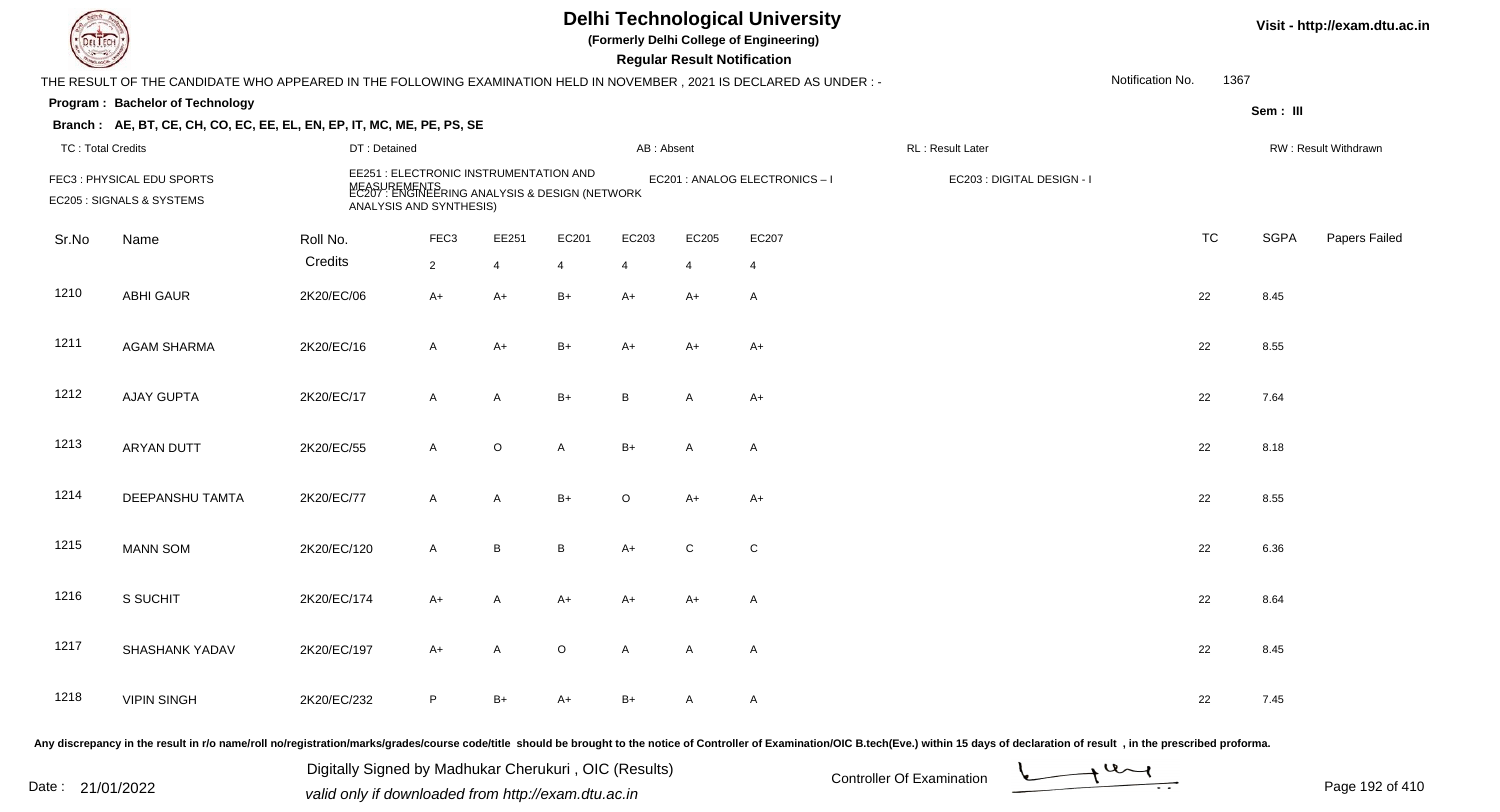|                          |                                                                                                                                                                                               |              |                                                                                                                           |                         |       | Visit - http://exam.dtu.ac.in |                                    |                                |                            |                  |           |             |                      |
|--------------------------|-----------------------------------------------------------------------------------------------------------------------------------------------------------------------------------------------|--------------|---------------------------------------------------------------------------------------------------------------------------|-------------------------|-------|-------------------------------|------------------------------------|--------------------------------|----------------------------|------------------|-----------|-------------|----------------------|
|                          | THE RESULT OF THE CANDIDATE WHO APPEARED IN THE FOLLOWING EXAMINATION HELD IN NOVEMBER , 2021 IS DECLARED AS UNDER : -                                                                        |              |                                                                                                                           |                         |       |                               | <b>Regular Result Notification</b> |                                |                            | Notification No. | 1367      |             |                      |
|                          | Program: Bachelor of Technology                                                                                                                                                               |              |                                                                                                                           |                         |       |                               |                                    |                                |                            |                  |           | Sem: III    |                      |
|                          | Branch: AE, BT, CE, CH, CO, EC, EE, EL, EN, EP, IT, MC, ME, PE, PS, SE                                                                                                                        |              |                                                                                                                           |                         |       |                               |                                    |                                |                            |                  |           |             |                      |
| <b>TC: Total Credits</b> |                                                                                                                                                                                               | DT: Detained |                                                                                                                           |                         |       | AB: Absent                    |                                    |                                | <b>RL: Result Later</b>    |                  |           |             | RW: Result Withdrawn |
|                          | EE251 : ELECTRONIC INSTRUMENTATION AND<br>FEC3: PHYSICAL EDU SPORTS<br>MEASUREMENTS<br>EC207 : ENGINEERING ANALYSIS & DESIGN (NETWORK<br>EC205 : SIGNALS & SYSTEMS<br>ANALYSIS AND SYNTHESIS) |              |                                                                                                                           |                         |       |                               |                                    | EC201 : ANALOG ELECTRONICS - I | EC203 : DIGITAL DESIGN - I |                  |           |             |                      |
| Sr.No                    | Name                                                                                                                                                                                          | Roll No.     | FEC3                                                                                                                      | EE251                   | EC201 | EC203                         | EC205                              | EC207                          |                            |                  | <b>TC</b> | <b>SGPA</b> | Papers Failed        |
|                          |                                                                                                                                                                                               | Credits      | $\overline{2}$                                                                                                            | $\overline{4}$          |       | 4                             |                                    | 4                              |                            |                  |           |             |                      |
|                          |                                                                                                                                                                                               |              | P                                                                                                                         | $B+$                    | $A+$  | $B+$                          | $\mathsf{A}$                       | A                              |                            |                  | 22        | 7.45        |                      |
| FEC40: GERMAN            | EC205 : SIGNALS & SYSTEMS                                                                                                                                                                     |              | EE251 : ELECTRONIC INSTRUMENTATION AND<br>IREMENTS<br>: ENGINEERING ANALYSIS & DESIGN (NETWORK<br>ANALYSIS AND SYNTHESIS) |                         |       |                               |                                    | EC201 : ANALOG ELECTRONICS - I | EC203 : DIGITAL DESIGN - I |                  |           |             |                      |
| Sr.No                    | Name                                                                                                                                                                                          | Roll No.     | FEC40                                                                                                                     | EE251                   | EC201 | EC203                         | EC205                              | EC207                          |                            |                  | <b>TC</b> | <b>SGPA</b> | Papers Failed        |
|                          |                                                                                                                                                                                               | Credits      | $\overline{2}$                                                                                                            | $\overline{\mathbf{4}}$ |       | $\overline{4}$                | 4                                  | 4                              |                            |                  |           |             |                      |
| 1219                     | <b>AMAN KUJUR</b>                                                                                                                                                                             | 2K20/EC/21   | $A+$                                                                                                                      | $A+$                    | A     | $B+$                          | $B+$                               | $\mathsf{A}$                   |                            |                  | 22        | 7.91        |                      |
| 1220                     | <b>BHUSHAN KUMAR</b>                                                                                                                                                                          | 2K20/EC/68   | A+                                                                                                                        | O                       | O     | $\circ$                       | $\circ$                            | $A+$                           |                            |                  | 22        | 9.73        |                      |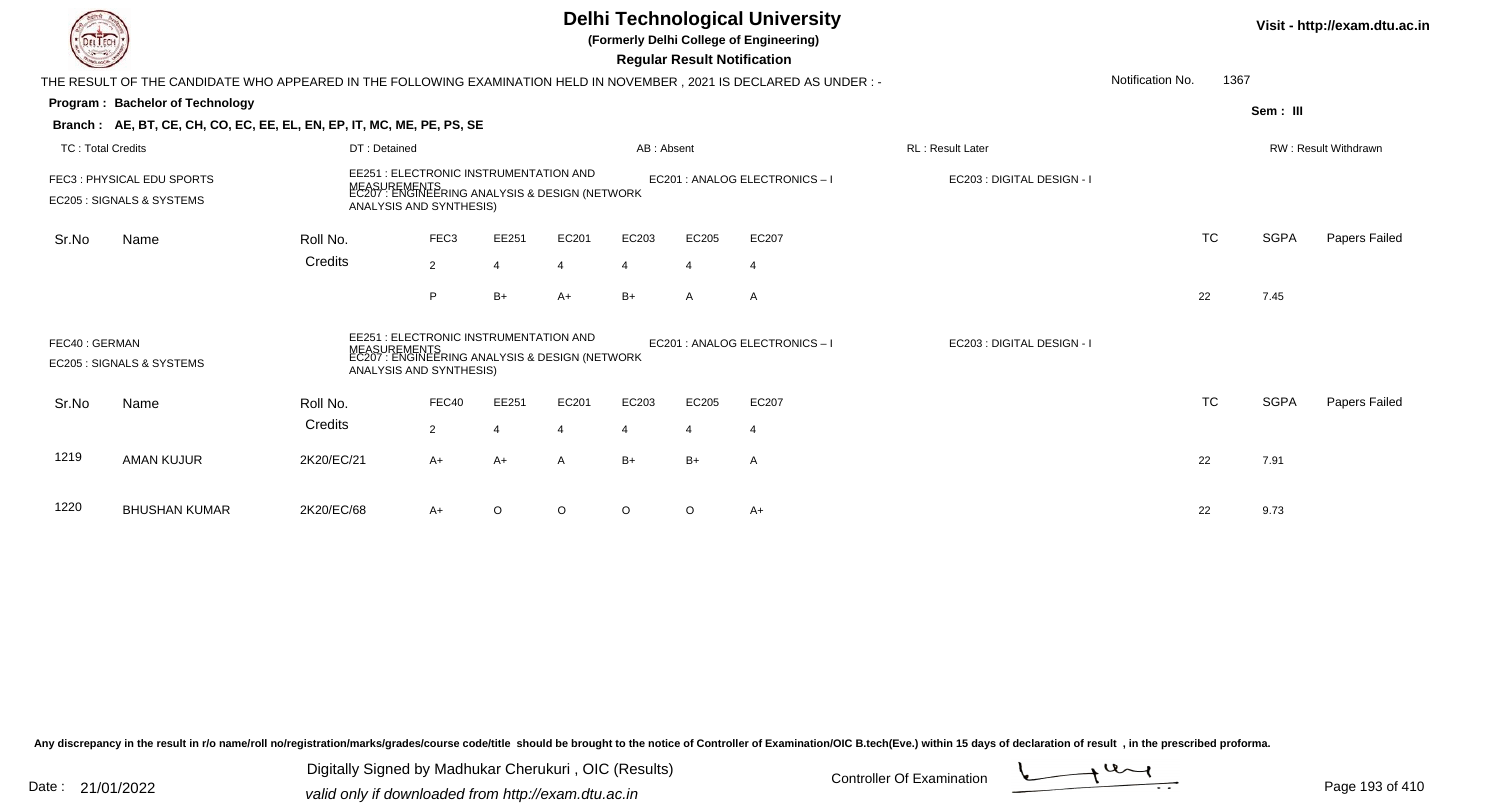| LI ECH                   |                                                                                                                      |              |                                                                                                                                     |                |              |                | <b>Regular Result Notification</b> | <b>Delhi Technological University</b><br>(Formerly Delhi College of Engineering) |                            |                  |           |             | Visit - http://exam.dtu.ac.in |
|--------------------------|----------------------------------------------------------------------------------------------------------------------|--------------|-------------------------------------------------------------------------------------------------------------------------------------|----------------|--------------|----------------|------------------------------------|----------------------------------------------------------------------------------|----------------------------|------------------|-----------|-------------|-------------------------------|
|                          | THE RESULT OF THE CANDIDATE WHO APPEARED IN THE FOLLOWING EXAMINATION HELD IN NOVEMBER, 2021 IS DECLARED AS UNDER :- |              |                                                                                                                                     |                |              |                |                                    |                                                                                  |                            | Notification No. | 1367      |             |                               |
|                          | Program: Bachelor of Technology                                                                                      |              |                                                                                                                                     |                |              |                |                                    |                                                                                  |                            |                  |           | Sem: III    |                               |
|                          | Branch: AE, BT, CE, CH, CO, EC, EE, EL, EN, EP, IT, MC, ME, PE, PS, SE                                               |              |                                                                                                                                     |                |              |                |                                    |                                                                                  |                            |                  |           |             |                               |
| <b>TC: Total Credits</b> |                                                                                                                      | DT: Detained |                                                                                                                                     |                |              | AB: Absent     |                                    |                                                                                  | RL: Result Later           |                  |           |             | RW: Result Withdrawn          |
|                          | FEC45 : ENGINEERING EXPLORATION<br>EC205 : SIGNALS & SYSTEMS                                                         |              | EE251 : ELECTRONIC INSTRUMENTATION AND<br>MEASUREMENTS<br>EC207 : ENGINEERING ANALYSIS & DESIGN (NETWORK<br>ANALYSIS AND SYNTHESIS) |                |              |                |                                    | EC201 : ANALOG ELECTRONICS-I                                                     | EC203 : DIGITAL DESIGN - I |                  |           |             |                               |
| Sr.No                    | Name                                                                                                                 | Roll No.     | FEC45                                                                                                                               | EE251          | EC201        | EC203          | EC205                              | EC207                                                                            |                            |                  | <b>TC</b> | <b>SGPA</b> | Papers Failed                 |
|                          |                                                                                                                      | Credits      | $\overline{2}$                                                                                                                      | $\overline{4}$ | 4            | $\overline{4}$ | $\overline{4}$                     | $\overline{4}$                                                                   |                            |                  |           |             |                               |
| 1221                     | MD ZEESHAN EQBAL                                                                                                     | 2K20/EC/123  | $\circ$                                                                                                                             | $\mathsf{A}$   | $\circ$      | $A+$           | Α                                  | $A+$                                                                             |                            |                  | 22        | 8.91        |                               |
| 1222                     | PIYUSH GOENKA                                                                                                        | 2K20/EC/143  | $\circ$                                                                                                                             | A              | $A+$         | $A+$           | $\circ$                            | $A+$                                                                             |                            |                  | 22        | 9.09        |                               |
| 1223                     | RACHIT MIMROT                                                                                                        | 2K20/EC/153  | $A+$                                                                                                                                | $B+$           | $B+$         | A              | $B+$                               | B                                                                                |                            |                  | 22        | 7.18        |                               |
| 1224                     | <b>RAHUL KUMAR</b>                                                                                                   | 2K20/EC/156  | $\circ$                                                                                                                             | $B+$           | $\mathsf{A}$ | $\mathsf{A}$   | A                                  | $\mathsf{A}$                                                                     |                            |                  | 22        | 8.00        |                               |
| 1225                     | <b>RISHABH JAIN</b>                                                                                                  | 2K20/EC/162  | $\circ$                                                                                                                             | $A+$           | $A+$         | $A+$           | $\circ$                            | $A+$                                                                             |                            |                  | 22        | 9.27        |                               |
| 1226                     | SAGAR BANSAL                                                                                                         | 2K20/EC/177  | O                                                                                                                                   | A              | A+           | $A+$           | $\circ$                            | $A+$                                                                             |                            |                  | 22        | 9.09        |                               |
| 1227                     | <b>VIVEK SINGH</b>                                                                                                   | 2K20/EC/238  | O                                                                                                                                   | A              | A            | A              | A+                                 | A                                                                                |                            |                  | 22        | 8.36        |                               |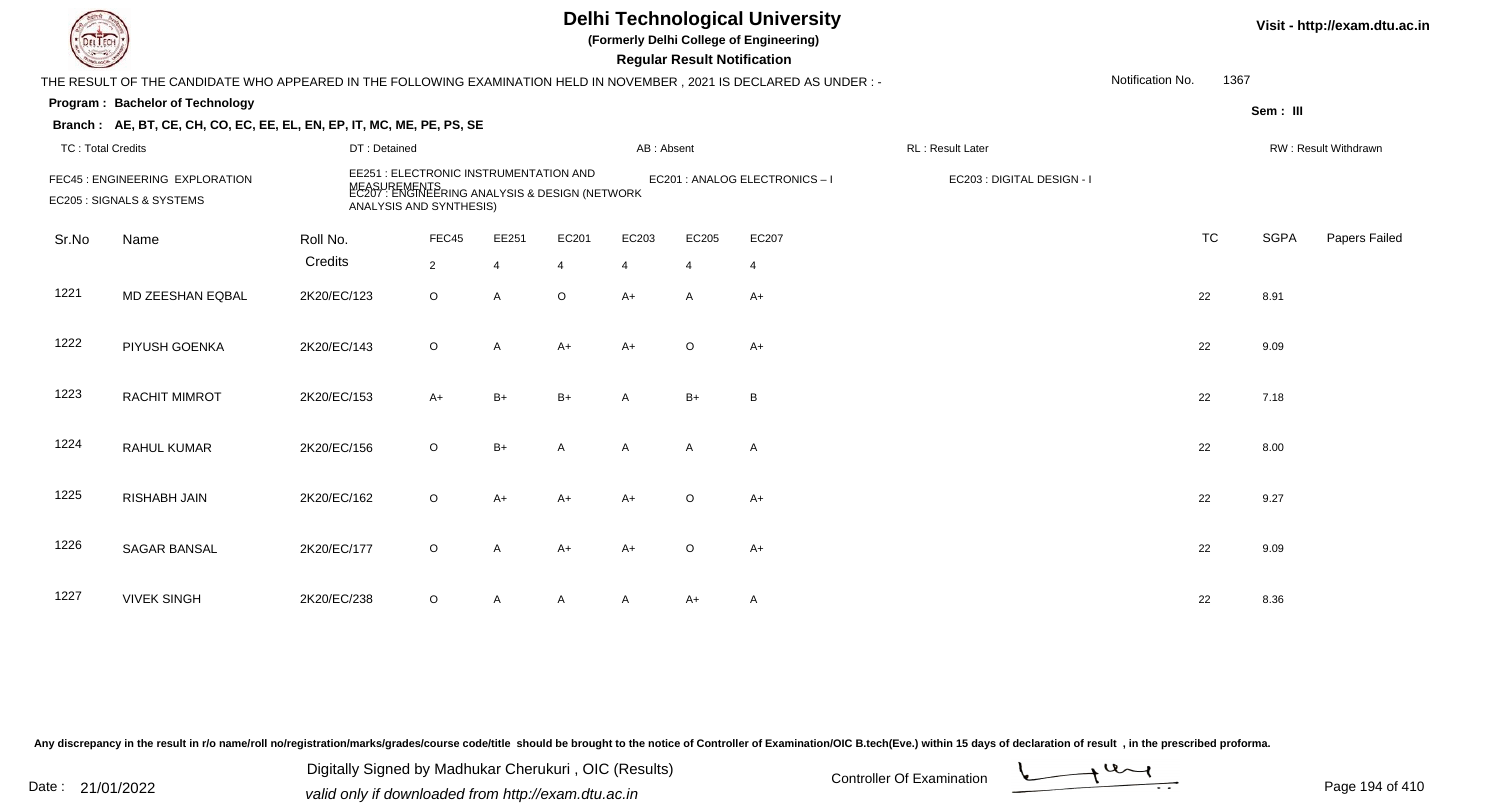| DEL TECH                 |                                                                                                                       |                                                                                                                                     |              |                |       |            | <b>Regular Result Notification</b> | <b>Delhi Technological University</b><br>(Formerly Delhi College of Engineering) |                                                                                                                                                                                                                                |                  |              |             | Visit - http://exam.dtu.ac.in             |
|--------------------------|-----------------------------------------------------------------------------------------------------------------------|-------------------------------------------------------------------------------------------------------------------------------------|--------------|----------------|-------|------------|------------------------------------|----------------------------------------------------------------------------------|--------------------------------------------------------------------------------------------------------------------------------------------------------------------------------------------------------------------------------|------------------|--------------|-------------|-------------------------------------------|
|                          | THE RESULT OF THE CANDIDATE WHO APPEARED IN THE FOLLOWING EXAMINATION HELD IN NOVEMBER, 2021 IS DECLARED AS UNDER : - |                                                                                                                                     |              |                |       |            |                                    |                                                                                  |                                                                                                                                                                                                                                | Notification No. | 1367         |             |                                           |
|                          | Program: Bachelor of Technology                                                                                       |                                                                                                                                     |              |                |       |            |                                    |                                                                                  |                                                                                                                                                                                                                                |                  |              | Sem : III   |                                           |
|                          | Branch: AE, BT, CE, CH, CO, EC, EE, EL, EN, EP, IT, MC, ME, PE, PS, SE                                                |                                                                                                                                     |              |                |       |            |                                    |                                                                                  |                                                                                                                                                                                                                                |                  |              |             |                                           |
| <b>TC: Total Credits</b> |                                                                                                                       | DT: Detained                                                                                                                        |              |                |       | AB: Absent |                                    |                                                                                  | RL: Result Later                                                                                                                                                                                                               |                  |              |             | RW: Result Withdrawn                      |
|                          | FEC46 : TECHNICAL COMMUNICATION<br>EC205 : SIGNALS & SYSTEMS                                                          | EE251 : ELECTRONIC INSTRUMENTATION AND<br>MEASUREMENTS<br>EC207 : ENGINEERING ANALYSIS & DESIGN (NETWORK<br>ANALYSIS AND SYNTHESIS) |              |                |       |            |                                    | EC201 : ANALOG ELECTRONICS-I                                                     | EC203 : DIGITAL DESIGN - I                                                                                                                                                                                                     |                  |              |             |                                           |
| Sr.No                    | Name                                                                                                                  | Roll No.                                                                                                                            | FEC46        | EE251          | EC201 | EC203      | EC205                              | EC207                                                                            |                                                                                                                                                                                                                                |                  | <b>TC</b>    | <b>SGPA</b> | Papers Failed                             |
|                          |                                                                                                                       | Credits                                                                                                                             | 2            | $\overline{4}$ | 4     | 4          | $\overline{4}$                     | $\overline{4}$                                                                   |                                                                                                                                                                                                                                |                  |              |             |                                           |
| 1228                     | <b>ANIKET SINGH</b>                                                                                                   | 2K20/EC/31                                                                                                                          | $A+$         | $A+$           | $B+$  | $B+$       | $\mathsf{A}$                       | $\overline{A}$                                                                   |                                                                                                                                                                                                                                |                  | 22           | 7.91        |                                           |
| 1229                     | ANSH JINDAL                                                                                                           | 2K20/EC/32                                                                                                                          | $\mathsf{A}$ | A              | $B+$  | $B+$       | $B+$                               | $B+$                                                                             |                                                                                                                                                                                                                                |                  | 22           | 7.27        |                                           |
| 1230                     | ANURAG HOODA                                                                                                          | 2K20/EC/39                                                                                                                          | $A+$         | $A+$           | $B+$  | $B+$       | $B+$                               | $\overline{A}$                                                                   |                                                                                                                                                                                                                                |                  | 22           | 7.73        |                                           |
| 1231                     | ANURAG KUMAR MISHRA                                                                                                   | 2K20/EC/41                                                                                                                          | $A+$         | A              | $B+$  | B          | A                                  | $\overline{A}$                                                                   |                                                                                                                                                                                                                                |                  | 22           | 7.55        |                                           |
| 1232                     | APOORV GUPTA                                                                                                          | 2K20/EC/43                                                                                                                          | F.           | F.             | F.    | E          | F                                  | $\mathsf{F}$                                                                     |                                                                                                                                                                                                                                |                  | $\mathbf{0}$ | 0.00        | FEC46EE251, EC201,<br>EC203, EC205, EC207 |
| 1233                     | <b>ARNAV AGRAWAL</b>                                                                                                  | 2K20/EC/45                                                                                                                          | $A+$         | A              | $B+$  | B.         | A                                  | $A+$                                                                             |                                                                                                                                                                                                                                |                  | 22           | 7.73        |                                           |
| 1234                     | <b>ARYAN CIBU</b>                                                                                                     | 2K20/EC/54                                                                                                                          | A+           | $B+$           |       |            | ${\bf C}$                          | $\sf P$                                                                          |                                                                                                                                                                                                                                |                  | 14           | 3.73        | EC201,<br>EC203,                          |
| 1235                     | <b>DEEPAK KUMAR</b>                                                                                                   | 2K20/EC/75                                                                                                                          | A+           | A              | $B+$  | $A+$       | $B+$                               | $\mathsf{A}$                                                                     |                                                                                                                                                                                                                                |                  | 22           | 7.91        |                                           |
| 1236                     | <b>HARSHIT JAWDA</b>                                                                                                  | 2K20/EC/94                                                                                                                          | A+           | A              | B+    | $\circ$    | $B+$                               | $A+$                                                                             |                                                                                                                                                                                                                                |                  | 22           | 8.27        |                                           |
|                          |                                                                                                                       |                                                                                                                                     |              |                |       |            |                                    |                                                                                  | Any discrepancy in the result in r/o name/roll no/registration/marks/grades/course code/title should be brought to the notice of Controller of Examination/OIC B.tech(Eve.) within 15 days of declaration of result , in the p |                  |              |             |                                           |

Date : 21/01/2022 Digital Digital of Microsofted Chemical Controller Of Examination Determination Page 195 of 41 Digitally Signed by Madhukar Cherukuri , OIC (Results)

Page 195 of 410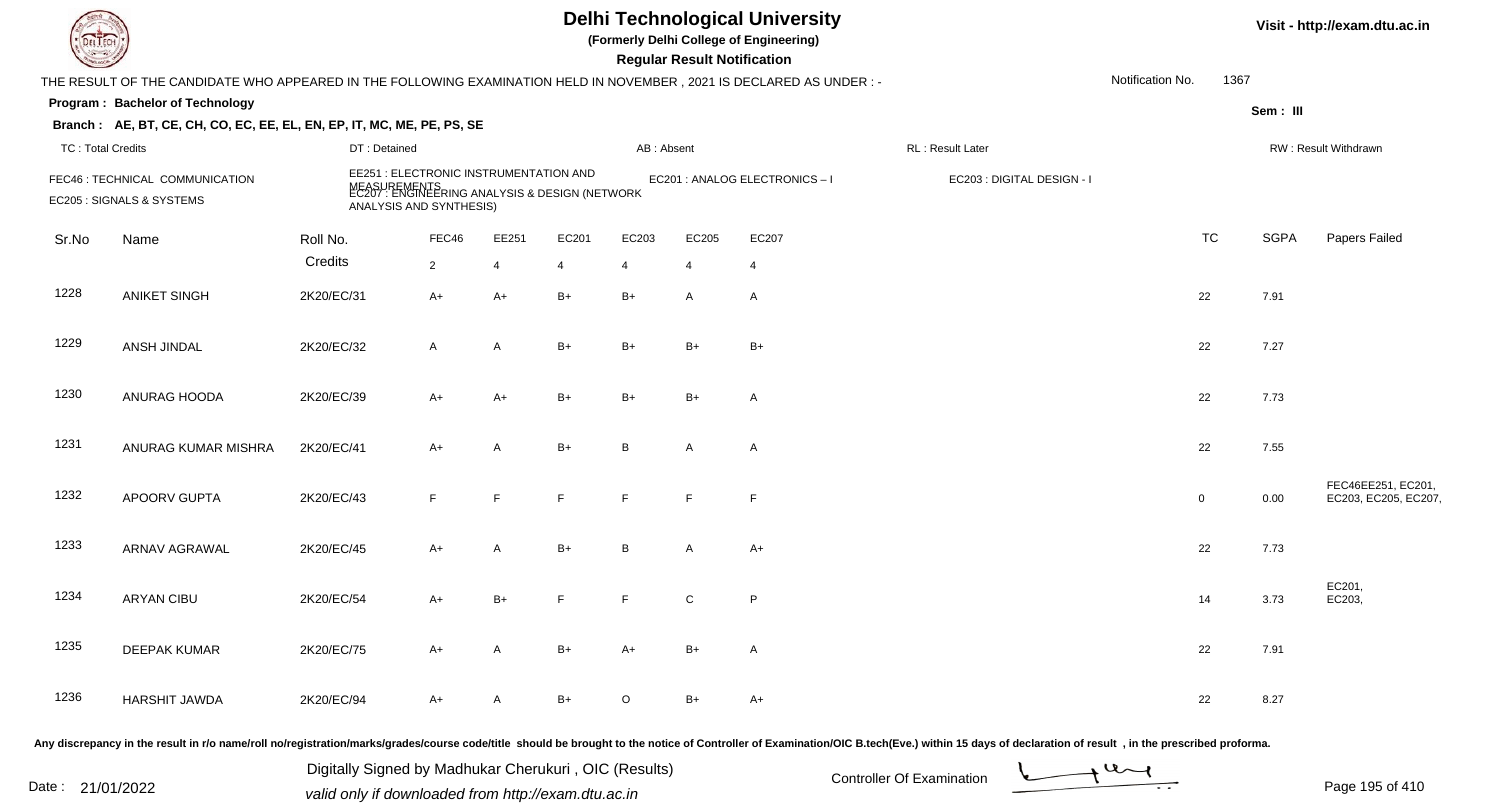|                          |                                                                                                                      |              |                |                                        |                                                                |                | Visit - http://exam.dtu.ac.in      |                                |                            |                  |      |             |                      |
|--------------------------|----------------------------------------------------------------------------------------------------------------------|--------------|----------------|----------------------------------------|----------------------------------------------------------------|----------------|------------------------------------|--------------------------------|----------------------------|------------------|------|-------------|----------------------|
|                          | THE RESULT OF THE CANDIDATE WHO APPEARED IN THE FOLLOWING EXAMINATION HELD IN NOVEMBER, 2021 IS DECLARED AS UNDER: - |              |                |                                        |                                                                |                | <b>Regular Result Notification</b> |                                |                            | Notification No. | 1367 |             |                      |
|                          | Program: Bachelor of Technology                                                                                      |              |                |                                        |                                                                |                |                                    |                                |                            |                  |      | Sem: III    |                      |
|                          | Branch: AE, BT, CE, CH, CO, EC, EE, EL, EN, EP, IT, MC, ME, PE, PS, SE                                               |              |                |                                        |                                                                |                |                                    |                                |                            |                  |      |             |                      |
| <b>TC: Total Credits</b> |                                                                                                                      | DT: Detained |                |                                        |                                                                | AB: Absent     |                                    |                                | RL: Result Later           |                  |      |             | RW: Result Withdrawn |
|                          | FEC46 : TECHNICAL COMMUNICATION<br>EC205 : SIGNALS & SYSTEMS<br>ANALYSIS AND SYNTHESIS)                              |              |                | EE251 : ELECTRONIC INSTRUMENTATION AND | MEASUREMENTS<br>EC207 : ENGINEERING ANALYSIS & DESIGN (NETWORK |                |                                    | EC201 : ANALOG ELECTRONICS - I | EC203 : DIGITAL DESIGN - I |                  |      |             |                      |
| Sr.No                    | Name                                                                                                                 | Roll No.     | FEC46          | EE251                                  | EC201                                                          | EC203          | EC205                              | EC207                          |                            |                  | TC   | <b>SGPA</b> | Papers Failed        |
|                          |                                                                                                                      | Credits      | $\overline{2}$ | $\overline{4}$                         | 4                                                              | $\overline{4}$ | 4                                  | $\overline{4}$                 |                            |                  |      |             |                      |
|                          |                                                                                                                      |              | A+             | A                                      | B+                                                             | $\circ$        | $B+$                               | $A+$                           |                            |                  | 22   | 8.27        |                      |
| 1237                     | <b>KESHAV MOHAN</b>                                                                                                  | 2K20/EC/107  | $\mathsf{A}$   | $B+$                                   | B+                                                             | $A+$           | A                                  | A                              |                            |                  | 22   | 7.82        |                      |
| 1238                     | <b>LAKSHAY JOSHI</b>                                                                                                 | 2K20/EC/113  | F              | A                                      | $B+$                                                           | A+             | $B+$                               | $A+$                           |                            |                  | 20   | 7.27        | FEC46                |
| 1239                     | LAKSHYA SINGH CHUPHAL                                                                                                | 2K20/EC/114  | $\circ$        | A                                      | A                                                              | $A+$           | $\circ$                            | O                              |                            |                  | 22   | 9.09        |                      |
| 1240                     | SAHIL                                                                                                                | 2K20/EC/179  | A+             | A                                      | A                                                              | A+             | A                                  | A                              |                            |                  | 22   | 8.27        |                      |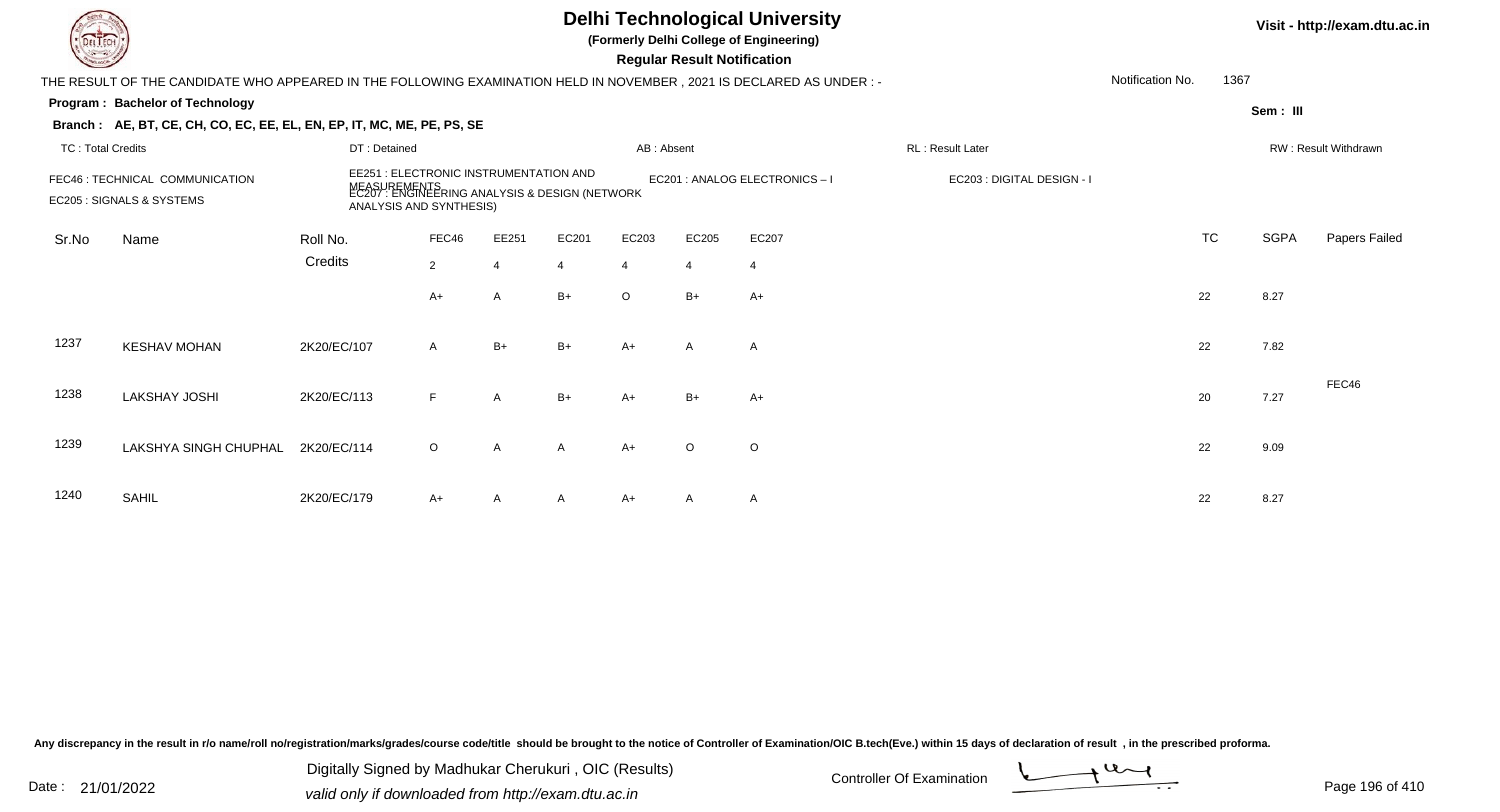## **Delhi Technological University**

**(Formerly Delhi College of Engineering)**

 **Regular Result Notification**

|                          |                                                                                                                                                                                                     |              |       |              |                |              | $1.99$ and $1.000$ and $1.000$ and $0.000$ |                              |                            |                  |           |             |                      |
|--------------------------|-----------------------------------------------------------------------------------------------------------------------------------------------------------------------------------------------------|--------------|-------|--------------|----------------|--------------|--------------------------------------------|------------------------------|----------------------------|------------------|-----------|-------------|----------------------|
|                          | THE RESULT OF THE CANDIDATE WHO APPEARED IN THE FOLLOWING EXAMINATION HELD IN NOVEMBER , 2021 IS DECLARED AS UNDER :-                                                                               |              |       |              |                |              |                                            |                              |                            | Notification No. | 1367      |             |                      |
|                          | Program: Bachelor of Technology                                                                                                                                                                     |              |       |              |                |              |                                            |                              |                            |                  |           | Sem: III    |                      |
|                          | Branch: AE, BT, CE, CH, CO, EC, EE, EL, EN, EP, IT, MC, ME, PE, PS, SE                                                                                                                              |              |       |              |                |              |                                            |                              |                            |                  |           |             |                      |
| <b>TC: Total Credits</b> |                                                                                                                                                                                                     | DT: Detained |       |              |                | AB: Absent   |                                            |                              | RL: Result Later           |                  |           |             | RW: Result Withdrawn |
|                          | EE251 : ELECTRONIC INSTRUMENTATION AND<br>FEC47 : VALUE DRIVEN LEADERSHIP<br>MEASUREMENTS<br>EC207 : ENGINEERING ANALYSIS & DESIGN (NETWORK<br>EC205 : SIGNALS & SYSTEMS<br>ANALYSIS AND SYNTHESIS) |              |       |              |                |              |                                            | EC201 : ANALOG ELECTRONICS-I | EC203 : DIGITAL DESIGN - I |                  |           |             |                      |
| Sr.No                    | Name                                                                                                                                                                                                | Roll No.     | FEC47 | EE251        | EC201          | EC203        | EC205                                      | EC207                        |                            |                  | <b>TC</b> | <b>SGPA</b> | Papers Failed        |
|                          |                                                                                                                                                                                                     | Credits      | 2     |              | $\overline{4}$ | 4            | $\overline{4}$                             |                              |                            |                  |           |             |                      |
| 1241                     | SAKSHUM SINGH GUSAIN                                                                                                                                                                                | 2K20/EC/182  | $A+$  | $\mathsf{A}$ | $A+$           | $A+$         | $\circ$                                    | $\mathsf{A}$                 |                            | 22               |           | 8.82        |                      |
| 1242                     | SAMARTH GAUTAM                                                                                                                                                                                      | 2K20/EC/183  | $A+$  | A            | $A+$           | $A+$         | $A+$                                       | $A+$                         |                            | 22               |           | 8.82        |                      |
| 1243                     | <b>VANSH CHADHA</b>                                                                                                                                                                                 | 2K20/EC/226  | $A+$  | $A+$         | $\circ$        | $A+$         | $A+$                                       | $\circ$                      |                            | 22               |           | 9.36        |                      |
| 1244                     | <b>VISHU</b>                                                                                                                                                                                        | 2K20/EC/236  | $A+$  | $\mathsf{A}$ | A              | $\mathsf{A}$ | $\mathsf{A}$                               | A+                           |                            | 22               |           | 8.27        |                      |

Any discrepancy in the result in r/o name/roll no/registration/marks/grades/course code/title should be brought to the notice of Controller of Examination/OIC B.tech(Eve.) within 15 days of declaration of result, in the pr

Date : 21/01/2022 Digital Digital of Microsofted Chemical Controller Of Examination Determination Page 197 of 41 Digitally Signed by Madhukar Cherukuri , OIC (Results)

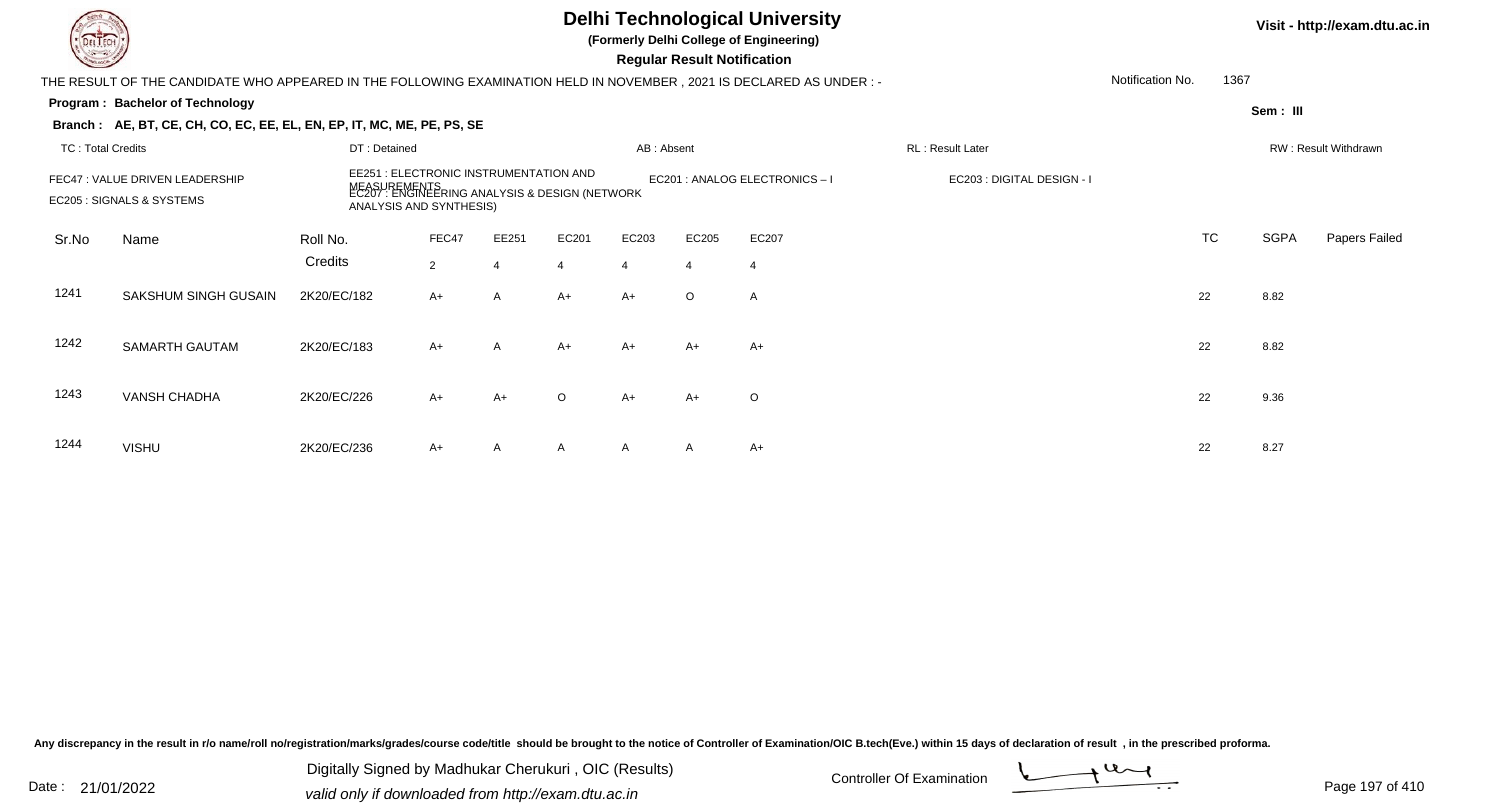## **Delhi Technological University**

**(Formerly Delhi College of Engineering)**

 **Regular Result Notification**

| $\sim$                   |                                                                                                                      |             |                                                                                                                                           |                |       |                |            | n <del>c</del> yular n <del>c</del> sult notification |                              |                            |                  |           |             |                      |
|--------------------------|----------------------------------------------------------------------------------------------------------------------|-------------|-------------------------------------------------------------------------------------------------------------------------------------------|----------------|-------|----------------|------------|-------------------------------------------------------|------------------------------|----------------------------|------------------|-----------|-------------|----------------------|
|                          | THE RESULT OF THE CANDIDATE WHO APPEARED IN THE FOLLOWING EXAMINATION HELD IN NOVEMBER, 2021 IS DECLARED AS UNDER :- |             |                                                                                                                                           |                |       |                |            |                                                       |                              |                            | Notification No. | 1367      |             |                      |
|                          | Program: Bachelor of Technology                                                                                      |             |                                                                                                                                           |                |       |                |            |                                                       |                              |                            |                  |           | Sem: III    |                      |
|                          | Branch: AE, BT, CE, CH, CO, EC, EE, EL, EN, EP, IT, MC, ME, PE, PS, SE                                               |             |                                                                                                                                           |                |       |                |            |                                                       |                              |                            |                  |           |             |                      |
| <b>TC: Total Credits</b> |                                                                                                                      |             | DT: Detained                                                                                                                              |                |       |                | AB: Absent |                                                       |                              | RL: Result Later           |                  |           |             | RW: Result Withdrawn |
|                          | FEC48 : INTRODUCTION TO BIOLOGICAL SCIENCE<br>EC205 : SIGNALS & SYSTEMS                                              |             | <b>EE251: ELECTRONIC INSTRUMENTATION AND</b><br>MEASUREMENTS<br>EC207 : ENGINEERING ANALYSIS & DESIGN (NETWORK<br>ANALYSIS AND SYNTHESIS) |                |       |                |            |                                                       | EC201 : ANALOG ELECTRONICS-I | EC203 : DIGITAL DESIGN - I |                  |           |             |                      |
| Sr.No                    | Name                                                                                                                 | Roll No.    |                                                                                                                                           | FEC48          | EE251 | EC201          | EC203      | EC205                                                 | EC207                        |                            |                  | <b>TC</b> | <b>SGPA</b> | Papers Failec        |
|                          |                                                                                                                      | Credits     |                                                                                                                                           | $\overline{2}$ | 4     | $\overline{4}$ | 4          | $\overline{4}$                                        | 4                            |                            |                  |           |             |                      |
| 1245                     | <b>AYUSH SONI</b>                                                                                                    | 2K20/EC/63  |                                                                                                                                           | $\circ$        | A+    | $A+$           | $A+$       | A                                                     | $A+$                         |                            |                  | 22        | 8.91        |                      |
| 1246                     | <b>HARISH TRIPATHI</b>                                                                                               | 2K20/EC/88  |                                                                                                                                           | $\mathsf O$    | A     | $B+$           | $A+$       | $B+$                                                  | $A+$                         |                            |                  | 22        | 8.18        |                      |
| 1247                     | <b>HEMANT KUMAR</b>                                                                                                  | 2K20/EC/96  |                                                                                                                                           | $\circ$        | A     | A              | $A+$       | $B+$                                                  | A                            |                            |                  | 22        | 8.18        |                      |
| 1248                     | <b>MRIDUL KUMAR</b>                                                                                                  | 2K20/EC/125 |                                                                                                                                           | $\circ$        | A     | A              | $A+$       | A+                                                    | $A+$                         |                            |                  | 22        | 8.73        |                      |
| 1249                     | <b>NAMAN GOYAL</b>                                                                                                   | 2K20/EC/127 |                                                                                                                                           | $\circ$        | A+    | $A+$           | $\circ$    | Α                                                     | Α                            |                            |                  | 22        | 8.91        |                      |
| 1250                     | RAHUL YADAV                                                                                                          | 2K20/EC/158 |                                                                                                                                           | $\circ$        | $A+$  | $B+$           | A          | $B+$                                                  | Α                            |                            |                  | 22        | 8.00        |                      |
| 1251                     | SHIVAM AGGARWAL                                                                                                      | 2K20/EC/200 |                                                                                                                                           | $\circ$        | $B+$  | $B+$           | $B+$       | A                                                     | Α                            |                            |                  | 22        | 7.64        |                      |

Any discrepancy in the result in r/o name/roll no/registration/marks/grades/course code/title should be brought to the notice of Controller of Examination/OIC B.tech(Eve.) within 15 days of declaration of result, in the pr

Date : 21/01/2022 Digital Digital of Microsofted Chemical Controller Of Examination Determination Page 198 of 41 Digitally Signed by Madhukar Cherukuri , OIC (Results)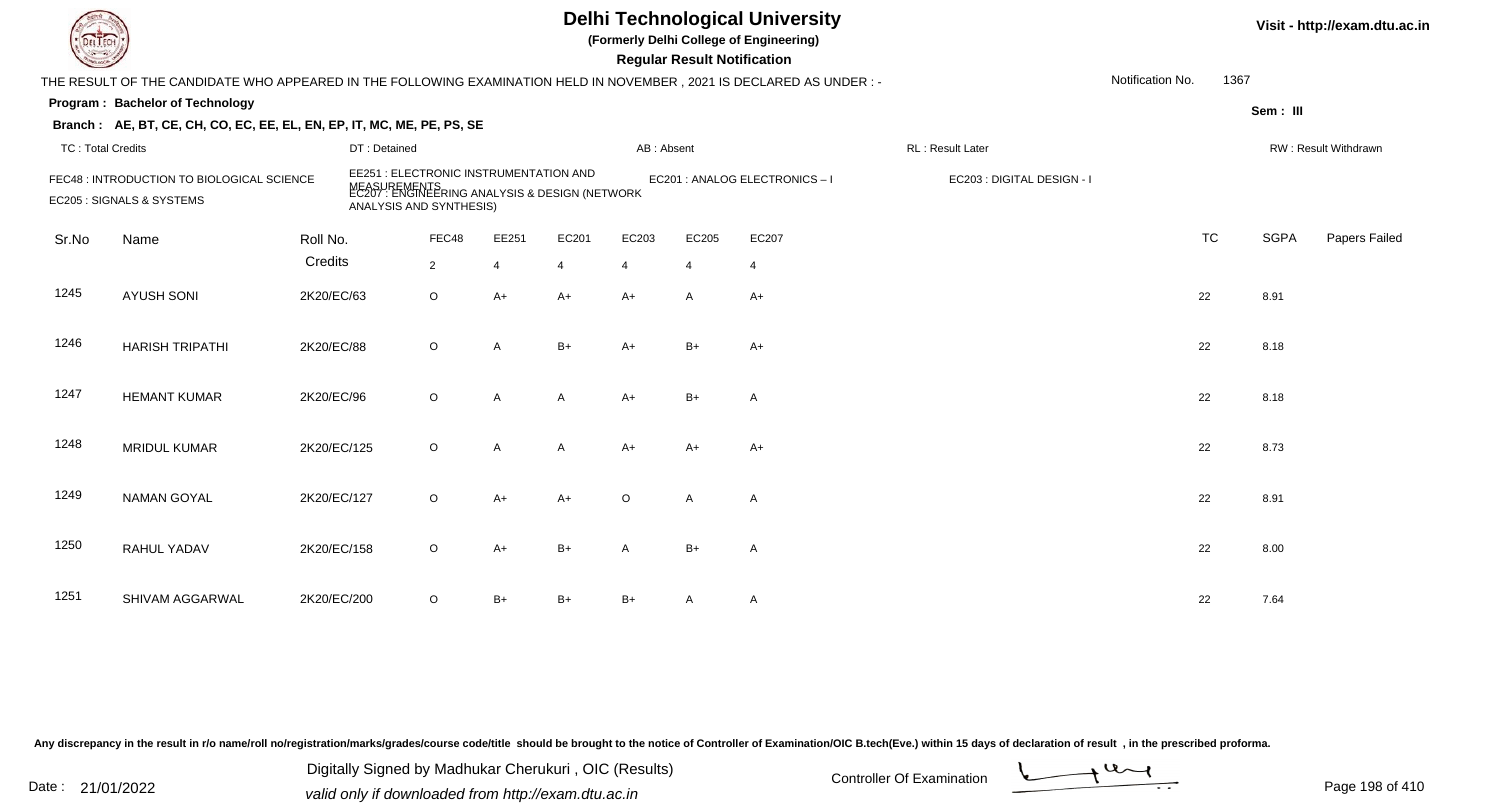|                          |                                                                                                                        |                                                                                                                                     |                   |                |                                                       |                | <b>Regular Result Notification</b> | <b>Delhi Technological University</b><br>(Formerly Delhi College of Engineering) |                            |                  |           |             | Visit - http://exam.dtu.ac.in |
|--------------------------|------------------------------------------------------------------------------------------------------------------------|-------------------------------------------------------------------------------------------------------------------------------------|-------------------|----------------|-------------------------------------------------------|----------------|------------------------------------|----------------------------------------------------------------------------------|----------------------------|------------------|-----------|-------------|-------------------------------|
|                          | THE RESULT OF THE CANDIDATE WHO APPEARED IN THE FOLLOWING EXAMINATION HELD IN NOVEMBER , 2021 IS DECLARED AS UNDER : - |                                                                                                                                     |                   |                |                                                       |                |                                    |                                                                                  |                            | Notification No. | 1367      |             |                               |
|                          | Program: Bachelor of Technology                                                                                        |                                                                                                                                     |                   |                |                                                       |                |                                    |                                                                                  |                            |                  |           | Sem: III    |                               |
|                          | Branch: AE, BT, CE, CH, CO, EC, EE, EL, EN, EP, IT, MC, ME, PE, PS, SE                                                 |                                                                                                                                     |                   |                |                                                       |                |                                    |                                                                                  |                            |                  |           |             |                               |
| <b>TC: Total Credits</b> |                                                                                                                        | DT: Detained                                                                                                                        |                   |                |                                                       | AB: Absent     |                                    |                                                                                  | <b>RL: Result Later</b>    |                  |           |             | RW: Result Withdrawn          |
|                          | FEC49: SKETCHING & RENDERING<br>EC205 : SIGNALS & SYSTEMS                                                              | EE251 : ELECTRONIC INSTRUMENTATION AND<br>MEASUREMENTS<br>EC207 : ENGINEERING ANALYSIS & DESIGN (NETWORK<br>ANALYSIS AND SYNTHESIS) |                   |                |                                                       |                |                                    | EC201 : ANALOG ELECTRONICS - I                                                   | EC203 : DIGITAL DESIGN - I |                  |           |             |                               |
| Sr.No                    | Name                                                                                                                   | Roll No.                                                                                                                            | FEC49             | EE251          | EC201                                                 | EC203          | EC205                              | EC207                                                                            |                            |                  | <b>TC</b> | <b>SGPA</b> | <b>Papers Failed</b>          |
|                          |                                                                                                                        | Credits                                                                                                                             | $\overline{2}$    | $\overline{4}$ |                                                       | $\overline{4}$ | $\overline{4}$                     | $\overline{4}$                                                                   |                            |                  |           |             |                               |
| 1252                     | <b>SIDDHARTH</b>                                                                                                       | 2K20/EC/208                                                                                                                         | $B+$              | $\overline{A}$ | $A+$                                                  | $\mathsf{A}$   | $\mathsf{A}$                       | $\overline{A}$                                                                   |                            |                  | 22        | 8.09        |                               |
|                          | FEC53: Communicative Hindi<br>EC205 : SIGNALS & SYSTEMS                                                                | EE251 : ELECTRONIC INSTRUMENTATION AND<br>ANALYSIS AND SYNTHESIS)                                                                   |                   |                | UREMENTS<br>': ENGINEERING ANALYSIS & DESIGN (NETWORK |                |                                    | EC201 : ANALOG ELECTRONICS - I                                                   | EC203 : DIGITAL DESIGN - I |                  |           |             |                               |
| Sr.No                    | Name                                                                                                                   | Roll No.                                                                                                                            | FEC <sub>53</sub> | EE251          | EC201                                                 | EC203          | EC205                              | EC207                                                                            |                            |                  | <b>TC</b> | <b>SGPA</b> | Papers Failed                 |
|                          |                                                                                                                        | Credits                                                                                                                             | $\overline{2}$    | $\Delta$       | $\boldsymbol{\varDelta}$                              | $\overline{4}$ | $\overline{4}$                     | $\overline{4}$                                                                   |                            |                  |           |             |                               |
| 1253                     | ABDELRAHMAN<br>ABDELSALAM MOHAMMED<br><b>OSMAN</b>                                                                     | 2K20/EC/04                                                                                                                          | A+                | A              | A                                                     | C              | P                                  | $\overline{A}$                                                                   |                            |                  | 22        | 6.82        |                               |
| 1254                     | <b>AKSHAT TANWAR</b>                                                                                                   | 2K20/EC/19                                                                                                                          | F.                | A+             |                                                       | B              | A+                                 | A                                                                                |                            |                  | 20        | 7.27        | FEC <sub>53</sub>             |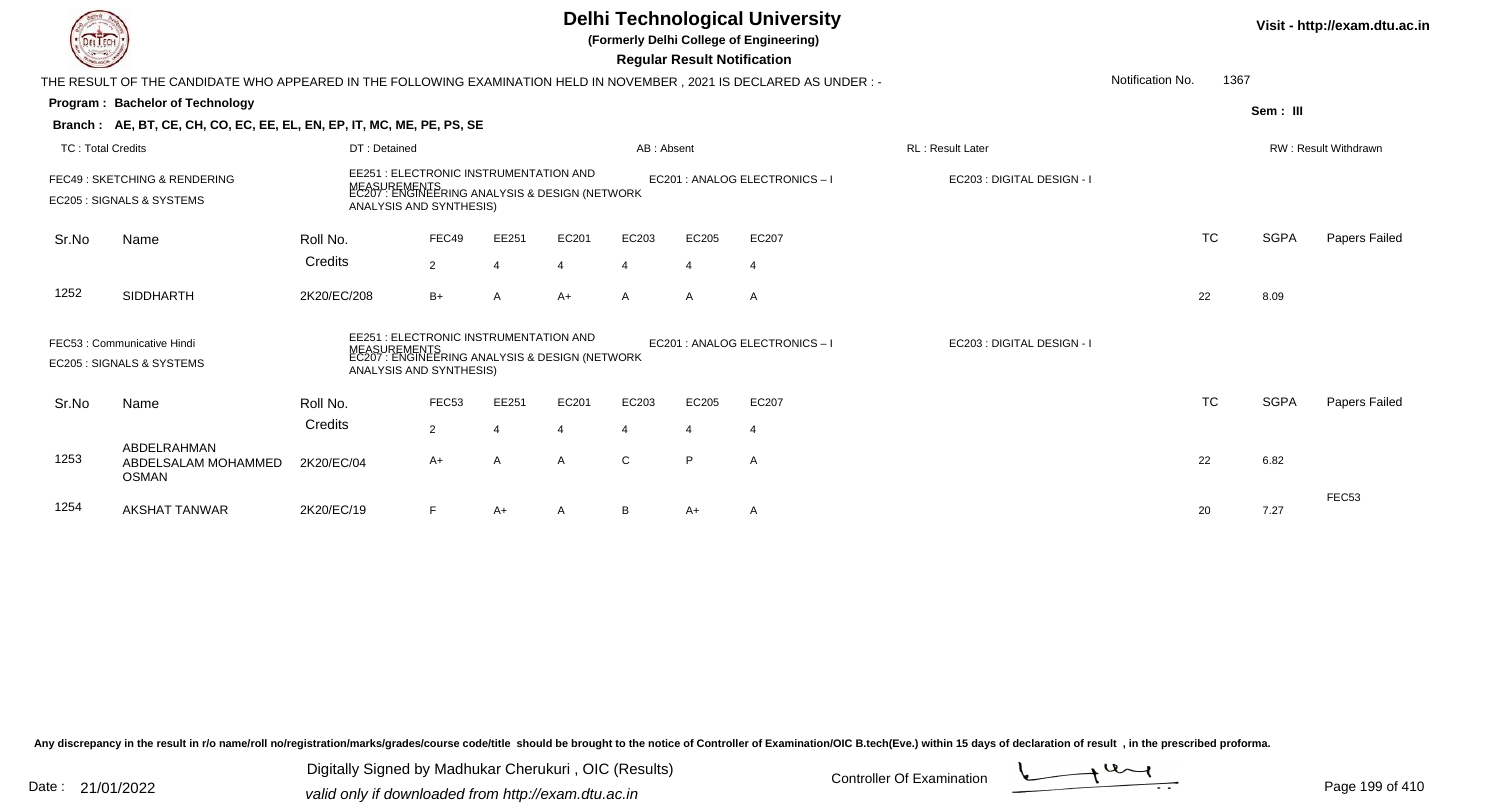| DEL TECH                 |                                                                                                                      |              |                                                                                                                                     |                |                |            | <b>Regular Result Notification</b> | <b>Delhi Technological University</b><br>(Formerly Delhi College of Engineering) |                            |                  |           |             | Visit - http://exam.dtu.a |
|--------------------------|----------------------------------------------------------------------------------------------------------------------|--------------|-------------------------------------------------------------------------------------------------------------------------------------|----------------|----------------|------------|------------------------------------|----------------------------------------------------------------------------------|----------------------------|------------------|-----------|-------------|---------------------------|
|                          | THE RESULT OF THE CANDIDATE WHO APPEARED IN THE FOLLOWING EXAMINATION HELD IN NOVEMBER, 2021 IS DECLARED AS UNDER :- |              |                                                                                                                                     |                |                |            |                                    |                                                                                  |                            | Notification No. | 1367      |             |                           |
|                          | Program: Bachelor of Technology                                                                                      |              |                                                                                                                                     |                |                |            |                                    |                                                                                  |                            |                  |           | Sem: III    |                           |
|                          | Branch: AE, BT, CE, CH, CO, EC, EE, EL, EN, EP, IT, MC, ME, PE, PS, SE                                               |              |                                                                                                                                     |                |                |            |                                    |                                                                                  |                            |                  |           |             |                           |
| <b>TC: Total Credits</b> |                                                                                                                      | DT: Detained |                                                                                                                                     |                |                | AB: Absent |                                    |                                                                                  | RL: Result Later           |                  |           |             | RW: Result Withdrawn      |
|                          | FEC54 : Negotiation and Leadership<br>EC205 : SIGNALS & SYSTEMS                                                      |              | EE251 : ELECTRONIC INSTRUMENTATION AND<br>MEASUREMENTS<br>EC207 : ENGINEERING ANALYSIS & DESIGN (NETWORK<br>ANALYSIS AND SYNTHESIS) |                |                |            |                                    | EC201 : ANALOG ELECTRONICS - I                                                   | EC203 : DIGITAL DESIGN - I |                  |           |             |                           |
| Sr.No                    | Name                                                                                                                 | Roll No.     | FEC54                                                                                                                               | EE251          | EC201          | EC203      | EC205                              | EC207                                                                            |                            |                  | <b>TC</b> | <b>SGPA</b> | <b>Papers Failed</b>      |
|                          |                                                                                                                      | Credits      | $\overline{2}$                                                                                                                      | $\overline{4}$ | $\overline{4}$ | 4          | $\overline{4}$                     | $\overline{4}$                                                                   |                            |                  |           |             |                           |
| 1255                     | ABHIVYAKT SHARMA                                                                                                     | 2K20/EC/10   | $A+$                                                                                                                                | $A+$           | $B+$           | $B+$       | A                                  | A                                                                                |                            | 22               |           | 7.91        |                           |
| 1256                     | <b>ADITYA RAJ</b>                                                                                                    | 2K20/EC/14   | $\mathsf O$                                                                                                                         | $A+$           | A              | $B+$       | $\circ$                            | A                                                                                |                            |                  | 22        | 8.55        |                           |
| 1257                     | <b>ADITYA SINGH MANN</b>                                                                                             | 2K20/EC/15   | $\circ$                                                                                                                             | A              | A              | A          | A+                                 | $A+$                                                                             |                            | 22               |           | 8.55        |                           |
| 1258                     | <b>AMAN RAJ</b>                                                                                                      | 2K20/EC/25   | $\circ$                                                                                                                             | A              | $B+$           | $B+$       | A                                  | $\overline{A}$                                                                   |                            | 22               |           | 7.82        |                           |
| 1259                     | <b>ROHIT MATHUR</b>                                                                                                  | 2K20/EC/170  | $A+$                                                                                                                                | A              | A              | $A+$       | A                                  | Α                                                                                |                            | 22               |           | 8.27        |                           |
| 1260                     | SAGAR PREET BHARDWAJ                                                                                                 | 2K20/EC/178  | O                                                                                                                                   | A              | A+             | $B+$       | A                                  | A                                                                                |                            |                  | 22        | 8.18        |                           |

Digitally Signed by Madhukar Cherukuri, OIC (Results)<br>Date : 21/01/2022 valid only if downloaded from http://oxam.dtu.ac.in Digitally Signed by Madhukar Cherukuri , OIC (Results)valid only if downloaded from http://exam.dtu.ac.in



**Itu.ac.in**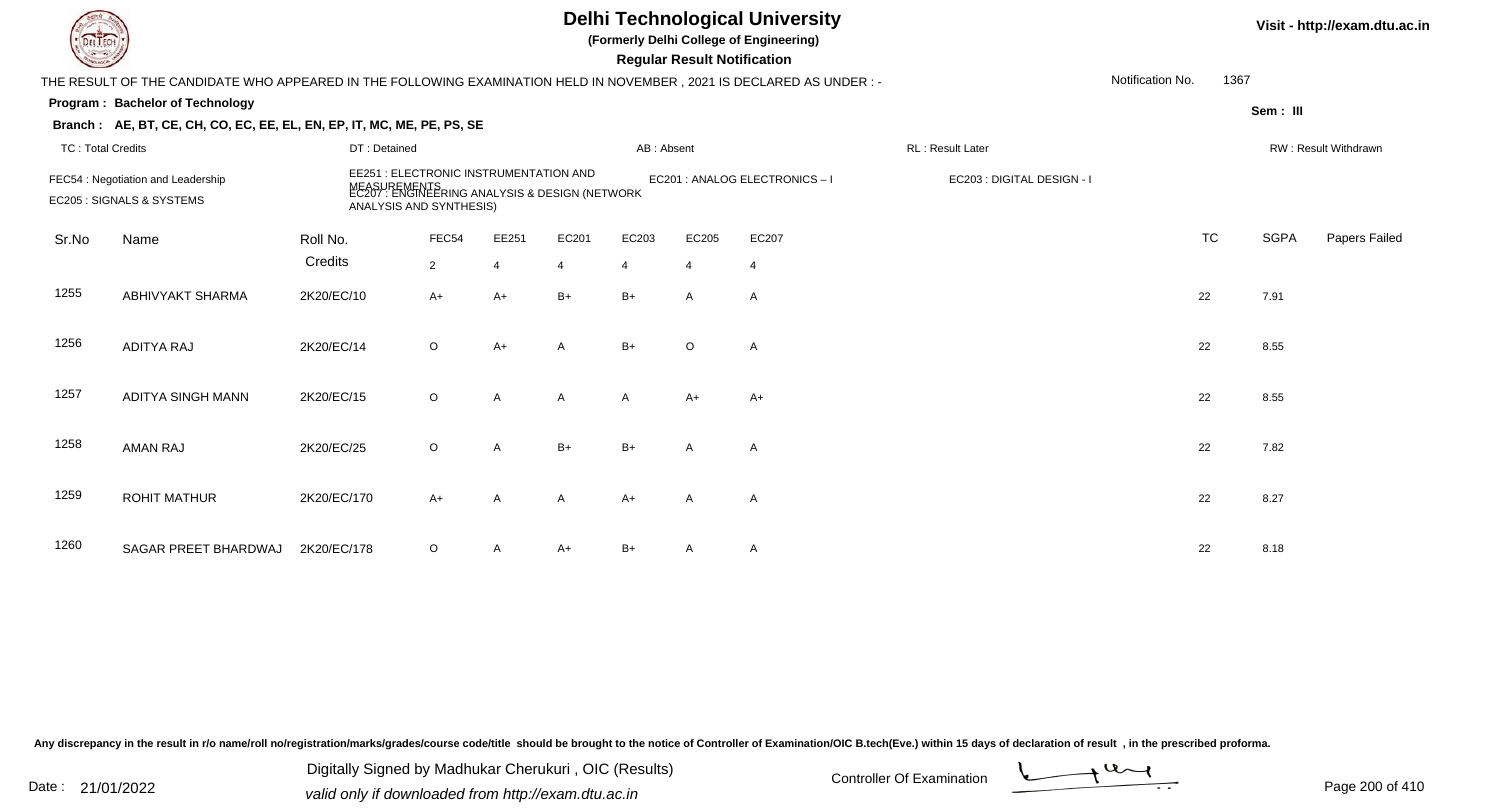|                          |                                                                                                                      |                         |                                        |                |                                                                |                       | <b>Regular Result Notification</b> | <b>Delhi Technological University</b><br>(Formerly Delhi College of Engineering) |                            |                  |           |             | Visit - http://exam.dtu.ac.in |
|--------------------------|----------------------------------------------------------------------------------------------------------------------|-------------------------|----------------------------------------|----------------|----------------------------------------------------------------|-----------------------|------------------------------------|----------------------------------------------------------------------------------|----------------------------|------------------|-----------|-------------|-------------------------------|
|                          | THE RESULT OF THE CANDIDATE WHO APPEARED IN THE FOLLOWING EXAMINATION HELD IN NOVEMBER, 2021 IS DECLARED AS UNDER :- |                         |                                        |                |                                                                |                       |                                    |                                                                                  |                            | Notification No. | 1367      |             |                               |
|                          | <b>Program: Bachelor of Technology</b>                                                                               |                         |                                        |                |                                                                |                       |                                    |                                                                                  |                            |                  |           | Sem: III    |                               |
|                          | Branch: AE, BT, CE, CH, CO, EC, EE, EL, EN, EP, IT, MC, ME, PE, PS, SE                                               |                         |                                        |                |                                                                |                       |                                    |                                                                                  |                            |                  |           |             |                               |
| <b>TC: Total Credits</b> |                                                                                                                      | DT: Detained            |                                        |                |                                                                | AB: Absent            |                                    |                                                                                  | RL : Result Later          |                  |           |             | RW: Result Withdrawn          |
| <b>HARMONY</b>           | FEC56 : UNIVERSAL HUMAN VALUES : UNDERSTANDING EE251 : ELECTRONIC INSTRUMENTATION AND<br>EC205 : SIGNALS & SYSTEMS   | ANALYSIS AND SYNTHESIS) |                                        |                | MEASUREMENTS<br>EC207 : ENGINEERING ANALYSIS & DESIGN (NETWORK |                       |                                    | EC201 : ANALOG ELECTRONICS - I                                                   | EC203 : DIGITAL DESIGN - I |                  |           |             |                               |
| Sr.No                    | Name                                                                                                                 | Roll No.                | FEC56                                  | EE251          | EC201                                                          | EC203                 | EC205                              | EC207                                                                            |                            |                  | <b>TC</b> | <b>SGPA</b> | Papers Failed                 |
|                          |                                                                                                                      | Credits                 | $\overline{2}$                         | $\overline{4}$ | 4                                                              | 4                     | $\overline{4}$                     | $\overline{4}$                                                                   |                            |                  |           |             |                               |
| 1261                     | <b>HIMANSHU KUMAR</b>                                                                                                | 2K20/EC/97              | $\circ$                                | $\overline{A}$ | B                                                              | $A+$                  | $B+$                               | $\overline{A}$                                                                   |                            |                  | 22        | 7.82        |                               |
| 1262                     | <b>ISHAAN SUNEJA</b>                                                                                                 | 2K20/EC/100             | $\circ$                                | $A+$           | A                                                              | $\Omega$              | $B+$                               | $\circ$                                                                          |                            |                  | 22        | 8.91        |                               |
| 1263                     | <b>JATIN</b>                                                                                                         | 2K20/EC/103             | A+                                     | A              | $B+$                                                           | $\circ$               | A                                  | $\circ$                                                                          |                            |                  | 22        | 8.64        |                               |
| 1264                     | <b>KUMAR GURUSAHAI</b>                                                                                               | 2K20/EC/110             | $\circ$                                | $B+$           | B                                                              | $\mathsf{A}$          | $B+$                               | $\overline{A}$                                                                   |                            |                  | 22        | 7.45        |                               |
| 1265                     | ROHAN CHOUDHARY                                                                                                      | 2K20/EC/168             | $A+$                                   | A              | $\mathsf{A}$                                                   | $\mathsf{A}$          | A                                  | $\overline{A}$                                                                   |                            |                  | 22        | 8.09        |                               |
| <b>MANAGEMENT</b>        | FEC57: LEARDERSHIP MASTERY THROUGH SELF<br>EC205 : SIGNALS & SYSTEMS                                                 | ANALYSIS AND SYNTHESIS) | EE251 : ELECTRONIC INSTRUMENTATION AND |                | MEASUREMENTS<br>EC207 : ENGINEERING ANALYSIS & DESIGN (NETWORK |                       |                                    | EC201 : ANALOG ELECTRONICS-I                                                     | EC203 : DIGITAL DESIGN - I |                  |           |             |                               |
| Sr.No                    | Name                                                                                                                 | Roll No.<br>Credits     | FEC57                                  | EE251          | EC201                                                          | EC203                 | EC205                              | EC207                                                                            |                            |                  | <b>TC</b> | <b>SGPA</b> | Papers Failed                 |
|                          |                                                                                                                      |                         | $\overline{2}$                         | 4              |                                                                | $\boldsymbol{\Delta}$ | $\boldsymbol{\Delta}$              | $\overline{4}$                                                                   |                            |                  |           |             |                               |
| 1266                     | <b>DIVYA SINGH</b>                                                                                                   | 2K20/EC/80              | $A+$                                   | $\overline{A}$ | $B+$                                                           | $\circ$               | A                                  | $A+$                                                                             |                            |                  | 22        | 8.45        |                               |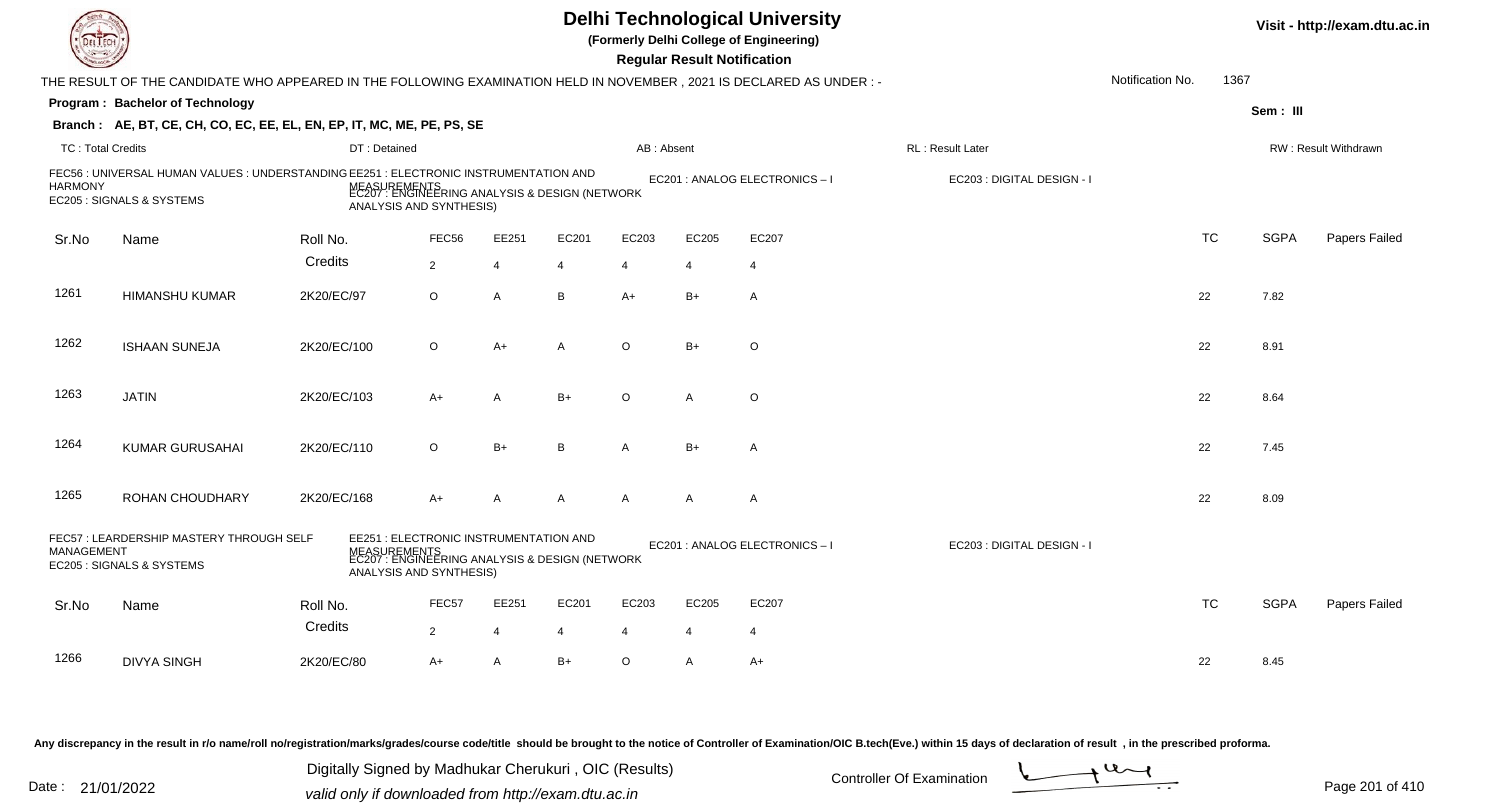|                          |                                                                                                                      |                                                                                                                                     |                |                |       |            | <b>Regular Result Notification</b> | <b>Delhi Technological University</b><br>(Formerly Delhi College of Engineering) |                            |                  |           |             | Visit - http://exam.dtu.ac.in |
|--------------------------|----------------------------------------------------------------------------------------------------------------------|-------------------------------------------------------------------------------------------------------------------------------------|----------------|----------------|-------|------------|------------------------------------|----------------------------------------------------------------------------------|----------------------------|------------------|-----------|-------------|-------------------------------|
|                          | THE RESULT OF THE CANDIDATE WHO APPEARED IN THE FOLLOWING EXAMINATION HELD IN NOVEMBER, 2021 IS DECLARED AS UNDER :- |                                                                                                                                     |                |                |       |            |                                    |                                                                                  |                            | Notification No. | 1367      |             |                               |
|                          | Program: Bachelor of Technology                                                                                      |                                                                                                                                     |                |                |       |            |                                    |                                                                                  |                            |                  |           | Sem: III    |                               |
|                          | Branch: AE, BT, CE, CH, CO, EC, EE, EL, EN, EP, IT, MC, ME, PE, PS, SE                                               |                                                                                                                                     |                |                |       |            |                                    |                                                                                  |                            |                  |           |             |                               |
| <b>TC: Total Credits</b> |                                                                                                                      | DT: Detained                                                                                                                        |                |                |       | AB: Absent |                                    |                                                                                  | RL : Result Later          |                  |           |             | RW: Result Withdrawn          |
|                          | FEC7: INTRODUCTION TO ENVIRONMENTAL SCIENCE<br>EC205 : SIGNALS & SYSTEMS                                             | EE251 : ELECTRONIC INSTRUMENTATION AND<br>MEASUREMENTS<br>EC207 : ENGINEERING ANALYSIS & DESIGN (NETWORK<br>ANALYSIS AND SYNTHESIS) |                |                |       |            |                                    | EC201 : ANALOG ELECTRONICS - I                                                   | EC203 : DIGITAL DESIGN - I |                  |           |             |                               |
| Sr.No                    | Name                                                                                                                 | Roll No.                                                                                                                            | FEC7           | EE251          | EC201 | EC203      | EC205                              | EC207                                                                            |                            |                  | <b>TC</b> | <b>SGPA</b> | Papers Failed                 |
|                          |                                                                                                                      | Credits                                                                                                                             | $\overline{2}$ | $\overline{4}$ | 4     | 4          | $\overline{4}$                     | $\overline{4}$                                                                   |                            |                  |           |             |                               |
| 1267                     | AADARSH KUMAR                                                                                                        | 2K20/EC/01                                                                                                                          | A+             | A              | A     | $A+$       | $B+$                               | A                                                                                |                            |                  | 22        | 8.09        |                               |
| 1268                     | <b>AATIF HUSAIN</b>                                                                                                  | 2K20/EC/03                                                                                                                          | A+             | Α              | A     | $B+$       | A+                                 | A+                                                                               |                            |                  | 22        | 8.27        |                               |
| 1269                     | <b>ABHAY SETIA</b>                                                                                                   | 2K20/EC/05                                                                                                                          | A+             | $A+$           | $B+$  | $B+$       | A                                  | $A+$                                                                             |                            |                  | 22        | 8.09        |                               |
| 1270                     | <b>ABHINAV MISHRA</b>                                                                                                | 2K20/EC/07                                                                                                                          | A+             | $A+$           | A     | $A+$       | A+                                 | A                                                                                |                            |                  | 22        | 8.64        |                               |
| 1271                     | <b>ADIT KUMAR</b>                                                                                                    | 2K20/EC/12                                                                                                                          | A+             | A              | A     | $B+$       | B                                  | A                                                                                |                            |                  | 22        | 7.55        |                               |
| 1272                     | <b>AMAN KUMAR</b>                                                                                                    | 2K20/EC/22                                                                                                                          | A              | $A+$           | A     | $B+$       | A                                  | $B+$                                                                             |                            |                  | 22        | 7.82        |                               |
| 1273                     | <b>AMARNATH YADAV</b>                                                                                                | 2K20/EC/26                                                                                                                          | O              | $A+$           |       | $B+$       | A+                                 | A+                                                                               |                            |                  | 22        | 8.55        |                               |
| 1274                     | AMRIT SINGH GILL                                                                                                     | 2K20/EC/28                                                                                                                          | $\mathsf{A}$   | A              | $B+$  | B+         | A                                  | $B+$                                                                             |                            |                  | 22        | 7.45        |                               |
| 1275                     | ANSH KARIWAL                                                                                                         | 2K20/EC/33                                                                                                                          | A+             | A+             | A     | $B+$       | $B+$                               | $\mathsf{A}$                                                                     |                            |                  | 22        | 7.91        |                               |
|                          |                                                                                                                      |                                                                                                                                     |                |                |       |            |                                    |                                                                                  |                            |                  |           |             |                               |

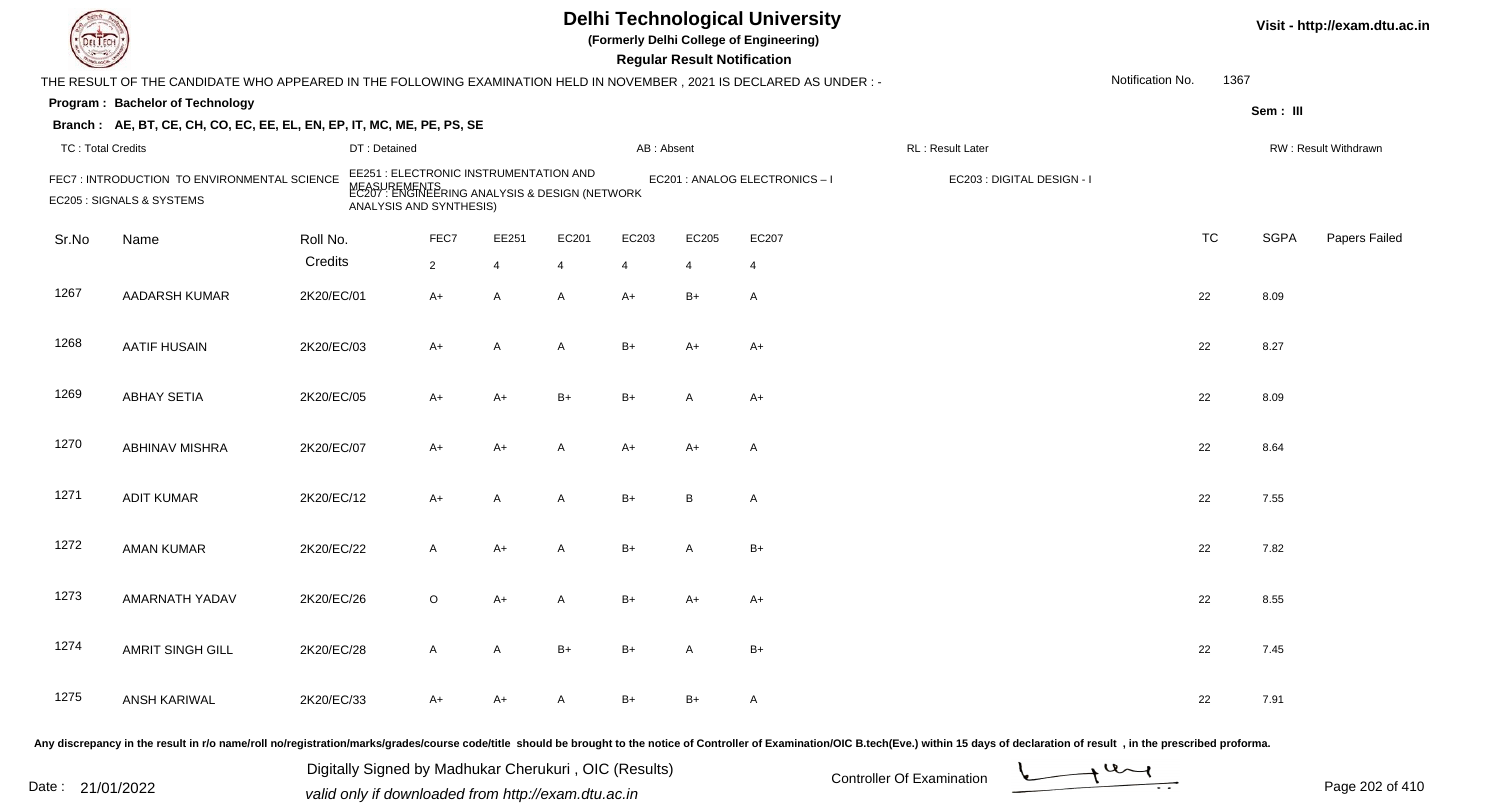| <b>DELTEC</b>            |                                                                                                                     |            |                                                                                                                                     |                |              |                |                | <b>Regular Result Notification</b> | <b>Delhi Technological University</b><br>(Formerly Delhi College of Engineering) |                                                                                                                                                                                                                                |                  |           |             | Visit - http://exam.dtu.ac.in |
|--------------------------|---------------------------------------------------------------------------------------------------------------------|------------|-------------------------------------------------------------------------------------------------------------------------------------|----------------|--------------|----------------|----------------|------------------------------------|----------------------------------------------------------------------------------|--------------------------------------------------------------------------------------------------------------------------------------------------------------------------------------------------------------------------------|------------------|-----------|-------------|-------------------------------|
|                          | THE RESULT OF THE CANDIDATE WHO APPEARED IN THE FOLLOWING EXAMINATION HELD IN NOVEMBER, 2021 IS DECLARED AS UNDER:- |            |                                                                                                                                     |                |              |                |                |                                    |                                                                                  |                                                                                                                                                                                                                                | Notification No. | 1367      |             |                               |
|                          | Program: Bachelor of Technology                                                                                     |            |                                                                                                                                     |                |              |                |                |                                    |                                                                                  |                                                                                                                                                                                                                                |                  |           | Sem: III    |                               |
|                          | Branch: AE, BT, CE, CH, CO, EC, EE, EL, EN, EP, IT, MC, ME, PE, PS, SE                                              |            |                                                                                                                                     |                |              |                |                |                                    |                                                                                  |                                                                                                                                                                                                                                |                  |           |             |                               |
| <b>TC: Total Credits</b> |                                                                                                                     |            | DT: Detained                                                                                                                        |                |              |                | AB: Absent     |                                    |                                                                                  | RL: Result Later                                                                                                                                                                                                               |                  |           |             | RW: Result Withdrawn          |
|                          | FEC7: INTRODUCTION TO ENVIRONMENTAL SCIENCE<br>EC205 : SIGNALS & SYSTEMS                                            |            | EE251 : ELECTRONIC INSTRUMENTATION AND<br>MEASUREMENTS<br>EC207 : ENGINEERING ANALYSIS & DESIGN (NETWORK<br>ANALYSIS AND SYNTHESIS) |                |              |                |                |                                    | EC201 : ANALOG ELECTRONICS - I                                                   | EC203 : DIGITAL DESIGN - I                                                                                                                                                                                                     |                  |           |             |                               |
| Sr.No                    | Name                                                                                                                | Roll No.   |                                                                                                                                     | FEC7           | EE251        | EC201          | EC203          | EC205                              | EC207                                                                            |                                                                                                                                                                                                                                |                  | <b>TC</b> | <b>SGPA</b> | Papers Failed                 |
|                          |                                                                                                                     | Credits    |                                                                                                                                     | $\overline{2}$ | 4            | $\overline{4}$ | $\overline{4}$ | $\overline{4}$                     | $\overline{4}$                                                                   |                                                                                                                                                                                                                                |                  |           |             |                               |
|                          |                                                                                                                     |            |                                                                                                                                     | $A+$           | $A+$         | A              | $B+$           | $B+$                               | $\mathsf{A}$                                                                     |                                                                                                                                                                                                                                |                  | 22        | 7.91        |                               |
| 1276                     | <b>ANSHUL IYER</b>                                                                                                  | 2K20/EC/34 |                                                                                                                                     | $A+$           | $A+$         | A              | $B+$           | $\overline{A}$                     | $\circ$                                                                          |                                                                                                                                                                                                                                |                  | 22        | 8.45        |                               |
| 1277                     | ANSHUL TAKSHAK                                                                                                      | 2K20/EC/35 |                                                                                                                                     | $\mathsf{A}$   | $\mathsf{A}$ | A              | $B+$           | $\overline{A}$                     | $\mathsf{A}$                                                                     |                                                                                                                                                                                                                                |                  | 22        | 7.82        |                               |
| 1278                     | ANURAG GEHLOT                                                                                                       | 2K20/EC/38 |                                                                                                                                     | $A+$           | A            | $B+$           | $B+$           | $B+$                               | $\mathsf{A}$                                                                     |                                                                                                                                                                                                                                |                  | 22        | 7.55        |                               |
| 1279                     | <b>ARPIT RASTOGI</b>                                                                                                | 2K20/EC/48 |                                                                                                                                     | $A+$           | $A+$         | $B+$           | B              | $A+$                               | $A+$                                                                             |                                                                                                                                                                                                                                |                  | 22        | 8.09        |                               |
| 1280                     | <b>ARPIT YASH</b>                                                                                                   | 2K20/EC/49 |                                                                                                                                     | $A+$           | $A+$         | A              | В              | A                                  | $\mathsf{A}$                                                                     |                                                                                                                                                                                                                                |                  | 22        | 7.91        |                               |
| 1281                     | ARSLAN SADIK TURAK                                                                                                  | 2K20/EC/50 |                                                                                                                                     | B+             | A+           | A              | B              | B+                                 | $B+$                                                                             |                                                                                                                                                                                                                                |                  | 22        | 7.36        |                               |
| 1282                     | ARUN UDAY CHAUDHARY                                                                                                 | 2K20/EC/51 |                                                                                                                                     | B              | ${\rm C}$    | $B+$           | C              | P                                  | $B+$                                                                             |                                                                                                                                                                                                                                |                  | 22        | 5.64        |                               |
| 1283                     | ARYAN                                                                                                               | 2K20/EC/52 |                                                                                                                                     | $\mathsf{A}$   | $\mathsf{A}$ | B+             | C              | $B+$                               | A                                                                                |                                                                                                                                                                                                                                |                  | 22        | 7.09        |                               |
|                          |                                                                                                                     |            |                                                                                                                                     |                |              |                |                |                                    |                                                                                  | Any discrepancy in the result in r/o name/roll no/registration/marks/grades/course code/title should be brought to the notice of Controller of Examination/OIC B.tech(Eve.) within 15 days of declaration of result , in the p |                  |           |             |                               |

Date : 21/01/2022 Digital Digital of Microsofted Controller Of Examination Determination Page 203 of 41 Digitally Signed by Madhukar Cherukuri , OIC (Results)

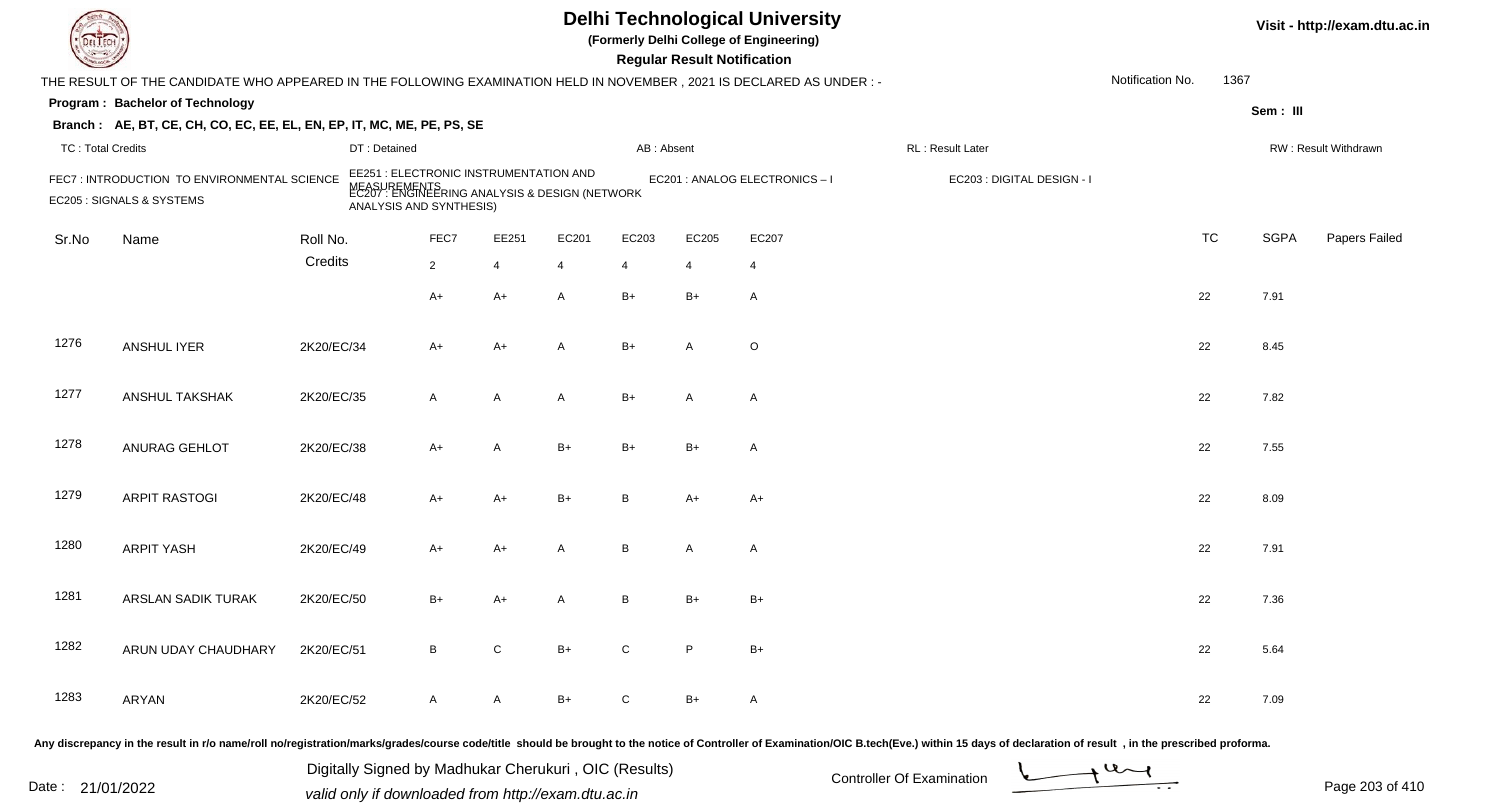|                          |                                                                                                                     |              |                                                                                                                                     |                |       |                | <b>Regular Result Notification</b> | <b>Delhi Technological University</b><br>(Formerly Delhi College of Engineering) |                            |                  |           |             | Visit - http://exam.dtu.ac.in |
|--------------------------|---------------------------------------------------------------------------------------------------------------------|--------------|-------------------------------------------------------------------------------------------------------------------------------------|----------------|-------|----------------|------------------------------------|----------------------------------------------------------------------------------|----------------------------|------------------|-----------|-------------|-------------------------------|
|                          | THE RESULT OF THE CANDIDATE WHO APPEARED IN THE FOLLOWING EXAMINATION HELD IN NOVEMBER, 2021 IS DECLARED AS UNDER:- |              |                                                                                                                                     |                |       |                |                                    |                                                                                  |                            | Notification No. | 1367      |             |                               |
|                          | Program: Bachelor of Technology                                                                                     |              |                                                                                                                                     |                |       |                |                                    |                                                                                  |                            |                  |           | Sem: III    |                               |
|                          | Branch: AE, BT, CE, CH, CO, EC, EE, EL, EN, EP, IT, MC, ME, PE, PS, SE                                              |              |                                                                                                                                     |                |       |                |                                    |                                                                                  |                            |                  |           |             |                               |
| <b>TC: Total Credits</b> |                                                                                                                     | DT: Detained |                                                                                                                                     |                |       | AB: Absent     |                                    |                                                                                  | RL : Result Later          |                  |           |             | RW: Result Withdrawn          |
|                          | FEC7: INTRODUCTION TO ENVIRONMENTAL SCIENCE<br>EC205 : SIGNALS & SYSTEMS                                            |              | EE251 : ELECTRONIC INSTRUMENTATION AND<br>MEASUREMENTS<br>EC207 : ENGINEERING ANALYSIS & DESIGN (NETWORK<br>ANALYSIS AND SYNTHESIS) |                |       |                |                                    | EC201 : ANALOG ELECTRONICS-I                                                     | EC203 : DIGITAL DESIGN - I |                  |           |             |                               |
| Sr.No                    | Name                                                                                                                | Roll No.     | FEC7                                                                                                                                | EE251          | EC201 | EC203          | EC205                              | EC207                                                                            |                            |                  | <b>TC</b> | <b>SGPA</b> | Papers Failed                 |
|                          |                                                                                                                     | Credits      | $\overline{2}$                                                                                                                      | $\overline{4}$ | 4     | $\overline{4}$ | $\overline{4}$                     | $\overline{4}$                                                                   |                            |                  |           |             |                               |
|                          |                                                                                                                     |              | A                                                                                                                                   | A              | $B+$  | C              | $B+$                               | $\overline{A}$                                                                   |                            |                  | 22        | 7.09        |                               |
| 1284                     | ARYAN CHAUDHARY                                                                                                     | 2K20/EC/53   | A+                                                                                                                                  | $A+$           | $B+$  | B              | A                                  | $\overline{A}$                                                                   |                            |                  | 22        | 7.73        |                               |
| 1285                     | <b>ARYAN SRIVASTVA</b>                                                                                              | 2K20/EC/56   | $A+$                                                                                                                                | $A+$           | A     | C              | $B+$                               | $\overline{A}$                                                                   |                            | 22               |           | 7.55        |                               |
| 1286                     | ASHUTOSH JOSHI                                                                                                      | 2K20/EC/58   | $A+$                                                                                                                                | $\circ$        | A     | $A+$           | A                                  | $\overline{A}$                                                                   |                            | 22               |           | 8.64        |                               |
| 1287                     | <b>ASHUTOSH SHARMA</b>                                                                                              | 2K20/EC/59   | $A+$                                                                                                                                | $\circ$        | $B+$  | $B+$           | $B+$                               | $\overline{A}$                                                                   |                            |                  | 22        | 7.91        |                               |
| 1288                     | <b>ASHVIN</b>                                                                                                       | 2K20/EC/60   | A                                                                                                                                   | $A+$           | A     | $A+$           | $B+$                               | $A+$                                                                             |                            |                  | 22        | 8.36        |                               |
| 1289                     | AYUSH JHA                                                                                                           | 2K20/EC/61   | A+                                                                                                                                  | A              | $B+$  |                | B                                  | $\mathsf{A}$                                                                     |                            |                  | 18        | 7.44        |                               |
| 1290                     | <b>BHAWNA GAUTAM</b>                                                                                                | 2K20/EC/67   | A+                                                                                                                                  | $A+$           | B+    | A+             | B+                                 | $A+$                                                                             |                            |                  | 22        | 8.27        |                               |
| 1291                     | CHAITANYA GUPTA                                                                                                     | 2K20/EC/69   | A+                                                                                                                                  | A+             | A     | A+             | A                                  | $A+$                                                                             |                            |                  | 22        | 8.64        |                               |
|                          |                                                                                                                     |              |                                                                                                                                     |                |       |                |                                    |                                                                                  |                            |                  |           |             |                               |

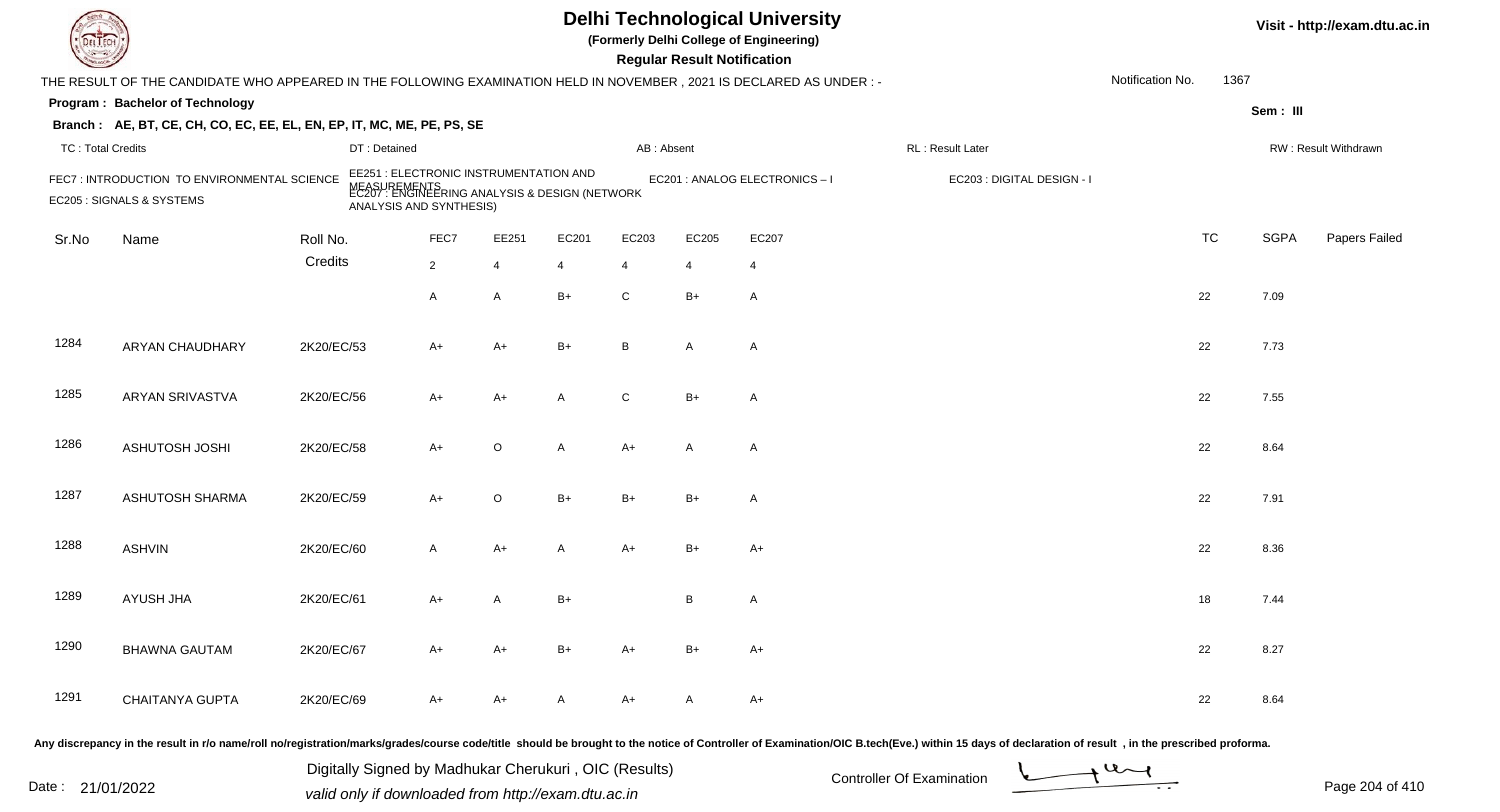| DEL TECI                 |                                                                                                                     |             |                                                                                                                                     |                |                |            | <b>Regular Result Notification</b> | <b>Delhi Technological University</b><br>(Formerly Delhi College of Engineering) |                                                                                                                                                                                                                                |                  |           |             | Visit - http://exam.dtu.ac.in |
|--------------------------|---------------------------------------------------------------------------------------------------------------------|-------------|-------------------------------------------------------------------------------------------------------------------------------------|----------------|----------------|------------|------------------------------------|----------------------------------------------------------------------------------|--------------------------------------------------------------------------------------------------------------------------------------------------------------------------------------------------------------------------------|------------------|-----------|-------------|-------------------------------|
|                          | THE RESULT OF THE CANDIDATE WHO APPEARED IN THE FOLLOWING EXAMINATION HELD IN NOVEMBER, 2021 IS DECLARED AS UNDER:- |             |                                                                                                                                     |                |                |            |                                    |                                                                                  |                                                                                                                                                                                                                                | Notification No. | 1367      |             |                               |
|                          | Program: Bachelor of Technology                                                                                     |             |                                                                                                                                     |                |                |            |                                    |                                                                                  |                                                                                                                                                                                                                                |                  |           | Sem: III    |                               |
|                          | Branch: AE, BT, CE, CH, CO, EC, EE, EL, EN, EP, IT, MC, ME, PE, PS, SE                                              |             |                                                                                                                                     |                |                |            |                                    |                                                                                  |                                                                                                                                                                                                                                |                  |           |             |                               |
| <b>TC: Total Credits</b> |                                                                                                                     |             | DT: Detained                                                                                                                        |                |                | AB: Absent |                                    |                                                                                  | RL: Result Later                                                                                                                                                                                                               |                  |           |             | RW: Result Withdrawn          |
|                          | FEC7: INTRODUCTION TO ENVIRONMENTAL SCIENCE<br>EC205 : SIGNALS & SYSTEMS                                            |             | EE251 : ELECTRONIC INSTRUMENTATION AND<br>MEASUREMENTS<br>EC207 : ENGINEERING ANALYSIS & DESIGN (NETWORK<br>ANALYSIS AND SYNTHESIS) |                |                |            |                                    | EC201 : ANALOG ELECTRONICS - I                                                   | EC203 : DIGITAL DESIGN - I                                                                                                                                                                                                     |                  |           |             |                               |
| Sr.No                    | Name                                                                                                                | Roll No.    | FEC7                                                                                                                                | EE251          | EC201          | EC203      | EC205                              | EC207                                                                            |                                                                                                                                                                                                                                |                  | <b>TC</b> | <b>SGPA</b> | Papers Failed                 |
|                          |                                                                                                                     | Credits     | $\overline{2}$                                                                                                                      | $\overline{4}$ | $\overline{4}$ | 4          | $\overline{4}$                     | $\overline{4}$                                                                   |                                                                                                                                                                                                                                |                  |           |             |                               |
|                          |                                                                                                                     |             | $A+$                                                                                                                                | $A+$           | A              | $A+$       | $\overline{A}$                     | $A+$                                                                             |                                                                                                                                                                                                                                |                  | 22        | 8.64        |                               |
| 1292                     | CHATHE VIJAY LAXMAN                                                                                                 | 2K20/EC/71  | $A+$                                                                                                                                | $\mathsf{A}$   | $B+$           | A+         | $B+$                               | $A+$                                                                             |                                                                                                                                                                                                                                |                  | 22        | 8.09        |                               |
| 1293                     | <b>CHETAN BATRA</b>                                                                                                 | 2K20/EC/72  | $A+$                                                                                                                                | $\mathsf{A}$   | A              | A+         | A                                  | $A+$                                                                             |                                                                                                                                                                                                                                |                  | 22        | 8.45        |                               |
| 1294                     | CHETANYA JANGRA                                                                                                     | 2K20/EC/73  | $A+$                                                                                                                                | $\mathsf{A}$   | A              | $A+$       | $B+$                               | $A+$                                                                             |                                                                                                                                                                                                                                |                  | 22        | 8.27        |                               |
| 1295                     | <b>GARVIT KUMAR KHULLAR</b>                                                                                         | 2K20/EC/85  | P                                                                                                                                   | $\mathsf C$    | P              | B          | E                                  | F                                                                                |                                                                                                                                                                                                                                |                  | 14        | 3.09        | EC205, EC207,                 |
| 1296                     | <b>KAPIL PAL</b>                                                                                                    | 2K20/EC/105 | $\overline{A}$                                                                                                                      | A              | A+             | A+         | $B+$                               | $A+$                                                                             |                                                                                                                                                                                                                                |                  | 22        | 8.36        |                               |
| 1297                     | <b>KARTIK PATHANIA</b>                                                                                              | 2K20/EC/106 | A                                                                                                                                   | Α              | A              | O          | B+                                 | A+                                                                               |                                                                                                                                                                                                                                |                  | 22        | 8.36        |                               |
| 1298                     | <b>KSHITIZ BHARDWAJ</b>                                                                                             | 2K20/EC/108 | $\mathsf{A}$                                                                                                                        | $\mathsf{A}$   | A              | A+         | B+                                 | $A+$                                                                             |                                                                                                                                                                                                                                |                  | 22        | 8.18        |                               |
| 1299                     | <b>KUNAL GUPTA</b>                                                                                                  | 2K20/EC/111 | $A+$                                                                                                                                | A              | A              | A+         | $B+$                               | A                                                                                |                                                                                                                                                                                                                                |                  | 22        | 8.09        |                               |
|                          |                                                                                                                     |             |                                                                                                                                     |                |                |            |                                    |                                                                                  | Any discrepancy in the result in r/o name/roll no/registration/marks/grades/course code/title should be brought to the notice of Controller of Examination/OIC B.tech(Eve.) within 15 days of declaration of result, in the pr |                  |           |             |                               |

Date : 21/01/2022 Digital Digital of Microsofted Chemical Controller Of Examination Determination Page 205 of 41 Digitally Signed by Madhukar Cherukuri , OIC (Results)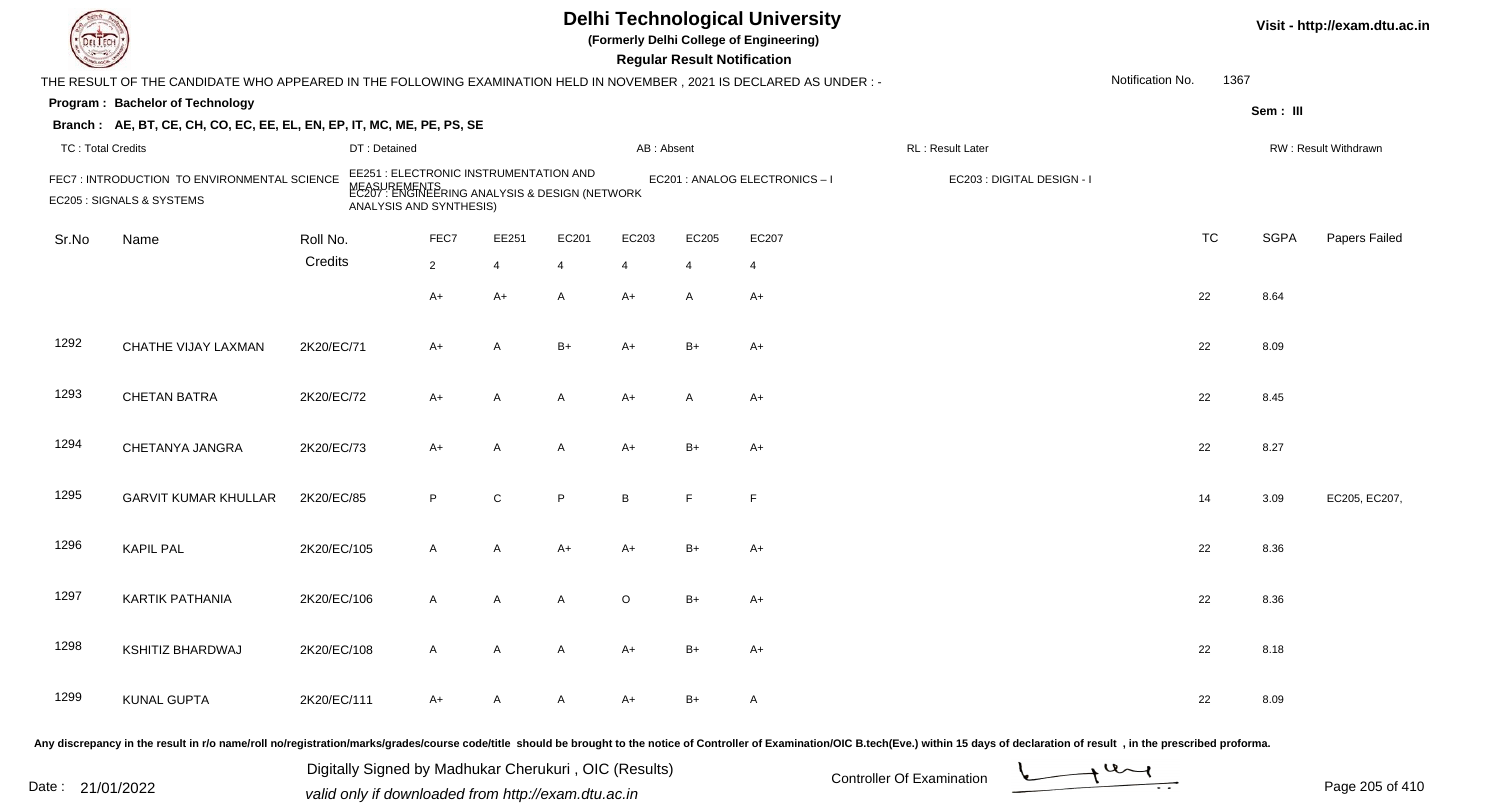|                          |                                                                                                                        |              |                                                                                                                                     |                |       |                | <b>Regular Result Notification</b> | <b>Delhi Technological University</b><br>(Formerly Delhi College of Engineering) |                                                                                                                                                                                                                                |                  |           |             | Visit - http://exam.dtu.ac.in |
|--------------------------|------------------------------------------------------------------------------------------------------------------------|--------------|-------------------------------------------------------------------------------------------------------------------------------------|----------------|-------|----------------|------------------------------------|----------------------------------------------------------------------------------|--------------------------------------------------------------------------------------------------------------------------------------------------------------------------------------------------------------------------------|------------------|-----------|-------------|-------------------------------|
|                          | THE RESULT OF THE CANDIDATE WHO APPEARED IN THE FOLLOWING EXAMINATION HELD IN NOVEMBER , 2021 IS DECLARED AS UNDER : - |              |                                                                                                                                     |                |       |                |                                    |                                                                                  |                                                                                                                                                                                                                                | Notification No. | 1367      |             |                               |
|                          | Program: Bachelor of Technology                                                                                        |              |                                                                                                                                     |                |       |                |                                    |                                                                                  |                                                                                                                                                                                                                                |                  |           | Sem: III    |                               |
|                          | Branch: AE, BT, CE, CH, CO, EC, EE, EL, EN, EP, IT, MC, ME, PE, PS, SE                                                 |              |                                                                                                                                     |                |       |                |                                    |                                                                                  |                                                                                                                                                                                                                                |                  |           |             |                               |
| <b>TC: Total Credits</b> |                                                                                                                        | DT: Detained |                                                                                                                                     |                |       | AB: Absent     |                                    |                                                                                  | RL : Result Later                                                                                                                                                                                                              |                  |           |             | RW: Result Withdrawn          |
|                          | FEC7: INTRODUCTION TO ENVIRONMENTAL SCIENCE<br>EC205 : SIGNALS & SYSTEMS                                               |              | EE251 : ELECTRONIC INSTRUMENTATION AND<br>MEASUREMENTS<br>EC207 : ENGINEERING ANALYSIS & DESIGN (NETWORK<br>ANALYSIS AND SYNTHESIS) |                |       |                |                                    | EC201 : ANALOG ELECTRONICS - I                                                   | EC203 : DIGITAL DESIGN - I                                                                                                                                                                                                     |                  |           |             |                               |
| Sr.No                    | Name                                                                                                                   | Roll No.     | FEC7                                                                                                                                | EE251          | EC201 | EC203          | EC205                              | EC207                                                                            |                                                                                                                                                                                                                                |                  | <b>TC</b> | <b>SGPA</b> | Papers Failed                 |
|                          |                                                                                                                        | Credits      | $\overline{2}$                                                                                                                      | $\overline{4}$ | 4     | $\overline{4}$ | $\overline{4}$                     | $\overline{4}$                                                                   |                                                                                                                                                                                                                                |                  |           |             |                               |
|                          |                                                                                                                        |              | $A+$                                                                                                                                | A              | A     | $A+$           | $B+$                               | $\mathsf{A}$                                                                     |                                                                                                                                                                                                                                |                  | 22        | 8.09        |                               |
| 1300                     | <b>LIPI</b>                                                                                                            | 2K20/EC/115  | A+                                                                                                                                  | $A+$           | $B+$  | $A+$           | $B+$                               | $\overline{A}$                                                                   |                                                                                                                                                                                                                                |                  | 22        | 8.09        |                               |
| 1301                     | <b>LOVE JAIN</b>                                                                                                       | 2K20/EC/116  | $A+$                                                                                                                                | $\mathsf O$    | $A+$  | O              | $A+$                               | $\circ$                                                                          |                                                                                                                                                                                                                                |                  | 22        | 9.55        |                               |
| 1302                     | <b>MANAV</b>                                                                                                           | 2K20/EC/118  | $A+$                                                                                                                                | A              | $A+$  | $\circ$        | $B+$                               | $A+$                                                                             |                                                                                                                                                                                                                                |                  | 22        | 8.64        |                               |
| 1303                     | <b>MANISH GUNPAL</b>                                                                                                   | 2K20/EC/119  | $A+$                                                                                                                                | $B+$           | $B+$  | $\circ$        | $B+$                               | $\circ$                                                                          |                                                                                                                                                                                                                                |                  | 22        | 8.27        |                               |
| 1304                     | MANSOOR ALI                                                                                                            | 2K20/EC/121  | A+                                                                                                                                  | A              | $B+$  | A+             | B                                  | $A+$                                                                             |                                                                                                                                                                                                                                |                  | 22        | 7.91        |                               |
| 1305                     | MD WASIF JAWED                                                                                                         | 2K20/EC/122  | A+                                                                                                                                  | Α              | A     | O              |                                    | $A+$                                                                             |                                                                                                                                                                                                                                |                  | 18        | 8.78        |                               |
| 1306                     | MOHD RIZWAN SAIFI                                                                                                      | 2K20/EC/124  | A+                                                                                                                                  | A              | A+    | A+             | A+                                 | $A+$                                                                             |                                                                                                                                                                                                                                |                  | 22        | 8.82        |                               |
| 1307                     | NAVJYOT                                                                                                                | 2K20/EC/131  | A                                                                                                                                   | A              | A     | A+             | A                                  | $A+$                                                                             |                                                                                                                                                                                                                                |                  | 22        | 8.36        |                               |
|                          |                                                                                                                        |              |                                                                                                                                     |                |       |                |                                    |                                                                                  | ny discrepancy in the result in r/o name/roll no/registration/marks/grades/course code/title, should be brought to the potice of Controller of Examination/OIC B tech(Eye) within 15 days of declaration of result in the pres |                  |           |             |                               |

Date : 21/01/2022 Digital Digital of Microsofted Chemical Controller Of Examination Determination Page 206 of 41 Digitally Signed by Madhukar Cherukuri , OIC (Results)

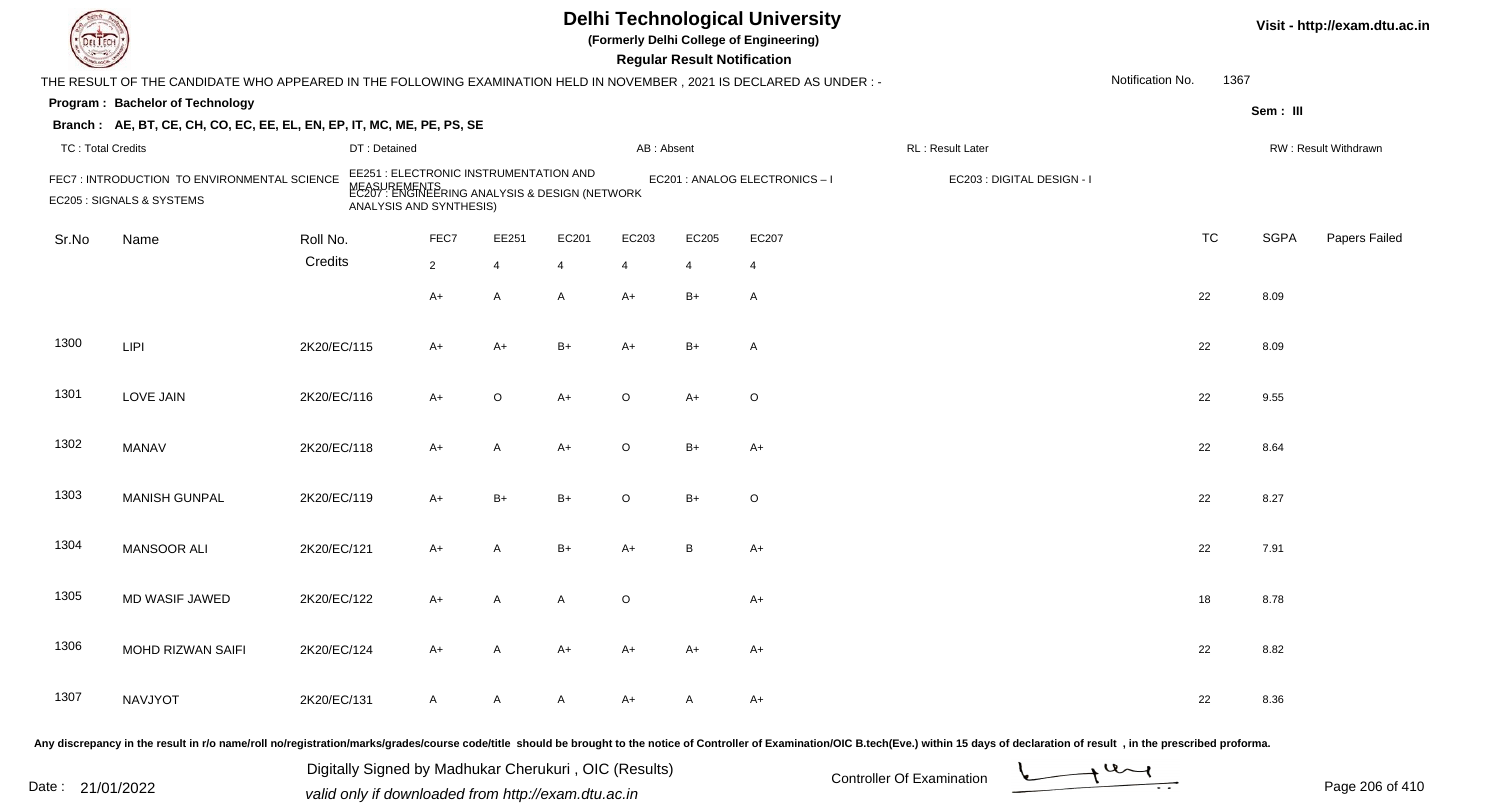|                          |                                                                                                                      |              |                                                                                                                           |              |              |                | <b>Regular Result Notification</b> | <b>Delhi Technological University</b><br>(Formerly Delhi College of Engineering) |                            |                  |           |             | Visit - http://exam.dtu.ac.in |
|--------------------------|----------------------------------------------------------------------------------------------------------------------|--------------|---------------------------------------------------------------------------------------------------------------------------|--------------|--------------|----------------|------------------------------------|----------------------------------------------------------------------------------|----------------------------|------------------|-----------|-------------|-------------------------------|
|                          | THE RESULT OF THE CANDIDATE WHO APPEARED IN THE FOLLOWING EXAMINATION HELD IN NOVEMBER, 2021 IS DECLARED AS UNDER :- |              |                                                                                                                           |              |              |                |                                    |                                                                                  |                            | Notification No. | 1367      |             |                               |
|                          | Program: Bachelor of Technology                                                                                      |              |                                                                                                                           |              |              |                |                                    |                                                                                  |                            |                  |           | Sem: III    |                               |
|                          | Branch: AE, BT, CE, CH, CO, EC, EE, EL, EN, EP, IT, MC, ME, PE, PS, SE                                               |              |                                                                                                                           |              |              |                |                                    |                                                                                  |                            |                  |           |             |                               |
| <b>TC: Total Credits</b> |                                                                                                                      | DT: Detained |                                                                                                                           |              |              | AB: Absent     |                                    |                                                                                  | RL : Result Later          |                  |           |             | RW: Result Withdrawn          |
|                          | FEC7: INTRODUCTION TO ENVIRONMENTAL SCIENCE<br>EC205 : SIGNALS & SYSTEMS                                             | NEASU        | EE251 : ELECTRONIC INSTRUMENTATION AND<br>IREMENTS<br>: ENGINEERING ANALYSIS & DESIGN (NETWORK<br>ANALYSIS AND SYNTHESIS) |              |              |                |                                    | EC201 : ANALOG ELECTRONICS-I                                                     | EC203 : DIGITAL DESIGN - I |                  |           |             |                               |
| Sr.No                    | Name                                                                                                                 | Roll No.     | FEC7                                                                                                                      | EE251        | EC201        | EC203          | EC205                              | EC207                                                                            |                            |                  | <b>TC</b> | <b>SGPA</b> | Papers Failed                 |
|                          |                                                                                                                      | Credits      | $\overline{2}$                                                                                                            | 4            | 4            | $\overline{4}$ | $\overline{4}$                     | $\overline{4}$                                                                   |                            |                  |           |             |                               |
|                          |                                                                                                                      |              | A                                                                                                                         | A            | $\mathsf{A}$ | $A+$           | $\mathsf{A}$                       | $A+$                                                                             |                            | 22               |           | 8.36        |                               |
| 1308                     | <b>NIKHIL TIRKEY</b>                                                                                                 | 2K20/EC/133  | $\mathsf{A}$                                                                                                              | $B+$         | B            | A              | A                                  | $\overline{A}$                                                                   |                            | 22               |           | 7.45        |                               |
| 1309                     | NITEEN KUMAR                                                                                                         | 2K20/EC/136  | F                                                                                                                         | P            | F            | B              | P                                  | $B+$                                                                             |                            | 16               |           | 3.82        | FEC7EC201,                    |
| 1310                     | PARAS MITTAL                                                                                                         | 2K20/EC/138  | $\circ$                                                                                                                   | $\mathsf{A}$ | $A+$         | $A+$           | $\circ$                            | $\mathsf{A}$                                                                     |                            | 22               |           | 8.91        |                               |
| 1311                     | PARTH CHOUDHARY                                                                                                      | 2K20/EC/140  | $A+$                                                                                                                      | A            | $A+$         | A+             | $A+$                               | $\overline{A}$                                                                   |                            | 22               |           | 8.64        |                               |
| 1312                     | PAWAN YADAV                                                                                                          | 2K20/EC/142  | $\circ$                                                                                                                   | $A+$         | $\circ$      | $A+$           | O                                  | $A+$                                                                             |                            | 22               |           | 9.45        |                               |
| 1313                     | PIYUSH PANCHAL                                                                                                       | 2K20/EC/145  | A+                                                                                                                        | A            | A            | $A+$           | A+                                 | A                                                                                |                            | 22               |           | 8.45        |                               |
| 1314                     | PIYUSH PRAKASH                                                                                                       | 2K20/EC/146  | A                                                                                                                         | A            | A+           | A+             | A                                  | $A+$                                                                             |                            | 22               |           | 8.55        |                               |
| 1315                     | PRIYANSHU KUMAR                                                                                                      | 2K20/EC/151  | A+                                                                                                                        | A            | $\circ$      | A+             | A                                  | A                                                                                |                            | 22               |           | 8.64        |                               |
|                          |                                                                                                                      |              |                                                                                                                           |              |              |                |                                    |                                                                                  |                            |                  |           |             |                               |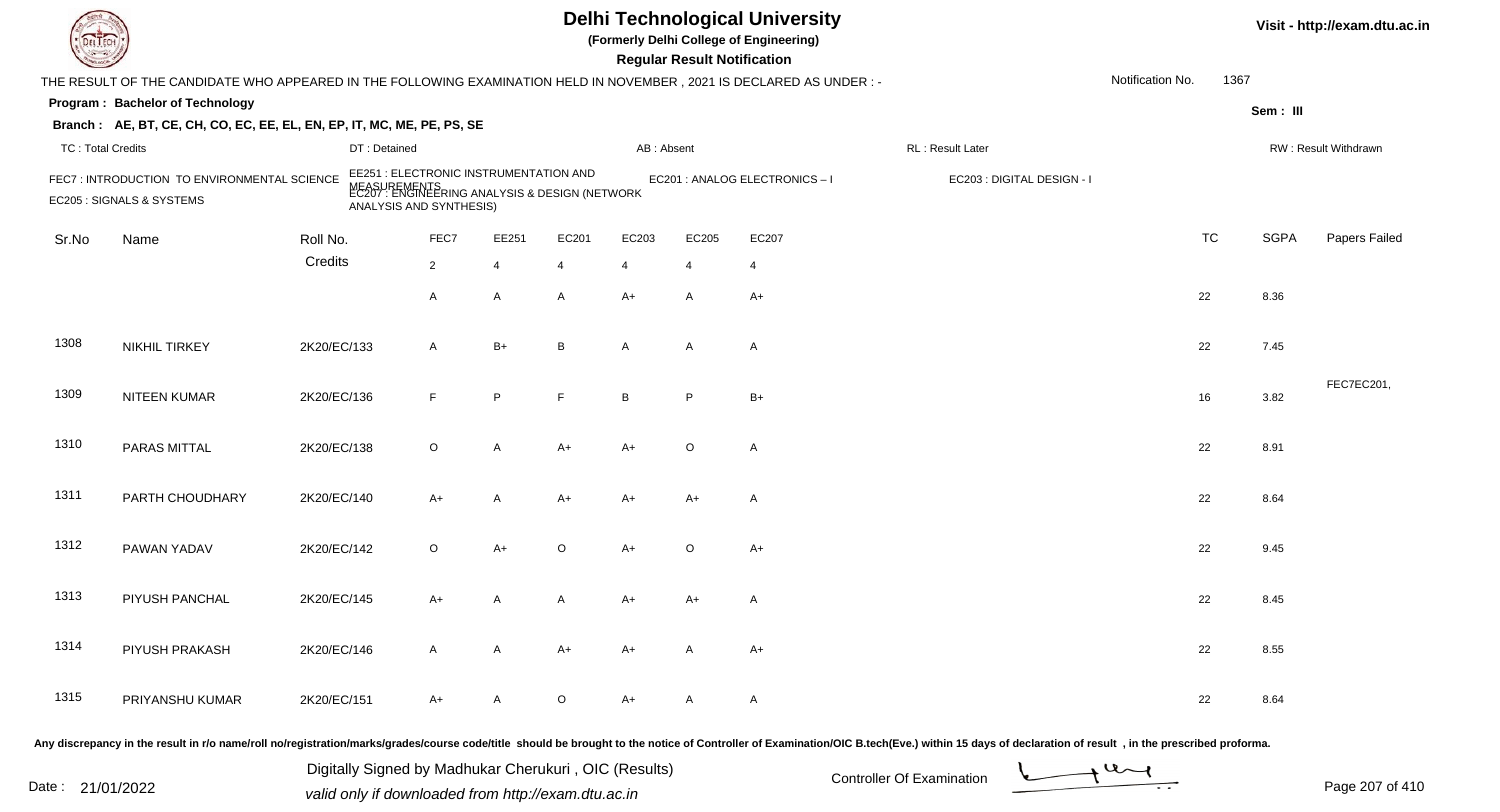| DEL TECI                 |                                                                                                                     |              |                                                                                                                                     |                |                |            | <b>Regular Result Notification</b> | <b>Delhi Technological University</b><br>(Formerly Delhi College of Engineering) |                                                                                                                                                                                                                                |                  |           |             | Visit - http://exam.dtu.ac.in |
|--------------------------|---------------------------------------------------------------------------------------------------------------------|--------------|-------------------------------------------------------------------------------------------------------------------------------------|----------------|----------------|------------|------------------------------------|----------------------------------------------------------------------------------|--------------------------------------------------------------------------------------------------------------------------------------------------------------------------------------------------------------------------------|------------------|-----------|-------------|-------------------------------|
|                          | THE RESULT OF THE CANDIDATE WHO APPEARED IN THE FOLLOWING EXAMINATION HELD IN NOVEMBER, 2021 IS DECLARED AS UNDER:- |              |                                                                                                                                     |                |                |            |                                    |                                                                                  |                                                                                                                                                                                                                                | Notification No. | 1367      |             |                               |
|                          | Program: Bachelor of Technology                                                                                     |              |                                                                                                                                     |                |                |            |                                    |                                                                                  |                                                                                                                                                                                                                                |                  |           | Sem: III    |                               |
|                          | Branch: AE, BT, CE, CH, CO, EC, EE, EL, EN, EP, IT, MC, ME, PE, PS, SE                                              |              |                                                                                                                                     |                |                |            |                                    |                                                                                  |                                                                                                                                                                                                                                |                  |           |             |                               |
| <b>TC: Total Credits</b> |                                                                                                                     | DT: Detained |                                                                                                                                     |                |                | AB: Absent |                                    |                                                                                  | RL: Result Later                                                                                                                                                                                                               |                  |           |             | RW: Result Withdrawn          |
|                          | FEC7: INTRODUCTION TO ENVIRONMENTAL SCIENCE<br>EC205 : SIGNALS & SYSTEMS                                            |              | EE251 : ELECTRONIC INSTRUMENTATION AND<br>MEASUREMENTS<br>EC207 : ENGINEERING ANALYSIS & DESIGN (NETWORK<br>ANALYSIS AND SYNTHESIS) |                |                |            |                                    | EC201 : ANALOG ELECTRONICS - I                                                   | EC203 : DIGITAL DESIGN - I                                                                                                                                                                                                     |                  |           |             |                               |
| Sr.No                    | Name                                                                                                                | Roll No.     | FEC7                                                                                                                                | EE251          | EC201          | EC203      | EC205                              | EC207                                                                            |                                                                                                                                                                                                                                |                  | <b>TC</b> | <b>SGPA</b> | Papers Failed                 |
|                          |                                                                                                                     | Credits      | $\overline{2}$                                                                                                                      | $\overline{4}$ | $\overline{4}$ | 4          | $\overline{4}$                     | 4                                                                                |                                                                                                                                                                                                                                |                  |           |             |                               |
|                          |                                                                                                                     |              | $A+$                                                                                                                                | $\mathsf{A}$   | $\circ$        | $A+$       | A                                  | $\mathsf{A}$                                                                     |                                                                                                                                                                                                                                |                  | 22        | 8.64        |                               |
| 1316                     | R RADHIKA                                                                                                           | 2K20/EC/152  | $\circ$                                                                                                                             | $\mathsf{A}$   | $A+$           | $\circ$    | $\overline{A}$                     | $A+$                                                                             |                                                                                                                                                                                                                                |                  | 22        | 8.91        |                               |
| 1317                     | RAHUL SHARMA                                                                                                        | 2K20/EC/157  | $A+$                                                                                                                                | $\mathsf{A}$   | A              | A+         | A                                  | A                                                                                |                                                                                                                                                                                                                                |                  | 22        | 8.27        |                               |
| 1318                     | <b>RANJEET PRASAD</b>                                                                                               | 2K20/EC/159  | $A+$                                                                                                                                | $\mathsf{A}$   | A              | $A+$       | $\circ$                            | $A+$                                                                             |                                                                                                                                                                                                                                |                  | 22        | 8.82        |                               |
| 1319                     | RAVI PRAKASH YADAV                                                                                                  | 2K20/EC/161  | $A+$                                                                                                                                | $\mathsf{A}$   | A              | A+         | A                                  | A                                                                                |                                                                                                                                                                                                                                |                  | 22        | 8.27        |                               |
| 1320                     | RISHAV SHARMA                                                                                                       | 2K20/EC/164  | $A+$                                                                                                                                | $A+$           | A+             | A+         | $A+$                               | Α                                                                                |                                                                                                                                                                                                                                |                  | 22        | 8.82        |                               |
| 1321                     | <b>ROHAN</b>                                                                                                        | 2K20/EC/167  | $\mathsf{A}$                                                                                                                        | Α              | A+             | A          | A+                                 | $\circ$                                                                          |                                                                                                                                                                                                                                |                  | 22        | 8.73        |                               |
| 1322                     | <b>ROHIT</b>                                                                                                        | 2K20/EC/169  | A+                                                                                                                                  | $A+$           | A+             | A+         | $\mathsf{A}$                       | A                                                                                |                                                                                                                                                                                                                                |                  | 22        | 8.64        |                               |
| 1323                     | <b>SACHIN MISHRA</b>                                                                                                | 2K20/EC/176  | A+                                                                                                                                  | A+             | A+             | $\circ$    | A                                  | $A+$                                                                             |                                                                                                                                                                                                                                |                  | 22        | 9.00        |                               |
|                          |                                                                                                                     |              |                                                                                                                                     |                |                |            |                                    |                                                                                  | Any discrepancy in the result in r/o name/roll no/registration/marks/grades/course code/title should be brought to the notice of Controller of Examination/OIC B.tech(Eve.) within 15 days of declaration of result , in the p |                  |           |             |                               |

Date : 21/01/2022 Digital Digital of Microsofted Chemical Controller Of Examination Determination Page 208 of 41 Digitally Signed by Madhukar Cherukuri , OIC (Results)

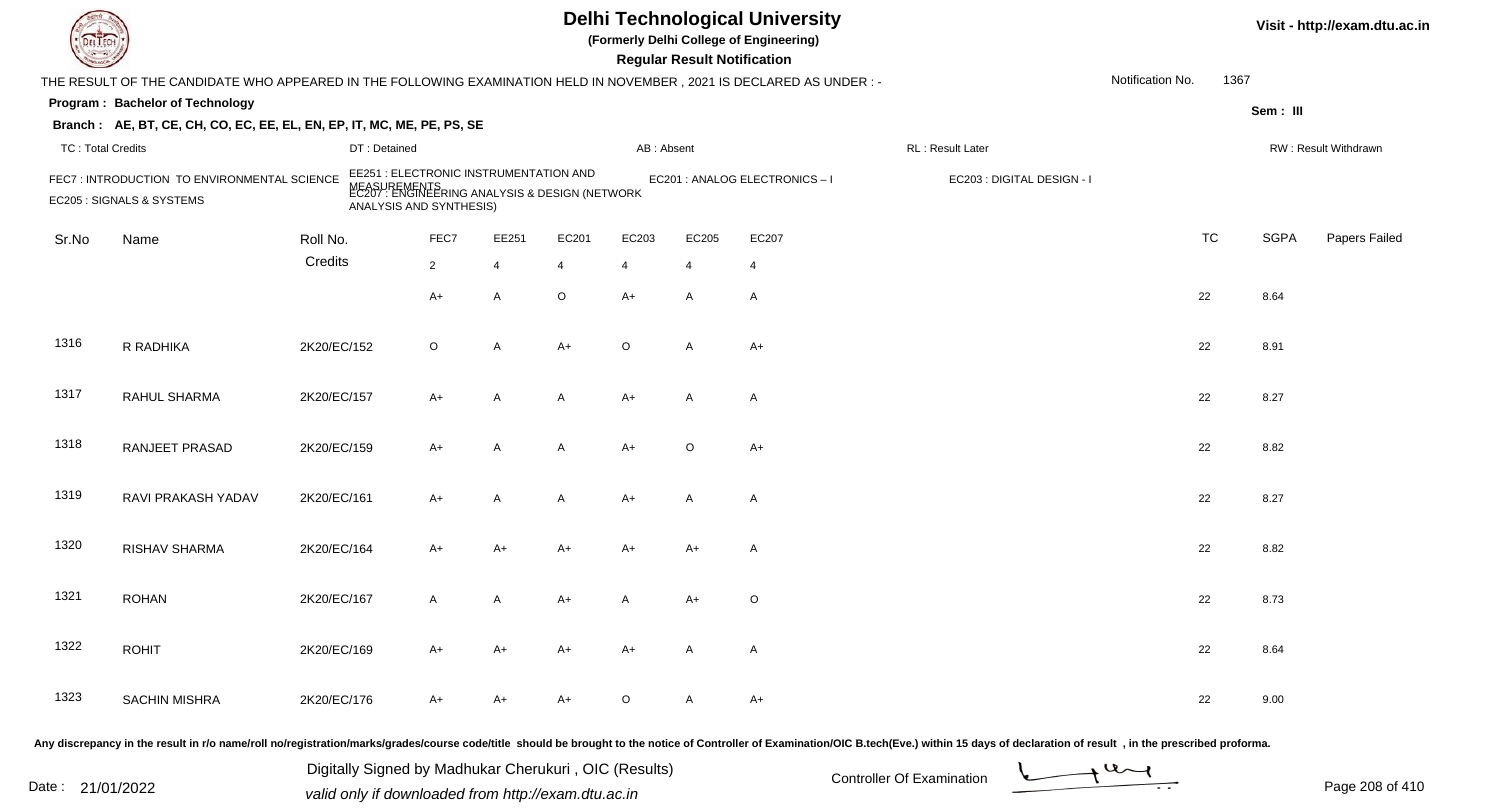|                          |                                                                                                                      |             |                         |                                                                                                |         |                | <b>Regular Result Notification</b> | <b>Delhi Technological University</b><br>(Formerly Delhi College of Engineering)             |                            |                  |           |             | Visit - http://exam.dtu.ac.in |
|--------------------------|----------------------------------------------------------------------------------------------------------------------|-------------|-------------------------|------------------------------------------------------------------------------------------------|---------|----------------|------------------------------------|----------------------------------------------------------------------------------------------|----------------------------|------------------|-----------|-------------|-------------------------------|
|                          | THE RESULT OF THE CANDIDATE WHO APPEARED IN THE FOLLOWING EXAMINATION HELD IN NOVEMBER, 2021 IS DECLARED AS UNDER :- |             |                         |                                                                                                |         |                |                                    |                                                                                              |                            | Notification No. | 1367      |             |                               |
|                          | Program: Bachelor of Technology                                                                                      |             |                         |                                                                                                |         |                |                                    |                                                                                              |                            |                  |           | Sem: III    |                               |
|                          | Branch: AE, BT, CE, CH, CO, EC, EE, EL, EN, EP, IT, MC, ME, PE, PS, SE                                               |             |                         |                                                                                                |         |                |                                    |                                                                                              |                            |                  |           |             |                               |
| <b>TC: Total Credits</b> |                                                                                                                      |             | DT: Detained            |                                                                                                |         | AB: Absent     |                                    |                                                                                              | RL : Result Later          |                  |           |             | RW: Result Withdrawn          |
|                          | FEC7: INTRODUCTION TO ENVIRONMENTAL SCIENCE<br>EC205 : SIGNALS & SYSTEMS                                             | NEASU       | ANALYSIS AND SYNTHESIS) | EE251 : ELECTRONIC INSTRUMENTATION AND<br>IREMENTS<br>: ENGINEERING ANALYSIS & DESIGN (NETWORK |         |                |                                    | EC201 : ANALOG ELECTRONICS-I                                                                 | EC203 : DIGITAL DESIGN - I |                  |           |             |                               |
| Sr.No                    | Name                                                                                                                 | Roll No.    | FEC7                    | EE251                                                                                          | EC201   | EC203          | EC205                              | EC207                                                                                        |                            |                  | <b>TC</b> | <b>SGPA</b> | Papers Failed                 |
|                          |                                                                                                                      | Credits     | $\overline{2}$          | $\overline{4}$                                                                                 | 4       | $\overline{4}$ | $\overline{4}$                     | $\overline{4}$                                                                               |                            |                  |           |             |                               |
|                          |                                                                                                                      |             | A+                      | $A+$                                                                                           | $A+$    | $\circ$        | A                                  | $A+$                                                                                         |                            | 22               |           | 9.00        |                               |
| 1324                     | <b>SAKSHAM DHASMANA</b>                                                                                              | 2K20/EC/181 | A+                      | A                                                                                              | $A+$    | A              | $A+$                               | $B+$                                                                                         |                            | 22               |           | 8.27        |                               |
| 1325                     | SANDEEP KUMAR                                                                                                        | 2K20/EC/186 | A+                      | $B+$                                                                                           | A       | $B+$           | A                                  | $\overline{A}$                                                                               |                            | 22               |           | 7.73        |                               |
| 1326                     | SANDEEP KUMAR                                                                                                        | 2K20/EC/187 | $A+$                    | A                                                                                              | A       | $B+$           | A                                  | $A+$                                                                                         |                            | 22               |           | 8.09        |                               |
| 1327                     | <b>SANDEEP SONKAR</b>                                                                                                | 2K20/EC/188 | A+                      | $A+$                                                                                           | A       | A              | A                                  | $\overline{A}$                                                                               |                            | 22               |           | 8.27        |                               |
| 1328                     | SANTOSH RAI                                                                                                          | 2K20/EC/191 | A+                      | $\overline{A}$                                                                                 | A       | $A+$           | A                                  | $A+$                                                                                         |                            | 22               |           | 8.45        |                               |
| 1329                     | SARTHAK PANDEY                                                                                                       | 2K20/EC/192 | A+                      | A                                                                                              | $\circ$ | A              | A                                  | A+                                                                                           |                            | 22               |           | 8.64        |                               |
| 1330                     | SAURABH JHA                                                                                                          | 2K20/EC/194 | A                       | A                                                                                              | A+      | A+             | A+                                 | A+                                                                                           |                            | 22               |           | 8.73        |                               |
| 1331                     | SAURAV CHANDRA                                                                                                       | 2K20/EC/195 | A+                      | A                                                                                              | A+      | B+             | A                                  | A+                                                                                           |                            | 22               |           | 8.27        |                               |
|                          |                                                                                                                      |             |                         | الملفاء المسامر                                                                                |         |                |                                    | chauld he huaimht ta the nation of Controller of Eveningtian (OIC B teah (Eve) within 4E der |                            |                  |           |             |                               |

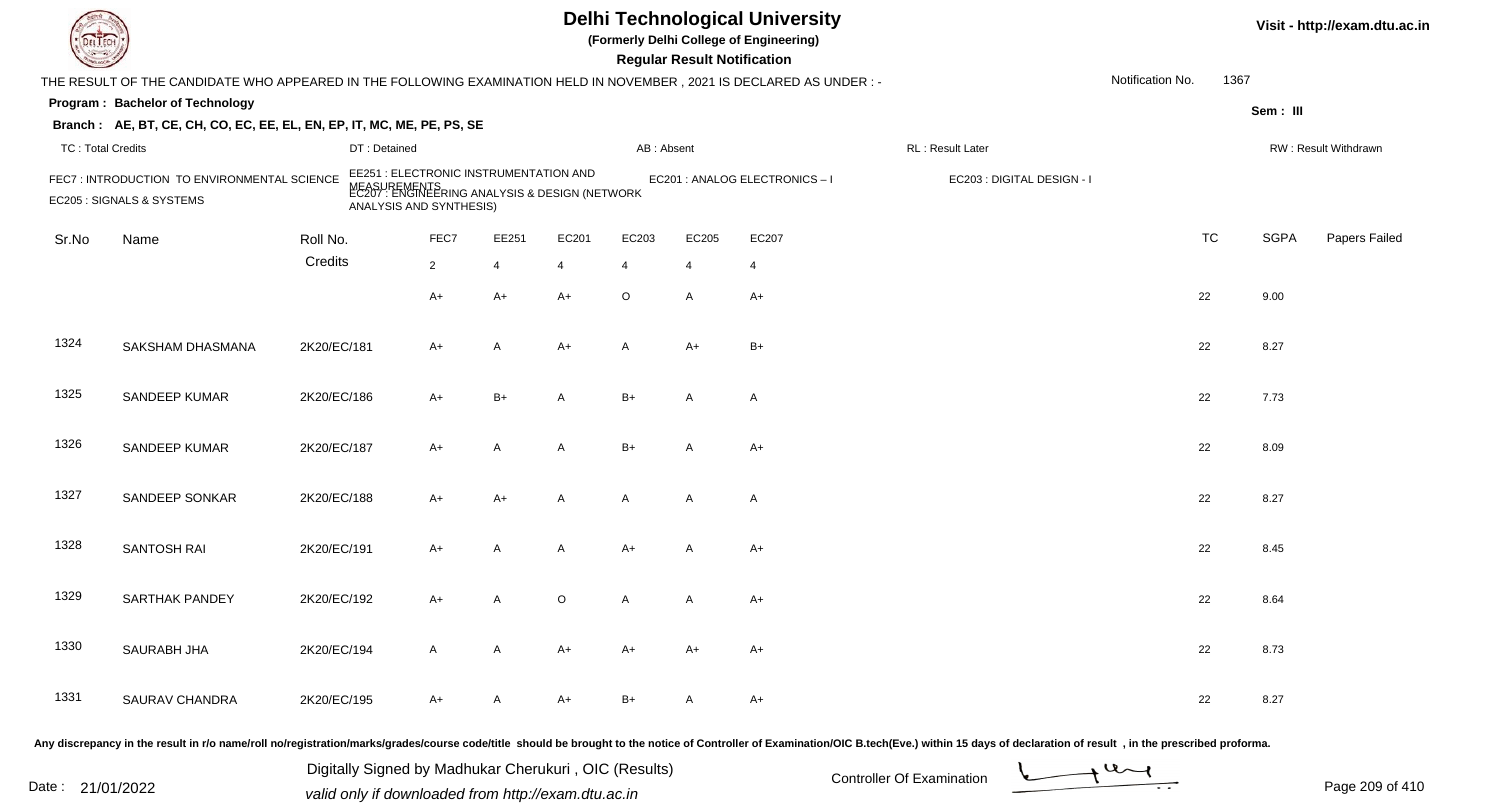|                          |                                                                                                                      |             |                                                                                                                                     |                |                |       |              | <b>Regular Result Notification</b> | <b>Delhi Technological University</b><br>(Formerly Delhi College of Engineering) |                            |                  |           |             | Visit - http://exam.dtu.ac.in |
|--------------------------|----------------------------------------------------------------------------------------------------------------------|-------------|-------------------------------------------------------------------------------------------------------------------------------------|----------------|----------------|-------|--------------|------------------------------------|----------------------------------------------------------------------------------|----------------------------|------------------|-----------|-------------|-------------------------------|
|                          | THE RESULT OF THE CANDIDATE WHO APPEARED IN THE FOLLOWING EXAMINATION HELD IN NOVEMBER, 2021 IS DECLARED AS UNDER :- |             |                                                                                                                                     |                |                |       |              |                                    |                                                                                  |                            | Notification No. | 1367      |             |                               |
|                          | Program: Bachelor of Technology                                                                                      |             |                                                                                                                                     |                |                |       |              |                                    |                                                                                  |                            |                  |           | Sem: III    |                               |
|                          | Branch: AE, BT, CE, CH, CO, EC, EE, EL, EN, EP, IT, MC, ME, PE, PS, SE                                               |             |                                                                                                                                     |                |                |       |              |                                    |                                                                                  |                            |                  |           |             |                               |
| <b>TC: Total Credits</b> |                                                                                                                      |             | DT: Detained                                                                                                                        |                |                |       | AB: Absent   |                                    |                                                                                  | RL: Result Later           |                  |           |             | RW: Result Withdrawn          |
|                          | FEC7: INTRODUCTION TO ENVIRONMENTAL SCIENCE<br>EC205 : SIGNALS & SYSTEMS                                             |             | EE251 : ELECTRONIC INSTRUMENTATION AND<br>MEASUREMENTS<br>EC207 : ENGINEERING ANALYSIS & DESIGN (NETWORK<br>ANALYSIS AND SYNTHESIS) |                |                |       |              |                                    | EC201 : ANALOG ELECTRONICS-I                                                     | EC203 : DIGITAL DESIGN - I |                  |           |             |                               |
| Sr.No                    | Name                                                                                                                 | Roll No.    |                                                                                                                                     | FEC7           | EE251          | EC201 | EC203        | EC205                              | EC207                                                                            |                            |                  | <b>TC</b> | <b>SGPA</b> | Papers Failed                 |
|                          |                                                                                                                      | Credits     |                                                                                                                                     | $\overline{2}$ | $\overline{4}$ | 4     | 4            | $\overline{4}$                     | $\overline{4}$                                                                   |                            |                  |           |             |                               |
|                          |                                                                                                                      |             |                                                                                                                                     | $A+$           | A              | $A+$  | $B+$         | A                                  | $A+$                                                                             |                            |                  | 22        | 8.27        |                               |
| 1332                     | <b>SHIVAM</b>                                                                                                        | 2K20/EC/199 |                                                                                                                                     | $A+$           | A              | $A+$  | $\mathsf{A}$ | $\mathsf{A}$                       | A+                                                                               |                            |                  | 22        | 8.45        |                               |
| 1333                     | SHIVOM KR SHARMA                                                                                                     | 2K20/EC/202 |                                                                                                                                     | A+             | $A+$           | $B+$  | A            | A+                                 | A+                                                                               |                            |                  | 22        | 8.45        |                               |
| 1334                     | SHREYANSH BANSAL                                                                                                     | 2K20/EC/203 |                                                                                                                                     | $\mathsf{A}$   | A              | A     | $\mathsf{A}$ | A                                  | $A+$                                                                             |                            |                  | 22        | 8.18        |                               |
| 1335                     | <b>SIDDHARTH</b>                                                                                                     | 2K20/EC/207 |                                                                                                                                     | $A+$           | A              | A+    | $B+$         | A                                  | A+                                                                               |                            |                  | 22        | 8.27        |                               |
| 1336                     | SIDHI SINGH                                                                                                          | 2K20/EC/209 |                                                                                                                                     | A+             | A+             | A+    | $A+$         | A                                  | $A+$                                                                             |                            |                  | 22        | 8.82        |                               |
| 1337                     | SIMRAN PANCHAL                                                                                                       | 2K20/EC/210 |                                                                                                                                     | A+             | A+             | A+    | A+           | A+                                 | A+                                                                               |                            |                  | 22        | 9.00        |                               |
| 1338                     | <b>SONU BAIRWA</b>                                                                                                   | 2K20/EC/211 |                                                                                                                                     | A+             | $B+$           | A+    | A            | A                                  | A                                                                                |                            |                  | 22        | 8.09        |                               |
| 1339                     | <b>SUMIT KUMAR SHAH</b>                                                                                              | 2K20/EC/214 |                                                                                                                                     | A+             | A              | A+    | A+           | A                                  | A+                                                                               |                            |                  | 22        | 8.64        |                               |
|                          |                                                                                                                      |             |                                                                                                                                     |                |                |       |              |                                    |                                                                                  |                            |                  |           |             |                               |

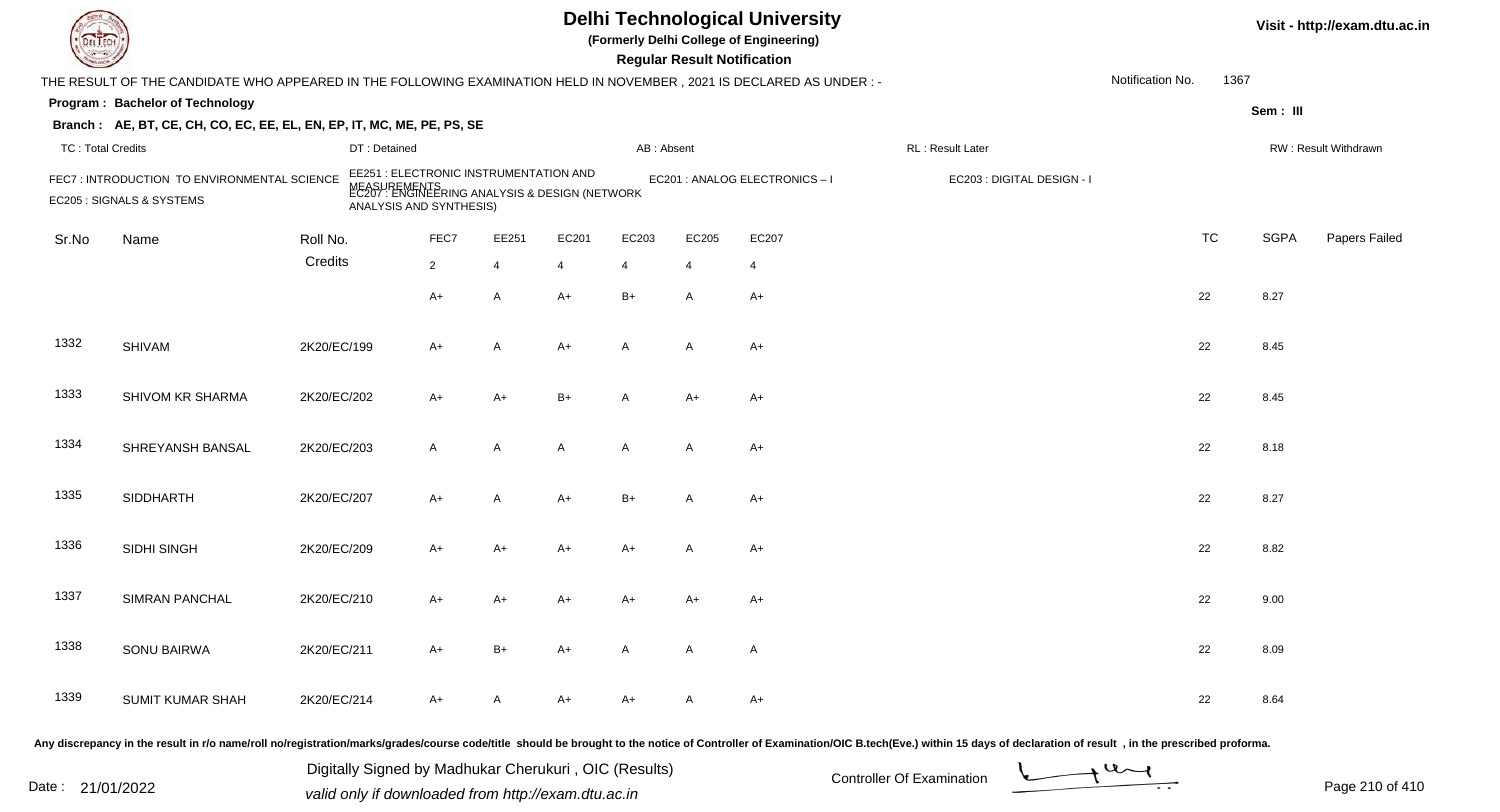| DEL TECI                 |                                                                                                                     |              |                                                                                                                                     |                |                |            | <b>Regular Result Notification</b> | <b>Delhi Technological University</b><br>(Formerly Delhi College of Engineering) |                                                                                                                                                                                                                                |                  |           |             | Visit - http://exam.dtu.ac.in |
|--------------------------|---------------------------------------------------------------------------------------------------------------------|--------------|-------------------------------------------------------------------------------------------------------------------------------------|----------------|----------------|------------|------------------------------------|----------------------------------------------------------------------------------|--------------------------------------------------------------------------------------------------------------------------------------------------------------------------------------------------------------------------------|------------------|-----------|-------------|-------------------------------|
|                          | THE RESULT OF THE CANDIDATE WHO APPEARED IN THE FOLLOWING EXAMINATION HELD IN NOVEMBER, 2021 IS DECLARED AS UNDER:- |              |                                                                                                                                     |                |                |            |                                    |                                                                                  |                                                                                                                                                                                                                                | Notification No. | 1367      |             |                               |
|                          | Program: Bachelor of Technology                                                                                     |              |                                                                                                                                     |                |                |            |                                    |                                                                                  |                                                                                                                                                                                                                                |                  |           | Sem: III    |                               |
|                          | Branch: AE, BT, CE, CH, CO, EC, EE, EL, EN, EP, IT, MC, ME, PE, PS, SE                                              |              |                                                                                                                                     |                |                |            |                                    |                                                                                  |                                                                                                                                                                                                                                |                  |           |             |                               |
| <b>TC: Total Credits</b> |                                                                                                                     | DT: Detained |                                                                                                                                     |                |                | AB: Absent |                                    |                                                                                  | RL: Result Later                                                                                                                                                                                                               |                  |           |             | RW: Result Withdrawn          |
|                          | FEC7: INTRODUCTION TO ENVIRONMENTAL SCIENCE<br>EC205 : SIGNALS & SYSTEMS                                            |              | EE251 : ELECTRONIC INSTRUMENTATION AND<br>MEASUREMENTS<br>EC207 : ENGINEERING ANALYSIS & DESIGN (NETWORK<br>ANALYSIS AND SYNTHESIS) |                |                |            |                                    | EC201 : ANALOG ELECTRONICS - I                                                   | EC203 : DIGITAL DESIGN - I                                                                                                                                                                                                     |                  |           |             |                               |
| Sr.No                    | Name                                                                                                                | Roll No.     | FEC7                                                                                                                                | EE251          | EC201          | EC203      | EC205                              | EC207                                                                            |                                                                                                                                                                                                                                |                  | <b>TC</b> | <b>SGPA</b> | Papers Failed                 |
|                          |                                                                                                                     | Credits      | $\overline{2}$                                                                                                                      | $\overline{4}$ | $\overline{4}$ | 4          | $\overline{4}$                     | 4                                                                                |                                                                                                                                                                                                                                |                  |           |             |                               |
|                          |                                                                                                                     |              | $A+$                                                                                                                                | $\mathsf{A}$   | $A+$           | $A+$       | $\overline{A}$                     | $A+$                                                                             |                                                                                                                                                                                                                                |                  | 22        | 8.64        |                               |
| 1340                     | SURYANSH SHARMA                                                                                                     | 2K20/EC/216  | $A+$                                                                                                                                | $\mathsf{A}$   | B              | A          | $\overline{A}$                     | $A+$                                                                             |                                                                                                                                                                                                                                |                  | 22        | 7.91        |                               |
| 1341                     | <b>TANISHQ VERMA</b>                                                                                                | 2K20/EC/218  | $\overline{A}$                                                                                                                      | $\mathsf{A}$   | A              | $B+$       | A                                  | A                                                                                |                                                                                                                                                                                                                                |                  | 22        | 7.82        |                               |
| 1342                     | <b>TANMAY</b>                                                                                                       | 2K20/EC/219  | $A+$                                                                                                                                | $\mathsf{A}$   | $A+$           | A+         | $A+$                               | A                                                                                |                                                                                                                                                                                                                                |                  | 22        | 8.64        |                               |
| 1343                     | <b>TANUSH CHAUDHARY</b>                                                                                             | 2K20/EC/221  | $A+$                                                                                                                                | $A+$           | A+             | A          | $A+$                               | A+                                                                               |                                                                                                                                                                                                                                |                  | 22        | 8.82        |                               |
| 1344                     | <b>UDIT ANAND</b>                                                                                                   | 2K20/EC/222  | $A+$                                                                                                                                | $\overline{A}$ | $B+$           | $B+$       | A                                  | $A+$                                                                             |                                                                                                                                                                                                                                |                  | 22        | 7.91        |                               |
| 1345                     | <b>UJJAWAL KUMAR</b>                                                                                                | 2K20/EC/223  | В                                                                                                                                   | A              | A+             | A+         | A+                                 | $\circ$                                                                          |                                                                                                                                                                                                                                |                  | 22        | 8.73        |                               |
| 1346                     | <b>UMANG AGGARWAL</b>                                                                                               | 2K20/EC/224  | A                                                                                                                                   | $\circ$        | A+             | $\circ$    | A+                                 | A                                                                                |                                                                                                                                                                                                                                |                  | 22        | 9.09        |                               |
| 1347                     | VANSH CHOPRA                                                                                                        | 2K20/EC/227  | $A+$                                                                                                                                | $\circ$        | A+             | A+         | A+                                 | A+                                                                               |                                                                                                                                                                                                                                |                  | 22        | 9.18        |                               |
|                          |                                                                                                                     |              |                                                                                                                                     |                |                |            |                                    |                                                                                  | Any discrepancy in the result in r/o name/roll no/registration/marks/grades/course code/title should be brought to the notice of Controller of Examination/OIC B.tech(Eve.) within 15 days of declaration of result , in the p |                  |           |             |                               |

Date : 21/01/2022 Digital Digital of Microsofted Chemical Controller Of Examination Determination Page 211 of 41 Digitally Signed by Madhukar Cherukuri , OIC (Results)

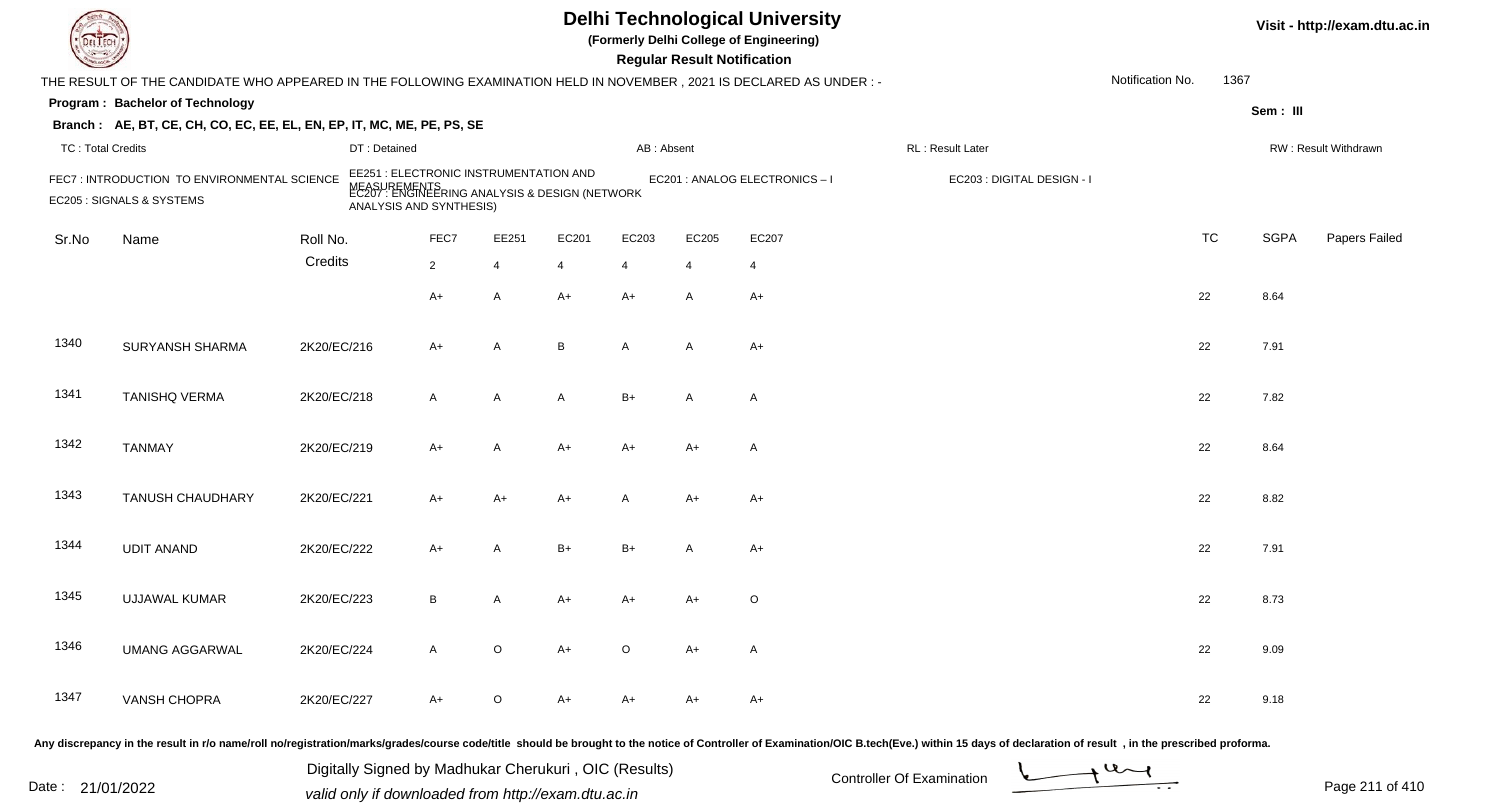| DEL TEC                  |                                                                                                                      |             |                                                                                                                                     |                |                |            | <b>Regular Result Notification</b> | <b>Delhi Technological University</b><br>(Formerly Delhi College of Engineering) |                                                                                                                                                                                                                                |                  |           |             | Visit - http://exam.dtu.ac.in |
|--------------------------|----------------------------------------------------------------------------------------------------------------------|-------------|-------------------------------------------------------------------------------------------------------------------------------------|----------------|----------------|------------|------------------------------------|----------------------------------------------------------------------------------|--------------------------------------------------------------------------------------------------------------------------------------------------------------------------------------------------------------------------------|------------------|-----------|-------------|-------------------------------|
|                          | THE RESULT OF THE CANDIDATE WHO APPEARED IN THE FOLLOWING EXAMINATION HELD IN NOVEMBER, 2021 IS DECLARED AS UNDER: - |             |                                                                                                                                     |                |                |            |                                    |                                                                                  |                                                                                                                                                                                                                                | Notification No. | 1367      |             |                               |
|                          | Program: Bachelor of Technology                                                                                      |             |                                                                                                                                     |                |                |            |                                    |                                                                                  |                                                                                                                                                                                                                                |                  |           | Sem: III    |                               |
|                          | Branch: AE, BT, CE, CH, CO, EC, EE, EL, EN, EP, IT, MC, ME, PE, PS, SE                                               |             |                                                                                                                                     |                |                |            |                                    |                                                                                  |                                                                                                                                                                                                                                |                  |           |             |                               |
| <b>TC: Total Credits</b> |                                                                                                                      |             | DT: Detained                                                                                                                        |                |                | AB: Absent |                                    |                                                                                  | RL: Result Later                                                                                                                                                                                                               |                  |           |             | RW: Result Withdrawn          |
|                          | FEC7: INTRODUCTION TO ENVIRONMENTAL SCIENCE<br>EC205 : SIGNALS & SYSTEMS                                             |             | EE251 : ELECTRONIC INSTRUMENTATION AND<br>MEASUREMENTS<br>EC207 : ENGINEERING ANALYSIS & DESIGN (NETWORK<br>ANALYSIS AND SYNTHESIS) |                |                |            |                                    | EC201 : ANALOG ELECTRONICS - I                                                   | EC203 : DIGITAL DESIGN - I                                                                                                                                                                                                     |                  |           |             |                               |
| Sr.No                    | Name                                                                                                                 | Roll No.    | FEC7                                                                                                                                | EE251          | EC201          | EC203      | EC205                              | EC207                                                                            |                                                                                                                                                                                                                                |                  | <b>TC</b> | <b>SGPA</b> | Papers Failed                 |
|                          |                                                                                                                      | Credits     | $\overline{2}$                                                                                                                      | $\overline{4}$ | $\overline{4}$ | 4          | $\overline{4}$                     | 4                                                                                |                                                                                                                                                                                                                                |                  |           |             |                               |
|                          |                                                                                                                      |             | $A+$                                                                                                                                | $\circ$        | $A+$           | $A+$       | $A+$                               | $A+$                                                                             |                                                                                                                                                                                                                                | 22               |           | 9.18        |                               |
| 1348                     | <b>VANSH SINGHAL</b>                                                                                                 | 2K20/EC/228 | $A+$                                                                                                                                | $A+$           | $\circ$        | A+         | $A+$                               | $A+$                                                                             |                                                                                                                                                                                                                                | 22               |           | 9.18        |                               |
| 1349                     | <b>VINAYAK</b>                                                                                                       | 2K20/EC/231 | $A+$                                                                                                                                | $\mathsf{A}$   | A              | $B+$       | $A+$                               | $A+$                                                                             |                                                                                                                                                                                                                                | 22               |           | 8.27        |                               |
| 1350                     | <b>VISHAKHA</b>                                                                                                      | 2K20/EC/233 | $\circ$                                                                                                                             | $\mathsf{A}$   | A              | $B+$       | $\overline{A}$                     | $A+$                                                                             |                                                                                                                                                                                                                                | 22               |           | 8.18        |                               |
| 1351                     | <b>VISHAL TOMAR</b>                                                                                                  | 2K20/EC/234 | $A+$                                                                                                                                | $\mathsf{A}$   | A              | A+         | $A+$                               | $A+$                                                                             |                                                                                                                                                                                                                                | 22               |           | 8.64        |                               |
| 1352                     | VISHAL YADAV                                                                                                         | 2K20/EC/235 | $A+$                                                                                                                                | $\overline{A}$ | A              | A+         | A                                  | $A+$                                                                             |                                                                                                                                                                                                                                | 22               |           | 8.45        |                               |
| 1353                     | <b>VIVEK GARG</b>                                                                                                    | 2K20/EC/237 | $A+$                                                                                                                                | A              | A+             | A+         | A+                                 | $A+$                                                                             |                                                                                                                                                                                                                                | 22               |           | 8.82        |                               |
| 1354                     | YADU LAMBA                                                                                                           | 2K20/EC/240 | F.                                                                                                                                  | $B+$           | C              | F          | $B+$                               | A                                                                                |                                                                                                                                                                                                                                |                  | 16        | 4.91        | FEC7<br>EC203,                |
| 1355                     | YASH GUPTA                                                                                                           | 2K20/EC/241 | $A+$                                                                                                                                | A              | A+             | A          | $\circ$                            | $A+$                                                                             |                                                                                                                                                                                                                                | 22               |           | 8.82        |                               |
|                          |                                                                                                                      |             |                                                                                                                                     |                |                |            |                                    |                                                                                  | Any discrepancy in the result in r/o name/roll no/registration/marks/grades/course code/title should be brought to the notice of Controller of Examination/OIC B.tech(Eve.) within 15 days of declaration of result , in the p |                  |           |             |                               |

Date : 21/01/2022 Digital Digital of Microsofted Chemical Controller Of Examination Determination Page 212 of 41 Digitally Signed by Madhukar Cherukuri , OIC (Results)

Page 212 of 410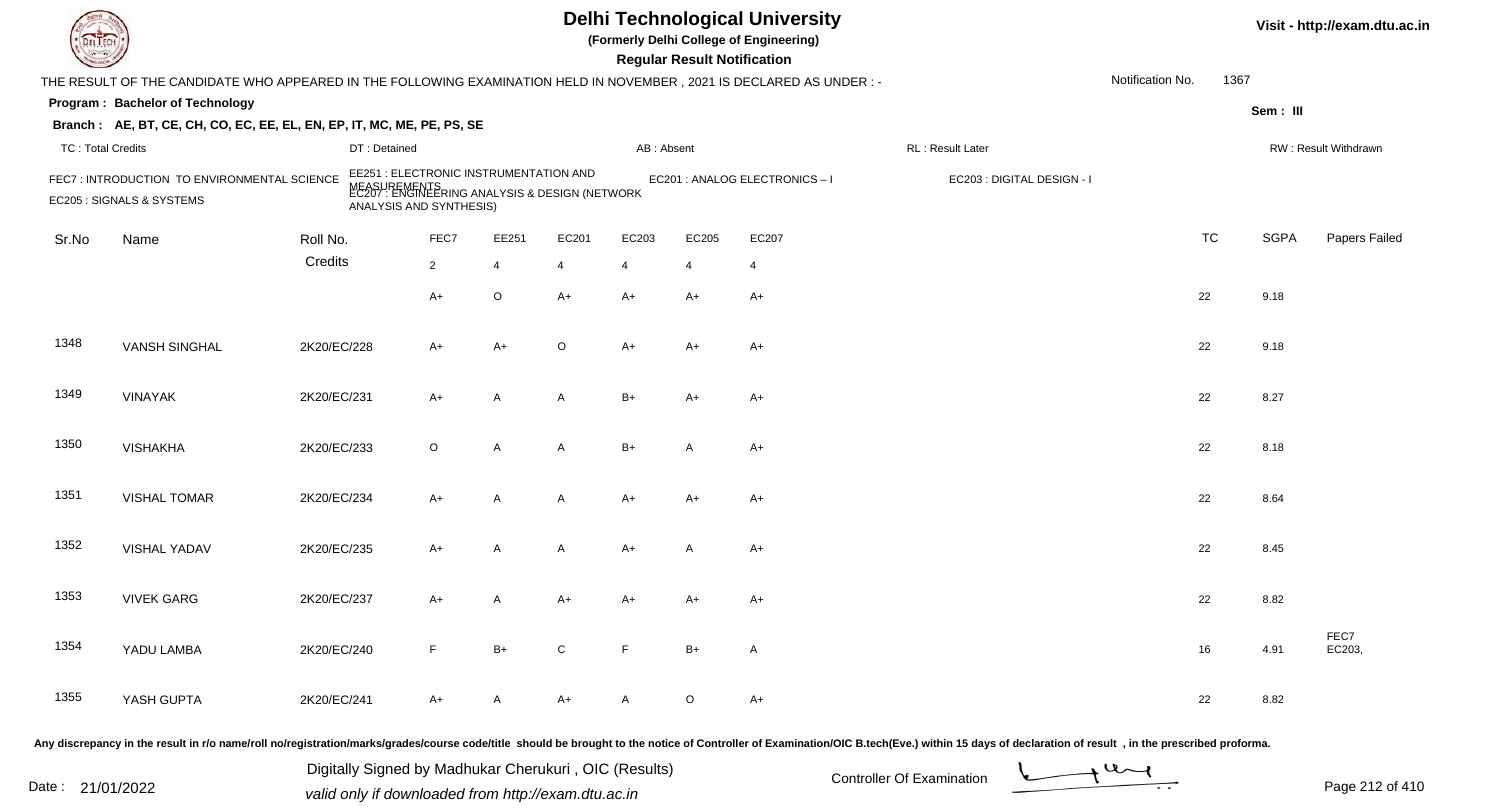|                          |                                                                                                                      |             |                         |                |                                        |                                                                |                | <b>Regular Result Notification</b> | <b>Delhi Technological University</b><br>(Formerly Delhi College of Engineering) |                            |                  |           |             | Visit - http://exam.dtu.ac.in |
|--------------------------|----------------------------------------------------------------------------------------------------------------------|-------------|-------------------------|----------------|----------------------------------------|----------------------------------------------------------------|----------------|------------------------------------|----------------------------------------------------------------------------------|----------------------------|------------------|-----------|-------------|-------------------------------|
|                          | THE RESULT OF THE CANDIDATE WHO APPEARED IN THE FOLLOWING EXAMINATION HELD IN NOVEMBER, 2021 IS DECLARED AS UNDER :- |             |                         |                |                                        |                                                                |                |                                    |                                                                                  |                            | Notification No. | 1367      |             |                               |
|                          | Program: Bachelor of Technology                                                                                      |             |                         |                |                                        |                                                                |                |                                    |                                                                                  |                            |                  |           | Sem: III    |                               |
|                          | Branch: AE, BT, CE, CH, CO, EC, EE, EL, EN, EP, IT, MC, ME, PE, PS, SE                                               |             |                         |                |                                        |                                                                |                |                                    |                                                                                  |                            |                  |           |             |                               |
| <b>TC: Total Credits</b> |                                                                                                                      |             | DT: Detained            |                |                                        |                                                                | AB: Absent     |                                    |                                                                                  | RL : Result Later          |                  |           |             | RW: Result Withdrawn          |
|                          | FEC7: INTRODUCTION TO ENVIRONMENTAL SCIENCE<br>EC205 : SIGNALS & SYSTEMS                                             |             | ANALYSIS AND SYNTHESIS) |                | EE251 : ELECTRONIC INSTRUMENTATION AND | MEASUREMENTS<br>EC207 : ENGINEERING ANALYSIS & DESIGN (NETWORK |                |                                    | EC201 : ANALOG ELECTRONICS-I                                                     | EC203 : DIGITAL DESIGN - I |                  |           |             |                               |
| Sr.No                    | Name                                                                                                                 | Roll No.    |                         | FEC7           | EE251                                  | EC201                                                          | EC203          | EC205                              | EC207                                                                            |                            |                  | <b>TC</b> | <b>SGPA</b> | Papers Failed                 |
|                          |                                                                                                                      | Credits     |                         | $\overline{2}$ | $\overline{4}$                         | $\overline{4}$                                                 | $\overline{4}$ | $\overline{4}$                     | $\overline{4}$                                                                   |                            |                  |           |             |                               |
|                          |                                                                                                                      |             |                         | A+             | A                                      | $A+$                                                           | A              | $\circ$                            | $A+$                                                                             |                            |                  | 22        | 8.82        |                               |
| 1356                     | YASH PURI                                                                                                            | 2K20/EC/243 |                         | $B+$           | $\overline{A}$                         | A                                                              | $B+$           | $A+$                               | $A+$                                                                             |                            |                  | 22        | 8.09        |                               |
| 1357                     | YUVRAJ                                                                                                               | 2K20/EC/244 |                         | A+             | $A+$                                   | $A+$                                                           | $\circ$        | $A+$                               | $A+$                                                                             |                            |                  | 22        | 9.18        |                               |
|                          | FEC9: Spoken Skills in English<br>EC205 : SIGNALS & SYSTEMS                                                          |             | ANALYSIS AND SYNTHESIS) |                | EE251 : ELECTRONIC INSTRUMENTATION AND | MEASUREMENTS<br>EC207 : ENGINEERING ANALYSIS & DESIGN (NETWORK |                |                                    | EC201 : ANALOG ELECTRONICS-I                                                     | EC203 : DIGITAL DESIGN - I |                  |           |             |                               |
| Sr.No                    | Name                                                                                                                 | Roll No.    |                         | FEC9           | EE251                                  | EC201                                                          | EC203          | EC205                              | EC207                                                                            |                            |                  | <b>TC</b> | <b>SGPA</b> | Papers Failed                 |
|                          |                                                                                                                      | Credits     |                         | $\overline{2}$ | $\overline{4}$                         | 4                                                              | $\overline{4}$ | $\overline{4}$                     | $\overline{4}$                                                                   |                            |                  |           |             |                               |
| 1358                     | <b>AKSHIT GOYAL</b>                                                                                                  | 2K20/EC/20  |                         | A+             | A                                      | $\mathsf{A}$                                                   | $\mathsf{A}$   | O                                  | $\overline{A}$                                                                   |                            |                  | 22        | 8.45        |                               |
| 1359                     | MUHAMMAD SUHAIL                                                                                                      | 2K20/EC/126 |                         | A+             | $A+$                                   | $A+$                                                           | $A+$           | $A+$                               | Α                                                                                |                            |                  | 22        | 8.82        |                               |
| 1360                     | SANSKAR GARG                                                                                                         | 2K20/EC/189 |                         | A+             | $A+$                                   | A                                                              | A              | A+                                 | A+                                                                               |                            |                  | 22        | 8.64        |                               |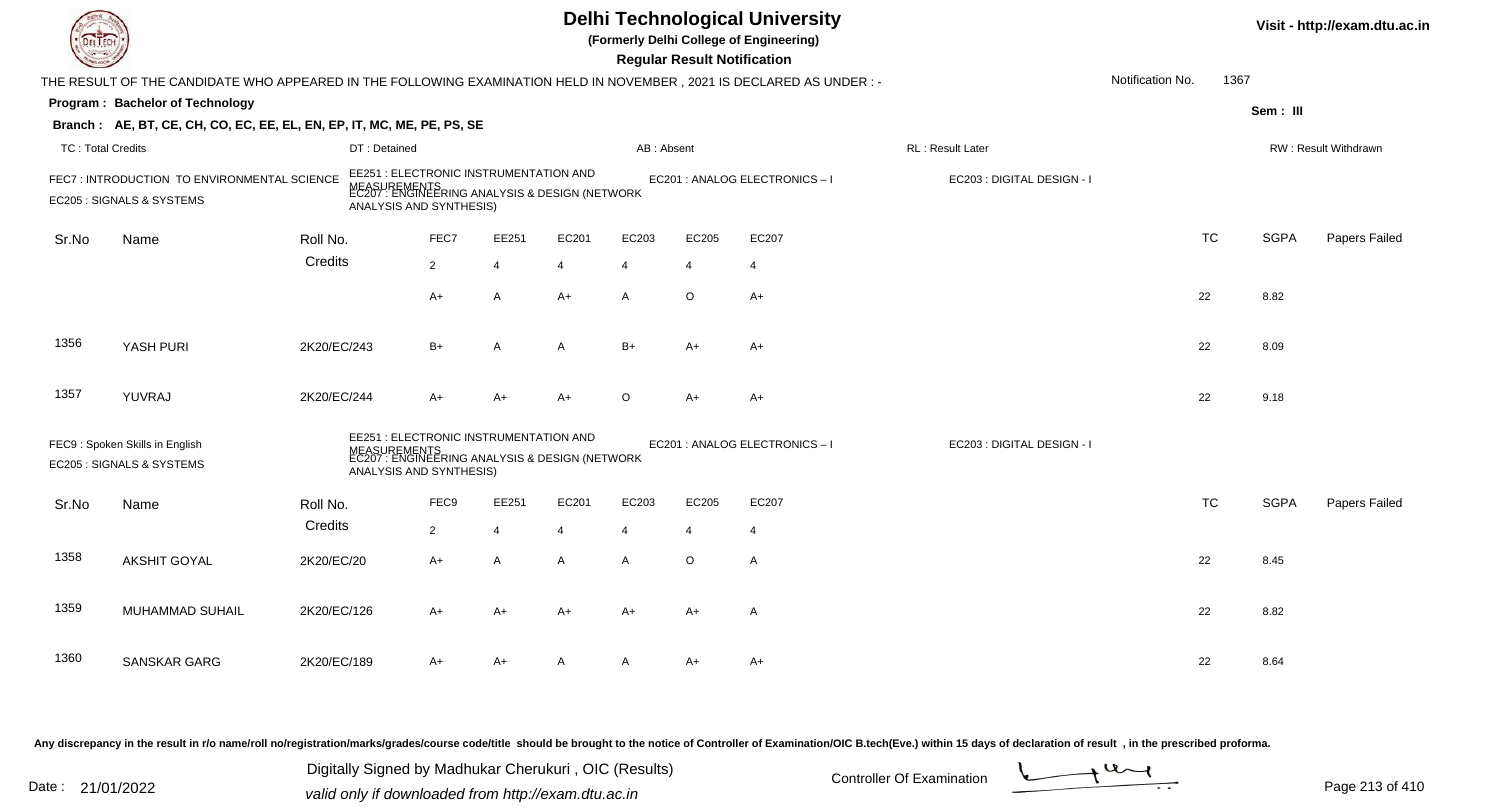## **Delhi Technological University**

**(Formerly Delhi College of Engineering)**

**Regular Regular Results Notification** 

| <b>Course of</b>                                                       |                                                                                                                      |             |                                                                                                         |                         |                         |         | <b>Regular Result Notification</b> |                                   |                             |                  |                      |               |  |
|------------------------------------------------------------------------|----------------------------------------------------------------------------------------------------------------------|-------------|---------------------------------------------------------------------------------------------------------|-------------------------|-------------------------|---------|------------------------------------|-----------------------------------|-----------------------------|------------------|----------------------|---------------|--|
|                                                                        | THE RESULT OF THE CANDIDATE WHO APPEARED IN THE FOLLOWING EXAMINATION HELD IN NOVEMBER, 2021 IS DECLARED AS UNDER :- |             |                                                                                                         |                         |                         |         |                                    |                                   |                             | Notification No. | 1367                 |               |  |
|                                                                        | Program: Bachelor of Technology                                                                                      |             |                                                                                                         |                         |                         |         |                                    |                                   |                             |                  | Sem: III             |               |  |
|                                                                        | Branch: AE, BT, CE, CH, CO, EC, EE, EL, EN, EP, IT, MC, ME, PE, PS, SE                                               |             |                                                                                                         |                         |                         |         |                                    |                                   |                             |                  |                      |               |  |
|                                                                        | <b>TC: Total Credits</b><br>DT: Detained                                                                             |             |                                                                                                         |                         |                         |         | AB: Absent                         |                                   | RL: Result Later            |                  | RW: Result Withdrawn |               |  |
| FEC10: COMMUNICATION SKILLS<br>EP205 : CLASSICAL AND QUANTUM MECHANICS |                                                                                                                      |             | <b>ME251: ENGINEERING MECHANICS</b><br>EP207 : DIGITAL ELECTRONICS (ENGINEERING<br>ANALYSIS AND DESIGN) |                         |                         |         |                                    | EP201 : INTRODUCTION TO COMPUTING | EP203: MATHEMATICAL PHYSICS |                  |                      |               |  |
| Sr.No                                                                  | Name                                                                                                                 | Roll No.    | FEC10                                                                                                   | ME251                   | EP201                   | EP203   | EP205                              | EP207                             |                             | <b>TC</b>        | <b>SGPA</b>          | Papers Failed |  |
|                                                                        |                                                                                                                      | Credits     | $\overline{2}$                                                                                          | $\overline{\mathbf{A}}$ | $\overline{\mathbf{A}}$ | 4       | $\boldsymbol{\Delta}$              | $\overline{4}$                    |                             |                  |                      |               |  |
| 1361                                                                   | <b>ABHISHEK KUMAR</b>                                                                                                | 2K20/EP/04  | $A+$                                                                                                    | $A+$                    | $A+$                    | $A+$    | $A+$                               | B                                 |                             | 22               | 8.45                 |               |  |
| 1362                                                                   | <b>ADITYA JAIN</b>                                                                                                   | 2K20/EP/09  | $\circ$                                                                                                 | $A+$                    | A                       | $A+$    | A                                  | B                                 |                             | 22               | 8.18                 |               |  |
| 1363                                                                   | <b>AKSHIT SETHI</b>                                                                                                  | 2K20/EP/12  | $\circ$                                                                                                 | A+                      | $B+$                    | A       | A                                  | $B+$                              |                             | 22               | 8.00                 |               |  |
| 1364                                                                   | <b>AMAN VERMA</b>                                                                                                    | 2K20/EP/14  | $A+$                                                                                                    | $A+$                    | $A+$                    | A       | A                                  | C                                 |                             | 22               | 7.91                 |               |  |
| 1365                                                                   | DARSHAN VERMA                                                                                                        | 2K20/EP/43  | $A+$                                                                                                    | $A+$                    | $B+$                    | $B+$    | $A+$                               | С                                 |                             | 22               | 7.55                 |               |  |
| 1366                                                                   | <b>GITANSH MANCHANDA</b>                                                                                             | 2K20/EP/49  | $\circ$                                                                                                 | $A+$                    | $A+$                    | $\circ$ | O                                  | A                                 |                             | 22               | 9.27                 |               |  |
| 1367                                                                   | HARSHIT SRIVASTAVA                                                                                                   | 2K20/EP/52  | $\circ$                                                                                                 | $A+$                    | $A+$                    | $\circ$ | $A+$                               | B                                 |                             | 22               | 8.73                 |               |  |
| 1368                                                                   | <b>MRIGANK DAYAL</b>                                                                                                 | 2K20/EP/71  | $A+$                                                                                                    | A+                      | $B+$                    | $B+$    | A                                  | C                                 |                             | 22               | 7.36                 |               |  |
| 1369                                                                   | SHIVAM JINDAL                                                                                                        | 2K20/EP/102 | $\circ$                                                                                                 | A+                      | A+                      | A       | A+                                 | Α                                 |                             | 22               | 8.73                 |               |  |
|                                                                        |                                                                                                                      |             |                                                                                                         |                         |                         |         |                                    |                                   |                             |                  |                      |               |  |

Any discrepancy in the result in r/o name/roll no/registration/marks/grades/course code/title should be brought to the notice of Controller of Examination/OIC B.tech(Eve.) within 15 days of declaration of result, in the pr

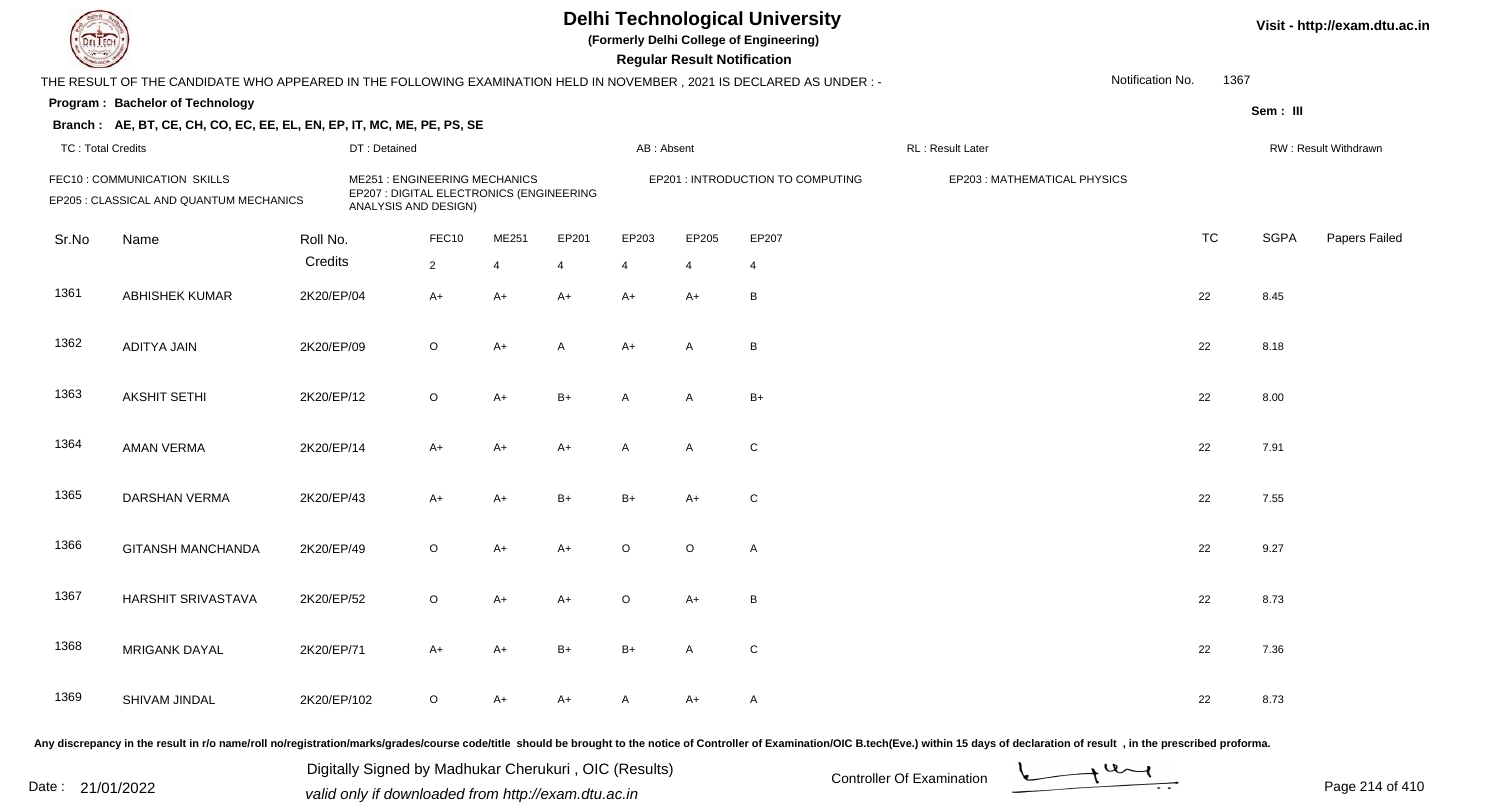|                                                                         |                                                                                                                      |             |                                                                                                         |                |       |       |                | <b>Regular Result Notification</b> | <b>Delhi Technological University</b><br>(Formerly Delhi College of Engineering) |                             |                      |             | Visit - http://exam.dtu.ac.in |  |
|-------------------------------------------------------------------------|----------------------------------------------------------------------------------------------------------------------|-------------|---------------------------------------------------------------------------------------------------------|----------------|-------|-------|----------------|------------------------------------|----------------------------------------------------------------------------------|-----------------------------|----------------------|-------------|-------------------------------|--|
|                                                                         | THE RESULT OF THE CANDIDATE WHO APPEARED IN THE FOLLOWING EXAMINATION HELD IN NOVEMBER, 2021 IS DECLARED AS UNDER :- |             |                                                                                                         |                |       |       |                |                                    |                                                                                  | Notification No.            | 1367                 |             |                               |  |
|                                                                         | Program: Bachelor of Technology                                                                                      |             |                                                                                                         |                |       |       |                |                                    |                                                                                  |                             |                      | Sem: III    |                               |  |
|                                                                         | Branch: AE, BT, CE, CH, CO, EC, EE, EL, EN, EP, IT, MC, ME, PE, PS, SE                                               |             |                                                                                                         |                |       |       |                |                                    |                                                                                  |                             |                      |             |                               |  |
| <b>TC: Total Credits</b>                                                |                                                                                                                      |             | DT: Detained                                                                                            |                |       |       | AB: Absent     |                                    |                                                                                  | <b>RL: Result Later</b>     | RW: Result Withdrawn |             |                               |  |
| FEC10 : COMMUNICATION SKILLS<br>EP205 : CLASSICAL AND QUANTUM MECHANICS |                                                                                                                      |             | <b>ME251: ENGINEERING MECHANICS</b><br>EP207 : DIGITAL ELECTRONICS (ENGINEERING<br>ANALYSIS AND DESIGN) |                |       |       |                |                                    | EP201 : INTRODUCTION TO COMPUTING                                                | EP203: MATHEMATICAL PHYSICS |                      |             |                               |  |
| Sr.No                                                                   | Name                                                                                                                 | Roll No.    |                                                                                                         | FEC10          | ME251 | EP201 | EP203          | EP205                              | EP207                                                                            |                             | <b>TC</b>            | <b>SGPA</b> | Papers Failed                 |  |
|                                                                         |                                                                                                                      | Credits     |                                                                                                         | $\overline{2}$ | 4     |       | $\overline{4}$ | $\overline{4}$                     | $\overline{4}$                                                                   |                             |                      |             |                               |  |
|                                                                         |                                                                                                                      |             |                                                                                                         | $\circ$        | $A+$  | $A+$  | $\mathsf{A}$   | $A+$                               | A                                                                                |                             | 22                   | 8.73        |                               |  |
| 1370                                                                    | SOURAV SHOKEEN                                                                                                       | 2K20/EP/105 |                                                                                                         | $A+$           | $A+$  | A+    | $A+$           | $A+$                               | $B+$                                                                             |                             | 22                   | 8.64        |                               |  |
|                                                                         | FEC11: Soft Skills and Personality Development<br>EP205 : CLASSICAL AND QUANTUM MECHANICS                            |             | ME251 : ENGINEERING MECHANICS<br>EP207 : DIGITAL ELECTRONICS (ENGINEERING<br>ANALYSIS AND DESIGN)       |                |       |       |                |                                    | EP201 : INTRODUCTION TO COMPUTING                                                | EP203: MATHEMATICAL PHYSICS |                      |             |                               |  |
| Sr.No                                                                   | Name                                                                                                                 | Roll No.    |                                                                                                         | FEC11          | ME251 | EP201 | EP203          | EP205                              | EP207                                                                            |                             | <b>TC</b>            | <b>SGPA</b> | Papers Failed                 |  |
|                                                                         |                                                                                                                      | Credits     |                                                                                                         | $\overline{2}$ | 4     |       | 4              | 4                                  | $\overline{4}$                                                                   |                             |                      |             |                               |  |
| 1371                                                                    | <b>CHIRAG GARG</b>                                                                                                   | 2K20/EP/41  |                                                                                                         | $A+$           | $B+$  | A     | $A+$           | $\overline{A}$                     | $B+$                                                                             |                             | 22                   | 7.91        |                               |  |
| 1372                                                                    | MEENAKSHI ASOKAKUMAR                                                                                                 | 2K20/EP/69  |                                                                                                         | $A+$           | A+    | A+    | A+             |                                    | $B+$                                                                             |                             | 22                   | 8.45        |                               |  |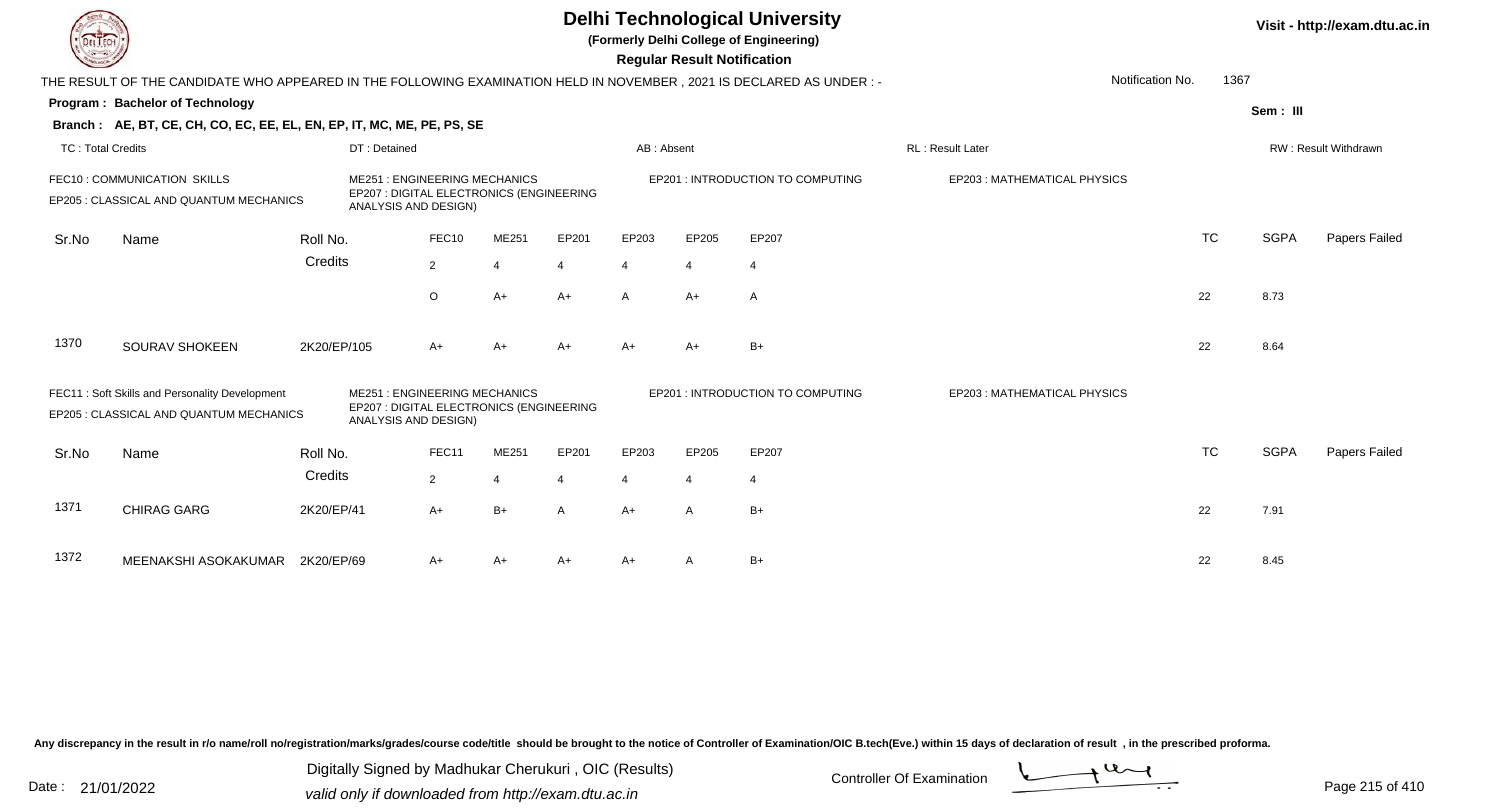|                          | <b>Delhi Technological University</b><br>(Formerly Delhi College of Engineering)<br><b>Regular Result Notification</b> |              |                                                                                                         |                |                          |                                   |                |                                   |                             |           |             |                      |
|--------------------------|------------------------------------------------------------------------------------------------------------------------|--------------|---------------------------------------------------------------------------------------------------------|----------------|--------------------------|-----------------------------------|----------------|-----------------------------------|-----------------------------|-----------|-------------|----------------------|
|                          | THE RESULT OF THE CANDIDATE WHO APPEARED IN THE FOLLOWING EXAMINATION HELD IN NOVEMBER , 2021 IS DECLARED AS UNDER : - |              |                                                                                                         |                |                          |                                   |                |                                   | Notification No.            | 1367      |             |                      |
|                          | Program: Bachelor of Technology                                                                                        |              |                                                                                                         |                |                          |                                   |                |                                   |                             |           | Sem: III    |                      |
|                          | Branch: AE, BT, CE, CH, CO, EC, EE, EL, EN, EP, IT, MC, ME, PE, PS, SE                                                 |              |                                                                                                         |                |                          |                                   |                |                                   |                             |           |             |                      |
| <b>TC: Total Credits</b> |                                                                                                                        | DT: Detained |                                                                                                         |                |                          | AB: Absent                        |                |                                   | RL: Result Later            |           |             | RW: Result Withdrawn |
|                          | FEC12 : BUSINESS COMMUNICATION AND<br>PRESENTATION SKILLS<br>EP205 : CLASSICAL AND QUANTUM MECHANICS                   |              | <b>ME251: ENGINEERING MECHANICS</b><br>EP207 : DIGITAL ELECTRONICS (ENGINEERING<br>ANALYSIS AND DESIGN) |                |                          | EP201 : INTRODUCTION TO COMPUTING |                |                                   | EP203: MATHEMATICAL PHYSICS |           |             |                      |
| Sr.No                    | Name                                                                                                                   | Roll No.     | FEC12                                                                                                   | ME251          | EP201                    | EP203                             | EP205          | EP207                             |                             | <b>TC</b> | <b>SGPA</b> | Papers Failed        |
|                          |                                                                                                                        | Credits      | 2                                                                                                       | $\overline{4}$ | $\boldsymbol{\varDelta}$ | 4                                 | $\overline{4}$ | $\overline{4}$                    |                             |           |             |                      |
| 1373                     | <b>ARPIT JAIN</b>                                                                                                      | 2K20/EP/24   | $A+$                                                                                                    | $A+$           | A                        | $B+$                              | $\mathsf{A}$   | $B+$                              |                             | 22        | 7.91        |                      |
|                          | FEC13 : PUBLIC SPEAKING<br>EP205 : CLASSICAL AND QUANTUM MECHANICS                                                     |              | <b>ME251: ENGINEERING MECHANICS</b><br>EP207 : DIGITAL ELECTRONICS (ENGINEERING<br>ANALYSIS AND DESIGN) |                |                          |                                   |                | EP201 : INTRODUCTION TO COMPUTING | EP203: MATHEMATICAL PHYSICS |           |             |                      |
| Sr.No                    | Name                                                                                                                   | Roll No.     | FEC13                                                                                                   | ME251          | EP201                    | EP203                             | EP205          | EP207                             |                             | <b>TC</b> | <b>SGPA</b> | Papers Failed        |
|                          |                                                                                                                        | Credits      | $\overline{2}$                                                                                          | $\overline{4}$ | $\overline{4}$           | $\overline{4}$                    | $\overline{4}$ | $\overline{4}$                    |                             |           |             |                      |
| 1374                     | <b>ASTIK SRIVASTAVA</b>                                                                                                | 2K20/EP/34   | A+                                                                                                      | $\overline{A}$ | A                        | A                                 | $A+$           | A                                 |                             | 22        | 8.27        |                      |
| 1375                     | PARTH VATS                                                                                                             | 2K20/EP/80   | $\circ$                                                                                                 | $\overline{A}$ | $\mathsf C$              | $\mathsf{A}$                      | A              | $\overline{B}$                    |                             | 22        | 7.27        |                      |
| 1376                     | <b>SURYA KANT PANDEY</b>                                                                                               | 2K20/EP/106  | $A+$                                                                                                    | $\circ$        | $A+$                     | $\Omega$                          | $A+$           | $A+$                              |                             | 22        | 9.36        |                      |
| 1377                     | <b>UDIT NEGI</b>                                                                                                       | 2K20/EP/111  | A+                                                                                                      | $\circ$        | $A+$                     | $\Omega$                          | A+             | $B+$                              |                             | 22        | 9.00        |                      |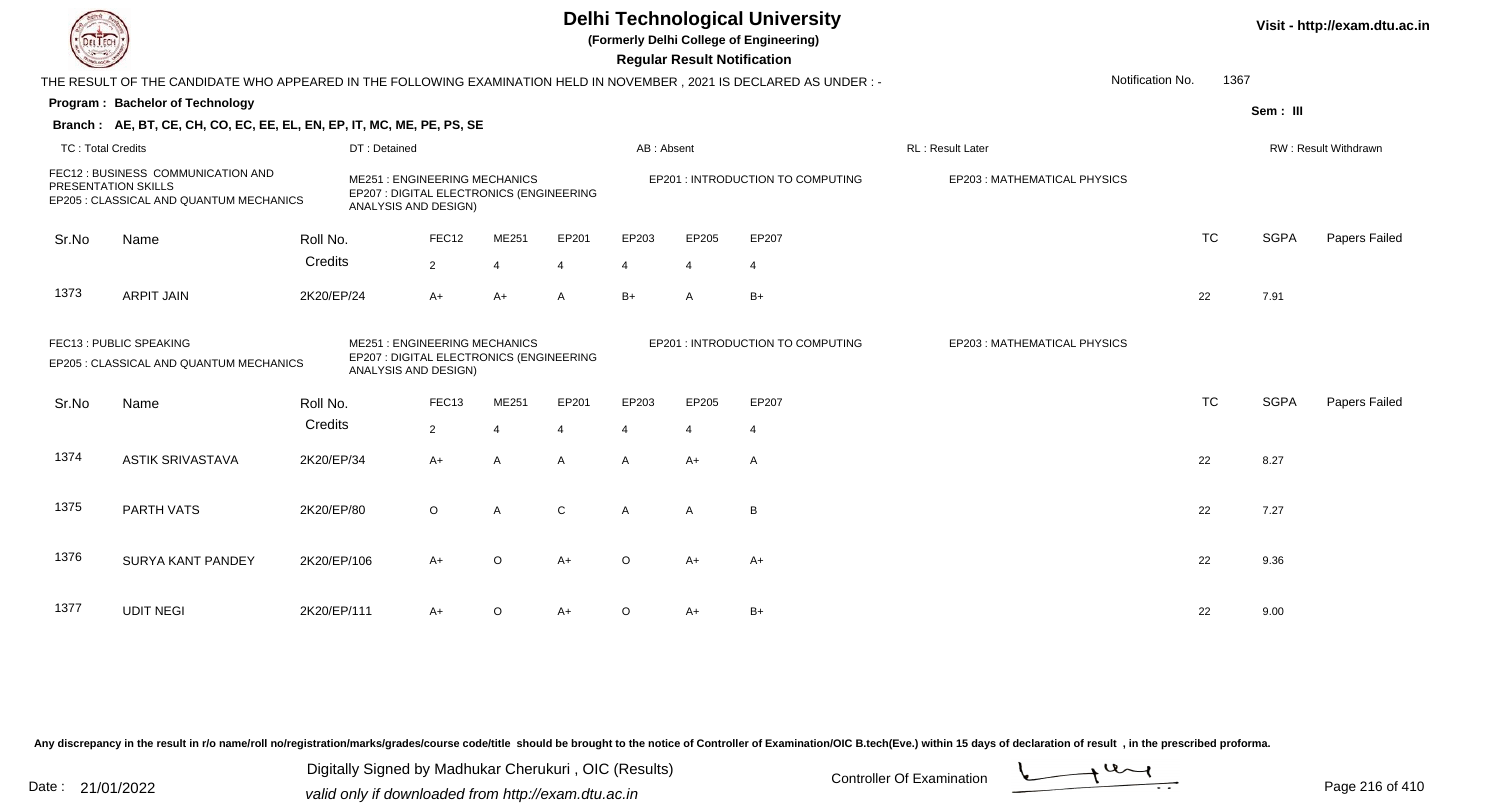**(Formerly Delhi College of Engineering)**

 **Regular Result Notification**

|                          | THE RESULT OF THE CANDIDATE WHO APPEARED IN THE FOLLOWING EXAMINATION HELD IN NOVEMBER, 2021 IS DECLARED AS UNDER :- |             |                                                                                                         |                |                |                |              |                |                                   | Notification No.            | 1367      |             |                         |
|--------------------------|----------------------------------------------------------------------------------------------------------------------|-------------|---------------------------------------------------------------------------------------------------------|----------------|----------------|----------------|--------------|----------------|-----------------------------------|-----------------------------|-----------|-------------|-------------------------|
|                          | Program: Bachelor of Technology                                                                                      |             |                                                                                                         |                |                |                |              |                |                                   |                             |           | Sem: III    |                         |
|                          | Branch: AE, BT, CE, CH, CO, EC, EE, EL, EN, EP, IT, MC, ME, PE, PS, SE                                               |             |                                                                                                         |                |                |                |              |                |                                   |                             |           |             |                         |
| <b>TC: Total Credits</b> |                                                                                                                      |             | DT: Detained                                                                                            |                |                |                | AB: Absent   |                |                                   | RL: Result Later            |           |             | RW: Result Withdrawn    |
|                          | FEC14 : APPRECIATION OF SHORT STORIES<br>EP205 : CLASSICAL AND QUANTUM MECHANICS                                     |             | <b>ME251: ENGINEERING MECHANICS</b><br>EP207 : DIGITAL ELECTRONICS (ENGINEERING                         |                |                |                |              |                | EP201 : INTRODUCTION TO COMPUTING | EP203: MATHEMATICAL PHYSICS |           |             |                         |
|                          |                                                                                                                      |             | ANALYSIS AND DESIGN)                                                                                    |                |                |                |              |                |                                   |                             |           |             |                         |
| Sr.No                    | Name                                                                                                                 | Roll No.    |                                                                                                         | FEC14          | ME251          | EP201          | EP203        | EP205          | EP207                             |                             | <b>TC</b> | <b>SGPA</b> | Papers Failed           |
|                          |                                                                                                                      | Credits     |                                                                                                         | $\overline{2}$ | 4              | $\overline{4}$ | 4            | 4              | $\overline{4}$                    |                             |           |             |                         |
| 1378                     | <b>ARYAN RAJ</b>                                                                                                     | 2K20/EP/30  |                                                                                                         | $\mathsf{A}$   | $\mathsf{A}$   | $B+$           | $A+$         | $\overline{A}$ | F                                 |                             | 18        | 6.55        | EP207,                  |
| 1379                     | <b>KATYANI GUPTA</b>                                                                                                 | 2K20/EP/62  |                                                                                                         | $A+$           | $A+$           | Α              | A+           | $B+$           | B                                 |                             | 22        | 7.91        |                         |
|                          | FEC18 : FINANCIAL STATEMENTS ANALYSIS<br>EP205 : CLASSICAL AND QUANTUM MECHANICS                                     |             | <b>ME251: ENGINEERING MECHANICS</b><br>EP207 : DIGITAL ELECTRONICS (ENGINEERING<br>ANALYSIS AND DESIGN) |                |                |                |              |                | EP201 : INTRODUCTION TO COMPUTING | EP203: MATHEMATICAL PHYSICS |           |             |                         |
| Sr.No                    | Name                                                                                                                 | Roll No.    |                                                                                                         | FEC18          | ME251          | EP201          | EP203        | EP205          | EP207                             |                             | <b>TC</b> | <b>SGPA</b> | Papers Failed           |
|                          |                                                                                                                      | Credits     |                                                                                                         | $\overline{2}$ | $\overline{4}$ | $\overline{4}$ | 4            | $\overline{4}$ | $\overline{4}$                    |                             |           |             |                         |
| 1380                     | <b>AMAN MUNSOORI</b>                                                                                                 | 2K20/EP/13  |                                                                                                         | $\mathsf C$    | $B+$           | P              | $\mathsf{C}$ | A              | P                                 |                             | 22        | 5.55        |                         |
| 1381                     | <b>HRITIK YADAV</b>                                                                                                  | 2K20/EP/56  |                                                                                                         | P              | $B+$           | F              | F.           | $B+$           | F                                 |                             | 10        | 2.91        | EP201,<br>EP203, EP207, |
| 1382                     | RAMANDEEP SINGH RAO                                                                                                  | 2K20/EP/87  |                                                                                                         | A              | $\mathsf{A}$   | $B+$           | A+           | A              | B                                 |                             | 22        | 7.64        |                         |
| 1383                     | <b>SHIVAM</b>                                                                                                        | 2K20/EP/101 |                                                                                                         | $B+$           | A+             | P              | B+           | Α              | В                                 |                             | 22        | 6.82        |                         |

Any discrepancy in the result in r/o name/roll no/registration/marks/grades/course code/title should be brought to the notice of Controller of Examination/OIC B.tech(Eve.) within 15 days of declaration of result, in the pr

Date : 21/01/2022 Digital Digital of Microsofted Chemical Controller Of Examination Determination Page 217 of 41 Digitally Signed by Madhukar Cherukuri , OIC (Results)

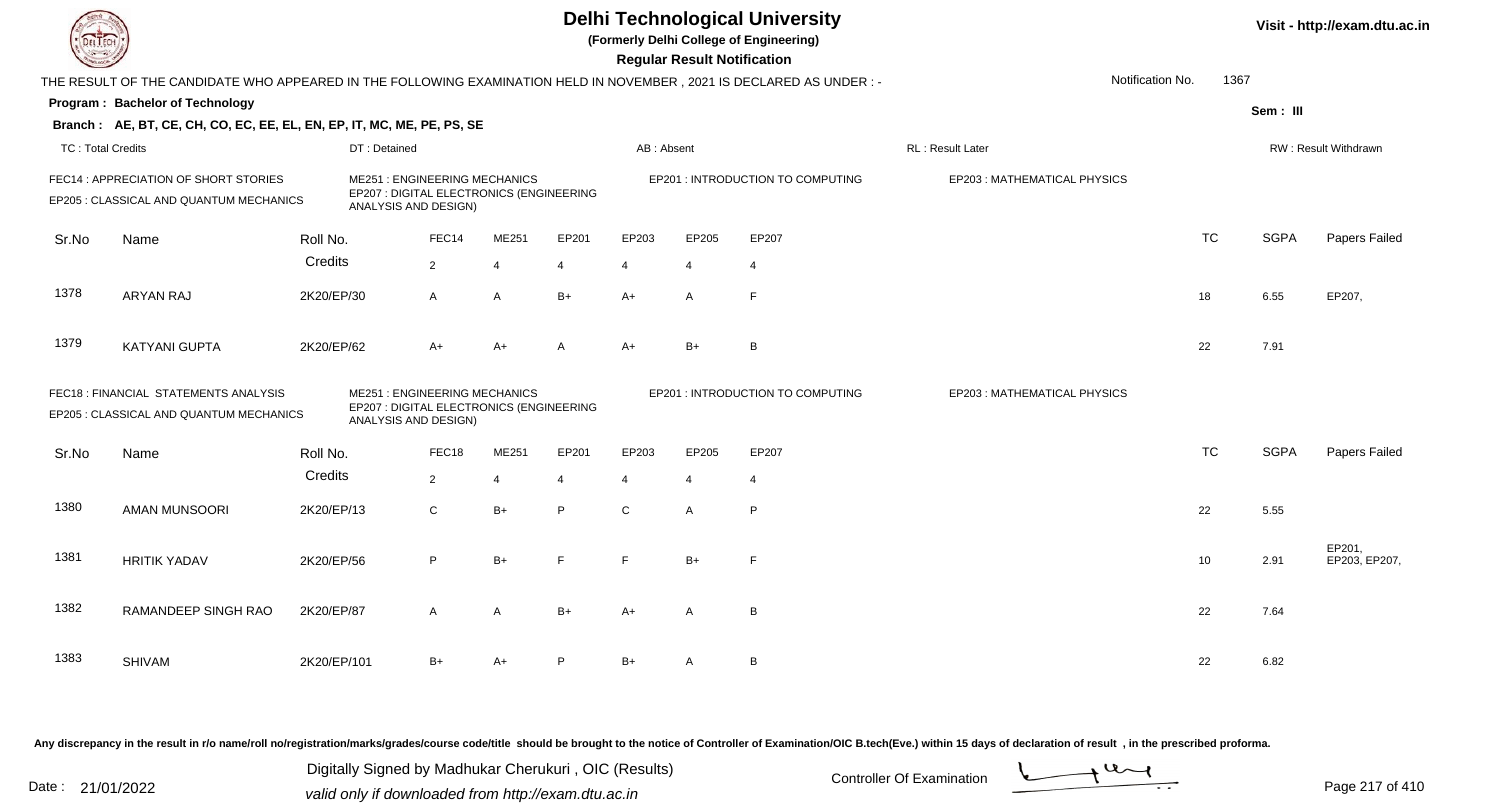**(Formerly Delhi College of Engineering)**

 **Regular Result Notification**

| <b>Course Les</b>        |                                                                                                                      |            |                                                                                                         |                |                |                |                | Regular Result Notification |                                   |                             |                  |           |             |                              |
|--------------------------|----------------------------------------------------------------------------------------------------------------------|------------|---------------------------------------------------------------------------------------------------------|----------------|----------------|----------------|----------------|-----------------------------|-----------------------------------|-----------------------------|------------------|-----------|-------------|------------------------------|
|                          | THE RESULT OF THE CANDIDATE WHO APPEARED IN THE FOLLOWING EXAMINATION HELD IN NOVEMBER, 2021 IS DECLARED AS UNDER :- |            |                                                                                                         |                |                |                |                |                             |                                   |                             | Notification No. | 1367      |             |                              |
|                          | Program: Bachelor of Technology                                                                                      |            |                                                                                                         |                |                |                |                |                             |                                   |                             |                  |           | Sem: III    |                              |
|                          | Branch: AE, BT, CE, CH, CO, EC, EE, EL, EN, EP, IT, MC, ME, PE, PS, SE                                               |            |                                                                                                         |                |                |                |                |                             |                                   |                             |                  |           |             |                              |
| <b>TC: Total Credits</b> |                                                                                                                      |            | DT: Detained                                                                                            |                |                |                | AB: Absent     |                             |                                   | RL: Result Later            |                  |           |             | RW: Result Withdrawn         |
| FEC1: SPORTS - I         | EP205 : CLASSICAL AND QUANTUM MECHANICS                                                                              |            | <b>ME251: ENGINEERING MECHANICS</b><br>EP207 : DIGITAL ELECTRONICS (ENGINEERING<br>ANALYSIS AND DESIGN) |                |                |                |                |                             | EP201 : INTRODUCTION TO COMPUTING | EP203: MATHEMATICAL PHYSICS |                  |           |             |                              |
| Sr.No                    | Name                                                                                                                 | Roll No.   |                                                                                                         | FEC1           | ME251          | EP201          | EP203          | EP205                       | EP207                             |                             |                  | <b>TC</b> | <b>SGPA</b> | Papers Failed                |
|                          |                                                                                                                      | Credits    |                                                                                                         | $\overline{2}$ | $\overline{4}$ | 4              | $\overline{4}$ | 4                           | 4                                 |                             |                  |           |             |                              |
| 1384                     | <b>ESHAAN GUPTA</b>                                                                                                  | 2K20/EP/46 |                                                                                                         | $\mathsf{A}$   | $\circ$        | $\circ$        | $A+$           | $A+$                        | $B+$                              |                             |                  | 22        | 8.91        |                              |
| 1385                     | <b>KUSA SIMELANE</b>                                                                                                 | 2K20/EP/67 |                                                                                                         | A              | A              | $B+$           | $B+$           | $A+$                        | P                                 |                             |                  | 22        | 7.09        |                              |
| 1386                     | <b>RISHABH PANDEY</b>                                                                                                | 2K20/EP/90 |                                                                                                         | $\mathsf{A}$   | $\mathsf{A}$   | $B+$           | $A+$           | $A+$                        | B                                 |                             |                  | 22        | 7.82        |                              |
| 1387                     | <b>SAMARTH BHATT</b>                                                                                                 | 2K20/EP/97 |                                                                                                         | A              | $A+$           | P              | $B+$           | $A+$                        | C                                 |                             |                  | 22        | 6.91        |                              |
| FEC22: YOGA              | EP205 : CLASSICAL AND QUANTUM MECHANICS                                                                              |            | <b>ME251: ENGINEERING MECHANICS</b><br>EP207 : DIGITAL ELECTRONICS (ENGINEERING<br>ANALYSIS AND DESIGN) |                |                |                |                |                             | EP201 : INTRODUCTION TO COMPUTING | EP203: MATHEMATICAL PHYSICS |                  |           |             |                              |
| Sr.No                    | Name                                                                                                                 | Roll No.   |                                                                                                         | FEC22          | ME251          | EP201          | EP203          | EP205                       | EP207                             |                             |                  | <b>TC</b> | <b>SGPA</b> | Papers Failed                |
|                          |                                                                                                                      | Credits    |                                                                                                         | $\overline{2}$ | $\overline{4}$ | $\overline{4}$ | 4              | $\overline{4}$              | 4                                 |                             |                  |           |             |                              |
| 1388                     | <b>KSHITIJ AGARWAL</b>                                                                                               | 2K20/EP/66 |                                                                                                         | F              | B              | F.             | $\mathsf C$    | E                           | E                                 |                             |                  | 8         | 2.00        | FEC22EP201,<br>EP205, EP207, |

Any discrepancy in the result in r/o name/roll no/registration/marks/grades/course code/title should be brought to the notice of Controller of Examination/OIC B.tech(Eve.) within 15 days of declaration of result, in the pr

Date : 21/01/2022 Digital Digital of Microsofted Chemical Controller Of Examination Determination Page 218 of 41 Digitally Signed by Madhukar Cherukuri , OIC (Results)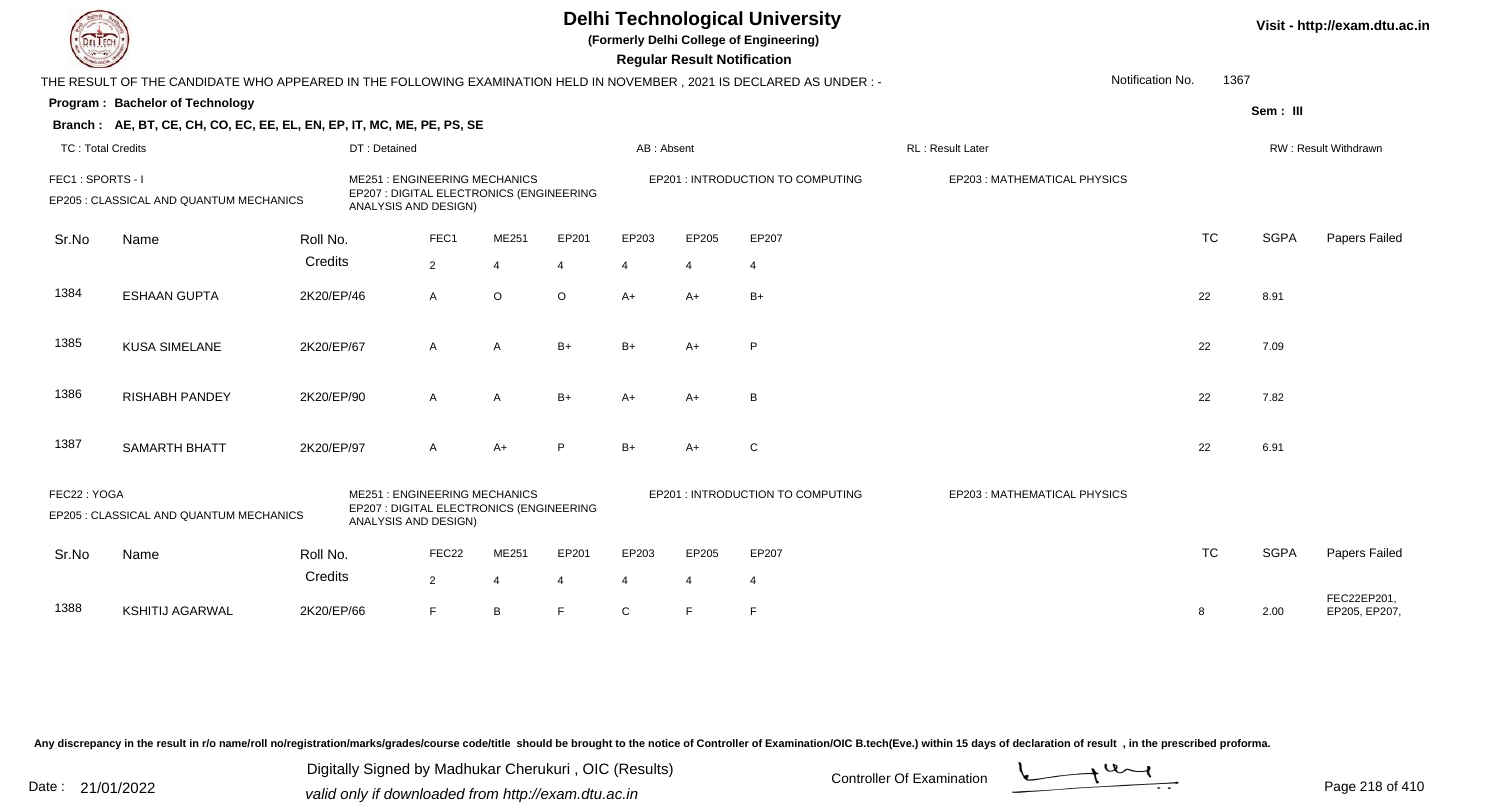| IL I ECH          |                                                                                                                        |            |                                                                                                         |                  |                |              |                | <b>Regular Result Notification</b> | <b>Delhi Technological University</b><br>(Formerly Delhi College of Engineering) |                                    |                  |           |             | Visit - http://exam.dtu.ac.in |
|-------------------|------------------------------------------------------------------------------------------------------------------------|------------|---------------------------------------------------------------------------------------------------------|------------------|----------------|--------------|----------------|------------------------------------|----------------------------------------------------------------------------------|------------------------------------|------------------|-----------|-------------|-------------------------------|
|                   | THE RESULT OF THE CANDIDATE WHO APPEARED IN THE FOLLOWING EXAMINATION HELD IN NOVEMBER , 2021 IS DECLARED AS UNDER : - |            |                                                                                                         |                  |                |              |                |                                    |                                                                                  |                                    | Notification No. | 1367      |             |                               |
|                   | Program: Bachelor of Technology                                                                                        |            |                                                                                                         |                  |                |              |                |                                    |                                                                                  |                                    |                  |           | Sem: III    |                               |
|                   | Branch: AE, BT, CE, CH, CO, EC, EE, EL, EN, EP, IT, MC, ME, PE, PS, SE                                                 |            |                                                                                                         |                  |                |              |                |                                    |                                                                                  |                                    |                  |           |             |                               |
| TC: Total Credits |                                                                                                                        |            | DT: Detained                                                                                            |                  |                |              | AB: Absent     |                                    |                                                                                  | <b>RL: Result Later</b>            |                  |           |             | <b>RW: Result Withdrawn</b>   |
|                   | FEC27 : PROFESSIONAL ETHICS & HUMAN VALUES<br>EP205 : CLASSICAL AND QUANTUM MECHANICS                                  |            | <b>ME251: ENGINEERING MECHANICS</b><br>EP207 : DIGITAL ELECTRONICS (ENGINEERING<br>ANALYSIS AND DESIGN) |                  |                |              |                |                                    | EP201 : INTRODUCTION TO COMPUTING                                                | EP203: MATHEMATICAL PHYSICS        |                  |           |             |                               |
| Sr.No             | Name                                                                                                                   | Roll No.   |                                                                                                         | FEC27            | ME251          | EP201        | EP203          | EP205                              | EP207                                                                            |                                    |                  | <b>TC</b> | <b>SGPA</b> | Papers Failed                 |
|                   |                                                                                                                        | Credits    |                                                                                                         | $\overline{2}$   | $\overline{4}$ | 4            | $\overline{4}$ | $\overline{4}$                     | $\overline{4}$                                                                   |                                    |                  |           |             |                               |
| 1389              | <b>ABHISHEK KUMAR</b>                                                                                                  | 2K20/EP/05 |                                                                                                         | $A+$             | $A+$           | $\mathsf{A}$ | $\mathsf{A}$   | $\mathsf{A}$                       | B                                                                                |                                    |                  | 22        | 7.91        |                               |
| FEC2 : SPORTS II  | EP205 : CLASSICAL AND QUANTUM MECHANICS                                                                                |            | <b>ME251: ENGINEERING MECHANICS</b><br>EP207 : DIGITAL ELECTRONICS (ENGINEERING<br>ANALYSIS AND DESIGN) |                  |                |              |                |                                    | EP201 : INTRODUCTION TO COMPUTING                                                | <b>EP203: MATHEMATICAL PHYSICS</b> |                  |           |             |                               |
| Sr.No             | Name                                                                                                                   | Roll No.   |                                                                                                         | FEC <sub>2</sub> | ME251          | EP201        | EP203          | EP205                              | EP207                                                                            |                                    |                  | <b>TC</b> | <b>SGPA</b> | Papers Failed                 |
|                   |                                                                                                                        | Credits    |                                                                                                         | $\overline{2}$   | $\overline{4}$ |              | $\overline{4}$ | $\overline{4}$                     | $\overline{4}$                                                                   |                                    |                  |           |             |                               |
| 1390              | <b>ANOOP NAIR</b>                                                                                                      | 2K20/EP/16 |                                                                                                         | A                | $A+$           | A            | A              | $B+$                               | $\overline{A}$                                                                   |                                    |                  | 22        | 8.00        |                               |
| 1391              | <b>HIMANSHU PAL</b>                                                                                                    | 2K20/EP/54 |                                                                                                         | $B+$             | $A+$           | $B+$         | $A+$           | $A+$                               | $B+$                                                                             |                                    |                  | 22        | 8.09        |                               |
| 1392              | <b>OUSMAN JENG</b>                                                                                                     | 2K20/EP/79 |                                                                                                         | A+               | A+             | $A+$         |                | A+                                 | $\overline{A}$                                                                   |                                    |                  | 22        | 8.64        |                               |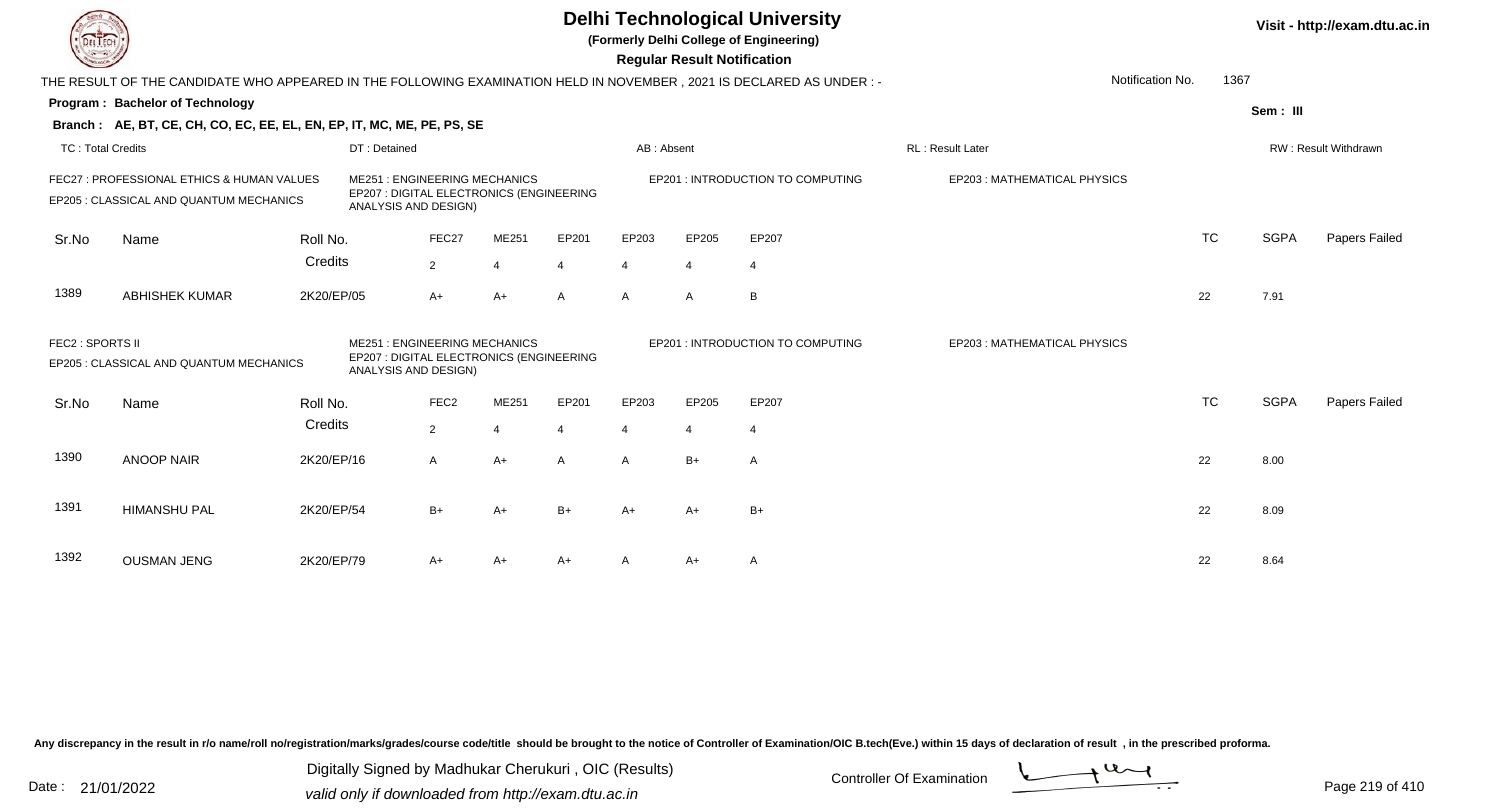**(Formerly Delhi College of Engineering)**

**Regular Regular Results Notification** 

| <b>County</b>            |                                                                                                                      |             |                                                                                                         |                |                |                |              | <b>Regular Result Notification</b> |                                   |                   |                             |                  |           |             |                      |
|--------------------------|----------------------------------------------------------------------------------------------------------------------|-------------|---------------------------------------------------------------------------------------------------------|----------------|----------------|----------------|--------------|------------------------------------|-----------------------------------|-------------------|-----------------------------|------------------|-----------|-------------|----------------------|
|                          | THE RESULT OF THE CANDIDATE WHO APPEARED IN THE FOLLOWING EXAMINATION HELD IN NOVEMBER, 2021 IS DECLARED AS UNDER :- |             |                                                                                                         |                |                |                |              |                                    |                                   |                   |                             | Notification No. | 1367      |             |                      |
|                          | Program: Bachelor of Technology                                                                                      |             |                                                                                                         |                |                |                |              |                                    |                                   |                   |                             |                  |           | Sem: III    |                      |
|                          | Branch: AE, BT, CE, CH, CO, EC, EE, EL, EN, EP, IT, MC, ME, PE, PS, SE                                               |             |                                                                                                         |                |                |                |              |                                    |                                   |                   |                             |                  |           |             |                      |
| <b>TC: Total Credits</b> |                                                                                                                      |             | DT: Detained                                                                                            |                |                |                | AB: Absent   |                                    |                                   | RL : Result Later |                             |                  |           |             | RW: Result Withdrawn |
|                          | FEC32 : LOGICAL REASONING<br>EP205 : CLASSICAL AND QUANTUM MECHANICS                                                 |             | <b>ME251: ENGINEERING MECHANICS</b><br>EP207 : DIGITAL ELECTRONICS (ENGINEERING<br>ANALYSIS AND DESIGN) |                |                |                |              |                                    | EP201 : INTRODUCTION TO COMPUTING |                   | EP203: MATHEMATICAL PHYSICS |                  |           |             |                      |
| Sr.No                    | Name                                                                                                                 | Roll No.    |                                                                                                         | FEC32          | ME251          | EP201          | EP203        | EP205                              | EP207                             |                   |                             |                  | <b>TC</b> | <b>SGPA</b> | Papers Failed        |
|                          |                                                                                                                      | Credits     |                                                                                                         | $\overline{2}$ | $\overline{4}$ | $\overline{4}$ | Δ            | 4                                  | $\overline{4}$                    |                   |                             |                  |           |             |                      |
| 1393                     | <b>AKKSHITA SWAIN</b>                                                                                                | 2K20/EP/10  |                                                                                                         | $\circ$        | $\circ$        | $\circ$        | $A+$         | A+                                 | $\circ$                           |                   |                             |                  | 22        | 9.64        |                      |
| 1394                     | ANURAG SRIVASTAV                                                                                                     | 2K20/EP/20  |                                                                                                         | $\mathsf{A}$   | $A+$           | $\, {\bf B}$   | $A+$         | A+                                 | $B+$                              |                   |                             |                  | 22        | 8.00        |                      |
| 1395                     | <b>ARYAMAN SINGH</b>                                                                                                 | 2K20/EP/27  |                                                                                                         | $\circ$        | $\circ$        | A              | $A+$         | $A+$                               | A                                 |                   |                             |                  | 22        | 8.91        |                      |
| 1396                     | <b>ARYAN SINGH</b>                                                                                                   | 2K20/EP/31  |                                                                                                         | $A+$           | $A+$           | $\circ$        | $\circ$      | $\circ$                            | A                                 |                   |                             |                  | 22        | 9.36        |                      |
| 1397                     | NILESH AGGARWAL                                                                                                      | 2K20/EP/77  |                                                                                                         | $\mathsf{A}$   | $A+$           | $B+$           | $\mathsf{A}$ | $A+$                               | $B+$                              |                   |                             |                  | 22        | 8.00        |                      |
| 1398                     | SOURABH SAMANIYA                                                                                                     | 2K20/EP/104 |                                                                                                         | $A+$           | $A+$           | $\mathsf O$    | $A+$         | $A+$                               | A                                 |                   |                             |                  | 22        | 9.00        |                      |
| 1399                     | <b>TANISHA SINGHAL</b>                                                                                               | 2K20/EP/108 |                                                                                                         | $\circ$        | $\circ$        | $\circ$        | $\circ$      | $\circ$                            | $A+$                              |                   |                             |                  | 22        | 9.82        |                      |
| 1400                     | UTKARSH GANGWAR                                                                                                      | 2K20/EP/113 |                                                                                                         | $\mathsf{A}$   | $A+$           | $\mathsf{A}$   | A            | $B+$                               | $B+$                              |                   |                             |                  | 22        | 7.82        |                      |
| 1401                     | VAYAM JAIN                                                                                                           | 2K20/EP/116 |                                                                                                         | $\overline{A}$ | $\circ$        | $B+$           | A            | A+                                 | $B+$                              |                   |                             |                  | 22        | 8.18        |                      |
|                          |                                                                                                                      |             |                                                                                                         |                |                |                |              |                                    |                                   |                   |                             |                  |           |             |                      |

Any discrepancy in the result in r/o name/roll no/registration/marks/grades/course code/title should be brought to the notice of Controller of Examination/OIC B.tech(Eve.) within 15 days of declaration of result, in the pr

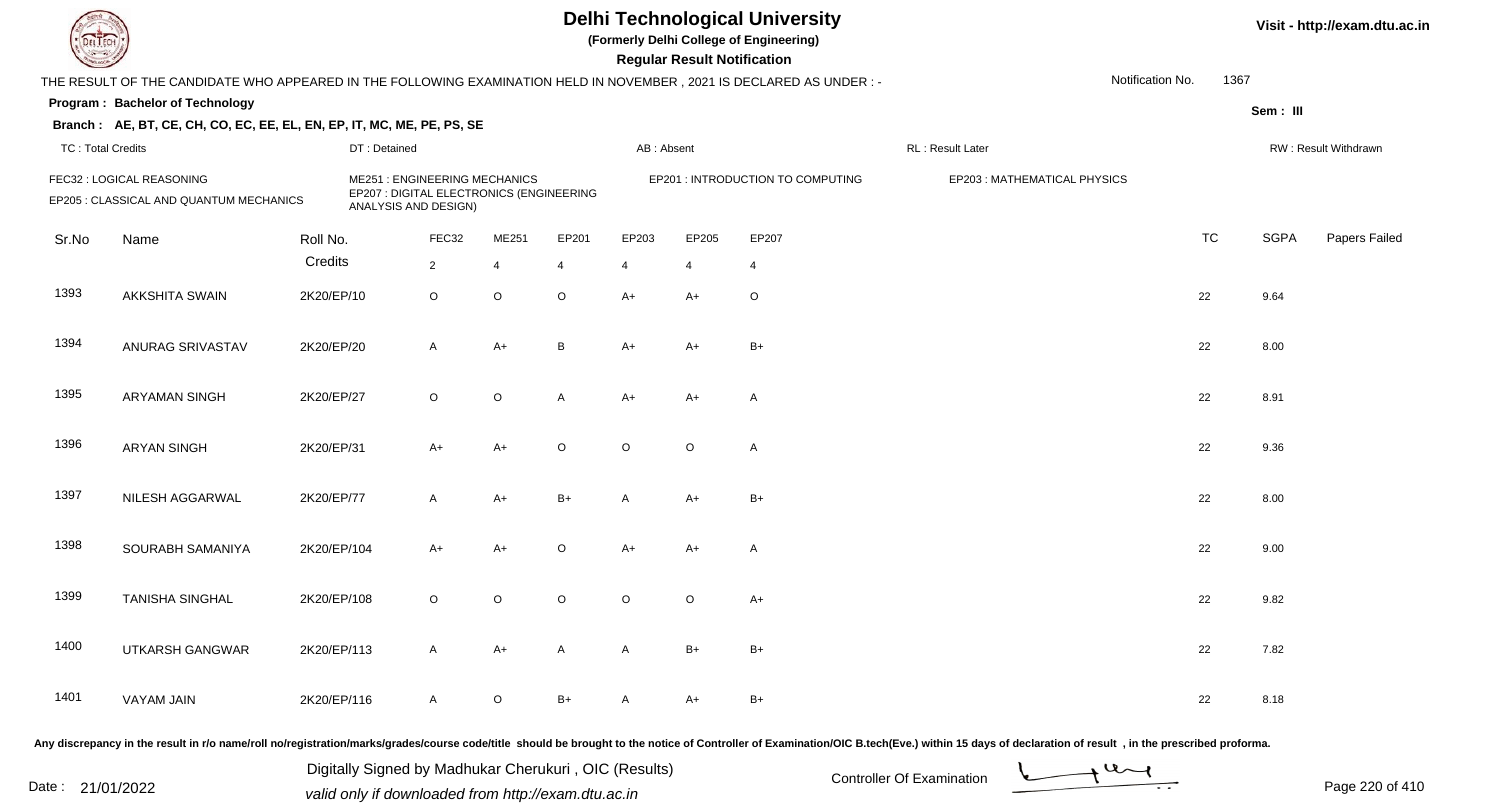|                          |                                                                                                                     |             |                                                                                                         |                |         |       |                | <b>Regular Result Notification</b> | <b>Delhi Technological University</b><br>(Formerly Delhi College of Engineering) |                             |           |             | Visit - http://exam.dtu.ac.in |
|--------------------------|---------------------------------------------------------------------------------------------------------------------|-------------|---------------------------------------------------------------------------------------------------------|----------------|---------|-------|----------------|------------------------------------|----------------------------------------------------------------------------------|-----------------------------|-----------|-------------|-------------------------------|
|                          | THE RESULT OF THE CANDIDATE WHO APPEARED IN THE FOLLOWING EXAMINATION HELD IN NOVEMBER, 2021 IS DECLARED AS UNDER:- |             |                                                                                                         |                |         |       |                |                                    |                                                                                  | Notification No.            | 1367      |             |                               |
|                          | Program: Bachelor of Technology                                                                                     |             |                                                                                                         |                |         |       |                |                                    |                                                                                  |                             |           | Sem: III    |                               |
|                          | Branch: AE, BT, CE, CH, CO, EC, EE, EL, EN, EP, IT, MC, ME, PE, PS, SE                                              |             |                                                                                                         |                |         |       |                |                                    |                                                                                  |                             |           |             |                               |
| <b>TC: Total Credits</b> |                                                                                                                     |             | DT: Detained                                                                                            |                |         |       | AB: Absent     |                                    |                                                                                  | RL: Result Later            |           |             | RW: Result Withdrawn          |
|                          | FEC32 : LOGICAL REASONING<br>EP205 : CLASSICAL AND QUANTUM MECHANICS                                                |             | <b>ME251: ENGINEERING MECHANICS</b><br>EP207 : DIGITAL ELECTRONICS (ENGINEERING<br>ANALYSIS AND DESIGN) |                |         |       |                |                                    | EP201 : INTRODUCTION TO COMPUTING                                                | EP203: MATHEMATICAL PHYSICS |           |             |                               |
| Sr.No                    | Name                                                                                                                | Roll No.    |                                                                                                         | FEC32          | ME251   | EP201 | EP203          | EP205                              | EP207                                                                            |                             | <b>TC</b> | <b>SGPA</b> | Papers Failed                 |
|                          |                                                                                                                     | Credits     |                                                                                                         | $\overline{2}$ | 4       | 4     | 4              | $\overline{4}$                     | $\overline{4}$                                                                   |                             |           |             |                               |
|                          |                                                                                                                     |             |                                                                                                         | A              | $\circ$ | $B+$  | $\mathsf{A}$   | $A+$                               | $B+$                                                                             |                             | 22        | 8.18        |                               |
| 1402                     | <b>VISHNU SAJITH</b>                                                                                                | 2K20/EP/119 |                                                                                                         | A+             | $\circ$ | $A+$  | $A+$           | A                                  | A                                                                                |                             | 22        | 8.82        |                               |
| FEC39: JAPANESE          | EP205 : CLASSICAL AND QUANTUM MECHANICS                                                                             |             | <b>ME251: ENGINEERING MECHANICS</b><br>EP207 : DIGITAL ELECTRONICS (ENGINEERING<br>ANALYSIS AND DESIGN) |                |         |       |                |                                    | EP201 : INTRODUCTION TO COMPUTING                                                | EP203: MATHEMATICAL PHYSICS |           |             |                               |
| Sr.No                    | Name                                                                                                                | Roll No.    |                                                                                                         | FEC39          | ME251   | EP201 | EP203          | EP205                              | EP207                                                                            |                             | <b>TC</b> | <b>SGPA</b> | Papers Failed                 |
|                          |                                                                                                                     | Credits     |                                                                                                         | 2              |         |       | $\overline{4}$ | $\overline{4}$                     | $\overline{4}$                                                                   |                             |           |             |                               |
| 1403                     | <b>ARSALAAN ANSARI</b>                                                                                              | 2K20/EP/25  |                                                                                                         | B+             | A       | A+    | A              | A                                  | A                                                                                |                             | 22        | 8.09        |                               |

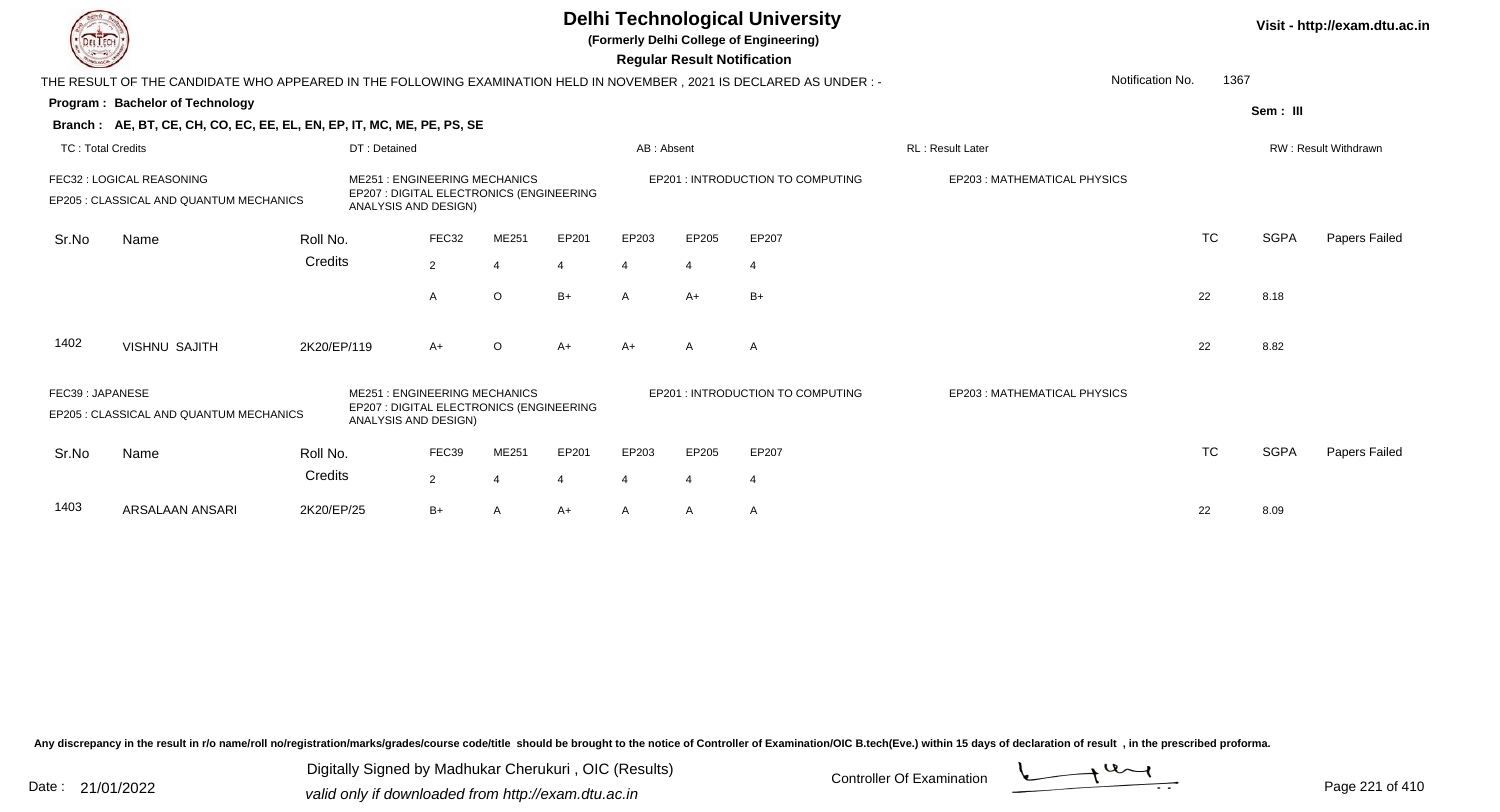

**(Formerly Delhi College of Engineering)**

 **Regular Result Notification**

| <b>Courses Lines</b>     |                                                                                                                     |            |                      |                  |                                                                                 |              |            | Regular Result Notification |                                   |                              |           |          |                      |
|--------------------------|---------------------------------------------------------------------------------------------------------------------|------------|----------------------|------------------|---------------------------------------------------------------------------------|--------------|------------|-----------------------------|-----------------------------------|------------------------------|-----------|----------|----------------------|
|                          | THE RESULT OF THE CANDIDATE WHO APPEARED IN THE FOLLOWING EXAMINATION HELD IN NOVEMBER, 2021 IS DECLARED AS UNDER:- |            |                      |                  |                                                                                 |              |            |                             |                                   | Notification No.             |           | 1367     |                      |
|                          | Program: Bachelor of Technology                                                                                     |            |                      |                  |                                                                                 |              |            |                             |                                   |                              |           | Sem: III |                      |
|                          | Branch: AE, BT, CE, CH, CO, EC, EE, EL, EN, EP, IT, MC, ME, PE, PS, SE                                              |            |                      |                  |                                                                                 |              |            |                             |                                   |                              |           |          |                      |
| <b>TC: Total Credits</b> |                                                                                                                     |            | DT: Detained         |                  |                                                                                 |              | AB: Absent |                             |                                   | RL: Result Later             |           |          | RW: Result Withdrawn |
|                          | FEC3: PHYSICAL EDU SPORTS<br>EP205 : CLASSICAL AND QUANTUM MECHANICS                                                |            | ANALYSIS AND DESIGN) |                  | <b>ME251: ENGINEERING MECHANICS</b><br>EP207 : DIGITAL ELECTRONICS (ENGINEERING |              |            |                             | EP201 : INTRODUCTION TO COMPUTING | EP203 : MATHEMATICAL PHYSICS |           |          |                      |
| Sr.No                    | Name                                                                                                                | Roll No.   |                      | FEC <sub>3</sub> | ME251                                                                           | EP201        | EP203      | EP205                       | EP207                             |                              | <b>TC</b> | SGPA     | Papers Failed        |
|                          |                                                                                                                     | Credits    |                      | $\overline{2}$   |                                                                                 |              |            |                             |                                   |                              |           |          |                      |
| 1404                     | <b>ABHISHEK PANDEY</b>                                                                                              | 2K20/EP/06 |                      | $A+$             | B+                                                                              | $\mathsf{A}$ | A+         | A                           | B                                 |                              | 22        | 7.73     |                      |
| 1405                     | <b>ADIL ANSARI</b>                                                                                                  | 2K20/EP/07 |                      | $\mathsf{A}$     | A                                                                               | $B+$         | A          | $A+$                        | P                                 |                              | 22        | 7.27     |                      |

Any discrepancy in the result in r/o name/roll no/registration/marks/grades/course code/title should be brought to the notice of Controller of Examination/OIC B.tech(Eve.) within 15 days of declaration of result, in the pr

Date : 21/01/2022 Digital Digital of Microsofted Chemical Controller Of Examination Determination Page 222 of 41 Digitally Signed by Madhukar Cherukuri , OIC (Results)

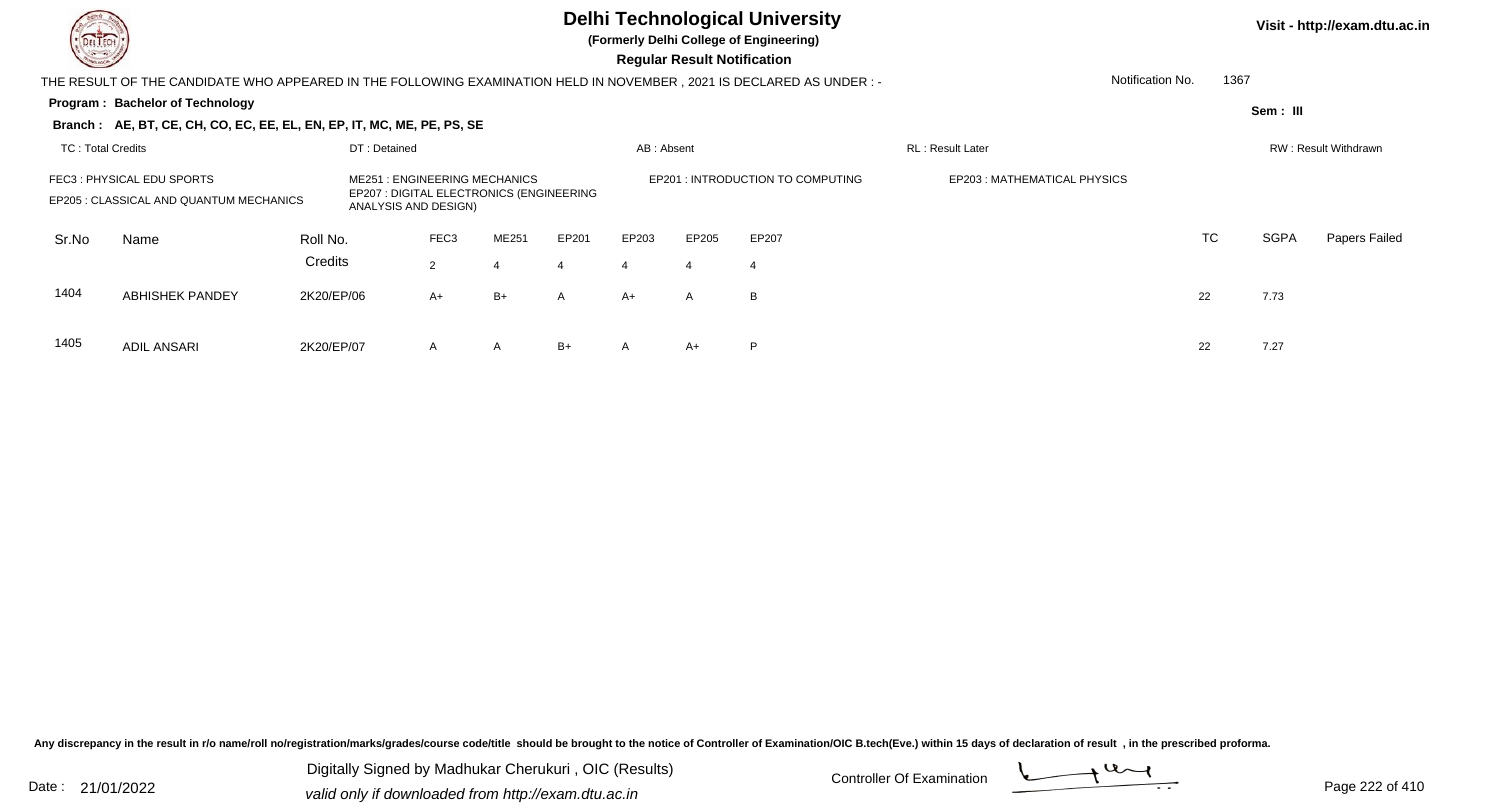**(Formerly Delhi College of Engineering)**

 **Regular Result Notification**

| $\overline{\phantom{a}}$ |                                                                                                                       |            |                                                                                                         |                |                |                |            | <b>Regular Result Notification</b> |                                   |                  |                             |                  |           |             |                      |
|--------------------------|-----------------------------------------------------------------------------------------------------------------------|------------|---------------------------------------------------------------------------------------------------------|----------------|----------------|----------------|------------|------------------------------------|-----------------------------------|------------------|-----------------------------|------------------|-----------|-------------|----------------------|
|                          | THE RESULT OF THE CANDIDATE WHO APPEARED IN THE FOLLOWING EXAMINATION HELD IN NOVEMBER , 2021 IS DECLARED AS UNDER :- |            |                                                                                                         |                |                |                |            |                                    |                                   |                  |                             | Notification No. | 1367      |             |                      |
|                          | Program: Bachelor of Technology                                                                                       |            |                                                                                                         |                |                |                |            |                                    |                                   |                  |                             |                  |           | Sem: III    |                      |
|                          | Branch: AE, BT, CE, CH, CO, EC, EE, EL, EN, EP, IT, MC, ME, PE, PS, SE                                                |            |                                                                                                         |                |                |                |            |                                    |                                   |                  |                             |                  |           |             |                      |
| <b>TC: Total Credits</b> |                                                                                                                       |            | DT: Detained                                                                                            |                |                |                | AB: Absent |                                    |                                   | RL: Result Later |                             |                  |           |             | RW: Result Withdrawn |
| FEC40: GERMAN            | EP205 : CLASSICAL AND QUANTUM MECHANICS                                                                               |            | <b>ME251: ENGINEERING MECHANICS</b><br>EP207 : DIGITAL ELECTRONICS (ENGINEERING<br>ANALYSIS AND DESIGN) |                |                |                |            |                                    | EP201 : INTRODUCTION TO COMPUTING |                  | EP203: MATHEMATICAL PHYSICS |                  |           |             |                      |
| Sr.No                    | Name                                                                                                                  | Roll No.   |                                                                                                         | FEC40          | ME251          | EP201          | EP203      | EP205                              | EP207                             |                  |                             |                  | <b>TC</b> | <b>SGPA</b> | Papers Failed        |
|                          |                                                                                                                       | Credits    |                                                                                                         | $\overline{2}$ | $\overline{4}$ | $\overline{4}$ | 4          | $\overline{4}$                     | $\overline{4}$                    |                  |                             |                  |           |             |                      |
| 1406                     | <b>ABHAY PRATAP SINGH</b><br><b>SHISHODIA</b>                                                                         | 2K20/EP/02 |                                                                                                         | $A+$           | A+             | $\mathsf{A}$   | $A+$       | $A+$                               | Α                                 |                  |                             | 22               |           | 8.64        |                      |
| 1407                     | <b>AKSHAY KUMAR</b>                                                                                                   | 2K20/EP/11 |                                                                                                         | $A+$           | $A+$           | $\circ$        | $\circ$    | $A+$                               | Α                                 |                  |                             | 22               |           | 9.18        |                      |
| 1408                     | <b>ARYAN NAGPAL</b>                                                                                                   | 2K20/EP/29 |                                                                                                         | $A+$           | $A+$           | $A+$           | $\circ$    | $A+$                               | $B+$                              |                  |                             | 22               |           | 8.82        |                      |
| 1409                     | <b>KANISHK TYAGI</b>                                                                                                  | 2K20/EP/60 |                                                                                                         | $A+$           | $A+$           | $B+$           | $\circ$    | $\circ$                            | $B+$                              |                  |                             | 22               |           | 8.64        |                      |
| 1410                     | <b>KHANAK BORAD</b>                                                                                                   | 2K20/EP/64 |                                                                                                         | $A+$           | A              | $A+$           | A          | A+                                 | A                                 |                  |                             | 22               |           | 8.45        |                      |
| 1411                     | <b>NALIN AGARWAL</b>                                                                                                  | 2K20/EP/73 |                                                                                                         | $A+$           | $\circ$        | $\mathsf O$    | $\circ$    | A+                                 | A                                 |                  |                             | 22               |           | 9.36        |                      |

Any discrepancy in the result in r/o name/roll no/registration/marks/grades/course code/title should be brought to the notice of Controller of Examination/OIC B.tech(Eve.) within 15 days of declaration of result, in the pr

Date : 21/01/2022 Digital Digital of Microsofted Chemical Controller Of Examination Determination Page 223 of 41 Digitally Signed by Madhukar Cherukuri , OIC (Results)

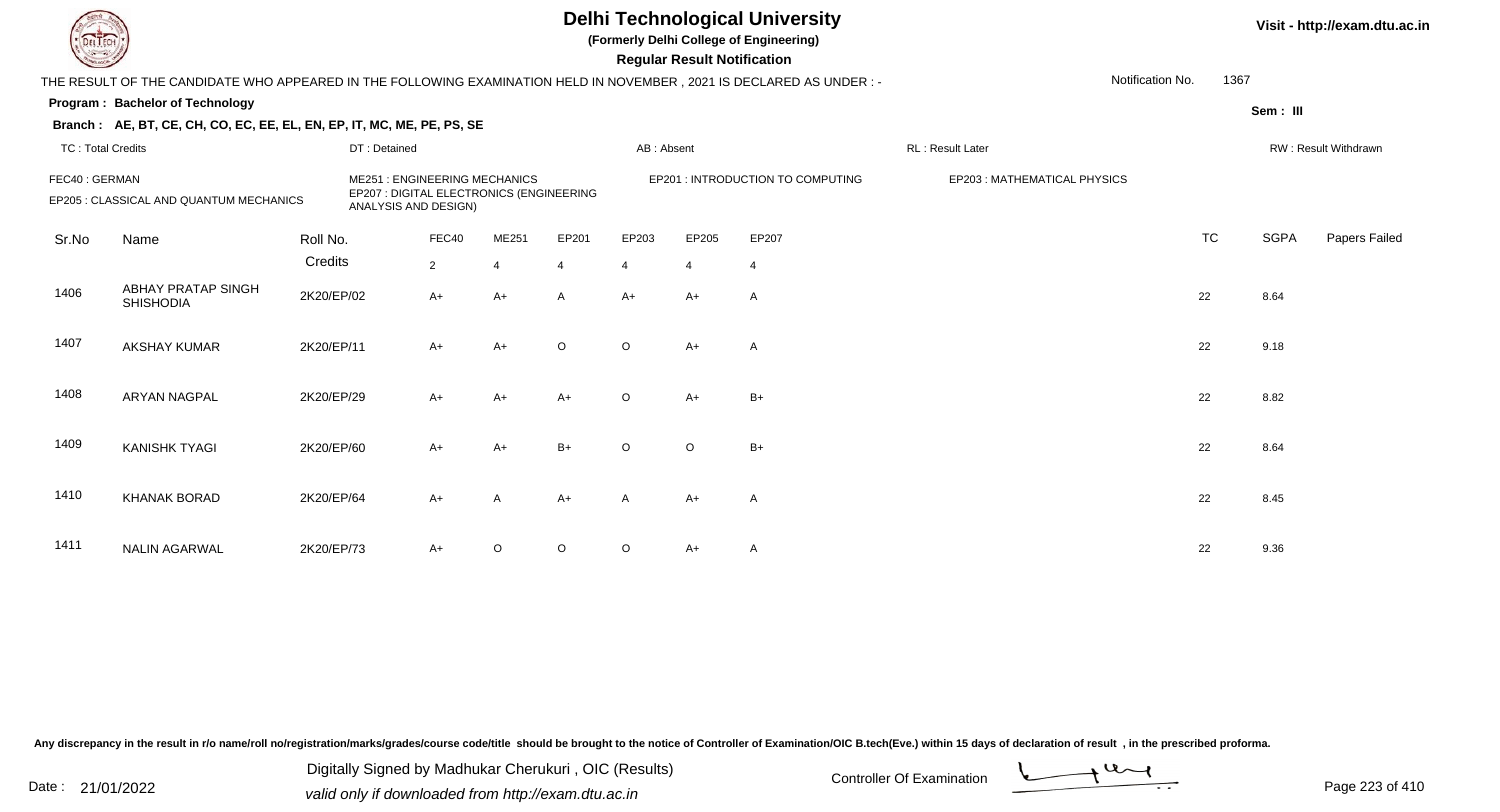**(Formerly Delhi College of Engineering)**

 **Regular Result Notification**

| <b>Courses A</b>         |                                                                                                                      |              |                                                                                                         |       |       |            | Regular Result Notification |                                   |                             |           |             |                      |
|--------------------------|----------------------------------------------------------------------------------------------------------------------|--------------|---------------------------------------------------------------------------------------------------------|-------|-------|------------|-----------------------------|-----------------------------------|-----------------------------|-----------|-------------|----------------------|
|                          | THE RESULT OF THE CANDIDATE WHO APPEARED IN THE FOLLOWING EXAMINATION HELD IN NOVEMBER, 2021 IS DECLARED AS UNDER :- |              |                                                                                                         |       |       |            |                             |                                   | Notification No.            | 1367      |             |                      |
|                          | Program: Bachelor of Technology                                                                                      |              |                                                                                                         |       |       |            |                             |                                   |                             |           | Sem: III    |                      |
|                          | Branch: AE, BT, CE, CH, CO, EC, EE, EL, EN, EP, IT, MC, ME, PE, PS, SE                                               |              |                                                                                                         |       |       |            |                             |                                   |                             |           |             |                      |
| <b>TC: Total Credits</b> |                                                                                                                      | DT: Detained |                                                                                                         |       |       | AB: Absent |                             |                                   | RL: Result Later            |           |             | RW: Result Withdrawn |
|                          | FEC45 : ENGINEERING EXPLORATION<br>EP205 : CLASSICAL AND QUANTUM MECHANICS                                           |              | <b>ME251: ENGINEERING MECHANICS</b><br>EP207 : DIGITAL ELECTRONICS (ENGINEERING<br>ANALYSIS AND DESIGN) |       |       |            |                             | EP201 : INTRODUCTION TO COMPUTING | EP203: MATHEMATICAL PHYSICS |           |             |                      |
| Sr.No                    | Name                                                                                                                 | Roll No.     | FEC45                                                                                                   | ME251 | EP201 | EP203      | EP205                       | EP207                             |                             | <b>TC</b> | <b>SGPA</b> | Papers Failed        |
|                          |                                                                                                                      | Credits      | $\overline{2}$                                                                                          | 4     | 4     |            | 4                           | 4                                 |                             |           |             |                      |
| 1412                     | <b>ARJUN ARYA</b>                                                                                                    | 2K20/EP/23   | $B+$                                                                                                    | A     | B     | B          | A                           | P                                 |                             | 22        | 6.45        |                      |
| 1413                     | <b>DEVINDER KUMAR</b>                                                                                                | 2K20/EP/44   | $A+$                                                                                                    | A+    | Α     | $B+$       | A                           | P                                 |                             | 22        | 7.36        |                      |
|                          | FEC46: TECHNICAL COMMUNICATION<br>EP205 : CLASSICAL AND QUANTUM MECHANICS                                            |              | <b>ME251: ENGINEERING MECHANICS</b><br>EP207 : DIGITAL ELECTRONICS (ENGINEERING<br>ANALYSIS AND DESIGN) |       |       |            |                             | EP201 : INTRODUCTION TO COMPUTING | EP203: MATHEMATICAL PHYSICS |           |             |                      |
| Sr.No                    | Name                                                                                                                 | Roll No.     | FEC46                                                                                                   | ME251 | EP201 | EP203      | EP205                       | EP207                             |                             | <b>TC</b> | <b>SGPA</b> | Papers Failed        |
|                          |                                                                                                                      | Credits      | $\overline{2}$                                                                                          |       | 4     | 4          | 4                           | 4                                 |                             |           |             |                      |
| 1414                     | <b>FAIZAL ASLAM</b>                                                                                                  | 2K20/EP/47   | $B+$                                                                                                    | A+    | A     | A          | A+                          | $B+$                              |                             | 22        | 8.09        |                      |
| 1415                     | <b>MOHD AMAAN</b>                                                                                                    | 2K20/EP/70   | F                                                                                                       | A+    | A     | A+         | A+                          | $B+$                              |                             | 20        | 7.64        | FEC46                |

Any discrepancy in the result in r/o name/roll no/registration/marks/grades/course code/title should be brought to the notice of Controller of Examination/OIC B.tech(Eve.) within 15 days of declaration of result, in the pr

Date : 21/01/2022 Digital Digital of Microsofted Chemical Controller Of Examination Determination Page 224 of 41 Digitally Signed by Madhukar Cherukuri , OIC (Results)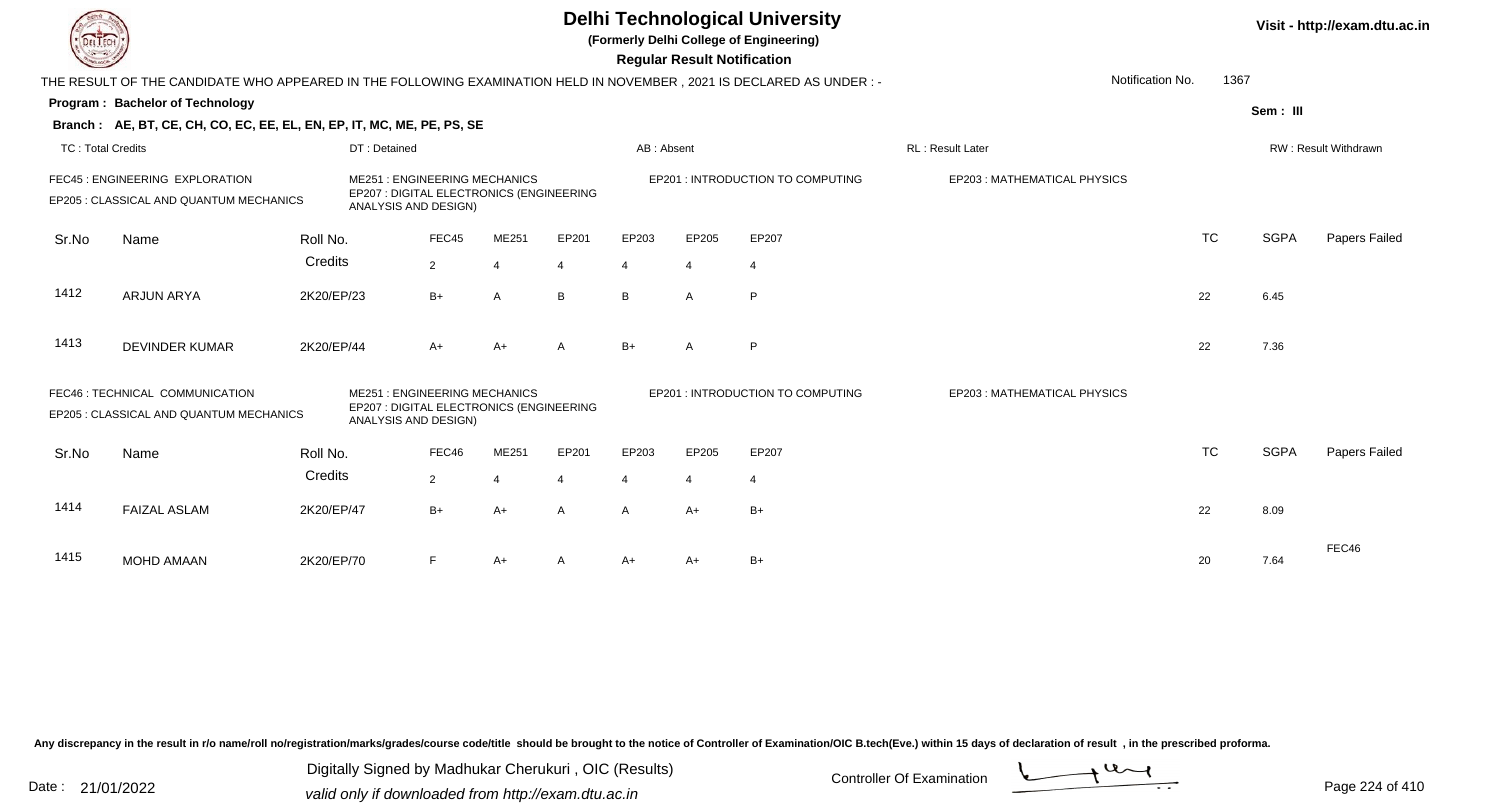**(Formerly Delhi College of Engineering)**

 **Regular Result Notification**

| $\sim$                   |                                                                                                                      |              |                                                                                                         |         |                |                | <b>Regular Result Notification</b> |                                   |                             |                  |           |             |                      |
|--------------------------|----------------------------------------------------------------------------------------------------------------------|--------------|---------------------------------------------------------------------------------------------------------|---------|----------------|----------------|------------------------------------|-----------------------------------|-----------------------------|------------------|-----------|-------------|----------------------|
|                          | THE RESULT OF THE CANDIDATE WHO APPEARED IN THE FOLLOWING EXAMINATION HELD IN NOVEMBER, 2021 IS DECLARED AS UNDER :- |              |                                                                                                         |         |                |                |                                    |                                   |                             | Notification No. | 1367      |             |                      |
|                          | Program: Bachelor of Technology                                                                                      |              |                                                                                                         |         |                |                |                                    |                                   |                             |                  |           | Sem: III    |                      |
|                          | Branch: AE, BT, CE, CH, CO, EC, EE, EL, EN, EP, IT, MC, ME, PE, PS, SE                                               |              |                                                                                                         |         |                |                |                                    |                                   |                             |                  |           |             |                      |
| <b>TC: Total Credits</b> |                                                                                                                      | DT: Detained |                                                                                                         |         |                | AB: Absent     |                                    |                                   | <b>RL: Result Later</b>     |                  |           |             | RW: Result Withdrawn |
|                          | FEC47 : VALUE DRIVEN LEADERSHIP<br>EP205 : CLASSICAL AND QUANTUM MECHANICS                                           |              | <b>ME251: ENGINEERING MECHANICS</b><br>EP207 : DIGITAL ELECTRONICS (ENGINEERING<br>ANALYSIS AND DESIGN) |         |                |                |                                    | EP201 : INTRODUCTION TO COMPUTING | EP203: MATHEMATICAL PHYSICS |                  |           |             |                      |
| Sr.No                    | Name                                                                                                                 | Roll No.     | FEC47                                                                                                   | ME251   | EP201          | EP203          | EP205                              | EP207                             |                             |                  | <b>TC</b> | <b>SGPA</b> | Papers Failed        |
|                          |                                                                                                                      | Credits      | $\overline{2}$                                                                                          | 4       | $\overline{4}$ | $\overline{4}$ | $\overline{4}$                     | 4                                 |                             |                  |           |             |                      |
| 1416                     | <b>DIVYANSH TYAGI</b>                                                                                                | 2K20/EP/45   | $A+$                                                                                                    | A+      | A              | $A+$           | $\circ$                            | ${\bf C}$                         |                             | 22               |           | 8.27        |                      |
| 1417                     | PRANAV TEVATIA                                                                                                       | 2K20/EP/82   | $\circ$                                                                                                 | $A+$    | $A+$           | $A+$           | A                                  | $B+$                              |                             | 22               |           | 8.55        |                      |
| 1418                     | RISHABH SEHGAL                                                                                                       | 2K20/EP/91   | $A+$                                                                                                    | O       | $B+$           | $A+$           | $\circ$                            | $B+$                              |                             | 22               |           | 8.64        |                      |
| 1419                     | <b>S ANURAG</b>                                                                                                      | 2K20/EP/94   | $A+$                                                                                                    | $\circ$ | $A+$           | O              | A+                                 | $A+$                              |                             | 22               |           | 9.36        |                      |
| 1420                     | SAUMYA ANAND                                                                                                         | 2K20/EP/99   | $\circ$                                                                                                 | A+      | A              | A              | $A+$                               | $B+$                              |                             | 22               |           | 8.36        |                      |
| 1421                     | <b>TANISH AGGARWAL</b>                                                                                               | 2K20/EP/107  | $A+$                                                                                                    | $\circ$ | $\circ$        | O              | A+                                 | A                                 |                             | 22               |           | 9.36        |                      |
| 1422                     | YASH GARG                                                                                                            | 2K20/EP/121  | $\circ$                                                                                                 | $\circ$ | $A+$           | A+             | A+                                 | $B+$                              |                             | 22               |           | 8.91        |                      |

Any discrepancy in the result in r/o name/roll no/registration/marks/grades/course code/title should be brought to the notice of Controller of Examination/OIC B.tech(Eve.) within 15 days of declaration of result, in the pr

Date : 21/01/2022 Digital Digital of Microsofted Chemical Controller Of Examination Determination Page 225 of 41 Digitally Signed by Madhukar Cherukuri , OIC (Results)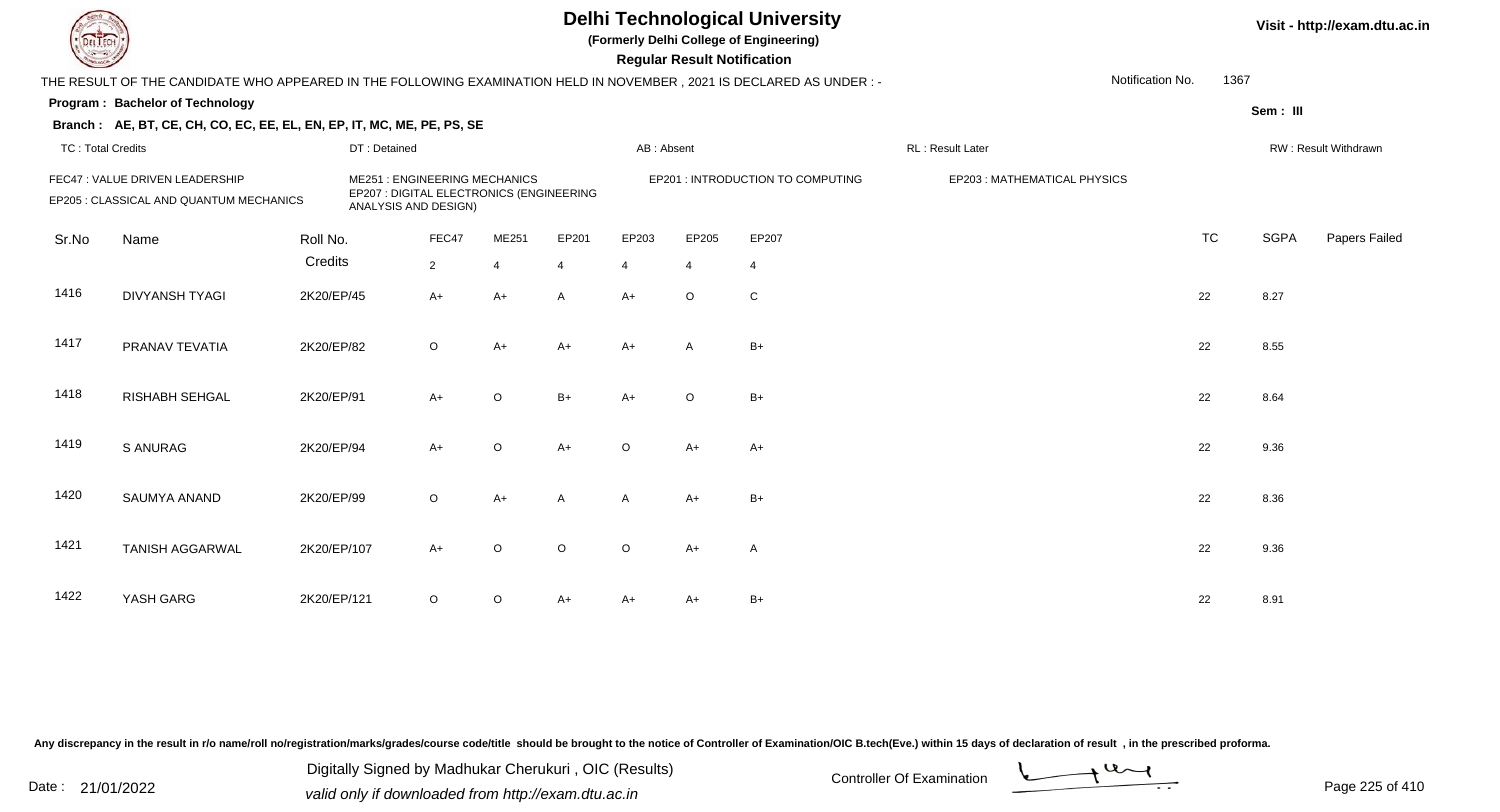|                          |                                                                                                                      |            |                                                                                                         |                |                |         | <b>Delhi Technological University</b><br>(Formerly Delhi College of Engineering)<br><b>Regular Result Notification</b> |                       |                                   |                             |                  |           |             | Visit - http://exam.dtu.ac.in |
|--------------------------|----------------------------------------------------------------------------------------------------------------------|------------|---------------------------------------------------------------------------------------------------------|----------------|----------------|---------|------------------------------------------------------------------------------------------------------------------------|-----------------------|-----------------------------------|-----------------------------|------------------|-----------|-------------|-------------------------------|
|                          | THE RESULT OF THE CANDIDATE WHO APPEARED IN THE FOLLOWING EXAMINATION HELD IN NOVEMBER, 2021 IS DECLARED AS UNDER :- |            |                                                                                                         |                |                |         |                                                                                                                        |                       |                                   |                             | Notification No. | 1367      |             |                               |
|                          | Program: Bachelor of Technology                                                                                      |            |                                                                                                         |                |                |         |                                                                                                                        |                       |                                   |                             |                  |           | Sem: III    |                               |
|                          | Branch: AE, BT, CE, CH, CO, EC, EE, EL, EN, EP, IT, MC, ME, PE, PS, SE                                               |            |                                                                                                         |                |                |         |                                                                                                                        |                       |                                   |                             |                  |           |             |                               |
| <b>TC: Total Credits</b> |                                                                                                                      |            | DT: Detained                                                                                            |                |                |         | AB: Absent                                                                                                             |                       |                                   | RL : Result Later           |                  |           |             | RW: Result Withdrawn          |
|                          | FEC48 : INTRODUCTION TO BIOLOGICAL SCIENCE<br>EP205 : CLASSICAL AND QUANTUM MECHANICS                                |            | <b>ME251: ENGINEERING MECHANICS</b><br>EP207 : DIGITAL ELECTRONICS (ENGINEERING<br>ANALYSIS AND DESIGN) |                |                |         |                                                                                                                        |                       | EP201 : INTRODUCTION TO COMPUTING | EP203: MATHEMATICAL PHYSICS |                  |           |             |                               |
| Sr.No                    | Name                                                                                                                 | Roll No.   |                                                                                                         | FEC48          | ME251          | EP201   | EP203                                                                                                                  | EP205                 | EP207                             |                             |                  | <b>TC</b> | <b>SGPA</b> | Papers Failed                 |
|                          |                                                                                                                      | Credits    |                                                                                                         | $\overline{2}$ | $\overline{4}$ | 4       | $\overline{4}$                                                                                                         | $\overline{4}$        | $\overline{4}$                    |                             |                  |           |             |                               |
| 1423                     | <b>AASTHA</b>                                                                                                        | 2K20/EP/01 |                                                                                                         | $\circ$        | $\circ$        | A       | $A+$                                                                                                                   | $A+$                  | $B+$                              |                             |                  | 22        | 8.73        |                               |
| 1424                     | ABHINAV SRIVASTAVA                                                                                                   | 2K20/EP/03 |                                                                                                         | $A+$           | $A+$           | A       | $B+$                                                                                                                   | A                     | C                                 |                             |                  | 22        | 7.55        |                               |
| 1425                     | <b>ANSHUL MALL</b>                                                                                                   | 2K20/EP/17 |                                                                                                         | $\circ$        | $A+$           | $\circ$ | $\circ$                                                                                                                | $\mathsf{A}$          | $A+$                              |                             |                  | 22        | 9.27        |                               |
| 1426                     | <b>KRISHU GUPTA</b>                                                                                                  | 2K20/EP/65 |                                                                                                         | $\circ$        | $A+$           | $B+$    | $A+$                                                                                                                   | $A+$                  | $B+$                              |                             |                  | 22        | 8.36        |                               |
|                          | FEC54 : Negotiation and Leadership<br>EP205 : CLASSICAL AND QUANTUM MECHANICS                                        |            | <b>ME251: ENGINEERING MECHANICS</b><br>EP207 : DIGITAL ELECTRONICS (ENGINEERING<br>ANALYSIS AND DESIGN) |                |                |         |                                                                                                                        |                       | EP201 : INTRODUCTION TO COMPUTING | EP203: MATHEMATICAL PHYSICS |                  |           |             |                               |
| Sr.No                    | Name                                                                                                                 | Roll No.   |                                                                                                         | FEC54          | ME251          | EP201   | EP203                                                                                                                  | EP205                 | EP207                             |                             |                  | <b>TC</b> | <b>SGPA</b> | Papers Failed                 |
|                          |                                                                                                                      | Credits    |                                                                                                         | $\overline{2}$ | $\overline{4}$ | 4       | $\overline{4}$                                                                                                         | $\boldsymbol{\Delta}$ | $\overline{4}$                    |                             |                  |           |             |                               |
| 1427                     | <b>SAKSHAM CHECKER</b>                                                                                               | 2K20/EP/95 |                                                                                                         | $\circ$        | $\circ$        | $A+$    | $\circ$                                                                                                                | A                     | $A+$                              |                             |                  | 22        | 9.27        |                               |
| 1428                     | <b>SAKSHAM GUPTA</b>                                                                                                 | 2K20/EP/96 |                                                                                                         | $\circ$        | $\mathsf O$    | A       | O                                                                                                                      | A                     | $\mathsf{A}$                      |                             |                  | 22        | 8.91        |                               |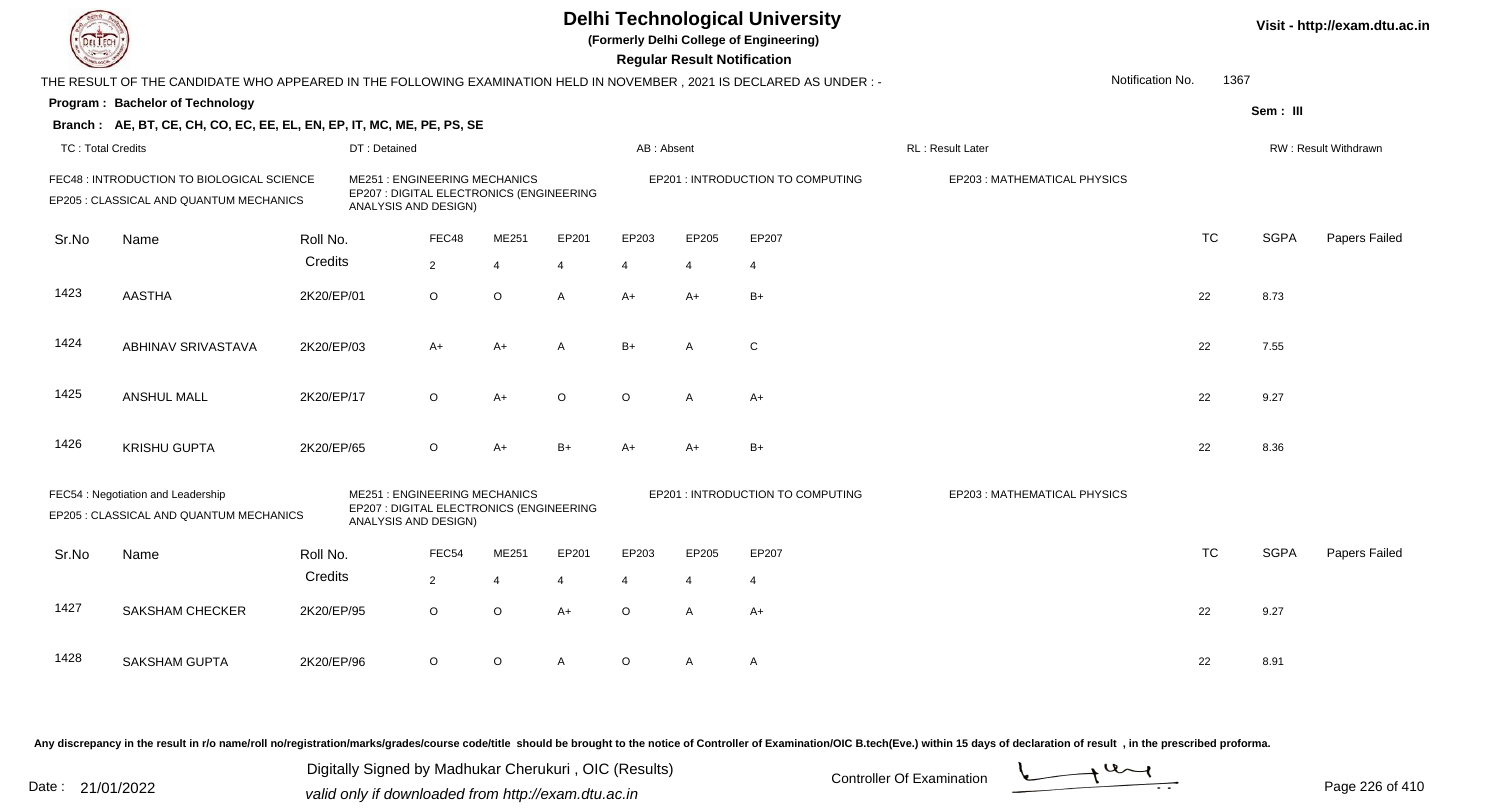**(Formerly Delhi College of Engineering)**

 **Regular Result Notification**

| <b>Controller Comments</b> |                                                                                                                         |              |                                                                  |              |                |              | Regular Result Notification |                                  |                             |                  |           |             |                      |
|----------------------------|-------------------------------------------------------------------------------------------------------------------------|--------------|------------------------------------------------------------------|--------------|----------------|--------------|-----------------------------|----------------------------------|-----------------------------|------------------|-----------|-------------|----------------------|
|                            | THE RESULT OF THE CANDIDATE WHO APPEARED IN THE FOLLOWING EXAMINATION HELD IN NOVEMBER , 2021 IS DECLARED AS UNDER : -  |              |                                                                  |              |                |              |                             |                                  |                             | Notification No. | 1367      |             |                      |
|                            | Program: Bachelor of Technology                                                                                         |              |                                                                  |              |                |              |                             |                                  |                             |                  |           | Sem: III    |                      |
|                            | Branch: AE, BT, CE, CH, CO, EC, EE, EL, EN, EP, IT, MC, ME, PE, PS, SE                                                  |              |                                                                  |              |                |              |                             |                                  |                             |                  |           |             |                      |
| <b>TC: Total Credits</b>   |                                                                                                                         | DT: Detained |                                                                  |              |                | AB: Absent   |                             |                                  | RL: Result Later            |                  |           |             | RW: Result Withdrawn |
| <b>HARMONY</b>             | FEC56 : UNIVERSAL HUMAN VALUES : UNDERSTANDING ME251 : ENGINEERING MECHANICS<br>EP205 : CLASSICAL AND QUANTUM MECHANICS |              | EP207 : DIGITAL ELECTRONICS (ENGINEERING<br>ANALYSIS AND DESIGN) |              |                |              |                             | EP201: INTRODUCTION TO COMPUTING | EP203: MATHEMATICAL PHYSICS |                  |           |             |                      |
| Sr.No                      | Name                                                                                                                    | Roll No.     | FEC56                                                            | ME251        | EP201          | EP203        | EP205                       | EP207                            |                             |                  | <b>TC</b> | <b>SGPA</b> | Papers Failed        |
|                            |                                                                                                                         | Credits      | 2                                                                | 4            | $\overline{4}$ | 4            | $\overline{4}$              | 4                                |                             |                  |           |             |                      |
| 1429                       | <b>ADITYA CHANDAK</b>                                                                                                   | 2K20/EP/08   | $\circ$                                                          | A+           | $A+$           | $A+$         | $A+$                        | A+                               |                             | 22               |           | 9.09        |                      |
| 1430                       | <b>ASHISH CHAHAR</b>                                                                                                    | 2K20/EP/32   | $A+$                                                             | $\mathsf{A}$ | $\mathsf{C}$   | $B+$         | $\mathsf{A}$                | $\mathsf{C}$                     |                             | 22               |           | 6.82        |                      |
| 1431                       | <b>MUKUL SAINI</b>                                                                                                      | 2K20/EP/72   | $A+$                                                             | $A+$         | $\overline{A}$ | $A+$         | $\mathsf{A}$                | $B+$                             |                             | 22               |           | 8.27        |                      |
| 1432                       | <b>RITIKA</b>                                                                                                           | 2K20/EP/92   | $\circ$                                                          | $A+$         | $B+$           | $\circ$      | $\circ$                     | $B+$                             |                             | 22               |           | 8.73        |                      |
| 1433                       | <b>ROHAN RASTOGI</b>                                                                                                    | 2K20/EP/93   | $A+$                                                             | A+           | $\overline{A}$ | $\mathsf{A}$ | $\circ$                     | A                                |                             | 22               |           | 8.64        |                      |
| 1434                       | <b>THAKUR RAUSHAN</b><br><b>JAGANNATH</b>                                                                               | 2K20/EP/109  | $\circ$                                                          | A+           | $B+$           | $A+$         | A+                          | A                                |                             | 22               |           | 8.55        |                      |

Any discrepancy in the result in r/o name/roll no/registration/marks/grades/course code/title should be brought to the notice of Controller of Examination/OIC B.tech(Eve.) within 15 days of declaration of result, in the pr

Date : 21/01/2022 Digital Digital of Microsofted Chemical Controller Of Examination Determination Page 227 of 41 Digitally Signed by Madhukar Cherukuri , OIC (Results)

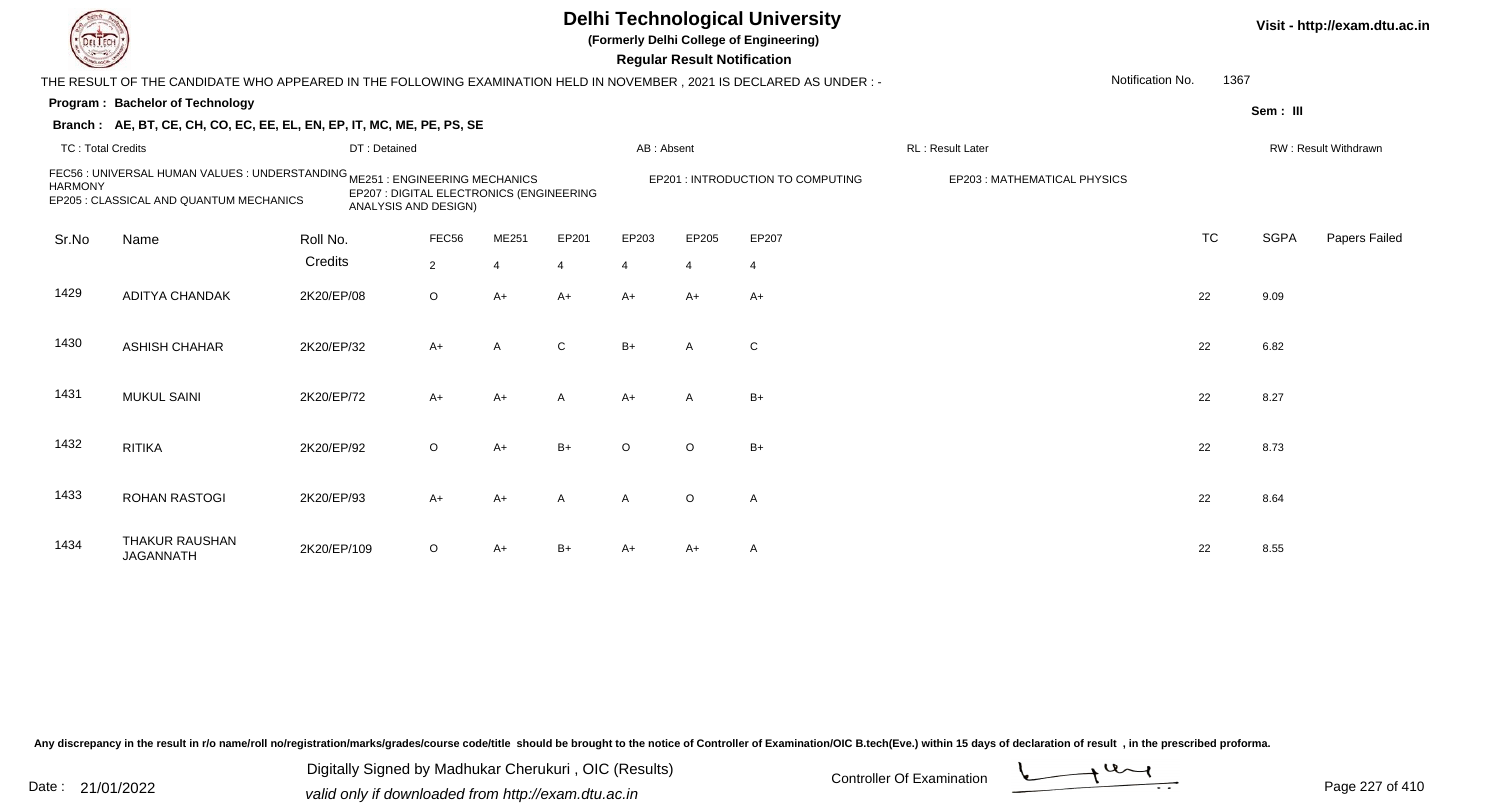**(Formerly Delhi College of Engineering)**

 **Regular Result Notification**

| $\sim$                   |                                                                                                                       |            |                                                                                                         |                  |         |                |              | <b>Regular Result Notification</b> |                                   |                             |                  |      |             |                      |
|--------------------------|-----------------------------------------------------------------------------------------------------------------------|------------|---------------------------------------------------------------------------------------------------------|------------------|---------|----------------|--------------|------------------------------------|-----------------------------------|-----------------------------|------------------|------|-------------|----------------------|
|                          | THE RESULT OF THE CANDIDATE WHO APPEARED IN THE FOLLOWING EXAMINATION HELD IN NOVEMBER , 2021 IS DECLARED AS UNDER :- |            |                                                                                                         |                  |         |                |              |                                    |                                   |                             | Notification No. | 1367 |             |                      |
|                          | <b>Program: Bachelor of Technology</b>                                                                                |            |                                                                                                         |                  |         |                |              |                                    |                                   |                             |                  |      | Sem: III    |                      |
|                          | Branch: AE, BT, CE, CH, CO, EC, EE, EL, EN, EP, IT, MC, ME, PE, PS, SE                                                |            |                                                                                                         |                  |         |                |              |                                    |                                   |                             |                  |      |             |                      |
| <b>TC: Total Credits</b> |                                                                                                                       |            | DT: Detained                                                                                            |                  |         |                | AB: Absent   |                                    |                                   | <b>RL: Result Later</b>     |                  |      |             | RW: Result Withdrawn |
| MANAGEMENT               | FEC57: LEARDERSHIP MASTERY THROUGH SELF<br>EP205 : CLASSICAL AND QUANTUM MECHANICS                                    |            | <b>ME251: ENGINEERING MECHANICS</b><br>EP207 : DIGITAL ELECTRONICS (ENGINEERING<br>ANALYSIS AND DESIGN) |                  |         |                |              |                                    | EP201 : INTRODUCTION TO COMPUTING | EP203: MATHEMATICAL PHYSICS |                  |      |             |                      |
| Sr.No                    | Name                                                                                                                  | Roll No.   |                                                                                                         | FEC57            | ME251   | EP201          | EP203        | EP205                              | EP207                             |                             | <b>TC</b>        |      | <b>SGPA</b> | Papers Failed        |
|                          |                                                                                                                       | Credits    |                                                                                                         | 2                |         | $\overline{4}$ |              | 4                                  |                                   |                             |                  |      |             |                      |
| 1435                     | <b>AYUSH BANSAL</b>                                                                                                   | 2K20/EP/37 |                                                                                                         | $\circ$          | $\circ$ | $A+$           | $\circ$      | $A+$                               | $B+$                              |                             | 22               |      | 9.09        |                      |
| 1436                     | <b>AYUSH JHA</b>                                                                                                      | 2K20/EP/38 |                                                                                                         | $\circ$          | $A+$    | $\circ$        | $\circ$      | $A+$                               | В                                 |                             | 22               |      | 8.91        |                      |
| 1437                     | <b>CHINMAY VERMA</b>                                                                                                  | 2K20/EP/40 |                                                                                                         | $\mathsf{A}$     | $A+$    | $\mathsf{A}$   | $\mathsf{A}$ | $\mathsf{A}$                       | $\mathsf{C}$                      |                             | 22               |      | 7.64        |                      |
| FEC5: NCC                | EP205 : CLASSICAL AND QUANTUM MECHANICS                                                                               |            | <b>ME251: ENGINEERING MECHANICS</b><br>EP207 : DIGITAL ELECTRONICS (ENGINEERING<br>ANALYSIS AND DESIGN) |                  |         |                |              |                                    | EP201 : INTRODUCTION TO COMPUTING | EP203: MATHEMATICAL PHYSICS |                  |      |             |                      |
| Sr.No                    | Name                                                                                                                  | Roll No.   |                                                                                                         | FEC <sub>5</sub> | ME251   | EP201          | EP203        | EP205                              | EP207                             |                             | <b>TC</b>        |      | <b>SGPA</b> | Papers Failed        |
|                          |                                                                                                                       | Credits    |                                                                                                         | 2                | 4       | 4              | 4            | $\overline{4}$                     |                                   |                             |                  |      |             |                      |
| 1438                     | <b>MAYANK GUPTA</b>                                                                                                   | 2K20/EP/68 |                                                                                                         | A                | A+      | $A+$           | A+           | $\mathsf{A}$                       | P                                 |                             | 22               |      | 7.82        |                      |
|                          |                                                                                                                       |            |                                                                                                         |                  |         |                |              |                                    |                                   |                             |                  |      |             |                      |

Any discrepancy in the result in r/o name/roll no/registration/marks/grades/course code/title should be brought to the notice of Controller of Examination/OIC B.tech(Eve.) within 15 days of declaration of result, in the pr

Date : 21/01/2022 Digital Digital of Microsofted Chemical Controller Of Examination Determination Page 228 of 41 Digitally Signed by Madhukar Cherukuri , OIC (Results)

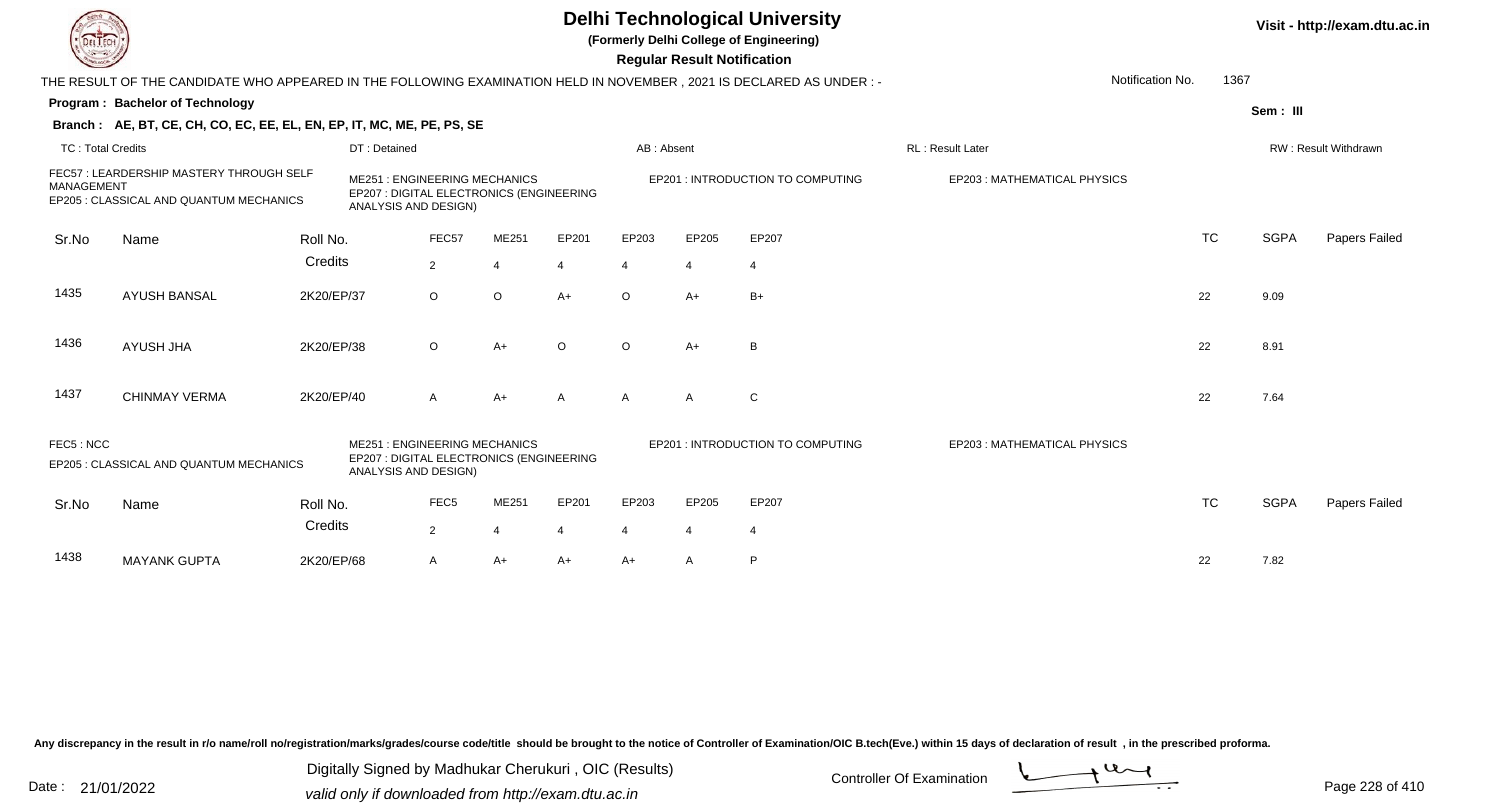|                          |                                                                                                                     |            |                                                                                                         |                |                |         |                | <b>Regular Result Notification</b> | <b>Delhi Technological University</b><br>(Formerly Delhi College of Engineering) |                                                                                                                                                                                                                                |                  |           |             | Visit - http://exam.dtu.ac.in |
|--------------------------|---------------------------------------------------------------------------------------------------------------------|------------|---------------------------------------------------------------------------------------------------------|----------------|----------------|---------|----------------|------------------------------------|----------------------------------------------------------------------------------|--------------------------------------------------------------------------------------------------------------------------------------------------------------------------------------------------------------------------------|------------------|-----------|-------------|-------------------------------|
|                          | THE RESULT OF THE CANDIDATE WHO APPEARED IN THE FOLLOWING EXAMINATION HELD IN NOVEMBER, 2021 IS DECLARED AS UNDER:- |            |                                                                                                         |                |                |         |                |                                    |                                                                                  |                                                                                                                                                                                                                                | Notification No. | 1367      |             |                               |
|                          | Program: Bachelor of Technology                                                                                     |            |                                                                                                         |                |                |         |                |                                    |                                                                                  |                                                                                                                                                                                                                                |                  |           | Sem: III    |                               |
|                          | Branch: AE, BT, CE, CH, CO, EC, EE, EL, EN, EP, IT, MC, ME, PE, PS, SE                                              |            |                                                                                                         |                |                |         |                |                                    |                                                                                  |                                                                                                                                                                                                                                |                  |           |             |                               |
| <b>TC: Total Credits</b> |                                                                                                                     |            | DT: Detained                                                                                            |                |                |         | AB: Absent     |                                    |                                                                                  | RL : Result Later                                                                                                                                                                                                              |                  |           |             | RW: Result Withdrawn          |
|                          | FEC7: INTRODUCTION TO ENVIRONMENTAL SCIENCE<br>EP205 : CLASSICAL AND QUANTUM MECHANICS                              |            | <b>ME251: ENGINEERING MECHANICS</b><br>EP207 : DIGITAL ELECTRONICS (ENGINEERING<br>ANALYSIS AND DESIGN) |                |                |         |                |                                    | EP201 : INTRODUCTION TO COMPUTING                                                | EP203: MATHEMATICAL PHYSICS                                                                                                                                                                                                    |                  |           |             |                               |
| Sr.No                    | Name                                                                                                                | Roll No.   |                                                                                                         | FEC7           | ME251          | EP201   | EP203          | EP205                              | EP207                                                                            |                                                                                                                                                                                                                                |                  | <b>TC</b> | <b>SGPA</b> | Papers Failed                 |
|                          |                                                                                                                     | Credits    |                                                                                                         | $\overline{2}$ | $\overline{4}$ | 4       | $\overline{4}$ | $\overline{4}$                     | $\overline{4}$                                                                   |                                                                                                                                                                                                                                |                  |           |             |                               |
| 1439                     | AMIT KUMAR PANDEY                                                                                                   | 2K20/EP/15 |                                                                                                         | $A+$           | $A+$           | A       | A              | $\overline{A}$                     | $\mathsf{A}$                                                                     |                                                                                                                                                                                                                                |                  | 22        | 8.27        |                               |
| 1440                     | ANUJ KATIYAR                                                                                                        | 2K20/EP/18 |                                                                                                         | $A+$           | $A+$           | A       | $B+$           | $\overline{A}$                     | B                                                                                |                                                                                                                                                                                                                                |                  | 22        | 7.73        |                               |
| 1441                     | <b>ANURAG KUMAR</b>                                                                                                 | 2K20/EP/19 |                                                                                                         | A+             | A+             | A+      | $\circ$        | A+                                 | $B+$                                                                             |                                                                                                                                                                                                                                |                  | 22        | 8.82        |                               |
| 1442                     | APURV JAIN                                                                                                          | 2K20/EP/21 |                                                                                                         | $A+$           | $A+$           | B       | A+             | A+                                 | $B+$                                                                             |                                                                                                                                                                                                                                |                  | 22        | 8.09        |                               |
| 1443                     | <b>AREIN GUPTA</b>                                                                                                  | 2K20/EP/22 |                                                                                                         | $A+$           | $A+$           | B       | A              | $A+$                               | $B+$                                                                             |                                                                                                                                                                                                                                |                  | 22        | 7.91        |                               |
| 1444                     | <b>ARYA SEHRAWAT</b>                                                                                                | 2K20/EP/26 |                                                                                                         | $\circ$        | $A+$           | $B+$    | A+             | $\mathsf{A}$                       | $B+$                                                                             |                                                                                                                                                                                                                                |                  | 22        | 8.18        |                               |
| 1445                     | <b>ARYAN GUPTA</b>                                                                                                  | 2K20/EP/28 |                                                                                                         | A+             | A+             | A+      | A+             | $\circ$                            | $\mathsf{A}$                                                                     |                                                                                                                                                                                                                                |                  | 22        | 9.00        |                               |
| 1446                     | ASHUTOSH BAHUGUNA                                                                                                   | 2K20/EP/33 |                                                                                                         | A              | A+             | A       | $\circ$        | A+                                 | $\circ$                                                                          |                                                                                                                                                                                                                                |                  | 22        | 9.09        |                               |
| 1447                     | AVIRAL SRIVASTAVA                                                                                                   | 2K20/EP/35 |                                                                                                         | $\circ$        | A+             | $\circ$ | $\circ$        | A+                                 | A+                                                                               |                                                                                                                                                                                                                                |                  | 22        | 9.45        |                               |
|                          |                                                                                                                     |            |                                                                                                         |                |                |         |                |                                    |                                                                                  | ny diserpaneus in the result in r/e name/rell ne/registration/marks/grades/ceurse sedeltitle, should be brought to the notice of Centroller of Examination/OIC B tooh/Eye ) within 15 days of declaration of result in the pro |                  |           |             |                               |

Any discrepancy in the result in r/o name/roll no/registration/marks/grades/course code/title should be brought to the notice of

Date : 21/01/2022 Digital Digital of Microsofted Chemical Controller Of Examination Determination Page 229 of 41 Digitally Signed by Madhukar Cherukuri , OIC (Results)

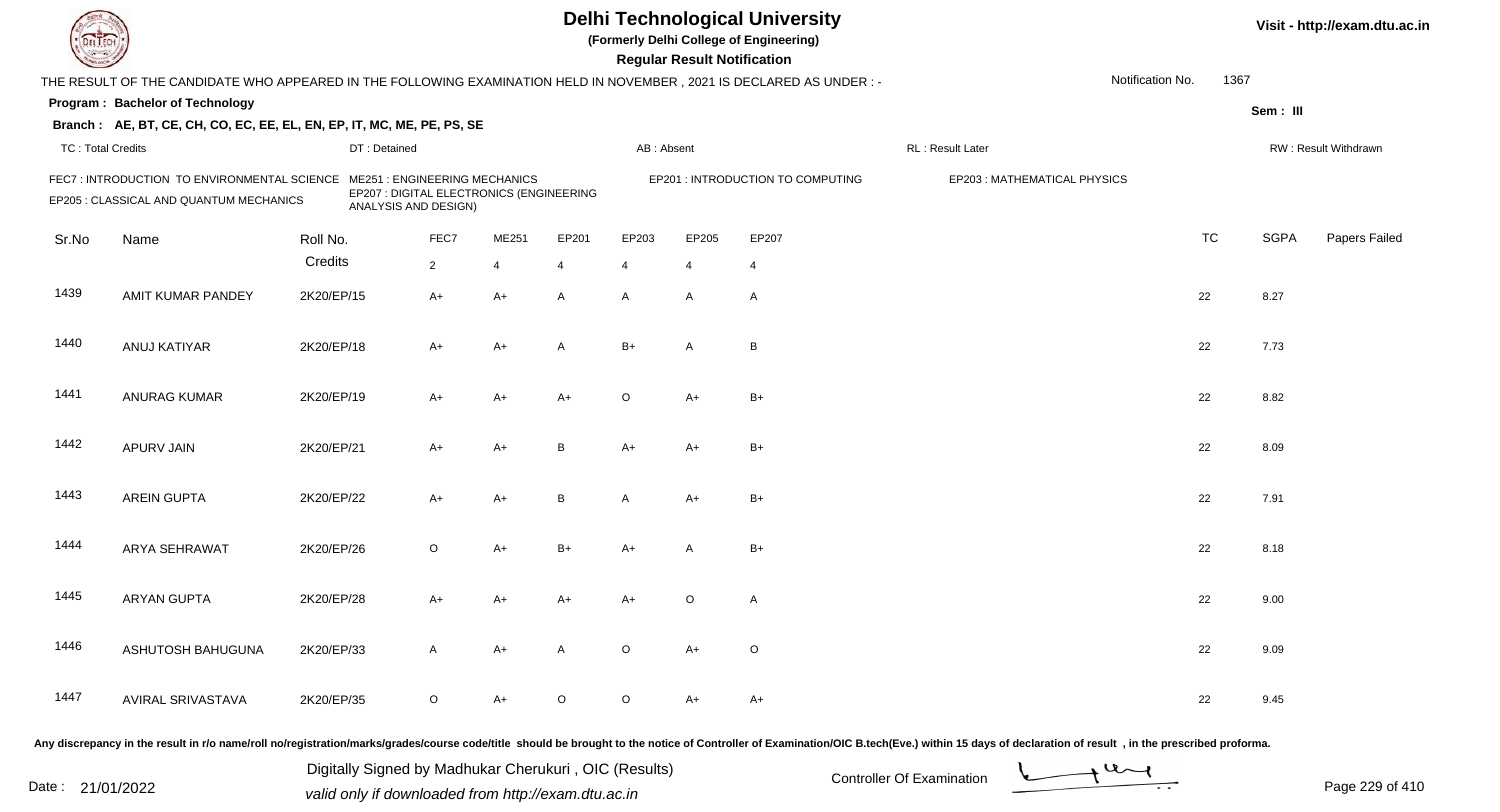| <b>Delhi Technological University</b><br>(Formerly Delhi College of Engineering)<br>DEL EC<br><b>Regular Result Notification</b> |                                                                                                                      |            |              |                                                                                                   |                |                |                |                |                                   |                                                                                                                                                                                                                                |                  |           |             | Visit - http://exam.dtu.ac.in |
|----------------------------------------------------------------------------------------------------------------------------------|----------------------------------------------------------------------------------------------------------------------|------------|--------------|---------------------------------------------------------------------------------------------------|----------------|----------------|----------------|----------------|-----------------------------------|--------------------------------------------------------------------------------------------------------------------------------------------------------------------------------------------------------------------------------|------------------|-----------|-------------|-------------------------------|
|                                                                                                                                  | THE RESULT OF THE CANDIDATE WHO APPEARED IN THE FOLLOWING EXAMINATION HELD IN NOVEMBER, 2021 IS DECLARED AS UNDER: - |            |              |                                                                                                   |                |                |                |                |                                   |                                                                                                                                                                                                                                | Notification No. | 1367      |             |                               |
|                                                                                                                                  | Program: Bachelor of Technology                                                                                      |            |              |                                                                                                   |                |                |                |                |                                   |                                                                                                                                                                                                                                |                  |           | Sem: III    |                               |
|                                                                                                                                  | Branch: AE, BT, CE, CH, CO, EC, EE, EL, EN, EP, IT, MC, ME, PE, PS, SE                                               |            |              |                                                                                                   |                |                |                |                |                                   |                                                                                                                                                                                                                                |                  |           |             |                               |
| <b>TC: Total Credits</b>                                                                                                         |                                                                                                                      |            | DT: Detained |                                                                                                   |                |                | AB: Absent     |                |                                   | RL: Result Later                                                                                                                                                                                                               |                  |           |             | RW: Result Withdrawn          |
|                                                                                                                                  | FEC7: INTRODUCTION TO ENVIRONMENTAL SCIENCE<br>EP205 : CLASSICAL AND QUANTUM MECHANICS                               |            |              | ME251 : ENGINEERING MECHANICS<br>EP207 : DIGITAL ELECTRONICS (ENGINEERING<br>ANALYSIS AND DESIGN) |                |                |                |                | EP201 : INTRODUCTION TO COMPUTING | EP203: MATHEMATICAL PHYSICS                                                                                                                                                                                                    |                  |           |             |                               |
| Sr.No                                                                                                                            | Name                                                                                                                 | Roll No.   |              | FEC7                                                                                              | ME251          | EP201          | EP203          | EP205          | EP207                             |                                                                                                                                                                                                                                |                  | <b>TC</b> | <b>SGPA</b> | Papers Failed                 |
|                                                                                                                                  |                                                                                                                      | Credits    |              | $\overline{2}$                                                                                    | $\overline{4}$ | $\overline{4}$ | $\overline{4}$ | $\overline{4}$ | $\overline{4}$                    |                                                                                                                                                                                                                                |                  |           |             |                               |
|                                                                                                                                  |                                                                                                                      |            |              | $\circ$                                                                                           | $A+$           | $\circ$        | $\mathsf O$    | $A+$           | $A+$                              |                                                                                                                                                                                                                                |                  | 22        | 9.45        |                               |
| 1448                                                                                                                             | <b>AYUSH</b>                                                                                                         | 2K20/EP/36 |              | $A+$                                                                                              | $\circ$        | A              | $A+$           | A+             | $B+$                              |                                                                                                                                                                                                                                |                  | 22        | 8.64        |                               |
| 1449                                                                                                                             | <b>BHANU PRATAP SINGH</b>                                                                                            | 2K20/EP/39 |              | $\overline{A}$                                                                                    | $A+$           | $B+$           | A+             | $A+$           | $B+$                              |                                                                                                                                                                                                                                |                  | 22        | 8.18        |                               |
| 1450                                                                                                                             | CHIRANSHU PAL                                                                                                        | 2K20/EP/42 |              | $A+$                                                                                              | $A+$           | $B+$           | A+             | $\overline{A}$ | $B+$                              |                                                                                                                                                                                                                                |                  | 22        | 8.09        |                               |
| 1451                                                                                                                             | <b>GAJANAN VINAYAK</b>                                                                                               | 2K20/EP/48 |              | $A+$                                                                                              | $A+$           | $A+$           | A              | $A+$           | $B+$                              |                                                                                                                                                                                                                                |                  | 22        | 8.45        |                               |
| 1452                                                                                                                             | <b>HARSH VARDHAN</b>                                                                                                 | 2K20/EP/50 |              | B                                                                                                 | $A+$           | $B+$           | A              | A              | ${\bf C}$                         |                                                                                                                                                                                                                                |                  | 22        | 7.27        |                               |
| 1453                                                                                                                             | <b>HARSHIT SINGH</b>                                                                                                 | 2K20/EP/51 |              | $\circ$                                                                                           | A+             | A              | O              | A+             | $B+$                              |                                                                                                                                                                                                                                |                  | 22        | 8.73        |                               |
| 1454                                                                                                                             | HIMANSHU DHANKAR                                                                                                     | 2K20/EP/53 |              | A+                                                                                                | $A+$           | A              | $A+$           | A              | C                                 |                                                                                                                                                                                                                                |                  | 22        | 7.91        |                               |
| 1455                                                                                                                             | HITESH DUREJA                                                                                                        | 2K20/EP/55 |              | A+                                                                                                | A+             | $\circ$        | $\circ$        | $\circ$        | $\mathsf{A}$                      |                                                                                                                                                                                                                                |                  | 22        | 9.36        |                               |
|                                                                                                                                  |                                                                                                                      |            |              |                                                                                                   |                |                |                |                |                                   | Any discrepancy in the result in r/o name/roll no/registration/marks/grades/course code/title should be brought to the notice of Controller of Examination/OIC B.tech(Eve.) within 15 days of declaration of result , in the p |                  |           |             |                               |

Date : 21/01/2022 Digital Digital of Microsofted Chemical Controller Of Examination Determination Page 230 of 41 Digitally Signed by Madhukar Cherukuri , OIC (Results)

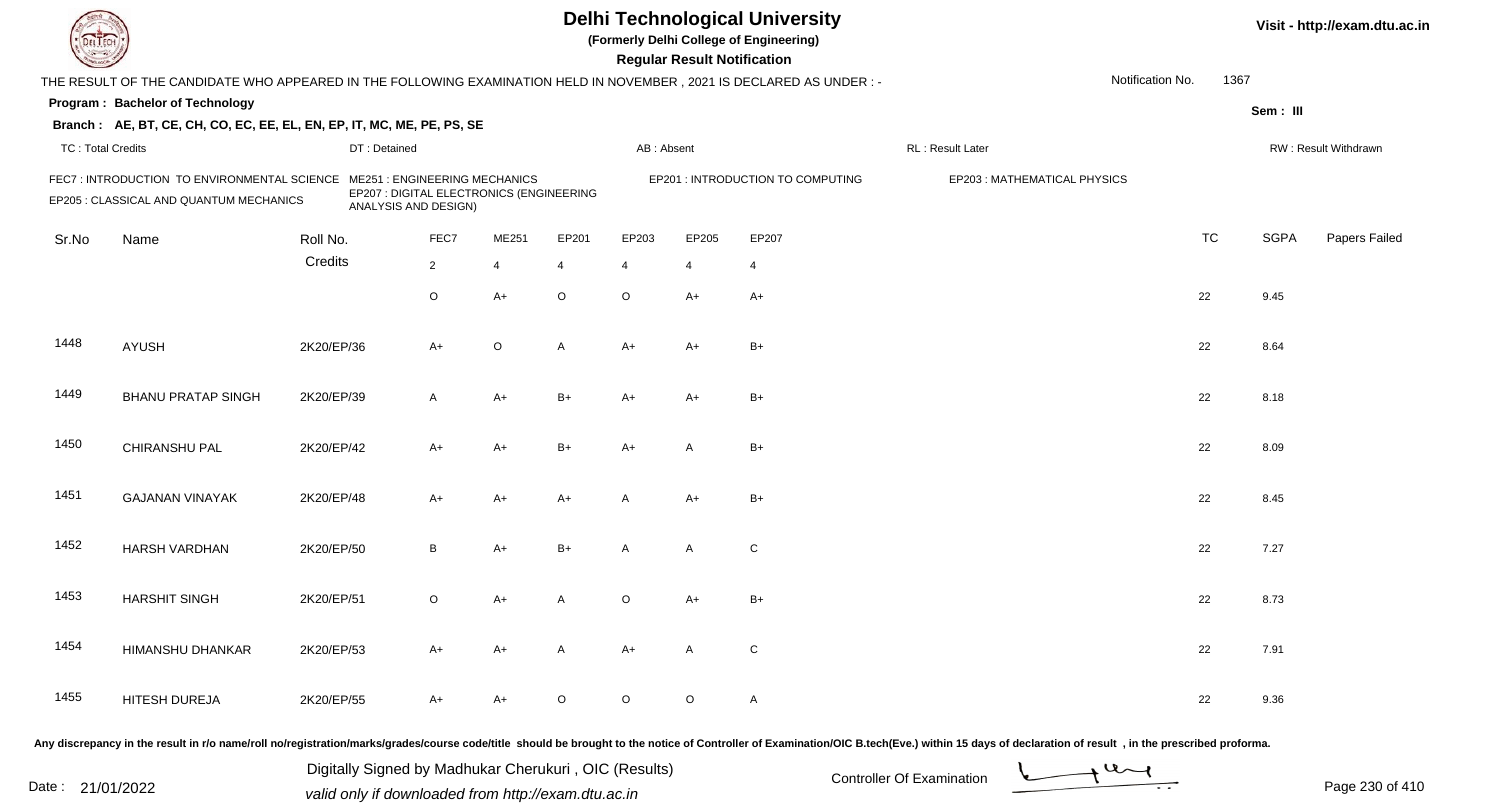| EL EC                    |                                                                                                                     |            |                      |                                                                           |                |                |                | <b>Regular Result Notification</b> | <b>Delhi Technological University</b><br>(Formerly Delhi College of Engineering) |                                                                                                                                                                                                                                |                  |           |             | Visit - http://exam.dtu.ac.in |
|--------------------------|---------------------------------------------------------------------------------------------------------------------|------------|----------------------|---------------------------------------------------------------------------|----------------|----------------|----------------|------------------------------------|----------------------------------------------------------------------------------|--------------------------------------------------------------------------------------------------------------------------------------------------------------------------------------------------------------------------------|------------------|-----------|-------------|-------------------------------|
|                          | THE RESULT OF THE CANDIDATE WHO APPEARED IN THE FOLLOWING EXAMINATION HELD IN NOVEMBER, 2021 IS DECLARED AS UNDER:- |            |                      |                                                                           |                |                |                |                                    |                                                                                  |                                                                                                                                                                                                                                | Notification No. | 1367      |             |                               |
|                          | Program: Bachelor of Technology                                                                                     |            |                      |                                                                           |                |                |                |                                    |                                                                                  |                                                                                                                                                                                                                                |                  |           | Sem: III    |                               |
|                          | Branch: AE, BT, CE, CH, CO, EC, EE, EL, EN, EP, IT, MC, ME, PE, PS, SE                                              |            |                      |                                                                           |                |                |                |                                    |                                                                                  |                                                                                                                                                                                                                                |                  |           |             |                               |
| <b>TC: Total Credits</b> |                                                                                                                     |            | DT: Detained         |                                                                           |                |                | AB: Absent     |                                    |                                                                                  | RL: Result Later                                                                                                                                                                                                               |                  |           |             | RW: Result Withdrawn          |
|                          | FEC7: INTRODUCTION TO ENVIRONMENTAL SCIENCE<br>EP205 : CLASSICAL AND QUANTUM MECHANICS                              |            | ANALYSIS AND DESIGN) | ME251 : ENGINEERING MECHANICS<br>EP207 : DIGITAL ELECTRONICS (ENGINEERING |                |                |                |                                    | EP201 : INTRODUCTION TO COMPUTING                                                | EP203: MATHEMATICAL PHYSICS                                                                                                                                                                                                    |                  |           |             |                               |
| Sr.No                    | Name                                                                                                                | Roll No.   |                      | FEC7                                                                      | ME251          | EP201          | EP203          | EP205                              | EP207                                                                            |                                                                                                                                                                                                                                |                  | <b>TC</b> | <b>SGPA</b> | Papers Failed                 |
|                          |                                                                                                                     | Credits    |                      | $\overline{2}$                                                            | $\overline{4}$ | $\overline{4}$ | $\overline{4}$ | $\overline{4}$                     | $\overline{4}$                                                                   |                                                                                                                                                                                                                                |                  |           |             |                               |
|                          |                                                                                                                     |            |                      | $A+$                                                                      | $A+$           | $\circ$        | $\circ$        | $\circ$                            | $\mathsf{A}$                                                                     |                                                                                                                                                                                                                                |                  | 22        | 9.36        |                               |
| 1456                     | <b>IRFAN</b>                                                                                                        | 2K20/EP/57 |                      | $A+$                                                                      | $A+$           | A              | A              | $A+$                               | $B+$                                                                             |                                                                                                                                                                                                                                |                  | 22        | 8.27        |                               |
| 1457                     | <b>JAI DAHIYA</b>                                                                                                   | 2K20/EP/58 |                      | $\mathsf{A}$                                                              | $A+$           | $B+$           | $B+$           | A                                  | B                                                                                |                                                                                                                                                                                                                                |                  | 22        | 7.45        |                               |
| 1458                     | JAYESH SADHWANI                                                                                                     | 2K20/EP/59 |                      | $\mathsf{A}$                                                              | $A+$           | A              | $\circ$        | $\circ$                            | B                                                                                |                                                                                                                                                                                                                                |                  | 22        | 8.55        |                               |
| 1459                     | KARANVEER SINGH SIROHI                                                                                              | 2K20/EP/61 |                      | $A+$                                                                      | $A+$           | $\circ$        | $\circ$        | $\circ$                            | $B+$                                                                             |                                                                                                                                                                                                                                |                  | 22        | 9.18        |                               |
| 1460                     | KAVYA SHARMA                                                                                                        | 2K20/EP/63 |                      | $A+$                                                                      | $A+$           | $\circ$        | $\circ$        | $\circ$                            | $B+$                                                                             |                                                                                                                                                                                                                                |                  | 22        | 9.18        |                               |
| 1461                     | <b>NAMAN</b>                                                                                                        | 2K20/EP/74 |                      | $A+$                                                                      | A+             |                | A+             | A+                                 | $B+$                                                                             |                                                                                                                                                                                                                                |                  | 22        | 8.45        |                               |
| 1462                     | NAMAN AGARWAL                                                                                                       | 2K20/EP/75 |                      | $\circ$                                                                   | $\circ$        | A+             | $\circ$        | A+                                 | A                                                                                |                                                                                                                                                                                                                                |                  | 22        | 9.27        |                               |
| 1463                     | NAMAN AGRAWAL                                                                                                       | 2K20/EP/76 |                      | $\circ$                                                                   | $\circ$        | A+             | $\circ$        | $\circ$                            | $B+$                                                                             |                                                                                                                                                                                                                                |                  | 22        | 9.27        |                               |
|                          |                                                                                                                     |            |                      |                                                                           |                |                |                |                                    |                                                                                  | Any discrepancy in the result in r/o name/roll no/registration/marks/grades/course code/title should be brought to the notice of Controller of Examination/OIC B.tech(Eve.) within 15 days of declaration of result , in the p |                  |           |             |                               |

Date : 21/01/2022 Digital Digital of Microsofted Chemical Controller Of Examination Determination Page 231 of 41 Digitally Signed by Madhukar Cherukuri , OIC (Results)

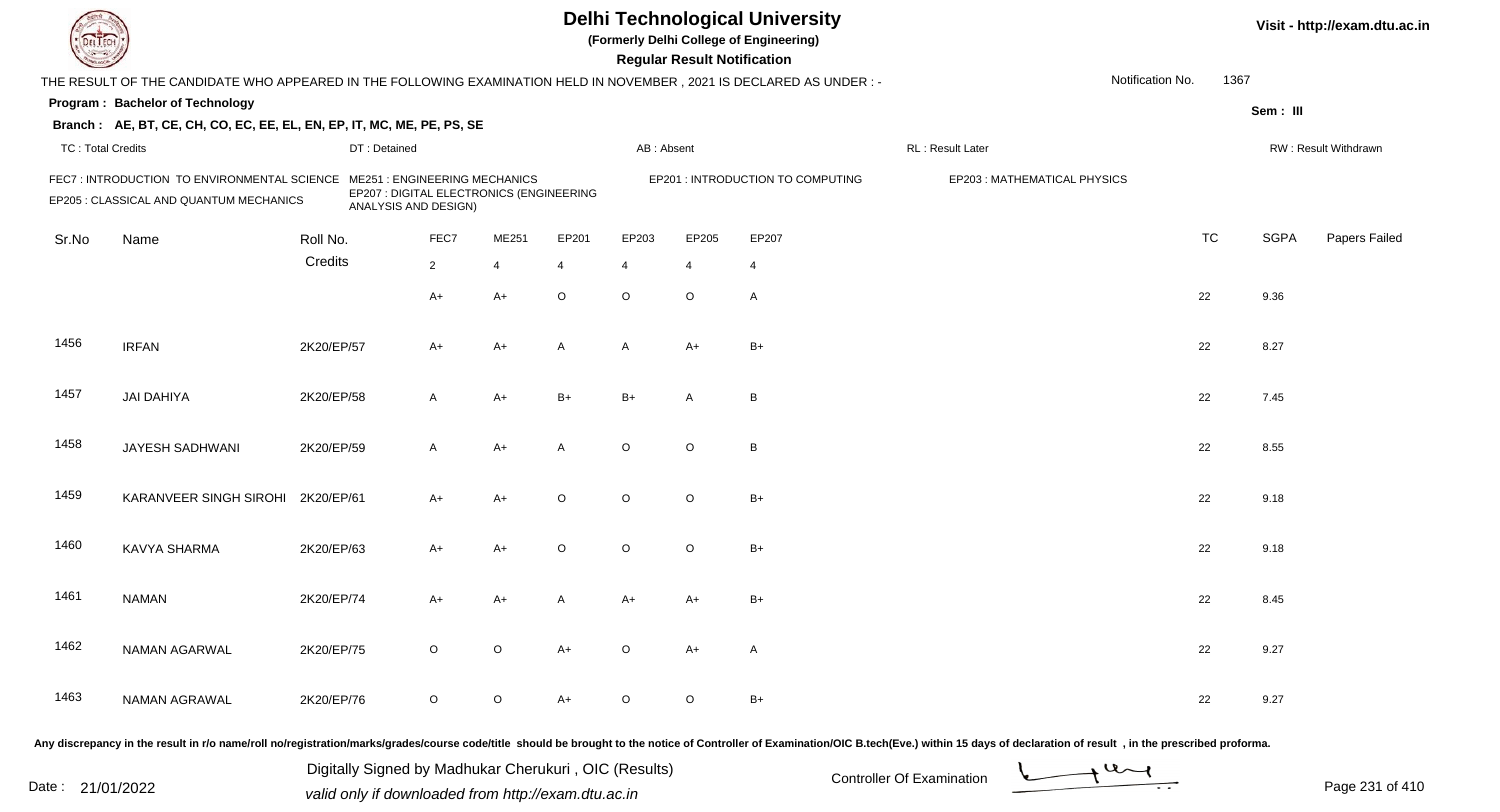|                          | <b>Delhi Technological University</b><br>(Formerly Delhi College of Engineering)<br><b>Regular Result Notification</b> |             |                                                                                                         |                |                |         |                |                |                                   |                              |                  |           | Visit - http://exam.dtu.ac.in |                      |  |
|--------------------------|------------------------------------------------------------------------------------------------------------------------|-------------|---------------------------------------------------------------------------------------------------------|----------------|----------------|---------|----------------|----------------|-----------------------------------|------------------------------|------------------|-----------|-------------------------------|----------------------|--|
|                          | THE RESULT OF THE CANDIDATE WHO APPEARED IN THE FOLLOWING EXAMINATION HELD IN NOVEMBER, 2021 IS DECLARED AS UNDER :-   |             |                                                                                                         |                |                |         |                |                |                                   |                              | Notification No. | 1367      |                               |                      |  |
|                          | Program: Bachelor of Technology                                                                                        |             |                                                                                                         |                |                |         |                |                |                                   |                              |                  |           | Sem: III                      |                      |  |
|                          | Branch: AE, BT, CE, CH, CO, EC, EE, EL, EN, EP, IT, MC, ME, PE, PS, SE                                                 |             |                                                                                                         |                |                |         |                |                |                                   |                              |                  |           |                               |                      |  |
| <b>TC: Total Credits</b> |                                                                                                                        |             | DT: Detained                                                                                            |                |                |         | AB: Absent     |                |                                   | RL: Result Later             |                  |           |                               | RW: Result Withdrawn |  |
|                          | FEC7 : INTRODUCTION TO ENVIRONMENTAL SCIENCE<br>EP205 : CLASSICAL AND QUANTUM MECHANICS                                |             | <b>ME251: ENGINEERING MECHANICS</b><br>EP207 : DIGITAL ELECTRONICS (ENGINEERING<br>ANALYSIS AND DESIGN) |                |                |         |                |                | EP201 : INTRODUCTION TO COMPUTING | EP203 : MATHEMATICAL PHYSICS |                  |           |                               |                      |  |
| Sr.No                    | Name                                                                                                                   | Roll No.    |                                                                                                         | FEC7           | ME251          | EP201   | EP203          | EP205          | EP207                             |                              |                  | <b>TC</b> | <b>SGPA</b>                   | Papers Failed        |  |
|                          |                                                                                                                        | Credits     |                                                                                                         | $\overline{2}$ | $\overline{4}$ | 4       | $\overline{4}$ | $\overline{4}$ | $\overline{4}$                    |                              |                  |           |                               |                      |  |
|                          |                                                                                                                        |             |                                                                                                         | O              | $\mathsf O$    | $A+$    | $\circ$        | $\circ$        | $B+$                              |                              |                  | 22        | 9.27                          |                      |  |
| 1464                     | PRERNA KAUSHIK                                                                                                         | 2K20/EP/83  |                                                                                                         | $A+$           | $A+$           | A       | $\circ$        | $\circ$        | $B+$                              |                              |                  | 22        | 8.82                          |                      |  |
| 1465                     | PRIYANSHU                                                                                                              | 2K20/EP/84  |                                                                                                         | A+             | $A+$           | $A+$    | $\circ$        | $A+$           | B                                 |                              |                  | 22        | 8.64                          |                      |  |
| 1466                     | PRIYANSHU CHAUDHARY                                                                                                    | 2K20/EP/85  |                                                                                                         | A+             | $A+$           | A       | $A+$           | A              | $B+$                              |                              |                  | 22        | 8.27                          |                      |  |
| 1467                     | RAGHAV GOEL                                                                                                            | 2K20/EP/86  |                                                                                                         | $\circ$        | A              | B       | A              | $A+$           | $\mathsf{C}$                      |                              |                  | 22        | 7.45                          |                      |  |
| 1468                     | REWANTH NAYAK BANOTH                                                                                                   | 2K20/EP/88  |                                                                                                         | A+             | $A+$           | A       | $B+$           | A              | A                                 |                              |                  | 22        | 8.09                          |                      |  |
| 1469                     | RISHABH MAHAJAN                                                                                                        | 2K20/EP/89  |                                                                                                         | A+             | A+             | A       | B              | A              | $B+$                              |                              |                  | 22        | 7.73                          |                      |  |
| 1470                     | SANYAM JAIN                                                                                                            | 2K20/EP/98  |                                                                                                         | $A+$           | $\circ$        | A       | $\mathsf{A}$   | $B+$           | $B+$                              |                              |                  | 22        | 8.09                          |                      |  |
| 1471                     | <b>SHAURYA KISHORE</b><br>PANWAR                                                                                       | 2K20/EP/100 |                                                                                                         | A+             | A              | $\circ$ | A              | A              | $B+$                              |                              |                  | 22        | 8.27                          |                      |  |
|                          |                                                                                                                        |             |                                                                                                         |                |                |         |                |                |                                   |                              |                  |           |                               |                      |  |

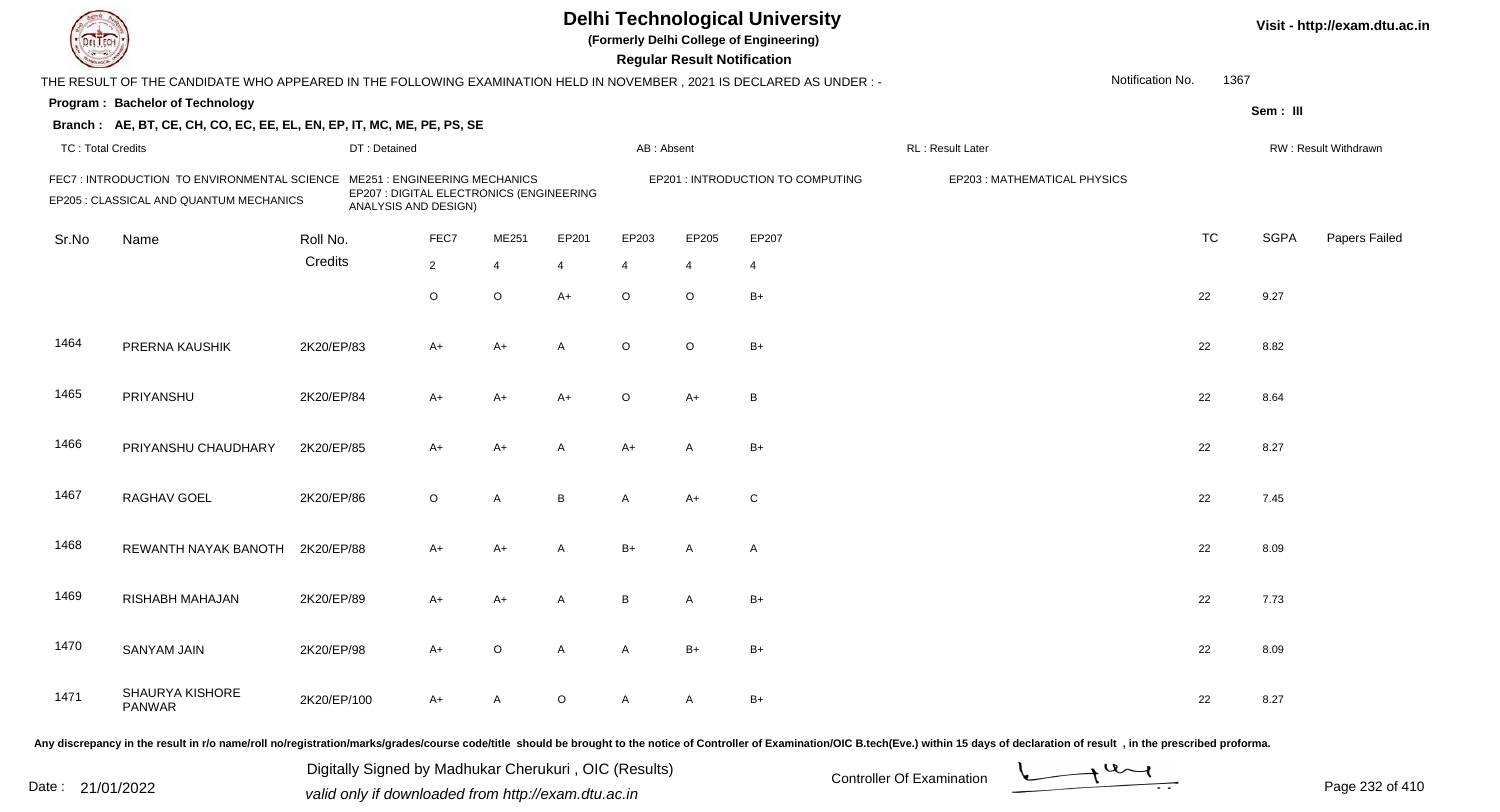|                          |                                                                                                                      |             |                                                                                                         |                |                |              |                | <b>Regular Result Notification</b> | <b>Delhi Technological University</b><br>(Formerly Delhi College of Engineering) |                   |                             |           |             | Visit - http://exam.dtu.ac.in |
|--------------------------|----------------------------------------------------------------------------------------------------------------------|-------------|---------------------------------------------------------------------------------------------------------|----------------|----------------|--------------|----------------|------------------------------------|----------------------------------------------------------------------------------|-------------------|-----------------------------|-----------|-------------|-------------------------------|
|                          | THE RESULT OF THE CANDIDATE WHO APPEARED IN THE FOLLOWING EXAMINATION HELD IN NOVEMBER, 2021 IS DECLARED AS UNDER :- |             |                                                                                                         |                |                |              |                |                                    |                                                                                  |                   | Notification No.            | 1367      |             |                               |
|                          | Program: Bachelor of Technology                                                                                      |             |                                                                                                         |                |                |              |                |                                    |                                                                                  |                   |                             |           | Sem: III    |                               |
|                          | Branch: AE, BT, CE, CH, CO, EC, EE, EL, EN, EP, IT, MC, ME, PE, PS, SE                                               |             |                                                                                                         |                |                |              |                |                                    |                                                                                  |                   |                             |           |             |                               |
| <b>TC: Total Credits</b> |                                                                                                                      |             | DT: Detained                                                                                            |                |                |              | AB: Absent     |                                    |                                                                                  | RL : Result Later |                             |           |             | RW: Result Withdrawn          |
|                          | FEC7: INTRODUCTION TO ENVIRONMENTAL SCIENCE<br>EP205 : CLASSICAL AND QUANTUM MECHANICS                               |             | <b>ME251: ENGINEERING MECHANICS</b><br>EP207 : DIGITAL ELECTRONICS (ENGINEERING<br>ANALYSIS AND DESIGN) |                |                |              |                |                                    | EP201 : INTRODUCTION TO COMPUTING                                                |                   | EP203: MATHEMATICAL PHYSICS |           |             |                               |
| Sr.No                    | Name                                                                                                                 | Roll No.    |                                                                                                         | FEC7           | ME251          | EP201        | EP203          | EP205                              | EP207                                                                            |                   |                             | <b>TC</b> | <b>SGPA</b> | Papers Failed                 |
|                          |                                                                                                                      | Credits     |                                                                                                         | $\overline{2}$ | $\overline{4}$ | 4            | $\overline{4}$ | $\overline{4}$                     | $\overline{4}$                                                                   |                   |                             |           |             |                               |
|                          |                                                                                                                      |             |                                                                                                         | $A+$           | $\overline{A}$ | $\circ$      | $\overline{A}$ | $\mathsf{A}$                       | $B+$                                                                             |                   |                             | 22        | 8.27        |                               |
| 1472                     | <b>UDAY SHIKHAR DAS</b>                                                                                              | 2K20/EP/110 |                                                                                                         | $\mathsf{A}$   | $A+$           | $\circ$      | $A+$           | $A+$                               | $A+$                                                                             |                   |                             | 22        | 9.09        |                               |
| 1473                     | <b>UJJWAL KUMAR</b>                                                                                                  | 2K20/EP/112 |                                                                                                         | $\mathsf{A}$   | $\mathsf{A}$   | $\mathsf{C}$ | A              | A                                  | $\overline{B}$                                                                   |                   |                             | 22        | 7.09        |                               |
| 1474                     | <b>VARUN LAUL</b>                                                                                                    | 2K20/EP/114 |                                                                                                         | $A+$           | $A+$           | $B+$         | $A+$           | $A+$                               | $\overline{\mathsf{A}}$                                                          |                   |                             | 22        | 8.45        |                               |
| 1475                     | VARUN SHUBH MODI                                                                                                     | 2K20/EP/115 |                                                                                                         | $\circ$        | $\mathsf O$    | A            | A              | A                                  | $\overline{A}$                                                                   |                   |                             | 22        | 8.55        |                               |
| 1476                     | <b>VIJAY SHARMA</b>                                                                                                  | 2K20/EP/117 |                                                                                                         | $A+$           | $\circ$        | $A+$         | $\mathsf{A}$   | $\mathsf O$                        | $B+$                                                                             |                   |                             | 22        | 8.82        |                               |
| 1477                     | <b>VIKAS</b>                                                                                                         | 2K20/EP/118 |                                                                                                         | $A+$           | A              | A            | $\mathsf{A}$   | A                                  | $\overline{B}$                                                                   |                   |                             | 22        | 7.73        |                               |
| 1478                     | VISHOO VERMA                                                                                                         | 2K20/EP/120 |                                                                                                         | A+             | $\circ$        | B+           | $A+$           | $\circ$                            | $B+$                                                                             |                   |                             | 22        | 8.64        |                               |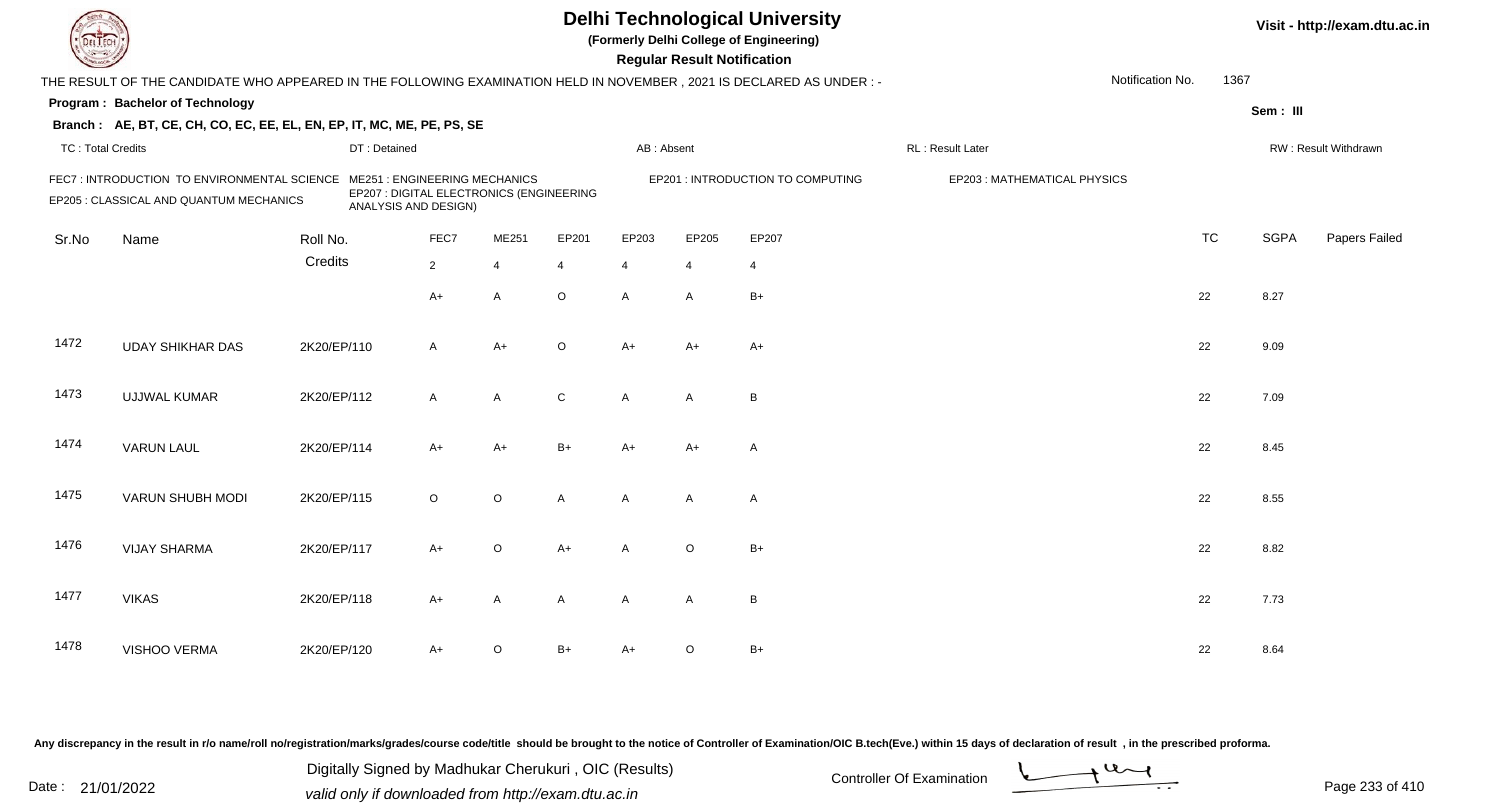

**(Formerly Delhi College of Engineering)**

**Regular Regular Results** 

| <b>Chassen /</b>  |                                                                                                                     |             |                                                                                                         |                      |              |              |            | <b>Regular Result Notification</b> |                                  |                             |                  |      |             |                             |
|-------------------|---------------------------------------------------------------------------------------------------------------------|-------------|---------------------------------------------------------------------------------------------------------|----------------------|--------------|--------------|------------|------------------------------------|----------------------------------|-----------------------------|------------------|------|-------------|-----------------------------|
|                   | THE RESULT OF THE CANDIDATE WHO APPEARED IN THE FOLLOWING EXAMINATION HELD IN NOVEMBER, 2021 IS DECLARED AS UNDER:- |             |                                                                                                         |                      |              |              |            |                                    |                                  |                             | Notification No. | 1367 |             |                             |
|                   | <b>Program: Bachelor of Technology</b>                                                                              |             |                                                                                                         |                      |              |              |            |                                    |                                  |                             |                  |      | Sem: III    |                             |
|                   | Branch: AE, BT, CE, CH, CO, EC, EE, EL, EN, EP, IT, MC, ME, PE, PS, SE                                              |             |                                                                                                         |                      |              |              |            |                                    |                                  |                             |                  |      |             |                             |
| TC: Total Credits |                                                                                                                     |             | DT: Detained                                                                                            |                      |              |              | AB: Absent |                                    |                                  | <b>RL</b> : Result Later    |                  |      |             | <b>RW: Result Withdrawn</b> |
|                   | FEC9: Spoken Skills in English<br>EP205 : CLASSICAL AND QUANTUM MECHANICS                                           |             | <b>ME251: ENGINEERING MECHANICS</b><br>EP207 : DIGITAL ELECTRONICS (ENGINEERING<br>ANALYSIS AND DESIGN) |                      |              |              |            |                                    | EP201: INTRODUCTION TO COMPUTING | EP203: MATHEMATICAL PHYSICS |                  |      |             |                             |
| Sr.No             | Name                                                                                                                | Roll No.    |                                                                                                         | FEC <sub>9</sub>     | <b>ME251</b> | EP201        | EP203      | EP205                              | EP207                            |                             |                  | TC   | <b>SGPA</b> | Papers Failed               |
|                   |                                                                                                                     | Credits     |                                                                                                         | $\mathbf{2}^{\circ}$ | 4            | 4            | 4          | 4                                  | 4                                |                             |                  |      |             |                             |
| 1479              | SMRITI KAUSHAL                                                                                                      | 2K20/EP/103 |                                                                                                         | $A+$                 | A+           | $\mathsf{A}$ | $A+$       | $\mathsf{A}$                       | B                                |                             | 22               |      | 8.09        |                             |

Any discrepancy in the result in r/o name/roll no/registration/marks/grades/course code/title should be brought to the notice of Controller of Examination/OIC B.tech(Eve.) within 15 days of declaration of result, in the pr

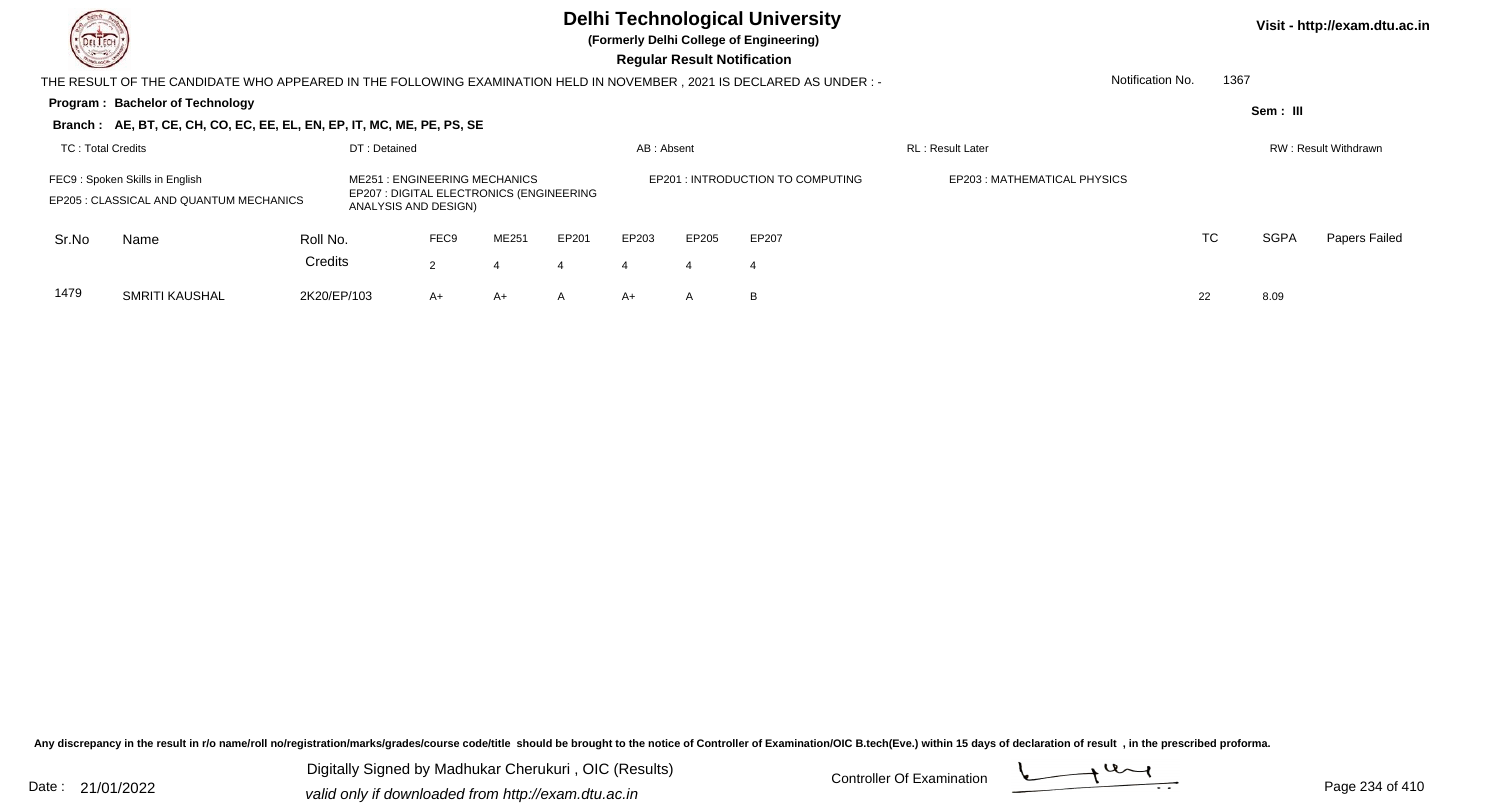**(Formerly Delhi College of Engineering)**

 **Regular Result Notification**

|                          | THE RESULT OF THE CANDIDATE WHO APPEARED IN THE FOLLOWING EXAMINATION HELD IN NOVEMBER, 2021 IS DECLARED AS UNDER :- |              |                                                                                   |       |                |                 |                |                                      |                  | Notification No.                              | 1367        |                      |
|--------------------------|----------------------------------------------------------------------------------------------------------------------|--------------|-----------------------------------------------------------------------------------|-------|----------------|-----------------|----------------|--------------------------------------|------------------|-----------------------------------------------|-------------|----------------------|
|                          | Program: Bachelor of Technology                                                                                      |              |                                                                                   |       |                |                 |                |                                      |                  |                                               | Sem: III    |                      |
| <b>TC: Total Credits</b> | Branch: AE, BT, CE, CH, CO, EC, EE, EL, EN, EP, IT, MC, ME, PE, PS, SE                                               | DT: Detained |                                                                                   |       |                | AB: Absent      |                |                                      | RL: Result Later |                                               |             | RW: Result Withdrawn |
| <b>MICROBIOLOGY</b>      | FEC10: COMMUNICATION SKILLS<br>EN205 : ENVIRONMENTAL CHEMISTRY &                                                     |              | CE251 : BUILDING MATERIAL & CONSTRUCTION<br>EN207 : ENGINEERING ANALYSIS & DESIGN |       |                |                 |                | <b>EN201 : STRENGTH OF MATERIALS</b> |                  | EN203 : ENGINEERING & ENVIRONMENTAL SURVEYING |             |                      |
| Sr.No                    | Name                                                                                                                 | Roll No.     | FEC10                                                                             | CE251 | EN201          | EN203           | EN205          | EN207                                |                  | <b>TC</b>                                     | <b>SGPA</b> | Papers Failec        |
|                          |                                                                                                                      | Credits      | $\overline{2}$                                                                    | 4     | $\overline{4}$ | $\overline{4}$  | $\overline{4}$ | 4                                    |                  |                                               |             |                      |
| 1480                     | <b>AAYUSH</b>                                                                                                        | 2K20/EN/03   | $\circ$                                                                           | $A+$  | A              | $A+$            | $B+$           | $A+$                                 |                  | 22                                            | 8.55        |                      |
| 1481                     | <b>ADITYA SINGH</b>                                                                                                  | 2K20/EN/06   | $\circ$                                                                           | $A+$  | $A+$           | $A+$            | $A+$           | $\mathsf{A}$                         |                  | 22                                            | 8.91        |                      |
| 1482                     | ANKUR THAKUR                                                                                                         | 2K20/EN/15   | $A+$                                                                              | A     | A              | C               | A              | $\mathsf{A}$                         |                  | 22                                            | 7.55        |                      |
| 1483                     | ARYAN                                                                                                                | 2K20/EN/20   | $\circ$                                                                           | A     | A              | $A+$            | $\mathsf{A}$   | $\mathsf{A}$                         |                  | 22                                            | 8.36        |                      |
| 1484                     | DEVENDER SINGH                                                                                                       | 2K20/EN/29   | A+                                                                                | A+    | A              | A               | A              | $A+$                                 |                  | 22                                            | 8.45        |                      |
| 1485                     | <b>HRIDAY VERMA</b>                                                                                                  | 2K20/EN/35   | $\circ$                                                                           | A     | $A+$           | $\circ$         | A              | $A+$                                 |                  | 22                                            | 8.91        |                      |
| 1486                     | <b>JATIN KAKRAN</b>                                                                                                  | 2K20/EN/37   | $\mathsf{A}$                                                                      | В     | F.             | $\, {\bf B} \,$ | $\, {\bf B}$   | P                                    |                  | $18$                                          | 4.73        | EN201,               |
| 1487                     | <b>MANPREET SINGH</b>                                                                                                | 2K20/EN/43   | $\circ$                                                                           | A+    | $A+$           | Α               | A              | $\mathsf{A}$                         |                  | 22                                            | 8.55        |                      |
| 1488                     | <b>MIHIR SHAH</b>                                                                                                    | 2K20/EN/47   | $\mathsf{A}$                                                                      | A     | A              | $B+$            | $B+$           | $B+$                                 |                  | 22                                            | 7.45        |                      |

Any discrepancy in the result in r/o name/roll no/registration/marks/grades/course code/title should be brought to the notice of Controller of Examination/OIC B.tech(Eve.) within 15 days of declaration of result, in the pr

Date : 21/01/2022 Digital Digital of Microsofted Chemical Controller Of Examination Determination Page 235 of 41 Digitally Signed by Madhukar Cherukuri , OIC (Results)

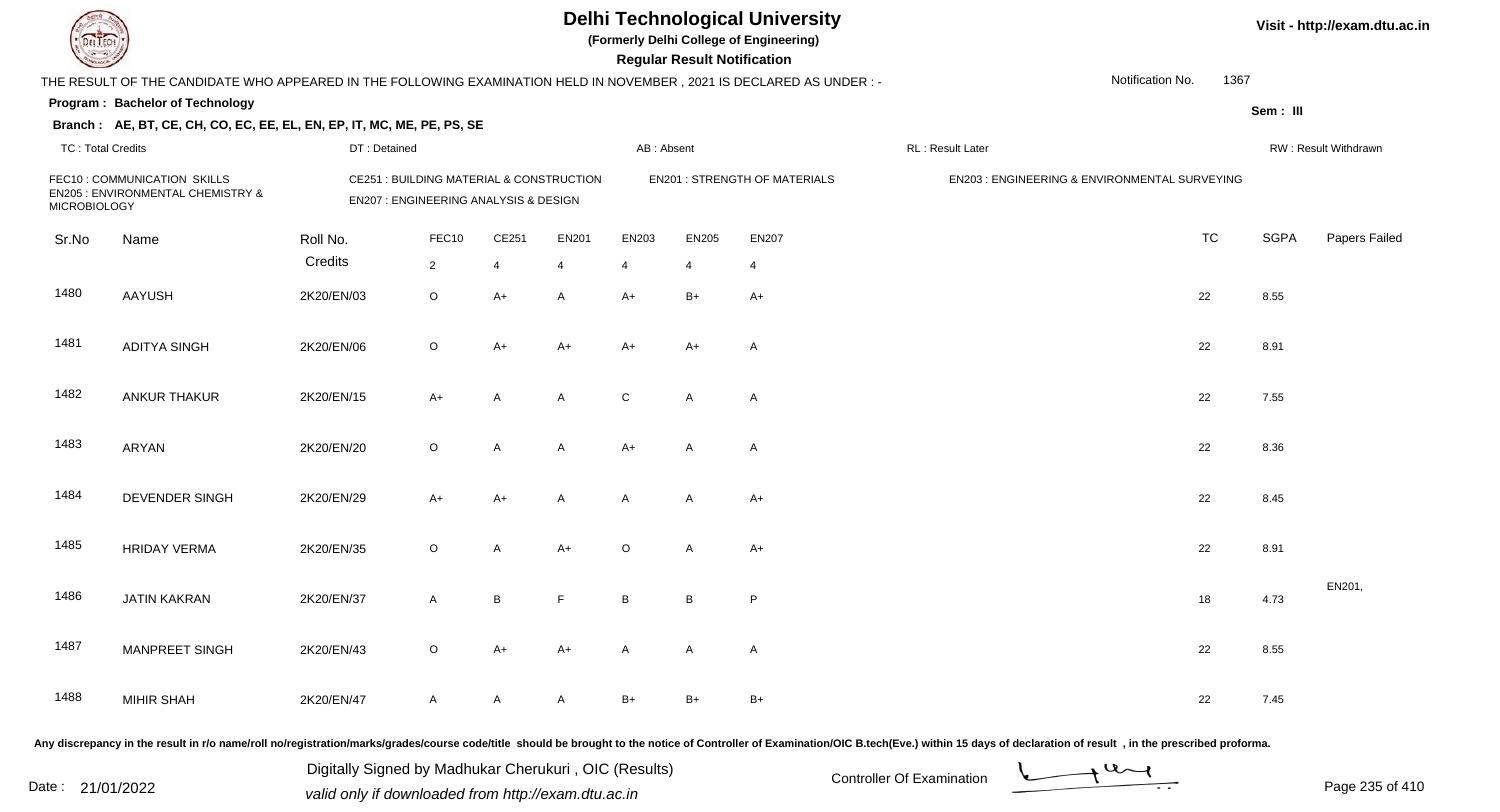|                          |                                                                                                                      |              |                                                                                   |                |                         |            | <b>Regular Result Notification</b> | <b>Delhi Technological University</b><br>(Formerly Delhi College of Engineering) |                                               |          |             | Visit - http://exam.dtu.ac.in |
|--------------------------|----------------------------------------------------------------------------------------------------------------------|--------------|-----------------------------------------------------------------------------------|----------------|-------------------------|------------|------------------------------------|----------------------------------------------------------------------------------|-----------------------------------------------|----------|-------------|-------------------------------|
|                          | THE RESULT OF THE CANDIDATE WHO APPEARED IN THE FOLLOWING EXAMINATION HELD IN NOVEMBER, 2021 IS DECLARED AS UNDER :- |              |                                                                                   |                |                         |            |                                    |                                                                                  | Notification No.                              | 1367     |             |                               |
|                          | Program: Bachelor of Technology                                                                                      |              |                                                                                   |                |                         |            |                                    |                                                                                  |                                               | Sem: III |             |                               |
|                          | Branch: AE, BT, CE, CH, CO, EC, EE, EL, EN, EP, IT, MC, ME, PE, PS, SE                                               |              |                                                                                   |                |                         |            |                                    |                                                                                  |                                               |          |             |                               |
| <b>TC: Total Credits</b> |                                                                                                                      | DT: Detained |                                                                                   |                |                         | AB: Absent |                                    |                                                                                  | RL: Result Later                              |          |             | RW: Result Withdrawn          |
| <b>MICROBIOLOGY</b>      | FEC10: COMMUNICATION SKILLS<br>EN205 : ENVIRONMENTAL CHEMISTRY &                                                     |              | CE251 : BUILDING MATERIAL & CONSTRUCTION<br>EN207 : ENGINEERING ANALYSIS & DESIGN |                |                         |            |                                    | <b>EN201 : STRENGTH OF MATERIALS</b>                                             | EN203 : ENGINEERING & ENVIRONMENTAL SURVEYING |          |             |                               |
| Sr.No                    | Name                                                                                                                 | Roll No.     | FEC10                                                                             | CE251          | <b>EN201</b>            | EN203      | <b>EN205</b>                       | <b>EN207</b>                                                                     | <b>TC</b>                                     |          | <b>SGPA</b> | Papers Failed                 |
|                          |                                                                                                                      | Credits      | $\overline{2}$                                                                    | $\overline{4}$ | $\overline{\mathbf{4}}$ | 4          | $\overline{4}$                     | $\overline{4}$                                                                   |                                               |          |             |                               |
|                          |                                                                                                                      |              | A                                                                                 | A              | $\overline{A}$          | $B+$       | $B+$                               | $B+$                                                                             | 22                                            | 7.45     |             |                               |
| 1489                     | <b>NAMAN KANDOL</b>                                                                                                  | 2K20/EN/50   | $\circ$                                                                           | $A+$           | $A+$                    | $A+$       | $\overline{A}$                     | $\circ$                                                                          | 22                                            | 9.09     |             |                               |
| 1490                     | SARVAGYA VERMA                                                                                                       | 2K20/EN/64   | $A+$                                                                              | $A+$           | A+                      | A          | B                                  | A                                                                                | 22                                            | 8.09     |             |                               |
| 1491                     | <b>SATYAM DUBEY</b>                                                                                                  | 2K20/EN/66   | $A+$                                                                              | $A+$           | A+                      | $A+$       | A                                  | A                                                                                | 22                                            | 8.64     |             |                               |
| 1492                     | <b>TANUJ GOSWAMI</b>                                                                                                 | 2K20/EN/72   | $\circ$                                                                           | $A+$           | A                       | $A+$       | A                                  | $A+$                                                                             | 22                                            | 8.73     |             |                               |
| 1493                     | VAIBHAVI                                                                                                             | 2K20/EN/76   | A+                                                                                | A              | O                       | A+         | A                                  | $\mathsf O$                                                                      | 22                                            | 9.00     |             |                               |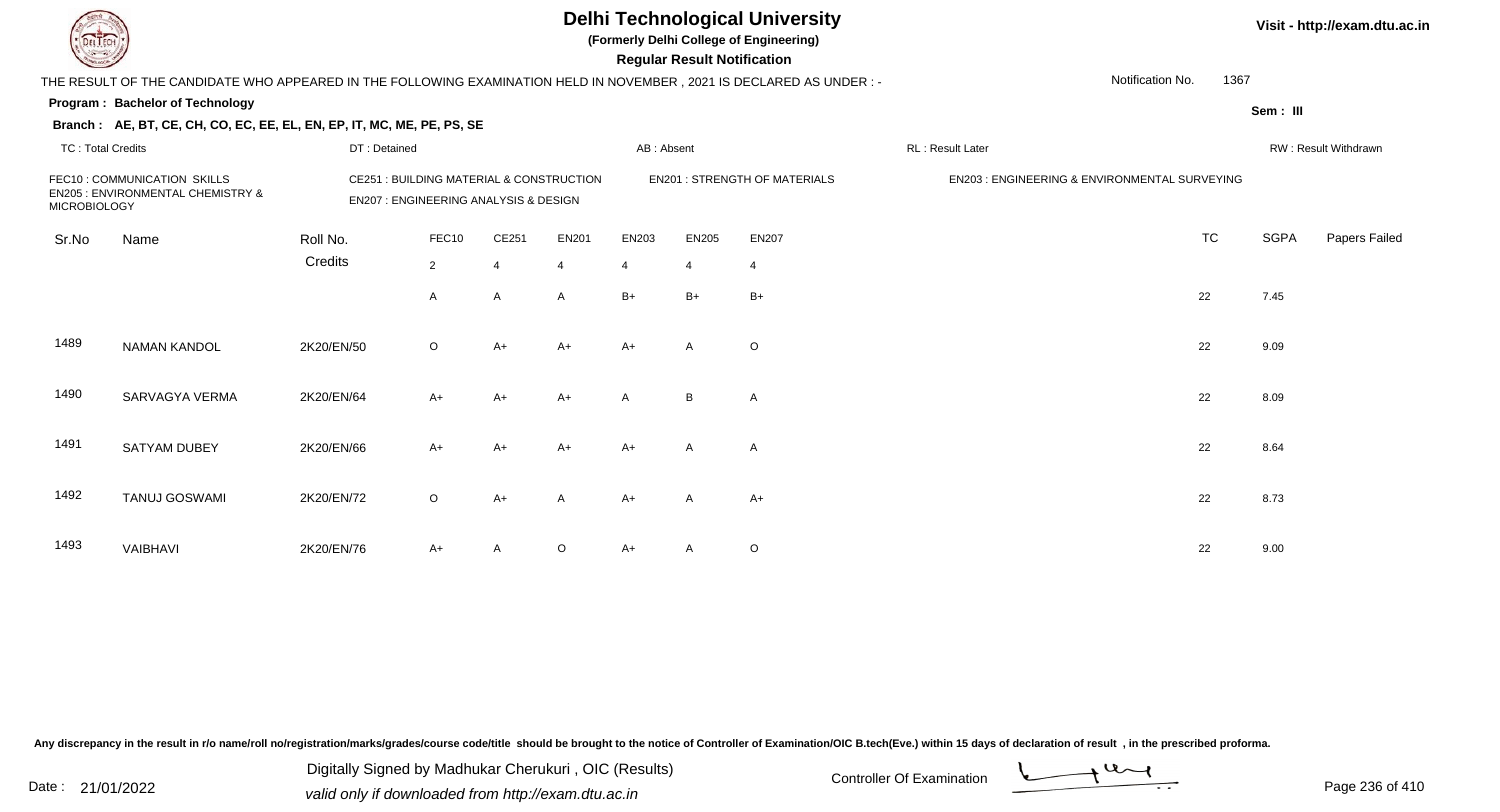| EL ECH                   |                                                                                                                      |                                                                                             |                        |                     |              |                | <b>Regular Result Notification</b> | <b>Delhi Technological University</b><br>(Formerly Delhi College of Engineering) |                                               |                          |             | Visit - http://exam.dtu.ac.in |
|--------------------------|----------------------------------------------------------------------------------------------------------------------|---------------------------------------------------------------------------------------------|------------------------|---------------------|--------------|----------------|------------------------------------|----------------------------------------------------------------------------------|-----------------------------------------------|--------------------------|-------------|-------------------------------|
|                          | THE RESULT OF THE CANDIDATE WHO APPEARED IN THE FOLLOWING EXAMINATION HELD IN NOVEMBER, 2021 IS DECLARED AS UNDER :- |                                                                                             |                        |                     |              |                |                                    |                                                                                  |                                               | Notification No.<br>1367 |             |                               |
|                          | Program: Bachelor of Technology                                                                                      |                                                                                             |                        |                     |              |                |                                    |                                                                                  |                                               |                          | Sem: III    |                               |
|                          | Branch: AE, BT, CE, CH, CO, EC, EE, EL, EN, EP, IT, MC, ME, PE, PS, SE                                               |                                                                                             |                        |                     |              |                |                                    |                                                                                  |                                               |                          |             |                               |
| <b>TC: Total Credits</b> |                                                                                                                      | DT: Detained                                                                                |                        |                     |              | AB: Absent     |                                    |                                                                                  | RL : Result Later                             |                          |             | <b>RW: Result Withdrawn</b>   |
| <b>MICROBIOLOGY</b>      | FEC11: Soft Skills and Personality Development<br><b>EN205 : ENVIRONMENTAL CHEMISTRY &amp;</b>                       | CE251 : BUILDING MATERIAL & CONSTRUCTION<br><b>EN207: ENGINEERING ANALYSIS &amp; DESIGN</b> |                        |                     |              |                |                                    | <b>EN201: STRENGTH OF MATERIALS</b>                                              | EN203 : ENGINEERING & ENVIRONMENTAL SURVEYING |                          |             |                               |
| Sr.No                    | Name                                                                                                                 | Roll No.                                                                                    | FEC11                  | CE251               | <b>EN201</b> | EN203          | <b>EN205</b>                       | <b>EN207</b>                                                                     |                                               | <b>TC</b>                | <b>SGPA</b> | Papers Failed                 |
|                          |                                                                                                                      | Credits                                                                                     | 2                      | $\overline{4}$      | 4            | $\overline{4}$ | 4                                  | $\overline{4}$                                                                   |                                               |                          |             |                               |
| 1494                     | MOHD GUFRAN AHMED                                                                                                    | 2K20/EN/48                                                                                  | $A+$                   | $A+$                | $A+$         | $\mathsf{A}$   | $B+$                               | $A+$                                                                             |                                               | 22                       | 8.45        |                               |
|                          | FEC13: PUBLIC SPEAKING                                                                                               | CE251 : BUILDING MATERIAL & CONSTRUCTION                                                    |                        |                     |              |                |                                    | <b>EN201: STRENGTH OF MATERIALS</b>                                              | EN203 : ENGINEERING & ENVIRONMENTAL SURVEYING |                          |             |                               |
| Sr.No                    | Name                                                                                                                 | Roll No.                                                                                    | FEC <sub>13</sub>      | CE251               | <b>EN201</b> | EN203          |                                    |                                                                                  |                                               | <b>TC</b>                | <b>SGPA</b> | Papers Failed                 |
| 1495                     | <b>MUKUL</b>                                                                                                         | Credits<br>2K20/EN/49                                                                       | $\overline{2}$<br>$A+$ | $\overline{4}$<br>E | E            | 4<br>E         |                                    |                                                                                  |                                               | 2                        | 1.29        | CE251, EN201,<br>EN203.       |
| <b>MICROBIOLOGY</b>      | FEC13: PUBLIC SPEAKING<br>EN205 : ENVIRONMENTAL CHEMISTRY &                                                          | CE251 : BUILDING MATERIAL & CONSTRUCTION<br>EN207 : ENGINEERING ANALYSIS & DESIGN           |                        |                     |              |                |                                    | <b>EN201 : STRENGTH OF MATERIALS</b>                                             | EN203 : ENGINEERING & ENVIRONMENTAL SURVEYING |                          |             |                               |
| Sr.No                    | Name                                                                                                                 | Roll No.                                                                                    | FEC <sub>13</sub>      | CE251               | <b>EN201</b> | EN203          | <b>EN205</b>                       | <b>EN207</b>                                                                     |                                               | <b>TC</b>                | <b>SGPA</b> | Papers Failed                 |
|                          |                                                                                                                      | Credits                                                                                     | 2                      | 4                   | 4            | 4              | $\overline{4}$                     | $\overline{4}$                                                                   |                                               |                          |             |                               |
| 1496                     | AASTHA SINGH                                                                                                         | 2K20/EN/02                                                                                  | $\circ$                | $\circ$             | $A+$         | $A+$           | $\mathsf{A}$                       | $A+$                                                                             |                                               | 22                       | 9.09        |                               |
| 1497                     | <b>TUSHAR AGRAWAL</b>                                                                                                | 2K20/EN/73                                                                                  | A+                     | $A+$                | $A+$         | $A+$           | A+                                 | A+                                                                               |                                               | 22                       | 9.00        |                               |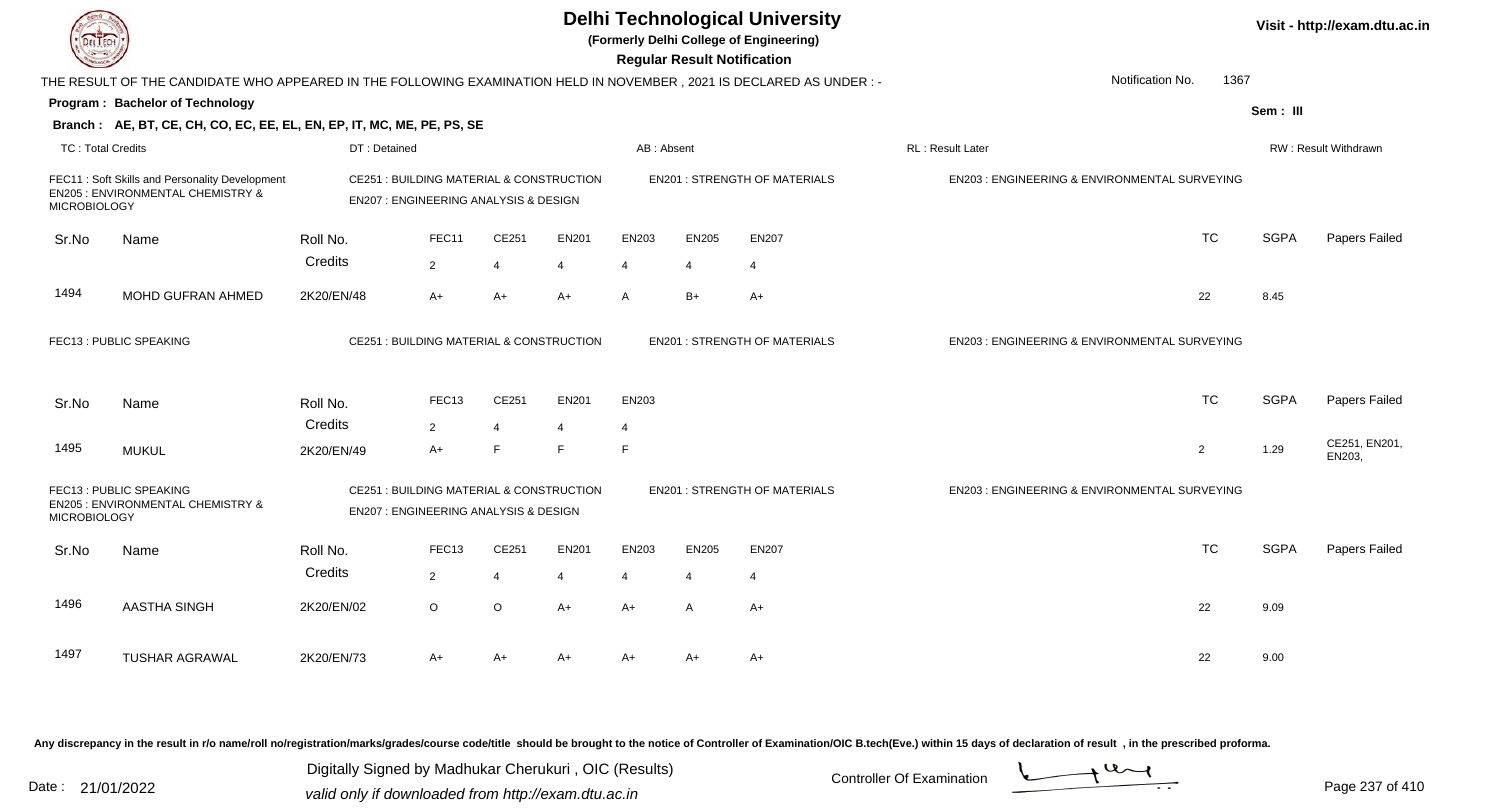**(Formerly Delhi College of Engineering)**

| <b>County</b>       |                                                                                                                     |                                                                                                        |                |                |              |            | <b>Regular Result Notification</b> |                                     |                                                          |                          |          |                      |
|---------------------|---------------------------------------------------------------------------------------------------------------------|--------------------------------------------------------------------------------------------------------|----------------|----------------|--------------|------------|------------------------------------|-------------------------------------|----------------------------------------------------------|--------------------------|----------|----------------------|
|                     | THE RESULT OF THE CANDIDATE WHO APPEARED IN THE FOLLOWING EXAMINATION HELD IN NOVEMBER, 2021 IS DECLARED AS UNDER:- |                                                                                                        |                |                |              |            |                                    |                                     |                                                          | 1367<br>Notification No. |          |                      |
|                     | Program: Bachelor of Technology                                                                                     |                                                                                                        |                |                |              |            |                                    |                                     |                                                          |                          | Sem: III |                      |
|                     | Branch: AE, BT, CE, CH, CO, EC, EE, EL, EN, EP, IT, MC, ME, PE, PS, SE                                              |                                                                                                        |                |                |              |            |                                    |                                     |                                                          |                          |          |                      |
| TC: Total Credits   |                                                                                                                     | DT: Detained                                                                                           |                |                |              | AB: Absent |                                    |                                     | <b>RL: Result Later</b>                                  |                          |          | RW: Result Withdrawn |
| <b>MICROBIOLOGY</b> | FEC18 : FINANCIAL STATEMENTS ANALYSIS<br><b>EN205 : ENVIRONMENTAL CHEMISTRY &amp;</b>                               | <b>CE251 : BUILDING MATERIAL &amp; CONSTRUCTION</b><br><b>EN207: ENGINEERING ANALYSIS &amp; DESIGN</b> |                |                |              |            |                                    | <b>EN201: STRENGTH OF MATERIALS</b> | <b>EN203 : ENGINEERING &amp; ENVIRONMENTAL SURVEYING</b> |                          |          |                      |
| Sr.No               | Name                                                                                                                | Roll No.                                                                                               | FEC18          | CE251          | <b>EN201</b> | EN203      | <b>EN205</b>                       | <b>EN207</b>                        |                                                          | TC                       | SGPA     | Papers Failed        |
|                     |                                                                                                                     | Credits                                                                                                | $\overline{2}$ | 4              | 4            | 4          |                                    |                                     |                                                          |                          |          |                      |
| 1498                | ARYAN GOEL                                                                                                          | 2K20/EN/21                                                                                             | B+             | $\overline{A}$ | $B+$         | $B+$       | A                                  | A+                                  |                                                          | 22                       | 7.73     |                      |

Any discrepancy in the result in r/o name/roll no/registration/marks/grades/course code/title should be brought to the notice of Controller of Examination/OIC B.tech(Eve.) within 15 days of declaration of result, in the pr

Digitally Signed by Madhukar Cherukuri, OIC (Results)<br>Date : 21/01/2022 Controller Of Examination Digitally Signed by Madhukar Cherukuri , OIC (Results)valid only if downloaded from http://exam.dtu.ac.in

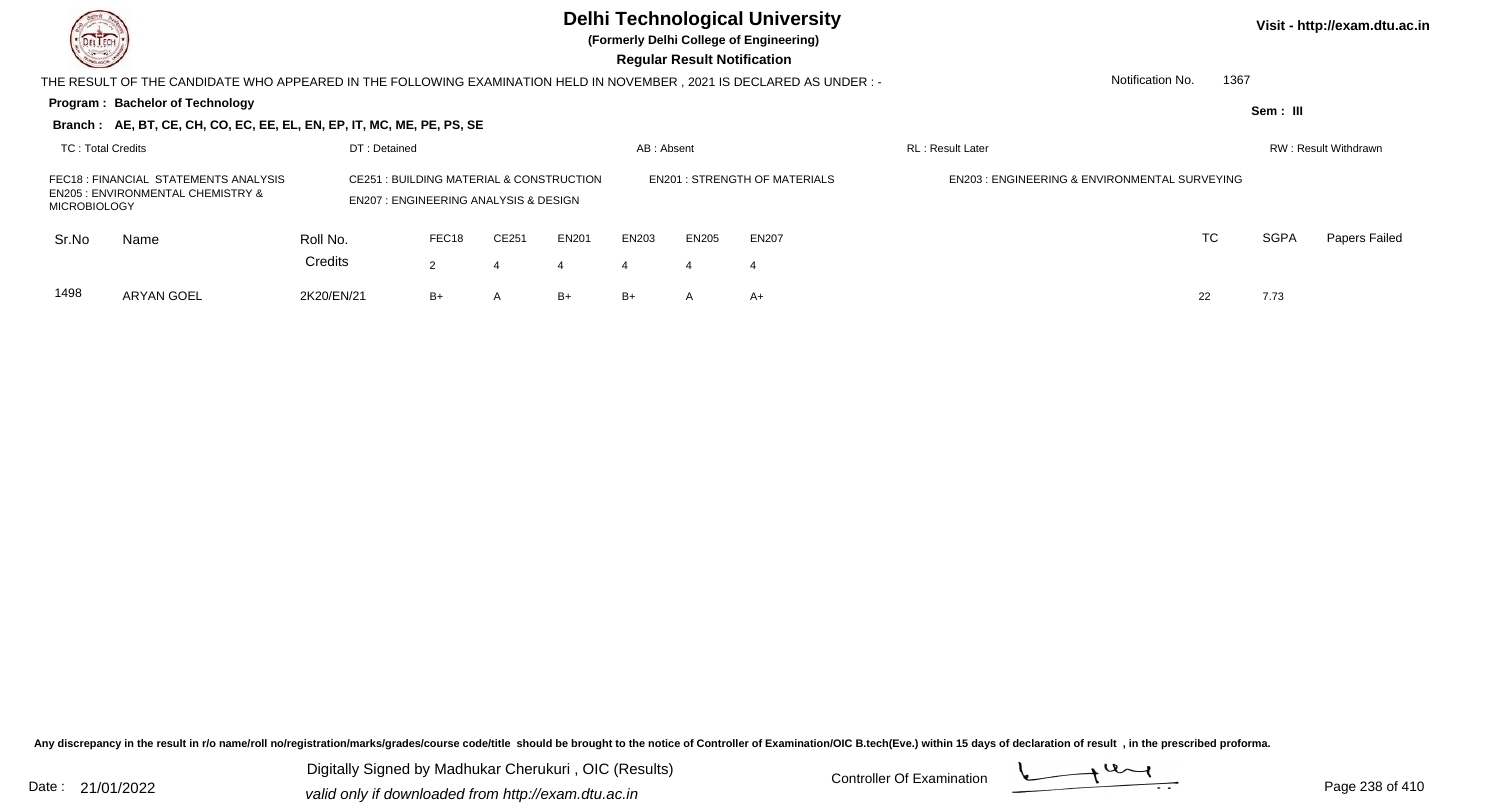**(Formerly Delhi College of Engineering)**

| <b>Courses I</b>                        |                                                                                                                     |              |                                                                                   |                |                |            |                | <b>Regular Result Notification</b>  |                         |                                               |             |                      |
|-----------------------------------------|---------------------------------------------------------------------------------------------------------------------|--------------|-----------------------------------------------------------------------------------|----------------|----------------|------------|----------------|-------------------------------------|-------------------------|-----------------------------------------------|-------------|----------------------|
|                                         | THE RESULT OF THE CANDIDATE WHO APPEARED IN THE FOLLOWING EXAMINATION HELD IN NOVEMBER, 2021 IS DECLARED AS UNDER:- |              |                                                                                   |                |                |            |                |                                     |                         | Notification No.<br>1367                      |             |                      |
|                                         | <b>Program: Bachelor of Technology</b>                                                                              |              |                                                                                   |                |                |            |                |                                     |                         |                                               | Sem: III    |                      |
|                                         | Branch: AE, BT, CE, CH, CO, EC, EE, EL, EN, EP, IT, MC, ME, PE, PS, SE                                              |              |                                                                                   |                |                |            |                |                                     |                         |                                               |             |                      |
| <b>TC: Total Credits</b>                |                                                                                                                     | DT: Detained |                                                                                   |                |                | AB: Absent |                |                                     | <b>RL: Result Later</b> |                                               |             | RW: Result Withdrawn |
| FEC1: SPORTS - I<br><b>MICROBIOLOGY</b> | <b>EN205 : ENVIRONMENTAL CHEMISTRY &amp;</b>                                                                        |              | CE251 : BUILDING MATERIAL & CONSTRUCTION<br>EN207 : ENGINEERING ANALYSIS & DESIGN |                |                |            |                | <b>EN201: STRENGTH OF MATERIALS</b> |                         | EN203 : ENGINEERING & ENVIRONMENTAL SURVEYING |             |                      |
| Sr.No                                   | Name                                                                                                                | Roll No.     | FEC1                                                                              | CE251          | EN201          | EN203      | EN205          | <b>EN207</b>                        |                         | <b>TC</b>                                     | <b>SGPA</b> | Papers Failed        |
|                                         |                                                                                                                     | Credits      | $\overline{2}$                                                                    | $\overline{4}$ | $\overline{4}$ | 4          | $\overline{4}$ | 4                                   |                         |                                               |             |                      |
| 1499                                    | <b>ANIKA PASSI</b>                                                                                                  | 2K20/EN/14   | $A+$                                                                              | A              | $A+$           | B          | $B+$           | B                                   |                         | 22                                            | 7.36        |                      |
| 1500                                    | <b>LAKSHAY GARG</b>                                                                                                 | 2K20/EN/40   | $A+$                                                                              | A              | $A+$           | A          | B              | $A+$                                |                         | 22                                            | 8.09        |                      |
| 1501                                    | <b>SAMBHAV JAIN</b>                                                                                                 | 2K20/EN/61   | $\mathsf{A}$                                                                      | $A+$           | $\mathsf{A}$   | $\circ$    | Α              | $A+$                                |                         | 22                                            | 8.73        |                      |
| 1502                                    | <b>SATVIK POPLI</b>                                                                                                 | 2K20/EN/65   | $A+$                                                                              | $\circ$        | $A+$           | $\circ$    | A              | $A+$                                |                         | 22                                            | 9.18        |                      |
| 1503                                    | SWAYAM AGRAWAL                                                                                                      | 2K20/EN/71   | $\circ$                                                                           | $A+$           | $A+$           | A          | A              | O                                   |                         | 22                                            | 8.91        |                      |
| 1504                                    | <b>TUSHAR PATIDAR</b>                                                                                               | 2K20/EN/74   | $A+$                                                                              | A+             | Α              | A          | B+             | $A+$                                |                         | 22                                            | 8.27        |                      |

Any discrepancy in the result in r/o name/roll no/registration/marks/grades/course code/title should be brought to the notice of Controller of Examination/OIC B.tech(Eve.) within 15 days of declaration of result, in the pr

Date : 21/01/2022 Digital Digital of Microsofted Chemical Controller Of Examination Determination Page 239 of 41 Digitally Signed by Madhukar Cherukuri , OIC (Results)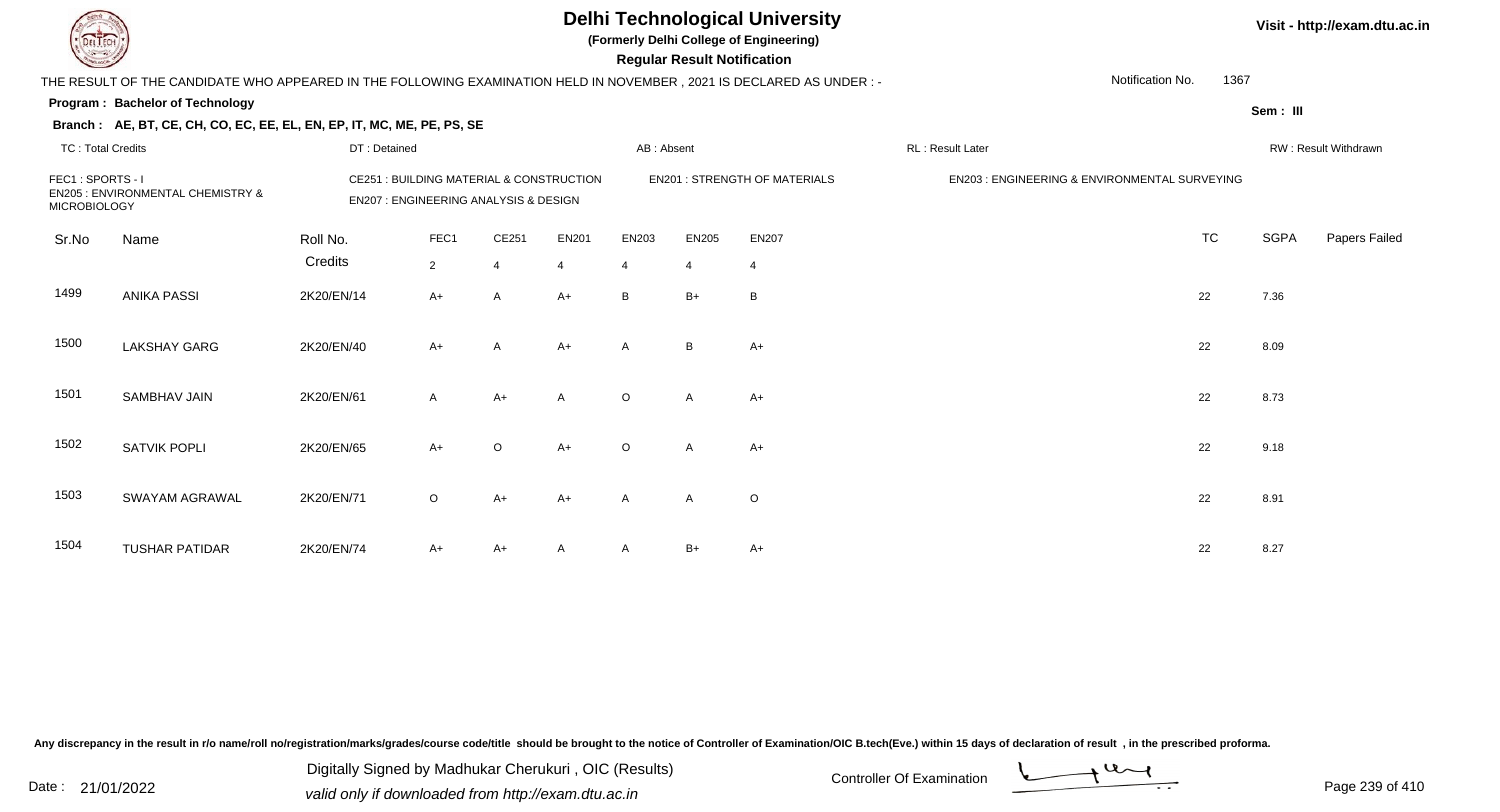|                                    |                                                                                                                        |                                                                                             |                |                |              |              | <b>Regular Result Notification</b> | <b>Delhi Technological University</b><br>(Formerly Delhi College of Engineering) |                                                         |                          |             | Visit - http://exam.dtu.ac.in |
|------------------------------------|------------------------------------------------------------------------------------------------------------------------|---------------------------------------------------------------------------------------------|----------------|----------------|--------------|--------------|------------------------------------|----------------------------------------------------------------------------------|---------------------------------------------------------|--------------------------|-------------|-------------------------------|
|                                    | THE RESULT OF THE CANDIDATE WHO APPEARED IN THE FOLLOWING EXAMINATION HELD IN NOVEMBER , 2021 IS DECLARED AS UNDER : - |                                                                                             |                |                |              |              |                                    |                                                                                  |                                                         | Notification No.<br>1367 |             |                               |
|                                    | Program: Bachelor of Technology                                                                                        |                                                                                             |                |                |              |              |                                    |                                                                                  |                                                         |                          | Sem: III    |                               |
|                                    | Branch: AE, BT, CE, CH, CO, EC, EE, EL, EN, EP, IT, MC, ME, PE, PS, SE                                                 |                                                                                             |                |                |              |              |                                    |                                                                                  |                                                         |                          |             |                               |
| <b>TC: Total Credits</b>           |                                                                                                                        | DT: Detained                                                                                |                |                |              | AB: Absent   |                                    |                                                                                  | RL: Result Later                                        |                          |             | RW: Result Withdrawn          |
| FEC22: YOGA<br><b>MICROBIOLOGY</b> | <b>EN205: ENVIRONMENTAL CHEMISTRY &amp;</b>                                                                            | CE251 : BUILDING MATERIAL & CONSTRUCTION<br>EN207 : ENGINEERING ANALYSIS & DESIGN           |                |                |              |              |                                    | <b>EN201: STRENGTH OF MATERIALS</b>                                              | EN203 : ENGINEERING & ENVIRONMENTAL SURVEYING           |                          |             |                               |
| Sr.No                              | Name                                                                                                                   | Roll No.                                                                                    | FEC22          | CE251          | <b>EN201</b> | EN203        | <b>EN205</b>                       | <b>EN207</b>                                                                     |                                                         | <b>TC</b>                | <b>SGPA</b> | Papers Failed                 |
|                                    |                                                                                                                        | Credits                                                                                     | $\overline{2}$ | $\overline{4}$ | 4            | 4            | $\overline{4}$                     | $\overline{4}$                                                                   |                                                         |                          |             |                               |
| 1505                               | <b>ANANT VERMA</b>                                                                                                     | 2K20/EN/13                                                                                  | $\circ$        | $\overline{A}$ | $A+$         | $B+$         | B                                  | $B+$                                                                             |                                                         | 22                       | 7.64        |                               |
| 1506                               | ANSHUL SHARMA                                                                                                          | 2K20/EN/18                                                                                  | $\mathsf{A}$   | $\overline{A}$ | $\mathsf{A}$ | $\mathsf{A}$ | $B+$                               | $A+$                                                                             |                                                         | 22                       | 8.00        |                               |
| 1507                               | DEEPANSHU SHARMA                                                                                                       | 2K20/EN/28                                                                                  | E              | $A+$           | $B+$         | A            | A                                  | A+                                                                               |                                                         | 20                       | 7.45        | FEC22                         |
| 1508                               | <b>DUSHYANT YADAV</b>                                                                                                  | 2K20/EN/32                                                                                  | $\circ$        | $A+$           | A            | $\mathsf{A}$ | $B+$                               | $A+$                                                                             |                                                         | 22                       | 8.36        |                               |
| 1509                               | RAJEEV KUMAR                                                                                                           | 2K20/EN/57                                                                                  | $A+$           | $A+$           | A            | A            | A                                  | $\overline{A}$                                                                   |                                                         | 22                       | 8.27        |                               |
| <b>MICROBIOLOGY</b>                | FEC27 : PROFESSIONAL ETHICS & HUMAN VALUES<br>EN205 : ENVIRONMENTAL CHEMISTRY &                                        | CE251 : BUILDING MATERIAL & CONSTRUCTION<br><b>EN207: ENGINEERING ANALYSIS &amp; DESIGN</b> |                |                |              |              |                                    | <b>EN201 : STRENGTH OF MATERIALS</b>                                             | <b>EN203: ENGINEERING &amp; ENVIRONMENTAL SURVEYING</b> |                          |             |                               |
| Sr.No                              | Name                                                                                                                   | Roll No.                                                                                    | FEC27          | CE251          | <b>EN201</b> | EN203        | <b>EN205</b>                       | <b>EN207</b>                                                                     |                                                         | <b>TC</b>                | <b>SGPA</b> | Papers Failed                 |
|                                    |                                                                                                                        | Credits                                                                                     | $\overline{2}$ | $\overline{4}$ | 4            | 4            | 4                                  | $\overline{4}$                                                                   |                                                         |                          |             |                               |
| 1510                               | PREHA MADAN                                                                                                            | 2K20/EN/55                                                                                  | A+             | $A+$           | A            | $A+$         | A                                  | $A+$                                                                             |                                                         | 22                       | 8.64        |                               |

Digitally Signed by Madhukar Cherukuri, OIC (Results)<br>Date : 21/01/2022 valid only if downloaded from http://oxam.dtu.ac.in Digitally Signed by Madhukar Cherukuri , OIC (Results)valid only if downloaded from http://exam.dtu.ac.in

Page 240 of 410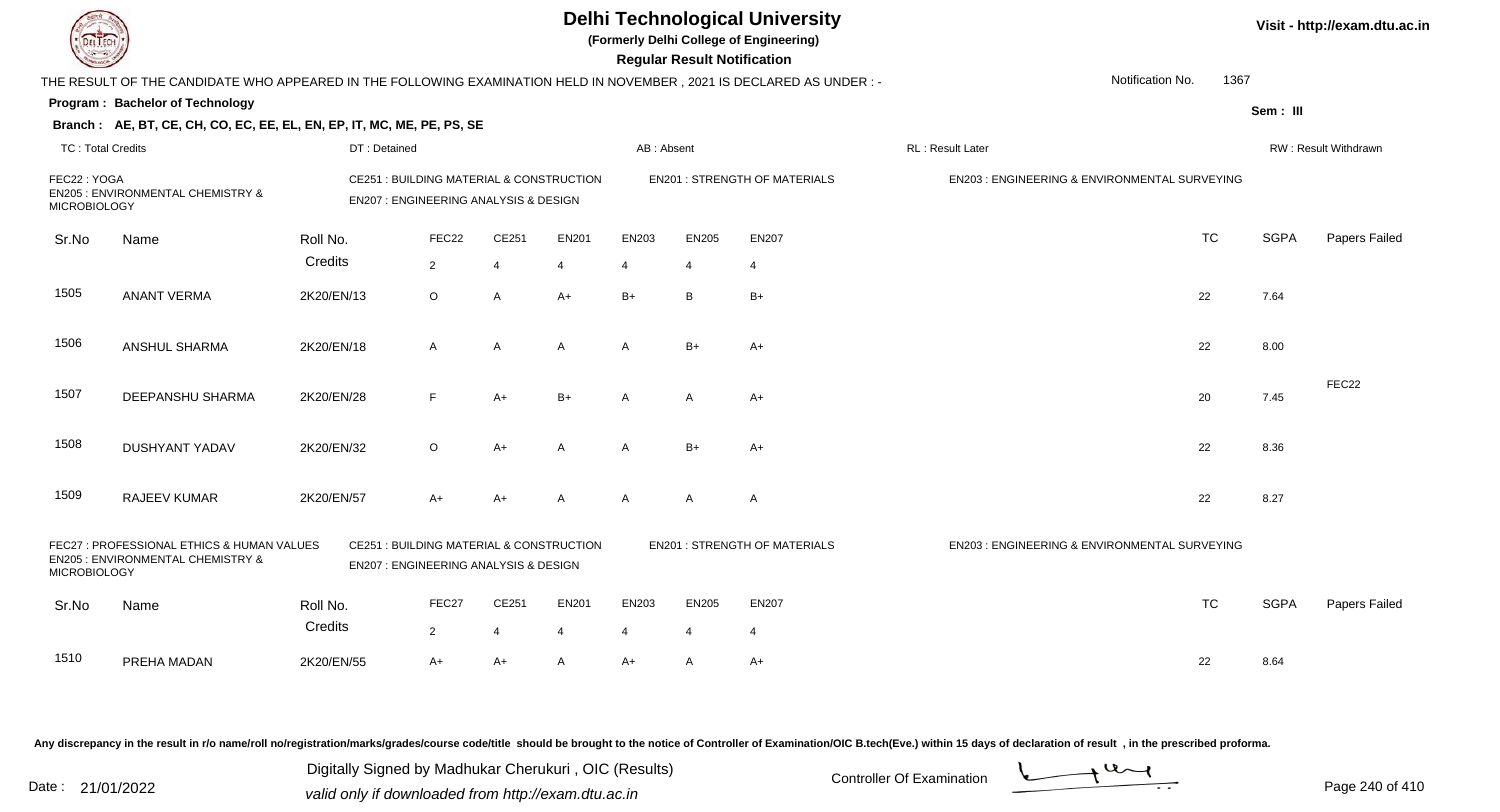HRITIK SOLANKI 2K20/EN/36

6 O

# **Delhi Technological University**

**(Formerly Delhi College of Engineering)**

 **Regular Result Notification**

|                                         | THE RESULT OF THE CANDIDATE WHO APPEARED IN THE FOLLOWING EXAMINATION HELD IN NOVEMBER, 2021 IS DECLARED AS UNDER:- |                     |                                                                                       |       |                   |                |              |                                     |                                                         | Notification No. | 1367 |          |                      |
|-----------------------------------------|---------------------------------------------------------------------------------------------------------------------|---------------------|---------------------------------------------------------------------------------------|-------|-------------------|----------------|--------------|-------------------------------------|---------------------------------------------------------|------------------|------|----------|----------------------|
|                                         | Program: Bachelor of Technology                                                                                     |                     |                                                                                       |       |                   |                |              |                                     |                                                         |                  |      | Sem: III |                      |
|                                         | Branch: AE, BT, CE, CH, CO, EC, EE, EL, EN, EP, IT, MC, ME, PE, PS, SE                                              |                     |                                                                                       |       |                   |                |              |                                     |                                                         |                  |      |          |                      |
| TC: Total Credits                       |                                                                                                                     | DT: Detained        |                                                                                       |       |                   | AB: Absent     |              |                                     | <b>RL: Result Later</b>                                 |                  |      |          | RW: Result Withdrawn |
| FEC2 : SPORTS II<br><b>MICROBIOLOGY</b> | <b>EN205 : ENVIRONMENTAL CHEMISTRY &amp;</b>                                                                        | CE251               | : BUILDING MATERIAL & CONSTRUCTION<br><b>EN207: ENGINEERING ANALYSIS &amp; DESIGN</b> |       |                   |                |              | <b>EN201: STRENGTH OF MATERIALS</b> | <b>EN203: ENGINEERING &amp; ENVIRONMENTAL SURVEYING</b> |                  |      |          |                      |
| Sr.No                                   | Name                                                                                                                | Roll No.<br>Credits | FEC <sub>2</sub><br>2                                                                 | CE251 | <b>EN201</b><br>4 | EN203<br>4     | <b>EN205</b> | EN207                               |                                                         | TC               |      | SGPA     | <b>Papers Failed</b> |
| 1511                                    | AMIT KUMAR                                                                                                          | 2K20/EN/12          | $\mathsf{A}$                                                                          | A+    | A                 | $\overline{A}$ | $B+$         | A                                   |                                                         | 22               |      | 8.00     |                      |
| 1512                                    | HRITIK SOLANKI                                                                                                      | 2K20/FN/36          | $\Omega$                                                                              | A     | $B+$              | $A+$           | A            |                                     |                                                         | 22               |      | 8.18     |                      |

Any discrepancy in the result in r/o name/roll no/registration/marks/grades/course code/title should be brought to the notice of Controller of Examination/OIC B.tech(Eve.) within 15 days of declaration of result, in the pr

Date : 21/01/2022 Digital Digital of Microsofted Chemical Controller Of Examination Determination Page 241 of 41 Digitally Signed by Madhukar Cherukuri , OIC (Results)

O A B+ A+ A A <br>
22 8.18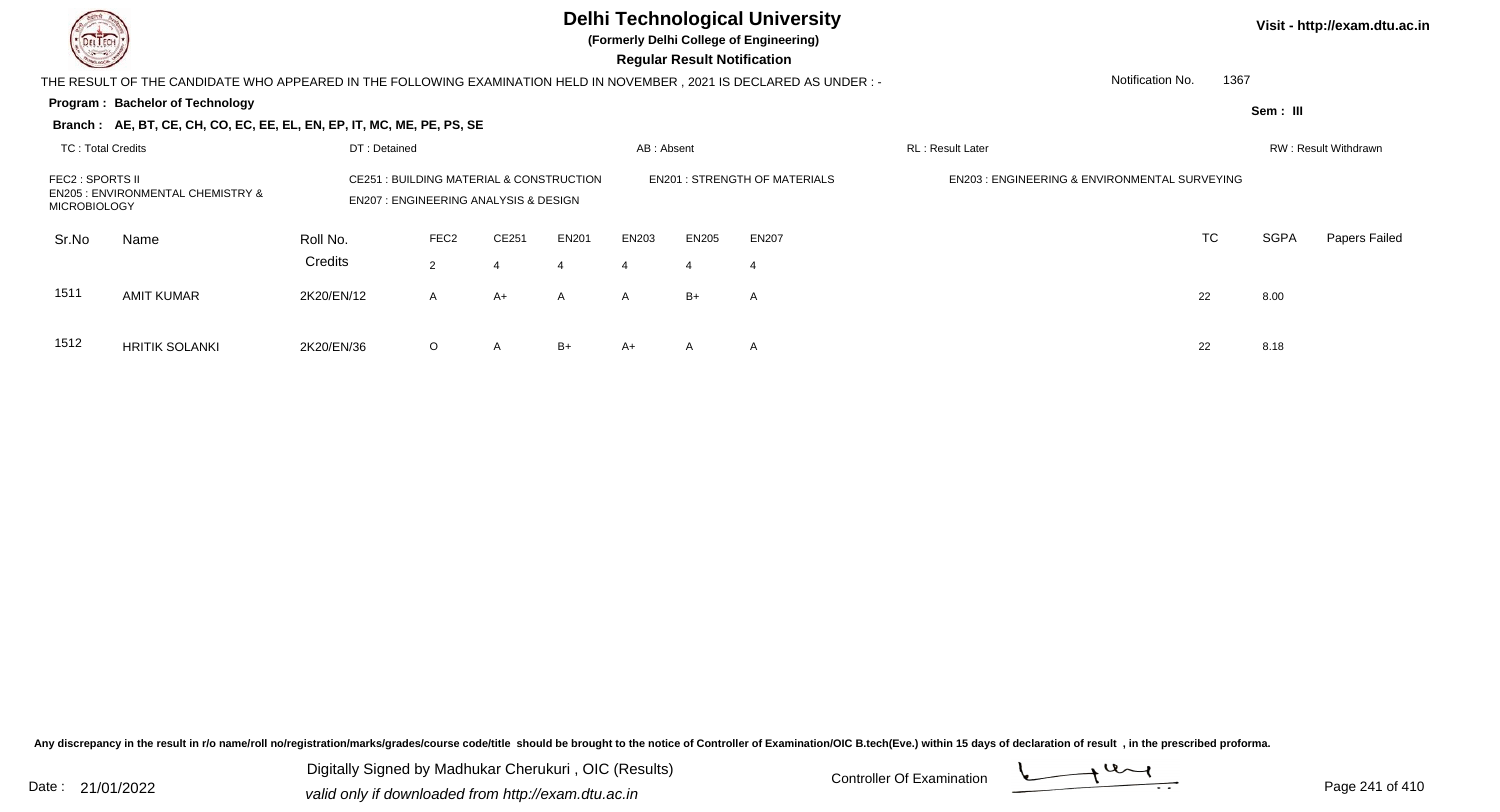**(Formerly Delhi College of Engineering)**

| <b>Consumer of Designation</b> |                                                                                                                      |              |                                                                                   |       |                |                | <b>Regular Result Notification</b> |                                      |                                               |                  |      |             |                      |
|--------------------------------|----------------------------------------------------------------------------------------------------------------------|--------------|-----------------------------------------------------------------------------------|-------|----------------|----------------|------------------------------------|--------------------------------------|-----------------------------------------------|------------------|------|-------------|----------------------|
|                                | THE RESULT OF THE CANDIDATE WHO APPEARED IN THE FOLLOWING EXAMINATION HELD IN NOVEMBER, 2021 IS DECLARED AS UNDER :- |              |                                                                                   |       |                |                |                                    |                                      |                                               | Notification No. | 1367 |             |                      |
|                                | Program: Bachelor of Technology                                                                                      |              |                                                                                   |       |                |                |                                    |                                      |                                               |                  |      | Sem: III    |                      |
|                                | Branch: AE, BT, CE, CH, CO, EC, EE, EL, EN, EP, IT, MC, ME, PE, PS, SE                                               |              |                                                                                   |       |                |                |                                    |                                      |                                               |                  |      |             |                      |
| <b>TC: Total Credits</b>       |                                                                                                                      | DT: Detained |                                                                                   |       |                | AB: Absent     |                                    |                                      | RL : Result Later                             |                  |      |             | RW: Result Withdrawn |
| <b>MICROBIOLOGY</b>            | FEC32 : LOGICAL REASONING<br>EN205 : ENVIRONMENTAL CHEMISTRY &                                                       |              | CE251 : BUILDING MATERIAL & CONSTRUCTION<br>EN207 : ENGINEERING ANALYSIS & DESIGN |       |                |                |                                    | <b>EN201 : STRENGTH OF MATERIALS</b> | EN203 : ENGINEERING & ENVIRONMENTAL SURVEYING |                  |      |             |                      |
| Sr.No                          | Name                                                                                                                 | Roll No.     | FEC32                                                                             | CE251 | EN201          | EN203          | EN205                              | <b>EN207</b>                         |                                               | <b>TC</b>        |      | <b>SGPA</b> | <b>Papers Failed</b> |
|                                |                                                                                                                      | Credits      | $\overline{2}$                                                                    | 4     | $\overline{4}$ | $\overline{4}$ | $\overline{4}$                     | $\overline{4}$                       |                                               |                  |      |             |                      |
| 1513                           | ANOUSHKA GUPTA                                                                                                       | 2K20/EN/16   | $A+$                                                                              | O     | $A+$           | A              | A                                  | A                                    |                                               | 22               |      | 8.64        |                      |
| 1514                           | <b>ASTHA VERMA</b>                                                                                                   | 2K20/EN/22   | $\circ$                                                                           | O     | $A+$           | O              | $A+$                               | $\circ$                              |                                               | 22               |      | 9.64        |                      |
| 1515                           | <b>KRISH SHOKEEN</b>                                                                                                 | 2K20/EN/38   | $A+$                                                                              | A+    | A              | A+             | $B+$                               | $A+$                                 |                                               | 22               |      | 8.45        |                      |
| 1516                           | <b>MANVI NILAYA</b>                                                                                                  | 2K20/EN/44   | $\circ$                                                                           | A+    | $A+$           | A+             | $A+$                               | $\circ$                              |                                               | 22               |      | 9.27        |                      |
| 1517                           | OMAIR AHMAD KHAN                                                                                                     | 2K20/EN/51   | $A+$                                                                              | A+    | $A+$           | O              | Α                                  | $A+$                                 |                                               | 22               |      | 9.00        |                      |
| 1518                           | PRATHAM ASOPA                                                                                                        | 2K20/EN/54   | A+                                                                                | A+    | Α              | Α              | Α                                  | $A+$                                 |                                               | 22               |      | 8.45        |                      |
| 1519                           | RISHIKA SINHA                                                                                                        | 2K20/EN/59   | $A+$                                                                              | A+    | $A+$           | A+             | Α                                  | O                                    |                                               | 22               |      | 9.00        |                      |
| 1520                           | SUMEDHA SHARMA                                                                                                       | 2K20/EN/70   | $\circ$                                                                           | A+    | A+             | A+             | A+                                 | O                                    |                                               | 22               |      | 9.27        |                      |

Any discrepancy in the result in r/o name/roll no/registration/marks/grades/course code/title should be brought to the notice of Controller of Examination/OIC B.tech(Eve.) within 15 days of declaration of result, in the pr

Date : 21/01/2022 Digital Digital of Microsofted Chemical Controller Of Examination Determination Page 242 of 41 Digitally Signed by Madhukar Cherukuri , OIC (Results)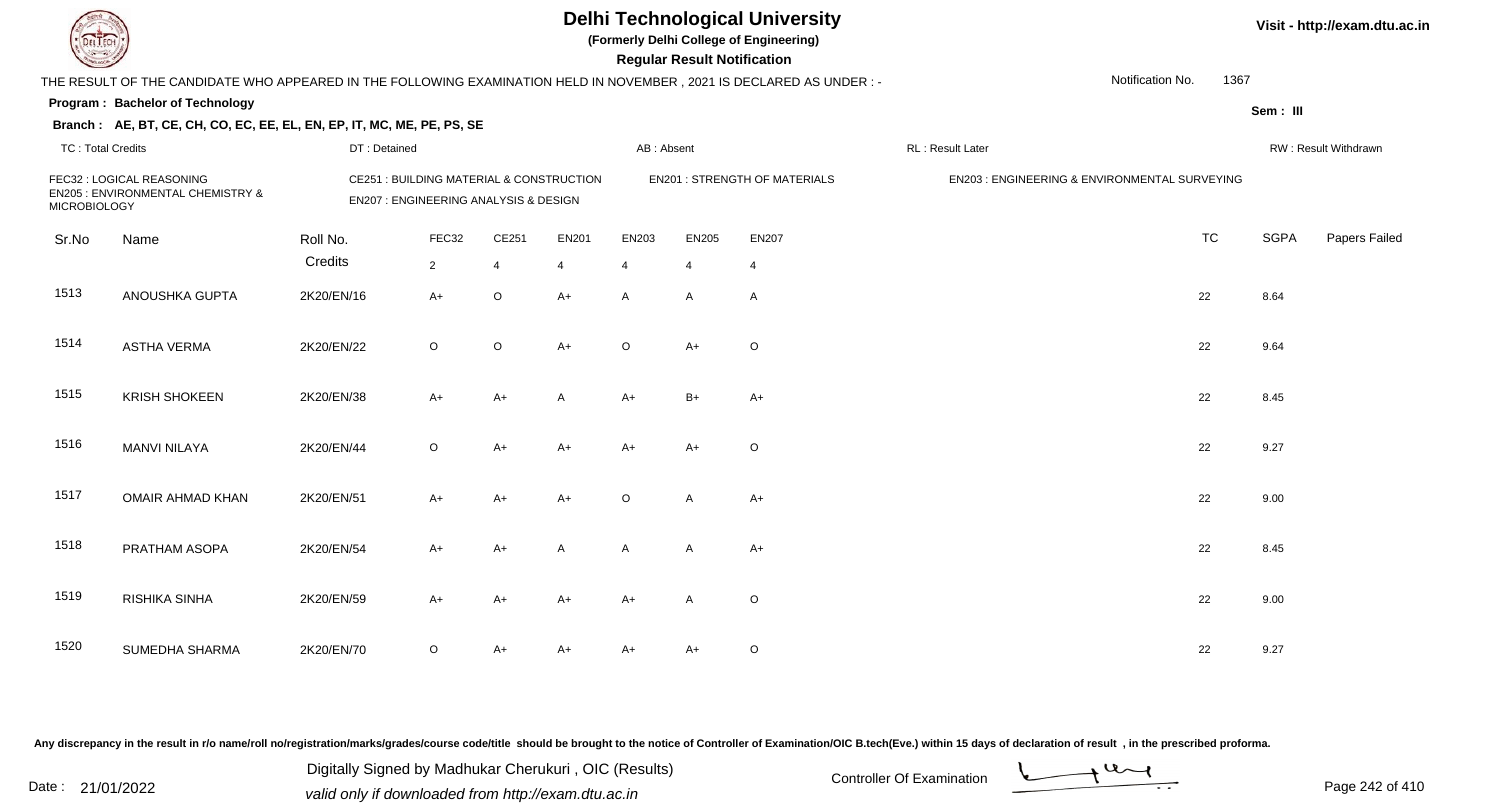|                     |                                                                                                                                                                                      |                                                                                             |                  |                |                |                       | <b>Regular Result Notification</b> | <b>Delhi Technological University</b><br>(Formerly Delhi College of Engineering) |                                                         | Visit - http://exam.dtu.ac.in |             |                      |  |
|---------------------|--------------------------------------------------------------------------------------------------------------------------------------------------------------------------------------|---------------------------------------------------------------------------------------------|------------------|----------------|----------------|-----------------------|------------------------------------|----------------------------------------------------------------------------------|---------------------------------------------------------|-------------------------------|-------------|----------------------|--|
|                     | THE RESULT OF THE CANDIDATE WHO APPEARED IN THE FOLLOWING EXAMINATION HELD IN NOVEMBER, 2021 IS DECLARED AS UNDER :-                                                                 |                                                                                             |                  |                |                |                       |                                    |                                                                                  | Notification No.                                        | 1367                          |             |                      |  |
|                     | Program: Bachelor of Technology                                                                                                                                                      |                                                                                             |                  |                |                |                       |                                    |                                                                                  |                                                         |                               | Sem: III    |                      |  |
|                     | Branch: AE, BT, CE, CH, CO, EC, EE, EL, EN, EP, IT, MC, ME, PE, PS, SE                                                                                                               |                                                                                             |                  |                |                |                       |                                    |                                                                                  |                                                         |                               |             |                      |  |
| TC: Total Credits   |                                                                                                                                                                                      | DT: Detained                                                                                |                  |                |                | AB: Absent            |                                    |                                                                                  | RL: Result Later                                        |                               |             | RW: Result Withdrawn |  |
|                     | FEC39: JAPANESE<br>CE251 : BUILDING MATERIAL & CONSTRUCTION<br><b>EN205: ENVIRONMENTAL CHEMISTRY &amp;</b><br><b>EN207: ENGINEERING ANALYSIS &amp; DESIGN</b><br><b>MICROBIOLOGY</b> |                                                                                             |                  |                |                |                       |                                    | <b>EN201: STRENGTH OF MATERIALS</b>                                              | <b>EN203: ENGINEERING &amp; ENVIRONMENTAL SURVEYING</b> |                               |             |                      |  |
| Sr.No               | Name                                                                                                                                                                                 | Roll No.                                                                                    | FEC39            | CE251          | <b>EN201</b>   | EN203                 | <b>EN205</b>                       | <b>EN207</b>                                                                     |                                                         | <b>TC</b>                     | <b>SGPA</b> | Papers Failed        |  |
|                     |                                                                                                                                                                                      | Credits                                                                                     | $\overline{2}$   | 4              | $\overline{4}$ |                       |                                    | 4                                                                                |                                                         |                               |             |                      |  |
| 1521                | <b>PRASHANT KUMAR</b>                                                                                                                                                                | 2K20/EN/53                                                                                  | $\overline{A}$   | $A+$           | $\mathsf{A}$   | $\mathsf{A}$          | A                                  | $A+$                                                                             |                                                         | 22                            | 8.36        |                      |  |
| 1522                | <b>VISHAL DUHAN</b>                                                                                                                                                                  | 2K20/EN/78                                                                                  | $\overline{A}$   | A              | A              | A                     | $B+$                               | $\mathsf{A}$                                                                     |                                                         | 22                            | 7.82        |                      |  |
| <b>MICROBIOLOGY</b> | FEC3: PHYSICAL EDU SPORTS<br><b>EN205: ENVIRONMENTAL CHEMISTRY &amp;</b>                                                                                                             | CE251 : BUILDING MATERIAL & CONSTRUCTION<br><b>EN207: ENGINEERING ANALYSIS &amp; DESIGN</b> |                  |                |                |                       |                                    | <b>EN201 : STRENGTH OF MATERIALS</b>                                             | EN203 : ENGINEERING & ENVIRONMENTAL SURVEYING           |                               |             |                      |  |
| Sr.No               | Name                                                                                                                                                                                 | Roll No.                                                                                    | FEC <sub>3</sub> | CE251          | <b>EN201</b>   | EN203                 | <b>EN205</b>                       | <b>EN207</b>                                                                     |                                                         | <b>TC</b>                     | <b>SGPA</b> | Papers Failed        |  |
|                     |                                                                                                                                                                                      | Credits                                                                                     | 2                | $\overline{4}$ | 4              | $\boldsymbol{\Delta}$ | 4                                  | $\overline{4}$                                                                   |                                                         |                               |             |                      |  |
| 1523                | AKSHAT KATARIA                                                                                                                                                                       | 2K20/EN/10                                                                                  | $\circ$          | A              | A              | A                     | A                                  | $A+$                                                                             |                                                         | 22                            | 8.36        |                      |  |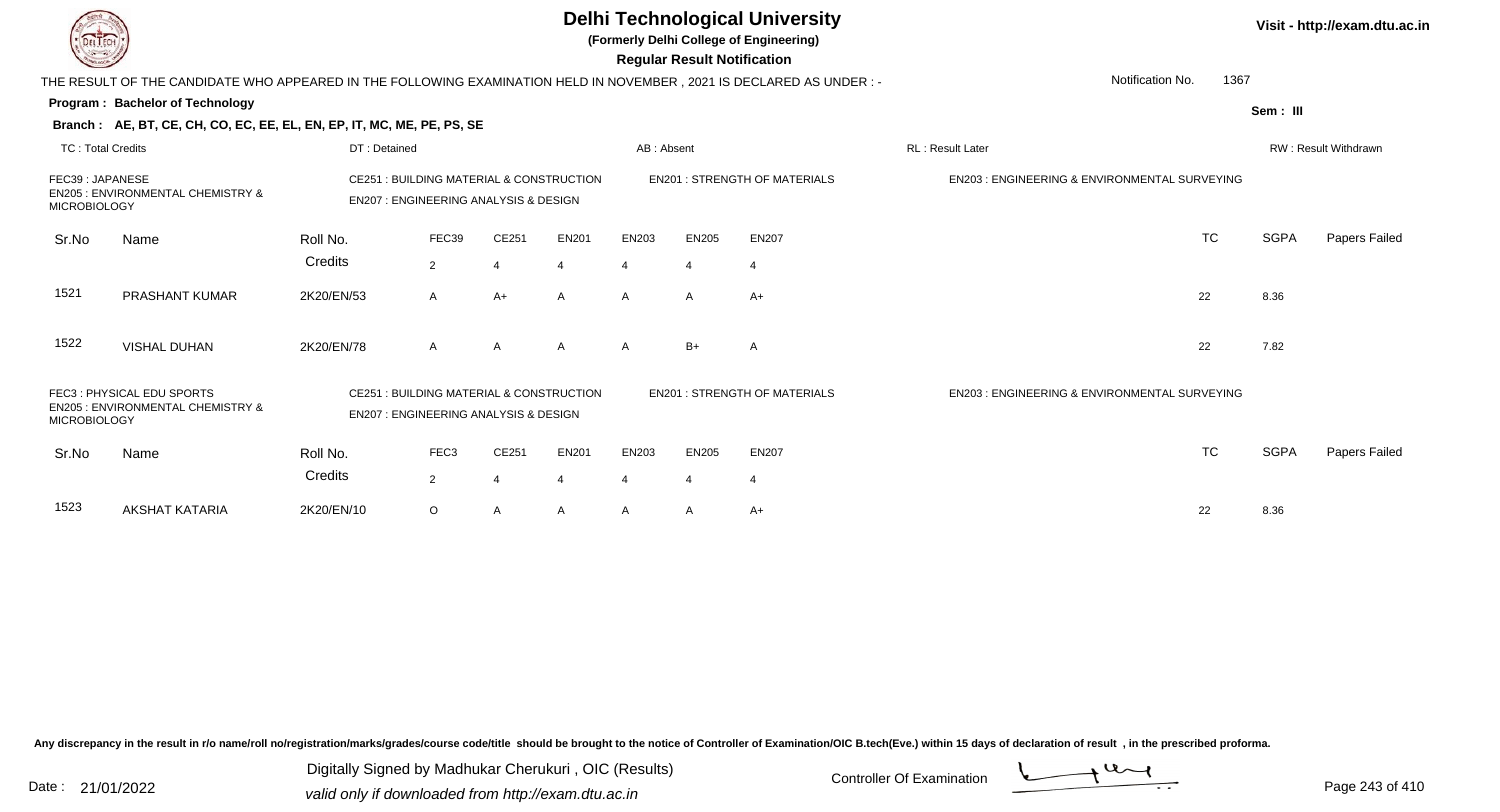|                                                                                                                                                                                  |                                                                                                                     |                     |                                                                                   |                |            | <b>Delhi Technological University</b><br>(Formerly Delhi College of Engineering)<br><b>Regular Result Notification</b> |                                      | Visit - http://exam.dtu.ac.in                 |                                               |                      |             |               |
|----------------------------------------------------------------------------------------------------------------------------------------------------------------------------------|---------------------------------------------------------------------------------------------------------------------|---------------------|-----------------------------------------------------------------------------------|----------------|------------|------------------------------------------------------------------------------------------------------------------------|--------------------------------------|-----------------------------------------------|-----------------------------------------------|----------------------|-------------|---------------|
|                                                                                                                                                                                  | THE RESULT OF THE CANDIDATE WHO APPEARED IN THE FOLLOWING EXAMINATION HELD IN NOVEMBER, 2021 IS DECLARED AS UNDER:- |                     |                                                                                   |                |            |                                                                                                                        |                                      |                                               | Notification No.                              | 1367                 |             |               |
|                                                                                                                                                                                  | Program: Bachelor of Technology                                                                                     |                     |                                                                                   |                |            |                                                                                                                        |                                      |                                               |                                               |                      | Sem: III    |               |
|                                                                                                                                                                                  | Branch: AE, BT, CE, CH, CO, EC, EE, EL, EN, EP, IT, MC, ME, PE, PS, SE                                              |                     |                                                                                   |                |            |                                                                                                                        |                                      |                                               |                                               |                      |             |               |
| <b>TC: Total Credits</b>                                                                                                                                                         |                                                                                                                     | DT: Detained        |                                                                                   |                |            | AB: Absent                                                                                                             |                                      |                                               | RL: Result Later                              | RW: Result Withdrawn |             |               |
| FEC40: GERMAN<br><b>MICROBIOLOGY</b>                                                                                                                                             | EN205 : ENVIRONMENTAL CHEMISTRY &                                                                                   |                     | CE251 : BUILDING MATERIAL & CONSTRUCTION<br>EN207 : ENGINEERING ANALYSIS & DESIGN |                |            |                                                                                                                        |                                      | <b>EN201 : STRENGTH OF MATERIALS</b>          | EN203 : ENGINEERING & ENVIRONMENTAL SURVEYING |                      |             |               |
| Sr.No                                                                                                                                                                            | Name                                                                                                                | Roll No.            | FEC40                                                                             | CE251          | EN201      | EN203                                                                                                                  | <b>EN205</b>                         | <b>EN207</b>                                  | <b>TC</b>                                     |                      | <b>SGPA</b> | Papers Failed |
|                                                                                                                                                                                  |                                                                                                                     | Credits             | $\overline{2}$                                                                    | $\overline{4}$ | 4          | $\boldsymbol{\Delta}$                                                                                                  | $\boldsymbol{\vartriangle}$          | $\overline{4}$                                |                                               |                      |             |               |
| 1524                                                                                                                                                                             | <b>ADITYA SINGH</b>                                                                                                 | 2K20/EN/05          | $A+$                                                                              | A              | $B+$       | $A+$                                                                                                                   | $\overline{A}$                       | A                                             | 22                                            |                      | 8.09        |               |
| 1525                                                                                                                                                                             | <b>AKSHATH DUBEY</b>                                                                                                | 2K20/EN/11          | A                                                                                 | $B+$           | B+         | B <sub>1</sub>                                                                                                         | B.                                   | C                                             | 22                                            |                      | 6.36        |               |
| 1526                                                                                                                                                                             | RAHUL SINGH                                                                                                         | 2K20/EN/56          | $A+$                                                                              | $A+$           | A          | $A+$                                                                                                                   | $A+$                                 | $A+$                                          | 22                                            |                      | 8.82        |               |
| 1527                                                                                                                                                                             | <b>VISHESH SAINI</b>                                                                                                | 2K20/EN/80          | A+                                                                                | $A+$           | A+         | $A+$                                                                                                                   | $A+$                                 | $A+$                                          | 22                                            |                      | 9.00        |               |
| FEC45 : ENGINEERING EXPLORATION<br>CE251 : BUILDING MATERIAL & CONSTRUCTION<br>EN205 : ENVIRONMENTAL CHEMISTRY &<br>EN207 : ENGINEERING ANALYSIS & DESIGN<br><b>MICROBIOLOGY</b> |                                                                                                                     |                     |                                                                                   |                |            |                                                                                                                        | <b>EN201 : STRENGTH OF MATERIALS</b> | EN203 : ENGINEERING & ENVIRONMENTAL SURVEYING |                                               |                      |             |               |
| Sr.No                                                                                                                                                                            | Name                                                                                                                | Roll No.<br>Credits | FEC45<br>$\overline{2}$                                                           | CE251<br>4     | EN201<br>4 | EN203<br>4                                                                                                             | <b>EN205</b><br>4                    | <b>EN207</b><br>$\overline{4}$                | <b>TC</b>                                     |                      | <b>SGPA</b> | Papers Failed |
| 1528                                                                                                                                                                             | <b>RAVIKANT GUPTA</b>                                                                                               | 2K20/EN/58          | A+                                                                                | A+             | A+         | $\mathsf{A}$                                                                                                           | A                                    | A+                                            | 22                                            |                      | 8.64        |               |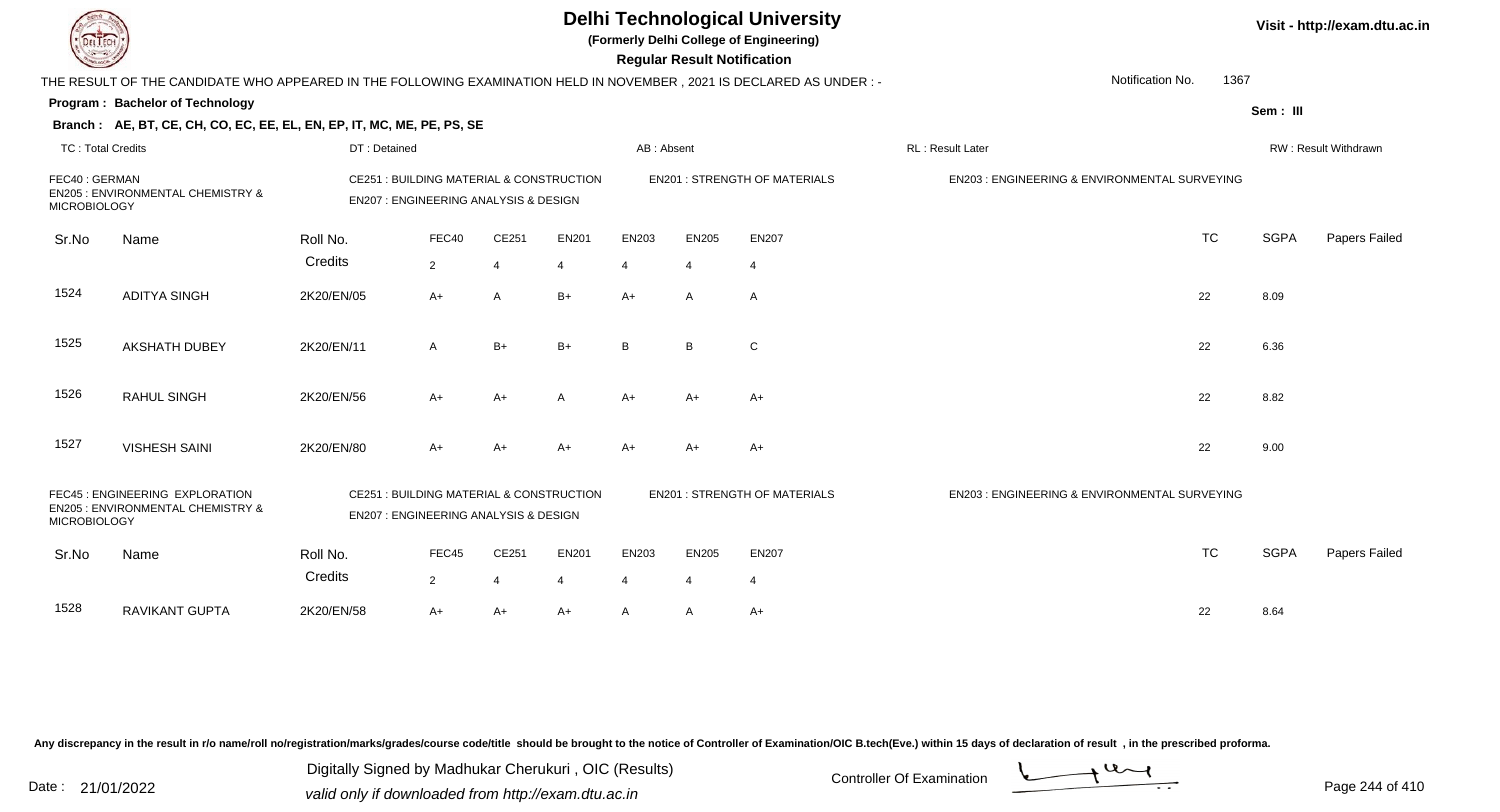**(Formerly Delhi College of Engineering)**

 **Regular Result Notification**

| $\sim$              |                                                                                                                     |                                                                                             |                        |                   |        |            | ncyular ncəyil nutiliyatlur         |                                                         |                          |           |          |                      |
|---------------------|---------------------------------------------------------------------------------------------------------------------|---------------------------------------------------------------------------------------------|------------------------|-------------------|--------|------------|-------------------------------------|---------------------------------------------------------|--------------------------|-----------|----------|----------------------|
|                     | THE RESULT OF THE CANDIDATE WHO APPEARED IN THE FOLLOWING EXAMINATION HELD IN NOVEMBER, 2021 IS DECLARED AS UNDER:- |                                                                                             |                        |                   |        |            |                                     |                                                         | Notification No.         | 1367      |          |                      |
|                     | <b>Program: Bachelor of Technology</b>                                                                              |                                                                                             |                        |                   |        |            |                                     |                                                         |                          |           | Sem: III |                      |
|                     | Branch: AE, BT, CE, CH, CO, EC, EE, EL, EN, EP, IT, MC, ME, PE, PS, SE                                              |                                                                                             |                        |                   |        |            |                                     |                                                         |                          |           |          |                      |
| TC: Total Credits   |                                                                                                                     | DT: Detained                                                                                |                        |                   |        | AB: Absent |                                     |                                                         | <b>RL</b> : Result Later |           |          | RW: Result Withdrawn |
| <b>MICROBIOLOGY</b> | FEC46 : TECHNICAL COMMUNICATION<br><b>EN205 : ENVIRONMENTAL CHEMISTRY &amp;</b>                                     | CE251 : BUILDING MATERIAL & CONSTRUCTION<br><b>EN207: ENGINEERING ANALYSIS &amp; DESIGN</b> |                        |                   |        |            | <b>EN201: STRENGTH OF MATERIALS</b> | <b>EN203: ENGINEERING &amp; ENVIRONMENTAL SURVEYING</b> |                          |           |          |                      |
| Sr.No               | Name                                                                                                                | Roll No.<br>Credits                                                                         | FEC46<br>$\mathcal{P}$ | CE251             | EN201  | EN203      | EN205<br>4                          | <b>EN207</b><br>4                                       |                          | <b>TC</b> | SGPA     | Papers Failed        |
| 1529                | <b>FATOU SAIDY</b>                                                                                                  | 2K20/EN/34                                                                                  | $A+$                   | 4<br>$\mathsf{A}$ | 4<br>A | 4<br>A     |                                     | A                                                       |                          | 18        | 6.64     | EN205,               |

Any discrepancy in the result in r/o name/roll no/registration/marks/grades/course code/title should be brought to the notice of Controller of Examination/OIC B.tech(Eve.) within 15 days of declaration of result, in the pr

Date : 21/01/2022 Digital Digital of Microsofted Chemical Controller Of Examination Determination Page 245 of 41 Digitally Signed by Madhukar Cherukuri , OIC (Results)

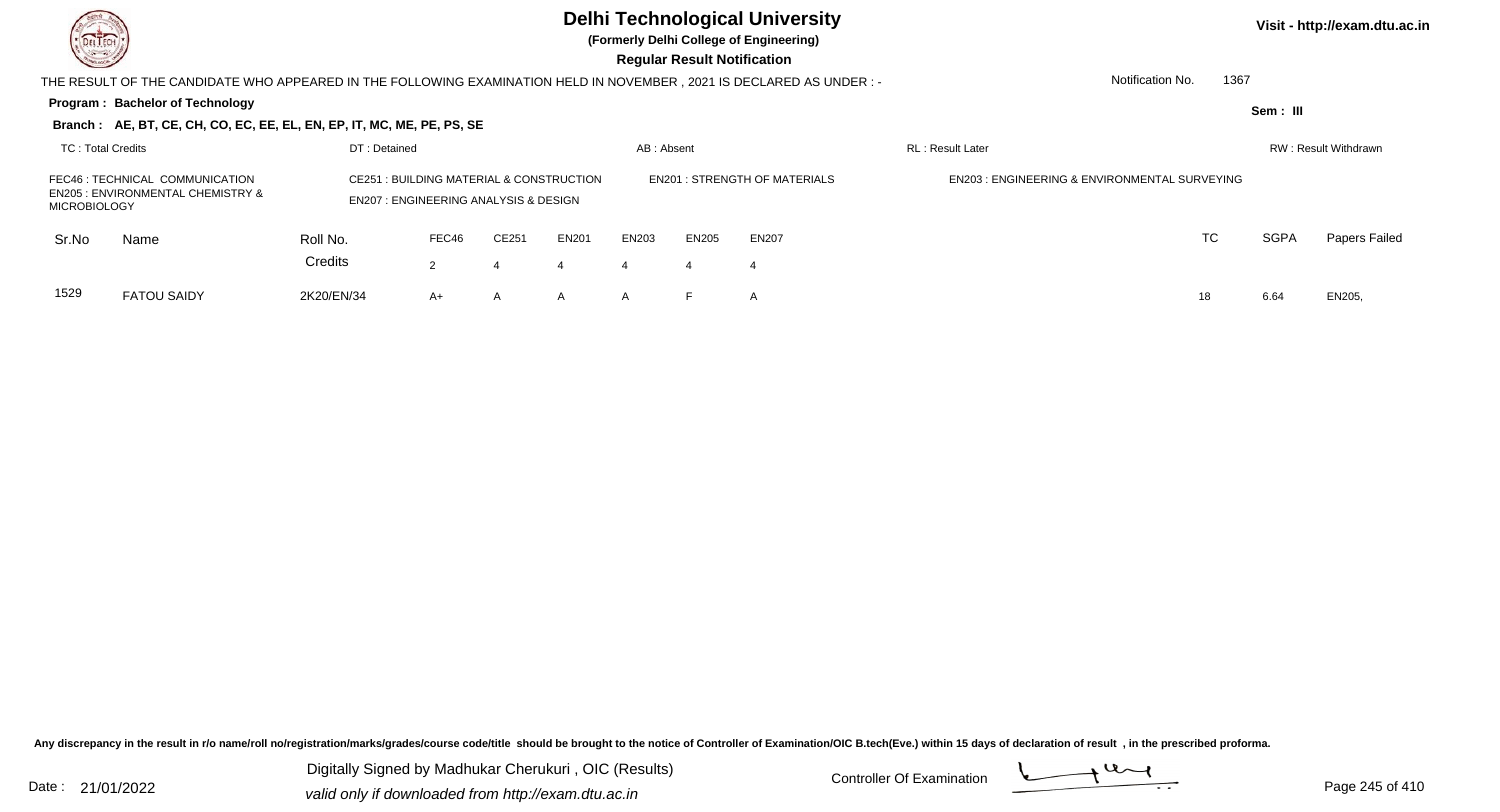**(Formerly Delhi College of Engineering)**

**Regular Regular Results Notification** 

| <b>County</b>            |                                                                                                                     |              |                                                                                             |         |                |            | <b>Regular Result Notification</b> |                                      |                  |                                               |             |                      |
|--------------------------|---------------------------------------------------------------------------------------------------------------------|--------------|---------------------------------------------------------------------------------------------|---------|----------------|------------|------------------------------------|--------------------------------------|------------------|-----------------------------------------------|-------------|----------------------|
|                          | THE RESULT OF THE CANDIDATE WHO APPEARED IN THE FOLLOWING EXAMINATION HELD IN NOVEMBER, 2021 IS DECLARED AS UNDER:- |              |                                                                                             |         |                |            |                                    |                                      |                  | Notification No.<br>1367                      |             |                      |
|                          | Program: Bachelor of Technology                                                                                     |              |                                                                                             |         |                |            |                                    |                                      |                  |                                               | Sem: III    |                      |
|                          | Branch: AE, BT, CE, CH, CO, EC, EE, EL, EN, EP, IT, MC, ME, PE, PS, SE                                              |              |                                                                                             |         |                |            |                                    |                                      |                  |                                               |             |                      |
| <b>TC: Total Credits</b> |                                                                                                                     | DT: Detained |                                                                                             |         |                | AB: Absent |                                    |                                      | RL: Result Later |                                               |             | RW: Result Withdrawn |
| <b>MICROBIOLOGY</b>      | FEC47 : VALUE DRIVEN LEADERSHIP<br>EN205 : ENVIRONMENTAL CHEMISTRY &                                                |              | <b>CE251: BUILDING MATERIAL &amp; CONSTRUCTION</b><br>EN207 : ENGINEERING ANALYSIS & DESIGN |         |                |            |                                    | <b>EN201 : STRENGTH OF MATERIALS</b> |                  | EN203 : ENGINEERING & ENVIRONMENTAL SURVEYING |             |                      |
| Sr.No                    | Name                                                                                                                | Roll No.     | FEC47                                                                                       | CE251   | <b>EN201</b>   | EN203      | <b>EN205</b>                       | <b>EN207</b>                         |                  | <b>TC</b>                                     | <b>SGPA</b> | Papers Failed        |
|                          |                                                                                                                     | Credits      | $\overline{2}$                                                                              | 4       | $\overline{4}$ | 4          | $\overline{4}$                     | $\overline{4}$                       |                  |                                               |             |                      |
| 1530                     | <b>AARYAN DUA</b>                                                                                                   | 2K20/EN/01   | $A+$                                                                                        | $A+$    | $A+$           | $A+$       | $A+$                               | $\circ$                              |                  | 22                                            | 9.18        |                      |
| 1531                     | <b>AKSHANSH GUPTA</b>                                                                                               | 2K20/EN/09   | $A+$                                                                                        | $A+$    | A              | Α          | Α                                  | $A+$                                 |                  | 22                                            | 8.45        |                      |
| 1532                     | <b>AVIJIT NARAYAN</b><br><b>SRIVASTAVA</b>                                                                          | 2K20/EN/23   | $A+$                                                                                        | $A+$    | $A+$           | $\circ$    | A                                  | $\circ$                              |                  | 22                                            | 9.18        |                      |
| 1533                     | CHHAVI SEHRAWAT                                                                                                     | 2K20/EN/26   | $\circ$                                                                                     | $A+$    | A              | $A+$       | $\overline{A}$                     | $A+$                                 |                  | 22                                            | 8.73        |                      |
| 1534                     | LAKSHAY AGGARWAL                                                                                                    | 2K20/EN/39   | $\circ$                                                                                     | A       | $A+$           | A          | A                                  | $\mathsf{A}$                         |                  | 22                                            | 8.36        |                      |
| 1535                     | <b>LAKSHAY SACHDEVA</b>                                                                                             | 2K20/EN/41   | $A+$                                                                                        | $A+$    | $A+$           | $\circ$    | A                                  | $\circ$                              |                  | 22                                            | 9.18        |                      |
| 1536                     | <b>LIPI SINGH</b>                                                                                                   | 2K20/EN/42   | $A+$                                                                                        | $A+$    | $A+$           | Α          | A                                  | $A+$                                 |                  | 22                                            | 8.64        |                      |
| 1537                     | S.MEERASHREE                                                                                                        | 2K20/EN/60   | $A+$                                                                                        | O       | $A+$           | $\circ$    | A                                  | $A+$                                 |                  | 22                                            | 9.18        |                      |
| 1538                     | <b>SANKALP PURWAR</b>                                                                                               | 2K20/EN/63   | $\circ$                                                                                     | $\circ$ | A+             | $\circ$    | A+                                 | $\circ$                              |                  | 22                                            | 9.64        |                      |
|                          |                                                                                                                     |              |                                                                                             |         |                |            |                                    |                                      |                  |                                               |             |                      |

Any discrepancy in the result in r/o name/roll no/registration/marks/grades/course code/title should be brought to the notice of Controller of Examination/OIC B.tech(Eve.) within 15 days of declaration of result, in the pr

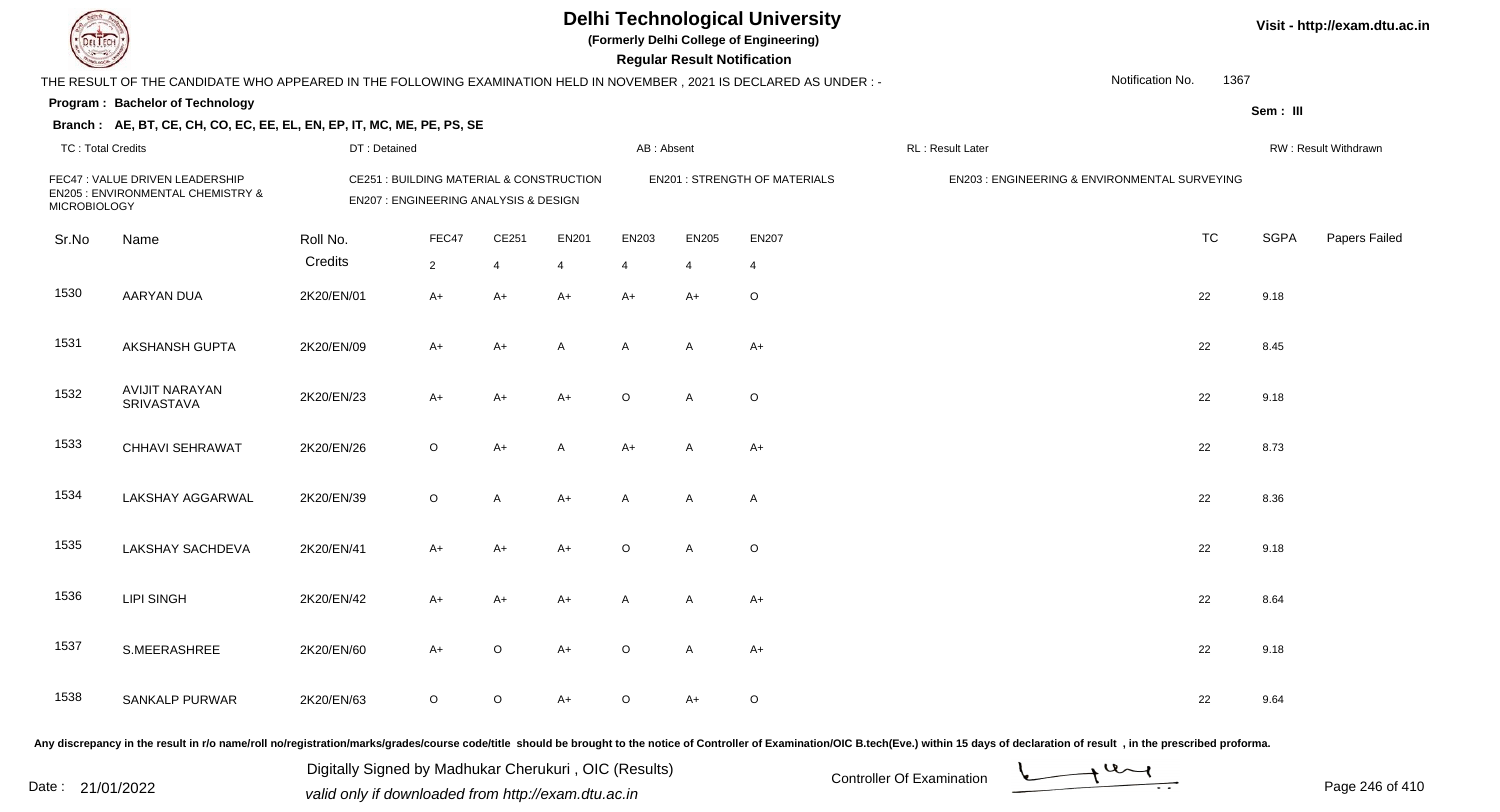**(Formerly Delhi College of Engineering)**

 **Regular Result Notification**

| <b>Course Lines</b>      |                                                                                                                        |                                                                                             |                |         |                |                | Regular Result Notification |                                      |                                               |                  |             |                      |
|--------------------------|------------------------------------------------------------------------------------------------------------------------|---------------------------------------------------------------------------------------------|----------------|---------|----------------|----------------|-----------------------------|--------------------------------------|-----------------------------------------------|------------------|-------------|----------------------|
|                          | THE RESULT OF THE CANDIDATE WHO APPEARED IN THE FOLLOWING EXAMINATION HELD IN NOVEMBER , 2021 IS DECLARED AS UNDER : - |                                                                                             |                |         |                |                |                             |                                      |                                               | Notification No. | 1367        |                      |
|                          | Program: Bachelor of Technology                                                                                        |                                                                                             |                |         |                |                |                             |                                      |                                               |                  | Sem: III    |                      |
|                          | Branch: AE, BT, CE, CH, CO, EC, EE, EL, EN, EP, IT, MC, ME, PE, PS, SE                                                 |                                                                                             |                |         |                |                |                             |                                      |                                               |                  |             |                      |
| <b>TC: Total Credits</b> |                                                                                                                        | DT: Detained                                                                                |                |         |                | AB: Absent     |                             |                                      | RL: Result Later                              |                  |             | RW: Result Withdrawn |
| MICROBIOLOGY             | FEC47: VALUE DRIVEN LEADERSHIP<br><b>EN205: ENVIRONMENTAL CHEMISTRY &amp;</b>                                          | CE251 : BUILDING MATERIAL & CONSTRUCTION<br><b>EN207: ENGINEERING ANALYSIS &amp; DESIGN</b> |                |         |                |                |                             | <b>EN201 : STRENGTH OF MATERIALS</b> | EN203 : ENGINEERING & ENVIRONMENTAL SURVEYING |                  |             |                      |
| Sr.No                    | Name                                                                                                                   | Roll No.                                                                                    | FEC47          | CE251   | EN201          | EN203          | EN205                       | <b>EN207</b>                         |                                               | <b>TC</b>        | <b>SGPA</b> | <b>Papers Failed</b> |
|                          |                                                                                                                        | Credits                                                                                     | $\overline{2}$ |         | $\overline{4}$ | $\overline{4}$ | $\overline{4}$              | 4                                    |                                               |                  |             |                      |
|                          |                                                                                                                        |                                                                                             | $\circ$        | $\circ$ | $A+$           | $\circ$        | $A+$                        | $\circ$                              |                                               | 22               | 9.64        |                      |
| 1539                     | SHUBH MITTAL                                                                                                           | 2K20/EN/69                                                                                  | $\circ$        | $A+$    | $\mathsf{A}$   | $A+$           | $A+$                        | $A+$                                 |                                               | 22               | 8.91        |                      |
| 1540                     | <b>UTKARSH GARG</b>                                                                                                    | 2K20/EN/75                                                                                  | $\circ$        | A+      | $A+$           | $A+$           | A                           | $\circ$                              |                                               | 22               | 9.09        |                      |
| 1541                     | <b>VISHAL RAJPUT</b>                                                                                                   | 2K20/EN/79                                                                                  | $A+$           | A       | $\mathsf{A}$   | $B+$           | A                           | A                                    |                                               | 22               | 7.91        |                      |

Any discrepancy in the result in r/o name/roll no/registration/marks/grades/course code/title should be brought to the notice of Controller of Examination/OIC B.tech(Eve.) within 15 days of declaration of result, in the pr

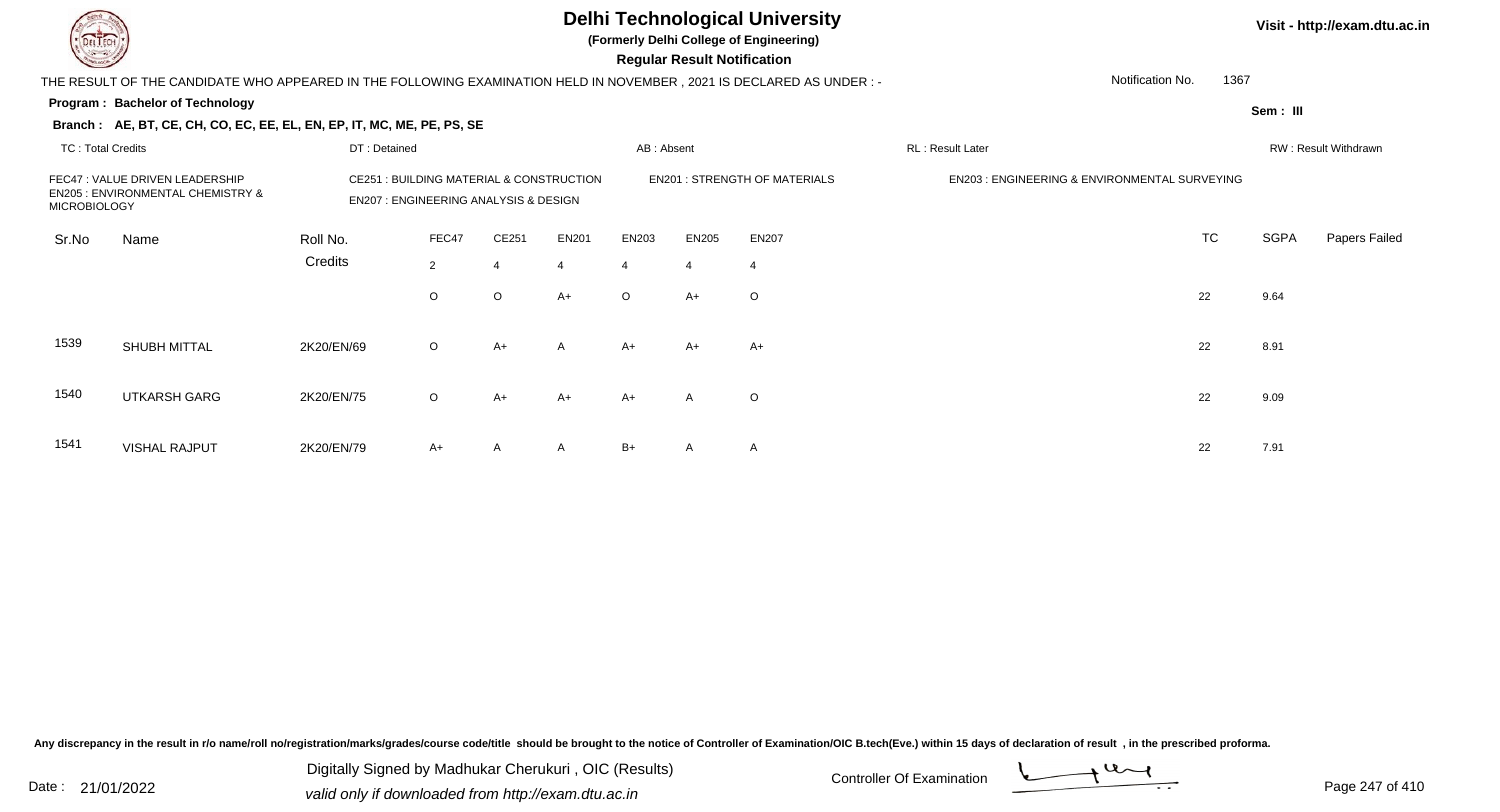|                          |                                                                                                                      |            |                                                                                             |                |                |                |              | <b>Regular Result Notification</b> | <b>Delhi Technological University</b><br>(Formerly Delhi College of Engineering) |                                                         |           |             | Visit - http://exam.dtu.ac.in |
|--------------------------|----------------------------------------------------------------------------------------------------------------------|------------|---------------------------------------------------------------------------------------------|----------------|----------------|----------------|--------------|------------------------------------|----------------------------------------------------------------------------------|---------------------------------------------------------|-----------|-------------|-------------------------------|
|                          | THE RESULT OF THE CANDIDATE WHO APPEARED IN THE FOLLOWING EXAMINATION HELD IN NOVEMBER, 2021 IS DECLARED AS UNDER :- |            |                                                                                             |                |                |                |              |                                    |                                                                                  | Notification No.                                        | 1367      |             |                               |
|                          | <b>Program: Bachelor of Technology</b>                                                                               |            |                                                                                             |                |                |                |              |                                    |                                                                                  |                                                         |           | Sem: III    |                               |
|                          | Branch: AE, BT, CE, CH, CO, EC, EE, EL, EN, EP, IT, MC, ME, PE, PS, SE                                               |            |                                                                                             |                |                |                |              |                                    |                                                                                  |                                                         |           |             |                               |
| <b>TC: Total Credits</b> |                                                                                                                      |            | DT: Detained                                                                                |                |                |                | AB: Absent   |                                    |                                                                                  | RL: Result Later                                        |           |             | RW: Result Withdrawn          |
| <b>MICROBIOLOGY</b>      | FEC48 : INTRODUCTION TO BIOLOGICAL SCIENCE<br>EN205 : ENVIRONMENTAL CHEMISTRY &                                      |            | CE251 : BUILDING MATERIAL & CONSTRUCTION<br><b>EN207: ENGINEERING ANALYSIS &amp; DESIGN</b> |                |                |                |              |                                    | <b>EN201 : STRENGTH OF MATERIALS</b>                                             | EN203 : ENGINEERING & ENVIRONMENTAL SURVEYING           |           |             |                               |
| Sr.No                    | Name                                                                                                                 | Roll No.   |                                                                                             | FEC48          | CE251          | <b>EN201</b>   | EN203        | <b>EN205</b>                       | <b>EN207</b>                                                                     |                                                         | <b>TC</b> | <b>SGPA</b> | Papers Failed                 |
|                          |                                                                                                                      | Credits    |                                                                                             | $\overline{2}$ | 4              | 4              | 4            | 4                                  | $\overline{4}$                                                                   |                                                         |           |             |                               |
| 1542                     | ANSHUL DABAS                                                                                                         | 2K20/EN/17 |                                                                                             | $A+$           | A              | A              | $\mathsf{A}$ | $B+$                               | $A+$                                                                             |                                                         | 22        | 8.09        |                               |
| 1543                     | <b>DHRUV KALIA</b>                                                                                                   | 2K20/EN/30 |                                                                                             | O              | $A+$           | $A+$           | $A+$         | $A+$                               | $A+$                                                                             |                                                         | 22        | 9.09        |                               |
| 1544                     | YASHRAJ                                                                                                              | 2K20/EN/81 |                                                                                             | $\circ$        | $A+$           | A              | A            | A                                  | $A+$                                                                             |                                                         | 22        | 8.55        |                               |
| <b>MICROBIOLOGY</b>      | FEC52: Extension and Outreach Activities<br>EN205 : ENVIRONMENTAL CHEMISTRY &                                        |            | CE251 : BUILDING MATERIAL & CONSTRUCTION<br><b>EN207: ENGINEERING ANALYSIS &amp; DESIGN</b> |                |                |                |              |                                    | <b>EN201: STRENGTH OF MATERIALS</b>                                              | <b>EN203: ENGINEERING &amp; ENVIRONMENTAL SURVEYING</b> |           |             |                               |
| Sr.No                    | Name                                                                                                                 | Roll No.   |                                                                                             | FEC52          | CE251          | <b>EN201</b>   | EN203        | <b>EN205</b>                       | <b>EN207</b>                                                                     |                                                         | <b>TC</b> | <b>SGPA</b> | Papers Failed                 |
|                          |                                                                                                                      | Credits    |                                                                                             | $\overline{2}$ | $\overline{4}$ | $\overline{4}$ | 4            | 4                                  | $\overline{4}$                                                                   |                                                         |           |             |                               |
| 1545                     | <b>AKHIL PARMAR</b>                                                                                                  | 2K20/EN/08 |                                                                                             | F              | C              | $B+$           | B            | B                                  | P                                                                                |                                                         | 20        | 5.09        | FEC52                         |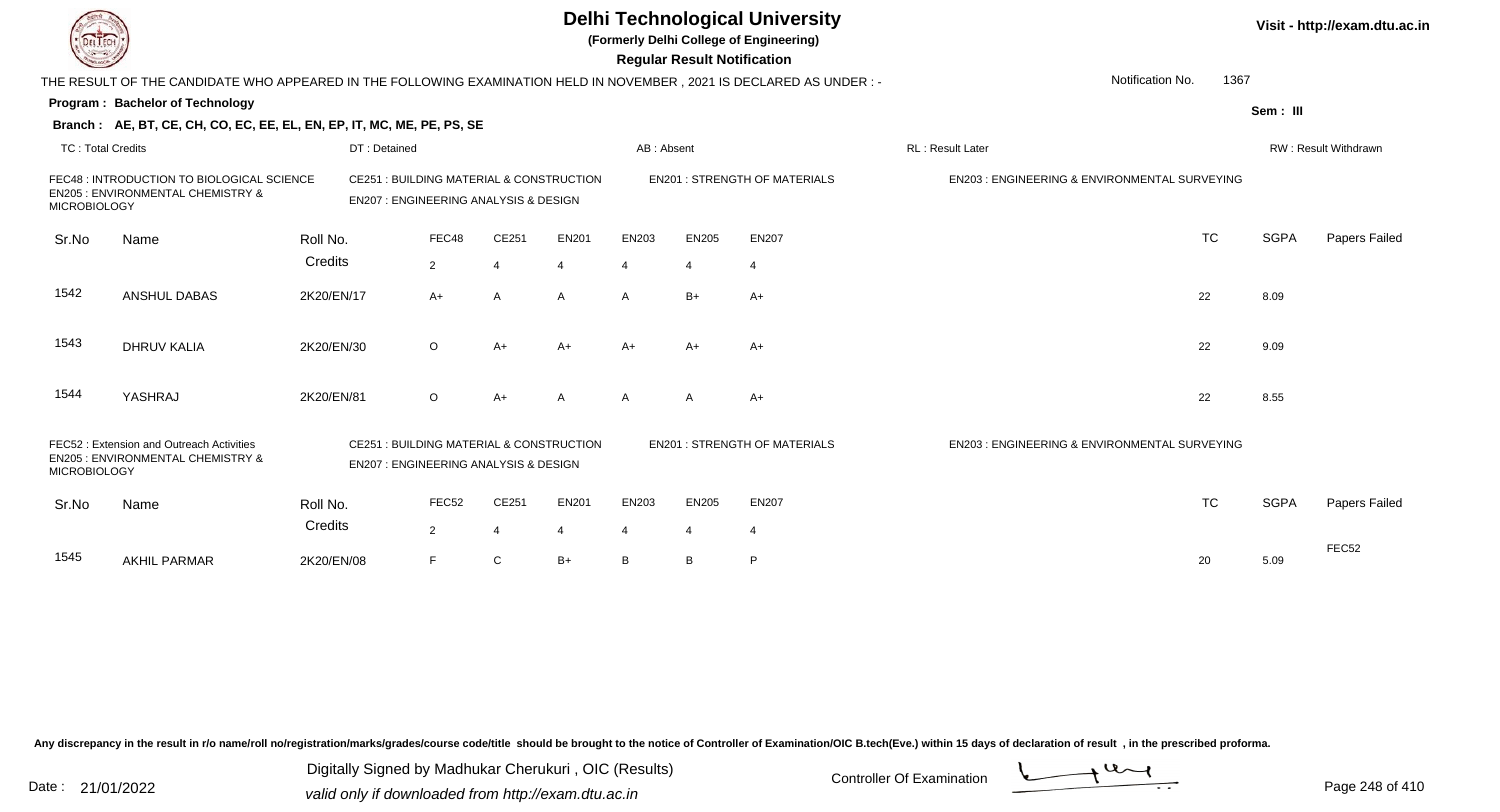| <b>Delhi Technological University</b><br>(Formerly Delhi College of Engineering)<br><b>Regular Result Notification</b> |                                                                                                                       |                                                                                             |                                                                                                                                     |                |              |                |                                               |                                      |                                               | Visit - http://exam.dtu.ac.in |                      |                      |  |
|------------------------------------------------------------------------------------------------------------------------|-----------------------------------------------------------------------------------------------------------------------|---------------------------------------------------------------------------------------------|-------------------------------------------------------------------------------------------------------------------------------------|----------------|--------------|----------------|-----------------------------------------------|--------------------------------------|-----------------------------------------------|-------------------------------|----------------------|----------------------|--|
|                                                                                                                        | THE RESULT OF THE CANDIDATE WHO APPEARED IN THE FOLLOWING EXAMINATION HELD IN NOVEMBER , 2021 IS DECLARED AS UNDER :- |                                                                                             |                                                                                                                                     |                |              |                |                                               |                                      |                                               | 1367<br>Notification No.      |                      |                      |  |
|                                                                                                                        | Program: Bachelor of Technology                                                                                       |                                                                                             |                                                                                                                                     |                |              |                |                                               |                                      |                                               |                               | Sem: III             |                      |  |
|                                                                                                                        | Branch: AE, BT, CE, CH, CO, EC, EE, EL, EN, EP, IT, MC, ME, PE, PS, SE                                                |                                                                                             |                                                                                                                                     |                |              |                |                                               |                                      |                                               |                               |                      |                      |  |
| <b>TC: Total Credits</b>                                                                                               |                                                                                                                       | DT: Detained                                                                                |                                                                                                                                     |                | AB: Absent   |                |                                               | RL: Result Later                     |                                               |                               | RW: Result Withdrawn |                      |  |
| FEC53: Communicative Hindi<br>EN205 : ENVIRONMENTAL CHEMISTRY &<br><b>MICROBIOLOGY</b>                                 |                                                                                                                       |                                                                                             | CE251 : BUILDING MATERIAL & CONSTRUCTION<br><b>EN201 : STRENGTH OF MATERIALS</b><br><b>EN207: ENGINEERING ANALYSIS &amp; DESIGN</b> |                |              |                | EN203 : ENGINEERING & ENVIRONMENTAL SURVEYING |                                      |                                               |                               |                      |                      |  |
| Sr.No                                                                                                                  | Name                                                                                                                  | Roll No.                                                                                    | FEC53                                                                                                                               | CE251          | <b>EN201</b> | EN203          | <b>EN205</b>                                  | <b>EN207</b>                         |                                               | <b>TC</b>                     | <b>SGPA</b>          | <b>Papers Failed</b> |  |
|                                                                                                                        |                                                                                                                       | Credits                                                                                     | $\overline{2}$                                                                                                                      |                | 4            | $\overline{4}$ | $\overline{4}$                                | $\overline{4}$                       |                                               |                               |                      |                      |  |
| 1546                                                                                                                   | PHETSO JACK                                                                                                           | 2K20/EN/52                                                                                  | $\mathsf{A}$                                                                                                                        | $\overline{A}$ | $B+$         | $B+$           | $B+$                                          | B                                    |                                               | 22                            | 7.09                 |                      |  |
| FEC54 : Negotiation and Leadership<br>EN205 : ENVIRONMENTAL CHEMISTRY &<br><b>MICROBIOLOGY</b>                         |                                                                                                                       | CE251 : BUILDING MATERIAL & CONSTRUCTION<br><b>EN207: ENGINEERING ANALYSIS &amp; DESIGN</b> |                                                                                                                                     |                |              |                |                                               | <b>EN201 : STRENGTH OF MATERIALS</b> | EN203 : ENGINEERING & ENVIRONMENTAL SURVEYING |                               |                      |                      |  |
| Sr.No                                                                                                                  | Name                                                                                                                  | Roll No.                                                                                    | FEC54                                                                                                                               | CE251          | <b>EN201</b> | EN203          | <b>EN205</b>                                  | <b>EN207</b>                         |                                               | <b>TC</b>                     | <b>SGPA</b>          | Papers Failed        |  |
|                                                                                                                        |                                                                                                                       | Credits                                                                                     | $\overline{2}$                                                                                                                      |                |              | $\overline{4}$ | 4                                             | $\overline{4}$                       |                                               |                               |                      |                      |  |
| 1547                                                                                                                   | <b>ESHA</b>                                                                                                           | 2K20/EN/33                                                                                  | $\circ$                                                                                                                             | A+             | $A+$         | $A+$           |                                               | A                                    |                                               | 18                            | 7.27                 | EN205,               |  |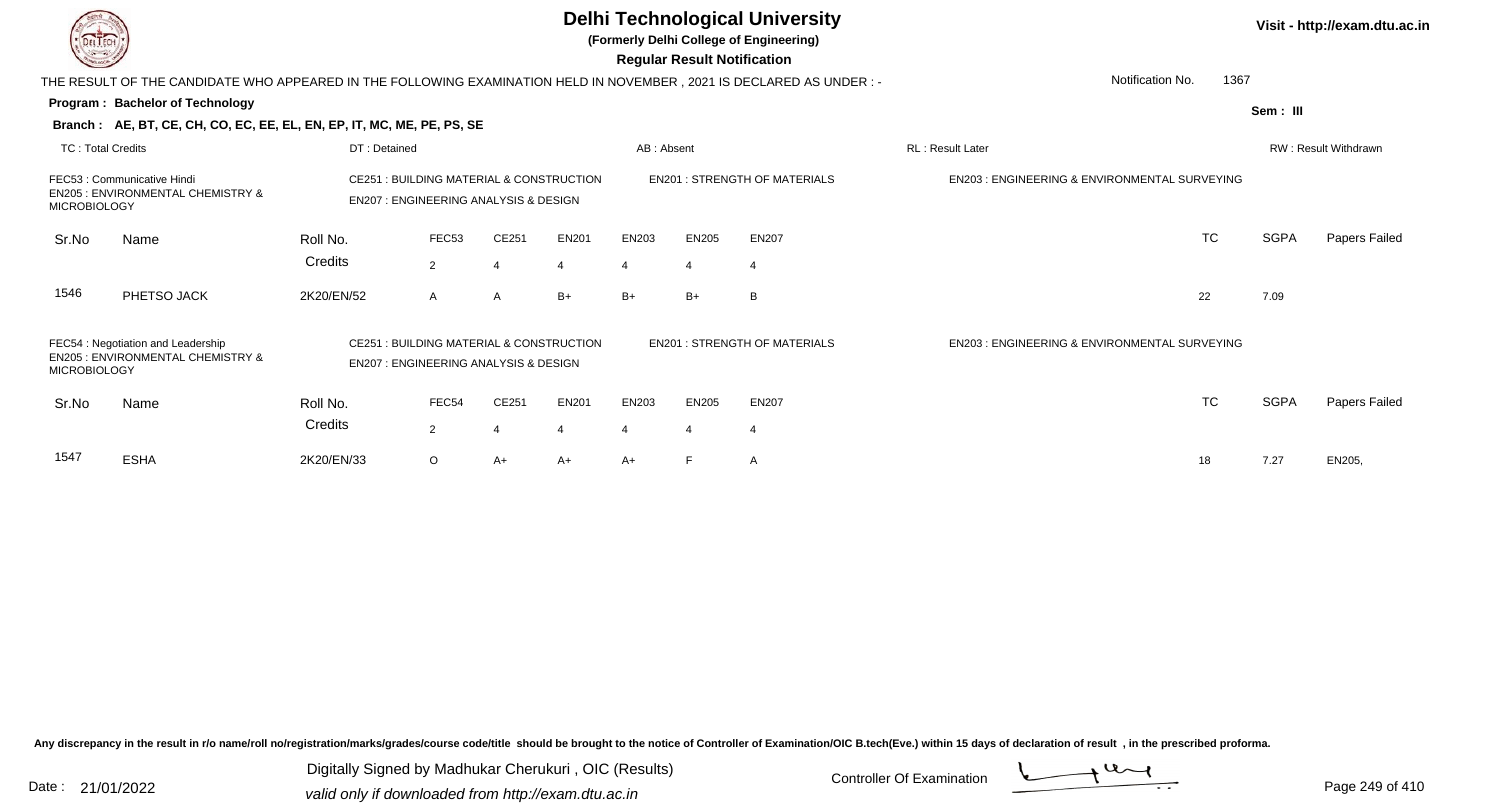| DEL ECH                                                                                                 |                                                                                                                      |                                                                                   |             |                |                                     | <b>Delhi Technological University</b><br>(Formerly Delhi College of Engineering)<br><b>Regular Result Notification</b> | Visit - http://exam.dtu.ac.in |                |                   |                                               |           |             |                      |
|---------------------------------------------------------------------------------------------------------|----------------------------------------------------------------------------------------------------------------------|-----------------------------------------------------------------------------------|-------------|----------------|-------------------------------------|------------------------------------------------------------------------------------------------------------------------|-------------------------------|----------------|-------------------|-----------------------------------------------|-----------|-------------|----------------------|
|                                                                                                         | THE RESULT OF THE CANDIDATE WHO APPEARED IN THE FOLLOWING EXAMINATION HELD IN NOVEMBER, 2021 IS DECLARED AS UNDER :- |                                                                                   |             |                |                                     |                                                                                                                        |                               |                |                   | Notification No.                              | 1367      |             |                      |
|                                                                                                         | Program: Bachelor of Technology                                                                                      |                                                                                   |             |                |                                     |                                                                                                                        |                               |                |                   |                                               |           | Sem: III    |                      |
|                                                                                                         | Branch: AE, BT, CE, CH, CO, EC, EE, EL, EN, EP, IT, MC, ME, PE, PS, SE                                               |                                                                                   |             |                |                                     |                                                                                                                        |                               |                |                   |                                               |           |             |                      |
| <b>TC: Total Credits</b>                                                                                |                                                                                                                      | DT: Detained                                                                      |             |                |                                     | AB: Absent                                                                                                             |                               |                | RL : Result Later |                                               |           |             | RW: Result Withdrawn |
| FEC7: INTRODUCTION TO ENVIRONMENTAL SCIENCE<br>EN205 : ENVIRONMENTAL CHEMISTRY &<br><b>MICROBIOLOGY</b> |                                                                                                                      | CE251 : BUILDING MATERIAL & CONSTRUCTION<br>EN207 : ENGINEERING ANALYSIS & DESIGN |             |                | <b>EN201: STRENGTH OF MATERIALS</b> |                                                                                                                        |                               |                |                   | EN203 : ENGINEERING & ENVIRONMENTAL SURVEYING |           |             |                      |
| Sr.No                                                                                                   | Name                                                                                                                 | Roll No.                                                                          | FEC7        | CE251          | <b>EN201</b>                        | EN203                                                                                                                  | <b>EN205</b>                  | <b>EN207</b>   |                   |                                               | <b>TC</b> | <b>SGPA</b> | Papers Failed        |
|                                                                                                         |                                                                                                                      | Credits                                                                           | $2^{\circ}$ | $\overline{4}$ | 4                                   | 4                                                                                                                      | $\overline{4}$                | $\overline{4}$ |                   |                                               |           |             |                      |
| 1548                                                                                                    | ARYAMAN KAISTHA                                                                                                      | 2K20/EN/19                                                                        | $A+$        | $\overline{A}$ | A                                   | $\overline{A}$                                                                                                         | $\mathsf{A}$                  | $\overline{A}$ |                   |                                               | 22        | 8.09        |                      |
| 1549                                                                                                    | <b>CHETAN SHARMA</b>                                                                                                 | 2K20/EN/25                                                                        | $A+$        | $A+$           | $\mathsf{A}$                        | $\mathsf{A}$                                                                                                           | $\mathsf{A}$                  | $A+$           |                   |                                               | 22        | 8.45        |                      |
| 1550                                                                                                    | <b>CHINMAY SHAHI</b>                                                                                                 | 2K20/EN/27                                                                        | $A+$        | $\mathsf{A}$   | $\mathsf{A}$                        | $B+$                                                                                                                   | A                             | $A+$           |                   |                                               | 22        | 8.09        |                      |
| 1551                                                                                                    | <b>DHRUV KUMAR</b>                                                                                                   | 2K20/EN/31                                                                        | $A+$        | A              | A                                   | A                                                                                                                      | $\mathsf{A}$                  | $A+$           |                   |                                               | 22        | 8.27        |                      |
| 1552                                                                                                    | <b>MAUSAM RAJ</b>                                                                                                    | 2K20/EN/45                                                                        | $\circ$     | $A+$           | $A+$                                | $A+$                                                                                                                   | $\mathsf{A}$                  | $\circ$        |                   |                                               | 22        | 9.09        |                      |
| 1553                                                                                                    | SANDEEP YADAV                                                                                                        | 2K20/EN/62                                                                        | A           | $A+$           | A                                   | A                                                                                                                      | A                             | $\circ$        |                   |                                               | 22        | 8.55        |                      |
| 1554                                                                                                    | <b>SHREYA</b>                                                                                                        | 2K20/EN/68                                                                        | A           | $B+$           | $A+$                                | A                                                                                                                      | A                             | $A+$           |                   |                                               | 22        | 8.18        |                      |
| 1555                                                                                                    | <b>VIKAS KUMAR</b>                                                                                                   | 2K20/EN/77                                                                        | A+          | A+             | A                                   | A                                                                                                                      | A                             | $\mathsf{A}$   |                   |                                               | 22        | 8.27        |                      |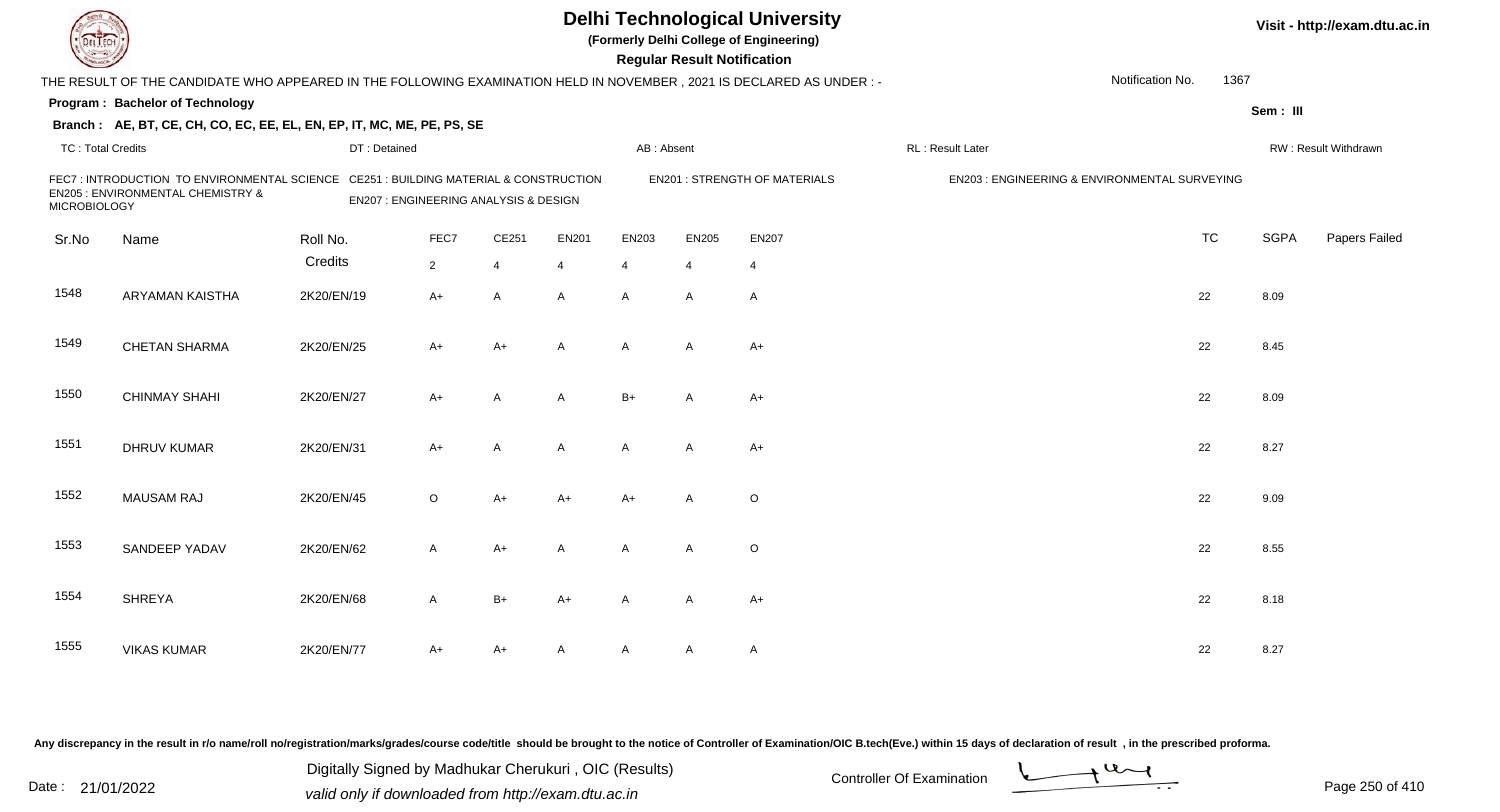MIHIKA SANKHLA

# **Delhi Technological University**

**(Formerly Delhi College of Engineering)**

 **Regular Result Notification**

|                                                                                                       | THE RESULT OF THE CANDIDATE WHO APPEARED IN THE FOLLOWING EXAMINATION HELD IN NOVEMBER, 2021 IS DECLARED AS UNDER:- |                     |                                                 |                                                                                           |                   |            |              |                                                         |                          | Notification No. | 1367 |                      |                      |  |
|-------------------------------------------------------------------------------------------------------|---------------------------------------------------------------------------------------------------------------------|---------------------|-------------------------------------------------|-------------------------------------------------------------------------------------------|-------------------|------------|--------------|---------------------------------------------------------|--------------------------|------------------|------|----------------------|----------------------|--|
|                                                                                                       | <b>Program: Bachelor of Technology</b>                                                                              |                     |                                                 |                                                                                           |                   |            |              |                                                         |                          |                  |      | Sem: III             |                      |  |
|                                                                                                       | Branch: AE, BT, CE, CH, CO, EC, EE, EL, EN, EP, IT, MC, ME, PE, PS, SE                                              |                     |                                                 |                                                                                           |                   |            |              |                                                         |                          |                  |      |                      |                      |  |
| <b>TC: Total Credits</b><br>DT: Detained                                                              |                                                                                                                     |                     |                                                 |                                                                                           |                   | AB: Absent |              |                                                         | <b>RL</b> : Result Later |                  |      | RW: Result Withdrawn |                      |  |
| FEC9: Spoken Skills in English<br><b>EN205 : ENVIRONMENTAL CHEMISTRY &amp;</b><br><b>MICROBIOLOGY</b> |                                                                                                                     |                     | <b>EN207: ENGINEERING ANALYSIS &amp; DESIGN</b> | <b>CE251: BUILDING MATERIAL &amp; CONSTRUCTION</b><br><b>EN201: STRENGTH OF MATERIALS</b> |                   |            |              | <b>EN203: ENGINEERING &amp; ENVIRONMENTAL SURVEYING</b> |                          |                  |      |                      |                      |  |
| Sr.No                                                                                                 | Name                                                                                                                | Roll No.<br>Credits | FEC9<br>$\overline{2}$                          | CE251                                                                                     | <b>EN201</b><br>4 | EN203      | <b>EN205</b> | EN207                                                   |                          |                  | TC   | <b>SGPA</b>          | <b>Papers Failed</b> |  |
| 1556                                                                                                  | AAYUSH KHERA                                                                                                        | 2K20/EN/04          | B                                               | B+                                                                                        | A+                | $B+$       | $B+$         | $A+$                                                    |                          | 22               |      | 7.64                 |                      |  |
| 1557                                                                                                  | MIHIKA SANKHI A                                                                                                     | 2K20/FN/46          | $\Omega$                                        | $A+$                                                                                      | A                 | A          |              | $A+$                                                    |                          | 22               |      | 8.55                 |                      |  |

A 2K20/EN/46 O A+ A A A A A+

Any discrepancy in the result in r/o name/roll no/registration/marks/grades/course code/title should be brought to the notice of Controller of Examination/OIC B.tech(Eve.) within 15 days of declaration of result, in the pr

Date : 21/01/2022 Digital Digital of Microsofted Chemical Controller Of Examination Determination Page 251 of 41 Digitally Signed by Madhukar Cherukuri , OIC (Results)

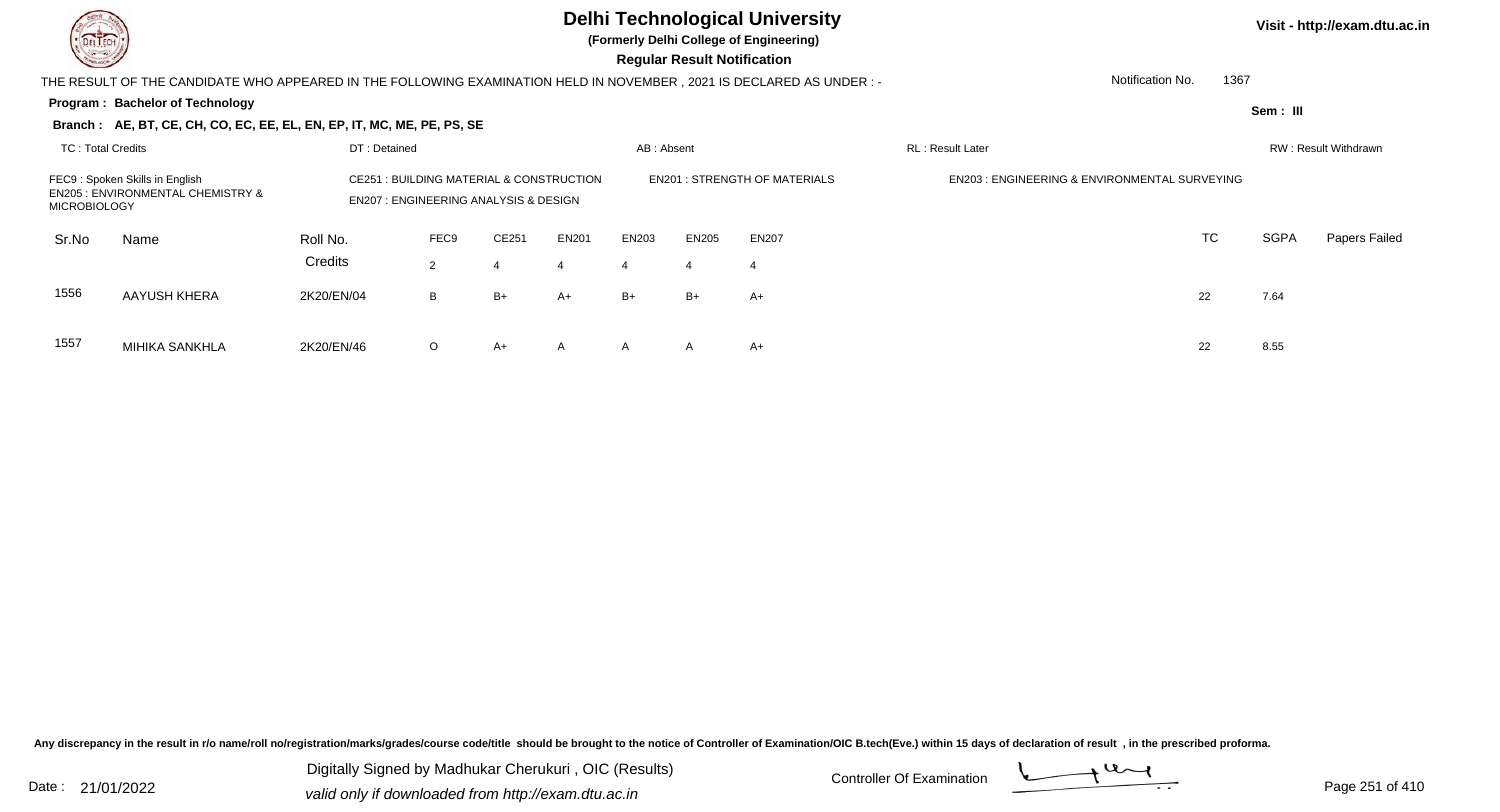**(Formerly Delhi College of Engineering)**

 **Regular Result Notification**

| THE RESULT OF THE CANDIDATE WHO APPEARED IN THE FOLLOWING EXAMINATION HELD IN NOVEMBER, 2021 IS DECLARED AS UNDER :- |                                                                        |                                                                                                 |                         |                         |                                |                                |                                |                                |  |                                     | Notification No. | 1367      |                      |               |  |  |
|----------------------------------------------------------------------------------------------------------------------|------------------------------------------------------------------------|-------------------------------------------------------------------------------------------------|-------------------------|-------------------------|--------------------------------|--------------------------------|--------------------------------|--------------------------------|--|-------------------------------------|------------------|-----------|----------------------|---------------|--|--|
|                                                                                                                      | Program: Bachelor of Technology                                        |                                                                                                 |                         |                         |                                |                                |                                |                                |  |                                     |                  |           | Sem: III             |               |  |  |
| <b>TC: Total Credits</b>                                                                                             | Branch: AE, BT, CE, CH, CO, EC, EE, EL, EN, EP, IT, MC, ME, PE, PS, SE | DT: Detained                                                                                    |                         |                         |                                | AB: Absent                     |                                |                                |  | RL: Result Later                    |                  |           | RW: Result Withdrawn |               |  |  |
| FEC10 : COMMUNICATION SKILLS<br>IT205 : DISCRETE STRUCTURES                                                          |                                                                        | EC261 : ANALOG ELECTRONICS<br>IT207 : ENGINEERING ANALYSIS AND<br>DESIGN(MODELING & SIMULATION) |                         |                         |                                |                                |                                | IT201 : DATA STRUCTURES        |  | IT203 : OBJECT ORIENTED PROGRAMMING |                  |           |                      |               |  |  |
| Sr.No                                                                                                                | Name                                                                   | Roll No.<br>Credits                                                                             | FEC10<br>$\overline{2}$ | EC261<br>$\overline{4}$ | <b>IT201</b><br>$\overline{4}$ | <b>IT203</b><br>$\overline{4}$ | <b>IT205</b><br>$\overline{4}$ | <b>IT207</b><br>$\overline{4}$ |  |                                     |                  | <b>TC</b> | <b>SGPA</b>          | Papers Failed |  |  |
| 1558                                                                                                                 | AAKANKSHA JAISWAR                                                      | 2K20/IT/01                                                                                      | $\circ$                 | A                       | $A+$                           | $A+$                           | $A+$                           | $A+$                           |  |                                     |                  | 22        | 8.91                 |               |  |  |
| 1559                                                                                                                 | DHRUV KUMAR                                                            | 2K20/IT/44                                                                                      | $A+$                    | $\mathsf B$             | $A+$                           | A                              | A                              | A                              |  |                                     |                  | 22        | 7.91                 |               |  |  |
| 1560                                                                                                                 | <b>HITARTH CHOPRA</b>                                                  | 2K20/IT/57                                                                                      | $\circ$                 | $\mathsf{A}$            | $A+$                           | $A+$                           | $A+$                           | $\mathsf O$                    |  |                                     |                  | 22        | 9.09                 |               |  |  |
| 1561                                                                                                                 | JAPKIRAT SINGH LAMBA                                                   | 2K20/IT/64                                                                                      | $A+$                    | $A+$                    | $A+$                           | $A+$                           | $A+$                           | $\circ$                        |  |                                     |                  | 22        | 9.18                 |               |  |  |
| 1562                                                                                                                 | <b>KRISHAN KANT</b>                                                    | 2K20/IT/74                                                                                      | $A+$                    | $\overline{A}$          | $\circ$                        | $A+$                           | $A+$                           | $\mathsf O$                    |  |                                     |                  | 22        | 9.18                 |               |  |  |
| 1563                                                                                                                 | SAJAL AGGARWAL                                                         | 2K20/IT/124                                                                                     | $\circ$                 | $A+$                    | $\circ$                        | $\circ$                        | $\circ$                        | $\circ$                        |  |                                     |                  | 22        | 9.82                 |               |  |  |
| 1564                                                                                                                 | SAMRIDHI KAPOOR                                                        | 2K20/IT/128                                                                                     | $\circ$                 | $A+$                    | $\circ$                        | $\overline{A}$                 | $A+$                           | $A+$                           |  |                                     |                  | 22        | 9.09                 |               |  |  |
| 1565                                                                                                                 | SHIVANSH KUMAR GUPTA                                                   | 2K20/IT/135                                                                                     | $A+$                    | A                       | $A+$                           | A                              | $A+$                           | $A+$                           |  |                                     |                  | 22        | 8.64                 |               |  |  |
| 1566                                                                                                                 | <b>TARUN SHARMA</b>                                                    | 2K20/IT/151                                                                                     | A+                      | $B+$                    | $A+$                           | $A+$                           | A                              | $A+$                           |  |                                     |                  | 22        | 8.45                 |               |  |  |
|                                                                                                                      |                                                                        |                                                                                                 |                         |                         |                                |                                |                                |                                |  |                                     |                  |           |                      |               |  |  |

Any discrepancy in the result in r/o name/roll no/registration/marks/grades/course code/title should be brought to the notice of Controller of Examination/OIC B.tech(Eve.) within 15 days of declaration of result, in the pr

Date : 21/01/2022 Digital Digital of Microsofted Chemical Controller Of Examination Determination Page 252 of 41 Digitally Signed by Madhukar Cherukuri , OIC (Results)

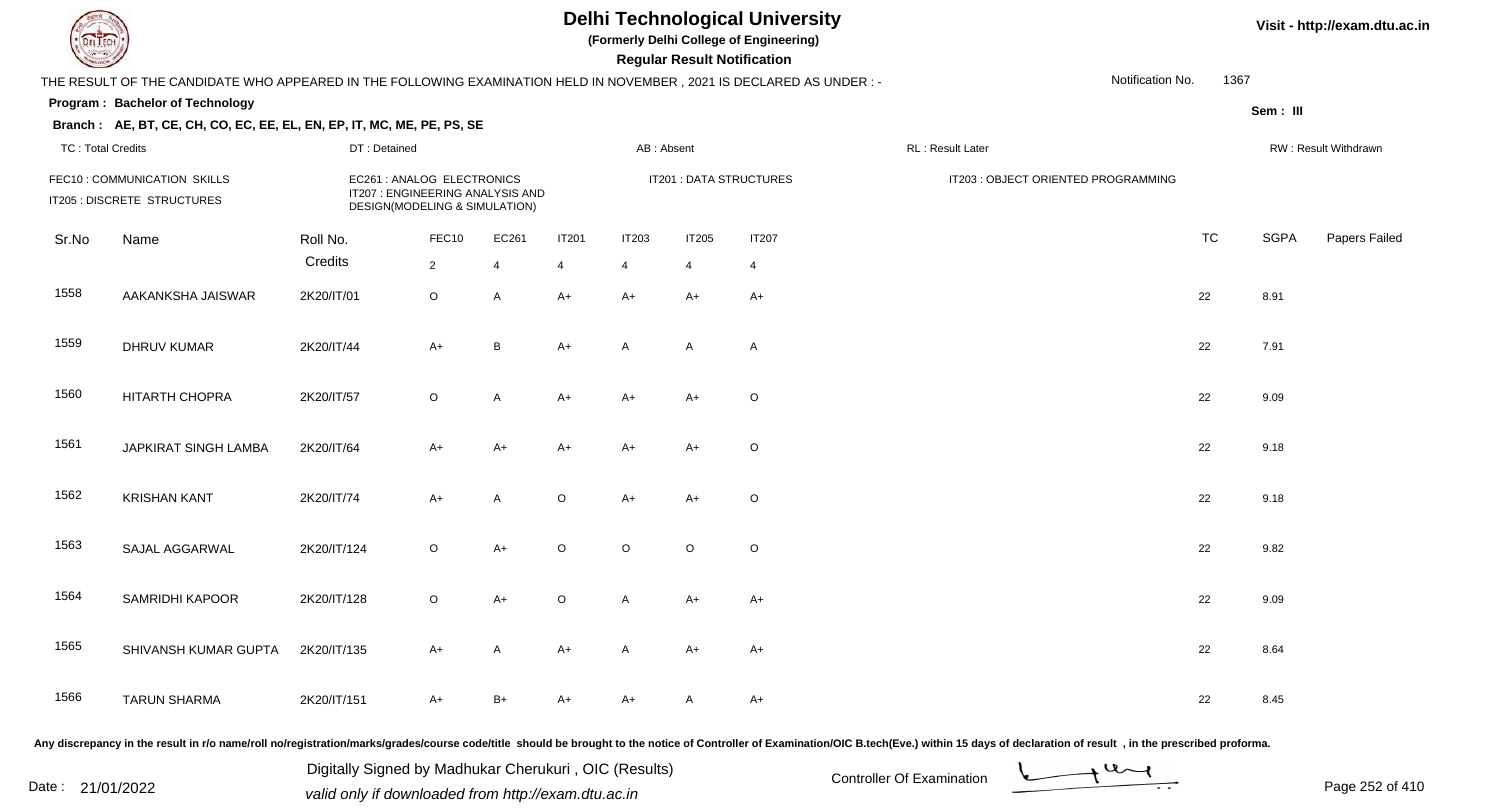**(Formerly Delhi College of Engineering)**

 **Regular Result Notification**

|                          | THE RESULT OF THE CANDIDATE WHO APPEARED IN THE FOLLOWING EXAMINATION HELD IN NOVEMBER, 2021 IS DECLARED AS UNDER :- |              |                                                                                                 |       |              |              |                |                                | Notification No.                    | 1367      |             |                      |
|--------------------------|----------------------------------------------------------------------------------------------------------------------|--------------|-------------------------------------------------------------------------------------------------|-------|--------------|--------------|----------------|--------------------------------|-------------------------------------|-----------|-------------|----------------------|
|                          | Program: Bachelor of Technology                                                                                      |              |                                                                                                 |       |              |              |                |                                |                                     |           | Sem: III    |                      |
|                          | Branch: AE, BT, CE, CH, CO, EC, EE, EL, EN, EP, IT, MC, ME, PE, PS, SE                                               |              |                                                                                                 |       |              |              |                |                                |                                     |           |             |                      |
| <b>TC: Total Credits</b> |                                                                                                                      | DT: Detained |                                                                                                 |       |              | AB: Absent   |                |                                | RL: Result Later                    |           |             | RW: Result Withdrawn |
|                          | FEC10: COMMUNICATION SKILLS<br>IT205 : DISCRETE STRUCTURES                                                           |              | EC261 : ANALOG ELECTRONICS<br>IT207 : ENGINEERING ANALYSIS AND<br>DESIGN(MODELING & SIMULATION) |       |              |              |                | IT201 : DATA STRUCTURES        | IT203 : OBJECT ORIENTED PROGRAMMING |           |             |                      |
| Sr.No                    | Name                                                                                                                 | Roll No.     | FEC10                                                                                           | EC261 | <b>IT201</b> | <b>IT203</b> | <b>IT205</b>   | <b>IT207</b>                   |                                     | <b>TC</b> | <b>SGPA</b> | Papers Failed        |
|                          |                                                                                                                      | Credits      | $\overline{2}$                                                                                  | 4     | 4            | 4            | $\overline{4}$ | $\overline{4}$                 |                                     |           |             |                      |
|                          |                                                                                                                      |              | $A+$                                                                                            | $B+$  | $A+$         | $A+$         | $\mathsf{A}$   | $A+$                           |                                     | 22        | 8.45        |                      |
| 1567                     | <b>TUSHAR</b>                                                                                                        | 2K20/IT/152  | $\circ$                                                                                         | $B+$  | $A+$         | $A+$         | $A+$           | $A+$                           |                                     | 22        | 8.73        |                      |
| 1568                     | VAIBHAV                                                                                                              | 2K20/IT/157  | $A+$                                                                                            | A     | $A+$         | A            | $A+$           | $A+$                           |                                     | 22        | 8.64        |                      |
| 1569                     | <b>VISHAL PANCHAL</b>                                                                                                | 2K20/IT/167  | $A+$                                                                                            | $B+$  | $A+$         | $B+$         | A              | $A+$                           |                                     | 22        | 8.09        |                      |
|                          | FEC11: Soft Skills and Personality Development<br>IT205 : DISCRETE STRUCTURES                                        |              | EC261 : ANALOG ELECTRONICS<br>IT207 : ENGINEERING ANALYSIS AND<br>DESIGN(MODELING & SIMULATION) |       |              |              |                | <b>IT201 : DATA STRUCTURES</b> | IT203 : OBJECT ORIENTED PROGRAMMING |           |             |                      |
| Sr.No                    | Name                                                                                                                 | Roll No.     | FEC11                                                                                           | EC261 | IT201        | <b>IT203</b> | IT205          | <b>IT207</b>                   |                                     | <b>TC</b> | <b>SGPA</b> | Papers Failed        |
|                          |                                                                                                                      | Credits      | $\overline{2}$                                                                                  | 4     | 4            | 4            | 4              | 4                              |                                     |           |             |                      |
| 1570                     | AMRUTHA MANIKANDAN                                                                                                   | 2K20/IT/20   | $\circ$                                                                                         | A     | $A+$         | $A+$         | $A+$           | $\circ$                        |                                     | 22        | 9.09        |                      |
| 1571                     | <b>DHRUV KHERA</b>                                                                                                   | 2K20/IT/43   | O                                                                                               | A     | $\circ$      | O            | $A+$           | O                              |                                     | 22        | 9.45        |                      |

Any discrepancy in the result in r/o name/roll no/registration/marks/grades/course code/title should be brought to the notice of Controller of Examination/OIC B.tech(Eve.) within 15 days of declaration of result, in the pr

Date : 21/01/2022 Digital Digital of Microsofted Chemical Controller Of Examination Determination Page 253 of 41 Digitally Signed by Madhukar Cherukuri , OIC (Results)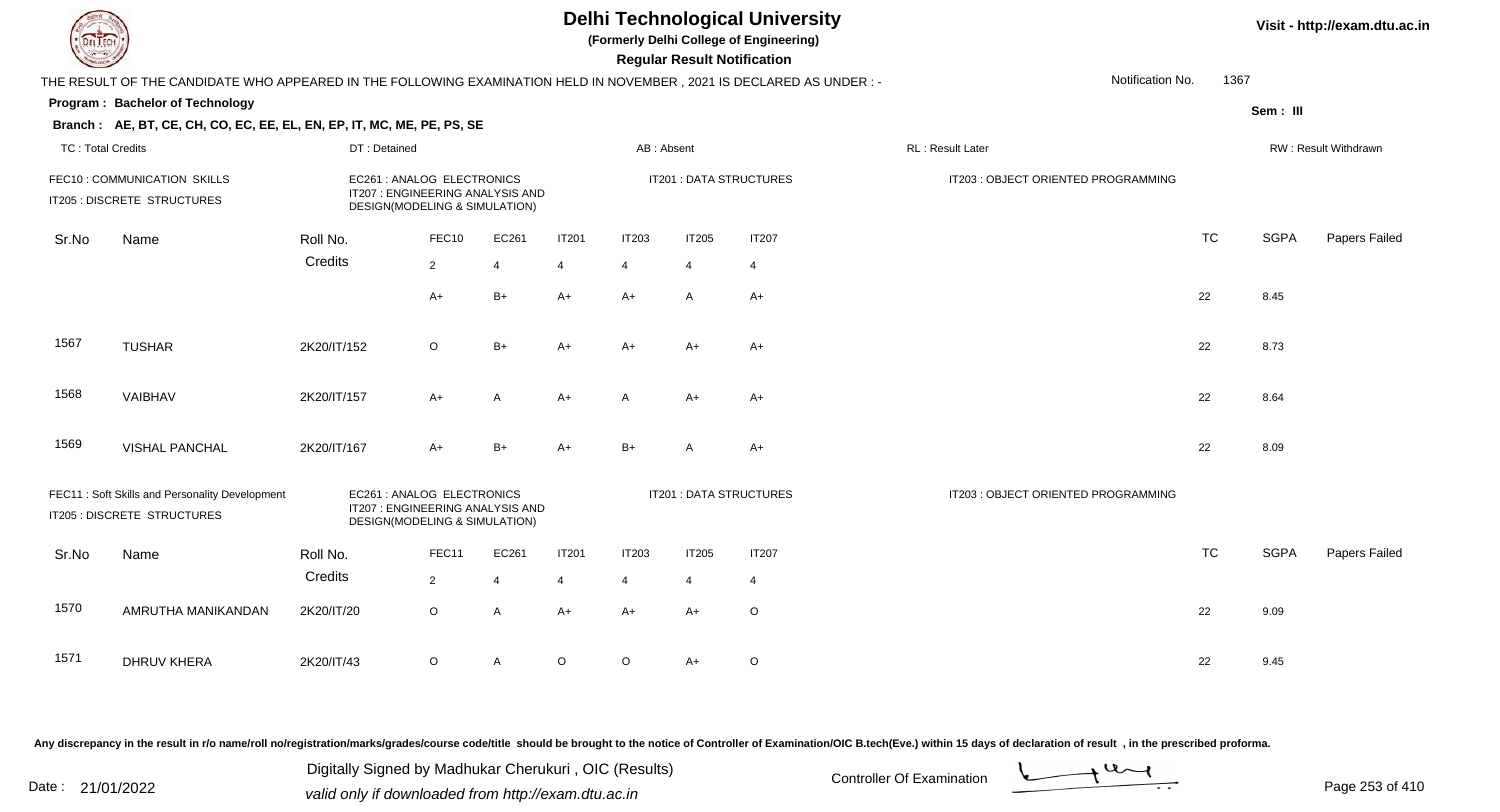

**(Formerly Delhi College of Engineering)**

 **Regular Result Notification**

### THE RESULT OF THE CANDIDATE WHO APPEARED IN THE FOLLOWING EXAMINATION HELD IN NOVEMBER , 2021 IS DECLARED AS UNDER : -

#### **Program : Bachelor of Technology**

Notification No.1367

**Sem : III**

### **Branch : AE, BT, CE, CH, CO, EC, EE, EL, EN, EP, IT, MC, ME, PE, PS, SE**

| TC: Total Credits          |                                                                   | DT: Detained                                                                                    |            |            |                   | AB: Absent        |                         |                    | <b>RL</b> : Result Later            |    |      | RW: Result Withdrawn |
|----------------------------|-------------------------------------------------------------------|-------------------------------------------------------------------------------------------------|------------|------------|-------------------|-------------------|-------------------------|--------------------|-------------------------------------|----|------|----------------------|
| <b>PRESENTATION SKILLS</b> | FEC12 : BUSINESS COMMUNICATION AND<br>IT205 : DISCRETE STRUCTURES | EC261 : ANALOG ELECTRONICS<br>IT207 : ENGINEERING ANALYSIS AND<br>DESIGN(MODELING & SIMULATION) |            |            |                   |                   | IT201 : DATA STRUCTURES |                    | IT203 : OBJECT ORIENTED PROGRAMMING |    |      |                      |
| Sr.No                      | Name                                                              | Roll No.<br>Credits                                                                             | FEC12<br>2 | EC261<br>4 | <b>IT201</b><br>4 | <b>IT203</b><br>4 | IT205                   | <b>IT207</b><br>-4 |                                     | TC | SGPA | Papers Failed        |
| 1572                       | <b>DEVANSH GARG</b>                                               | 2K20/IT/39                                                                                      | $A+$       | A          | $A+$              | $\mathsf{A}$      | A                       | $\circ$            |                                     | 22 | 8.64 |                      |
| 1573                       | <b>DEVESH</b>                                                     | 2K20/IT/40                                                                                      | A+         | A          | $\circ$           | A+                | $A+$                    | $A+$               |                                     | 22 | 9.00 |                      |

Any discrepancy in the result in r/o name/roll no/registration/marks/grades/course code/title should be brought to the notice of Controller of Examination/OIC B.tech(Eve.) within 15 days of declaration of result, in the pr

Date : 21/01/2022 Digital Digital of Microsofted Chemical Controller Of Examination Determination Page 254 of 41 Digitally Signed by Madhukar Cherukuri , OIC (Results)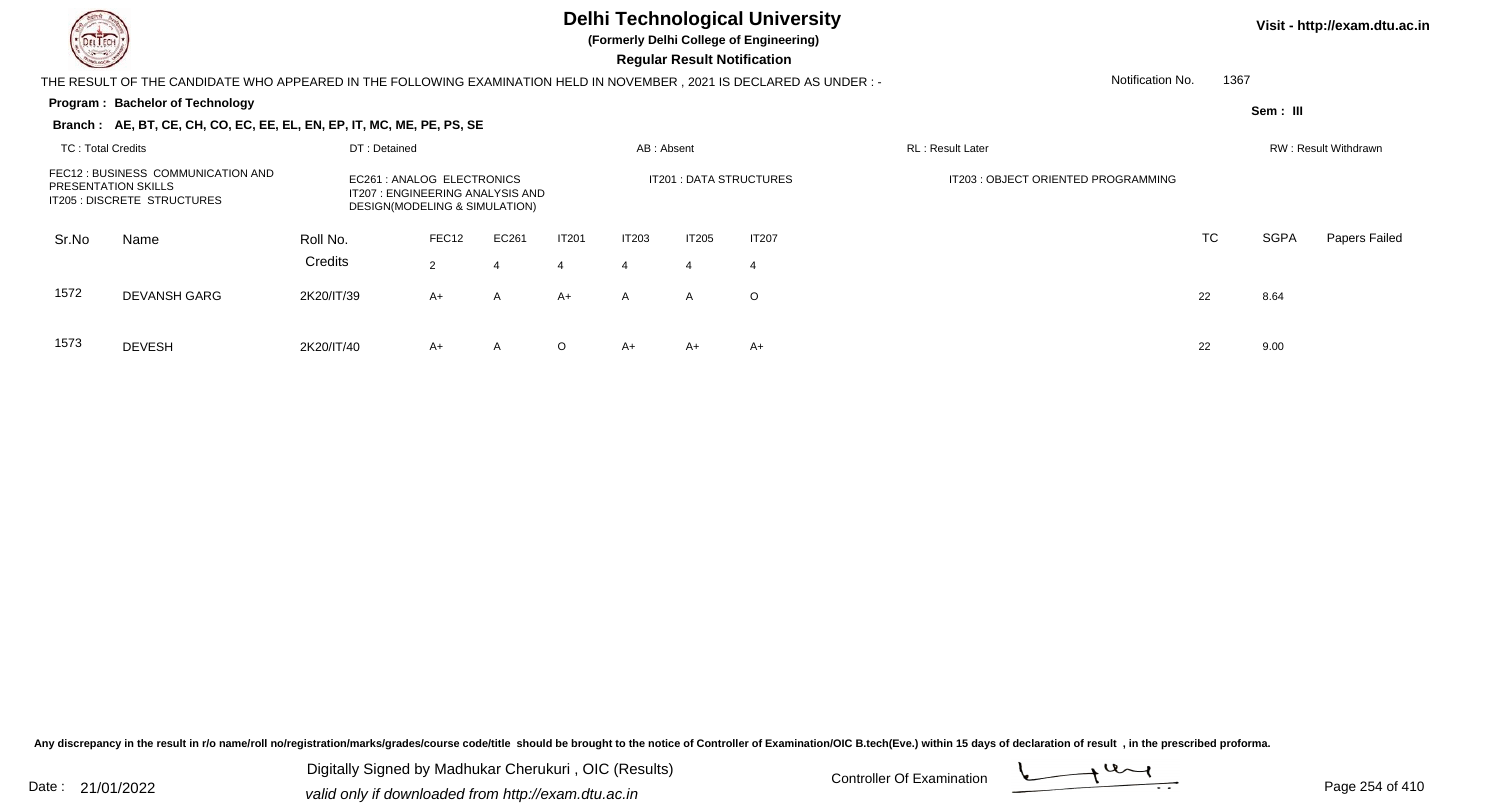**(Formerly Delhi College of Engineering)**

 **Regular Result Notification**

### **Visit - http://exam.dtu.ac.in**

THE RESULT OF THE CANDIDATE WHO APPEARED IN THE FOLLOWING EXAMINATION HELD IN NOVEMBER , 2021 IS DECLARED AS UNDER : -

#### **Program : Bachelor of Technology**

**Branch : AE, BT, CE, CH, CO, EC, EE, EL, EN, EP, IT, MC, ME, PE, PS, SE**

**Sem : III**

1367

Notification No.

| <b>TC: Total Credits</b> |                                                                      | DT: Detained |                                                                                                 |                |                | AB: Absent     |                |                         | RL: Result Later                    |           |      | RW: Result Withdrawn |
|--------------------------|----------------------------------------------------------------------|--------------|-------------------------------------------------------------------------------------------------|----------------|----------------|----------------|----------------|-------------------------|-------------------------------------|-----------|------|----------------------|
|                          | FEC18 : FINANCIAL STATEMENTS ANALYSIS<br>IT205 : DISCRETE STRUCTURES |              | EC261 : ANALOG ELECTRONICS<br>IT207 : ENGINEERING ANALYSIS AND<br>DESIGN(MODELING & SIMULATION) |                |                |                |                | IT201 : DATA STRUCTURES | IT203 : OBJECT ORIENTED PROGRAMMING |           |      |                      |
| Sr.No                    | Name                                                                 | Roll No.     | FEC18                                                                                           | EC261          | <b>IT201</b>   | <b>IT203</b>   | <b>IT205</b>   | <b>IT207</b>            |                                     | <b>TC</b> | SGPA | Papers Failec        |
|                          |                                                                      | Credits      | $\overline{2}$                                                                                  | $\overline{4}$ | $\overline{4}$ | $\overline{4}$ | $\overline{4}$ | $\overline{4}$          |                                     |           |      |                      |
| 1574                     | <b>ARYAN GUPTA</b>                                                   | 2K20/IT/30   | $\mathsf{A}$                                                                                    | $A+$           | $A+$           | $A+$           | $A+$           | $\circ$                 |                                     | 22        | 9.09 |                      |
| 1575                     | LAVISHA DODA                                                         | 2K20/IT/82   | $\circ$                                                                                         | B              | $A+$           | A              | $A+$           | $\circ$                 |                                     | 22        | 8.55 |                      |
| 1576                     | <b>NOMAN KHAN</b>                                                    | 2K20/IT/95   | $A+$                                                                                            | $B+$           | $A+$           | $A+$           | $A+$           | $A+$                    |                                     | 22        | 8.64 |                      |
| 1577                     | <b>RAAVI SINGH</b>                                                   | 2K20/IT/111  | $A+$                                                                                            | A              | $A+$           | $\circ$        | $A+$           | $A+$                    |                                     | 22        | 9.00 |                      |
| 1578                     | RAJKUMAR CHAUHAN                                                     | 2K20/IT/116  | $A+$                                                                                            | A              | $A+$           | $A+$           | $A+$           | $A+$                    |                                     | 22        | 8.82 |                      |

Any discrepancy in the result in r/o name/roll no/registration/marks/grades/course code/title should be brought to the notice of Controller of Examination/OIC B.tech(Eve.) within 15 days of declaration of result, in the pr

Date : 21/01/2022 Digital Digital of Microsofted Chemical Controller Of Examination Determination Page 255 of 41 Digitally Signed by Madhukar Cherukuri , OIC (Results)

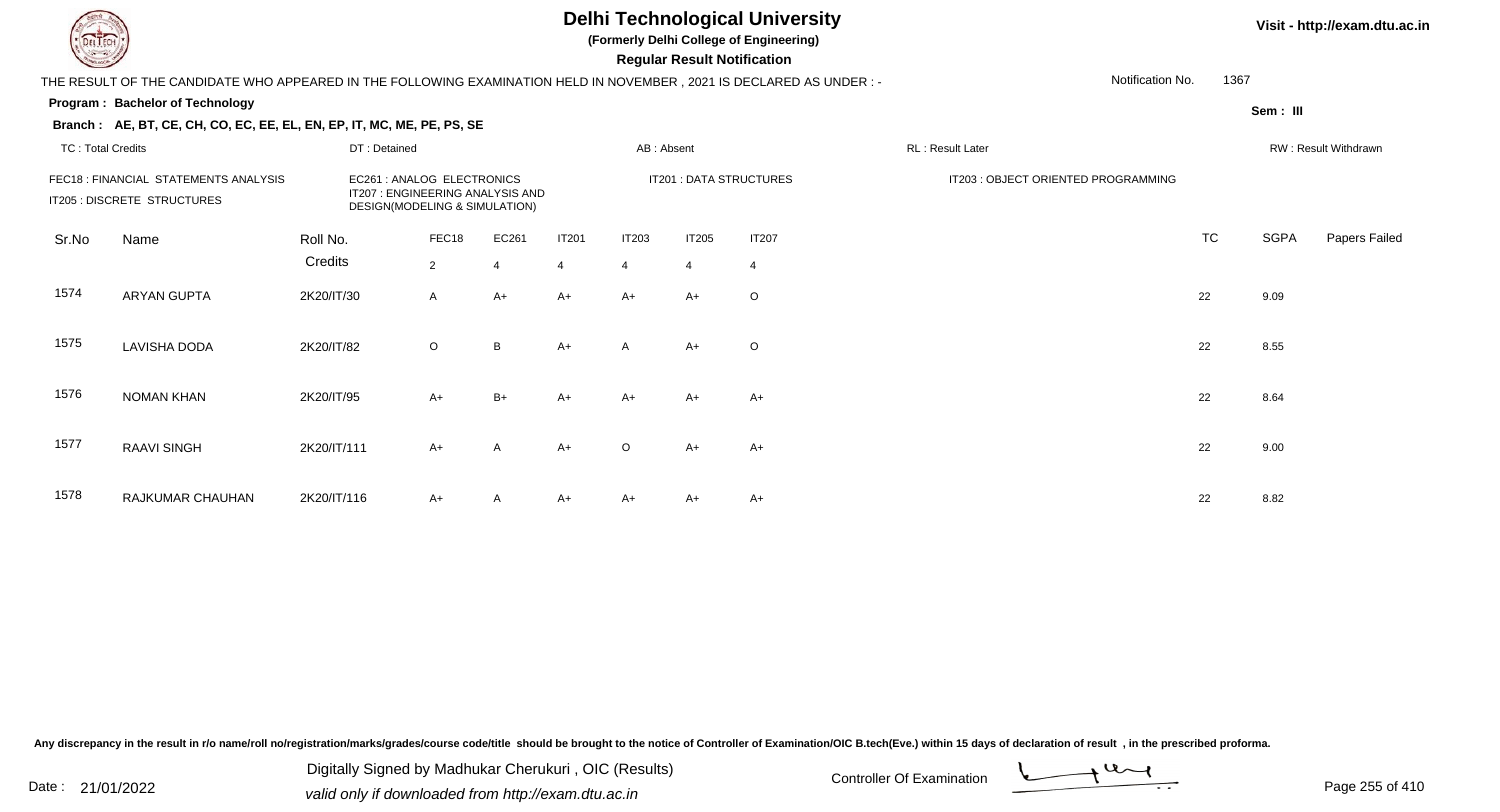**(Formerly Delhi College of Engineering)**

 **Regular Result Notification**

|                          | THE RESULT OF THE CANDIDATE WHO APPEARED IN THE FOLLOWING EXAMINATION HELD IN NOVEMBER, 2021 IS DECLARED AS UNDER :- |                                                                                                 |                |                |                |                |                |                                | Notification No.                    | 1367      |             |                      |
|--------------------------|----------------------------------------------------------------------------------------------------------------------|-------------------------------------------------------------------------------------------------|----------------|----------------|----------------|----------------|----------------|--------------------------------|-------------------------------------|-----------|-------------|----------------------|
|                          | Program: Bachelor of Technology                                                                                      |                                                                                                 |                |                |                |                |                |                                |                                     |           | Sem: III    |                      |
|                          | Branch: AE, BT, CE, CH, CO, EC, EE, EL, EN, EP, IT, MC, ME, PE, PS, SE                                               |                                                                                                 |                |                |                |                |                |                                |                                     |           |             |                      |
| <b>TC: Total Credits</b> |                                                                                                                      | DT: Detained                                                                                    |                |                |                | AB: Absent     |                |                                | RL: Result Later                    |           |             | RW: Result Withdrawn |
| FEC1: SPORTS - I         | IT205 : DISCRETE STRUCTURES                                                                                          | EC261 : ANALOG ELECTRONICS<br>IT207: ENGINEERING ANALYSIS AND<br>DESIGN(MODELING & SIMULATION)  |                |                |                |                |                | IT201 : DATA STRUCTURES        | IT203 : OBJECT ORIENTED PROGRAMMING |           |             |                      |
| Sr.No                    | Name                                                                                                                 | Roll No.                                                                                        | FEC1           | EC261          | <b>IT201</b>   | IT203          | <b>IT205</b>   | <b>IT207</b>                   |                                     | <b>TC</b> | <b>SGPA</b> | Papers Failed        |
|                          |                                                                                                                      | Credits                                                                                         | $\overline{2}$ | $\overline{4}$ | $\overline{4}$ | $\overline{4}$ | $\overline{4}$ | $\overline{4}$                 |                                     |           |             |                      |
| 1579                     | <b>DHRUV SABHARWAL</b>                                                                                               | 2K20/IT/46                                                                                      | $A+$           | $\overline{A}$ | $A+$           | $A+$           | $A+$           | $\circ$                        |                                     | 22        | 9.00        |                      |
| 1580                     | <b>NITIN KUMAR</b>                                                                                                   | 2K20/IT/94                                                                                      | $B+$           | $B+$           | $A+$           | $\mathsf{A}$   | $\mathsf{A}$   | $\overline{A}$                 |                                     | 22        | 7.91        |                      |
| 1581                     | <b>ROHIT KUMAR SAH</b>                                                                                               | 2K20/IT/123                                                                                     | $B+$           | $B+$           | A              | $A+$           | A+             | $A+$                           |                                     | 22        | 8.27        |                      |
| 1582                     | <b>SHIVAM KUMAR</b>                                                                                                  | 2K20/IT/132                                                                                     | $A+$           | A              | $A+$           | $A+$           | A+             | $A+$                           |                                     | 22        | 8.82        |                      |
| FEC22: YOGA              | IT205 : DISCRETE STRUCTURES                                                                                          | EC261 : ANALOG ELECTRONICS<br>IT207 : ENGINEERING ANALYSIS AND<br>DESIGN(MODELING & SIMULATION) |                |                |                |                |                | <b>IT201 : DATA STRUCTURES</b> | IT203 : OBJECT ORIENTED PROGRAMMING |           |             |                      |
| Sr.No                    | Name                                                                                                                 | Roll No.                                                                                        | FEC22          | EC261          | <b>IT201</b>   | <b>IT203</b>   | <b>IT205</b>   | <b>IT207</b>                   |                                     | <b>TC</b> | <b>SGPA</b> | Papers Failed        |
|                          |                                                                                                                      | Credits                                                                                         | $\overline{2}$ | $\overline{4}$ | 4              | 4              | $\overline{4}$ | $\overline{4}$                 |                                     |           |             |                      |
| 1583                     | <b>DEVVART</b>                                                                                                       | 2K20/IT/41                                                                                      | $\circ$        | $\mathsf{A}$   | $\circ$        | $A+$           | A+             | $\circ$                        |                                     | 22        | 9.27        |                      |

Any discrepancy in the result in r/o name/roll no/registration/marks/grades/course code/title should be brought to the notice of Controller of Examination/OIC B.tech(Eve.) within 15 days of declaration of result, in the pr

Date : 21/01/2022 Digital Digital of Microsofted Chemical Controller Of Examination Determination Page 256 of 41 Digitally Signed by Madhukar Cherukuri , OIC (Results)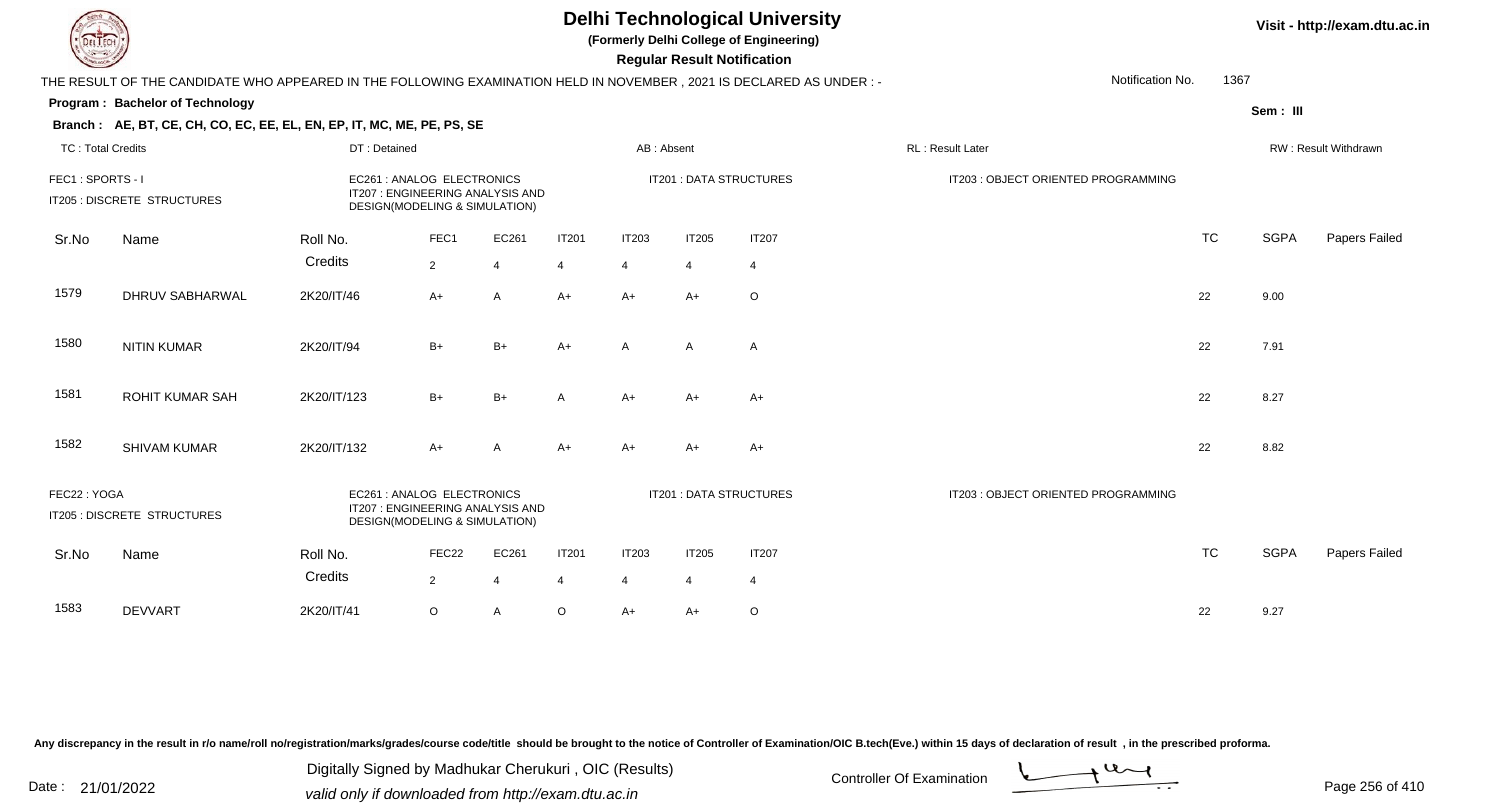**(Formerly Delhi College of Engineering)**

 **Regular Result Notification**

THE RESULT OF THE CANDIDATE WHO APPEARED IN THE FOLLOWING EXAMINATION HELD IN NOVEMBER , 2021 IS DECLARED AS UNDER : -

#### **Program : Bachelor of Technology**

1367

Notification No.

**Sem : III**

|                          | Branch : AE, BT, CE, CH, CO, EC, EE, EL, EN, EP, IT, MC, ME, PE, PS, SE   |                     |                                                                                                 |                         |            |                                |            |                                |                                |                                     |    |             |                      |
|--------------------------|---------------------------------------------------------------------------|---------------------|-------------------------------------------------------------------------------------------------|-------------------------|------------|--------------------------------|------------|--------------------------------|--------------------------------|-------------------------------------|----|-------------|----------------------|
| <b>TC: Total Credits</b> |                                                                           |                     | DT: Detained                                                                                    |                         |            |                                | AB: Absent |                                |                                | RL: Result Later                    |    |             | RW: Result Withdrawn |
|                          | FEC27 : PROFESSIONAL ETHICS & HUMAN VALUES<br>IT205 : DISCRETE STRUCTURES |                     | EC261 : ANALOG ELECTRONICS<br>IT207 : ENGINEERING ANALYSIS AND<br>DESIGN(MODELING & SIMULATION) |                         |            |                                |            |                                | IT201 : DATA STRUCTURES        | IT203 : OBJECT ORIENTED PROGRAMMING |    |             |                      |
| Sr.No                    | Name                                                                      | Roll No.<br>Credits |                                                                                                 | FEC27<br>$\overline{2}$ | EC261<br>4 | <b>IT201</b><br>$\overline{4}$ | IT203<br>4 | <b>IT205</b><br>$\overline{4}$ | <b>IT207</b><br>$\overline{4}$ |                                     | TC | <b>SGPA</b> | Papers Failed        |
| 1584                     | ANJALI CHOUDHARY                                                          | 2K20/IT/22          |                                                                                                 | $\circ$                 | $A+$       | $\circ$                        | $\circ$    | $\circ$                        | $\circ$                        |                                     | 22 | 9.82        |                      |
| 1585                     | ANMOL RAJ                                                                 | 2K20/IT/25          |                                                                                                 | $\circ$                 | $A+$       | $\circ$                        | $A+$       | $\circ$                        | $\circ$                        |                                     | 22 | 9.64        |                      |
| 1586                     | KARAN                                                                     | 2K20/IT/70          |                                                                                                 | $A+$                    | A          | $A+$                           | $A+$       | $A+$                           | $\circ$                        |                                     | 22 | 9.00        |                      |

Any discrepancy in the result in r/o name/roll no/registration/marks/grades/course code/title should be brought to the notice of Controller of Examination/OIC B.tech(Eve.) within 15 days of declaration of result, in the pr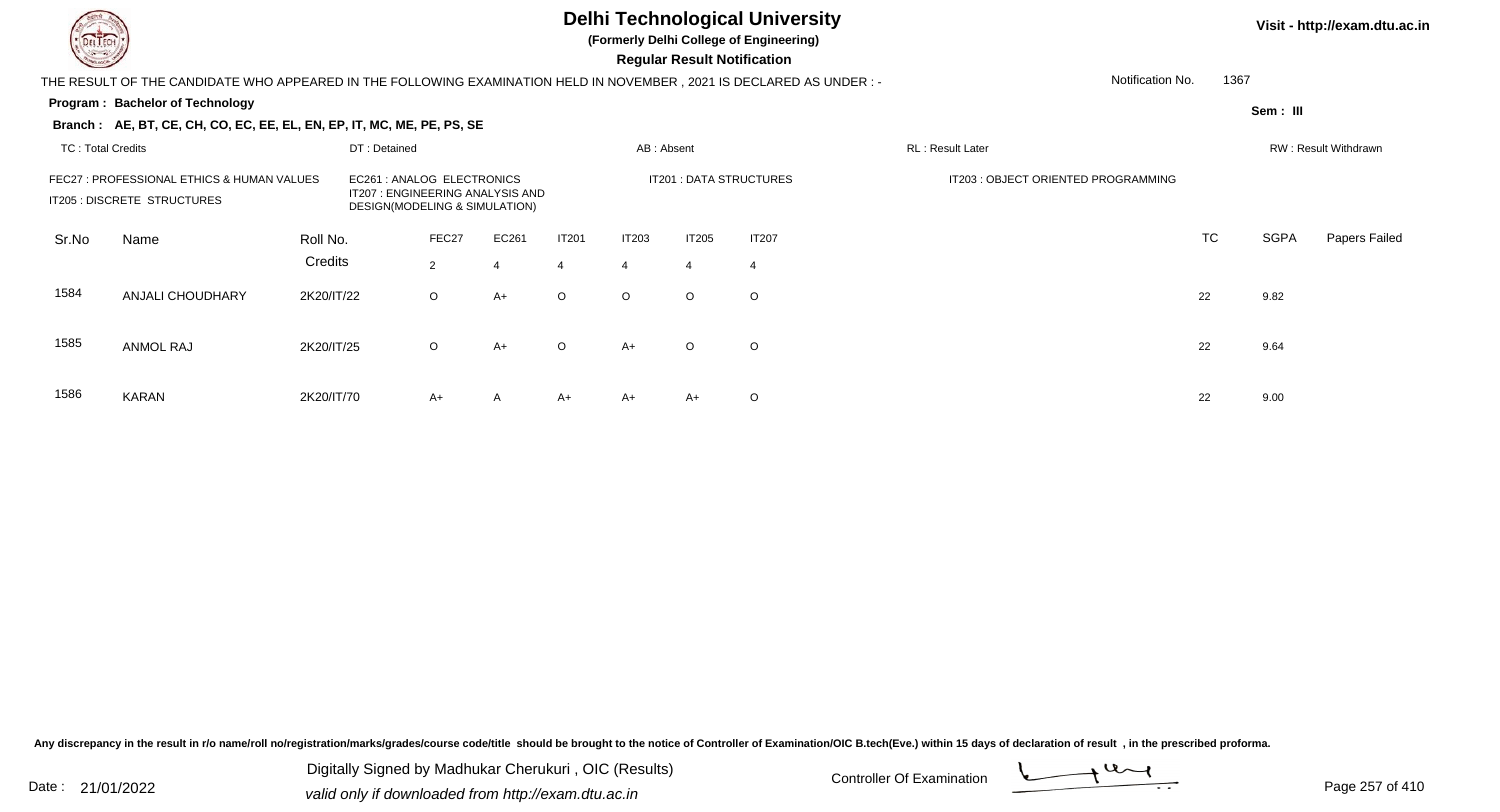**(Formerly Delhi College of Engineering)**

 **Regular Result Notification**

### **Visit - http://exam.dtu.ac.in**

|                          | THE RESULT OF THE CANDIDATE WHO APPEARED IN THE FOLLOWING EXAMINATION HELD IN NOVEMBER, 2021 IS DECLARED AS UNDER :- |              |                                                                                                 |                |                |                |              |                         |                   | Notification No.                    | 1367      |             |                      |
|--------------------------|----------------------------------------------------------------------------------------------------------------------|--------------|-------------------------------------------------------------------------------------------------|----------------|----------------|----------------|--------------|-------------------------|-------------------|-------------------------------------|-----------|-------------|----------------------|
|                          | Program: Bachelor of Technology                                                                                      |              |                                                                                                 |                |                |                |              |                         |                   |                                     |           | Sem: III    |                      |
|                          | Branch: AE, BT, CE, CH, CO, EC, EE, EL, EN, EP, IT, MC, ME, PE, PS, SE                                               |              |                                                                                                 |                |                |                |              |                         |                   |                                     |           |             |                      |
| <b>TC: Total Credits</b> |                                                                                                                      | DT: Detained |                                                                                                 |                |                | AB: Absent     |              |                         | RL : Result Later |                                     |           |             | RW: Result Withdrawn |
|                          | FEC28 : Emotional Intelligence<br>IT205 : DISCRETE STRUCTURES                                                        |              | EC261 : ANALOG ELECTRONICS<br>IT207 : ENGINEERING ANALYSIS AND<br>DESIGN(MODELING & SIMULATION) |                |                |                |              | IT201 : DATA STRUCTURES |                   | IT203 : OBJECT ORIENTED PROGRAMMING |           |             |                      |
| Sr.No                    | Name                                                                                                                 | Roll No.     | FEC28                                                                                           | EC261          | <b>IT201</b>   | <b>IT203</b>   | <b>IT205</b> | <b>IT207</b>            |                   |                                     | <b>TC</b> | <b>SGPA</b> | Papers Failed        |
|                          |                                                                                                                      | Credits      | $2\overline{ }$                                                                                 | $\overline{4}$ | $\overline{4}$ | $\overline{4}$ | 4            | $\overline{4}$          |                   |                                     |           |             |                      |
| 1587                     | <b>ARYAN MITTAL</b>                                                                                                  | 2K20/IT/33   | $\circ$                                                                                         | $\mathsf{A}$   | $A+$           | $A+$           | $A+$         | $\circ$                 |                   |                                     | 22        | 9.09        |                      |
| 1588                     | AYUSH ARYAN                                                                                                          | 2K20/IT/38   | $A+$                                                                                            | $A+$           | $\circ$        | $A+$           | $\circ$      | $\circ$                 |                   |                                     | 22        | 9.55        |                      |
| 1589                     | <b>GAURAV GARG</b>                                                                                                   | 2K20/IT/49   | $A+$                                                                                            | $A+$           | $\circ$        | $\circ$        | $A+$         | $\mathsf O$             |                   |                                     | 22        | 9.55        |                      |
| 1590                     | <b>HARDIK ARORA</b>                                                                                                  | 2K20/IT/52   | $\circ$                                                                                         | $\mathsf{A}$   | $\circ$        | $A+$           | $A+$         | $\mathsf O$             |                   |                                     | 22        | 9.27        |                      |
| 1591                     | <b>HARSHIT CHAUDHARY</b>                                                                                             | 2K20/IT/55   | $A+$                                                                                            | $\mathsf{A}$   | $\circ$        | $A+$           | $A+$         | $\circ$                 |                   |                                     | 22        | 9.18        |                      |
| 1592                     | <b>ISHITA</b>                                                                                                        | 2K20/IT/61   | A+                                                                                              | A+             | $A+$           | $\circ$        | $A+$         | $\mathsf O$             |                   |                                     | 22        | 9.36        |                      |
| 1593                     | <b>KARTIK PATIAL</b>                                                                                                 | 2K20/IT/72   | $\circ$                                                                                         | $\mathsf{A}$   | $A+$           | A              | $A+$         | $\mathsf O$             |                   |                                     | 22        | 8.91        |                      |
| 1594                     | MANDEEP SINGH TANEJA                                                                                                 | 2K20/IT/84   | $A+$                                                                                            | $A+$           | $\circ$        | $\circ$        | $A+$         | $\circ$                 |                   |                                     | 22        | 9.55        |                      |
| 1595                     | <b>MAYANK KUMAR</b>                                                                                                  | 2K20/IT/86   | $\circ$                                                                                         | A              | A+             | A              | A+           | $A+$                    |                   |                                     | 22        | 8.73        |                      |

Any discrepancy in the result in r/o name/roll no/registration/marks/grades/course code/title should be brought to the notice of Controller of Examination/OIC B.tech(Eve.) within 15 days of declaration of result, in the pr

Date : 21/01/2022 Digital Digital of Microsofted Chemical Controller Of Examination Determination Page 258 of 41 Digitally Signed by Madhukar Cherukuri , OIC (Results)

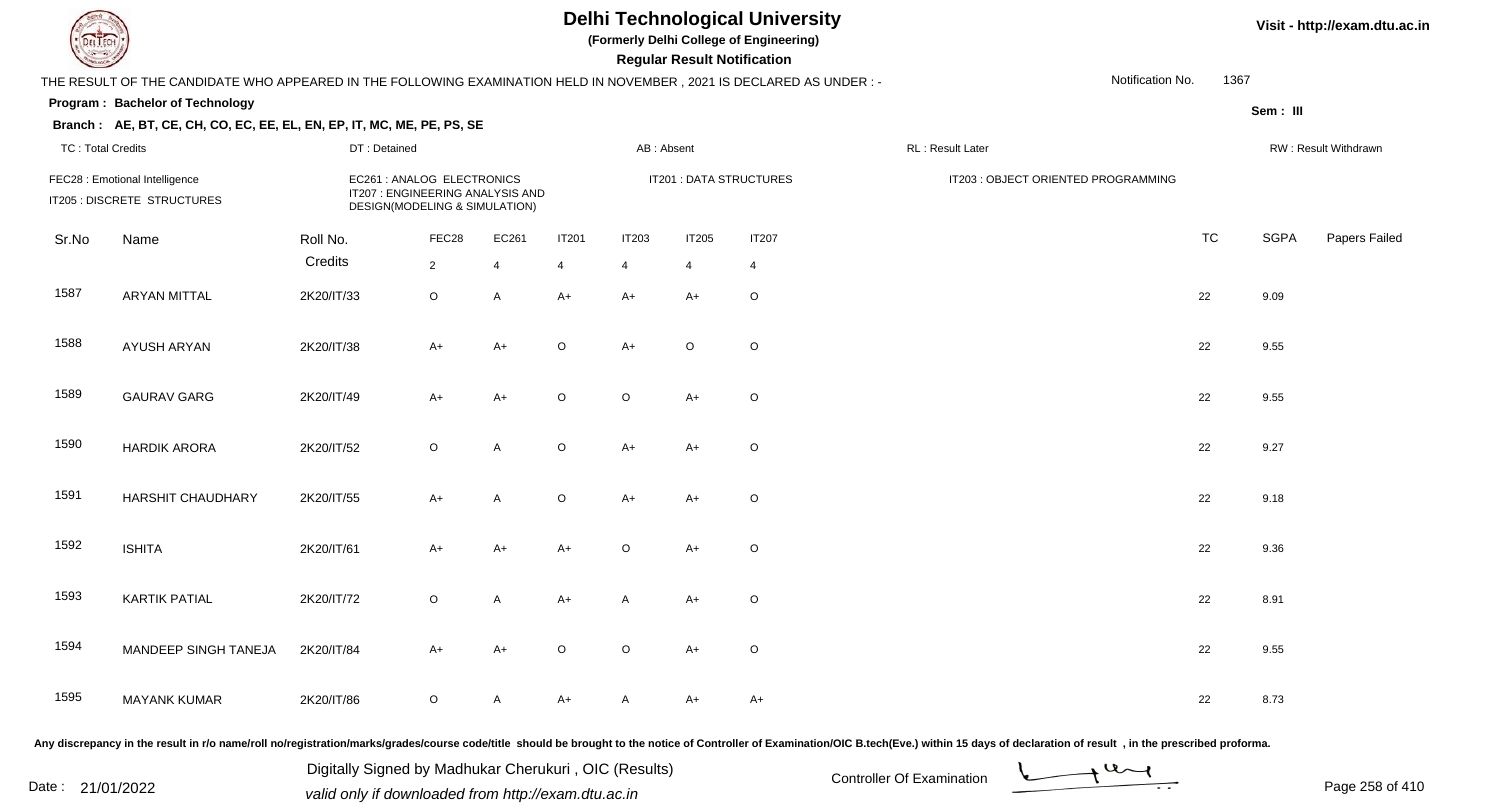**(Formerly Delhi College of Engineering)**

 **Regular Result Notification**

### **Visit - http://exam.dtu.ac.in**

THE RESULT OF THE CANDIDATE WHO APPEARED IN THE FOLLOWING EXAMINATION HELD IN NOVEMBER , 2021 IS DECLARED AS UNDER : -Notification No.

#### **Program : Bachelor of Technology**

**Branch : AE, BT, CE, CH, CO, EC, EE, EL, EN, EP, IT, MC, ME, PE, PS, SE**

**Sem : III**

1367

|       | <b>TC: Total Credits</b><br>DT: Detained                      |                     |                                                                                                | AB: Absent              |                                |                         | RL: Result Later        |                                | RW: Result Withdrawn                |           |      |               |
|-------|---------------------------------------------------------------|---------------------|------------------------------------------------------------------------------------------------|-------------------------|--------------------------------|-------------------------|-------------------------|--------------------------------|-------------------------------------|-----------|------|---------------|
|       | FEC28 : Emotional Intelligence<br>IT205 : DISCRETE STRUCTURES |                     | EC261: ANALOG ELECTRONICS<br>IT207 : ENGINEERING ANALYSIS AND<br>DESIGN(MODELING & SIMULATION) |                         |                                |                         |                         | IT201 : DATA STRUCTURES        | IT203 : OBJECT ORIENTED PROGRAMMING |           |      |               |
| Sr.No | Name                                                          | Roll No.<br>Credits | FEC28<br>$\overline{2}$                                                                        | EC261<br>$\overline{4}$ | <b>IT201</b><br>$\overline{4}$ | IT203<br>$\overline{4}$ | IT205<br>$\overline{4}$ | <b>IT207</b><br>$\overline{4}$ |                                     | <b>TC</b> | SGPA | Papers Failec |
|       |                                                               |                     | $\circ$                                                                                        | $\mathsf{A}$            | $A+$                           | $\mathsf{A}$            | $A+$                    | $A+$                           |                                     | 22        | 8.73 |               |
| 1596  | PARUL GOEL                                                    | 2K20/IT/97          | $A+$                                                                                           | $\mathsf{A}$            | $A+$                           | $\circ$                 | $\circ$                 | $\circ$                        |                                     | 22        | 9.36 |               |
| 1597  | PIYUSH KUMAR SHARMA                                           | 2K20/IT/100         | $A+$                                                                                           | $\mathsf{A}$            | $A+$                           | $A+$                    | $A+$                    | $A+$                           |                                     | 22        | 8.82 |               |
| 1598  | PRASHANT VASHISHT                                             | 2K20/IT/104         | $A+$                                                                                           | $\mathsf{A}$            | $A+$                           | $B+$                    | $A+$                    | $A+$                           |                                     | 22        | 8.45 |               |
| 1599  | RAJAT GARG                                                    | 2K20/IT/114         | $\circ$                                                                                        | $\mathsf{A}$            | $A+$                           | $A+$                    | A                       | $\circ$                        |                                     | 22        | 8.91 |               |
| 1600  | RICHA MODI                                                    | 2K20/IT/120         | $A+$                                                                                           | $\mathsf{A}$            | $\circ$                        | $A+$                    | $\circ$                 | $\circ$                        |                                     | 22        | 9.36 |               |
| 1601  | SHUBH PRATAP SINGH                                            | 2K20/IT/137         | $\circ$                                                                                        | $\mathsf{A}$            | $\circ$                        | $A+$                    | $A+$                    | O                              |                                     | 22        | 9.27 |               |

Any discrepancy in the result in r/o name/roll no/registration/marks/grades/course code/title should be brought to the notice of Controller of Examination/OIC B.tech(Eve.) within 15 days of declaration of result, in the pr

Date : 21/01/2022 Digital Digital of Microsofted Chemical Controller Of Examination Determination Page 259 of 41 Digitally Signed by Madhukar Cherukuri , OIC (Results)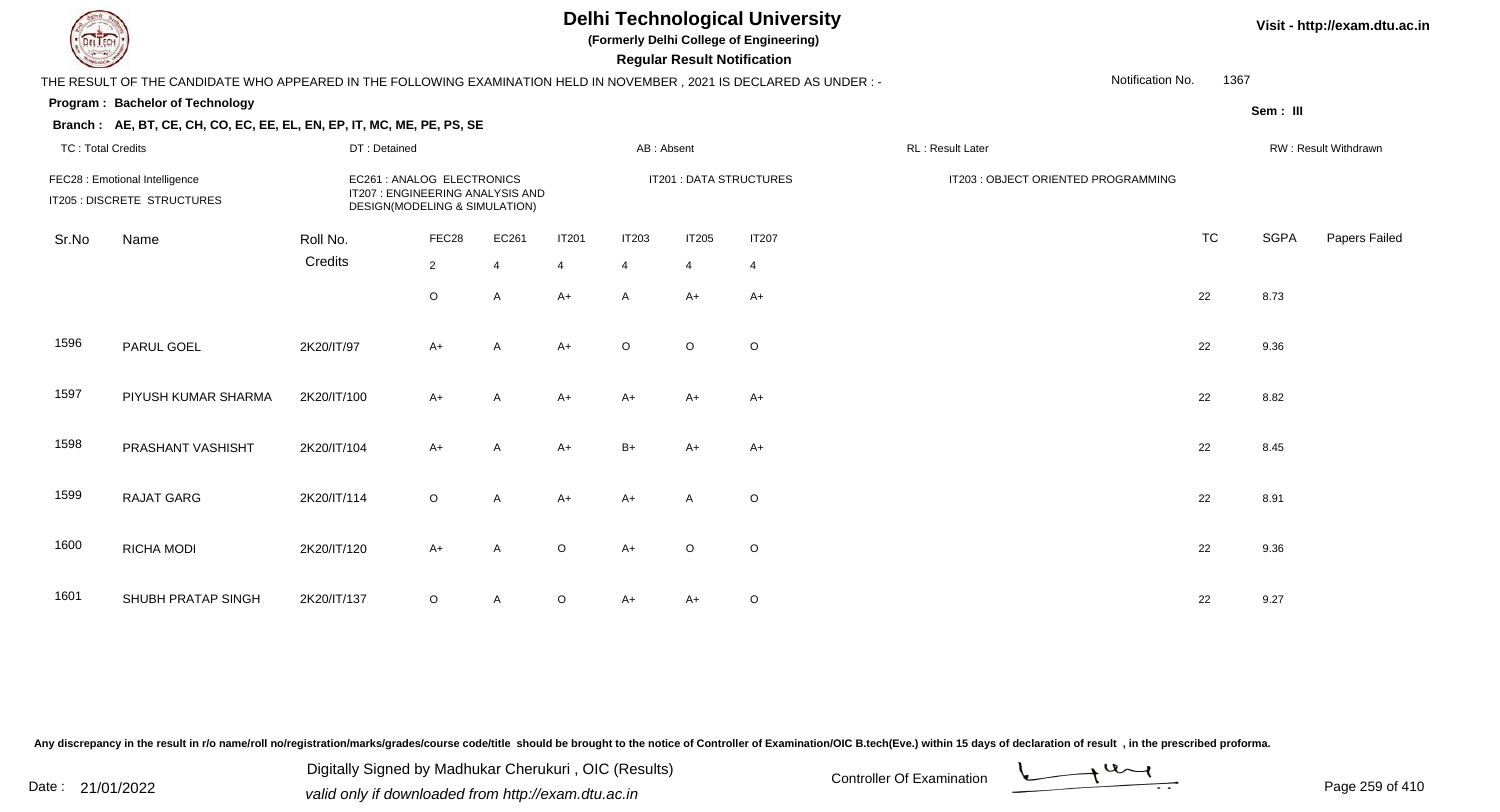**(Formerly Delhi College of Engineering)**

 **Regular Result Notification**

### **Visit - http://exam.dtu.ac.in**

THE RESULT OF THE CANDIDATE WHO APPEARED IN THE FOLLOWING EXAMINATION HELD IN NOVEMBER , 2021 IS DECLARED AS UNDER : -

#### **Program : Bachelor of Technology**

**Branch : AE, BT, CE, CH, CO, EC, EE, EL, EN, EP, IT, MC, ME, PE, PS, SE**

1367

Notification No.

# **Sem : III**

| TC: Total Credits |                                         | DT: Detained        |                                                                                                |                         |                                | AB: Absent        |                                |                                | RL : Result Later                   |           |      | RW : Result Withdrawn |
|-------------------|-----------------------------------------|---------------------|------------------------------------------------------------------------------------------------|-------------------------|--------------------------------|-------------------|--------------------------------|--------------------------------|-------------------------------------|-----------|------|-----------------------|
| FEC2 : SPORTS II  | IT205 : DISCRETE STRUCTURES             |                     | EC261: ANALOG ELECTRONICS<br>IT207 : ENGINEERING ANALYSIS AND<br>DESIGN(MODELING & SIMULATION) |                         |                                |                   |                                | IT201 : DATA STRUCTURES        | IT203 : OBJECT ORIENTED PROGRAMMING |           |      |                       |
| Sr.No             | Name                                    | Roll No.<br>Credits | FEC <sub>2</sub><br>$\overline{2}$                                                             | EC261<br>$\overline{4}$ | <b>IT201</b><br>$\overline{4}$ | <b>IT203</b><br>4 | <b>IT205</b><br>$\overline{4}$ | <b>IT207</b><br>$\overline{4}$ |                                     | <b>TC</b> | SGPA | Papers Failec         |
| 1602              | AHMAD AMIN NAZARI                       | 2K20/IT/11          | $A+$                                                                                           | A                       | $A+$                           | $\mathsf{A}$      | A                              | $\circ$                        |                                     | 22        | 8.64 |                       |
| 1603              | <b>ANKIT KHATRI</b>                     | 2K20/IT/23          | $A+$                                                                                           | A                       | $\circ$                        | $A+$              | $\circ$                        | $A+$                           |                                     | 22        | 9.18 |                       |
| 1604              | MANUEL VALDIR ALVES<br><b>FERNANDES</b> | 2K20/IT/85          | $A+$                                                                                           | $B+$                    | $\mathsf{A}$                   | $\mathsf{A}$      | A                              | A                              |                                     | 22        | 7.91 |                       |
| 1605              | PAWAN KUMAR MEENA                       | 2K20/IT/98          | $A+$                                                                                           | B                       | $A+$                           | $B+$              | $A+$                           | Α                              |                                     | 22        | 7.91 |                       |
| 1606              | PRIYRAJ SINGH RAGHAV                    | 2K20/IT/110         | $\mathsf{A}$                                                                                   | A                       | $A+$                           | A                 | $\mathsf{A}$                   | $A+$                           |                                     | 22        | 8.36 |                       |
| 1607              | SIDDHARTH BOSE                          | 2K20/IT/144         | $\mathsf{A}$                                                                                   | $B+$                    | $\mathsf{A}$                   | $B+$              | A+                             | $A+$                           |                                     | 22        | 8.00 |                       |

Any discrepancy in the result in r/o name/roll no/registration/marks/grades/course code/title should be brought to the notice of Controller of Examination/OIC B.tech(Eve.) within 15 days of declaration of result, in the pr

Date : 21/01/2022 Digital Digital of Microsofted Chemical Controller Of Examination Determination Page 260 of 41 Digitally Signed by Madhukar Cherukuri , OIC (Results)

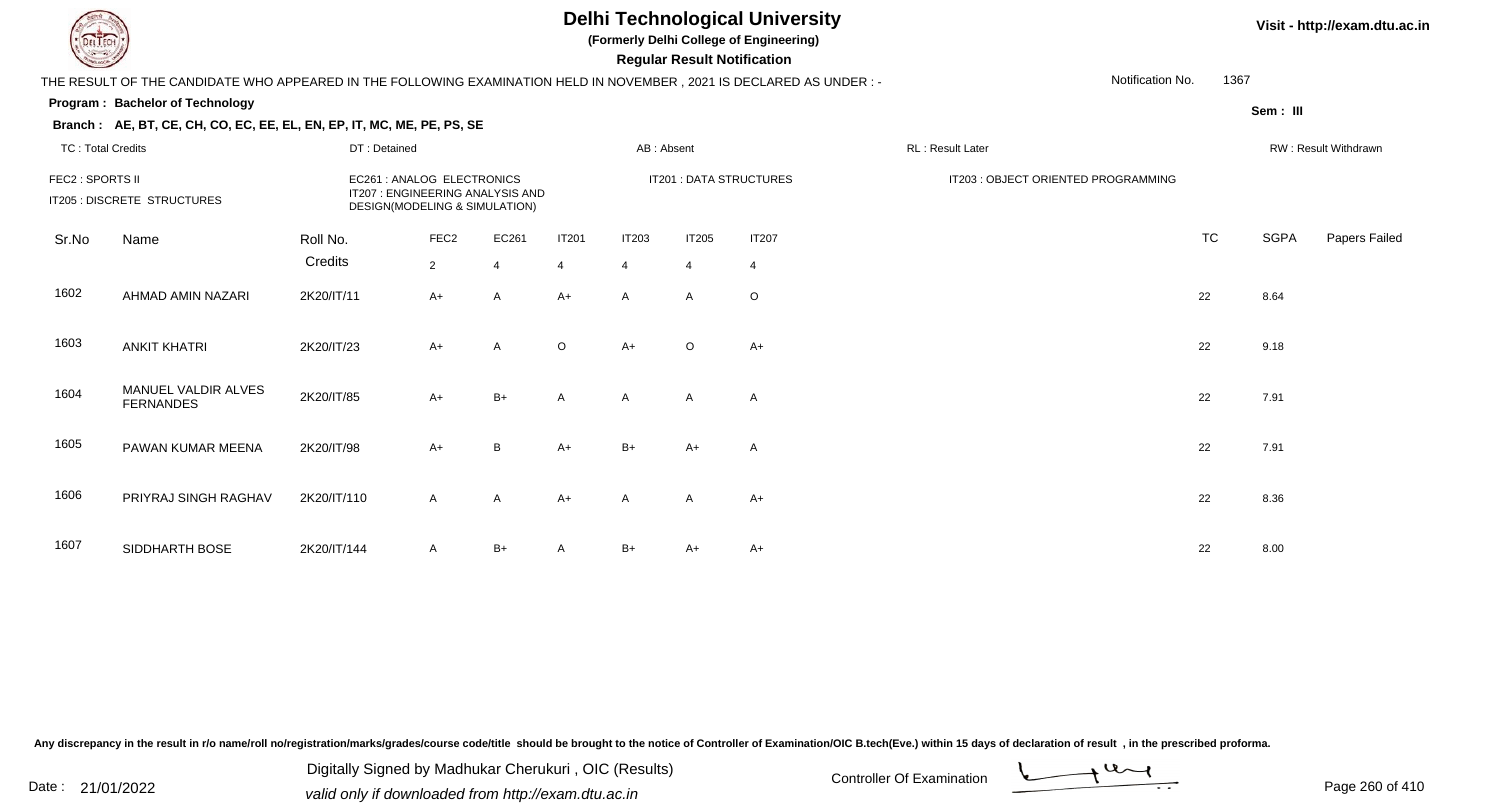**(Formerly Delhi College of Engineering)**

 **Regular Result Notification**

### **Visit - http://exam.dtu.ac.in**

|                          | THE RESULT OF THE CANDIDATE WHO APPEARED IN THE FOLLOWING EXAMINATION HELD IN NOVEMBER, 2021 IS DECLARED AS UNDER:- |              |                                                                                                 |              |              |                |                |                         |                                     | Notification No. | 1367 |          |                      |
|--------------------------|---------------------------------------------------------------------------------------------------------------------|--------------|-------------------------------------------------------------------------------------------------|--------------|--------------|----------------|----------------|-------------------------|-------------------------------------|------------------|------|----------|----------------------|
|                          | Program: Bachelor of Technology<br>Branch: AE, BT, CE, CH, CO, EC, EE, EL, EN, EP, IT, MC, ME, PE, PS, SE           |              |                                                                                                 |              |              |                |                |                         |                                     |                  |      | Sem: III |                      |
| <b>TC: Total Credits</b> |                                                                                                                     | DT: Detained |                                                                                                 |              |              |                | AB: Absent     |                         | RL : Result Later                   |                  |      |          | RW: Result Withdrawn |
|                          | FEC32 : LOGICAL REASONING<br>IT205 : DISCRETE STRUCTURES                                                            |              | EC261 : ANALOG ELECTRONICS<br>IT207 : ENGINEERING ANALYSIS AND<br>DESIGN(MODELING & SIMULATION) |              |              |                |                | IT201 : DATA STRUCTURES | IT203 : OBJECT ORIENTED PROGRAMMING |                  |      |          |                      |
| Sr.No                    | Name                                                                                                                | Roll No.     | FEC32                                                                                           | EC261        | <b>IT201</b> | <b>IT203</b>   | <b>IT205</b>   | <b>IT207</b>            |                                     |                  | TC   | SGPA     | Papers Failed        |
|                          |                                                                                                                     | Credits      | $\overline{2}$                                                                                  | 4            | 4            | $\overline{4}$ | $\overline{4}$ | 4                       |                                     |                  |      |          |                      |
| 1608                     | <b>ADITYA PRAKASH</b>                                                                                               | 2K20/IT/10   | $A+$                                                                                            | $\mathsf{A}$ | $\circ$      | $A+$           | $A+$           | $\circ$                 |                                     | 22               |      | 9.18     |                      |
| 1609                     | <b>AKSHAT BARWAL</b>                                                                                                | 2K20/IT/12   | $A+$                                                                                            | $\mathsf{A}$ | $A+$         | $A+$           | A              | $\circ$                 |                                     | 22               |      | 8.82     |                      |
| 1610                     | <b>AKSHAT ROHIL</b>                                                                                                 | 2K20/IT/13   | $\circ$                                                                                         | $\mathsf{A}$ | $A+$         | $A+$           | $A+$           | $\circ$                 |                                     | 22               |      | 9.09     |                      |
| 1611                     | <b>AMAN GOYAL</b>                                                                                                   | 2K20/IT/16   | $A+$                                                                                            | $B+$         | $A+$         | A              | $A+$           | $\circ$                 |                                     | 22               |      | 8.64     |                      |
| 1612                     | <b>AVIRAL GUPTA</b>                                                                                                 | 2K20/IT/37   | $A+$                                                                                            | $B+$         | $A+$         | $A+$           | $A+$           | $\circ$                 |                                     | 22               |      | 8.82     |                      |
| 1613                     | ISHAANVIR SARAN DAS                                                                                                 | 2K20/IT/59   | $A+$                                                                                            | $\, {\bf B}$ | $\mathsf O$  | $A+$           | $A+$           | $\circ$                 |                                     | 22               |      | 8.82     |                      |
| 1614                     | <b>ISHAN AGRAWAL</b>                                                                                                | 2K20/IT/60   | $\circ$                                                                                         | $\mathsf{A}$ | $\mathsf O$  | $A+$           | $A+$           | $\circ$                 |                                     | 22               |      | 9.27     |                      |
| 1615                     | <b>KANISHK TAYAL</b>                                                                                                | 2K20/IT/67   | $A+$                                                                                            | $\mathsf{A}$ | $\circ$      | $A+$           | $\mathsf O$    | $\circ$                 |                                     | 22               |      | 9.36     |                      |
| 1616                     | <b>KRITTIN NAGAR</b>                                                                                                | 2K20/IT/76   | $A+$                                                                                            | Α            | $\circ$      | $A+$           | $A+$           | $\circ$                 |                                     | 22               |      | 9.18     |                      |

Any discrepancy in the result in r/o name/roll no/registration/marks/grades/course code/title should be brought to the notice of Controller of Examination/OIC B.tech(Eve.) within 15 days of declaration of result, in the pr

Date : 21/01/2022 Digital Digital of Microsofted Chemical Controller Of Examination Determination Page 261 of 41 Digitally Signed by Madhukar Cherukuri , OIC (Results)

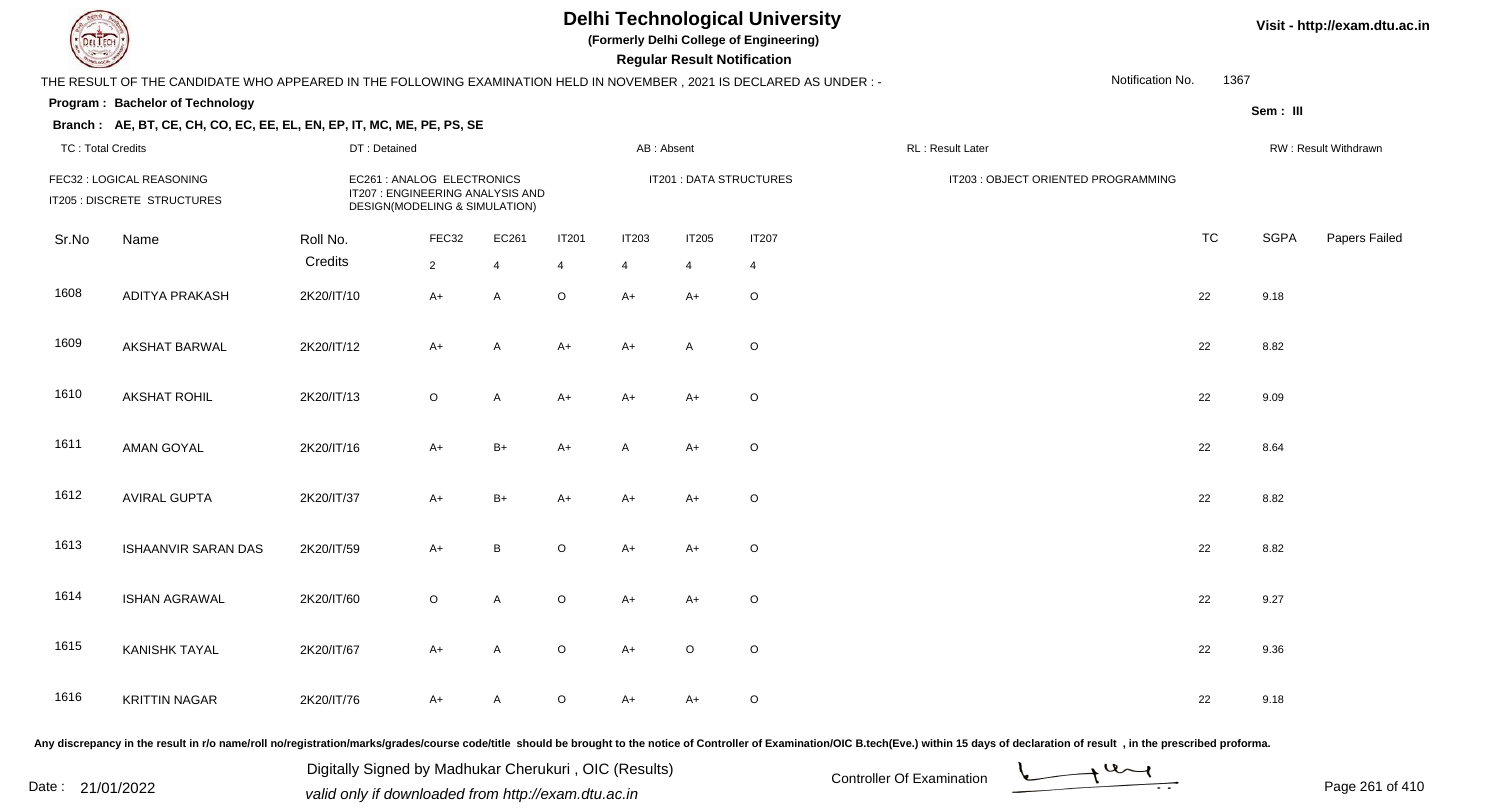**(Formerly Delhi College of Engineering)**

 **Regular Result Notification**

|                          | THE RESULT OF THE CANDIDATE WHO APPEARED IN THE FOLLOWING EXAMINATION HELD IN NOVEMBER, 2021 IS DECLARED AS UNDER :- |              |                                                                                                 |                |              |                           |              |                         |                                     |           |             |                      |
|--------------------------|----------------------------------------------------------------------------------------------------------------------|--------------|-------------------------------------------------------------------------------------------------|----------------|--------------|---------------------------|--------------|-------------------------|-------------------------------------|-----------|-------------|----------------------|
|                          | Program: Bachelor of Technology                                                                                      |              |                                                                                                 |                |              |                           |              |                         |                                     |           | Sem: III    |                      |
|                          | Branch: AE, BT, CE, CH, CO, EC, EE, EL, EN, EP, IT, MC, ME, PE, PS, SE                                               |              |                                                                                                 |                |              |                           |              |                         |                                     |           |             |                      |
| <b>TC: Total Credits</b> |                                                                                                                      | DT: Detained |                                                                                                 |                |              | AB: Absent                |              |                         | RL: Result Later                    |           |             | RW: Result Withdrawn |
|                          | FEC32 : LOGICAL REASONING<br>IT205 : DISCRETE STRUCTURES                                                             |              | EC261 : ANALOG ELECTRONICS<br>IT207 : ENGINEERING ANALYSIS AND<br>DESIGN(MODELING & SIMULATION) |                |              |                           |              | IT201 : DATA STRUCTURES | IT203 : OBJECT ORIENTED PROGRAMMING |           |             |                      |
| Sr.No                    | Name                                                                                                                 | Roll No.     | FEC32                                                                                           | EC261          | <b>IT201</b> | <b>IT203</b>              | <b>IT205</b> | <b>IT207</b>            |                                     | <b>TC</b> | <b>SGPA</b> | Papers Failed        |
|                          |                                                                                                                      | Credits      | $\overline{2}$                                                                                  | $\overline{4}$ | 4            | 4                         | 4            | 4                       |                                     |           |             |                      |
|                          |                                                                                                                      |              | $A+$                                                                                            | A              | $\mathsf O$  | $A+$                      | A+           | $\mathsf O$             |                                     | 22        | 9.18        |                      |
| 1617                     | <b>KUNAL DEO</b>                                                                                                     | 2K20/IT/78   | A+                                                                                              | A              | $A+$         | $\mathsf{A}$              | A            | $A+$                    |                                     | 22        | 8.45        |                      |
| 1618                     | LAKSHAY CHANDRA                                                                                                      | 2K20/IT/79   | $A+$                                                                                            | A              | $\circ$      | $A+$                      | A+           | $\circ$                 |                                     | 22        | 9.18        |                      |
| 1619                     | PRASHANT TIWARI                                                                                                      | 2K20/IT/103  | $\mathsf{A}$                                                                                    | A              | $A+$         | $\mathsf{A}$              | A            | $A+$                    |                                     | 22        | 8.36        |                      |
| 1620                     | PRATHAM                                                                                                              | 2K20/IT/105  | $A+$                                                                                            | $B+$           | $A+$         | A                         | $A+$         | $A+$                    |                                     | 22        | 8.45        |                      |
| 1621                     | RACHIT GUPTA                                                                                                         | 2K20/IT/112  | $A+$                                                                                            | B              | A            | $\boldsymbol{\mathsf{A}}$ | $A+$         | $A+$                    |                                     | 22        | 8.09        |                      |
| 1622                     | SATYAM KUMAR                                                                                                         | 2K20/IT/130  | $\circ$                                                                                         | A              | $A+$         | $A+$                      | A+           | $A+$                    |                                     | 22        | 8.91        |                      |
| 1623                     | <b>SRIJAN SAH</b>                                                                                                    | 2K20/IT/146  | $A+$                                                                                            | A              | $A+$         | $\mathsf{A}$              | $A+$         | $A+$                    |                                     | 22        | 8.64        |                      |
| 1624                     | <b>TUSHAR GIRI</b>                                                                                                   | 2K20/IT/153  | A+                                                                                              | A              | A+           | $A+$                      | A+           | $A+$                    |                                     | 22        | 8.82        |                      |

Any discrepancy in the result in r/o name/roll no/registration/marks/grades/course code/title should be brought to the notice of Controller of Examination/OIC B.tech(Eve.) within 15 days of declaration of result, in the pr

Date : 21/01/2022 Digital Digital of Microsofted Chemical Controller Of Examination Determination Page 262 of 41 Digitally Signed by Madhukar Cherukuri , OIC (Results)

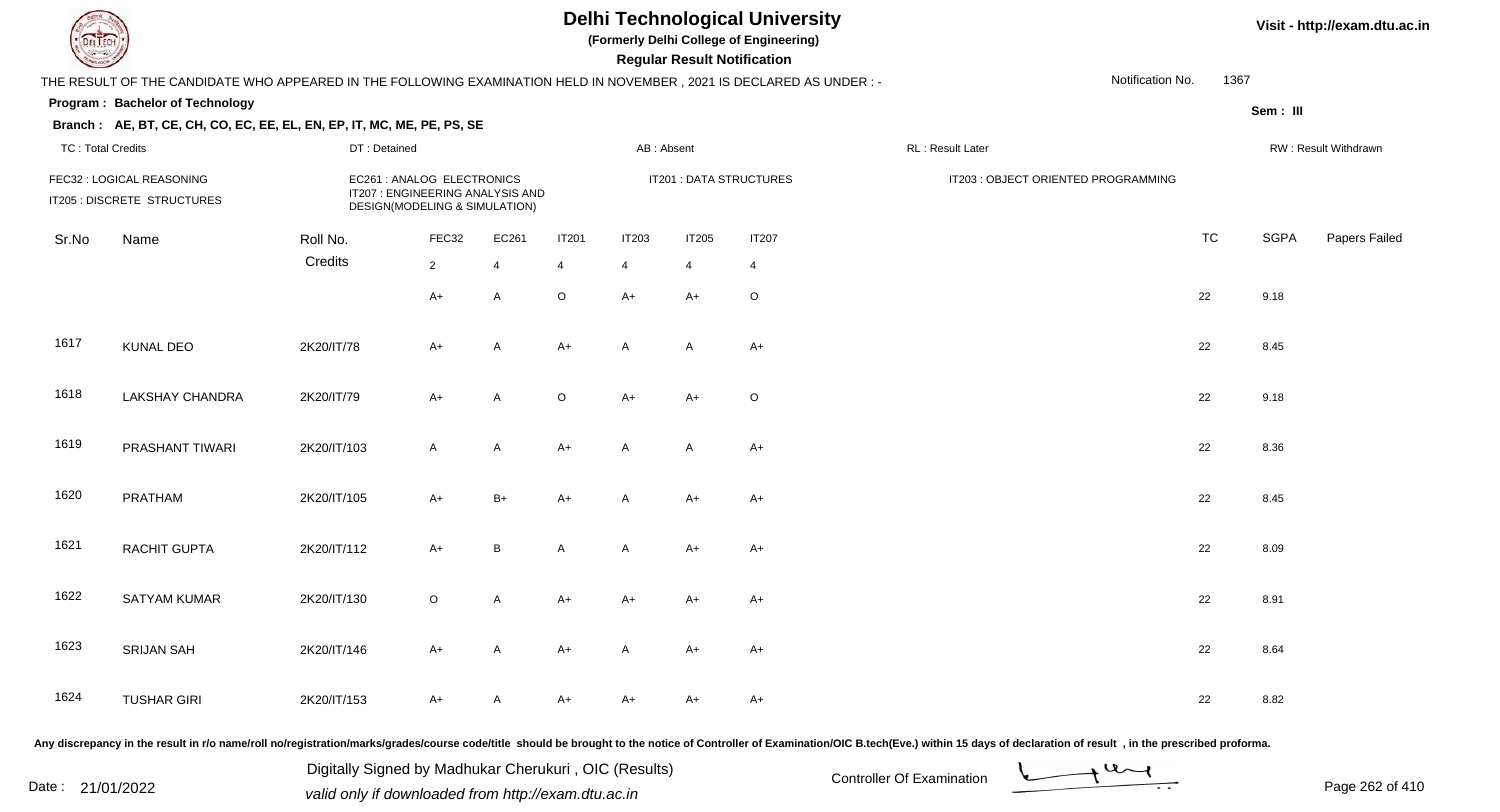**(Formerly Delhi College of Engineering)**

 **Regular Result Notification**

### **Visit - http://exam.dtu.ac.in**

THE RESULT OF THE CANDIDATE WHO APPEARED IN THE FOLLOWING EXAMINATION HELD IN NOVEMBER , 2021 IS DECLARED AS UNDER : -

#### **Program : Bachelor of Technology**

**Branch : AE, BT, CE, CH, CO, EC, EE, EL, EN, EP, IT, MC, ME, PE, PS, SE**

1367

Notification No.

**Sem : III**

| <b>TC: Total Credits</b> |                                                          | DT: Detained                                                                                    |                         |                         |                                | AB: Absent                     |                         |                                | RL: Result Later                    |           |             | RW: Result Withdrawn |
|--------------------------|----------------------------------------------------------|-------------------------------------------------------------------------------------------------|-------------------------|-------------------------|--------------------------------|--------------------------------|-------------------------|--------------------------------|-------------------------------------|-----------|-------------|----------------------|
|                          | FEC32 : LOGICAL REASONING<br>IT205 : DISCRETE STRUCTURES | EC261 : ANALOG ELECTRONICS<br>IT207 : ENGINEERING ANALYSIS AND<br>DESIGN(MODELING & SIMULATION) |                         |                         |                                |                                | IT201 : DATA STRUCTURES |                                | IT203 : OBJECT ORIENTED PROGRAMMING |           |             |                      |
| Sr.No                    | Name                                                     | Roll No.<br>Credits                                                                             | FEC32<br>$\overline{2}$ | EC261<br>$\overline{4}$ | <b>IT201</b><br>$\overline{4}$ | <b>IT203</b><br>$\overline{4}$ | IT205<br>$\overline{4}$ | <b>IT207</b><br>$\overline{4}$ |                                     | <b>TC</b> | <b>SGPA</b> | Papers Failed        |
|                          |                                                          |                                                                                                 | $A+$                    | $\mathsf{A}$            | $A+$                           | A+                             | $A+$                    | $A+$                           |                                     | 22        | 8.82        |                      |
| 1625                     | <b>UNMIK GYAWALI</b>                                     | 2K20/IT/154                                                                                     | $A+$                    | $B+$                    | $A+$                           | $A+$                           | $\mathsf{A}$            | $A+$                           |                                     | 22        | 8.45        |                      |
| 1626                     | <b>VISHAL GOSWAMI</b>                                    | 2K20/IT/164                                                                                     | $\mathsf{A}$            | $\mathsf{A}$            | $A+$                           | $A+$                           | $A+$                    | $A+$                           |                                     | 22        | 8.73        |                      |
| 1627                     | YAKSHAT SAROHA                                           | 2K20/IT/168                                                                                     | $A+$                    | $\mathsf{A}$            | $A+$                           | A+                             | A                       | A+                             |                                     | 22        | 8.64        |                      |

Any discrepancy in the result in r/o name/roll no/registration/marks/grades/course code/title should be brought to the notice of Controller of Examination/OIC B.tech(Eve.) within 15 days of declaration of result, in the pr

Date : 21/01/2022 Digital Digital of Microsofted Chemical Controller Of Examination Determination Page 263 of 41 Digitally Signed by Madhukar Cherukuri , OIC (Results)

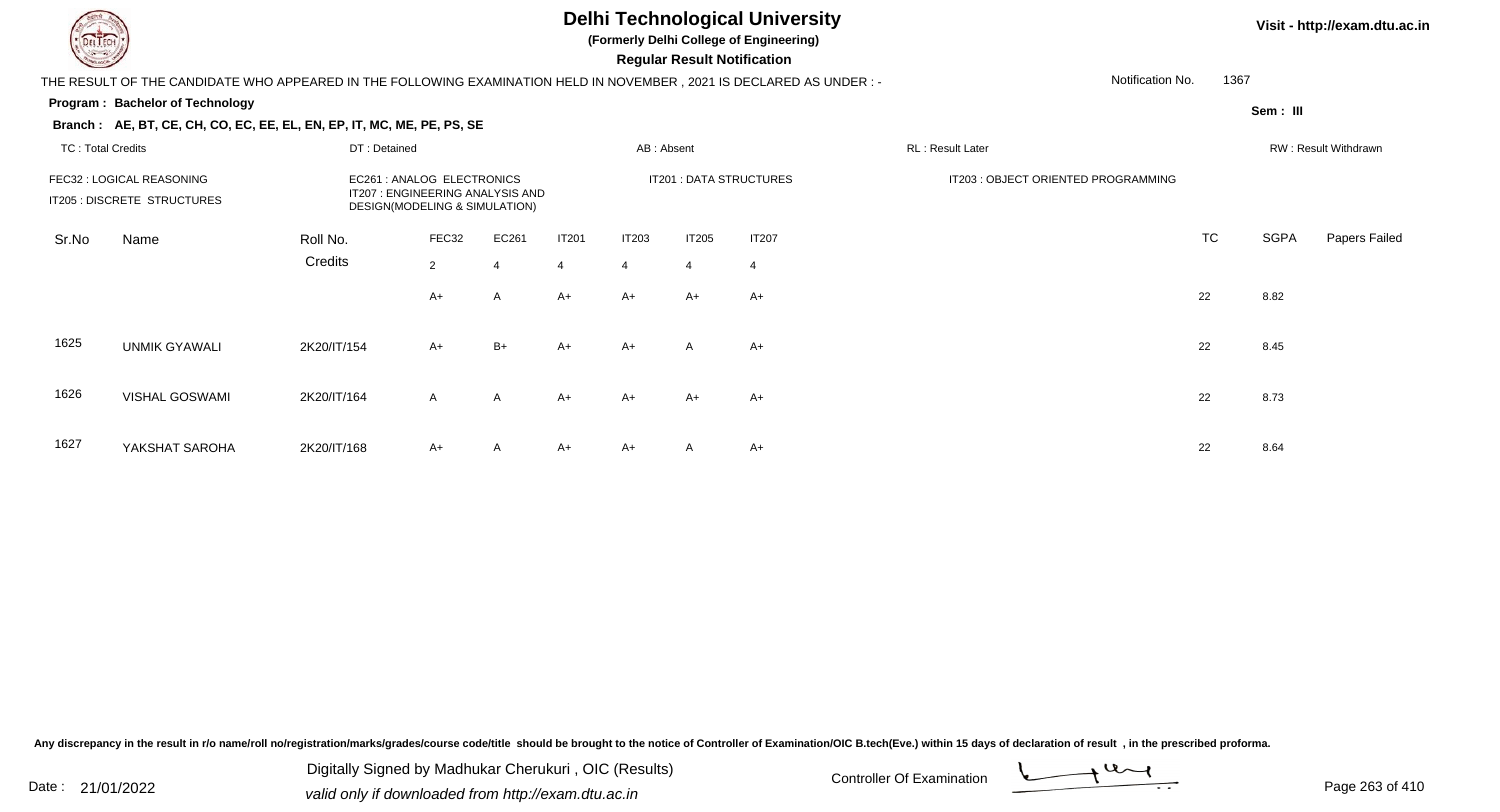**(Formerly Delhi College of Engineering)**

 **Regular Result Notification**

|                          | THE RESULT OF THE CANDIDATE WHO APPEARED IN THE FOLLOWING EXAMINATION HELD IN NOVEMBER, 2021 IS DECLARED AS UNDER :- |                                                                                                 |                |                |                |                |                |                                | Notification No.                    | 1367      |             |                      |
|--------------------------|----------------------------------------------------------------------------------------------------------------------|-------------------------------------------------------------------------------------------------|----------------|----------------|----------------|----------------|----------------|--------------------------------|-------------------------------------|-----------|-------------|----------------------|
|                          | Program: Bachelor of Technology                                                                                      |                                                                                                 |                |                |                |                |                |                                |                                     |           | Sem: III    |                      |
|                          | Branch: AE, BT, CE, CH, CO, EC, EE, EL, EN, EP, IT, MC, ME, PE, PS, SE                                               |                                                                                                 |                |                |                |                |                |                                |                                     |           |             |                      |
| <b>TC: Total Credits</b> |                                                                                                                      | DT: Detained                                                                                    |                |                |                | AB: Absent     |                |                                | RL: Result Later                    |           |             | RW: Result Withdrawn |
| FEC37: FRENCH            | IT205 : DISCRETE STRUCTURES                                                                                          | EC261 : ANALOG ELECTRONICS<br>IT207 : ENGINEERING ANALYSIS AND<br>DESIGN(MODELING & SIMULATION) |                |                |                |                |                | IT201 : DATA STRUCTURES        | IT203 : OBJECT ORIENTED PROGRAMMING |           |             |                      |
| Sr.No                    | Name                                                                                                                 | Roll No.                                                                                        | FEC37          | EC261          | <b>IT201</b>   | <b>IT203</b>   | <b>IT205</b>   | <b>IT207</b>                   |                                     | <b>TC</b> | <b>SGPA</b> | Papers Failed        |
|                          |                                                                                                                      | Credits                                                                                         | $\overline{2}$ | $\overline{4}$ | $\overline{4}$ | $\overline{4}$ | $\overline{4}$ | $\overline{4}$                 |                                     |           |             |                      |
| 1628                     | <b>AARYAN RAWAT</b>                                                                                                  | 2K20/IT/02                                                                                      | $\circ$        | A              | $A+$           | $A+$           | $A+$           | $\circ$                        |                                     | 22        | 9.09        |                      |
| 1629                     | <b>ARYAN KARKRA</b>                                                                                                  | 2K20/IT/31                                                                                      | $A+$           | A+             | $\circ$        | $\circ$        | $\circ$        | $\circ$                        |                                     | 22        | 9.73        |                      |
| 1630                     | <b>DIVYANSHU THAKUR</b>                                                                                              | 2K20/IT/47                                                                                      | $\circ$        | Α              | $\circ$        | $A+$           | $A+$           | $\circ$                        |                                     | 22        | 9.27        |                      |
| 1631                     | <b>MEHAK GARG</b>                                                                                                    | 2K20/IT/87                                                                                      | $\circ$        | A              | $A+$           | $\circ$        | $A+$           | $A+$                           |                                     | 22        | 9.09        |                      |
| FEC39: JAPANESE          | IT205 : DISCRETE STRUCTURES                                                                                          | EC261 : ANALOG ELECTRONICS<br>IT207 : ENGINEERING ANALYSIS AND<br>DESIGN(MODELING & SIMULATION) |                |                |                |                |                | <b>IT201 : DATA STRUCTURES</b> | IT203 : OBJECT ORIENTED PROGRAMMING |           |             |                      |
| Sr.No                    | Name                                                                                                                 | Roll No.                                                                                        | FEC39          | EC261          | <b>IT201</b>   | <b>IT203</b>   | <b>IT205</b>   | <b>IT207</b>                   |                                     | <b>TC</b> | <b>SGPA</b> | Papers Failed        |
|                          |                                                                                                                      | Credits                                                                                         | $\overline{2}$ | $\overline{4}$ | $\overline{4}$ | $\overline{4}$ | $\overline{4}$ | $\overline{4}$                 |                                     |           |             |                      |
| 1632                     | <b>HASSAN OMAR ALI</b>                                                                                               | 2K20/IT/56                                                                                      | $\mathsf C$    | P              | $\, {\bf B}$   | $B+$           | $\overline{A}$ | $B+$                           |                                     | 22        | 6.27        |                      |
| 1633                     | <b>NISHANT KUMAR</b>                                                                                                 | 2K20/IT/92                                                                                      | A              | A              | $A+$           | A              | $\circ$        | $A+$                           |                                     | 22        | 8.73        |                      |

Any discrepancy in the result in r/o name/roll no/registration/marks/grades/course code/title should be brought to the notice of Controller of Examination/OIC B.tech(Eve.) within 15 days of declaration of result, in the pr

Date : 21/01/2022 Digital Digital of Microsofted Chemical Controller Of Examination Determination Page 264 of 41 Digitally Signed by Madhukar Cherukuri , OIC (Results)

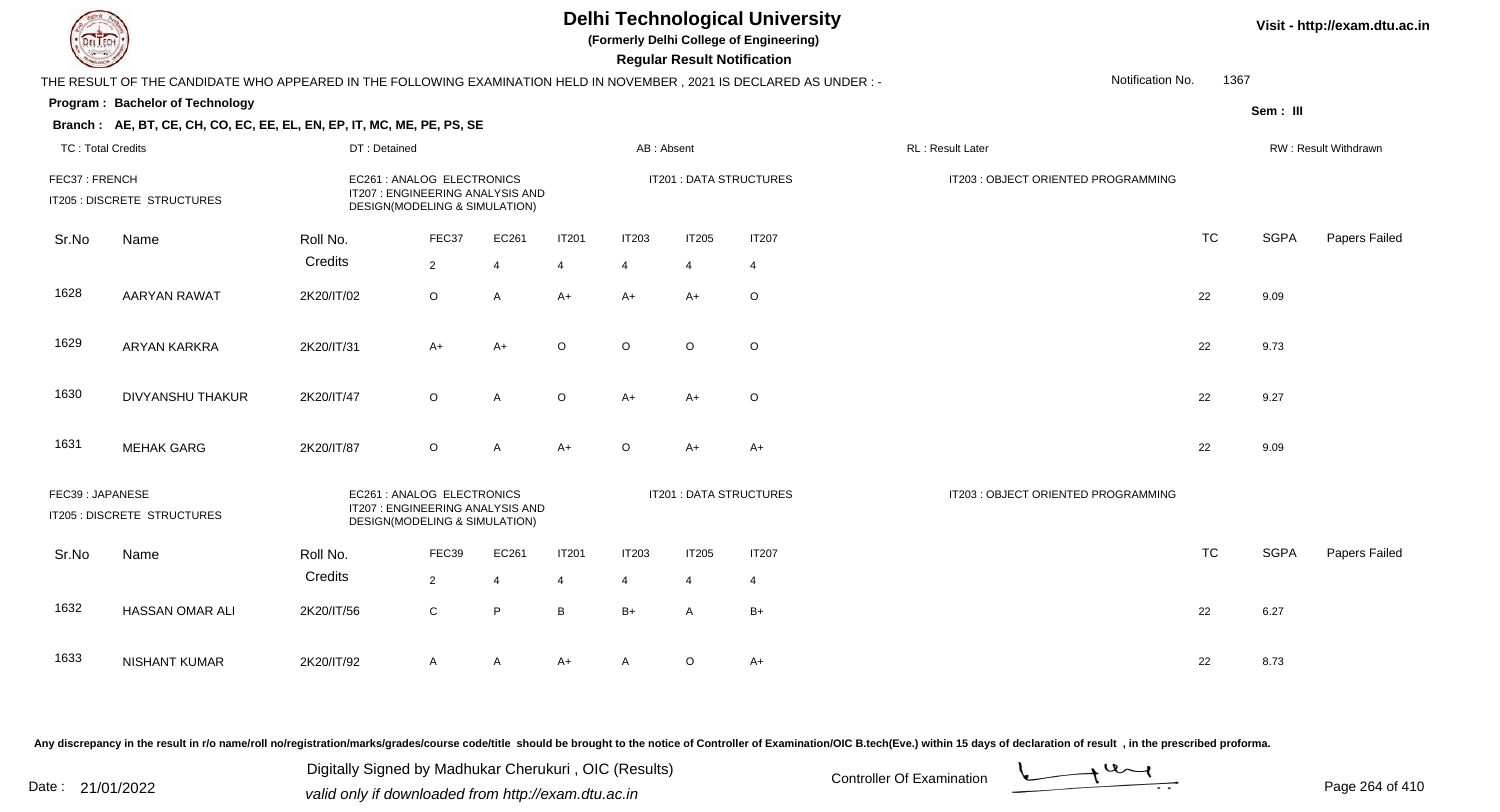**(Formerly Delhi College of Engineering)**

 **Regular Result Notification**

|                          | THE RESULT OF THE CANDIDATE WHO APPEARED IN THE FOLLOWING EXAMINATION HELD IN NOVEMBER, 2021 IS DECLARED AS UNDER :- |                                                                                                |                                                                                                |                |                | Notification No.<br>1367 |                         |                                     |                                     |           |             |                      |
|--------------------------|----------------------------------------------------------------------------------------------------------------------|------------------------------------------------------------------------------------------------|------------------------------------------------------------------------------------------------|----------------|----------------|--------------------------|-------------------------|-------------------------------------|-------------------------------------|-----------|-------------|----------------------|
|                          | Program: Bachelor of Technology                                                                                      |                                                                                                |                                                                                                |                |                |                          |                         |                                     |                                     |           | Sem: III    |                      |
|                          | Branch: AE, BT, CE, CH, CO, EC, EE, EL, EN, EP, IT, MC, ME, PE, PS, SE                                               |                                                                                                |                                                                                                |                |                |                          |                         |                                     |                                     |           |             |                      |
| <b>TC: Total Credits</b> |                                                                                                                      | DT: Detained                                                                                   |                                                                                                |                |                | AB: Absent               |                         |                                     | <b>RL: Result Later</b>             |           |             | RW: Result Withdrawn |
|                          | FEC3: PHYSICAL EDU SPORTS<br>IT205 : DISCRETE STRUCTURES                                                             |                                                                                                | EC261 : ANALOG ELECTRONICS<br>IT207: ENGINEERING ANALYSIS AND<br>DESIGN(MODELING & SIMULATION) |                |                |                          |                         | IT201 : DATA STRUCTURES             | IT203 : OBJECT ORIENTED PROGRAMMING |           |             |                      |
| Sr.No                    | Name                                                                                                                 | Roll No.                                                                                       | FEC <sub>3</sub>                                                                               | EC261          | <b>IT201</b>   | IT203                    | <b>IT205</b>            | <b>IT207</b>                        |                                     | <b>TC</b> | <b>SGPA</b> | Papers Failed        |
|                          |                                                                                                                      | Credits                                                                                        | 2                                                                                              | $\overline{4}$ | $\overline{4}$ | $\overline{4}$           | $\overline{4}$          | $\overline{4}$                      |                                     |           |             |                      |
| 1634                     | RAHUL VERMA                                                                                                          | 2K20/IT/113                                                                                    | $\overline{A}$                                                                                 | $\overline{A}$ | $A+$           | $A+$                     | $A+$                    | $A+$                                |                                     | 22        | 8.73        |                      |
| 1635                     | <b>ROHAN</b>                                                                                                         | 2K20/IT/121                                                                                    | $A+$                                                                                           | A              | $\circ$        | A+                       | $A+$                    | $\circ$                             |                                     | 22        | 9.18        |                      |
| FEC40: GERMAN            | IT205 : DISCRETE STRUCTURES                                                                                          | EC261 : ANALOG ELECTRONICS<br>IT207: ENGINEERING ANALYSIS AND<br>DESIGN(MODELING & SIMULATION) |                                                                                                |                |                |                          | IT201 : DATA STRUCTURES | IT203 : OBJECT ORIENTED PROGRAMMING |                                     |           |             |                      |
| Sr.No                    | Name                                                                                                                 | Roll No.                                                                                       | FEC40                                                                                          | EC261          | <b>IT201</b>   | <b>IT203</b>             | <b>IT205</b>            | <b>IT207</b>                        |                                     | <b>TC</b> | <b>SGPA</b> | Papers Failed        |
|                          |                                                                                                                      | Credits                                                                                        | $\overline{2}$                                                                                 | $\overline{4}$ | $\overline{4}$ | 4                        | $\overline{4}$          | 4                                   |                                     |           |             |                      |
| 1636                     | AVDHESH KUMAR SINGH                                                                                                  | 2K20/IT/36                                                                                     | $B+$                                                                                           | A              | $\circ$        | $A+$                     | $A+$                    | O                                   |                                     | 22        | 9.00        |                      |
| 1637                     | ROHAN GOSWAMI                                                                                                        | 2K20/IT/122                                                                                    | $A+$                                                                                           | $B+$           | $A+$           | $A+$                     | $A+$                    | $A+$                                |                                     | 22        | 8.64        |                      |
| 1638                     | SHUBHAM AGGARWAL                                                                                                     | 2K20/IT/138                                                                                    | $A+$                                                                                           | $B+$           | A+             | A+                       | A+                      | A+                                  |                                     | 22        | 8.64        |                      |

Any discrepancy in the result in r/o name/roll no/registration/marks/grades/course code/title should be brought to the notice of Controller of Examination/OIC B.tech(Eve.) within 15 days of declaration of result, in the pr

Date : 21/01/2022 Digital Digital of Microsofted Chemical Controller Of Examination Determination Page 265 of 41 Digitally Signed by Madhukar Cherukuri , OIC (Results)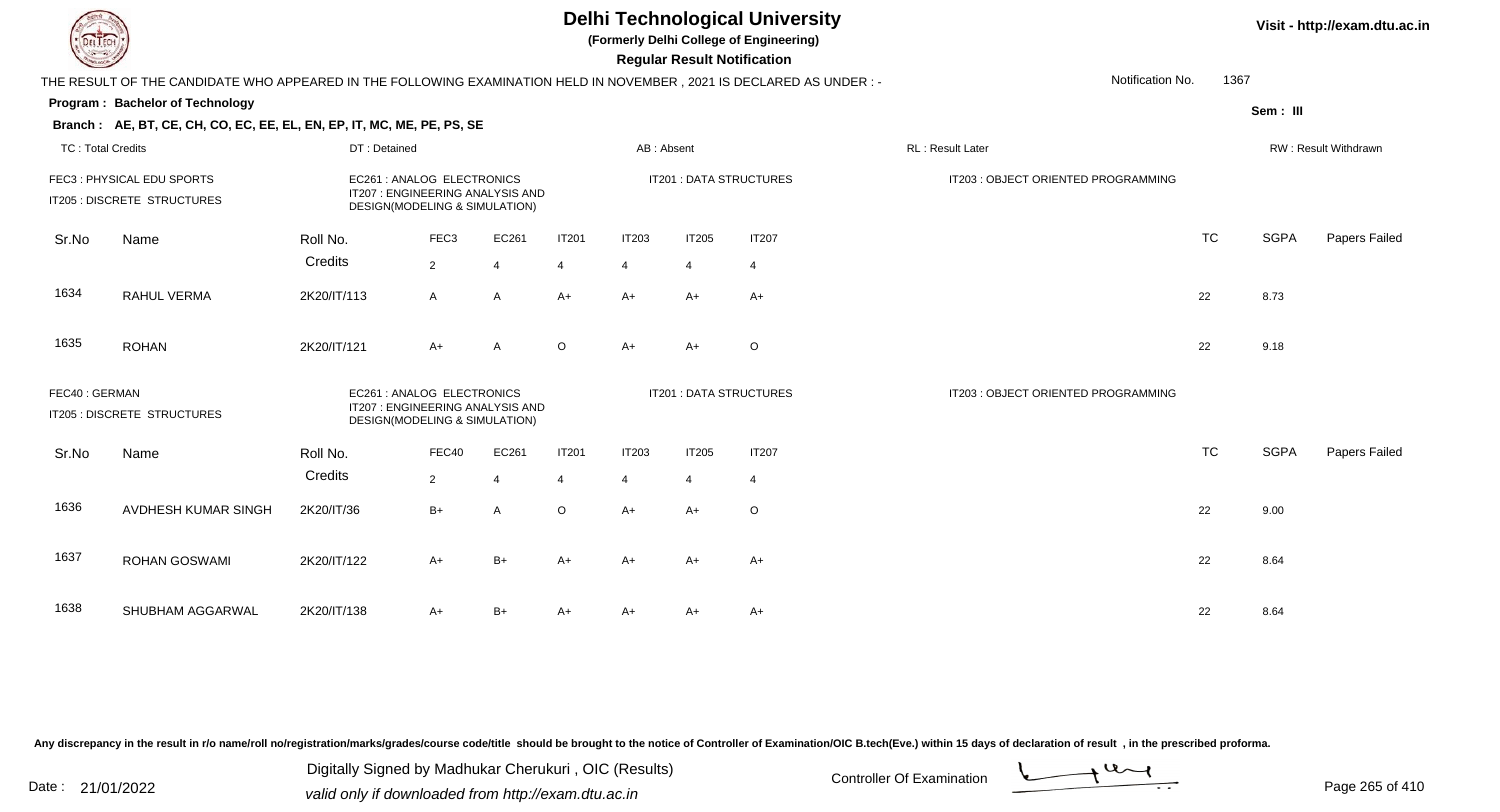**(Formerly Delhi College of Engineering)**

 **Regular Result Notification**

#### **Visit - http://exam.dtu.ac.in**

THE RESULT OF THE CANDIDATE WHO APPEARED IN THE FOLLOWING EXAMINATION HELD IN NOVEMBER , 2021 IS DECLARED AS UNDER : -

#### **Program : Bachelor of Technology**

**Branch : AE, BT, CE, CH, CO, EC, EE, EL, EN, EP, IT, MC, ME, PE, PS, SE**

**Sem : III**

1367

Notification No.

#### TC : Total Credits DT : Detainedd AB : Absent RL : Result Later RW : Result Withdrawn Sr.NoName Roll No. **Credits** FEC45 : ENGINEERING EXPLORATION EC261 : ANALOG ELECTRONICS IT201 : DATA STRUCTURES IT203 : OBJECT ORIENTED PROGRAMMINGIT205 : DISCRETE STRUCTURESDESIGN(MODELING & SIMULATION) FEC455 EC261 IT201 IT203 IT205 IT207 1T207 1T207 1T207 1TC TC SGPA Papers Failed 22 4 4 4 4 4 1639 AMAN BANSAL 2K20/IT/15 <sup>O</sup>O A A+ A A+ O 1640 PRIYANSH SAINI 2K20/IT/1099 O O B+ A+ A A A+ <br>
22 8.36 1641SANYAM MAHESHWARI 2K20/IT/129 9 O O A+ A+ A A O 22 8.91 1642SHUBHAM GULATI 2K20/IT/141 1 O O A A+ A+ A+ O 22 9.09 1643 VIKRANT KUMARR 2K20/IT/162 O A A+ A+ A+ A+ A+ C C C C 22 8.91

Any discrepancy in the result in r/o name/roll no/registration/marks/grades/course code/title should be brought to the notice of Controller of Examination/OIC B.tech(Eve.) within 15 days of declaration of result , in the p

Date : 21/01/2022 Digital Digital of Microsofted Chemical Controller Of Examination Determination Page 266 of 41

Digitally Signed by Madhukar Cherukuri , OIC (Results)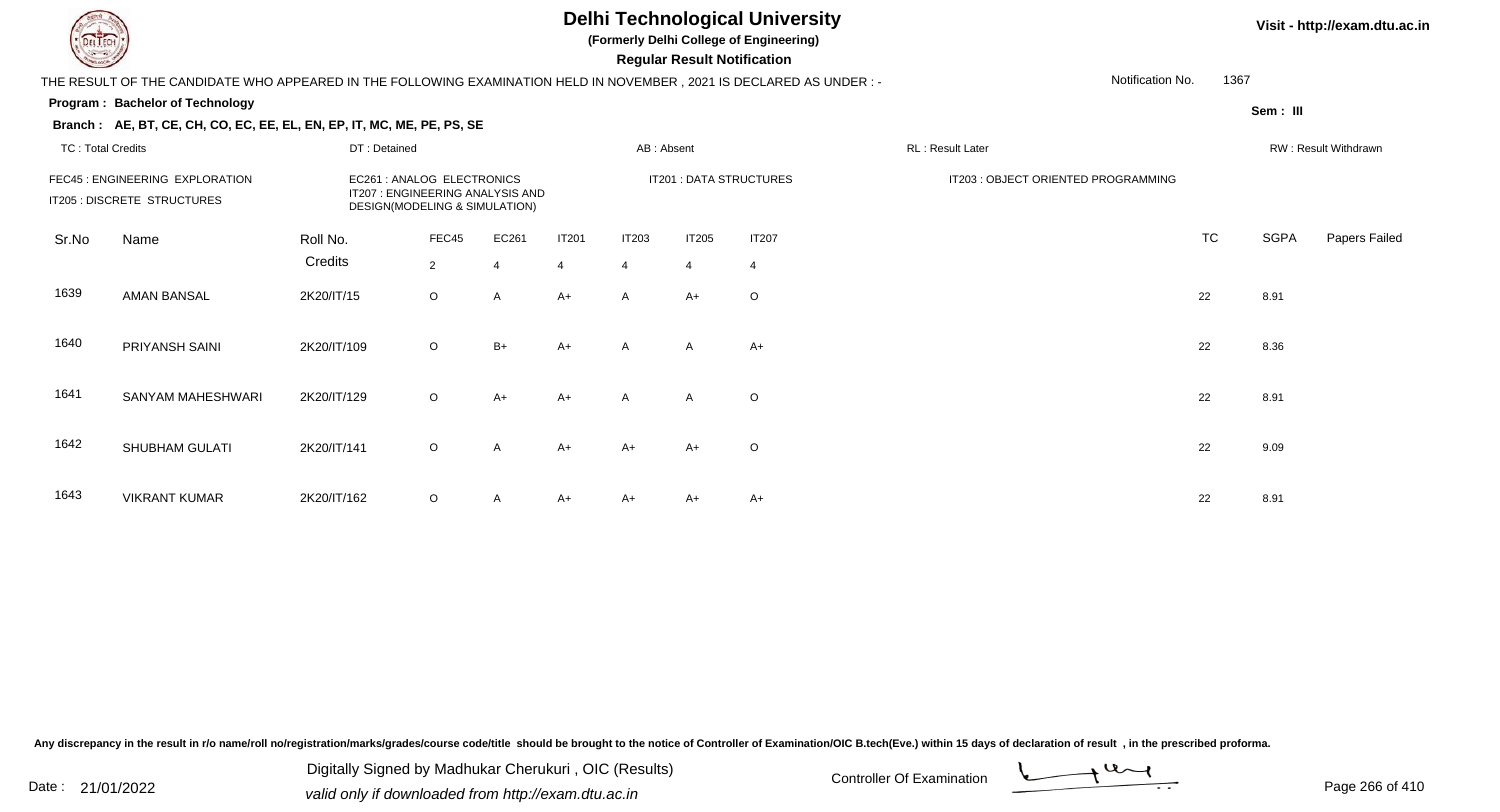**(Formerly Delhi College of Engineering)**

 **Regular Result Notification**

### **Visit - http://exam.dtu.ac.in**

|                          | THE RESULT OF THE CANDIDATE WHO APPEARED IN THE FOLLOWING EXAMINATION HELD IN NOVEMBER, 2021 IS DECLARED AS UNDER :- |                     |                                                                                                 |                         |                   |                                |                                |                         |                                     | Notification No. | 1367      |             |                      |
|--------------------------|----------------------------------------------------------------------------------------------------------------------|---------------------|-------------------------------------------------------------------------------------------------|-------------------------|-------------------|--------------------------------|--------------------------------|-------------------------|-------------------------------------|------------------|-----------|-------------|----------------------|
|                          | Program: Bachelor of Technology                                                                                      |                     |                                                                                                 |                         |                   |                                |                                |                         |                                     |                  |           | Sem: III    |                      |
| <b>TC: Total Credits</b> | Branch: AE, BT, CE, CH, CO, EC, EE, EL, EN, EP, IT, MC, ME, PE, PS, SE                                               | DT: Detained        |                                                                                                 |                         |                   |                                | AB: Absent                     |                         | RL: Result Later                    |                  |           |             | RW: Result Withdrawn |
|                          | FEC46 : TECHNICAL COMMUNICATION<br>IT205 : DISCRETE STRUCTURES                                                       |                     | EC261 : ANALOG ELECTRONICS<br>IT207 : ENGINEERING ANALYSIS AND<br>DESIGN(MODELING & SIMULATION) |                         |                   |                                |                                | IT201 : DATA STRUCTURES | IT203 : OBJECT ORIENTED PROGRAMMING |                  |           |             |                      |
| Sr.No                    | Name                                                                                                                 | Roll No.<br>Credits | FEC46<br>$\overline{2}$                                                                         | EC261<br>$\overline{4}$ | <b>IT201</b><br>4 | <b>IT203</b><br>$\overline{4}$ | <b>IT205</b><br>$\overline{4}$ | <b>IT207</b><br>4       |                                     |                  | <b>TC</b> | <b>SGPA</b> | Papers Failed        |
| 1644                     | ARUL PANDITA                                                                                                         | 2K20/IT/28          | $A+$                                                                                            | $\mathsf{A}$            | $A+$              | $A+$                           | $\mathsf{A}$                   | $\circ$                 |                                     |                  | 22        | 8.82        |                      |
| 1645                     | <b>ARYAN MEHTA</b>                                                                                                   | 2K20/IT/32          | $\circ$                                                                                         | A                       | $\circ$           | $A+$                           | $A+$                           | $\circ$                 |                                     |                  | 22        | 9.27        |                      |
| 1646                     | <b>FAHAD NAZMI</b>                                                                                                   | 2K20/IT/48          | $A+$                                                                                            | A                       | $\circ$           | $\circ$                        | $\mathsf O$                    | $\circ$                 |                                     |                  | 22        | 9.55        |                      |
| 1647                     | JASKARAN KAMBOJ                                                                                                      | 2K20/IT/65          | $\mathsf{A}$                                                                                    | A                       | $A+$              | $\circ$                        | $A+$                           | $\circ$                 |                                     |                  | 22        | 9.09        |                      |
| 1648                     | <b>KAPIL DEV</b>                                                                                                     | 2K20/IT/69          | $A+$                                                                                            | $B+$                    | $A+$              | $A+$                           | $A+$                           | $\circ$                 |                                     |                  | 22        | 8.82        |                      |
| 1649                     | <b>KARTIK ANAND</b>                                                                                                  | 2K20/IT/71          | $A+$                                                                                            | A                       | $A+$              | A                              | $A+$                           | $\circ$                 |                                     |                  | 22        | 8.82        |                      |
| 1650                     | <b>NALIN DEWAN</b>                                                                                                   | 2K20/IT/88          | $A+$                                                                                            | A                       | O                 | $A+$                           | $\circ$                        | $\circ$                 |                                     |                  | 22        | 9.36        |                      |
| 1651                     | PARTH GUPTA                                                                                                          | 2K20/IT/96          | $\circ$                                                                                         | $A+$                    | $\circ$           | $\circ$                        | $\circ$                        | $\circ$                 |                                     |                  | 22        | 9.82        |                      |
| 1652                     | PRAVEEN KUMAR                                                                                                        | 2K20/IT/106         | A+                                                                                              | B+                      | A+                | $\mathsf{A}$                   | $A+$                           | A+                      |                                     |                  | 22        | 8.45        |                      |

Any discrepancy in the result in r/o name/roll no/registration/marks/grades/course code/title should be brought to the notice of Controller of Examination/OIC B.tech(Eve.) within 15 days of declaration of result, in the pr

Date : 21/01/2022 Digital Digital of Microsofted Chemical Controller Of Examination Determination Page 267 of 41 Digitally Signed by Madhukar Cherukuri , OIC (Results)

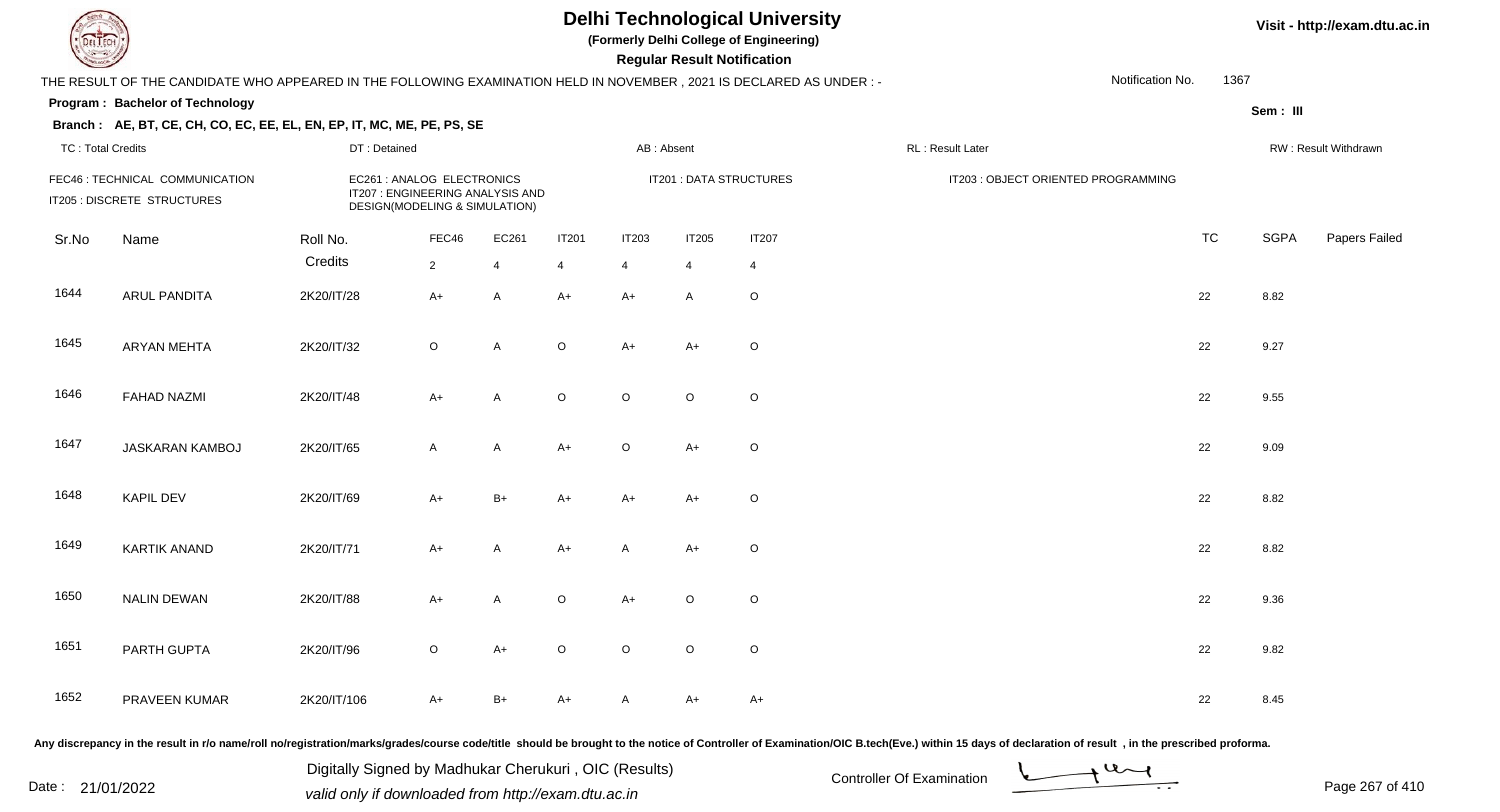|                          | <b>Delhi Technological University</b><br>Visit - http://exam.dtu.ac.in<br>(Formerly Delhi College of Engineering)<br><b>Regular Result Notification</b>           |              |                                                                                                |                          |              |                |                |                         |                                     |           |             |                      |  |  |
|--------------------------|-------------------------------------------------------------------------------------------------------------------------------------------------------------------|--------------|------------------------------------------------------------------------------------------------|--------------------------|--------------|----------------|----------------|-------------------------|-------------------------------------|-----------|-------------|----------------------|--|--|
|                          | THE RESULT OF THE CANDIDATE WHO APPEARED IN THE FOLLOWING EXAMINATION HELD IN NOVEMBER , 2021 IS DECLARED AS UNDER : -                                            |              |                                                                                                |                          |              |                |                |                         | Notification No.                    | 1367      |             |                      |  |  |
|                          | Program: Bachelor of Technology                                                                                                                                   |              |                                                                                                |                          |              |                |                |                         |                                     |           | Sem: III    |                      |  |  |
|                          | Branch: AE, BT, CE, CH, CO, EC, EE, EL, EN, EP, IT, MC, ME, PE, PS, SE                                                                                            |              |                                                                                                |                          |              |                |                |                         |                                     |           |             |                      |  |  |
| <b>TC: Total Credits</b> |                                                                                                                                                                   | DT: Detained |                                                                                                |                          |              | AB: Absent     |                |                         | RL: Result Later                    |           |             | RW: Result Withdrawn |  |  |
|                          | FEC46 : TECHNICAL COMMUNICATION<br>EC261 : ANALOG ELECTRONICS<br>IT207 : ENGINEERING ANALYSIS AND<br>IT205 : DISCRETE STRUCTURES<br>DESIGN(MODELING & SIMULATION) |              |                                                                                                |                          |              |                |                | IT201 : DATA STRUCTURES | IT203 : OBJECT ORIENTED PROGRAMMING |           |             |                      |  |  |
| Sr.No                    | Name                                                                                                                                                              | Roll No.     | FEC46                                                                                          | EC261                    | <b>IT201</b> | <b>IT203</b>   | <b>IT205</b>   | <b>IT207</b>            |                                     | <b>TC</b> | <b>SGPA</b> | Papers Failed        |  |  |
|                          |                                                                                                                                                                   | Credits      | $\overline{2}$                                                                                 | $\boldsymbol{\varDelta}$ | 4            | 4              | $\overline{4}$ | $\overline{4}$          |                                     |           |             |                      |  |  |
|                          |                                                                                                                                                                   |              | A+                                                                                             | $B+$                     | $A+$         | $\mathsf{A}$   | A+             | $A+$                    |                                     | 22        | 8.45        |                      |  |  |
| 1653                     | SHIVAM VERMA                                                                                                                                                      | 2K20/IT/133  | $A+$                                                                                           | $\overline{A}$           | $A+$         | $\mathsf{A}$   | $A+$           | $A+$                    |                                     | 22        | 8.64        |                      |  |  |
| 1654                     | VAIBHAV                                                                                                                                                           | 2K20/IT/158  | $\circ$                                                                                        | A                        | $\Omega$     | $A+$           | A+             | A+                      |                                     | 22        | 9.09        |                      |  |  |
|                          | FEC47 : VALUE DRIVEN LEADERSHIP<br>IT205 : DISCRETE STRUCTURES                                                                                                    |              | EC261 : ANALOG ELECTRONICS<br>IT207: ENGINEERING ANALYSIS AND<br>DESIGN(MODELING & SIMULATION) |                          |              |                |                | IT201 : DATA STRUCTURES | IT203 : OBJECT ORIENTED PROGRAMMING |           |             |                      |  |  |
| Sr.No                    | Name                                                                                                                                                              | Roll No.     | FEC47                                                                                          | EC261                    | <b>IT201</b> | <b>IT203</b>   | <b>IT205</b>   | <b>IT207</b>            |                                     | <b>TC</b> | <b>SGPA</b> | Papers Failed        |  |  |
|                          |                                                                                                                                                                   | Credits      | $\overline{2}$                                                                                 | $\overline{4}$           | 4            | $\overline{4}$ | $\overline{4}$ | $\overline{4}$          |                                     |           |             |                      |  |  |
| 1655                     | PRANJAL SINGLA                                                                                                                                                    | 2K20/IT/102  | $\circ$                                                                                        | $B+$                     | $A+$         | $\circ$        | O              | $A+$                    |                                     | 22        | 9.09        |                      |  |  |

一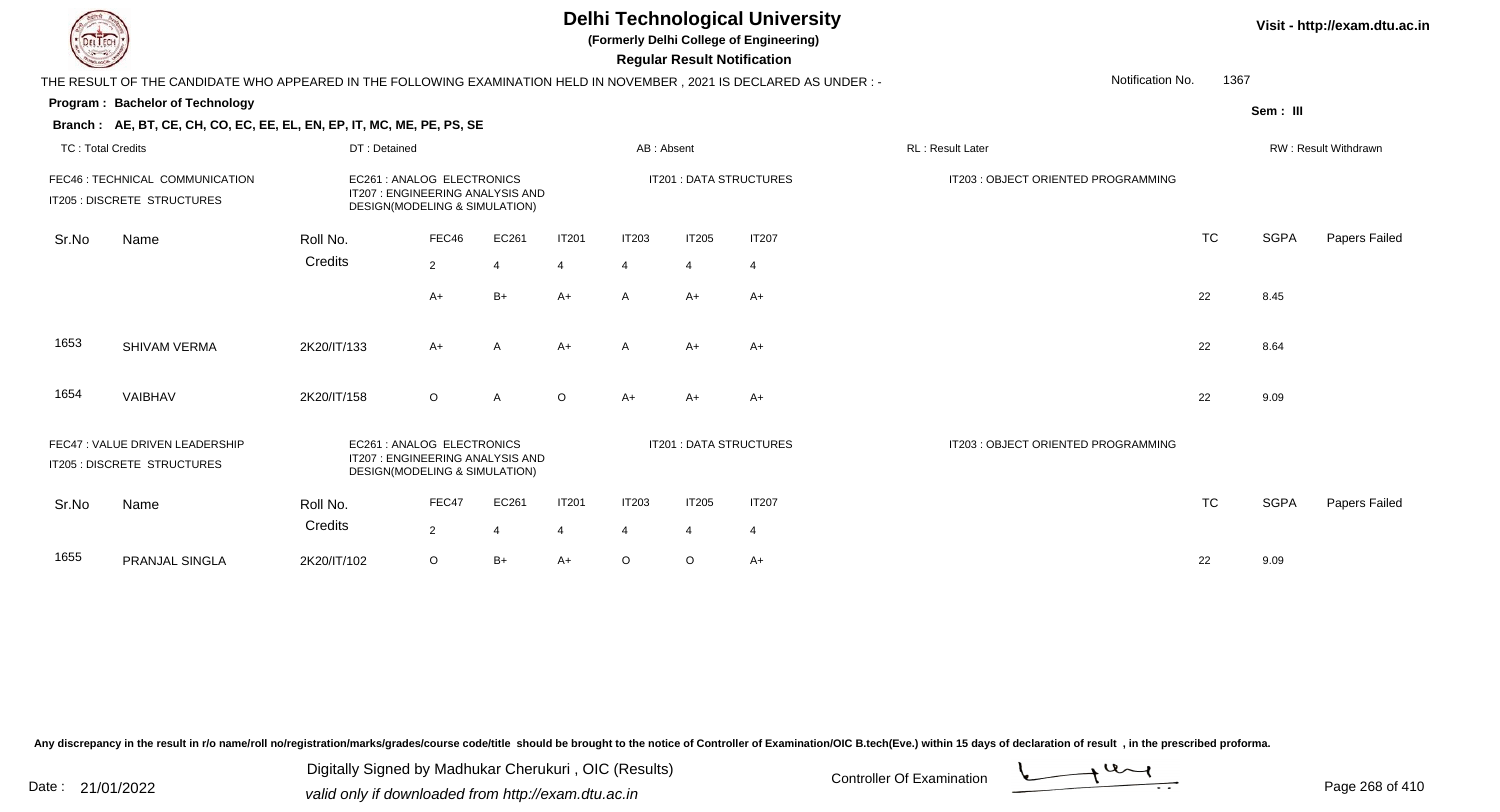**(Formerly Delhi College of Engineering)**

 **Regular Result Notification**

|                          | Notification No.<br>1367<br>THE RESULT OF THE CANDIDATE WHO APPEARED IN THE FOLLOWING EXAMINATION HELD IN NOVEMBER, 2021 IS DECLARED AS UNDER: -                           |              |                                                                                                |                          |                |                |                |                                |                                     |           |             |                      |  |  |
|--------------------------|----------------------------------------------------------------------------------------------------------------------------------------------------------------------------|--------------|------------------------------------------------------------------------------------------------|--------------------------|----------------|----------------|----------------|--------------------------------|-------------------------------------|-----------|-------------|----------------------|--|--|
|                          | Program: Bachelor of Technology                                                                                                                                            |              |                                                                                                |                          |                |                |                |                                |                                     |           | Sem : III   |                      |  |  |
|                          | Branch: AE, BT, CE, CH, CO, EC, EE, EL, EN, EP, IT, MC, ME, PE, PS, SE                                                                                                     |              |                                                                                                |                          |                |                |                |                                |                                     |           |             |                      |  |  |
| <b>TC: Total Credits</b> |                                                                                                                                                                            | DT: Detained |                                                                                                |                          |                | AB: Absent     |                |                                | RL: Result Later                    |           |             | RW: Result Withdrawn |  |  |
|                          | FEC48 : INTRODUCTION TO BIOLOGICAL SCIENCE<br>EC261: ANALOG ELECTRONICS<br>IT207: ENGINEERING ANALYSIS AND<br>IT205 : DISCRETE STRUCTURES<br>DESIGN(MODELING & SIMULATION) |              |                                                                                                |                          |                |                |                | <b>IT201: DATA STRUCTURES</b>  | IT203 : OBJECT ORIENTED PROGRAMMING |           |             |                      |  |  |
| Sr.No                    | Name                                                                                                                                                                       | Roll No.     | FEC48                                                                                          | EC261                    | <b>IT201</b>   | <b>IT203</b>   | <b>IT205</b>   | <b>IT207</b>                   |                                     | <b>TC</b> | <b>SGPA</b> | Papers Failed        |  |  |
|                          |                                                                                                                                                                            | Credits      | $\overline{2}$                                                                                 | $\boldsymbol{\varDelta}$ | $\overline{4}$ | $\overline{4}$ | $\overline{4}$ | $\overline{4}$                 |                                     |           |             |                      |  |  |
| 1656                     | <b>ABHAY BANYAL</b>                                                                                                                                                        | 2K20/IT/04   | $\circ$                                                                                        | A                        | $A+$           | $A+$           | $\mathsf{A}$   | $\circ$                        |                                     | 22        | 8.91        |                      |  |  |
| 1657                     | <b>SAKSHAM SHARMA</b>                                                                                                                                                      | 2K20/IT/126  | $A+$                                                                                           | B                        | A              | $B+$           | A              | $A+$                           |                                     | 22        | 7.73        |                      |  |  |
|                          | FEC53: Communicative Hindi<br>IT205 : DISCRETE STRUCTURES                                                                                                                  |              | EC261: ANALOG ELECTRONICS<br>IT207 : ENGINEERING ANALYSIS AND<br>DESIGN(MODELING & SIMULATION) |                          |                |                |                | <b>IT201 : DATA STRUCTURES</b> | IT203: OBJECT ORIENTED PROGRAMMING  |           |             |                      |  |  |
| Sr.No                    | Name                                                                                                                                                                       | Roll No.     | FEC53                                                                                          | EC261                    | <b>IT201</b>   | <b>IT203</b>   | <b>IT205</b>   | <b>IT207</b>                   |                                     | <b>TC</b> | <b>SGPA</b> | Papers Failed        |  |  |
|                          |                                                                                                                                                                            | Credits      | $\overline{2}$                                                                                 |                          | $\overline{4}$ | $\overline{4}$ | $\overline{4}$ | $\overline{4}$                 |                                     |           |             |                      |  |  |
| 1658                     | ASHUTOSH BHATTARAI                                                                                                                                                         | 2K20/IT/35   | $A+$                                                                                           |                          | $\circ$        | A+             | A+             | A+                             |                                     | 22        | 9.00        |                      |  |  |

Any discrepancy in the result in r/o name/roll no/registration/marks/grades/course code/title should be brought to the notice of Controller of Examination/OIC B.tech(Eve.) within 15 days of declaration of result, in the pr

Date : 21/01/2022 Digital Digital of Microsofted Chemical Controller Of Examination Determination Page 269 of 41 Digitally Signed by Madhukar Cherukuri , OIC (Results)

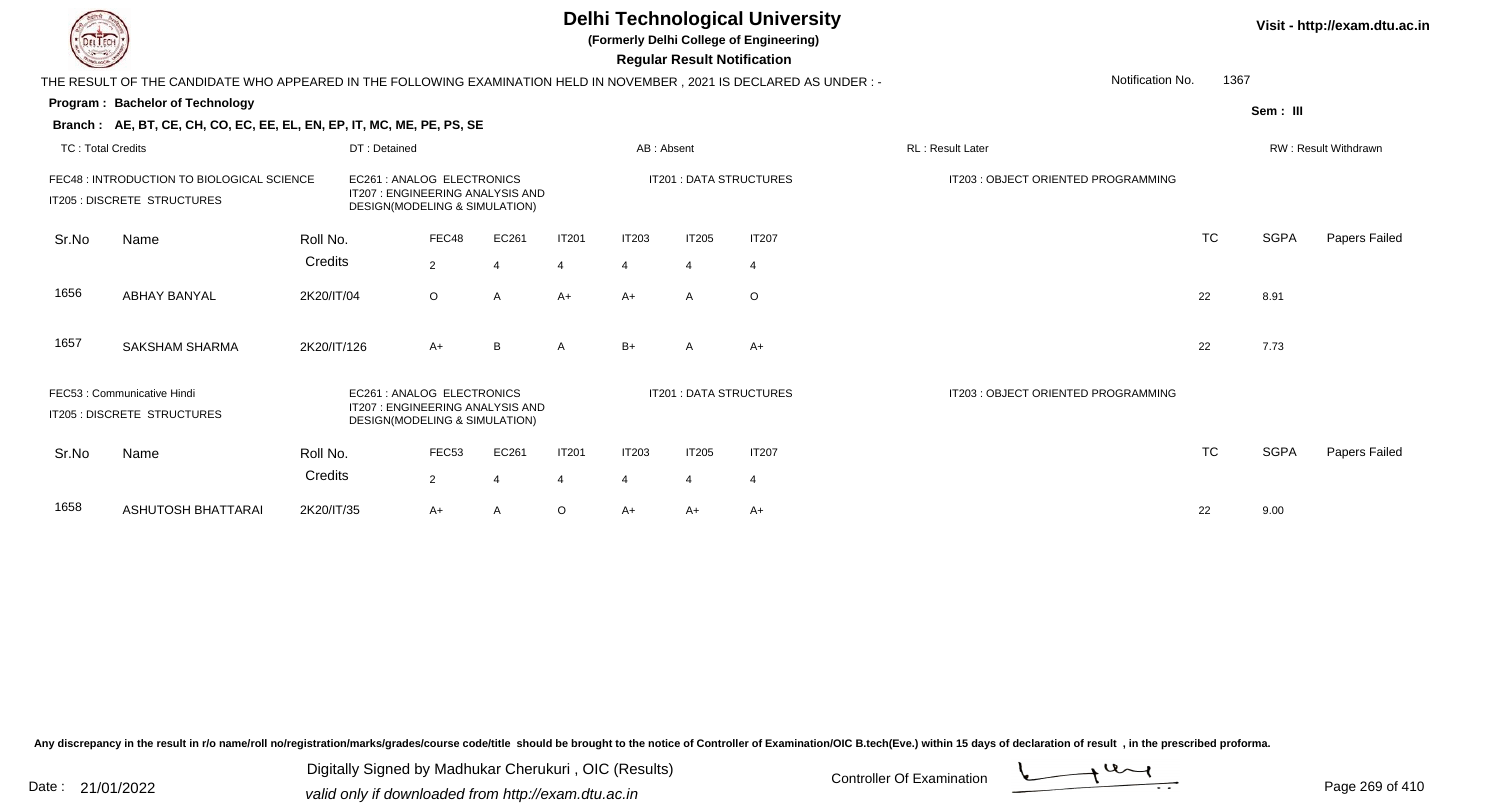**(Formerly Delhi College of Engineering)**

 **Regular Result Notification**

|                          | THE RESULT OF THE CANDIDATE WHO APPEARED IN THE FOLLOWING EXAMINATION HELD IN NOVEMBER, 2021 IS DECLARED AS UNDER :- |                                                                                                 |                |                |              | Notification No.<br>1367 |                |                         |                                     |           |             |                      |
|--------------------------|----------------------------------------------------------------------------------------------------------------------|-------------------------------------------------------------------------------------------------|----------------|----------------|--------------|--------------------------|----------------|-------------------------|-------------------------------------|-----------|-------------|----------------------|
|                          | Program: Bachelor of Technology                                                                                      |                                                                                                 |                |                |              |                          |                |                         |                                     |           | Sem: III    |                      |
|                          | Branch: AE, BT, CE, CH, CO, EC, EE, EL, EN, EP, IT, MC, ME, PE, PS, SE                                               |                                                                                                 |                |                |              |                          |                |                         |                                     |           |             |                      |
| <b>TC: Total Credits</b> |                                                                                                                      | DT: Detained                                                                                    |                |                |              | AB: Absent               |                |                         | RL: Result Later                    |           |             | RW: Result Withdrawn |
|                          | FEC54 : Negotiation and Leadership<br>IT205 : DISCRETE STRUCTURES                                                    | EC261 : ANALOG ELECTRONICS<br>IT207 : ENGINEERING ANALYSIS AND<br>DESIGN(MODELING & SIMULATION) |                |                |              |                          |                | IT201 : DATA STRUCTURES | IT203 : OBJECT ORIENTED PROGRAMMING |           |             |                      |
| Sr.No                    | Name                                                                                                                 | Roll No.                                                                                        | FEC54          | EC261          | <b>IT201</b> | <b>IT203</b>             | IT205          | <b>IT207</b>            |                                     | TC        | <b>SGPA</b> | Papers Failed        |
|                          |                                                                                                                      | Credits                                                                                         | $\overline{2}$ | $\overline{4}$ | 4            | 4                        | $\overline{4}$ | $\overline{4}$          |                                     |           |             |                      |
| 1659                     | NIMISH ADVANI                                                                                                        | 2K20/IT/90                                                                                      | $A+$           | $B+$           | A+           | $B+$                     | A              | $\mathsf{A}$            |                                     | 22        | 7.91        |                      |
| 1660                     | SAUJANYA SOOD                                                                                                        | 2K20/IT/131                                                                                     | $\circ$        | $A+$           | A+           | $A+$                     | $\circ$        | $\circ$                 |                                     | 22        | 9.45        |                      |
| 1661                     | SHUBHANG NAGPAL                                                                                                      | 2K20/IT/143                                                                                     | C              | B              | $B+$         | $B+$                     | A              | $A+$                    |                                     | 22        | 7.18        |                      |
| 1662                     | SUDHANSHU SINGH                                                                                                      | 2K20/IT/147                                                                                     | $A+$           | $B+$           | A+           | $\mathsf{A}$             | $A+$           | $A+$                    |                                     | 22        | 8.45        |                      |
| <b>HARMONY</b>           | FEC56 : UNIVERSAL HUMAN VALUES : UNDERSTANDING EC261 : ANALOG ELECTRONICS<br>IT205 : DISCRETE STRUCTURES             | IT207 : ENGINEERING ANALYSIS AND<br>DESIGN(MODELING & SIMULATION)                               |                |                |              |                          |                | IT201 : DATA STRUCTURES | IT203 : OBJECT ORIENTED PROGRAMMING |           |             |                      |
| Sr.No                    | Name                                                                                                                 | Roll No.                                                                                        | FEC56          | EC261          | <b>IT201</b> | <b>IT203</b>             | IT205          | <b>IT207</b>            |                                     | <b>TC</b> | <b>SGPA</b> | Papers Failed        |
|                          |                                                                                                                      | Credits                                                                                         | $\overline{2}$ | $\overline{4}$ | 4            | 4                        | $\overline{4}$ | 4                       |                                     |           |             |                      |
| 1663                     | <b>IZNA</b>                                                                                                          | 2K20/IT/62                                                                                      | $\circ$        | $B+$           | A+           | A                        | $A+$           | $\circ$                 |                                     | 22        | 8.73        |                      |
| 1664                     | <b>KESHAV PAHWA</b>                                                                                                  | 2K20/IT/73                                                                                      | $A+$           | A              | A+           | O                        | O              | $\circ$                 |                                     | 22        | 9.36        |                      |

Any discrepancy in the result in r/o name/roll no/registration/marks/grades/course code/title should be brought to the notice of Controller of Examination/OIC B.tech(Eve.) within 15 days of declaration of result, in the pr

Date : 21/01/2022 Digital Digital of Microsofted Chemical Controller Of Examination Determination Page 270 of 41 Digitally Signed by Madhukar Cherukuri , OIC (Results)



Page 270 of 410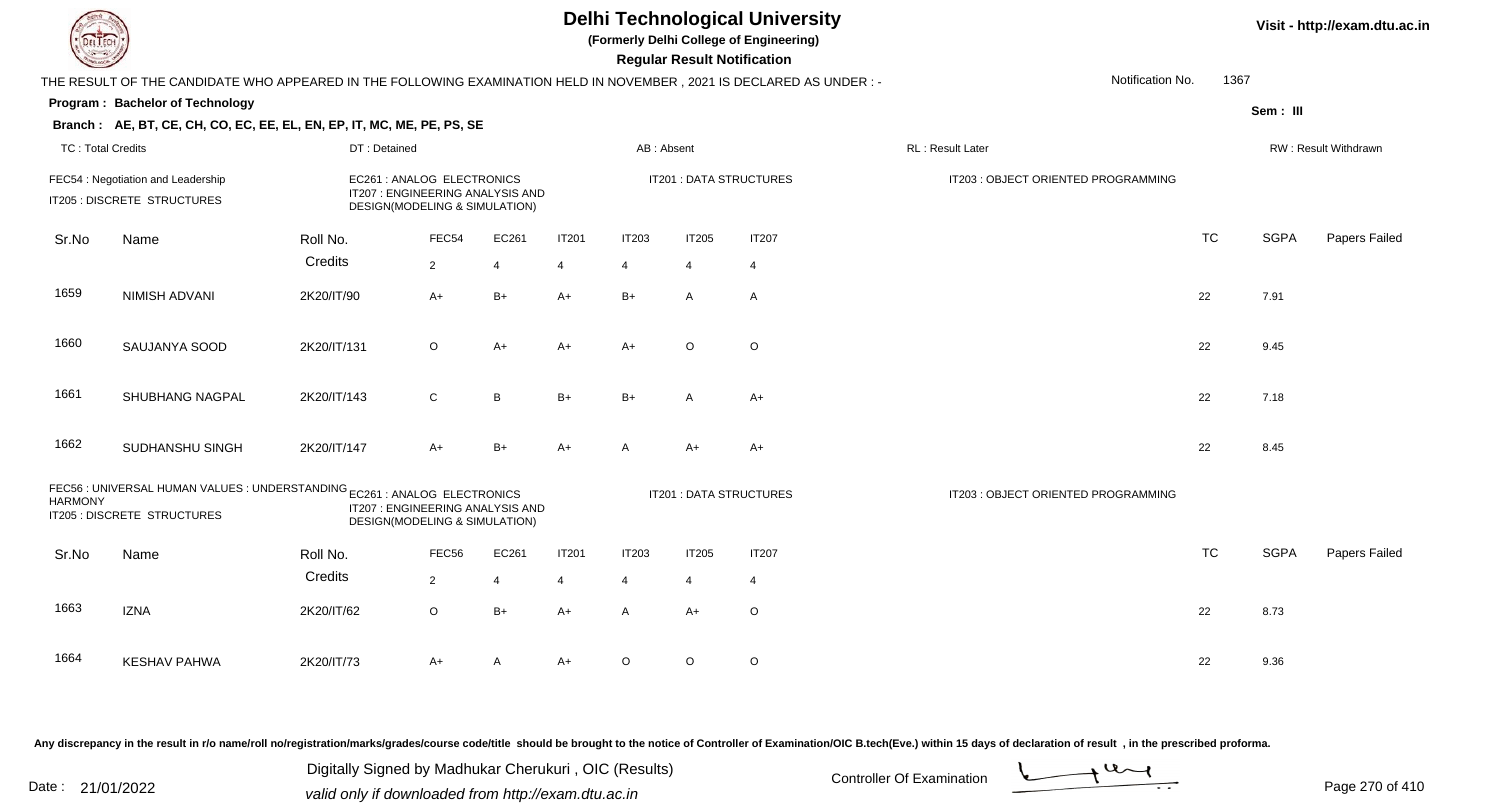| EL ECH                   |                                                                                                                     |                               |                |                                  |                |              | <b>Regular Result Notification</b> | <b>Delhi Technological University</b><br>(Formerly Delhi College of Engineering) |                                     |                  | Visit - http://exam.dtu.ac.in |             |                      |
|--------------------------|---------------------------------------------------------------------------------------------------------------------|-------------------------------|----------------|----------------------------------|----------------|--------------|------------------------------------|----------------------------------------------------------------------------------|-------------------------------------|------------------|-------------------------------|-------------|----------------------|
|                          | THE RESULT OF THE CANDIDATE WHO APPEARED IN THE FOLLOWING EXAMINATION HELD IN NOVEMBER, 2021 IS DECLARED AS UNDER:- |                               |                |                                  |                |              |                                    |                                                                                  |                                     | Notification No. | 1367                          |             |                      |
|                          | Program: Bachelor of Technology                                                                                     |                               |                |                                  |                |              |                                    |                                                                                  |                                     |                  |                               | Sem: III    |                      |
|                          | Branch: AE, BT, CE, CH, CO, EC, EE, EL, EN, EP, IT, MC, ME, PE, PS, SE                                              |                               |                |                                  |                |              |                                    |                                                                                  |                                     |                  |                               |             |                      |
| <b>TC: Total Credits</b> |                                                                                                                     | DT: Detained                  |                |                                  |                | AB: Absent   |                                    |                                                                                  | RL : Result Later                   |                  |                               |             | RW: Result Withdrawn |
|                          | FEC7: INTRODUCTION TO ENVIRONMENTAL SCIENCE EC261 : ANALOG ELECTRONICS<br>IT205 : DISCRETE STRUCTURES               | DESIGN(MODELING & SIMULATION) |                | IT207 : ENGINEERING ANALYSIS AND |                |              |                                    | IT201 : DATA STRUCTURES                                                          | IT203 : OBJECT ORIENTED PROGRAMMING |                  |                               |             |                      |
| Sr.No                    | Name                                                                                                                | Roll No.                      | FEC7           | EC261                            | <b>IT201</b>   | <b>IT203</b> | <b>IT205</b>                       | <b>IT207</b>                                                                     |                                     |                  | <b>TC</b>                     | <b>SGPA</b> | Papers Failed        |
|                          |                                                                                                                     | Credits                       | $\overline{2}$ | $\overline{4}$                   | $\overline{4}$ | 4            | 4                                  | $\overline{4}$                                                                   |                                     |                  |                               |             |                      |
| 1665                     | AAYUSH SINGH                                                                                                        | 2K20/IT/03                    | A+             | A                                | $A+$           | A            | A+                                 | $\circ$                                                                          |                                     |                  | 22                            | 8.82        |                      |
| 1666                     | ABHINAV SHANKAR<br><b>TRIPATHI</b>                                                                                  | 2K20/IT/05                    | A+             | Α                                | A+             | $A+$         | A+                                 | $\circ$                                                                          |                                     |                  | 22                            | 9.00        |                      |
| 1667                     | <b>ADARSH PRASAD</b>                                                                                                | 2K20/IT/06                    | $\circ$        | A                                | $\circ$        | $A+$         | A+                                 | A+                                                                               |                                     |                  | 22                            | 9.09        |                      |
| 1668                     | <b>ADITYA KALSON</b>                                                                                                | 2K20/IT/07                    | $B+$           | $B+$                             | $\circ$        | $\mathsf{A}$ | A                                  | $A+$                                                                             |                                     |                  | 22                            | 8.27        |                      |
| 1669                     | ADITYA KUMAR THAKUR                                                                                                 | 2K20/IT/08                    | A+             | A                                | $A+$           | $\mathsf{A}$ | $\mathsf{A}$                       | $\mathsf O$                                                                      |                                     |                  | 22                            | 8.64        |                      |
| 1670                     | ADITYA LATHER                                                                                                       | 2K20/IT/09                    | A              | A                                | $\circ$        | $A+$         | $\mathsf{A}$                       | $\circ$                                                                          |                                     |                  | 22                            | 8.91        |                      |
| 1671                     | <b>AKSHAY GARG</b>                                                                                                  | 2K20/IT/14                    | A+             | A                                | $\circ$        | A            | A+                                 | $\mathsf O$                                                                      |                                     |                  | 22                            | 9.00        |                      |
| 1672                     | AMAN KUMAR MEENA                                                                                                    | 2K20/IT/17                    | A              | A                                | $\circ$        | A+           | A+                                 | $\circ$                                                                          |                                     |                  | 22                            | 9.09        |                      |
| 1673                     | AMAN YADAV                                                                                                          | 2K20/IT/18                    | A+             | B                                | A+             | B+           | $B+$                               | A+                                                                               |                                     |                  | 22                            | 7.73        |                      |
|                          |                                                                                                                     |                               |                |                                  |                |              |                                    |                                                                                  |                                     |                  |                               |             |                      |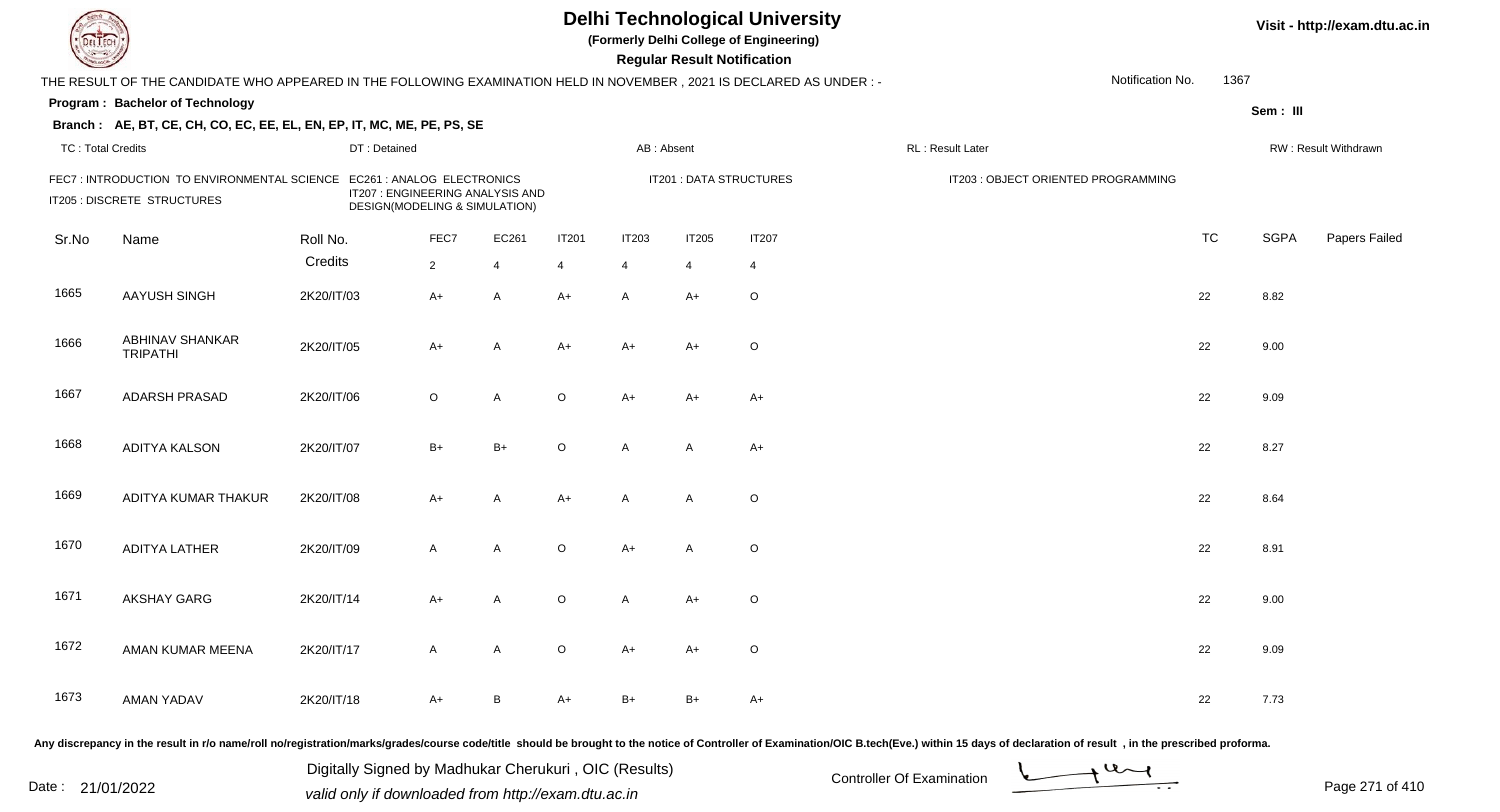| DEL TECH                 |                                                                                                                       |              |                                                                   |                | <b>Delhi Technological University</b><br>(Formerly Delhi College of Engineering)<br><b>Regular Result Notification</b> |                |                         |                |                                                                                                                                                                                                                                |                  |           |             | Visit - http://exam.dtu.ac.in |  |  |
|--------------------------|-----------------------------------------------------------------------------------------------------------------------|--------------|-------------------------------------------------------------------|----------------|------------------------------------------------------------------------------------------------------------------------|----------------|-------------------------|----------------|--------------------------------------------------------------------------------------------------------------------------------------------------------------------------------------------------------------------------------|------------------|-----------|-------------|-------------------------------|--|--|
|                          | THE RESULT OF THE CANDIDATE WHO APPEARED IN THE FOLLOWING EXAMINATION HELD IN NOVEMBER, 2021 IS DECLARED AS UNDER : - |              |                                                                   |                |                                                                                                                        |                |                         |                |                                                                                                                                                                                                                                | Notification No. | 1367      |             |                               |  |  |
|                          | Program: Bachelor of Technology                                                                                       |              |                                                                   |                |                                                                                                                        |                |                         |                |                                                                                                                                                                                                                                |                  |           | Sem: III    |                               |  |  |
|                          | Branch: AE, BT, CE, CH, CO, EC, EE, EL, EN, EP, IT, MC, ME, PE, PS, SE                                                |              |                                                                   |                |                                                                                                                        |                |                         |                |                                                                                                                                                                                                                                |                  |           |             |                               |  |  |
| <b>TC: Total Credits</b> |                                                                                                                       | DT: Detained |                                                                   |                |                                                                                                                        | AB: Absent     |                         |                | RL: Result Later                                                                                                                                                                                                               |                  |           |             | RW: Result Withdrawn          |  |  |
|                          | FEC7: INTRODUCTION TO ENVIRONMENTAL SCIENCE EC261: ANALOG ELECTRONICS<br>IT205 : DISCRETE STRUCTURES                  |              | IT207 : ENGINEERING ANALYSIS AND<br>DESIGN(MODELING & SIMULATION) |                |                                                                                                                        |                | IT201 : DATA STRUCTURES |                | IT203 : OBJECT ORIENTED PROGRAMMING                                                                                                                                                                                            |                  |           |             |                               |  |  |
| Sr.No                    | Name                                                                                                                  | Roll No.     | FEC7                                                              | EC261          | <b>IT201</b>                                                                                                           | <b>IT203</b>   | <b>IT205</b>            | <b>IT207</b>   |                                                                                                                                                                                                                                |                  | <b>TC</b> | <b>SGPA</b> | Papers Failed                 |  |  |
|                          |                                                                                                                       | Credits      | $\overline{2}$                                                    | $\overline{4}$ | 4                                                                                                                      | $\overline{4}$ | 4                       | $\overline{4}$ |                                                                                                                                                                                                                                |                  |           |             |                               |  |  |
|                          |                                                                                                                       |              | $A+$                                                              | B              | $A+$                                                                                                                   | $B+$           | $B+$                    | $A+$           |                                                                                                                                                                                                                                |                  | 22        | 7.73        |                               |  |  |
| 1674                     | AMARJEET KUMAR                                                                                                        | 2K20/IT/19   | B                                                                 | $B+$           | $A+$                                                                                                                   | A              | $A+$                    | $\mathsf O$    |                                                                                                                                                                                                                                |                  | 22        | 8.36        |                               |  |  |
| 1675                     | <b>ANIL KUMAR</b>                                                                                                     | 2K20/IT/21   | $\mathsf{A}$                                                      | $B+$           | $A+$                                                                                                                   | A              | A                       | $\circ$        |                                                                                                                                                                                                                                |                  | 22        | 8.36        |                               |  |  |
| 1676                     | <b>ANKIT KUMAR</b>                                                                                                    | 2K20/IT/24   | $A+$                                                              | A              | $\circ$                                                                                                                | $A+$           | A+                      | $\circ$        |                                                                                                                                                                                                                                |                  | 22        | 9.18        |                               |  |  |
| 1677                     | <b>ANTRIKSH JOSHI</b>                                                                                                 | 2K20/IT/26   | $A+$                                                              | $B+$           | $\circ$                                                                                                                | A              | A                       | $\circ$        |                                                                                                                                                                                                                                |                  | 22        | 8.64        |                               |  |  |
| 1678                     | <b>ARPIT RASTOGI</b>                                                                                                  | 2K20/IT/27   | $\mathsf{C}$                                                      | A              | $\circ$                                                                                                                | A              | $A+$                    | $\circ$        |                                                                                                                                                                                                                                |                  | 22        | 8.64        |                               |  |  |
| 1679                     | ARYAN GOYAL                                                                                                           | 2K20/IT/29   | A                                                                 | A              | $\circ$                                                                                                                | A              | A+                      | $A+$           |                                                                                                                                                                                                                                |                  | 22        | 8.73        |                               |  |  |
| 1680                     | ARYAN RAJPUT                                                                                                          | 2K20/IT/34   | A+                                                                | $\mathsf{A}$   | $A+$                                                                                                                   | $\circ$        | A+                      | $\circ$        |                                                                                                                                                                                                                                |                  | 22        | 9.18        |                               |  |  |
| 1681                     | DHARAMVEER                                                                                                            | 2K20/IT/42   | A+                                                                | $B+$           | $A+$                                                                                                                   | $B+$           | A+                      | $\circ$        |                                                                                                                                                                                                                                |                  | 22        | 8.45        |                               |  |  |
|                          |                                                                                                                       |              |                                                                   |                |                                                                                                                        |                |                         |                | Any discrepancy in the result in r/o name/roll no/registration/marks/grades/course code/title should be brought to the notice of Controller of Examination/OIC B.tech(Eve.) within 15 days of declaration of result , in the p |                  |           |             |                               |  |  |

Date : 21/01/2022 Digital Digital of Microsofted Chemical Controller Of Examination Determination Page 272 of 41 Digitally Signed by Madhukar Cherukuri , OIC (Results)

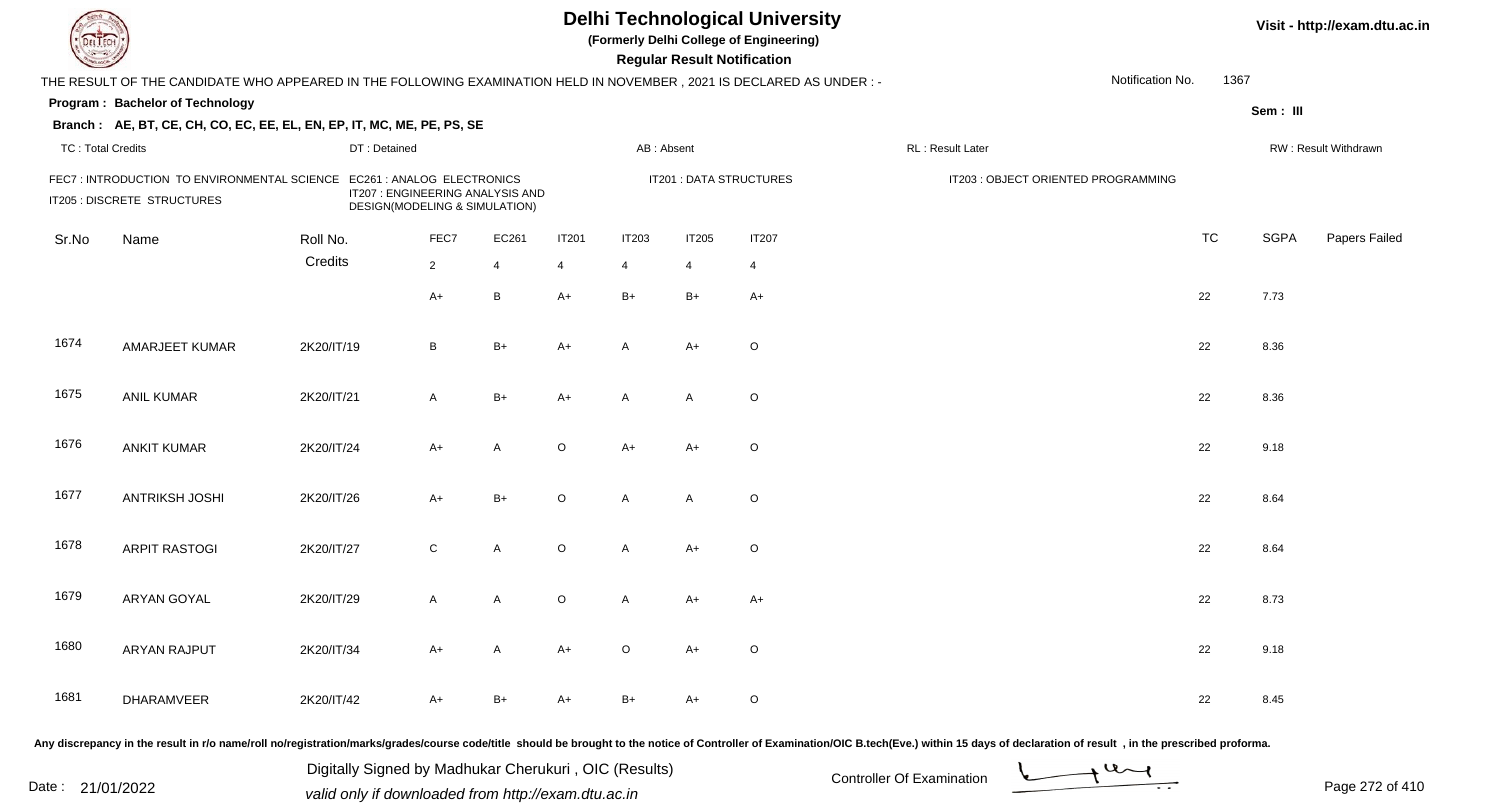| LI ECH                   |                                                                                                                       |              |                                                                   |                |              |                | <b>Regular Result Notification</b> | <b>Delhi Technological University</b><br>(Formerly Delhi College of Engineering) |                                     |                  | Visit - http://exam.dtu.ac.in |             |                      |
|--------------------------|-----------------------------------------------------------------------------------------------------------------------|--------------|-------------------------------------------------------------------|----------------|--------------|----------------|------------------------------------|----------------------------------------------------------------------------------|-------------------------------------|------------------|-------------------------------|-------------|----------------------|
|                          | THE RESULT OF THE CANDIDATE WHO APPEARED IN THE FOLLOWING EXAMINATION HELD IN NOVEMBER , 2021 IS DECLARED AS UNDER :- |              |                                                                   |                |              |                |                                    |                                                                                  |                                     | Notification No. | 1367                          |             |                      |
|                          | Program: Bachelor of Technology                                                                                       |              |                                                                   |                |              |                |                                    |                                                                                  |                                     |                  |                               | Sem: III    |                      |
|                          | Branch: AE, BT, CE, CH, CO, EC, EE, EL, EN, EP, IT, MC, ME, PE, PS, SE                                                |              |                                                                   |                |              |                |                                    |                                                                                  |                                     |                  |                               |             |                      |
| <b>TC: Total Credits</b> |                                                                                                                       | DT: Detained |                                                                   |                |              | AB: Absent     |                                    |                                                                                  | RL: Result Later                    |                  |                               |             | RW: Result Withdrawn |
|                          | FEC7: INTRODUCTION TO ENVIRONMENTAL SCIENCE EC261: ANALOG ELECTRONICS<br>IT205 : DISCRETE STRUCTURES                  |              | IT207 : ENGINEERING ANALYSIS AND<br>DESIGN(MODELING & SIMULATION) |                |              |                | IT201 : DATA STRUCTURES            |                                                                                  | IT203 : OBJECT ORIENTED PROGRAMMING |                  |                               |             |                      |
| Sr.No                    | Name                                                                                                                  | Roll No.     | FEC7                                                              | EC261          | <b>IT201</b> | <b>IT203</b>   | <b>IT205</b>                       | <b>IT207</b>                                                                     |                                     |                  | <b>TC</b>                     | <b>SGPA</b> | Papers Failed        |
|                          |                                                                                                                       | Credits      | $2^{\circ}$                                                       | $\overline{4}$ | 4            | $\overline{4}$ | 4                                  | $\overline{4}$                                                                   |                                     |                  |                               |             |                      |
|                          |                                                                                                                       |              | A+                                                                | $B+$           | $A+$         | $B+$           | $A+$                               | $\circ$                                                                          |                                     |                  | 22                            | 8.45        |                      |
| 1682                     | DHRUV NIJHAWAN                                                                                                        | 2K20/IT/45   | A+                                                                | $A+$           | O            | $A+$           | A+                                 | $\circ$                                                                          |                                     |                  | 22                            | 9.36        |                      |
| 1683                     | <b>GAURAV MANIK SATPUTE</b>                                                                                           | 2K20/IT/50   | $\mathsf{A}$                                                      | A              | $A+$         | $\mathsf{A}$   | A                                  | $\circ$                                                                          |                                     |                  | 22                            | 8.55        |                      |
| 1684                     | <b>GULSHAN BHATI</b>                                                                                                  | 2K20/IT/51   | $\mathsf{A}$                                                      | A              | $A+$         | $\mathsf{A}$   | A+                                 | A+                                                                               |                                     |                  | 22                            | 8.55        |                      |
| 1685                     | <b>HARSH SHARMA</b>                                                                                                   | 2K20/IT/53   | A+                                                                | Α              | A+           | $A+$           | A+                                 | $\mathsf O$                                                                      |                                     |                  | 22                            | 9.00        |                      |
| 1686                     | <b>HRRIDAY AGARWAL</b>                                                                                                | 2K20/IT/58   | $A+$                                                              | A              | $\circ$      | $A+$           | A+                                 | $\circ$                                                                          |                                     |                  | 22                            | 9.18        |                      |
| 1687                     | <b>JAI CHAUHAN</b>                                                                                                    | 2K20/IT/63   | A+                                                                | A+             | $\circ$      | A+             | A+                                 | $\circ$                                                                          |                                     |                  | 22                            | 9.36        |                      |
| 1688                     | KANISHKA PANWAR                                                                                                       | 2K20/IT/68   | A+                                                                | A+             | $\circ$      | $A+$           | A+                                 | $\circ$                                                                          |                                     |                  | 22                            | 9.36        |                      |
| 1689                     | <b>KUNAL BANSAL</b>                                                                                                   | 2K20/IT/77   | A+                                                                | A              | A+           | A              | A                                  | A+                                                                               |                                     |                  | 22                            | 8.45        |                      |
|                          |                                                                                                                       |              |                                                                   |                |              |                |                                    |                                                                                  |                                     |                  |                               |             |                      |

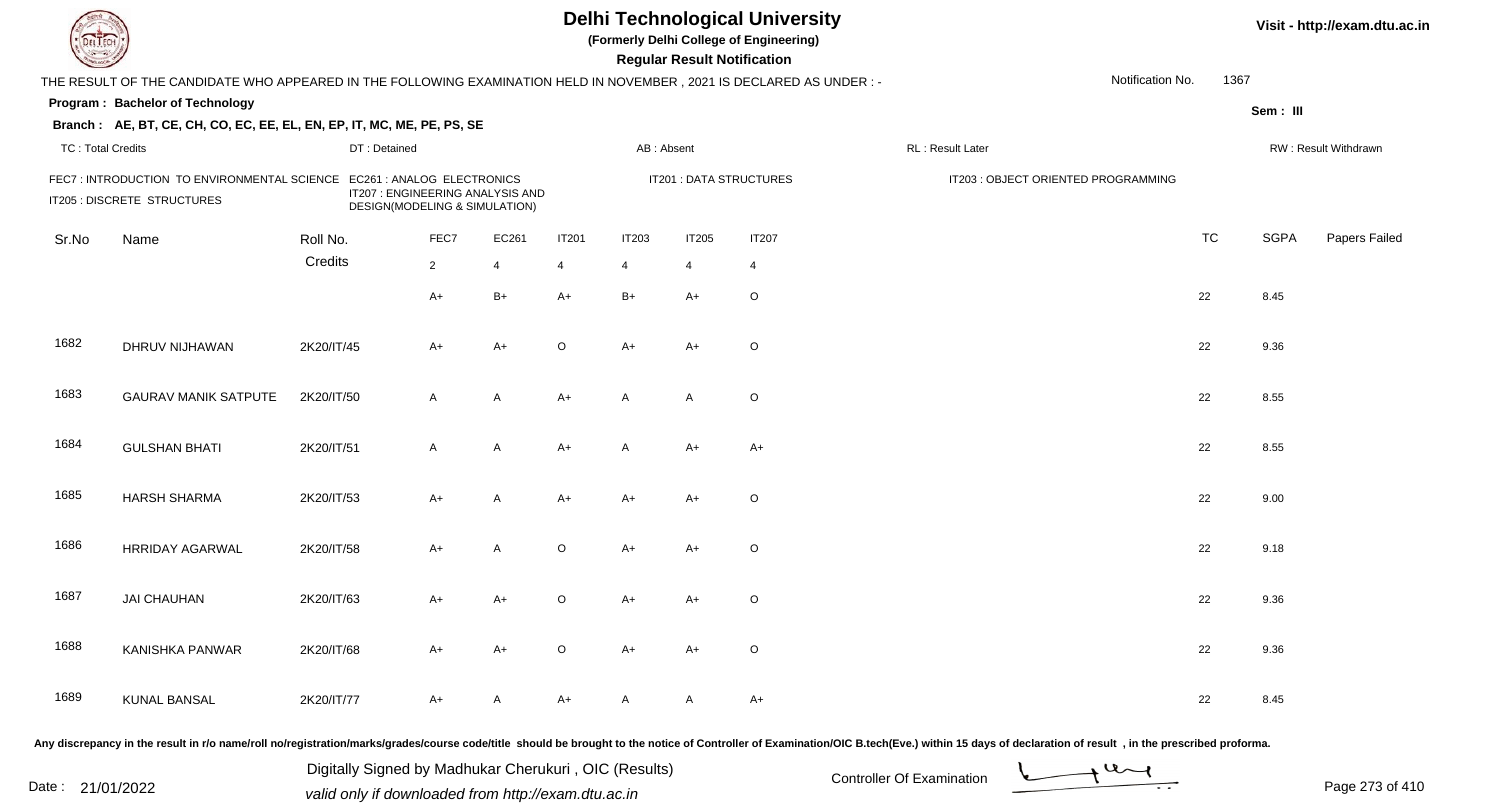| EL ECH                   |                                                                                                                      |              |                                                                                                 |                |                |              | <b>Regular Result Notification</b> | <b>Delhi Technological University</b><br>(Formerly Delhi College of Engineering) |                                     |                  |           |             | Visit - http://exam.dtu.ac.in |
|--------------------------|----------------------------------------------------------------------------------------------------------------------|--------------|-------------------------------------------------------------------------------------------------|----------------|----------------|--------------|------------------------------------|----------------------------------------------------------------------------------|-------------------------------------|------------------|-----------|-------------|-------------------------------|
|                          | THE RESULT OF THE CANDIDATE WHO APPEARED IN THE FOLLOWING EXAMINATION HELD IN NOVEMBER, 2021 IS DECLARED AS UNDER :- |              |                                                                                                 |                |                |              |                                    |                                                                                  |                                     | Notification No. | 1367      |             |                               |
|                          | Program: Bachelor of Technology                                                                                      |              |                                                                                                 |                |                |              |                                    |                                                                                  |                                     |                  |           | Sem : III   |                               |
|                          | Branch: AE, BT, CE, CH, CO, EC, EE, EL, EN, EP, IT, MC, ME, PE, PS, SE                                               |              |                                                                                                 |                |                |              |                                    |                                                                                  |                                     |                  |           |             |                               |
| <b>TC: Total Credits</b> |                                                                                                                      | DT: Detained |                                                                                                 |                |                | AB: Absent   |                                    |                                                                                  | <b>RL: Result Later</b>             |                  |           |             | RW: Result Withdrawn          |
|                          | FEC7: INTRODUCTION TO ENVIRONMENTAL SCIENCE<br>IT205 : DISCRETE STRUCTURES                                           |              | EC261 : ANALOG ELECTRONICS<br>IT207 : ENGINEERING ANALYSIS AND<br>DESIGN(MODELING & SIMULATION) |                |                |              | <b>IT201 : DATA STRUCTURES</b>     |                                                                                  | IT203 : OBJECT ORIENTED PROGRAMMING |                  |           |             |                               |
| Sr.No                    | Name                                                                                                                 | Roll No.     | FEC7                                                                                            | EC261          | <b>IT201</b>   | <b>IT203</b> | IT205                              | <b>IT207</b>                                                                     |                                     |                  | <b>TC</b> | <b>SGPA</b> | Papers Failed                 |
|                          |                                                                                                                      | Credits      | $2^{\circ}$                                                                                     | $\overline{4}$ | $\overline{4}$ | 4            | $\overline{4}$                     | $\overline{4}$                                                                   |                                     |                  |           |             |                               |
|                          |                                                                                                                      |              | A+                                                                                              | A              | $A+$           | $\mathsf{A}$ | A                                  | $A+$                                                                             |                                     | 22               |           | 8.45        |                               |
| 1690                     | <b>LAKSHAY RAGHAV</b>                                                                                                | 2K20/IT/80   | A+                                                                                              | $A+$           | $A+$           | $A+$         | $\circ$                            | $\mathsf O$                                                                      |                                     | 22               |           | 9.36        |                               |
| 1691                     | <b>LAKSHAY SHARMA</b>                                                                                                | 2K20/IT/81   | $\circ$                                                                                         | $A+$           | $\circ$        | $\circ$      | $\circ$                            | $\mathsf O$                                                                      |                                     | 22               |           | 9.82        |                               |
| 1692                     | <b>LOVENISH SHARMA</b>                                                                                               | 2K20/IT/83   | $A+$                                                                                            | $B+$           | A+             | $B+$         | A                                  | $\mathsf O$                                                                      |                                     | 22               |           | 8.27        |                               |
| 1693                     | <b>NALIN YADAV</b>                                                                                                   | 2K20/IT/89   | A+                                                                                              | Α              | $\circ$        | $A+$         | $A+$                               | $A+$                                                                             |                                     | 22               |           | 9.00        |                               |
| 1694                     | NIRANJAN KUMAR<br>CHAUHAN                                                                                            | 2K20/IT/91   | A+                                                                                              | $\mathsf{A}$   | $A+$           | $\mathsf{A}$ | $A+$                               | $A+$                                                                             |                                     | 22               |           | 8.64        |                               |
| 1695                     | NITESH KUMAR                                                                                                         | 2K20/IT/93   | A+                                                                                              | $B+$           | A+             | $B+$         | A+                                 | $A+$                                                                             |                                     | 22               |           | 8.27        |                               |
| 1696                     | PIYUSH CHAUHAN                                                                                                       | 2K20/IT/99   | A+                                                                                              | A              | $A+$           | $A+$         | A                                  | $A+$                                                                             |                                     | 22               |           | 8.64        |                               |
| 1697                     | PRANJAL MEENA                                                                                                        | 2K20/IT/101  | A                                                                                               | A              | A+             | A            | A                                  | A+                                                                               |                                     | 22               |           | 8.36        |                               |

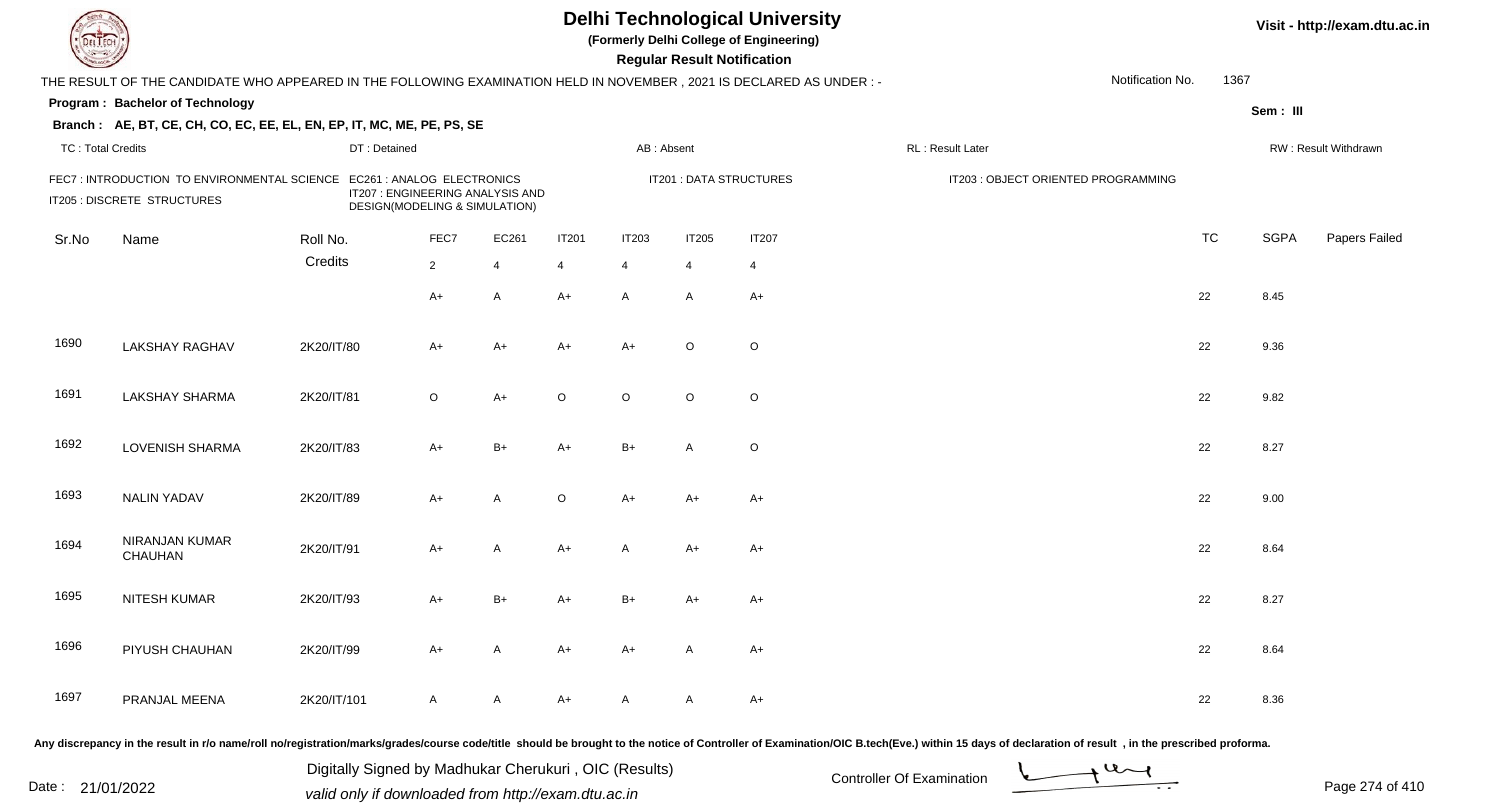| el I ech                 |                                                                                                                      |             |                                                                   |                |                |                | <b>Regular Result Notification</b> | <b>Delhi Technological University</b><br>(Formerly Delhi College of Engineering) |                                     |                  |           |             | Visit - http://exam.dtu.ac.in |
|--------------------------|----------------------------------------------------------------------------------------------------------------------|-------------|-------------------------------------------------------------------|----------------|----------------|----------------|------------------------------------|----------------------------------------------------------------------------------|-------------------------------------|------------------|-----------|-------------|-------------------------------|
|                          | THE RESULT OF THE CANDIDATE WHO APPEARED IN THE FOLLOWING EXAMINATION HELD IN NOVEMBER, 2021 IS DECLARED AS UNDER :- |             |                                                                   |                |                |                |                                    |                                                                                  |                                     | Notification No. | 1367      |             |                               |
|                          | Program: Bachelor of Technology                                                                                      |             |                                                                   |                |                |                |                                    |                                                                                  |                                     |                  |           | Sem: III    |                               |
|                          | Branch: AE, BT, CE, CH, CO, EC, EE, EL, EN, EP, IT, MC, ME, PE, PS, SE                                               |             |                                                                   |                |                |                |                                    |                                                                                  |                                     |                  |           |             |                               |
| <b>TC: Total Credits</b> |                                                                                                                      |             | DT: Detained                                                      |                |                | AB: Absent     |                                    |                                                                                  | RL : Result Later                   |                  |           |             | RW: Result Withdrawn          |
|                          | FEC7: INTRODUCTION TO ENVIRONMENTAL SCIENCE EC261: ANALOG ELECTRONICS<br>IT205 : DISCRETE STRUCTURES                 |             | IT207 : ENGINEERING ANALYSIS AND<br>DESIGN(MODELING & SIMULATION) |                |                |                |                                    | IT201 : DATA STRUCTURES                                                          | IT203 : OBJECT ORIENTED PROGRAMMING |                  |           |             |                               |
| Sr.No                    | Name                                                                                                                 | Roll No.    | FEC7                                                              | EC261          | <b>IT201</b>   | <b>IT203</b>   | <b>IT205</b>                       | <b>IT207</b>                                                                     |                                     |                  | <b>TC</b> | <b>SGPA</b> | Papers Failed                 |
|                          |                                                                                                                      | Credits     | $\overline{2}$                                                    | $\overline{4}$ | $\overline{4}$ | $\overline{4}$ | 4                                  | $\overline{4}$                                                                   |                                     |                  |           |             |                               |
|                          |                                                                                                                      |             | A                                                                 | $\mathsf{A}$   | $A+$           | $\mathsf{A}$   | A                                  | A+                                                                               |                                     |                  | 22        | 8.36        |                               |
| 1698                     | PRIYANKA GOPINATH                                                                                                    | 2K20/IT/107 | A                                                                 | A              | A              | $\mathsf{A}$   | A                                  | A+                                                                               |                                     |                  | 22        | 8.18        |                               |
| 1699                     | PRIYANSH AILSINGHANI                                                                                                 | 2K20/IT/108 | A+                                                                | A              | A              | $\mathsf{A}$   | A                                  | $A+$                                                                             |                                     |                  | 22        | 8.27        |                               |
| 1700                     | RAJESH CHANDELA                                                                                                      | 2K20/IT/115 | $A+$                                                              | A              | A+             | $A+$           | A+                                 | A+                                                                               |                                     |                  | 22        | 8.82        |                               |
| 1701                     | <b>RANDHIR KUMAR</b>                                                                                                 | 2K20/IT/117 | A                                                                 | Α              | A+             | $A+$           | A+                                 | $A+$                                                                             |                                     |                  | 22        | 8.73        |                               |
| 1702                     | <b>RAVI KUMAR</b>                                                                                                    | 2K20/IT/118 | $A+$                                                              | $B+$           | A              | A              | A+                                 | A+                                                                               |                                     |                  | 22        | 8.27        |                               |
| 1703                     | <b>RAZAT SINGH MAHAUR</b>                                                                                            | 2K20/IT/119 | A+                                                                | Α              | A+             | A              | A                                  | A+                                                                               |                                     |                  | 22        | 8.45        |                               |
| 1704                     | SAKSHAM CHAUHAN                                                                                                      | 2K20/IT/125 | A+                                                                | A              | $\circ$        | A              | A+                                 | A+                                                                               |                                     |                  | 22        | 8.82        |                               |
| 1705                     | SAMPHEL BODH                                                                                                         | 2K20/IT/127 | A+                                                                | A              | A+             | A              | A+                                 | A+                                                                               |                                     |                  | 22        | 8.64        |                               |
|                          |                                                                                                                      |             |                                                                   |                |                |                |                                    |                                                                                  |                                     |                  |           |             |                               |

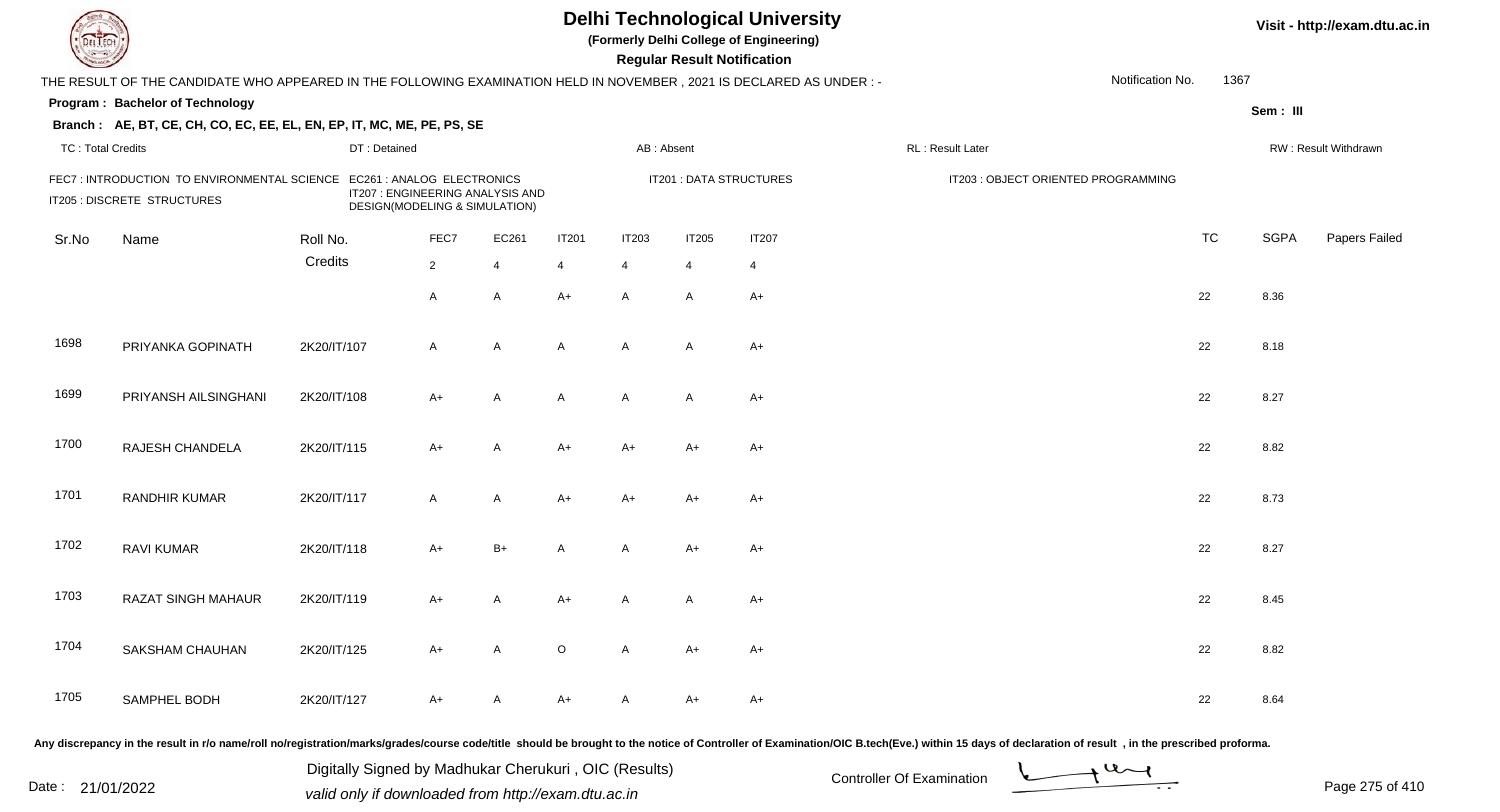| <b>DELTECH</b>           |                                                                                                                     |              |                                                                                                 |                |                |              | <b>Regular Result Notification</b> | <b>Delhi Technological University</b><br>(Formerly Delhi College of Engineering) |                                     |                  |           |             | Visit - http://exam.dtu.ac.in |
|--------------------------|---------------------------------------------------------------------------------------------------------------------|--------------|-------------------------------------------------------------------------------------------------|----------------|----------------|--------------|------------------------------------|----------------------------------------------------------------------------------|-------------------------------------|------------------|-----------|-------------|-------------------------------|
|                          | THE RESULT OF THE CANDIDATE WHO APPEARED IN THE FOLLOWING EXAMINATION HELD IN NOVEMBER, 2021 IS DECLARED AS UNDER:- |              |                                                                                                 |                |                |              |                                    |                                                                                  |                                     | Notification No. | 1367      |             |                               |
|                          | Program: Bachelor of Technology                                                                                     |              |                                                                                                 |                |                |              |                                    |                                                                                  |                                     |                  |           | Sem: III    |                               |
|                          | Branch: AE, BT, CE, CH, CO, EC, EE, EL, EN, EP, IT, MC, ME, PE, PS, SE                                              |              |                                                                                                 |                |                |              |                                    |                                                                                  |                                     |                  |           |             |                               |
| <b>TC: Total Credits</b> |                                                                                                                     | DT: Detained |                                                                                                 |                |                | AB: Absent   |                                    |                                                                                  | RL: Result Later                    |                  |           |             | RW: Result Withdrawn          |
|                          | FEC7: INTRODUCTION TO ENVIRONMENTAL SCIENCE<br>IT205 : DISCRETE STRUCTURES                                          |              | EC261 : ANALOG ELECTRONICS<br>IT207 : ENGINEERING ANALYSIS AND<br>DESIGN(MODELING & SIMULATION) |                |                |              |                                    | <b>IT201 : DATA STRUCTURES</b>                                                   | IT203 : OBJECT ORIENTED PROGRAMMING |                  |           |             |                               |
| Sr.No                    | Name                                                                                                                | Roll No.     | FEC7                                                                                            | EC261          | <b>IT201</b>   | <b>IT203</b> | IT205                              | <b>IT207</b>                                                                     |                                     |                  | <b>TC</b> | <b>SGPA</b> | Papers Failed                 |
|                          |                                                                                                                     | Credits      | $2^{\circ}$                                                                                     | $\overline{4}$ | $\overline{4}$ | 4            | $\overline{4}$                     | $\overline{4}$                                                                   |                                     |                  |           |             |                               |
|                          |                                                                                                                     |              | $A+$                                                                                            | A              | A+             | $\mathsf{A}$ | A+                                 | A+                                                                               |                                     |                  | 22        | 8.64        |                               |
| 1706                     | SHIVANSH JOSHI                                                                                                      | 2K20/IT/134  | A+                                                                                              | A              | A+             | $A+$         | A+                                 | A+                                                                               |                                     |                  | 22        | 8.82        |                               |
| 1707                     | SHRRIYA GOYAL                                                                                                       | 2K20/IT/136  | $A+$                                                                                            | A              | $\circ$        | $\circ$      | $\circ$                            | $\circ$                                                                          |                                     |                  | 22        | 9.55        |                               |
| 1708                     | SHUBHAM AHLAWAT                                                                                                     | 2K20/IT/139  | $\mathsf{A}$                                                                                    | A              | $A+$           | $A+$         | A                                  | $A+$                                                                             |                                     |                  | 22        | 8.55        |                               |
| 1709                     | SHUBHAM CHAUDHARY                                                                                                   | 2K20/IT/140  | $A+$                                                                                            | A              | $A+$           | $\circ$      | $A+$                               | $A+$                                                                             |                                     |                  | 22        | 9.00        |                               |
| 1710                     | SHUBHAM KUMAR                                                                                                       | 2K20/IT/142  | $A+$                                                                                            | A              | $A+$           | $\mathsf{A}$ | $A+$                               | $A+$                                                                             |                                     |                  | 22        | 8.64        |                               |
| 1711                     | SIDDHARTH RAWAT                                                                                                     | 2K20/IT/145  | B                                                                                               | $B+$           | $B+$           | $B+$         | A                                  | $A+$                                                                             |                                     |                  | 22        | 7.45        |                               |
| 1712                     | <b>SUMIT VERMA</b>                                                                                                  | 2K20/IT/148  | $A+$                                                                                            | A              | $\circ$        | $\circ$      | A                                  | $A+$                                                                             |                                     |                  | 22        | 9.00        |                               |
| 1713                     | SURENDRA KUMAR<br>KULARIYA                                                                                          | 2K20/IT/149  | A+                                                                                              | A              | A+             | $A+$         | A                                  | A+                                                                               |                                     |                  | 22        | 8.64        |                               |

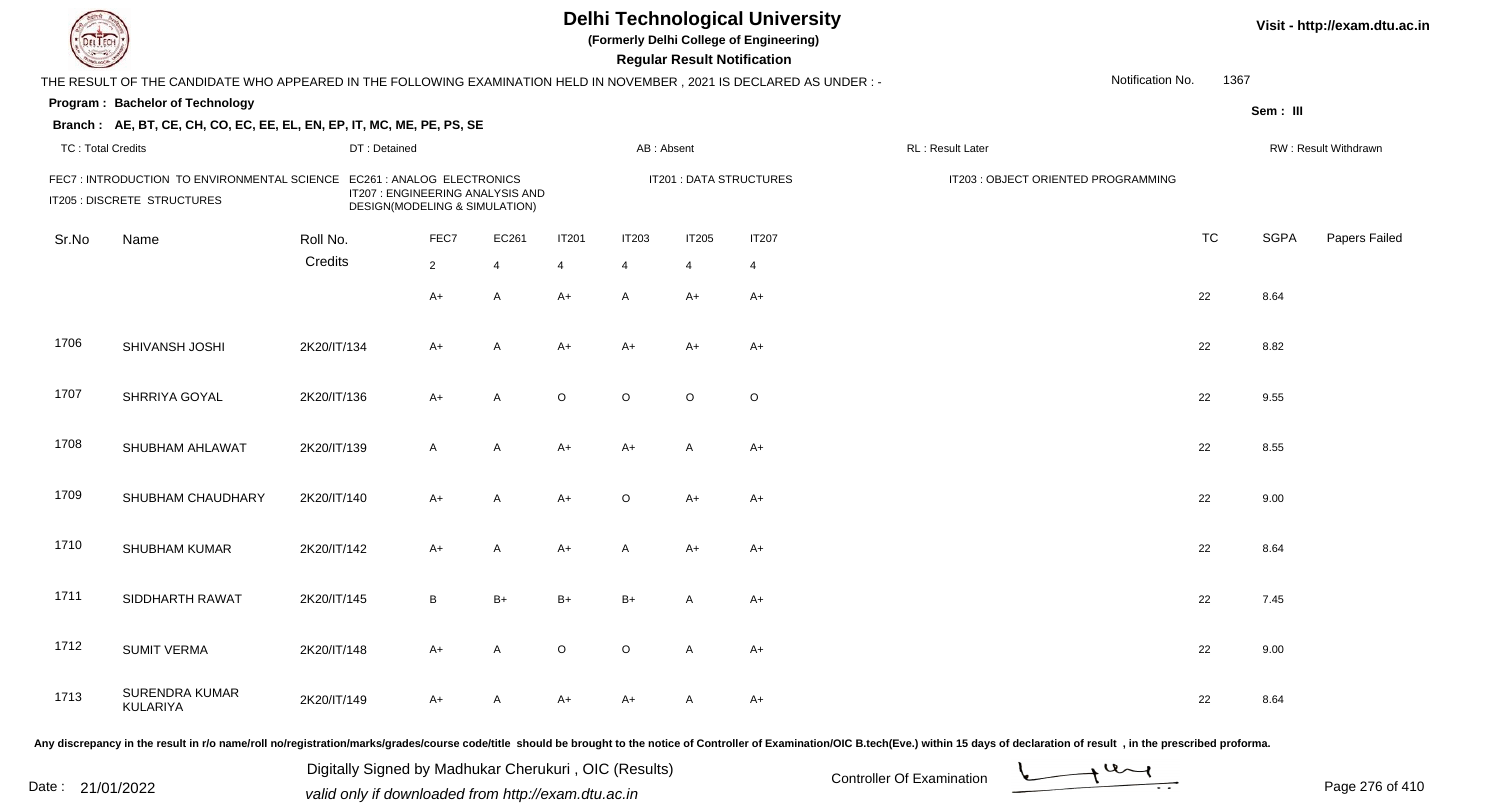| DEL TECH                 |                                                                                                                                                                                                                                |              |                                                                   |                |              |                | <b>Regular Result Notification</b> | <b>Delhi Technological University</b><br>(Formerly Delhi College of Engineering) |                           |                                     |                   |           |             | Visit - http://exam.dtu.ac.in |
|--------------------------|--------------------------------------------------------------------------------------------------------------------------------------------------------------------------------------------------------------------------------|--------------|-------------------------------------------------------------------|----------------|--------------|----------------|------------------------------------|----------------------------------------------------------------------------------|---------------------------|-------------------------------------|-------------------|-----------|-------------|-------------------------------|
|                          | THE RESULT OF THE CANDIDATE WHO APPEARED IN THE FOLLOWING EXAMINATION HELD IN NOVEMBER, 2021 IS DECLARED AS UNDER : -                                                                                                          |              |                                                                   |                |              |                |                                    |                                                                                  |                           |                                     | Notification No.  | 1367      |             |                               |
|                          | Program: Bachelor of Technology                                                                                                                                                                                                |              |                                                                   |                |              |                |                                    |                                                                                  |                           |                                     |                   |           | Sem: III    |                               |
|                          | Branch: AE, BT, CE, CH, CO, EC, EE, EL, EN, EP, IT, MC, ME, PE, PS, SE                                                                                                                                                         |              |                                                                   |                |              |                |                                    |                                                                                  |                           |                                     |                   |           |             |                               |
| <b>TC: Total Credits</b> |                                                                                                                                                                                                                                | DT: Detained |                                                                   |                |              | AB: Absent     |                                    |                                                                                  | RL : Result Later         |                                     |                   |           |             | RW: Result Withdrawn          |
|                          | FEC7: INTRODUCTION TO ENVIRONMENTAL SCIENCE EC261: ANALOG ELECTRONICS<br>IT205 : DISCRETE STRUCTURES                                                                                                                           |              | IT207 : ENGINEERING ANALYSIS AND<br>DESIGN(MODELING & SIMULATION) |                |              |                |                                    | IT201 : DATA STRUCTURES                                                          |                           | IT203 : OBJECT ORIENTED PROGRAMMING |                   |           |             |                               |
| Sr.No                    | Name                                                                                                                                                                                                                           | Roll No.     | FEC7                                                              | EC261          | <b>IT201</b> | <b>IT203</b>   | <b>IT205</b>                       | <b>IT207</b>                                                                     |                           |                                     |                   | <b>TC</b> | <b>SGPA</b> | Papers Failed                 |
|                          |                                                                                                                                                                                                                                | Credits      | $\overline{2}$                                                    | $\overline{4}$ | 4            | $\overline{4}$ | 4                                  | $\overline{4}$                                                                   |                           |                                     |                   |           |             |                               |
|                          |                                                                                                                                                                                                                                |              | $A+$                                                              | A              | $A+$         | $A+$           | A                                  | $A+$                                                                             |                           |                                     |                   | 22        | 8.64        |                               |
| 1714                     | <b>SWAPNIL YADAV</b>                                                                                                                                                                                                           | 2K20/IT/150  | $A+$                                                              | A              | $A+$         | A              | A+                                 | $A+$                                                                             |                           |                                     |                   | 22        | 8.64        |                               |
| 1715                     | <b>UTKARSH PANDEY</b>                                                                                                                                                                                                          | 2K20/IT/155  | $A+$                                                              | A+             | $A+$         | $\circ$        | A+                                 | $A+$                                                                             |                           |                                     |                   | 22        | 9.18        |                               |
| 1716                     | <b>UTSAV SINGH</b>                                                                                                                                                                                                             | 2K20/IT/156  | $A+$                                                              | A              | $A+$         | A              | A+                                 | $A+$                                                                             |                           |                                     |                   | 22        | 8.64        |                               |
| 1717                     | VAISHNAVI                                                                                                                                                                                                                      | 2K20/IT/159  | $\circ$                                                           | A              | $A+$         | A              | A+                                 | $A+$                                                                             |                           |                                     |                   | 22        | 8.73        |                               |
| 1718                     | <b>VARNIT RASTOGI</b>                                                                                                                                                                                                          | 2K20/IT/160  | $\mathsf{A}$                                                      | A              | $A+$         | $A+$           | $A+$                               | $A+$                                                                             |                           |                                     |                   | 22        | 8.73        |                               |
| 1719                     | <b>VED PRAKASH MEENA</b>                                                                                                                                                                                                       | 2K20/IT/161  | $A+$                                                              | A              | $A+$         | A              | A+                                 | $A+$                                                                             |                           |                                     |                   | 22        | 8.64        |                               |
| 1720                     | <b>VINAYAK GUPTA</b>                                                                                                                                                                                                           | 2K20/IT/163  | B+                                                                | A              | A+           | A              | $\circ$                            | $\circ$                                                                          |                           |                                     |                   | 22        | 8.82        |                               |
| 1721                     | <b>VISHAL GUPTA</b>                                                                                                                                                                                                            | 2K20/IT/165  | $B+$                                                              | $\mathsf{A}$   | A            | A              | A+                                 | $A+$                                                                             |                           |                                     |                   | 22        | 8.27        |                               |
|                          | Any discrepancy in the result in r/o name/roll no/registration/marks/grades/course code/title should be brought to the notice of Controller of Examination/OIC B.tech(Eve.) within 15 days of declaration of result , in the p |              |                                                                   |                |              |                |                                    |                                                                                  |                           |                                     |                   |           |             |                               |
|                          |                                                                                                                                                                                                                                |              | Digitally Signed by Madhukar Cherukuri, OIC (Results)             |                |              |                |                                    |                                                                                  | Controller Of Examination |                                     | $\rightarrow$ 4 d |           |             |                               |

Date : 21/01/2022 Digital Digital of Microsofted Chemical Controller Of Examination Determination Page 277 of 41

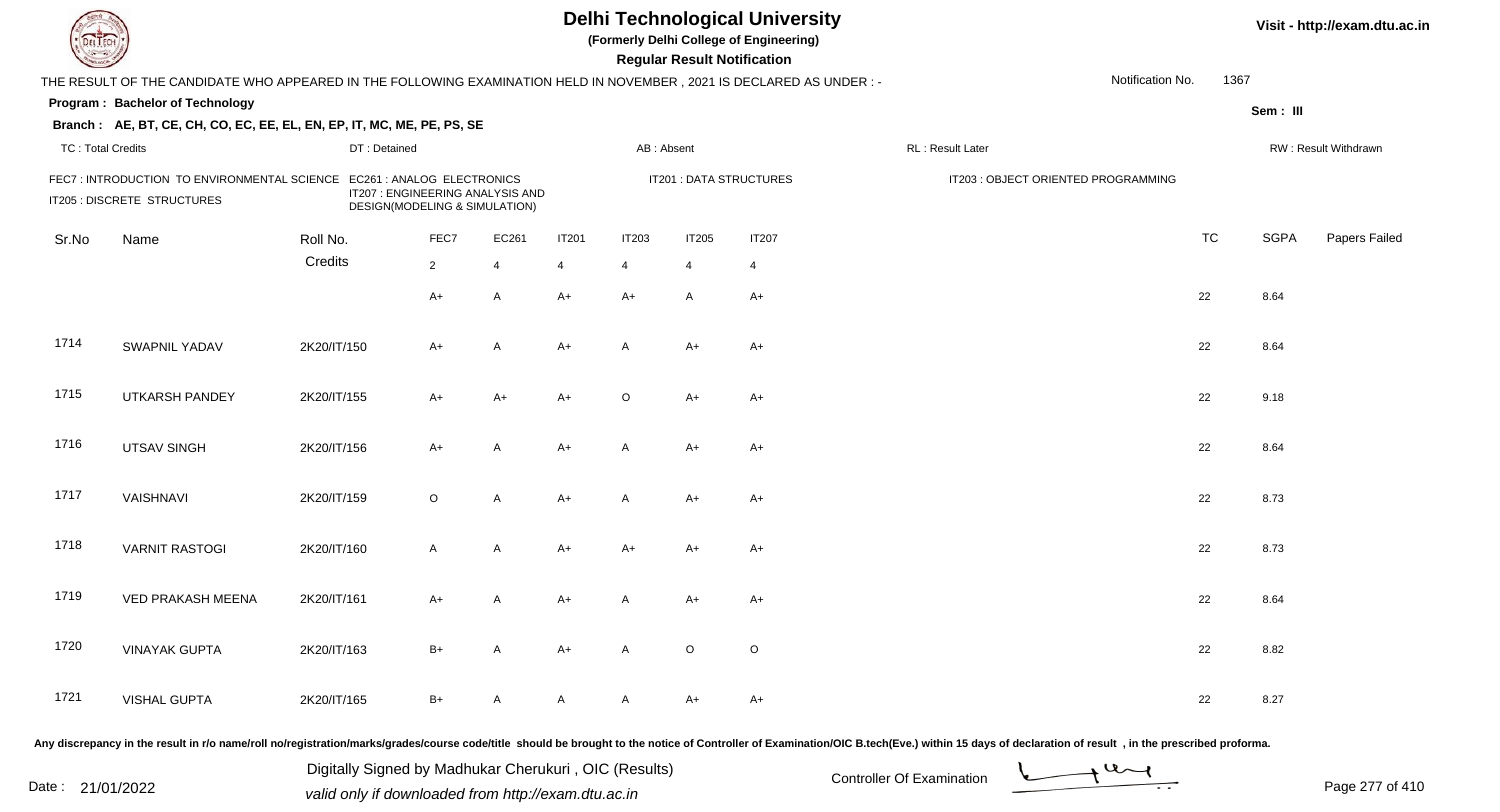| DEL ECH                  |                                                                                                                      |              |                                                                                                                      |                |              |                | <b>Regular Result Notification</b> | <b>Delhi Technological University</b><br>(Formerly Delhi College of Engineering) |                                     |                  |             | Visit - http://exam.dtu.ac.in |
|--------------------------|----------------------------------------------------------------------------------------------------------------------|--------------|----------------------------------------------------------------------------------------------------------------------|----------------|--------------|----------------|------------------------------------|----------------------------------------------------------------------------------|-------------------------------------|------------------|-------------|-------------------------------|
|                          | THE RESULT OF THE CANDIDATE WHO APPEARED IN THE FOLLOWING EXAMINATION HELD IN NOVEMBER, 2021 IS DECLARED AS UNDER :- |              |                                                                                                                      |                |              |                |                                    |                                                                                  |                                     | Notification No. | 1367        |                               |
|                          | Program: Bachelor of Technology                                                                                      |              |                                                                                                                      |                |              |                |                                    |                                                                                  |                                     |                  | Sem: III    |                               |
|                          | Branch: AE, BT, CE, CH, CO, EC, EE, EL, EN, EP, IT, MC, ME, PE, PS, SE                                               |              |                                                                                                                      |                |              |                |                                    |                                                                                  |                                     |                  |             |                               |
| <b>TC: Total Credits</b> |                                                                                                                      | DT: Detained |                                                                                                                      |                |              | AB: Absent     |                                    |                                                                                  | RL: Result Later                    |                  |             | RW: Result Withdrawn          |
|                          | FEC7: INTRODUCTION TO ENVIRONMENTAL SCIENCE EC261: ANALOG ELECTRONICS<br>IT205 : DISCRETE STRUCTURES                 |              | IT207 : ENGINEERING ANALYSIS AND<br>DESIGN(MODELING & SIMULATION)                                                    |                |              |                | <b>IT201 : DATA STRUCTURES</b>     |                                                                                  | IT203 : OBJECT ORIENTED PROGRAMMING |                  |             |                               |
| Sr.No                    | Name                                                                                                                 | Roll No.     | FEC7                                                                                                                 | EC261          | <b>IT201</b> | <b>IT203</b>   | <b>IT205</b>                       | <b>IT207</b>                                                                     |                                     | <b>TC</b>        | <b>SGPA</b> | Papers Failed                 |
|                          |                                                                                                                      | Credits      | $\overline{2}$                                                                                                       | $\overline{4}$ | 4            | $\overline{4}$ | 4                                  | $\overline{4}$                                                                   |                                     |                  |             |                               |
|                          |                                                                                                                      |              | $B+$                                                                                                                 | A              | A            | A              | $A+$                               | $A+$                                                                             |                                     | 22               | 8.27        |                               |
| 1722                     | <b>VISHAL MAHARATHY</b>                                                                                              | 2K20/IT/166  | $A+$                                                                                                                 | $\overline{A}$ | $A+$         | $A+$           | A+                                 | $A+$                                                                             |                                     | 22               | 8.82        |                               |
|                          | FEC10 : COMMUNICATION SKILLS<br>MC205 : PROBABILITY & STATISTICS                                                     |              | <b>CS251: DATA STRUCTURE</b><br>MC207 : ENGINEERING ANALYSIS AND DESIGN<br>(DIFFERENTIAL EQUATIONS AND APPLICATIONS) |                |              |                |                                    | MC201 : DISCRETE MATHEMATICS                                                     | MC203: MATHEMATICS-III              |                  |             |                               |
| Sr.No                    | Name                                                                                                                 | Roll No.     | FEC10                                                                                                                | CS251          | MC201        | MC203          | MC205                              | MC207                                                                            |                                     | <b>TC</b>        | <b>SGPA</b> | Papers Failed                 |
|                          |                                                                                                                      | Credits      | $\overline{2}$                                                                                                       | $\overline{4}$ | 4            | $\overline{4}$ | $\overline{4}$                     | $\overline{4}$                                                                   |                                     |                  |             |                               |
| 1723                     | <b>ADITYA HARSH</b>                                                                                                  | 2K20/MC/12   | $\circ$                                                                                                              | $A+$           | $A+$         | A+             | $A+$                               | $A+$                                                                             |                                     | 22               | 9.09        |                               |
| 1724                     | <b>DANISH RANJAN</b>                                                                                                 | 2K20/MC/37   | $A+$                                                                                                                 | A              | $A+$         | $B+$           | $\circ$                            | $A+$                                                                             |                                     | 22               | 8.64        |                               |
| 1725                     | <b>UJJAWAL TYAGI</b>                                                                                                 | 2K20/MC/146  | $A+$                                                                                                                 | $\circ$        | A            | A              | A                                  | $A+$                                                                             |                                     | 22               | 8.64        |                               |
| 1726                     | YASH VATS                                                                                                            | 2K20/MC/155  | A+                                                                                                                   | A+             | $A+$         | O              | A+                                 | A+                                                                               |                                     | 22               | 9.18        |                               |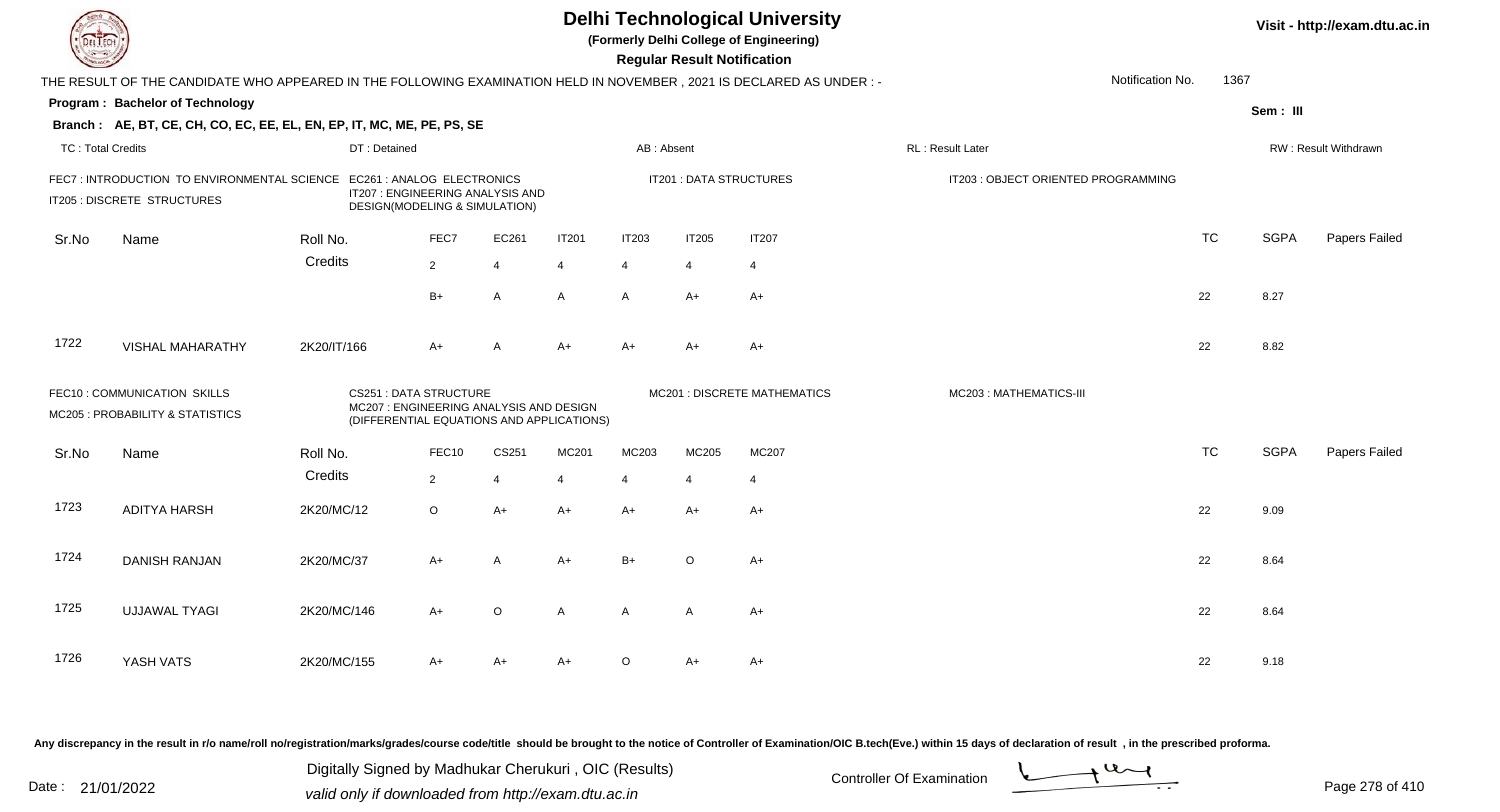**(Formerly Delhi College of Engineering)**

 **Regular Result Notification**

|                          |                                                                                                                        |              |                                                                                     |       |                |            | $1.99$ and $1.99$ and $1.99$ and $0.91$ |                              |                         |                  |           |             |                      |
|--------------------------|------------------------------------------------------------------------------------------------------------------------|--------------|-------------------------------------------------------------------------------------|-------|----------------|------------|-----------------------------------------|------------------------------|-------------------------|------------------|-----------|-------------|----------------------|
|                          | THE RESULT OF THE CANDIDATE WHO APPEARED IN THE FOLLOWING EXAMINATION HELD IN NOVEMBER , 2021 IS DECLARED AS UNDER : - |              |                                                                                     |       |                |            |                                         |                              |                         | Notification No. | 1367      |             |                      |
|                          | Program: Bachelor of Technology                                                                                        |              |                                                                                     |       |                |            |                                         |                              |                         |                  |           | Sem: III    |                      |
|                          | Branch: AE, BT, CE, CH, CO, EC, EE, EL, EN, EP, IT, MC, ME, PE, PS, SE                                                 |              |                                                                                     |       |                |            |                                         |                              |                         |                  |           |             |                      |
| <b>TC: Total Credits</b> |                                                                                                                        | DT: Detained |                                                                                     |       |                | AB: Absent |                                         |                              | RL: Result Later        |                  |           |             | RW: Result Withdrawn |
|                          | FEC11: Soft Skills and Personality Development                                                                         |              | <b>CS251 : DATA STRUCTURE</b>                                                       |       |                |            |                                         | MC201 : DISCRETE MATHEMATICS | MC203 : MATHEMATICS-III |                  |           |             |                      |
|                          | MC205 : PROBABILITY & STATISTICS                                                                                       |              | MC207: ENGINEERING ANALYSIS AND DESIGN<br>(DIFFERENTIAL EQUATIONS AND APPLICATIONS) |       |                |            |                                         |                              |                         |                  |           |             |                      |
| Sr.No                    | Name                                                                                                                   | Roll No.     | FEC11                                                                               | CS251 | MC201          | MC203      | MC205                                   | MC207                        |                         |                  | <b>TC</b> | <b>SGPA</b> | Papers Failed        |
|                          |                                                                                                                        | Credits      | 2                                                                                   | 4     | $\overline{4}$ |            | $\overline{4}$                          | $\overline{4}$               |                         |                  |           |             |                      |
| 1727                     | <b>AFTAB AZIZ</b>                                                                                                      | 2K20/MC/15   | $A+$                                                                                | A     | $A+$           | $A+$       | $A+$                                    | $\overline{A}$               |                         |                  | 22        | 8.64        |                      |
|                          |                                                                                                                        |              |                                                                                     |       |                |            |                                         |                              |                         |                  |           |             |                      |
| 1728                     | <b>AMAN KUMAR</b>                                                                                                      | 2K20/MC/19   | $A+$                                                                                | A     | $A+$           | $A+$       | $\mathsf{A}$                            | $A+$                         |                         |                  | 22        | 8.64        |                      |
|                          |                                                                                                                        |              |                                                                                     |       |                |            |                                         |                              |                         |                  |           |             | FEC11CS251, MC201,   |
| 1729                     | <b>HIMANSHU</b>                                                                                                        | 2K20/MC/58   | F                                                                                   | F.    | F              | E          | F                                       | F                            |                         | $\mathbf 0$      |           | 0.00        | MC203, MC205, MC207, |
|                          |                                                                                                                        |              |                                                                                     |       |                |            |                                         |                              |                         |                  |           |             |                      |
| 1730                     | PANKAJ KUMAR                                                                                                           | 2K20/MC/92   | A                                                                                   | A     | $A+$           | $A+$       | $\mathsf{A}$                            | $A+$                         |                         |                  | 22        | 8.55        |                      |

Any discrepancy in the result in r/o name/roll no/registration/marks/grades/course code/title should be brought to the notice of Controller of Examination/OIC B.tech(Eve.) within 15 days of declaration of result, in the pr

Date : 21/01/2022 Digital Digital of Microsofted Chemical Controller Of Examination Determination Page 279 of 41 Digitally Signed by Madhukar Cherukuri , OIC (Results)

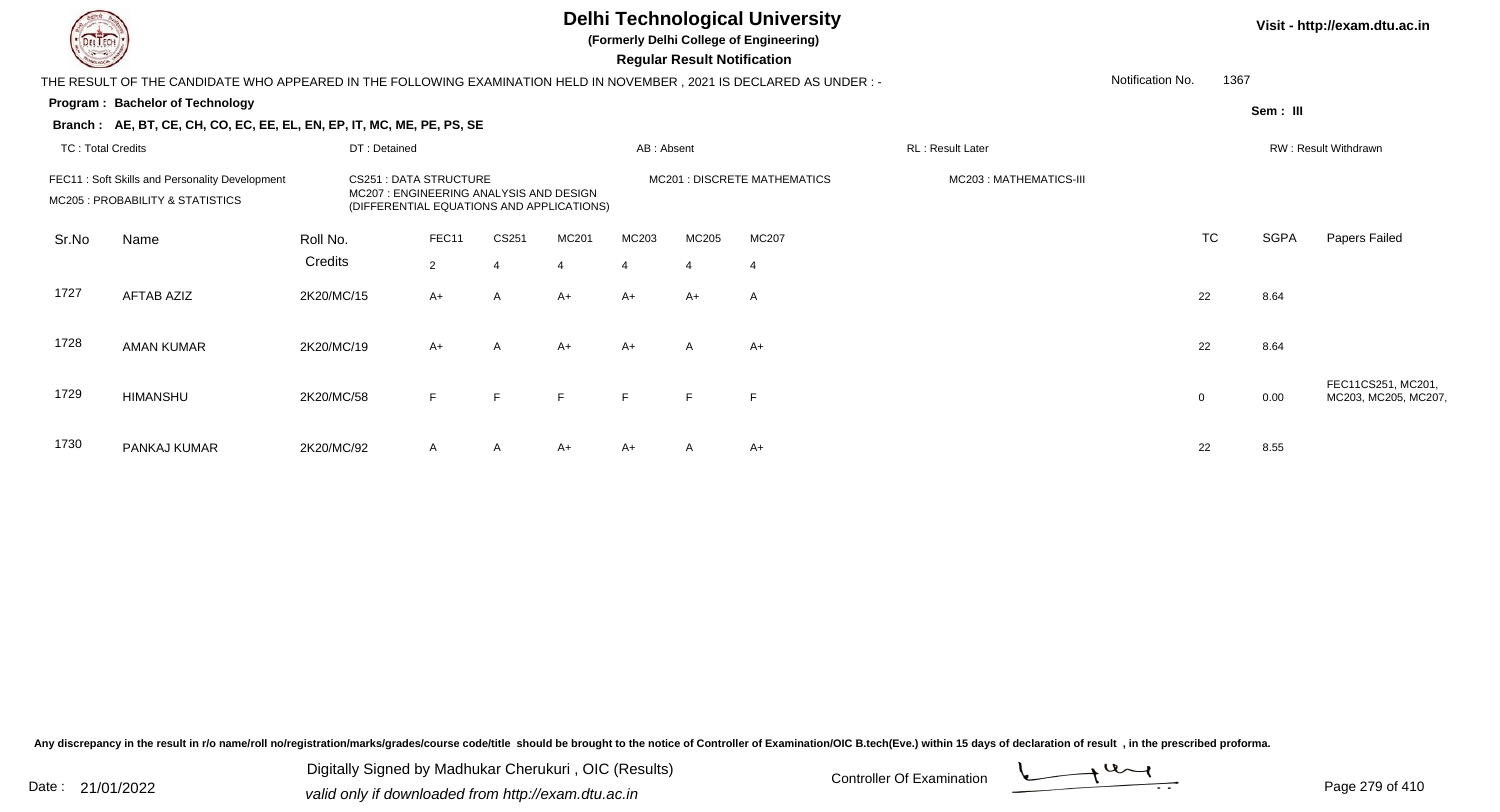**(Formerly Delhi College of Engineering)**

 **Regular Result Notification**

#### **Visit - http://exam.dtu.ac.in**

**Program : Bachelor of TechnologySem : III Branch : AE, BT, CE, CH, CO, EC, EE, EL, EN, EP, IT, MC, ME, PE, PS, SE**THE RESULT OF THE CANDIDATE WHO APPEARED IN THE FOLLOWING EXAMINATION HELD IN NOVEMBER , 2021 IS DECLARED AS UNDER : -TC : Total Credits DT : Detainedd AB : Absent RL : Result Later RW : Result Withdrawn Notification No. 1367Sr.NoName Roll No. **Credits** FEC12 : BUSINESS COMMUNICATION ANDPRESENTATION SKILLSCS251 : DATA STRUCTURE MODESIGN MC201 : DISCRETE MATHEMATICS MODES MC203 : MATHEMATICS-III<br>MC207 : ENGINEERING ANALYSIS AND DESIGN MC205 : PROBABILITY & STATISTICS(DIFFERENTIAL EQUATIONS AND APPLICATIONS) FEC12 CS251 MC201 MC203 MC205 MC207 TCTC SGPA Papers Failed 22 4 4 4 4 4 1731 ADITYAA 2K20/MC/10 A+ A+ A+ A+ A+ A B+ 1732 ADITYA SINGH CHAUHANN 2K20/MC/14 A+ A+ O O C O 1733 ROHANN 2K20/MC/111 A O A+ A+ B+ A+ A+ C 22 8.73 1734 SHIVAM KUMAR SINGHH 2K20/MC/130 A+ A+ A+ A B+ A+ A+ A B+ A+

Any discrepancy in the result in r/o name/roll no/registration/marks/grades/course code/title should be brought to the notice of Controller of Examination/OIC B.tech(Eve.) within 15 days of declaration of result , in the p

Date : 21/01/2022 Digital Digital of Microsofted Chemical Controller Of Examination Determination Page 280 of 41 Digitally Signed by Madhukar Cherukuri , OIC (Results)

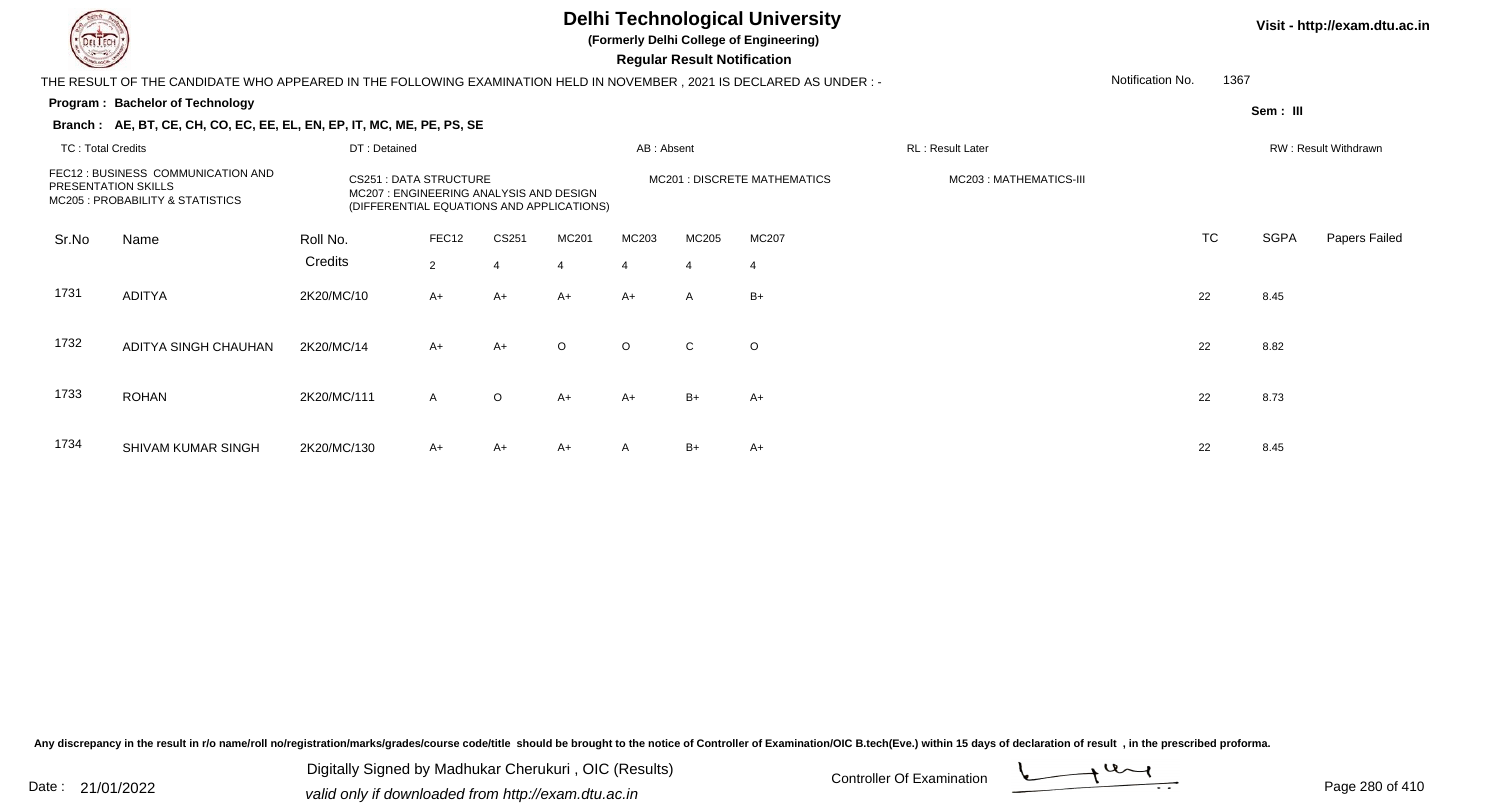|                          |                                                                                                                     |                                                                                                                      |                   |                |                |                | <b>Regular Result Notification</b> | <b>Delhi Technological University</b><br>(Formerly Delhi College of Engineering) |                        |                  |           |             | Visit - http://exam.dtu.ac.in |
|--------------------------|---------------------------------------------------------------------------------------------------------------------|----------------------------------------------------------------------------------------------------------------------|-------------------|----------------|----------------|----------------|------------------------------------|----------------------------------------------------------------------------------|------------------------|------------------|-----------|-------------|-------------------------------|
|                          | THE RESULT OF THE CANDIDATE WHO APPEARED IN THE FOLLOWING EXAMINATION HELD IN NOVEMBER, 2021 IS DECLARED AS UNDER:- |                                                                                                                      |                   |                |                |                |                                    |                                                                                  |                        | Notification No. | 1367      |             |                               |
|                          | Program: Bachelor of Technology                                                                                     |                                                                                                                      |                   |                |                |                |                                    |                                                                                  |                        |                  |           | Sem: III    |                               |
|                          | Branch: AE, BT, CE, CH, CO, EC, EE, EL, EN, EP, IT, MC, ME, PE, PS, SE                                              |                                                                                                                      |                   |                |                |                |                                    |                                                                                  |                        |                  |           |             |                               |
| <b>TC: Total Credits</b> |                                                                                                                     | DT: Detained                                                                                                         |                   |                |                | AB: Absent     |                                    |                                                                                  | RL: Result Later       |                  |           |             | RW: Result Withdrawn          |
|                          | FEC13: PUBLIC SPEAKING<br>MC205 : PROBABILITY & STATISTICS                                                          | <b>CS251: DATA STRUCTURE</b><br>MC207 : ENGINEERING ANALYSIS AND DESIGN<br>(DIFFERENTIAL EQUATIONS AND APPLICATIONS) |                   |                |                |                |                                    | <b>MC201: DISCRETE MATHEMATICS</b>                                               | MC203: MATHEMATICS-III |                  |           |             |                               |
| Sr.No                    | Name                                                                                                                | Roll No.                                                                                                             | FEC <sub>13</sub> | CS251          | MC201          | MC203          | MC205                              | MC207                                                                            |                        |                  | <b>TC</b> | <b>SGPA</b> | Papers Failed                 |
|                          |                                                                                                                     | Credits                                                                                                              | $\overline{2}$    | $\overline{4}$ | $\overline{4}$ | $\overline{4}$ | $\overline{4}$                     | $\overline{4}$                                                                   |                        |                  |           |             |                               |
| 1735                     | <b>AKSHAY PANDEY</b>                                                                                                | 2K20/MC/17                                                                                                           | $A+$              | $\circ$        | $A+$           | $\circ$        | $A+$                               | $A+$                                                                             |                        |                  | 22        | 9.36        |                               |
| 1736                     | ANUJ VERMA                                                                                                          | 2K20/MC/28                                                                                                           | $A+$              | $B+$           | $A+$           | P              | $\mathsf{A}$                       | $\overline{A}$                                                                   |                        |                  | 22        | 7.36        |                               |
| 1737                     | AYUSH SHARMA                                                                                                        | 2K20/MC/34                                                                                                           | $\circ$           | $A+$           | $\circ$        | $B+$           | A+                                 | $A+$                                                                             |                        |                  | 22        | 8.91        |                               |
| 1738                     | <b>SAKSHAM HOODA</b>                                                                                                | 2K20/MC/116                                                                                                          | $\circ$           | $A+$           | $\Omega$       | $\circ$        | $A+$                               | $A+$                                                                             |                        |                  | 22        | 9.45        |                               |
|                          | FEC14: APPRECIATION OF SHORT STORIES<br>MC205 : PROBABILITY & STATISTICS                                            | <b>CS251: DATA STRUCTURE</b><br>MC207 : ENGINEERING ANALYSIS AND DESIGN<br>(DIFFERENTIAL EQUATIONS AND APPLICATIONS) |                   |                |                |                |                                    | <b>MC201 : DISCRETE MATHEMATICS</b>                                              | MC203: MATHEMATICS-III |                  |           |             |                               |
| Sr.No                    | Name                                                                                                                | Roll No.                                                                                                             | FEC14             | CS251          | MC201          | MC203          | MC205                              | MC207                                                                            |                        |                  | <b>TC</b> | <b>SGPA</b> | Papers Failed                 |
|                          |                                                                                                                     | Credits                                                                                                              | $\overline{2}$    | 4              | 4              | $\overline{4}$ | 4                                  | $\overline{4}$                                                                   |                        |                  |           |             |                               |
| 1739                     | <b>ABHISHEK KUMAR</b>                                                                                               | 2K20/MC/09                                                                                                           | A                 | $\overline{A}$ | $A+$           | $A+$           | A+                                 | $\overline{A}$                                                                   |                        |                  | 22        | 8.55        |                               |
| 1740                     | <b>ANKIT KUMAR</b>                                                                                                  | 2K20/MC/22                                                                                                           | A                 | $A+$           | $\circ$        | A+             | A+                                 | $A+$                                                                             |                        |                  | 22        | 9.09        |                               |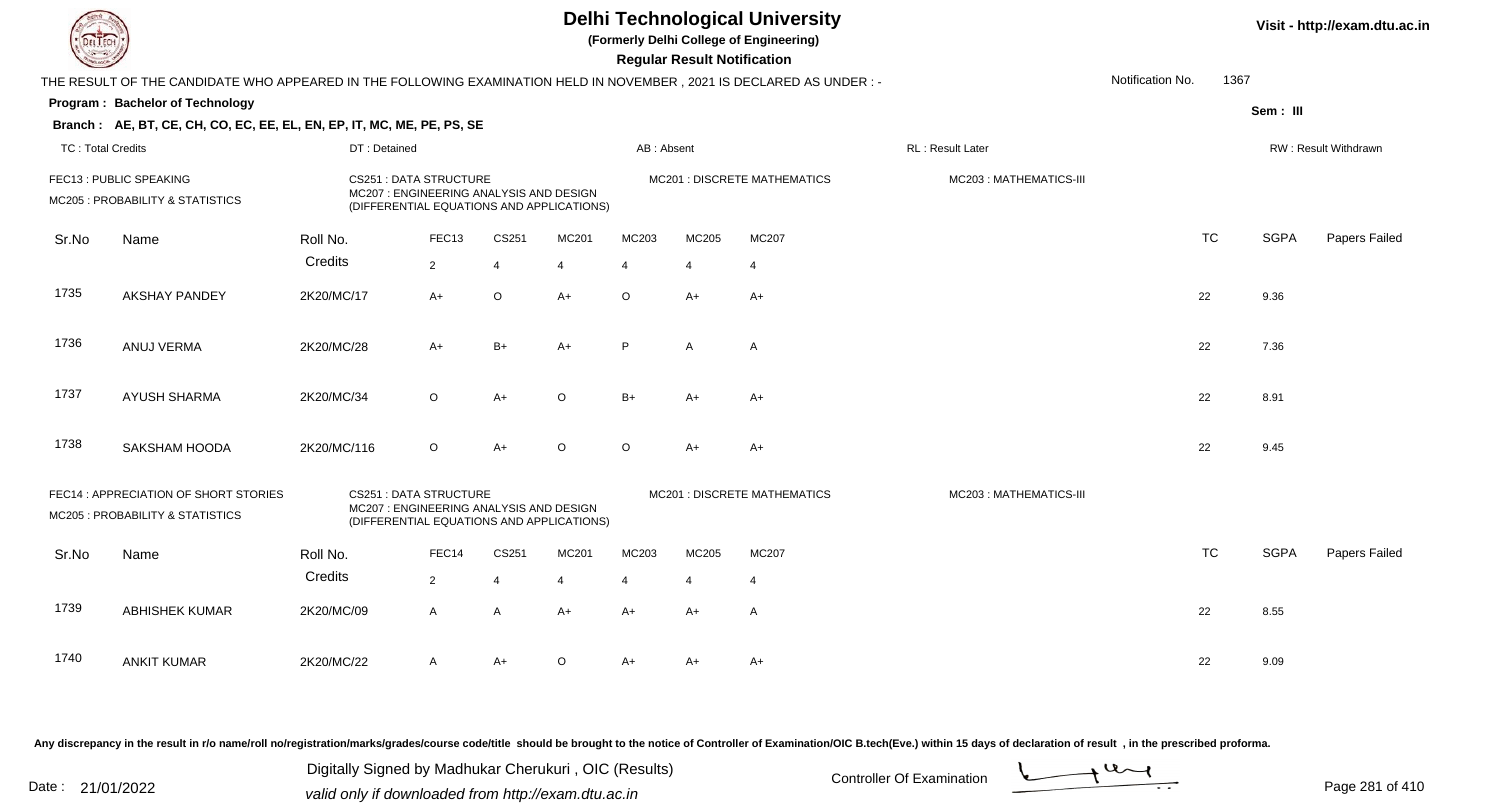

**(Formerly Delhi College of Engineering)**

 **Regular Result Notification**

| <b>Course Lines</b>      |                                                                                                                     |              |                                                                         |         |                                           |            | Regular Result Notification |                              |                        |                  |      |             |                      |
|--------------------------|---------------------------------------------------------------------------------------------------------------------|--------------|-------------------------------------------------------------------------|---------|-------------------------------------------|------------|-----------------------------|------------------------------|------------------------|------------------|------|-------------|----------------------|
|                          | THE RESULT OF THE CANDIDATE WHO APPEARED IN THE FOLLOWING EXAMINATION HELD IN NOVEMBER, 2021 IS DECLARED AS UNDER:- |              |                                                                         |         |                                           |            |                             |                              |                        | Notification No. | 1367 |             |                      |
|                          | Program: Bachelor of Technology                                                                                     |              |                                                                         |         |                                           |            |                             |                              |                        |                  |      | Sem: III    |                      |
|                          | Branch: AE, BT, CE, CH, CO, EC, EE, EL, EN, EP, IT, MC, ME, PE, PS, SE                                              |              |                                                                         |         |                                           |            |                             |                              |                        |                  |      |             |                      |
| <b>TC: Total Credits</b> |                                                                                                                     | DT: Detained |                                                                         |         |                                           | AB: Absent |                             |                              | RL: Result Later       |                  |      |             | RW: Result Withdrawn |
|                          | FEC18 : FINANCIAL STATEMENTS ANALYSIS<br>MC205 : PROBABILITY & STATISTICS                                           |              | <b>CS251 : DATA STRUCTURE</b><br>MC207: ENGINEERING ANALYSIS AND DESIGN |         | (DIFFERENTIAL EQUATIONS AND APPLICATIONS) |            |                             | MC201 : DISCRETE MATHEMATICS | MC203: MATHEMATICS-III |                  |      |             |                      |
| Sr.No                    | Name                                                                                                                | Roll No.     | FEC18                                                                   | CS251   | MC201                                     | MC203      | MC205                       | MC207                        |                        |                  | TC   | <b>SGPA</b> | Papers Failed        |
|                          |                                                                                                                     | Credits      | $\overline{2}$                                                          |         | $\overline{4}$                            |            | $\overline{4}$              | $\overline{4}$               |                        |                  |      |             |                      |
| 1741                     | <b>HEMAKSH SWARA</b>                                                                                                | 2K20/MC/56   | $A+$                                                                    | $\circ$ | $\circ$                                   | $B+$       | A+                          | A+                           |                        | 22               |      | 9.00        |                      |
| 1742                     | <b>PALASH SINGH</b>                                                                                                 | 2K20/MC/91   | $A+$                                                                    | $\circ$ | $\circ$                                   | A+         | A+                          | A+                           |                        | 22               |      | 9.36        |                      |
| 1743                     | SHIVANSH DHONDIYAL                                                                                                  | 2K20/MC/132  | $A+$                                                                    | $\circ$ | $A+$                                      | A          | $\mathsf{A}$                | A+                           |                        | 22               |      | 8.82        |                      |

Any discrepancy in the result in r/o name/roll no/registration/marks/grades/course code/title should be brought to the notice of Controller of Examination/OIC B.tech(Eve.) within 15 days of declaration of result, in the pr

Date : 21/01/2022 Digital Digital of Microsofted Chemical Controller Of Examination Determination Page 282 of 41 Digitally Signed by Madhukar Cherukuri , OIC (Results)

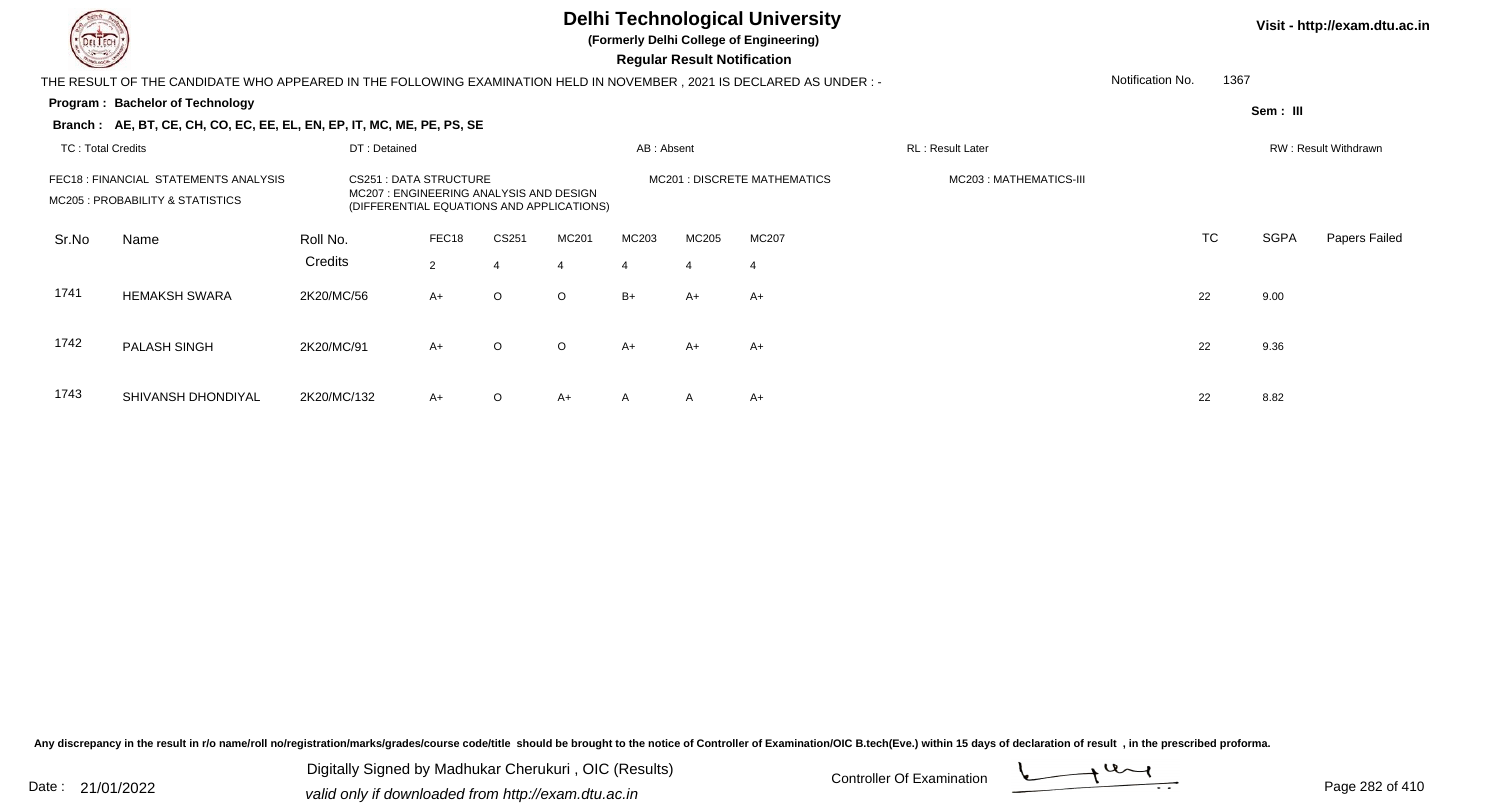**(Formerly Delhi College of Engineering)**

 **Regular Result Notification**

### **Visit - http://exam.dtu.ac.in**

|                          | THE RESULT OF THE CANDIDATE WHO APPEARED IN THE FOLLOWING EXAMINATION HELD IN NOVEMBER, 2021 IS DECLARED AS UNDER :- |                     |                              |                                                                                      |                         |            |                         |                                     |                          | Notification No. | 1367      |             |                      |
|--------------------------|----------------------------------------------------------------------------------------------------------------------|---------------------|------------------------------|--------------------------------------------------------------------------------------|-------------------------|------------|-------------------------|-------------------------------------|--------------------------|------------------|-----------|-------------|----------------------|
|                          | <b>Program: Bachelor of Technology</b><br>Branch: AE, BT, CE, CH, CO, EC, EE, EL, EN, EP, IT, MC, ME, PE, PS, SE     |                     |                              |                                                                                      |                         |            |                         |                                     |                          |                  |           | Sem: III    |                      |
| <b>TC: Total Credits</b> |                                                                                                                      | DT: Detained        |                              |                                                                                      |                         | AB: Absent |                         |                                     | <b>RL</b> : Result Later |                  |           |             | RW: Result Withdrawn |
| FEC1: SPORTS - I         | MC205 : PROBABILITY & STATISTICS                                                                                     |                     | <b>CS251: DATA STRUCTURE</b> | MC207 : ENGINEERING ANALYSIS AND DESIGN<br>(DIFFERENTIAL EQUATIONS AND APPLICATIONS) |                         |            |                         | <b>MC201 : DISCRETE MATHEMATICS</b> | MC203: MATHEMATICS-III   |                  |           |             |                      |
| Sr.No                    | Name                                                                                                                 | Roll No.<br>Credits | FEC1<br>$\overline{2}$       | CS251<br>4                                                                           | MC201<br>$\overline{4}$ | MC203<br>4 | MC205<br>$\overline{4}$ | <b>MC207</b><br>$\overline{4}$      |                          |                  | <b>TC</b> | <b>SGPA</b> | Papers Failed        |
| 1744                     | JAHAAN CHAUDHARY                                                                                                     | 2K20/MC/63          | $\mathsf{A}$                 | $\mathsf{A}$                                                                         | $\circ$                 | $B+$       | A+                      | $A+$                                |                          |                  | 22        | 8.55        |                      |
| 1745                     | <b>KARTIKEYA SWAMI</b>                                                                                               | 2K20/MC/70          | $\mathsf{A}$                 | $A+$                                                                                 | $A+$                    | $B+$       | $A+$                    | $B+$                                |                          |                  | 22        | 8.18        |                      |
| 1746                     | MAHEEP BAZAD                                                                                                         | 2K20/MC/75          | $\mathsf{A}$                 | $\mathsf{A}$                                                                         | $A+$                    | B          | $A+$                    | A                                   |                          |                  | 22        | 8.00        |                      |
| 1747                     | PARN PRATAP SINGH                                                                                                    | 2K20/MC/94          | $B+$                         | A+                                                                                   | $A+$                    | A          | A+                      | A                                   |                          |                  | 22        | 8.45        |                      |
| 1748                     | <b>ROHIT SINGH</b>                                                                                                   | 2K20/MC/114         | $\mathsf{A}$                 | $\mathsf{A}$                                                                         | $A+$                    | A+         | Α                       | A                                   |                          |                  | 22        | 8.36        |                      |
| 1749                     | <b>VAIBHAV SINGH</b>                                                                                                 | 2K20/MC/149         | $\mathsf{A}$                 | $A+$                                                                                 | A                       | A          | B                       | $A+$                                |                          |                  | 22        | 8.00        |                      |

Any discrepancy in the result in r/o name/roll no/registration/marks/grades/course code/title should be brought to the notice of Controller of Examination/OIC B.tech(Eve.) within 15 days of declaration of result, in the pr

Date : 21/01/2022 Digital Digital of Microsofted Chemical Controller Of Examination Determination Page 283 of 41 Digitally Signed by Madhukar Cherukuri , OIC (Results)

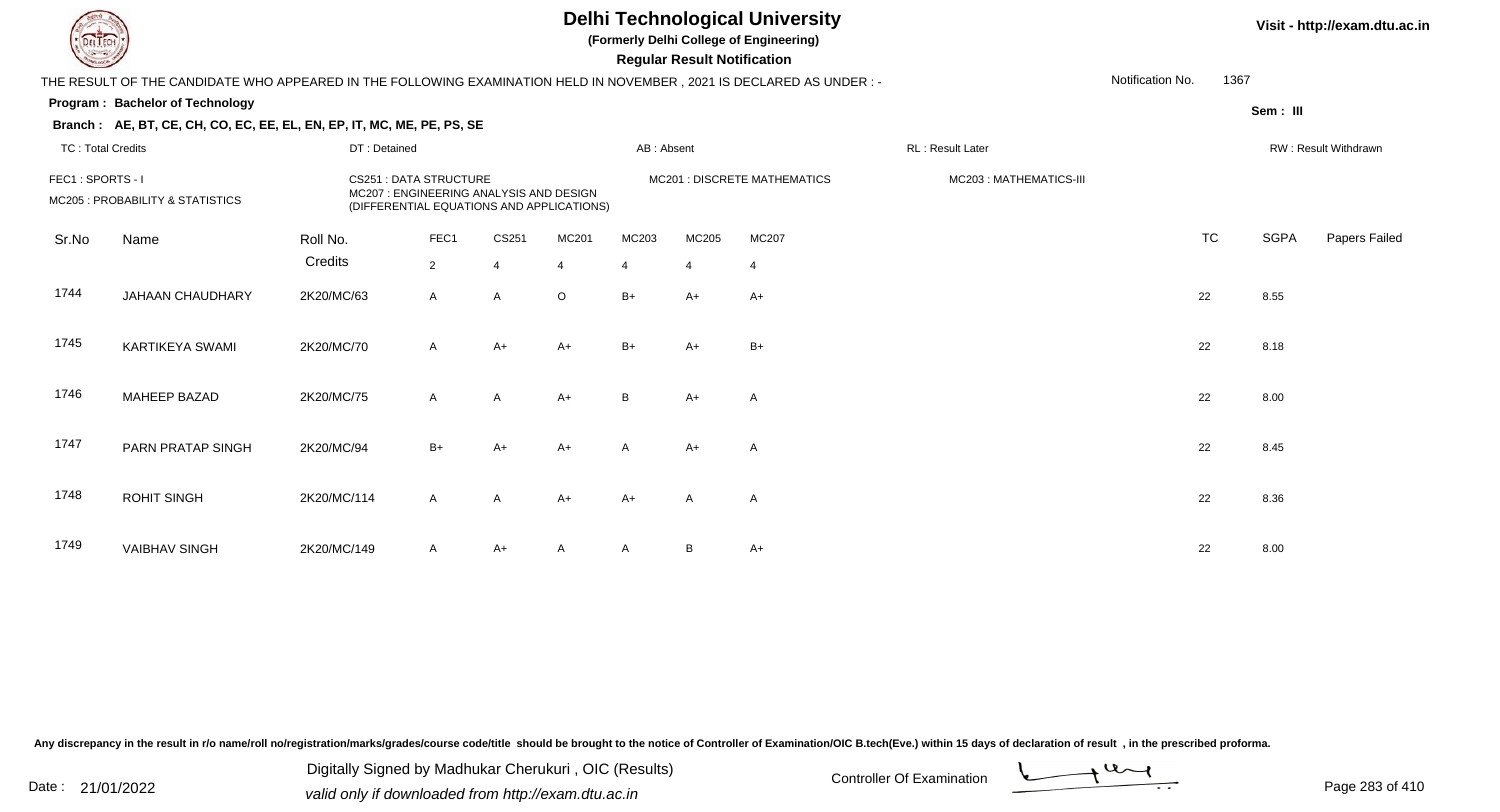

**(Formerly Delhi College of Engineering)**

 **Regular Result Notification**

| <b>Controller Comments</b>               |                                                                                                                       |             |                                                                                                                     |            |                |              | Regular Result Notification |                              |                         |                  |                      |             |               |
|------------------------------------------|-----------------------------------------------------------------------------------------------------------------------|-------------|---------------------------------------------------------------------------------------------------------------------|------------|----------------|--------------|-----------------------------|------------------------------|-------------------------|------------------|----------------------|-------------|---------------|
|                                          | THE RESULT OF THE CANDIDATE WHO APPEARED IN THE FOLLOWING EXAMINATION HELD IN NOVEMBER , 2021 IS DECLARED AS UNDER :- |             |                                                                                                                     |            |                |              |                             |                              |                         | Notification No. | 1367                 |             |               |
|                                          | <b>Program: Bachelor of Technology</b>                                                                                |             |                                                                                                                     |            |                |              |                             |                              |                         |                  |                      | Sem: III    |               |
|                                          | Branch: AE, BT, CE, CH, CO, EC, EE, EL, EN, EP, IT, MC, ME, PE, PS, SE                                                |             |                                                                                                                     |            |                |              |                             |                              |                         |                  |                      |             |               |
| <b>TC: Total Credits</b><br>DT: Detained |                                                                                                                       |             |                                                                                                                     | AB: Absent |                |              | RL: Result Later            |                              |                         |                  | RW: Result Withdrawn |             |               |
| FEC22: YOGA                              | MC205 : PROBABILITY & STATISTICS                                                                                      |             | <b>CS251: DATA STRUCTURE</b><br>MC207: ENGINEERING ANALYSIS AND DESIGN<br>(DIFFERENTIAL EQUATIONS AND APPLICATIONS) |            |                |              |                             | MC201 : DISCRETE MATHEMATICS | MC203 : MATHEMATICS-III |                  |                      |             |               |
| Sr.No                                    | Name                                                                                                                  | Roll No.    | FEC22                                                                                                               | CS251      | MC201          | MC203        | MC205                       | <b>MC207</b>                 |                         |                  | <b>TC</b>            | <b>SGPA</b> | Papers Failed |
|                                          |                                                                                                                       | Credits     | $\overline{2}$                                                                                                      | 4          | $\overline{4}$ | 4            | $\overline{4}$              | $\overline{4}$               |                         |                  |                      |             |               |
| 1750                                     | <b>ANSH</b>                                                                                                           | 2K20/MC/25  | $A+$                                                                                                                | $B+$       | $A+$           | $\mathsf{A}$ | $A+$                        | A                            |                         | 22               |                      | 8.27        |               |
| 1751                                     | <b>ROHIT</b>                                                                                                          | 2K20/MC/113 | $\mathsf{A}$                                                                                                        | $A+$       | $A+$           | $\mathsf{A}$ | B                           | A                            |                         | 22               |                      | 8.00        |               |
| 1752                                     | <b>STANZIN WANGDUS</b>                                                                                                | 2K20/MC/143 | $A+$                                                                                                                | A+         | $A+$           | $A+$         | $B+$                        | Α                            |                         | 22               |                      | 8.45        |               |

Any discrepancy in the result in r/o name/roll no/registration/marks/grades/course code/title should be brought to the notice of Controller of Examination/OIC B.tech(Eve.) within 15 days of declaration of result, in the pr

Date : 21/01/2022 Digital Digital of Microsofted Chemical Controller Of Examination Determination Page 284 of 41 Digitally Signed by Madhukar Cherukuri , OIC (Results)

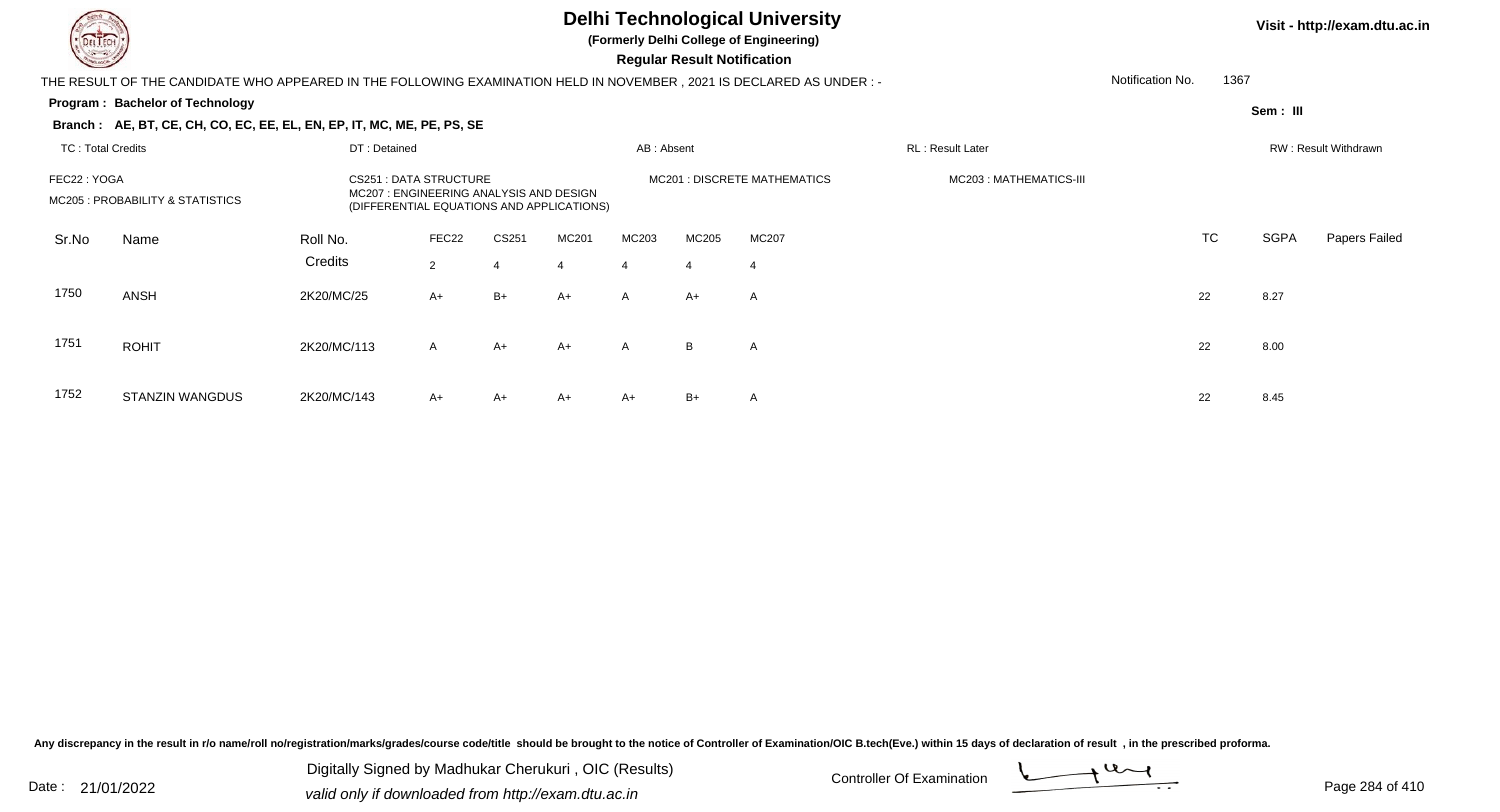**(Formerly Delhi College of Engineering)**

**Regular Regular Results Notification** 

| <b>Consultant Property</b>                                                                                                                                                                             |                                                                                                                      |            |              |                |         |                |                              | <b>Regular Result Notification</b> |                |                   |                  |           |             |                      |
|--------------------------------------------------------------------------------------------------------------------------------------------------------------------------------------------------------|----------------------------------------------------------------------------------------------------------------------|------------|--------------|----------------|---------|----------------|------------------------------|------------------------------------|----------------|-------------------|------------------|-----------|-------------|----------------------|
|                                                                                                                                                                                                        | THE RESULT OF THE CANDIDATE WHO APPEARED IN THE FOLLOWING EXAMINATION HELD IN NOVEMBER, 2021 IS DECLARED AS UNDER :- |            |              |                |         |                |                              |                                    |                |                   | Notification No. | 1367      |             |                      |
|                                                                                                                                                                                                        | Program: Bachelor of Technology                                                                                      |            |              |                |         |                |                              |                                    |                |                   |                  |           | Sem: III    |                      |
|                                                                                                                                                                                                        | Branch: AE, BT, CE, CH, CO, EC, EE, EL, EN, EP, IT, MC, ME, PE, PS, SE                                               |            |              |                |         |                |                              |                                    |                |                   |                  |           |             |                      |
| <b>TC: Total Credits</b>                                                                                                                                                                               |                                                                                                                      |            | DT: Detained |                |         |                | AB: Absent                   |                                    |                | RL : Result Later |                  |           |             | RW: Result Withdrawn |
| FEC27 : PROFESSIONAL ETHICS & HUMAN VALUES<br><b>CS251: DATA STRUCTURE</b><br>MC207 : ENGINEERING ANALYSIS AND DESIGN<br>MC205 : PROBABILITY & STATISTICS<br>(DIFFERENTIAL EQUATIONS AND APPLICATIONS) |                                                                                                                      |            |              |                |         |                | MC201 : DISCRETE MATHEMATICS |                                    |                |                   |                  |           |             |                      |
| Sr.No                                                                                                                                                                                                  | Name                                                                                                                 | Roll No.   |              | FEC27          | CS251   | MC201          | MC203                        | MC205                              | MC207          |                   |                  | <b>TC</b> | <b>SGPA</b> | Papers Failed        |
|                                                                                                                                                                                                        |                                                                                                                      | Credits    |              | $\overline{2}$ | 4       | $\overline{4}$ | $\overline{4}$               | $\overline{4}$                     | $\overline{4}$ |                   |                  |           |             |                      |
| 1753                                                                                                                                                                                                   | DEV GARG                                                                                                             | 2K20/MC/39 |              | $\circ$        | $A+$    | $\circ$        | $B+$                         | A                                  | $A+$           |                   |                  | 22        | 8.73        |                      |
| 1754                                                                                                                                                                                                   | DHEERAJ KUMAR                                                                                                        | 2K20/MC/42 |              | $A+$           | $A+$    | $\mathsf O$    | $B+$                         | $A+$                               | $A+$           |                   |                  | 22        | 8.82        |                      |
| 1755                                                                                                                                                                                                   | <b>DHRUV RANA</b>                                                                                                    | 2K20/MC/44 |              | $A+$           | $\circ$ | $\mathsf O$    | B                            | $A+$                               | $\circ$        |                   |                  | 22        | 9.00        |                      |
| 1756                                                                                                                                                                                                   | <b>GUNJAN ARORA</b>                                                                                                  | 2K20/MC/53 |              | $\circ$        | $\circ$ | $\circ$        | A                            | $A+$                               | O              |                   |                  | 22        | 9.45        |                      |
| 1757                                                                                                                                                                                                   | <b>ISHAN BHATEJA</b>                                                                                                 | 2K20/MC/61 |              | $\circ$        | $\circ$ | $\mathsf O$    | A                            | $A+$                               | $\circ$        |                   |                  | 22        | 9.45        |                      |
| 1758                                                                                                                                                                                                   | KANISHKA THAKRAN                                                                                                     | 2K20/MC/67 |              | $\circ$        | $\circ$ | $\mathsf O$    | A                            | $A+$                               | $\mathsf O$    |                   |                  | 22        | 9.45        |                      |
| 1759                                                                                                                                                                                                   | <b>KARAN JINDAL</b>                                                                                                  | 2K20/MC/68 |              | $A+$           | $\circ$ | $A+$           | $B+$                         | A+                                 | A+             |                   |                  | 22        | 8.82        |                      |
| 1760                                                                                                                                                                                                   | <b>MD SAHIL ANSARI</b>                                                                                               | 2K20/MC/78 |              | $\circ$        | $\circ$ | $\mathsf O$    | $\mathsf{A}$                 | $A+$                               | O              |                   |                  | 22        | 9.45        |                      |
| 1761                                                                                                                                                                                                   | PALAK CHATURVEDI                                                                                                     | 2K20/MC/90 |              | $\circ$        | $\circ$ | $\circ$        | $\circ$                      | A+                                 | O              |                   |                  | 22        | 9.82        |                      |
|                                                                                                                                                                                                        |                                                                                                                      |            |              |                |         |                |                              |                                    |                |                   |                  |           |             |                      |

Any discrepancy in the result in r/o name/roll no/registration/marks/grades/course code/title should be brought to the notice of Controller of Examination/OIC B.tech(Eve.) within 15 days of declaration of result, in the pr

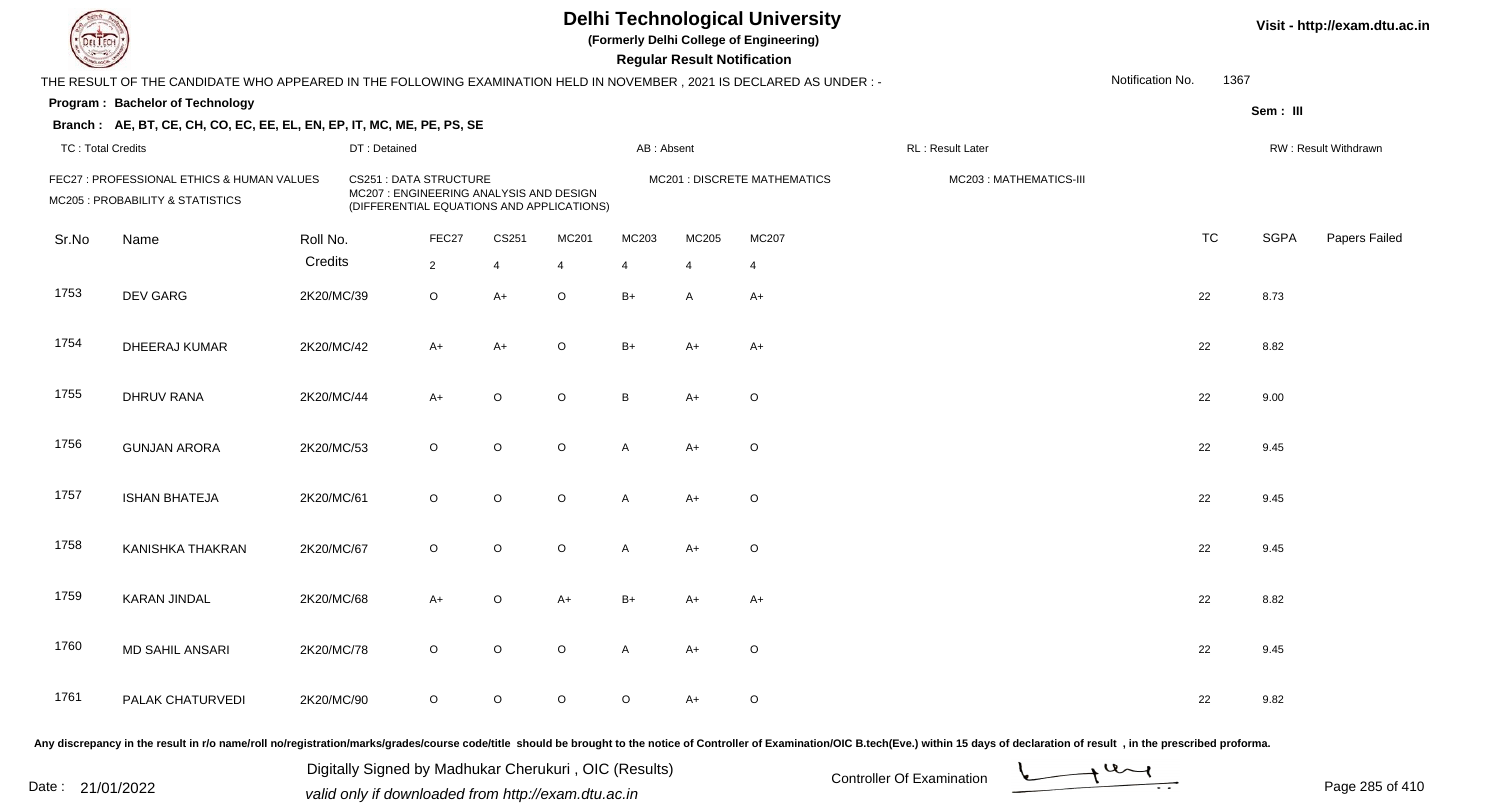|                                                                                |                                                                                                                      |             |                                                                                                                      |                |                |         |                              | <b>Regular Result Notification</b> | <b>Delhi Technological University</b><br>(Formerly Delhi College of Engineering) |                        |                  | Visit - http://exam.dtu.ac.in |             |                      |
|--------------------------------------------------------------------------------|----------------------------------------------------------------------------------------------------------------------|-------------|----------------------------------------------------------------------------------------------------------------------|----------------|----------------|---------|------------------------------|------------------------------------|----------------------------------------------------------------------------------|------------------------|------------------|-------------------------------|-------------|----------------------|
|                                                                                | THE RESULT OF THE CANDIDATE WHO APPEARED IN THE FOLLOWING EXAMINATION HELD IN NOVEMBER, 2021 IS DECLARED AS UNDER :- |             |                                                                                                                      |                |                |         |                              |                                    |                                                                                  |                        | Notification No. | 1367                          |             |                      |
|                                                                                | Program: Bachelor of Technology                                                                                      |             |                                                                                                                      |                |                |         |                              |                                    |                                                                                  |                        |                  |                               | Sem: III    |                      |
|                                                                                | Branch: AE, BT, CE, CH, CO, EC, EE, EL, EN, EP, IT, MC, ME, PE, PS, SE                                               |             |                                                                                                                      |                |                |         |                              |                                    |                                                                                  |                        |                  |                               |             |                      |
| <b>TC: Total Credits</b>                                                       |                                                                                                                      |             | DT: Detained                                                                                                         |                |                |         | AB: Absent                   |                                    |                                                                                  | RL: Result Later       |                  |                               |             | RW: Result Withdrawn |
| FEC27 : PROFESSIONAL ETHICS & HUMAN VALUES<br>MC205 : PROBABILITY & STATISTICS |                                                                                                                      |             | <b>CS251: DATA STRUCTURE</b><br>MC207 : ENGINEERING ANALYSIS AND DESIGN<br>(DIFFERENTIAL EQUATIONS AND APPLICATIONS) |                |                |         | MC201 : DISCRETE MATHEMATICS |                                    |                                                                                  | MC203: MATHEMATICS-III |                  |                               |             |                      |
| Sr.No                                                                          | Name                                                                                                                 | Roll No.    |                                                                                                                      | FEC27          | CS251          | MC201   | MC203                        | MC205                              | MC207                                                                            |                        |                  | <b>TC</b>                     | <b>SGPA</b> | Papers Failed        |
|                                                                                |                                                                                                                      | Credits     |                                                                                                                      | $\overline{2}$ | $\overline{4}$ | 4       | 4                            | $\overline{4}$                     | $\overline{4}$                                                                   |                        |                  |                               |             |                      |
|                                                                                |                                                                                                                      |             |                                                                                                                      | O              | $\mathsf O$    | $\circ$ | $\circ$                      | $A+$                               | $\circ$                                                                          |                        |                  | 22                            | 9.82        |                      |
| 1762                                                                           | PARVEZ AHMED                                                                                                         | 2K20/MC/95  |                                                                                                                      | $\circ$        | $\circ$        | $\circ$ | $\circ$                      | $A+$                               | $A+$                                                                             |                        |                  | 22                            | 9.64        |                      |
| 1763                                                                           | <b>RITESH DABAS</b>                                                                                                  | 2K20/MC/105 |                                                                                                                      | $\circ$        | $\mathsf O$    | $\circ$ | $\circ$                      | $A+$                               | $\circ$                                                                          |                        |                  | 22                            | 9.82        |                      |
| 1764                                                                           | <b>RIYA NAYAK</b>                                                                                                    | 2K20/MC/109 |                                                                                                                      | $A+$           | $\mathsf O$    | $A+$    | $\Omega$                     | $A+$                               | $\circ$                                                                          |                        |                  | 22                            | 9.55        |                      |
| 1765                                                                           | <b>ROHAN GUPTA</b>                                                                                                   | 2K20/MC/112 |                                                                                                                      | $A+$           | $\mathsf O$    | O       | $\circ$                      | A+                                 | $\circ$                                                                          |                        |                  | 22                            | 9.73        |                      |
| 1766                                                                           | SARTHAK GANDOTRA                                                                                                     | 2K20/MC/122 |                                                                                                                      | $\circ$        | $\mathsf O$    | $A+$    | $\Omega$                     | $A+$                               | $\mathsf O$                                                                      |                        |                  | 22                            | 9.64        |                      |
| 1767                                                                           | <b>SHAILESH</b>                                                                                                      | 2K20/MC/128 |                                                                                                                      | O              | $\circ$        | A+      | A+                           | A                                  | A                                                                                |                        |                  | 22                            | 8.91        |                      |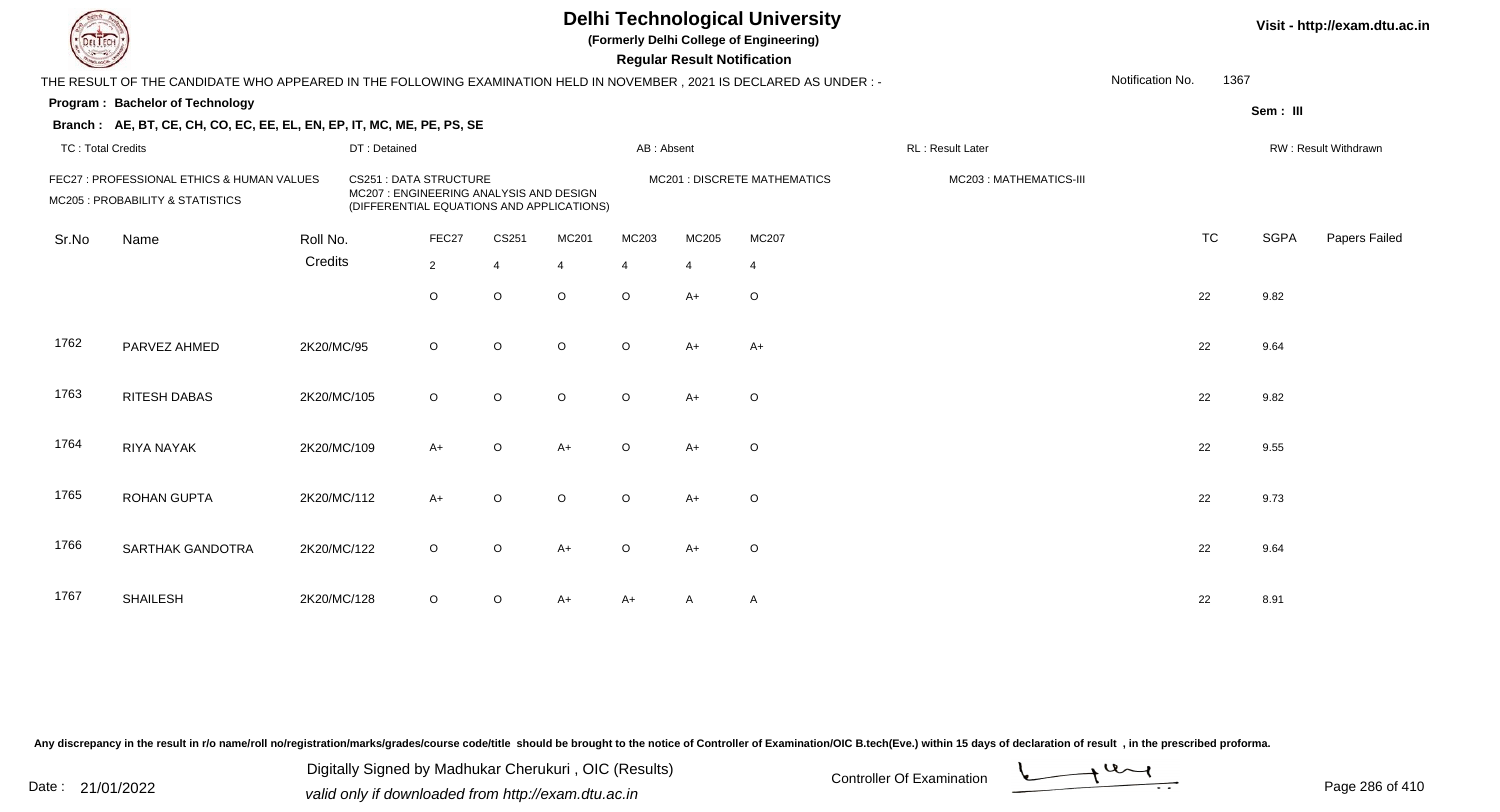

**(Formerly Delhi College of Engineering)**

| <b>Consultor of Personal Property</b> |                                                                                                                                                                                     |            |       |       |       |            |                              | <b>Regular Result Notification</b> |                          |                  |           |             |                      |
|---------------------------------------|-------------------------------------------------------------------------------------------------------------------------------------------------------------------------------------|------------|-------|-------|-------|------------|------------------------------|------------------------------------|--------------------------|------------------|-----------|-------------|----------------------|
|                                       | THE RESULT OF THE CANDIDATE WHO APPEARED IN THE FOLLOWING EXAMINATION HELD IN NOVEMBER , 2021 IS DECLARED AS UNDER : -                                                              |            |       |       |       |            |                              |                                    |                          | Notification No. | 1367      |             |                      |
|                                       | Program: Bachelor of Technology                                                                                                                                                     |            |       |       |       |            |                              |                                    |                          |                  |           | Sem : III   |                      |
|                                       | Branch: AE, BT, CE, CH, CO, EC, EE, EL, EN, EP, IT, MC, ME, PE, PS, SE                                                                                                              |            |       |       |       |            |                              |                                    |                          |                  |           |             |                      |
| DT: Detained<br>TC: Total Credits     |                                                                                                                                                                                     |            |       |       |       | AB: Absent |                              |                                    | <b>RL</b> : Result Later |                  |           |             | RW: Result Withdrawn |
|                                       | CS251 : DATA STRUCTURE<br>FEC28 : Emotional Intelligence<br>MC207: ENGINEERING ANALYSIS AND DESIGN<br>MC205 : PROBABILITY & STATISTICS<br>(DIFFERENTIAL EQUATIONS AND APPLICATIONS) |            |       |       |       |            | MC201 : DISCRETE MATHEMATICS | MC203 : MATHEMATICS-III            |                          |                  |           |             |                      |
| Sr.No                                 | Name                                                                                                                                                                                | Roll No.   | FEC28 | CS251 | MC201 | MC203      | MC205                        | MC207                              |                          |                  | <b>TC</b> | <b>SGPA</b> | Papers Failed        |
|                                       |                                                                                                                                                                                     | Credits    | 2     | 4     | 4     | 4          | 4                            | 4                                  |                          |                  |           |             |                      |
| 1768                                  | <b>GUDDU KUMAR</b>                                                                                                                                                                  | 2K20/MC/52 | $A+$  | $A+$  | $A+$  | $B+$       | $A+$                         | $A+$                               |                          | 22               |           | 8.64        |                      |

Any discrepancy in the result in r/o name/roll no/registration/marks/grades/course code/title should be brought to the notice of Controller of Examination/OIC B.tech(Eve.) within 15 days of declaration of result, in the pr

Date : 21/01/2022 Digital Digital of Microsofted Chemical Controller Of Examination Determination Page 287 of 41 Digitally Signed by Madhukar Cherukuri , OIC (Results)

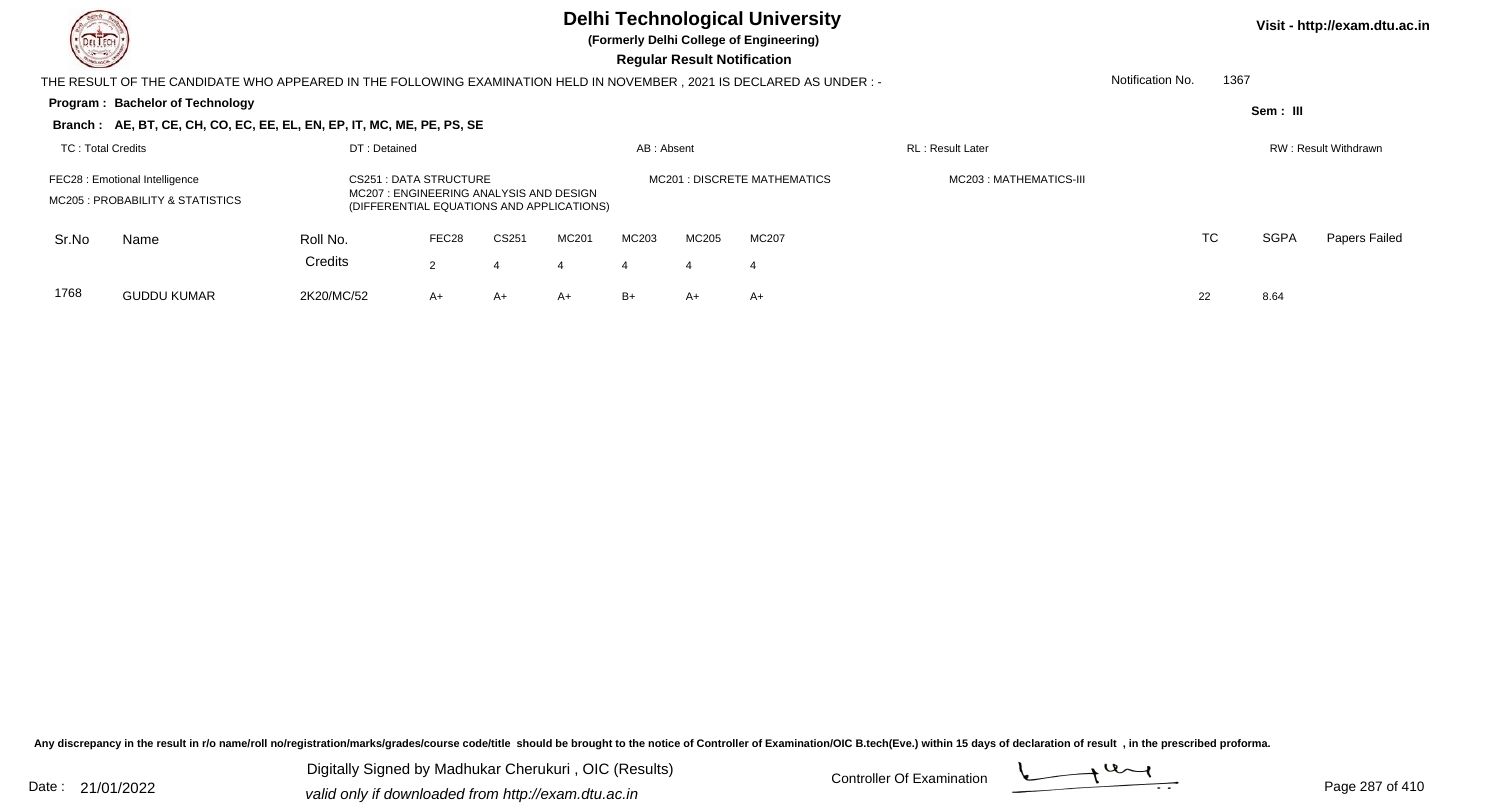**(Formerly Delhi College of Engineering)**

 **Regular Result Notification**

### **Visit - http://exam.dtu.ac.in**

|                                                      |                               |                  |              |                                                                        |                                        |                                           |                |                              | Notification No.                                                                                                     |                                                     |                      |
|------------------------------------------------------|-------------------------------|------------------|--------------|------------------------------------------------------------------------|----------------------------------------|-------------------------------------------|----------------|------------------------------|----------------------------------------------------------------------------------------------------------------------|-----------------------------------------------------|----------------------|
| Program: Bachelor of Technology                      |                               |                  |              |                                                                        |                                        |                                           |                |                              |                                                                                                                      | Sem: III                                            |                      |
|                                                      |                               |                  |              |                                                                        |                                        |                                           |                |                              |                                                                                                                      |                                                     |                      |
| <b>TC: Total Credits</b>                             |                               |                  |              |                                                                        |                                        |                                           |                | RL: Result Later             |                                                                                                                      |                                                     | RW: Result Withdrawn |
| FEC2 : SPORTS II<br>MC205 : PROBABILITY & STATISTICS | <b>CS251 : DATA STRUCTURE</b> |                  |              |                                                                        |                                        |                                           |                | MC203: MATHEMATICS-III       |                                                                                                                      |                                                     |                      |
| Name                                                 | Roll No.                      | FEC <sub>2</sub> | CS251        | MC201                                                                  | MC203                                  | MC205                                     | MC207          |                              |                                                                                                                      | <b>SGPA</b>                                         | Papers Failed        |
|                                                      | Credits                       | $\overline{2}$   | 4            | $\overline{4}$                                                         | $\overline{4}$                         | $\overline{4}$                            | $\overline{4}$ |                              |                                                                                                                      |                                                     |                      |
| <b>ABHINAV SINHA</b>                                 | 2K20/MC/04                    | A                | $\circ$      | $\circ$                                                                | $\circ$                                | $A+$                                      | $A+$           |                              |                                                                                                                      | 9.45                                                |                      |
| ADITYA MAURYA                                        | 2K20/MC/13                    | $\mathsf{A}$     | $A+$         | $A+$                                                                   | $A+$                                   | $A+$                                      | $A+$           |                              |                                                                                                                      | 8.91                                                |                      |
| <b>DIVYA DEHLAN</b>                                  | 2K20/MC/47                    | A                | $\mathsf{A}$ | $A+$                                                                   | A                                      | $A+$                                      | Α              |                              |                                                                                                                      | 8.36                                                |                      |
| <b>SAJAL SAMEER</b>                                  | 2K20/MC/115                   | $A+$             | $\circ$      | $\circ$                                                                | $A+$                                   | $A+$                                      | $A+$           |                              |                                                                                                                      | 9.36                                                |                      |
| SHUBHAM DAHIYA                                       | 2K20/MC/138                   | $\circ$          | $A+$         | O                                                                      | $A+$                                   | $A+$                                      | $A+$           |                              |                                                                                                                      | 9.27                                                |                      |
| SHUBHAM SINGH                                        | 2K20/MC/140                   | $\mathbf C$      | O            | $A+$                                                                   | $A+$                                   | Α                                         | Α              |                              |                                                                                                                      | 8.45                                                |                      |
| <b>TAUSIF NAWAZ</b>                                  | 2K20/MC/145                   | A                | $A+$         | A+                                                                     | A                                      | $B+$                                      | A              |                              |                                                                                                                      | 8.18                                                |                      |
|                                                      |                               |                  | DT: Detained | Branch: AE, BT, CE, CH, CO, EC, EE, EL, EN, EP, IT, MC, ME, PE, PS, SE | MC207: ENGINEERING ANALYSIS AND DESIGN | (DIFFERENTIAL EQUATIONS AND APPLICATIONS) | AB: Absent     | MC201 : DISCRETE MATHEMATICS | THE RESULT OF THE CANDIDATE WHO APPEARED IN THE FOLLOWING EXAMINATION HELD IN NOVEMBER, 2021 IS DECLARED AS UNDER :- | <b>TC</b><br>22<br>22<br>22<br>22<br>22<br>22<br>22 | 1367                 |

Any discrepancy in the result in r/o name/roll no/registration/marks/grades/course code/title should be brought to the notice of Controller of Examination/OIC B.tech(Eve.) within 15 days of declaration of result, in the pr

Date : 21/01/2022 Digital Digital of Microsofted Chemical Controller Of Examination Determination Page 288 of 41 Digitally Signed by Madhukar Cherukuri , OIC (Results)

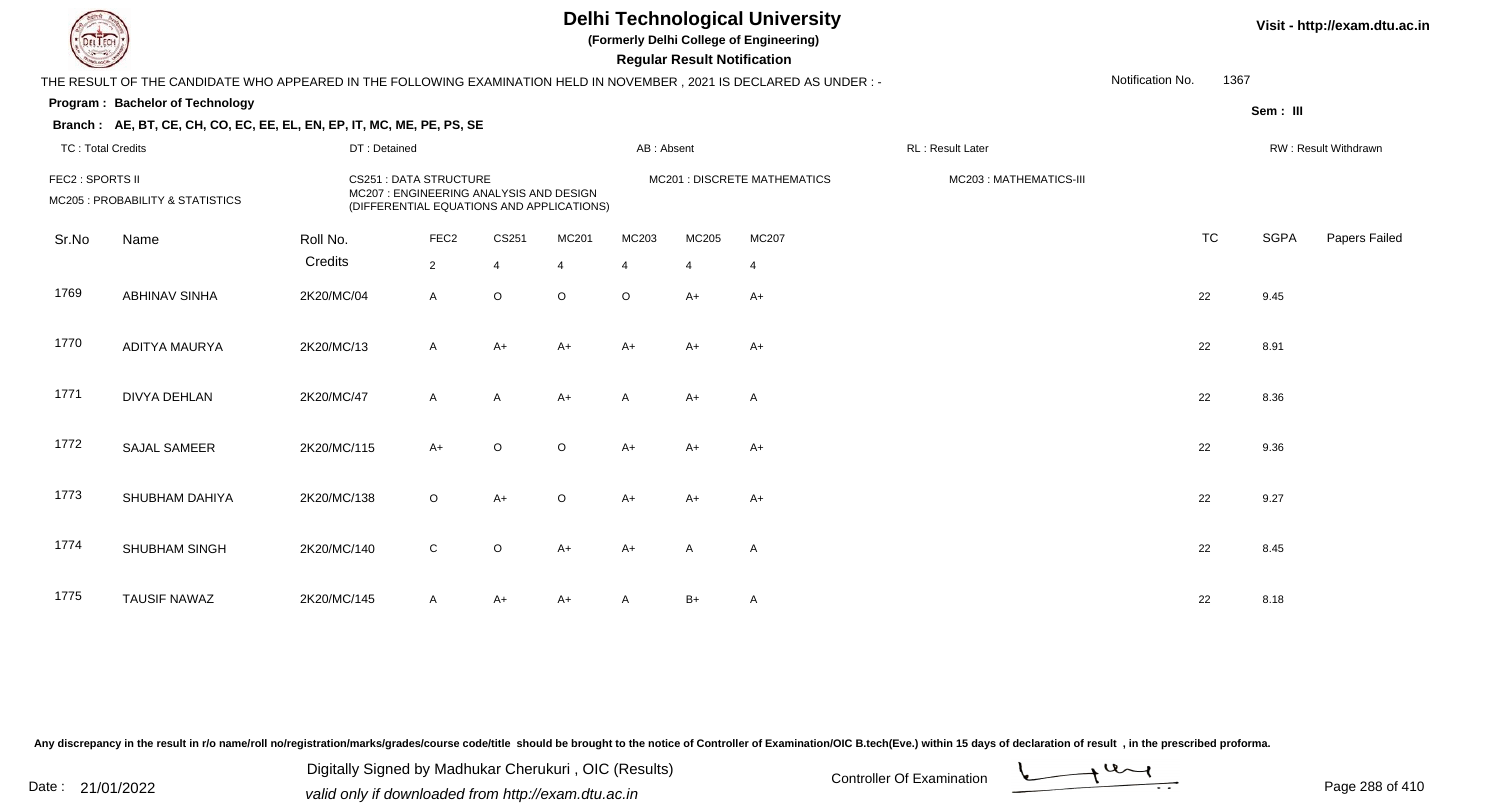**(Formerly Delhi College of Engineering)**

 **Regular Result Notification**

| <b>Country of Charles</b> |                                                                                                                     |              |                                                                         |                |                                                                           |                | Regular Result Notification |              |                        |                  |           |             |                      |
|---------------------------|---------------------------------------------------------------------------------------------------------------------|--------------|-------------------------------------------------------------------------|----------------|---------------------------------------------------------------------------|----------------|-----------------------------|--------------|------------------------|------------------|-----------|-------------|----------------------|
|                           | THE RESULT OF THE CANDIDATE WHO APPEARED IN THE FOLLOWING EXAMINATION HELD IN NOVEMBER, 2021 IS DECLARED AS UNDER:- |              |                                                                         |                |                                                                           |                |                             |              |                        | Notification No. | 1367      |             |                      |
|                           | Program: Bachelor of Technology                                                                                     |              |                                                                         |                |                                                                           |                |                             |              |                        |                  |           | Sem: III    |                      |
|                           | Branch: AE, BT, CE, CH, CO, EC, EE, EL, EN, EP, IT, MC, ME, PE, PS, SE                                              |              |                                                                         |                |                                                                           |                |                             |              |                        |                  |           |             |                      |
| <b>TC: Total Credits</b>  |                                                                                                                     | DT: Detained |                                                                         |                |                                                                           | AB: Absent     |                             |              | RL: Result Later       |                  |           |             | RW: Result Withdrawn |
|                           | FEC32 : LOGICAL REASONING<br>MC205 : PROBABILITY & STATISTICS                                                       |              | <b>CS251: DATA STRUCTURE</b><br>MC207 : ENGINEERING ANALYSIS AND DESIGN |                | MC201 : DISCRETE MATHEMATICS<br>(DIFFERENTIAL EQUATIONS AND APPLICATIONS) |                |                             |              | MC203: MATHEMATICS-III |                  |           |             |                      |
| Sr.No                     | Name                                                                                                                | Roll No.     | FEC32                                                                   | CS251          | MC201                                                                     | MC203          | MC205                       | MC207        |                        |                  | <b>TC</b> | <b>SGPA</b> | Papers Failed        |
|                           |                                                                                                                     | Credits      | $\overline{2}$                                                          | $\overline{4}$ | $\overline{4}$                                                            | $\overline{4}$ | $\overline{4}$              | 4            |                        |                  |           |             |                      |
| 1776                      | <b>ABHAY CHAUHAN</b>                                                                                                | 2K20/MC/02   | $A+$                                                                    | A              | $\mathsf O$                                                               | $A+$           | $A+$                        | $A+$         |                        | 22               |           | 9.00        |                      |
| 1777                      | ANSHUL YADAV                                                                                                        | 2K20/MC/27   | $A+$                                                                    | $B+$           | $A+$                                                                      | B              | $B+$                        | $B+$         |                        |                  | 22        | 7.36        |                      |
| 1778                      | <b>ARYAN MITTAL</b>                                                                                                 | 2K20/MC/30   | $A+$                                                                    | A              | $A+$                                                                      | A              | A                           | $\mathsf{A}$ |                        |                  | 22        | 8.27        |                      |
| 1779                      | <b>ASHISH ATTRI</b>                                                                                                 | 2K20/MC/33   | $A+$                                                                    | A              | $A+$                                                                      | $B+$           | $A+$                        | A            |                        | 22               |           | 8.27        |                      |
| 1780                      | <b>DEEPAK SINGH</b>                                                                                                 | 2K20/MC/38   | $A+$                                                                    | $A+$           | $A+$                                                                      | $B+$           | $\mathsf O$                 | $A+$         |                        | 22               |           | 8.82        |                      |
| 1781                      | <b>DEVANSH</b>                                                                                                      | 2K20/MC/40   | $A+$                                                                    | $B+$           | $A+$                                                                      | $B+$           | A                           | B            |                        |                  | 22        | 7.55        |                      |
| 1782                      | DEVANSH ARYAN                                                                                                       | 2K20/MC/41   | $\circ$                                                                 | $A+$           | $A+$                                                                      | $B+$           | $A+$                        | $\mathsf{A}$ |                        |                  | 22        | 8.55        |                      |
| 1783                      | <b>DIGANTA SEN</b>                                                                                                  | 2K20/MC/45   | $\circ$                                                                 | $A+$           | $\mathsf O$                                                               | $B+$           | Α                           | $\mathsf{A}$ |                        | 22               |           | 8.55        |                      |
| 1784                      | <b>GAYATRI GALAV</b>                                                                                                | 2K20/MC/50   | $A+$                                                                    | A+             | $\mathsf O$                                                               | $B+$           | A+                          | A+           |                        |                  | 22        | 8.82        |                      |
|                           |                                                                                                                     |              |                                                                         |                |                                                                           |                |                             |              |                        |                  |           |             |                      |

Any discrepancy in the result in r/o name/roll no/registration/marks/grades/course code/title should be brought to the notice of Controller of Examination/OIC B.tech(Eve.) within 15 days of declaration of result, in the pr

Date : 21/01/2022 Digital Digital of Microsofted Chemical Controller Of Examination Determination Page 289 of 41 Digitally Signed by Madhukar Cherukuri , OIC (Results)

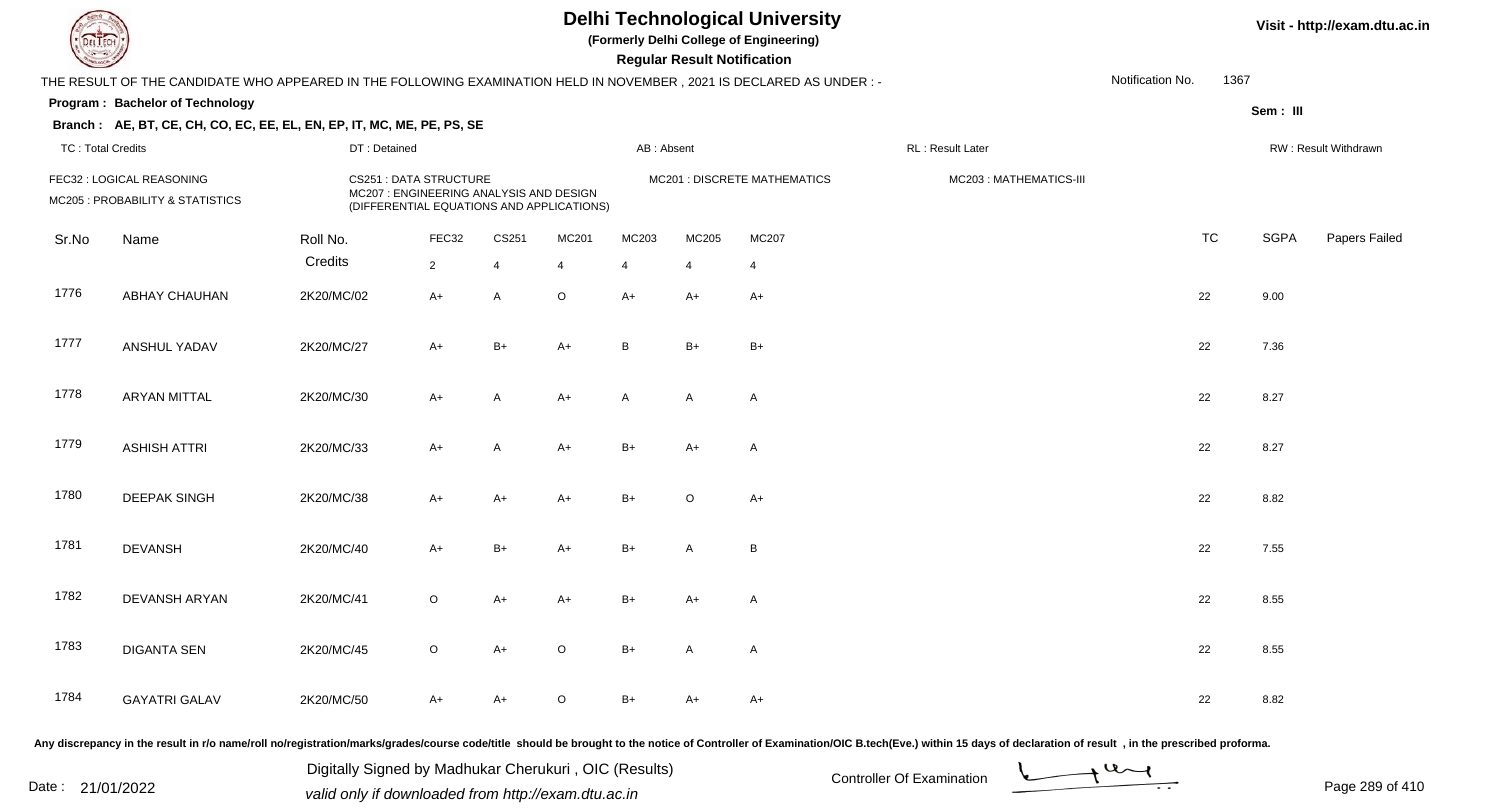**(Formerly Delhi College of Engineering)**

 **Regular Result Notification**

| <b>Course Line</b>       |                                                                                                                     |              |                                                                                                                |         |                |            | Regular Result Notification |                                    |                        |                  |      |             |                      |
|--------------------------|---------------------------------------------------------------------------------------------------------------------|--------------|----------------------------------------------------------------------------------------------------------------|---------|----------------|------------|-----------------------------|------------------------------------|------------------------|------------------|------|-------------|----------------------|
|                          | THE RESULT OF THE CANDIDATE WHO APPEARED IN THE FOLLOWING EXAMINATION HELD IN NOVEMBER, 2021 IS DECLARED AS UNDER:- |              |                                                                                                                |         |                |            |                             |                                    |                        | Notification No. | 1367 |             |                      |
|                          | Program: Bachelor of Technology                                                                                     |              |                                                                                                                |         |                |            |                             |                                    |                        |                  |      | Sem: III    |                      |
|                          | Branch: AE, BT, CE, CH, CO, EC, EE, EL, EN, EP, IT, MC, ME, PE, PS, SE                                              |              |                                                                                                                |         |                |            |                             |                                    |                        |                  |      |             |                      |
| <b>TC: Total Credits</b> |                                                                                                                     | DT: Detained |                                                                                                                |         |                | AB: Absent |                             |                                    | RL: Result Later       |                  |      |             | RW: Result Withdrawn |
|                          | FEC32 : LOGICAL REASONING<br>MC205 : PROBABILITY & STATISTICS                                                       |              | CS251 : DATA STRUCTURE<br>MC207 : ENGINEERING ANALYSIS AND DESIGN<br>(DIFFERENTIAL EQUATIONS AND APPLICATIONS) |         |                |            |                             | <b>MC201: DISCRETE MATHEMATICS</b> | MC203: MATHEMATICS-III |                  |      |             |                      |
| Sr.No                    | Name                                                                                                                | Roll No.     | FEC32                                                                                                          | CS251   | MC201          | MC203      | MC205                       | <b>MC207</b>                       |                        | TC               |      | <b>SGPA</b> | Papers Failed        |
|                          |                                                                                                                     | Credits      | $\overline{2}$                                                                                                 | 4       | $\overline{4}$ | 4          | $\overline{4}$              | 4                                  |                        |                  |      |             |                      |
|                          |                                                                                                                     |              | $A+$                                                                                                           | $A+$    | $\circ$        | $B+$       | $A+$                        | $A+$                               |                        | 22               |      | 8.82        |                      |
| 1785                     | <b>HEMAANK MAHAJAN</b>                                                                                              | 2K20/MC/55   | $A+$                                                                                                           | $\circ$ | $A+$           | A          | $A+$                        | $A+$                               |                        | 22               |      | 9.00        |                      |
| 1786                     | <b>HEMANT</b>                                                                                                       | 2K20/MC/57   | $\mathsf O$                                                                                                    | $A+$    | $\mathsf O$    | $B+$       | $A+$                        | $A+$                               |                        | 22               |      | 8.91        |                      |
| 1787                     | <b>INDERJIT SHAHI</b>                                                                                               | 2K20/MC/60   | $A+$                                                                                                           | $\circ$ | $\mathsf O$    | $B+$       | $A+$                        | $\circ$                            |                        | 22               |      | 9.18        |                      |
| 1788                     | <b>JATIN BANSAL</b>                                                                                                 | 2K20/MC/65   | $A+$                                                                                                           | $\circ$ | $\circ$        | $B+$       | $A+$                        | $\mathsf O$                        |                        | 22               |      | 9.18        |                      |
| 1789                     | <b>KARTIK GUPTA</b>                                                                                                 | 2K20/MC/69   | $\mathsf O$                                                                                                    | $A+$    | $\mathsf O$    | $B+$       | $A+$                        | $A+$                               |                        | 22               |      | 8.91        |                      |
| 1790                     | <b>NAMAN SHARMA</b>                                                                                                 | 2K20/MC/85   | $\circ$                                                                                                        | $\circ$ | $\circ$        | $\circ$    | $\circ$                     | $\circ$                            |                        | 22               |      | 10.00       |                      |
| 1791                     | PRASHANT DIXIT                                                                                                      | 2K20/MC/100  | $A+$                                                                                                           | $\circ$ | $\circ$        | $\circ$    | $A+$                        | $\circ$                            |                        | 22               |      | 9.73        |                      |
| 1792                     | <b>RITESH YADAV</b>                                                                                                 | 2K20/MC/107  | $\circ$                                                                                                        | A+      | $\circ$        | $A+$       | A                           | $A+$                               |                        | 22               |      | 9.09        |                      |
|                          |                                                                                                                     |              |                                                                                                                |         |                |            |                             |                                    |                        |                  |      |             |                      |

Any discrepancy in the result in r/o name/roll no/registration/marks/grades/course code/title should be brought to the notice of Controller of Examination/OIC B.tech(Eve.) within 15 days of declaration of result, in the pr

Date : 21/01/2022 Digital Digital of Microsofted Chemical Controller Of Examination Determination Page 290 of 41 Digitally Signed by Madhukar Cherukuri , OIC (Results)

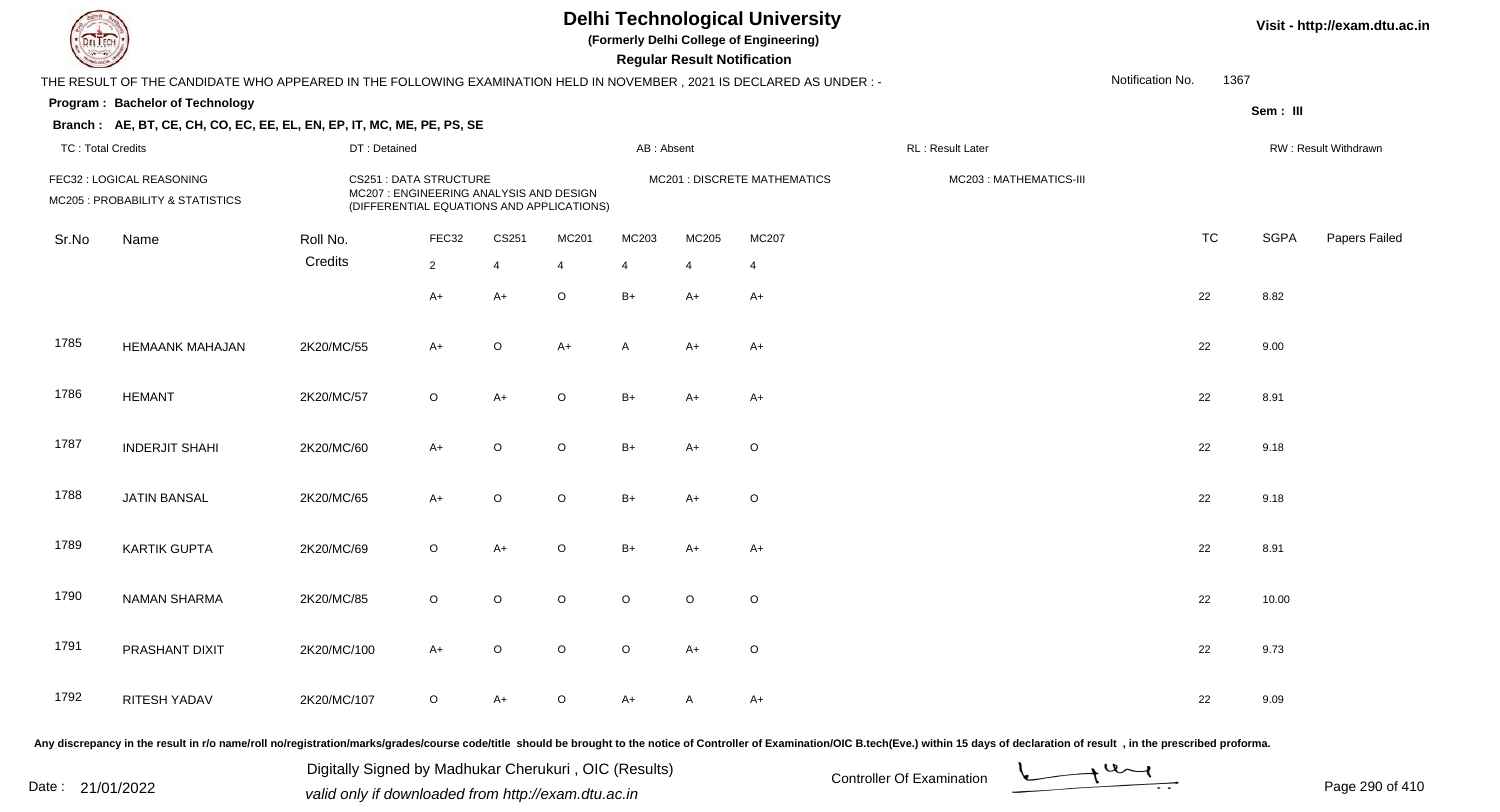**(Formerly Delhi College of Engineering)**

 **Regular Result Notification**

#### **Visit - http://exam.dtu.ac.in**

|                          | THE RESULT OF THE CANDIDATE WHO APPEARED IN THE FOLLOWING EXAMINATION HELD IN NOVEMBER , 2021 IS DECLARED AS UNDER : -                                                               |              |                |                                                        |                |                |                  |       |  | Notification No. | 1367                 |             |               |
|--------------------------|--------------------------------------------------------------------------------------------------------------------------------------------------------------------------------------|--------------|----------------|--------------------------------------------------------|----------------|----------------|------------------|-------|--|------------------|----------------------|-------------|---------------|
|                          | <b>Program: Bachelor of Technology</b>                                                                                                                                               |              |                |                                                        |                |                |                  |       |  |                  |                      | Sem : III   |               |
|                          | Branch: AE, BT, CE, CH, CO, EC, EE, EL, EN, EP, IT, MC, ME, PE, PS, SE                                                                                                               |              |                |                                                        |                |                |                  |       |  |                  |                      |             |               |
| <b>TC: Total Credits</b> |                                                                                                                                                                                      | DT: Detained |                |                                                        |                |                | RL: Result Later |       |  |                  | RW: Result Withdrawn |             |               |
|                          | FEC32 : LOGICAL REASONING<br><b>CS251: DATA STRUCTURE</b><br>MC207: ENGINEERING ANALYSIS AND DESIGN<br>MC205 : PROBABILITY & STATISTICS<br>(DIFFERENTIAL EQUATIONS AND APPLICATIONS) |              |                | MC201 : DISCRETE MATHEMATICS<br>MC203: MATHEMATICS-III |                |                |                  |       |  |                  |                      |             |               |
| Sr.No                    | Name                                                                                                                                                                                 | Roll No.     | FEC32          | CS251                                                  | MC201          | MC203          | MC205            | MC207 |  |                  | <b>TC</b>            | <b>SGPA</b> | Papers Failed |
|                          |                                                                                                                                                                                      | Credits      | $\overline{2}$ | $\Delta$                                               | $\overline{4}$ | $\overline{4}$ | $\overline{4}$   | 4     |  |                  |                      |             |               |
|                          |                                                                                                                                                                                      |              | $\circ$        | $A+$                                                   | $\circ$        | $A+$           | $\overline{A}$   | $A+$  |  |                  | 22                   | 9.09        |               |
| 1793                     | SAKSHAM JAIN                                                                                                                                                                         | 2K20/MC/117  | $\circ$        | $A+$                                                   | $\circ$        | $A+$           | $\circ$          | $A+$  |  |                  | 22                   | 9.45        |               |
| 1794                     | SANDEEP                                                                                                                                                                              | 2K20/MC/119  | $A+$           | $A+$                                                   | $A+$           | $A+$           | $A+$             | $A+$  |  |                  | 22                   | 9.00        |               |
| 1795                     | SHUBHAM CHHIKARA                                                                                                                                                                     | 2K20/MC/137  | $A+$           | $\circ$                                                | $\circ$        | $A+$           | $A+$             | $A+$  |  |                  | 22                   | 9.36        |               |
| 1796                     | UTKARSH SAXENA                                                                                                                                                                       | 2K20/MC/148  | $A+$           | $\Omega$                                               | $\circ$        | A+             | A+               | $A+$  |  |                  | 22                   | 9.36        |               |

Any discrepancy in the result in r/o name/roll no/registration/marks/grades/course code/title should be brought to the notice of Controller of Examination/OIC B.tech(Eve.) within 15 days of declaration of result, in the pr

Date : 21/01/2022 Digital Digital of Microsofted Chemical Controller Of Examination Determination Page 291 of 41 Digitally Signed by Madhukar Cherukuri , OIC (Results)

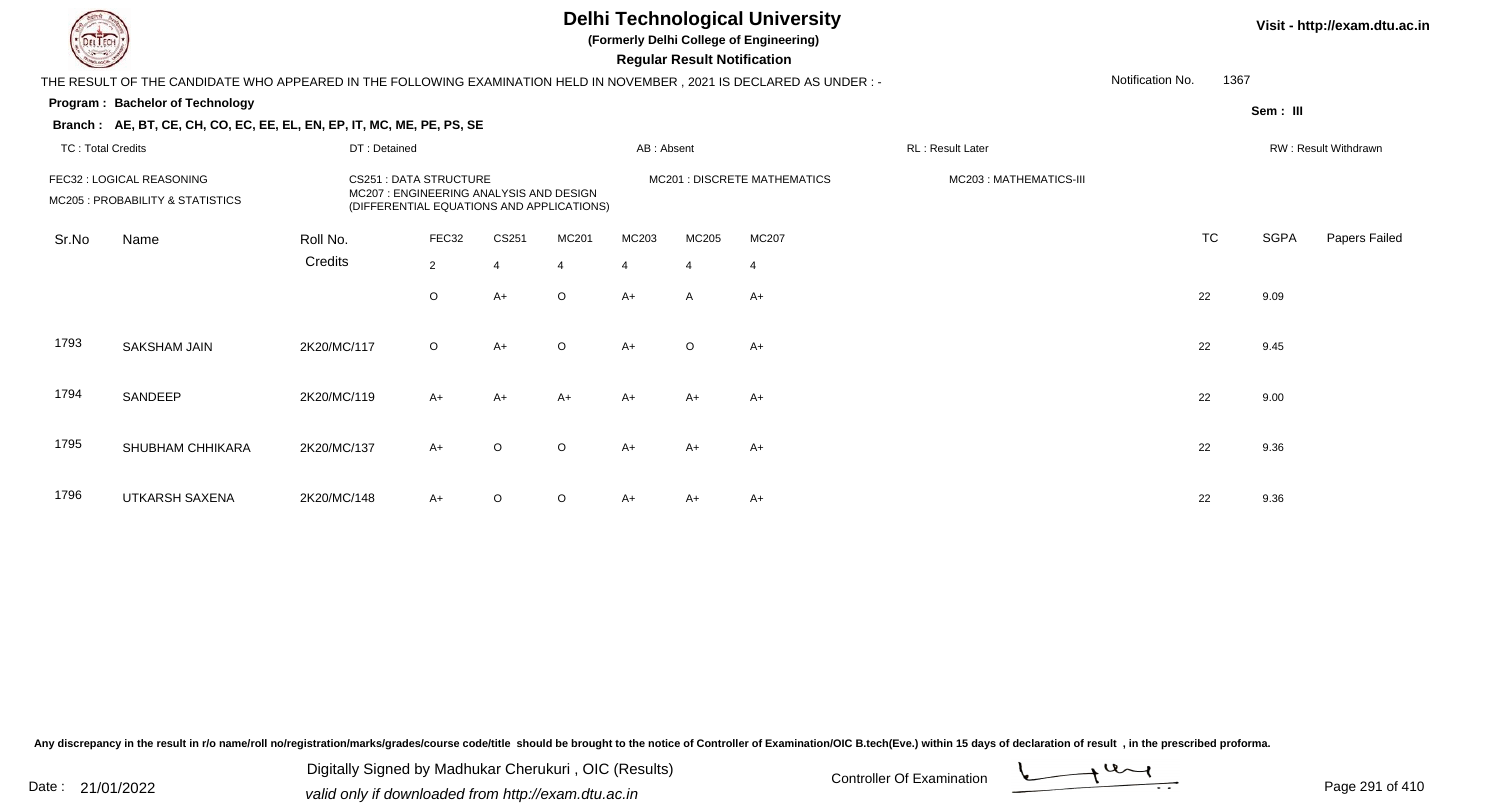|                          |                                                                                                                                                                             |              |                                                                                                                      |                |                         | <b>Delhi Technological University</b><br>(Formerly Delhi College of Engineering)<br><b>Regular Result Notification</b> |                       | Visit - http://exam.dtu.ac.in       |                        |                  |           |                      |               |
|--------------------------|-----------------------------------------------------------------------------------------------------------------------------------------------------------------------------|--------------|----------------------------------------------------------------------------------------------------------------------|----------------|-------------------------|------------------------------------------------------------------------------------------------------------------------|-----------------------|-------------------------------------|------------------------|------------------|-----------|----------------------|---------------|
|                          | THE RESULT OF THE CANDIDATE WHO APPEARED IN THE FOLLOWING EXAMINATION HELD IN NOVEMBER, 2021 IS DECLARED AS UNDER :-                                                        |              |                                                                                                                      |                |                         |                                                                                                                        |                       |                                     |                        | Notification No. | 1367      |                      |               |
|                          | Program: Bachelor of Technology                                                                                                                                             |              |                                                                                                                      |                |                         |                                                                                                                        |                       |                                     |                        |                  |           | Sem: III             |               |
|                          | Branch: AE, BT, CE, CH, CO, EC, EE, EL, EN, EP, IT, MC, ME, PE, PS, SE                                                                                                      |              |                                                                                                                      |                |                         |                                                                                                                        |                       |                                     |                        |                  |           |                      |               |
| <b>TC: Total Credits</b> |                                                                                                                                                                             | DT: Detained |                                                                                                                      |                |                         | AB: Absent                                                                                                             |                       |                                     |                        |                  |           | RW: Result Withdrawn |               |
| FEC37: FRENCH            | MC205 : PROBABILITY & STATISTICS                                                                                                                                            |              | <b>CS251: DATA STRUCTURE</b><br>MC207 : ENGINEERING ANALYSIS AND DESIGN<br>(DIFFERENTIAL EQUATIONS AND APPLICATIONS) |                |                         |                                                                                                                        |                       | <b>MC201 : DISCRETE MATHEMATICS</b> | MC203: MATHEMATICS-III |                  |           |                      |               |
| Sr.No                    | Name                                                                                                                                                                        | Roll No.     | FEC37                                                                                                                | CS251          | MC201                   | MC203                                                                                                                  | MC205                 | MC207                               |                        |                  | <b>TC</b> | <b>SGPA</b>          | Papers Failed |
|                          |                                                                                                                                                                             | Credits      | $\overline{2}$                                                                                                       | $\overline{4}$ | $\overline{\mathbf{4}}$ | 4                                                                                                                      | $\overline{4}$        | $\overline{4}$                      |                        |                  |           |                      |               |
| 1797                     | <b>ABHISHEK KUMAR</b>                                                                                                                                                       | 2K20/MC/08   | $\circ$                                                                                                              | $\mathsf O$    | $A+$                    | $\circ$                                                                                                                | A                     | $A+$                                |                        |                  | 22        | 9.27                 |               |
| 1798                     | <b>ADITYA CHAUDHARY</b>                                                                                                                                                     | 2K20/MC/11   | F                                                                                                                    | ${\bf C}$      | A                       | B                                                                                                                      | $\overline{A}$        | $B+$                                |                        |                  | 20        | 6.18                 | FEC37         |
| 1799                     | <b>AMAAN AKHTER</b>                                                                                                                                                         | 2K20/MC/18   | B                                                                                                                    | $B+$           | $A+$                    | $A+$                                                                                                                   | A                     | $B+$                                |                        |                  | 22        | 7.82                 |               |
| 1800                     | ANEESH PANCHAL                                                                                                                                                              | 2K20/MC/21   | O                                                                                                                    | $\circ$        | O                       | $\circ$                                                                                                                | $A+$                  | O                                   |                        |                  | 22        | 9.82                 |               |
| 1801                     | <b>NIMISH MAKHARIA</b>                                                                                                                                                      | 2K20/MC/88   | $A+$                                                                                                                 | $\circ$        | $\circ$                 | $\mathsf{A}$                                                                                                           | $\mathsf{A}$          | $A+$                                |                        |                  | 22        | 9.00                 |               |
|                          | FEC39: JAPANESE<br><b>CS251: DATA STRUCTURE</b><br>MC207 : ENGINEERING ANALYSIS AND DESIGN<br>MC205 : PROBABILITY & STATISTICS<br>(DIFFERENTIAL EQUATIONS AND APPLICATIONS) |              |                                                                                                                      |                |                         |                                                                                                                        |                       | <b>MC201 : DISCRETE MATHEMATICS</b> | MC203: MATHEMATICS-III |                  |           |                      |               |
| Sr.No                    | Name                                                                                                                                                                        | Roll No.     | FEC39                                                                                                                | CS251          | MC201                   | MC203                                                                                                                  | MC205                 | MC207                               |                        |                  | <b>TC</b> | <b>SGPA</b>          | Papers Failed |
|                          |                                                                                                                                                                             | Credits      | $\overline{2}$                                                                                                       | $\overline{4}$ |                         |                                                                                                                        | $\boldsymbol{\Delta}$ | $\overline{4}$                      |                        |                  |           |                      |               |
| 1802                     | MUDIT PAL SINGH                                                                                                                                                             | 2K20/MC/83   | A                                                                                                                    | $\mathsf O$    | $A+$                    | $A+$                                                                                                                   | A+                    | A+                                  |                        |                  | 22        | 9.09                 |               |

Digitally Signed by Madhukar Cherukuri, OIC (Results)<br>Date : 21/01/2022 valid only if downloaded from http://oxam.dtu.ac.in Digitally Signed by Madhukar Cherukuri , OIC (Results)valid only if downloaded from http://exam.dtu.ac.in

Page 292 of 410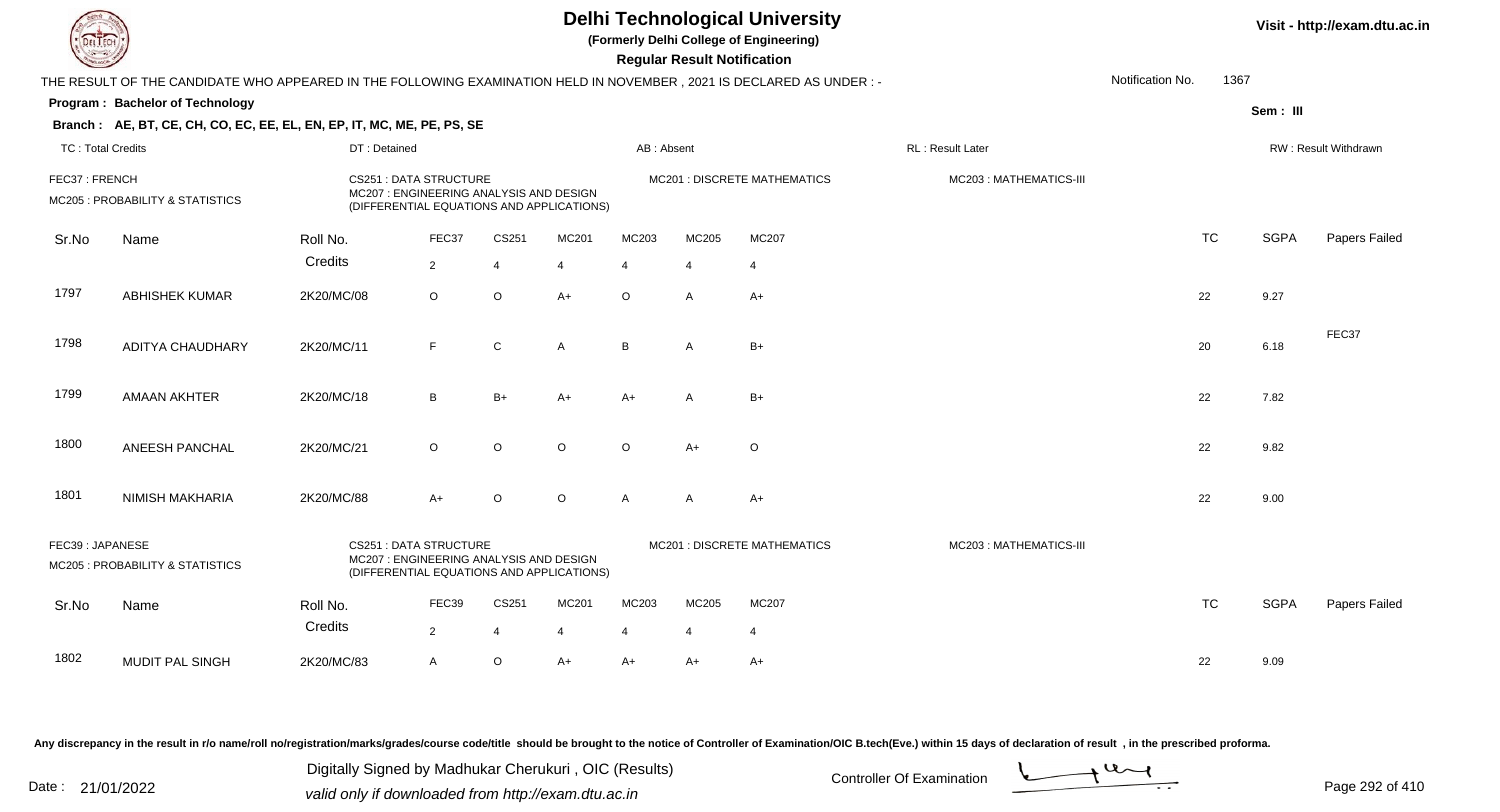|                          |                                                                                                                     |              |                                                                                                                      |                |         |                | <b>Regular Result Notification</b> | <b>Delhi Technological University</b><br>(Formerly Delhi College of Engineering) |                        |                  |           |                             | Visit - http://exam.dtu.ac.in |
|--------------------------|---------------------------------------------------------------------------------------------------------------------|--------------|----------------------------------------------------------------------------------------------------------------------|----------------|---------|----------------|------------------------------------|----------------------------------------------------------------------------------|------------------------|------------------|-----------|-----------------------------|-------------------------------|
|                          | THE RESULT OF THE CANDIDATE WHO APPEARED IN THE FOLLOWING EXAMINATION HELD IN NOVEMBER, 2021 IS DECLARED AS UNDER:- |              |                                                                                                                      |                |         |                |                                    |                                                                                  |                        | Notification No. | 1367      |                             |                               |
|                          | Program: Bachelor of Technology                                                                                     |              |                                                                                                                      |                |         |                |                                    |                                                                                  |                        |                  |           | Sem: III                    |                               |
|                          | Branch: AE, BT, CE, CH, CO, EC, EE, EL, EN, EP, IT, MC, ME, PE, PS, SE                                              |              |                                                                                                                      |                |         |                |                                    |                                                                                  |                        |                  |           |                             |                               |
| <b>TC: Total Credits</b> |                                                                                                                     | DT: Detained |                                                                                                                      |                |         | AB: Absent     |                                    |                                                                                  |                        |                  |           | <b>RW: Result Withdrawn</b> |                               |
| FEC40: GERMAN            | MC205 : PROBABILITY & STATISTICS                                                                                    |              | <b>CS251: DATA STRUCTURE</b><br>MC207 : ENGINEERING ANALYSIS AND DESIGN<br>(DIFFERENTIAL EQUATIONS AND APPLICATIONS) |                |         |                |                                    | MC201 : DISCRETE MATHEMATICS                                                     | MC203: MATHEMATICS-III |                  |           |                             |                               |
| Sr.No                    | Name                                                                                                                | Roll No.     | FEC40                                                                                                                | CS251          | MC201   | MC203          | MC205                              | MC207                                                                            |                        |                  | <b>TC</b> | <b>SGPA</b>                 | Papers Failed                 |
|                          |                                                                                                                     | Credits      | $\overline{2}$                                                                                                       | $\overline{4}$ | 4       | $\overline{4}$ | $\overline{4}$                     | $\overline{4}$                                                                   |                        |                  |           |                             |                               |
| 1803                     | NITTHESH D                                                                                                          | 2K20/MC/89   | A+                                                                                                                   | $A+$           | O       | $\circ$        | $A+$                               | $\circ$                                                                          |                        |                  | 22        | 9.55                        |                               |
| 1804                     | PRANAV PUNDEER                                                                                                      | 2K20/MC/99   | $A+$                                                                                                                 | $A+$           | A+      | $A+$           | $\circ$                            | $\circ$                                                                          |                        |                  | 22        | 9.36                        |                               |
| 1805                     | <b>RITESH KUMAR</b>                                                                                                 | 2K20/MC/106  | A+                                                                                                                   | $A+$           | O       | $\mathsf{A}$   | $\overline{A}$                     | $A+$                                                                             |                        |                  | 22        | 8.82                        |                               |
| 1806                     | SIDDHARTH KALKAL                                                                                                    | 2K20/MC/141  | A+                                                                                                                   | O              | $\circ$ | $A+$           | $\circ$                            | $\circ$                                                                          |                        |                  | 22        | 9.73                        |                               |
|                          | FEC45 : ENGINEERING EXPLORATION<br>MC205 : PROBABILITY & STATISTICS                                                 |              | <b>CS251: DATA STRUCTURE</b><br>MC207: ENGINEERING ANALYSIS AND DESIGN<br>(DIFFERENTIAL EQUATIONS AND APPLICATIONS)  |                |         |                |                                    | MC201 : DISCRETE MATHEMATICS                                                     | MC203: MATHEMATICS-III |                  |           |                             |                               |
| Sr.No                    | Name                                                                                                                | Roll No.     | FEC45                                                                                                                | CS251          | MC201   | MC203          | MC205                              | MC207                                                                            |                        |                  | <b>TC</b> | <b>SGPA</b>                 | Papers Failed                 |
|                          |                                                                                                                     | Credits      | $\overline{2}$                                                                                                       | $\overline{4}$ | 4       | 4              | 4                                  | $\overline{4}$                                                                   |                        |                  |           |                             |                               |
| 1807                     | SHIVAM VERMA                                                                                                        | 2K20/MC/131  | A+                                                                                                                   | A+             | A+      | $B+$           | C                                  | $\mathsf{A}$                                                                     |                        |                  | 22        | 7.73                        |                               |
| 1808                     | YASH RANA                                                                                                           | 2K20/MC/154  | O                                                                                                                    | O              | O       | A+             | A                                  | A+                                                                               |                        |                  | 22        | 9.27                        |                               |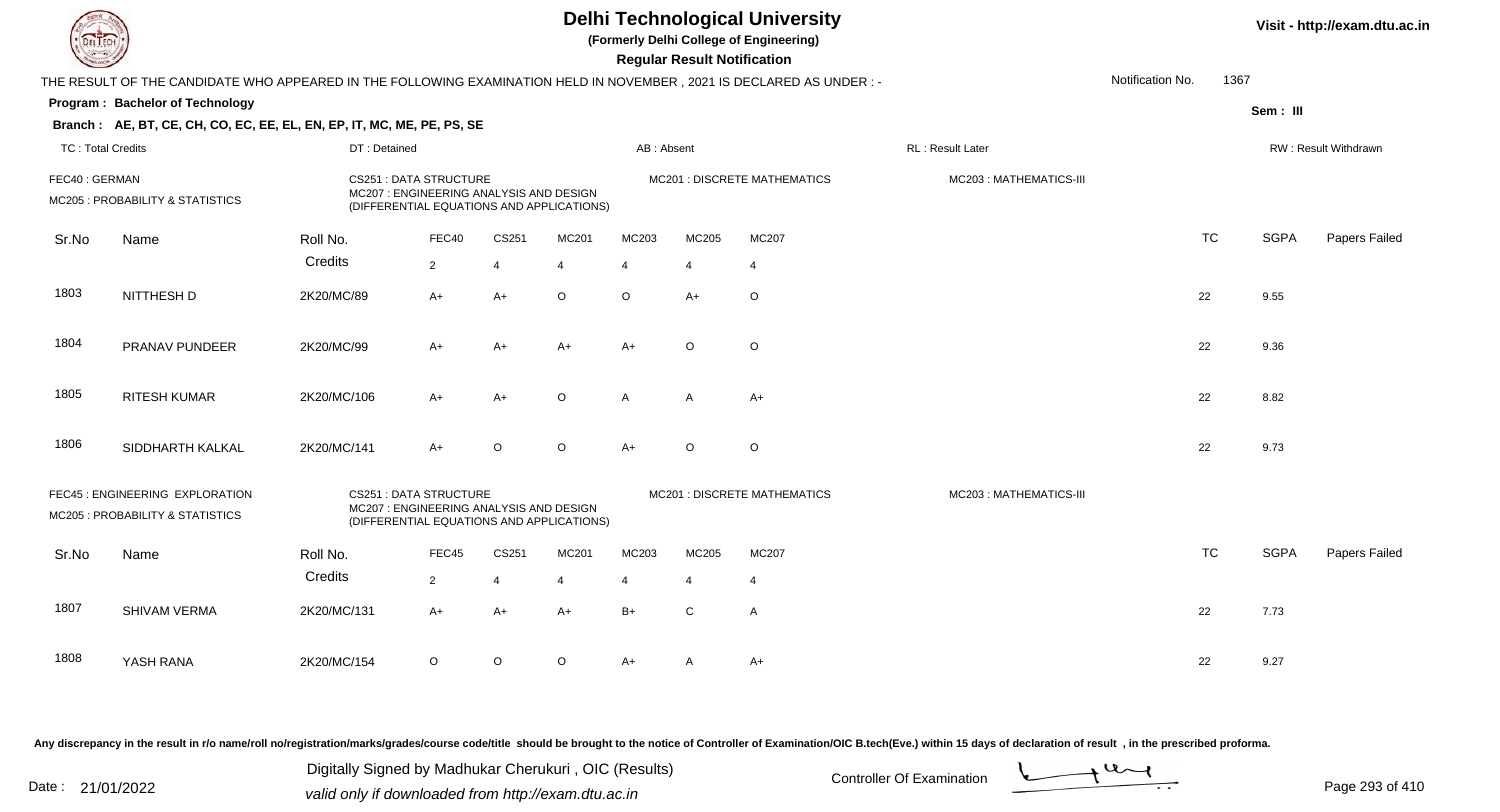**(Formerly Delhi College of Engineering)**

 **Regular Result Notification**

|       | THE RESULT OF THE CANDIDATE WHO APPEARED IN THE FOLLOWING EXAMINATION HELD IN NOVEMBER , 2021 IS DECLARED AS UNDER :- |             |                                                                                                                     |         |                         |         |                |                                    |                        | Notification No.     | 1367      |             |               |
|-------|-----------------------------------------------------------------------------------------------------------------------|-------------|---------------------------------------------------------------------------------------------------------------------|---------|-------------------------|---------|----------------|------------------------------------|------------------------|----------------------|-----------|-------------|---------------|
|       | <b>Program: Bachelor of Technology</b>                                                                                |             |                                                                                                                     |         |                         |         |                |                                    |                        |                      |           | Sem : III   |               |
|       | Branch: AE, BT, CE, CH, CO, EC, EE, EL, EN, EP, IT, MC, ME, PE, PS, SE                                                |             |                                                                                                                     |         |                         |         |                |                                    |                        |                      |           |             |               |
|       | <b>TC: Total Credits</b><br>DT: Detained                                                                              |             |                                                                                                                     |         |                         |         |                |                                    |                        | RW: Result Withdrawn |           |             |               |
|       | FEC46 : TECHNICAL COMMUNICATION<br>MC205 : PROBABILITY & STATISTICS                                                   |             | <b>CS251: DATA STRUCTURE</b><br>MC207: ENGINEERING ANALYSIS AND DESIGN<br>(DIFFERENTIAL EQUATIONS AND APPLICATIONS) |         |                         |         |                | <b>MC201: DISCRETE MATHEMATICS</b> | MC203: MATHEMATICS-III |                      |           |             |               |
| Sr.No | Name                                                                                                                  | Roll No.    | FEC46                                                                                                               | CS251   | MC201                   | MC203   | MC205          | MC207                              |                        |                      | <b>TC</b> | <b>SGPA</b> | Papers Failed |
|       |                                                                                                                       | Credits     | 2                                                                                                                   | 4       | $\overline{\mathbf{4}}$ |         | $\overline{4}$ | $\boldsymbol{\Delta}$              |                        |                      |           |             |               |
| 1809  | RIYA JAIN                                                                                                             | 2K20/MC/108 | $\circ$                                                                                                             | $\circ$ | $A+$                    | $\circ$ | A+             | $\circ$                            |                        | 22                   |           | 9.64        |               |
| 1810  | SHOBHIT BANSAL                                                                                                        | 2K20/MC/133 | $\circ$                                                                                                             | $A+$    | $A+$                    | A       | $\mathsf{A}$   | $A+$                               |                        |                      | 22        | 8.73        |               |
| 1811  | VARUN                                                                                                                 | 2K20/MC/150 | F                                                                                                                   | $\circ$ | $\circ$                 | A+      | A+             | O                                  |                        | 20                   |           | 8.73        | FEC46         |

Any discrepancy in the result in r/o name/roll no/registration/marks/grades/course code/title should be brought to the notice of Controller of Examination/OIC B.tech(Eve.) within 15 days of declaration of result, in the pr

Date : 21/01/2022 Digital Digital of Microsofted Chemical Controller Of Examination Determination Page 294 of 41 Digitally Signed by Madhukar Cherukuri , OIC (Results)

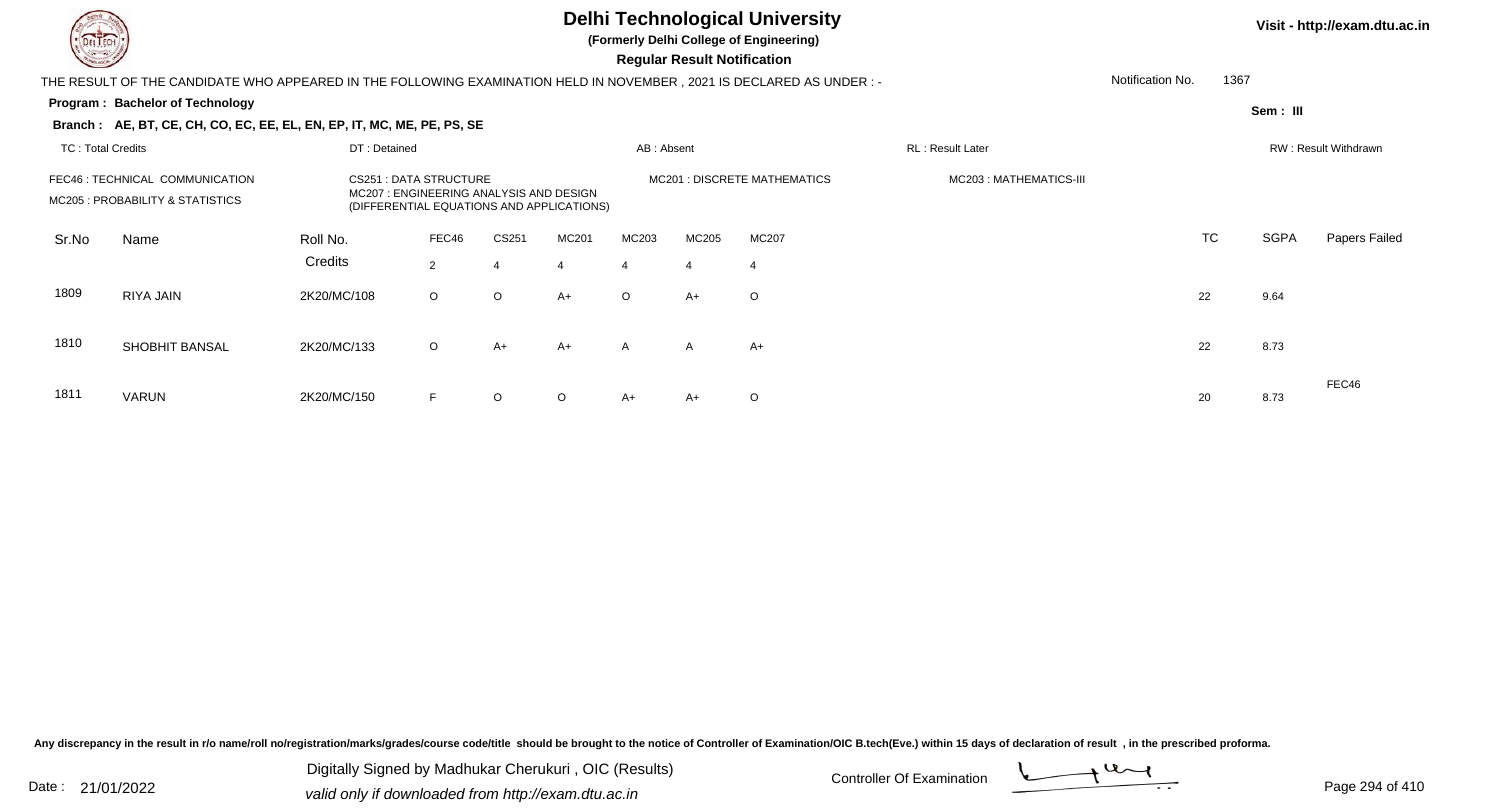**(Formerly Delhi College of Engineering)**

 **Regular Result Notification**

| $\tilde{}$               |                                                                                                                     |                                                                                                                     |                |                |                                |                |                |                              |                        |                  |           |             |                      |
|--------------------------|---------------------------------------------------------------------------------------------------------------------|---------------------------------------------------------------------------------------------------------------------|----------------|----------------|--------------------------------|----------------|----------------|------------------------------|------------------------|------------------|-----------|-------------|----------------------|
|                          | THE RESULT OF THE CANDIDATE WHO APPEARED IN THE FOLLOWING EXAMINATION HELD IN NOVEMBER, 2021 IS DECLARED AS UNDER:- |                                                                                                                     |                |                |                                |                |                |                              |                        | Notification No. | 1367      |             |                      |
|                          | Program: Bachelor of Technology                                                                                     |                                                                                                                     |                |                |                                |                |                |                              |                        |                  |           | Sem: III    |                      |
|                          | Branch: AE, BT, CE, CH, CO, EC, EE, EL, EN, EP, IT, MC, ME, PE, PS, SE                                              |                                                                                                                     |                |                |                                |                |                |                              |                        |                  |           |             |                      |
| <b>TC: Total Credits</b> |                                                                                                                     | DT: Detained                                                                                                        |                |                | AB: Absent<br>RL: Result Later |                |                |                              |                        |                  |           |             | RW: Result Withdrawn |
|                          | FEC47 : VALUE DRIVEN LEADERSHIP<br>MC205 : PROBABILITY & STATISTICS                                                 | <b>CS251: DATA STRUCTURE</b><br>MC207: ENGINEERING ANALYSIS AND DESIGN<br>(DIFFERENTIAL EQUATIONS AND APPLICATIONS) |                |                |                                |                |                | MC201 : DISCRETE MATHEMATICS | MC203: MATHEMATICS-III |                  |           |             |                      |
| Sr.No                    | Name                                                                                                                | Roll No.                                                                                                            | FEC47          | CS251          | MC201                          | MC203          | MC205          | MC207                        |                        |                  | <b>TC</b> | <b>SGPA</b> | Papers Failed        |
|                          |                                                                                                                     | Credits                                                                                                             | $\overline{2}$ | $\overline{4}$ | $\overline{4}$                 | $\overline{4}$ | $\overline{4}$ |                              |                        |                  |           |             |                      |
| 1812                     | ARYARAJ SHOKEEN                                                                                                     | 2K20/MC/32                                                                                                          | $\circ$        | $A+$           | $A+$                           | $B+$           | $\mathsf{A}$   | A                            |                        |                  | 22        | 8.36        |                      |
| 1813                     | PAVNEET OBEROI                                                                                                      | 2K20/MC/96                                                                                                          | $A+$           | A+             | $A+$                           | $\mathsf{A}$   | $\mathsf{A}$   | A+                           |                        |                  | 22        | 8.64        |                      |
| 1814                     | PRATHAM JAIN                                                                                                        | 2K20/MC/101                                                                                                         | $\circ$        | $\circ$        | $\circ$                        | $\circ$        | $A+$           | $A+$                         |                        |                  | 22        | 9.64        |                      |
| 1815                     | <b>RIYA SINGH</b>                                                                                                   | 2K20/MC/110                                                                                                         | $\circ$        | $\circ$        | $A+$                           | $A+$           | $B+$           | $\circ$                      |                        |                  | 22        | 9.09        |                      |
| 1816                     | SHOBHIT SAHA                                                                                                        | 2K20/MC/134                                                                                                         | $A+$           | O              | $\circ$                        | $A+$           | A              | $A+$                         |                        |                  | 22        | 9.18        |                      |

Any discrepancy in the result in r/o name/roll no/registration/marks/grades/course code/title should be brought to the notice of Controller of Examination/OIC B.tech(Eve.) within 15 days of declaration of result, in the pr

Date : 21/01/2022 Digital Digital of Microsofted Chemical Controller Of Examination Determination Page 295 of 41 Digitally Signed by Madhukar Cherukuri , OIC (Results)

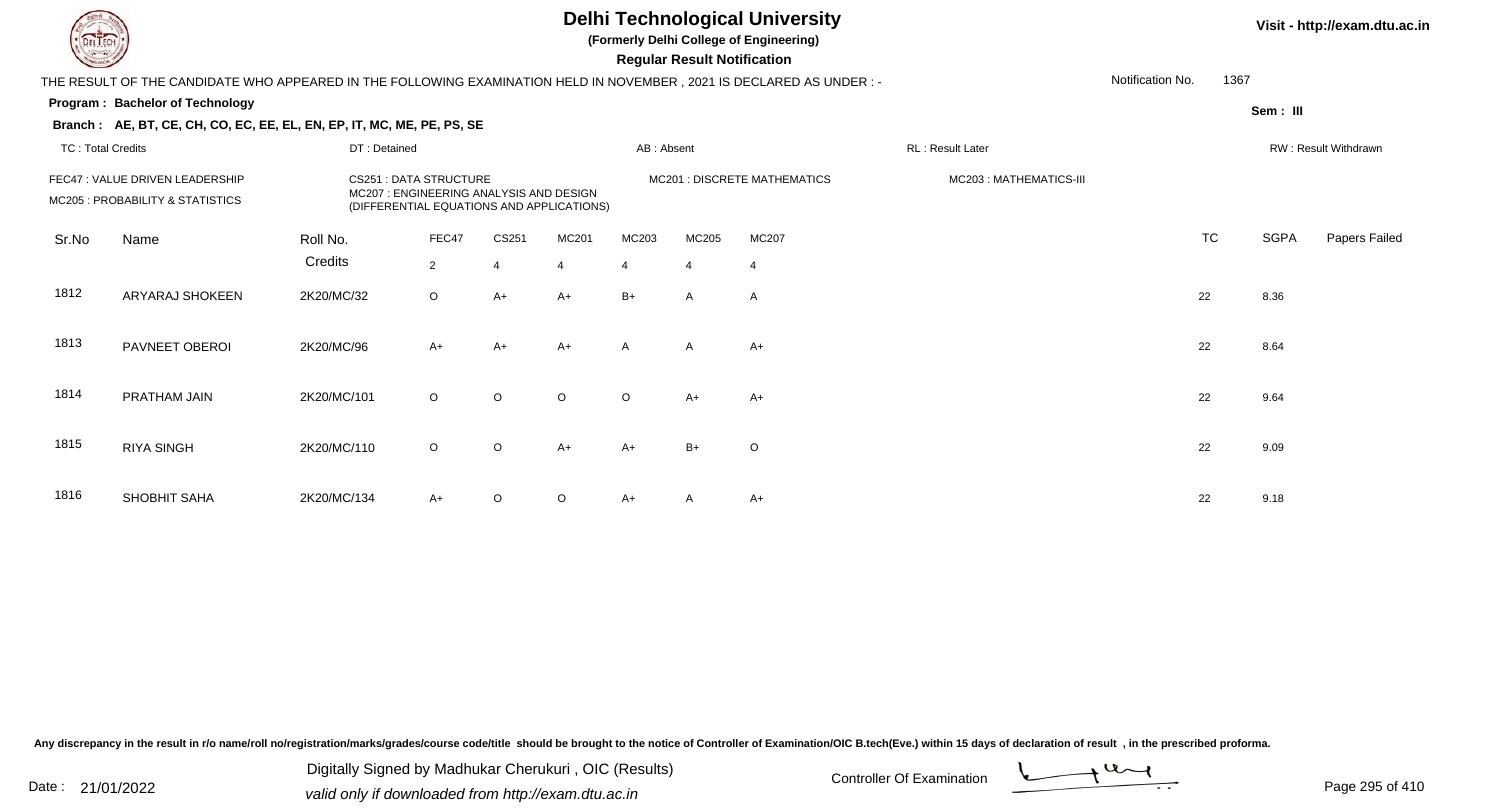|                          |                                                                                                                                                                                                                                              |             |                                                                                                                     |                   |                       |         |                         | <b>Regular Result Notification</b> | <b>Delhi Technological University</b><br>(Formerly Delhi College of Engineering) |                         |                  |           |             | Visit - http://exam.dtu.ac.in |
|--------------------------|----------------------------------------------------------------------------------------------------------------------------------------------------------------------------------------------------------------------------------------------|-------------|---------------------------------------------------------------------------------------------------------------------|-------------------|-----------------------|---------|-------------------------|------------------------------------|----------------------------------------------------------------------------------|-------------------------|------------------|-----------|-------------|-------------------------------|
|                          | THE RESULT OF THE CANDIDATE WHO APPEARED IN THE FOLLOWING EXAMINATION HELD IN NOVEMBER, 2021 IS DECLARED AS UNDER :-                                                                                                                         |             |                                                                                                                     |                   |                       |         |                         |                                    |                                                                                  |                         | Notification No. | 1367      |             |                               |
|                          | Program: Bachelor of Technology                                                                                                                                                                                                              |             |                                                                                                                     |                   |                       |         |                         |                                    |                                                                                  |                         |                  |           | Sem: III    |                               |
|                          | Branch: AE, BT, CE, CH, CO, EC, EE, EL, EN, EP, IT, MC, ME, PE, PS, SE                                                                                                                                                                       |             |                                                                                                                     |                   |                       |         |                         |                                    |                                                                                  |                         |                  |           |             |                               |
| <b>TC: Total Credits</b> |                                                                                                                                                                                                                                              |             | DT: Detained                                                                                                        |                   |                       |         | AB: Absent              |                                    |                                                                                  | <b>RL: Result Later</b> |                  |           |             | RW: Result Withdrawn          |
|                          | FEC48 : INTRODUCTION TO BIOLOGICAL SCIENCE<br><b>CS251: DATA STRUCTURE</b><br>MC207 : ENGINEERING ANALYSIS AND DESIGN<br>MC205 : PROBABILITY & STATISTICS<br>(DIFFERENTIAL EQUATIONS AND APPLICATIONS)<br>FEC48<br>CS251<br>Roll No.<br>Name |             |                                                                                                                     |                   |                       |         |                         |                                    | <b>MC201: DISCRETE MATHEMATICS</b>                                               | MC203: MATHEMATICS-III  |                  |           |             |                               |
| Sr.No                    |                                                                                                                                                                                                                                              |             |                                                                                                                     |                   |                       | MC201   | MC203                   | MC205                              | MC207                                                                            |                         |                  | <b>TC</b> | <b>SGPA</b> | Papers Failed                 |
|                          |                                                                                                                                                                                                                                              | Credits     |                                                                                                                     | $\overline{2}$    | $\boldsymbol{\Delta}$ |         | $\boldsymbol{\Delta}$   | $\overline{4}$                     | $\overline{4}$                                                                   |                         |                  |           |             |                               |
| 1817                     | <b>BHAVEY ARYA</b>                                                                                                                                                                                                                           | 2K20/MC/36  |                                                                                                                     | $\circ$           | $A+$                  | $\circ$ | $\mathsf{A}$            | $A+$                               | A                                                                                |                         |                  | 22        | 8.91        |                               |
| 1818                     | <b>VISHAL SHARMA</b>                                                                                                                                                                                                                         | 2K20/MC/151 |                                                                                                                     | $\circ$           | $\circ$               | $A+$    | $A+$                    | A                                  | A                                                                                |                         |                  | 22        | 8.91        |                               |
|                          | FEC52: Extension and Outreach Activities<br>MC205 : PROBABILITY & STATISTICS                                                                                                                                                                 |             | <b>CS251: DATA STRUCTURE</b><br>MC207: ENGINEERING ANALYSIS AND DESIGN<br>(DIFFERENTIAL EQUATIONS AND APPLICATIONS) |                   |                       |         |                         |                                    | <b>MC201 : DISCRETE MATHEMATICS</b>                                              | MC203: MATHEMATICS-III  |                  |           |             |                               |
| Sr.No                    | Name                                                                                                                                                                                                                                         | Roll No.    |                                                                                                                     | FEC <sub>52</sub> | CS251                 | MC201   | MC203                   | MC205                              | MC207                                                                            |                         |                  | <b>TC</b> | <b>SGPA</b> | Papers Failed                 |
|                          |                                                                                                                                                                                                                                              | Credits     |                                                                                                                     | $\overline{2}$    | 4                     |         | $\overline{\mathbf{4}}$ | $\overline{4}$                     | $\overline{4}$                                                                   |                         |                  |           |             |                               |
| 1819                     | <b>ANKIT KUMAR SINGH</b>                                                                                                                                                                                                                     | 2K20/MC/23  |                                                                                                                     | $\circ$           | $B+$                  | A+      | A                       | $B+$                               | $B+$                                                                             |                         |                  | 22        | 7.82        |                               |

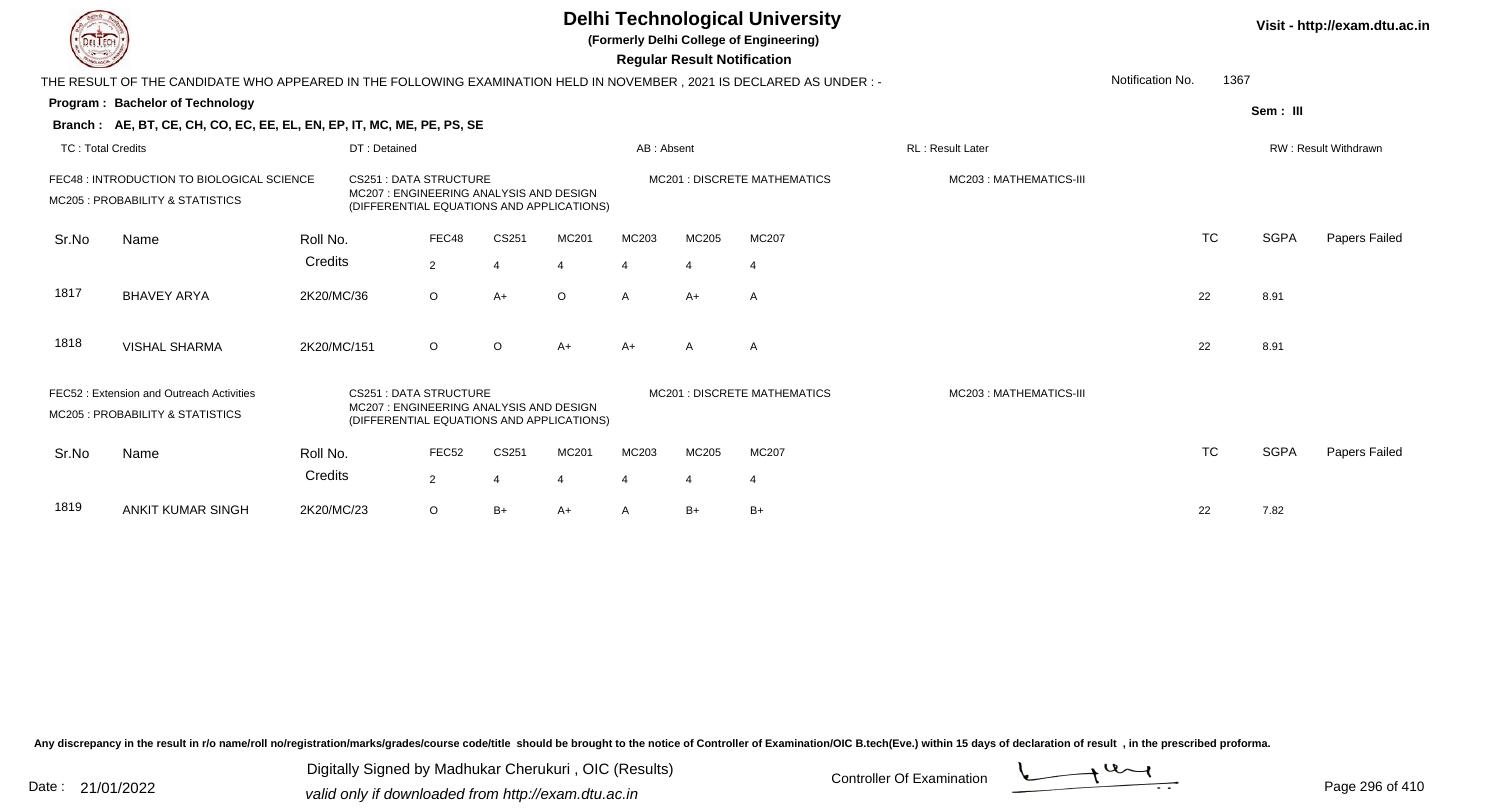|                          |                                                                                                                        |                                                                                                                                                                                                                        |                |       |       |                | <b>Regular Result Notification</b> | <b>Delhi Technological University</b><br>(Formerly Delhi College of Engineering) |                        |                  |           |             | Visit - http://exam.dtu.ac.in |
|--------------------------|------------------------------------------------------------------------------------------------------------------------|------------------------------------------------------------------------------------------------------------------------------------------------------------------------------------------------------------------------|----------------|-------|-------|----------------|------------------------------------|----------------------------------------------------------------------------------|------------------------|------------------|-----------|-------------|-------------------------------|
|                          | THE RESULT OF THE CANDIDATE WHO APPEARED IN THE FOLLOWING EXAMINATION HELD IN NOVEMBER , 2021 IS DECLARED AS UNDER : - |                                                                                                                                                                                                                        |                |       |       |                |                                    |                                                                                  |                        | Notification No. | 1367      |             |                               |
|                          | Program: Bachelor of Technology                                                                                        |                                                                                                                                                                                                                        |                |       |       |                |                                    |                                                                                  |                        |                  |           | Sem: III    |                               |
|                          | Branch: AE, BT, CE, CH, CO, EC, EE, EL, EN, EP, IT, MC, ME, PE, PS, SE                                                 |                                                                                                                                                                                                                        |                |       |       |                |                                    |                                                                                  |                        |                  |           |             |                               |
| <b>TC: Total Credits</b> |                                                                                                                        | DT: Detained                                                                                                                                                                                                           |                |       |       | AB: Absent     |                                    |                                                                                  | RL: Result Later       |                  |           |             | RW: Result Withdrawn          |
|                          | FEC54: Negotiation and Leadership<br><b>MC205: PROBABILITY &amp; STATISTICS</b>                                        | <b>CS251: DATA STRUCTURE</b><br>MC207: ENGINEERING ANALYSIS AND DESIGN<br>(DIFFERENTIAL EQUATIONS AND APPLICATIONS)<br>FEC54<br>CS251                                                                                  |                |       |       |                |                                    | <b>MC201: DISCRETE MATHEMATICS</b>                                               | MC203: MATHEMATICS-III |                  |           |             |                               |
| Sr.No                    | Name                                                                                                                   | Roll No.                                                                                                                                                                                                               |                |       | MC201 | MC203          | MC205                              | MC207                                                                            |                        |                  | <b>TC</b> | <b>SGPA</b> | Papers Failed                 |
|                          |                                                                                                                        | Credits                                                                                                                                                                                                                | $\overline{2}$ |       |       | $\overline{4}$ | 4                                  | $\overline{4}$                                                                   |                        |                  |           |             |                               |
| 1820                     | DHRUV RAJ GOYAL                                                                                                        | 2K20/MC/43                                                                                                                                                                                                             | B              | $B+$  | A     | B              | $\mathsf{C}$                       | $\overline{A}$                                                                   |                        |                  | 22        | 6.73        |                               |
| 1821                     | PARAS RAMANDEEP                                                                                                        | 2K20/MC/93                                                                                                                                                                                                             | A              | A     | $A+$  | A              | $A+$                               | Α                                                                                |                        |                  | 22        | 8.36        |                               |
| <b>HARMONY</b>           | MC205 : PROBABILITY & STATISTICS                                                                                       | FEC56 : UNIVERSAL HUMAN VALUES : UNDERSTANDING CS251 : DATA STRUCTURE<br>MC201 : DISCRETE MATHEMATICS<br>MC203: MATHEMATICS-III<br>MC207: ENGINEERING ANALYSIS AND DESIGN<br>(DIFFERENTIAL EQUATIONS AND APPLICATIONS) |                |       |       |                |                                    |                                                                                  |                        |                  |           |             |                               |
| Sr.No                    | Name                                                                                                                   | Roll No.                                                                                                                                                                                                               | FEC56          | CS251 | MC201 | MC203          | MC205                              | MC207                                                                            |                        |                  | <b>TC</b> | <b>SGPA</b> | <b>Papers Failed</b>          |
|                          |                                                                                                                        | Credits                                                                                                                                                                                                                | $\overline{2}$ |       |       | $\overline{4}$ | $\overline{4}$                     | $\overline{4}$                                                                   |                        |                  |           |             |                               |
| 1822                     | SATYAM SRIVASTAVA                                                                                                      | 2K20/MC/125                                                                                                                                                                                                            | $\circ$        | A+    | $A+$  | A              | $B+$                               | $A+$                                                                             |                        |                  | 22        | 8.55        |                               |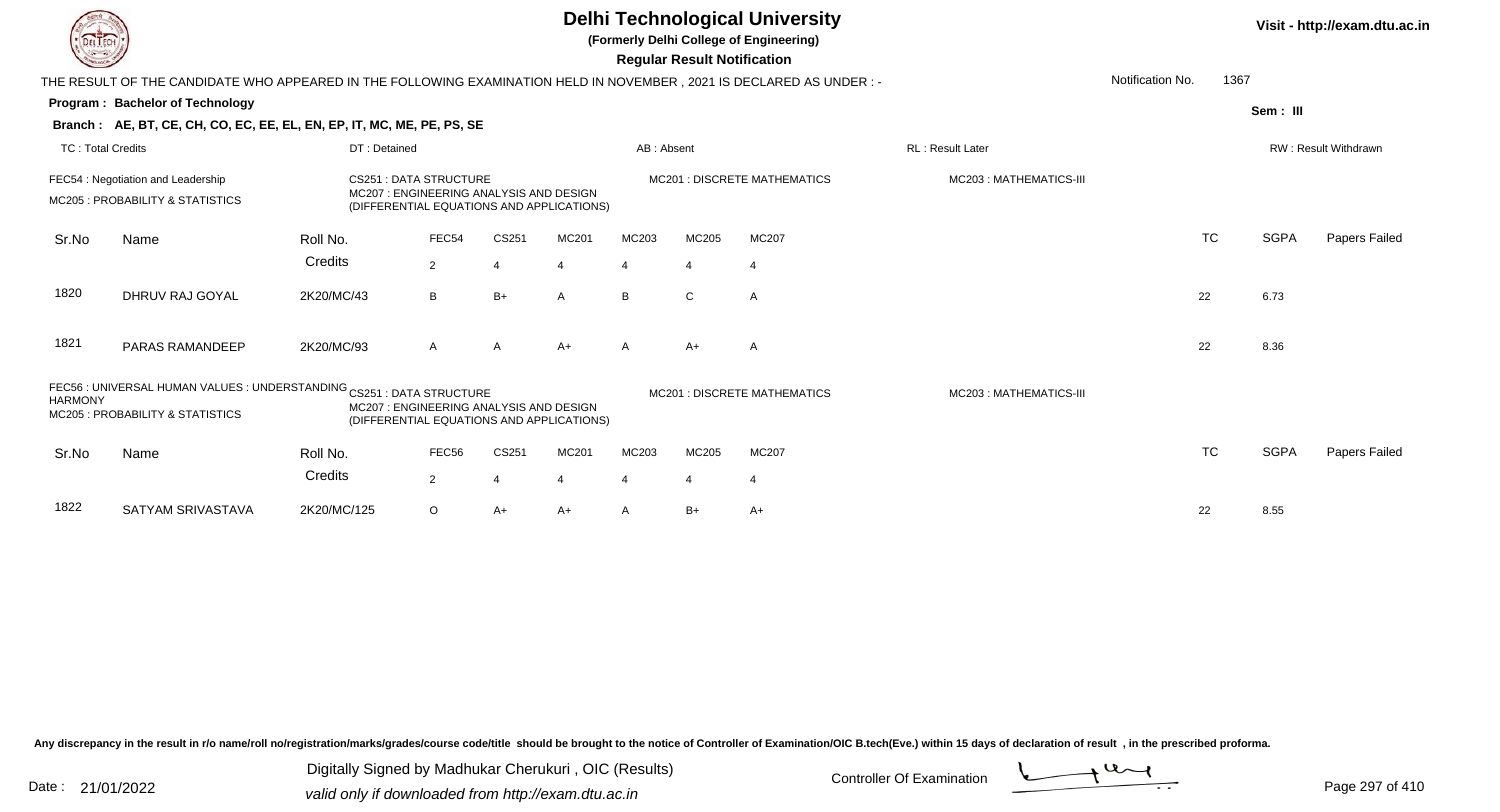

**(Formerly Delhi College of Engineering)**

 **Regular Result Notification**

| <b>Course Lines</b>      |                                                                                                                     |            |                                                                                                               |       |       |         |                | Regular Result Notification |                                     |                          |                  |      |             |                             |
|--------------------------|---------------------------------------------------------------------------------------------------------------------|------------|---------------------------------------------------------------------------------------------------------------|-------|-------|---------|----------------|-----------------------------|-------------------------------------|--------------------------|------------------|------|-------------|-----------------------------|
|                          | THE RESULT OF THE CANDIDATE WHO APPEARED IN THE FOLLOWING EXAMINATION HELD IN NOVEMBER, 2021 IS DECLARED AS UNDER:- |            |                                                                                                               |       |       |         |                |                             |                                     |                          | Notification No. | 1367 |             |                             |
|                          | Program: Bachelor of Technology                                                                                     |            |                                                                                                               |       |       |         |                |                             |                                     |                          |                  |      | Sem : III   |                             |
|                          | Branch: AE, BT, CE, CH, CO, EC, EE, EL, EN, EP, IT, MC, ME, PE, PS, SE                                              |            |                                                                                                               |       |       |         |                |                             |                                     |                          |                  |      |             |                             |
| <b>TC: Total Credits</b> |                                                                                                                     |            | DT: Detained                                                                                                  |       |       |         | AB: Absent     |                             |                                     | <b>RL</b> : Result Later |                  |      |             | <b>RW: Result Withdrawn</b> |
| MANAGEMENT               | FEC57: LEARDERSHIP MASTERY THROUGH SELF<br>MC205 : PROBABILITY & STATISTICS                                         |            | CS251 : DATA STRUCTURE<br>MC207: ENGINEERING ANALYSIS AND DESIGN<br>(DIFFERENTIAL EQUATIONS AND APPLICATIONS) |       |       |         |                |                             | <b>MC201 : DISCRETE MATHEMATICS</b> | MC203: MATHEMATICS-III   |                  |      |             |                             |
| Sr.No                    | Name                                                                                                                | Roll No.   |                                                                                                               | FEC57 | CS251 | MC201   | MC203          | MC205                       | MC207                               |                          | <b>TC</b>        |      | <b>SGPA</b> | Papers Failed               |
|                          |                                                                                                                     | Credits    |                                                                                                               | 2     |       |         | $\overline{a}$ |                             |                                     |                          |                  |      |             |                             |
| 1823                     | <b>ISHAN PATHAK</b>                                                                                                 | 2K20/MC/62 |                                                                                                               | $A+$  | A+    | $\circ$ | $B+$           | A                           | $B+$                                |                          | 22               |      | 8.27        |                             |
| 1824                     | JASKARAN SINGH SAHOTA                                                                                               | 2K20/MC/64 |                                                                                                               | $A+$  | A     | A       | B+             | B                           | $B+$                                |                          | 22               |      | 7.36        |                             |

Any discrepancy in the result in r/o name/roll no/registration/marks/grades/course code/title should be brought to the notice of Controller of Examination/OIC B.tech(Eve.) within 15 days of declaration of result, in the pr

Date : 21/01/2022 Digital Digital of Microsofted Chemical Controller Of Examination Determination Page 298 of 41 Digitally Signed by Madhukar Cherukuri , OIC (Results)

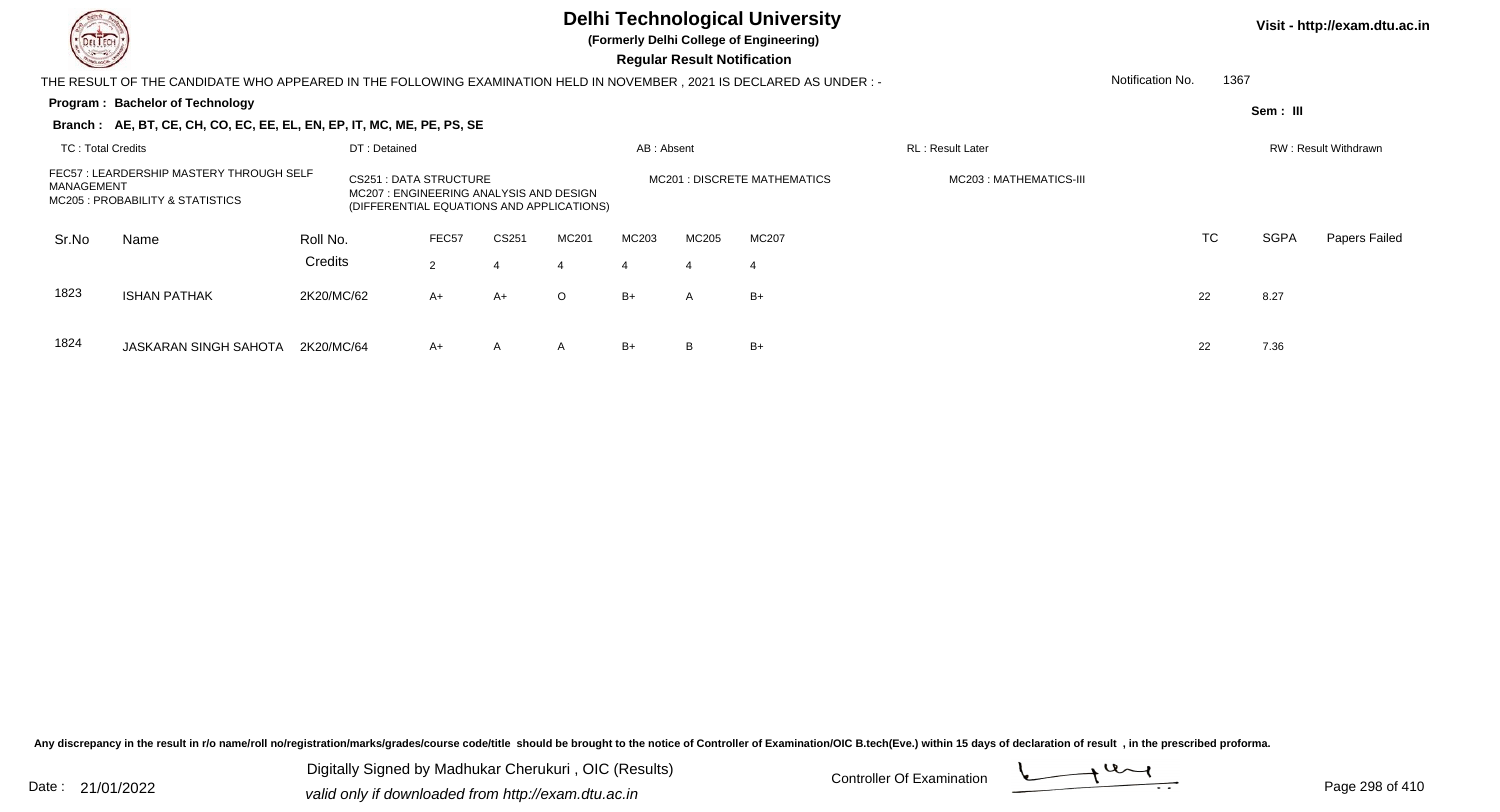| DEL TECI                 |                                                                                                                      |              |                                                                                                                       |                |         |                | <b>Regular Result Notification</b> | <b>Delhi Technological University</b><br>(Formerly Delhi College of Engineering) |                                                                                                                                                                                                                                |                  |           |             | Visit - http://exam.dtu.ac.in |
|--------------------------|----------------------------------------------------------------------------------------------------------------------|--------------|-----------------------------------------------------------------------------------------------------------------------|----------------|---------|----------------|------------------------------------|----------------------------------------------------------------------------------|--------------------------------------------------------------------------------------------------------------------------------------------------------------------------------------------------------------------------------|------------------|-----------|-------------|-------------------------------|
|                          | THE RESULT OF THE CANDIDATE WHO APPEARED IN THE FOLLOWING EXAMINATION HELD IN NOVEMBER, 2021 IS DECLARED AS UNDER :- |              |                                                                                                                       |                |         |                |                                    |                                                                                  |                                                                                                                                                                                                                                | Notification No. | 1367      |             |                               |
|                          | Program: Bachelor of Technology                                                                                      |              |                                                                                                                       |                |         |                |                                    |                                                                                  |                                                                                                                                                                                                                                |                  |           | Sem: III    |                               |
|                          | Branch: AE, BT, CE, CH, CO, EC, EE, EL, EN, EP, IT, MC, ME, PE, PS, SE                                               |              |                                                                                                                       |                |         |                |                                    |                                                                                  |                                                                                                                                                                                                                                |                  |           |             |                               |
| <b>TC: Total Credits</b> |                                                                                                                      | DT: Detained |                                                                                                                       |                |         | AB: Absent     |                                    |                                                                                  | RL: Result Later                                                                                                                                                                                                               |                  |           |             | RW: Result Withdrawn          |
|                          | FEC7: INTRODUCTION TO ENVIRONMENTAL SCIENCE<br>MC205 : PROBABILITY & STATISTICS                                      |              | <b>CS251 : DATA STRUCTURE</b><br>MC207 : ENGINEERING ANALYSIS AND DESIGN<br>(DIFFERENTIAL EQUATIONS AND APPLICATIONS) |                |         |                |                                    | MC201 : DISCRETE MATHEMATICS                                                     | MC203: MATHEMATICS-III                                                                                                                                                                                                         |                  |           |             |                               |
| Sr.No                    | Name                                                                                                                 | Roll No.     | FEC7                                                                                                                  | CS251          | MC201   | MC203          | MC205                              | MC207                                                                            |                                                                                                                                                                                                                                |                  | <b>TC</b> | <b>SGPA</b> | Papers Failed                 |
|                          |                                                                                                                      | Credits      | $\overline{2}$                                                                                                        | $\overline{4}$ | 4       | $\overline{4}$ | $\overline{4}$                     | $\overline{4}$                                                                   |                                                                                                                                                                                                                                |                  |           |             |                               |
| 1825                     | AAKASH YADAV                                                                                                         | 2K20/MC/01   | $\mathsf{A}$                                                                                                          | $A+$           | $A+$    | $A+$           | $A+$                               | $\mathsf{A}$                                                                     |                                                                                                                                                                                                                                |                  | 22        | 8.73        |                               |
| 1826                     | <b>ABHISHEK</b>                                                                                                      | 2K20/MC/05   | $B+$                                                                                                                  | A              | $\circ$ | $A+$           | P                                  | A                                                                                |                                                                                                                                                                                                                                |                  | 22        | 7.73        |                               |
| 1827                     | ABHISHEK AGGARWAL                                                                                                    | 2K20/MC/06   | $A+$                                                                                                                  | $A+$           | $A+$    | $\circ$        | A                                  | $A+$                                                                             |                                                                                                                                                                                                                                |                  | 22        | 9.00        |                               |
| 1828                     | <b>ABHISHEK KANSAL</b>                                                                                               | 2K20/MC/07   | $\mathsf{A}$                                                                                                          | $\circ$        | $\circ$ | $\circ$        | $A+$                               | $A+$                                                                             |                                                                                                                                                                                                                                |                  | 22        | 9.45        |                               |
| 1829                     | AKASH BHARANGAR                                                                                                      | 2K20/MC/16   | $\mathsf{A}$                                                                                                          | A              | $\circ$ | A+             | A+                                 | A                                                                                |                                                                                                                                                                                                                                |                  | 22        | 8.73        |                               |
| 1830                     | AMRIT NEUPANE                                                                                                        | 2K20/MC/20   | $A+$                                                                                                                  | $A+$           | $A+$    | O              | $A+$                               | $A+$                                                                             |                                                                                                                                                                                                                                |                  | 22        | 9.18        |                               |
| 1831                     | ANSHUL AGGARWAL                                                                                                      | 2K20/MC/26   | A+                                                                                                                    | A+             | $\circ$ | A+             |                                    | $A+$                                                                             |                                                                                                                                                                                                                                |                  | 22        | 9.00        |                               |
| 1832                     | ARYAN CHAUDHARY                                                                                                      | 2K20/MC/29   | $\mathsf{A}$                                                                                                          | $B+$           | A+      | B              | $\mathsf{A}$                       | A                                                                                |                                                                                                                                                                                                                                |                  | 22        | 7.64        |                               |
| 1833                     | <b>ARYAN TANWAR</b>                                                                                                  | 2K20/MC/31   | $A+$                                                                                                                  | A              | A+      | $B+$           | $A+$                               | A                                                                                |                                                                                                                                                                                                                                |                  | 22        | 8.27        |                               |
|                          |                                                                                                                      |              |                                                                                                                       |                |         |                |                                    |                                                                                  | Any discrepancy in the result in r/o name/roll no/registration/marks/grades/course code/title should be brought to the notice of Controller of Examination/OIC B.tech(Eve.) within 15 days of declaration of result , in the p |                  |           |             |                               |

Date : 21/01/2022 Digital Digital of Microsofted Chemical Controller Of Examination Determination Page 299 of 41 Digitally Signed by Madhukar Cherukuri , OIC (Results)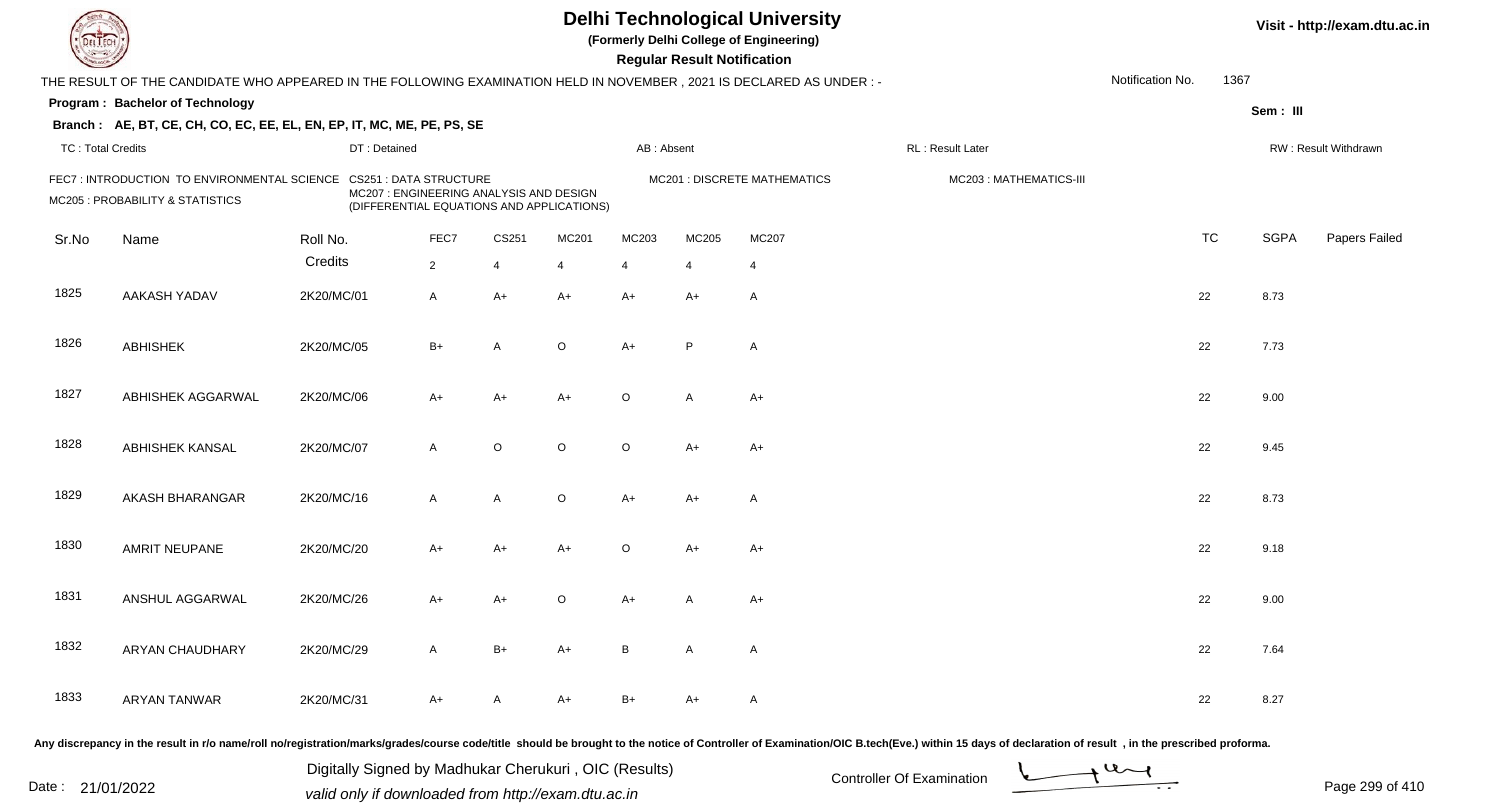| DEL TECI                 |                                                                                                                      |              |                                                                                                                       |                |                |                | <b>Regular Result Notification</b> | <b>Delhi Technological University</b><br>(Formerly Delhi College of Engineering) |                                                                                                                                                                                                                                |                  |           |             | Visit - http://exam.dtu.ac.in |
|--------------------------|----------------------------------------------------------------------------------------------------------------------|--------------|-----------------------------------------------------------------------------------------------------------------------|----------------|----------------|----------------|------------------------------------|----------------------------------------------------------------------------------|--------------------------------------------------------------------------------------------------------------------------------------------------------------------------------------------------------------------------------|------------------|-----------|-------------|-------------------------------|
|                          | THE RESULT OF THE CANDIDATE WHO APPEARED IN THE FOLLOWING EXAMINATION HELD IN NOVEMBER, 2021 IS DECLARED AS UNDER :- |              |                                                                                                                       |                |                |                |                                    |                                                                                  |                                                                                                                                                                                                                                | Notification No. | 1367      |             |                               |
|                          | Program: Bachelor of Technology                                                                                      |              |                                                                                                                       |                |                |                |                                    |                                                                                  |                                                                                                                                                                                                                                |                  |           | Sem: III    |                               |
|                          | Branch: AE, BT, CE, CH, CO, EC, EE, EL, EN, EP, IT, MC, ME, PE, PS, SE                                               |              |                                                                                                                       |                |                |                |                                    |                                                                                  |                                                                                                                                                                                                                                |                  |           |             |                               |
| <b>TC: Total Credits</b> |                                                                                                                      | DT: Detained |                                                                                                                       |                |                | AB: Absent     |                                    |                                                                                  | RL: Result Later                                                                                                                                                                                                               |                  |           |             | RW: Result Withdrawn          |
|                          | FEC7: INTRODUCTION TO ENVIRONMENTAL SCIENCE<br>MC205 : PROBABILITY & STATISTICS                                      |              | <b>CS251 : DATA STRUCTURE</b><br>MC207 : ENGINEERING ANALYSIS AND DESIGN<br>(DIFFERENTIAL EQUATIONS AND APPLICATIONS) |                |                |                |                                    | MC201 : DISCRETE MATHEMATICS                                                     | MC203: MATHEMATICS-III                                                                                                                                                                                                         |                  |           |             |                               |
| Sr.No                    | Name                                                                                                                 | Roll No.     | FEC7                                                                                                                  | CS251          | MC201          | MC203          | MC205                              | MC207                                                                            |                                                                                                                                                                                                                                |                  | <b>TC</b> | <b>SGPA</b> | Papers Failed                 |
|                          |                                                                                                                      | Credits      | $\overline{2}$                                                                                                        | $\overline{4}$ | $\overline{4}$ | $\overline{4}$ | $\overline{4}$                     | $\overline{4}$                                                                   |                                                                                                                                                                                                                                |                  |           |             |                               |
|                          |                                                                                                                      |              | $A+$                                                                                                                  | A              | $A+$           | $B+$           | $A+$                               | $\mathsf{A}$                                                                     |                                                                                                                                                                                                                                |                  | 22        | 8.27        |                               |
| 1834                     | <b>AYUSHI SAGAR</b>                                                                                                  | 2K20/MC/35   | $\mathsf{A}$                                                                                                          | A+             | $\circ$        | A              | $A+$                               | $A+$                                                                             |                                                                                                                                                                                                                                |                  | 22        | 8.91        |                               |
| 1835                     | <b>GAURAV</b>                                                                                                        | 2K20/MC/48   | $A+$                                                                                                                  | A              | $A+$           | $B+$           | $A+$                               | $\mathsf{A}$                                                                     |                                                                                                                                                                                                                                |                  | 22        | 8.27        |                               |
| 1836                     | <b>GAURAV JAIN</b>                                                                                                   | 2K20/MC/49   | $A+$                                                                                                                  | $A+$           | $A+$           | B              | $A+$                               | $A+$                                                                             |                                                                                                                                                                                                                                |                  | 22        | 8.45        |                               |
| 1837                     | <b>GIRDHAR JHA</b>                                                                                                   | 2K20/MC/51   | $A+$                                                                                                                  | $A+$           | $A+$           | $B+$           | $\circ$                            | $A+$                                                                             |                                                                                                                                                                                                                                |                  | 22        | 8.82        |                               |
| 1838                     | HIMANSHU SHARMA                                                                                                      | 2K20/MC/59   | $A+$                                                                                                                  | $A+$           | $A+$           | B              | $\overline{A}$                     | $\mathsf{A}$                                                                     |                                                                                                                                                                                                                                |                  | 22        | 8.09        |                               |
| 1839                     | <b>KAMAL KUMAR</b>                                                                                                   | 2K20/MC/66   | A+                                                                                                                    | A+             | $\circ$        | В              | A+                                 | $A+$                                                                             |                                                                                                                                                                                                                                |                  | 22        | 8.64        |                               |
| 1840                     | <b>KASHAN AKRAM</b>                                                                                                  | 2K20/MC/71   | A+                                                                                                                    | $\circ$        | $\circ$        | $B+$           | A+                                 | A+                                                                               |                                                                                                                                                                                                                                |                  | 22        | 9.00        |                               |
| 1841                     | <b>KSHITIJ GUPTA</b>                                                                                                 | 2K20/MC/72   | $\mathsf{A}$                                                                                                          | $\circ$        | $A+$           | $B+$           | A                                  | A                                                                                |                                                                                                                                                                                                                                |                  | 22        | 8.36        |                               |
|                          |                                                                                                                      |              |                                                                                                                       |                |                |                |                                    |                                                                                  | Any discrepancy in the result in r/o name/roll no/registration/marks/grades/course code/title should be brought to the notice of Controller of Examination/OIC B.tech(Eve.) within 15 days of declaration of result , in the p |                  |           |             |                               |

Date : 21/01/2022 Digital Digital of Microsofted Chemical Controller Of Examination Determination Page 300 of 41 Digitally Signed by Madhukar Cherukuri , OIC (Results)

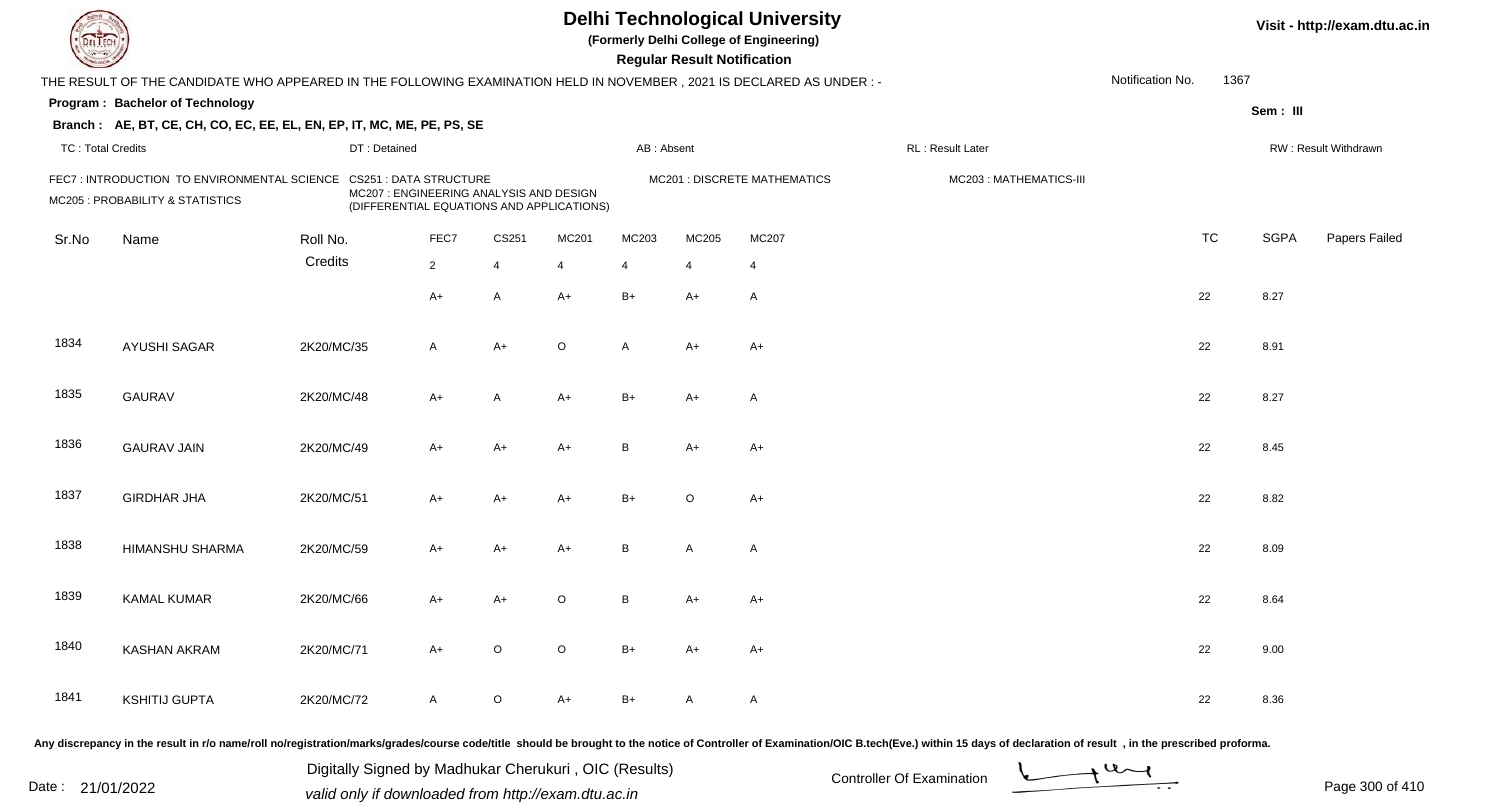| DEL TECI                 |                                                                                                                      |              |                                                                                                                       |                |                |                | <b>Regular Result Notification</b> | <b>Delhi Technological University</b><br>(Formerly Delhi College of Engineering) |                                                                                                                                                                                                                                |                  |           |             | Visit - http://exam.dtu.ac.in |
|--------------------------|----------------------------------------------------------------------------------------------------------------------|--------------|-----------------------------------------------------------------------------------------------------------------------|----------------|----------------|----------------|------------------------------------|----------------------------------------------------------------------------------|--------------------------------------------------------------------------------------------------------------------------------------------------------------------------------------------------------------------------------|------------------|-----------|-------------|-------------------------------|
|                          | THE RESULT OF THE CANDIDATE WHO APPEARED IN THE FOLLOWING EXAMINATION HELD IN NOVEMBER, 2021 IS DECLARED AS UNDER :- |              |                                                                                                                       |                |                |                |                                    |                                                                                  |                                                                                                                                                                                                                                | Notification No. | 1367      |             |                               |
|                          | Program: Bachelor of Technology                                                                                      |              |                                                                                                                       |                |                |                |                                    |                                                                                  |                                                                                                                                                                                                                                |                  |           | Sem: III    |                               |
|                          | Branch: AE, BT, CE, CH, CO, EC, EE, EL, EN, EP, IT, MC, ME, PE, PS, SE                                               |              |                                                                                                                       |                |                |                |                                    |                                                                                  |                                                                                                                                                                                                                                |                  |           |             |                               |
| <b>TC: Total Credits</b> |                                                                                                                      | DT: Detained |                                                                                                                       |                |                | AB: Absent     |                                    |                                                                                  | RL: Result Later                                                                                                                                                                                                               |                  |           |             | RW: Result Withdrawn          |
|                          | FEC7: INTRODUCTION TO ENVIRONMENTAL SCIENCE<br>MC205 : PROBABILITY & STATISTICS                                      |              | <b>CS251 : DATA STRUCTURE</b><br>MC207 : ENGINEERING ANALYSIS AND DESIGN<br>(DIFFERENTIAL EQUATIONS AND APPLICATIONS) |                |                |                |                                    | MC201 : DISCRETE MATHEMATICS                                                     | MC203: MATHEMATICS-III                                                                                                                                                                                                         |                  |           |             |                               |
| Sr.No                    | Name                                                                                                                 | Roll No.     | FEC7                                                                                                                  | CS251          | MC201          | MC203          | MC205                              | MC207                                                                            |                                                                                                                                                                                                                                |                  | <b>TC</b> | <b>SGPA</b> | Papers Failed                 |
|                          |                                                                                                                      | Credits      | $\overline{2}$                                                                                                        | $\overline{4}$ | $\overline{4}$ | $\overline{4}$ | 4                                  | $\overline{4}$                                                                   |                                                                                                                                                                                                                                |                  |           |             |                               |
|                          |                                                                                                                      |              | $\overline{A}$                                                                                                        | $\circ$        | $A+$           | $B+$           | $\overline{A}$                     | $\mathsf{A}$                                                                     |                                                                                                                                                                                                                                |                  | 22        | 8.36        |                               |
| 1842                     | <b>KUMAR SAURAV</b>                                                                                                  | 2K20/MC/73   | $A+$                                                                                                                  | $\circ$        | $\circ$        | $B+$           | $A+$                               | $A+$                                                                             |                                                                                                                                                                                                                                |                  | 22        | 9.00        |                               |
| 1843                     | MADHAV MAHAJAN                                                                                                       | 2K20/MC/74   | $A+$                                                                                                                  | $A+$           | $\circ$        | $B+$           | $A+$                               | $A+$                                                                             |                                                                                                                                                                                                                                |                  | 22        | 8.82        |                               |
| 1844                     | <b>MANOJ KUMAR</b>                                                                                                   | 2K20/MC/76   | $A+$                                                                                                                  | $A+$           | $\circ$        | $B+$           | $A+$                               | $A+$                                                                             |                                                                                                                                                                                                                                |                  | 22        | 8.82        |                               |
| 1845                     | <b>MANPREET KAUR</b>                                                                                                 | 2K20/MC/77   | $\circ$                                                                                                               | $\circ$        | $\circ$        | $B+$           | $A+$                               | $A+$                                                                             |                                                                                                                                                                                                                                |                  | 22        | 9.09        |                               |
| 1846                     | MOHIT AGGARWAL                                                                                                       | 2K20/MC/79   | $\mathsf{A}$                                                                                                          | A+             | $\circ$        | A+             | A+                                 | $A+$                                                                             |                                                                                                                                                                                                                                |                  | 22        | 9.09        |                               |
| 1847                     | MOHIT KUMAR PANDEY                                                                                                   | 2K20/MC/80   | $A+$                                                                                                                  | O              | $A+$           | A+             | A+                                 | $A+$                                                                             |                                                                                                                                                                                                                                |                  | 22        | 9.18        |                               |
| 1848                     | <b>MRINAL</b>                                                                                                        | 2K20/MC/81   | $\mathsf{A}$                                                                                                          | A+             | $\circ$        | A+             | A                                  | $A+$                                                                             |                                                                                                                                                                                                                                |                  | 22        | 8.91        |                               |
| 1849                     | MUAZ AQDAS                                                                                                           | 2K20/MC/82   | B                                                                                                                     | A+             | $\circ$        | A+             | A                                  | A                                                                                |                                                                                                                                                                                                                                |                  | 22        | 8.55        |                               |
|                          |                                                                                                                      |              |                                                                                                                       |                |                |                |                                    |                                                                                  | Any discrepancy in the result in r/o name/roll no/registration/marks/grades/course code/title should be brought to the notice of Controller of Examination/OIC B.tech(Eve.) within 15 days of declaration of result , in the p |                  |           |             |                               |

Date : 21/01/2022 Digital Digital of Microsofted Chemical Controller Of Examination Determination Page 301 of 41 Digitally Signed by Madhukar Cherukuri , OIC (Results)

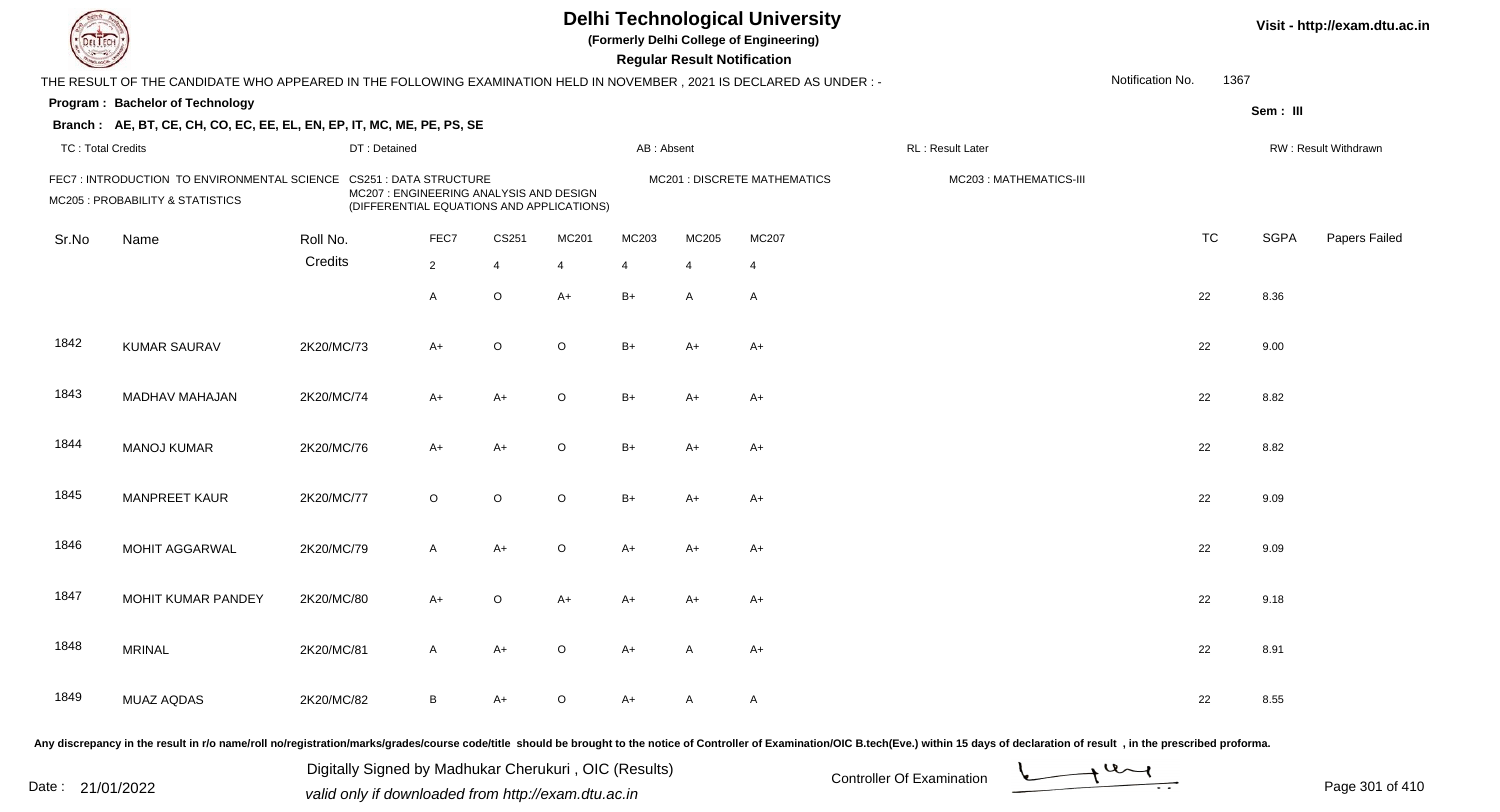| DEL TECI                 |                                                                                                                      |                               |                |                                                                                      |                |                | <b>Regular Result Notification</b> | <b>Delhi Technological University</b><br>(Formerly Delhi College of Engineering) |                                                                                                                                                                                                                                |                  |           |             | Visit - http://exam.dtu.ac.in |
|--------------------------|----------------------------------------------------------------------------------------------------------------------|-------------------------------|----------------|--------------------------------------------------------------------------------------|----------------|----------------|------------------------------------|----------------------------------------------------------------------------------|--------------------------------------------------------------------------------------------------------------------------------------------------------------------------------------------------------------------------------|------------------|-----------|-------------|-------------------------------|
|                          | THE RESULT OF THE CANDIDATE WHO APPEARED IN THE FOLLOWING EXAMINATION HELD IN NOVEMBER, 2021 IS DECLARED AS UNDER :- |                               |                |                                                                                      |                |                |                                    |                                                                                  |                                                                                                                                                                                                                                | Notification No. | 1367      |             |                               |
|                          | Program: Bachelor of Technology                                                                                      |                               |                |                                                                                      |                |                |                                    |                                                                                  |                                                                                                                                                                                                                                |                  |           | Sem: III    |                               |
|                          | Branch: AE, BT, CE, CH, CO, EC, EE, EL, EN, EP, IT, MC, ME, PE, PS, SE                                               |                               |                |                                                                                      |                |                |                                    |                                                                                  |                                                                                                                                                                                                                                |                  |           |             |                               |
| <b>TC: Total Credits</b> |                                                                                                                      | DT: Detained                  |                |                                                                                      |                | AB: Absent     |                                    |                                                                                  | RL: Result Later                                                                                                                                                                                                               |                  |           |             | RW: Result Withdrawn          |
|                          | FEC7: INTRODUCTION TO ENVIRONMENTAL SCIENCE<br>MC205 : PROBABILITY & STATISTICS                                      | <b>CS251 : DATA STRUCTURE</b> |                | MC207 : ENGINEERING ANALYSIS AND DESIGN<br>(DIFFERENTIAL EQUATIONS AND APPLICATIONS) |                |                |                                    | MC201 : DISCRETE MATHEMATICS                                                     | MC203: MATHEMATICS-III                                                                                                                                                                                                         |                  |           |             |                               |
| Sr.No                    | Name                                                                                                                 | Roll No.                      | FEC7           | CS251                                                                                | MC201          | MC203          | MC205                              | MC207                                                                            |                                                                                                                                                                                                                                |                  | <b>TC</b> | <b>SGPA</b> | Papers Failed                 |
|                          |                                                                                                                      | Credits                       | $\overline{2}$ | $\overline{4}$                                                                       | $\overline{4}$ | $\overline{4}$ | 4                                  | 4                                                                                |                                                                                                                                                                                                                                |                  |           |             |                               |
|                          |                                                                                                                      |                               | B              | $A+$                                                                                 | $\circ$        | $A+$           | $\mathsf{A}$                       | $\mathsf{A}$                                                                     |                                                                                                                                                                                                                                |                  | 22        | 8.55        |                               |
| 1850                     | N.VISHAL                                                                                                             | 2K20/MC/84                    | $A+$           | $\circ$                                                                              | $\circ$        | A+             | $A+$                               | $A+$                                                                             |                                                                                                                                                                                                                                |                  | 22        | 9.36        |                               |
| 1851                     | <b>NIKHIL GUPTA</b>                                                                                                  | 2K20/MC/86                    | $A+$           | $\circ$                                                                              | $\circ$        | $\circ$        | $\circ$                            | $\circ$                                                                          |                                                                                                                                                                                                                                |                  | 22        | 9.91        |                               |
| 1852                     | <b>NIKHIL SHARMA</b>                                                                                                 | 2K20/MC/87                    | $A+$           | $\circ$                                                                              | $\circ$        | $\circ$        | $\circ$                            | $A+$                                                                             |                                                                                                                                                                                                                                |                  | 22        | 9.73        |                               |
| 1853                     | PIYUSH CHOUDHARY                                                                                                     | 2K20/MC/97                    | $A+$           | $A+$                                                                                 | $A+$           | A              | $\overline{A}$                     | $A+$                                                                             |                                                                                                                                                                                                                                |                  | 22        | 8.64        |                               |
| 1854                     | PRADEEP SHARMA                                                                                                       | 2K20/MC/98                    | $A+$           | $\circ$                                                                              | $\circ$        | $\circ$        | $\circ$                            | $\circ$                                                                          |                                                                                                                                                                                                                                |                  | 22        | 9.91        |                               |
| 1855                     | PRATUESH ANAND                                                                                                       | 2K20/MC/102                   | A              | A+                                                                                   | A+             | A+             | A+                                 | $A+$                                                                             |                                                                                                                                                                                                                                |                  | 22        | 8.91        |                               |
| 1856                     | RASESH RAJ KATARIA                                                                                                   | 2K20/MC/103                   | A              | $A+$                                                                                 | A+             | A+             | $\mathsf{A}$                       | A                                                                                |                                                                                                                                                                                                                                |                  | 22        | 8.55        |                               |
| 1857                     | <b>RAVI KUMAR</b>                                                                                                    | 2K20/MC/104                   | $A+$           | A+                                                                                   | A+             | A              | B                                  | A                                                                                |                                                                                                                                                                                                                                |                  | 22        | 8.09        |                               |
|                          |                                                                                                                      |                               |                |                                                                                      |                |                |                                    |                                                                                  | Any discrepancy in the result in r/o name/roll no/registration/marks/grades/course code/title should be brought to the notice of Controller of Examination/OIC B.tech(Eve.) within 15 days of declaration of result , in the p |                  |           |             |                               |

Date : 21/01/2022 Digital Digital of Microsofted Chemical Controller Of Examination Determination Page 302 of 41 Digitally Signed by Madhukar Cherukuri , OIC (Results)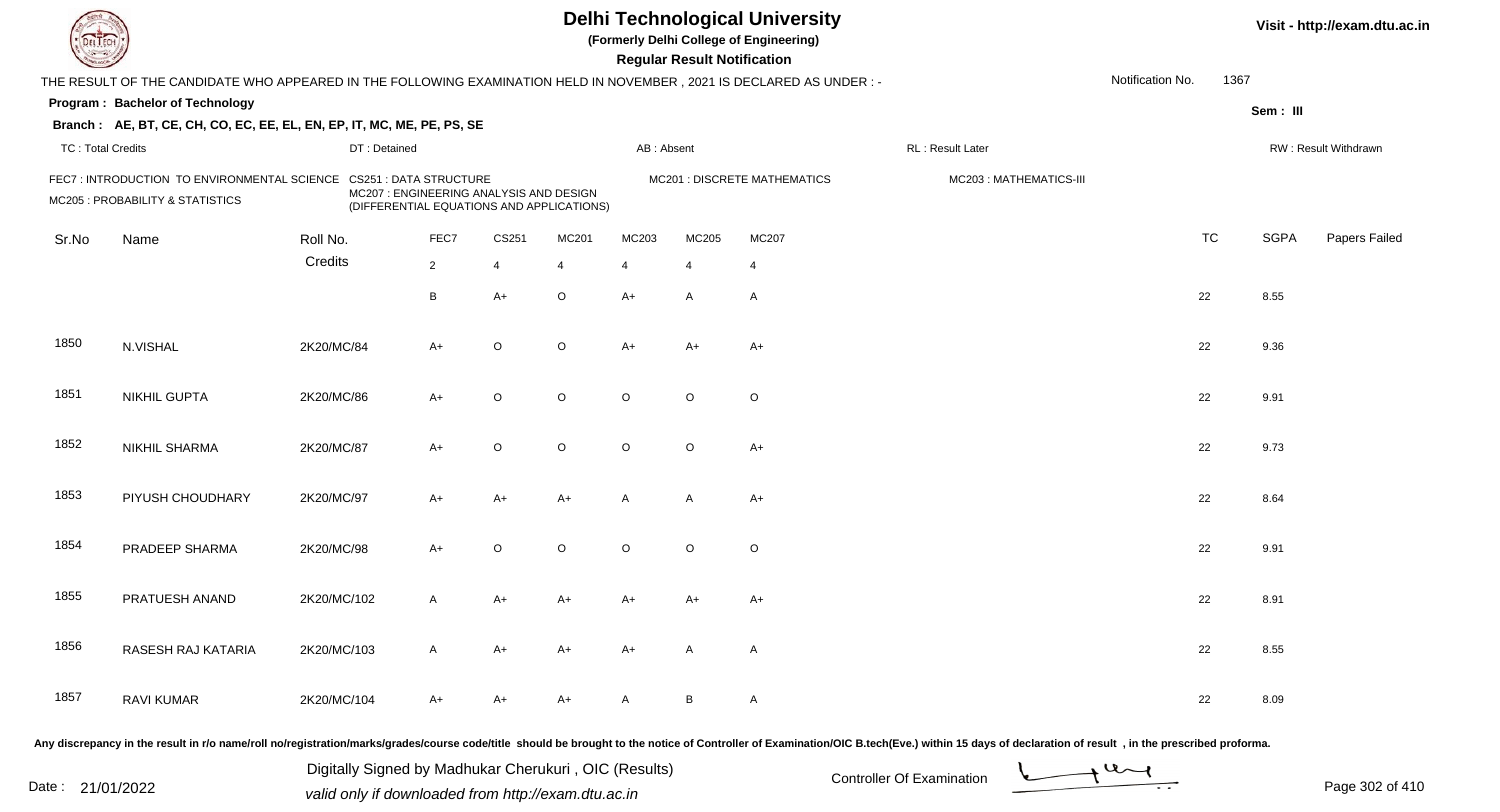| DEL TECI                 |                                                                                                                      |              |                                                                                                                       |                |         |                | <b>Regular Result Notification</b> | <b>Delhi Technological University</b><br>(Formerly Delhi College of Engineering) |                                                                                                                                                                                                                                |                  |           |             | Visit - http://exam.dtu.ac.in |
|--------------------------|----------------------------------------------------------------------------------------------------------------------|--------------|-----------------------------------------------------------------------------------------------------------------------|----------------|---------|----------------|------------------------------------|----------------------------------------------------------------------------------|--------------------------------------------------------------------------------------------------------------------------------------------------------------------------------------------------------------------------------|------------------|-----------|-------------|-------------------------------|
|                          | THE RESULT OF THE CANDIDATE WHO APPEARED IN THE FOLLOWING EXAMINATION HELD IN NOVEMBER, 2021 IS DECLARED AS UNDER :- |              |                                                                                                                       |                |         |                |                                    |                                                                                  |                                                                                                                                                                                                                                | Notification No. | 1367      |             |                               |
|                          | Program: Bachelor of Technology                                                                                      |              |                                                                                                                       |                |         |                |                                    |                                                                                  |                                                                                                                                                                                                                                |                  |           | Sem: III    |                               |
|                          | Branch: AE, BT, CE, CH, CO, EC, EE, EL, EN, EP, IT, MC, ME, PE, PS, SE                                               |              |                                                                                                                       |                |         |                |                                    |                                                                                  |                                                                                                                                                                                                                                |                  |           |             |                               |
| <b>TC: Total Credits</b> |                                                                                                                      | DT: Detained |                                                                                                                       |                |         | AB: Absent     |                                    |                                                                                  | RL: Result Later                                                                                                                                                                                                               |                  |           |             | RW: Result Withdrawn          |
|                          | FEC7: INTRODUCTION TO ENVIRONMENTAL SCIENCE<br>MC205 : PROBABILITY & STATISTICS                                      |              | <b>CS251 : DATA STRUCTURE</b><br>MC207 : ENGINEERING ANALYSIS AND DESIGN<br>(DIFFERENTIAL EQUATIONS AND APPLICATIONS) |                |         |                |                                    | MC201 : DISCRETE MATHEMATICS                                                     | MC203: MATHEMATICS-III                                                                                                                                                                                                         |                  |           |             |                               |
| Sr.No                    | Name                                                                                                                 | Roll No.     | FEC7                                                                                                                  | CS251          | MC201   | MC203          | MC205                              | MC207                                                                            |                                                                                                                                                                                                                                |                  | <b>TC</b> | <b>SGPA</b> | Papers Failed                 |
|                          |                                                                                                                      | Credits      | $\overline{2}$                                                                                                        | $\overline{4}$ | 4       | $\overline{4}$ | $\overline{4}$                     | 4                                                                                |                                                                                                                                                                                                                                |                  |           |             |                               |
|                          |                                                                                                                      |              | $A+$                                                                                                                  | $A+$           | $A+$    | A              | B                                  | A                                                                                |                                                                                                                                                                                                                                |                  | 22        | 8.09        |                               |
| 1858                     | <b>SAKSHI VERMA</b>                                                                                                  | 2K20/MC/118  | $B+$                                                                                                                  | A+             | $\circ$ | A+             | $A+$                               | $A+$                                                                             |                                                                                                                                                                                                                                |                  | 22        | 9.00        |                               |
| 1859                     | <b>SANDEEP SWAIN</b>                                                                                                 | 2K20/MC/120  | $\mathsf{A}$                                                                                                          | $A+$           | $A+$    | A              | B                                  | $\mathsf{A}$                                                                     |                                                                                                                                                                                                                                |                  | 22        | 8.00        |                               |
| 1860                     | SANSKAR AGARWALA                                                                                                     | 2K20/MC/121  | $A+$                                                                                                                  | $\circ$        | $\circ$ | $A+$           | $A+$                               | $A+$                                                                             |                                                                                                                                                                                                                                |                  | 22        | 9.36        |                               |
| 1861                     | SARTHAK SANWAL                                                                                                       | 2K20/MC/123  | $\mathsf{A}$                                                                                                          | A+             | $A+$    | A              | $\overline{A}$                     | $A+$                                                                             |                                                                                                                                                                                                                                |                  | 22        | 8.55        |                               |
| 1862                     | SARTHAK SINGH                                                                                                        | 2K20/MC/124  | $\mathsf{A}$                                                                                                          | A+             | $A+$    | A              | $B+$                               | A                                                                                |                                                                                                                                                                                                                                |                  | 22        | 8.18        |                               |
| 1863                     | SATYENDRA KUMAR                                                                                                      | 2K20/MC/126  | B+                                                                                                                    | A+             | A+      | A+             | B                                  | A                                                                                |                                                                                                                                                                                                                                |                  | 22        | 8.09        |                               |
| 1864                     | <b>SAURABH</b>                                                                                                       | 2K20/MC/127  | A+                                                                                                                    | $A+$           | A+      | A+             | A                                  | $A+$                                                                             |                                                                                                                                                                                                                                |                  | 22        | 8.82        |                               |
| 1865                     | SHASHWAT ANAND                                                                                                       | 2K20/MC/129  | $A+$                                                                                                                  | A+             | $\circ$ | A+             | A                                  | $A+$                                                                             |                                                                                                                                                                                                                                |                  | 22        | 9.00        |                               |
|                          |                                                                                                                      |              |                                                                                                                       |                |         |                |                                    |                                                                                  | Any discrepancy in the result in r/o name/roll no/registration/marks/grades/course code/title should be brought to the notice of Controller of Examination/OIC B.tech(Eve.) within 15 days of declaration of result , in the p |                  |           |             |                               |

Date : 21/01/2022 Digital Digital of Microsofted Chemical Controller Of Examination Determination Page 303 of 41 Digitally Signed by Madhukar Cherukuri , OIC (Results)

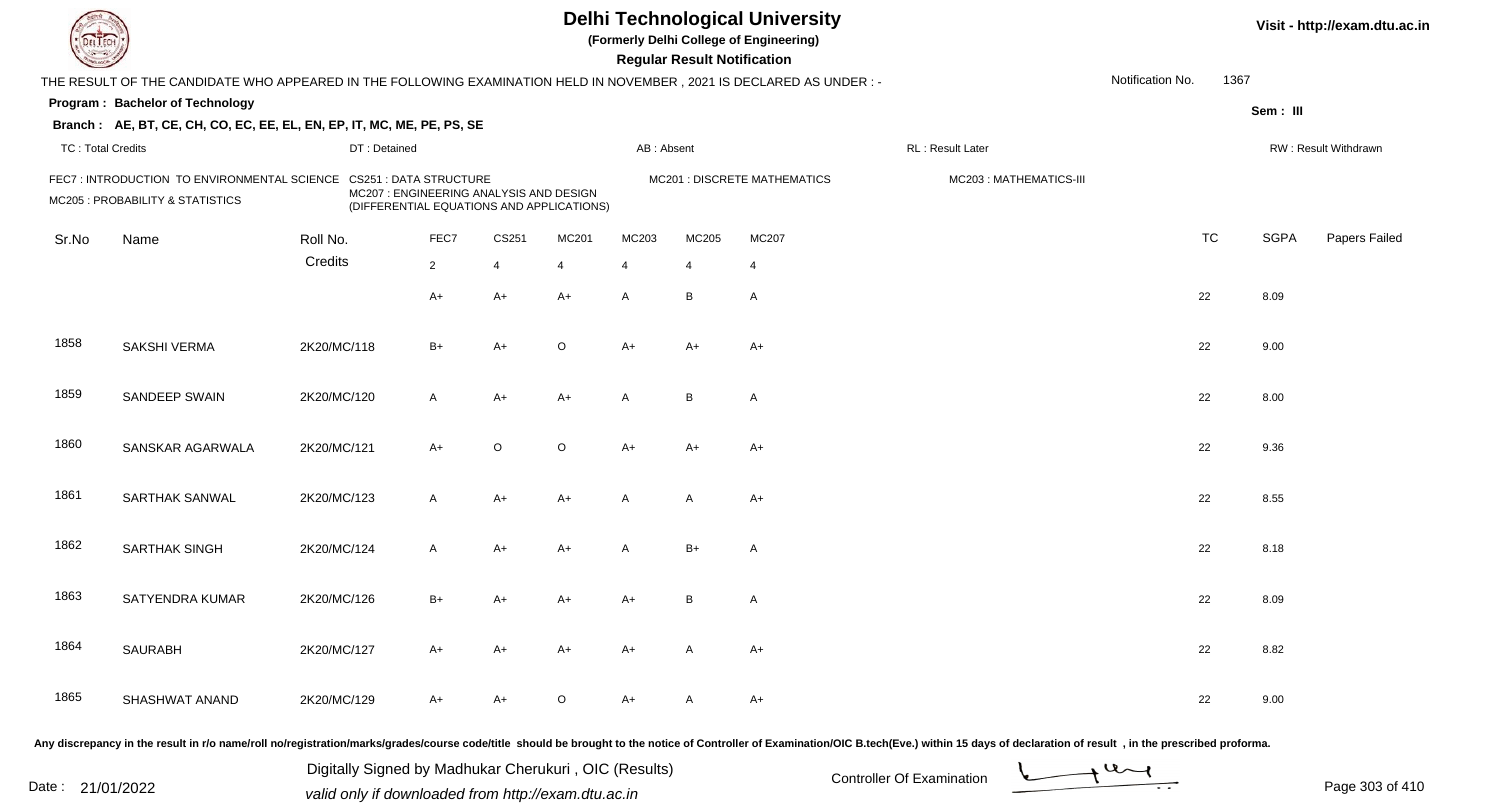|                          |                                                                                                                      |              |                                         |                |                                           |            | <b>Regular Result Notification</b> | <b>Delhi Technological University</b><br>(Formerly Delhi College of Engineering) |                        |                  |           |             | Visit - http://exam.dtu.ac.in |
|--------------------------|----------------------------------------------------------------------------------------------------------------------|--------------|-----------------------------------------|----------------|-------------------------------------------|------------|------------------------------------|----------------------------------------------------------------------------------|------------------------|------------------|-----------|-------------|-------------------------------|
|                          | THE RESULT OF THE CANDIDATE WHO APPEARED IN THE FOLLOWING EXAMINATION HELD IN NOVEMBER, 2021 IS DECLARED AS UNDER :- |              |                                         |                |                                           |            |                                    |                                                                                  |                        | Notification No. | 1367      |             |                               |
|                          | Program: Bachelor of Technology                                                                                      |              |                                         |                |                                           |            |                                    |                                                                                  |                        |                  |           | Sem: III    |                               |
|                          | Branch: AE, BT, CE, CH, CO, EC, EE, EL, EN, EP, IT, MC, ME, PE, PS, SE                                               |              |                                         |                |                                           |            |                                    |                                                                                  |                        |                  |           |             |                               |
| <b>TC: Total Credits</b> |                                                                                                                      | DT: Detained |                                         |                |                                           | AB: Absent |                                    |                                                                                  | RL: Result Later       |                  |           |             | RW: Result Withdrawn          |
|                          | FEC7: INTRODUCTION TO ENVIRONMENTAL SCIENCE CS251: DATA STRUCTURE<br>MC205 : PROBABILITY & STATISTICS                |              | MC207 : ENGINEERING ANALYSIS AND DESIGN |                | (DIFFERENTIAL EQUATIONS AND APPLICATIONS) |            |                                    | MC201 : DISCRETE MATHEMATICS                                                     | MC203: MATHEMATICS-III |                  |           |             |                               |
| Sr.No                    | Name                                                                                                                 | Roll No.     | FEC7                                    | CS251          | MC201                                     | MC203      | MC205                              | MC207                                                                            |                        |                  | <b>TC</b> | <b>SGPA</b> | Papers Failed                 |
|                          |                                                                                                                      | Credits      | $\overline{2}$                          | $\overline{4}$ |                                           | 4          | $\overline{4}$                     | $\overline{4}$                                                                   |                        |                  |           |             |                               |
|                          |                                                                                                                      |              | A+                                      | $A+$           | $\circ$                                   | $A+$       | A                                  | $A+$                                                                             |                        |                  | 22        | 9.00        |                               |
| 1866                     | SHUBH CHANDRA                                                                                                        | 2K20/MC/136  | A+                                      | $\circ$        | $\circ$                                   | $A+$       | $\mathsf{A}$                       | $A+$                                                                             |                        |                  | 22        | 9.18        |                               |
| 1867                     | SIDDHARTH ROY                                                                                                        | 2K20/MC/142  | $B+$                                    | $\overline{A}$ | $B+$                                      | $B+$       | $\mathsf{A}$                       | $\overline{A}$                                                                   |                        |                  | 22        | 7.55        |                               |
| 1868                     | <b>SUNNY JHA</b>                                                                                                     | 2K20/MC/144  | $A+$                                    | $A+$           | $\circ$                                   | $A+$       | $A+$                               | $\circ$                                                                          |                        |                  | 22        | 9.36        |                               |
| 1869                     | <b>UTKARSH ARYA</b>                                                                                                  | 2K20/MC/147  | $A+$                                    | $\mathsf O$    | $A+$                                      | $A+$       | $A+$                               | $A+$                                                                             |                        |                  | 22        | 9.18        |                               |
| 1870                     | YAMINI SHRIVASTAVA                                                                                                   | 2K20/MC/152  | $\mathsf{A}$                            | $\circ$        | $A+$                                      | A          | $A+$                               | $A+$                                                                             |                        |                  | 22        | 8.91        |                               |
| 1871                     | YASH RAJ BHATT                                                                                                       | 2K20/MC/153  | B+                                      | O              | A+                                        |            | A                                  | $A+$                                                                             |                        |                  | 22        | 8.64        |                               |

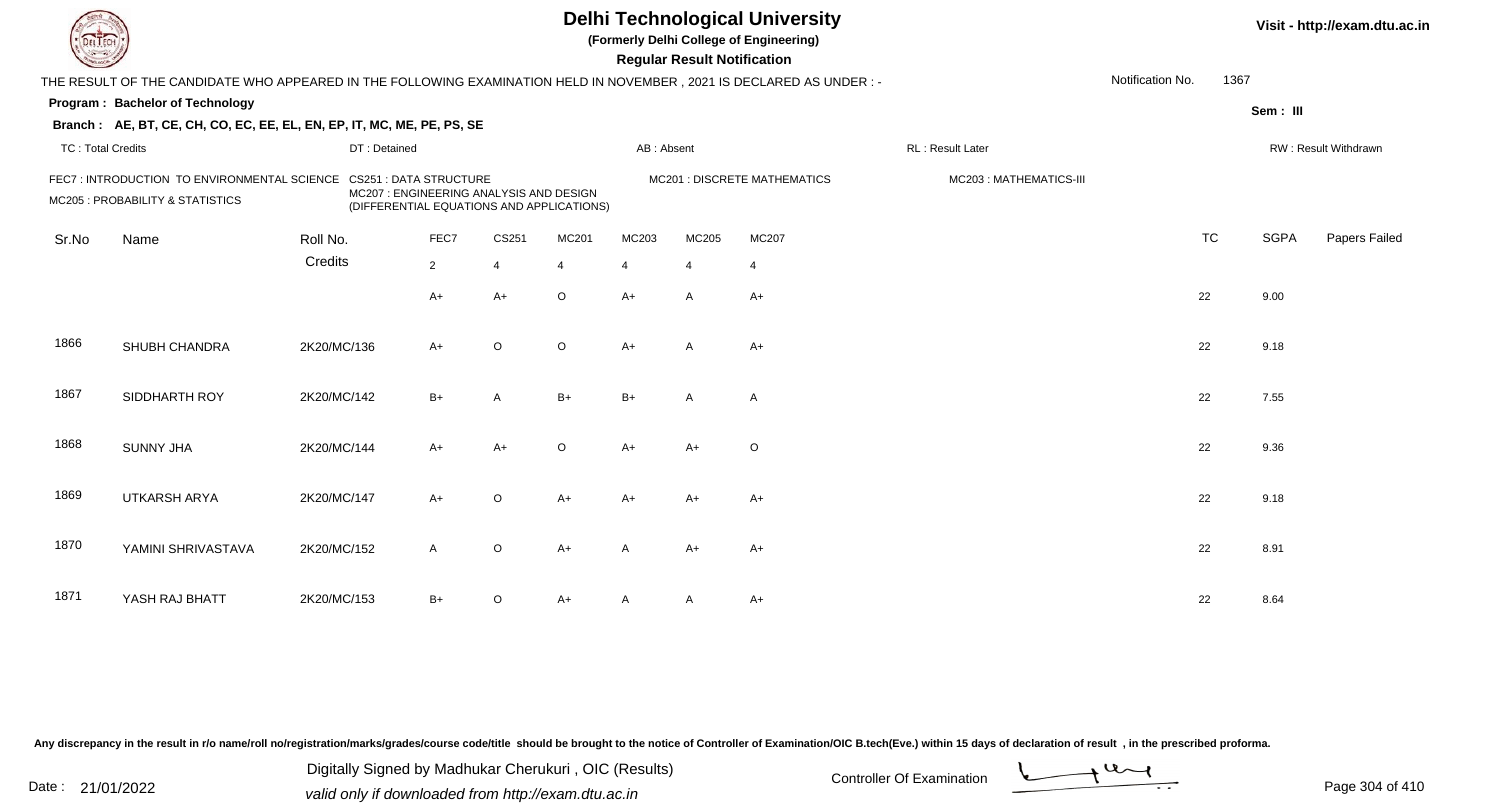**(Formerly Delhi College of Engineering)**

 **Regular Result Notification**

|                          | THE RESULT OF THE CANDIDATE WHO APPEARED IN THE FOLLOWING EXAMINATION HELD IN NOVEMBER , 2021 IS DECLARED AS UNDER : - |                                                                                                         |                |                |         |            |         |                              |                        | Notification No. | 1367      |             |                      |
|--------------------------|------------------------------------------------------------------------------------------------------------------------|---------------------------------------------------------------------------------------------------------|----------------|----------------|---------|------------|---------|------------------------------|------------------------|------------------|-----------|-------------|----------------------|
|                          | <b>Program: Bachelor of Technology</b>                                                                                 |                                                                                                         |                |                |         |            |         |                              |                        |                  |           | Sem : III   |                      |
|                          | Branch: AE, BT, CE, CH, CO, EC, EE, EL, EN, EP, IT, MC, ME, PE, PS, SE                                                 |                                                                                                         |                |                |         |            |         |                              |                        |                  |           |             |                      |
| <b>TC: Total Credits</b> |                                                                                                                        | DT: Detained                                                                                            |                |                |         | AB: Absent |         |                              | RL: Result Later       |                  |           |             | RW: Result Withdrawn |
|                          | FEC9: Spoken Skills in English                                                                                         | <b>CS251 : DATA STRUCTURE</b>                                                                           |                |                |         |            |         | MC201 : DISCRETE MATHEMATICS | MC203: MATHEMATICS-III |                  |           |             |                      |
|                          | MC205 : PROBABILITY & STATISTICS                                                                                       | MC207: ENGINEERING ANALYSIS AND DESIGN<br>(DIFFERENTIAL EQUATIONS AND APPLICATIONS)<br>FEC9<br>Roll No. |                |                |         |            |         |                              |                        |                  |           |             |                      |
| Sr.No                    | Name                                                                                                                   |                                                                                                         |                | CS251          | MC201   | MC203      | MC205   | <b>MC207</b>                 |                        |                  | <b>TC</b> | <b>SGPA</b> | Papers Failed        |
|                          |                                                                                                                        | Credits                                                                                                 | $\overline{2}$ | $\overline{4}$ | 4       | 4          | 4       | -4                           |                        |                  |           |             |                      |
| 1872                     | ABHINAV ANAND                                                                                                          | 2K20/MC/03                                                                                              | $\mathsf{A}$   | $B+$           | $A+$    | $\Omega$   | $A+$    | $\mathsf{A}$                 |                        |                  | 22        | 8.55        |                      |
| 1873                     | ANNU YADAV                                                                                                             | 2K20/MC/24                                                                                              | $A+$           | A              | $\circ$ | $\circ$    | $A+$    | $A+$                         |                        |                  | 22        | 9.18        |                      |
|                          |                                                                                                                        |                                                                                                         |                |                |         |            |         |                              |                        |                  |           |             |                      |
| 1874                     | <b>DIVIJ PATHAK</b>                                                                                                    | 2K20/MC/46                                                                                              | $\mathsf{A}$   | $\mathsf{A}$   | A       | $B+$       | $\circ$ | $B+$                         |                        |                  | 22        | 8.00        |                      |
|                          |                                                                                                                        |                                                                                                         |                |                |         |            |         |                              |                        |                  |           |             |                      |
| 1875                     | <b>HARSHIT GANDHI</b>                                                                                                  | 2K20/MC/54                                                                                              | $A+$           | B+             | $A+$    | B          | B       | B                            |                        |                  | 22        | 7.00        |                      |

Any discrepancy in the result in r/o name/roll no/registration/marks/grades/course code/title should be brought to the notice of Controller of Examination/OIC B.tech(Eve.) within 15 days of declaration of result, in the pr

Date : 21/01/2022 Digital Digital of Microsofted Chemical Controller Of Examination Determination Page 305 of 41 Digitally Signed by Madhukar Cherukuri , OIC (Results)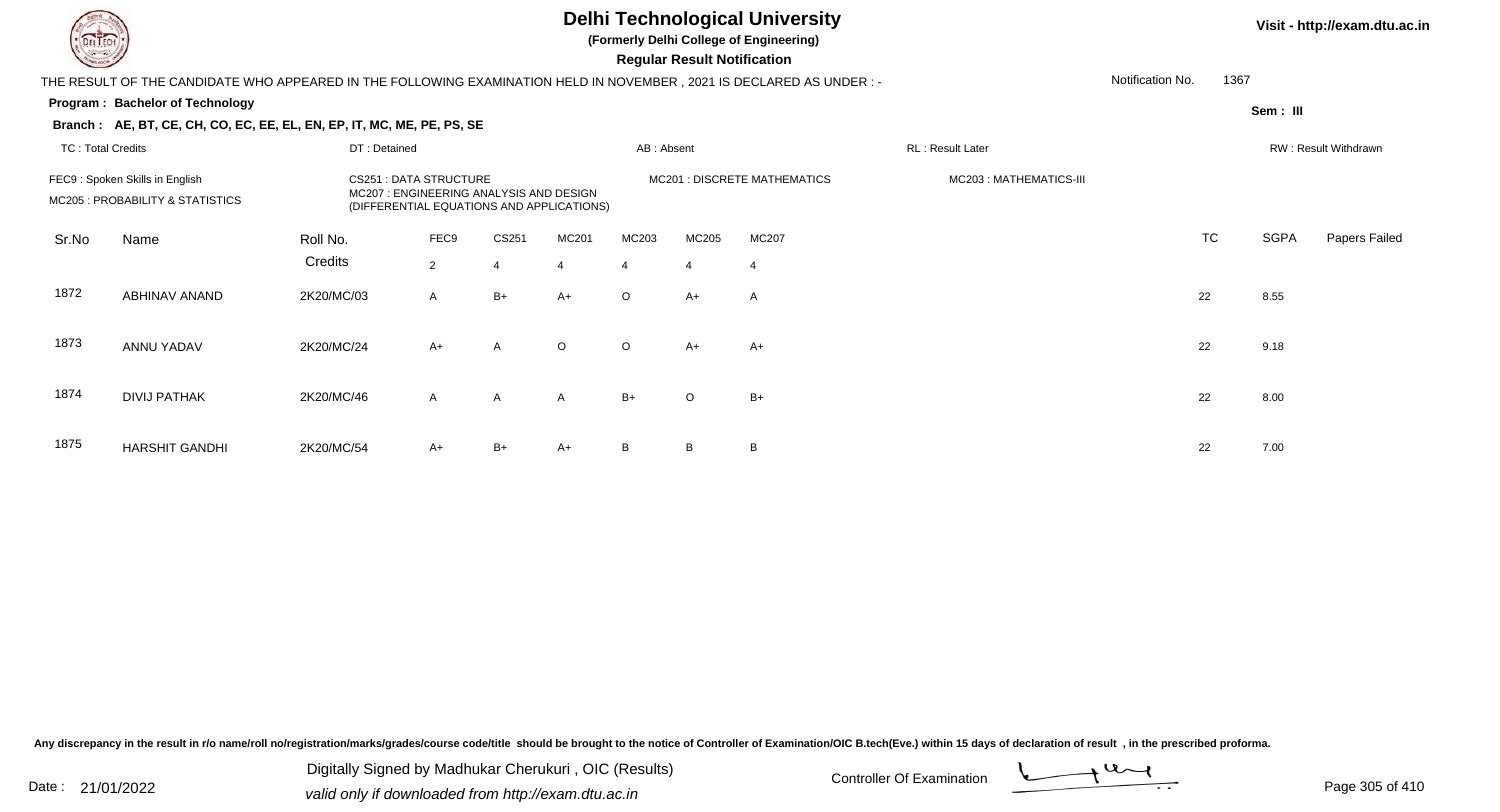|                          |                                                                                                                      |             |                                         |         |                |                                            |                | <b>Regular Result Notification</b> | <b>Delhi Technological University</b><br>(Formerly Delhi College of Engineering) |                                |                  |           |             | Visit - http://exam.dtu.ac.in |
|--------------------------|----------------------------------------------------------------------------------------------------------------------|-------------|-----------------------------------------|---------|----------------|--------------------------------------------|----------------|------------------------------------|----------------------------------------------------------------------------------|--------------------------------|------------------|-----------|-------------|-------------------------------|
|                          | THE RESULT OF THE CANDIDATE WHO APPEARED IN THE FOLLOWING EXAMINATION HELD IN NOVEMBER, 2021 IS DECLARED AS UNDER :- |             |                                         |         |                |                                            |                |                                    |                                                                                  |                                | Notification No. | 1367      |             |                               |
|                          | Program: Bachelor of Technology                                                                                      |             |                                         |         |                |                                            |                |                                    |                                                                                  |                                |                  |           | Sem: III    |                               |
|                          | Branch: AE, BT, CE, CH, CO, EC, EE, EL, EN, EP, IT, MC, ME, PE, PS, SE                                               |             |                                         |         |                |                                            |                |                                    |                                                                                  |                                |                  |           |             |                               |
| <b>TC: Total Credits</b> |                                                                                                                      |             | DT: Detained                            |         |                |                                            | AB: Absent     |                                    |                                                                                  | RL : Result Later              |                  |           |             | RW: Result Withdrawn          |
|                          | FEC10: COMMUNICATION SKILLS                                                                                          |             |                                         |         |                | PE251 : ENGINEERING MATERIALS & METALLURGY |                |                                    | ME201 : MECHANICS OF SOLIDS                                                      | ME203: THERMAL ENGINEERING - I |                  |           |             |                               |
|                          | ME205 : MACHINE DRAWING AND SOLID MODELING                                                                           |             | ME207 : ENGINEERING ANALYSIS AND DESIGN |         |                |                                            |                |                                    |                                                                                  |                                |                  |           |             |                               |
| Sr.No                    | Name                                                                                                                 | Roll No.    |                                         | FEC10   | PE251          | ME201                                      | ME203          | ME205                              | ME207                                                                            |                                |                  | <b>TC</b> | <b>SGPA</b> | Papers Failed                 |
|                          |                                                                                                                      | Credits     | $\overline{2}$                          |         | $\overline{4}$ | 4                                          | $\overline{4}$ | $\overline{4}$                     | $\overline{4}$                                                                   |                                |                  |           |             |                               |
| 1876                     | ABHINAV KUMAR JHA                                                                                                    | 2K20/ME/09  |                                         | $\circ$ | $\mathsf O$    | $A+$                                       | $A+$           | $\circ$                            | $A+$                                                                             |                                | 22               |           | 9.45        |                               |
| 1877                     | <b>HARSHIT PANDEY</b>                                                                                                | 2K20/ME/110 |                                         | $\circ$ | $A+$           | $\circ$                                    | $A+$           | $A+$                               | $\circ$                                                                          |                                |                  | 22        | 9.45        |                               |
| 1878                     | <b>MEHER GUPTA</b>                                                                                                   | 2K20/ME/150 |                                         | $A+$    | A              | $A+$                                       | $A+$           | $A+$                               | $B+$                                                                             |                                |                  | 22        | 8.45        |                               |
| 1879                     | <b>NAMAN BHATT</b>                                                                                                   | 2K20/ME/163 |                                         | $A+$    | $A+$           | $A+$                                       | A              | $\circ$                            | $A+$                                                                             |                                |                  | 22        | 9.00        |                               |
| 1880                     | NIMISH CHAUDHARY                                                                                                     | 2K20/ME/176 |                                         | $\circ$ | $A+$           | $A+$                                       | $\mathsf{A}$   | A+                                 | $A+$                                                                             |                                |                  | 22        | 8.91        |                               |
| 1881                     | PARVEEN PRAJAPATI                                                                                                    | 2K20/ME/185 |                                         | $\circ$ | $A+$           | $A+$                                       | $\mathsf{A}$   | $\circ$                            | $A+$                                                                             |                                |                  | 22        | 9.09        |                               |
| 1882                     | PRATEEK YADAV                                                                                                        | 2K20/ME/191 |                                         | $A+$    | A              | $\mathsf{A}$                               | $A+$           | A                                  | $\,$ B                                                                           |                                |                  | 22        | 7.91        |                               |
| 1883                     | RAHUL CHAUDHARY                                                                                                      | 2K20/ME/204 |                                         | $\circ$ | $A+$           | $A+$                                       | $\circ$        | $A+$                               | $\, {\sf B}$                                                                     |                                |                  | 22        | 8.73        |                               |
| 1884                     | RAHUL KUMAR SRIVASTAVA 2K20/ME/205                                                                                   |             |                                         | $A+$    | $A+$           | $\Omega$                                   | $\circ$        | $A+$                               | B                                                                                |                                |                  | 22        | 8.82        |                               |

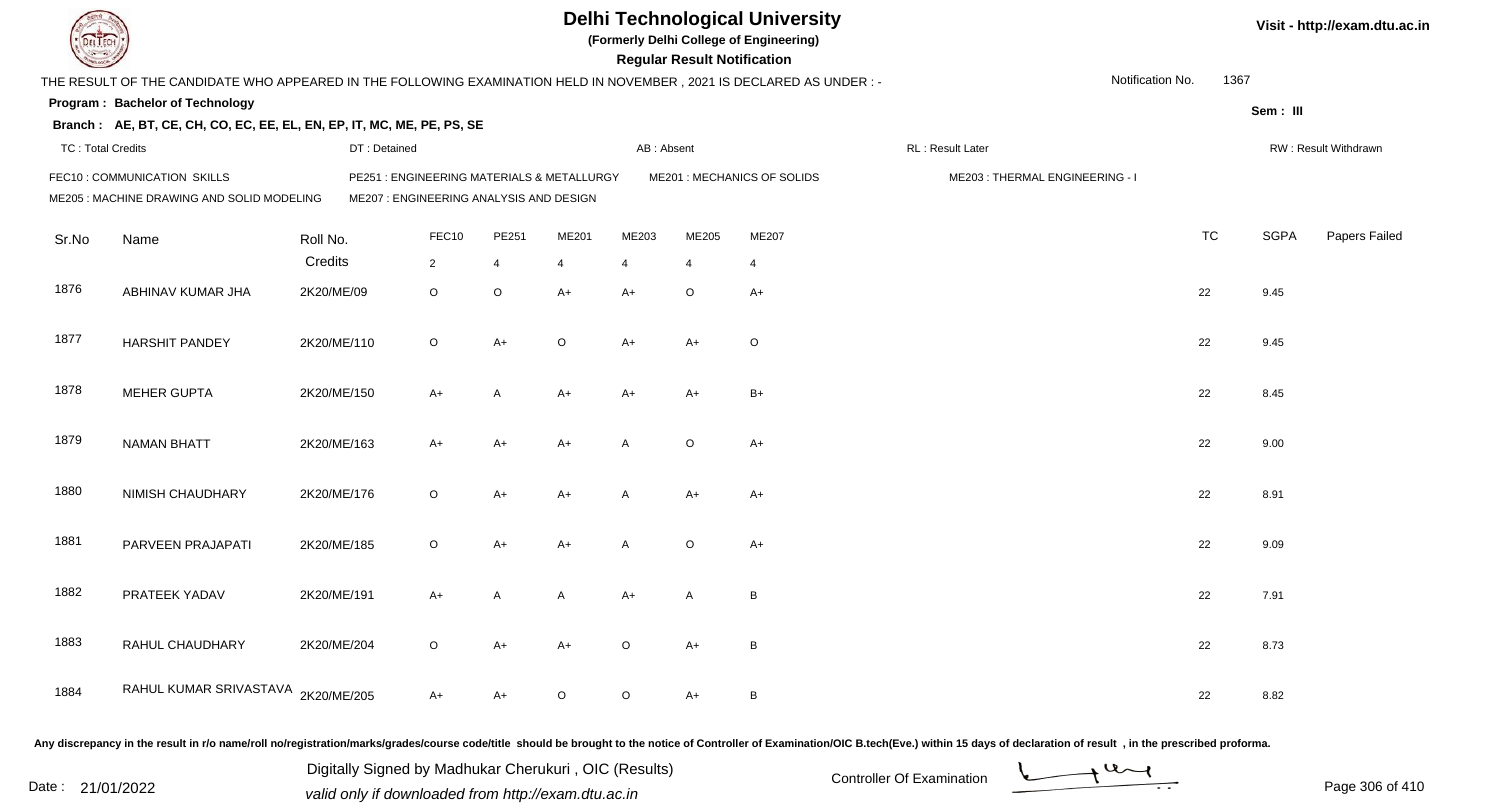| <b>DELTECH</b>           |                                                                                                                     |              |                                            |                |                |                | <b>Regular Result Notification</b> | <b>Delhi Technological University</b><br>(Formerly Delhi College of Engineering) |                                                                                                                                                                                                                                |                  |           |             | Visit - http://exam.dtu.ac.in |
|--------------------------|---------------------------------------------------------------------------------------------------------------------|--------------|--------------------------------------------|----------------|----------------|----------------|------------------------------------|----------------------------------------------------------------------------------|--------------------------------------------------------------------------------------------------------------------------------------------------------------------------------------------------------------------------------|------------------|-----------|-------------|-------------------------------|
|                          | THE RESULT OF THE CANDIDATE WHO APPEARED IN THE FOLLOWING EXAMINATION HELD IN NOVEMBER, 2021 IS DECLARED AS UNDER:- |              |                                            |                |                |                |                                    |                                                                                  |                                                                                                                                                                                                                                | Notification No. | 1367      |             |                               |
|                          | Program: Bachelor of Technology                                                                                     |              |                                            |                |                |                |                                    |                                                                                  |                                                                                                                                                                                                                                |                  |           | Sem: III    |                               |
|                          | Branch: AE, BT, CE, CH, CO, EC, EE, EL, EN, EP, IT, MC, ME, PE, PS, SE                                              |              |                                            |                |                |                |                                    |                                                                                  |                                                                                                                                                                                                                                |                  |           |             |                               |
| <b>TC: Total Credits</b> |                                                                                                                     | DT: Detained |                                            |                |                | AB: Absent     |                                    |                                                                                  | RL: Result Later                                                                                                                                                                                                               |                  |           |             | RW: Result Withdrawn          |
|                          | FEC10 : COMMUNICATION SKILLS                                                                                        |              | PE251 : ENGINEERING MATERIALS & METALLURGY |                |                |                |                                    | ME201 : MECHANICS OF SOLIDS                                                      | ME203: THERMAL ENGINEERING - I                                                                                                                                                                                                 |                  |           |             |                               |
|                          | ME205 : MACHINE DRAWING AND SOLID MODELING                                                                          |              | ME207 : ENGINEERING ANALYSIS AND DESIGN    |                |                |                |                                    |                                                                                  |                                                                                                                                                                                                                                |                  |           |             |                               |
| Sr.No                    | Name                                                                                                                | Roll No.     | FEC10                                      | PE251          | ME201          | ME203          | ME205                              | ME207                                                                            |                                                                                                                                                                                                                                |                  | <b>TC</b> | <b>SGPA</b> | Papers Failed                 |
|                          |                                                                                                                     | Credits      | $\overline{2}$                             | $\overline{4}$ | $\overline{4}$ | $\overline{4}$ | 4                                  | $\overline{4}$                                                                   |                                                                                                                                                                                                                                |                  |           |             |                               |
| 1885                     | <b>ROHAN RANA</b>                                                                                                   | 2K20/ME/227  | $A+$                                       | $\mathsf{A}$   | $A+$           | A+             | A+                                 | $A+$                                                                             |                                                                                                                                                                                                                                |                  | 22        | 8.82        |                               |
|                          |                                                                                                                     |              |                                            |                |                |                |                                    |                                                                                  |                                                                                                                                                                                                                                |                  |           |             |                               |
| 1886                     | <b>ROHAN SHARMA</b>                                                                                                 | 2K20/ME/228  | $A+$                                       | $A+$           | A+             | $A+$           | A+                                 | $A+$                                                                             |                                                                                                                                                                                                                                |                  | 22        | 9.00        |                               |
|                          |                                                                                                                     |              |                                            |                |                |                |                                    |                                                                                  |                                                                                                                                                                                                                                |                  |           |             |                               |
| 1887                     | SAHIL SINGH                                                                                                         | 2K20/ME/239  | $A+$                                       | $A+$           | $A+$           | O              | $\overline{A}$                     | $A+$                                                                             |                                                                                                                                                                                                                                |                  | 22        | 9.00        |                               |
|                          |                                                                                                                     |              |                                            |                |                |                |                                    |                                                                                  |                                                                                                                                                                                                                                |                  |           |             |                               |
| 1888                     | SHIVAM KUMAR PAL                                                                                                    | 2K20/ME/260  | $A+$                                       | A+             | A              | A              | $\circ$                            | $\mathsf{A}$                                                                     |                                                                                                                                                                                                                                |                  | 22        | 8.64        |                               |
|                          |                                                                                                                     |              |                                            |                |                |                |                                    |                                                                                  |                                                                                                                                                                                                                                |                  |           |             |                               |
| 1889                     | SIDDHARTH GARG                                                                                                      | 2K20/ME/269  | $\circ$                                    | $\circ$        | $A+$           | $\circ$        | $\circ$                            | B                                                                                |                                                                                                                                                                                                                                |                  | 22        | 9.09        |                               |
|                          |                                                                                                                     |              |                                            |                |                |                |                                    |                                                                                  |                                                                                                                                                                                                                                |                  |           |             |                               |
| 1890                     | SOURABH BANSAL                                                                                                      | 2K20/ME/274  | $\circ$                                    | $\circ$        | $A+$           | $\circ$        | $A+$                               | B                                                                                |                                                                                                                                                                                                                                |                  | 22        | 8.91        |                               |
|                          |                                                                                                                     |              |                                            |                |                |                |                                    |                                                                                  |                                                                                                                                                                                                                                |                  |           |             |                               |
| 1891                     | <b>SUMIT SINGH RAWAT</b>                                                                                            | 2K20/ME/282  | $\circ$                                    | $\circ$        | A+             | A+             | A+                                 | B                                                                                |                                                                                                                                                                                                                                |                  | 22        | 8.73        |                               |
|                          |                                                                                                                     |              |                                            |                |                |                |                                    |                                                                                  |                                                                                                                                                                                                                                |                  |           |             |                               |
| 1892                     | <b>UTSAV MITTAL</b>                                                                                                 | 2K20/ME/292  | $\circ$                                    | A              | A+             | A+             | A+                                 | B                                                                                |                                                                                                                                                                                                                                |                  | 22        | 8.36        |                               |
|                          |                                                                                                                     |              |                                            |                |                |                |                                    |                                                                                  |                                                                                                                                                                                                                                |                  |           |             |                               |
| 1893                     | <b>VISHAL TYAGI</b>                                                                                                 | 2K20/ME/305  | $A+$                                       | A              | A              | $\circ$        | $\circ$                            | $\, {\sf B}$                                                                     |                                                                                                                                                                                                                                |                  | 22        | 8.45        |                               |
|                          |                                                                                                                     |              |                                            |                |                |                |                                    |                                                                                  | Any discrepancy in the result in r/o name/roll no/registration/marks/grades/course code/title should be brought to the notice of Controller of Examination/OIC B.tech(Eve.) within 15 days of declaration of result , in the p |                  |           |             |                               |

Date : 21/01/2022 Digital Digital of Microsofted Chemical Controller Of Examination Determination Page 307 of 41 Digitally Signed by Madhukar Cherukuri , OIC (Results)

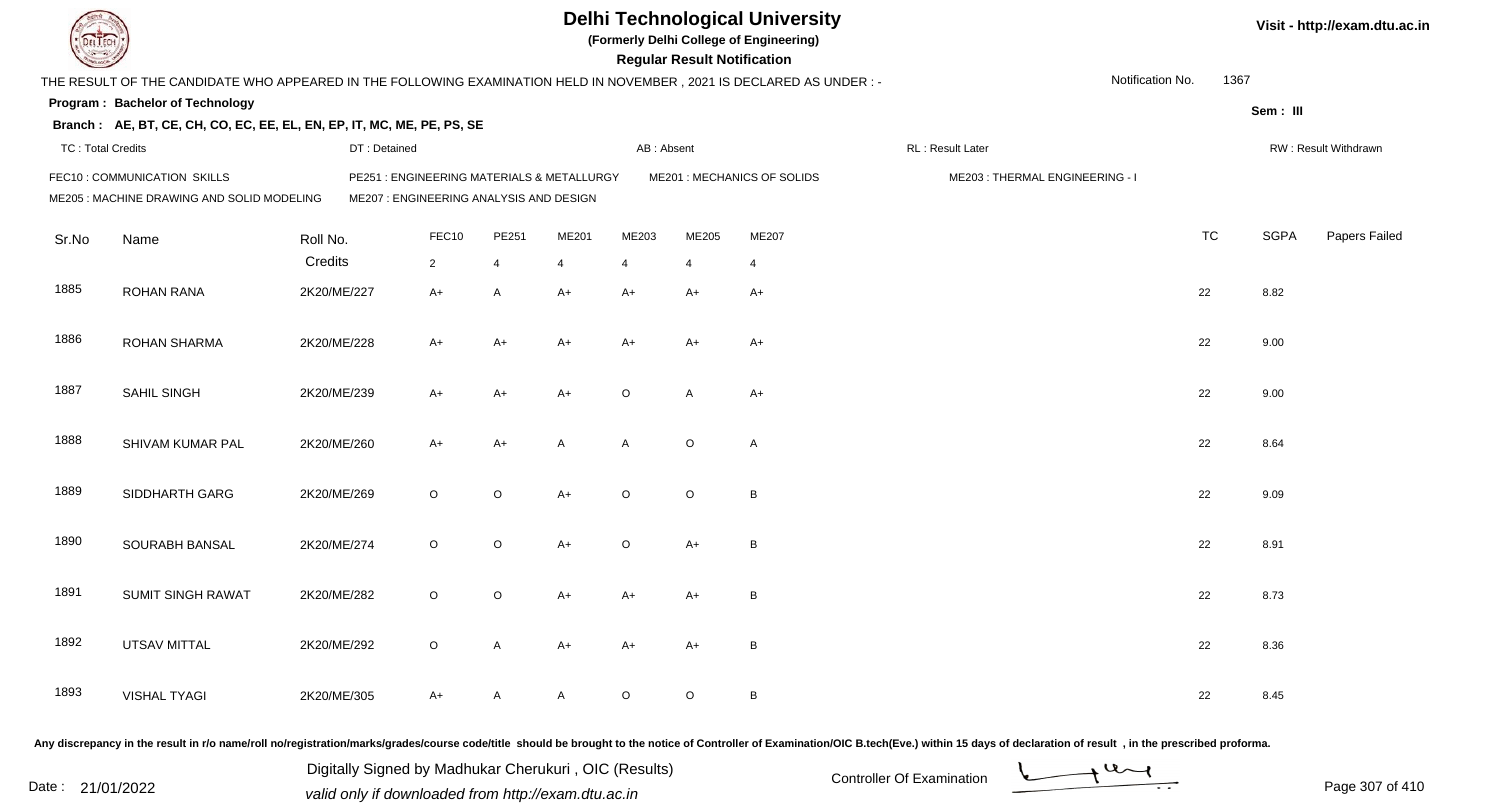|                          |                                                                                                                        |             |              |                |                                         |                                            |                | <b>Regular Result Notification</b> | <b>Delhi Technological University</b><br>(Formerly Delhi College of Engineering) |                  |                                |                  |           |             | Visit - http://exam.dtu.ac.in |
|--------------------------|------------------------------------------------------------------------------------------------------------------------|-------------|--------------|----------------|-----------------------------------------|--------------------------------------------|----------------|------------------------------------|----------------------------------------------------------------------------------|------------------|--------------------------------|------------------|-----------|-------------|-------------------------------|
|                          | THE RESULT OF THE CANDIDATE WHO APPEARED IN THE FOLLOWING EXAMINATION HELD IN NOVEMBER , 2021 IS DECLARED AS UNDER : - |             |              |                |                                         |                                            |                |                                    |                                                                                  |                  |                                | Notification No. | 1367      |             |                               |
|                          | Program: Bachelor of Technology                                                                                        |             |              |                |                                         |                                            |                |                                    |                                                                                  |                  |                                |                  |           | Sem: III    |                               |
|                          | Branch: AE, BT, CE, CH, CO, EC, EE, EL, EN, EP, IT, MC, ME, PE, PS, SE                                                 |             |              |                |                                         |                                            |                |                                    |                                                                                  |                  |                                |                  |           |             |                               |
| <b>TC: Total Credits</b> |                                                                                                                        |             | DT: Detained |                |                                         |                                            | AB: Absent     |                                    |                                                                                  | RL: Result Later |                                |                  |           |             | RW: Result Withdrawn          |
|                          | FEC11: Soft Skills and Personality Development<br>ME205 : MACHINE DRAWING AND SOLID MODELING                           |             |              |                | ME207 : ENGINEERING ANALYSIS AND DESIGN | PE251 : ENGINEERING MATERIALS & METALLURGY |                |                                    | ME201 : MECHANICS OF SOLIDS                                                      |                  | ME203: THERMAL ENGINEERING - I |                  |           |             |                               |
| Sr.No                    | Name                                                                                                                   | Roll No.    |              | FEC11          | PE251                                   | ME201                                      | ME203          | ME205                              | ME207                                                                            |                  |                                |                  | <b>TC</b> | <b>SGPA</b> | Papers Failed                 |
|                          |                                                                                                                        | Credits     |              | $\overline{2}$ | $\overline{4}$                          | $\overline{4}$                             | $\overline{4}$ | $\overline{4}$                     | $\overline{4}$                                                                   |                  |                                |                  |           |             |                               |
| 1894                     | <b>GAURAV</b>                                                                                                          | 2K20/ME/93  |              | $A+$           | $A+$                                    | $B+$                                       | $A+$           | $A+$                               | B                                                                                |                  |                                |                  | 22        | 8.09        |                               |
| 1895                     | <b>ROSHAN KUMAR</b>                                                                                                    | 2K20/ME/232 |              | F.             | $B+$                                    | $A+$                                       | $\mathsf{A}$   | $\mathsf{A}$                       | $\overline{A}$                                                                   |                  |                                |                  | 20        | 7.27        | FEC11                         |
| 1896                     | SHALINI NAWARIYA                                                                                                       | 2K20/ME/255 |              | $\circ$        | $\circ$                                 | $A+$                                       | $A+$           | $\circ$                            | $\circ$                                                                          |                  |                                |                  | 22        | 9.64        |                               |
| 1897                     | SHUBHAM GUPTA                                                                                                          | 2K20/ME/264 |              | $A+$           | $\circ$                                 | $A+$                                       | $A+$           | $A+$                               | A                                                                                |                  |                                |                  | 22        | 9.00        |                               |
| 1898                     | <b>SOMNATH</b>                                                                                                         | 2K20/ME/273 |              | $A+$           | $A+$                                    | $A+$                                       | $\circ$        | $A+$                               | B                                                                                |                  |                                |                  | 22        | 8.64        |                               |
| 1899                     | <b>SWAPNIL MISHRA</b>                                                                                                  | 2K20/ME/286 |              | A              | $A+$                                    |                                            | $A+$           | $\circ$                            | B                                                                                |                  |                                |                  | 22        | 8.36        |                               |

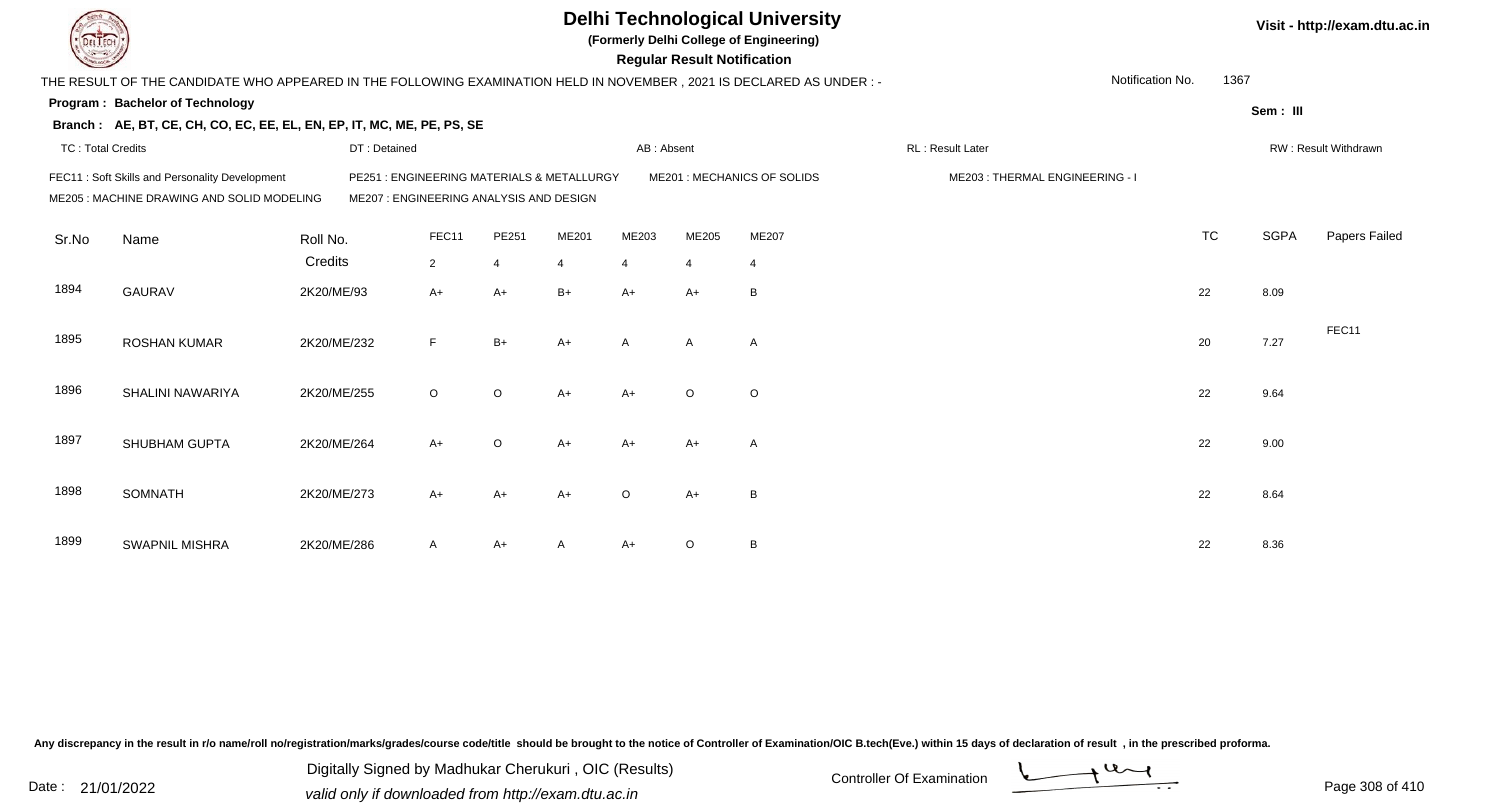| DEL TECH                 |                                                                                                                                                                                                                                |             |                                                                                      |                |              |                |                | <b>Regular Result Notification</b> | <b>Delhi Technological University</b><br>(Formerly Delhi College of Engineering) |                                |                  |           |             | Visit - http://exam.dtu.ac.in |
|--------------------------|--------------------------------------------------------------------------------------------------------------------------------------------------------------------------------------------------------------------------------|-------------|--------------------------------------------------------------------------------------|----------------|--------------|----------------|----------------|------------------------------------|----------------------------------------------------------------------------------|--------------------------------|------------------|-----------|-------------|-------------------------------|
|                          | THE RESULT OF THE CANDIDATE WHO APPEARED IN THE FOLLOWING EXAMINATION HELD IN NOVEMBER, 2021 IS DECLARED AS UNDER:-                                                                                                            |             |                                                                                      |                |              |                |                |                                    |                                                                                  |                                | Notification No. | 1367      |             |                               |
|                          | Program: Bachelor of Technology                                                                                                                                                                                                |             |                                                                                      |                |              |                |                |                                    |                                                                                  |                                |                  |           | Sem: III    |                               |
|                          | Branch: AE, BT, CE, CH, CO, EC, EE, EL, EN, EP, IT, MC, ME, PE, PS, SE                                                                                                                                                         |             |                                                                                      |                |              |                |                |                                    |                                                                                  |                                |                  |           |             |                               |
| <b>TC: Total Credits</b> |                                                                                                                                                                                                                                |             | DT: Detained                                                                         |                |              |                | AB: Absent     |                                    |                                                                                  | RL: Result Later               |                  |           |             | RW: Result Withdrawn          |
| PRESENTATION SKILLS      | FEC12 : BUSINESS COMMUNICATION AND<br>ME205 : MACHINE DRAWING AND SOLID MODELING                                                                                                                                               |             | PE251: ENGINEERING MATERIALS & METALLURGY<br>ME207 : ENGINEERING ANALYSIS AND DESIGN |                |              |                |                |                                    | ME201 : MECHANICS OF SOLIDS                                                      | ME203: THERMAL ENGINEERING - I |                  |           |             |                               |
| Sr.No                    | Name                                                                                                                                                                                                                           | Roll No.    |                                                                                      | FEC12          | PE251        | ME201          | ME203          | ME205                              | ME207                                                                            |                                |                  | <b>TC</b> | <b>SGPA</b> | Papers Failed                 |
|                          |                                                                                                                                                                                                                                | Credits     |                                                                                      | $\overline{2}$ | 4            | $\overline{4}$ | $\overline{4}$ | 4                                  | $\overline{4}$                                                                   |                                |                  |           |             |                               |
| 1900                     | <b>ABHED SETHI</b>                                                                                                                                                                                                             | 2K20/ME/06  |                                                                                      | $A+$           | $A+$         | $A+$           | $\circ$        | $\circ$                            | $A+$                                                                             |                                |                  | 22        | 9.36        |                               |
| 1901                     | CHIRAG AGARWAL                                                                                                                                                                                                                 | 2K20/ME/69  |                                                                                      | $A+$           | $A+$         | A+             | A+             | A+                                 | A+                                                                               |                                |                  | 22        | 9.00        |                               |
| 1902                     | <b>DEVANSH YADAV</b>                                                                                                                                                                                                           | 2K20/ME/79  |                                                                                      | $A+$           | $A+$         | A+             | A+             | $B+$                               | $A+$                                                                             |                                |                  | 22        | 8.64        |                               |
| 1903                     | DIVYANSH SHARMA                                                                                                                                                                                                                | 2K20/ME/88  |                                                                                      | $\mathsf{A}$   | $A+$         | $\circ$        | $A+$           | $\circ$                            | $\mathsf{A}$                                                                     |                                |                  | 22        | 9.09        |                               |
| 1904                     | <b>GAURAV KAPOOR</b>                                                                                                                                                                                                           | 2K20/ME/94  |                                                                                      | $A+$           | $A+$         | $\circ$        | $A+$           | $\circ$                            | $\mathsf{A}$                                                                     |                                |                  | 22        | 9.18        |                               |
| 1905                     | <b>HARSHIT GUPTA</b>                                                                                                                                                                                                           | 2K20/ME/109 |                                                                                      | $A+$           | $\circ$      | $\circ$        | A+             | $\circ$                            | $\circ$                                                                          |                                |                  | 22        | 9.73        |                               |
| 1906                     | KUNAL MEENA                                                                                                                                                                                                                    | 2K20/ME/130 |                                                                                      | $\mathsf{A}$   | Α            | A+             | A+             | A                                  | A                                                                                |                                |                  | 22        | 8.36        |                               |
| 1907                     | <b>KUNAL SINGH</b>                                                                                                                                                                                                             | 2K20/ME/133 |                                                                                      | $\mathsf{A}$   | $\mathsf{A}$ | $B+$           | A+             | A+                                 | A                                                                                |                                |                  | 22        | 8.18        |                               |
| 1908                     | <b>MANAN GARG</b>                                                                                                                                                                                                              | 2K20/ME/140 |                                                                                      | $A+$           | $A+$         | A              | $\circ$        | A                                  | $A+$                                                                             |                                |                  | 22        | 8.82        |                               |
|                          | Any discrepancy in the result in r/o name/roll no/registration/marks/grades/course code/title should be brought to the notice of Controller of Examination/OIC B.tech(Eve.) within 15 days of declaration of result , in the p |             |                                                                                      |                |              |                |                |                                    |                                                                                  |                                |                  |           |             |                               |

Date : 21/01/2022 Digital Digital of Microsofted Chemical Controller Of Examination Determination Page 309 of 41 Digitally Signed by Madhukar Cherukuri , OIC (Results)

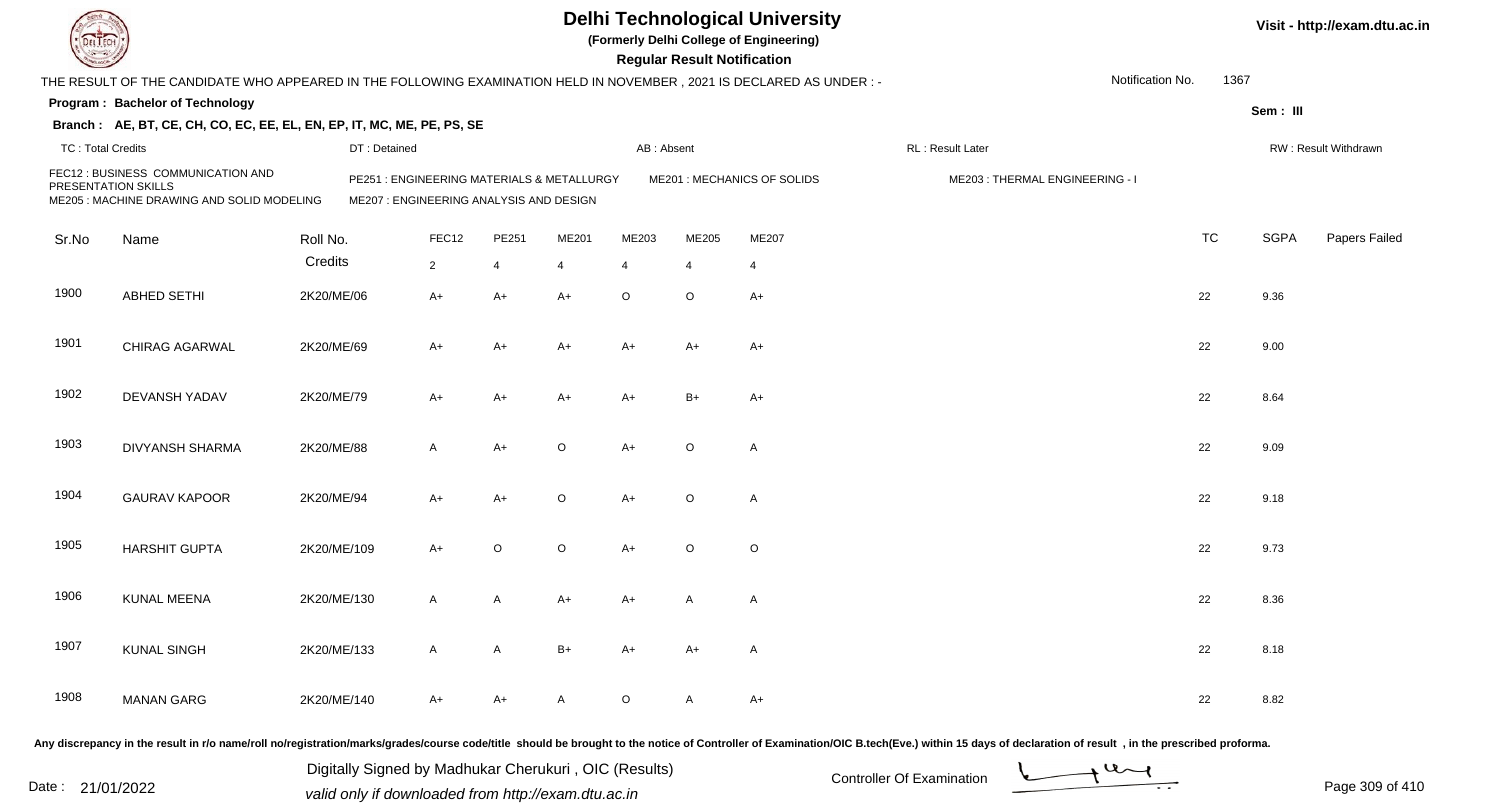|                          |                                                                                                                      |              |                                                                                       |                |          |                | <b>Regular Result Notification</b> | <b>Delhi Technological University</b><br>(Formerly Delhi College of Engineering) |                                |                          |             | Visit - http://exam.dtu.ac.in |
|--------------------------|----------------------------------------------------------------------------------------------------------------------|--------------|---------------------------------------------------------------------------------------|----------------|----------|----------------|------------------------------------|----------------------------------------------------------------------------------|--------------------------------|--------------------------|-------------|-------------------------------|
|                          | THE RESULT OF THE CANDIDATE WHO APPEARED IN THE FOLLOWING EXAMINATION HELD IN NOVEMBER, 2021 IS DECLARED AS UNDER :- |              |                                                                                       |                |          |                |                                    |                                                                                  |                                | Notification No.<br>1367 |             |                               |
|                          | Program: Bachelor of Technology                                                                                      |              |                                                                                       |                |          |                |                                    |                                                                                  |                                |                          | Sem: III    |                               |
|                          | Branch: AE, BT, CE, CH, CO, EC, EE, EL, EN, EP, IT, MC, ME, PE, PS, SE                                               |              |                                                                                       |                |          |                |                                    |                                                                                  |                                |                          |             |                               |
| <b>TC: Total Credits</b> |                                                                                                                      | DT: Detained |                                                                                       |                |          | AB: Absent     |                                    |                                                                                  | RL: Result Later               |                          |             | RW: Result Withdrawn          |
| PRESENTATION SKILLS      | FEC12: BUSINESS COMMUNICATION AND<br>ME205 : MACHINE DRAWING AND SOLID MODELING                                      |              | PE251: ENGINEERING MATERIALS & METALLURGY<br>ME207 : ENGINEERING ANALYSIS AND DESIGN  |                |          |                |                                    | ME201: MECHANICS OF SOLIDS                                                       | ME203: THERMAL ENGINEERING - I |                          |             |                               |
| Sr.No                    | Name                                                                                                                 | Roll No.     | FEC12                                                                                 | PE251          | ME201    | ME203          | ME205                              | ME207                                                                            |                                | <b>TC</b>                | <b>SGPA</b> | <b>Papers Failed</b>          |
|                          |                                                                                                                      | Credits      | $\overline{2}$                                                                        | $\overline{4}$ |          | $\overline{4}$ | $\overline{4}$                     | $\overline{4}$                                                                   |                                |                          |             |                               |
|                          |                                                                                                                      |              | A+                                                                                    | A+             | A        | $\circ$        | A                                  | A+                                                                               |                                | 22                       | 8.82        |                               |
| 1909                     | <b>RHYTHM AGGARWAL</b>                                                                                               | 2K20/ME/213  | $\circ$                                                                               | $A+$           | $\Omega$ | $A+$           | A+                                 | B                                                                                |                                | 22                       | 8.73        |                               |
|                          | FEC13 : PUBLIC SPEAKING<br>ME205 : MACHINE DRAWING AND SOLID MODELING                                                |              | PE251 : ENGINEERING MATERIALS & METALLURGY<br>ME207 : ENGINEERING ANALYSIS AND DESIGN |                |          |                |                                    | ME201 : MECHANICS OF SOLIDS                                                      | ME203: THERMAL ENGINEERING - I |                          |             |                               |
| Sr.No                    | Name                                                                                                                 | Roll No.     | FEC13                                                                                 | PE251          | ME201    | ME203          | <b>ME205</b>                       | ME207                                                                            |                                | <b>TC</b>                | <b>SGPA</b> | Papers Failed                 |
|                          |                                                                                                                      | Credits      | 2                                                                                     | $\overline{4}$ | 4        | 4              | $\overline{4}$                     | $\overline{4}$                                                                   |                                |                          |             |                               |
| 1910                     | <b>HIMANSHU KUMAR</b>                                                                                                | 2K18/ME/098  | A+                                                                                    | $\overline{A}$ | $B+$     | $A+$           | A                                  | A                                                                                |                                | 22                       | 8.09        |                               |
| 1911                     | <b>ANKIT KUMAR KOLI</b>                                                                                              | 2K20/ME/36   | A+                                                                                    | $A+$           | A        | A              | $\overline{A}$                     | A+                                                                               |                                | 22                       | 8.45        |                               |
| 1912                     | <b>ANSHUTOSH BISHT</b>                                                                                               | 2K20/ME/40   | A+                                                                                    | A+             | A+       | $A+$           | B+                                 | A+                                                                               |                                | 22                       | 8.64        |                               |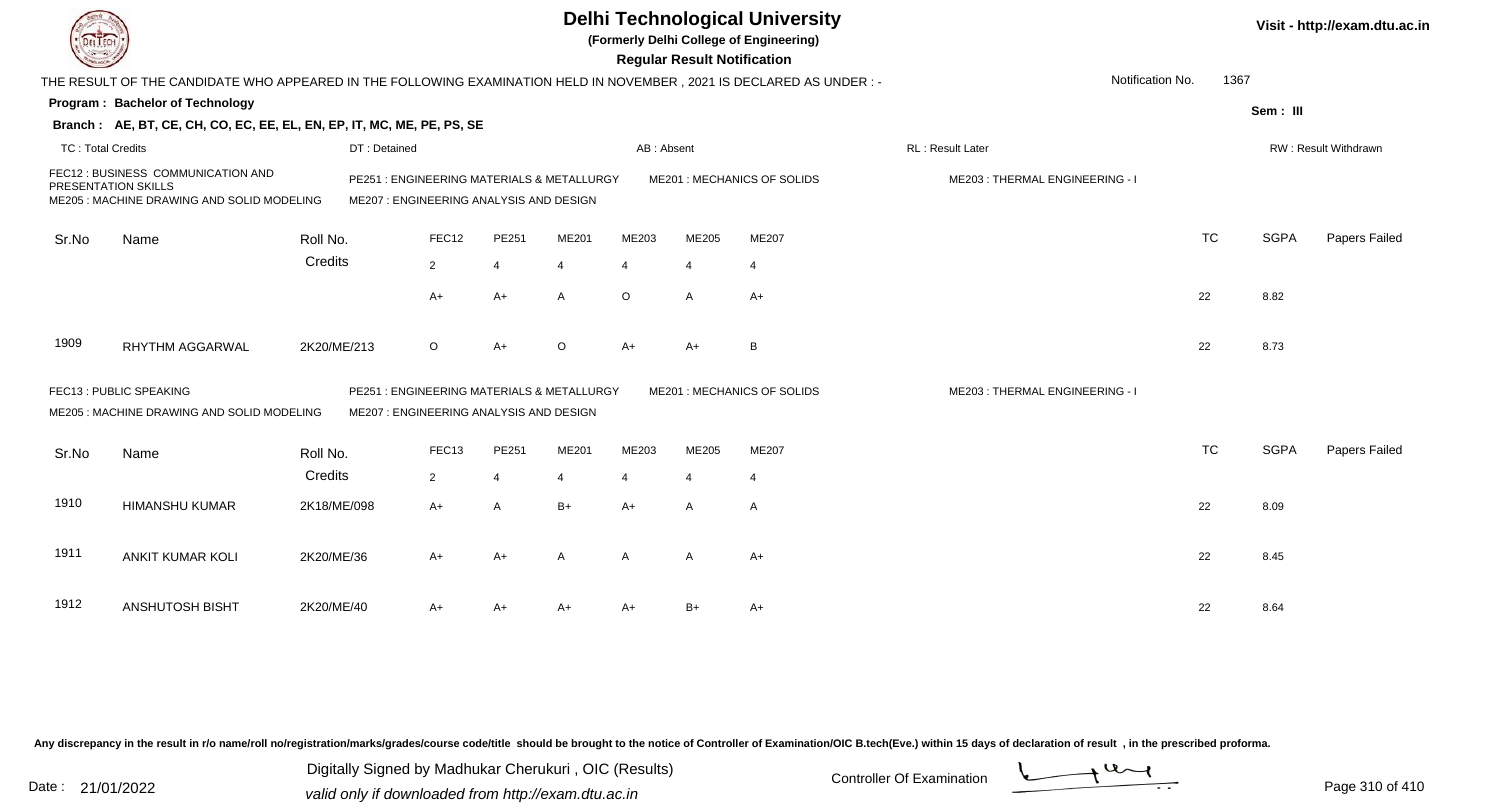|                          |                                                                                                                      |              |                                                                                      |                |         |                | <b>Regular Result Notification</b> | <b>Delhi Technological University</b><br>(Formerly Delhi College of Engineering) |                                |                  |           |             | Visit - http://exam.dtu.ac.in |
|--------------------------|----------------------------------------------------------------------------------------------------------------------|--------------|--------------------------------------------------------------------------------------|----------------|---------|----------------|------------------------------------|----------------------------------------------------------------------------------|--------------------------------|------------------|-----------|-------------|-------------------------------|
|                          | THE RESULT OF THE CANDIDATE WHO APPEARED IN THE FOLLOWING EXAMINATION HELD IN NOVEMBER, 2021 IS DECLARED AS UNDER :- |              |                                                                                      |                |         |                |                                    |                                                                                  |                                | Notification No. | 1367      |             |                               |
|                          | Program: Bachelor of Technology                                                                                      |              |                                                                                      |                |         |                |                                    |                                                                                  |                                |                  |           | Sem: III    |                               |
|                          | Branch: AE, BT, CE, CH, CO, EC, EE, EL, EN, EP, IT, MC, ME, PE, PS, SE                                               |              |                                                                                      |                |         |                |                                    |                                                                                  |                                |                  |           |             |                               |
| <b>TC: Total Credits</b> |                                                                                                                      | DT: Detained |                                                                                      |                |         | AB: Absent     |                                    |                                                                                  | RL: Result Later               |                  |           |             | RW: Result Withdrawn          |
|                          | FEC18 : FINANCIAL STATEMENTS ANALYSIS<br>ME205 : MACHINE DRAWING AND SOLID MODELING                                  |              | PE251: ENGINEERING MATERIALS & METALLURGY<br>ME207 : ENGINEERING ANALYSIS AND DESIGN |                |         |                |                                    | ME201 : MECHANICS OF SOLIDS                                                      | ME203: THERMAL ENGINEERING - I |                  |           |             |                               |
| Sr.No                    | Name                                                                                                                 | Roll No.     | FEC18                                                                                | PE251          | ME201   | ME203          | ME205                              | ME207                                                                            |                                |                  | <b>TC</b> | <b>SGPA</b> | Papers Failed                 |
|                          |                                                                                                                      | Credits      | $\overline{2}$                                                                       | $\overline{4}$ | 4       | $\overline{4}$ | $\overline{4}$                     | $\overline{4}$                                                                   |                                |                  |           |             |                               |
| 1913                     | SIDDARTH KANSAL                                                                                                      | 2K19/ME/242  | F                                                                                    | $B+$           | $A+$    | $A+$           | $A+$                               | B                                                                                |                                |                  | 20        | 7.27        | FEC18                         |
| 1914                     | ANKUSH KAPOOR                                                                                                        | 2K20/ME/37   | $B+$                                                                                 | $B+$           | A       | A              | $A+$                               | $A+$                                                                             |                                |                  | 22        | 8.09        |                               |
| 1915                     | ANUBHAV DHYANI                                                                                                       | 2K20/ME/41   | A                                                                                    | $A+$           | $A+$    | $A+$           | A+                                 | A+                                                                               |                                |                  | 22        | 8.91        |                               |
| 1916                     | DEEPAK KUMAR                                                                                                         | 2K20/ME/75   | A                                                                                    | $A+$           | $A+$    | $\mathsf{A}$   | $\mathsf C$                        | $\mathsf{A}$                                                                     |                                |                  | 22        | 7.82        |                               |
| 1917                     | MANAN AAKAAR SAURIKHIA 2K20/ME/139                                                                                   |              | B                                                                                    | A              | $B+$    | $A+$           | $B+$                               | $\mathsf{C}$                                                                     |                                |                  | 22        | 7.09        |                               |
| 1918                     | <b>MANISH KUMAR</b>                                                                                                  | 2K20/ME/144  | $A+$                                                                                 | $B+$           | A       | $A+$           | $B+$                               | $B+$                                                                             |                                |                  | 22        | 7.73        |                               |
| 1919                     | <b>MAYANK AGARWAL</b>                                                                                                | 2K20/ME/147  | P                                                                                    | C              | B       | $B+$           | $B+$                               | P                                                                                |                                |                  | 22        | 5.64        |                               |
| 1920                     | <b>MOHIT SAINI</b>                                                                                                   | 2K20/ME/157  | A                                                                                    | $A+$           | A       | A+             | A+                                 | $\mathsf{A}$                                                                     |                                |                  | 22        | 8.55        |                               |
| 1921                     | PANKAJ C. LUMBA                                                                                                      | 2K20/ME/180  | A+                                                                                   | A+             | $\circ$ | A              | $\circ$                            | $A+$                                                                             |                                |                  | 22        | 9.18        |                               |
|                          |                                                                                                                      |              |                                                                                      |                |         |                |                                    |                                                                                  |                                |                  |           |             |                               |

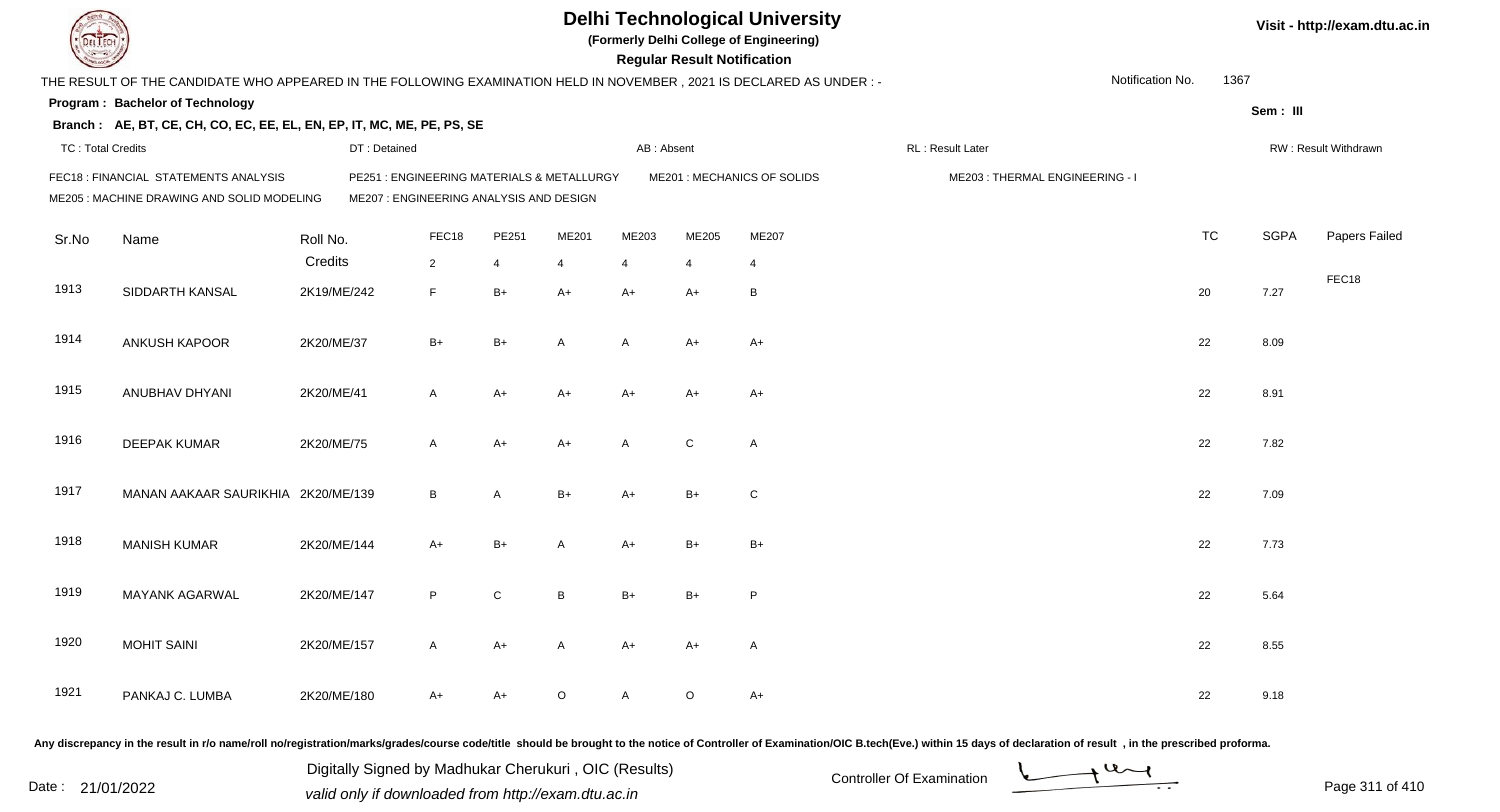| <b>DELTECH</b>           |                                                                                                                                                                                                                                |                                                       |                                                                                      |                |                |                | <b>Regular Result Notification</b> | <b>Delhi Technological University</b><br>(Formerly Delhi College of Engineering) |                           |                                |                  |                |             | Visit - http://exam.dtu.ac.in       |
|--------------------------|--------------------------------------------------------------------------------------------------------------------------------------------------------------------------------------------------------------------------------|-------------------------------------------------------|--------------------------------------------------------------------------------------|----------------|----------------|----------------|------------------------------------|----------------------------------------------------------------------------------|---------------------------|--------------------------------|------------------|----------------|-------------|-------------------------------------|
|                          | THE RESULT OF THE CANDIDATE WHO APPEARED IN THE FOLLOWING EXAMINATION HELD IN NOVEMBER, 2021 IS DECLARED AS UNDER :-                                                                                                           |                                                       |                                                                                      |                |                |                |                                    |                                                                                  |                           |                                | Notification No. | 1367           |             |                                     |
|                          | Program: Bachelor of Technology                                                                                                                                                                                                |                                                       |                                                                                      |                |                |                |                                    |                                                                                  |                           |                                |                  |                | Sem: III    |                                     |
|                          | Branch: AE, BT, CE, CH, CO, EC, EE, EL, EN, EP, IT, MC, ME, PE, PS, SE                                                                                                                                                         |                                                       |                                                                                      |                |                |                |                                    |                                                                                  |                           |                                |                  |                |             |                                     |
| <b>TC: Total Credits</b> |                                                                                                                                                                                                                                | DT: Detained                                          |                                                                                      |                |                | AB: Absent     |                                    |                                                                                  | RL: Result Later          |                                |                  |                |             | RW: Result Withdrawn                |
|                          | FEC18: FINANCIAL STATEMENTS ANALYSIS<br>ME205 : MACHINE DRAWING AND SOLID MODELING                                                                                                                                             |                                                       | PE251: ENGINEERING MATERIALS & METALLURGY<br>ME207 : ENGINEERING ANALYSIS AND DESIGN |                |                |                |                                    | ME201 : MECHANICS OF SOLIDS                                                      |                           | ME203: THERMAL ENGINEERING - I |                  |                |             |                                     |
| Sr.No                    | Name                                                                                                                                                                                                                           | Roll No.                                              | FEC18                                                                                | PE251          | ME201          | ME203          | ME205                              | ME207                                                                            |                           |                                |                  | <b>TC</b>      | <b>SGPA</b> | Papers Failed                       |
|                          |                                                                                                                                                                                                                                | Credits                                               | $\overline{2}$                                                                       | $\overline{4}$ | $\overline{4}$ | 4              | 4                                  | 4                                                                                |                           |                                |                  |                |             |                                     |
| 1922                     | PARAS SINGH                                                                                                                                                                                                                    | 2K20/ME/182                                           | $A+$                                                                                 | $\mathsf O$    | A+             | $A+$           | $\circ$                            | A                                                                                |                           |                                |                  | 22             | 9.18        |                                     |
| 1923                     | PARTH SINGH                                                                                                                                                                                                                    | 2K20/ME/184                                           | A+                                                                                   | $A+$           | A+             | $\overline{A}$ | $\circ$                            | A+                                                                               |                           |                                |                  | 22             | 9.00        |                                     |
| 1924                     | PRIYANSHU SEHRAWAT                                                                                                                                                                                                             | 2K20/ME/201                                           | F.                                                                                   | F              | E              | F              | $\mathsf F$                        | B                                                                                |                           |                                |                  | $\overline{4}$ | 1.09        | FEC18PE251, ME201,<br>ME203, ME205, |
| 1925                     | RAVI PRAKASH                                                                                                                                                                                                                   | 2K20/ME/210                                           | $\circ$                                                                              | Α              | A              | $\overline{A}$ | $A+$                               | B                                                                                |                           |                                |                  | 22             | 8.00        |                                     |
| 1926                     | SANSKAR VERMA                                                                                                                                                                                                                  | 2K20/ME/244                                           | A+                                                                                   | $A+$           | A+             | $\overline{A}$ | Α                                  | $A+$                                                                             |                           |                                |                  | 22             | 8.64        |                                     |
| 1927                     | <b>SARTHAK KHINCHI</b>                                                                                                                                                                                                         | 2K20/ME/246                                           | $B+$                                                                                 | Α              | A              | $\overline{A}$ | $A+$                               | A                                                                                |                           |                                |                  | 22             | 8.09        |                                     |
| 1928                     | SHRISH BHALOTIA                                                                                                                                                                                                                | 2K20/ME/262                                           | $\circ$                                                                              | $A+$           | A+             | A+             | $\circ$                            | A+                                                                               |                           |                                |                  | 22             | 9.27        |                                     |
| 1929                     | SHUBHAM CHAUHAN                                                                                                                                                                                                                | 2K20/ME/263                                           | A+                                                                                   | A              | A+             | $A+$           | $\circ$                            | A+                                                                               |                           |                                |                  | 22             | 9.00        |                                     |
| 1930                     | SHUBHAM KUMAR                                                                                                                                                                                                                  | 2K20/ME/265                                           | A                                                                                    | A+             | A+             | $\mathsf{A}$   | $\mathsf O$                        | A+                                                                               |                           |                                |                  | 22             | 8.91        |                                     |
|                          | Any discrepancy in the result in r/o name/roll no/registration/marks/grades/course code/title should be brought to the notice of Controller of Examination/OIC B.tech(Eve.) within 15 days of declaration of result , in the p |                                                       |                                                                                      |                |                |                |                                    |                                                                                  |                           |                                |                  |                |             |                                     |
|                          |                                                                                                                                                                                                                                | Digitally Signed by Madhukar Cherukuri, OIC (Results) |                                                                                      |                |                |                |                                    |                                                                                  | Controller Of Evamination |                                | $u_{\sim l}$     |                |             |                                     |

Date : 21/01/2022 Digital Digital of Microsofted Chemical Controller Of Examination Determination Page 312 of 41



Page 312 of 410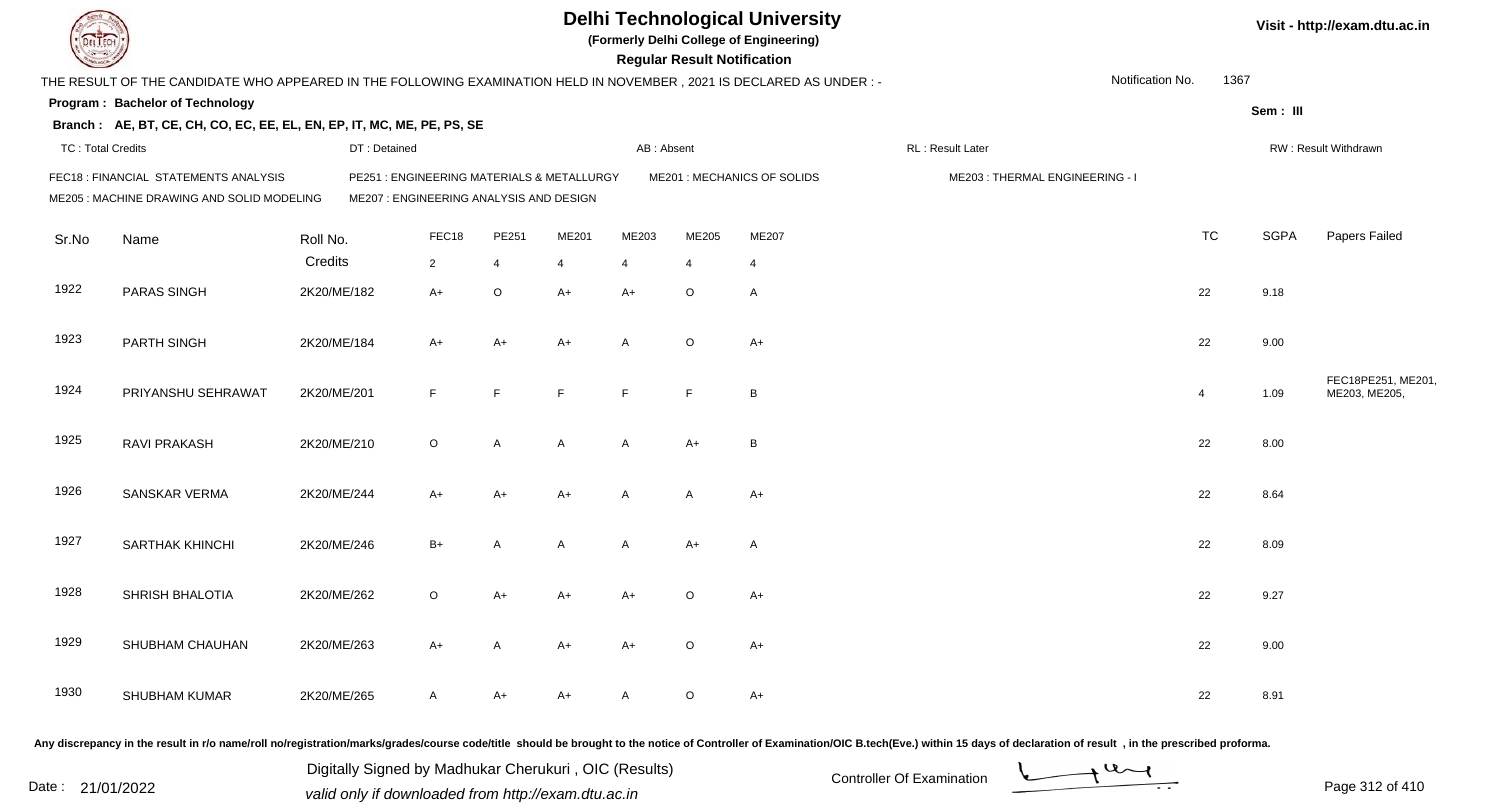| DEL TECH<br>$\sim$ |                                                                                                                       |              |                                                                                |       |       |                       | <b>Regular Result Notification</b> | <b>Delhi Technological University</b><br>(Formerly Delhi College of Engineering) |                                |           |             | Visit - http://exam.dtu.ac.in |
|--------------------|-----------------------------------------------------------------------------------------------------------------------|--------------|--------------------------------------------------------------------------------|-------|-------|-----------------------|------------------------------------|----------------------------------------------------------------------------------|--------------------------------|-----------|-------------|-------------------------------|
|                    | THE RESULT OF THE CANDIDATE WHO APPEARED IN THE FOLLOWING EXAMINATION HELD IN NOVEMBER , 2021 IS DECLARED AS UNDER :- |              |                                                                                |       |       |                       |                                    |                                                                                  | Notification No.               | 1367      |             |                               |
|                    | Program: Bachelor of Technology                                                                                       |              |                                                                                |       |       |                       |                                    |                                                                                  |                                |           | Sem: III    |                               |
|                    | Branch: AE, BT, CE, CH, CO, EC, EE, EL, EN, EP, IT, MC, ME, PE, PS, SE                                                |              |                                                                                |       |       |                       |                                    |                                                                                  |                                |           |             |                               |
| TC: Total Credits  |                                                                                                                       | DT: Detained |                                                                                |       |       | AB: Absent            |                                    |                                                                                  | <b>RL</b> : Result Later       |           |             | RW: Result Withdrawn          |
|                    | FEC18: FINANCIAL STATEMENTS ANALYSIS<br>ME205: MACHINE DRAWING AND SOLID MODELING                                     | PE251        | : ENGINEERING MATERIALS & METALLURGY<br>ME207: ENGINEERING ANALYSIS AND DESIGN |       |       |                       |                                    | ME201 : MECHANICS OF SOLIDS                                                      | ME203: THERMAL ENGINEERING - I |           |             |                               |
| Sr.No              | Name                                                                                                                  | Roll No.     | FEC18                                                                          | PE251 | ME201 | ME203                 | <b>ME205</b>                       | ME207                                                                            |                                | <b>TC</b> | <b>SGPA</b> | Papers Failed                 |
|                    |                                                                                                                       | Credits      | 2                                                                              |       |       | $\boldsymbol{\Delta}$ | 4                                  |                                                                                  |                                |           |             |                               |
| 1931               | <b>VIDHIT MANDIA</b>                                                                                                  | 2K20/ME/299  | $\circ$                                                                        | $A+$  | A+    | A+                    | A+                                 | B                                                                                |                                | 22        | 8.55        |                               |

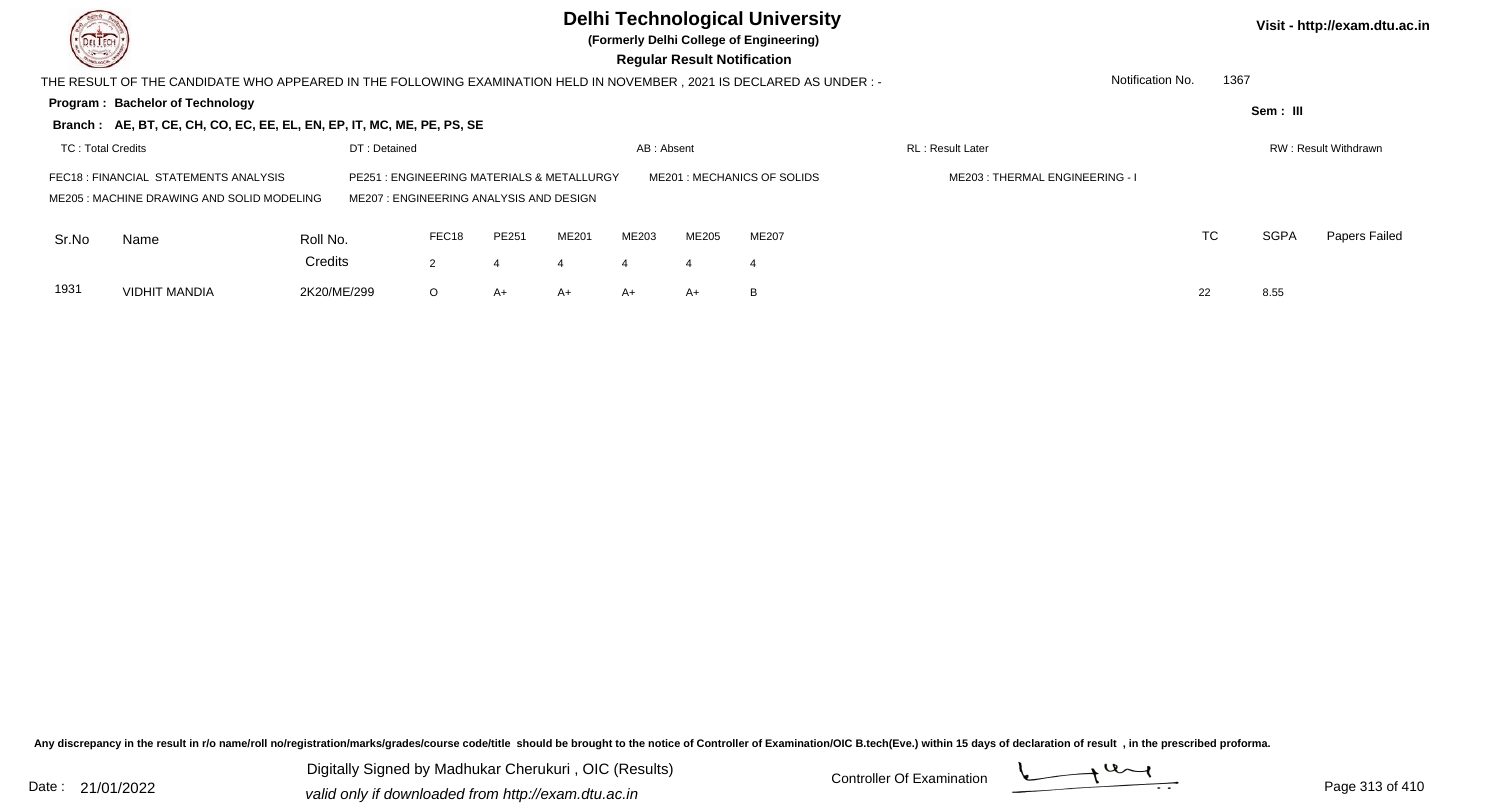|                          |                                                                                                                      |              |                                                                                       |                |         |                | <b>Regular Result Notification</b> | <b>Delhi Technological University</b><br>(Formerly Delhi College of Engineering) |                                |                  |           |             | Visit - http://exam.dtu.ac.in |
|--------------------------|----------------------------------------------------------------------------------------------------------------------|--------------|---------------------------------------------------------------------------------------|----------------|---------|----------------|------------------------------------|----------------------------------------------------------------------------------|--------------------------------|------------------|-----------|-------------|-------------------------------|
|                          | THE RESULT OF THE CANDIDATE WHO APPEARED IN THE FOLLOWING EXAMINATION HELD IN NOVEMBER, 2021 IS DECLARED AS UNDER :- |              |                                                                                       |                |         |                |                                    |                                                                                  |                                | Notification No. | 1367      |             |                               |
|                          | Program: Bachelor of Technology                                                                                      |              |                                                                                       |                |         |                |                                    |                                                                                  |                                |                  |           | Sem: III    |                               |
|                          | Branch: AE, BT, CE, CH, CO, EC, EE, EL, EN, EP, IT, MC, ME, PE, PS, SE                                               |              |                                                                                       |                |         |                |                                    |                                                                                  |                                |                  |           |             |                               |
| <b>TC: Total Credits</b> |                                                                                                                      | DT: Detained |                                                                                       |                |         | AB: Absent     |                                    |                                                                                  | RL: Result Later               |                  |           |             | RW: Result Withdrawn          |
| FEC1: SPORTS - I         | ME205 : MACHINE DRAWING AND SOLID MODELING                                                                           |              | PE251 : ENGINEERING MATERIALS & METALLURGY<br>ME207 : ENGINEERING ANALYSIS AND DESIGN |                |         |                |                                    | ME201 : MECHANICS OF SOLIDS                                                      | ME203: THERMAL ENGINEERING - I |                  |           |             |                               |
| Sr.No                    | Name                                                                                                                 | Roll No.     | FEC1                                                                                  | PE251          | ME201   | ME203          | ME205                              | ME207                                                                            |                                |                  | <b>TC</b> | <b>SGPA</b> | Papers Failed                 |
|                          |                                                                                                                      | Credits      | $2^{\circ}$                                                                           | 4              | 4       | $\overline{4}$ | $\overline{4}$                     | $\overline{4}$                                                                   |                                |                  |           |             |                               |
| 1932                     | <b>ABHISHEK</b>                                                                                                      | 2K20/ME/10   | A                                                                                     | $\mathsf{A}$   | A       | $\circ$        | $\circ$                            | $A+$                                                                             |                                |                  | 22        | 8.91        |                               |
| 1933                     | AJAY                                                                                                                 | 2K20/ME/23   | $A+$                                                                                  | $\overline{A}$ | A       | $A+$           | $\circ$                            | $\overline{A}$                                                                   |                                |                  | 22        | 8.64        |                               |
| 1934                     | ANGESH                                                                                                               | 2K20/ME/34   | $B+$                                                                                  | $A+$           | A       | $A+$           | A+                                 | $A+$                                                                             |                                |                  | 22        | 8.64        |                               |
| 1935                     | <b>ANURAG KUMAR</b>                                                                                                  | 2K20/ME/42   | $A+$                                                                                  | $A+$           | A+      | $A+$           | $A+$                               | $A+$                                                                             |                                |                  | 22        | 9.00        |                               |
| 1936                     | <b>ARYAN RASTOGI</b>                                                                                                 | 2K20/ME/52   | $\circ$                                                                               | A              | $\circ$ | $A+$           | A                                  | $A+$                                                                             |                                |                  | 22        | 8.91        |                               |
| 1937                     | ASHISH KUDIYAL                                                                                                       | 2K20/ME/54   | A                                                                                     | $A+$           | A       | $A+$           | $A+$                               | $A+$                                                                             |                                |                  | 22        | 8.73        |                               |
| 1938                     | <b>DEVESH SHARMA</b>                                                                                                 | 2K20/ME/81   | A                                                                                     | $A+$           | A+      | A+             | O                                  | $\circ$                                                                          |                                |                  | 22        | 9.27        |                               |
| 1939                     | <b>NAMAN GOEL</b>                                                                                                    | 2K20/ME/164  | A                                                                                     | $\circ$        | A+      | A              | $\circ$                            | $A+$                                                                             |                                |                  | 22        | 9.09        |                               |
| 1940                     | SIDDHARTH KUMAR JHA                                                                                                  | 2K20/ME/270  | A+                                                                                    | A+             | A+      | A+             | $\circ$                            | $\, {\bf B}$                                                                     |                                |                  | 22        | 8.64        |                               |
|                          |                                                                                                                      |              |                                                                                       |                |         |                |                                    |                                                                                  |                                |                  |           |             |                               |

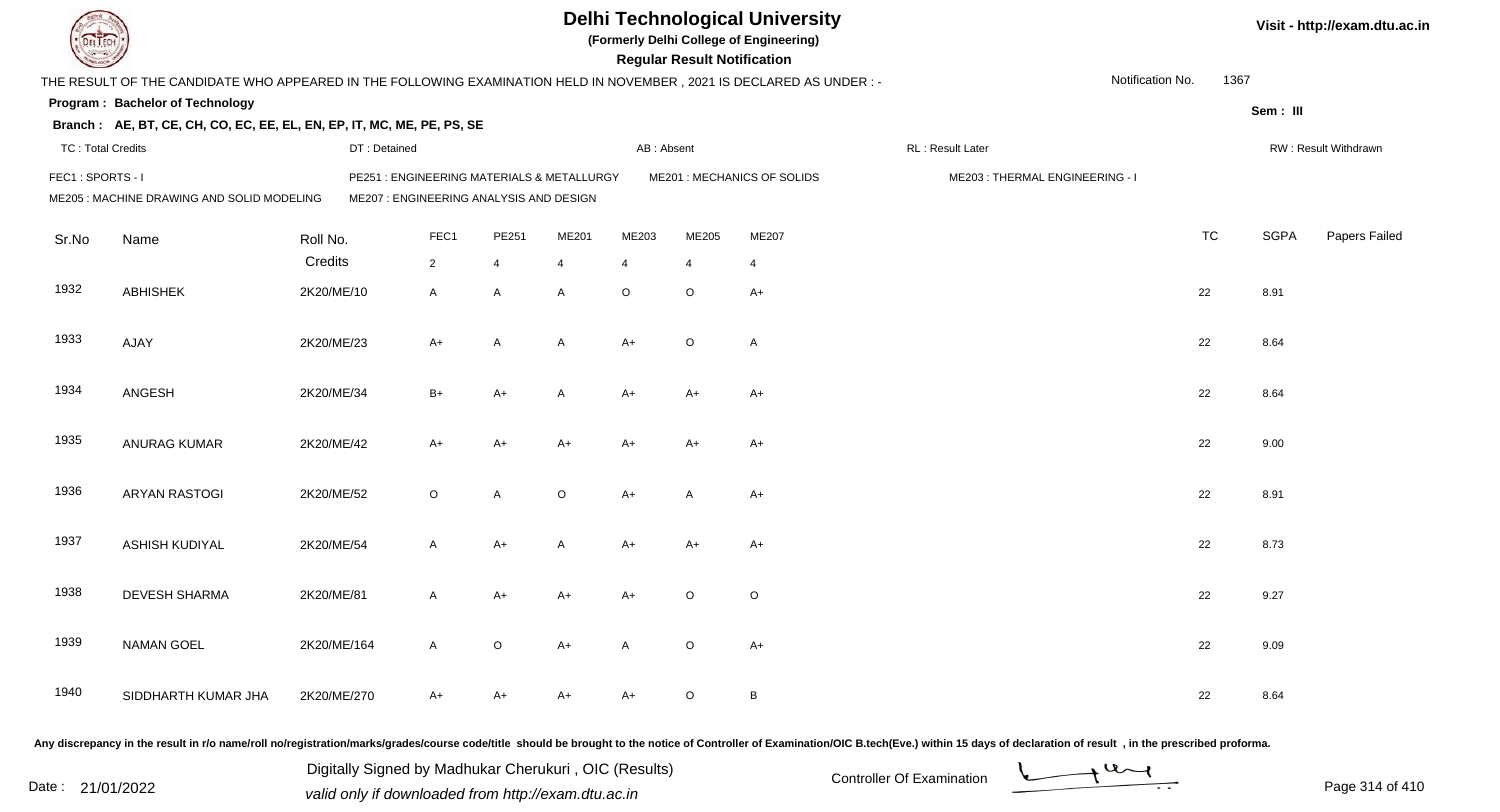| <b>Common</b>     |                                                                                                                       |              |                                                                                |       |       |            | <b>Regular Result Notification</b> | <b>Delhi Technological University</b><br>(Formerly Delhi College of Engineering) |                                |      |             | Visit - http://exam.dtu.ac.in |
|-------------------|-----------------------------------------------------------------------------------------------------------------------|--------------|--------------------------------------------------------------------------------|-------|-------|------------|------------------------------------|----------------------------------------------------------------------------------|--------------------------------|------|-------------|-------------------------------|
|                   | THE RESULT OF THE CANDIDATE WHO APPEARED IN THE FOLLOWING EXAMINATION HELD IN NOVEMBER , 2021 IS DECLARED AS UNDER :- |              |                                                                                |       |       |            |                                    |                                                                                  | Notification No.               | 1367 |             |                               |
|                   | Program: Bachelor of Technology                                                                                       |              |                                                                                |       |       |            |                                    |                                                                                  |                                |      | Sem: III    |                               |
|                   | Branch: AE, BT, CE, CH, CO, EC, EE, EL, EN, EP, IT, MC, ME, PE, PS, SE                                                |              |                                                                                |       |       |            |                                    |                                                                                  |                                |      |             |                               |
| TC: Total Credits |                                                                                                                       | DT: Detained |                                                                                |       |       | AB: Absent |                                    |                                                                                  | <b>RL: Result Later</b>        |      |             | RW: Result Withdrawn          |
| FEC1: SPORTS - I  | ME205: MACHINE DRAWING AND SOLID MODELING                                                                             | PE251        | : ENGINEERING MATERIALS & METALLURGY<br>ME207: ENGINEERING ANALYSIS AND DESIGN |       |       |            |                                    | ME201: MECHANICS OF SOLIDS                                                       | ME203: THERMAL ENGINEERING - I |      |             |                               |
| Sr.No             | Name                                                                                                                  | Roll No.     | FEC1                                                                           | PE251 | ME201 | ME203      | ME205                              | ME207                                                                            |                                | TC   | <b>SGPA</b> | Papers Failed                 |
|                   |                                                                                                                       | Credits      | $\overline{2}$                                                                 | 4     |       | Δ          | 4                                  | 4                                                                                |                                |      |             |                               |
| 1941              | YOGESH                                                                                                                | 2K20/ME/315  | A                                                                              | $B+$  | A     | $A+$       | A                                  | B                                                                                |                                | 22   | 7.64        |                               |
|                   |                                                                                                                       |              |                                                                                |       |       |            |                                    |                                                                                  |                                |      |             |                               |

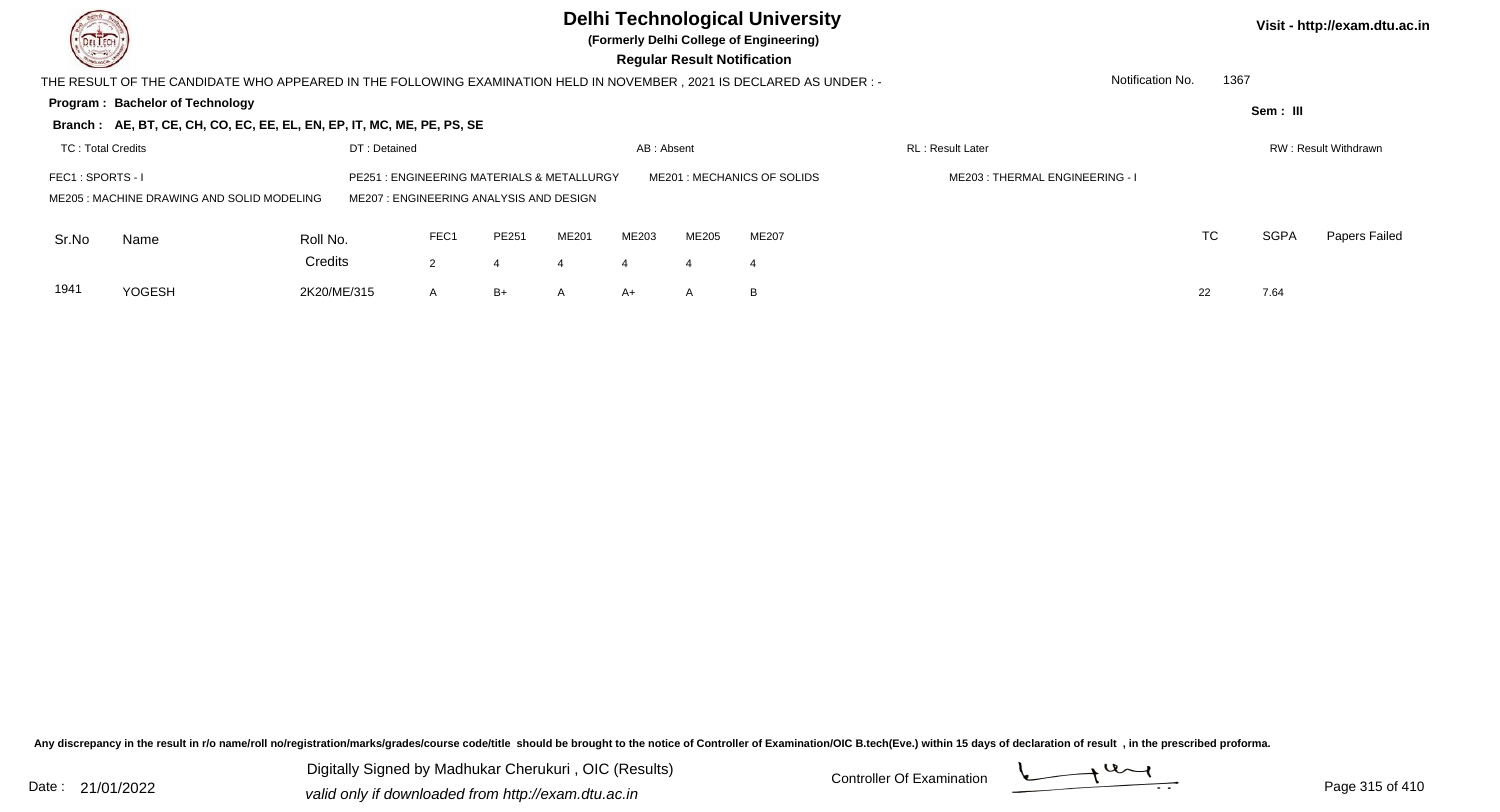|                          |                                                                                                                        |              |                                                                                       |                |                |                | <b>Regular Result Notification</b> | <b>Delhi Technological University</b><br>(Formerly Delhi College of Engineering) |                                |                  |           |             | Visit - http://exam.dtu.ac.in |
|--------------------------|------------------------------------------------------------------------------------------------------------------------|--------------|---------------------------------------------------------------------------------------|----------------|----------------|----------------|------------------------------------|----------------------------------------------------------------------------------|--------------------------------|------------------|-----------|-------------|-------------------------------|
|                          | THE RESULT OF THE CANDIDATE WHO APPEARED IN THE FOLLOWING EXAMINATION HELD IN NOVEMBER , 2021 IS DECLARED AS UNDER : - |              |                                                                                       |                |                |                |                                    |                                                                                  |                                | Notification No. | 1367      |             |                               |
|                          | Program: Bachelor of Technology                                                                                        |              |                                                                                       |                |                |                |                                    |                                                                                  |                                |                  |           | Sem: III    |                               |
|                          | Branch: AE, BT, CE, CH, CO, EC, EE, EL, EN, EP, IT, MC, ME, PE, PS, SE                                                 |              |                                                                                       |                |                |                |                                    |                                                                                  |                                |                  |           |             |                               |
| <b>TC: Total Credits</b> |                                                                                                                        | DT: Detained |                                                                                       |                |                | AB: Absent     |                                    |                                                                                  | RL: Result Later               |                  |           |             | RW: Result Withdrawn          |
| FEC22: YOGA              | ME205 : MACHINE DRAWING AND SOLID MODELING                                                                             |              | PE251 : ENGINEERING MATERIALS & METALLURGY<br>ME207 : ENGINEERING ANALYSIS AND DESIGN |                |                |                |                                    | ME201 : MECHANICS OF SOLIDS                                                      | ME203: THERMAL ENGINEERING - I |                  |           |             |                               |
| Sr.No                    | Name                                                                                                                   | Roll No.     | FEC22                                                                                 | PE251          | ME201          | ME203          | ME205                              | ME207                                                                            |                                |                  | <b>TC</b> | <b>SGPA</b> | Papers Failed                 |
|                          |                                                                                                                        | Credits      | $\overline{2}$                                                                        | $\overline{4}$ | $\overline{4}$ | $\overline{4}$ | $\overline{4}$                     | $\overline{4}$                                                                   |                                |                  |           |             |                               |
| 1942                     | <b>GARVIT DHANWARIA</b>                                                                                                | 2K20/ME/92   | F                                                                                     | E              | B              | B              | F                                  | $\mathsf{F}$                                                                     |                                |                  | 8         | 2.18        | FEC22PE251,<br>ME205, ME207,  |
| 1943                     | <b>RITVIK MALIYA</b>                                                                                                   | 2K20/ME/221  | $\circ$                                                                               | $A+$           | $A+$           | $A+$           | $\circ$                            | $A+$                                                                             |                                |                  | 22        | 9.27        |                               |
| 1944                     | <b>ROHAN</b>                                                                                                           | 2K20/ME/222  | $A+$                                                                                  | $A+$           | $A+$           | $\Omega$       | $A+$                               | $A+$                                                                             |                                |                  | 22        | 9.18        |                               |
| 1945                     | <b>ROHAN KUMAR</b>                                                                                                     | 2K20/ME/226  | $A+$                                                                                  | A              | $A+$           | F              | $A+$                               | A                                                                                |                                |                  | 18        | 7.00        | ME203,                        |
| 1946                     | <b>VISHAL</b>                                                                                                          | 2K20/ME/303  | $A+$                                                                                  | $B+$           | A              | $A+$           | $\mathsf{A}$                       | B                                                                                |                                |                  | 22        | 7.73        |                               |
| 1947                     | VISHAL BHARDWAJ                                                                                                        | 2K20/ME/304  | A+                                                                                    | A              | A              | $\mathsf{A}$   | O                                  | $B+$                                                                             |                                |                  | 22        | 8.27        |                               |

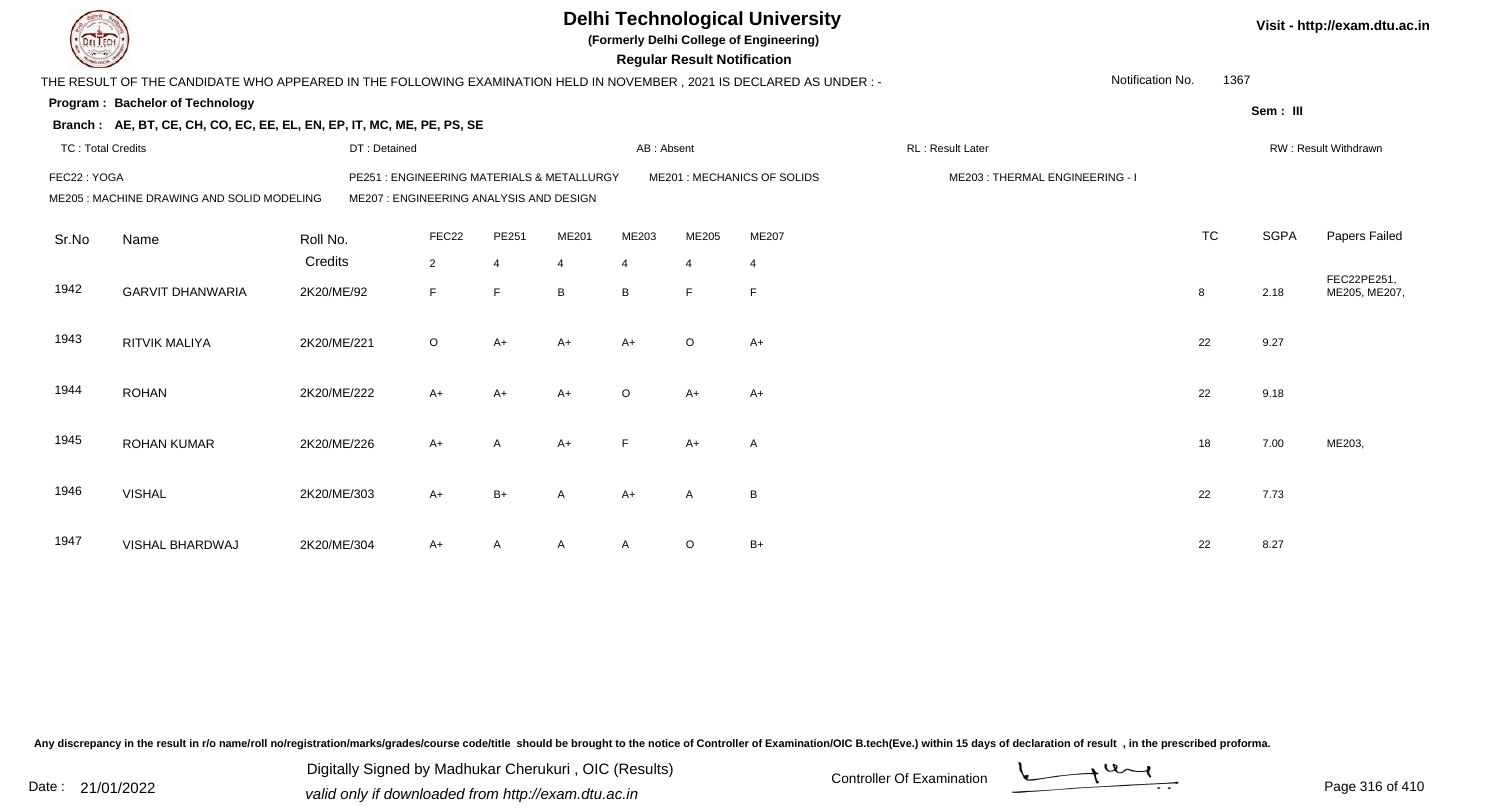| DEL ECH                  |                                                                                                                     |              |                                                                                      |       |         |                | <b>Regular Result Notification</b> | <b>Delhi Technological University</b><br>(Formerly Delhi College of Engineering) |                                                                                                                                                                                                                                |                  |           |             | Visit - http://exam.dtu.ac.in |
|--------------------------|---------------------------------------------------------------------------------------------------------------------|--------------|--------------------------------------------------------------------------------------|-------|---------|----------------|------------------------------------|----------------------------------------------------------------------------------|--------------------------------------------------------------------------------------------------------------------------------------------------------------------------------------------------------------------------------|------------------|-----------|-------------|-------------------------------|
|                          | THE RESULT OF THE CANDIDATE WHO APPEARED IN THE FOLLOWING EXAMINATION HELD IN NOVEMBER, 2021 IS DECLARED AS UNDER:- |              |                                                                                      |       |         |                |                                    |                                                                                  |                                                                                                                                                                                                                                | Notification No. | 1367      |             |                               |
|                          | Program: Bachelor of Technology                                                                                     |              |                                                                                      |       |         |                |                                    |                                                                                  |                                                                                                                                                                                                                                |                  |           | Sem: III    |                               |
|                          | Branch: AE, BT, CE, CH, CO, EC, EE, EL, EN, EP, IT, MC, ME, PE, PS, SE                                              |              |                                                                                      |       |         |                |                                    |                                                                                  |                                                                                                                                                                                                                                |                  |           |             |                               |
| <b>TC: Total Credits</b> |                                                                                                                     | DT: Detained |                                                                                      |       |         | AB: Absent     |                                    |                                                                                  | RL : Result Later                                                                                                                                                                                                              |                  |           |             | RW: Result Withdrawn          |
|                          | FEC27 : PROFESSIONAL ETHICS & HUMAN VALUES<br>ME205 : MACHINE DRAWING AND SOLID MODELING                            |              | PE251: ENGINEERING MATERIALS & METALLURGY<br>ME207 : ENGINEERING ANALYSIS AND DESIGN |       |         |                |                                    | ME201 : MECHANICS OF SOLIDS                                                      | ME203: THERMAL ENGINEERING - I                                                                                                                                                                                                 |                  |           |             |                               |
| Sr.No                    | Name                                                                                                                | Roll No.     | FEC27                                                                                | PE251 | ME201   | ME203          | ME205                              | ME207                                                                            |                                                                                                                                                                                                                                |                  | <b>TC</b> | <b>SGPA</b> | Papers Failed                 |
|                          |                                                                                                                     | Credits      | $\overline{2}$                                                                       | 4     | 4       | $\overline{4}$ |                                    | $\overline{4}$                                                                   |                                                                                                                                                                                                                                |                  |           |             |                               |
| 1948                     | <b>ARYAN NIGAM</b>                                                                                                  | 2K20/ME/50   | $A+$                                                                                 | $A+$  | $A+$    | O              | A                                  | $A+$                                                                             |                                                                                                                                                                                                                                |                  | 22        | 9.00        |                               |
| 1949                     | <b>GAURAV PANDEY</b>                                                                                                | 2K20/ME/95   | $A+$                                                                                 | A     | $\circ$ | $\circ$        | $\circ$                            | $A+$                                                                             |                                                                                                                                                                                                                                |                  | 22        | 9.36        |                               |
| 1950                     | <b>HIMANSHU SINGH</b>                                                                                               | 2K20/ME/115  | $A+$                                                                                 | $A+$  | A       | A+             | $A+$                               | $\mathsf{A}$                                                                     |                                                                                                                                                                                                                                |                  | 22        | 8.64        |                               |
| 1951                     | <b>JATIN</b>                                                                                                        | 2K20/ME/118  | $B+$                                                                                 | B     | A       | A              | $A+$                               | B                                                                                |                                                                                                                                                                                                                                |                  | 22        | 7.36        |                               |
| 1952                     | KSHITIZ SINGH CHAUHAN                                                                                               | 2K20/ME/128  | $\circ$                                                                              | $A+$  | $\circ$ | A+             | $A+$                               | $A+$                                                                             |                                                                                                                                                                                                                                |                  | 22        | 9.27        |                               |
| 1953                     | PRANJAY VARDHAN                                                                                                     | 2K20/ME/188  | $\circ$                                                                              | A     | $A+$    | A              | $\circ$                            | $B+$                                                                             |                                                                                                                                                                                                                                |                  | 22        | 8.55        |                               |
| 1954                     | RUSHIL ARORA                                                                                                        | 2K20/ME/234  | $\circ$                                                                              | $A+$  | A+      | A+             | A+                                 | A                                                                                |                                                                                                                                                                                                                                |                  | 22        | 8.91        |                               |
| 1955                     | SOURAV KUMAR JHA                                                                                                    | 2K20/ME/278  | A+                                                                                   | A+    | A+      | A              | $B+$                               | B                                                                                |                                                                                                                                                                                                                                |                  | 22        | 7.91        |                               |
| 1956                     | YASH CHANDRA                                                                                                        | 2K20/ME/308  | $A+$                                                                                 | $A+$  | O       | $\mathsf{A}$   | A+                                 | $\, {\sf B}$                                                                     |                                                                                                                                                                                                                                |                  | 22        | 8.45        |                               |
|                          |                                                                                                                     |              |                                                                                      |       |         |                |                                    |                                                                                  | Any discrepancy in the result in r/o name/roll no/registration/marks/grades/course code/title should be brought to the notice of Controller of Examination/OIC B.tech(Eve.) within 15 days of declaration of result , in the p |                  |           |             |                               |

Date : 21/01/2022 Digital Digital of Microsofted Chemical Controller Of Examination Determination Page 317 of 41 Digitally Signed by Madhukar Cherukuri , OIC (Results)

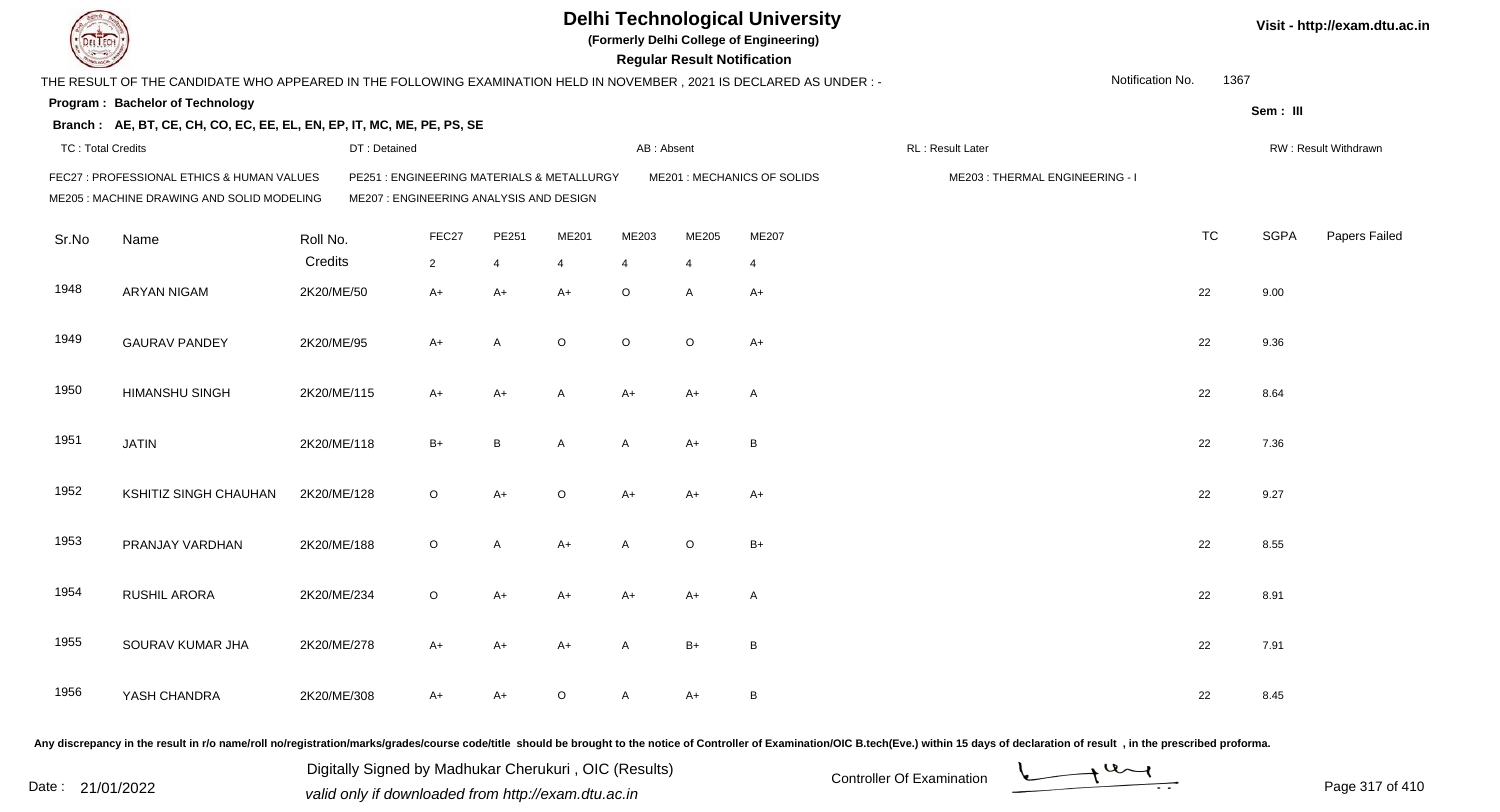|                          |                                                                                                                      |              |                                                                                      |                |                |                | <b>Regular Result Notification</b> | <b>Delhi Technological University</b><br>(Formerly Delhi College of Engineering) |                                |                  |           |             | Visit - http://exam.dtu.ac.in |
|--------------------------|----------------------------------------------------------------------------------------------------------------------|--------------|--------------------------------------------------------------------------------------|----------------|----------------|----------------|------------------------------------|----------------------------------------------------------------------------------|--------------------------------|------------------|-----------|-------------|-------------------------------|
|                          | THE RESULT OF THE CANDIDATE WHO APPEARED IN THE FOLLOWING EXAMINATION HELD IN NOVEMBER, 2021 IS DECLARED AS UNDER :- |              |                                                                                      |                |                |                |                                    |                                                                                  |                                | Notification No. | 1367      |             |                               |
|                          | <b>Program: Bachelor of Technology</b>                                                                               |              |                                                                                      |                |                |                |                                    |                                                                                  |                                |                  |           | Sem: III    |                               |
|                          | Branch: AE, BT, CE, CH, CO, EC, EE, EL, EN, EP, IT, MC, ME, PE, PS, SE                                               |              |                                                                                      |                |                |                |                                    |                                                                                  |                                |                  |           |             |                               |
| <b>TC: Total Credits</b> |                                                                                                                      | DT: Detained |                                                                                      |                |                | AB: Absent     |                                    |                                                                                  | RL : Result Later              |                  |           |             | RW: Result Withdrawn          |
|                          | FEC28 : Emotional Intelligence<br>ME205 : MACHINE DRAWING AND SOLID MODELING                                         |              | PE251: ENGINEERING MATERIALS & METALLURGY<br>ME207 : ENGINEERING ANALYSIS AND DESIGN |                |                |                |                                    | ME201 : MECHANICS OF SOLIDS                                                      | ME203: THERMAL ENGINEERING - I |                  |           |             |                               |
| Sr.No                    | Name                                                                                                                 | Roll No.     | FEC28                                                                                | PE251          | ME201          | ME203          | ME205                              | ME207                                                                            |                                |                  | <b>TC</b> | <b>SGPA</b> | Papers Failed                 |
|                          |                                                                                                                      | Credits      | $\overline{2}$                                                                       | $\overline{4}$ | $\overline{4}$ | $\overline{4}$ | $\overline{4}$                     | $\overline{4}$                                                                   |                                |                  |           |             |                               |
| 1957                     | <b>ADITYA SHUKLA</b>                                                                                                 | 2K20/ME/21   | $A+$                                                                                 | $A+$           | A              | $A+$           | $\circ$                            | $A+$                                                                             |                                |                  | 22        | 9.00        |                               |
| 1958                     | ANAND KUMAR JHA                                                                                                      | 2K20/ME/31   | $A+$                                                                                 | $A+$           | A              | $A+$           | $A+$                               | $A+$                                                                             |                                |                  | 22        | 8.82        |                               |
| 1959                     | <b>ERESH MITTAL</b>                                                                                                  | 2K20/ME/89   | $A+$                                                                                 | A              | A              | $\mathsf{A}$   | $A+$                               | A                                                                                |                                |                  | 22        | 8.27        |                               |
| 1960                     | <b>KESHAV NATH</b>                                                                                                   | 2K20/ME/123  | $\circ$                                                                              | $\circ$        | $A+$           | $A+$           | $A+$                               | $A+$                                                                             |                                |                  | 22        | 9.27        |                               |
| 1961                     | MOHD RAQEEB HASHMI                                                                                                   | 2K20/ME/154  | $\circ$                                                                              | $\overline{A}$ | A              | $\Omega$       | $A+$                               | $\overline{\mathsf{A}}$                                                          |                                |                  | 22        | 8.73        |                               |
| 1962                     | <b>UTKARSH SAHU</b>                                                                                                  | 2K20/ME/291  | A+                                                                                   | $A+$           |                | $\circ$        | $A+$                               | B                                                                                |                                |                  | 22        | 8.45        |                               |

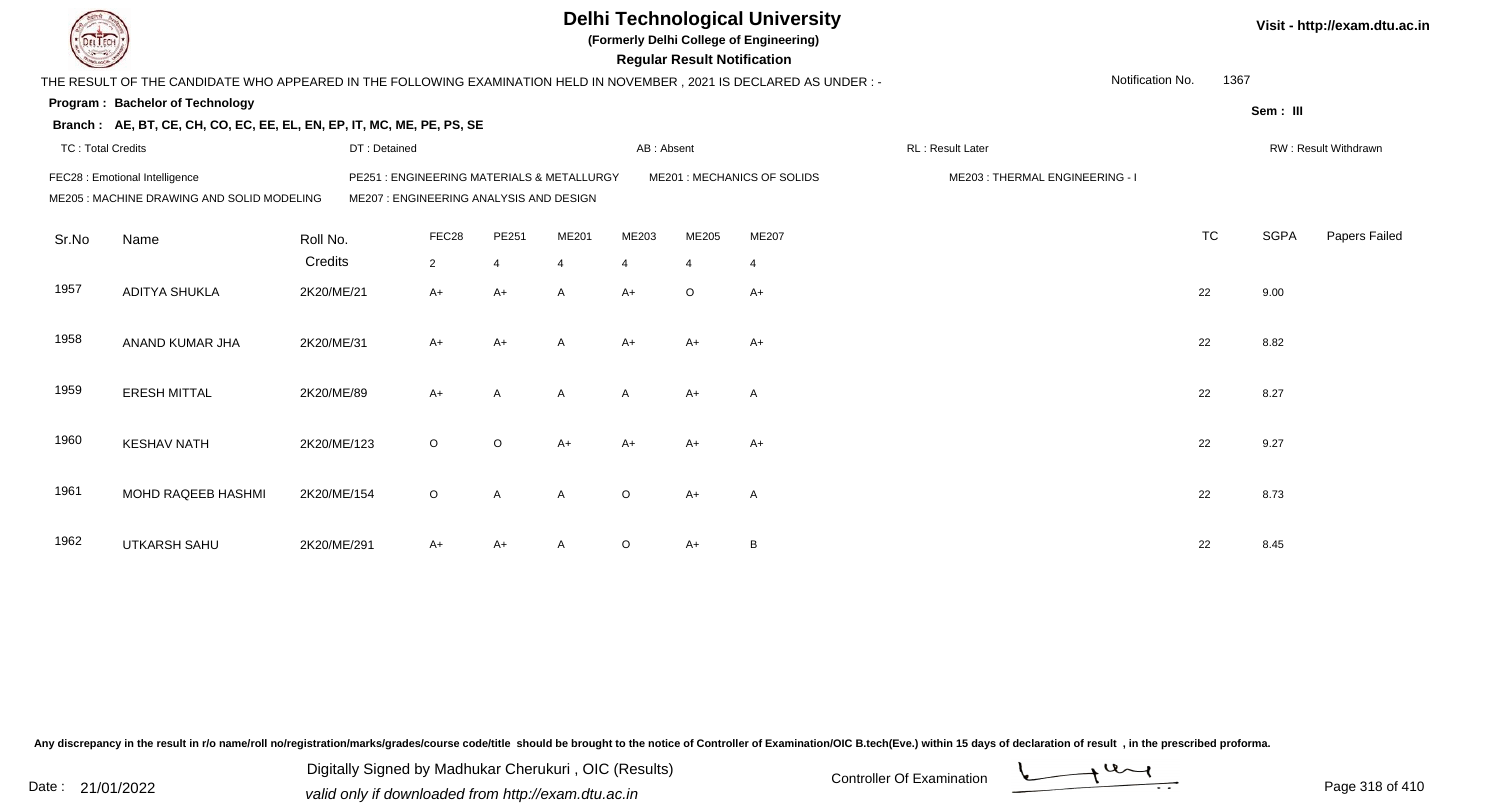|                                                                |                                                                                                                     |             |              |                  |                                         |                                            |                | <b>Regular Result Notification</b> | <b>Delhi Technological University</b><br>(Formerly Delhi College of Engineering) |                                |                  |           |             | Visit - http://exam.dtu.ac.in |
|----------------------------------------------------------------|---------------------------------------------------------------------------------------------------------------------|-------------|--------------|------------------|-----------------------------------------|--------------------------------------------|----------------|------------------------------------|----------------------------------------------------------------------------------|--------------------------------|------------------|-----------|-------------|-------------------------------|
|                                                                | THE RESULT OF THE CANDIDATE WHO APPEARED IN THE FOLLOWING EXAMINATION HELD IN NOVEMBER, 2021 IS DECLARED AS UNDER:- |             |              |                  |                                         |                                            |                |                                    |                                                                                  |                                | Notification No. | 1367      |             |                               |
|                                                                | Program: Bachelor of Technology                                                                                     |             |              |                  |                                         |                                            |                |                                    |                                                                                  |                                |                  |           | Sem: III    |                               |
|                                                                | Branch: AE, BT, CE, CH, CO, EC, EE, EL, EN, EP, IT, MC, ME, PE, PS, SE                                              |             |              |                  |                                         |                                            |                |                                    |                                                                                  |                                |                  |           |             |                               |
| <b>TC: Total Credits</b>                                       |                                                                                                                     |             | DT: Detained |                  |                                         |                                            | AB: Absent     |                                    |                                                                                  | RL: Result Later               |                  |           |             | RW: Result Withdrawn          |
| FEC2 : SPORTS II<br>ME205 : MACHINE DRAWING AND SOLID MODELING |                                                                                                                     |             |              |                  | ME207 : ENGINEERING ANALYSIS AND DESIGN | PE251 : ENGINEERING MATERIALS & METALLURGY |                |                                    | ME201 : MECHANICS OF SOLIDS                                                      | ME203: THERMAL ENGINEERING - I |                  |           |             |                               |
| Sr.No                                                          | Name                                                                                                                | Roll No.    |              | FEC <sub>2</sub> | PE251                                   | ME201                                      | ME203          | ME205                              | ME207                                                                            |                                |                  | <b>TC</b> | <b>SGPA</b> | Papers Failed                 |
|                                                                |                                                                                                                     | Credits     |              | $2^{\circ}$      | 4                                       | 4                                          | $\overline{4}$ | $\overline{4}$                     | $\overline{4}$                                                                   |                                |                  |           |             |                               |
| 1963                                                           | ANSHUMAN PIYUSH                                                                                                     | 2K20/ME/39  |              | $A+$             | $A+$                                    | $A+$                                       | $A+$           | $\circ$                            | $\circ$                                                                          |                                |                  | 22        | 9.36        |                               |
| 1964                                                           | <b>BHAVYA DHANWARIA</b>                                                                                             | 2K20/ME/61  |              | $B+$             | A                                       | $A+$                                       | A              | A                                  | A                                                                                |                                |                  | 22        | 8.09        |                               |
| 1965                                                           | CELONIO ELIAS JOAO                                                                                                  | 2K20/ME/65  |              | A                | $\overline{A}$                          | A                                          | $B+$           | A                                  | $\overline{A}$                                                                   |                                |                  | 22        | 7.82        |                               |
| 1966                                                           | CHAUDHARY JATIN                                                                                                     | 2K20/ME/67  |              | A+               | $A+$                                    | $A+$                                       | $A+$           | $A+$                               | $\circ$                                                                          |                                |                  | 22        | 9.18        |                               |
| 1967                                                           | DHRUV BANSAL                                                                                                        | 2K20/ME/83  |              | $A+$             | A                                       | $\circ$                                    | $\circ$        | $\circ$                            | $\overline{A}$                                                                   |                                |                  | 22        | 9.18        |                               |
| 1968                                                           | <b>GAURAV SAINI</b>                                                                                                 | 2K20/ME/96  |              | $B+$             | A                                       | A                                          | $A+$           | $\circ$                            | $\overline{A}$                                                                   |                                |                  | 22        | 8.45        |                               |
| 1969                                                           | <b>GIRISH BHARTI</b>                                                                                                | 2K20/ME/98  |              | A                | A                                       | A+                                         | A+             | $\circ$                            | $\mathsf{A}$                                                                     |                                |                  | 22        | 8.73        |                               |
| 1970                                                           | LOKENDER PRAKASH<br><b>SINGH</b>                                                                                    | 2K20/ME/138 |              | A                | A                                       | A                                          | A              | A+                                 | B+                                                                               |                                |                  | 22        | 8.00        |                               |
| 1971                                                           | <b>MAYANK KUMAR</b>                                                                                                 | 2K20/ME/148 |              | B+               | $A+$                                    | $\mathsf{A}$                               | $A+$           | $\circ$                            | $\mathsf{A}$                                                                     |                                |                  | 22        | 8.64        |                               |

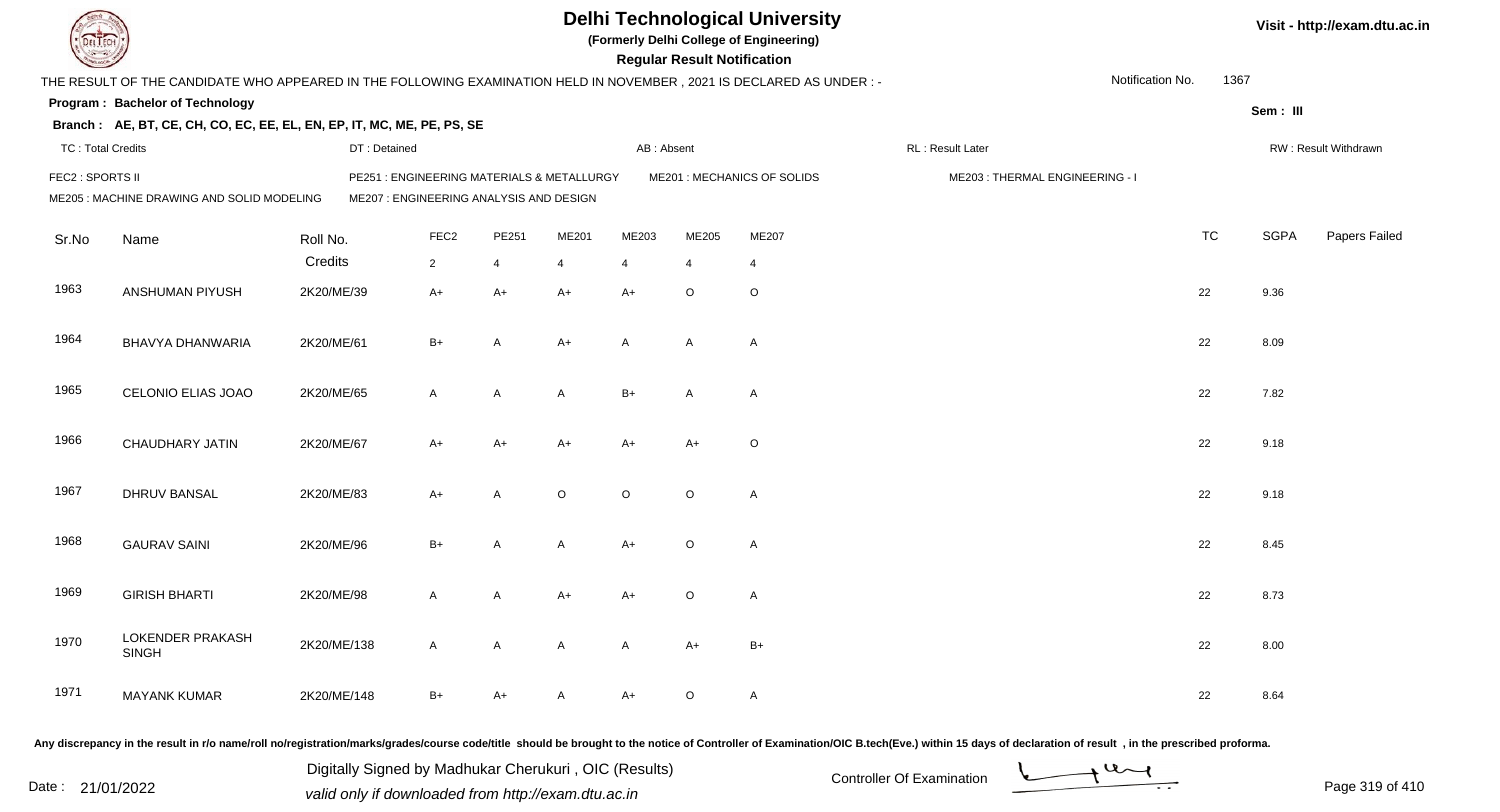|                          |                                                                                                                       |              |                                                                                |                |                |                | <b>Regular Result Notification</b> | <b>Delhi Technological University</b><br>(Formerly Delhi College of Engineering) |                                |                  | Visit - http://exam.dtu.ac.in |             |                      |
|--------------------------|-----------------------------------------------------------------------------------------------------------------------|--------------|--------------------------------------------------------------------------------|----------------|----------------|----------------|------------------------------------|----------------------------------------------------------------------------------|--------------------------------|------------------|-------------------------------|-------------|----------------------|
|                          | THE RESULT OF THE CANDIDATE WHO APPEARED IN THE FOLLOWING EXAMINATION HELD IN NOVEMBER , 2021 IS DECLARED AS UNDER :- |              |                                                                                |                |                |                |                                    |                                                                                  |                                | Notification No. | 1367                          |             |                      |
|                          | Program: Bachelor of Technology                                                                                       |              |                                                                                |                |                |                |                                    |                                                                                  |                                |                  |                               | Sem: III    |                      |
|                          | Branch: AE, BT, CE, CH, CO, EC, EE, EL, EN, EP, IT, MC, ME, PE, PS, SE                                                |              |                                                                                |                |                |                |                                    |                                                                                  |                                |                  |                               |             |                      |
| <b>TC: Total Credits</b> |                                                                                                                       | DT: Detained |                                                                                |                |                | AB: Absent     |                                    |                                                                                  | RL: Result Later               |                  |                               |             | RW: Result Withdrawn |
| FEC2 : SPORTS II         | ME205: MACHINE DRAWING AND SOLID MODELING                                                                             | PE251        | : ENGINEERING MATERIALS & METALLURGY<br>ME207: ENGINEERING ANALYSIS AND DESIGN |                |                |                |                                    | ME201 : MECHANICS OF SOLIDS                                                      | ME203: THERMAL ENGINEERING - I |                  |                               |             |                      |
| Sr.No                    | Name                                                                                                                  | Roll No.     | FEC <sub>2</sub>                                                               | PE251          | <b>ME201</b>   | ME203          | ME205                              | ME207                                                                            |                                |                  | <b>TC</b>                     | <b>SGPA</b> | Papers Failed        |
|                          |                                                                                                                       | Credits      | 2                                                                              | $\overline{4}$ | $\overline{4}$ | $\overline{4}$ | $\overline{4}$                     | $\overline{4}$                                                                   |                                |                  |                               |             |                      |
| 1972                     | MRIDUL ANAND                                                                                                          | 2K20/ME/161  | A                                                                              | $A+$           | $A+$           | $B+$           | $\circ$                            | $\overline{A}$                                                                   |                                |                  | 22                            | 8.55        |                      |
| 1973                     | <b>MUKUL</b>                                                                                                          | 2K20/ME/162  | $A+$                                                                           | $A+$           | $A+$           | $\mathsf{A}$   | $A+$                               | $A+$                                                                             |                                |                  | 22                            | 8.82        |                      |
| 1974                     | <b>NAVEEN</b>                                                                                                         | 2K20/ME/170  | $A+$                                                                           | $A+$           | $A+$           | $\mathsf{A}$   | $\circ$                            | $\mathsf{A}$                                                                     |                                |                  | 22                            | 8.82        |                      |
| 1975                     | RAVI SHANKAR                                                                                                          | 2K20/ME/211  | A                                                                              | $A+$           | $A+$           | A+             | A+                                 | B                                                                                |                                |                  | 22                            | 8.36        |                      |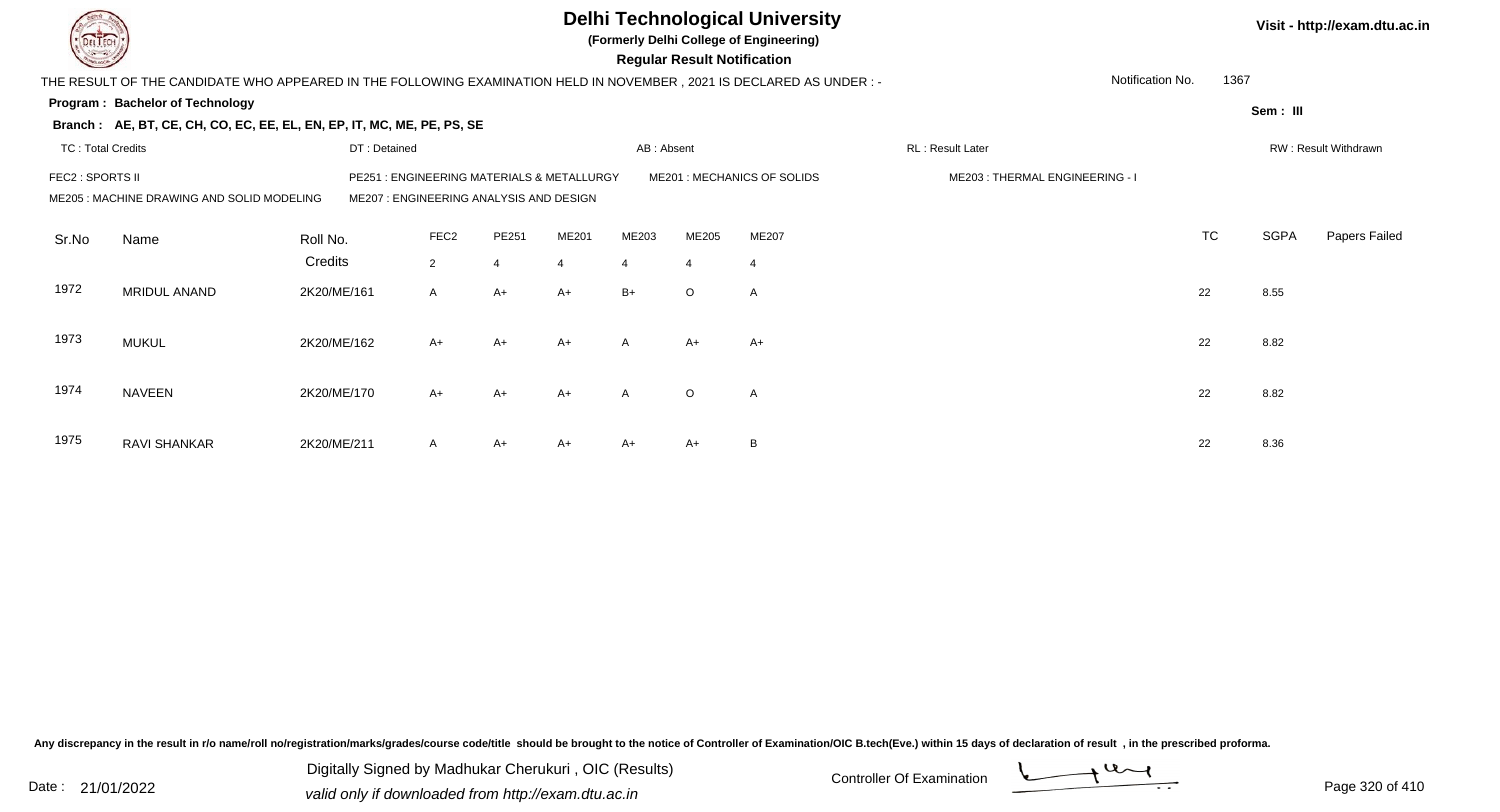| DEL ECH                                                                               |                                                                                                                     |              |                                           |                |                |                | <b>Regular Result Notification</b> | <b>Delhi Technological University</b><br>(Formerly Delhi College of Engineering) |                                                                                                                                                                                                                                |                  |           |             | Visit - http://exam.dtu.ac.in |
|---------------------------------------------------------------------------------------|---------------------------------------------------------------------------------------------------------------------|--------------|-------------------------------------------|----------------|----------------|----------------|------------------------------------|----------------------------------------------------------------------------------|--------------------------------------------------------------------------------------------------------------------------------------------------------------------------------------------------------------------------------|------------------|-----------|-------------|-------------------------------|
|                                                                                       | THE RESULT OF THE CANDIDATE WHO APPEARED IN THE FOLLOWING EXAMINATION HELD IN NOVEMBER, 2021 IS DECLARED AS UNDER:- |              |                                           |                |                |                |                                    |                                                                                  |                                                                                                                                                                                                                                | Notification No. | 1367      |             |                               |
|                                                                                       | Program: Bachelor of Technology                                                                                     |              |                                           |                |                |                |                                    |                                                                                  |                                                                                                                                                                                                                                |                  |           |             |                               |
| Sem: III<br>Branch: AE, BT, CE, CH, CO, EC, EE, EL, EN, EP, IT, MC, ME, PE, PS, SE    |                                                                                                                     |              |                                           |                |                |                |                                    |                                                                                  |                                                                                                                                                                                                                                |                  |           |             |                               |
| <b>TC: Total Credits</b>                                                              |                                                                                                                     | DT: Detained |                                           |                |                | AB: Absent     |                                    |                                                                                  | RL : Result Later                                                                                                                                                                                                              |                  |           |             | RW: Result Withdrawn          |
|                                                                                       | FEC32 : LOGICAL REASONING                                                                                           |              | PE251: ENGINEERING MATERIALS & METALLURGY |                |                |                |                                    | ME201 : MECHANICS OF SOLIDS                                                      | ME203: THERMAL ENGINEERING - I                                                                                                                                                                                                 |                  |           |             |                               |
| ME207 : ENGINEERING ANALYSIS AND DESIGN<br>ME205 : MACHINE DRAWING AND SOLID MODELING |                                                                                                                     |              |                                           |                |                |                |                                    |                                                                                  |                                                                                                                                                                                                                                |                  |           |             |                               |
| Sr.No                                                                                 | Name                                                                                                                | Roll No.     | FEC32                                     | PE251          | ME201          | ME203          | ME205                              | ME207                                                                            |                                                                                                                                                                                                                                |                  | <b>TC</b> | <b>SGPA</b> | Papers Failed                 |
|                                                                                       |                                                                                                                     | Credits      | $\overline{2}$                            | 4              | $\overline{4}$ | $\overline{4}$ |                                    | $\overline{4}$                                                                   |                                                                                                                                                                                                                                |                  |           |             |                               |
| 1976                                                                                  | AARYAN CHATURVEDI                                                                                                   | 2K20/ME/02   | $\circ$                                   | $\overline{A}$ | A              | $\circ$        | A+                                 | $A+$                                                                             |                                                                                                                                                                                                                                |                  | 22        | 8.91        |                               |
| 1977                                                                                  | <b>ADITYA KUMAR</b>                                                                                                 | 2K20/ME/16   | $A+$                                      | A              | $A+$           | $A+$           | $\circ$                            | $A+$                                                                             |                                                                                                                                                                                                                                |                  | 22        | 9.00        |                               |
| 1978                                                                                  | <b>AKASH SINGH</b>                                                                                                  | 2K20/ME/24   | $A+$                                      | $\circ$        | A              | $\circ$        | $\circ$                            | $A+$                                                                             |                                                                                                                                                                                                                                |                  | 22        | 9.36        |                               |
| 1979                                                                                  | <b>ANSH TANDON</b>                                                                                                  | 2K20/ME/38   | $A+$                                      | $\mathsf{A}$   | A+             | A+             | A                                  | A+                                                                               |                                                                                                                                                                                                                                |                  | 22        | 8.64        |                               |
| 1980                                                                                  | <b>CHETAN JOSHI</b>                                                                                                 | 2K20/ME/68   | $A+$                                      | $A+$           | $A+$           | A+             | A+                                 | $A+$                                                                             |                                                                                                                                                                                                                                |                  | 22        | 9.00        |                               |
| 1981                                                                                  | <b>HARSH TIWARI</b>                                                                                                 | 2K20/ME/107  | $A+$                                      | $\circ$        | $\circ$        | $A+$           | $\circ$                            | $\circ$                                                                          |                                                                                                                                                                                                                                |                  | 22        | 9.73        |                               |
| 1982                                                                                  | <b>ISHANT</b>                                                                                                       | 2K20/ME/117  | $A+$                                      | A              | A              | A+             | A                                  | $\mathsf{A}$                                                                     |                                                                                                                                                                                                                                |                  | 22        | 8.27        |                               |
| 1983                                                                                  | <b>KSHITIJ DAYAL</b>                                                                                                | 2K20/ME/127  | A+                                        | $A+$           | O              | A+             | $\circ$                            | $\circ$                                                                          |                                                                                                                                                                                                                                |                  | 22        | 9.55        |                               |
| 1984                                                                                  | <b>KUNAL SAINI</b>                                                                                                  | 2K20/ME/131  | $A+$                                      | $\circ$        | A+             | A+             | A+                                 | $A+$                                                                             |                                                                                                                                                                                                                                |                  | 22        | 9.18        |                               |
|                                                                                       |                                                                                                                     |              |                                           |                |                |                |                                    |                                                                                  | Any discrepancy in the result in r/o name/roll no/registration/marks/grades/course code/title should be brought to the notice of Controller of Examination/OIC B.tech(Eve.) within 15 days of declaration of result , in the p |                  |           |             |                               |

Date : 21/01/2022 Digital Digital of Microsofted Chemical Controller Of Examination Determination Page 321 of 41 Digitally Signed by Madhukar Cherukuri , OIC (Results)

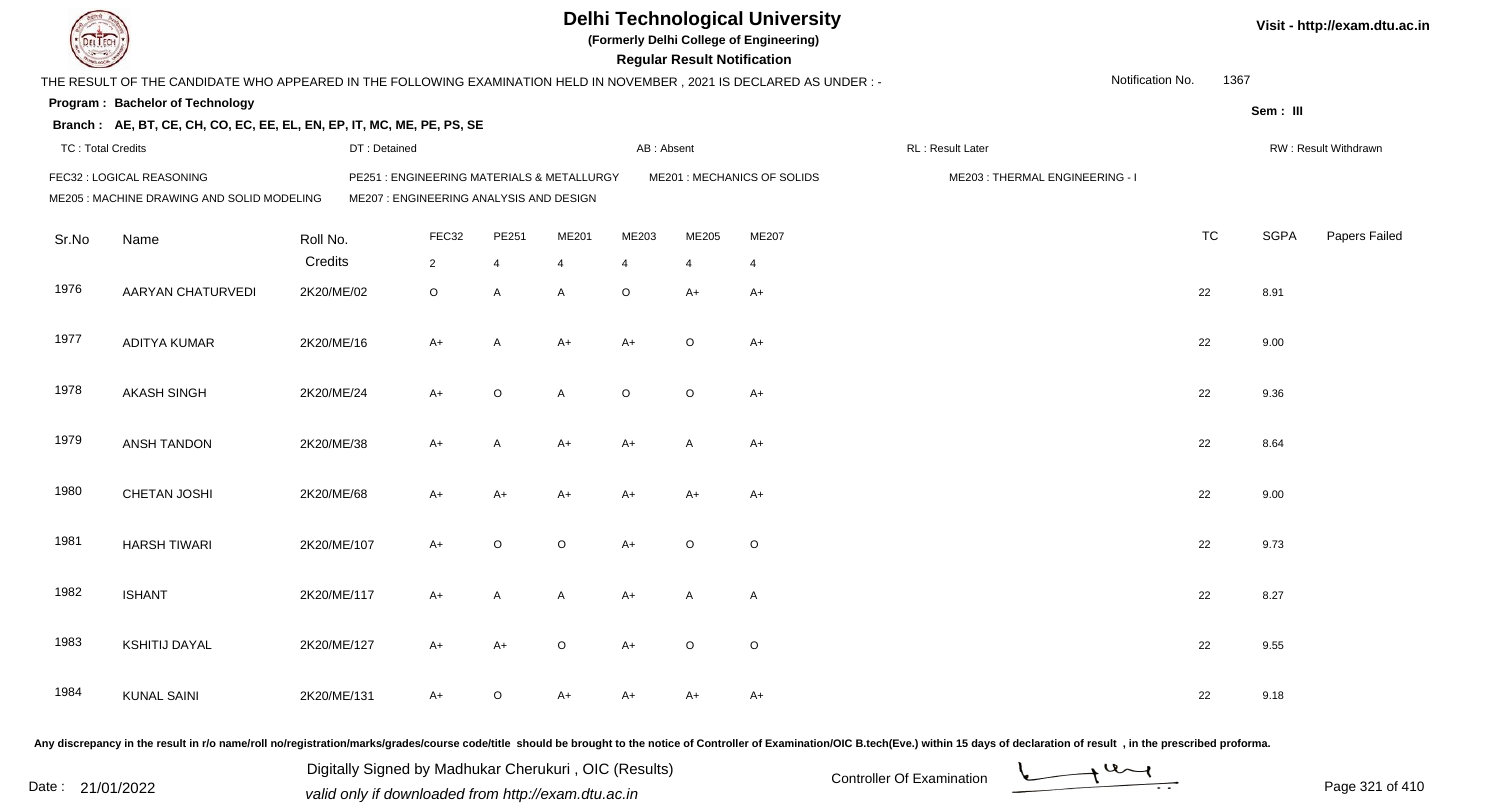|                                                                                                                                                                  |                                                                                                                     |             |              |                |                |         |                | <b>Regular Result Notification</b> | <b>Delhi Technological University</b><br>(Formerly Delhi College of Engineering) |                                |                  |           |             | Visit - http://exam.dtu.ac.in |  |
|------------------------------------------------------------------------------------------------------------------------------------------------------------------|---------------------------------------------------------------------------------------------------------------------|-------------|--------------|----------------|----------------|---------|----------------|------------------------------------|----------------------------------------------------------------------------------|--------------------------------|------------------|-----------|-------------|-------------------------------|--|
|                                                                                                                                                                  | THE RESULT OF THE CANDIDATE WHO APPEARED IN THE FOLLOWING EXAMINATION HELD IN NOVEMBER, 2021 IS DECLARED AS UNDER:- |             |              |                |                |         |                |                                    |                                                                                  |                                | Notification No. | 1367      |             |                               |  |
|                                                                                                                                                                  | <b>Program: Bachelor of Technology</b>                                                                              |             |              |                |                |         |                |                                    |                                                                                  |                                |                  |           | Sem: III    |                               |  |
|                                                                                                                                                                  | Branch: AE, BT, CE, CH, CO, EC, EE, EL, EN, EP, IT, MC, ME, PE, PS, SE                                              |             |              |                |                |         |                |                                    |                                                                                  |                                |                  |           |             |                               |  |
| <b>TC: Total Credits</b>                                                                                                                                         |                                                                                                                     |             | DT: Detained |                |                |         | AB: Absent     |                                    |                                                                                  | RL: Result Later               |                  |           |             | RW: Result Withdrawn          |  |
| FEC32 : LOGICAL REASONING<br>PE251 : ENGINEERING MATERIALS & METALLURGY<br>ME205 : MACHINE DRAWING AND SOLID MODELING<br>ME207 : ENGINEERING ANALYSIS AND DESIGN |                                                                                                                     |             |              |                |                |         |                |                                    | ME201 : MECHANICS OF SOLIDS                                                      | ME203: THERMAL ENGINEERING - I |                  |           |             |                               |  |
| Sr.No                                                                                                                                                            | Name                                                                                                                | Roll No.    |              | FEC32          | PE251          | ME201   | ME203          | ME205                              | ME207                                                                            |                                |                  | <b>TC</b> | <b>SGPA</b> | Papers Failed                 |  |
|                                                                                                                                                                  |                                                                                                                     | Credits     |              | $\overline{2}$ | $\overline{4}$ | 4       | $\overline{4}$ | $\overline{4}$                     | $\overline{4}$                                                                   |                                |                  |           |             |                               |  |
| 1985                                                                                                                                                             | <b>LAVISH PRAJAPATI</b>                                                                                             | 2K20/ME/137 |              | A              | A              | A       | $A+$           | $A+$                               | $\overline{A}$                                                                   |                                |                  | 22        | 8.36        |                               |  |
| 1986                                                                                                                                                             | <b>MAYANK PANWAR</b>                                                                                                | 2K20/ME/149 |              | A+             | A              | $A+$    | $A+$           | A+                                 | $A+$                                                                             |                                |                  | 22        | 8.82        |                               |  |
| 1987                                                                                                                                                             | MOHIT YADAV                                                                                                         | 2K20/ME/158 |              | A+             | A              | A       | $A+$           | $\circ$                            | $\overline{A}$                                                                   |                                |                  | 22        | 8.64        |                               |  |
| 1988                                                                                                                                                             | MOHUL KATYAL                                                                                                        | 2K20/ME/159 |              | $A+$           | A              | $A+$    | A              | A+                                 | $\overline{A}$                                                                   |                                |                  | 22        | 8.45        |                               |  |
| 1989                                                                                                                                                             | <b>NAMAN MANAV</b>                                                                                                  | 2K20/ME/166 |              | $A+$           | $A+$           | $\circ$ | A              | $A+$                               | $A+$                                                                             |                                |                  | 22        | 9.00        |                               |  |
| 1990                                                                                                                                                             | <b>NAVEEN SHAH</b>                                                                                                  | 2K20/ME/171 |              | $A+$           | A              | $\circ$ | $A+$           | $\circ$                            | $A+$                                                                             |                                |                  | 22        | 9.18        |                               |  |
| 1991                                                                                                                                                             | NAVNEET KUMAR                                                                                                       | 2K20/ME/172 |              | A+             | $A+$           | $\circ$ | A+             | O                                  | A+                                                                               |                                |                  | 22        | 9.36        |                               |  |
| 1992                                                                                                                                                             | <b>NITIN RAJAIN</b>                                                                                                 | 2K20/ME/178 |              | A+             | $A+$           | $\circ$ | $\mathsf{A}$   | $\circ$                            | $A+$                                                                             |                                |                  | 22        | 9.18        |                               |  |
| 1993                                                                                                                                                             | PREMANSHU PANDEY                                                                                                    | 2K20/ME/195 |              | A+             | $A+$           | A+      | $\circ$        | A+                                 | $\, {\sf B}$                                                                     |                                |                  | 22        | 8.64        |                               |  |
|                                                                                                                                                                  |                                                                                                                     |             |              |                |                |         |                |                                    |                                                                                  |                                |                  |           |             |                               |  |

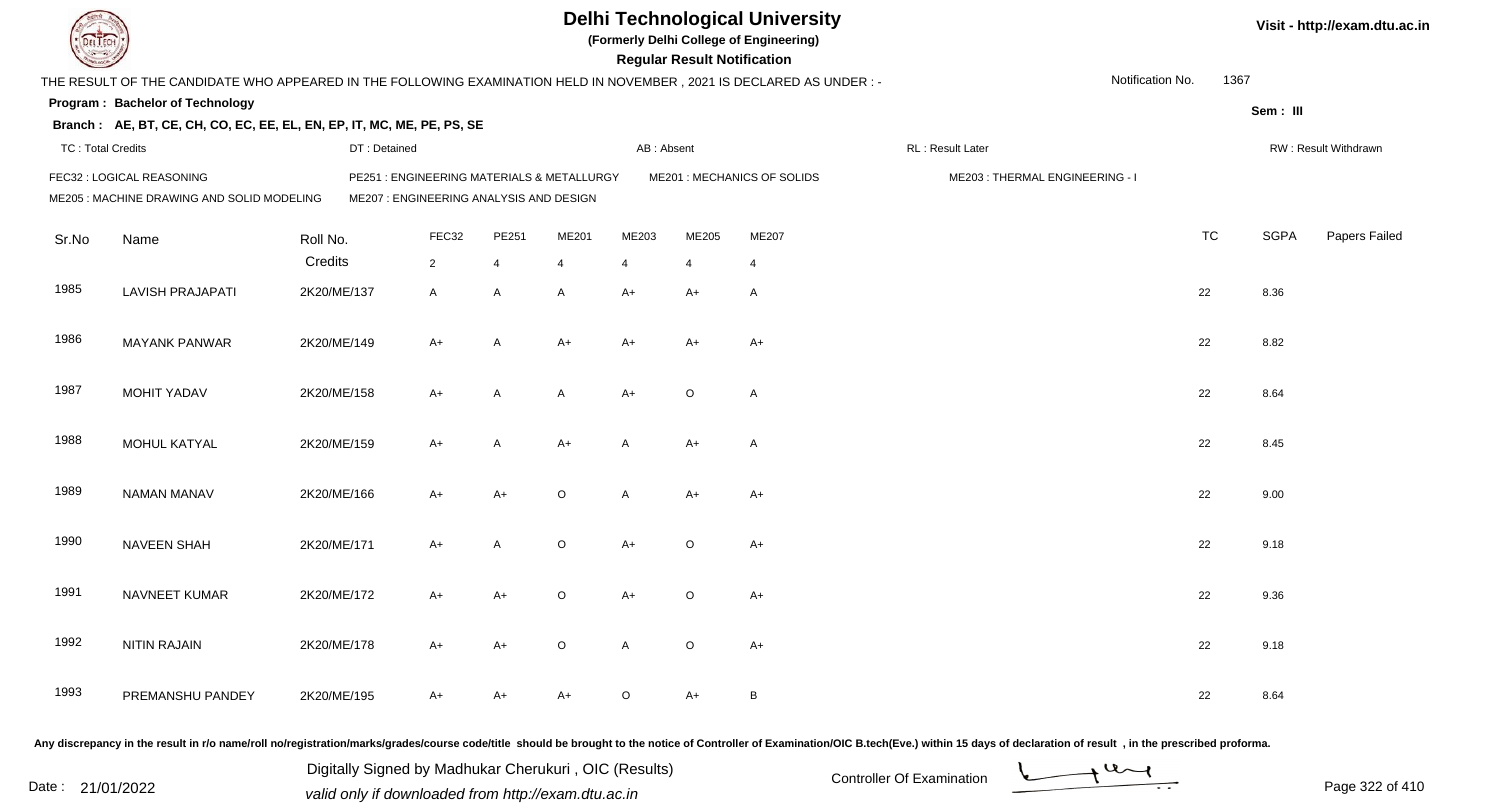| DEL ECH                                                                                                                                         |                                             |              |                                           |         |       |            | <b>Regular Result Notification</b> | <b>Delhi Technological University</b><br>(Formerly Delhi College of Engineering) |                                                                                                                                                                                                                                |  |           |             | Visit - http://exam.dtu.ac.in |
|-------------------------------------------------------------------------------------------------------------------------------------------------|---------------------------------------------|--------------|-------------------------------------------|---------|-------|------------|------------------------------------|----------------------------------------------------------------------------------|--------------------------------------------------------------------------------------------------------------------------------------------------------------------------------------------------------------------------------|--|-----------|-------------|-------------------------------|
| 1367<br>Notification No.<br>THE RESULT OF THE CANDIDATE WHO APPEARED IN THE FOLLOWING EXAMINATION HELD IN NOVEMBER, 2021 IS DECLARED AS UNDER:- |                                             |              |                                           |         |       |            |                                    |                                                                                  |                                                                                                                                                                                                                                |  |           |             |                               |
|                                                                                                                                                 | Program: Bachelor of Technology<br>Sem: III |              |                                           |         |       |            |                                    |                                                                                  |                                                                                                                                                                                                                                |  |           |             |                               |
| Branch: AE, BT, CE, CH, CO, EC, EE, EL, EN, EP, IT, MC, ME, PE, PS, SE                                                                          |                                             |              |                                           |         |       |            |                                    |                                                                                  |                                                                                                                                                                                                                                |  |           |             |                               |
| <b>TC: Total Credits</b>                                                                                                                        |                                             | DT: Detained |                                           |         |       | AB: Absent |                                    |                                                                                  | RL: Result Later                                                                                                                                                                                                               |  |           |             | RW: Result Withdrawn          |
|                                                                                                                                                 | FEC32 : LOGICAL REASONING                   |              | PE251: ENGINEERING MATERIALS & METALLURGY |         |       |            |                                    | ME201 : MECHANICS OF SOLIDS                                                      | ME203: THERMAL ENGINEERING - I                                                                                                                                                                                                 |  |           |             |                               |
|                                                                                                                                                 | ME205 : MACHINE DRAWING AND SOLID MODELING  |              | ME207 : ENGINEERING ANALYSIS AND DESIGN   |         |       |            |                                    |                                                                                  |                                                                                                                                                                                                                                |  |           |             |                               |
| Sr.No                                                                                                                                           | Name                                        | Roll No.     | FEC32                                     | PE251   | ME201 | ME203      | ME205                              | ME207                                                                            |                                                                                                                                                                                                                                |  | <b>TC</b> | <b>SGPA</b> | Papers Failed                 |
|                                                                                                                                                 |                                             | Credits      | $\overline{2}$                            | 4       | 4     | 4          |                                    | $\overline{4}$                                                                   |                                                                                                                                                                                                                                |  |           |             |                               |
| 1994                                                                                                                                            | PRITHVI CHOUDHARY                           | 2K20/ME/197  | $\mathsf{A}$                              | $A+$    | $A+$  | A+         | A+                                 | B                                                                                |                                                                                                                                                                                                                                |  | 22        | 8.36        |                               |
| 1995                                                                                                                                            | PRIYANKA VERMA                              | 2K20/ME/198  | $\mathsf{A}$                              | $A+$    | A+    | A+         | A+                                 | B                                                                                |                                                                                                                                                                                                                                |  | 22        | 8.36        |                               |
| 1996                                                                                                                                            | RAJ KULHARI                                 | 2K20/ME/206  | $A+$                                      | $A+$    | $A+$  | O          | $A+$                               | B                                                                                |                                                                                                                                                                                                                                |  | 22        | 8.64        |                               |
| 1997                                                                                                                                            | RISHI MAHESHWARI                            | 2K20/ME/215  | $A+$                                      | $A+$    | A+    | A+         | $A+$                               | A+                                                                               |                                                                                                                                                                                                                                |  | 22        | 9.00        |                               |
| 1998                                                                                                                                            | <b>ROHAN GUPTA</b>                          | 2K20/ME/224  | $A+$                                      | $\circ$ | A+    | A+         | A+                                 | Α                                                                                |                                                                                                                                                                                                                                |  | 22        | 9.00        |                               |
| 1999                                                                                                                                            | <b>SACHIN MALIK</b>                         | 2K20/ME/237  | $A+$                                      | $A+$    | A+    | A+         | A+                                 | A                                                                                |                                                                                                                                                                                                                                |  | 22        | 8.82        |                               |
| 2000                                                                                                                                            | SHAGUN MAURYA                               | 2K20/ME/254  | $A+$                                      | A       | A     | $\circ$    | $\circ$                            | A+                                                                               |                                                                                                                                                                                                                                |  | 22        | 9.00        |                               |
| 2001                                                                                                                                            | SNEHAL YADAV                                | 2K20/ME/272  | $A+$                                      | $\circ$ | A+    | A+         | $\circ$                            | $\, {\sf B}$                                                                     |                                                                                                                                                                                                                                |  | 22        | 8.82        |                               |
| 2002                                                                                                                                            | <b>SURAJ MAHTO</b>                          | 2K20/ME/283  | $A+$                                      | A       | A     | A+         | A+                                 | $\, {\sf B}$                                                                     |                                                                                                                                                                                                                                |  | 22        | 8.09        |                               |
|                                                                                                                                                 |                                             |              |                                           |         |       |            |                                    |                                                                                  | Any discrepancy in the result in r/o name/roll no/registration/marks/grades/course code/title should be brought to the notice of Controller of Examination/OIC B.tech(Eve.) within 15 days of declaration of result , in the p |  |           |             |                               |

Date : 21/01/2022 Digital Digital of Microsofted Chemical Controller Of Examination Determination Page 323 of 41 Digitally Signed by Madhukar Cherukuri , OIC (Results)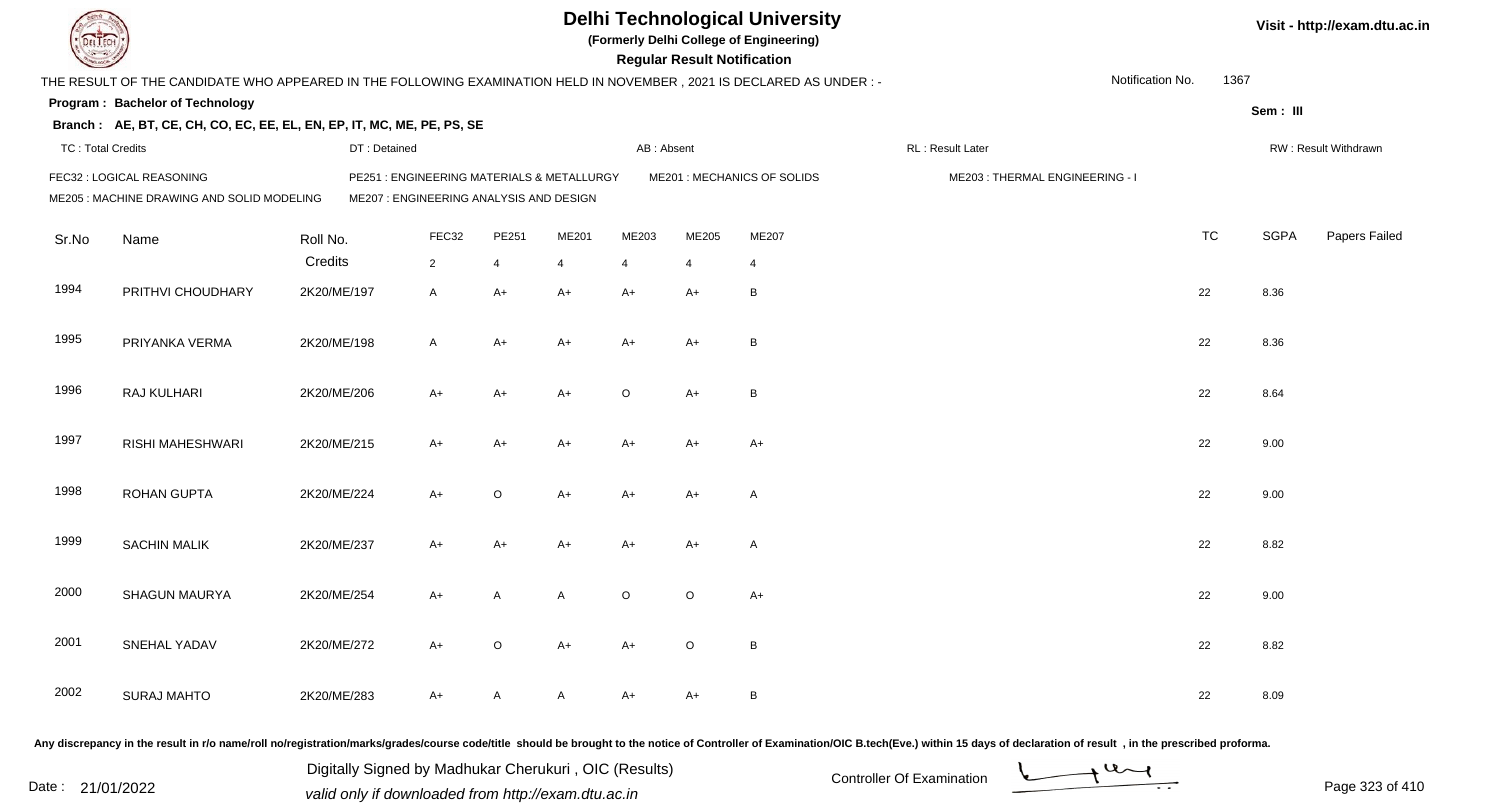| <b>DELTECH</b>                                                          |                                                                                                                     |              |                                                                                       |                |         |                | <b>Regular Result Notification</b> | <b>Delhi Technological University</b><br>(Formerly Delhi College of Engineering) |                                |           |             | Visit - http://exam.dtu.ac.in |
|-------------------------------------------------------------------------|---------------------------------------------------------------------------------------------------------------------|--------------|---------------------------------------------------------------------------------------|----------------|---------|----------------|------------------------------------|----------------------------------------------------------------------------------|--------------------------------|-----------|-------------|-------------------------------|
|                                                                         | THE RESULT OF THE CANDIDATE WHO APPEARED IN THE FOLLOWING EXAMINATION HELD IN NOVEMBER, 2021 IS DECLARED AS UNDER:- |              |                                                                                       |                |         |                |                                    |                                                                                  | Notification No.               | 1367      |             |                               |
|                                                                         | <b>Program: Bachelor of Technology</b>                                                                              |              |                                                                                       |                |         |                |                                    |                                                                                  |                                |           | Sem: III    |                               |
|                                                                         | Branch: AE, BT, CE, CH, CO, EC, EE, EL, EN, EP, IT, MC, ME, PE, PS, SE                                              |              |                                                                                       |                |         |                |                                    |                                                                                  |                                |           |             |                               |
| <b>TC: Total Credits</b>                                                |                                                                                                                     | DT: Detained |                                                                                       |                |         | AB: Absent     |                                    |                                                                                  | RL : Result Later              |           |             | RW: Result Withdrawn          |
| FEC32 : LOGICAL REASONING<br>ME205 : MACHINE DRAWING AND SOLID MODELING |                                                                                                                     |              | PE251 : ENGINEERING MATERIALS & METALLURGY<br>ME207 : ENGINEERING ANALYSIS AND DESIGN |                |         |                |                                    | ME201 : MECHANICS OF SOLIDS                                                      | ME203: THERMAL ENGINEERING - I |           |             |                               |
| Sr.No                                                                   | Name                                                                                                                | Roll No.     | FEC32                                                                                 | PE251          | ME201   | ME203          | ME205                              | ME207                                                                            |                                | <b>TC</b> | <b>SGPA</b> | Papers Failed                 |
|                                                                         |                                                                                                                     | Credits      | $\overline{2}$                                                                        | $\overline{4}$ | 4       | $\overline{4}$ | 4                                  | 4                                                                                |                                |           |             |                               |
| 2003                                                                    | <b>SUVRAT SHUKLA</b>                                                                                                | 2K20/ME/285  | $A+$                                                                                  | $A+$           | $A+$    | $A+$           | $\circ$                            | $\, {\bf B} \,$                                                                  |                                | 22        | 8.64        |                               |
| 2004                                                                    | YASH KUMAR PAL                                                                                                      | 2K20/ME/309  | $A+$                                                                                  | $A+$           | $A+$    | $A+$           | A+                                 | B                                                                                |                                | 22        | 8.45        |                               |
| FEC37: FRENCH                                                           | ME205: MACHINE DRAWING AND SOLID MODELING                                                                           |              | PE251 : ENGINEERING MATERIALS & METALLURGY<br>ME207 : ENGINEERING ANALYSIS AND DESIGN |                |         |                |                                    | ME201 : MECHANICS OF SOLIDS                                                      | ME203: THERMAL ENGINEERING - I |           |             |                               |
| Sr.No                                                                   | Name                                                                                                                | Roll No.     | FEC37                                                                                 | PE251          | ME201   | ME203          | ME205                              | <b>ME207</b>                                                                     |                                | <b>TC</b> | <b>SGPA</b> | Papers Failed                 |
|                                                                         |                                                                                                                     | Credits      | $\overline{2}$                                                                        | $\overline{4}$ | 4       | $\overline{4}$ | 4                                  | 4                                                                                |                                |           |             |                               |
| 2005                                                                    | <b>ANIL RAI</b>                                                                                                     | 2K20/ME/35   | $\circ$                                                                               | $A+$           | $A+$    | A              | A                                  | $B+$                                                                             |                                | 22        | 8.36        |                               |
| 2006                                                                    | <b>DHRUV BIHANI</b>                                                                                                 | 2K20/ME/84   | $\circ$                                                                               | $A+$           | $\circ$ | $\circ$        | $\circ$                            | $A+$                                                                             |                                | 22        | 9.64        |                               |
| 2007                                                                    | <b>KESHAV AGGARWAL</b>                                                                                              | 2K20/ME/121  | $\circ$                                                                               | $\circ$        | $\circ$ | $A+$           | $\circ$                            | $\circ$                                                                          |                                | 22        | 9.82        |                               |
| 2008                                                                    | <b>PARAS KUMAR</b>                                                                                                  | 2K20/ME/181  | A+                                                                                    | $\circ$        | A+      | A              | $\circ$                            | $\mathsf{A}$                                                                     |                                | 22        | 9.00        |                               |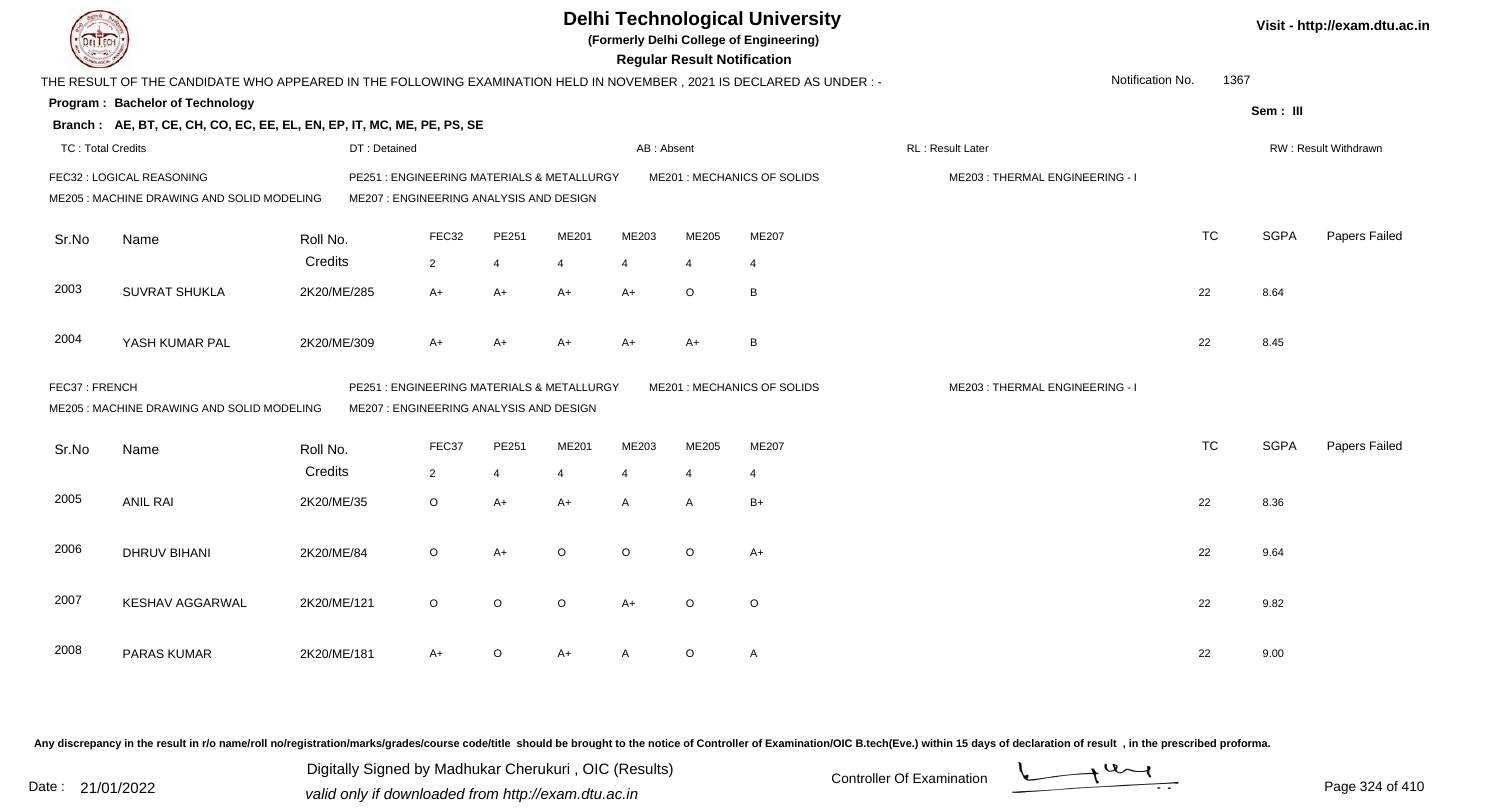| DEL TECH<br><b>COMMAND</b> |                                                                                                                                                                                                                          |                     |                         |              |       |                         | <b>Regular Result Notification</b> | <b>Delhi Technological University</b><br>(Formerly Delhi College of Engineering) |                  |                          |             | Visit - http://exam.dtu.ac.in |  |  |
|----------------------------|--------------------------------------------------------------------------------------------------------------------------------------------------------------------------------------------------------------------------|---------------------|-------------------------|--------------|-------|-------------------------|------------------------------------|----------------------------------------------------------------------------------|------------------|--------------------------|-------------|-------------------------------|--|--|
|                            | THE RESULT OF THE CANDIDATE WHO APPEARED IN THE FOLLOWING EXAMINATION HELD IN NOVEMBER , 2021 IS DECLARED AS UNDER :-                                                                                                    |                     |                         |              |       |                         |                                    |                                                                                  |                  | 1367<br>Notification No. |             |                               |  |  |
|                            | Program: Bachelor of Technology                                                                                                                                                                                          |                     |                         |              |       |                         |                                    |                                                                                  |                  |                          | Sem: III    |                               |  |  |
|                            | Branch: AE, BT, CE, CH, CO, EC, EE, EL, EN, EP, IT, MC, ME, PE, PS, SE                                                                                                                                                   |                     |                         |              |       |                         |                                    |                                                                                  |                  |                          |             |                               |  |  |
| <b>TC: Total Credits</b>   |                                                                                                                                                                                                                          | DT: Detained        |                         |              |       | AB: Absent              |                                    |                                                                                  | RL: Result Later |                          |             | RW: Result Withdrawn          |  |  |
|                            | : ENGINEERING MATERIALS & METALLURGY<br>ME201: MECHANICS OF SOLIDS<br>ME203: THERMAL ENGINEERING - I<br>FEC39: JAPANESE<br>PE251<br>ME205: MACHINE DRAWING AND SOLID MODELING<br>ME207 : ENGINEERING ANALYSIS AND DESIGN |                     |                         |              |       |                         |                                    |                                                                                  |                  |                          |             |                               |  |  |
| Sr.No                      | Name                                                                                                                                                                                                                     | Roll No.<br>Credits | FEC39<br>$\overline{2}$ | PE251        | ME201 | ME203<br>$\overline{4}$ | <b>ME205</b><br>$\overline{4}$     | <b>ME207</b><br>$\overline{4}$                                                   |                  | <b>TC</b>                | <b>SGPA</b> | Papers Failed                 |  |  |
| 2009                       | <b>FATHI SOUROURI IBNOU</b><br><b>AMINE</b>                                                                                                                                                                              | 2K20/ME/91          | $B+$                    | $B+$         | $B+$  | B                       | A+                                 | A                                                                                |                  | 22                       | 7.36        |                               |  |  |
| 2010                       | YOGESH KUMAR                                                                                                                                                                                                             | 2K20/ME/316         | A                       | $\mathsf{A}$ | $A+$  | $A+$                    | A+                                 | B                                                                                |                  | 22                       | 8.18        |                               |  |  |

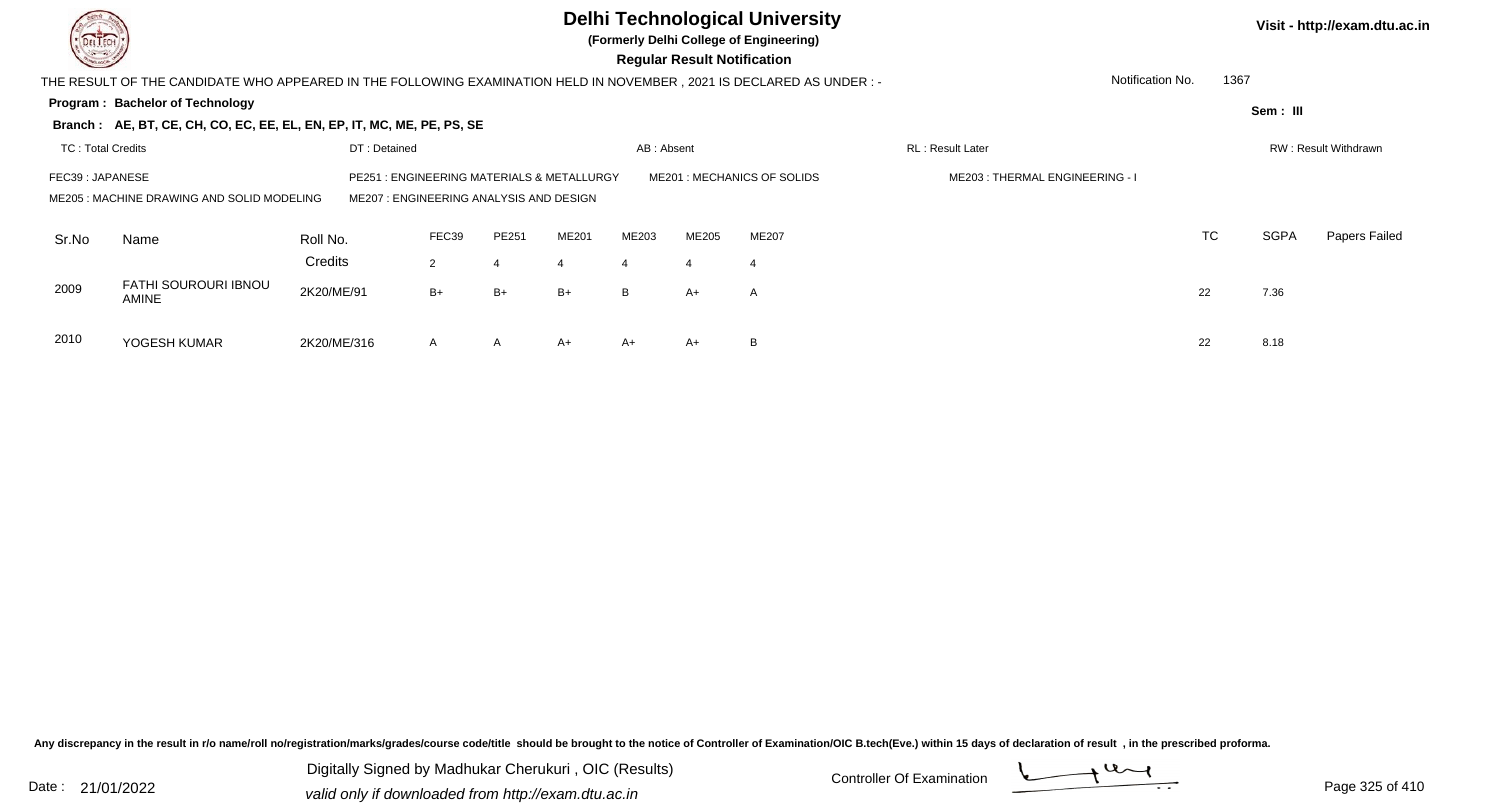|                          |                                                                                                                      |              |                                                                                       |                |       |                | <b>Regular Result Notification</b> | <b>Delhi Technological University</b><br>(Formerly Delhi College of Engineering) |                                |                  |                |             | Visit - http://exam.dtu.ac.in      |
|--------------------------|----------------------------------------------------------------------------------------------------------------------|--------------|---------------------------------------------------------------------------------------|----------------|-------|----------------|------------------------------------|----------------------------------------------------------------------------------|--------------------------------|------------------|----------------|-------------|------------------------------------|
|                          | THE RESULT OF THE CANDIDATE WHO APPEARED IN THE FOLLOWING EXAMINATION HELD IN NOVEMBER, 2021 IS DECLARED AS UNDER :- |              |                                                                                       |                |       |                |                                    |                                                                                  |                                | Notification No. | 1367           |             |                                    |
|                          | Program: Bachelor of Technology                                                                                      |              |                                                                                       |                |       |                |                                    |                                                                                  |                                |                  |                | Sem: III    |                                    |
|                          | Branch: AE, BT, CE, CH, CO, EC, EE, EL, EN, EP, IT, MC, ME, PE, PS, SE                                               |              |                                                                                       |                |       |                |                                    |                                                                                  |                                |                  |                |             |                                    |
| <b>TC: Total Credits</b> |                                                                                                                      | DT: Detained |                                                                                       |                |       | AB: Absent     |                                    |                                                                                  | RL: Result Later               |                  |                |             | RW: Result Withdrawn               |
|                          | FEC3: PHYSICAL EDU SPORTS<br>ME205 : MACHINE DRAWING AND SOLID MODELING                                              |              | PE251 : ENGINEERING MATERIALS & METALLURGY<br>ME207 : ENGINEERING ANALYSIS AND DESIGN |                |       |                |                                    | ME201 : MECHANICS OF SOLIDS                                                      | ME203: THERMAL ENGINEERING - I |                  |                |             |                                    |
| Sr.No                    | Name                                                                                                                 | Roll No.     | FEC <sub>3</sub>                                                                      | PE251          | ME201 | ME203          | ME205                              | <b>ME207</b>                                                                     |                                |                  | <b>TC</b>      | <b>SGPA</b> | Papers Failed                      |
|                          |                                                                                                                      | Credits      | $\overline{2}$                                                                        | $\overline{4}$ | 4     | $\overline{4}$ | $\overline{4}$                     | $\overline{4}$                                                                   |                                |                  |                |             |                                    |
| 2011                     | <b>AAKASH</b>                                                                                                        | 2K20/ME/01   | $\mathsf{A}$                                                                          | $\, {\sf B}$   | A+    | A              | A+                                 | $A+$                                                                             |                                |                  | 22             | 8.18        |                                    |
| 2012                     | <b>ABHISHEK SINGH</b>                                                                                                | 2K20/ME/14   | $\circ$                                                                               | $A+$           | $A+$  | $\circ$        | $A+$                               | $A+$                                                                             |                                |                  | 22             | 9.27        |                                    |
| 2013                     | CHIRAG PARIDA                                                                                                        | 2K20/ME/71   | $A+$                                                                                  | $A+$           | $A+$  | A              | $\overline{A}$                     | $A+$                                                                             |                                |                  | 22             | 8.64        |                                    |
| 2014                     | PRIYANSH KUSHWAHA                                                                                                    | 2K20/ME/199  | F                                                                                     | E              | E     | E              | F                                  | B                                                                                |                                |                  | $\overline{4}$ | 1.09        | FEC3PE251, ME201,<br>ME203, ME205, |
| 2015                     | <b>SARTHAK SINGH</b>                                                                                                 | 2K20/ME/247  | $A+$                                                                                  | $A+$           | $A+$  | A              | $\circ$                            | $A+$                                                                             |                                |                  | 22             | 9.00        |                                    |
| 2016                     | <b>SARTHAK SINHA</b>                                                                                                 | 2K20/ME/248  | A                                                                                     | A              |       | A              | A+                                 | $A+$                                                                             |                                |                  | 22             | 8.36        |                                    |

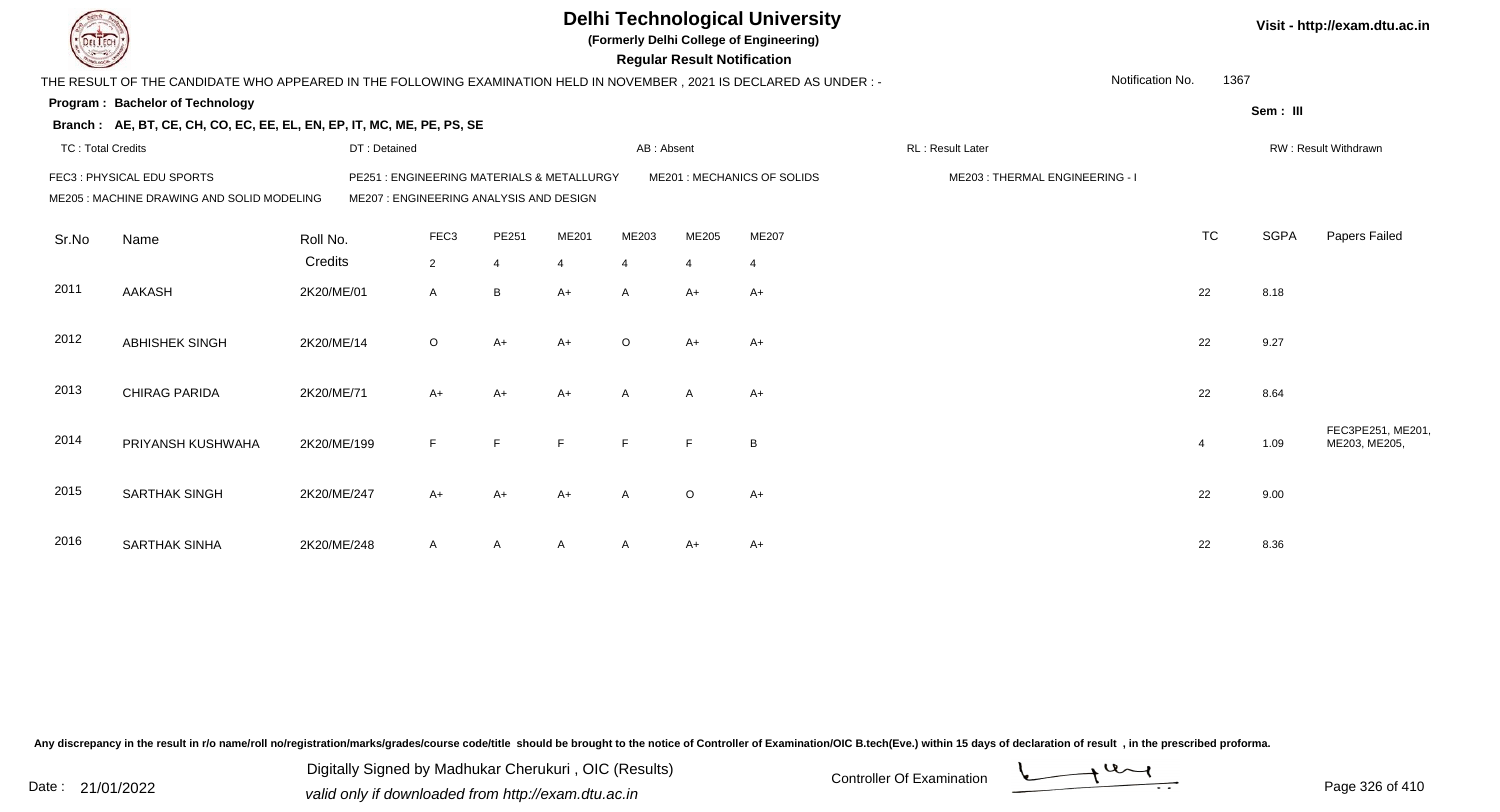|                          |                                                                                                                       |              |                                                                                       |                |         |                | <b>Regular Result Notification</b> | <b>Delhi Technological University</b><br>(Formerly Delhi College of Engineering) |                                |                  |           |             | Visit - http://exam.dtu.ac.in |
|--------------------------|-----------------------------------------------------------------------------------------------------------------------|--------------|---------------------------------------------------------------------------------------|----------------|---------|----------------|------------------------------------|----------------------------------------------------------------------------------|--------------------------------|------------------|-----------|-------------|-------------------------------|
|                          | THE RESULT OF THE CANDIDATE WHO APPEARED IN THE FOLLOWING EXAMINATION HELD IN NOVEMBER , 2021 IS DECLARED AS UNDER :- |              |                                                                                       |                |         |                |                                    |                                                                                  |                                | Notification No. | 1367      |             |                               |
|                          | Program: Bachelor of Technology                                                                                       |              |                                                                                       |                |         |                |                                    |                                                                                  |                                |                  |           | Sem: III    |                               |
|                          | Branch: AE, BT, CE, CH, CO, EC, EE, EL, EN, EP, IT, MC, ME, PE, PS, SE                                                |              |                                                                                       |                |         |                |                                    |                                                                                  |                                |                  |           |             |                               |
| <b>TC: Total Credits</b> |                                                                                                                       | DT: Detained |                                                                                       |                |         | AB: Absent     |                                    |                                                                                  | RL: Result Later               |                  |           |             | RW: Result Withdrawn          |
| FEC40: GERMAN            | ME205 : MACHINE DRAWING AND SOLID MODELING                                                                            |              | PE251 : ENGINEERING MATERIALS & METALLURGY<br>ME207 : ENGINEERING ANALYSIS AND DESIGN |                |         |                |                                    | ME201 : MECHANICS OF SOLIDS                                                      | ME203: THERMAL ENGINEERING - I |                  |           |             |                               |
| Sr.No                    | Name                                                                                                                  | Roll No.     | FEC40                                                                                 | PE251          | ME201   | ME203          | ME205                              | ME207                                                                            |                                |                  | <b>TC</b> | <b>SGPA</b> | Papers Failed                 |
|                          |                                                                                                                       | Credits      | $\overline{2}$                                                                        | $\overline{4}$ | 4       | $\overline{4}$ | $\overline{4}$                     | $\overline{4}$                                                                   |                                |                  |           |             |                               |
| 2017                     | <b>CHITRANSH KUMAR</b>                                                                                                | 2K20/ME/74   | P                                                                                     | $A+$           | $A+$    | $A+$           | $\mathsf{C}$                       | $\overline{A}$                                                                   |                                |                  | 22        | 7.64        |                               |
| 2018                     | <b>GURPREET SINGH</b>                                                                                                 | 2K20/ME/101  | B                                                                                     | $\overline{A}$ | $B+$    | $A+$           | A+                                 | $B+$                                                                             |                                |                  | 22        | 7.82        |                               |
| 2019                     | <b>MANISH</b>                                                                                                         | 2K20/ME/143  | $A+$                                                                                  | A              | A       | $A+$           | $\mathsf{A}$                       | $A+$                                                                             |                                |                  | 22        | 8.45        |                               |
| 2020                     | <b>MAULIK PANT</b>                                                                                                    | 2K20/ME/146  | A+                                                                                    | A              | $B+$    | $A+$           | A                                  | $A+$                                                                             |                                |                  | 22        | 8.27        |                               |
| 2021                     | <b>REUBEN MATHEW</b>                                                                                                  | 2K20/ME/212  | A+                                                                                    | $A+$           | $\circ$ | $\circ$        | $A+$                               | B                                                                                |                                |                  | 22        | 8.82        |                               |
| 2022                     | SOURABH BARNWAL                                                                                                       | 2K20/ME/275  | A+                                                                                    | $A+$           | $A+$    | $A+$           | $A+$                               | $\, {\bf B}$                                                                     |                                |                  | 22        | 8.45        |                               |
| 2023                     | SOURAV SINHA                                                                                                          | 2K20/ME/279  | A                                                                                     | A              | $B+$    | A+             | A+                                 | B                                                                                |                                |                  | 22        | 7.82        |                               |
| 2024                     | TUSHAR ANAND                                                                                                          | 2K20/ME/290  | A+                                                                                    | A+             | A+      | $\circ$        | A+                                 | B                                                                                |                                |                  | 22        | 8.64        |                               |
| 2025                     | VEDANT PRAKASH SINGH                                                                                                  | 2K20/ME/298  | B+                                                                                    | $\circ$        | A       | A+             | A+                                 | B                                                                                |                                |                  | 22        | 8.27        |                               |
|                          |                                                                                                                       |              |                                                                                       |                |         |                |                                    |                                                                                  |                                |                  |           |             |                               |

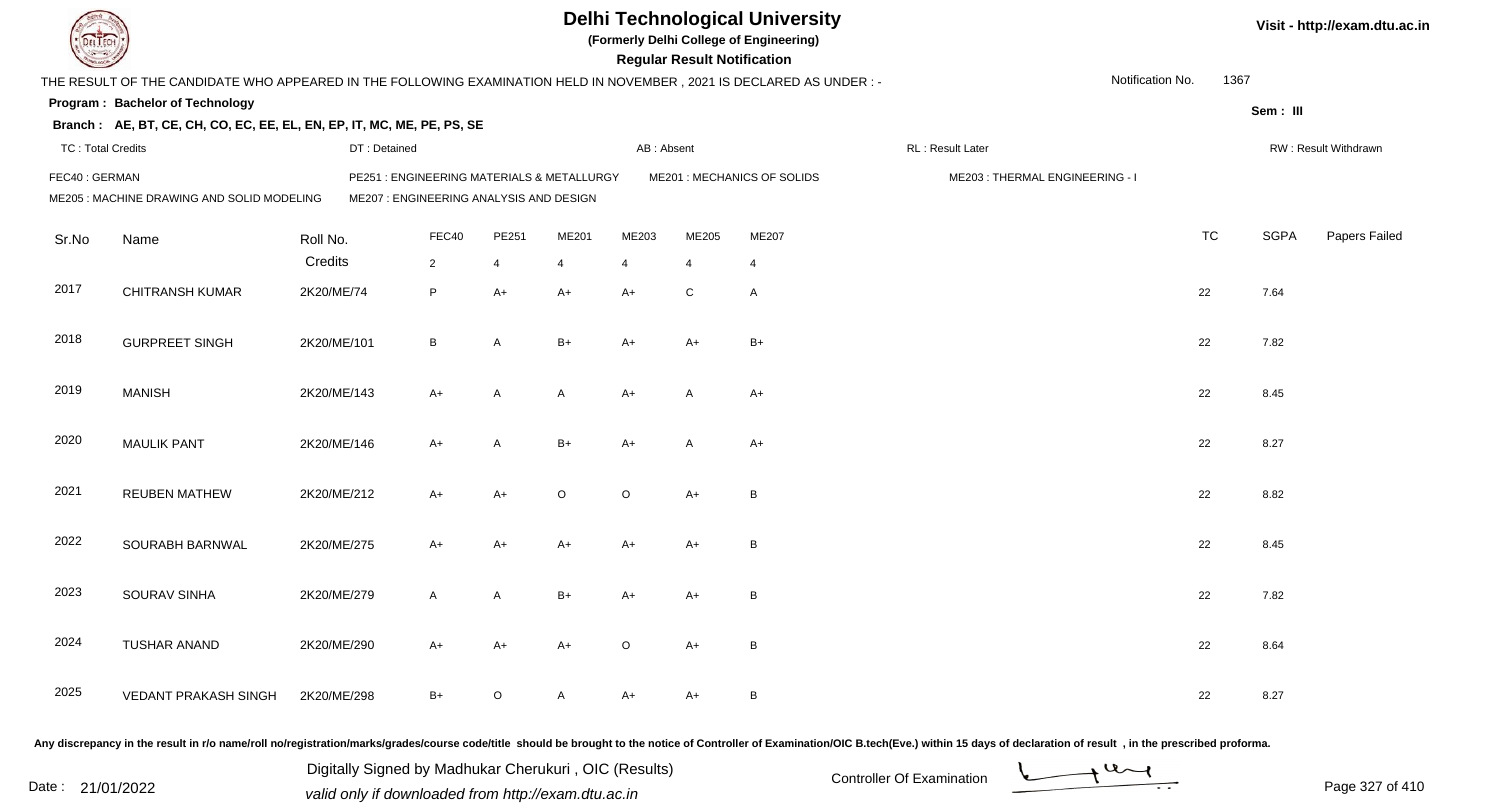|                          |                                                                                                                     |              |                                                                                 |                |              |                | <b>Regular Result Notification</b> | <b>Delhi Technological University</b><br>(Formerly Delhi College of Engineering) |                                |                  |           |             | Visit - http://exam.dtu.ac.in |
|--------------------------|---------------------------------------------------------------------------------------------------------------------|--------------|---------------------------------------------------------------------------------|----------------|--------------|----------------|------------------------------------|----------------------------------------------------------------------------------|--------------------------------|------------------|-----------|-------------|-------------------------------|
|                          | THE RESULT OF THE CANDIDATE WHO APPEARED IN THE FOLLOWING EXAMINATION HELD IN NOVEMBER, 2021 IS DECLARED AS UNDER:- |              |                                                                                 |                |              |                |                                    |                                                                                  |                                | Notification No. | 1367      |             |                               |
|                          | <b>Program: Bachelor of Technology</b>                                                                              |              |                                                                                 |                |              |                |                                    |                                                                                  |                                |                  |           | Sem: III    |                               |
|                          | Branch: AE, BT, CE, CH, CO, EC, EE, EL, EN, EP, IT, MC, ME, PE, PS, SE                                              |              |                                                                                 |                |              |                |                                    |                                                                                  |                                |                  |           |             |                               |
| <b>TC: Total Credits</b> |                                                                                                                     | DT: Detained |                                                                                 |                |              | AB: Absent     |                                    |                                                                                  | RL: Result Later               |                  |           |             | RW: Result Withdrawn          |
|                          | FEC45 : ENGINEERING EXPLORATION<br>ME205: MACHINE DRAWING AND SOLID MODELING                                        | PE251        | : ENGINEERING MATERIALS & METALLURGY<br>ME207 : ENGINEERING ANALYSIS AND DESIGN |                |              |                |                                    | ME201: MECHANICS OF SOLIDS                                                       | ME203: THERMAL ENGINEERING - I |                  |           |             |                               |
| Sr.No                    | Name                                                                                                                | Roll No.     | FEC45                                                                           | PE251          | ME201        | ME203          | ME205                              | ME207                                                                            |                                |                  | <b>TC</b> | <b>SGPA</b> | Papers Failed                 |
|                          |                                                                                                                     | Credits      | $\overline{2}$                                                                  | $\overline{4}$ | 4            | $\overline{4}$ | $\overline{4}$                     | $\overline{4}$                                                                   |                                |                  |           |             |                               |
| 2026                     | <b>DEEPAK KUMAR</b>                                                                                                 | 2K20/ME/76   | $\circ$                                                                         | $A+$           | A            | $A+$           | $B+$                               | $A+$                                                                             |                                |                  | 22        | 8.55        |                               |
| 2027                     | <b>HARSH CHOURASIA</b>                                                                                              | 2K20/ME/105  | $\circ$                                                                         | $\circ$        | $A+$         | $\mathsf{A}$   | $\circ$                            | $A+$                                                                             |                                |                  | 22        | 9.27        |                               |
| 2028                     | <b>HARSH YADAV</b>                                                                                                  | 2K20/ME/108  | $\circ$                                                                         | $\mathsf{A}$   | $\mathsf{A}$ | $A+$           | $\mathsf{A}$                       | $B+$                                                                             |                                |                  | 22        | 8.18        |                               |
| 2029                     | SAMEER AKHTAR                                                                                                       | 2K20/ME/243  | F                                                                               | $A+$           | $A+$         | $A+$           | $B+$                               | $A+$                                                                             |                                |                  | 20        | 7.82        | FEC45                         |
| 2030                     | <b>TANISHQ GUPTA</b>                                                                                                | 2K20/ME/287  | $\circ$                                                                         | A+             | A+           | A+             | A+                                 | B                                                                                |                                |                  | 22        | 8.55        |                               |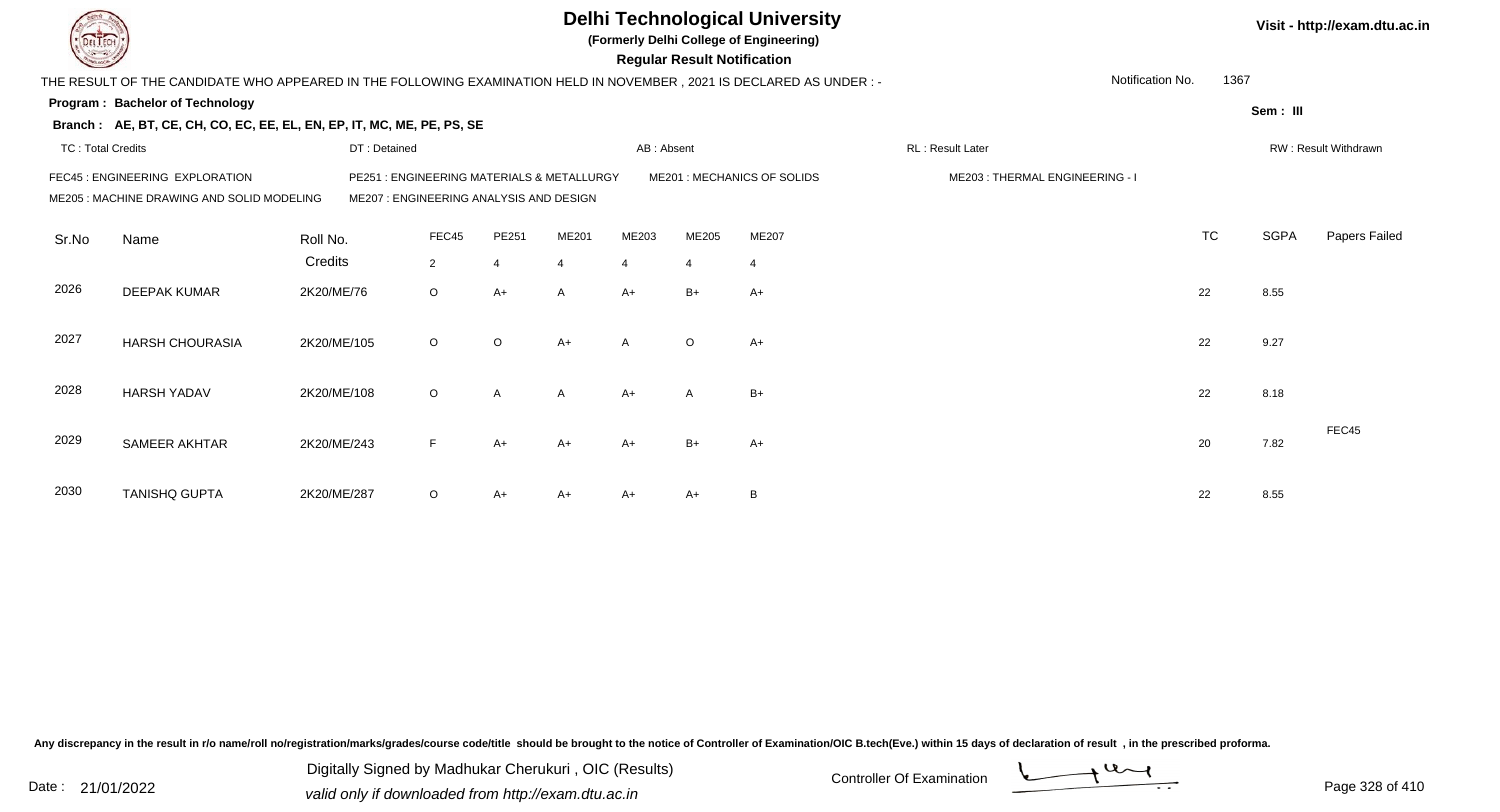| L ECH                    |                                                                                                                        |                                                                                       |                |                |              |                | <b>Regular Result Notification</b> | <b>Delhi Technological University</b><br>(Formerly Delhi College of Engineering) |                                |                  |           |             | Visit - http://exam.dtu.ac.in |
|--------------------------|------------------------------------------------------------------------------------------------------------------------|---------------------------------------------------------------------------------------|----------------|----------------|--------------|----------------|------------------------------------|----------------------------------------------------------------------------------|--------------------------------|------------------|-----------|-------------|-------------------------------|
|                          | THE RESULT OF THE CANDIDATE WHO APPEARED IN THE FOLLOWING EXAMINATION HELD IN NOVEMBER , 2021 IS DECLARED AS UNDER : - |                                                                                       |                |                |              |                |                                    |                                                                                  |                                | Notification No. | 1367      |             |                               |
|                          | Program: Bachelor of Technology                                                                                        |                                                                                       |                |                |              |                |                                    |                                                                                  |                                |                  |           |             |                               |
|                          | Branch: AE, BT, CE, CH, CO, EC, EE, EL, EN, EP, IT, MC, ME, PE, PS, SE                                                 |                                                                                       |                |                |              |                |                                    |                                                                                  |                                |                  |           | Sem: III    |                               |
| <b>TC: Total Credits</b> |                                                                                                                        | DT: Detained                                                                          |                |                |              | AB: Absent     |                                    |                                                                                  | RL: Result Later               |                  |           |             | RW: Result Withdrawn          |
|                          | FEC46 : TECHNICAL COMMUNICATION<br>ME205 : MACHINE DRAWING AND SOLID MODELING                                          | PE251 : ENGINEERING MATERIALS & METALLURGY<br>ME207 : ENGINEERING ANALYSIS AND DESIGN |                |                |              |                |                                    | ME201 : MECHANICS OF SOLIDS                                                      | ME203: THERMAL ENGINEERING - I |                  |           |             |                               |
| Sr.No                    | Name                                                                                                                   | Roll No.                                                                              | FEC46          | PE251          | ME201        | ME203          | ME205                              | ME207                                                                            |                                |                  | <b>TC</b> | <b>SGPA</b> | Papers Failed                 |
|                          |                                                                                                                        | Credits                                                                               | $\overline{2}$ | $\overline{4}$ | 4            | $\overline{4}$ | $\overline{4}$                     | $\overline{4}$                                                                   |                                |                  |           |             |                               |
| 2031                     | <b>ADITYA PUNIA</b>                                                                                                    | 2K20/ME/20                                                                            | $A+$           | A              | A            | $A+$           | $\circ$                            | $A+$                                                                             |                                |                  | 22        | 8.82        |                               |
| 2032                     | <b>BAIBHAV KUMAR</b>                                                                                                   | 2K20/ME/58                                                                            | $\circ$        | $\circ$        | $A+$         | $\circ$        | $\circ$                            | $\circ$                                                                          |                                |                  | 22        | 9.82        |                               |
| 2033                     | <b>NAMAN KUMAR</b>                                                                                                     | 2K20/ME/165                                                                           | $A+$           | $A+$           | $A+$         | $\mathsf{A}$   | $\circ$                            | $A+$                                                                             |                                |                  | 22        | 9.00        |                               |
| 2034                     | PRINCE SHARMA                                                                                                          | 2K20/ME/196                                                                           | $A+$           | $\overline{A}$ | A            | $A+$           | $A+$                               | B                                                                                |                                |                  | 22        | 8.09        |                               |
| 2035                     | RAVI                                                                                                                   | 2K20/ME/208                                                                           | $\mathsf{A}$   | A              | $A+$         | $A+$           | $A+$                               | B                                                                                |                                |                  | 22        | 8.18        |                               |
| 2036                     | <b>ROHIN VERMA</b>                                                                                                     | 2K20/ME/231                                                                           | $\mathsf{A}$   | A              | $\mathsf{A}$ | $\mathsf{A}$   | $A+$                               | $\overline{A}$                                                                   |                                |                  | 22        | 8.18        |                               |
| 2037                     | SAATVIK SAGAR                                                                                                          | 2K20/ME/236                                                                           | A              | A              | $\circ$      | $A+$           | A                                  | $\mathsf{A}$                                                                     |                                |                  | 22        | 8.55        |                               |

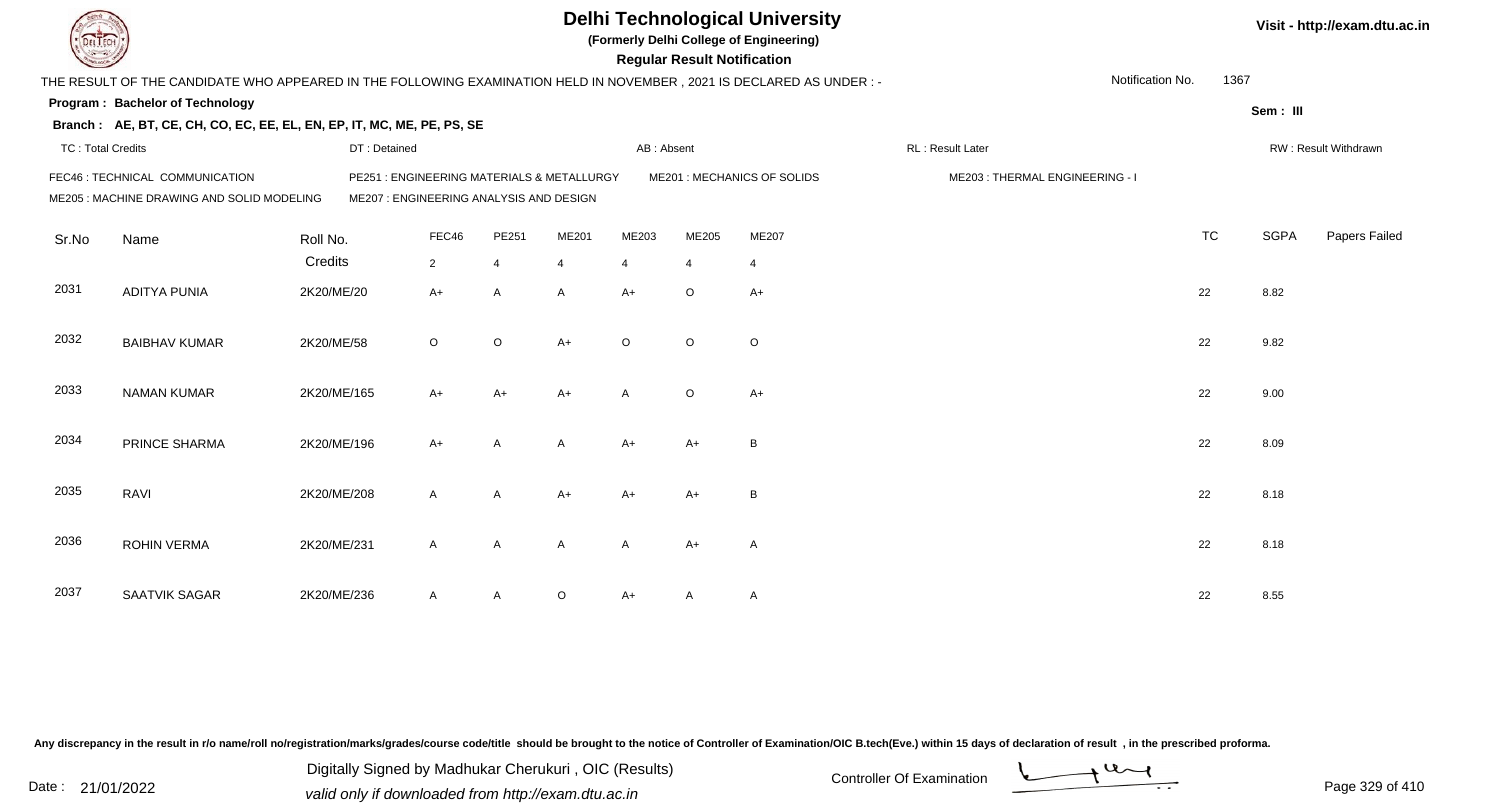|                          |                                                                                                                      |                                                                                      |                |                |       |                | <b>Regular Result Notification</b> | <b>Delhi Technological University</b><br>(Formerly Delhi College of Engineering) |                                |                  |           |             | Visit - http://exam.dtu.ac.in |
|--------------------------|----------------------------------------------------------------------------------------------------------------------|--------------------------------------------------------------------------------------|----------------|----------------|-------|----------------|------------------------------------|----------------------------------------------------------------------------------|--------------------------------|------------------|-----------|-------------|-------------------------------|
|                          | THE RESULT OF THE CANDIDATE WHO APPEARED IN THE FOLLOWING EXAMINATION HELD IN NOVEMBER, 2021 IS DECLARED AS UNDER :- |                                                                                      |                |                |       |                |                                    |                                                                                  |                                | Notification No. | 1367      |             |                               |
|                          | <b>Program: Bachelor of Technology</b>                                                                               |                                                                                      |                |                |       |                |                                    |                                                                                  |                                |                  |           | Sem: III    |                               |
|                          | Branch: AE, BT, CE, CH, CO, EC, EE, EL, EN, EP, IT, MC, ME, PE, PS, SE                                               |                                                                                      |                |                |       |                |                                    |                                                                                  |                                |                  |           |             |                               |
| <b>TC: Total Credits</b> |                                                                                                                      | DT: Detained                                                                         |                |                |       | AB: Absent     |                                    |                                                                                  | RL : Result Later              |                  |           |             | RW: Result Withdrawn          |
|                          | FEC47 : VALUE DRIVEN LEADERSHIP<br>ME205: MACHINE DRAWING AND SOLID MODELING                                         | PE251: ENGINEERING MATERIALS & METALLURGY<br>ME207 : ENGINEERING ANALYSIS AND DESIGN |                |                |       |                |                                    | ME201 : MECHANICS OF SOLIDS                                                      | ME203: THERMAL ENGINEERING - I |                  |           |             |                               |
| Sr.No                    | Name                                                                                                                 | Roll No.                                                                             | FEC47          | PE251          | ME201 | ME203          | ME205                              | ME207                                                                            |                                |                  | <b>TC</b> | <b>SGPA</b> | Papers Failed                 |
|                          |                                                                                                                      | Credits                                                                              | $\overline{2}$ | $\overline{4}$ | 4     | $\overline{4}$ | $\overline{4}$                     | $\overline{4}$                                                                   |                                |                  |           |             |                               |
| 2038                     | <b>ANANAY JOSHI</b>                                                                                                  | 2K20/ME/29                                                                           | A+             | $A+$           | A     | $A+$           | $A+$                               | $A+$                                                                             |                                |                  | 22        | 8.82        |                               |
| 2039                     | <b>HARSHIT SHARMA</b>                                                                                                | 2K20/ME/111                                                                          | $\circ$        | $A+$           | $B+$  | $A+$           | $A+$                               | $A+$                                                                             |                                |                  | 22        | 8.73        |                               |
| 2040                     | <b>KUNAL SINGH</b>                                                                                                   | 2K20/ME/135                                                                          | $\circ$        | $B+$           | $B+$  | $A+$           | $\mathsf{A}$                       | $\overline{A}$                                                                   |                                |                  | 22        | 8.00        |                               |
| 2041                     | <b>NIMIT KHURANA</b>                                                                                                 | 2K20/ME/177                                                                          | A+             | $A+$           | $A+$  | $A+$           | $\circ$                            | $\overline{A}$                                                                   |                                |                  | 22        | 9.00        |                               |
| 2042                     | <b>VAIBHAV BIRLA</b>                                                                                                 | 2K20/ME/293                                                                          | $A+$           | $\overline{A}$ | $A+$  | A              | $A+$                               | B                                                                                |                                |                  | 22        | 8.09        |                               |
| 2043                     | <b>VAIBHAV VERMA</b>                                                                                                 | 2K20/ME/295                                                                          | A+             | $A+$           | A+    | $A+$           | A+                                 | B                                                                                |                                |                  | 22        | 8.45        |                               |

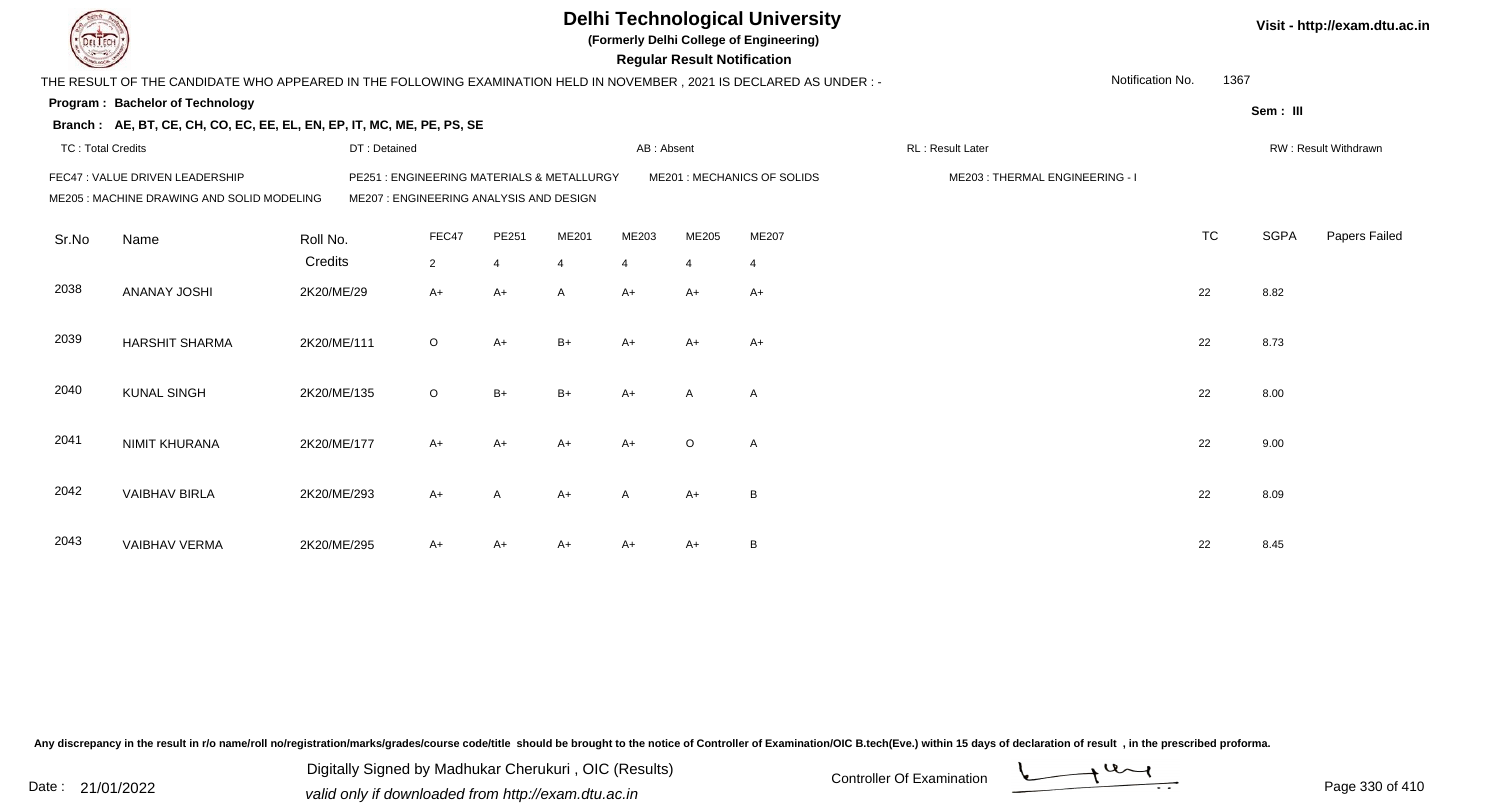|                          |                                                                                                                     |              |                                                                                      |                |         |                | <b>Regular Result Notification</b> | <b>Delhi Technological University</b><br>(Formerly Delhi College of Engineering) |                                |                  |             | Visit - http://exam.dtu.ac.in |
|--------------------------|---------------------------------------------------------------------------------------------------------------------|--------------|--------------------------------------------------------------------------------------|----------------|---------|----------------|------------------------------------|----------------------------------------------------------------------------------|--------------------------------|------------------|-------------|-------------------------------|
|                          | THE RESULT OF THE CANDIDATE WHO APPEARED IN THE FOLLOWING EXAMINATION HELD IN NOVEMBER, 2021 IS DECLARED AS UNDER:- |              |                                                                                      |                |         |                |                                    |                                                                                  |                                | Notification No. | 1367        |                               |
|                          | <b>Program: Bachelor of Technology</b>                                                                              |              |                                                                                      |                |         |                |                                    |                                                                                  |                                |                  | Sem: III    |                               |
|                          | Branch: AE, BT, CE, CH, CO, EC, EE, EL, EN, EP, IT, MC, ME, PE, PS, SE                                              |              |                                                                                      |                |         |                |                                    |                                                                                  |                                |                  |             |                               |
| <b>TC: Total Credits</b> |                                                                                                                     | DT: Detained |                                                                                      |                |         | AB: Absent     |                                    |                                                                                  | RL: Result Later               |                  |             | RW: Result Withdrawn          |
|                          | FEC48 : INTRODUCTION TO BIOLOGICAL SCIENCE<br>ME205 : MACHINE DRAWING AND SOLID MODELING                            |              | PE251: ENGINEERING MATERIALS & METALLURGY<br>ME207 : ENGINEERING ANALYSIS AND DESIGN |                |         |                |                                    | ME201: MECHANICS OF SOLIDS                                                       | ME203: THERMAL ENGINEERING - I |                  |             |                               |
| Sr.No                    | Name                                                                                                                | Roll No.     | FEC48                                                                                | PE251          | ME201   | ME203          | ME205                              | ME207                                                                            |                                | <b>TC</b>        | <b>SGPA</b> | Papers Failed                 |
|                          |                                                                                                                     | Credits      | $\overline{2}$                                                                       | $\overline{4}$ | 4       | $\overline{4}$ | $\overline{4}$                     | $\overline{4}$                                                                   |                                |                  |             |                               |
| 2044                     | AASHU GUPTA                                                                                                         | 2K20/ME/04   | $\circ$                                                                              | $\circ$        | $\circ$ | $\circ$        | $A+$                               | $A+$                                                                             |                                | 22               | 9.64        |                               |
| 2045                     | ABHISHEK JHA                                                                                                        | 2K20/ME/12   | $\circ$                                                                              | $\circ$        | $A+$    | $\mathsf{A}$   | $A+$                               | $\circ$                                                                          |                                | 22               | 9.27        |                               |
| 2046                     | <b>DEVANSH</b>                                                                                                      | 2K20/ME/78   | $\circ$                                                                              | $\mathsf{A}$   | $A+$    | $\mathsf{A}$   | ${\bf C}$                          | $A+$                                                                             |                                | 22               | 8.00        |                               |
| 2047                     | <b>KUNAL GOEL</b>                                                                                                   | 2K20/ME/129  | $A+$                                                                                 | A              | B       | B              | C                                  | B                                                                                |                                | 22               | 6.45        |                               |
| 2048                     | ROHAN CHOPRA                                                                                                        | 2K20/ME/223  | A+                                                                                   | A+             | A+      | A+             |                                    | $A+$                                                                             |                                | 22               | 8.82        |                               |

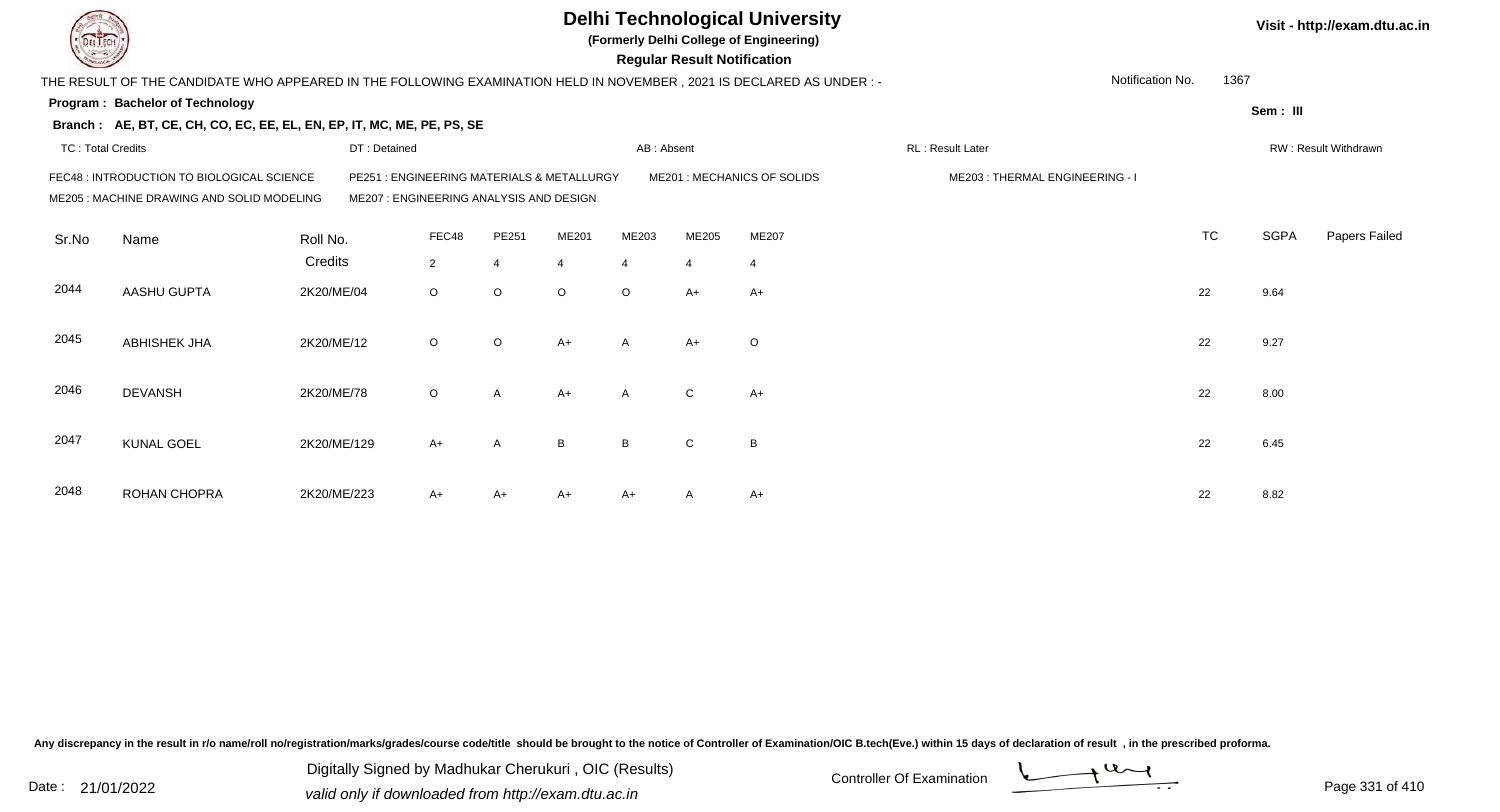|                                                                                                                                                                                                                                                     |                                                                                                                        |              |                |                  |         |                | <b>Regular Result Notification</b> | <b>Delhi Technological University</b><br>(Formerly Delhi College of Engineering) |                  |           |             | Visit - http://exam.dtu.ac.in |
|-----------------------------------------------------------------------------------------------------------------------------------------------------------------------------------------------------------------------------------------------------|------------------------------------------------------------------------------------------------------------------------|--------------|----------------|------------------|---------|----------------|------------------------------------|----------------------------------------------------------------------------------|------------------|-----------|-------------|-------------------------------|
|                                                                                                                                                                                                                                                     | THE RESULT OF THE CANDIDATE WHO APPEARED IN THE FOLLOWING EXAMINATION HELD IN NOVEMBER , 2021 IS DECLARED AS UNDER : - |              |                |                  |         |                |                                    |                                                                                  | Notification No. | 1367      |             |                               |
|                                                                                                                                                                                                                                                     | Program: Bachelor of Technology                                                                                        |              |                |                  |         |                |                                    |                                                                                  |                  |           | Sem: III    |                               |
|                                                                                                                                                                                                                                                     | Branch: AE, BT, CE, CH, CO, EC, EE, EL, EN, EP, IT, MC, ME, PE, PS, SE                                                 |              |                |                  |         |                |                                    |                                                                                  |                  |           |             |                               |
| <b>TC: Total Credits</b>                                                                                                                                                                                                                            |                                                                                                                        | DT: Detained |                |                  |         | AB: Absent     |                                    |                                                                                  | RL: Result Later |           |             | RW: Result Withdrawn          |
| : ENGINEERING MATERIALS & METALLURGY<br>ME201 : MECHANICS OF SOLIDS<br>ME203: THERMAL ENGINEERING - I<br>FEC52: Extension and Outreach Activities<br>PE251<br>ME205 : MACHINE DRAWING AND SOLID MODELING<br>ME207 : ENGINEERING ANALYSIS AND DESIGN |                                                                                                                        |              |                |                  |         |                |                                    |                                                                                  |                  |           |             |                               |
| Sr.No                                                                                                                                                                                                                                               | Name                                                                                                                   | Roll No.     | FEC52          | PE251            | ME201   | ME203          | ME205                              | <b>ME207</b>                                                                     |                  | <b>TC</b> | <b>SGPA</b> | Papers Failed                 |
|                                                                                                                                                                                                                                                     |                                                                                                                        | Credits      | $\overline{2}$ | $\boldsymbol{4}$ | 4       | $\overline{4}$ | $\overline{4}$                     | -4                                                                               |                  |           |             |                               |
| 2049                                                                                                                                                                                                                                                | <b>ADITYA NARERA</b>                                                                                                   | 2K20/ME/18   | $A+$           | $\overline{A}$   | $\circ$ | $A+$           | $\circ$                            | $\mathsf{A}$                                                                     |                  | 22        | 9.00        |                               |
| 2050                                                                                                                                                                                                                                                | <b>CHANDER MOHAN</b><br>AGGARWAL                                                                                       | 2K20/ME/66   | $\circ$        | $A+$             | $A+$    | $A+$           | $B+$                               | $\overline{A}$                                                                   |                  | 22        | 8.55        |                               |
| 2051                                                                                                                                                                                                                                                | <b>KESHAV GIRI</b>                                                                                                     | 2K20/ME/122  | A+             | A                | A+      | $A+$           | A                                  | $A+$                                                                             |                  | 22        | 8.64        |                               |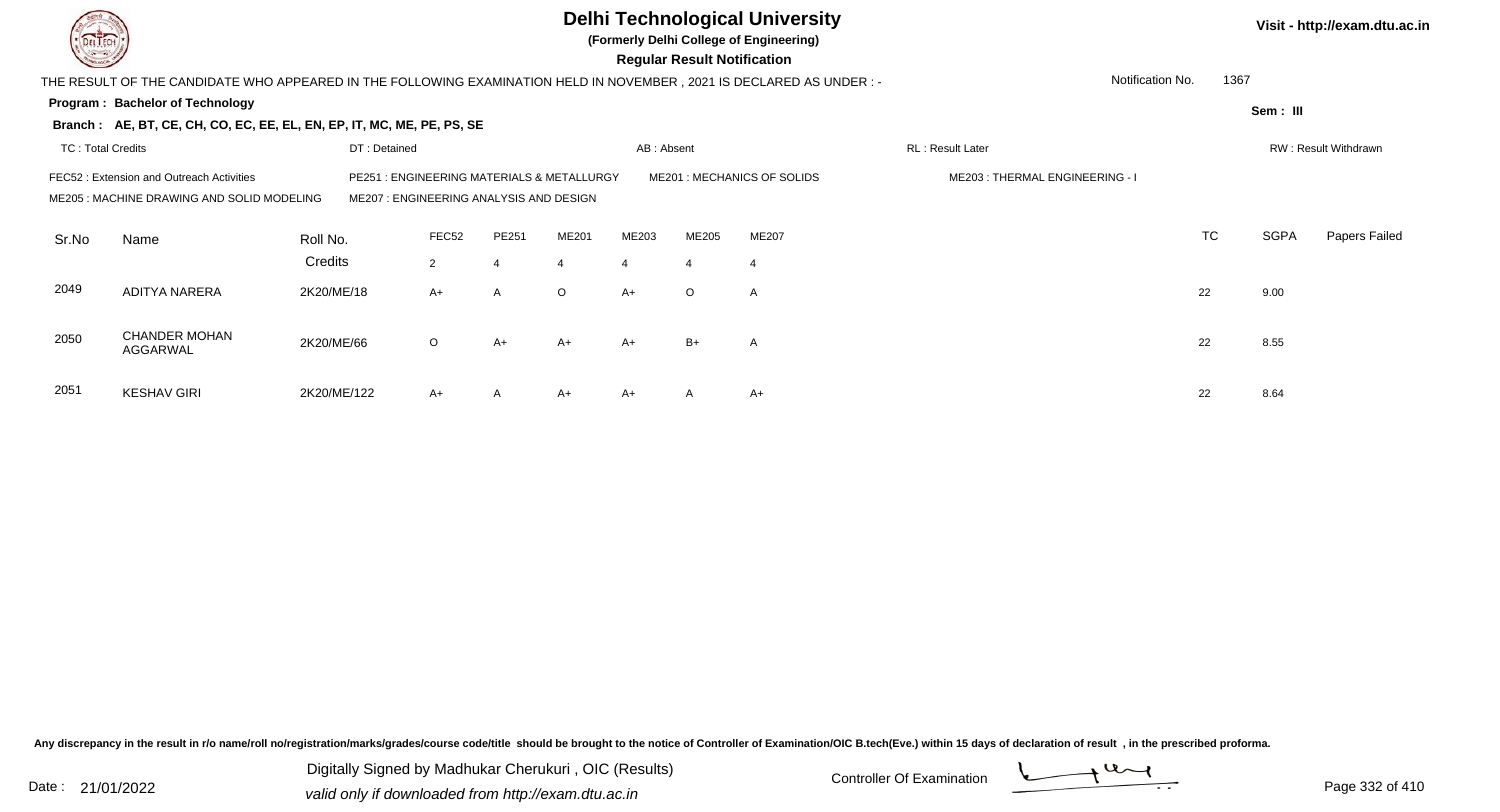|                          |                                                                                                                       |              |                                                                                       |                |              |                | <b>Regular Result Notification</b> | <b>Delhi Technological University</b><br>(Formerly Delhi College of Engineering) |                                |                  |           |             | Visit - http://exam.dtu.ac.in |
|--------------------------|-----------------------------------------------------------------------------------------------------------------------|--------------|---------------------------------------------------------------------------------------|----------------|--------------|----------------|------------------------------------|----------------------------------------------------------------------------------|--------------------------------|------------------|-----------|-------------|-------------------------------|
|                          | THE RESULT OF THE CANDIDATE WHO APPEARED IN THE FOLLOWING EXAMINATION HELD IN NOVEMBER , 2021 IS DECLARED AS UNDER :- |              |                                                                                       |                |              |                |                                    |                                                                                  |                                | Notification No. | 1367      |             |                               |
|                          | Program: Bachelor of Technology                                                                                       |              |                                                                                       |                |              |                |                                    |                                                                                  |                                |                  |           | Sem: III    |                               |
|                          | Branch: AE, BT, CE, CH, CO, EC, EE, EL, EN, EP, IT, MC, ME, PE, PS, SE                                                |              |                                                                                       |                |              |                |                                    |                                                                                  |                                |                  |           |             |                               |
| <b>TC: Total Credits</b> |                                                                                                                       | DT: Detained |                                                                                       |                |              | AB: Absent     |                                    |                                                                                  | RL: Result Later               |                  |           |             | RW: Result Withdrawn          |
|                          | FEC54 : Negotiation and Leadership<br>ME205 : MACHINE DRAWING AND SOLID MODELING                                      |              | PE251 : ENGINEERING MATERIALS & METALLURGY<br>ME207 : ENGINEERING ANALYSIS AND DESIGN |                |              |                |                                    | ME201 : MECHANICS OF SOLIDS                                                      | ME203: THERMAL ENGINEERING - I |                  |           |             |                               |
| Sr.No                    | Name                                                                                                                  | Roll No.     | FEC54                                                                                 | PE251          | ME201        | ME203          | ME205                              | ME207                                                                            |                                |                  | <b>TC</b> | <b>SGPA</b> | Papers Failed                 |
|                          |                                                                                                                       | Credits      | $\overline{2}$                                                                        | $\overline{4}$ | 4            | $\overline{4}$ | $\overline{4}$                     | $\overline{4}$                                                                   |                                |                  |           |             |                               |
| 2052                     | NAMAN SABHARWAL                                                                                                       | 2K20/ME/167  | $A+$                                                                                  | $A+$           | $A+$         | A              | $\circ$                            | $A+$                                                                             |                                |                  | 22        | 9.00        |                               |
| 2053                     | <b>NAMAN TANWAR</b>                                                                                                   | 2K20/ME/168  | $\circ$                                                                               | $A+$           | $\circ$      | $A+$           | $A+$                               | $A+$                                                                             |                                |                  | 22        | 9.27        |                               |
| 2054                     | NASSURDINE HASSANE                                                                                                    | 2K20/ME/169  | B                                                                                     | $A+$           | $\mathsf{A}$ | $B+$           | $B+$                               | $A+$                                                                             |                                |                  | 22        | 7.82        |                               |
| 2055                     | <b>NAZEEM</b>                                                                                                         | 2K20/ME/173  | $\mathsf{A}$                                                                          | $A+$           | $\circ$      | A              | $\circ$                            | $A+$                                                                             |                                |                  | 22        | 9.09        |                               |
| 2056                     | <b>NIMISH</b>                                                                                                         | 2K20/ME/175  | $\circ$                                                                               | $\circ$        | $\circ$      | A              | $\circ$                            | $A+$                                                                             |                                |                  | 22        | 9.45        |                               |
| 2057                     | PRATYASHU SHEKHAR                                                                                                     | 2K20/ME/192  | A+                                                                                    | $A+$           | $A+$         | $\circ$        | $A+$                               | $B+$                                                                             |                                |                  | 22        | 8.82        |                               |
| 2058                     | PROJIT SANA                                                                                                           | 2K20/ME/202  | $\circ$                                                                               | $\circ$        | A+           | $\circ$        | A+                                 | B                                                                                |                                |                  | 22        | 8.91        |                               |
| 2059                     | RISHI RAJ THAKUR                                                                                                      | 2K20/ME/216  | $\circ$                                                                               | $A+$           | A+           | $\circ$        | A+                                 | $A+$                                                                             |                                |                  | 22        | 9.27        |                               |
| 2060                     | RUDANSH SINGH                                                                                                         | 2K20/ME/233  | A+                                                                                    | $A+$           | A+           | A+             | A                                  | $\mathsf{A}$                                                                     |                                |                  | 22        | 8.64        |                               |
|                          |                                                                                                                       |              |                                                                                       |                |              |                |                                    |                                                                                  |                                |                  |           |             |                               |

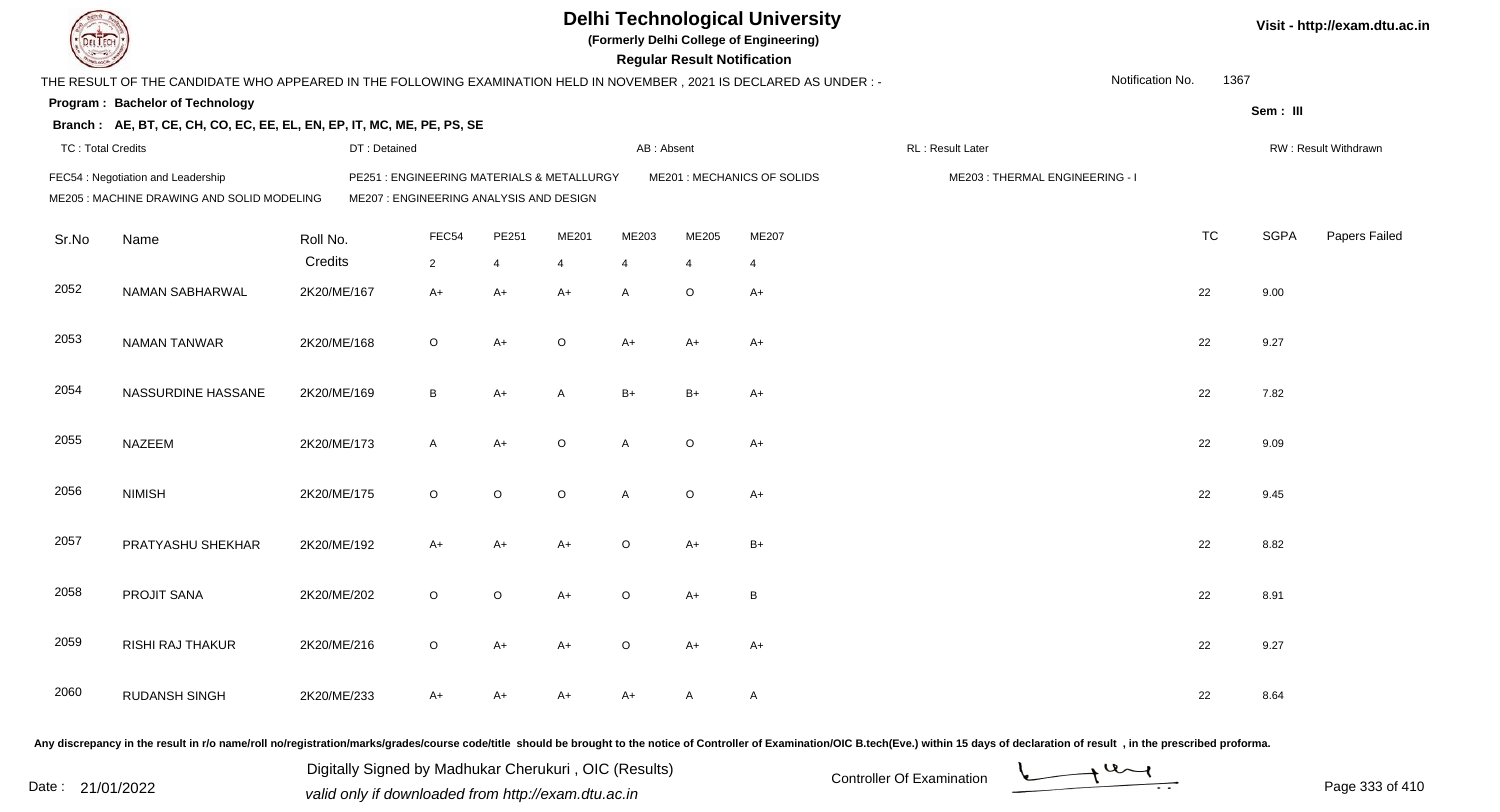|                          |                                                                                                                        |              |                                                                                 |                |                |                | <b>Regular Result Notification</b> | <b>Delhi Technological University</b><br>(Formerly Delhi College of Engineering) |                                |                  |           |             | Visit - http://exam.dtu.ac.in |
|--------------------------|------------------------------------------------------------------------------------------------------------------------|--------------|---------------------------------------------------------------------------------|----------------|----------------|----------------|------------------------------------|----------------------------------------------------------------------------------|--------------------------------|------------------|-----------|-------------|-------------------------------|
|                          | THE RESULT OF THE CANDIDATE WHO APPEARED IN THE FOLLOWING EXAMINATION HELD IN NOVEMBER , 2021 IS DECLARED AS UNDER : - |              |                                                                                 |                |                |                |                                    |                                                                                  |                                | Notification No. | 1367      |             |                               |
|                          | <b>Program: Bachelor of Technology</b>                                                                                 |              |                                                                                 |                |                |                |                                    |                                                                                  |                                |                  |           | Sem: III    |                               |
|                          | Branch: AE, BT, CE, CH, CO, EC, EE, EL, EN, EP, IT, MC, ME, PE, PS, SE                                                 |              |                                                                                 |                |                |                |                                    |                                                                                  |                                |                  |           |             |                               |
| <b>TC: Total Credits</b> |                                                                                                                        | DT: Detained |                                                                                 |                |                | AB: Absent     |                                    |                                                                                  | RL: Result Later               |                  |           |             | RW: Result Withdrawn          |
|                          | FEC54 : Negotiation and Leadership<br>ME205: MACHINE DRAWING AND SOLID MODELING                                        | PE251        | : ENGINEERING MATERIALS & METALLURGY<br>ME207 : ENGINEERING ANALYSIS AND DESIGN |                |                |                |                                    | ME201: MECHANICS OF SOLIDS                                                       | ME203: THERMAL ENGINEERING - I |                  |           |             |                               |
| Sr.No                    | Name                                                                                                                   | Roll No.     | FEC54                                                                           | PE251          | ME201          | ME203          | ME205                              | ME207                                                                            |                                |                  | <b>TC</b> | <b>SGPA</b> | Papers Failed                 |
|                          |                                                                                                                        | Credits      | $\overline{2}$                                                                  | $\overline{4}$ | $\overline{4}$ | $\overline{4}$ | $\overline{4}$                     | $\overline{4}$                                                                   |                                |                  |           |             |                               |
| 2061                     | <b>RUSHIL GOEL</b>                                                                                                     | 2K20/ME/235  | $\circ$                                                                         | $A+$           | $A+$           | $\circ$        | $A+$                               | $A+$                                                                             |                                |                  | 22        | 9.27        |                               |
| 2062                     | <b>SAUGAT MOHANTY</b>                                                                                                  | 2K20/ME/252  | $\circ$                                                                         | $A+$           | $A+$           | $A+$           | $\circ$                            | $\overline{A}$                                                                   |                                |                  | 22        | 9.09        |                               |
| 2063                     | SHOURYA VASHISTHA                                                                                                      | 2K20/ME/261  | $\circ$                                                                         | $\circ$        | $A+$           | $\mathsf{A}$   | $\circ$                            | $A+$                                                                             |                                |                  | 22        | 9.27        |                               |
| 2064                     | SIDDHARTH SAHU                                                                                                         | 2K20/ME/271  | $\circ$                                                                         | $A+$           | $A+$           | $\Omega$       | $\circ$                            | B                                                                                |                                |                  | 22        | 8.91        |                               |
| 2065                     | <b>VINIT TANWAR</b>                                                                                                    | 2K20/ME/301  | A+                                                                              | A              | $A+$           |                | A+                                 | B                                                                                |                                |                  | 22        | 8.09        |                               |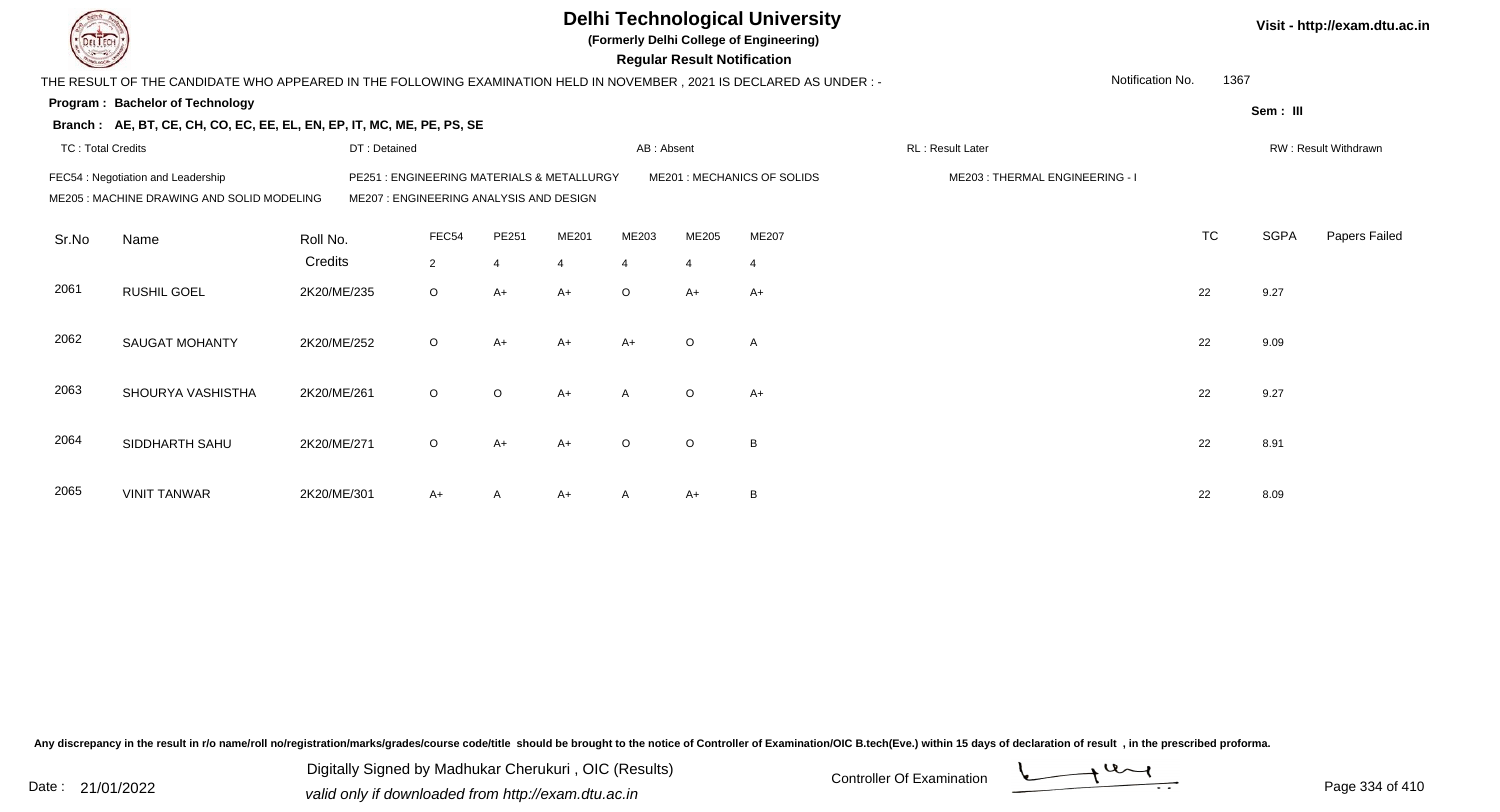|                          |                                                                                                                                         |                                         |                |       |         |              | <b>Regular Result Notification</b> | <b>Delhi Technological University</b><br>(Formerly Delhi College of Engineering) |                                |                  |           |             | Visit - http://exam.dtu.ac.in |
|--------------------------|-----------------------------------------------------------------------------------------------------------------------------------------|-----------------------------------------|----------------|-------|---------|--------------|------------------------------------|----------------------------------------------------------------------------------|--------------------------------|------------------|-----------|-------------|-------------------------------|
|                          | THE RESULT OF THE CANDIDATE WHO APPEARED IN THE FOLLOWING EXAMINATION HELD IN NOVEMBER , 2021 IS DECLARED AS UNDER : -                  |                                         |                |       |         |              |                                    |                                                                                  |                                | Notification No. | 1367      |             |                               |
|                          | Program: Bachelor of Technology<br>Branch: AE, BT, CE, CH, CO, EC, EE, EL, EN, EP, IT, MC, ME, PE, PS, SE                               |                                         |                |       |         |              |                                    |                                                                                  |                                |                  |           | Sem: III    |                               |
| <b>TC: Total Credits</b> |                                                                                                                                         | DT: Detained                            |                |       |         | AB: Absent   |                                    |                                                                                  | RL: Result Later               |                  |           |             | RW: Result Withdrawn          |
| <b>HARMONY</b>           | FEC56 : UNIVERSAL HUMAN VALUES : UNDERSTANDING PE251 : ENGINEERING MATERIALS & METALLURGY<br>ME205 : MACHINE DRAWING AND SOLID MODELING | ME207 : ENGINEERING ANALYSIS AND DESIGN |                |       |         |              |                                    | ME201 : MECHANICS OF SOLIDS                                                      | ME203: THERMAL ENGINEERING - I |                  |           |             |                               |
| Sr.No                    | Name                                                                                                                                    | Roll No.                                | FEC56          | PE251 | ME201   | ME203        | ME205                              | ME207                                                                            |                                |                  | <b>TC</b> | <b>SGPA</b> | Papers Failed                 |
|                          |                                                                                                                                         | Credits                                 | $\overline{2}$ | 4     | 4       | 4            | -4                                 | -4                                                                               |                                |                  |           |             |                               |
| 2066                     | AKSHUN SHARMA                                                                                                                           | 2K20/ME/26                              | O              | A+    | A+      | $A+$         | $A+$                               | $A+$                                                                             |                                |                  | 22        | 9.09        |                               |
| 2067                     | <b>AMAN MISHRA</b>                                                                                                                      | 2K20/ME/27                              | O              | A+    | A+      | $A+$         | $\circ$                            | $\circ$                                                                          |                                |                  | 22        | 9.45        |                               |
| 2068                     | <b>GOVIND</b>                                                                                                                           | 2K20/ME/99                              | $A+$           | B+    | B+      | A            | $B+$                               | C                                                                                |                                |                  | 22        | 7.00        |                               |
| 2069                     | <b>GUNRAJ SINGH</b>                                                                                                                     | 2K20/ME/100                             | $A+$           | A+    | $\circ$ | $\circ$      | $\circ$                            | $\circ$                                                                          |                                |                  | 22        | 9.73        |                               |
| 2070                     | <b>HARSH JAIN</b>                                                                                                                       | 2K20/ME/106                             | O              | A     | $B+$    | A+           | $A+$                               | $\mathsf{A}$                                                                     |                                |                  | 22        | 8.36        |                               |
| 2071                     | <b>KRISHANG GUPTA</b>                                                                                                                   | 2K20/ME/126                             | $\circ$        | O     | $\circ$ | $A+$         | $\circ$                            | $\circ$                                                                          |                                |                  | 22        | 9.82        |                               |
| 2072                     | <b>MOHD SHAHEER</b>                                                                                                                     | 2K20/ME/155                             | O              | Α     | A+      | A+           | A+                                 | A                                                                                |                                |                  | 22        | 8.73        |                               |
| 2073                     | VISHESH KUNDU                                                                                                                           | 2K20/ME/306                             | $A+$           | A+    | A       | $\mathsf{A}$ | $A+$                               | B                                                                                |                                |                  | 22        | 8.09        |                               |
| 2074                     | YASHWANT RAJ                                                                                                                            | 2K20/ME/313                             | O              | A+    | A+      | A+           | $\circ$                            | B                                                                                |                                |                  | 22        | 8.73        |                               |
|                          |                                                                                                                                         |                                         |                |       |         |              |                                    |                                                                                  |                                |                  |           |             |                               |

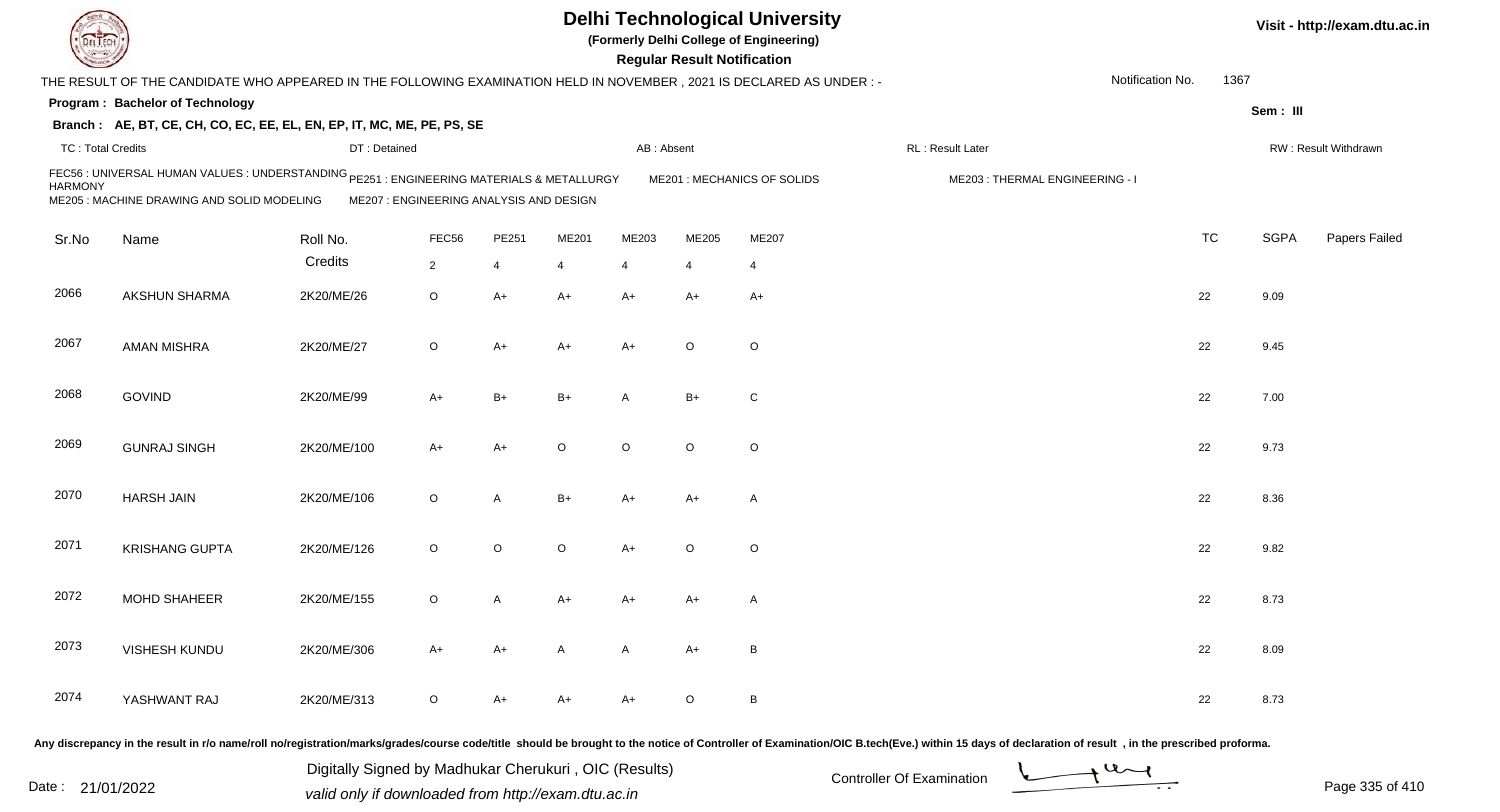| DEL TECH<br><b>Cornell</b>                                                                                           |                                                                                                                                                                                                                                                                                               |       |       |       |                | <b>Regular Result Notification</b> | <b>Delhi Technological University</b><br>(Formerly Delhi College of Engineering) |                         |                  |             | Visit - http://exam.dtu.ac.in |  |  |
|----------------------------------------------------------------------------------------------------------------------|-----------------------------------------------------------------------------------------------------------------------------------------------------------------------------------------------------------------------------------------------------------------------------------------------|-------|-------|-------|----------------|------------------------------------|----------------------------------------------------------------------------------|-------------------------|------------------|-------------|-------------------------------|--|--|
| THE RESULT OF THE CANDIDATE WHO APPEARED IN THE FOLLOWING EXAMINATION HELD IN NOVEMBER, 2021 IS DECLARED AS UNDER :- |                                                                                                                                                                                                                                                                                               |       |       |       |                |                                    |                                                                                  |                         | Notification No. | 1367        |                               |  |  |
| Program: Bachelor of Technology<br>Branch: AE, BT, CE, CH, CO, EC, EE, EL, EN, EP, IT, MC, ME, PE, PS, SE            |                                                                                                                                                                                                                                                                                               |       |       |       |                |                                    |                                                                                  |                         |                  | Sem: III    |                               |  |  |
| <b>TC: Total Credits</b>                                                                                             |                                                                                                                                                                                                                                                                                               |       |       |       |                |                                    |                                                                                  | <b>RL: Result Later</b> |                  |             | RW: Result Withdrawn          |  |  |
| <b>HARMONY</b>                                                                                                       | DT: Detained<br>AB: Absent<br>FEC56 : UNIVERSAL HUMAN VALUES : UNDERSTANDING <sub>PE251</sub><br>: ENGINEERING MATERIALS & METALLURGY<br>ME201 : MECHANICS OF SOLIDS<br>ME203: THERMAL ENGINEERING - I<br>ME205: MACHINE DRAWING AND SOLID MODELING<br>ME207: ENGINEERING ANALYSIS AND DESIGN |       |       |       |                |                                    |                                                                                  |                         |                  |             |                               |  |  |
| Sr.No<br>Name                                                                                                        | Roll No.                                                                                                                                                                                                                                                                                      | FEC56 | PE251 | ME201 | ME203          | <b>ME205</b>                       | ME207                                                                            |                         | <b>TC</b>        | <b>SGPA</b> | Papers Failed                 |  |  |
|                                                                                                                      | Credits                                                                                                                                                                                                                                                                                       | 2     |       |       | $\overline{4}$ | -4                                 | -4                                                                               |                         |                  |             |                               |  |  |
|                                                                                                                      |                                                                                                                                                                                                                                                                                               | O     | A+    | A+    | $A+$           | $\circ$                            | B                                                                                |                         | 22               | 8.73        |                               |  |  |

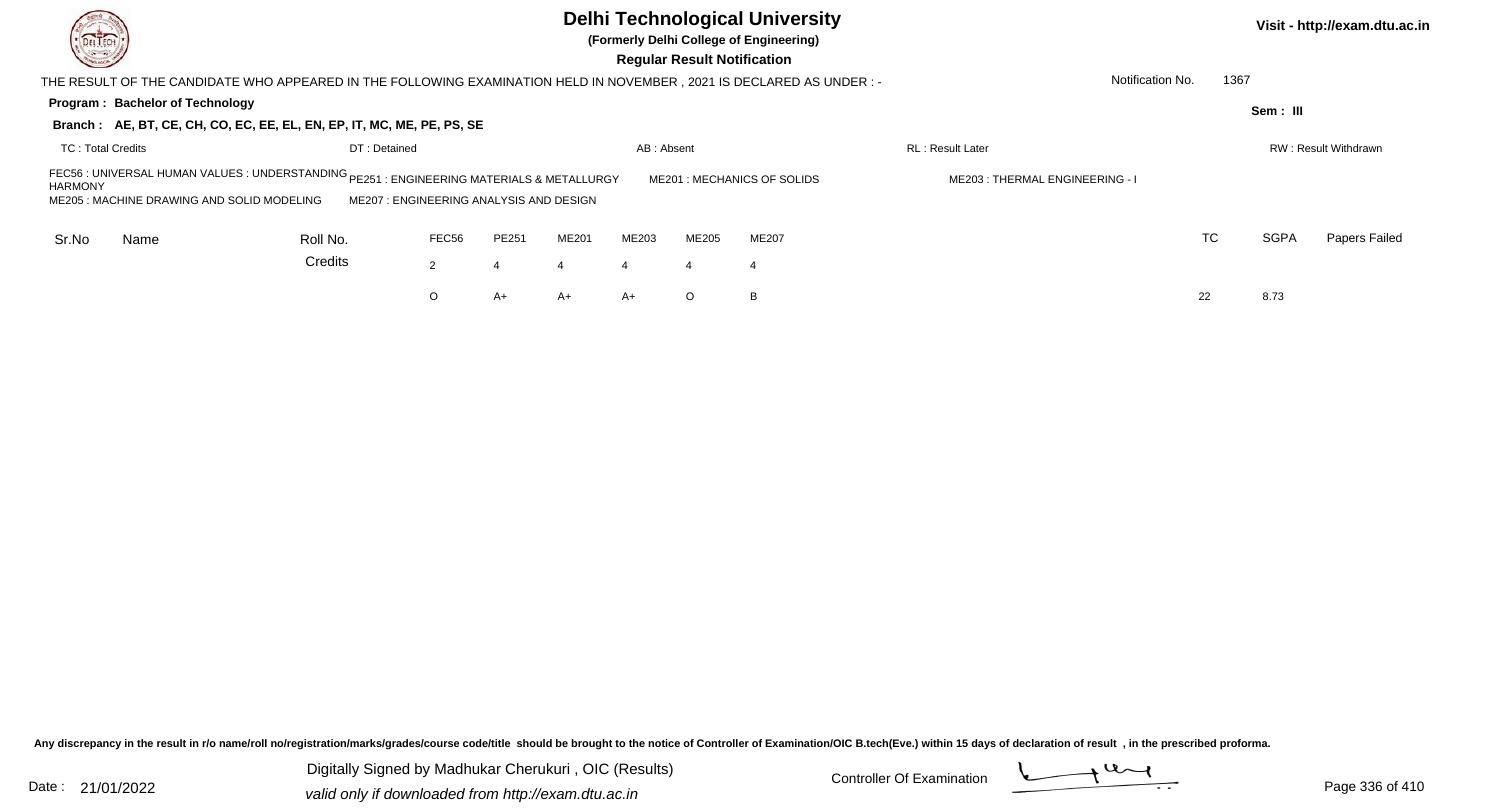| L ECH                    |                                                                                                                        |              |                                                                                       |                         |              |                |                | <b>Delhi Technological University</b><br>(Formerly Delhi College of Engineering)<br><b>Regular Result Notification</b> |                                |                  |           |             | Visit - http://exam.dtu.ac.in |
|--------------------------|------------------------------------------------------------------------------------------------------------------------|--------------|---------------------------------------------------------------------------------------|-------------------------|--------------|----------------|----------------|------------------------------------------------------------------------------------------------------------------------|--------------------------------|------------------|-----------|-------------|-------------------------------|
|                          | THE RESULT OF THE CANDIDATE WHO APPEARED IN THE FOLLOWING EXAMINATION HELD IN NOVEMBER , 2021 IS DECLARED AS UNDER : - |              |                                                                                       |                         |              |                |                |                                                                                                                        |                                | Notification No. | 1367      |             |                               |
|                          | Program: Bachelor of Technology                                                                                        |              |                                                                                       |                         |              |                |                |                                                                                                                        |                                |                  |           | Sem: III    |                               |
|                          | Branch: AE, BT, CE, CH, CO, EC, EE, EL, EN, EP, IT, MC, ME, PE, PS, SE                                                 |              |                                                                                       |                         |              |                |                |                                                                                                                        |                                |                  |           |             |                               |
| <b>TC: Total Credits</b> |                                                                                                                        | DT: Detained |                                                                                       |                         |              | AB: Absent     |                |                                                                                                                        | RL : Result Later              |                  |           |             | RW: Result Withdrawn          |
| MANAGEMENT               | FEC57 : LEARDERSHIP MASTERY THROUGH SELF<br>ME205 : MACHINE DRAWING AND SOLID MODELING                                 |              | PE251 : ENGINEERING MATERIALS & METALLURGY<br>ME207 : ENGINEERING ANALYSIS AND DESIGN |                         |              |                |                | ME201 : MECHANICS OF SOLIDS                                                                                            | ME203: THERMAL ENGINEERING - I |                  |           |             |                               |
| Sr.No                    | Name                                                                                                                   | Roll No.     | FEC57                                                                                 | PE251                   | ME201        | ME203          | ME205          | ME207                                                                                                                  |                                |                  | <b>TC</b> | <b>SGPA</b> | Papers Failed                 |
|                          |                                                                                                                        | Credits      | $\overline{2}$                                                                        | $\overline{\mathbf{4}}$ |              | $\overline{4}$ | $\overline{4}$ | $\overline{4}$                                                                                                         |                                |                  |           |             |                               |
| 2075                     | <b>ARKO SARDAR</b>                                                                                                     | 2K20/ME/45   | A+                                                                                    | $A+$                    | A            | $\circ$        | $\circ$        | $A+$                                                                                                                   |                                |                  | 22        | 9.18        |                               |
| 2076                     | <b>ARYAN GUPTA</b>                                                                                                     | 2K20/ME/48   | $A+$                                                                                  | $\circ$                 | $\mathsf{A}$ | $A+$           | $A+$           | $\overline{A}$                                                                                                         |                                |                  | 22        | 8.82        |                               |
| 2077                     | <b>HARSH</b>                                                                                                           | 2K20/ME/103  | A+                                                                                    | A                       | $A+$         | $\circ$        | $\circ$        | $A+$                                                                                                                   |                                |                  | 22        | 9.18        |                               |
| 2078                     | <b>HIMANSHU</b>                                                                                                        | 2K20/ME/112  | $A+$                                                                                  | $A+$                    | $A+$         | $A+$           | $\circ$        | $\circ$                                                                                                                |                                |                  | 22        | 9.36        |                               |
| 2079                     | PARSOON KAPOOR GIRI                                                                                                    | 2K20/ME/183  | A+                                                                                    | $A+$                    | $A+$         | $\mathsf{A}$   | $\circ$        | $\overline{A}$                                                                                                         |                                |                  | 22        | 8.82        |                               |
| 2080                     | <b>RISHI TOMER</b>                                                                                                     | 2K20/ME/217  | $A+$                                                                                  | $A+$                    | $A+$         | A              | $A+$           | $\overline{A}$                                                                                                         |                                |                  | 22        | 8.64        |                               |
| 2081                     | YUVRAJ                                                                                                                 | 2K20/ME/317  | A                                                                                     | A                       | A            | $A+$           | A+             | $\, {\bf B}$                                                                                                           |                                |                  | 22        | 8.00        |                               |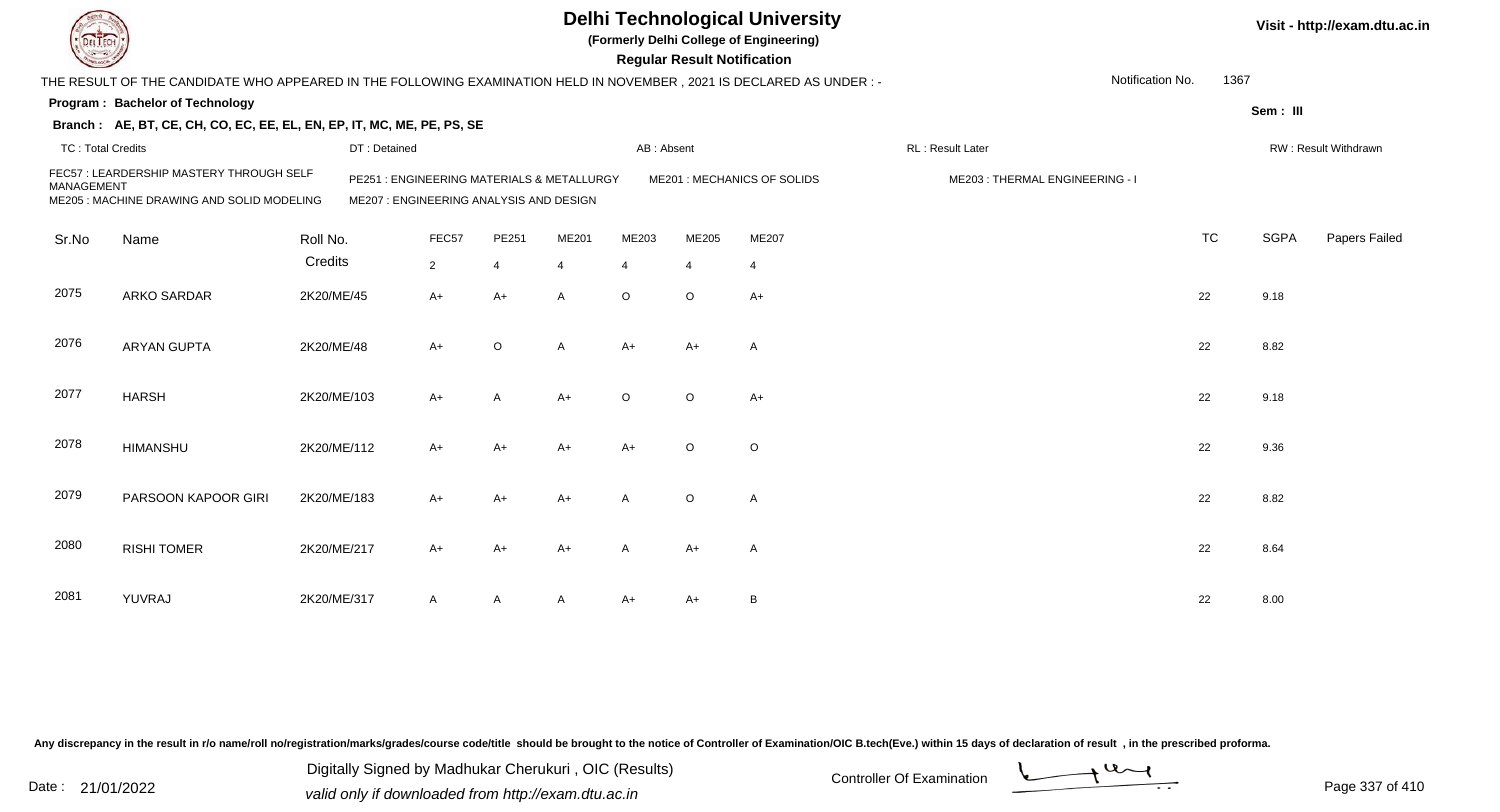|                          |                                                                                                                       |              |                  |                                                                                 |       |                         | <b>Regular Result Notification</b> | <b>Delhi Technological University</b><br>(Formerly Delhi College of Engineering) |                                |                          |             | Visit - http://exam.dtu.ac.in |
|--------------------------|-----------------------------------------------------------------------------------------------------------------------|--------------|------------------|---------------------------------------------------------------------------------|-------|-------------------------|------------------------------------|----------------------------------------------------------------------------------|--------------------------------|--------------------------|-------------|-------------------------------|
|                          | THE RESULT OF THE CANDIDATE WHO APPEARED IN THE FOLLOWING EXAMINATION HELD IN NOVEMBER , 2021 IS DECLARED AS UNDER :- |              |                  |                                                                                 |       |                         |                                    |                                                                                  |                                | Notification No.<br>1367 |             |                               |
|                          | Program: Bachelor of Technology                                                                                       |              |                  |                                                                                 |       |                         |                                    |                                                                                  |                                |                          | Sem : III   |                               |
|                          | Branch: AE, BT, CE, CH, CO, EC, EE, EL, EN, EP, IT, MC, ME, PE, PS, SE                                                |              |                  |                                                                                 |       |                         |                                    |                                                                                  |                                |                          |             |                               |
| <b>TC: Total Credits</b> |                                                                                                                       | DT: Detained |                  | <b>RL: Result Later</b>                                                         |       |                         | RW: Result Withdrawn               |                                                                                  |                                |                          |             |                               |
| FEC5 : NCC               | ME205: MACHINE DRAWING AND SOLID MODELING                                                                             | PE251        |                  | : ENGINEERING MATERIALS & METALLURGY<br>ME207 : ENGINEERING ANALYSIS AND DESIGN |       |                         |                                    | ME201 : MECHANICS OF SOLIDS                                                      | ME203: THERMAL ENGINEERING - I |                          |             |                               |
| Sr.No                    | Name                                                                                                                  | Roll No.     | FEC <sub>5</sub> | PE251                                                                           | ME201 | ME203                   | ME205                              | <b>ME207</b>                                                                     |                                | <b>TC</b>                | <b>SGPA</b> | Papers Failed                 |
|                          |                                                                                                                       | Credits      | $\overline{2}$   | $\boldsymbol{4}$                                                                | 4     | $\overline{\mathbf{4}}$ | $\overline{4}$                     | $\overline{4}$                                                                   |                                |                          |             |                               |
| 2082                     | <b>BRIJAN KUMAR</b>                                                                                                   | 2K20/ME/64   | $A+$             | $A+$                                                                            | $A+$  | $\mathsf{A}$            | $\mathsf{C}$                       | $A+$                                                                             |                                | 22                       | 8.09        |                               |
| 2083                     | PREM KUMAR                                                                                                            | 2K20/ME/194  | $A+$             | $A+$                                                                            | $A+$  | A                       | A+                                 | B                                                                                |                                | 22                       | 8.27        |                               |
| 2084                     | <b>SUCHIT</b>                                                                                                         | 2K20/ME/281  | A+               | A+                                                                              | A+    | $A+$                    | $\circ$                            | B                                                                                |                                | 22                       | 8.64        |                               |

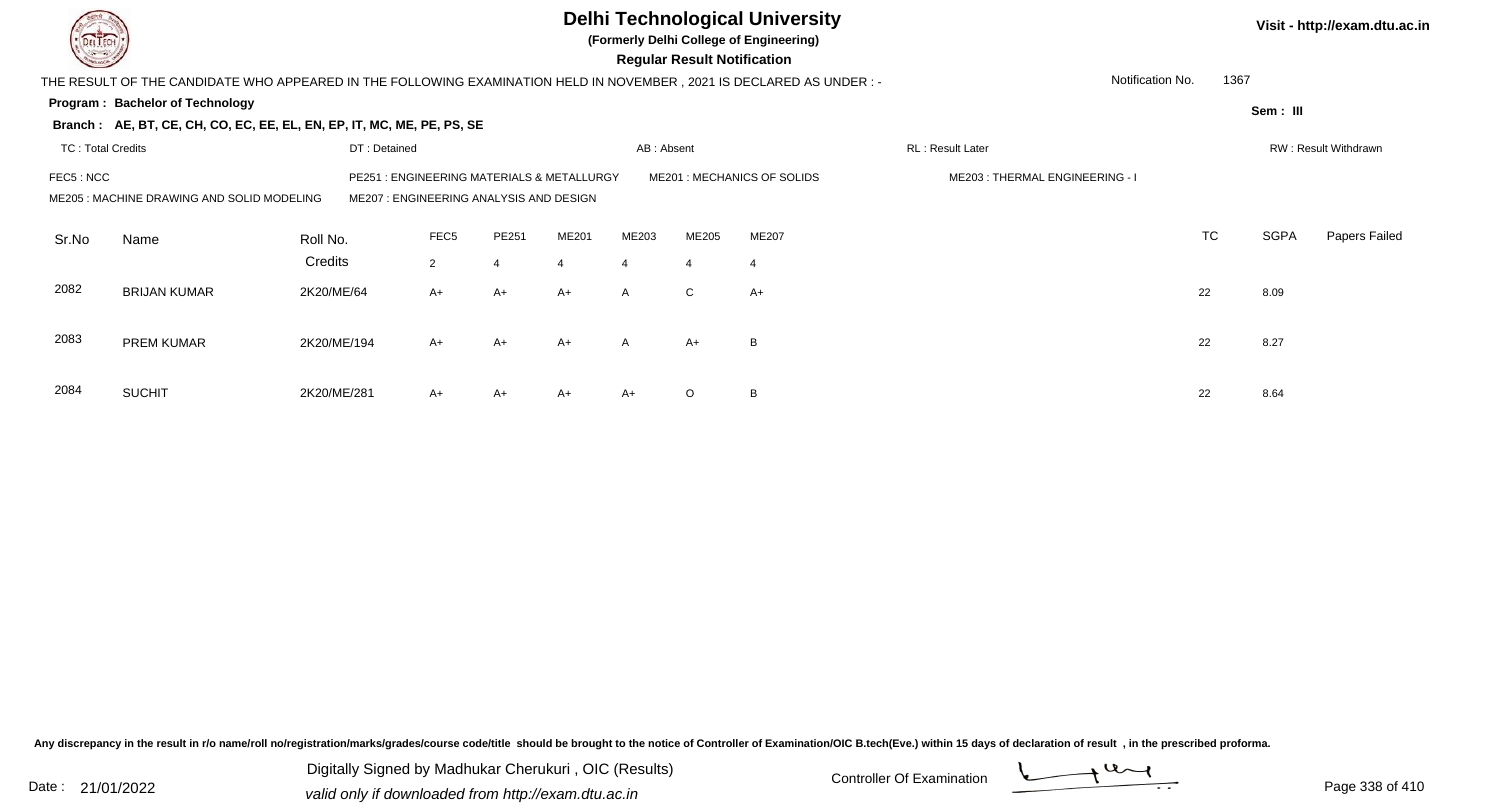|                          |                                                                                                                                       |              |                                         |                |                |            | <b>Regular Result Notification</b> | <b>Delhi Technological University</b><br>(Formerly Delhi College of Engineering) |                                |                  |              |             | Visit - http://exam.dtu.ac.in            |
|--------------------------|---------------------------------------------------------------------------------------------------------------------------------------|--------------|-----------------------------------------|----------------|----------------|------------|------------------------------------|----------------------------------------------------------------------------------|--------------------------------|------------------|--------------|-------------|------------------------------------------|
|                          | THE RESULT OF THE CANDIDATE WHO APPEARED IN THE FOLLOWING EXAMINATION HELD IN NOVEMBER, 2021 IS DECLARED AS UNDER :-                  |              |                                         |                |                |            |                                    |                                                                                  |                                | Notification No. | 1367         |             |                                          |
|                          | <b>Program: Bachelor of Technology</b>                                                                                                |              |                                         |                |                |            |                                    |                                                                                  |                                |                  |              | Sem: III    |                                          |
|                          | Branch: AE, BT, CE, CH, CO, EC, EE, EL, EN, EP, IT, MC, ME, PE, PS, SE                                                                |              |                                         |                |                |            |                                    |                                                                                  |                                |                  |              |             |                                          |
| <b>TC: Total Credits</b> |                                                                                                                                       | DT: Detained |                                         |                |                | AB: Absent |                                    |                                                                                  | RL: Result Later               |                  |              |             | RW: Result Withdrawn                     |
|                          | FEC7 : INTRODUCTION TO ENVIRONMENTAL SCIENCE PE251 : ENGINEERING MATERIALS & METALLURGY<br>ME205 : MACHINE DRAWING AND SOLID MODELING |              | ME207 : ENGINEERING ANALYSIS AND DESIGN |                |                |            |                                    | ME201 : MECHANICS OF SOLIDS                                                      | ME203: THERMAL ENGINEERING - I |                  |              |             |                                          |
| Sr.No                    | Name                                                                                                                                  | Roll No.     | FEC7                                    | PE251          | ME201          | ME203      | ME205                              | ME207                                                                            |                                |                  | <b>TC</b>    | <b>SGPA</b> | Papers Failed                            |
|                          |                                                                                                                                       | Credits      | $\overline{2}$                          | $\overline{4}$ | $\overline{4}$ | 4          | 4                                  | 4                                                                                |                                |                  |              |             |                                          |
| 2085                     | <b>AASHISH</b>                                                                                                                        | 2K20/ME/03   | P                                       | P              | E              | B          | F                                  | ${\rm C}$                                                                        |                                |                  | 14           | 3.09        | ME201,<br>ME205,                         |
| 2086                     | <b>AAYUSH DUBEY</b>                                                                                                                   | 2K20/ME/05   | $A+$                                    | $A+$           | $\overline{A}$ | $\circ$    | O                                  | $\circ$                                                                          |                                |                  | 22           | 9.36        |                                          |
| 2087                     | ABHINAB HALDAR                                                                                                                        | 2K20/ME/07   | A+                                      | $A+$           | $\overline{A}$ | $\circ$    | $\mathsf O$                        | $A+$                                                                             |                                |                  | 22           | 9.18        |                                          |
| 2088                     | ABHISHEK CHAUDHARY                                                                                                                    | 2K20/ME/11   | $\mathsf{A}$                            | A              | $\circ$        | $A+$       | $\circ$                            | $A+$                                                                             |                                |                  | 22           | 9.09        |                                          |
| 2089                     | <b>ABHISHEK PRASAD</b>                                                                                                                | 2K20/ME/13   | $\circ$                                 | $A+$           | $\mathsf{A}$   | A+         | A+                                 | A+                                                                               |                                |                  | 22           | 8.91        |                                          |
| 2090                     | ADITYA KHANDELWAL                                                                                                                     | 2K20/ME/15   | A+                                      | $A+$           | A+             | A+         | $\mathsf O$                        | $A+$                                                                             |                                |                  | 22           | 9.18        |                                          |
| 2091                     | ADITYA KUMAR SINGH                                                                                                                    | 2K20/ME/17   | F                                       | E              | F              | F          | F                                  | F                                                                                |                                |                  | $\mathbf{0}$ | 0.00        | FEC7PE251, ME201,<br>ME203, ME205, ME207 |
| 2092                     | ADITYA PODDAR                                                                                                                         | 2K20/ME/19   | A+                                      | A+             | A              | $A+$       | $\circ$                            | $A+$                                                                             |                                |                  | 22           | 9.00        |                                          |
| 2093                     | <b>AMIT CHATURVEDI</b>                                                                                                                | 2K20/ME/28   | A+                                      | A+             | A              | A+         | A+                                 | $A+$                                                                             |                                |                  | 22           | 8.82        |                                          |
|                          |                                                                                                                                       |              |                                         |                |                |            |                                    |                                                                                  |                                |                  |              |             |                                          |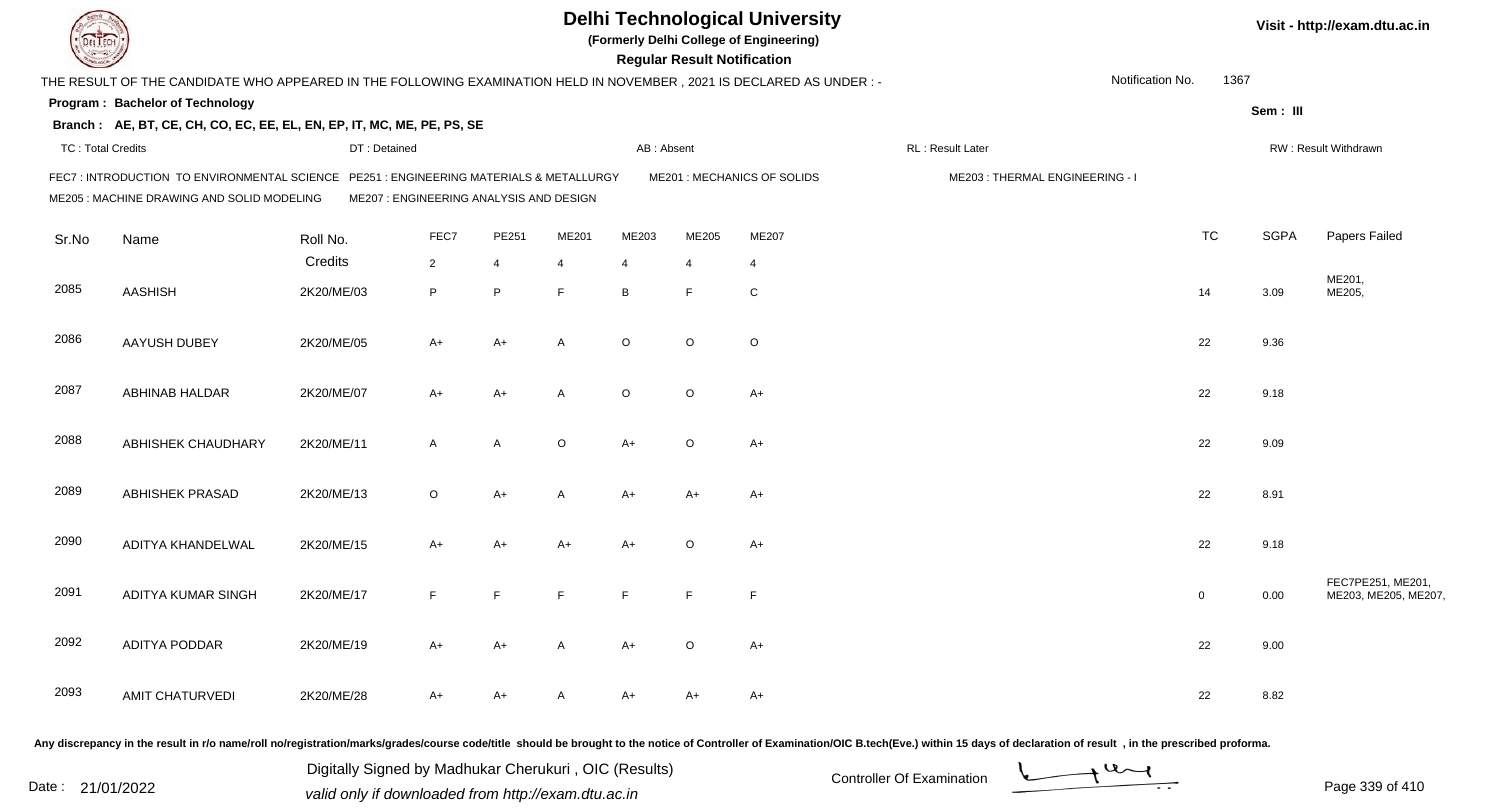|                          |                                                                                                                                     |                                         |                |       |         |                | <b>Regular Result Notification</b> | <b>Delhi Technological University</b><br>(Formerly Delhi College of Engineering) |                                |                  |           |             | Visit - http://exam.dtu.ac.in |
|--------------------------|-------------------------------------------------------------------------------------------------------------------------------------|-----------------------------------------|----------------|-------|---------|----------------|------------------------------------|----------------------------------------------------------------------------------|--------------------------------|------------------|-----------|-------------|-------------------------------|
|                          | THE RESULT OF THE CANDIDATE WHO APPEARED IN THE FOLLOWING EXAMINATION HELD IN NOVEMBER, 2021 IS DECLARED AS UNDER :-                |                                         |                |       |         |                |                                    |                                                                                  |                                | Notification No. | 1367      |             |                               |
|                          | Program: Bachelor of Technology                                                                                                     |                                         |                |       |         |                |                                    |                                                                                  |                                |                  |           | Sem: III    |                               |
|                          | Branch: AE, BT, CE, CH, CO, EC, EE, EL, EN, EP, IT, MC, ME, PE, PS, SE                                                              |                                         |                |       |         |                |                                    |                                                                                  |                                |                  |           |             |                               |
| <b>TC: Total Credits</b> |                                                                                                                                     | DT: Detained                            |                |       |         | AB: Absent     |                                    |                                                                                  | RL: Result Later               |                  |           |             | RW: Result Withdrawn          |
|                          | FEC7: INTRODUCTION TO ENVIRONMENTAL SCIENCE PE251: ENGINEERING MATERIALS & METALLURGY<br>ME205 : MACHINE DRAWING AND SOLID MODELING | ME207 : ENGINEERING ANALYSIS AND DESIGN |                |       |         |                |                                    | ME201 : MECHANICS OF SOLIDS                                                      | ME203: THERMAL ENGINEERING - I |                  |           |             |                               |
| Sr.No                    | Name                                                                                                                                | Roll No.                                | FEC7           | PE251 | ME201   | ME203          | ME205                              | ME207                                                                            |                                |                  | <b>TC</b> | <b>SGPA</b> | Papers Failed                 |
|                          |                                                                                                                                     | Credits                                 | $\overline{2}$ | 4     | 4       | $\overline{4}$ | $\overline{4}$                     | $\overline{4}$                                                                   |                                |                  |           |             |                               |
| 2094                     | ANANAYA SINGH                                                                                                                       | 2K20/ME/30                              | A              | $A+$  | $\circ$ | $\circ$        | A+                                 | $A+$                                                                             |                                |                  | 22        | 9.27        |                               |
| 2095                     | <b>ANANT VOHRA</b>                                                                                                                  | 2K20/ME/32                              | $A+$           | $A+$  | $A+$    | $\circ$        | $A+$                               | $\circ$                                                                          |                                |                  | 22        | 9.36        |                               |
| 2096                     | ANANYA SARIN                                                                                                                        | 2K20/ME/33                              | A+             | $A+$  | $\circ$ | $A+$           | $\circ$                            | $\circ$                                                                          |                                |                  | 22        | 9.55        |                               |
| 2097                     | ANURAG PRASAD                                                                                                                       | 2K20/ME/43                              | A              | A     | $A+$    | $\circ$        | A                                  | $A+$                                                                             |                                |                  | 22        | 8.73        |                               |
| 2098                     | ARJAV JAIN                                                                                                                          | 2K20/ME/44                              | A+             | $A+$  | $\circ$ | $A+$           | A+                                 | $A+$                                                                             |                                |                  | 22        | 9.18        |                               |
| 2099                     | ARMAAN                                                                                                                              | 2K20/ME/46                              | $A+$           | $A+$  | $A+$    | $A+$           | $\circ$                            | $A+$                                                                             |                                |                  | 22        | 9.18        |                               |
| 2100                     | <b>ARUN SINGH</b>                                                                                                                   | 2K20/ME/47                              | A+             | A+    | A       | A+             | A                                  | A+                                                                               |                                |                  | 22        | 8.64        |                               |
| 2101                     | <b>ARYAN MITTAL</b>                                                                                                                 | 2K20/ME/49                              | A              | $A+$  | $\circ$ | $A+$           | A+                                 | $\circ$                                                                          |                                |                  | 22        | 9.27        |                               |
| 2102                     | AVINASH SRIVASTAV                                                                                                                   | 2K20/ME/56                              | A+             | A+    | A       | A+             | A+                                 | $A+$                                                                             |                                |                  | 22        | 8.82        |                               |

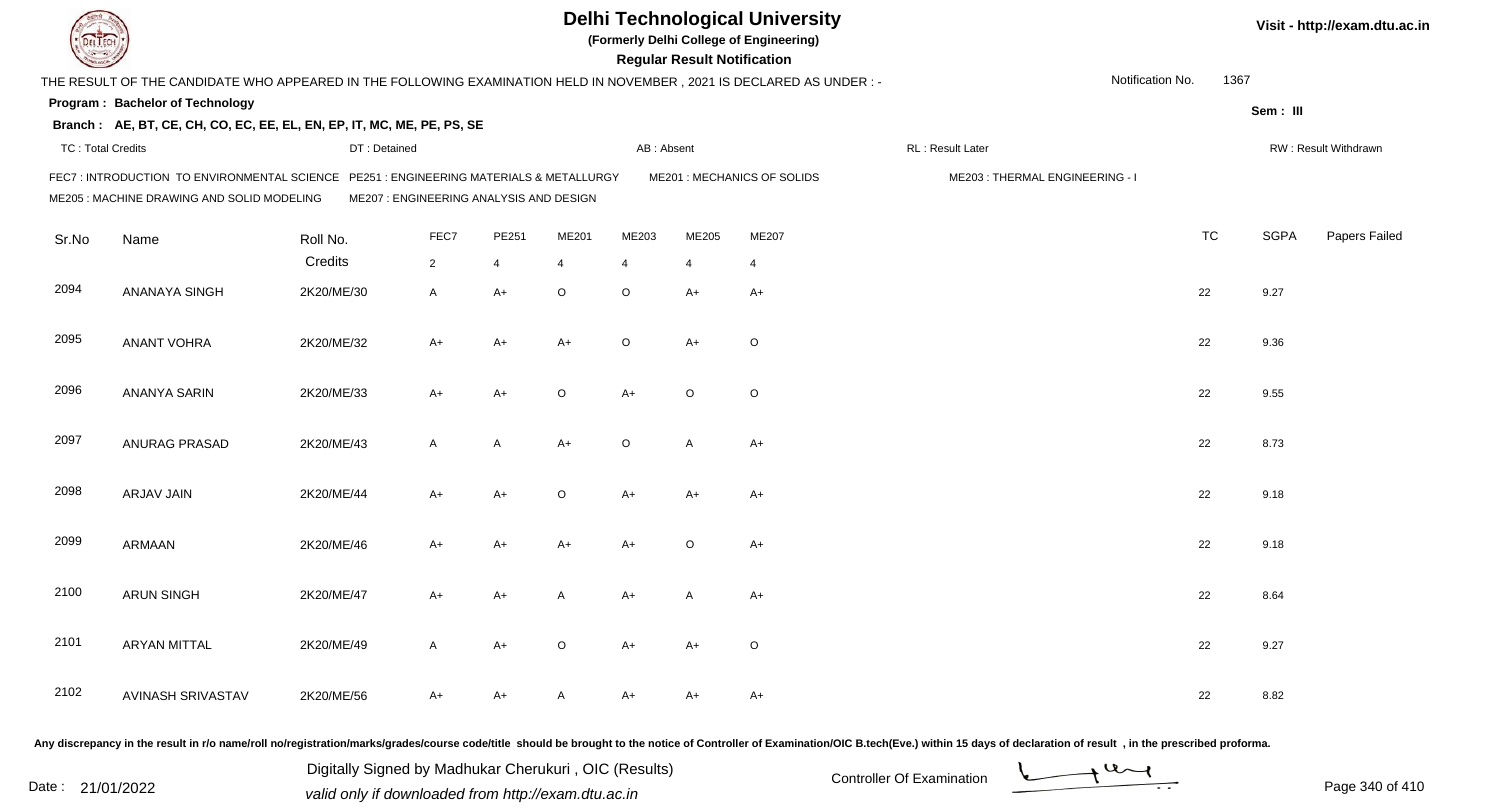|                          |                                                                                                                                     |                                         |                |             |              |                | <b>Regular Result Notification</b> | <b>Delhi Technological University</b><br>(Formerly Delhi College of Engineering) |                                |                  |           |             | Visit - http://exam.dtu.ac.in |
|--------------------------|-------------------------------------------------------------------------------------------------------------------------------------|-----------------------------------------|----------------|-------------|--------------|----------------|------------------------------------|----------------------------------------------------------------------------------|--------------------------------|------------------|-----------|-------------|-------------------------------|
|                          | THE RESULT OF THE CANDIDATE WHO APPEARED IN THE FOLLOWING EXAMINATION HELD IN NOVEMBER, 2021 IS DECLARED AS UNDER :-                |                                         |                |             |              |                |                                    |                                                                                  |                                | Notification No. | 1367      |             |                               |
|                          | Program: Bachelor of Technology                                                                                                     |                                         |                |             |              |                |                                    |                                                                                  |                                |                  |           | Sem: III    |                               |
|                          | Branch: AE, BT, CE, CH, CO, EC, EE, EL, EN, EP, IT, MC, ME, PE, PS, SE                                                              |                                         |                |             |              |                |                                    |                                                                                  |                                |                  |           |             |                               |
| <b>TC: Total Credits</b> |                                                                                                                                     | DT: Detained                            |                |             |              | AB: Absent     |                                    |                                                                                  | RL : Result Later              |                  |           |             | RW: Result Withdrawn          |
|                          | FEC7: INTRODUCTION TO ENVIRONMENTAL SCIENCE PE251: ENGINEERING MATERIALS & METALLURGY<br>ME205 : MACHINE DRAWING AND SOLID MODELING | ME207 : ENGINEERING ANALYSIS AND DESIGN |                |             |              |                |                                    | ME201 : MECHANICS OF SOLIDS                                                      | ME203: THERMAL ENGINEERING - I |                  |           |             |                               |
| Sr.No                    | Name                                                                                                                                | Roll No.                                | FEC7           | PE251       | ME201        | ME203          | ME205                              | ME207                                                                            |                                |                  | <b>TC</b> | <b>SGPA</b> | Papers Failed                 |
|                          |                                                                                                                                     | Credits                                 | $\overline{2}$ | 4           | 4            | $\overline{4}$ | $\overline{4}$                     | $\overline{4}$                                                                   |                                |                  |           |             |                               |
| 2103                     | <b>BADAL SINGH</b>                                                                                                                  | 2K20/ME/57                              | $A+$           | $A+$        | $\mathsf{A}$ | A              | A                                  | $A+$                                                                             |                                |                  | 22        | 8.45        |                               |
| 2104                     | <b>BANOTHU NAVEEN</b>                                                                                                               | 2K20/ME/59                              | $A+$           | $\circ$     | A            | $A+$           | $B+$                               | $A+$                                                                             |                                |                  | 22        | 8.64        |                               |
| 2105                     | <b>BHAVISHEK GAUTAM</b>                                                                                                             | 2K20/ME/60                              | A+             | A           | $A+$         | A              | $A+$                               | A+                                                                               |                                |                  | 22        | 8.64        |                               |
| 2106                     | <b>BHAVYA JOSHI</b>                                                                                                                 | 2K20/ME/62                              | $A+$           | $\circ$     | $\circ$      | $A+$           | A+                                 | $\circ$                                                                          |                                |                  | 22        | 9.55        |                               |
| 2107                     | <b>BHUMIKA BHATI</b>                                                                                                                | 2K20/ME/63                              | $\mathsf{A}$   | $\mathsf O$ | $A+$         | $A+$           | A                                  | $\circ$                                                                          |                                |                  | 22        | 9.09        |                               |
| 2108                     | CHIRAG GOYAL                                                                                                                        | 2K20/ME/70                              | $A+$           | $A+$        | $A+$         | $A+$           | $A+$                               | $A+$                                                                             |                                |                  | 22        | 9.00        |                               |
| 2109                     | CHIRAG SINGLA                                                                                                                       | 2K20/ME/72                              | $\circ$        | A+          | A+           | A              | $\circ$                            | $A+$                                                                             |                                |                  | 22        | 9.09        |                               |
| 2110                     | CHIRANJEEV SINGH SETHI 2K20/ME/73                                                                                                   |                                         | A              | A           | A+           | A+             | A                                  | A+                                                                               |                                |                  | 22        | 8.55        |                               |
| 2111                     | DEV SAGAR                                                                                                                           | 2K20/ME/77                              | $\circ$        | $A+$        | A+           | A+             | $\circ$                            | $A+$                                                                             |                                |                  | 22        | 9.27        |                               |
|                          |                                                                                                                                     |                                         |                |             |              |                |                                    |                                                                                  |                                |                  |           |             |                               |

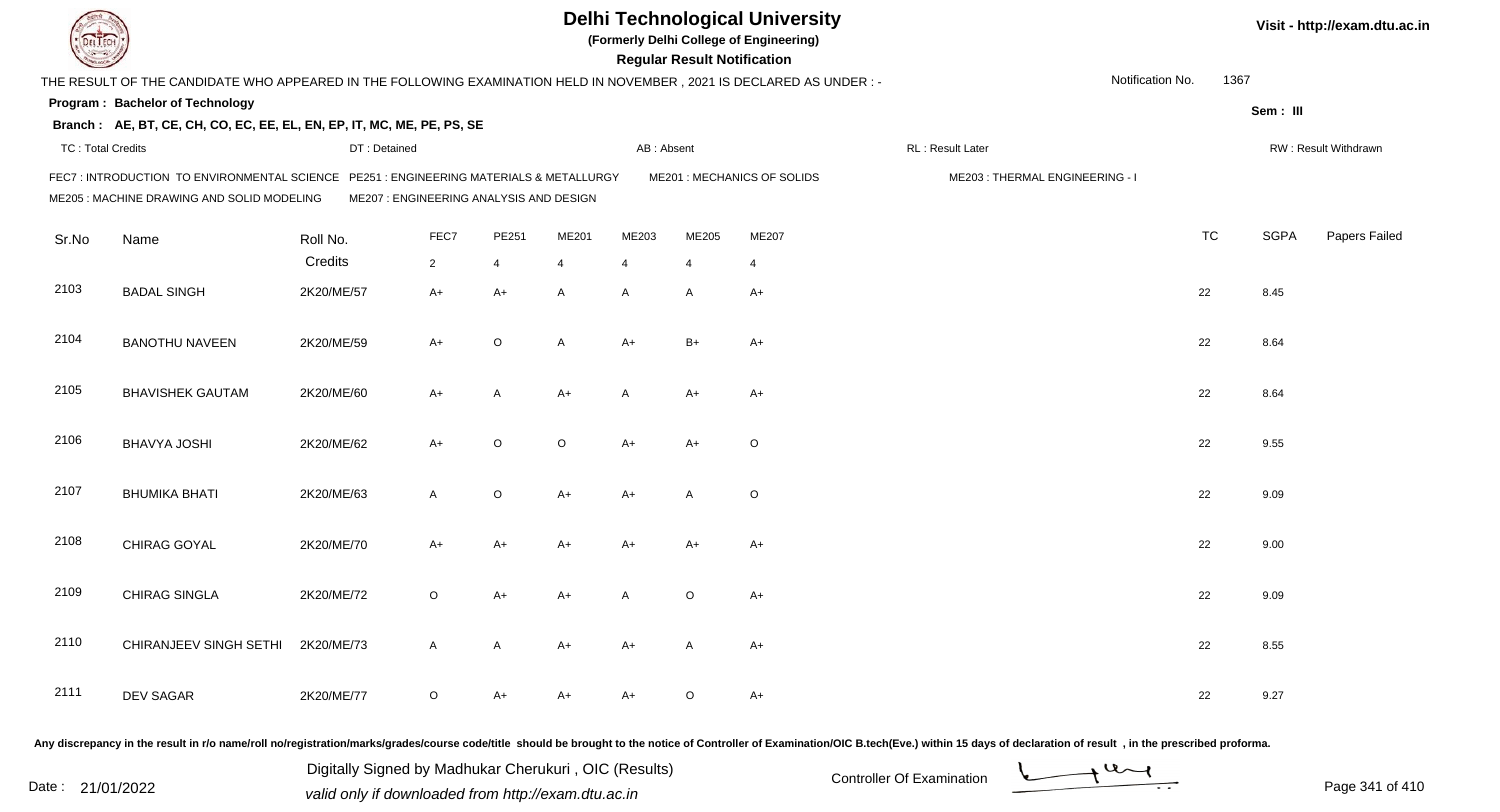|                          |                                                                                                                                       |                                         |              |             |              |                | <b>Regular Result Notification</b> | <b>Delhi Technological University</b><br>(Formerly Delhi College of Engineering) |                                |                  |           |             | Visit - http://exam.dtu.ac.in |
|--------------------------|---------------------------------------------------------------------------------------------------------------------------------------|-----------------------------------------|--------------|-------------|--------------|----------------|------------------------------------|----------------------------------------------------------------------------------|--------------------------------|------------------|-----------|-------------|-------------------------------|
|                          | THE RESULT OF THE CANDIDATE WHO APPEARED IN THE FOLLOWING EXAMINATION HELD IN NOVEMBER, 2021 IS DECLARED AS UNDER:-                   |                                         |              |             |              |                |                                    |                                                                                  |                                | Notification No. | 1367      |             |                               |
|                          | Program: Bachelor of Technology                                                                                                       |                                         |              |             |              |                |                                    |                                                                                  |                                |                  |           | Sem: III    |                               |
|                          | Branch: AE, BT, CE, CH, CO, EC, EE, EL, EN, EP, IT, MC, ME, PE, PS, SE                                                                |                                         |              |             |              |                |                                    |                                                                                  |                                |                  |           |             |                               |
| <b>TC: Total Credits</b> |                                                                                                                                       | DT: Detained                            |              |             |              | AB: Absent     |                                    |                                                                                  | RL: Result Later               |                  |           |             | RW: Result Withdrawn          |
|                          | FEC7 : INTRODUCTION TO ENVIRONMENTAL SCIENCE PE251 : ENGINEERING MATERIALS & METALLURGY<br>ME205 : MACHINE DRAWING AND SOLID MODELING | ME207 : ENGINEERING ANALYSIS AND DESIGN |              |             |              |                |                                    | ME201 : MECHANICS OF SOLIDS                                                      | ME203: THERMAL ENGINEERING - I |                  |           |             |                               |
| Sr.No                    | Name                                                                                                                                  | Roll No.                                | FEC7         | PE251       | ME201        | ME203          | ME205                              | ME207                                                                            |                                |                  | <b>TC</b> | <b>SGPA</b> | Papers Failed                 |
|                          |                                                                                                                                       | Credits                                 | $2^{\circ}$  | 4           | 4            | $\overline{4}$ | $\overline{4}$                     | $\overline{4}$                                                                   |                                |                  |           |             |                               |
| 2112                     | DHEERAJ PRATAP                                                                                                                        | 2K20/ME/82                              | A            | $A+$        | $A+$         | $\circ$        | $\circ$                            | $A+$                                                                             |                                |                  | 22        | 9.27        |                               |
| 2113                     | <b>DINESH SINGH</b>                                                                                                                   | 2K20/ME/85                              | A            | $B+$        | $B+$         | $A+$           | $\circ$                            | A                                                                                |                                |                  | 22        | 8.18        |                               |
| 2114                     | DIVYA BALCHANDANI                                                                                                                     | 2K20/ME/86                              | $\circ$      | $\mathsf O$ | $\circ$      | $A+$           | $\circ$                            | $A+$                                                                             |                                |                  | 22        | 9.64        |                               |
| 2115                     | <b>DIVYA RANI</b>                                                                                                                     | 2K20/ME/87                              | $\mathsf{A}$ | $\mathsf O$ | $\mathsf{A}$ | $\circ$        | $\circ$                            | $A+$                                                                             |                                |                  | 22        | 9.27        |                               |
| 2116                     | <b>FARZAN SHAHID</b>                                                                                                                  | 2K20/ME/90                              | $\mathsf{A}$ | $A+$        | $\circ$      | $A+$           | $\circ$                            | $A+$                                                                             |                                |                  | 22        | 9.27        |                               |
| 2117                     | <b>GAURAV YADAV</b>                                                                                                                   | 2K20/ME/97                              | A+           | A+          | A+           | $A+$           | $\circ$                            | $A+$                                                                             |                                |                  | 22        | 9.18        |                               |
| 2118                     | <b>HARDIK</b>                                                                                                                         | 2K20/ME/102                             | A+           | $A+$        | A+           | A+             | A+                                 | A+                                                                               |                                |                  | 22        | 9.00        |                               |
| 2119                     | <b>HARSH</b>                                                                                                                          | 2K20/ME/104                             | $\circ$      | $A+$        | A+           | $\circ$        | $\circ$                            | $A+$                                                                             |                                |                  | 22        | 9.45        |                               |
| 2120                     | <b>INDERPREET SINGH</b>                                                                                                               | 2K20/ME/116                             | A+           | $B+$        | A+           | A+             | A+                                 | $\circ$                                                                          |                                |                  | 22        | 8.82        |                               |

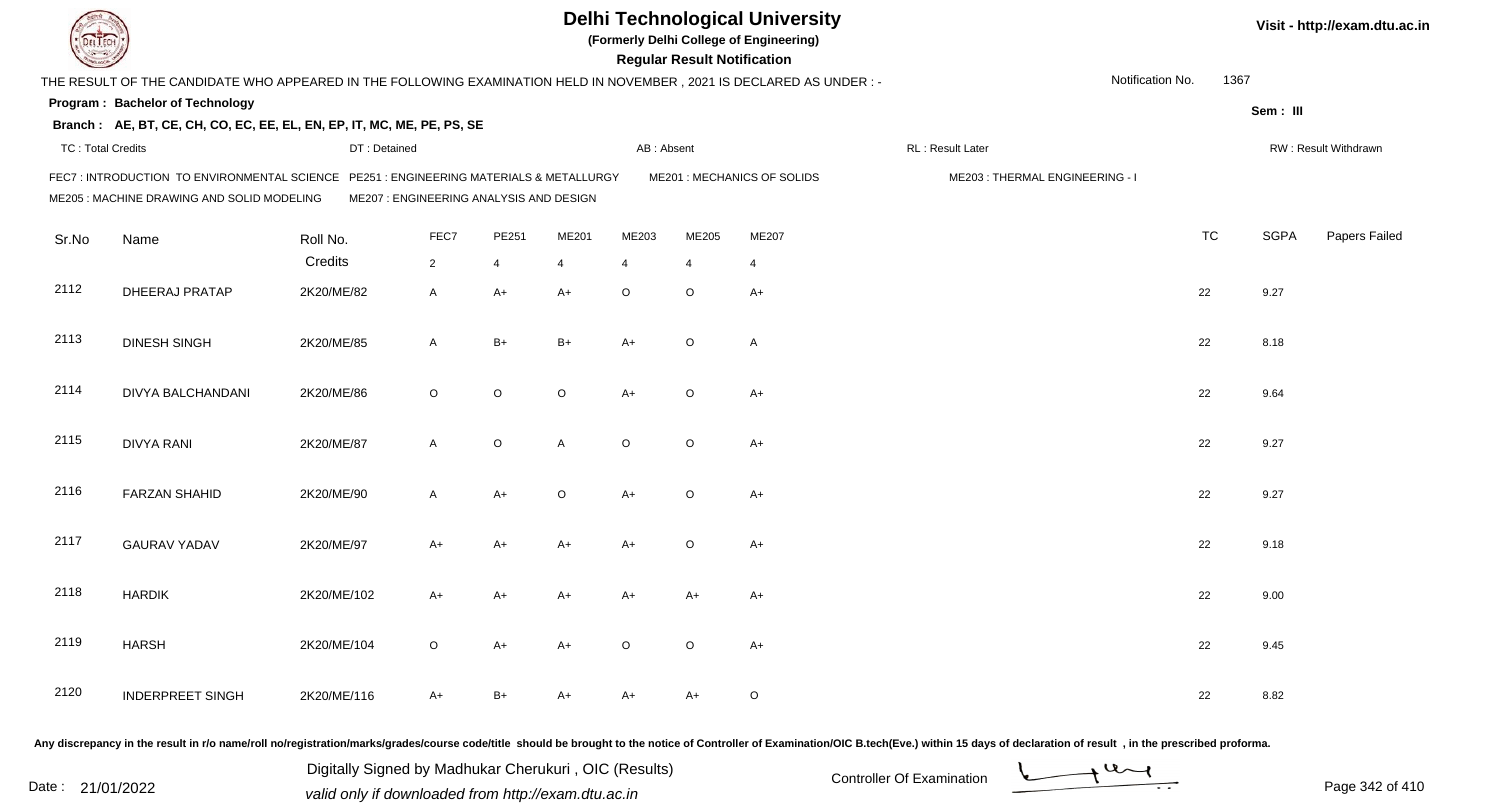|                          |                                                                                                                                     |                                         |                |                |         |                | <b>Regular Result Notification</b> | <b>Delhi Technological University</b><br>(Formerly Delhi College of Engineering) |                                |                  |           |             | Visit - http://exam.dtu.ac.in |
|--------------------------|-------------------------------------------------------------------------------------------------------------------------------------|-----------------------------------------|----------------|----------------|---------|----------------|------------------------------------|----------------------------------------------------------------------------------|--------------------------------|------------------|-----------|-------------|-------------------------------|
|                          | THE RESULT OF THE CANDIDATE WHO APPEARED IN THE FOLLOWING EXAMINATION HELD IN NOVEMBER, 2021 IS DECLARED AS UNDER :-                |                                         |                |                |         |                |                                    |                                                                                  |                                | Notification No. | 1367      |             |                               |
|                          | Program: Bachelor of Technology                                                                                                     |                                         |                |                |         |                |                                    |                                                                                  |                                |                  |           | Sem: III    |                               |
|                          | Branch: AE, BT, CE, CH, CO, EC, EE, EL, EN, EP, IT, MC, ME, PE, PS, SE                                                              |                                         |                |                |         |                |                                    |                                                                                  |                                |                  |           |             |                               |
| <b>TC: Total Credits</b> |                                                                                                                                     | DT: Detained                            |                |                |         | AB: Absent     |                                    |                                                                                  | RL: Result Later               |                  |           |             | RW: Result Withdrawn          |
|                          | FEC7: INTRODUCTION TO ENVIRONMENTAL SCIENCE PE251: ENGINEERING MATERIALS & METALLURGY<br>ME205 : MACHINE DRAWING AND SOLID MODELING | ME207 : ENGINEERING ANALYSIS AND DESIGN |                |                |         |                |                                    | ME201 : MECHANICS OF SOLIDS                                                      | ME203: THERMAL ENGINEERING - I |                  |           |             |                               |
| Sr.No                    | Name                                                                                                                                | Roll No.                                | FEC7           | PE251          | ME201   | ME203          | ME205                              | ME207                                                                            |                                |                  | <b>TC</b> | <b>SGPA</b> | Papers Failed                 |
|                          |                                                                                                                                     | Credits                                 | $\overline{2}$ | $\overline{4}$ | 4       | $\overline{4}$ | $\overline{4}$                     | $\overline{4}$                                                                   |                                |                  |           |             |                               |
| 2121                     | <b>KANISHKA</b>                                                                                                                     | 2K20/ME/119                             | $A+$           | $\mathsf{A}$   | $A+$    | A              | $A+$                               | $A+$                                                                             |                                |                  | 22        | 8.64        |                               |
| 2122                     | <b>KAUSHAL KUMAR</b>                                                                                                                | 2K20/ME/120                             | A+             | A              | $A+$    | A+             | A+                                 | $\overline{A}$                                                                   |                                |                  | 22        | 8.64        |                               |
| 2123                     | <b>KEVOLISH CHAWLA</b>                                                                                                              | 2K20/ME/124                             | $A+$           | $\circ$        | $\circ$ | $\circ$        | $A+$                               | $\circ$                                                                          |                                |                  | 22        | 9.73        |                               |
| 2124                     | <b>KRISH SAINI</b>                                                                                                                  | 2K20/ME/125                             | A              | $A+$           | A       | $A+$           | $\circ$                            | $A+$                                                                             |                                |                  | 22        | 8.91        |                               |
| 2125                     | <b>KUNAL SHARMA</b>                                                                                                                 | 2K20/ME/132                             | $A+$           | A              | $B+$    | A+             | $A+$                               | $\overline{\mathsf{A}}$                                                          |                                |                  | 22        | 8.27        |                               |
| 2126                     | <b>KUNAL SINGH</b>                                                                                                                  | 2K20/ME/134                             | A              | $B+$           | A       | $A+$           | E                                  | $\overline{A}$                                                                   |                                |                  | 18        | 6.55        | ME205,                        |
| 2127                     | KUSHAGRA BHARDWAJ                                                                                                                   | 2K20/ME/136                             | A+             | A              | $\circ$ | $\circ$        | A+                                 | $\circ$                                                                          |                                |                  | 22        | 9.36        |                               |
| 2128                     | <b>MANAV KAPOOR</b>                                                                                                                 | 2K20/ME/141                             | $\circ$        | $A+$           | $\circ$ | A+             | $\circ$                            | $\circ$                                                                          |                                |                  | 22        | 9.64        |                               |
| 2129                     | <b>MANAV SHATYA</b>                                                                                                                 | 2K20/ME/142                             | A+             | A              | A+      | A+             | A                                  | $A+$                                                                             |                                |                  | 22        | 8.64        |                               |
|                          |                                                                                                                                     |                                         |                |                |         |                |                                    |                                                                                  |                                |                  |           |             |                               |

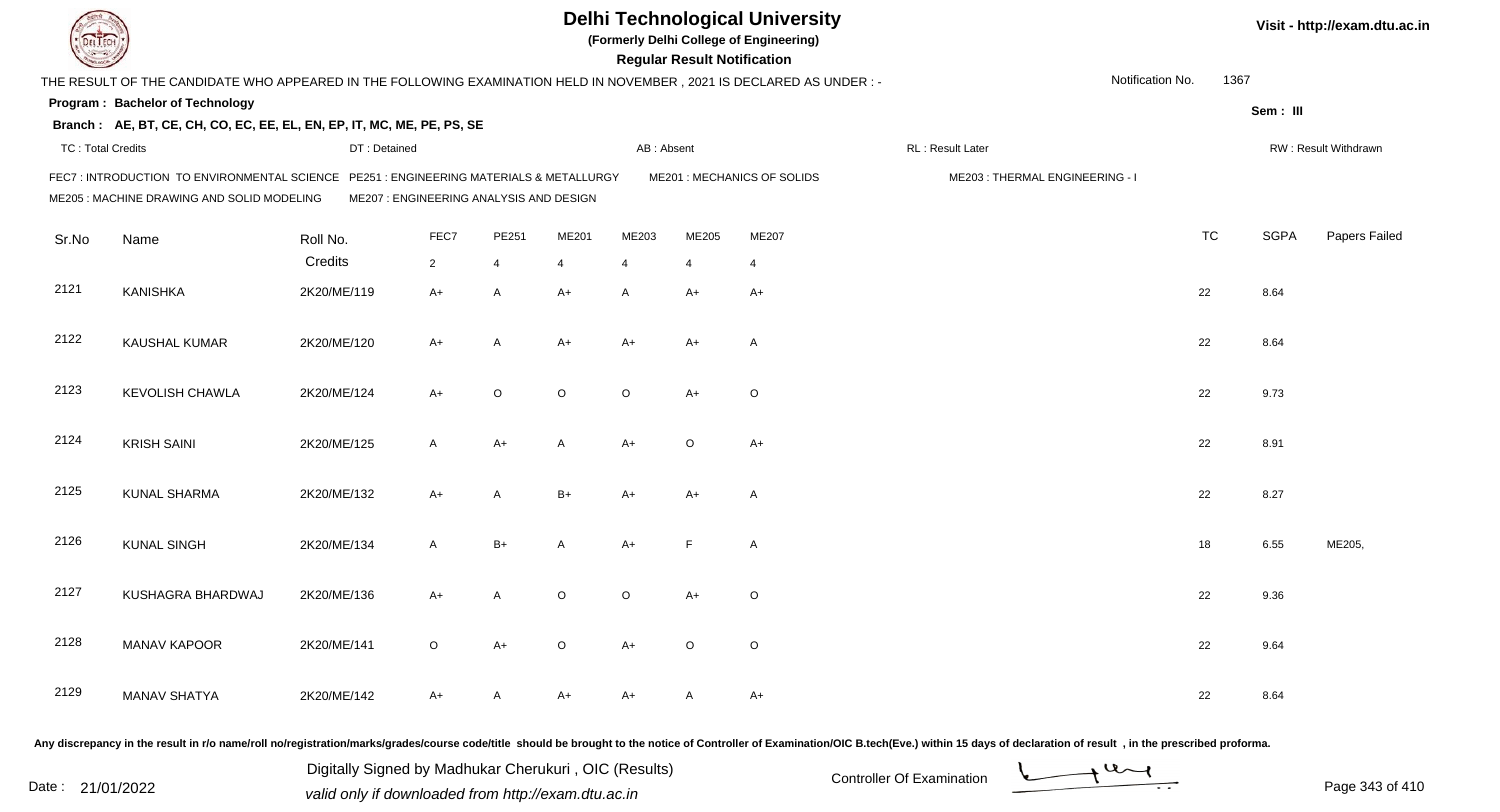|                          |                                                                                                                                     |                                         |                |       |       |                | <b>Regular Result Notification</b> | <b>Delhi Technological University</b><br>(Formerly Delhi College of Engineering) |                                |                  |           |             | Visit - http://exam.dtu.ac.in |
|--------------------------|-------------------------------------------------------------------------------------------------------------------------------------|-----------------------------------------|----------------|-------|-------|----------------|------------------------------------|----------------------------------------------------------------------------------|--------------------------------|------------------|-----------|-------------|-------------------------------|
|                          | THE RESULT OF THE CANDIDATE WHO APPEARED IN THE FOLLOWING EXAMINATION HELD IN NOVEMBER, 2021 IS DECLARED AS UNDER :-                |                                         |                |       |       |                |                                    |                                                                                  |                                | Notification No. | 1367      |             |                               |
|                          | Program: Bachelor of Technology                                                                                                     |                                         |                |       |       |                |                                    |                                                                                  |                                |                  |           | Sem: III    |                               |
|                          | Branch: AE, BT, CE, CH, CO, EC, EE, EL, EN, EP, IT, MC, ME, PE, PS, SE                                                              |                                         |                |       |       |                |                                    |                                                                                  |                                |                  |           |             |                               |
| <b>TC: Total Credits</b> |                                                                                                                                     | DT: Detained                            |                |       |       | AB: Absent     |                                    |                                                                                  | RL: Result Later               |                  |           |             | RW: Result Withdrawn          |
|                          | FEC7: INTRODUCTION TO ENVIRONMENTAL SCIENCE PE251: ENGINEERING MATERIALS & METALLURGY<br>ME205 : MACHINE DRAWING AND SOLID MODELING | ME207 : ENGINEERING ANALYSIS AND DESIGN |                |       |       |                |                                    | ME201 : MECHANICS OF SOLIDS                                                      | ME203: THERMAL ENGINEERING - I |                  |           |             |                               |
| Sr.No                    | Name                                                                                                                                | Roll No.                                | FEC7           | PE251 | ME201 | ME203          | ME205                              | ME207                                                                            |                                |                  | <b>TC</b> | <b>SGPA</b> | Papers Failed                 |
|                          |                                                                                                                                     | Credits                                 | $\overline{2}$ | 4     | 4     | $\overline{4}$ | $\overline{4}$                     | $\overline{4}$                                                                   |                                |                  |           |             |                               |
| 2130                     | <b>MOHAMMAD HARIS</b>                                                                                                               | 2K20/ME/152                             | $\mathsf C$    | $B+$  | F     | $A+$           | $A+$                               | B                                                                                |                                |                  | 18        | 6.09        | ME201,                        |
| 2131                     | <b>MOHIT GAHLAWAT</b>                                                                                                               | 2K20/ME/156                             | $A+$           | $A+$  | $A+$  | $A+$           | $B+$                               | $\overline{A}$                                                                   |                                |                  | 22        | 8.45        |                               |
| 2132                     | <b>MONU</b>                                                                                                                         | 2K20/ME/160                             | A+             | A     | A     | $A+$           | A                                  | B                                                                                |                                |                  | 22        | 7.91        |                               |
| 2133                     | <b>NIKESH SONI</b>                                                                                                                  | 2K20/ME/174                             | A              | $A+$  | A     | A              | A                                  | $A+$                                                                             |                                |                  | 22        | 8.36        |                               |
| 2134                     | P. VIGNESH                                                                                                                          | 2K20/ME/179                             | B              | $A+$  | $A+$  | A              | $\circ$                            | $\overline{A}$                                                                   |                                |                  | 22        | 8.55        |                               |
| 2135                     | PIYUSH VERMA                                                                                                                        | 2K20/ME/186                             | $A+$           | $A+$  | $A+$  | A              | $A+$                               | $A+$                                                                             |                                |                  | 22        | 8.82        |                               |
| 2136                     | PRAGYA RATAN                                                                                                                        | 2K20/ME/187                             | A              | A+    | A+    | A+             | A+                                 | B                                                                                |                                |                  | 22        | 8.36        |                               |
| 2137                     | PRANSHU CHOUDHARY                                                                                                                   | 2K20/ME/189                             | A              | A     | A+    | A+             | A+                                 | B                                                                                |                                |                  | 22        | 8.18        |                               |
| 2138                     | PRATEEK KHARBANDA                                                                                                                   | 2K20/ME/190                             | A+             | A+    | A+    | A+             | A+                                 | $\overline{B}$                                                                   |                                |                  | 22        | 8.45        |                               |
|                          |                                                                                                                                     |                                         |                |       |       |                |                                    |                                                                                  |                                |                  |           |             |                               |

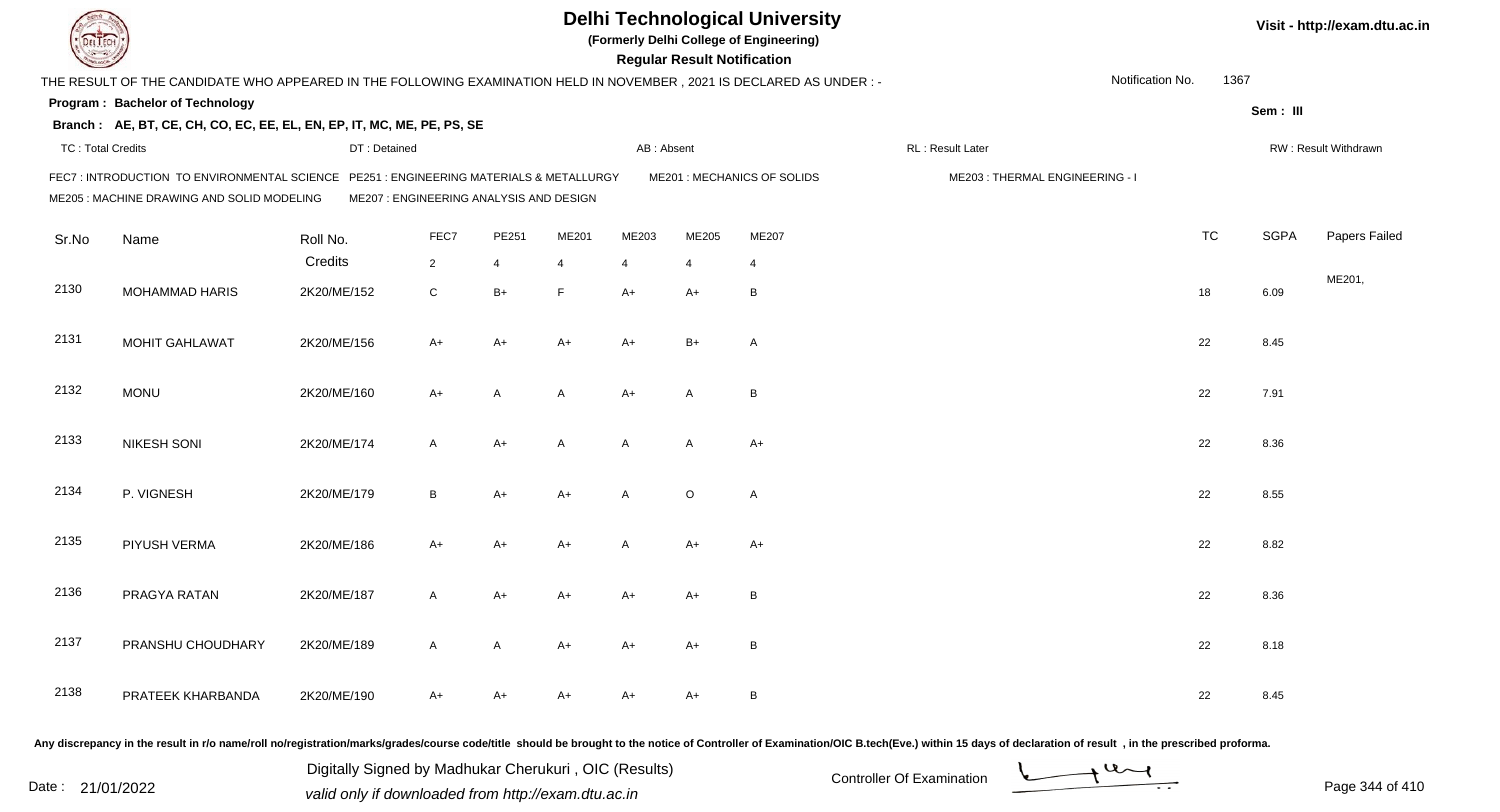|                          |                                                                                                                                      |                                         |                |       |         |                | <b>Regular Result Notification</b> | <b>Delhi Technological University</b><br>(Formerly Delhi College of Engineering) |                                |                  |           |             | Visit - http://exam.dtu.ac.in |
|--------------------------|--------------------------------------------------------------------------------------------------------------------------------------|-----------------------------------------|----------------|-------|---------|----------------|------------------------------------|----------------------------------------------------------------------------------|--------------------------------|------------------|-----------|-------------|-------------------------------|
|                          | THE RESULT OF THE CANDIDATE WHO APPEARED IN THE FOLLOWING EXAMINATION HELD IN NOVEMBER, 2021 IS DECLARED AS UNDER:-                  |                                         |                |       |         |                |                                    |                                                                                  |                                | Notification No. | 1367      |             |                               |
|                          | Program: Bachelor of Technology                                                                                                      |                                         |                |       |         |                |                                    |                                                                                  |                                |                  |           | Sem: III    |                               |
|                          | Branch: AE, BT, CE, CH, CO, EC, EE, EL, EN, EP, IT, MC, ME, PE, PS, SE                                                               |                                         |                |       |         |                |                                    |                                                                                  |                                |                  |           |             |                               |
| <b>TC: Total Credits</b> |                                                                                                                                      | DT: Detained                            |                |       |         | AB: Absent     |                                    |                                                                                  | RL: Result Later               |                  |           |             | RW: Result Withdrawn          |
|                          | FEC7: INTRODUCTION TO ENVIRONMENTAL SCIENCE PE251 : ENGINEERING MATERIALS & METALLURGY<br>ME205 : MACHINE DRAWING AND SOLID MODELING | ME207 : ENGINEERING ANALYSIS AND DESIGN |                |       |         |                |                                    | ME201 : MECHANICS OF SOLIDS                                                      | ME203: THERMAL ENGINEERING - I |                  |           |             |                               |
| Sr.No                    | Name                                                                                                                                 | Roll No.                                | FEC7           | PE251 | ME201   | ME203          | ME205                              | ME207                                                                            |                                |                  | <b>TC</b> | <b>SGPA</b> | Papers Failed                 |
|                          |                                                                                                                                      | Credits                                 | $\overline{2}$ | 4     | 4       | $\overline{4}$ | 4                                  | 4                                                                                |                                |                  |           |             |                               |
| 2139                     | PRAVEEN KATHIRVEL                                                                                                                    | 2K20/ME/193                             | $A+$           | A+    | A+      | $A+$           | A                                  | B                                                                                |                                |                  | 22        | 8.27        |                               |
| 2140                     | PRIYANSH SHARMA                                                                                                                      | 2K20/ME/200                             | A              | A+    | A+      | A              | $A+$                               | B                                                                                |                                |                  | 22        | 8.18        |                               |
| 2141                     | <b>PUNEET</b>                                                                                                                        | 2K20/ME/203                             | A              | O     | A+      | $A+$           | A                                  | B                                                                                |                                |                  | 22        | 8.36        |                               |
| 2142                     | <b>RAM</b>                                                                                                                           | 2K20/ME/207                             | A              | A+    | $\circ$ | $\circ$        | $A+$                               | B                                                                                |                                |                  | 22        | 8.73        |                               |
| 2143                     | <b>RAVI MEENA</b>                                                                                                                    | 2K20/ME/209                             | A              | A+    | $A+$    | $\circ$        | $A+$                               | B                                                                                |                                |                  | 22        | 8.55        |                               |
| 2144                     | <b>RISHABH MODI</b>                                                                                                                  | 2K20/ME/214                             | A              | A     | A+      | $\circ$        | $A+$                               | $\mathsf{A}$                                                                     |                                |                  | 22        | 8.73        |                               |
| 2145                     | <b>RITIK KAMBOJ</b>                                                                                                                  | 2K20/ME/219                             | A              | A     | A+      | A              | A                                  | $A+$                                                                             |                                |                  | 22        | 8.36        |                               |
| 2146                     | <b>RITTIK KUMAR</b>                                                                                                                  | 2K20/ME/220                             | A+             | A     | A       | A+             | A+                                 | A                                                                                |                                |                  | 22        | 8.45        |                               |
| 2147                     | <b>ROHAN SINGH</b>                                                                                                                   | 2K20/ME/230                             | A              | A+    | A+      | A+             | A                                  | $\mathsf{A}$                                                                     |                                |                  | 22        | 8.55        |                               |
|                          |                                                                                                                                      |                                         |                |       |         |                |                                    |                                                                                  |                                |                  |           |             |                               |

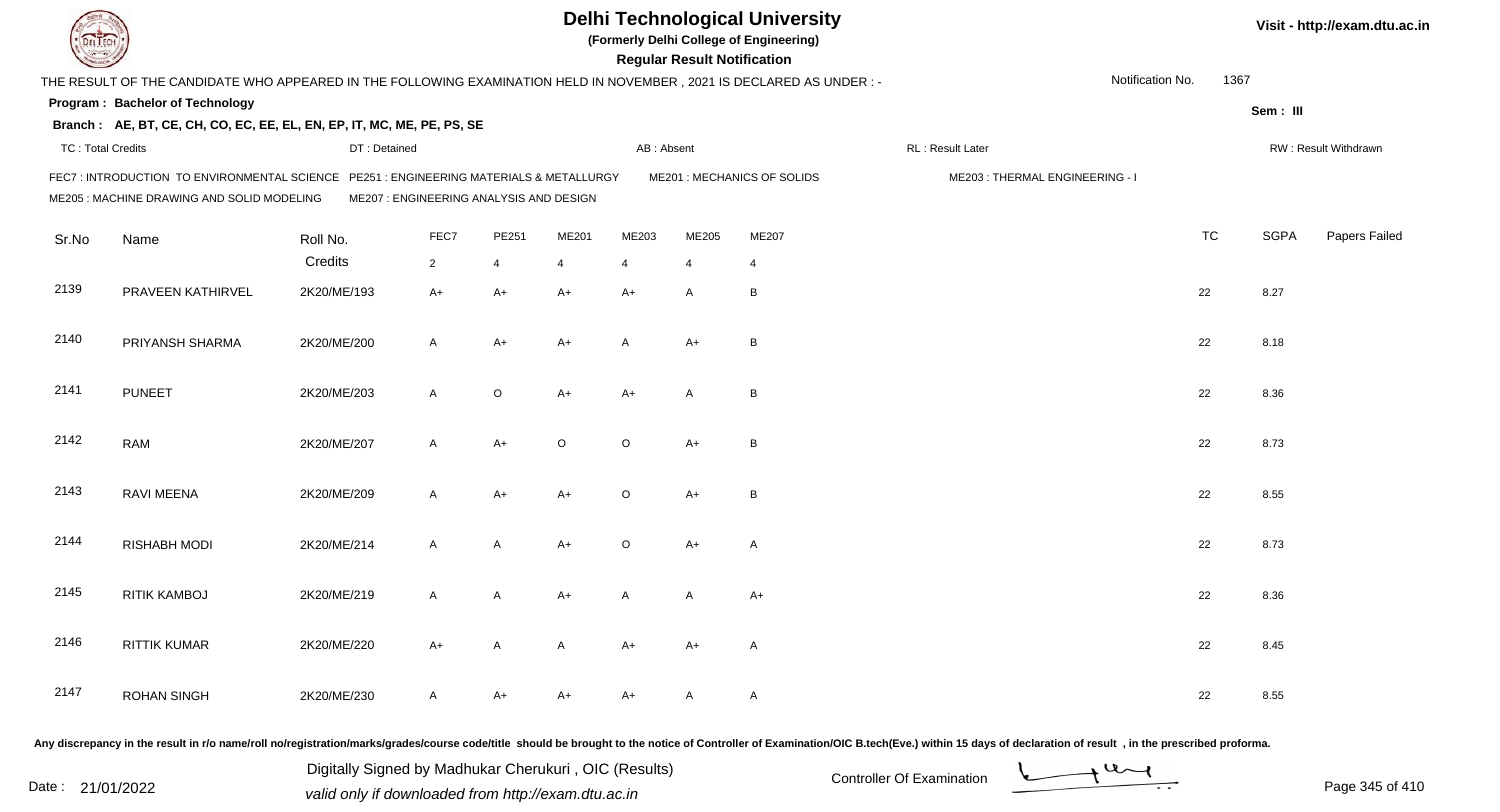|                          |                                                                                                                                      |                                         |                |       |         |                | <b>Regular Result Notification</b> | <b>Delhi Technological University</b><br>(Formerly Delhi College of Engineering) |                                |                  |           |             | Visit - http://exam.dtu.ac.in |
|--------------------------|--------------------------------------------------------------------------------------------------------------------------------------|-----------------------------------------|----------------|-------|---------|----------------|------------------------------------|----------------------------------------------------------------------------------|--------------------------------|------------------|-----------|-------------|-------------------------------|
|                          | THE RESULT OF THE CANDIDATE WHO APPEARED IN THE FOLLOWING EXAMINATION HELD IN NOVEMBER, 2021 IS DECLARED AS UNDER :-                 |                                         |                |       |         |                |                                    |                                                                                  |                                | Notification No. | 1367      |             |                               |
|                          | Program: Bachelor of Technology                                                                                                      |                                         |                |       |         |                |                                    |                                                                                  |                                |                  |           | Sem: III    |                               |
|                          | Branch: AE, BT, CE, CH, CO, EC, EE, EL, EN, EP, IT, MC, ME, PE, PS, SE                                                               |                                         |                |       |         |                |                                    |                                                                                  |                                |                  |           |             |                               |
| <b>TC: Total Credits</b> |                                                                                                                                      | DT: Detained                            |                |       |         | AB: Absent     |                                    |                                                                                  | RL: Result Later               |                  |           |             | RW: Result Withdrawn          |
|                          | FEC7: INTRODUCTION TO ENVIRONMENTAL SCIENCE PE251 : ENGINEERING MATERIALS & METALLURGY<br>ME205 : MACHINE DRAWING AND SOLID MODELING | ME207 : ENGINEERING ANALYSIS AND DESIGN |                |       |         |                |                                    | ME201 : MECHANICS OF SOLIDS                                                      | ME203: THERMAL ENGINEERING - I |                  |           |             |                               |
| Sr.No                    | Name                                                                                                                                 | Roll No.                                | FEC7           | PE251 | ME201   | ME203          | ME205                              | ME207                                                                            |                                |                  | <b>TC</b> | <b>SGPA</b> | Papers Failed                 |
|                          |                                                                                                                                      | Credits                                 | $\overline{2}$ | 4     | 4       | $\overline{4}$ | 4                                  | 4                                                                                |                                |                  |           |             |                               |
| 2148                     | <b>SAKSHAM VERMA</b>                                                                                                                 | 2K20/ME/240                             | $A+$           | A+    | $\circ$ | $A+$           | $A+$                               | $A+$                                                                             |                                |                  | 22        | 9.18        |                               |
| 2149                     | SAMARTH SACHDEVA                                                                                                                     | 2K20/ME/241                             | A              | B+    | A+      | $A+$           | $\circ$                            | $A+$                                                                             |                                |                  | 22        | 8.73        |                               |
| 2150                     | SAMBHAV JAIN                                                                                                                         | 2K20/ME/242                             | A+             | A+    | A+      | $A+$           | $\circ$                            | A+                                                                               |                                |                  | 22        | 9.18        |                               |
| 2151                     | <b>SANYAM JAIN</b>                                                                                                                   | 2K20/ME/245                             | A+             | A+    | A+      | $A+$           | $\circ$                            | $A+$                                                                             |                                |                  | 22        | 9.18        |                               |
| 2152                     | SARVOTTAM                                                                                                                            | 2K20/ME/249                             | $B+$           | A     | $A+$    | $\overline{A}$ | $A+$                               | $A+$                                                                             |                                |                  | 22        | 8.45        |                               |
| 2153                     | <b>SASWAT MISHRA</b>                                                                                                                 | 2K20/ME/250                             | $A+$           | A     | A       | $A+$           | $A+$                               | $\mathsf{A}$                                                                     |                                |                  | 22        | 8.45        |                               |
| 2154                     | SATYAM KUMAR                                                                                                                         | 2K20/ME/251                             | A+             | O     | A+      | A+             | $\circ$                            | O                                                                                |                                |                  | 22        | 9.55        |                               |
| 2155                     | SHASHANK SHARMA                                                                                                                      | 2K20/ME/256                             | A+             | A+    | A       | A              | $\circ$                            | A+                                                                               |                                |                  | 22        | 8.82        |                               |
| 2156                     | <b>SHIVAM</b>                                                                                                                        | 2K20/ME/257                             | A+             | B+    | A       | A              | A+                                 | A+                                                                               |                                |                  | 22        | 8.27        |                               |
|                          |                                                                                                                                      |                                         |                |       |         |                |                                    |                                                                                  |                                |                  |           |             |                               |

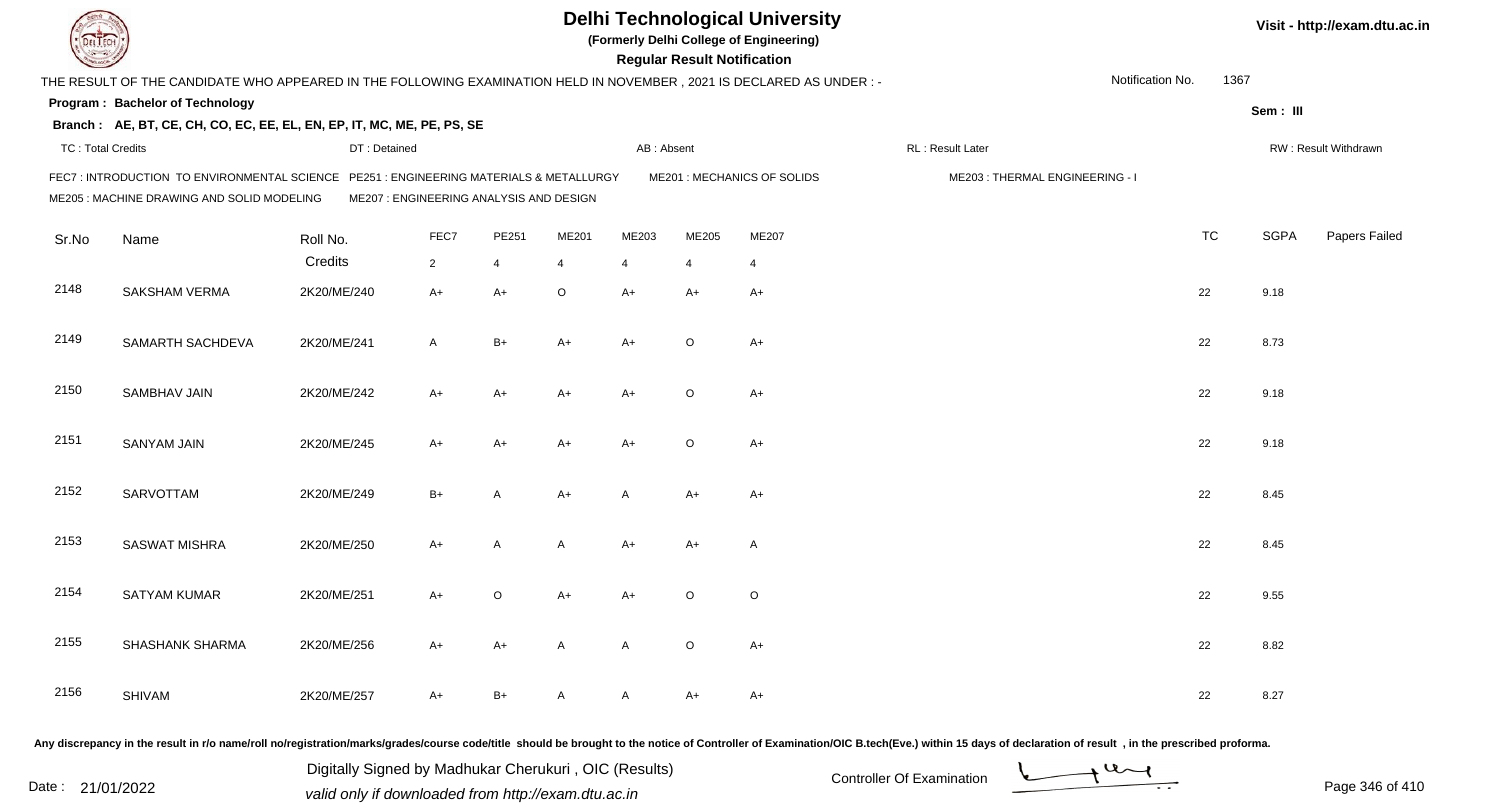|                          |                                                                                                                                     |                                         |                |             |       |                | <b>Regular Result Notification</b> | <b>Delhi Technological University</b><br>(Formerly Delhi College of Engineering) |                                |                  |           |             | Visit - http://exam.dtu.ac.in |
|--------------------------|-------------------------------------------------------------------------------------------------------------------------------------|-----------------------------------------|----------------|-------------|-------|----------------|------------------------------------|----------------------------------------------------------------------------------|--------------------------------|------------------|-----------|-------------|-------------------------------|
|                          | THE RESULT OF THE CANDIDATE WHO APPEARED IN THE FOLLOWING EXAMINATION HELD IN NOVEMBER, 2021 IS DECLARED AS UNDER :-                |                                         |                |             |       |                |                                    |                                                                                  |                                | Notification No. | 1367      |             |                               |
|                          | Program: Bachelor of Technology                                                                                                     |                                         |                |             |       |                |                                    |                                                                                  |                                |                  |           | Sem: III    |                               |
|                          | Branch: AE, BT, CE, CH, CO, EC, EE, EL, EN, EP, IT, MC, ME, PE, PS, SE                                                              |                                         |                |             |       |                |                                    |                                                                                  |                                |                  |           |             |                               |
| <b>TC: Total Credits</b> |                                                                                                                                     | DT: Detained                            |                |             |       | AB: Absent     |                                    |                                                                                  | RL: Result Later               |                  |           |             | RW: Result Withdrawn          |
|                          | FEC7: INTRODUCTION TO ENVIRONMENTAL SCIENCE PE251: ENGINEERING MATERIALS & METALLURGY<br>ME205 : MACHINE DRAWING AND SOLID MODELING | ME207 : ENGINEERING ANALYSIS AND DESIGN |                |             |       |                |                                    | ME201 : MECHANICS OF SOLIDS                                                      | ME203: THERMAL ENGINEERING - I |                  |           |             |                               |
| Sr.No                    | Name                                                                                                                                | Roll No.                                | FEC7           | PE251       | ME201 | ME203          | ME205                              | ME207                                                                            |                                |                  | <b>TC</b> | <b>SGPA</b> | Papers Failed                 |
|                          |                                                                                                                                     | Credits                                 | $\overline{2}$ | 4           | 4     | $\overline{4}$ | 4                                  | 4                                                                                |                                |                  |           |             |                               |
| 2157                     | SHIVAM AGRAWAL                                                                                                                      | 2K20/ME/258                             | $A+$           | $A+$        | A+    | $A+$           | O                                  | $\mathsf{A}$                                                                     |                                |                  | 22        | 9.00        |                               |
| 2158                     | SHUBHAM PAHAL                                                                                                                       | 2K20/ME/266                             | A+             | A+          | A+    | $\circ$        | $A+$                               | B                                                                                |                                |                  | 22        | 8.64        |                               |
| 2159                     | SIDDHARTH CHOUDHARY                                                                                                                 | 2K20/ME/268                             | A              | A+          | A+    | A              | A+                                 | B                                                                                |                                |                  | 22        | 8.18        |                               |
| 2160                     | SOURABH SONKER                                                                                                                      | 2K20/ME/276                             | A+             | A+          | A+    | $A+$           | $A+$                               | B                                                                                |                                |                  | 22        | 8.45        |                               |
| 2161                     | SOURAV JAISWAL                                                                                                                      | 2K20/ME/277                             | C              | A+          | A+    | $A+$           | $A+$                               | B                                                                                |                                |                  | 22        | 8.09        |                               |
| 2162                     | <b>STUTI JAIN</b>                                                                                                                   | 2K20/ME/280                             | A              | $\mathsf O$ | A+    | $\circ$        | $\circ$                            | B                                                                                |                                |                  | 22        | 8.91        |                               |
| 2163                     | SURYANSH GANGWAR                                                                                                                    | 2K20/ME/284                             | A              | A+          | A     | A              | A+                                 | B                                                                                |                                |                  | 22        | 8.00        |                               |
| 2164                     | <b>TANMAY AGGARWAL</b>                                                                                                              | 2K20/ME/288                             | A+             | A           | A     | A+             | A+                                 | B                                                                                |                                |                  | 22        | 8.09        |                               |
| 2165                     | TUSHAR VERMA                                                                                                                        | 2K20/ME/289                             | A              | A+          | A     | A              | A+                                 | B                                                                                |                                |                  | 22        | 8.00        |                               |
|                          |                                                                                                                                     |                                         |                |             |       |                |                                    |                                                                                  |                                |                  |           |             |                               |

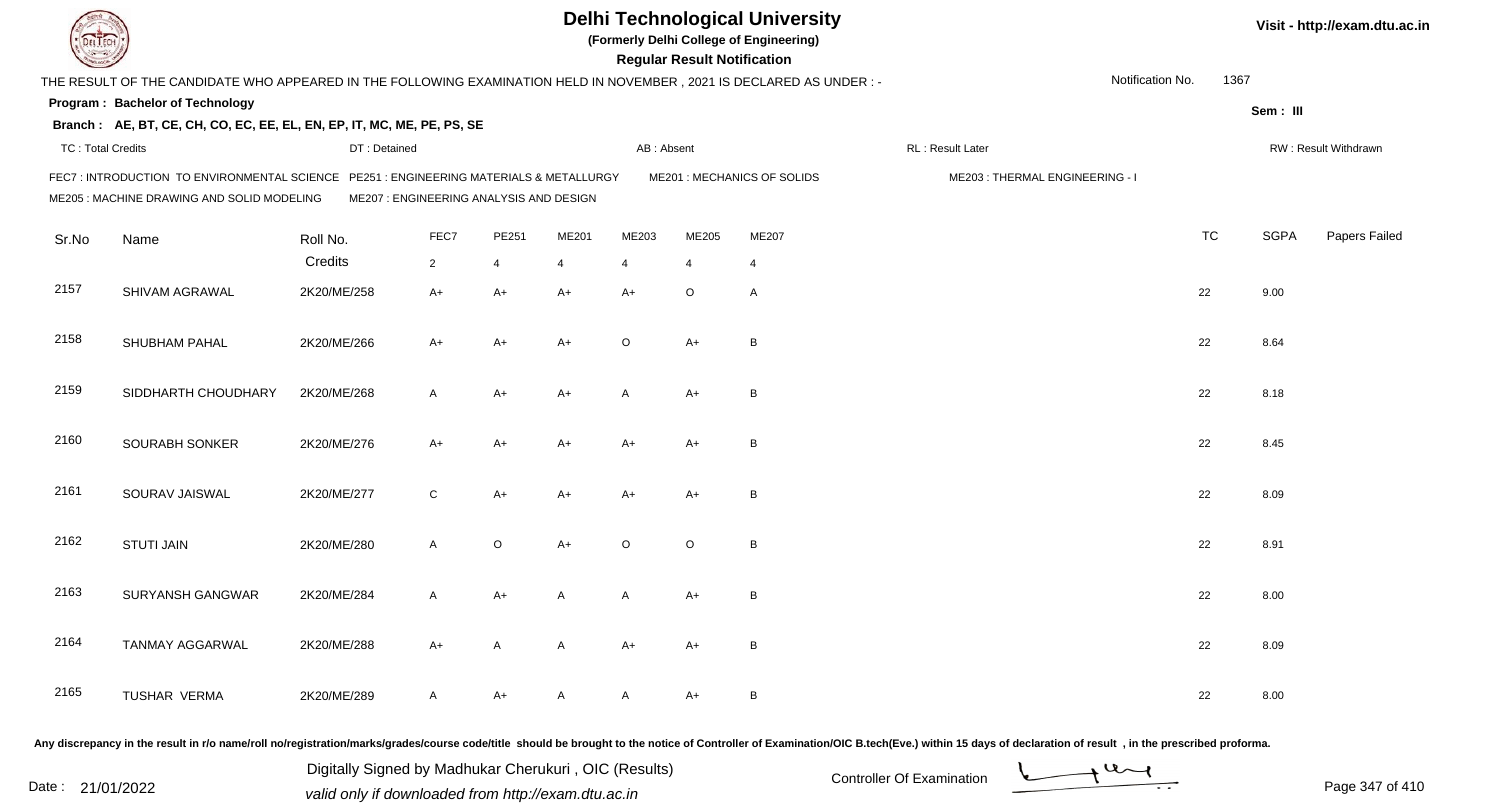|                          |                                                                                                                                       |                                         |                |       |       |                | <b>Regular Result Notification</b> | <b>Delhi Technological University</b><br>(Formerly Delhi College of Engineering) |                                |                  |           |             | Visit - http://exam.dtu.ac.in |
|--------------------------|---------------------------------------------------------------------------------------------------------------------------------------|-----------------------------------------|----------------|-------|-------|----------------|------------------------------------|----------------------------------------------------------------------------------|--------------------------------|------------------|-----------|-------------|-------------------------------|
|                          | THE RESULT OF THE CANDIDATE WHO APPEARED IN THE FOLLOWING EXAMINATION HELD IN NOVEMBER, 2021 IS DECLARED AS UNDER :-                  |                                         |                |       |       |                |                                    |                                                                                  |                                | Notification No. | 1367      |             |                               |
|                          | Program: Bachelor of Technology                                                                                                       |                                         |                |       |       |                |                                    |                                                                                  |                                |                  |           | Sem: III    |                               |
|                          | Branch: AE, BT, CE, CH, CO, EC, EE, EL, EN, EP, IT, MC, ME, PE, PS, SE                                                                |                                         |                |       |       |                |                                    |                                                                                  |                                |                  |           |             |                               |
| <b>TC: Total Credits</b> |                                                                                                                                       | DT: Detained                            |                |       |       | AB: Absent     |                                    |                                                                                  | RL: Result Later               |                  |           |             | RW: Result Withdrawn          |
|                          | FEC7 : INTRODUCTION TO ENVIRONMENTAL SCIENCE PE251 : ENGINEERING MATERIALS & METALLURGY<br>ME205 : MACHINE DRAWING AND SOLID MODELING | ME207 : ENGINEERING ANALYSIS AND DESIGN |                |       |       |                |                                    | ME201 : MECHANICS OF SOLIDS                                                      | ME203: THERMAL ENGINEERING - I |                  |           |             |                               |
| Sr.No                    | Name                                                                                                                                  | Roll No.                                | FEC7           | PE251 | ME201 | ME203          | ME205                              | ME207                                                                            |                                |                  | <b>TC</b> | <b>SGPA</b> | Papers Failed                 |
|                          |                                                                                                                                       | Credits                                 | $\overline{2}$ | 4     | 4     | $\overline{4}$ | 4                                  | 4                                                                                |                                |                  |           |             |                               |
| 2166                     | <b>VAIBHAV SINGH</b>                                                                                                                  | 2K20/ME/294                             | A              | A     | $A+$  | $\mathsf{A}$   | A                                  | B                                                                                |                                |                  | 22        | 7.82        |                               |
| 2167                     | <b>VARSHA RANI</b>                                                                                                                    | 2K20/ME/296                             | O              | O     | A+    | A+             | $A+$                               | B                                                                                |                                |                  | 22        | 8.73        |                               |
| 2168                     | VARUN CHOUDHARY                                                                                                                       | 2K20/ME/297                             | A+             | A     | A+    | A              | A+                                 | B                                                                                |                                |                  | 22        | 8.09        |                               |
| 2169                     | <b>VIKASH RAJ</b>                                                                                                                     | 2K20/ME/300                             | A              | A     | A     | $\mathsf{A}$   | $A+$                               | B                                                                                |                                |                  | 22        | 7.82        |                               |
| 2170                     | <b>VIPUL SHARMA</b>                                                                                                                   | 2K20/ME/302                             | A+             | A+    | A+    | $\circ$        | $A+$                               | B                                                                                |                                |                  | 22        | 8.64        |                               |
| 2171                     | YAJVIR                                                                                                                                | 2K20/ME/307                             | A+             | A+    | Α     | A              | $A+$                               | B                                                                                |                                |                  | 22        | 8.09        |                               |
| 2172                     | YASH SAINI                                                                                                                            | 2K20/ME/310                             | A+             | Α     | A+    | A+             | $\circ$                            | B                                                                                |                                |                  | 22        | 8.45        |                               |
| 2173                     | YASH SHARMA                                                                                                                           | 2K20/ME/311                             | A+             | A+    | A+    | A+             | A+                                 | B                                                                                |                                |                  | 22        | 8.45        |                               |
| 2174                     | YASHJEET SINGH                                                                                                                        | 2K20/ME/312                             | A              | B     | A     | $\mathsf{A}$   | $\circ$                            | ${\rm C}$                                                                        |                                |                  | 22        | 7.45        |                               |
|                          |                                                                                                                                       |                                         |                |       |       |                |                                    |                                                                                  |                                |                  |           |             |                               |

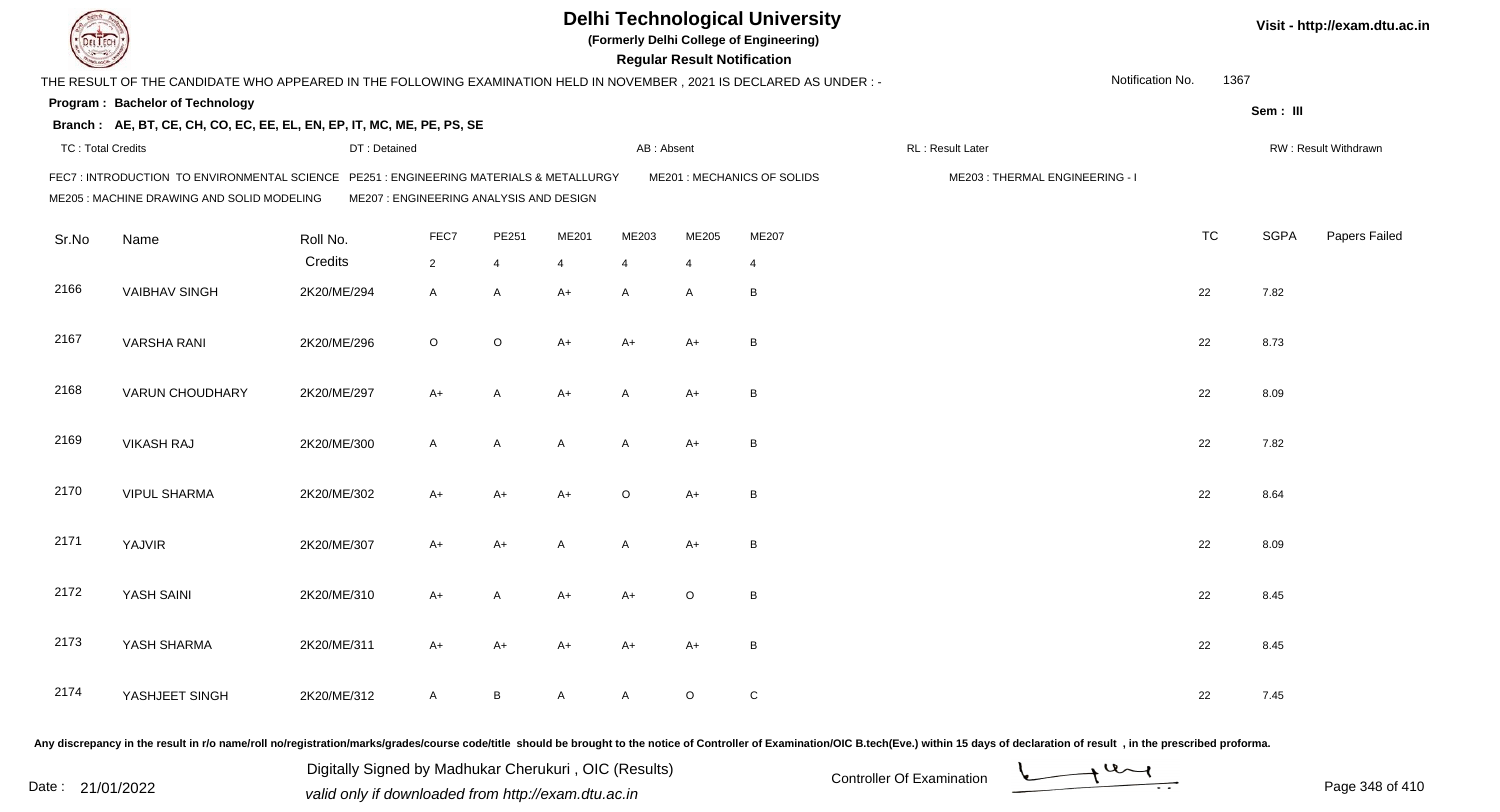| DEL TECH                 |                                                                                                                                    |                                        |                |       |       |            | <b>Regular Result Notification</b> | <b>Delhi Technological University</b><br>(Formerly Delhi College of Engineering) |                                |                  |      |             | Visit - http://exam.dtu.ac.in |
|--------------------------|------------------------------------------------------------------------------------------------------------------------------------|----------------------------------------|----------------|-------|-------|------------|------------------------------------|----------------------------------------------------------------------------------|--------------------------------|------------------|------|-------------|-------------------------------|
|                          | THE RESULT OF THE CANDIDATE WHO APPEARED IN THE FOLLOWING EXAMINATION HELD IN NOVEMBER , 2021 IS DECLARED AS UNDER :-              |                                        |                |       |       |            |                                    |                                                                                  |                                | Notification No. | 1367 |             |                               |
|                          | <b>Program: Bachelor of Technology</b><br>Branch: AE, BT, CE, CH, CO, EC, EE, EL, EN, EP, IT, MC, ME, PE, PS, SE                   |                                        |                |       |       |            |                                    |                                                                                  |                                |                  |      | Sem: III    |                               |
| <b>TC: Total Credits</b> |                                                                                                                                    | DT: Detained                           |                |       |       | AB: Absent |                                    |                                                                                  | <b>RL</b> : Result Later       |                  |      |             | RW: Result Withdrawn          |
|                          | FEC7: INTRODUCTION TO ENVIRONMENTAL SCIENCE PE251: ENGINEERING MATERIALS & METALLURGY<br>ME205: MACHINE DRAWING AND SOLID MODELING | ME207: ENGINEERING ANALYSIS AND DESIGN |                |       |       |            |                                    | ME201: MECHANICS OF SOLIDS                                                       | ME203: THERMAL ENGINEERING - I |                  |      |             |                               |
| Sr.No                    | Name                                                                                                                               | Roll No.                               | FEC7           | PE251 | ME201 | ME203      | ME205                              | ME207                                                                            |                                |                  | TC   | <b>SGPA</b> | Papers Failed                 |
|                          |                                                                                                                                    | Credits                                | $\overline{2}$ | 4     |       |            |                                    | 4                                                                                |                                |                  |      |             |                               |
| 2175                     | YERISH RAJ                                                                                                                         | 2K20/ME/314                            | A+             | A     | A+    | $A+$       | A+                                 | B                                                                                |                                |                  | 22   | 8.27        |                               |

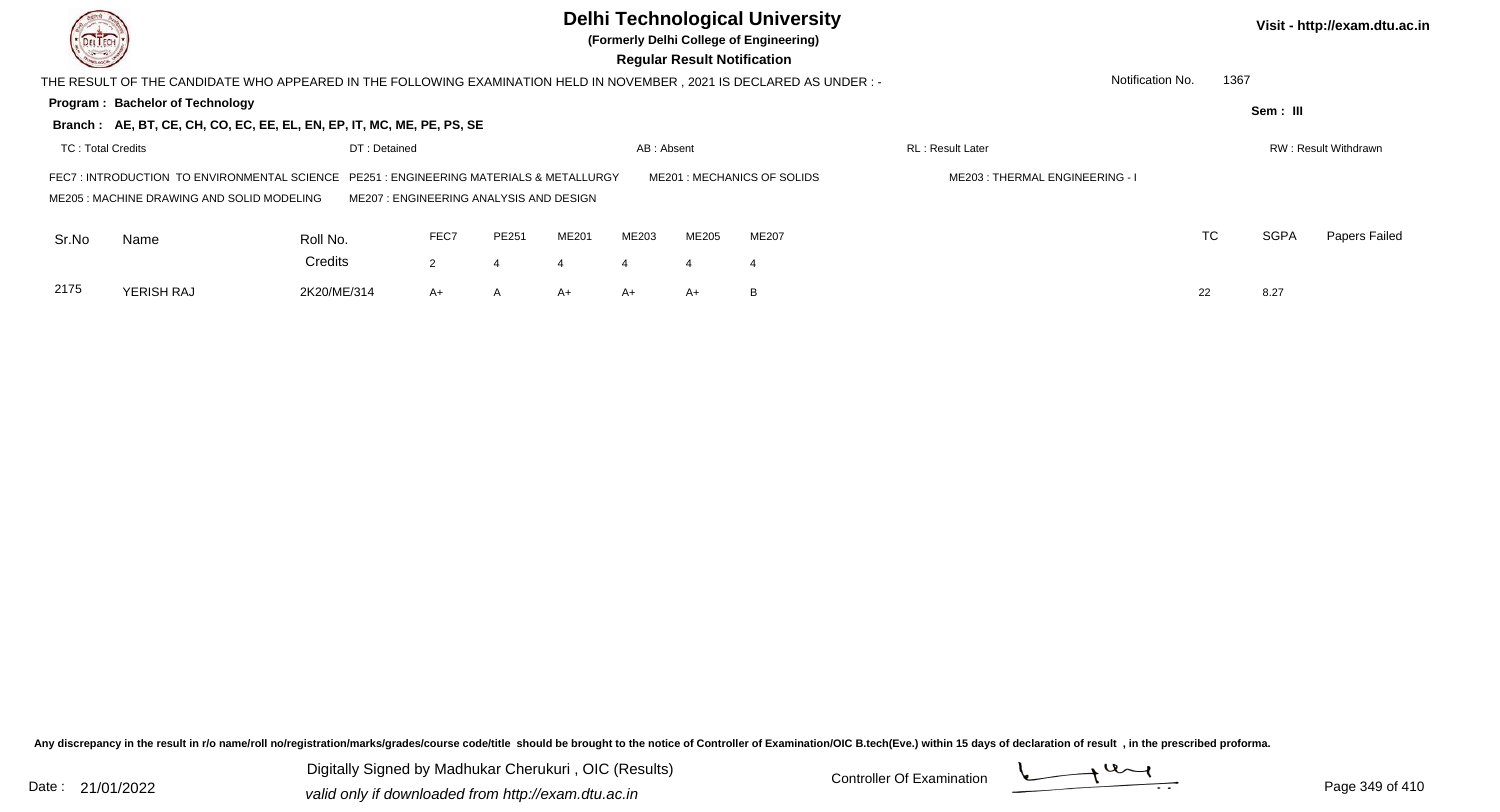|                          |                                                                                                                      |              |                                                                                      |                |                |                | <b>Regular Result Notification</b> | <b>Delhi Technological University</b><br>(Formerly Delhi College of Engineering) |                                |                          |             | Visit - http://exam.dtu.ac.in     |
|--------------------------|----------------------------------------------------------------------------------------------------------------------|--------------|--------------------------------------------------------------------------------------|----------------|----------------|----------------|------------------------------------|----------------------------------------------------------------------------------|--------------------------------|--------------------------|-------------|-----------------------------------|
|                          | THE RESULT OF THE CANDIDATE WHO APPEARED IN THE FOLLOWING EXAMINATION HELD IN NOVEMBER, 2021 IS DECLARED AS UNDER :- |              |                                                                                      |                |                |                |                                    |                                                                                  |                                | Notification No.<br>1367 |             |                                   |
|                          | <b>Program: Bachelor of Technology</b>                                                                               |              |                                                                                      |                |                |                |                                    |                                                                                  |                                |                          | Sem: III    |                                   |
|                          | Branch: AE, BT, CE, CH, CO, EC, EE, EL, EN, EP, IT, MC, ME, PE, PS, SE                                               |              |                                                                                      |                |                |                |                                    |                                                                                  |                                |                          |             |                                   |
| <b>TC: Total Credits</b> |                                                                                                                      | DT: Detained |                                                                                      |                |                | AB: Absent     |                                    |                                                                                  | RL: Result Later               |                          |             | RW: Result Withdrawn              |
|                          | FEC9: Spoken Skills in English<br>ME205 : MACHINE DRAWING AND SOLID MODELING                                         |              | PE251: ENGINEERING MATERIALS & METALLURGY<br>ME207 : ENGINEERING ANALYSIS AND DESIGN |                |                |                |                                    | ME201 : MECHANICS OF SOLIDS                                                      | ME203: THERMAL ENGINEERING - I |                          |             |                                   |
| Sr.No                    | Name                                                                                                                 | Roll No.     | FEC9                                                                                 | PE251          | ME201          | ME203          | ME205                              | ME207                                                                            |                                | <b>TC</b>                | <b>SGPA</b> | Papers Failed                     |
|                          |                                                                                                                      | Credits      | $\overline{2}$                                                                       | $\overline{4}$ | $\overline{4}$ | $\overline{4}$ | $\overline{4}$                     | $\overline{4}$                                                                   |                                |                          |             |                                   |
| 2176                     | <b>ARYAN PAHWA</b>                                                                                                   | 2K20/ME/51   | $A+$                                                                                 | $\circ$        | $A+$           | $A+$           | A                                  | $A+$                                                                             |                                | 22                       | 9.00        |                                   |
| 2177                     | <b>HIMANSHU</b>                                                                                                      | 2K20/ME/113  | $A+$                                                                                 | A              | $B+$           | A              | A                                  | $B+$                                                                             |                                | 22                       | 7.73        |                                   |
| 2178                     | <b>MANJIT SINGH</b>                                                                                                  | 2K20/ME/145  | $\mathsf{A}$                                                                         | ${\bf C}$      | $B+$           | $A+$           | $B+$                               | B                                                                                |                                | 22                       | 6.91        |                                   |
| 2179                     | MOHD MAHFOOZ RAZA                                                                                                    | 2K20/ME/153  | A                                                                                    | $B+$           | <sub>B</sub>   | A              | B <sub>1</sub>                     | C                                                                                |                                | 22                       | 6.55        |                                   |
| 2180                     | <b>ROHAN KUMAR</b>                                                                                                   | 2K20/ME/225  | $\circ$                                                                              | $\mathsf{A}$   | $A+$           | $\overline{A}$ | $\mathsf{A}$                       | $\mathsf{A}$                                                                     |                                | 22                       | 8.36        |                                   |
| 2181                     | <b>SHIVAM KUMAR</b>                                                                                                  | 2K20/ME/259  | F.                                                                                   | E              | E              | E              | E                                  | B                                                                                |                                | 4                        | 1.09        | FEC9PE251, ME201<br>ME203, ME205, |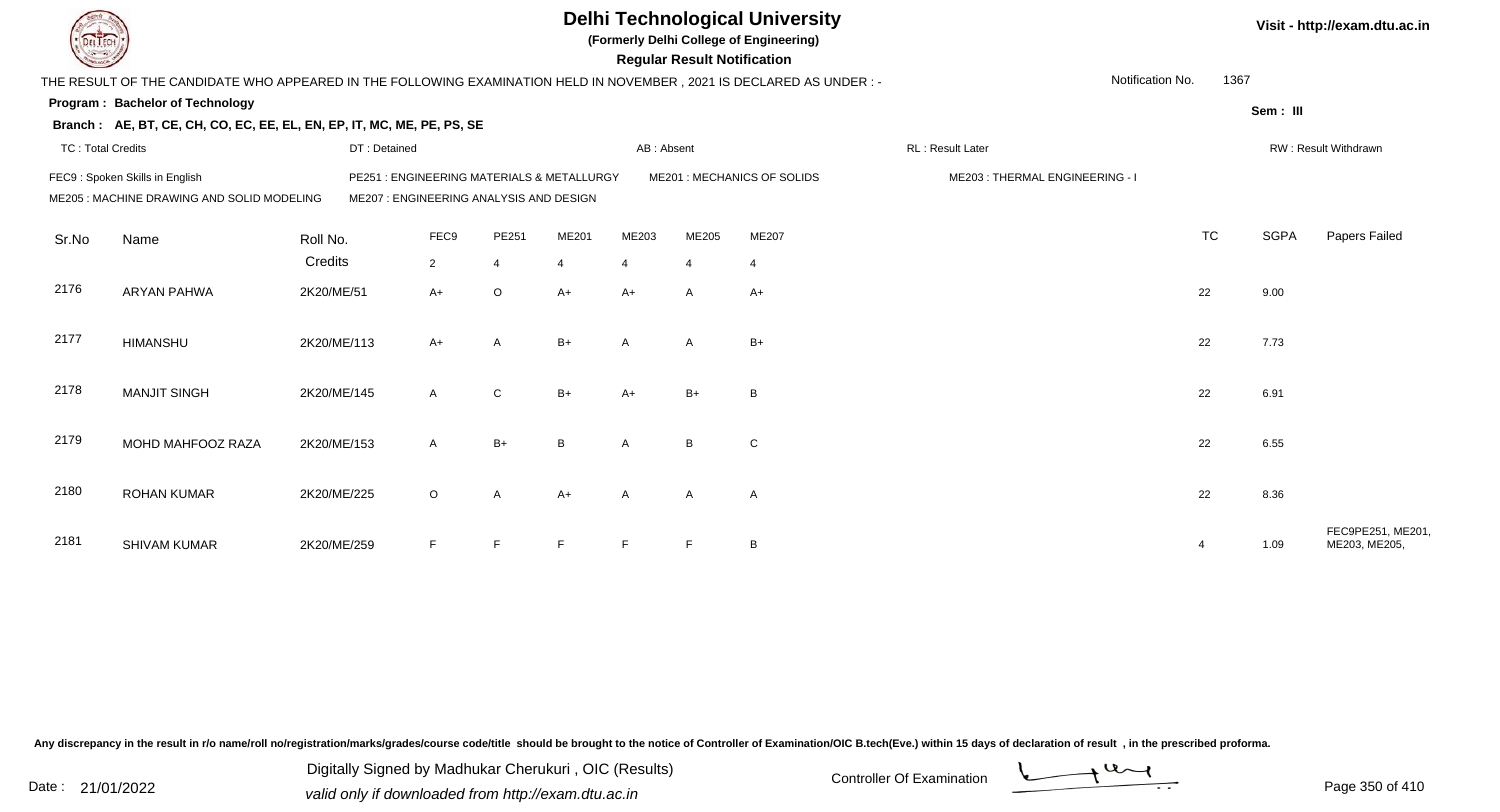

## **Delhi Technological University**

**(Formerly Delhi College of Engineering)**

 **Regular Result Notification**

**Visit - http://exam.dtu.ac.in**

**Program : Bachelor of TechnologySem : III Branch : AE, BT, CE, CH, CO, EC, EE, EL, EN, EP, IT, MC, ME, PE, PS, SE**THE RESULT OF THE CANDIDATE WHO APPEARED IN THE FOLLOWING EXAMINATION HELD IN NOVEMBER , 2021 IS DECLARED AS UNDER : -TC : Total Credits DT : Detainedd AB : Absent RL : Result Later RW : Result Withdrawn Notification No. 1367Sr.NoName Roll No. **Credits** PE251 : ENGINEERING MATERIALS & METALLURGY ME201 : MECHANICS OF SOLIDS ME203 : THERMAL ENGINEERING - I ME205 : MACHINE DRAWING AND SOLID MODELINGME207 : ENGINEERING ANALYSIS AND DESIGNPE2511 ME201 ME203 ME205 ME207 ME207 ME207 ME207 ME30 ME307 ME207 MEXIC TC SGPA Papers Failed 44 4 4 4 4 2182 ABHINAV KUMAR 2K20/ME/08 <sup>F</sup> <sup>F</sup> <sup>F</sup> <sup>F</sup> <sup>P</sup> <sup>4</sup> 0.80 PE251ME201, ME203, ME205, 2183 ROHAN SINGHH 2K20/ME/229 A+ A B+ A A A

Any discrepancy in the result in r/o name/roll no/registration/marks/grades/course code/title should be brought to the notice of Controller of Examination/OIC B.tech(Eve.) within 15 days of declaration of result , in the p

Date : 21/01/2022 Digital Digital of Microsofted Chemical Controller Of Examination Determination Page 351 of 41 Digitally Signed by Madhukar Cherukuri , OIC (Results)

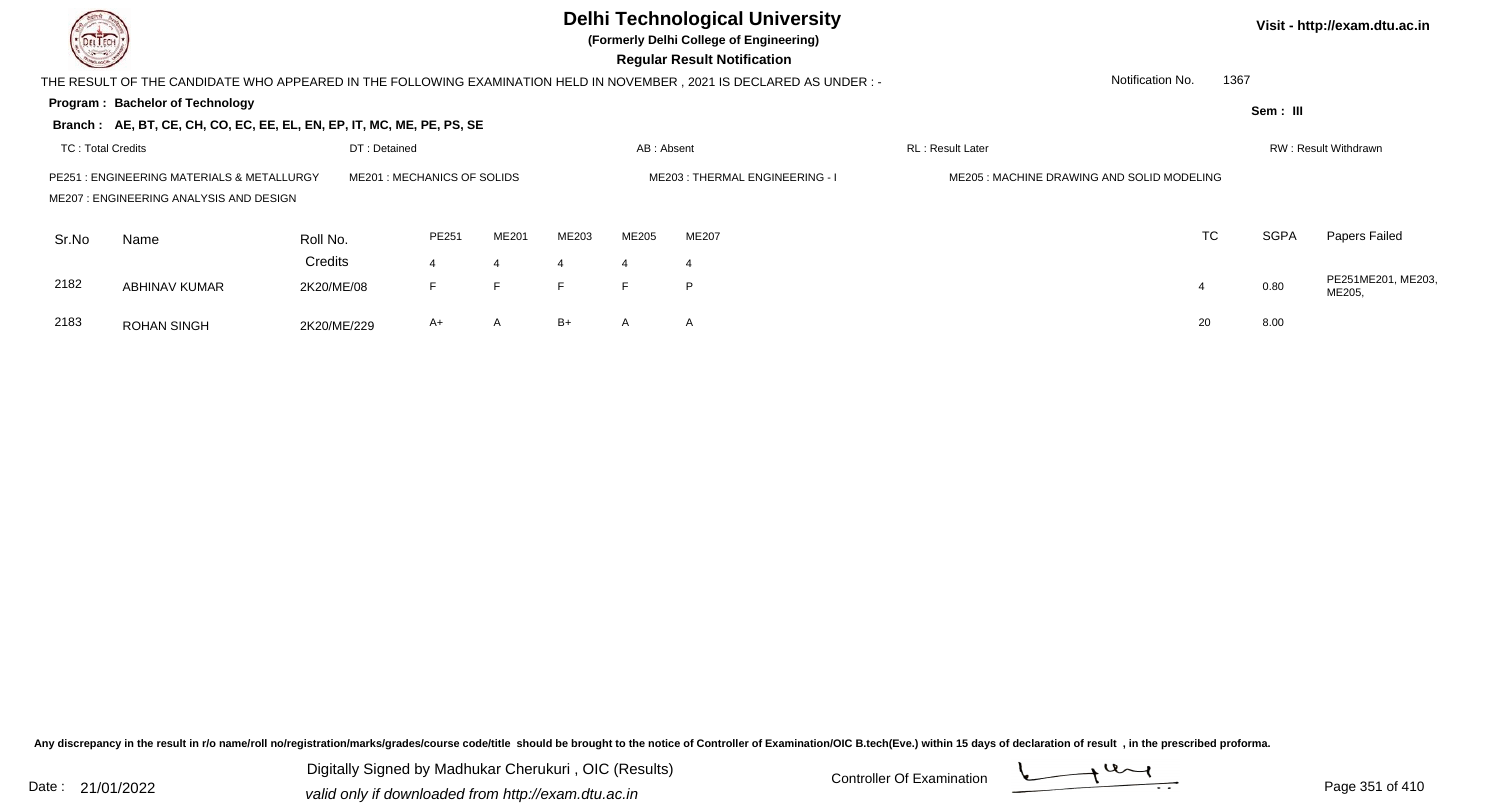## **Delhi Technological University**

**(Formerly Delhi College of Engineering)**

 **Regular Result Notification**

| <b>Courses A</b>         |                                                                                                                      |                                                                            |                |         |                |            | Regular Result Notification |                               |                       |                  |      |             |                      |
|--------------------------|----------------------------------------------------------------------------------------------------------------------|----------------------------------------------------------------------------|----------------|---------|----------------|------------|-----------------------------|-------------------------------|-----------------------|------------------|------|-------------|----------------------|
|                          | THE RESULT OF THE CANDIDATE WHO APPEARED IN THE FOLLOWING EXAMINATION HELD IN NOVEMBER, 2021 IS DECLARED AS UNDER :- |                                                                            |                |         |                |            |                             |                               |                       | Notification No. | 1367 |             |                      |
|                          | Program: Bachelor of Technology                                                                                      |                                                                            |                |         |                |            |                             |                               |                       |                  |      | Sem : III   |                      |
|                          | Branch: AE, BT, CE, CH, CO, EC, EE, EL, EN, EP, IT, MC, ME, PE, PS, SE                                               |                                                                            |                |         |                |            |                             |                               |                       |                  |      |             |                      |
| <b>TC: Total Credits</b> |                                                                                                                      | DT: Detained                                                               |                |         |                | AB: Absent |                             |                               | RL: Result Later      |                  |      |             | RW: Result Withdrawn |
|                          | FEC10 : COMMUNICATION SKILLS<br>AE205 : MANUFACTURING MACHINES                                                       | PE261 : QUANTITATIVE TECHNIQUES<br>AE207 : ENGINEERING ANALYSIS AND DESIGN |                |         |                |            |                             | AE201 : ENGINEERING MECHANICS | AE203: THERMODYNAMICS |                  |      |             |                      |
| Sr.No                    | Name                                                                                                                 | Roll No.                                                                   | FEC10          | PE261   | AE201          | AE203      | AE205                       | AE207                         |                       |                  | TC   | <b>SGPA</b> | Papers Failed        |
|                          |                                                                                                                      | Credits                                                                    | $\overline{2}$ | 4       | $\overline{4}$ | 4          | $\overline{4}$              | $\overline{4}$                |                       |                  |      |             |                      |
| 2184                     | ADITYA VIKRAM KOCHAR                                                                                                 | 2K20/AE/06                                                                 | $\circ$        | $A+$    | $\mathsf{A}$   | $A+$       | $\circ$                     | $A+$                          |                       |                  | 22   | 9.09        |                      |
| 2185                     | <b>BHAVESH</b>                                                                                                       | 2K20/AE/22                                                                 | $A+$           | A       | $\circ$        | A+         | A+                          | A+                            |                       |                  | 22   | 9.00        |                      |
| 2186                     | MEHUL AGARWAL                                                                                                        | 2K20/AE/41                                                                 | $\circ$        | $\circ$ | $A+$           | $\circ$    | $\circ$                     | A+                            |                       |                  | 22   | 9.64        |                      |
| 2187                     | NIPUN GUPTA                                                                                                          | 2K20/AE/47                                                                 | $\circ$        | $A+$    | $A+$           | $A+$       | $\circ$                     | $A+$                          |                       |                  | 22   | 9.27        |                      |
| 2188                     | PANKAJ GARHWAL                                                                                                       | 2K20/AE/51                                                                 | $\circ$        | $\circ$ | $A+$           | $\circ$    | $\circ$                     | $A+$                          |                       |                  | 22   | 9.64        |                      |
| 2189                     | PRATEEK UPADHAYAY                                                                                                    | 2K20/AE/53                                                                 | $\mathsf O$    | $A+$    | $A+$           | A+         | $\circ$                     | $A+$                          |                       |                  | 22   | 9.27        |                      |
| 2190                     | SHUBHAM KUMAR VERMA                                                                                                  | 2K20/AE/67                                                                 | $A+$           | A       | A              | $\circ$    | A+                          | $A+$                          |                       |                  | 22   | 8.82        |                      |

Any discrepancy in the result in r/o name/roll no/registration/marks/grades/course code/title should be brought to the notice of Controller of Examination/OIC B.tech(Eve.) within 15 days of declaration of result, in the pr

Date : 21/01/2022 Digital Digital of Microsofted Chemical Controller Of Examination Determination Page 352 of 41 Digitally Signed by Madhukar Cherukuri , OIC (Results)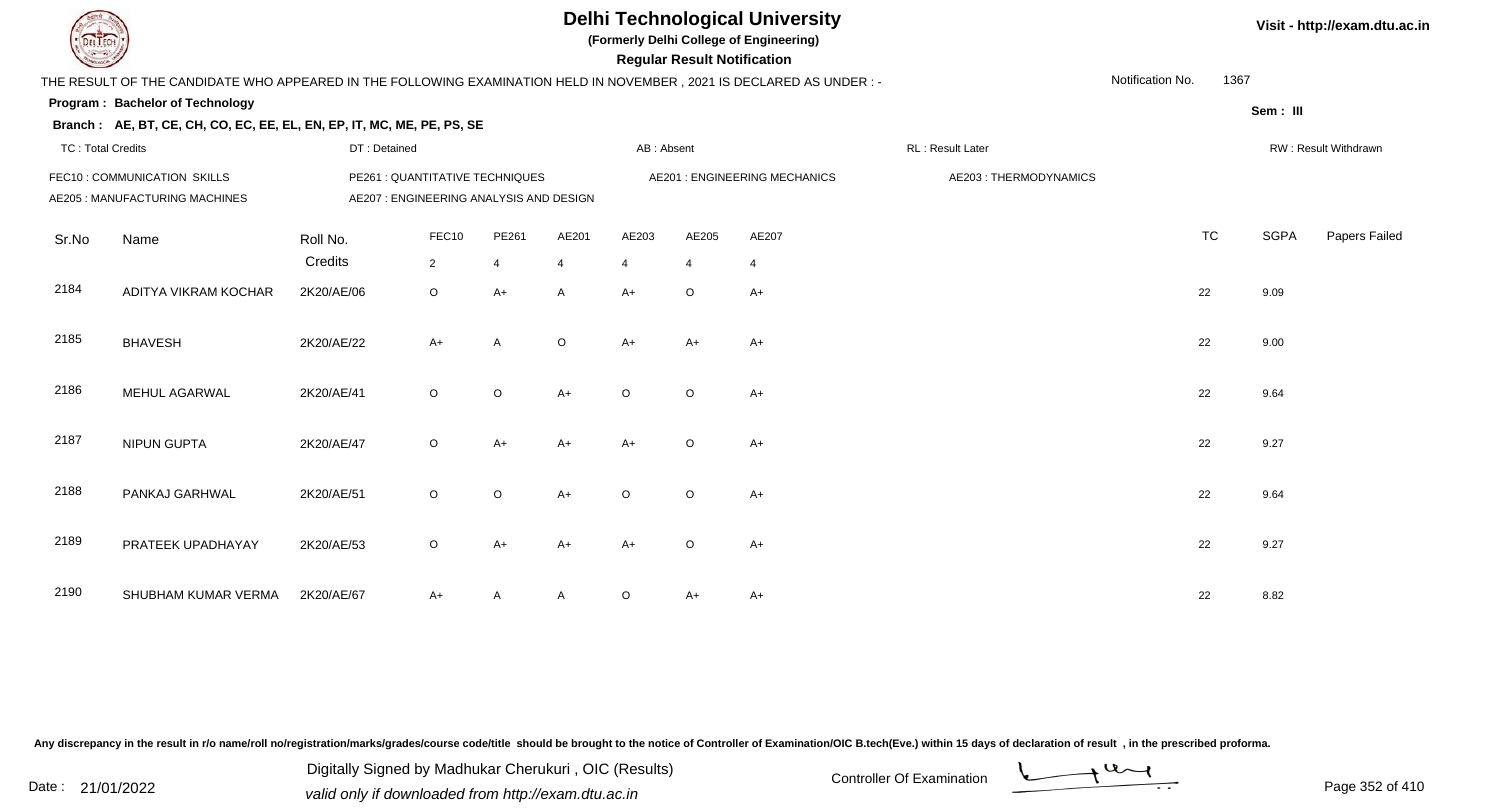|                          |                                                                                                                                                                          |              |              |                |                |                | <b>Regular Result Notification</b> | <b>Delhi Technological University</b><br>(Formerly Delhi College of Engineering) |                       |                  |           |             | Visit - http://exam.dtu.ac.in |
|--------------------------|--------------------------------------------------------------------------------------------------------------------------------------------------------------------------|--------------|--------------|----------------|----------------|----------------|------------------------------------|----------------------------------------------------------------------------------|-----------------------|------------------|-----------|-------------|-------------------------------|
|                          | THE RESULT OF THE CANDIDATE WHO APPEARED IN THE FOLLOWING EXAMINATION HELD IN NOVEMBER, 2021 IS DECLARED AS UNDER :-                                                     |              |              |                |                |                |                                    |                                                                                  |                       | Notification No. | 1367      |             |                               |
|                          | <b>Program: Bachelor of Technology</b>                                                                                                                                   |              |              |                |                |                |                                    |                                                                                  |                       |                  |           | Sem: III    |                               |
|                          | Branch: AE, BT, CE, CH, CO, EC, EE, EL, EN, EP, IT, MC, ME, PE, PS, SE                                                                                                   |              |              |                |                |                |                                    |                                                                                  |                       |                  |           |             |                               |
| <b>TC: Total Credits</b> |                                                                                                                                                                          | DT: Detained |              |                |                | AB: Absent     |                                    |                                                                                  | RL : Result Later     |                  |           |             | RW: Result Withdrawn          |
|                          | FEC11: Soft Skills and Personality Development<br>PE261 : QUANTITATIVE TECHNIQUES<br>AE205: MANUFACTURING MACHINES<br>AE207 : ENGINEERING ANALYSIS AND DESIGN            |              |              |                |                |                |                                    | <b>AE201: ENGINEERING MECHANICS</b>                                              | AE203: THERMODYNAMICS |                  |           |             |                               |
| Sr.No                    | Name                                                                                                                                                                     | Roll No.     | FEC11        | PE261          | AE201          | AE203          | AE205                              | AE207                                                                            |                       |                  | <b>TC</b> | <b>SGPA</b> | Papers Failed                 |
|                          |                                                                                                                                                                          | Credits      | 2            | $\overline{4}$ | $\overline{4}$ | $\overline{4}$ |                                    | $\overline{4}$                                                                   |                       |                  |           |             |                               |
| 2191                     | <b>TRIDEV</b>                                                                                                                                                            | 2K20/AE/73   | $A+$         | $A+$           | $A+$           | $\circ$        | $A+$                               | $A+$                                                                             |                       | 22               |           | 9.18        |                               |
|                          | FEC12 : BUSINESS COMMUNICATION AND<br>PE261 : QUANTITATIVE TECHNIQUES<br>PRESENTATION SKILLS<br>AE205 : MANUFACTURING MACHINES<br>AE207: ENGINEERING ANALYSIS AND DESIGN |              |              |                |                |                |                                    | <b>AE201: ENGINEERING MECHANICS</b>                                              | AE203: THERMODYNAMICS |                  |           |             |                               |
| Sr.No                    | Name                                                                                                                                                                     | Roll No.     | FEC12        | PE261          | AE201          | AE203          | AE205                              | AE207                                                                            |                       |                  | <b>TC</b> | <b>SGPA</b> | Papers Failed                 |
|                          |                                                                                                                                                                          | Credits      | 2            | $\overline{4}$ | $\overline{4}$ | $\overline{4}$ | $\boldsymbol{\Delta}$              | 4                                                                                |                       |                  |           |             |                               |
| 2192                     | <b>ALPHAUS NKANDU</b>                                                                                                                                                    | 2K20/AE/11   | $\mathsf{A}$ | $\overline{A}$ | $A+$           | $A+$           | A                                  | $\mathsf{A}$                                                                     |                       | 22               |           | 8.36        |                               |
| 2193                     | SHUBHAM CHAUHAN                                                                                                                                                          | 2K20/AE/65   | $\circ$      | A              | $B+$           | $B+$           |                                    | A+                                                                               |                       | 22               |           | 8.00        |                               |

Digitally Signed by Madhukar Cherukuri, OIC (Results)<br>Date : 21/01/2022 valid only if downloaded from http://oxam.dtu.ac.in valid only if downloaded from http://exam.dtu.ac.in

Digitally Signed by Madhukar Cherukuri , OIC (Results)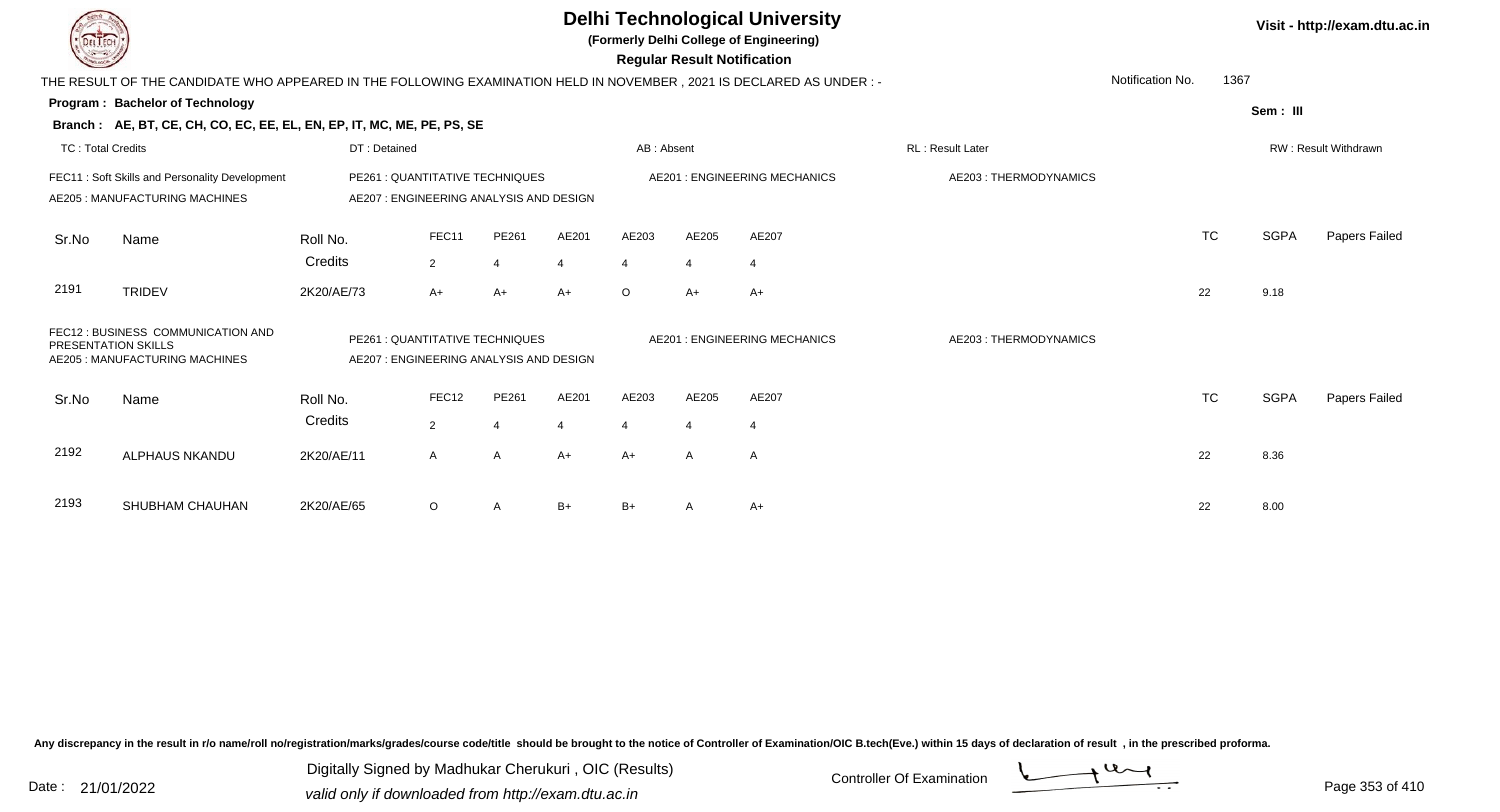| <b>DELTECH</b>           |                                                                                                                                        |                                                                           |                         |                         |            |                         | <b>Regular Result Notification</b> | <b>Delhi Technological University</b><br>(Formerly Delhi College of Engineering) |                       |                  |           |             | Visit - http://exam.dtu.ac.in |
|--------------------------|----------------------------------------------------------------------------------------------------------------------------------------|---------------------------------------------------------------------------|-------------------------|-------------------------|------------|-------------------------|------------------------------------|----------------------------------------------------------------------------------|-----------------------|------------------|-----------|-------------|-------------------------------|
|                          | THE RESULT OF THE CANDIDATE WHO APPEARED IN THE FOLLOWING EXAMINATION HELD IN NOVEMBER, 2021 IS DECLARED AS UNDER :-                   |                                                                           |                         |                         |            |                         |                                    |                                                                                  |                       | Notification No. | 1367      |             |                               |
|                          | Program: Bachelor of Technology<br>Branch: AE, BT, CE, CH, CO, EC, EE, EL, EN, EP, IT, MC, ME, PE, PS, SE                              |                                                                           |                         |                         |            |                         |                                    |                                                                                  |                       |                  |           | Sem: III    |                               |
| <b>TC: Total Credits</b> |                                                                                                                                        | DT: Detained                                                              |                         |                         |            | AB: Absent              |                                    |                                                                                  | RL: Result Later      |                  |           |             | RW: Result Withdrawn          |
|                          | FEC13: PUBLIC SPEAKING<br>PE261 : QUANTITATIVE TECHNIQUES<br>AE205 : MANUFACTURING MACHINES<br>AE207 : ENGINEERING ANALYSIS AND DESIGN |                                                                           |                         |                         |            |                         |                                    | <b>AE201: ENGINEERING MECHANICS</b>                                              | AE203: THERMODYNAMICS |                  |           |             |                               |
| Sr.No                    | Name                                                                                                                                   | Roll No.<br>Credits                                                       | FEC13<br>2              | PE261<br>$\overline{4}$ | AE201<br>4 | AE203<br>$\overline{4}$ | AE205                              | AE207<br>$\overline{4}$                                                          |                       |                  | <b>TC</b> | <b>SGPA</b> | Papers Failed                 |
| 2194                     | <b>DIVYAM GOEL</b>                                                                                                                     | 2K20/AE/28                                                                | $A+$                    | $\overline{A}$          | $B+$       | A                       | $A+$                               | $\mathsf{A}$                                                                     |                       |                  | 22        | 8.09        |                               |
| 2195                     | <b>NIPUN SHARMA</b>                                                                                                                    | 2K20/AE/48                                                                | $A+$                    | $B+$                    | $A+$       | $A+$                    | $\circ$                            | $A+$                                                                             |                       |                  | 22        | 8.82        |                               |
| 2196                     | YAGYADUTT SHARMA                                                                                                                       | 2K20/AE/77                                                                | $A+$                    | A+                      | $A+$       |                         | $A+$                               | $\circ$                                                                          |                       |                  | 22        | 9.18        |                               |
|                          | FEC14 : APPRECIATION OF SHORT STORIES<br>AE205 : MANUFACTURING MACHINES                                                                | PE261 : QUANTITATIVE TECHNIQUES<br>AE207: ENGINEERING ANALYSIS AND DESIGN |                         |                         |            |                         |                                    | <b>AE201: ENGINEERING MECHANICS</b>                                              | AE203: THERMODYNAMICS |                  |           |             |                               |
| Sr.No                    | Name                                                                                                                                   | Roll No.<br>Credits                                                       | FEC14<br>$\overline{2}$ | PE261<br>$\overline{4}$ | AE201<br>4 | AE203<br>$\overline{4}$ | AE205                              | AE207<br>$\overline{4}$                                                          |                       |                  | <b>TC</b> | <b>SGPA</b> | Papers Failed                 |
| 2197                     | <b>SHUBHAM KUMAR</b>                                                                                                                   | 2K20/AE/66                                                                | $B+$                    | $A+$                    | $\circ$    | A+                      | A                                  | $A+$                                                                             |                       |                  | 22        | 8.82        |                               |

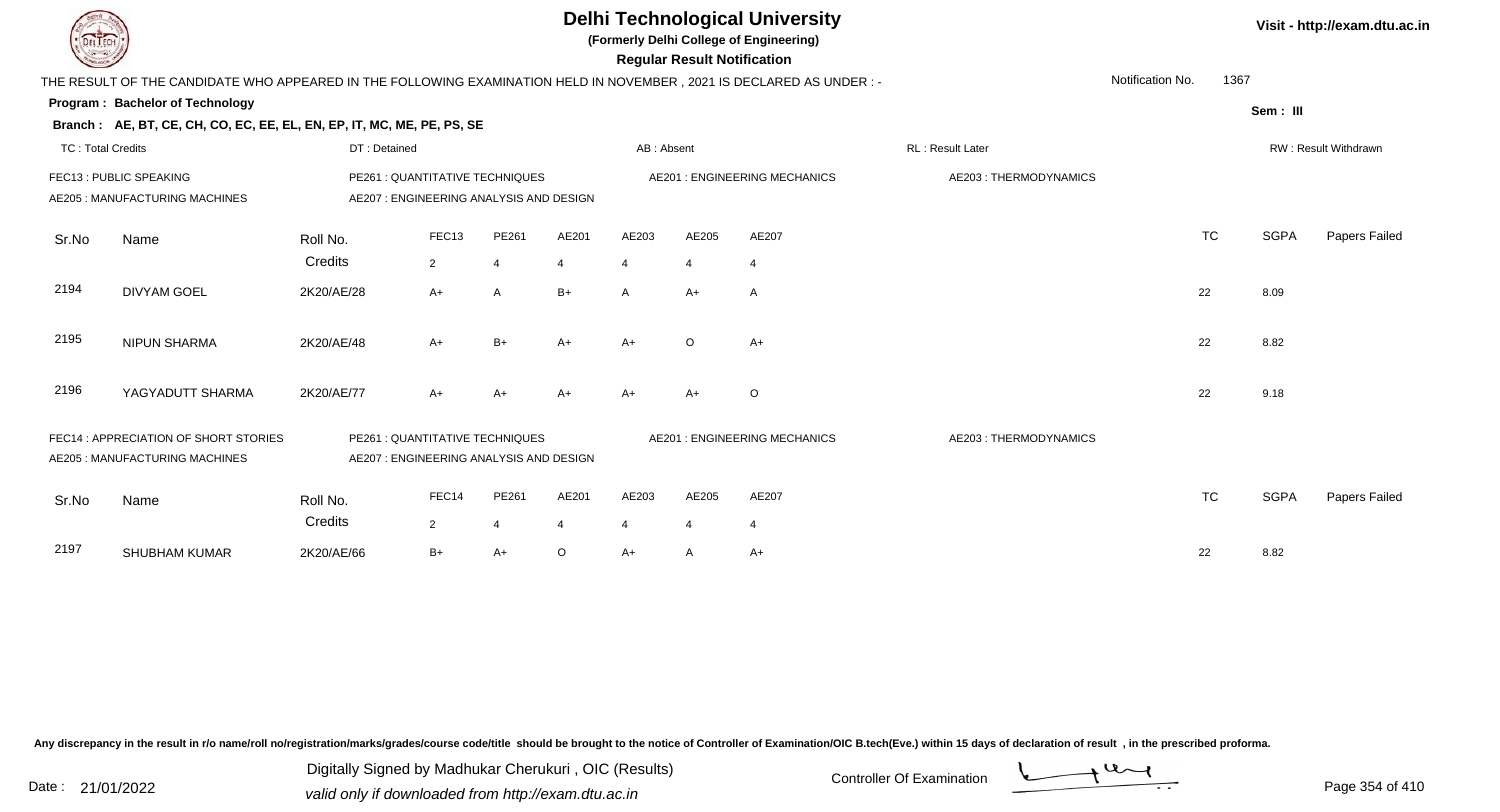| JEL I ECH                |                                                                                                                      |              |                                                                            |                |              |                       | <b>Regular Result Notification</b> | <b>Delhi Technological University</b><br>(Formerly Delhi College of Engineering) |                       |                  |           |             | Visit - http://exam.dtu.ac.in |
|--------------------------|----------------------------------------------------------------------------------------------------------------------|--------------|----------------------------------------------------------------------------|----------------|--------------|-----------------------|------------------------------------|----------------------------------------------------------------------------------|-----------------------|------------------|-----------|-------------|-------------------------------|
|                          | THE RESULT OF THE CANDIDATE WHO APPEARED IN THE FOLLOWING EXAMINATION HELD IN NOVEMBER, 2021 IS DECLARED AS UNDER :- |              |                                                                            |                |              |                       |                                    |                                                                                  |                       | Notification No. | 1367      |             |                               |
|                          | Program: Bachelor of Technology                                                                                      |              |                                                                            |                |              |                       |                                    |                                                                                  |                       |                  |           | Sem: III    |                               |
|                          | Branch: AE, BT, CE, CH, CO, EC, EE, EL, EN, EP, IT, MC, ME, PE, PS, SE                                               |              |                                                                            |                |              |                       |                                    |                                                                                  |                       |                  |           |             |                               |
| <b>TC: Total Credits</b> |                                                                                                                      | DT: Detained |                                                                            |                |              | AB: Absent            |                                    |                                                                                  | RL: Result Later      |                  |           |             | RW: Result Withdrawn          |
|                          | FEC18 : FINANCIAL STATEMENTS ANALYSIS<br>AE205 : MANUFACTURING MACHINES                                              |              | PE261 : QUANTITATIVE TECHNIQUES<br>AE207 : ENGINEERING ANALYSIS AND DESIGN |                |              |                       |                                    | <b>AE201: ENGINEERING MECHANICS</b>                                              | AE203: THERMODYNAMICS |                  |           |             |                               |
| Sr.No                    | Name                                                                                                                 | Roll No.     | FEC18                                                                      | PE261          | AE201        | AE203                 | AE205                              | AE207                                                                            |                       |                  | <b>TC</b> | <b>SGPA</b> | Papers Failed                 |
|                          |                                                                                                                      | Credits      | $\overline{2}$                                                             | $\overline{4}$ | 4            | $\boldsymbol{\Delta}$ |                                    | $\overline{4}$                                                                   |                       |                  |           |             |                               |
| 2198                     | <b>ARYAN TYAGI</b>                                                                                                   | 2K20/AE/20   | $A+$                                                                       | A              | A+           | $A+$                  | $A+$                               | $A+$                                                                             |                       |                  | 22        | 8.82        |                               |
| 2199                     | <b>AZMAYEEN</b>                                                                                                      | 2K20/AE/21   | $B+$                                                                       | C              | $\mathsf{A}$ | $A+$                  | $\mathsf{A}$                       | $B+$                                                                             |                       |                  | 22        | 7.36        |                               |
| 2200                     | <b>SAMBHAV JAIN</b>                                                                                                  | 2K20/AE/58   | $A+$                                                                       | $\mathsf O$    | A+           | $\circ$               | $A+$                               | $A+$                                                                             |                       |                  | 22        | 9.36        |                               |
| FEC1: SPORTS - I         | <b>AE205: MANUFACTURING MACHINES</b>                                                                                 |              | PE261 : QUANTITATIVE TECHNIQUES<br>AE207 : ENGINEERING ANALYSIS AND DESIGN |                |              |                       |                                    | AE201 : ENGINEERING MECHANICS                                                    | AE203: THERMODYNAMICS |                  |           |             |                               |
| Sr.No                    | Name                                                                                                                 | Roll No.     | FEC1                                                                       | PE261          | AE201        | AE203                 | AE205                              | AE207                                                                            |                       |                  | <b>TC</b> | <b>SGPA</b> | Papers Failed                 |
|                          |                                                                                                                      | Credits      | $\overline{2}$                                                             | $\overline{4}$ | 4            | $\overline{4}$        | $\overline{4}$                     | $\overline{4}$                                                                   |                       |                  |           |             |                               |
| 2201                     | <b>KAARTIK CHAUBE</b>                                                                                                | 2K20/AE/32   | A                                                                          | $A+$           | A            | $A+$                  | $A+$                               | $\mathsf{A}$                                                                     |                       |                  | 22        | 8.55        |                               |
| 2202                     | <b>SAWAN KAPOOR</b>                                                                                                  | 2K20/AE/60   | A                                                                          | $A+$           | A            | $A+$                  | A                                  | $A+$                                                                             |                       |                  | 22        | 8.55        |                               |
| 2203                     | <b>SWAPNIL RAGHAV</b>                                                                                                | 2K20/AE/70   | $B+$                                                                       | A              | A            | $A+$                  | A                                  | $A+$                                                                             |                       |                  | 22        | 8.27        |                               |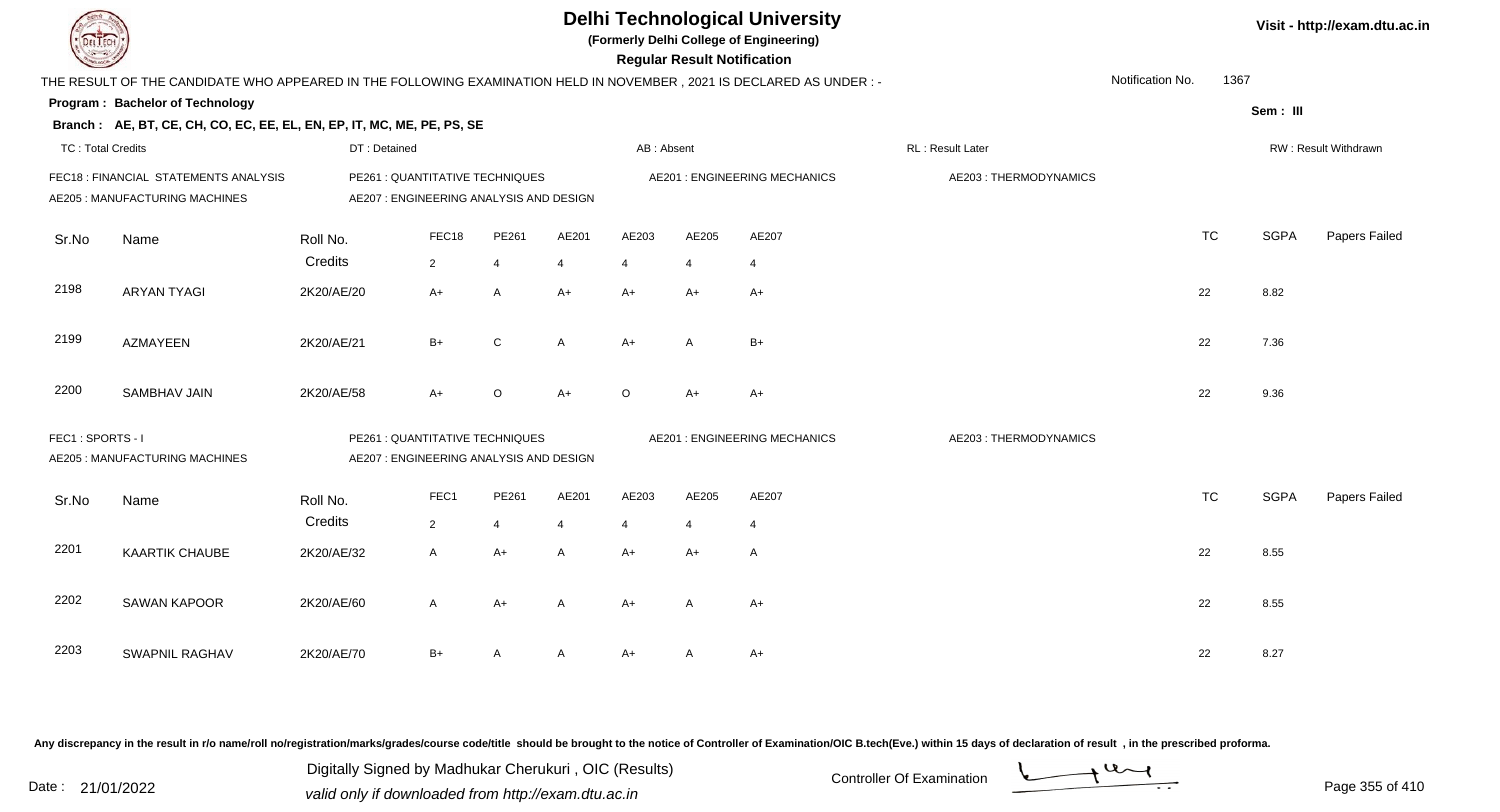| DEL TEC                  |                                                                                                                      |              |                                                                           |                         |                |                | <b>Regular Result Notification</b> | <b>Delhi Technological University</b><br>(Formerly Delhi College of Engineering) |                       |                  |           |             | Visit - http://exam.dtu.ac.in |
|--------------------------|----------------------------------------------------------------------------------------------------------------------|--------------|---------------------------------------------------------------------------|-------------------------|----------------|----------------|------------------------------------|----------------------------------------------------------------------------------|-----------------------|------------------|-----------|-------------|-------------------------------|
|                          | THE RESULT OF THE CANDIDATE WHO APPEARED IN THE FOLLOWING EXAMINATION HELD IN NOVEMBER, 2021 IS DECLARED AS UNDER :- |              |                                                                           |                         |                |                |                                    |                                                                                  |                       | Notification No. | 1367      |             |                               |
|                          | Program: Bachelor of Technology                                                                                      |              |                                                                           |                         |                |                |                                    |                                                                                  |                       |                  |           | Sem: III    |                               |
|                          | Branch: AE, BT, CE, CH, CO, EC, EE, EL, EN, EP, IT, MC, ME, PE, PS, SE                                               |              |                                                                           |                         |                |                |                                    |                                                                                  |                       |                  |           |             |                               |
| <b>TC: Total Credits</b> |                                                                                                                      | DT: Detained |                                                                           |                         |                | AB: Absent     |                                    |                                                                                  | RL: Result Later      |                  |           |             | RW: Result Withdrawn          |
| FEC22: YOGA              | AE205 : MANUFACTURING MACHINES                                                                                       |              | PE261 : QUANTITATIVE TECHNIQUES<br>AE207: ENGINEERING ANALYSIS AND DESIGN |                         |                |                |                                    | AE201 : ENGINEERING MECHANICS                                                    | AE203: THERMODYNAMICS |                  |           |             |                               |
| Sr.No                    | Name                                                                                                                 | Roll No.     | FEC22                                                                     | PE261                   | AE201          | AE203          | AE205                              | AE207                                                                            |                       |                  | <b>TC</b> | <b>SGPA</b> | Papers Failed                 |
|                          |                                                                                                                      | Credits      | $\overline{2}$                                                            | $\overline{4}$          | $\overline{4}$ | $\overline{4}$ | $\overline{4}$                     | $\overline{4}$                                                                   |                       |                  |           |             |                               |
| 2204                     | <b>ABHAY SINGH</b>                                                                                                   | 2K20/AE/01   | $\mathsf{A}$                                                              | $A+$                    | $\mathsf{A}$   | $\circ$        | A                                  | $A+$                                                                             |                       | 22               |           | 8.73        |                               |
| 2205                     | YASH DALAL                                                                                                           | 2K20/AE/78   | $A+$                                                                      | $A+$                    | A              | $\circ$        | A                                  | A+                                                                               |                       | 22               |           | 8.82        |                               |
|                          | FEC27 : PROFESSIONAL ETHICS & HUMAN VALUES<br>AE205 : MANUFACTURING MACHINES                                         |              | PE261 : QUANTITATIVE TECHNIQUES<br>AE207: ENGINEERING ANALYSIS AND DESIGN |                         |                |                |                                    | <b>AE201: ENGINEERING MECHANICS</b>                                              | AE203: THERMODYNAMICS |                  |           |             |                               |
| Sr.No                    | Name                                                                                                                 | Roll No.     | FEC27                                                                     | PE261                   | AE201          | AE203          | AE205                              | AE207                                                                            |                       |                  | <b>TC</b> | <b>SGPA</b> | Papers Failed                 |
|                          |                                                                                                                      | Credits      | $\overline{2}$                                                            | $\overline{\mathbf{4}}$ | $\overline{4}$ | 4              | 4                                  | 4                                                                                |                       |                  |           |             |                               |
| 2206                     | <b>SATWIK BAJPAI</b>                                                                                                 | 2K20/AE/59   | $A+$                                                                      | $\circ$                 | A              | $\circ$        | O                                  | $\circ$                                                                          |                       | 22               |           | 9.55        |                               |

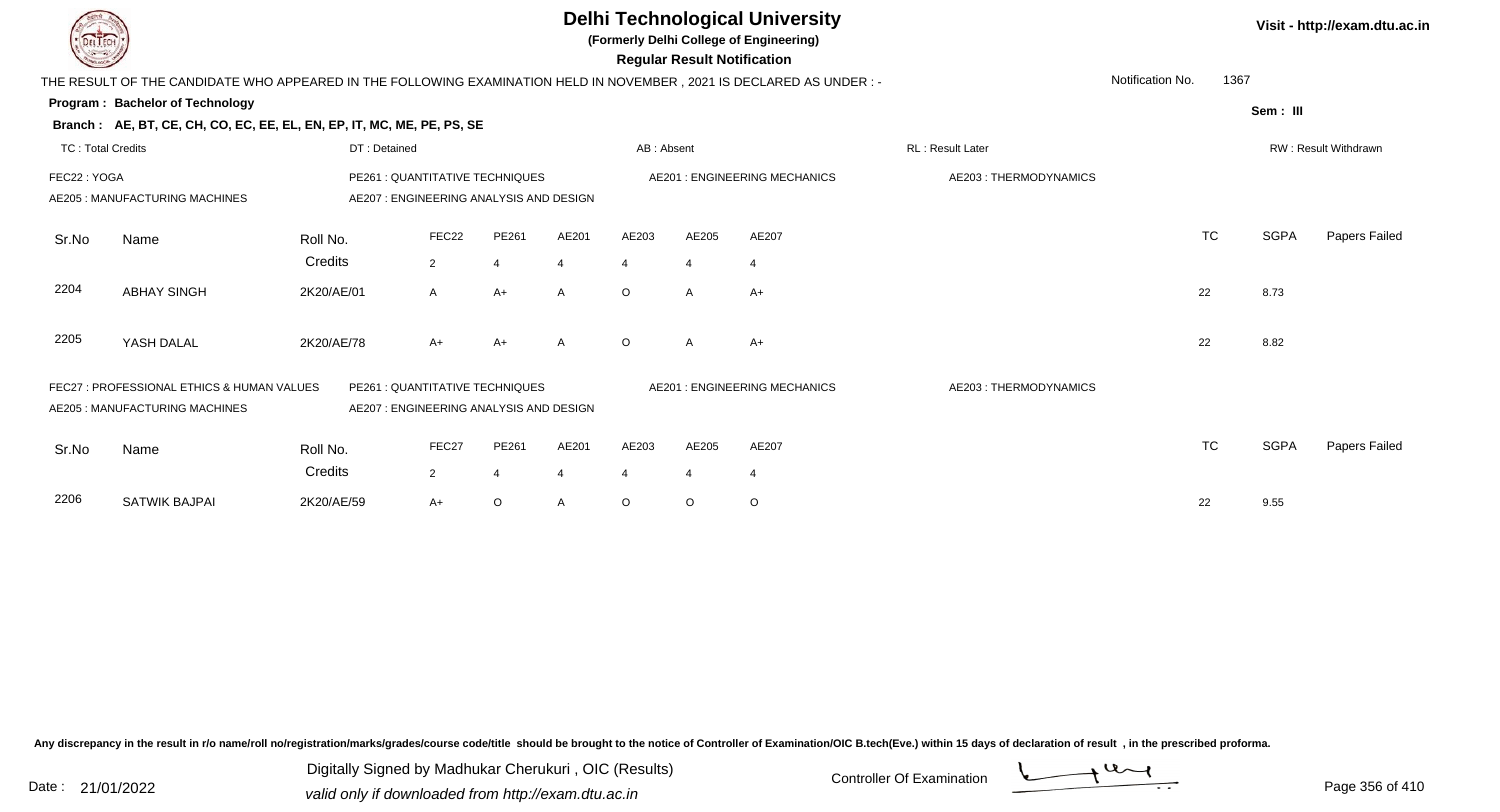| <b>DEL</b> ECH           |                                                                                                                     |                                                                            |                  |                |       |            | <b>Regular Result Notification</b> | <b>Delhi Technological University</b><br>(Formerly Delhi College of Engineering) |                       |                          |             | Visit - http://exam.dtu.ac.in |
|--------------------------|---------------------------------------------------------------------------------------------------------------------|----------------------------------------------------------------------------|------------------|----------------|-------|------------|------------------------------------|----------------------------------------------------------------------------------|-----------------------|--------------------------|-------------|-------------------------------|
|                          | THE RESULT OF THE CANDIDATE WHO APPEARED IN THE FOLLOWING EXAMINATION HELD IN NOVEMBER, 2021 IS DECLARED AS UNDER:- |                                                                            |                  |                |       |            |                                    |                                                                                  |                       | Notification No.<br>1367 |             |                               |
|                          | Program: Bachelor of Technology                                                                                     |                                                                            |                  |                |       |            |                                    |                                                                                  |                       |                          | Sem: III    |                               |
|                          | Branch: AE, BT, CE, CH, CO, EC, EE, EL, EN, EP, IT, MC, ME, PE, PS, SE                                              |                                                                            |                  |                |       |            |                                    |                                                                                  |                       |                          |             |                               |
| <b>TC: Total Credits</b> |                                                                                                                     | DT: Detained                                                               |                  |                |       | AB: Absent |                                    |                                                                                  | RL: Result Later      |                          |             | RW: Result Withdrawn          |
| FEC2 : SPORTS II         | PE261 : QUANTITATIVE TECHNIQUES<br>AE205 : MANUFACTURING MACHINES<br>AE207 : ENGINEERING ANALYSIS AND DESIGN        |                                                                            |                  |                |       |            | AE201 : ENGINEERING MECHANICS      | AE203: THERMODYNAMICS                                                            |                       |                          |             |                               |
| Sr.No                    | Name                                                                                                                | Roll No.                                                                   | FEC <sub>2</sub> | PE261          | AE201 | AE203      | AE205                              | AE207                                                                            |                       | <b>TC</b>                | <b>SGPA</b> | Papers Failed                 |
|                          |                                                                                                                     | Credits                                                                    | $\overline{2}$   | $\overline{4}$ | 4     | 4          |                                    | 4                                                                                |                       |                          |             |                               |
| 2207                     | ANIRUDH SINGH POONIA                                                                                                | 2K20/AE/16                                                                 | $A+$             | O              | O     | $A+$       | A+                                 | $\circ$                                                                          |                       | 22                       | 9.55        |                               |
| 2208                     | <b>MURTAZA ALI</b>                                                                                                  | 2K20/AE/44                                                                 | $B+$             | B              | A     | $B+$       | A                                  | $\mathsf{A}$                                                                     |                       | 22                       | 7.36        |                               |
| 2209                     | <b>NILESH</b>                                                                                                       | 2K20/AE/46                                                                 | A                | $A+$           | A     | $A+$       | $A+$                               | $A+$                                                                             |                       | 22                       | 8.73        |                               |
|                          | FEC32 : LOGICAL REASONING<br>AE205 : MANUFACTURING MACHINES                                                         | PE261 : QUANTITATIVE TECHNIQUES<br>AE207 : ENGINEERING ANALYSIS AND DESIGN |                  |                |       |            |                                    | <b>AE201: ENGINEERING MECHANICS</b>                                              | AE203: THERMODYNAMICS |                          |             |                               |
| Sr.No                    | Name                                                                                                                | Roll No.                                                                   | FEC32            | PE261          | AE201 | AE203      | AE205                              | AE207                                                                            |                       | <b>TC</b>                | <b>SGPA</b> | Papers Failed                 |
|                          |                                                                                                                     | Credits                                                                    | $\overline{2}$   | $\overline{4}$ | 4     | 4          |                                    | $\overline{4}$                                                                   |                       |                          |             |                               |
| 2210                     | <b>KSHITIJ SINGH</b>                                                                                                | 2K20/AE/35                                                                 | $\circ$          | $A+$           | A+    | $A+$       | $A+$                               | $A+$                                                                             |                       | 22                       | 9.09        |                               |
| 2211                     | <b>SOUMIL BISHT</b>                                                                                                 | 2K20/AE/69                                                                 | A+               | $B+$           | A     | $\circ$    | A                                  | A                                                                                |                       | 22                       | 8.27        |                               |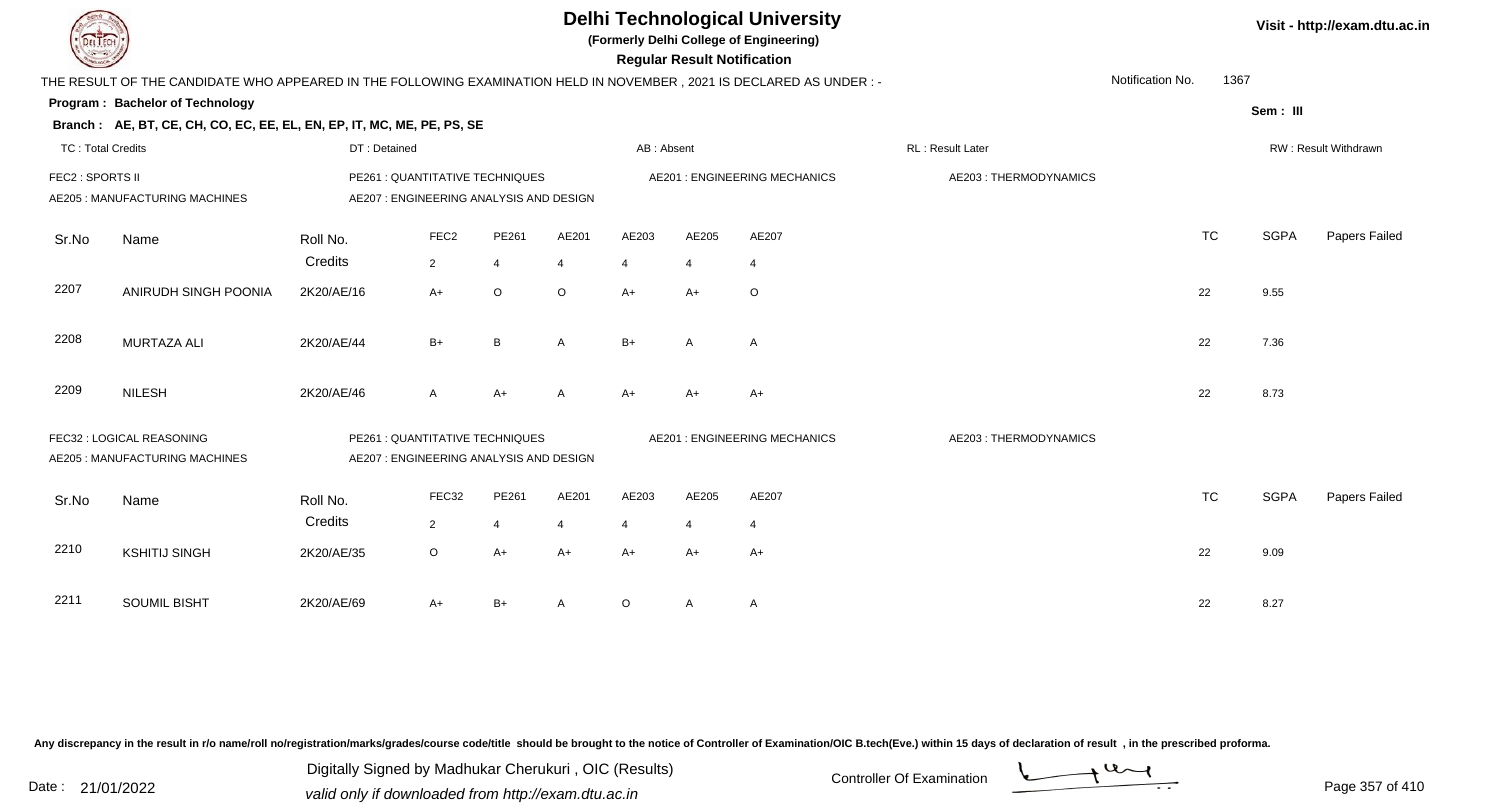|                          |                                                                                                                               |                     |                                                                            |                         |                         |                         | <b>Regular Result Notification</b> | <b>Delhi Technological University</b><br>(Formerly Delhi College of Engineering) |                       |                  |             | Visit - http://exam.dtu.ac.in |
|--------------------------|-------------------------------------------------------------------------------------------------------------------------------|---------------------|----------------------------------------------------------------------------|-------------------------|-------------------------|-------------------------|------------------------------------|----------------------------------------------------------------------------------|-----------------------|------------------|-------------|-------------------------------|
|                          | THE RESULT OF THE CANDIDATE WHO APPEARED IN THE FOLLOWING EXAMINATION HELD IN NOVEMBER, 2021 IS DECLARED AS UNDER:-           |                     |                                                                            |                         |                         |                         |                                    |                                                                                  |                       | Notification No. | 1367        |                               |
|                          | Program: Bachelor of Technology<br>Branch: AE, BT, CE, CH, CO, EC, EE, EL, EN, EP, IT, MC, ME, PE, PS, SE                     |                     |                                                                            |                         |                         |                         |                                    |                                                                                  |                       |                  | Sem: III    |                               |
| <b>TC: Total Credits</b> |                                                                                                                               | DT: Detained        |                                                                            |                         |                         | AB: Absent              |                                    |                                                                                  | RL : Result Later     |                  |             | RW: Result Withdrawn          |
|                          | FEC37: FRENCH<br>PE261 : QUANTITATIVE TECHNIQUES<br>AE207 : ENGINEERING ANALYSIS AND DESIGN<br>AE205 : MANUFACTURING MACHINES |                     |                                                                            |                         |                         |                         |                                    | <b>AE201: ENGINEERING MECHANICS</b>                                              | AE203: THERMODYNAMICS |                  |             |                               |
| Sr.No                    | Name                                                                                                                          | Roll No.<br>Credits | FEC37<br>$\overline{2}$                                                    | PE261<br>$\overline{4}$ | AE201<br>$\overline{4}$ | AE203<br>$\overline{4}$ | AE205<br>4                         | AE207<br>$\overline{4}$                                                          |                       | <b>TC</b>        | <b>SGPA</b> | Papers Failed                 |
| 2212                     | <b>SAKSHAM RANA</b>                                                                                                           | 2K20/AE/56          | $A+$                                                                       | $A+$                    | $A+$                    | $\circ$                 | $A+$                               | $A+$                                                                             |                       | 22               | 9.18        |                               |
| FEC39: JAPANESE          | AE205 : MANUFACTURING MACHINES                                                                                                |                     | PE261 : QUANTITATIVE TECHNIQUES<br>AE207 : ENGINEERING ANALYSIS AND DESIGN |                         |                         |                         |                                    | <b>AE201: ENGINEERING MECHANICS</b>                                              | AE203: THERMODYNAMICS |                  |             |                               |
| Sr.No                    | Name                                                                                                                          | Roll No.<br>Credits | FEC39<br>$\overline{2}$                                                    | PE261<br>$\overline{4}$ | AE201<br>4              | AE203<br>$\overline{4}$ | AE205                              | AE207<br>$\overline{4}$                                                          |                       | <b>TC</b>        | <b>SGPA</b> | Papers Failed                 |
| 2213                     | PRASHANT                                                                                                                      | 2K20/AE/52          | $\mathsf{A}$                                                               | B                       | $\mathsf{A}$            | A                       | $A+$                               | $A+$                                                                             |                       | 22               | 8.00        |                               |
| 2214                     | <b>SHUBHANK ARYA</b>                                                                                                          | 2K20/AE/68          | $\mathsf{A}$                                                               | B                       | A                       | $A+$                    | A+                                 | A                                                                                |                       | 22               | 8.00        |                               |
| 2215                     | <b>SWASTIK PRASAD</b>                                                                                                         | 2K20/AE/71          | A                                                                          | $\circ$                 | B                       | O                       | Α                                  | $B+$                                                                             |                       | 22               | 8.18        |                               |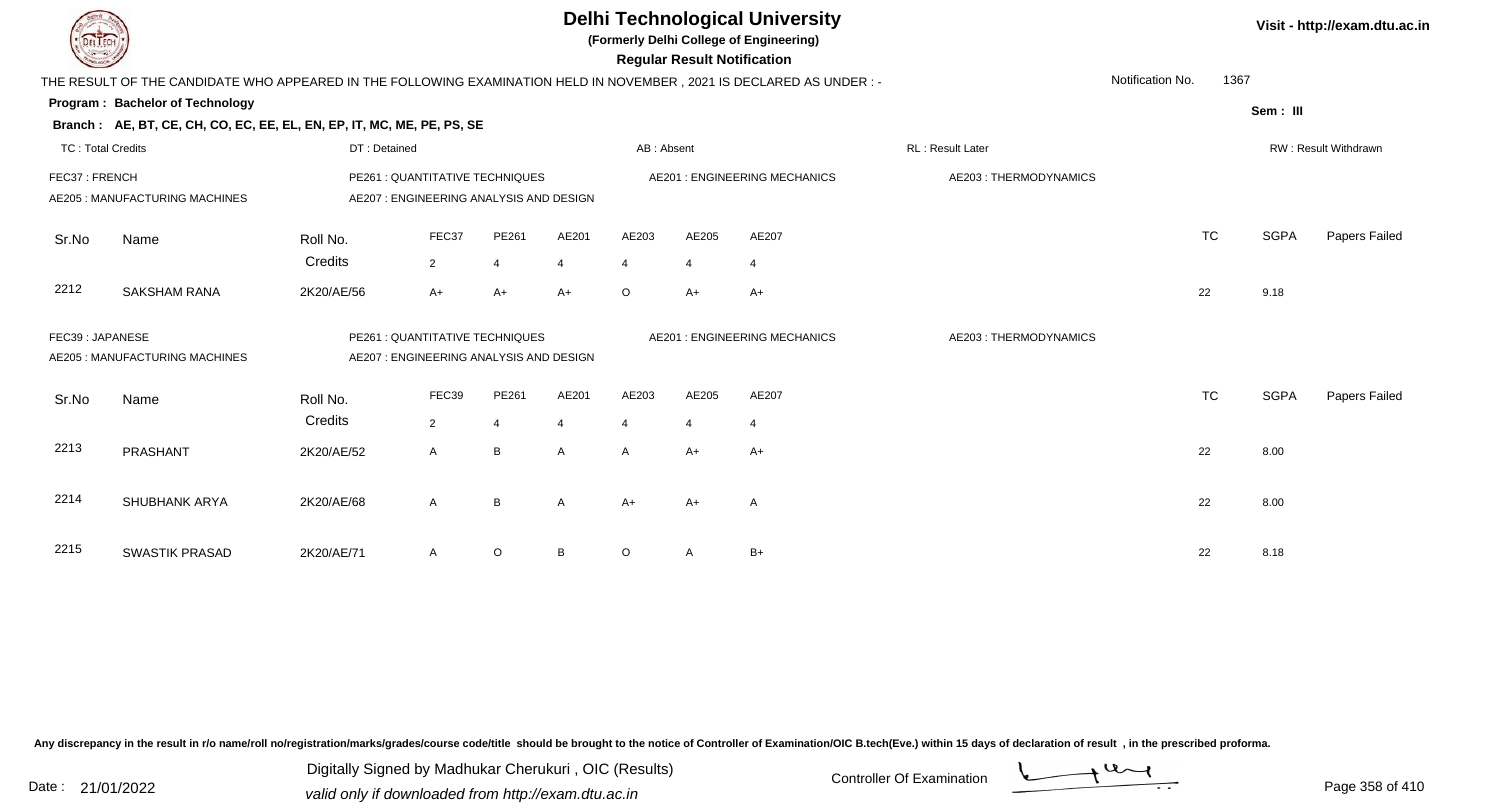## **Delhi Technological University**

**(Formerly Delhi College of Engineering)**

 **Regular Result Notification**

**Visit - http://exam.dtu.ac.in**

| $\sim$                   |                                                                                                                                |              |                |                |                |                | ncyular ncəult notification |                               |                        |                  |           |          |                      |
|--------------------------|--------------------------------------------------------------------------------------------------------------------------------|--------------|----------------|----------------|----------------|----------------|-----------------------------|-------------------------------|------------------------|------------------|-----------|----------|----------------------|
|                          | THE RESULT OF THE CANDIDATE WHO APPEARED IN THE FOLLOWING EXAMINATION HELD IN NOVEMBER , 2021 IS DECLARED AS UNDER : -         |              |                |                |                |                |                             |                               |                        | Notification No. | 1367      |          |                      |
|                          | Program: Bachelor of Technology                                                                                                |              |                |                |                |                |                             |                               |                        |                  |           | Sem: III |                      |
|                          | Branch: AE, BT, CE, CH, CO, EC, EE, EL, EN, EP, IT, MC, ME, PE, PS, SE                                                         |              |                |                |                |                |                             |                               |                        |                  |           |          |                      |
| <b>TC: Total Credits</b> |                                                                                                                                | DT: Detained |                |                |                | AB: Absent     |                             |                               | RL: Result Later       |                  |           |          | RW: Result Withdrawn |
|                          | PE261 : QUANTITATIVE TECHNIQUES<br>FEC40 : GERMAN<br>AE205 : MANUFACTURING MACHINES<br>AE207 : ENGINEERING ANALYSIS AND DESIGN |              |                |                |                |                |                             | AE201 : ENGINEERING MECHANICS | AE203 : THERMODYNAMICS |                  |           |          |                      |
| Sr.No                    | Name                                                                                                                           | Roll No.     | FEC40          | PE261          | AE201          | AE203          | AE205                       | AE207                         |                        |                  | <b>TC</b> | SGPA     | Papers Failed        |
|                          |                                                                                                                                | Credits      | $\overline{2}$ | $\overline{4}$ | $\overline{4}$ | $\overline{4}$ | $\overline{4}$              | $\overline{4}$                |                        |                  |           |          |                      |
| 2216                     | <b>HARSH PATHAK</b>                                                                                                            | 2K20/AE/30   | $\mathsf{A}$   | A+             | $\mathsf{A}$   | $\mathsf{A}$   | $A+$                        | $B+$                          |                        |                  | 22        | 8.18     |                      |
| 2217                     | <b>MANSI KOHLI</b>                                                                                                             | 2K20/AE/38   | $A+$           | $\circ$        | $A+$           | $\Omega$       | $\circ$                     | $\circ$                       |                        |                  | 22        | 9.73     |                      |
| 2218                     | <b>RUDRANSH KHERA</b>                                                                                                          | 2K20/AE/55   | B              | $\mathsf{C}$   | $B+$           | $\mathsf{A}$   | $\mathsf{A}$                | A                             |                        |                  | 22        | 7.09     |                      |
| 2219                     | SAMARJEET SINGH                                                                                                                | 2K20/AE/57   | A+             | A+             | A              | A+             | $A+$                        | $\circ$                       |                        |                  | 22        | 9.00     |                      |

Any discrepancy in the result in r/o name/roll no/registration/marks/grades/course code/title should be brought to the notice of Controller of Examination/OIC B.tech(Eve.) within 15 days of declaration of result, in the pr

Date : 21/01/2022 Digital Digital of Microsofted Chemical Controller Of Examination Determination Page 359 of 41 Digitally Signed by Madhukar Cherukuri , OIC (Results)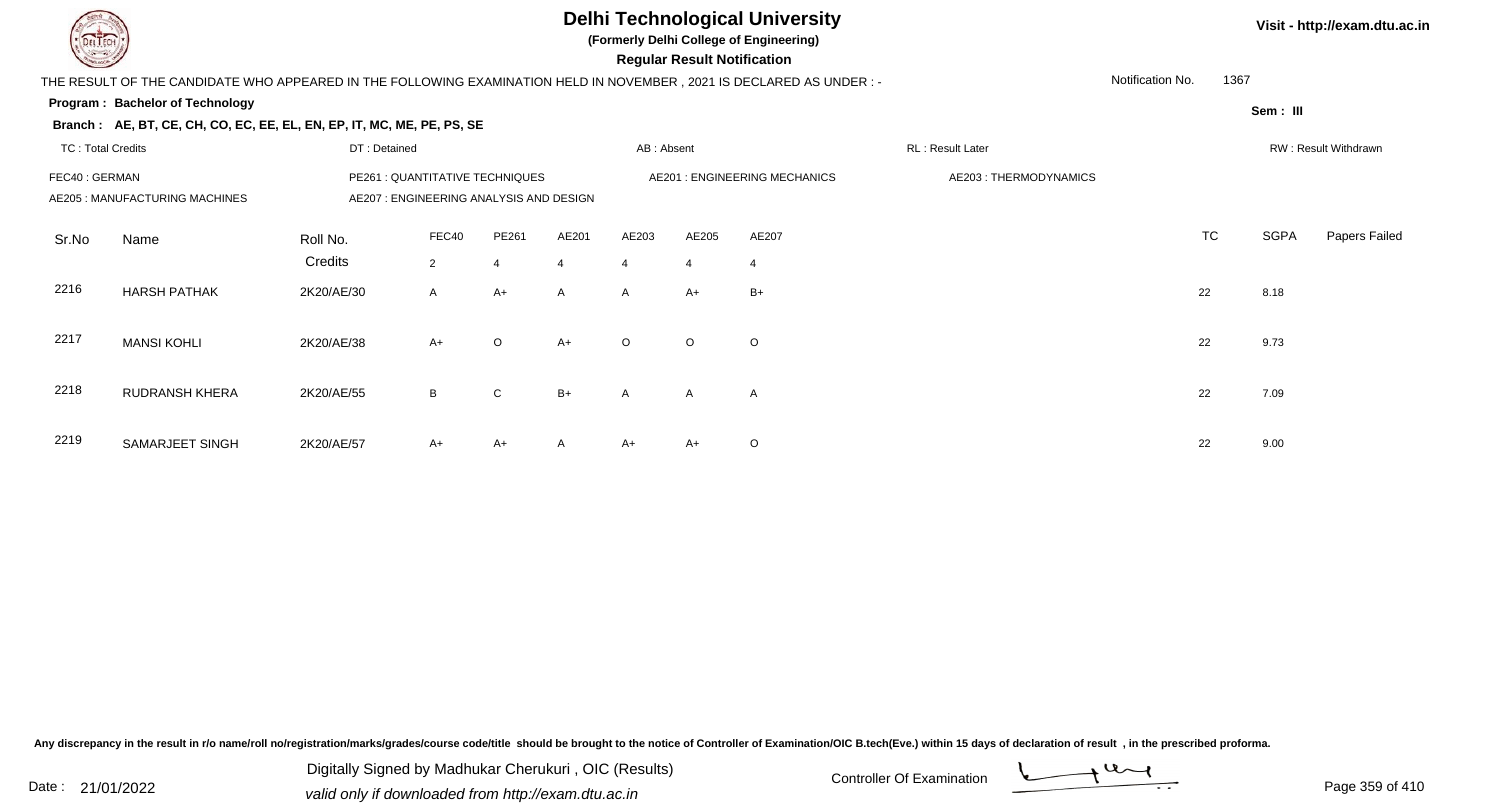| <b>DELTECH</b>                                                                                                                                             |                                                                                                                     | <b>Delhi Technological University</b><br>(Formerly Delhi College of Engineering)<br><b>Regular Result Notification</b> |                |                |       |                               |       |                                     |                       |                  | Visit - http://exam.dtu.ac.in |             |               |
|------------------------------------------------------------------------------------------------------------------------------------------------------------|---------------------------------------------------------------------------------------------------------------------|------------------------------------------------------------------------------------------------------------------------|----------------|----------------|-------|-------------------------------|-------|-------------------------------------|-----------------------|------------------|-------------------------------|-------------|---------------|
|                                                                                                                                                            | THE RESULT OF THE CANDIDATE WHO APPEARED IN THE FOLLOWING EXAMINATION HELD IN NOVEMBER, 2021 IS DECLARED AS UNDER:- |                                                                                                                        |                |                |       |                               |       |                                     |                       | Notification No. | 1367                          |             |               |
|                                                                                                                                                            | Program: Bachelor of Technology                                                                                     |                                                                                                                        |                |                |       |                               |       |                                     |                       |                  |                               | Sem: III    |               |
|                                                                                                                                                            | Branch: AE, BT, CE, CH, CO, EC, EE, EL, EN, EP, IT, MC, ME, PE, PS, SE                                              |                                                                                                                        |                |                |       |                               |       |                                     |                       |                  |                               |             |               |
| <b>TC: Total Credits</b>                                                                                                                                   |                                                                                                                     | DT: Detained                                                                                                           |                |                |       | AB: Absent                    |       |                                     | RL: Result Later      |                  | RW: Result Withdrawn          |             |               |
| FEC46 : TECHNICAL COMMUNICATION<br>AE205 : MANUFACTURING MACHINES                                                                                          |                                                                                                                     | PE261 : QUANTITATIVE TECHNIQUES<br>AE207 : ENGINEERING ANALYSIS AND DESIGN                                             |                |                |       | AE201 : ENGINEERING MECHANICS |       |                                     | AE203: THERMODYNAMICS |                  |                               |             |               |
| Sr.No                                                                                                                                                      | Name                                                                                                                | Roll No.                                                                                                               | FEC46          | PE261          | AE201 | AE203                         | AE205 | AE207                               |                       |                  | <b>TC</b>                     | <b>SGPA</b> | Papers Failed |
|                                                                                                                                                            |                                                                                                                     | Credits                                                                                                                | $\overline{2}$ | $\overline{4}$ | 4     | 4                             | 4     | $\overline{4}$                      |                       |                  |                               |             |               |
| 2220                                                                                                                                                       | <b>ADITYA SINGH</b>                                                                                                 | 2K20/AE/05                                                                                                             | $\overline{A}$ | $\mathsf{A}$   | A     | $A+$                          | $A+$  | $\mathsf{A}$                        |                       |                  | 22                            | 8.36        |               |
| 2221                                                                                                                                                       | ARUN RAVINDRANATH                                                                                                   | 2K20/AE/18                                                                                                             | $A+$           | A              | $B+$  | $A+$                          | A     | $A+$                                |                       |                  | 22                            | 8.27        |               |
| 2222                                                                                                                                                       | <b>MANAN DAYMA</b>                                                                                                  | 2K20/AE/36                                                                                                             | $\circ$        | $A+$           | A     | $A+$                          | $A+$  | $A+$                                |                       |                  | 22                            | 8.91        |               |
| FEC48 : INTRODUCTION TO BIOLOGICAL SCIENCE<br>PE261 : QUANTITATIVE TECHNIQUES<br>AE205 : MANUFACTURING MACHINES<br>AE207 : ENGINEERING ANALYSIS AND DESIGN |                                                                                                                     |                                                                                                                        |                |                |       |                               |       | <b>AE201: ENGINEERING MECHANICS</b> | AE203: THERMODYNAMICS |                  |                               |             |               |
| Sr.No                                                                                                                                                      | Name                                                                                                                | Roll No.                                                                                                               | FEC48          | PE261          | AE201 | AE203                         | AE205 | AE207                               |                       |                  | <b>TC</b>                     | <b>SGPA</b> | Papers Failed |
|                                                                                                                                                            |                                                                                                                     | Credits                                                                                                                | $\overline{2}$ | $\overline{4}$ | 4     | $\overline{4}$                | 4     | $\overline{4}$                      |                       |                  |                               |             |               |
| 2223                                                                                                                                                       | SHISHANK SHEKHER                                                                                                    | 2K20/AE/62                                                                                                             | $\circ$        | $\circ$        | A     | $A+$                          | A+    | $\mathsf{A}$                        |                       |                  | 22                            | 8.91        |               |
| 2224                                                                                                                                                       | SHREYA CHATTERJI                                                                                                    | 2K20/AE/64                                                                                                             | $\mathsf O$    | $\circ$        | A     | $A+$                          | A+    | $\circ$                             |                       |                  | 22                            | 9.27        |               |
| 2225                                                                                                                                                       | YATIN AHUJA                                                                                                         | 2K20/AE/80                                                                                                             | $\circ$        | $\circ$        | A     | A+                            | Α     | $A+$                                |                       |                  | 22                            | 8.91        |               |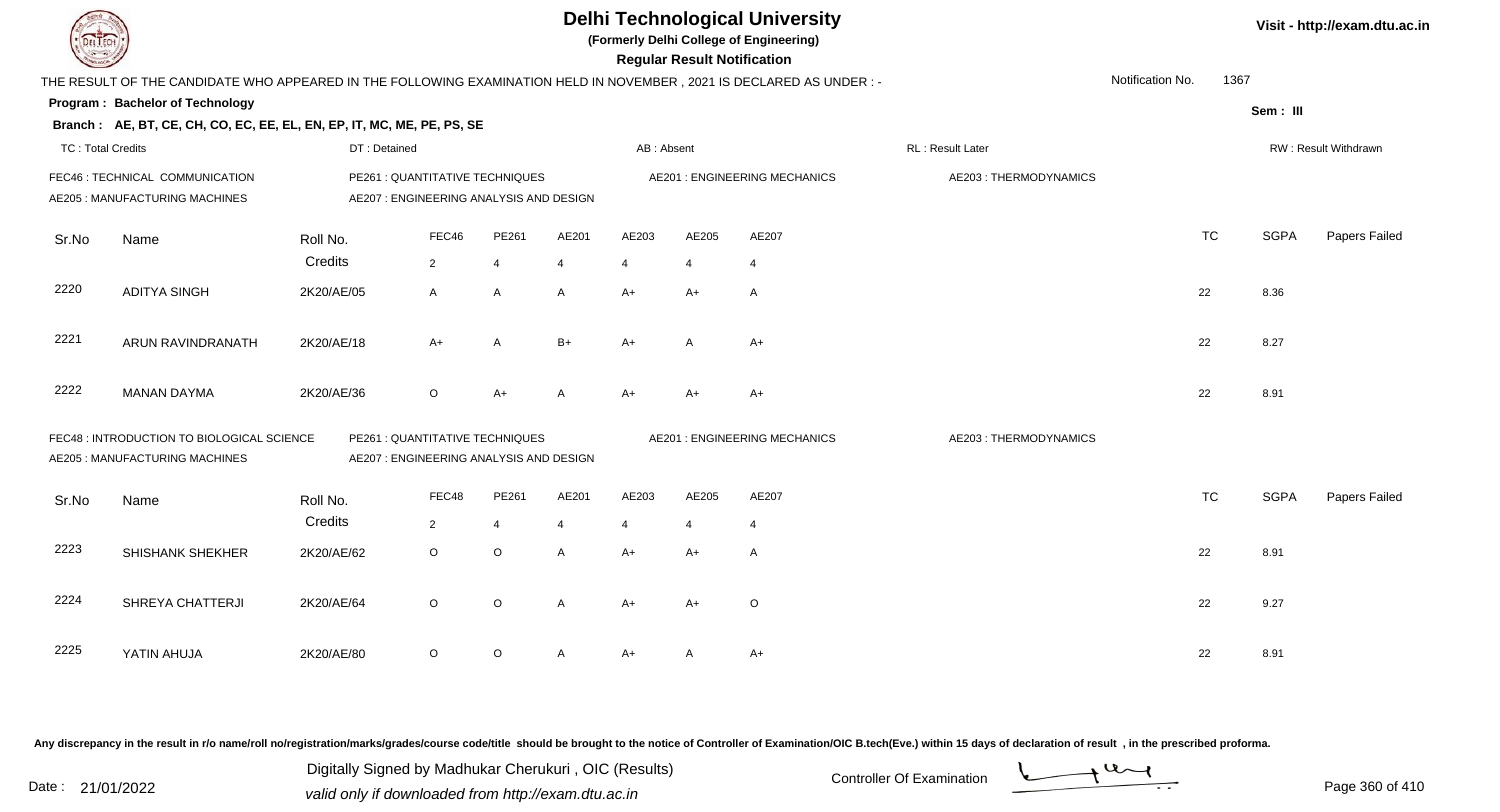| DEL TECH                 |                                                                                                                     |                     |                                                                            |                         |            |                         | <b>Regular Result Notification</b> | <b>Delhi Technological University</b><br>(Formerly Delhi College of Engineering) |                       |                  |      |             | Visit - http://exam.dtu.ac.in |
|--------------------------|---------------------------------------------------------------------------------------------------------------------|---------------------|----------------------------------------------------------------------------|-------------------------|------------|-------------------------|------------------------------------|----------------------------------------------------------------------------------|-----------------------|------------------|------|-------------|-------------------------------|
|                          | THE RESULT OF THE CANDIDATE WHO APPEARED IN THE FOLLOWING EXAMINATION HELD IN NOVEMBER, 2021 IS DECLARED AS UNDER:- |                     |                                                                            |                         |            |                         |                                    |                                                                                  |                       | Notification No. | 1367 |             |                               |
|                          | Program: Bachelor of Technology                                                                                     |                     |                                                                            |                         |            |                         |                                    |                                                                                  |                       |                  |      | Sem: III    |                               |
|                          | Branch: AE, BT, CE, CH, CO, EC, EE, EL, EN, EP, IT, MC, ME, PE, PS, SE                                              |                     |                                                                            |                         |            |                         |                                    |                                                                                  |                       |                  |      |             |                               |
| <b>TC: Total Credits</b> |                                                                                                                     | DT: Detained        |                                                                            |                         |            | AB: Absent              |                                    |                                                                                  | RL: Result Later      |                  |      |             | RW: Result Withdrawn          |
|                          | FEC49: SKETCHING & RENDERING<br>AE205 : MANUFACTURING MACHINES                                                      |                     | PE261 : QUANTITATIVE TECHNIQUES<br>AE207: ENGINEERING ANALYSIS AND DESIGN  |                         |            |                         |                                    | <b>AE201: ENGINEERING MECHANICS</b>                                              | AE203: THERMODYNAMICS |                  |      |             |                               |
| Sr.No                    | Name                                                                                                                | Roll No.<br>Credits | FEC49<br>$\overline{2}$                                                    | PE261<br>$\overline{4}$ | AE201<br>4 | AE203<br>$\overline{4}$ | AE205<br>$\overline{4}$            | AE207<br>$\overline{4}$                                                          |                       | <b>TC</b>        |      | <b>SGPA</b> | Papers Failed                 |
| 2226                     | <b>NADEEM ASHRAF</b>                                                                                                | 2K20/AE/45          | $B+$                                                                       | C                       | A          | $\mathsf{A}$            | $A+$                               | $B+$                                                                             |                       | 22               |      | 7.36        |                               |
|                          | FEC54 : Negotiation and Leadership<br>AE205 : MANUFACTURING MACHINES                                                |                     | PE261 : QUANTITATIVE TECHNIQUES<br>AE207 : ENGINEERING ANALYSIS AND DESIGN |                         |            |                         |                                    | <b>AE201: ENGINEERING MECHANICS</b>                                              | AE203: THERMODYNAMICS |                  |      |             |                               |
| Sr.No                    | Name                                                                                                                | Roll No.<br>Credits | FEC54<br>$\overline{2}$                                                    | PE261<br>$\overline{4}$ | AE201<br>4 | AE203<br>4              | AE205<br>4                         | AE207<br>$\overline{4}$                                                          |                       | <b>TC</b>        |      | <b>SGPA</b> | Papers Failed                 |
| 2227                     | <b>AKARSHIT SINGH</b>                                                                                               | 2K20/AE/09          | $B+$                                                                       | $B+$                    | $B+$       | A+                      | A                                  | $A+$                                                                             |                       | 22               |      | 7.91        |                               |
| <b>HARMONY</b>           | FEC56 : UNIVERSAL HUMAN VALUES : UNDERSTANDING PE261 : QUANTITATIVE TECHNIQUES<br>AE205 : MANUFACTURING MACHINES    |                     | AE207 : ENGINEERING ANALYSIS AND DESIGN                                    |                         |            |                         |                                    | AE201 : ENGINEERING MECHANICS                                                    | AE203: THERMODYNAMICS |                  |      |             |                               |
| Sr.No                    | Name                                                                                                                | Roll No.<br>Credits | FEC <sub>56</sub><br>2                                                     | PE261<br>$\overline{4}$ | AE201<br>4 | AE203                   | AE205<br>4                         | AE207<br>-4                                                                      |                       | <b>TC</b>        |      | <b>SGPA</b> | Papers Failed                 |
| 2228                     | <b>UDAYAN TRIPATHI</b>                                                                                              | 2K20/AE/74          | A+                                                                         | A                       | A          | A+                      | $A+$                               | A                                                                                |                       | 22               |      | 8.45        |                               |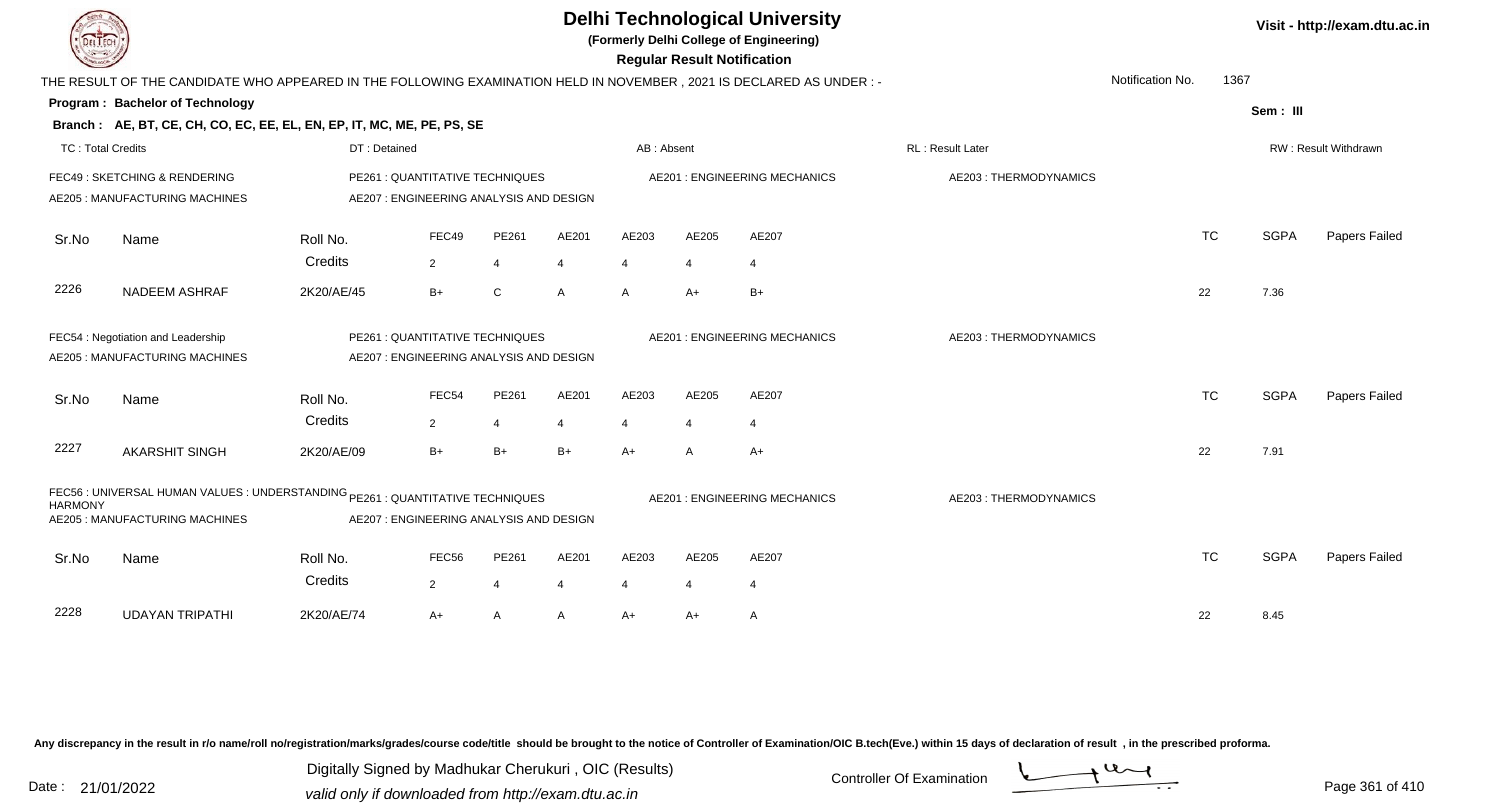|                          |                                                                                                                      |            |                                                                           |                  |       |                |            | <b>Regular Result Notification</b> | <b>Delhi Technological University</b><br>(Formerly Delhi College of Engineering) |                       |                  |      |             | Visit - http://exam.dtu.ac.in |
|--------------------------|----------------------------------------------------------------------------------------------------------------------|------------|---------------------------------------------------------------------------|------------------|-------|----------------|------------|------------------------------------|----------------------------------------------------------------------------------|-----------------------|------------------|------|-------------|-------------------------------|
|                          | THE RESULT OF THE CANDIDATE WHO APPEARED IN THE FOLLOWING EXAMINATION HELD IN NOVEMBER, 2021 IS DECLARED AS UNDER :- |            |                                                                           |                  |       |                |            |                                    |                                                                                  |                       | Notification No. | 1367 |             |                               |
|                          | Program: Bachelor of Technology                                                                                      |            |                                                                           |                  |       |                |            |                                    |                                                                                  |                       |                  |      | Sem: III    |                               |
|                          | Branch: AE, BT, CE, CH, CO, EC, EE, EL, EN, EP, IT, MC, ME, PE, PS, SE                                               |            |                                                                           |                  |       |                |            |                                    |                                                                                  |                       |                  |      |             |                               |
| <b>TC: Total Credits</b> |                                                                                                                      |            | DT: Detained                                                              |                  |       |                | AB: Absent |                                    |                                                                                  | RL: Result Later      |                  |      |             | RW: Result Withdrawn          |
| MANAGEMENT               | FEC57: LEARDERSHIP MASTERY THROUGH SELF<br>AE205 : MANUFACTURING MACHINES                                            |            | PE261 : QUANTITATIVE TECHNIQUES<br>AE207: ENGINEERING ANALYSIS AND DESIGN |                  |       |                |            |                                    | <b>AE201: ENGINEERING MECHANICS</b>                                              | AE203: THERMODYNAMICS |                  |      |             |                               |
| Sr.No                    | Name                                                                                                                 | Roll No.   |                                                                           | FEC57            | PE261 | AE201          | AE203      | AE205                              | AE207                                                                            |                       | <b>TC</b>        |      | <b>SGPA</b> | Papers Failed                 |
|                          |                                                                                                                      | Credits    |                                                                           | $\overline{2}$   | 4     | $\overline{4}$ | 4          | 4                                  | $\overline{4}$                                                                   |                       |                  |      |             |                               |
| 2229                     | <b>ADITYA KUMAR</b>                                                                                                  | 2K20/AE/04 |                                                                           | $\circ$          | A     | A              | A+         | $A+$                               | $\circ$                                                                          |                       | 22               |      | 8.91        |                               |
| 2230                     | <b>AMAAN KHAN</b>                                                                                                    | 2K20/AE/12 |                                                                           | $A+$             | A     | A              | $A+$       | $A+$                               | $A+$                                                                             |                       | 22               |      | 8.64        |                               |
| FEC5: NCC                | AE205 : MANUFACTURING MACHINES                                                                                       |            | PE261 : QUANTITATIVE TECHNIQUES<br>AE207: ENGINEERING ANALYSIS AND DESIGN |                  |       |                |            |                                    | <b>AE201: ENGINEERING MECHANICS</b>                                              | AE203: THERMODYNAMICS |                  |      |             |                               |
| Sr.No                    | Name                                                                                                                 | Roll No.   |                                                                           | FEC <sub>5</sub> | PE261 | AE201          | AE203      | AE205                              | AE207                                                                            |                       | TC               |      | <b>SGPA</b> | Papers Failed                 |
|                          |                                                                                                                      | Credits    |                                                                           | 2                | 4     | $\overline{4}$ | 4          | 4                                  | $\overline{4}$                                                                   |                       |                  |      |             |                               |
| 2231                     | <b>RAKSHIT MONGA</b>                                                                                                 | 2K20/AE/54 |                                                                           | $\circ$          | A+    | A              | A+         | A+                                 | A                                                                                |                       | 22               |      | 8.73        |                               |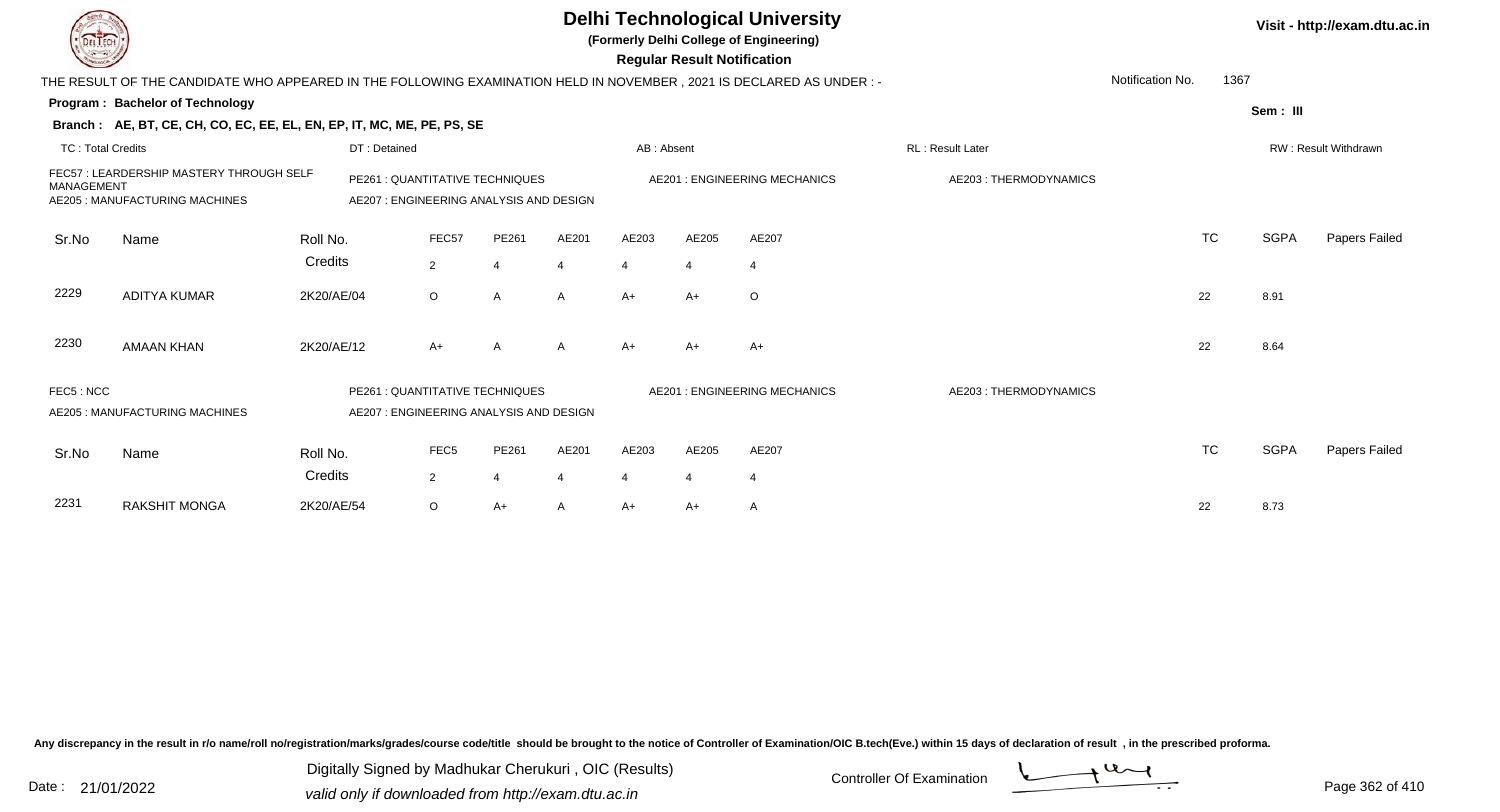|                          |                                                                                                                       |                                         |                |             |              |                | <b>Regular Result Notification</b> | <b>Delhi Technological University</b><br>(Formerly Delhi College of Engineering) |                       |                  |           |             | Visit - http://exam.dtu.ac.in |
|--------------------------|-----------------------------------------------------------------------------------------------------------------------|-----------------------------------------|----------------|-------------|--------------|----------------|------------------------------------|----------------------------------------------------------------------------------|-----------------------|------------------|-----------|-------------|-------------------------------|
|                          | THE RESULT OF THE CANDIDATE WHO APPEARED IN THE FOLLOWING EXAMINATION HELD IN NOVEMBER , 2021 IS DECLARED AS UNDER :- |                                         |                |             |              |                |                                    |                                                                                  |                       | Notification No. | 1367      |             |                               |
|                          | Program: Bachelor of Technology                                                                                       |                                         |                |             |              |                |                                    |                                                                                  |                       |                  |           | Sem: III    |                               |
|                          | Branch: AE, BT, CE, CH, CO, EC, EE, EL, EN, EP, IT, MC, ME, PE, PS, SE                                                |                                         |                |             |              |                |                                    |                                                                                  |                       |                  |           |             |                               |
| <b>TC: Total Credits</b> |                                                                                                                       | DT: Detained                            |                |             |              | AB: Absent     |                                    |                                                                                  | RL : Result Later     |                  |           |             | RW: Result Withdrawn          |
|                          | FEC7: INTRODUCTION TO ENVIRONMENTAL SCIENCE PE261: QUANTITATIVE TECHNIQUES<br>AE205 : MANUFACTURING MACHINES          | AE207 : ENGINEERING ANALYSIS AND DESIGN |                |             |              |                |                                    | <b>AE201: ENGINEERING MECHANICS</b>                                              | AE203: THERMODYNAMICS |                  |           |             |                               |
| Sr.No                    | Name                                                                                                                  | Roll No.                                | FEC7           | PE261       | AE201        | AE203          | AE205                              | AE207                                                                            |                       |                  | <b>TC</b> | <b>SGPA</b> | Papers Failed                 |
|                          |                                                                                                                       | Credits                                 | $\overline{2}$ | 4           | 4            | $\overline{4}$ | $\overline{4}$                     | $\overline{4}$                                                                   |                       |                  |           |             |                               |
| 2232                     | ADIRA SUNIL NAIR                                                                                                      | 2K20/AE/03                              | $A+$           | $\mathsf O$ | A            | $\circ$        | A                                  | $\circ$                                                                          |                       |                  | 22        | 9.18        |                               |
| 2233                     | <b>AGRIM SRIVASTVA</b>                                                                                                | 2K20/AE/08                              | A+             | $A+$        | A            | $\circ$        | $A+$                               | $\overline{A}$                                                                   |                       |                  | 22        | 8.82        |                               |
| 2234                     | <b>AKHIL</b>                                                                                                          | 2K20/AE/10                              | A+             | $A+$        | A            | $A+$           | $\circ$                            | $A+$                                                                             |                       |                  | 22        | 9.00        |                               |
| 2235                     | AMAN BHASKAR                                                                                                          | 2K20/AE/13                              | A+             | A           | $A+$         | $\circ$        | A+                                 | $A+$                                                                             |                       |                  | 22        | 9.00        |                               |
| 2236                     | <b>AMAN RAWAT</b>                                                                                                     | 2K20/AE/14                              | A+             | $B+$        | A            | $A+$           | $A+$                               | $A+$                                                                             |                       |                  | 22        | 8.45        |                               |
| 2237                     | ANIRUDH ACHARYA                                                                                                       | 2K20/AE/15                              | $A+$           | A           | A            | $A+$           | $A+$                               | $A+$                                                                             |                       |                  | 22        | 8.64        |                               |
| 2238                     | <b>CHANDA SINGH</b>                                                                                                   | 2K20/AE/24                              | P              | P           | $\mathsf{C}$ | A+             | B                                  | $B+$                                                                             |                       |                  | 22        | 6.00        |                               |
| 2239                     | DEEPANSHU JOSHI                                                                                                       | 2K20/AE/25                              | A+             | $A+$        | A            | A+             | A+                                 | $A+$                                                                             |                       |                  | 22        | 8.82        |                               |
| 2240                     | DEEPANSHU KHANNA                                                                                                      | 2K20/AE/26                              | A+             | $A+$        | $\circ$      | A+             | $\circ$                            | $A+$                                                                             |                       |                  | 22        | 9.36        |                               |
|                          |                                                                                                                       |                                         |                |             |              |                |                                    |                                                                                  |                       |                  |           |             |                               |

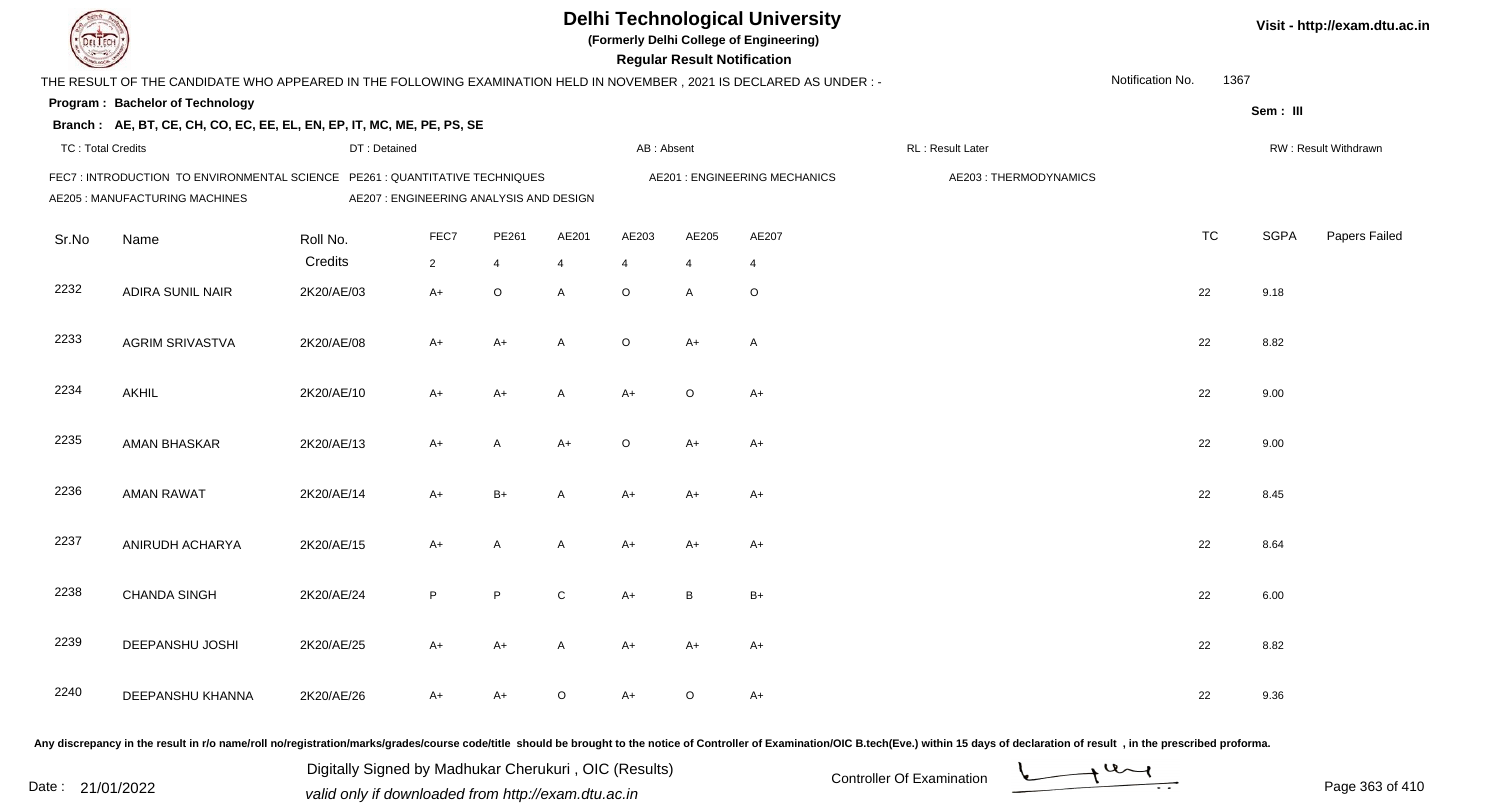| EL I ECH                 |                                                                                                                     |                                         |                |             |         |                | <b>Regular Result Notification</b> | <b>Delhi Technological University</b><br>(Formerly Delhi College of Engineering) |                       |                  |           |             | Visit - http://exam.dtu.ac.in |
|--------------------------|---------------------------------------------------------------------------------------------------------------------|-----------------------------------------|----------------|-------------|---------|----------------|------------------------------------|----------------------------------------------------------------------------------|-----------------------|------------------|-----------|-------------|-------------------------------|
|                          | THE RESULT OF THE CANDIDATE WHO APPEARED IN THE FOLLOWING EXAMINATION HELD IN NOVEMBER, 2021 IS DECLARED AS UNDER:- |                                         |                |             |         |                |                                    |                                                                                  |                       | Notification No. | 1367      |             |                               |
|                          | <b>Program: Bachelor of Technology</b>                                                                              |                                         |                |             |         |                |                                    |                                                                                  |                       |                  |           | Sem: III    |                               |
|                          | Branch: AE, BT, CE, CH, CO, EC, EE, EL, EN, EP, IT, MC, ME, PE, PS, SE                                              |                                         |                |             |         |                |                                    |                                                                                  |                       |                  |           |             |                               |
| <b>TC: Total Credits</b> |                                                                                                                     | DT: Detained                            |                |             |         | AB: Absent     |                                    |                                                                                  | RL : Result Later     |                  |           |             | RW: Result Withdrawn          |
|                          | FEC7: INTRODUCTION TO ENVIRONMENTAL SCIENCE PE261: QUANTITATIVE TECHNIQUES<br>AE205 : MANUFACTURING MACHINES        | AE207 : ENGINEERING ANALYSIS AND DESIGN |                |             |         |                |                                    | <b>AE201: ENGINEERING MECHANICS</b>                                              | AE203: THERMODYNAMICS |                  |           |             |                               |
| Sr.No                    | Name                                                                                                                | Roll No.                                | FEC7           | PE261       | AE201   | AE203          | AE205                              | AE207                                                                            |                       |                  | <b>TC</b> | <b>SGPA</b> | Papers Failed                 |
|                          |                                                                                                                     | Credits                                 | $\overline{2}$ | 4           | 4       | $\overline{4}$ | $\overline{4}$                     | $\overline{4}$                                                                   |                       |                  |           |             |                               |
| 2241                     | DEEPANSHU MAVI                                                                                                      | 2K20/AE/27                              | A              | $A+$        | A       | $A+$           | $A+$                               | $A+$                                                                             |                       | 22               |           | 8.73        |                               |
| 2242                     | <b>HARSH GHOSH</b>                                                                                                  | 2K20/AE/29                              | A+             | $A+$        | A       | $B+$           | $A+$                               | $\circ$                                                                          |                       | 22               |           | 8.64        |                               |
| 2243                     | <b>HIMANSHU YADAV</b>                                                                                               | 2K20/AE/31                              | $A+$           | $B+$        | A       | $A+$           | $A+$                               | $A+$                                                                             |                       | 22               |           | 8.45        |                               |
| 2244                     | KAUSTUBH KAMBIRI                                                                                                    | 2K20/AE/33                              | $A+$           | $B+$        | $B+$    | A              | A+                                 | $A+$                                                                             |                       | 22               |           | 8.09        |                               |
| 2245                     | KISHU KUMAR                                                                                                         | 2K20/AE/34                              | B              | A           | A       | $A+$           | $\circ$                            | $A+$                                                                             |                       | 22               |           | 8.55        |                               |
| 2246                     | MANSHU LAKESH                                                                                                       | 2K20/AE/37                              | $\circ$        | $\mathsf O$ | $\circ$ | $A+$           | $\circ$                            | $\circ$                                                                          |                       | 22               |           | 9.82        |                               |
| 2247                     | <b>MAYANK PATEL</b>                                                                                                 | 2K20/AE/39                              | A              | A           | A       | A+             | A+                                 | A                                                                                |                       | 22               |           | 8.36        |                               |
| 2248                     | MUKUL CHADHA                                                                                                        | 2K20/AE/43                              | A+             | A           | A       | $A+$           | A+                                 | $A+$                                                                             |                       | 22               |           | 8.64        |                               |
| 2249                     | <b>NISHANT</b>                                                                                                      | 2K20/AE/49                              | A+             | A           | $\circ$ | $A+$           | $\circ$                            | $A+$                                                                             |                       | 22               |           | 9.18        |                               |
|                          |                                                                                                                     |                                         |                |             |         |                |                                    |                                                                                  |                       |                  |           |             |                               |

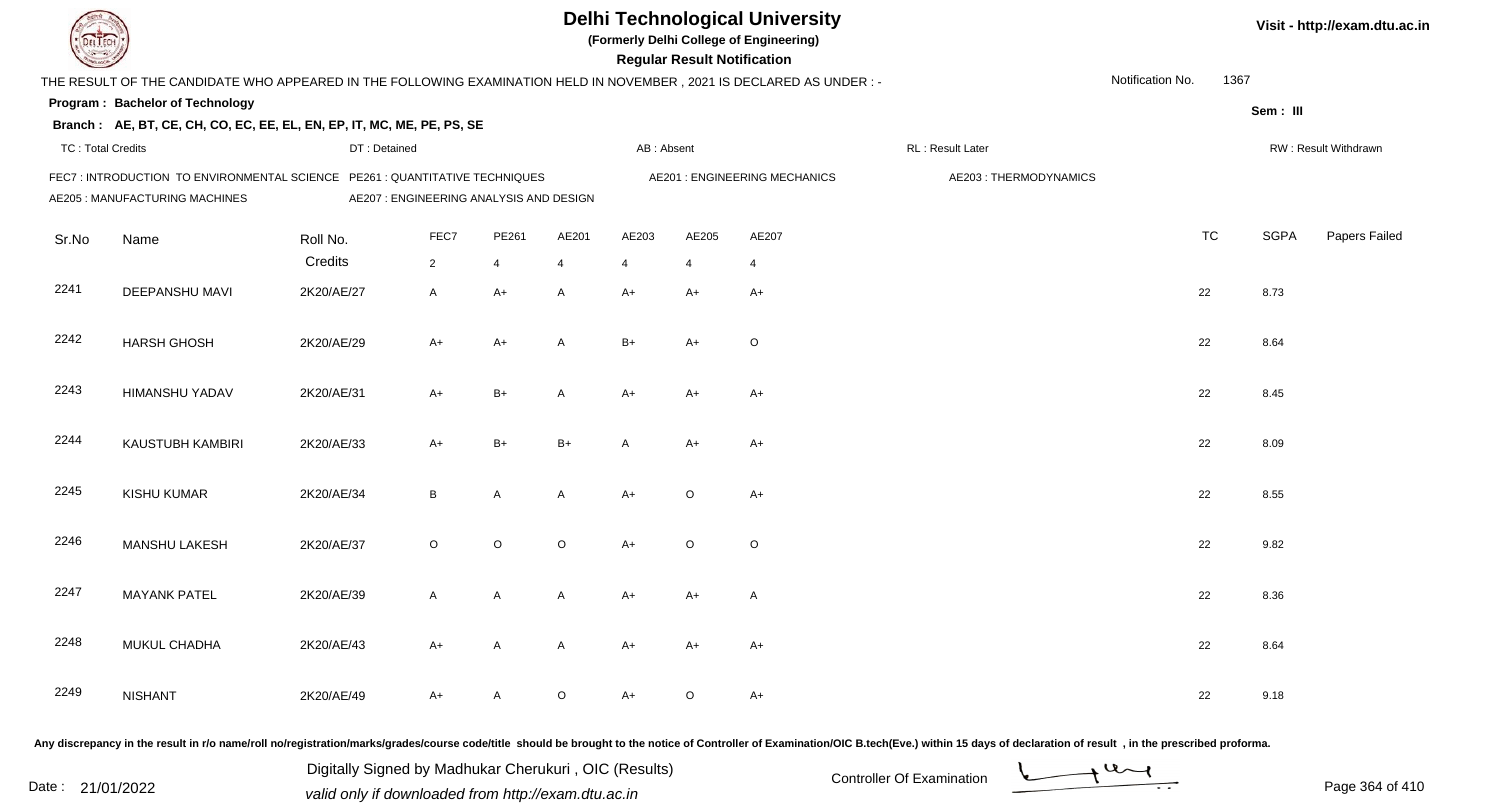|                          |                                                                                                                     |              |                |                                                                            |                |                | <b>Regular Result Notification</b> | <b>Delhi Technological University</b><br>(Formerly Delhi College of Engineering) |                       |                  |           |             | Visit - http://exam.dtu.ac.in |
|--------------------------|---------------------------------------------------------------------------------------------------------------------|--------------|----------------|----------------------------------------------------------------------------|----------------|----------------|------------------------------------|----------------------------------------------------------------------------------|-----------------------|------------------|-----------|-------------|-------------------------------|
|                          | THE RESULT OF THE CANDIDATE WHO APPEARED IN THE FOLLOWING EXAMINATION HELD IN NOVEMBER, 2021 IS DECLARED AS UNDER:- |              |                |                                                                            |                |                |                                    |                                                                                  |                       | Notification No. | 1367      |             |                               |
|                          | <b>Program: Bachelor of Technology</b>                                                                              |              |                |                                                                            |                |                |                                    |                                                                                  |                       |                  |           | Sem: III    |                               |
|                          | Branch: AE, BT, CE, CH, CO, EC, EE, EL, EN, EP, IT, MC, ME, PE, PS, SE                                              |              |                |                                                                            |                |                |                                    |                                                                                  |                       |                  |           |             |                               |
| <b>TC: Total Credits</b> |                                                                                                                     | DT: Detained |                |                                                                            |                | AB: Absent     |                                    |                                                                                  | RL : Result Later     |                  |           |             | RW: Result Withdrawn          |
|                          | FEC7: INTRODUCTION TO ENVIRONMENTAL SCIENCE<br>AE205 : MANUFACTURING MACHINES                                       |              |                | PE261 : QUANTITATIVE TECHNIQUES<br>AE207 : ENGINEERING ANALYSIS AND DESIGN |                |                |                                    | <b>AE201: ENGINEERING MECHANICS</b>                                              | AE203: THERMODYNAMICS |                  |           |             |                               |
| Sr.No                    | Name                                                                                                                | Roll No.     | FEC7           | PE261                                                                      | AE201          | AE203          | AE205                              | AE207                                                                            |                       |                  | <b>TC</b> | <b>SGPA</b> | Papers Failed                 |
|                          |                                                                                                                     | Credits      | $\overline{2}$ | $\overline{4}$                                                             | $\overline{4}$ | $\overline{4}$ | $\overline{4}$                     | $\overline{4}$                                                                   |                       |                  |           |             |                               |
| 2250                     | SHASHVAT PANDEY                                                                                                     | 2K20/AE/61   | A+             | $A+$                                                                       | $A+$           | $A+$           | $A+$                               | $A+$                                                                             |                       |                  | 22        | 9.00        |                               |
| 2251                     | SHLOK AGARWAL                                                                                                       | 2K20/AE/63   | $A+$           | $A+$                                                                       | A              | $A+$           | $A+$                               | $A+$                                                                             |                       |                  | 22        | 8.82        |                               |
| 2252                     | <b>UTSAV KUMAR SINGH</b>                                                                                            | 2K20/AE/75   | $A+$           | $A+$                                                                       | A              | $\mathsf{A}$   | $A+$                               | $A+$                                                                             |                       |                  | 22        | 8.64        |                               |
| 2253                     | VISHAL DUBEY                                                                                                        | 2K20/AE/76   | $A+$           | $\overline{A}$                                                             | A              | $A+$           | $A+$                               | A                                                                                |                       |                  | 22        | 8.45        |                               |
| 2254                     | YASH VERMA                                                                                                          | 2K20/AE/79   | A+             | A                                                                          | A              | $A+$           | A                                  | $B+$                                                                             |                       |                  | 22        | 8.09        |                               |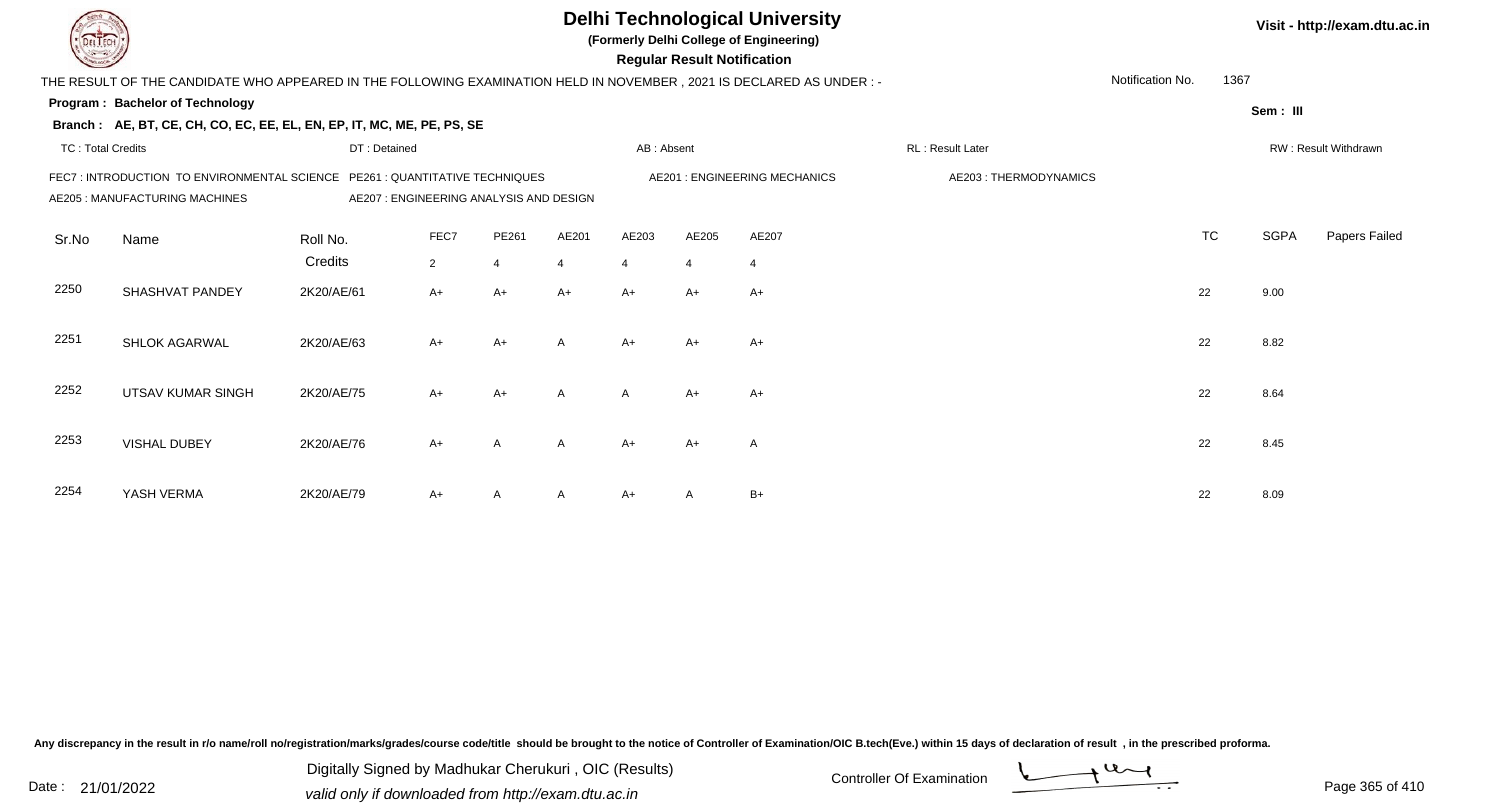|                          |                                                                                                                     |              |                                                                           |                |                |                | <b>Regular Result Notification</b> | <b>Delhi Technological University</b><br>(Formerly Delhi College of Engineering) |                                |                  |             | Visit - http://exam.dtu.ac.in |
|--------------------------|---------------------------------------------------------------------------------------------------------------------|--------------|---------------------------------------------------------------------------|----------------|----------------|----------------|------------------------------------|----------------------------------------------------------------------------------|--------------------------------|------------------|-------------|-------------------------------|
|                          | THE RESULT OF THE CANDIDATE WHO APPEARED IN THE FOLLOWING EXAMINATION HELD IN NOVEMBER, 2021 IS DECLARED AS UNDER:- |              |                                                                           |                |                |                |                                    |                                                                                  |                                | Notification No. | 1367        |                               |
|                          | Program: Bachelor of Technology                                                                                     |              |                                                                           |                |                |                |                                    |                                                                                  |                                |                  | Sem: III    |                               |
|                          | Branch: AE, BT, CE, CH, CO, EC, EE, EL, EN, EP, IT, MC, ME, PE, PS, SE                                              |              |                                                                           |                |                |                |                                    |                                                                                  |                                |                  |             |                               |
| <b>TC: Total Credits</b> |                                                                                                                     | DT: Detained |                                                                           |                |                | AB: Absent     |                                    |                                                                                  | RL: Result Later               |                  |             | RW: Result Withdrawn          |
|                          | FEC9: Spoken Skills in English<br>AE205: MANUFACTURING MACHINES                                                     |              | PE261 : QUANTITATIVE TECHNIQUES<br>AE207: ENGINEERING ANALYSIS AND DESIGN |                |                |                |                                    | AE201 : ENGINEERING MECHANICS                                                    | AE203: THERMODYNAMICS          |                  |             |                               |
| Sr.No                    | Name                                                                                                                | Roll No.     | FEC9                                                                      | PE261          | AE201          | AE203          | AE205                              | AE207                                                                            |                                | <b>TC</b>        | <b>SGPA</b> | Papers Failed                 |
|                          |                                                                                                                     | Credits      | 2                                                                         | $\overline{4}$ | $\overline{4}$ | $\overline{4}$ | $\boldsymbol{\Delta}$              | $\overline{4}$                                                                   |                                |                  |             |                               |
| 2255                     | <b>MAYANK SINGH</b>                                                                                                 | 2K20/AE/40   | $\mathsf{A}$                                                              | $B+$           | $\mathsf{A}$   | B              | A                                  | A                                                                                |                                | 22               | 7.45        |                               |
| 2256                     | MUDIT KUMAR REWADIA                                                                                                 | 2K20/AE/42   | $\mathsf{A}$                                                              | B              | $B+$           | $A+$           | A+                                 | $\mathsf{A}$                                                                     |                                | 22               | 7.82        |                               |
|                          | PE261 : QUANTITATIVE TECHNIQUES<br>AE207 : ENGINEERING ANALYSIS AND DESIGN                                          |              | AE201 : ENGINEERING MECHANICS                                             |                |                |                |                                    | AE203: THERMODYNAMICS                                                            | AE205 : MANUFACTURING MACHINES |                  |             |                               |
| Sr.No                    | Name                                                                                                                | Roll No.     | PE261                                                                     | AE201          | AE203          | AE205          | AE207                              |                                                                                  |                                | <b>TC</b>        | <b>SGPA</b> | Papers Failed                 |
|                          |                                                                                                                     | Credits      | $\boldsymbol{\Delta}$                                                     | $\overline{4}$ | 4              | 4              | 4                                  |                                                                                  |                                |                  |             |                               |
| 2257                     | anil kumar meena                                                                                                    | 2K21/AE/501  | $B+$                                                                      | A              | $A+$           | B              | $B+$                               |                                                                                  |                                | 20               | 7.40        |                               |

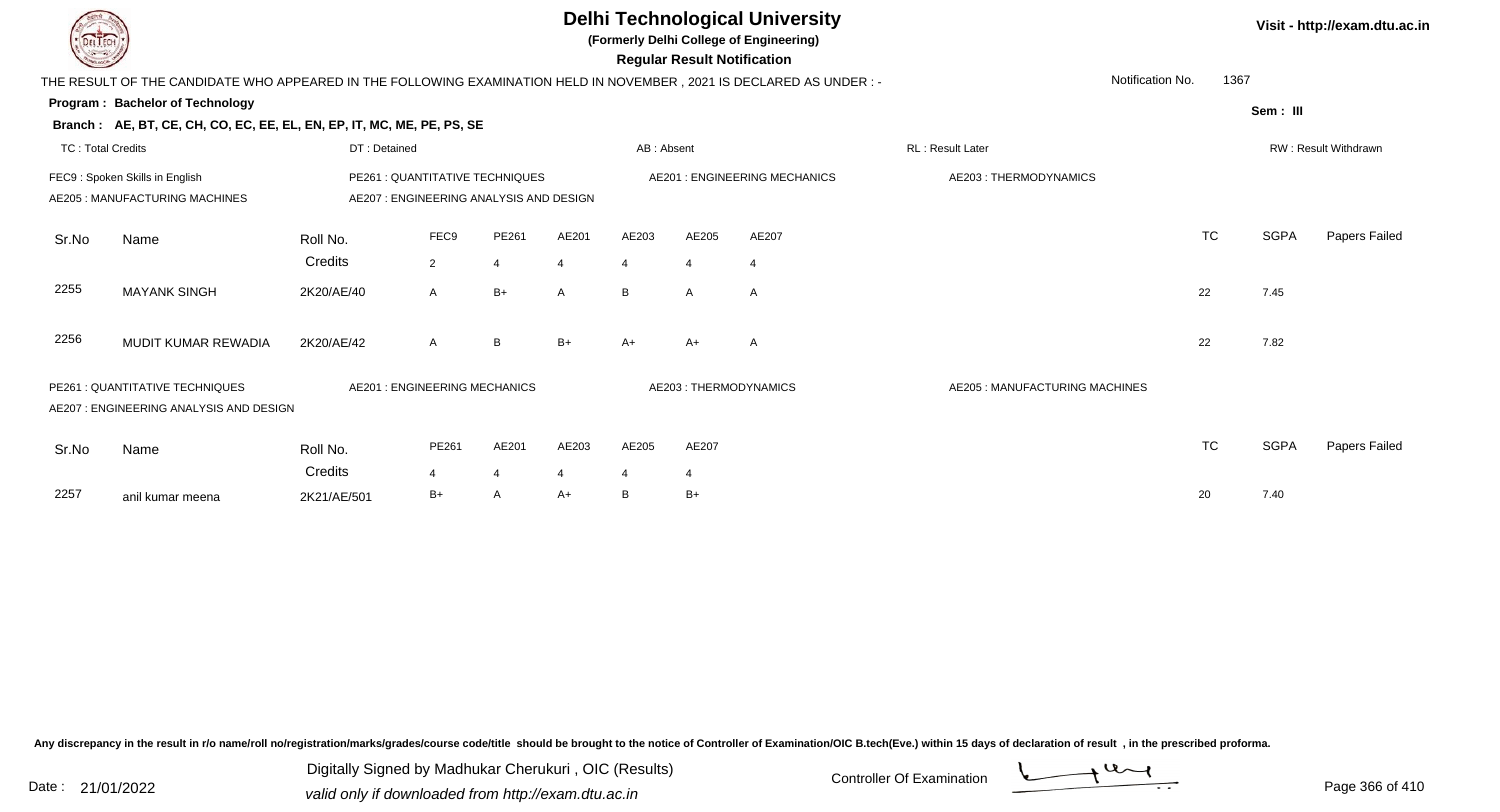**(Formerly Delhi College of Engineering)**

 **Regular Result Notification**

| $\sim$                   |                                                                                                                      |              |                                                                                                                 |                  |       |                | Regular Result Notification |                                           |                               |                  |      |             |                             |
|--------------------------|----------------------------------------------------------------------------------------------------------------------|--------------|-----------------------------------------------------------------------------------------------------------------|------------------|-------|----------------|-----------------------------|-------------------------------------------|-------------------------------|------------------|------|-------------|-----------------------------|
|                          | THE RESULT OF THE CANDIDATE WHO APPEARED IN THE FOLLOWING EXAMINATION HELD IN NOVEMBER, 2021 IS DECLARED AS UNDER :- |              |                                                                                                                 |                  |       |                |                             |                                           |                               | Notification No. | 1367 |             |                             |
|                          | Program: Bachelor of Technology                                                                                      |              |                                                                                                                 |                  |       |                |                             |                                           |                               |                  |      | Sem: III    |                             |
|                          | Branch: AE, BT, CE, CH, CO, EC, EE, EL, EN, EP, IT, MC, ME, PE, PS, SE                                               |              |                                                                                                                 |                  |       |                |                             |                                           |                               |                  |      |             |                             |
| <b>TC: Total Credits</b> |                                                                                                                      | DT: Detained |                                                                                                                 |                  |       | AB: Absent     |                             |                                           | <b>RL</b> : Result Later      |                  |      |             | <b>RW: Result Withdrawn</b> |
|                          | FEC10: COMMUNICATION SKILLS<br>PE205 : MANUFACTURING MACHINES                                                        |              | ME261: KINEMATIC AND DYNAMIC OF MACHINES<br>PE207 : ENGINEERING ANALYSIS AND<br>DESIGN(MODELING AND SIMULATION) |                  |       |                |                             | PE201: ENGINEERING MATERIALS & METALLURGY | PE203 : THERMAL ENGINEERING-I |                  |      |             |                             |
| Sr.No                    | Name                                                                                                                 | Roll No.     | FEC10                                                                                                           | ME261            | PE201 | PE203          | PE205                       | <b>PE207</b>                              |                               | <b>TC</b>        |      | <b>SGPA</b> | Papers Failed               |
|                          |                                                                                                                      | Credits      | $\overline{2}$                                                                                                  | $\boldsymbol{A}$ | 4     | $\overline{4}$ | 4                           | 4                                         |                               |                  |      |             |                             |
| 2258                     | ANKUR KUMAR JHA                                                                                                      | 2K20/PE/13   | $A+$                                                                                                            | $A+$             | $A+$  | $A+$           | A                           | A                                         |                               | 22               |      | 8.64        |                             |
| 2259                     | <b>DHRUV SINGHAL</b>                                                                                                 | 2K20/PE/25   | $\circ$                                                                                                         | $A+$             | $A+$  | $A+$           | $A+$                        | $A+$                                      |                               | 22               |      | 9.09        |                             |
|                          | FEC11: Soft Skills and Personality Development<br>PE205 : MANUFACTURING MACHINES                                     | ME261        | : KINEMATIC AND DYNAMIC OF MACHINES<br>PE207 : ENGINEERING ANALYSIS AND<br>DESIGN(MODELING AND SIMULATION)      |                  |       |                |                             | PE201: ENGINEERING MATERIALS & METALLURGY | PE203: THERMAL ENGINEERING-I  |                  |      |             |                             |
| Sr.No                    | Name                                                                                                                 | Roll No.     | FEC11                                                                                                           | ME261            | PE201 | PE203          | PE205                       | PE207                                     |                               | <b>TC</b>        |      | <b>SGPA</b> | Papers Failed               |
|                          |                                                                                                                      | Credits      | $\overline{2}$                                                                                                  |                  | 4     | 4              | 4                           | 4                                         |                               |                  |      |             |                             |
| 2260                     | <b>HRIDAY ADWANI</b>                                                                                                 | 2K20/PE/28   | $A+$                                                                                                            | B+               | A     | A              | A                           | A                                         |                               | 22               |      | 7.91        |                             |

Any discrepancy in the result in r/o name/roll no/registration/marks/grades/course code/title should be brought to the notice of Controller of Examination/OIC B.tech(Eve.) within 15 days of declaration of result, in the pr

Date : 21/01/2022 Digital Digital of Microsofted Chemical Controller Of Examination Determination Page 367 of 41

Digitally Signed by Madhukar Cherukuri , OIC (Results)

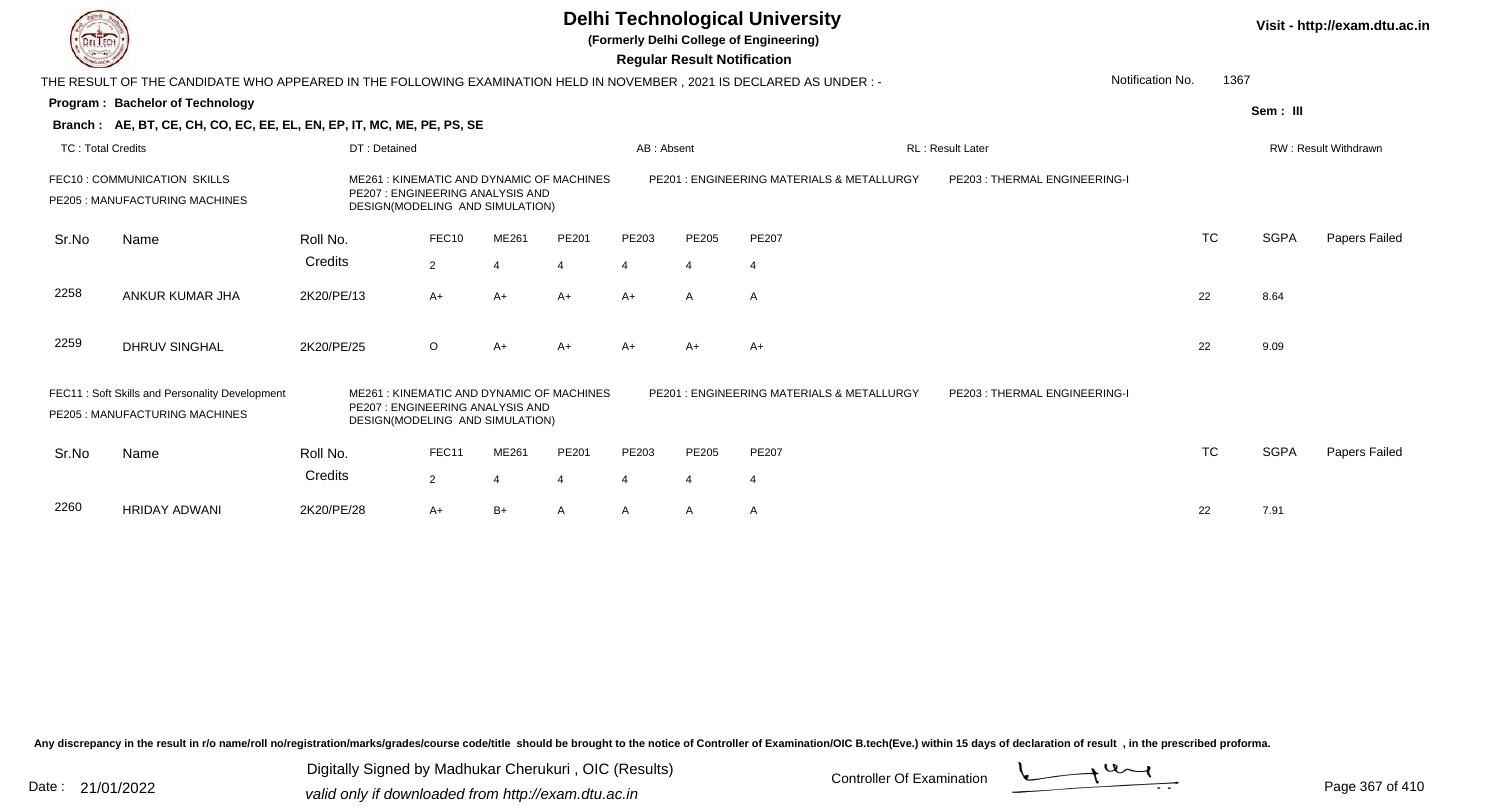**(Formerly Delhi College of Engineering)**

 **Regular Result Notification**

| <b>Controller A</b>      |                                                                                                                     |              |                                                                    |       |                                          |            | Regular Result Notification |                                           |                              |                          |             |                             |
|--------------------------|---------------------------------------------------------------------------------------------------------------------|--------------|--------------------------------------------------------------------|-------|------------------------------------------|------------|-----------------------------|-------------------------------------------|------------------------------|--------------------------|-------------|-----------------------------|
|                          | THE RESULT OF THE CANDIDATE WHO APPEARED IN THE FOLLOWING EXAMINATION HELD IN NOVEMBER, 2021 IS DECLARED AS UNDER:- |              |                                                                    |       |                                          |            |                             |                                           |                              | 1367<br>Notification No. |             |                             |
|                          | <b>Program: Bachelor of Technology</b>                                                                              |              |                                                                    |       |                                          |            |                             |                                           |                              |                          | Sem: III    |                             |
|                          | Branch: AE, BT, CE, CH, CO, EC, EE, EL, EN, EP, IT, MC, ME, PE, PS, SE                                              |              |                                                                    |       |                                          |            |                             |                                           |                              |                          |             |                             |
| <b>TC: Total Credits</b> |                                                                                                                     | DT: Detained |                                                                    |       |                                          | AB: Absent |                             |                                           | <b>RL: Result Later</b>      |                          |             | <b>RW: Result Withdrawn</b> |
|                          | FEC13 : PUBLIC SPEAKING<br>PE205 : MANUFACTURING MACHINES                                                           |              | PE207: ENGINEERING ANALYSIS AND<br>DESIGN(MODELING AND SIMULATION) |       | ME261: KINEMATIC AND DYNAMIC OF MACHINES |            |                             | PE201: ENGINEERING MATERIALS & METALLURGY | PE203: THERMAL ENGINEERING-I |                          |             |                             |
| Sr.No                    | Name                                                                                                                | Roll No.     | FEC <sub>13</sub>                                                  | ME261 | PE201                                    | PE203      | PE205                       | PE207                                     |                              | <b>TC</b>                | <b>SGPA</b> | Papers Failed               |
|                          |                                                                                                                     | Credits      | 2                                                                  | 4     | $\overline{4}$                           | 4          | 4                           | 4                                         |                              |                          |             |                             |
| 2261                     | <b>ADITYA MUDGAL</b>                                                                                                | 2K20/PE/08   | $A+$                                                               | A+    | $A+$                                     | A+         | $A+$                        | $A+$                                      |                              | 22                       | 9.00        |                             |
| 2262                     | ARYAMAN SHARMA                                                                                                      | 2K20/PE/16   | $\circ$                                                            | A     | A                                        | A          | $\mathsf{A}$                | $B+$                                      |                              | 22                       | 8.00        |                             |
|                          | FEC14: APPRECIATION OF SHORT STORIES<br>PE205: MANUFACTURING MACHINES                                               |              | PE207: ENGINEERING ANALYSIS AND<br>DESIGN(MODELING AND SIMULATION) |       | ME261: KINEMATIC AND DYNAMIC OF MACHINES |            |                             | PE201: ENGINEERING MATERIALS & METALLURGY | PE203: THERMAL ENGINEERING-I |                          |             |                             |
| Sr.No                    | Name                                                                                                                | Roll No.     | FEC14                                                              | ME261 | PE201                                    | PE203      | PE205                       | PE207                                     |                              | <b>TC</b>                | <b>SGPA</b> | Papers Failed               |
|                          |                                                                                                                     | Credits      | $\overline{2}$                                                     |       | 4                                        | 4          | 4                           | 4                                         |                              |                          |             |                             |
| 2263                     | <b>HARSH KUMAR MISHRA</b>                                                                                           | 2K20/PE/26   | $\circ$                                                            | A+    | $A+$                                     | A          | A                           | A+                                        |                              | 22                       | 8.73        |                             |

Any discrepancy in the result in r/o name/roll no/registration/marks/grades/course code/title should be brought to the notice of Controller of Examination/OIC B.tech(Eve.) within 15 days of declaration of result, in the pr

Date : 21/01/2022 Digital Digital of Microsofted Chemical Controller Of Examination Determination Page 368 of 41 Digitally Signed by Madhukar Cherukuri , OIC (Results)

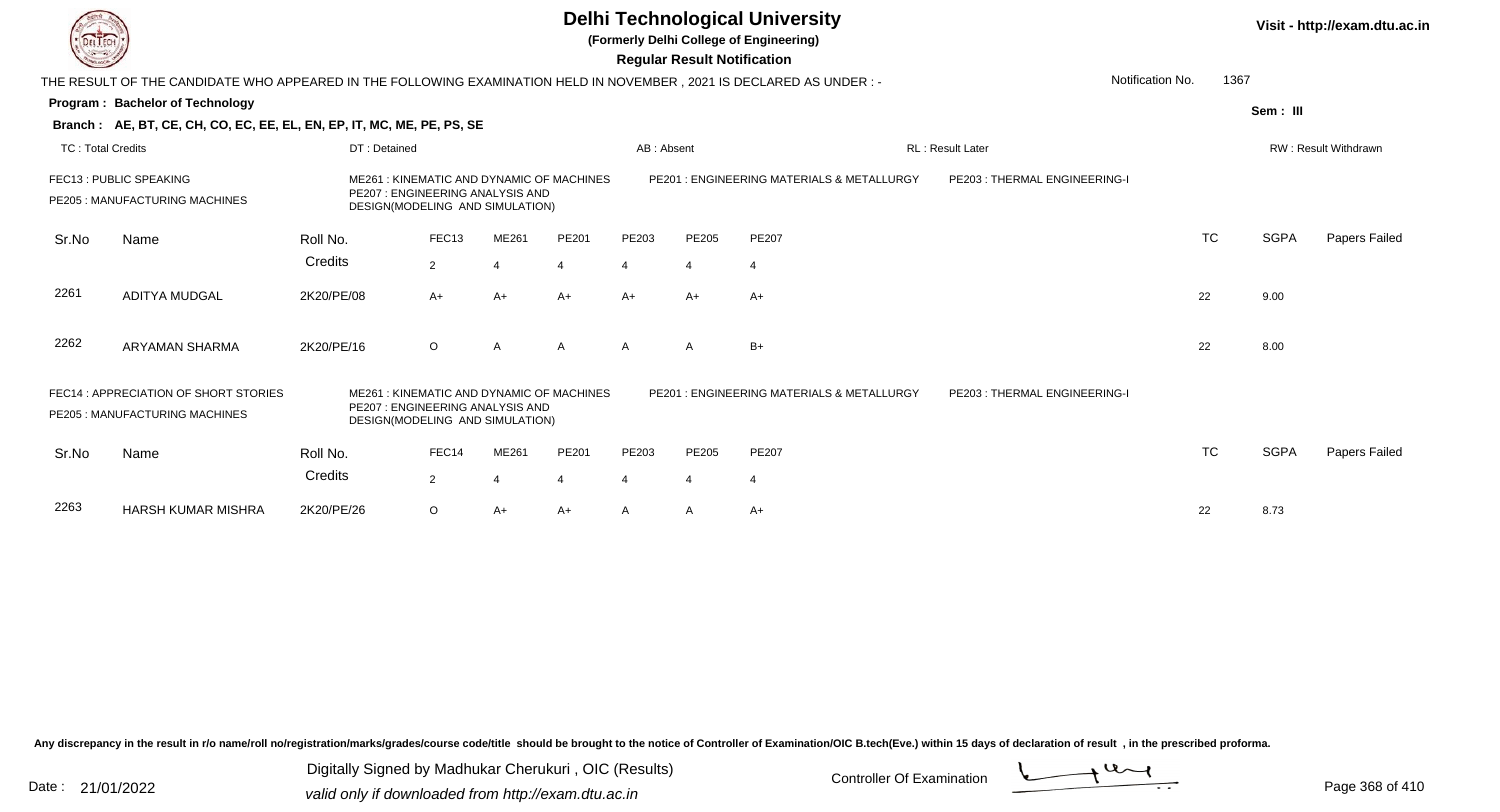**(Formerly Delhi College of Engineering)**

**Regular Regular Results Notification** 

| <b>Consultor of Charles</b> |                                                                                                                      |              |                |                                                                    |                                          |              | <b>Regular Result Notification</b> |                                           |                               |                          |             |                      |
|-----------------------------|----------------------------------------------------------------------------------------------------------------------|--------------|----------------|--------------------------------------------------------------------|------------------------------------------|--------------|------------------------------------|-------------------------------------------|-------------------------------|--------------------------|-------------|----------------------|
|                             | THE RESULT OF THE CANDIDATE WHO APPEARED IN THE FOLLOWING EXAMINATION HELD IN NOVEMBER, 2021 IS DECLARED AS UNDER :- |              |                |                                                                    |                                          |              |                                    |                                           |                               | Notification No.<br>1367 |             |                      |
|                             | Program: Bachelor of Technology                                                                                      |              |                |                                                                    |                                          |              |                                    |                                           |                               |                          | Sem: III    |                      |
|                             | Branch: AE, BT, CE, CH, CO, EC, EE, EL, EN, EP, IT, MC, ME, PE, PS, SE                                               |              |                |                                                                    |                                          |              |                                    |                                           |                               |                          |             |                      |
| <b>TC: Total Credits</b>    |                                                                                                                      | DT: Detained |                |                                                                    |                                          | AB: Absent   |                                    |                                           | RL: Result Later              |                          |             | RW: Result Withdrawn |
| FEC1: SPORTS - I            | PE205 : MANUFACTURING MACHINES                                                                                       |              |                | PE207: ENGINEERING ANALYSIS AND<br>DESIGN(MODELING AND SIMULATION) | ME261: KINEMATIC AND DYNAMIC OF MACHINES |              |                                    | PE201: ENGINEERING MATERIALS & METALLURGY | PE203 : THERMAL ENGINEERING-I |                          |             |                      |
| Sr.No                       | Name                                                                                                                 | Roll No.     | FEC1           | ME261                                                              | PE201                                    | PE203        | PE205                              | PE207                                     |                               | <b>TC</b>                | <b>SGPA</b> | Papers Failed        |
|                             |                                                                                                                      | Credits      | $\overline{2}$ | 4                                                                  | $\overline{4}$                           | 4            | $\overline{4}$                     | 4                                         |                               |                          |             |                      |
| 2264                        | AKSHAT KUMAR GARG                                                                                                    | 2K20/PE/09   | $A+$           | $A+$                                                               | $A+$                                     | A+           | A                                  | $B+$                                      |                               | 22                       | 8.45        |                      |
| 2265                        | <b>KUNAL BAGHEL</b>                                                                                                  | 2K20/PE/31   | $A+$           | $A+$                                                               | $A+$                                     | A            | A                                  | $B+$                                      |                               | 22                       | 8.27        |                      |
| 2266                        | <b>MOHIT RAJ</b>                                                                                                     | 2K20/PE/34   | A              | A                                                                  | $A+$                                     | $\mathsf{A}$ | $B+$                               | $B+$                                      |                               | 22                       | 7.82        |                      |
| 2267                        | <b>SURAJ PRATAP SINGH</b>                                                                                            | 2K20/PE/64   | $A+$           | A                                                                  | $A+$                                     | A            | $B+$                               | $B+$                                      |                               | 22                       | 7.91        |                      |
| 2268                        | <b>VANSH</b>                                                                                                         | 2K20/PE/70   | $A+$           | A+                                                                 | $A+$                                     | $A+$         | $B+$                               | $A+$                                      |                               | 22                       | 8.64        |                      |
| 2269                        | <b>VISHESH SINGH</b>                                                                                                 | 2K20/PE/75   | A              | A+                                                                 | A                                        | A+           | A                                  | $A+$                                      |                               | 22                       | 8.55        |                      |

Any discrepancy in the result in r/o name/roll no/registration/marks/grades/course code/title should be brought to the notice of Controller of Examination/OIC B.tech(Eve.) within 15 days of declaration of result, in the pr

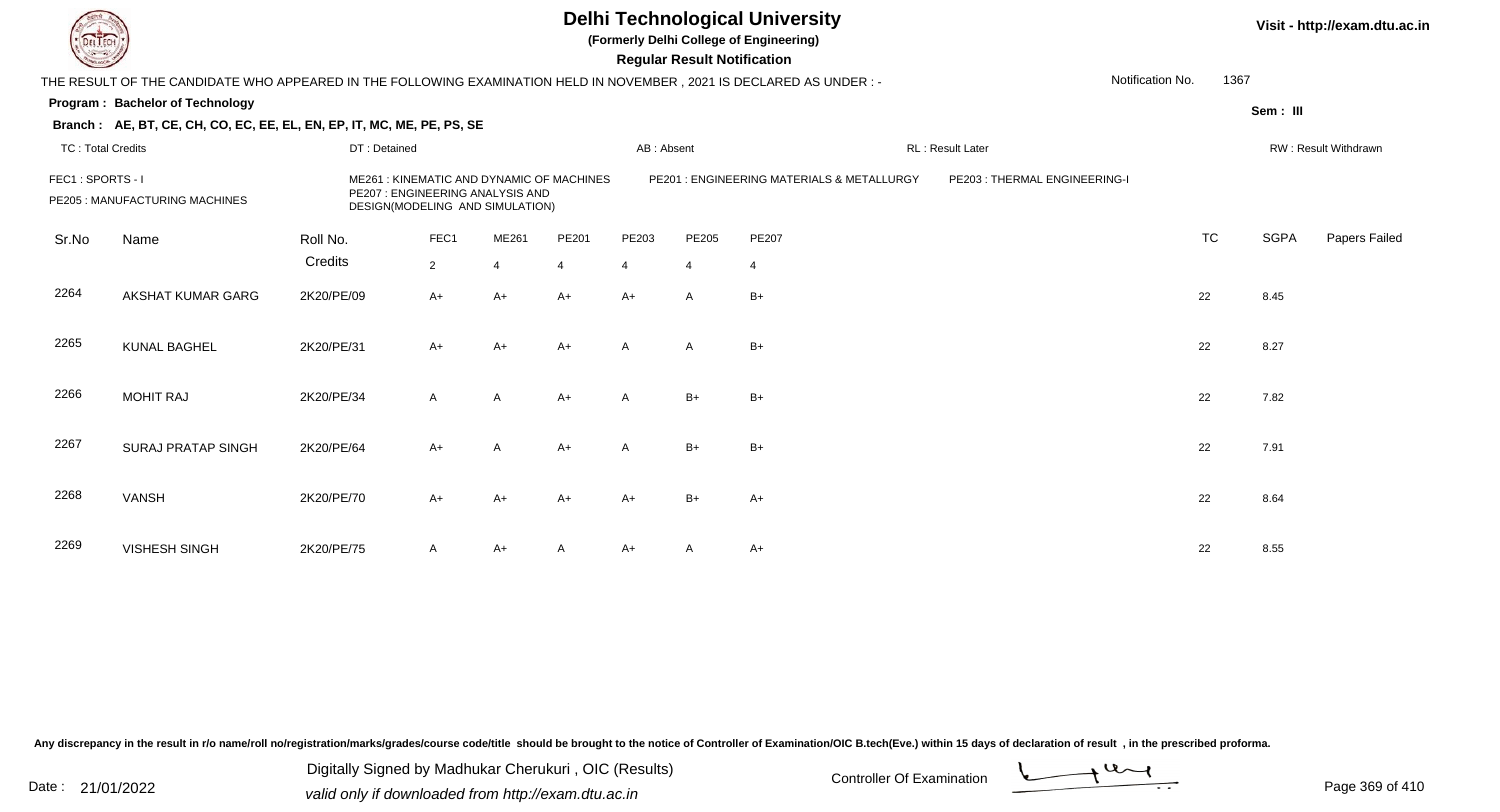**(Formerly Delhi College of Engineering)**

 **Regular Result Notification**

| $\sim$                   |                                                                                                                      |              |                                                                                                                 |       |                |            | n <del>c</del> yular n <del>c</del> sult notification |                                            |                              |           |             |                      |
|--------------------------|----------------------------------------------------------------------------------------------------------------------|--------------|-----------------------------------------------------------------------------------------------------------------|-------|----------------|------------|-------------------------------------------------------|--------------------------------------------|------------------------------|-----------|-------------|----------------------|
|                          | THE RESULT OF THE CANDIDATE WHO APPEARED IN THE FOLLOWING EXAMINATION HELD IN NOVEMBER, 2021 IS DECLARED AS UNDER :- |              |                                                                                                                 |       |                |            |                                                       |                                            | Notification No.             | 1367      |             |                      |
|                          | <b>Program: Bachelor of Technology</b>                                                                               |              |                                                                                                                 |       |                |            |                                                       |                                            |                              |           | Sem : III   |                      |
|                          | Branch: AE, BT, CE, CH, CO, EC, EE, EL, EN, EP, IT, MC, ME, PE, PS, SE                                               |              |                                                                                                                 |       |                |            |                                                       |                                            |                              |           |             |                      |
| <b>TC: Total Credits</b> |                                                                                                                      | DT: Detained |                                                                                                                 |       |                | AB: Absent |                                                       |                                            | RL: Result Later             |           |             | RW: Result Withdrawn |
| FEC22: YOGA              | PE205 : MANUFACTURING MACHINES                                                                                       |              | ME261: KINEMATIC AND DYNAMIC OF MACHINES<br>PE207 : ENGINEERING ANALYSIS AND<br>DESIGN(MODELING AND SIMULATION) |       |                |            |                                                       | PE201: ENGINEERING MATERIALS & METALLURGY  | PE203: THERMAL ENGINEERING-I |           |             |                      |
| Sr.No                    | Name                                                                                                                 | Roll No.     | FEC22                                                                                                           | ME261 | PE201          | PE203      | PE205                                                 | PE207                                      |                              | <b>TC</b> | <b>SGPA</b> | Papers Failed        |
|                          |                                                                                                                      | Credits      | 2                                                                                                               | 4     | 4              | 4          | 4                                                     | 4                                          |                              |           |             |                      |
| 2270                     | <b>ADITYA JAIN</b>                                                                                                   | 2K20/PE/06   | $A+$                                                                                                            | A+    | $A+$           | A+         | $A+$                                                  | O                                          |                              | 22        | 9.18        |                      |
| 2271                     | SATYENDRA KUMAR<br>PANDEY                                                                                            | 2K20/PE/55   | A                                                                                                               | $A+$  | A              | A+         | $\overline{A}$                                        | A                                          |                              | 22        | 8.36        |                      |
| 2272                     | Ashish kumar                                                                                                         | 2K21/PE/501  | $A+$                                                                                                            | A+    | A+             | A+         | A                                                     | A+                                         |                              | 22        | 8.82        |                      |
|                          | FEC27 : PROFESSIONAL ETHICS & HUMAN VALUES<br>PE205 : MANUFACTURING MACHINES                                         |              | ME261: KINEMATIC AND DYNAMIC OF MACHINES<br>PE207 : ENGINEERING ANALYSIS AND<br>DESIGN(MODELING AND SIMULATION) |       |                |            |                                                       | PE201 : ENGINEERING MATERIALS & METALLURGY | PE203: THERMAL ENGINEERING-I |           |             |                      |
| Sr.No                    | Name                                                                                                                 | Roll No.     | FEC27                                                                                                           | ME261 | PE201          | PE203      | PE205                                                 | PE207                                      |                              | <b>TC</b> | <b>SGPA</b> | Papers Failed        |
|                          |                                                                                                                      | Credits      | $\overline{2}$                                                                                                  | 4     | $\overline{4}$ | 4          | 4                                                     | 4                                          |                              |           |             |                      |
| 2273                     | AMOL VERMA                                                                                                           | 2K20/PE/10   | $A+$                                                                                                            | $A+$  | A              | A          | A                                                     | A+                                         |                              | 22        | 8.45        |                      |
| 2274                     | <b>ANMOL SHARMA</b>                                                                                                  | 2K20/PE/14   | $A+$                                                                                                            | A     | A              | A          | A                                                     | A+                                         |                              | 22        | 8.27        |                      |
| 2275                     | MUKTANSHU MISHRA                                                                                                     | 2K20/PE/36   | A+                                                                                                              | A+    | A+             | A          | A+                                                    | A+                                         |                              | 22        | 8.82        |                      |

Any discrepancy in the result in r/o name/roll no/registration/marks/grades/course code/title should be brought to the notice of Controller of Examination/OIC B.tech(Eve.) within 15 days of declaration of result, in the pr

Date : 21/01/2022 Digital Digital of Microsofted Chemical Controller Of Examination Determination Page 370 of 41 Digitally Signed by Madhukar Cherukuri , OIC (Results)

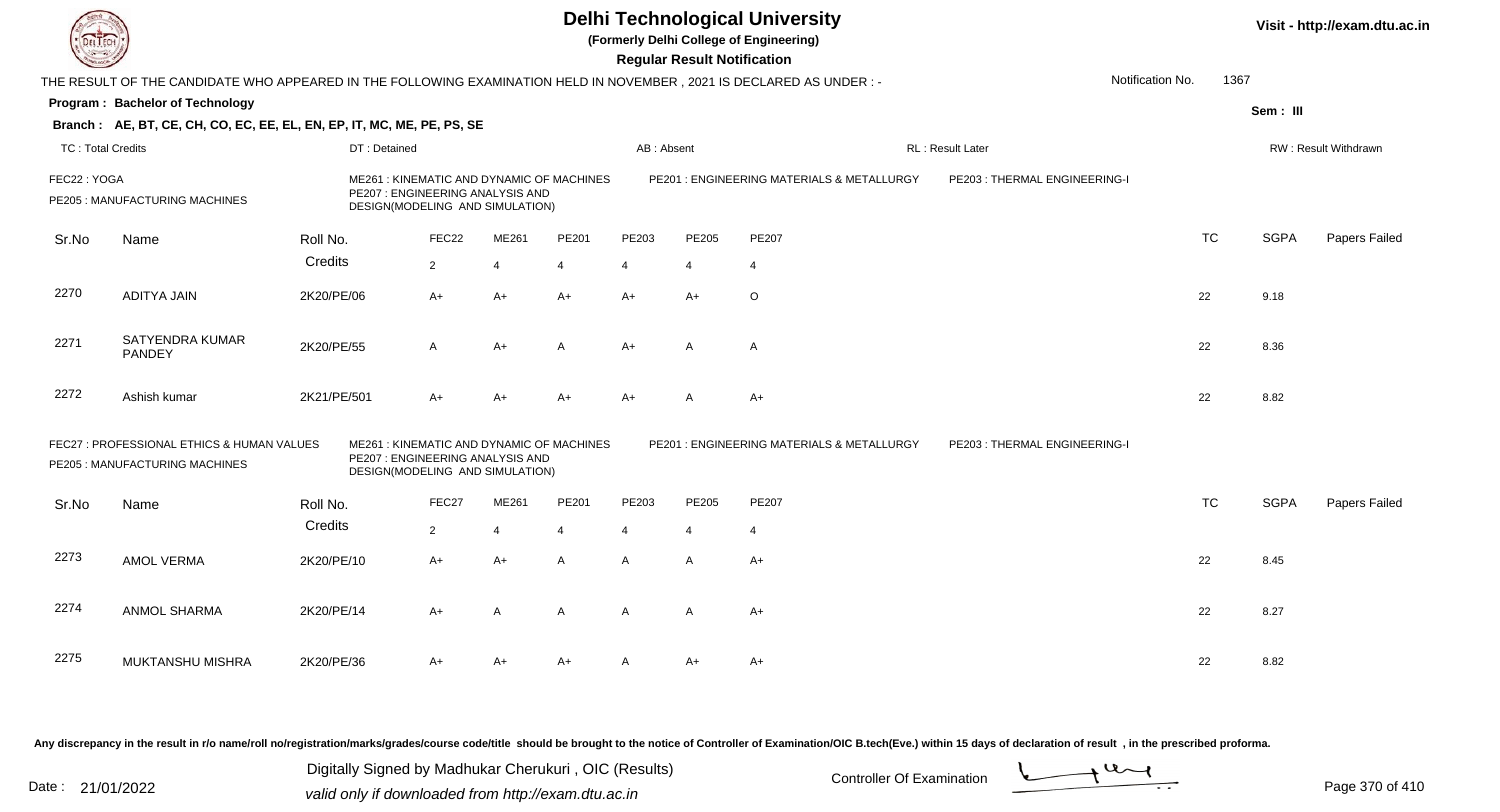

**(Formerly Delhi College of Engineering)**

**Regular Regular Results** 

| <b>Consultor of Charles</b> |                                                                                                                       |              |                                                                                                                 |                |                |                | <b>Regular Result Notification</b> |                                           |                              |           |             |                      |
|-----------------------------|-----------------------------------------------------------------------------------------------------------------------|--------------|-----------------------------------------------------------------------------------------------------------------|----------------|----------------|----------------|------------------------------------|-------------------------------------------|------------------------------|-----------|-------------|----------------------|
|                             | THE RESULT OF THE CANDIDATE WHO APPEARED IN THE FOLLOWING EXAMINATION HELD IN NOVEMBER , 2021 IS DECLARED AS UNDER :- |              |                                                                                                                 |                |                |                |                                    |                                           | Notification No.             | 1367      |             |                      |
|                             | Program: Bachelor of Technology                                                                                       |              |                                                                                                                 |                |                |                |                                    |                                           |                              |           | Sem: III    |                      |
|                             | Branch: AE, BT, CE, CH, CO, EC, EE, EL, EN, EP, IT, MC, ME, PE, PS, SE                                                |              |                                                                                                                 |                |                |                |                                    |                                           |                              |           |             |                      |
| <b>TC: Total Credits</b>    |                                                                                                                       | DT: Detained |                                                                                                                 |                |                | AB: Absent     |                                    |                                           | RL: Result Later             |           |             | RW: Result Withdrawn |
|                             | FEC28 : Emotional Intelligence<br>PE205 : MANUFACTURING MACHINES                                                      |              | ME261: KINEMATIC AND DYNAMIC OF MACHINES<br>PE207 : ENGINEERING ANALYSIS AND<br>DESIGN(MODELING AND SIMULATION) |                |                |                |                                    | PE201: ENGINEERING MATERIALS & METALLURGY | PE203: THERMAL ENGINEERING-I |           |             |                      |
| Sr.No                       | Name                                                                                                                  | Roll No.     | FEC28                                                                                                           | ME261          | PE201          | PE203          | PE205                              | PE207                                     |                              | <b>TC</b> | <b>SGPA</b> | Papers Failed        |
|                             |                                                                                                                       | Credits      | $\overline{2}$                                                                                                  | $\overline{4}$ | $\overline{4}$ | $\overline{4}$ | $\overline{4}$                     | -4                                        |                              |           |             |                      |
| 2276                        | <b>ASHISH GUPTA</b>                                                                                                   | 2K20/PE/17   | $\circ$                                                                                                         | $A+$           | $\circ$        | A+             | $A+$                               | A+                                        |                              | 22        | 9.27        |                      |
| 2277                        | PRATYUSH SAMBHER                                                                                                      | 2K20/PE/44   | $\circ$                                                                                                         | $A+$           | $A+$           | $A+$           | $A+$                               | $A+$                                      |                              | 22        | 9.09        |                      |
| 2278                        | SHIVIKA PANDE                                                                                                         | 2K20/PE/56   | $\circ$                                                                                                         | A+             | $A+$           | A+             | $A+$                               | A+                                        |                              | 22        | 9.09        |                      |
| 2279                        | <b>VATSAL MITTAL</b>                                                                                                  | 2K20/PE/71   | $\circ$                                                                                                         | A+             | $A+$           | A+             | A+                                 | A+                                        |                              | 22        | 9.09        |                      |

Any discrepancy in the result in r/o name/roll no/registration/marks/grades/course code/title should be brought to the notice of Controller of Examination/OIC B.tech(Eve.) within 15 days of declaration of result, in the pr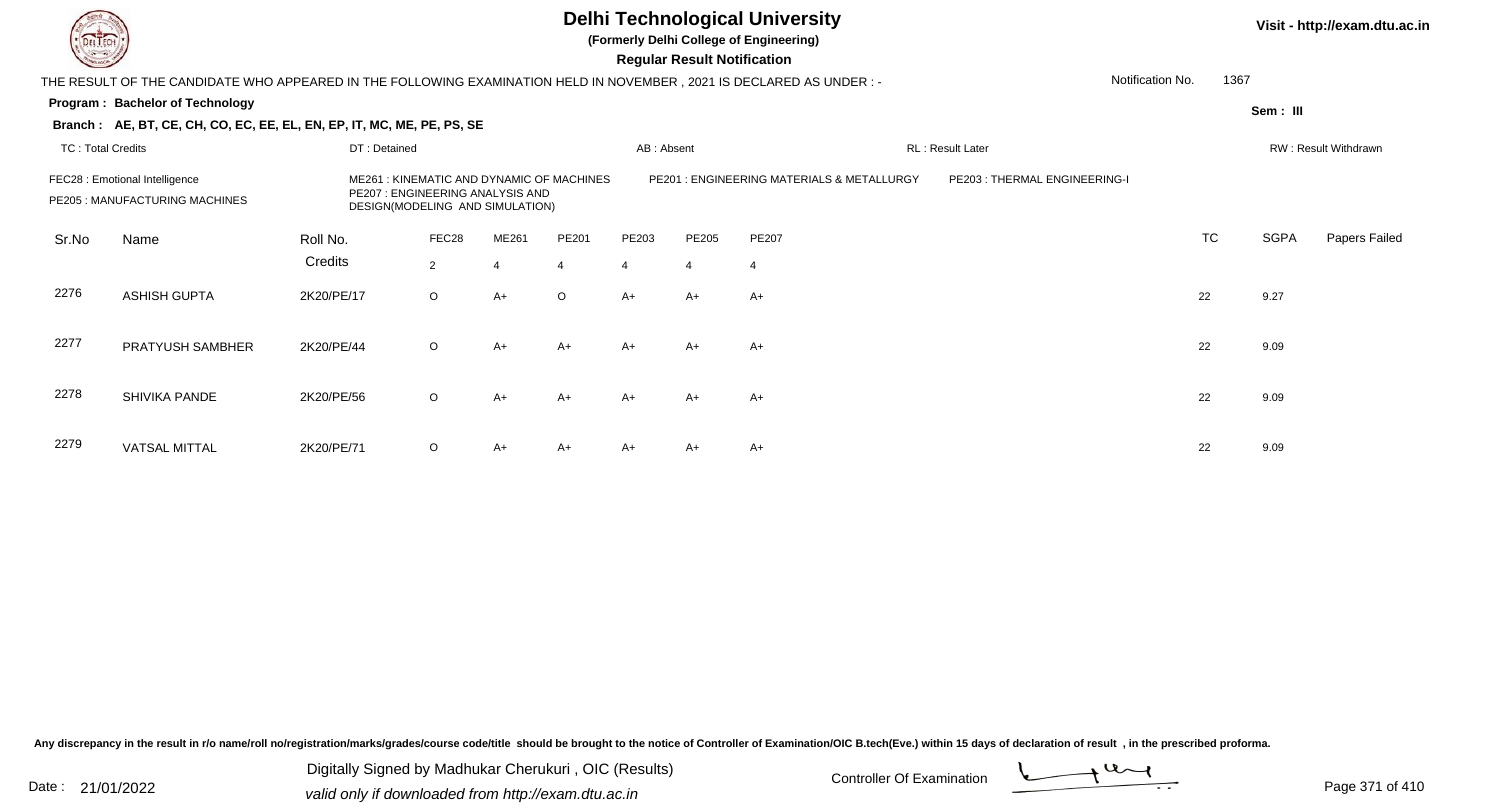**(Formerly Delhi College of Engineering)**

 **Regular Result Notification**

| <b>Courses and Company</b> |                                                                                                                        |              |                                                                    |                |                                          |                | Regular Result Notification |                                           |                              |                  |             |                      |
|----------------------------|------------------------------------------------------------------------------------------------------------------------|--------------|--------------------------------------------------------------------|----------------|------------------------------------------|----------------|-----------------------------|-------------------------------------------|------------------------------|------------------|-------------|----------------------|
|                            | THE RESULT OF THE CANDIDATE WHO APPEARED IN THE FOLLOWING EXAMINATION HELD IN NOVEMBER , 2021 IS DECLARED AS UNDER : - |              |                                                                    |                |                                          |                |                             |                                           |                              | Notification No. | 1367        |                      |
|                            | Program: Bachelor of Technology                                                                                        |              |                                                                    |                |                                          |                |                             |                                           |                              |                  | Sem: III    |                      |
|                            | Branch: AE, BT, CE, CH, CO, EC, EE, EL, EN, EP, IT, MC, ME, PE, PS, SE                                                 |              |                                                                    |                |                                          |                |                             |                                           |                              |                  |             |                      |
| <b>TC: Total Credits</b>   |                                                                                                                        | DT: Detained |                                                                    |                |                                          | AB: Absent     |                             |                                           | RL: Result Later             |                  |             | RW: Result Withdrawn |
| FEC2 : SPORTS II           | PE205 : MANUFACTURING MACHINES                                                                                         |              | PE207: ENGINEERING ANALYSIS AND<br>DESIGN(MODELING AND SIMULATION) |                | ME261: KINEMATIC AND DYNAMIC OF MACHINES |                |                             | PE201: ENGINEERING MATERIALS & METALLURGY | PE203: THERMAL ENGINEERING-I |                  |             |                      |
| Sr.No                      | Name                                                                                                                   | Roll No.     | FEC <sub>2</sub>                                                   | ME261          | PE201                                    | PE203          | PE205                       | PE207                                     |                              | <b>TC</b>        | <b>SGPA</b> | Papers Failed        |
|                            |                                                                                                                        | Credits      | $\overline{2}$                                                     | $\overline{4}$ | $\overline{4}$                           | $\overline{4}$ | $\overline{4}$              | $\overline{4}$                            |                              |                  |             |                      |
| 2280                       | <b>CHITRASEN MAITRY</b>                                                                                                | 2K20/PE/22   | $A+$                                                               | A+             | $\circ$                                  | A+             | $\mathsf{A}$                | $A+$                                      |                              | 22               | 9.00        |                      |
| 2281                       | NIDHISH KUMAR<br>SRIVASTAVA                                                                                            | 2K20/PE/37   | $\mathsf{A}$                                                       | $\circ$        | $\circ$                                  | $A+$           | $\mathsf{A}$                | B                                         |                              | 22               | 8.55        |                      |
| 2282                       | <b>VISHAL DAHIYA</b>                                                                                                   | 2K20/PE/72   | $A+$                                                               | $\mathsf{A}$   | $\mathsf{A}$                             | $\mathsf{A}$   | $\mathsf{A}$                | $\mathsf{A}$                              |                              | 22               | 8.09        |                      |
| 2283                       | <b>VISHNU DUBEY</b>                                                                                                    | 2K20/PE/76   | $\circ$                                                            | A+             | $A+$                                     | A+             | A+                          | A+                                        |                              | 22               | 9.09        |                      |

Any discrepancy in the result in r/o name/roll no/registration/marks/grades/course code/title should be brought to the notice of Controller of Examination/OIC B.tech(Eve.) within 15 days of declaration of result, in the pr

Date : 21/01/2022 Digital Digital of Microsofted Chemical Controller Of Examination Determination Page 372 of 41 Digitally Signed by Madhukar Cherukuri , OIC (Results)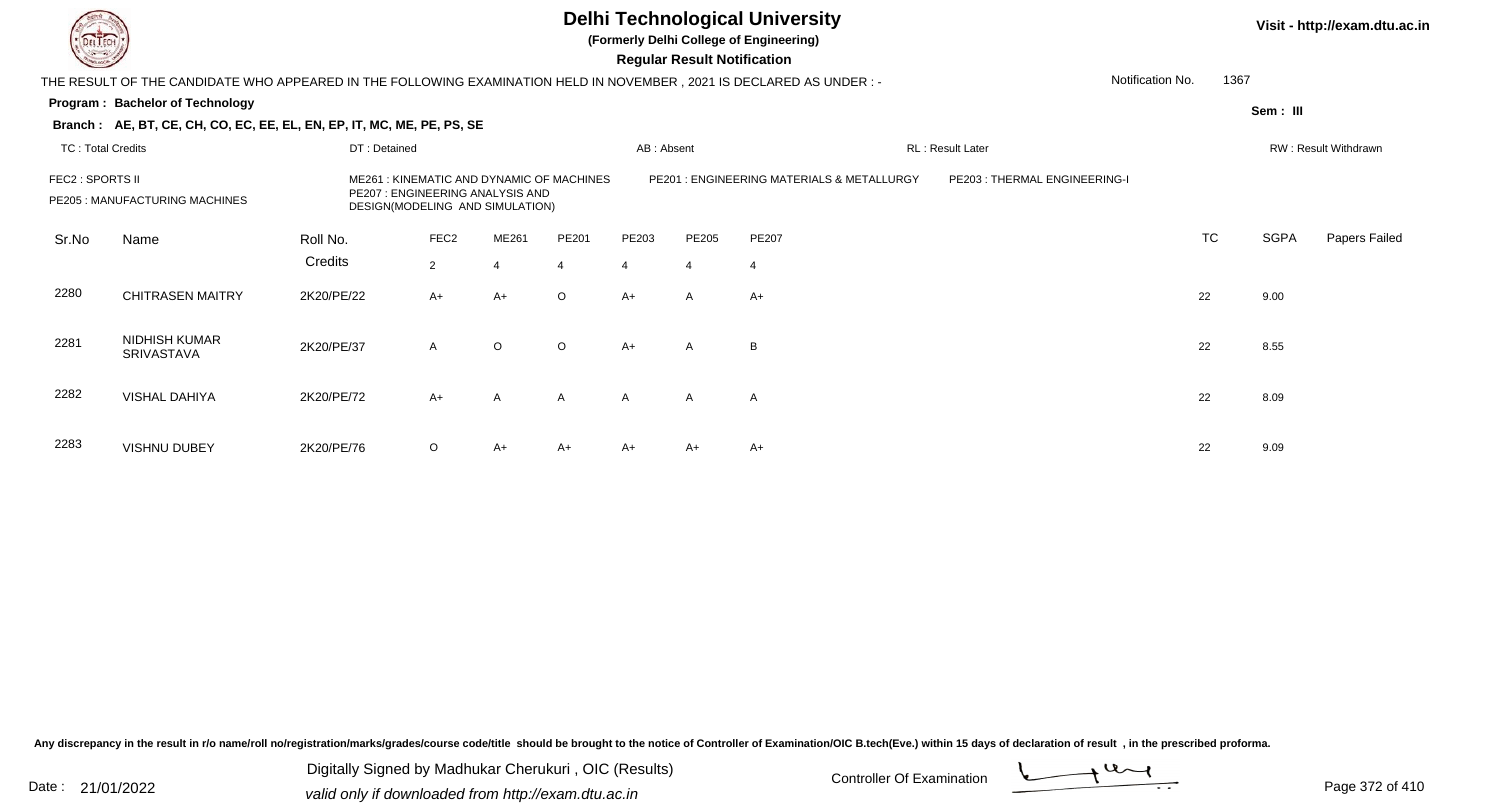**(Formerly Delhi College of Engineering)**

**Regular Regular Results** 

| Sem: III<br>RW: Result Withdrawn |
|----------------------------------|
|                                  |
|                                  |
|                                  |
|                                  |
|                                  |
| <b>SGPA</b><br>Papers Failed     |
|                                  |
| 9.00                             |
| 9.00                             |
| 8.45                             |
| 8.82                             |
| 8.82                             |
|                                  |
| <b>SGPA</b><br>Papers Failed     |
|                                  |
| 7.91                             |
|                                  |

Any discrepancy in the result in r/o name/roll no/registration/marks/grades/course code/title should be brought to the notice of Controller of Examination/OIC B.tech(Eve.) within 15 days of declaration of result, in the pr

Date : 21/01/2022 Digital Digital of Microsofted Chemical Controller Of Examination Determination Page 373 of 41 Digitally Signed by Madhukar Cherukuri , OIC (Results)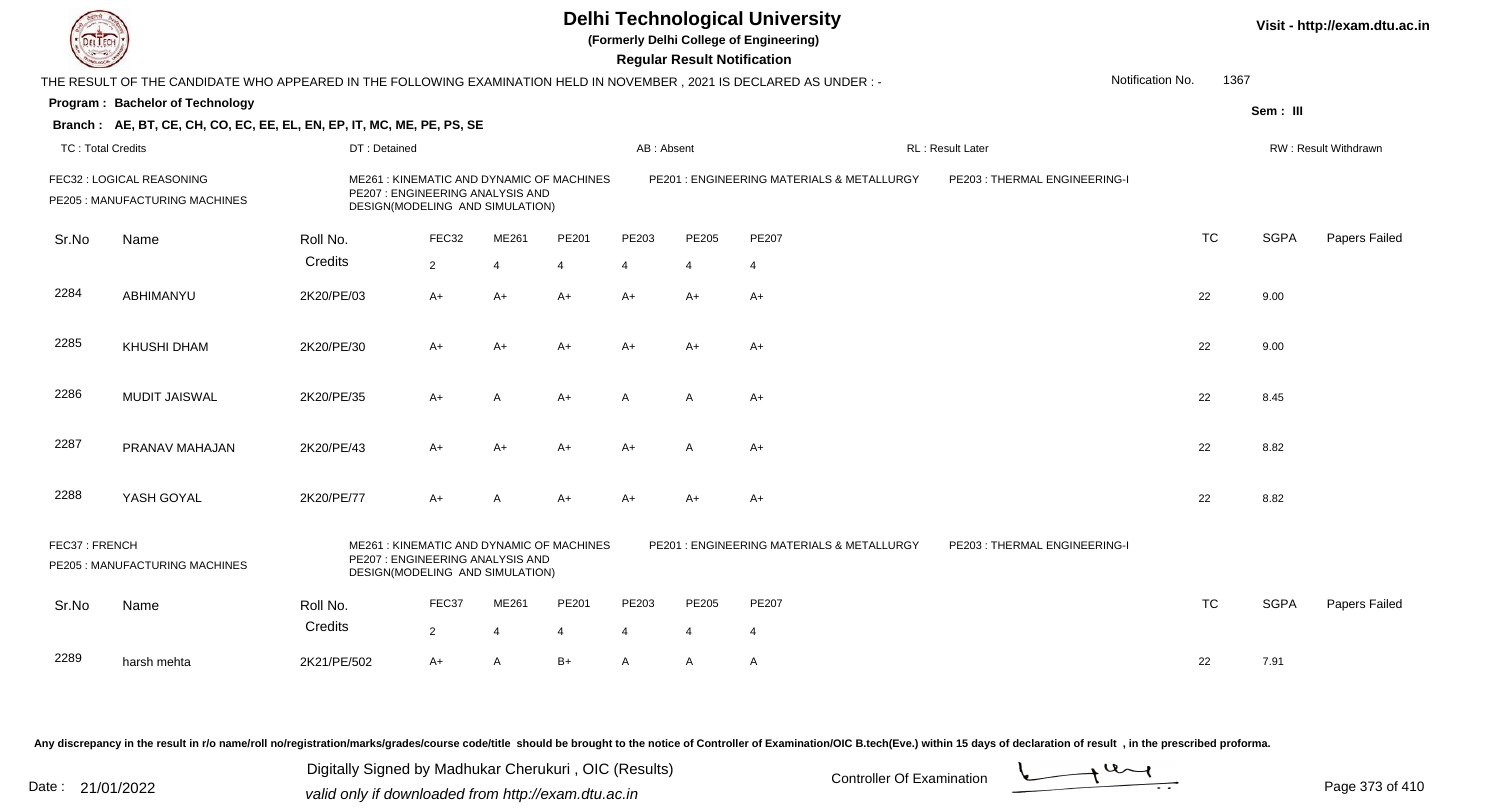| EL ECH                   |                                                                                                                      |              |                                                                     |                |                                           |                | <b>Regular Result Notification</b> | <b>Delhi Technological University</b><br>(Formerly Delhi College of Engineering) |                               |             |             | Visit - http://exam.dtu.ac.in             |
|--------------------------|----------------------------------------------------------------------------------------------------------------------|--------------|---------------------------------------------------------------------|----------------|-------------------------------------------|----------------|------------------------------------|----------------------------------------------------------------------------------|-------------------------------|-------------|-------------|-------------------------------------------|
|                          | THE RESULT OF THE CANDIDATE WHO APPEARED IN THE FOLLOWING EXAMINATION HELD IN NOVEMBER, 2021 IS DECLARED AS UNDER :- |              |                                                                     |                |                                           |                |                                    |                                                                                  | Notification No.              | 1367        |             |                                           |
|                          | Program: Bachelor of Technology                                                                                      |              |                                                                     |                |                                           |                |                                    |                                                                                  |                               |             | Sem: III    |                                           |
|                          | Branch: AE, BT, CE, CH, CO, EC, EE, EL, EN, EP, IT, MC, ME, PE, PS, SE                                               |              |                                                                     |                |                                           |                |                                    |                                                                                  |                               |             |             |                                           |
| <b>TC: Total Credits</b> |                                                                                                                      | DT: Detained |                                                                     |                |                                           | AB: Absent     |                                    |                                                                                  | RL: Result Later              |             |             | RW: Result Withdrawn                      |
| FEC39: JAPANESE          | PE205 : MANUFACTURING MACHINES                                                                                       |              | PE207: ENGINEERING ANALYSIS AND<br>DESIGN(MODELING AND SIMULATION)  |                | ME261: KINEMATIC AND DYNAMIC OF MACHINES  |                |                                    | PE201: ENGINEERING MATERIALS & METALLURGY                                        | PE203: THERMAL ENGINEERING-I  |             |             |                                           |
| Sr.No                    | Name                                                                                                                 | Roll No.     | FEC39                                                               | ME261          | PE201                                     | PE203          | PE205                              | <b>PE207</b>                                                                     |                               | <b>TC</b>   | <b>SGPA</b> | Papers Failed                             |
|                          |                                                                                                                      | Credits      | 2                                                                   | $\overline{4}$ | 4                                         | $\overline{4}$ | 4                                  | -4                                                                               |                               |             |             |                                           |
| 2290                     | SHUBHAM GARG                                                                                                         | 2K20/PE/57   | A                                                                   | $\overline{A}$ | $A+$                                      | $\mathsf{A}$   | $A+$                               | $\overline{A}$                                                                   |                               | 22          | 8.36        |                                           |
|                          | FEC3: PHYSICAL EDU SPORTS<br>PE205 : MANUFACTURING MACHINES                                                          |              | PE207 : ENGINEERING ANALYSIS AND<br>DESIGN(MODELING AND SIMULATION) |                | ME261 : KINEMATIC AND DYNAMIC OF MACHINES |                |                                    | PE201 : ENGINEERING MATERIALS & METALLURGY                                       | PE203 : THERMAL ENGINEERING-I |             |             |                                           |
| Sr.No                    | Name                                                                                                                 | Roll No.     | FEC <sub>3</sub>                                                    | ME261          | PE201                                     | PE203          | PE205                              | <b>PE207</b>                                                                     |                               | <b>TC</b>   | <b>SGPA</b> | Papers Failed                             |
|                          |                                                                                                                      | Credits      | $\overline{2}$                                                      | $\overline{4}$ | 4                                         |                | 4                                  | -4                                                                               |                               |             |             |                                           |
| 2291                     | ANSHUL KHANDELWAL                                                                                                    | 2K20/PE/15   | F                                                                   | E              | F                                         | F              | F                                  | E                                                                                |                               | $\mathbf 0$ | 0.00        | FEC3ME261, PE201,<br>PE203, PE205, PE207, |
| 2292                     | <b>BATCHULUU BILGUUN</b>                                                                                             | 2K20/PE/20   | $\circ$                                                             | $B+$           | A                                         | A+             | $B+$                               | A                                                                                |                               | 22          | 8.00        |                                           |
| 2293                     | <b>HIMANSHU MANN</b>                                                                                                 | 2K20/PE/27   | $B+$                                                                | A              | $A+$                                      |                | A+                                 | A                                                                                |                               | 22          | 8.27        |                                           |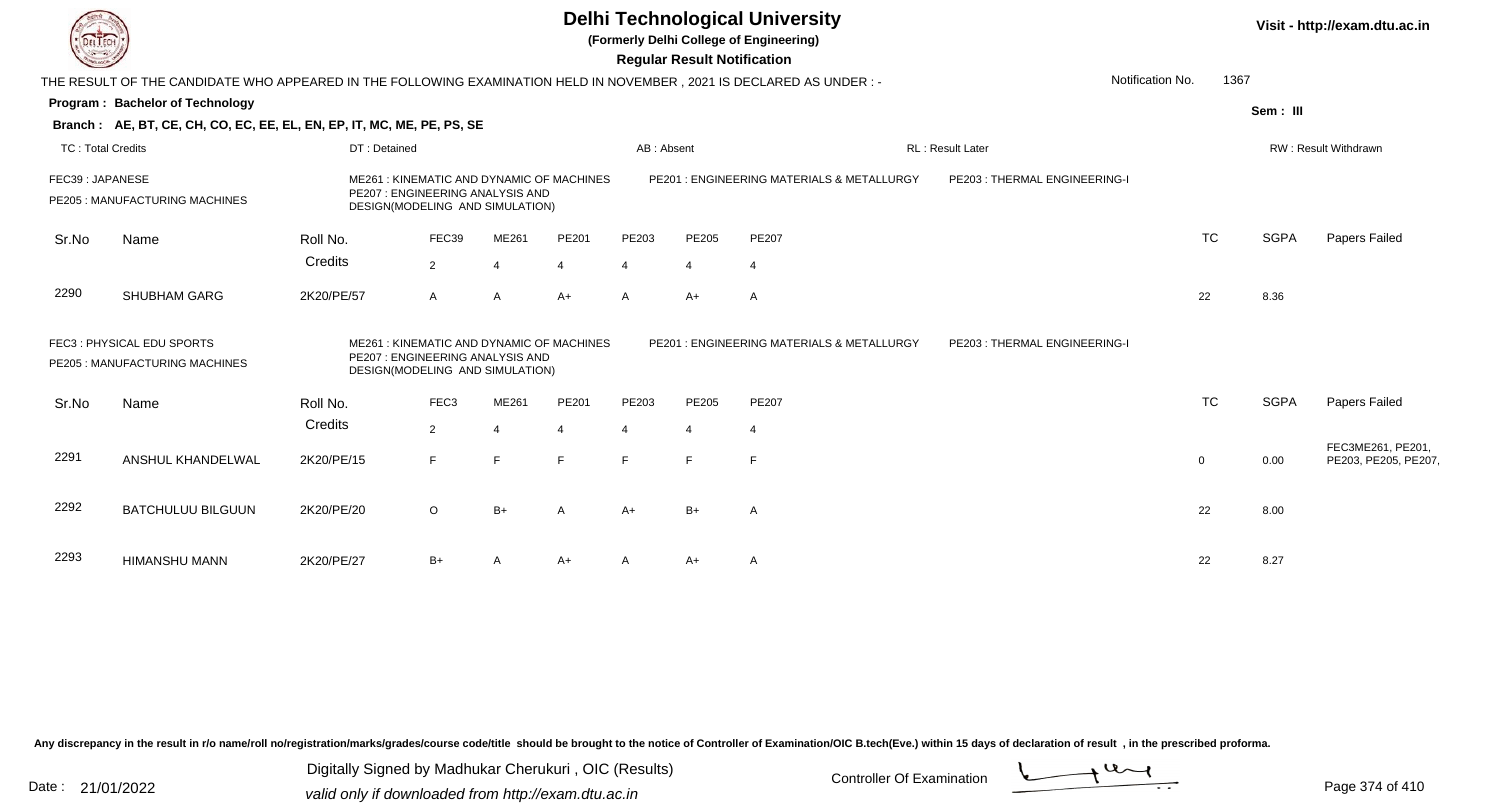**(Formerly Delhi College of Engineering)**

 **Regular Result Notification**

| <b>Consultant</b>        |                                                                                                                      |                                                                     |                |              |                                          |            | Regular Result Notification |                                           |                              |                          |             |                             |
|--------------------------|----------------------------------------------------------------------------------------------------------------------|---------------------------------------------------------------------|----------------|--------------|------------------------------------------|------------|-----------------------------|-------------------------------------------|------------------------------|--------------------------|-------------|-----------------------------|
|                          | THE RESULT OF THE CANDIDATE WHO APPEARED IN THE FOLLOWING EXAMINATION HELD IN NOVEMBER, 2021 IS DECLARED AS UNDER :- |                                                                     |                |              |                                          |            |                             |                                           |                              | 1367<br>Notification No. |             |                             |
|                          | Program: Bachelor of Technology                                                                                      |                                                                     |                |              |                                          |            |                             |                                           |                              |                          | Sem: III    |                             |
|                          | Branch: AE, BT, CE, CH, CO, EC, EE, EL, EN, EP, IT, MC, ME, PE, PS, SE                                               |                                                                     |                |              |                                          |            |                             |                                           |                              |                          |             |                             |
| <b>TC: Total Credits</b> |                                                                                                                      | DT: Detained                                                        |                |              |                                          | AB: Absent |                             |                                           | <b>RL: Result Later</b>      |                          |             | <b>RW: Result Withdrawn</b> |
| FEC40: GERMAN            | PE205 : MANUFACTURING MACHINES                                                                                       | PE207 : ENGINEERING ANALYSIS AND<br>DESIGN(MODELING AND SIMULATION) |                |              | ME261: KINEMATIC AND DYNAMIC OF MACHINES |            |                             | PE201: ENGINEERING MATERIALS & METALLURGY | PE203: THERMAL ENGINEERING-I |                          |             |                             |
| Sr.No                    | Name                                                                                                                 | Roll No.                                                            | FEC40          | ME261        | PE201                                    | PE203      | PE205                       | PE207                                     |                              | <b>TC</b>                | <b>SGPA</b> | Papers Failed               |
|                          |                                                                                                                      | Credits                                                             | $\overline{2}$ | 4            | $\overline{4}$                           | 4          | $\overline{4}$              | 4                                         |                              |                          |             |                             |
| 2294                     | ABHISHEK PRASAD SINGH                                                                                                | 2K20/PE/04                                                          | $A+$           | $\mathsf{A}$ | $\mathsf{A}$                             | $A+$       | $\mathsf{A}$                | $A+$                                      |                              | 22                       | 8.45        |                             |
| 2295                     | SAKSHAM AGRAWAL                                                                                                      | 2K20/PE/50                                                          | $A+$           | A+           | $A+$                                     | A+         | $A+$                        | A+                                        |                              | 22                       | 9.00        |                             |
|                          | FEC45 : ENGINEERING EXPLORATION<br>PE205: MANUFACTURING MACHINES                                                     | PE207: ENGINEERING ANALYSIS AND<br>DESIGN(MODELING AND SIMULATION)  |                |              | ME261: KINEMATIC AND DYNAMIC OF MACHINES |            |                             | PE201: ENGINEERING MATERIALS & METALLURGY | PE203: THERMAL ENGINEERING-I |                          |             |                             |
| Sr.No                    | Name                                                                                                                 | Roll No.                                                            | FEC45          | ME261        | PE201                                    | PE203      | PE205                       | PE207                                     |                              | <b>TC</b>                | <b>SGPA</b> | Papers Failed               |
|                          |                                                                                                                      | Credits                                                             | $\overline{2}$ | 4            | 4                                        | 4          | 4                           | 4                                         |                              |                          |             |                             |
| 2296                     | <b>SINGYE WANGCHUK</b>                                                                                               | 2K20/PE/60                                                          | $\circ$        | $B+$         | Α                                        | A+         | A                           | A                                         |                              | 22                       | 8.18        |                             |
|                          |                                                                                                                      |                                                                     |                |              |                                          |            |                             |                                           |                              |                          |             |                             |

Any discrepancy in the result in r/o name/roll no/registration/marks/grades/course code/title should be brought to the notice of Controller of Examination/OIC B.tech(Eve.) within 15 days of declaration of result, in the pr

Date : 21/01/2022 Digital Digital of Microsofted Chemical Controller Of Examination Determination Page 375 of 41 Digitally Signed by Madhukar Cherukuri , OIC (Results)

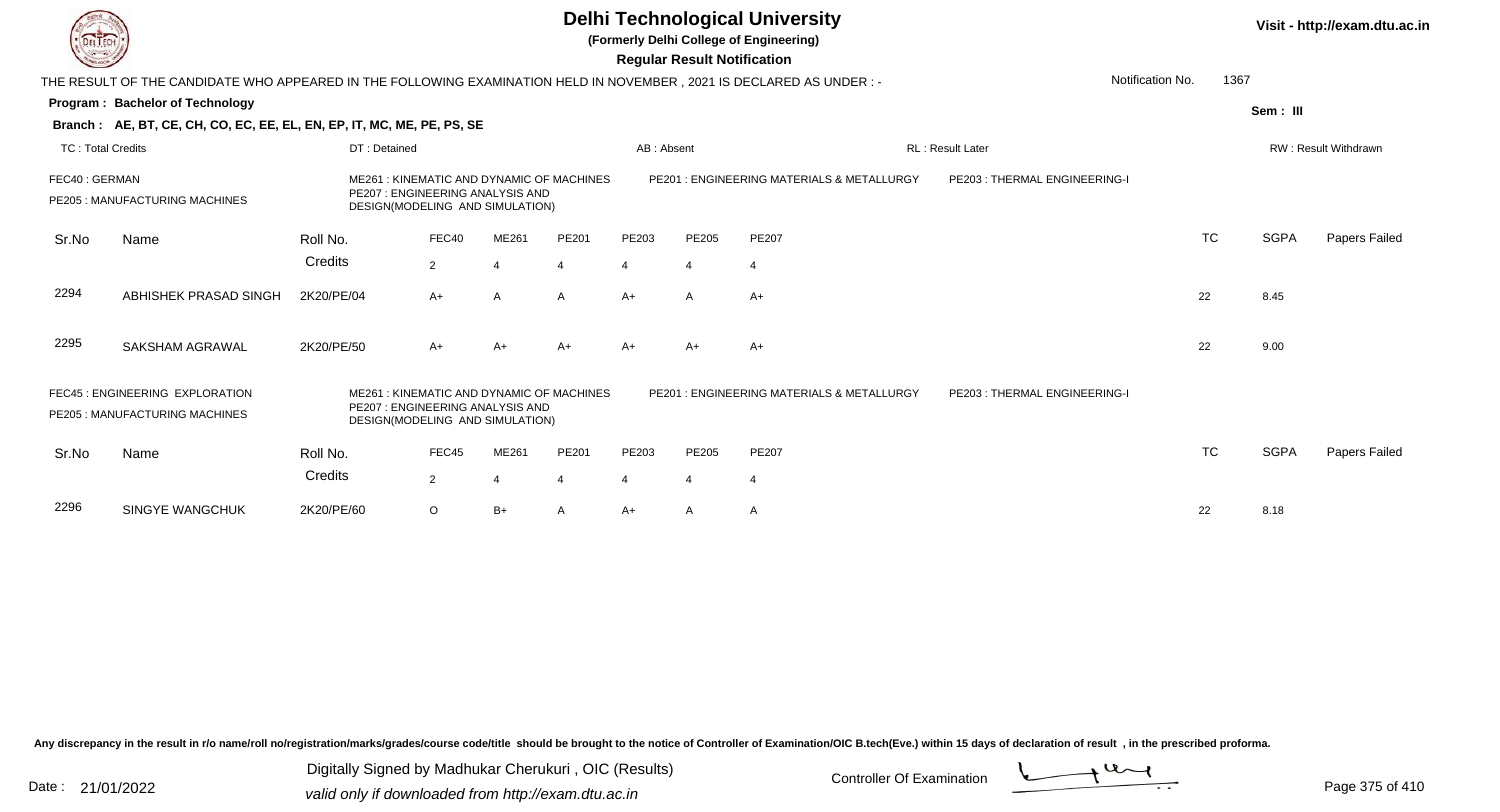

**(Formerly Delhi College of Engineering)**

 **Regular Result Notification**

| <b>Courses I</b>         |                                                                                                                        |              |                                                                     |                |                                          |                | <b>Regular Result Notification</b> |                                            |                              |                  |      |             |                      |
|--------------------------|------------------------------------------------------------------------------------------------------------------------|--------------|---------------------------------------------------------------------|----------------|------------------------------------------|----------------|------------------------------------|--------------------------------------------|------------------------------|------------------|------|-------------|----------------------|
|                          | THE RESULT OF THE CANDIDATE WHO APPEARED IN THE FOLLOWING EXAMINATION HELD IN NOVEMBER , 2021 IS DECLARED AS UNDER : - |              |                                                                     |                |                                          |                |                                    |                                            |                              | Notification No. | 1367 |             |                      |
|                          | Program: Bachelor of Technology                                                                                        |              |                                                                     |                |                                          |                |                                    |                                            |                              |                  |      | Sem: III    |                      |
|                          | Branch: AE, BT, CE, CH, CO, EC, EE, EL, EN, EP, IT, MC, ME, PE, PS, SE                                                 |              |                                                                     |                |                                          |                |                                    |                                            |                              |                  |      |             |                      |
| <b>TC: Total Credits</b> |                                                                                                                        | DT: Detained |                                                                     |                |                                          | AB: Absent     |                                    |                                            | RL: Result Later             |                  |      |             | RW: Result Withdrawn |
|                          | FEC46 : TECHNICAL COMMUNICATION<br>PE205 : MANUFACTURING MACHINES                                                      |              | PE207 : ENGINEERING ANALYSIS AND<br>DESIGN(MODELING AND SIMULATION) |                | ME261: KINEMATIC AND DYNAMIC OF MACHINES |                |                                    | PE201 : ENGINEERING MATERIALS & METALLURGY | PE203: THERMAL ENGINEERING-I |                  |      |             |                      |
| Sr.No                    | Name                                                                                                                   | Roll No.     | FEC46                                                               | ME261          | PE201                                    | PE203          | PE205                              | <b>PE207</b>                               |                              | <b>TC</b>        |      | <b>SGPA</b> | Papers Failed        |
|                          |                                                                                                                        | Credits      | $\overline{2}$                                                      | $\overline{4}$ | $\overline{4}$                           | $\overline{4}$ | $\overline{4}$                     | $\overline{4}$                             |                              |                  |      |             |                      |
| 2297                     | <b>DAKSH GAUTAM</b>                                                                                                    | 2K20/PE/23   | $A+$                                                                | A              | $A+$                                     | A              | A                                  | $A+$                                       |                              | 22               |      | 8.45        |                      |
|                          |                                                                                                                        |              |                                                                     |                |                                          |                |                                    |                                            |                              |                  |      |             |                      |
| 2298                     | <b>SHUBHAM SINGH</b>                                                                                                   | 2K20/PE/58   | $A+$                                                                | A              | A                                        | A              | $\mathsf{A}$                       | $A+$                                       |                              | 22               |      | 8.27        |                      |
|                          |                                                                                                                        |              |                                                                     |                |                                          |                |                                    |                                            |                              |                  |      |             |                      |
| 2299                     | SNEHASHISH GAUR                                                                                                        | 2K20/PE/61   | $A+$                                                                | A+             | A+                                       | A+             | A                                  | A+                                         |                              | 22               |      | 8.82        |                      |
|                          |                                                                                                                        |              |                                                                     |                |                                          |                |                                    |                                            |                              |                  |      |             |                      |
| 2300                     | <b>UJJAWAL SINGH</b>                                                                                                   | 2K20/PE/67   | $A+$                                                                | A+             | A                                        | A              | A                                  | A+                                         |                              | 22               |      | 8.45        |                      |

Any discrepancy in the result in r/o name/roll no/registration/marks/grades/course code/title should be brought to the notice of Controller of Examination/OIC B.tech(Eve.) within 15 days of declaration of result, in the pr

Date : 21/01/2022 Digital Digital of Microsofted Chemical Controller Of Examination Determination Page 376 of 41 Digitally Signed by Madhukar Cherukuri , OIC (Results)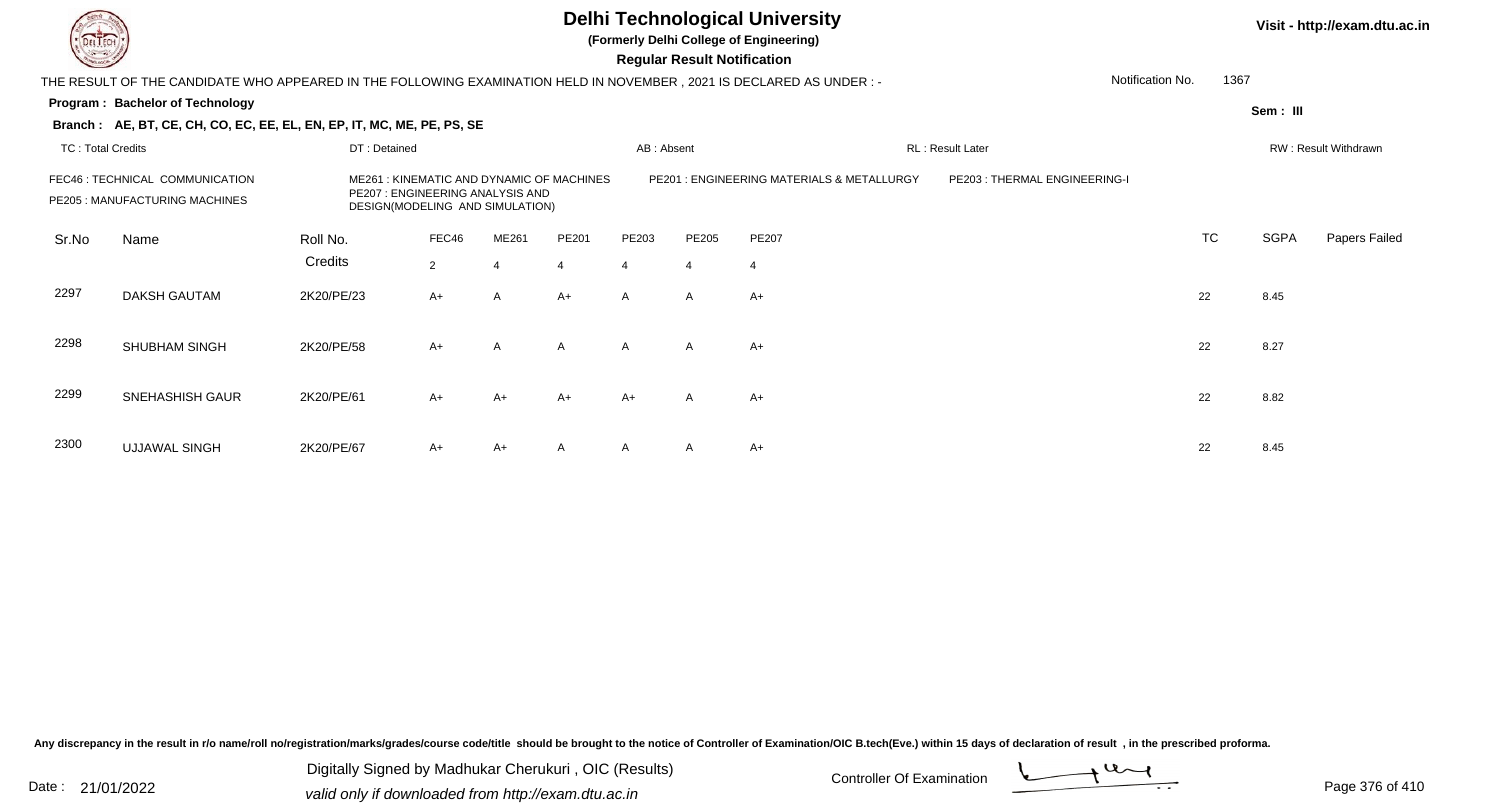**(Formerly Delhi College of Engineering)**

 **Regular Result Notification**

| <b>Courses A</b>         |                                                                                                                        |              |                                                                     |                |                                          |                | <b>Regular Result Notification</b> |                                           |                              |                  |           |             |                      |
|--------------------------|------------------------------------------------------------------------------------------------------------------------|--------------|---------------------------------------------------------------------|----------------|------------------------------------------|----------------|------------------------------------|-------------------------------------------|------------------------------|------------------|-----------|-------------|----------------------|
|                          | THE RESULT OF THE CANDIDATE WHO APPEARED IN THE FOLLOWING EXAMINATION HELD IN NOVEMBER , 2021 IS DECLARED AS UNDER : - |              |                                                                     |                |                                          |                |                                    |                                           |                              | Notification No. | 1367      |             |                      |
|                          | Program: Bachelor of Technology                                                                                        |              |                                                                     |                |                                          |                |                                    |                                           |                              |                  |           | Sem: III    |                      |
|                          | Branch: AE, BT, CE, CH, CO, EC, EE, EL, EN, EP, IT, MC, ME, PE, PS, SE                                                 |              |                                                                     |                |                                          |                |                                    |                                           |                              |                  |           |             |                      |
| <b>TC: Total Credits</b> |                                                                                                                        | DT: Detained |                                                                     |                |                                          | AB: Absent     |                                    |                                           | <b>RL: Result Later</b>      |                  |           |             | RW: Result Withdrawn |
|                          | FEC47 : VALUE DRIVEN LEADERSHIP<br>PE205 : MANUFACTURING MACHINES                                                      |              | PE207: ENGINEERING ANALYSIS AND<br>DESIGN(MODELING AND SIMULATION)  |                | ME261: KINEMATIC AND DYNAMIC OF MACHINES |                |                                    | PE201: ENGINEERING MATERIALS & METALLURGY | PE203: THERMAL ENGINEERING-I |                  |           |             |                      |
| Sr.No                    | Name                                                                                                                   | Roll No.     | FEC47                                                               | ME261          | PE201                                    | PE203          | <b>PE205</b>                       | PE207                                     |                              |                  | <b>TC</b> | <b>SGPA</b> | Papers Failed        |
|                          |                                                                                                                        | Credits      | $\overline{2}$                                                      | $\overline{4}$ | $\overline{4}$                           | 4              | 4                                  | 4                                         |                              |                  |           |             |                      |
| 2301                     | <b>NIPUN CHOPRA</b>                                                                                                    | 2K20/PE/39   | $A+$                                                                | $A+$           | $A+$                                     | $\mathsf{A}$   | $A+$                               | $\mathsf{A}$                              |                              | 22               |           | 8.64        |                      |
| 2302                     | <b>RAKSHIT GARG</b>                                                                                                    | 2K20/PE/45   | $A+$                                                                | $A+$           | $A+$                                     | A              | A                                  | A                                         |                              | 22               |           | 8.45        |                      |
| 2303                     | <b>SAMARTH SINGH</b>                                                                                                   | 2K20/PE/52   | $A+$                                                                | A              | $A+$                                     | A              | A                                  | A                                         |                              | 22               |           | 8.27        |                      |
|                          | FEC48 : INTRODUCTION TO BIOLOGICAL SCIENCE<br>PE205 : MANUFACTURING MACHINES                                           |              | PE207 : ENGINEERING ANALYSIS AND<br>DESIGN(MODELING AND SIMULATION) |                | ME261: KINEMATIC AND DYNAMIC OF MACHINES |                |                                    | PE201: ENGINEERING MATERIALS & METALLURGY | PE203: THERMAL ENGINEERING-I |                  |           |             |                      |
| Sr.No                    | Name                                                                                                                   | Roll No.     | FEC48                                                               | ME261          | PE201                                    | PE203          | PE205                              | PE207                                     |                              |                  | TC        | <b>SGPA</b> | Papers Failed        |
|                          |                                                                                                                        | Credits      | $\overline{2}$                                                      | 4              | 4                                        | $\overline{4}$ | 4                                  | 4                                         |                              |                  |           |             |                      |
| 2304                     | <b>SUHANI GROVER</b>                                                                                                   | 2K20/PE/63   | $\circ$                                                             | A              | $\mathsf{A}$                             | A              | A                                  | $B+$                                      |                              | 22               |           | 8.00        |                      |

Any discrepancy in the result in r/o name/roll no/registration/marks/grades/course code/title should be brought to the notice of Controller of Examination/OIC B.tech(Eve.) within 15 days of declaration of result, in the pr

Date : 21/01/2022 Digital Digital of Microsofted Chemical Controller Of Examination Determination Page 377 of 41 Digitally Signed by Madhukar Cherukuri , OIC (Results)

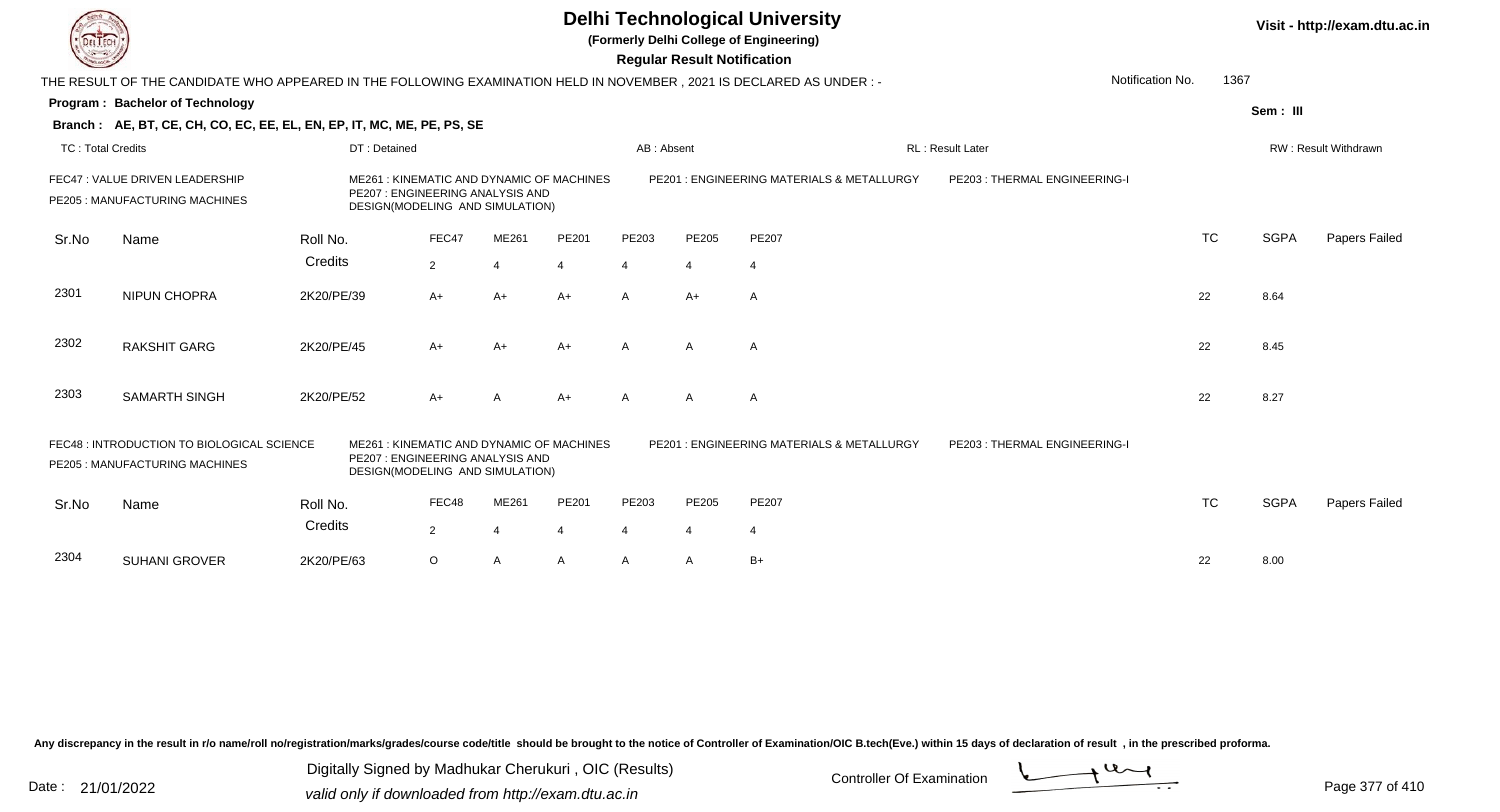**(Formerly Delhi College of Engineering)**

 **Regular Result Notification**

| $\sim$                   |                                                                                                                           |                                                                                                                 |                  |       |                | nggular ngsult notihlation |                |                                           |                               |                  |           |             |                                      |
|--------------------------|---------------------------------------------------------------------------------------------------------------------------|-----------------------------------------------------------------------------------------------------------------|------------------|-------|----------------|----------------------------|----------------|-------------------------------------------|-------------------------------|------------------|-----------|-------------|--------------------------------------|
|                          | THE RESULT OF THE CANDIDATE WHO APPEARED IN THE FOLLOWING EXAMINATION HELD IN NOVEMBER, 2021 IS DECLARED AS UNDER:-       |                                                                                                                 |                  |       |                |                            |                |                                           |                               | Notification No. | 1367      |             |                                      |
|                          | Program: Bachelor of Technology                                                                                           |                                                                                                                 |                  |       |                |                            |                |                                           |                               |                  |           | Sem: III    |                                      |
|                          | Branch: AE, BT, CE, CH, CO, EC, EE, EL, EN, EP, IT, MC, ME, PE, PS, SE                                                    |                                                                                                                 |                  |       |                |                            |                |                                           |                               |                  |           |             |                                      |
| <b>TC: Total Credits</b> |                                                                                                                           | DT: Detained                                                                                                    |                  |       |                | AB: Absent                 |                |                                           | <b>RL: Result Later</b>       |                  |           |             | RW: Result Withdrawn                 |
| <b>HARMONY</b>           | FEC56 : UNIVERSAL HUMAN VALUES : UNDERSTANDING ME261 : KINEMATIC AND DYNAMIC OF MACHINES<br>PE205: MANUFACTURING MACHINES | PE207: ENGINEERING ANALYSIS AND<br>DESIGN(MODELING AND SIMULATION)                                              |                  |       |                |                            |                | PE201: ENGINEERING MATERIALS & METALLURGY | PE203 : THERMAL ENGINEERING-I |                  |           |             |                                      |
| Sr.No                    | Name                                                                                                                      | Roll No.                                                                                                        | FEC56            | ME261 | PE201          | PE203                      | <b>PE205</b>   | <b>PE207</b>                              |                               |                  | <b>TC</b> | <b>SGPA</b> | Papers Failed                        |
|                          |                                                                                                                           | Credits                                                                                                         | $\overline{2}$   | 4     | $\overline{4}$ | $\overline{4}$             | $\overline{4}$ | $\overline{4}$                            |                               |                  |           |             |                                      |
| 2305                     | <b>ROHAN SHARMA</b>                                                                                                       | 2K20/PE/47                                                                                                      | $\circ$          | $A+$  | $A+$           | $\mathsf{A}$               | A              | $A+$                                      |                               | 22               |           | 8.73        |                                      |
| 2306                     | <b>SABYASACHI</b><br><b>BHATTACHARJEE</b>                                                                                 | 2K20/PE/49                                                                                                      | $\circ$          | $A+$  | $A+$           | $A+$                       | $A+$           | $A+$                                      |                               | 22               |           | 9.09        |                                      |
| FEC5: NCC                | PE205 : MANUFACTURING MACHINES                                                                                            | ME261: KINEMATIC AND DYNAMIC OF MACHINES<br>PE207 : ENGINEERING ANALYSIS AND<br>DESIGN(MODELING AND SIMULATION) |                  |       |                |                            |                | PE201: ENGINEERING MATERIALS & METALLURGY | PE203: THERMAL ENGINEERING-I  |                  |           |             |                                      |
| Sr.No                    | Name                                                                                                                      | Roll No.                                                                                                        | FEC <sub>5</sub> | ME261 | PE201          | PE203                      | <b>PE205</b>   | PE207                                     |                               |                  | <b>TC</b> | <b>SGPA</b> | Papers Failed                        |
|                          |                                                                                                                           | Credits                                                                                                         | $\overline{2}$   |       | $\overline{4}$ | $\overline{4}$             | -4             | 4                                         |                               |                  |           |             |                                      |
| 2307                     | <b>DEEPAK KUMAR</b>                                                                                                       | 2K20/PE/24                                                                                                      | $\mathsf{A}$     |       | F              |                            | E              |                                           |                               | 2                |           | 0.73        | ME261, PE201,<br>PE203, PE205, PE207 |

Any discrepancy in the result in r/o name/roll no/registration/marks/grades/course code/title should be brought to the notice of Controller of Examination/OIC B.tech(Eve.) within 15 days of declaration of result, in the pr

Date : 21/01/2022 Digital Digital of Microsofted Chemical Controller Of Examination Determination Page 378 of 41 Digitally Signed by Madhukar Cherukuri , OIC (Results)

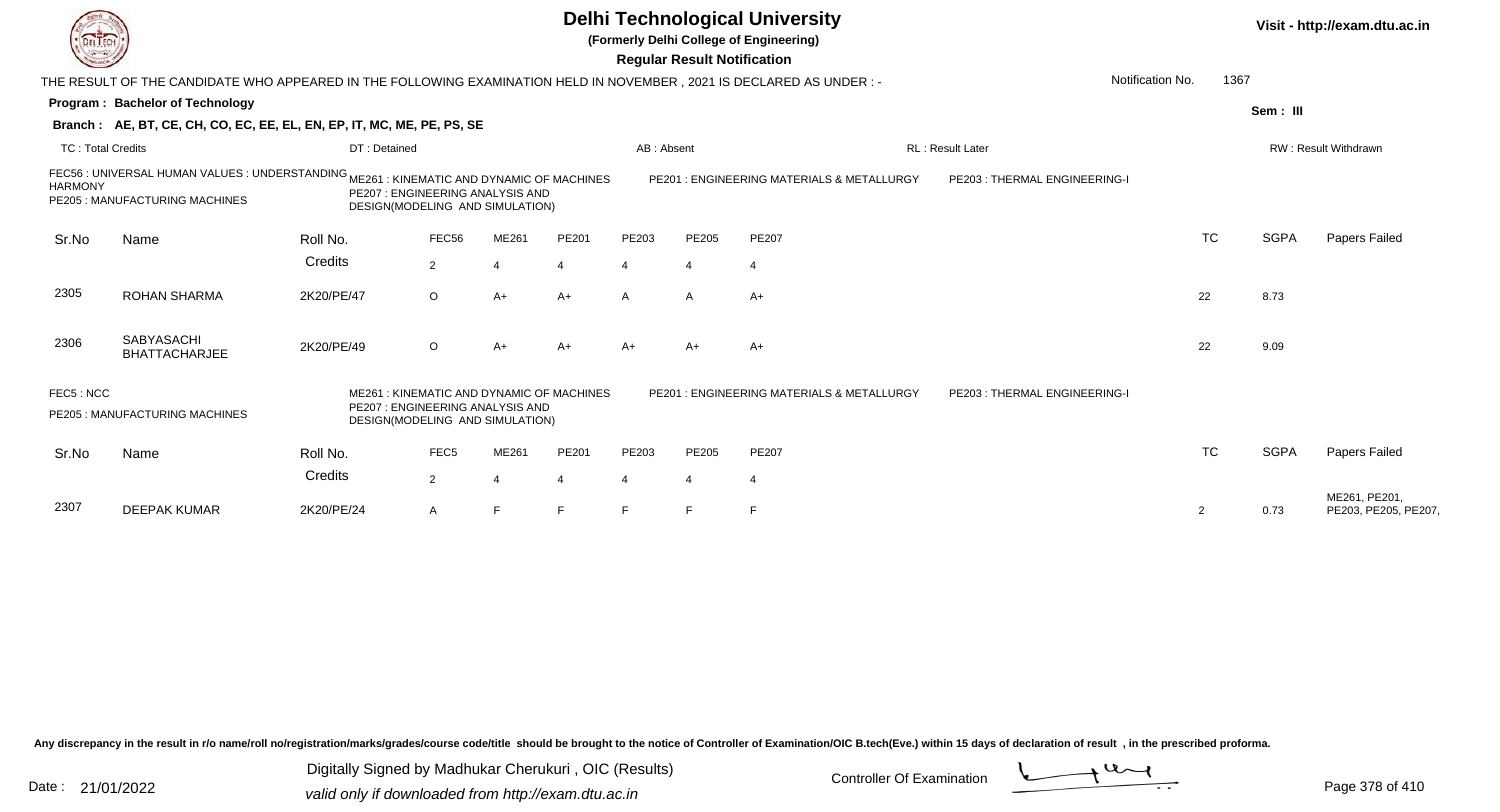|                          |                                                                                                                       |                                 |                                  |                |                                           |                | <b>Regular Result Notification</b> | <b>Delhi Technological University</b><br>(Formerly Delhi College of Engineering) |                              |                  |           |             | Visit - http://exam.dtu.ac.in |
|--------------------------|-----------------------------------------------------------------------------------------------------------------------|---------------------------------|----------------------------------|----------------|-------------------------------------------|----------------|------------------------------------|----------------------------------------------------------------------------------|------------------------------|------------------|-----------|-------------|-------------------------------|
|                          | THE RESULT OF THE CANDIDATE WHO APPEARED IN THE FOLLOWING EXAMINATION HELD IN NOVEMBER , 2021 IS DECLARED AS UNDER :- |                                 |                                  |                |                                           |                |                                    |                                                                                  |                              | Notification No. | 1367      |             |                               |
|                          | Program: Bachelor of Technology                                                                                       |                                 |                                  |                |                                           |                |                                    |                                                                                  |                              |                  |           | Sem: III    |                               |
|                          | Branch: AE, BT, CE, CH, CO, EC, EE, EL, EN, EP, IT, MC, ME, PE, PS, SE                                                |                                 |                                  |                |                                           |                |                                    |                                                                                  |                              |                  |           |             |                               |
| <b>TC: Total Credits</b> |                                                                                                                       | DT: Detained                    |                                  |                |                                           | AB: Absent     |                                    |                                                                                  | RL: Result Later             |                  |           |             | RW: Result Withdrawn          |
|                          | FEC7 : INTRODUCTION TO ENVIRONMENTAL SCIENCE<br>PE205 : MANUFACTURING MACHINES                                        | DESIGN(MODELING AND SIMULATION) | PE207 : ENGINEERING ANALYSIS AND |                | ME261 : KINEMATIC AND DYNAMIC OF MACHINES |                |                                    | PE201 : ENGINEERING MATERIALS & METALLURGY                                       | PE203: THERMAL ENGINEERING-I |                  |           |             |                               |
| Sr.No                    | Name                                                                                                                  | Roll No.                        | FEC7                             | ME261          | PE201                                     | PE203          | PE205                              | PE207                                                                            |                              |                  | <b>TC</b> | <b>SGPA</b> | Papers Failed                 |
|                          |                                                                                                                       | Credits                         | $\overline{2}$                   | $\overline{4}$ | $\overline{4}$                            | $\overline{4}$ | $\overline{4}$                     | $\overline{4}$                                                                   |                              |                  |           |             |                               |
| 2308                     | <b>AAKARSH DWIVEDI</b>                                                                                                | 2K20/PE/01                      | A+                               | $\circ$        | $A+$                                      | $A+$           | $\circ$                            | $A+$                                                                             |                              |                  | 22        | 9.36        |                               |
| 2309                     | <b>ABHAY SHARMA</b>                                                                                                   | 2K20/PE/02                      | $\circ$                          | A              | A                                         | $A+$           | A+                                 | $A+$                                                                             |                              |                  | 22        | 8.73        |                               |
| 2310                     | ADITI BHARDWAJ                                                                                                        | 2K20/PE/05                      | $A+$                             | $\circ$        | $A+$                                      | $\circ$        | $\circ$                            | $A+$                                                                             |                              |                  | 22        | 9.55        |                               |
| 2311                     | ANKIT KUMAR YADAV                                                                                                     | 2K20/PE/12                      | A+                               | A              | $A+$                                      | $A+$           | A                                  | $\overline{A}$                                                                   |                              |                  | 22        | 8.45        |                               |
| 2312                     | <b>AVYAY GUPTA</b>                                                                                                    | 2K20/PE/18                      | A                                | $A+$           | $A+$                                      | $A+$           | A                                  | $A+$                                                                             |                              |                  | 22        | 8.73        |                               |
| 2313                     | AYUSH JAIN                                                                                                            | 2K20/PE/19                      | A+                               | $A+$           | $\Omega$                                  | $A+$           | A+                                 | $\circ$                                                                          |                              |                  | 22        | 9.36        |                               |
| 2314                     | <b>CHINMAYA DATT</b>                                                                                                  | 2K20/PE/21                      | A                                | $A+$           | $\circ$                                   | A+             | A                                  | A                                                                                |                              |                  | 22        | 8.73        |                               |
| 2315                     | <b>HRISHIKESH RAJ</b>                                                                                                 | 2K20/PE/29                      | A                                | $A+$           | $A+$                                      | $A+$           | A                                  | $A+$                                                                             |                              |                  | 22        | 8.73        |                               |
| 2316                     | <b>LAKSHYA PRASAD</b>                                                                                                 | 2K20/PE/32                      | A                                | $A+$           | A+                                        | A              | A                                  | $A+$                                                                             |                              |                  | 22        | 8.55        |                               |
|                          |                                                                                                                       |                                 |                                  |                |                                           |                |                                    |                                                                                  |                              |                  |           |             |                               |

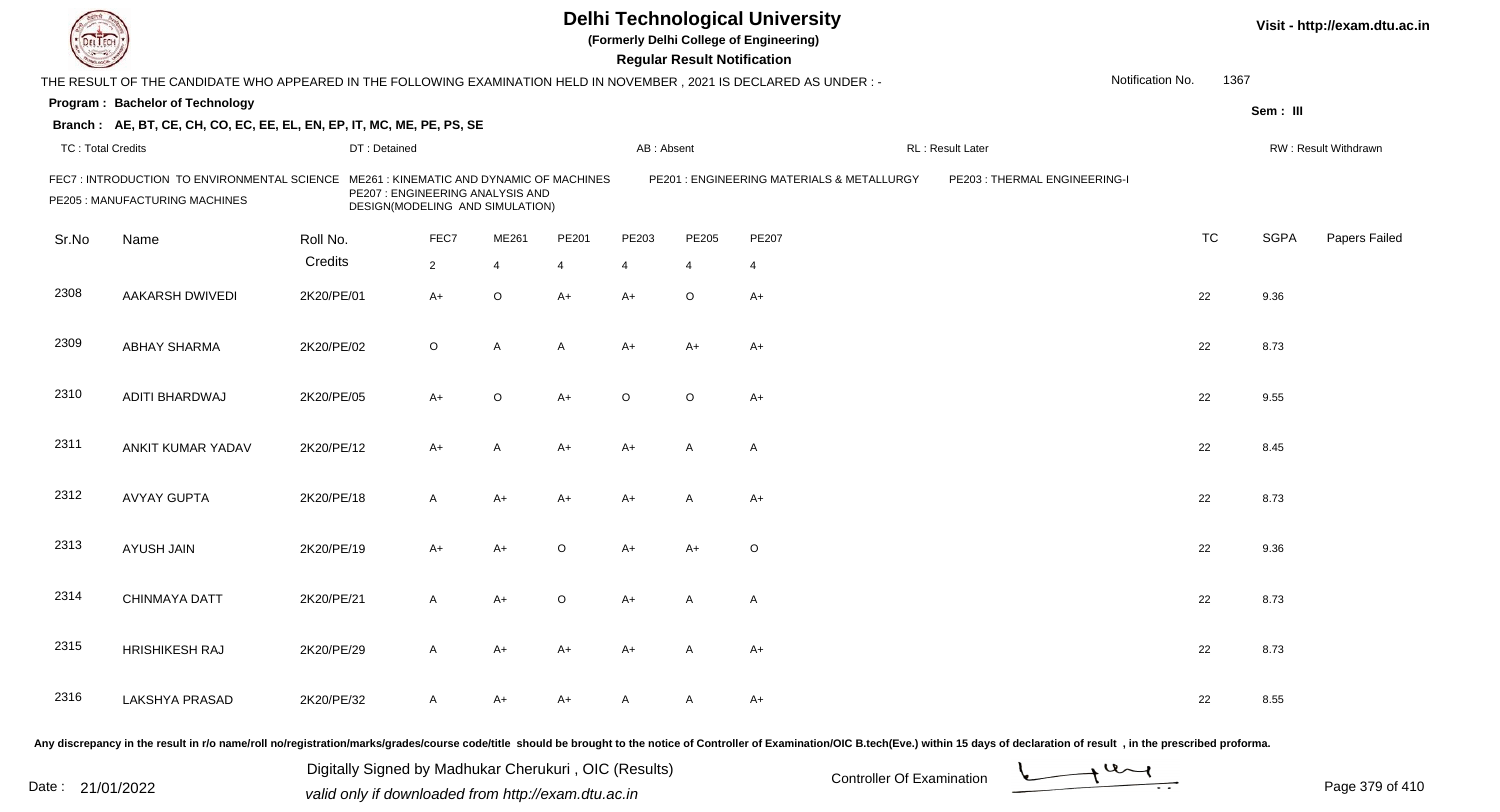| DEL TECH                 |                                                                                                                      |              |                                                                                                                 |                |                |            | <b>Regular Result Notification</b> | <b>Delhi Technological University</b><br>(Formerly Delhi College of Engineering)                                                                                                                                               |                               |                  |           |             | Visit - http://exam.dtu.ac.in |
|--------------------------|----------------------------------------------------------------------------------------------------------------------|--------------|-----------------------------------------------------------------------------------------------------------------|----------------|----------------|------------|------------------------------------|--------------------------------------------------------------------------------------------------------------------------------------------------------------------------------------------------------------------------------|-------------------------------|------------------|-----------|-------------|-------------------------------|
|                          | THE RESULT OF THE CANDIDATE WHO APPEARED IN THE FOLLOWING EXAMINATION HELD IN NOVEMBER, 2021 IS DECLARED AS UNDER: - |              |                                                                                                                 |                |                |            |                                    |                                                                                                                                                                                                                                |                               | Notification No. | 1367      |             |                               |
|                          | Program: Bachelor of Technology                                                                                      |              |                                                                                                                 |                |                |            |                                    |                                                                                                                                                                                                                                |                               |                  |           | Sem: III    |                               |
|                          | Branch: AE, BT, CE, CH, CO, EC, EE, EL, EN, EP, IT, MC, ME, PE, PS, SE                                               |              |                                                                                                                 |                |                |            |                                    |                                                                                                                                                                                                                                |                               |                  |           |             |                               |
| <b>TC: Total Credits</b> |                                                                                                                      | DT: Detained |                                                                                                                 |                |                | AB: Absent |                                    |                                                                                                                                                                                                                                | RL: Result Later              |                  |           |             | RW: Result Withdrawn          |
|                          | FEC7: INTRODUCTION TO ENVIRONMENTAL SCIENCE<br>PE205 : MANUFACTURING MACHINES                                        |              | ME261: KINEMATIC AND DYNAMIC OF MACHINES<br>PE207 : ENGINEERING ANALYSIS AND<br>DESIGN(MODELING AND SIMULATION) |                |                |            |                                    | PE201 : ENGINEERING MATERIALS & METALLURGY                                                                                                                                                                                     | PE203 : THERMAL ENGINEERING-I |                  |           |             |                               |
| Sr.No                    | Name                                                                                                                 | Roll No.     | FEC7                                                                                                            | ME261          | PE201          | PE203      | PE205                              | <b>PE207</b>                                                                                                                                                                                                                   |                               |                  | <b>TC</b> | <b>SGPA</b> | Papers Failed                 |
|                          |                                                                                                                      | Credits      | $\overline{2}$                                                                                                  | $\overline{4}$ | $\overline{4}$ | 4          | $\overline{4}$                     | $\overline{4}$                                                                                                                                                                                                                 |                               |                  |           |             |                               |
|                          |                                                                                                                      |              | $\overline{A}$                                                                                                  | $A+$           | $A+$           | A          | $\overline{A}$                     | $A+$                                                                                                                                                                                                                           |                               |                  | 22        | 8.55        |                               |
| 2317                     | NITIN KUMAR SHARMA                                                                                                   | 2K20/PE/40   | $A+$                                                                                                            | $\circ$        | $\circ$        | A+         | $A+$                               | $A+$                                                                                                                                                                                                                           |                               |                  | 22        | 9.36        |                               |
| 2318                     | OM CHOUDHARY                                                                                                         | 2K20/PE/41   | $\circ$                                                                                                         | $\circ$        | $\circ$        | A+         | $A+$                               | $A+$                                                                                                                                                                                                                           |                               |                  | 22        | 9.45        |                               |
| 2319                     | PRAGATI AGRAWAL                                                                                                      | 2K20/PE/42   | $A+$                                                                                                            | $A+$           | A+             | A+         | $A+$                               | A+                                                                                                                                                                                                                             |                               |                  | 22        | 9.00        |                               |
| 2320                     | <b>ROHAN SAXENA</b>                                                                                                  | 2K20/PE/46   | $\circ$                                                                                                         | $A+$           | A+             | A+         | A+                                 | $A+$                                                                                                                                                                                                                           |                               |                  | 22        | 9.09        |                               |
| 2321                     | RTANJAY SHRIVASTAVA                                                                                                  | 2K20/PE/48   | $\circ$                                                                                                         | $\circ$        | A+             | A+         | A                                  | $A+$                                                                                                                                                                                                                           |                               |                  | 22        | 9.09        |                               |
| 2322                     | SAMARTH SHUKLA                                                                                                       | 2K20/PE/51   | $B+$                                                                                                            | A              | A              | A          | A                                  | $B+$                                                                                                                                                                                                                           |                               |                  | 22        | 7.73        |                               |
| 2323                     | <b>SAMYAK JAIN</b>                                                                                                   | 2K20/PE/53   | $A+$                                                                                                            | A+             | A              | $A+$       | A                                  | $A+$                                                                                                                                                                                                                           |                               |                  | 22        | 8.64        |                               |
| 2324                     | SANCHIT SHARMA                                                                                                       | 2K20/PE/54   | A+                                                                                                              | A+             | A+             | A          | A                                  | A                                                                                                                                                                                                                              |                               |                  | 22        | 8.45        |                               |
|                          |                                                                                                                      |              |                                                                                                                 |                |                |            |                                    | Any discrepancy in the result in r/o name/roll no/registration/marks/grades/course code/title should be brought to the notice of Controller of Examination/OIC B.tech(Eve.) within 15 days of declaration of result , in the p |                               |                  |           |             |                               |

Date : 21/01/2022 Digital Digital of Microsofted Chemical Controller Of Examination Determination Page 380 of 41 Digitally Signed by Madhukar Cherukuri , OIC (Results)

Page 380 of 410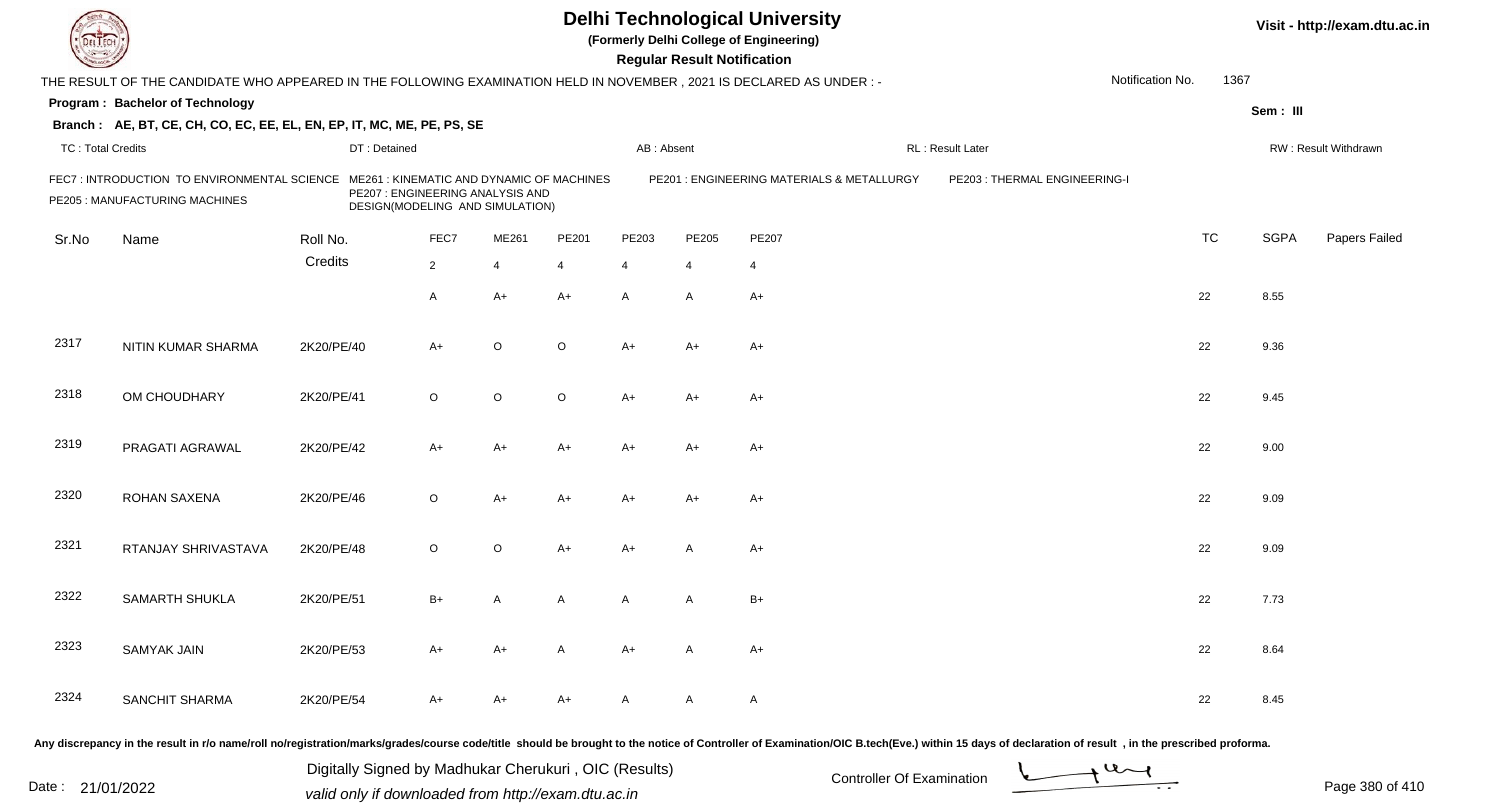| EL ECH                   |                                                                                                                      |              | <b>Delhi Technological University</b><br>(Formerly Delhi College of Engineering)<br><b>Regular Result Notification</b> |                                                                     |                                          |                |                |                                            |                              |                  |      |             | Visit - http://exam.dtu.ac.in |
|--------------------------|----------------------------------------------------------------------------------------------------------------------|--------------|------------------------------------------------------------------------------------------------------------------------|---------------------------------------------------------------------|------------------------------------------|----------------|----------------|--------------------------------------------|------------------------------|------------------|------|-------------|-------------------------------|
|                          | THE RESULT OF THE CANDIDATE WHO APPEARED IN THE FOLLOWING EXAMINATION HELD IN NOVEMBER, 2021 IS DECLARED AS UNDER :- |              |                                                                                                                        |                                                                     |                                          |                |                |                                            |                              | Notification No. | 1367 |             |                               |
|                          | Program: Bachelor of Technology                                                                                      |              |                                                                                                                        |                                                                     |                                          |                |                |                                            |                              |                  |      | Sem: III    |                               |
|                          | Branch: AE, BT, CE, CH, CO, EC, EE, EL, EN, EP, IT, MC, ME, PE, PS, SE                                               |              |                                                                                                                        |                                                                     |                                          |                |                |                                            |                              |                  |      |             |                               |
| <b>TC: Total Credits</b> |                                                                                                                      | DT: Detained |                                                                                                                        |                                                                     |                                          | AB: Absent     |                |                                            | RL : Result Later            |                  |      |             | RW: Result Withdrawn          |
|                          | FEC7: INTRODUCTION TO ENVIRONMENTAL SCIENCE<br>PE205 : MANUFACTURING MACHINES                                        |              |                                                                                                                        | PE207 : ENGINEERING ANALYSIS AND<br>DESIGN(MODELING AND SIMULATION) | ME261: KINEMATIC AND DYNAMIC OF MACHINES |                |                | PE201 : ENGINEERING MATERIALS & METALLURGY | PE203: THERMAL ENGINEERING-I |                  |      |             |                               |
| Sr.No                    | Name                                                                                                                 | Roll No.     | FEC7                                                                                                                   | ME261                                                               | PE201                                    | PE203          | PE205          | PE207                                      |                              | <b>TC</b>        |      | <b>SGPA</b> | Papers Failed                 |
|                          |                                                                                                                      | Credits      | $\overline{2}$                                                                                                         | $\overline{4}$                                                      | 4                                        | $\overline{4}$ | $\overline{4}$ | $\overline{4}$                             |                              |                  |      |             |                               |
|                          |                                                                                                                      |              | A+                                                                                                                     | $A+$                                                                | $A+$                                     | A              | A              | $\overline{A}$                             |                              | 22               |      | 8.45        |                               |
| 2325                     | SIDDHARTH KASHYAP                                                                                                    | 2K20/PE/59   | $\mathsf{A}$                                                                                                           | $A+$                                                                | $A+$                                     | $A+$           | $\overline{A}$ | $A+$                                       |                              | 22               |      | 8.73        |                               |
| 2326                     | <b>SURYA RANA</b>                                                                                                    | 2K20/PE/65   | $A+$                                                                                                                   | $A+$                                                                | $A+$                                     | $A+$           | $\overline{A}$ | $A+$                                       |                              | 22               |      | 8.82        |                               |
| 2327                     | <b>TAYYAB KHAN</b>                                                                                                   | 2K20/PE/66   | A+                                                                                                                     | $A+$                                                                | A+                                       | $A+$           | A              | $\overline{A}$                             |                              | 22               |      | 8.64        |                               |
| 2328                     | <b>UMESH SAHU</b>                                                                                                    | 2K20/PE/68   | A                                                                                                                      | $A+$                                                                | $A+$                                     | $A+$           | $\overline{A}$ | $A+$                                       |                              | 22               |      | 8.73        |                               |
| 2329                     | VAIBHAV                                                                                                              | 2K20/PE/69   | $B+$                                                                                                                   | $B+$                                                                | A                                        | $\mathsf{A}$   | $\mathsf{A}$   | $\overline{A}$                             |                              | 22               |      | 7.73        |                               |
| 2330                     | YASHIKA GOYAL                                                                                                        | 2K20/PE/78   | A                                                                                                                      | A                                                                   | A+                                       | A+             | A+             | A+                                         |                              | 22               |      | 8.73        |                               |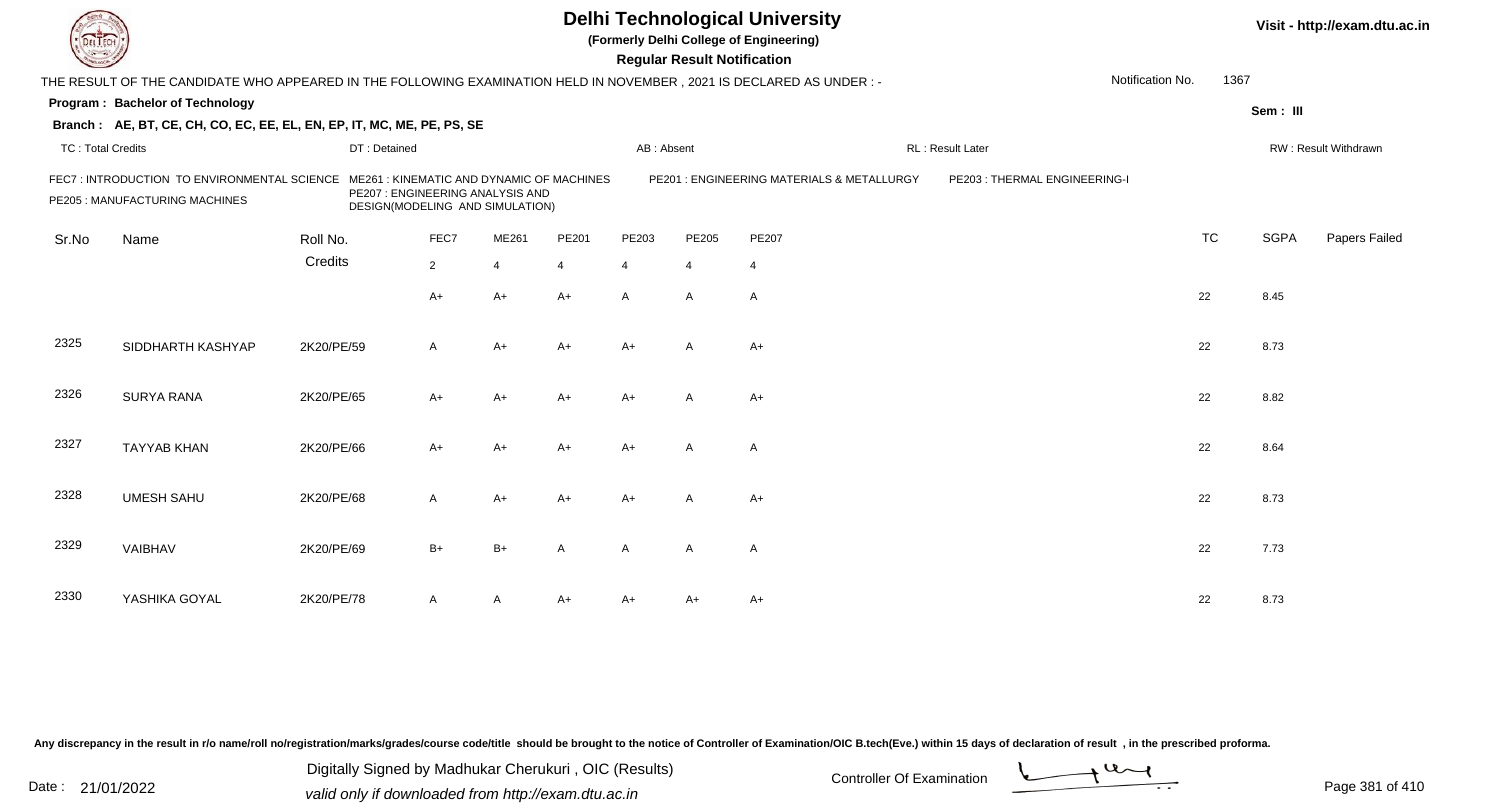**(Formerly Delhi College of Engineering)**

 **Regular Result Notification**

| <b>Courses A</b>         |                                                                                                                      |              |                                                                                                                 |                             |                |                | <b>Regular Result Notification</b> |                                           |                              |           |             |                                |
|--------------------------|----------------------------------------------------------------------------------------------------------------------|--------------|-----------------------------------------------------------------------------------------------------------------|-----------------------------|----------------|----------------|------------------------------------|-------------------------------------------|------------------------------|-----------|-------------|--------------------------------|
|                          | THE RESULT OF THE CANDIDATE WHO APPEARED IN THE FOLLOWING EXAMINATION HELD IN NOVEMBER, 2021 IS DECLARED AS UNDER :- |              |                                                                                                                 |                             |                |                |                                    |                                           | Notification No.             | 1367      |             |                                |
|                          | <b>Program: Bachelor of Technology</b>                                                                               |              |                                                                                                                 |                             |                |                |                                    |                                           |                              |           | Sem: III    |                                |
|                          | Branch: AE, BT, CE, CH, CO, EC, EE, EL, EN, EP, IT, MC, ME, PE, PS, SE                                               |              |                                                                                                                 |                             |                |                |                                    |                                           |                              |           |             |                                |
| <b>TC: Total Credits</b> |                                                                                                                      | DT: Detained |                                                                                                                 |                             |                | AB: Absent     |                                    |                                           | RL: Result Later             |           |             | RW: Result Withdrawn           |
|                          | FEC9: Spoken Skills in English<br>PE205: MANUFACTURING MACHINES                                                      |              | ME261: KINEMATIC AND DYNAMIC OF MACHINES<br>PE207 : ENGINEERING ANALYSIS AND<br>DESIGN(MODELING AND SIMULATION) |                             |                |                |                                    | PE201: ENGINEERING MATERIALS & METALLURGY | PE203: THERMAL ENGINEERING-I |           |             |                                |
| Sr.No                    | Name                                                                                                                 | Roll No.     | FEC9                                                                                                            | ME261                       | PE201          | PE203          | <b>PE205</b>                       | PE207                                     |                              | <b>TC</b> | <b>SGPA</b> | Papers Failed                  |
|                          |                                                                                                                      | Credits      | $\overline{2}$                                                                                                  | $\boldsymbol{\vartriangle}$ | $\overline{4}$ | Δ              | $\overline{4}$                     | 4                                         |                              |           |             |                                |
| 2331                     | <b>VISHAL VERMA</b>                                                                                                  | 2K20/PE/74   | A+                                                                                                              | $B+$                        | $A+$           | $B+$           | $B+$                               | B                                         |                              | 22        | 7.36        |                                |
| Engineering)             | EC271a: DIGITAL ELECTRONICS<br>SE207a: Engineering Analysis and Design (Software                                     |              | <b>SE201: DATA STRUCTURES</b>                                                                                   |                             |                |                |                                    | SE203 : OBJECT ORIENTED PROGRAMMING       | SE205a: Operating System     |           |             |                                |
| Sr.No                    | Name                                                                                                                 | Roll No.     | EC271a                                                                                                          | SE201                       | <b>SE203</b>   | SE205a         | SE207a                             |                                           |                              | <b>TC</b> | <b>SGPA</b> | Papers Failed                  |
|                          |                                                                                                                      | Credits      |                                                                                                                 | $\overline{4}$              | 4              | $\overline{4}$ | $\overline{4}$                     |                                           |                              |           |             |                                |
| 2332                     | KAKAJAN KAKAJANOV                                                                                                    | 2K20/SE/65   | F                                                                                                               | E                           | F              | P              | E                                  |                                           |                              | 4         | 0.80        | EC271aSE201, SE203,<br>SE207a, |
| 2333                     | <b>ROHAN SINGH</b>                                                                                                   | 2K20/SE/110  | A                                                                                                               | $A+$                        | A              | $A+$           | $A+$                               |                                           |                              | 20        | 8.60        |                                |

Any discrepancy in the result in r/o name/roll no/registration/marks/grades/course code/title should be brought to the notice of Controller of Examination/OIC B.tech(Eve.) within 15 days of declaration of result, in the pr

Date : 21/01/2022 Digital Digital of Microsofted Chemical Controller Of Examination Determination Page 382 of 41 Digitally Signed by Madhukar Cherukuri , OIC (Results)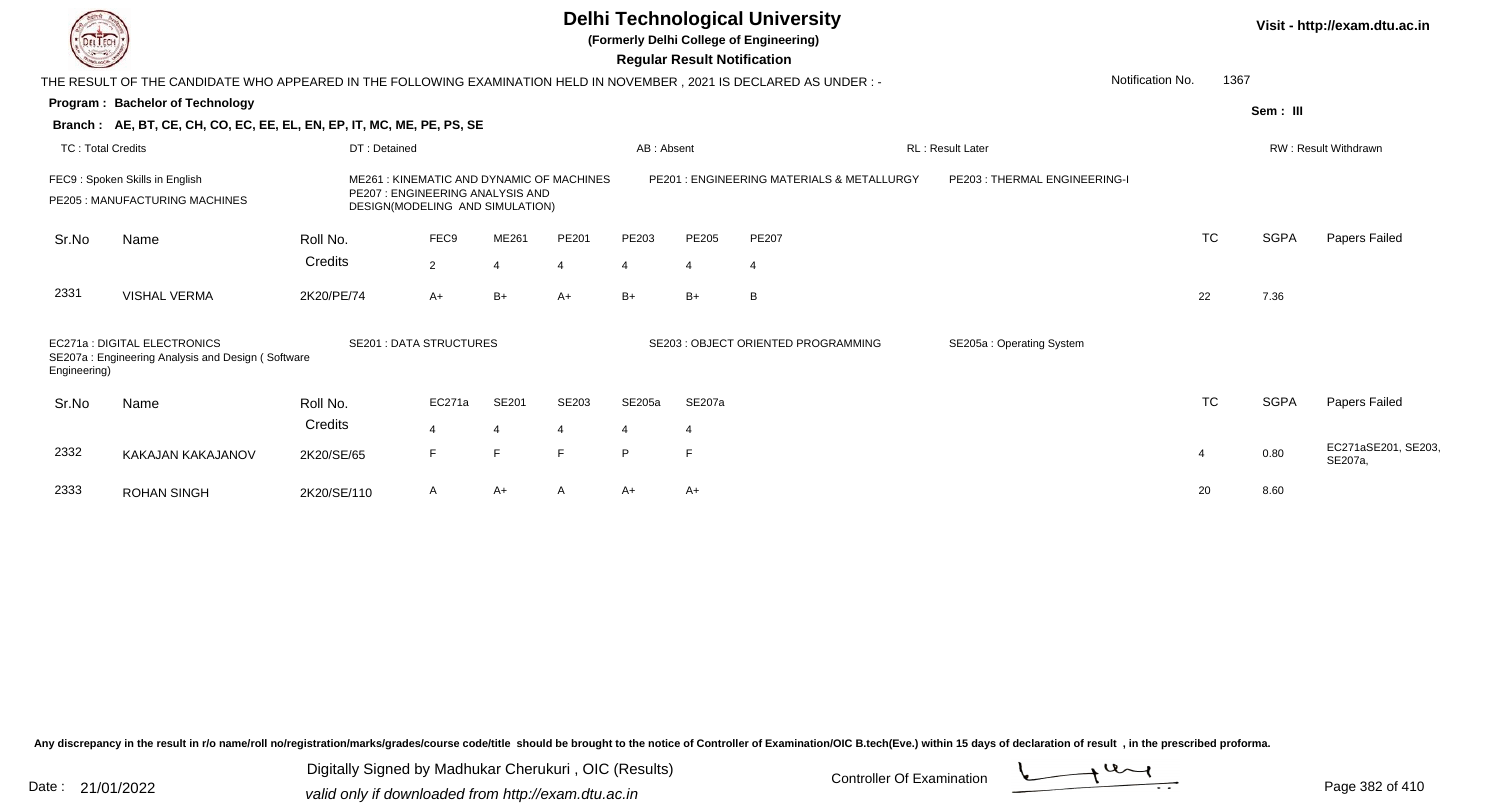**(Formerly Delhi College of Engineering)**

 **Regular Result Notification**

| $\sim$                   |                                                                                                                      |              |                                                                                   |                |                |                | ncyular ncədil nolllivation    |                |                  |                                     |           |          |                      |
|--------------------------|----------------------------------------------------------------------------------------------------------------------|--------------|-----------------------------------------------------------------------------------|----------------|----------------|----------------|--------------------------------|----------------|------------------|-------------------------------------|-----------|----------|----------------------|
|                          | THE RESULT OF THE CANDIDATE WHO APPEARED IN THE FOLLOWING EXAMINATION HELD IN NOVEMBER, 2021 IS DECLARED AS UNDER :- |              |                                                                                   |                |                |                |                                |                |                  | Notification No.                    | 1367      |          |                      |
|                          | Program: Bachelor of Technology                                                                                      |              |                                                                                   |                |                |                |                                |                |                  |                                     |           | Sem: III |                      |
|                          | Branch: AE, BT, CE, CH, CO, EC, EE, EL, EN, EP, IT, MC, ME, PE, PS, SE                                               |              |                                                                                   |                |                |                |                                |                |                  |                                     |           |          |                      |
| <b>TC: Total Credits</b> |                                                                                                                      | DT: Detained |                                                                                   |                |                | AB: Absent     |                                |                | RL: Result Later |                                     |           |          | RW: Result Withdrawn |
|                          | FEC10: COMMUNICATION SKILLS<br>SE205a: Operating System                                                              | Engineering) | EC271a : DIGITAL ELECTRONICS<br>SE207a: Engineering Analysis and Design (Software |                |                |                | <b>SE201 : DATA STRUCTURES</b> |                |                  | SE203 : OBJECT ORIENTED PROGRAMMING |           |          |                      |
| Sr.No                    | Name                                                                                                                 | Roll No.     | FEC10                                                                             | EC271a         | SE201          | SE203          | SE205a                         | SE207a         |                  |                                     | <b>TC</b> | SGPA     | Papers Failed        |
|                          |                                                                                                                      | Credits      | $\overline{2}$                                                                    | $\overline{4}$ | $\overline{4}$ | $\overline{4}$ | $\overline{4}$                 | $\overline{4}$ |                  |                                     |           |          |                      |
| 2334                     | <b>EKANSH</b>                                                                                                        | 2K20/SE/47   | $\circ$                                                                           | $A+$           | $\circ$        | $\circ$        | $A+$                           | $\circ$        |                  |                                     | 22        | 9.64     |                      |
| 2335                     | <b>HARLEEN KAUR</b>                                                                                                  | 2K20/SE/55   | $\circ$                                                                           | $A+$           | $\overline{A}$ | $A+$           | $\circ$                        | $A+$           |                  |                                     | 22        | 9.09     |                      |
| 2336                     | <b>NIVEDITA</b>                                                                                                      | 2K20/SE/93   | $\circ$                                                                           | $\overline{A}$ | $A+$           | $A+$           | $\circ$                        | $\circ$        |                  |                                     | 22        | 9.27     |                      |
| 2337                     | SAHIL SHAH                                                                                                           | 2K20/SE/114  | $A+$                                                                              | A              | $A+$           | $\circ$        | $A+$                           | $\circ$        |                  |                                     | 22        | 9.18     |                      |
| 2338                     | SHOURYA BANSAL                                                                                                       | 2K20/SE/131  | $A+$                                                                              | $A+$           | $\circ$        | $\circ$        | $\circ$                        | $\circ$        |                  |                                     | 22        | 9.73     |                      |
| 2339                     | <b>SWATI MEENA</b>                                                                                                   | 2K20/SE/140  | $A+$                                                                              | A              | $A+$           | A+             | A+                             | A+             |                  |                                     | 22        | 8.82     |                      |

Any discrepancy in the result in r/o name/roll no/registration/marks/grades/course code/title should be brought to the notice of Controller of Examination/OIC B.tech(Eve.) within 15 days of declaration of result, in the pr

Date : 21/01/2022 Digital Digital of Microsofted Chemical Controller Of Examination Determination Page 383 of 41 Digitally Signed by Madhukar Cherukuri , OIC (Results)

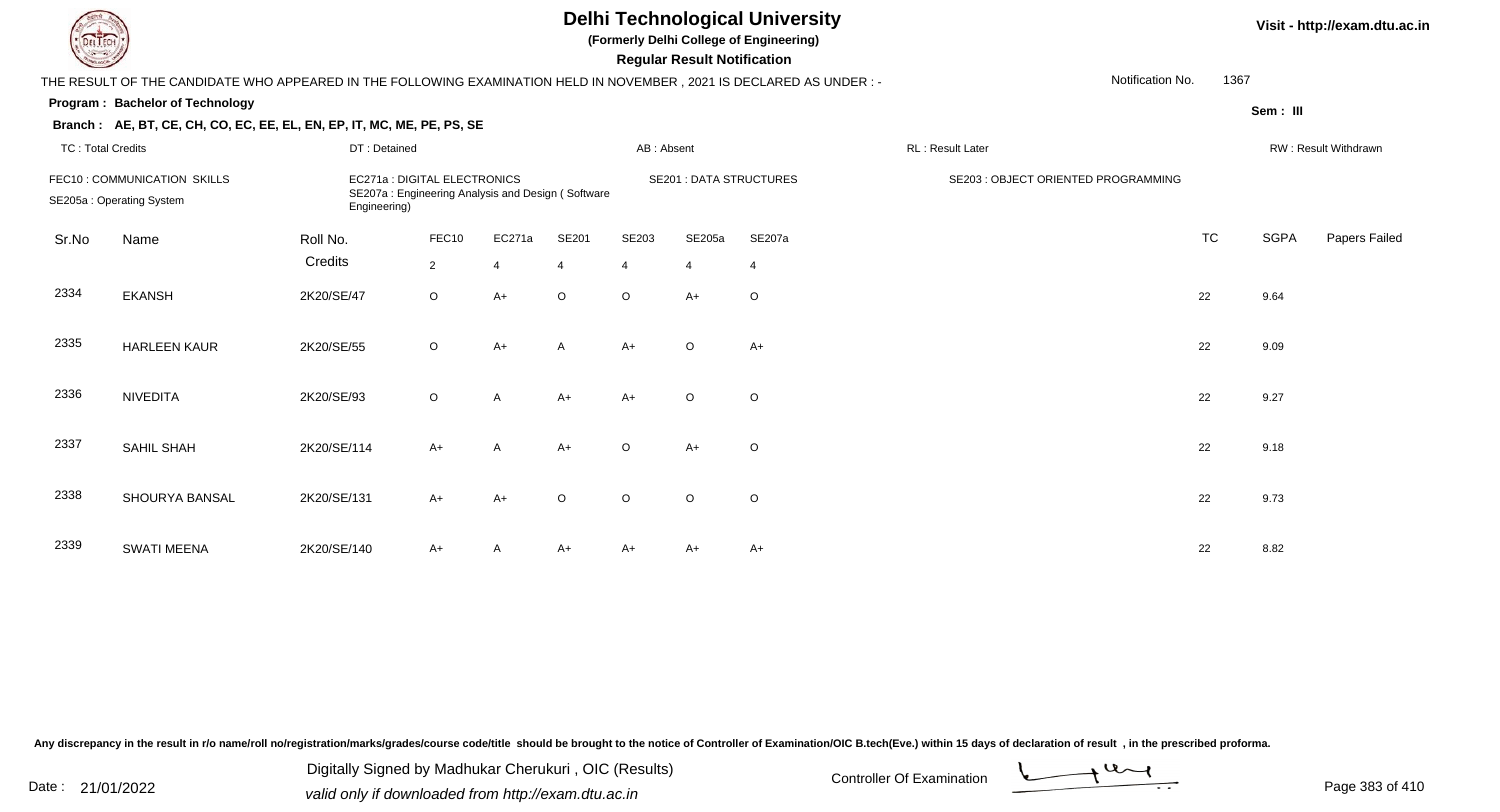| IL I ECH                 |                                                                                                                        |                                              |                |                                                   |       |                         | <b>Regular Result Notification</b> | <b>Delhi Technological University</b><br>(Formerly Delhi College of Engineering) |                                     |           |             | Visit - http://exam.dtu.ac.in |
|--------------------------|------------------------------------------------------------------------------------------------------------------------|----------------------------------------------|----------------|---------------------------------------------------|-------|-------------------------|------------------------------------|----------------------------------------------------------------------------------|-------------------------------------|-----------|-------------|-------------------------------|
|                          | THE RESULT OF THE CANDIDATE WHO APPEARED IN THE FOLLOWING EXAMINATION HELD IN NOVEMBER , 2021 IS DECLARED AS UNDER : - |                                              |                |                                                   |       |                         |                                    |                                                                                  | Notification No.                    | 1367      |             |                               |
|                          | Program: Bachelor of Technology                                                                                        |                                              |                |                                                   |       |                         |                                    |                                                                                  |                                     |           | Sem: III    |                               |
|                          | Branch: AE, BT, CE, CH, CO, EC, EE, EL, EN, EP, IT, MC, ME, PE, PS, SE                                                 |                                              |                |                                                   |       |                         |                                    |                                                                                  |                                     |           |             |                               |
| <b>TC: Total Credits</b> |                                                                                                                        | DT: Detained                                 |                |                                                   |       | AB: Absent              |                                    |                                                                                  | RL: Result Later                    |           |             | RW: Result Withdrawn          |
|                          | FEC12 : BUSINESS COMMUNICATION AND<br>PRESENTATION SKILLS<br>SE205a: Operating System                                  | EC271a: DIGITAL ELECTRONICS<br>Engineering)  |                | SE207a: Engineering Analysis and Design (Software |       |                         |                                    | <b>SE201 : DATA STRUCTURES</b>                                                   | SE203 : OBJECT ORIENTED PROGRAMMING |           |             |                               |
| Sr.No                    | Name                                                                                                                   | Roll No.                                     | FEC12          | EC271a                                            | SE201 | SE203                   | SE205a                             | SE207a                                                                           |                                     | <b>TC</b> | <b>SGPA</b> | Papers Failed                 |
|                          |                                                                                                                        | Credits                                      | $\overline{2}$ | $\overline{4}$                                    | 4     | $\overline{4}$          | $\overline{4}$                     | $\overline{4}$                                                                   |                                     |           |             |                               |
| 2340                     | JACOB AJAK MAKUACH<br><b>ABUOL</b>                                                                                     | 2K20/SE/63                                   | A              | $\overline{A}$                                    | $B+$  | $B+$                    | A                                  | $A+$                                                                             |                                     | 22        | 7.82        |                               |
| 2341                     | <b>TATSAT BHATNAGAR</b>                                                                                                | 2K20/SE/144                                  | A+             | A                                                 | $A+$  | A                       | $A+$                               | $A+$                                                                             |                                     | 22        | 8.64        |                               |
| 2342                     | <b>VISHAL ROY</b>                                                                                                      | 2K20/SE/161                                  | A+             | $B+$                                              | $A+$  | $A+$                    | A+                                 | $A+$                                                                             |                                     | 22        | 8.64        |                               |
|                          | FEC13 : PUBLIC SPEAKING<br>SE205a: Operating System                                                                    | EC271a : DIGITAL ELECTRONICS<br>Engineering) |                | SE207a: Engineering Analysis and Design (Software |       |                         |                                    | <b>SE201 : DATA STRUCTURES</b>                                                   | SE203 : OBJECT ORIENTED PROGRAMMING |           |             |                               |
| Sr.No                    | Name                                                                                                                   | Roll No.                                     | FEC13          | EC271a                                            | SE201 | SE203                   | SE205a                             | <b>SE207a</b>                                                                    |                                     | <b>TC</b> | <b>SGPA</b> | Papers Failed                 |
|                          |                                                                                                                        | Credits                                      | $\overline{2}$ | $\overline{4}$                                    |       | $\overline{\mathbf{4}}$ | $\overline{4}$                     | $\overline{4}$                                                                   |                                     |           |             |                               |
| 2343                     | ESTHER JAMA PAULINO                                                                                                    | 2K20/SE/48                                   | A+             | $\overline{A}$                                    | B     | $B+$                    | $\overline{A}$                     | $A+$                                                                             |                                     | 22        | 7.73        |                               |
| 2344                     | ZAINUL HAQ                                                                                                             | 2K20/SE/166                                  | $\circ$        | $B+$                                              | $A+$  | $A+$                    | A+                                 | $A+$                                                                             |                                     | 22        | 8.73        |                               |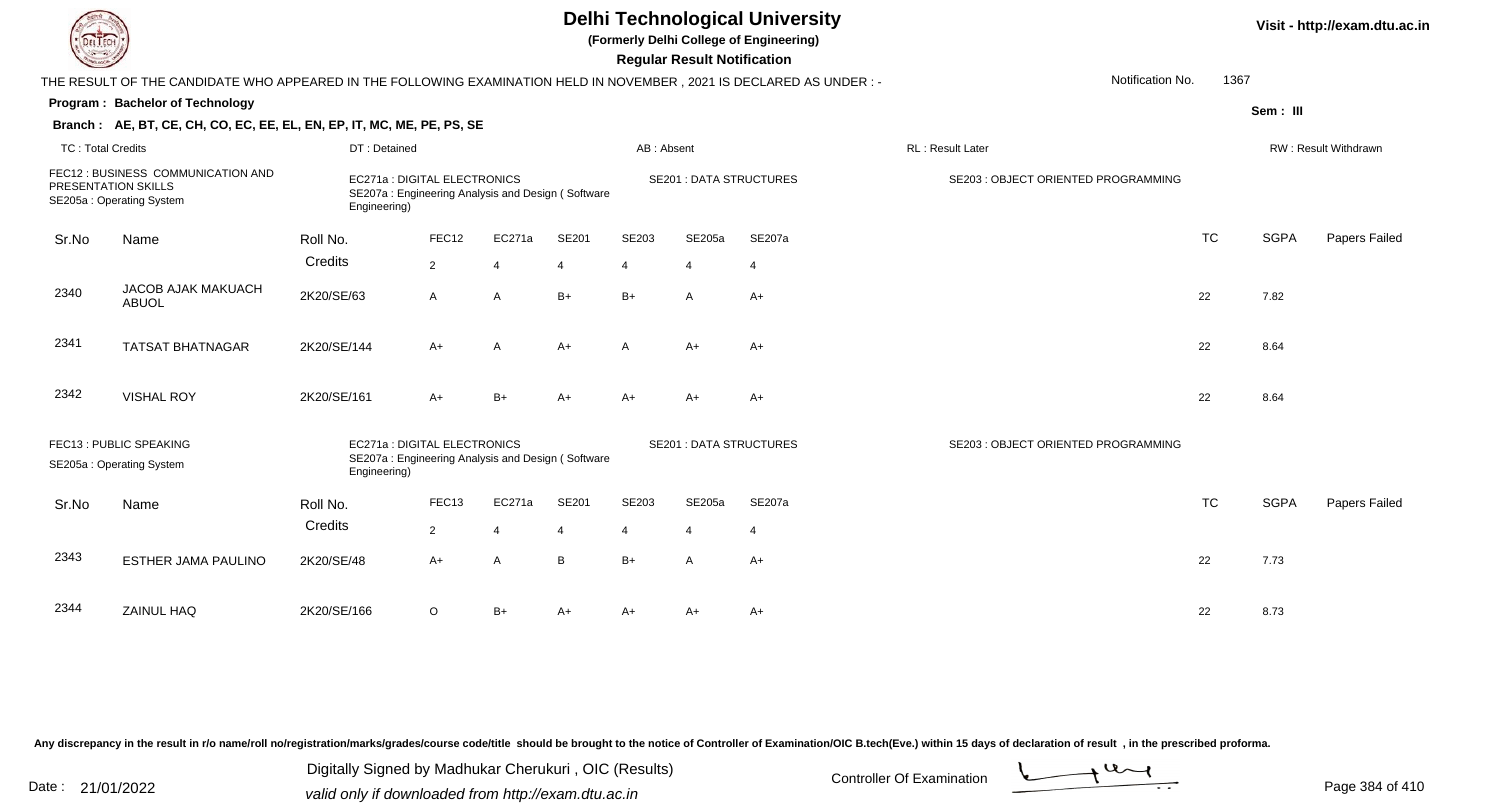**(Formerly Delhi College of Engineering)**

 **Regular Result Notification**

| <b>Chassen /</b>  |                                                                                                                     |              |                                                                                   |                |              |            | <b>Requiar Result Notification</b> |                               |                                     |    |          |                      |               |
|-------------------|---------------------------------------------------------------------------------------------------------------------|--------------|-----------------------------------------------------------------------------------|----------------|--------------|------------|------------------------------------|-------------------------------|-------------------------------------|----|----------|----------------------|---------------|
|                   | THE RESULT OF THE CANDIDATE WHO APPEARED IN THE FOLLOWING EXAMINATION HELD IN NOVEMBER, 2021 IS DECLARED AS UNDER:- |              |                                                                                   |                |              |            |                                    |                               | Notification No.                    |    | 1367     |                      |               |
|                   | <b>Program: Bachelor of Technology</b>                                                                              |              |                                                                                   |                |              |            |                                    |                               |                                     |    | Sem: III |                      |               |
|                   | Branch: AE, BT, CE, CH, CO, EC, EE, EL, EN, EP, IT, MC, ME, PE, PS, SE                                              |              |                                                                                   |                |              |            |                                    |                               |                                     |    |          |                      |               |
| TC: Total Credits |                                                                                                                     | DT: Detained |                                                                                   |                |              | AB: Absent |                                    |                               | <b>RL</b> : Result Later            |    |          | RW: Result Withdrawn |               |
|                   | FEC14 : APPRECIATION OF SHORT STORIES<br>SE205a: Operating System                                                   | Engineering) | EC271a : DIGITAL ELECTRONICS<br>SE207a: Engineering Analysis and Design (Software |                |              |            |                                    | <b>SE201: DATA STRUCTURES</b> | SE203 : OBJECT ORIENTED PROGRAMMING |    |          |                      |               |
| Sr.No             | Name                                                                                                                | Roll No.     | FEC14                                                                             | EC271a         | <b>SE201</b> | SE203      | SE205a                             | SE207a                        |                                     | TC |          | <b>SGPA</b>          | Papers Failed |
|                   |                                                                                                                     | Credits      | $\mathbf{2}^{\circ}$                                                              | 4              | 4            | 4          | 4                                  | 4                             |                                     |    |          |                      |               |
| 2345              | <b>NAMAN</b>                                                                                                        | 2K20/SE/86   | $B+$                                                                              | $\overline{A}$ | $A+$         | A+         | A+                                 | A+                            |                                     | 22 | 8.64     |                      |               |

Any discrepancy in the result in r/o name/roll no/registration/marks/grades/course code/title should be brought to the notice of Controller of Examination/OIC B.tech(Eve.) within 15 days of declaration of result, in the pr

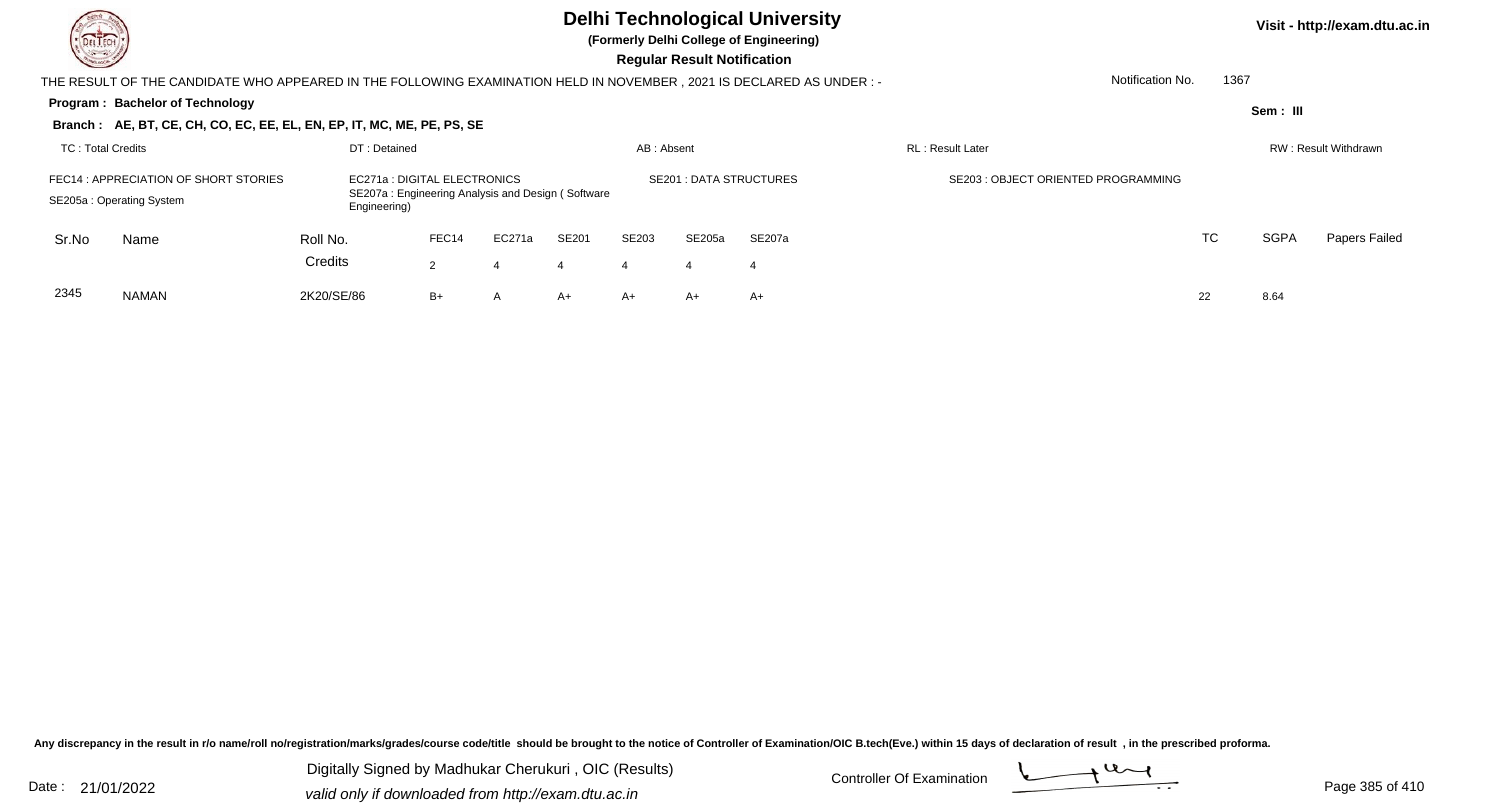| LI ECH                   |                                                                        | <b>Delhi Technological University</b><br>(Formerly Delhi College of Engineering)<br><b>Regular Result Notification</b><br>Notification No.<br>THE RESULT OF THE CANDIDATE WHO APPEARED IN THE FOLLOWING EXAMINATION HELD IN NOVEMBER, 2021 IS DECLARED AS UNDER :- |              |                |              |              |                |                                |                                     |           |             |                      |  |  |  |
|--------------------------|------------------------------------------------------------------------|--------------------------------------------------------------------------------------------------------------------------------------------------------------------------------------------------------------------------------------------------------------------|--------------|----------------|--------------|--------------|----------------|--------------------------------|-------------------------------------|-----------|-------------|----------------------|--|--|--|
|                          |                                                                        |                                                                                                                                                                                                                                                                    |              |                |              |              |                |                                |                                     | 1367      |             |                      |  |  |  |
|                          | Program: Bachelor of Technology                                        |                                                                                                                                                                                                                                                                    |              |                |              |              |                |                                |                                     |           | Sem: III    |                      |  |  |  |
|                          | Branch: AE, BT, CE, CH, CO, EC, EE, EL, EN, EP, IT, MC, ME, PE, PS, SE |                                                                                                                                                                                                                                                                    |              |                |              |              |                |                                |                                     |           |             |                      |  |  |  |
| <b>TC: Total Credits</b> |                                                                        | DT: Detained                                                                                                                                                                                                                                                       |              |                |              | AB: Absent   |                |                                | RL: Result Later                    |           |             | RW: Result Withdrawn |  |  |  |
|                          | FEC18 : FINANCIAL STATEMENTS ANALYSIS<br>SE205a: Operating System      | EC271a : DIGITAL ELECTRONICS<br>SE207a: Engineering Analysis and Design (Software<br>Engineering)                                                                                                                                                                  |              |                |              |              |                | <b>SE201 : DATA STRUCTURES</b> | SE203 : OBJECT ORIENTED PROGRAMMING |           |             |                      |  |  |  |
| Sr.No                    | Name                                                                   | Roll No.                                                                                                                                                                                                                                                           | FEC18        | EC271a         | SE201        | SE203        | SE205a         | <b>SE207a</b>                  |                                     | <b>TC</b> | <b>SGPA</b> | Papers Failed        |  |  |  |
|                          |                                                                        | Credits                                                                                                                                                                                                                                                            | $2^{\circ}$  | $\overline{4}$ | 4            | 4            | $\overline{4}$ | $\overline{4}$                 |                                     |           |             |                      |  |  |  |
| 2346                     | <b>ABHISHEK</b>                                                        | 2K20/SE/04                                                                                                                                                                                                                                                         | B            | A              | $B+$         | $A+$         | A              | $A+$                           |                                     | 22        | 8.00        |                      |  |  |  |
| 2347                     | ANUBHAV SANGAL                                                         | 2K20/SE/20                                                                                                                                                                                                                                                         | $\mathsf{A}$ | $A+$           | $\circ$      | $\mathsf{A}$ | $A+$           | $A+$                           |                                     | 22        | 8.91        |                      |  |  |  |
| 2348                     | <b>NAMAN</b>                                                           | 2K20/SE/85                                                                                                                                                                                                                                                         | $\circ$      | A              | $A+$         | $A+$         | $\circ$        | $A+$                           |                                     | 22        | 9.09        |                      |  |  |  |
| 2349                     | RAJNEESH YADAV                                                         | 2K20/SE/104                                                                                                                                                                                                                                                        | $\mathsf{A}$ | A              | $\mathsf{A}$ | $A+$         | $A+$           | $A+$                           |                                     | 22        | 8.55        |                      |  |  |  |
| 2350                     | SHUBHAM AGGARWAL                                                       | 2K20/SE/133                                                                                                                                                                                                                                                        | $\circ$      | A              | $\circ$      | $\circ$      | $A+$           | $\circ$                        |                                     | 22        | 9.45        |                      |  |  |  |
| 2351                     | <b>VANSHIKA CHOUHAN</b>                                                | 2K20/SE/154                                                                                                                                                                                                                                                        | A            | A+             | A+           | $A+$         | $A+$           | $A+$                           |                                     | 22        | 8.91        |                      |  |  |  |
| 2352                     | YUVRAJ RASTOGI                                                         | 2K20/SE/165                                                                                                                                                                                                                                                        | A+           | B+             | A+           | A+           | A+             | $\mathsf O$                    |                                     | 22        | 8.82        |                      |  |  |  |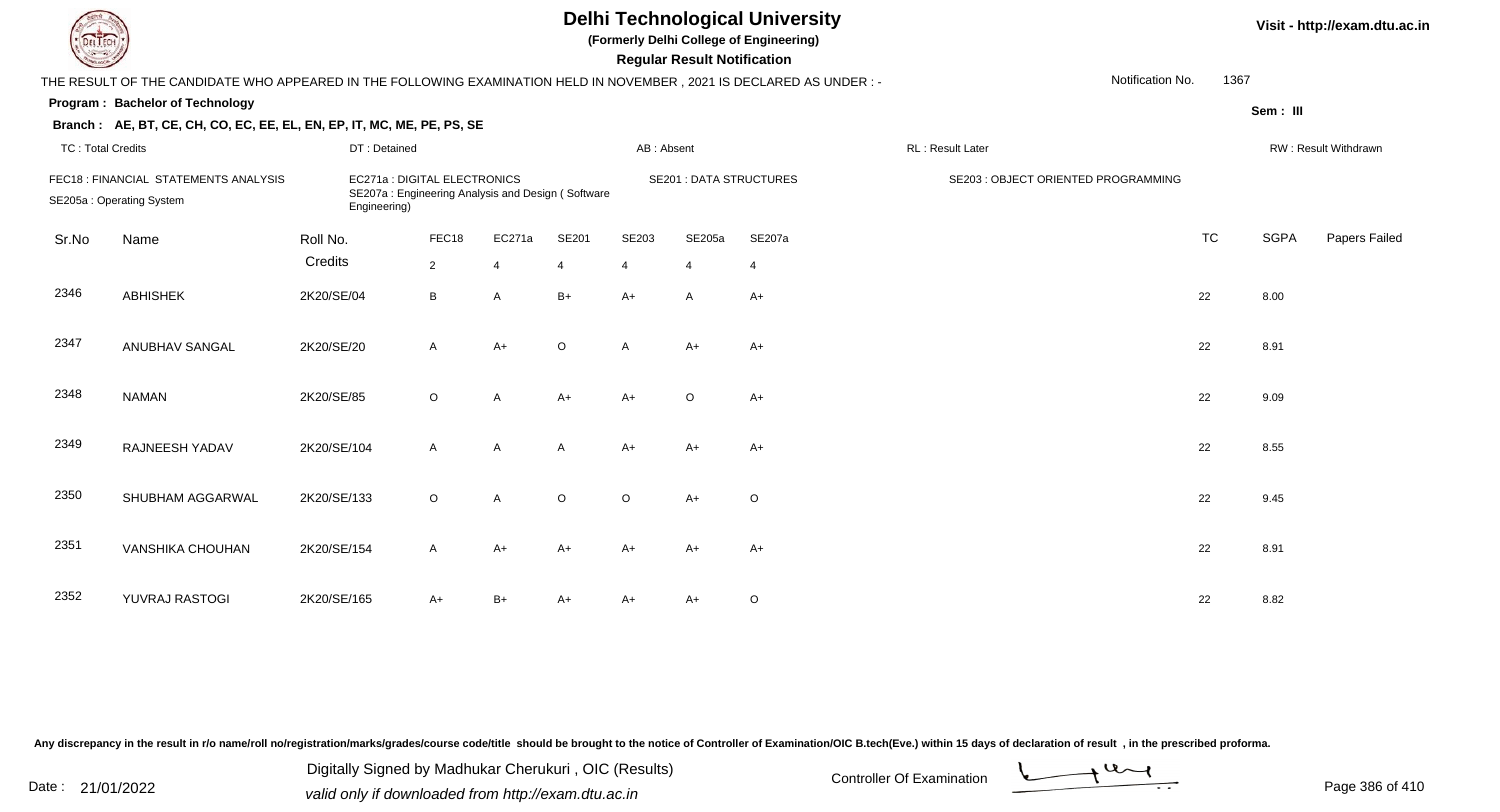| L ECH                    |                                                                                                                     |              |                              |                                                   |                         |                | <b>Regular Result Notification</b> | <b>Delhi Technological University</b><br>(Formerly Delhi College of Engineering) |                  |                                     |           |             | Visit - http://exam.dtu.ac.in |
|--------------------------|---------------------------------------------------------------------------------------------------------------------|--------------|------------------------------|---------------------------------------------------|-------------------------|----------------|------------------------------------|----------------------------------------------------------------------------------|------------------|-------------------------------------|-----------|-------------|-------------------------------|
|                          | THE RESULT OF THE CANDIDATE WHO APPEARED IN THE FOLLOWING EXAMINATION HELD IN NOVEMBER, 2021 IS DECLARED AS UNDER:- |              |                              |                                                   |                         |                |                                    |                                                                                  |                  | Notification No.                    | 1367      |             |                               |
|                          | <b>Program: Bachelor of Technology</b>                                                                              |              |                              |                                                   |                         |                |                                    |                                                                                  |                  |                                     |           |             |                               |
|                          | Branch: AE, BT, CE, CH, CO, EC, EE, EL, EN, EP, IT, MC, ME, PE, PS, SE                                              |              |                              |                                                   |                         |                |                                    |                                                                                  |                  |                                     |           | Sem: III    |                               |
| <b>TC: Total Credits</b> |                                                                                                                     | DT: Detained |                              |                                                   |                         | AB: Absent     |                                    |                                                                                  | RL: Result Later |                                     |           |             | RW: Result Withdrawn          |
| FEC1: SPORTS-I           | SE205a: Operating System                                                                                            | Engineering) | EC271a : DIGITAL ELECTRONICS | SE207a: Engineering Analysis and Design (Software |                         |                | <b>SE201 : DATA STRUCTURES</b>     |                                                                                  |                  | SE203 : OBJECT ORIENTED PROGRAMMING |           |             |                               |
| Sr.No                    | Name                                                                                                                | Roll No.     | FEC1                         | EC271a                                            | SE201                   | SE203          | SE205a                             | SE207a                                                                           |                  |                                     | <b>TC</b> | <b>SGPA</b> | Papers Failed                 |
|                          |                                                                                                                     | Credits      | $\overline{2}$               | $\overline{4}$                                    | $\overline{\mathbf{4}}$ | $\overline{4}$ | $\overline{4}$                     | $\overline{4}$                                                                   |                  |                                     |           |             |                               |
| 2353                     | ANNANNYA SIINGH                                                                                                     | 2K20/SE/19   | A                            | A                                                 | $B+$                    | $A+$           | A+                                 | A+                                                                               |                  |                                     | 22        | 8.36        |                               |
|                          |                                                                                                                     |              |                              |                                                   |                         |                |                                    |                                                                                  |                  |                                     |           |             |                               |
| 2354                     | <b>ARPIT DUA</b>                                                                                                    | 2K20/SE/30   | $\mathsf{A}$                 | $B+$                                              | $\mathsf{C}$            | $\mathsf{A}$   | $\overline{A}$                     | A+                                                                               |                  |                                     | 22        | 7.45        |                               |
|                          |                                                                                                                     |              |                              |                                                   |                         |                |                                    |                                                                                  |                  |                                     |           |             |                               |
| 2355                     | <b>RAMAN AHLAWAT</b>                                                                                                | 2K20/SE/105  | $\circ$                      | $A+$                                              | $A+$                    | $A+$           | $A+$                               | A+                                                                               |                  |                                     | 22        | 9.09        |                               |
|                          |                                                                                                                     |              |                              |                                                   |                         |                |                                    |                                                                                  |                  |                                     |           |             |                               |
| 2356                     | ROHAN KUMAR THAKUR                                                                                                  | 2K20/SE/108  | B                            | A                                                 | A                       | $A+$           | $B+$                               | $A+$                                                                             |                  |                                     | 22        | 8.00        |                               |
|                          |                                                                                                                     |              |                              |                                                   |                         |                |                                    |                                                                                  |                  |                                     |           |             |                               |
| 2357                     | <b>SHIVAM KUMAR</b>                                                                                                 | 2K20/SE/128  | $A+$                         | A                                                 | $\circ$                 | $A+$           | $A+$                               | $A+$                                                                             |                  |                                     | 22        | 9.00        |                               |
|                          |                                                                                                                     |              |                              |                                                   |                         |                |                                    |                                                                                  |                  |                                     |           |             |                               |
| 2358                     | <b>SHIVYA</b>                                                                                                       | 2K20/SE/130  | $A+$                         | A                                                 | $B+$                    | $A+$           | A+                                 | $A+$                                                                             |                  |                                     | 22        | 8.45        |                               |
|                          |                                                                                                                     |              |                              |                                                   |                         |                |                                    |                                                                                  |                  |                                     |           |             |                               |
| 2359                     | <b>TRAPSON AARON</b>                                                                                                | 2K20/SE/145  | A+                           | С                                                 |                         | A+             |                                    | A+                                                                               |                  |                                     | 22        | 8.09        |                               |

N 2K20/SE/145 A+ C A A+ A+ A+ A+ C and a 22 8.09

Any discrepancy in the result in r/o name/roll no/registration/marks/grades/course code/title should be brought to the notice of Controller of Examination/OIC B.tech(Eve.) within 15 days of declaration of result, in the pr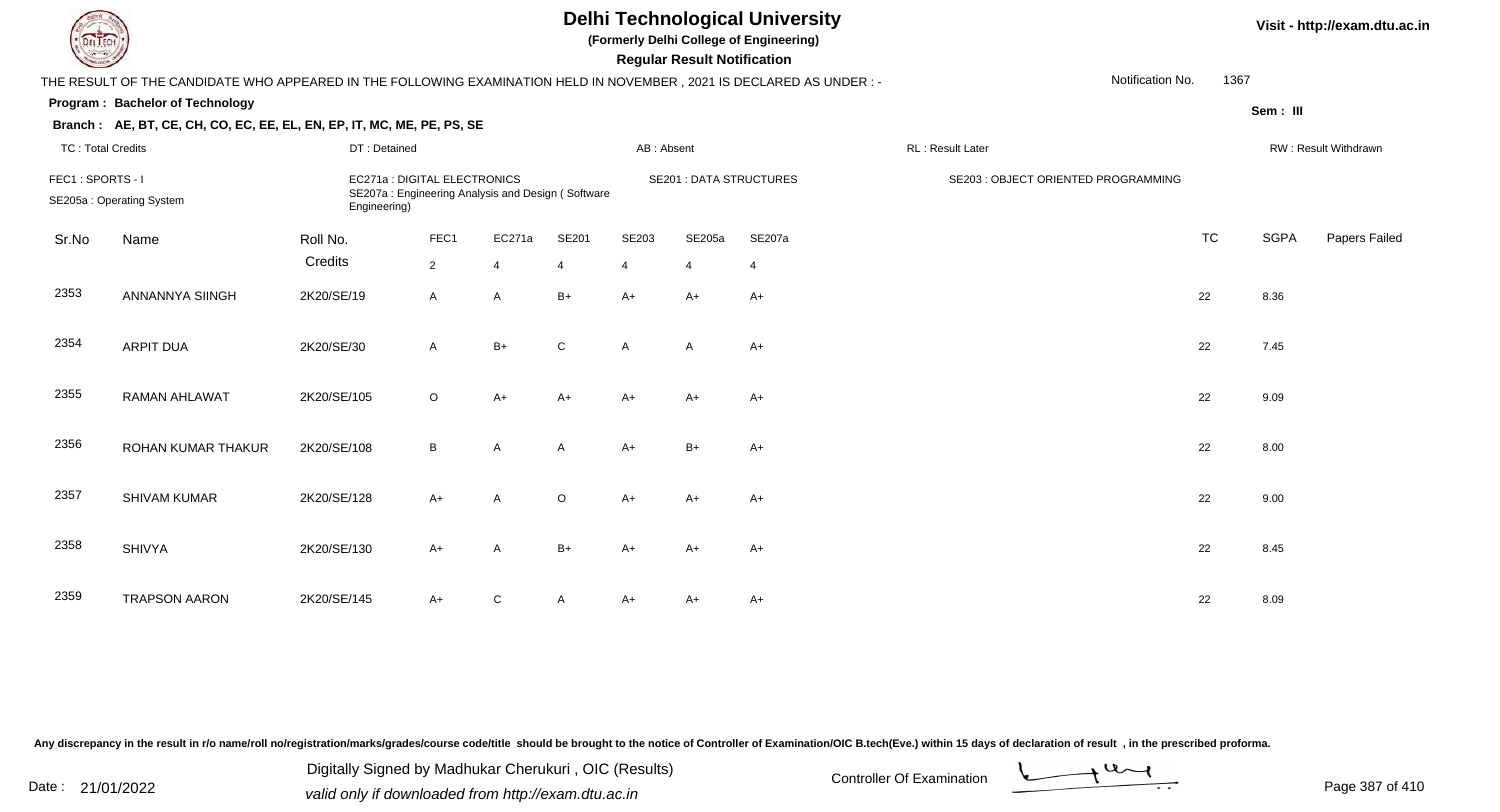**(Formerly Delhi College of Engineering)**

 **Regular Result Notification**

| $\sim$                   |                                                                                                                      |                              |                |                |                |                | neguiai nesuit notiiloation    |                |                                     |                  |      |             |                      |
|--------------------------|----------------------------------------------------------------------------------------------------------------------|------------------------------|----------------|----------------|----------------|----------------|--------------------------------|----------------|-------------------------------------|------------------|------|-------------|----------------------|
|                          | THE RESULT OF THE CANDIDATE WHO APPEARED IN THE FOLLOWING EXAMINATION HELD IN NOVEMBER, 2021 IS DECLARED AS UNDER :- |                              |                |                |                |                |                                |                |                                     | Notification No. | 1367 |             |                      |
|                          | Program: Bachelor of Technology                                                                                      |                              |                |                |                |                |                                |                |                                     |                  |      | Sem: III    |                      |
|                          | Branch: AE, BT, CE, CH, CO, EC, EE, EL, EN, EP, IT, MC, ME, PE, PS, SE                                               |                              |                |                |                |                |                                |                |                                     |                  |      |             |                      |
| <b>TC: Total Credits</b> |                                                                                                                      | DT: Detained                 |                |                |                | AB: Absent     |                                |                | RL: Result Later                    |                  |      |             | RW: Result Withdrawn |
| FEC22: YOGA              |                                                                                                                      | EC271a : DIGITAL ELECTRONICS |                |                |                |                | <b>SE201 : DATA STRUCTURES</b> |                | SE203 : OBJECT ORIENTED PROGRAMMING |                  |      |             |                      |
|                          | SE207a: Engineering Analysis and Design (Software<br>SE205a: Operating System<br>Engineering)                        |                              |                |                |                |                |                                |                |                                     |                  |      |             |                      |
| Sr.No                    | Name                                                                                                                 | Roll No.                     | FEC22          | EC271a         | SE201          | SE203          | SE205a                         | SE207a         |                                     | TC               |      | <b>SGPA</b> | Papers Failed        |
|                          |                                                                                                                      | Credits                      | $\overline{2}$ | $\overline{4}$ | $\overline{4}$ | $\overline{4}$ | $\overline{4}$                 | $\overline{4}$ |                                     |                  |      |             |                      |
| 2360                     | <b>ABHISHEK WALIA</b>                                                                                                | 2K20/SE/06                   | $A+$           | A              | $\mathsf{A}$   | A              | $A+$                           | $A+$           |                                     | 22               |      | 8.45        |                      |
|                          |                                                                                                                      |                              |                |                |                |                |                                |                |                                     |                  |      |             |                      |
| 2361                     | <b>BHARAT SINGH</b>                                                                                                  | 2K20/SE/40                   | A              | $B+$           | $B+$           | $\mathsf{A}$   | $B+$                           | $A+$           |                                     | 22               |      | 7.64        |                      |
|                          |                                                                                                                      |                              |                |                |                |                |                                |                |                                     |                  |      |             |                      |
| 2362                     | HARDIK M. GARBYAL                                                                                                    | 2K20/SE/54                   | $\circ$        | A              | $B+$           | A              | A+                             | A+             |                                     | 22               |      | 8.36        |                      |
|                          |                                                                                                                      |                              |                |                |                |                |                                |                |                                     |                  |      |             |                      |
| 2363                     | <b>KARTIK BISHT</b>                                                                                                  | 2K20/SE/69                   | O              | A+             | A+             | A+             | $\circ$                        | A+             |                                     | 22               |      | 9.27        |                      |

Any discrepancy in the result in r/o name/roll no/registration/marks/grades/course code/title should be brought to the notice of Controller of Examination/OIC B.tech(Eve.) within 15 days of declaration of result, in the pr

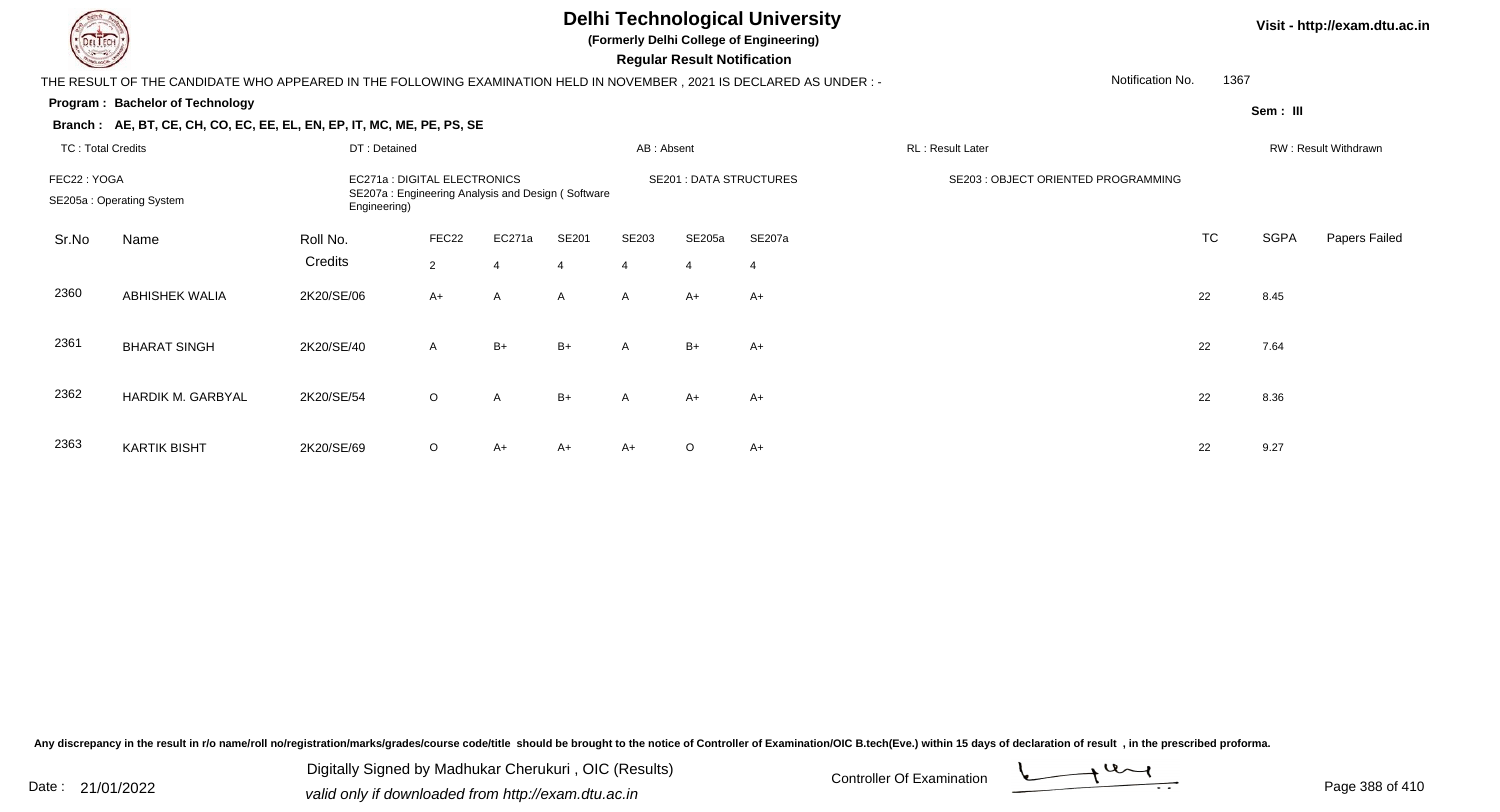| EL ECH                   |                                                                                                                      |             |                                                                                                   |                |                |                |                | <b>Regular Result Notification</b> | <b>Delhi Technological University</b><br>(Formerly Delhi College of Engineering) |                  |                                     |           |             | Visit - http://exam.dtu.ac.in |
|--------------------------|----------------------------------------------------------------------------------------------------------------------|-------------|---------------------------------------------------------------------------------------------------|----------------|----------------|----------------|----------------|------------------------------------|----------------------------------------------------------------------------------|------------------|-------------------------------------|-----------|-------------|-------------------------------|
|                          | THE RESULT OF THE CANDIDATE WHO APPEARED IN THE FOLLOWING EXAMINATION HELD IN NOVEMBER, 2021 IS DECLARED AS UNDER :- |             |                                                                                                   |                |                |                |                |                                    |                                                                                  |                  | Notification No.                    | 1367      |             |                               |
|                          | Program: Bachelor of Technology                                                                                      |             |                                                                                                   |                |                |                |                |                                    |                                                                                  |                  |                                     |           | Sem: III    |                               |
|                          | Branch: AE, BT, CE, CH, CO, EC, EE, EL, EN, EP, IT, MC, ME, PE, PS, SE                                               |             |                                                                                                   |                |                |                |                |                                    |                                                                                  |                  |                                     |           |             |                               |
| <b>TC: Total Credits</b> |                                                                                                                      |             | DT: Detained                                                                                      |                |                |                | AB: Absent     |                                    |                                                                                  | RL: Result Later |                                     |           |             | RW: Result Withdrawn          |
|                          | FEC27 : PROFESSIONAL ETHICS & HUMAN VALUES<br>SE205a: Operating System                                               |             | EC271a : DIGITAL ELECTRONICS<br>SE207a: Engineering Analysis and Design (Software<br>Engineering) |                |                |                |                | <b>SE201 : DATA STRUCTURES</b>     |                                                                                  |                  | SE203 : OBJECT ORIENTED PROGRAMMING |           |             |                               |
| Sr.No                    | Name                                                                                                                 | Roll No.    |                                                                                                   | FEC27          | EC271a         | SE201          | SE203          | SE205a                             | SE207a                                                                           |                  |                                     | <b>TC</b> | <b>SGPA</b> | Papers Failed                 |
|                          |                                                                                                                      | Credits     |                                                                                                   | $\overline{2}$ | $\overline{4}$ | $\overline{4}$ | $\overline{4}$ | $\overline{4}$                     | $\overline{4}$                                                                   |                  |                                     |           |             |                               |
| 2364                     | <b>ATMIKA MISHRA</b>                                                                                                 | 2K20/SE/33  |                                                                                                   | A+             | $A+$           | A              | $\circ$        | A+                                 | $\circ$                                                                          |                  |                                     | 22        | 9.18        |                               |
| 2365                     | <b>DHRUV TOMAR</b>                                                                                                   | 2K20/SE/46  |                                                                                                   | $A+$           | $A+$           | $A+$           | $\circ$        | $A+$                               | $\circ$                                                                          |                  |                                     | 22        | 9.36        |                               |
| 2366                     | <b>JASVINDER KAUR</b>                                                                                                | 2K20/SE/64  |                                                                                                   | $A+$           | $A+$           | $A+$           | $\circ$        | $A+$                               | $\circ$                                                                          |                  |                                     | 22        | 9.36        |                               |
| 2367                     | <b>MOHD IBRAHIM MALLICK</b>                                                                                          | 2K20/SE/82  |                                                                                                   | A+             | $A+$           | $A+$           | $A+$           | $\Omega$                           | $\circ$                                                                          |                  |                                     | 22        | 9.36        |                               |
| 2368                     | PRAKHAR SRIVASTAVA                                                                                                   | 2K20/SE/96  |                                                                                                   | $\circ$        | $A+$           | $A+$           | $A+$           | $\circ$                            | $A+$                                                                             |                  |                                     | 22        | 9.27        |                               |
| 2369                     | <b>RUDRANSH TYAGI</b>                                                                                                | 2K20/SE/111 |                                                                                                   | $\circ$        | $\overline{A}$ | $\circ$        | $A+$           | O                                  | $\circ$                                                                          |                  |                                     | 22        | 9.45        |                               |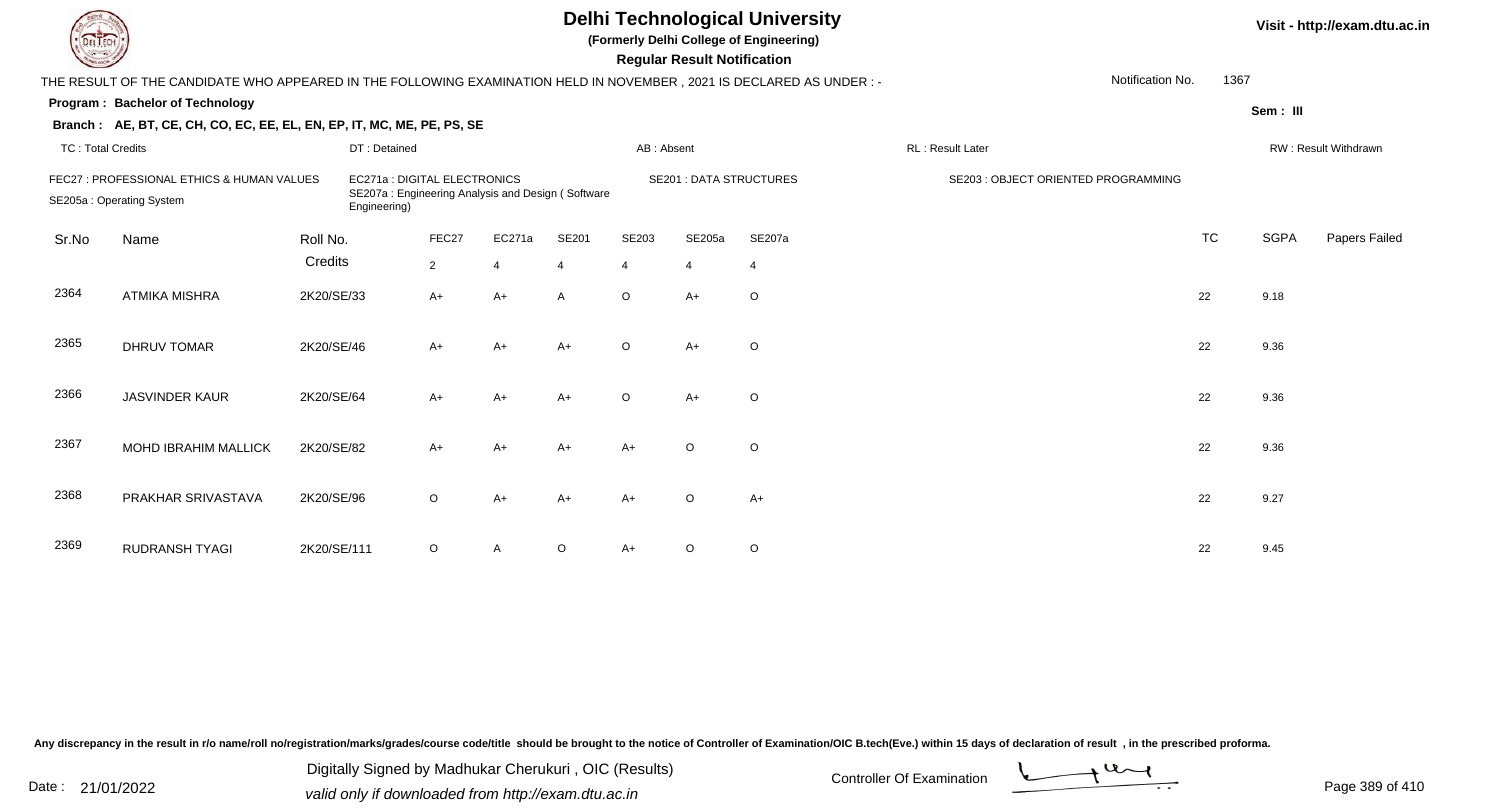|                          | <b>Delhi Technological University</b><br>(Formerly Delhi College of Engineering)<br>EL ECH<br><b>Regular Result Notification</b><br>Notification No.<br>THE RESULT OF THE CANDIDATE WHO APPEARED IN THE FOLLOWING EXAMINATION HELD IN NOVEMBER, 2021 IS DECLARED AS UNDER :- |              |                                                                                   |                |         |            |                                |                |                                     |  |           |             |                      |  |
|--------------------------|------------------------------------------------------------------------------------------------------------------------------------------------------------------------------------------------------------------------------------------------------------------------------|--------------|-----------------------------------------------------------------------------------|----------------|---------|------------|--------------------------------|----------------|-------------------------------------|--|-----------|-------------|----------------------|--|
|                          |                                                                                                                                                                                                                                                                              |              |                                                                                   |                |         |            |                                |                |                                     |  | 1367      |             |                      |  |
|                          | Program: Bachelor of Technology                                                                                                                                                                                                                                              |              |                                                                                   |                |         |            |                                |                |                                     |  |           | Sem: III    |                      |  |
|                          | Branch: AE, BT, CE, CH, CO, EC, EE, EL, EN, EP, IT, MC, ME, PE, PS, SE                                                                                                                                                                                                       |              |                                                                                   |                |         |            |                                |                |                                     |  |           |             |                      |  |
| <b>TC: Total Credits</b> |                                                                                                                                                                                                                                                                              | DT: Detained |                                                                                   |                |         | AB: Absent |                                |                | RL : Result Later                   |  |           |             | RW: Result Withdrawn |  |
|                          | FEC28 : Emotional Intelligence<br>SE205a: Operating System                                                                                                                                                                                                                   | Engineering) | EC271a : DIGITAL ELECTRONICS<br>SE207a: Engineering Analysis and Design (Software |                |         |            | <b>SE201 : DATA STRUCTURES</b> |                | SE203 : OBJECT ORIENTED PROGRAMMING |  |           |             |                      |  |
| Sr.No                    | Name                                                                                                                                                                                                                                                                         | Roll No.     | FEC28                                                                             | EC271a         | SE201   | SE203      | SE205a                         | SE207a         |                                     |  | <b>TC</b> | <b>SGPA</b> | Papers Failed        |  |
|                          |                                                                                                                                                                                                                                                                              | Credits      | $\overline{2}$                                                                    | $\overline{4}$ |         | 4          | $\overline{4}$                 | $\overline{4}$ |                                     |  |           |             |                      |  |
| 2370                     | <b>KARTIK BANSAL</b>                                                                                                                                                                                                                                                         | 2K20/SE/68   | $\circ$                                                                           | $A+$           | $A+$    | $A+$       | A+                             | $A+$           |                                     |  | 22        | 9.09        |                      |  |
| 2371                     | PRIYANSHI ANAND                                                                                                                                                                                                                                                              | 2K20/SE/101  | $\circ$                                                                           | $A+$           | $\circ$ | $\circ$    | $\circ$                        | $\mathsf O$    |                                     |  | 22        | 9.82        |                      |  |
| 2372                     | RAVI KANT SHARMA                                                                                                                                                                                                                                                             | 2K20/SE/106  | A+                                                                                | $A+$           | $\circ$ | $A+$       | A+                             | A+             |                                     |  | 22        | 9.18        |                      |  |
| 2373                     | <b>SAKET VERMA</b>                                                                                                                                                                                                                                                           | 2K20/SE/115  | $A+$                                                                              | A              | $A+$    | $A+$       | A+                             | A+             |                                     |  | 22        | 8.82        |                      |  |
| 2374                     | <b>SANCHIT JAIN</b>                                                                                                                                                                                                                                                          | 2K20/SE/116  | $\circ$                                                                           | $B+$           | A+      | $A+$       | A+                             | O              |                                     |  | 22        | 8.91        |                      |  |
| 2375                     | SANDALI SINGH                                                                                                                                                                                                                                                                | 2K20/SE/117  | $A+$                                                                              | $A+$           | $\circ$ | $\circ$    | $A+$                           | $\mathsf O$    |                                     |  | 22        | 9.55        |                      |  |
| 2376                     | SAURABH MANCHANDA                                                                                                                                                                                                                                                            | 2K20/SE/122  | $\circ$                                                                           | A+             | A+      | A+         | A+                             | A+             |                                     |  | 22        | 9.09        |                      |  |
| 2377                     | SEHNISH DAGAR                                                                                                                                                                                                                                                                | 2K20/SE/123  | $\circ$                                                                           | A              | A+      | $\circ$    | A+                             | A+             |                                     |  | 22        | 9.09        |                      |  |
| 2378                     | SHASHWAT JAIN                                                                                                                                                                                                                                                                | 2K20/SE/126  | $\circ$                                                                           | A              | A+      | A+         | A+                             | $\circ$        |                                     |  | 22        | 9.09        |                      |  |
|                          |                                                                                                                                                                                                                                                                              |              |                                                                                   |                |         |            |                                |                |                                     |  |           |             |                      |  |

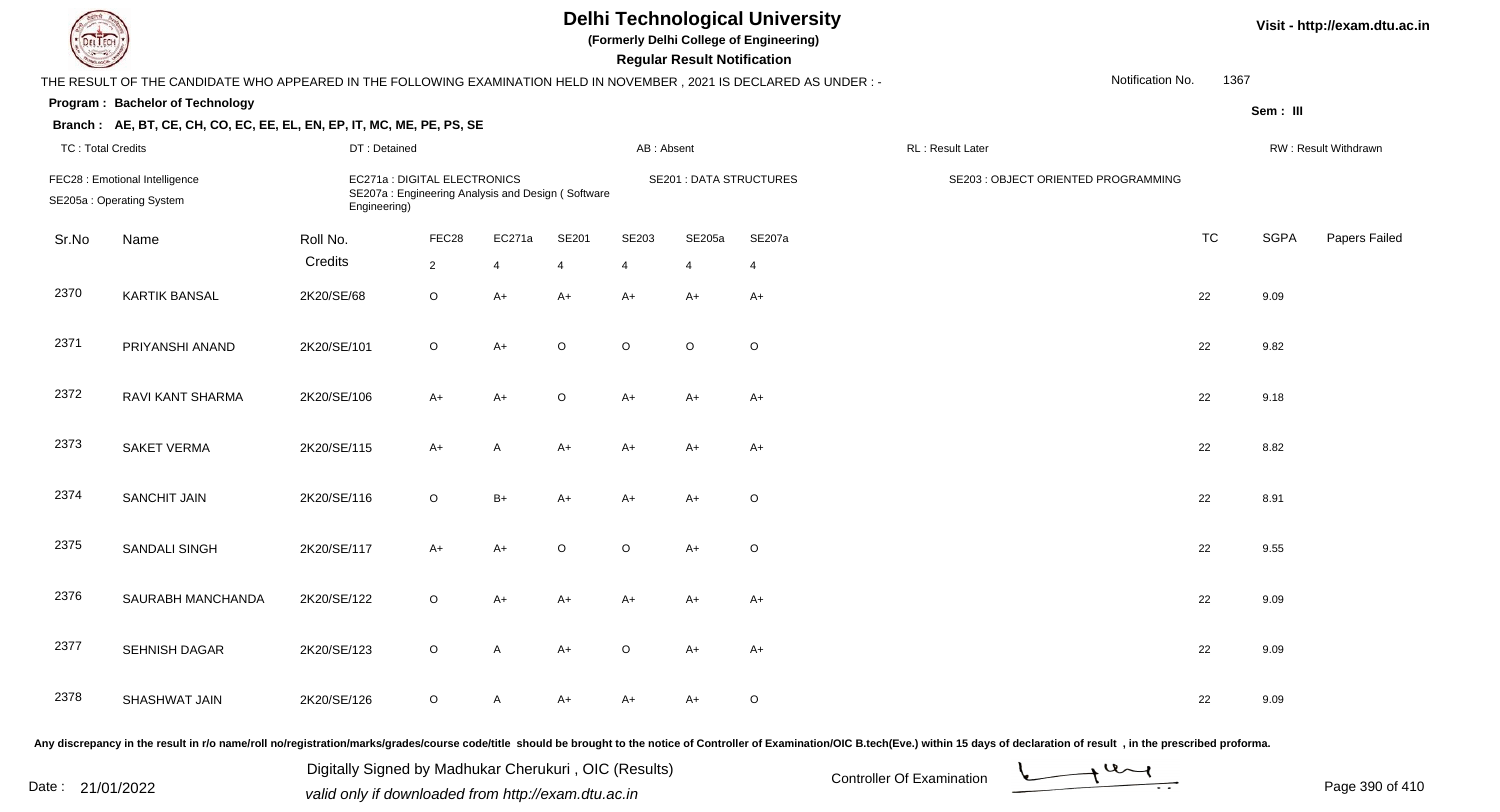| DEL TECH<br>$\sim$                                                                                                                                              |              |                |        |       |                | <b>Regular Result Notification</b> | <b>Delhi Technological University</b><br>(Formerly Delhi College of Engineering) |                                     |      |             | Visit - http://exam.dtu.ac.in |
|-----------------------------------------------------------------------------------------------------------------------------------------------------------------|--------------|----------------|--------|-------|----------------|------------------------------------|----------------------------------------------------------------------------------|-------------------------------------|------|-------------|-------------------------------|
| THE RESULT OF THE CANDIDATE WHO APPEARED IN THE FOLLOWING EXAMINATION HELD IN NOVEMBER, 2021 IS DECLARED AS UNDER :-                                            |              |                |        |       |                |                                    |                                                                                  | Notification No.                    | 1367 |             |                               |
| <b>Program: Bachelor of Technology</b>                                                                                                                          |              |                |        |       |                |                                    |                                                                                  |                                     |      | Sem: III    |                               |
| Branch: AE, BT, CE, CH, CO, EC, EE, EL, EN, EP, IT, MC, ME, PE, PS, SE                                                                                          |              |                |        |       |                |                                    |                                                                                  |                                     |      |             |                               |
| <b>TC: Total Credits</b>                                                                                                                                        | DT: Detained |                |        |       | AB: Absent     |                                    |                                                                                  | <b>RL: Result Later</b>             |      |             | RW: Result Withdrawn          |
| EC271a : DIGITAL ELECTRONICS<br>FEC28 : Emotional Intelligence<br>SE207a: Engineering Analysis and Design (Software<br>SE205a: Operating System<br>Engineering) |              |                |        |       |                |                                    | <b>SE201: DATA STRUCTURES</b>                                                    | SE203 : OBJECT ORIENTED PROGRAMMING |      |             |                               |
| Sr.No<br>Name                                                                                                                                                   | Roll No.     | FEC28          | EC271a | SE201 | SE203          | SE205a                             | SE207a                                                                           |                                     | TC   | <b>SGPA</b> | Papers Failed                 |
|                                                                                                                                                                 | Credits      | $\overline{2}$ |        | 4     | $\overline{4}$ | -4                                 | -4                                                                               |                                     |      |             |                               |
|                                                                                                                                                                 |              | O              | A      | A+    | $A+$           | A+                                 | $\circ$                                                                          |                                     | 22   | 9.09        |                               |

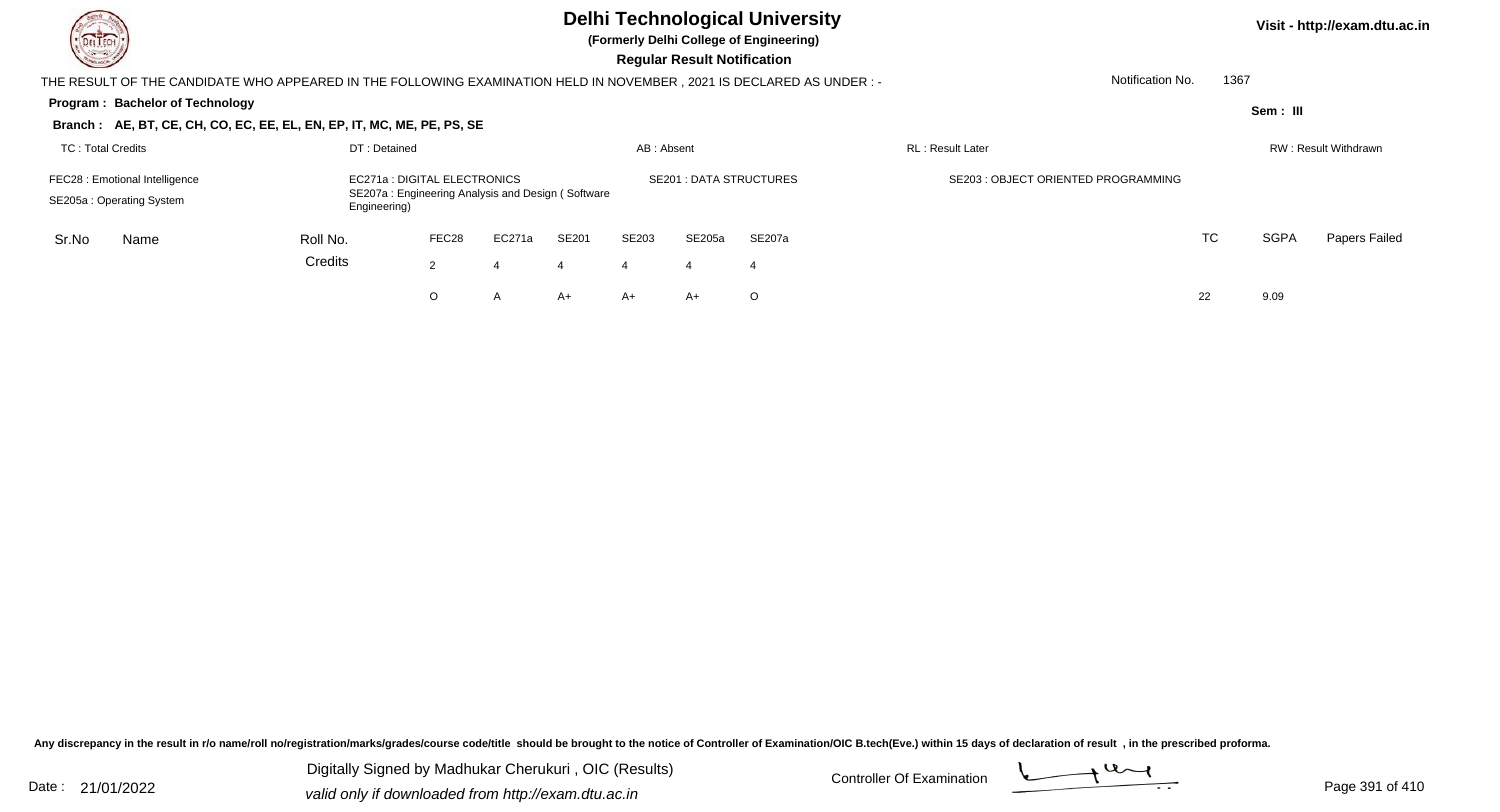|                          |                                                                                                                      |                                                                                                   |                  |                |       |              | <b>Regular Result Notification</b> | <b>Delhi Technological University</b><br>(Formerly Delhi College of Engineering) |                                     |                  |           |             | Visit - http://exam.dtu.ac.in |
|--------------------------|----------------------------------------------------------------------------------------------------------------------|---------------------------------------------------------------------------------------------------|------------------|----------------|-------|--------------|------------------------------------|----------------------------------------------------------------------------------|-------------------------------------|------------------|-----------|-------------|-------------------------------|
|                          | THE RESULT OF THE CANDIDATE WHO APPEARED IN THE FOLLOWING EXAMINATION HELD IN NOVEMBER, 2021 IS DECLARED AS UNDER :- |                                                                                                   |                  |                |       |              |                                    |                                                                                  |                                     | Notification No. | 1367      |             |                               |
|                          | Program: Bachelor of Technology                                                                                      |                                                                                                   |                  |                |       |              |                                    |                                                                                  |                                     |                  |           | Sem: III    |                               |
|                          | Branch: AE, BT, CE, CH, CO, EC, EE, EL, EN, EP, IT, MC, ME, PE, PS, SE                                               |                                                                                                   |                  |                |       |              |                                    |                                                                                  |                                     |                  |           |             |                               |
| <b>TC: Total Credits</b> |                                                                                                                      | DT: Detained                                                                                      |                  |                |       | AB: Absent   |                                    |                                                                                  | RL : Result Later                   |                  |           |             | RW: Result Withdrawn          |
| FEC2 : SPORTS II         | SE205a: Operating System                                                                                             | EC271a : DIGITAL ELECTRONICS<br>SE207a: Engineering Analysis and Design (Software<br>Engineering) |                  |                |       |              | <b>SE201 : DATA STRUCTURES</b>     |                                                                                  | SE203 : OBJECT ORIENTED PROGRAMMING |                  |           |             |                               |
| Sr.No                    | Name                                                                                                                 | Roll No.                                                                                          | FEC <sub>2</sub> | EC271a         | SE201 | SE203        | SE205a                             | SE207a                                                                           |                                     |                  | <b>TC</b> | <b>SGPA</b> | Papers Failed                 |
|                          |                                                                                                                      | Credits                                                                                           | $\overline{2}$   | $\overline{4}$ |       | 4            | 4                                  | $\overline{4}$                                                                   |                                     |                  |           |             |                               |
| 2379                     | AAKASH KUMAR PRASAD                                                                                                  | 2K20/SE/01                                                                                        | A                | A              | A     | $A+$         | $B+$                               | $A+$                                                                             |                                     |                  | 22        | 8.18        |                               |
| 2380                     | AJAY                                                                                                                 | 2K20/SE/09                                                                                        | A+               | $A+$           | A     | $A+$         | A+                                 | $\circ$                                                                          |                                     |                  | 22        | 9.00        |                               |
| 2381                     | ANKUR YADAV                                                                                                          | 2K20/SE/18                                                                                        | A+               | A              | $A+$  | A            | A                                  | A+                                                                               |                                     |                  | 22        | 8.45        |                               |
| 2382                     | Elijah Chol Malual Ayool                                                                                             | 2K20/SE/49                                                                                        | $\mathsf{A}$     | A              | $B+$  | $\mathsf{A}$ | A+                                 | A+                                                                               |                                     |                  | 22        | 8.18        |                               |
| 2383                     | NABIYU SAMUEL                                                                                                        | 2K20/SE/84                                                                                        | A                | $A+$           | $B+$  | A            | A+                                 | $A+$                                                                             |                                     |                  | 22        | 8.36        |                               |
| 2384                     | <b>NIKHIL SUHAG</b>                                                                                                  | 2K20/SE/89                                                                                        | $A+$             | A              | A+    | $A+$         | A+                                 | $A+$                                                                             |                                     |                  | 22        | 8.82        |                               |
| 2385                     | PRANAV SINGH RATHORE                                                                                                 | 2K20/SE/98                                                                                        | A                | $B+$           |       | A+           | A+                                 | A+                                                                               |                                     |                  | 22        | 8.36        |                               |
| 2386                     | SHARDA NAND JHA                                                                                                      | 2K20/SE/125                                                                                       | A                | A              | A     | A+           | A+                                 | A+                                                                               |                                     |                  | 22        | 8.55        |                               |
| 2387                     | <b>TARUN SHARMA</b>                                                                                                  | 2K20/SE/143                                                                                       | $\circ$          | B+             | A+    | A+           | A+                                 | $A+$                                                                             |                                     |                  | 22        | 8.73        |                               |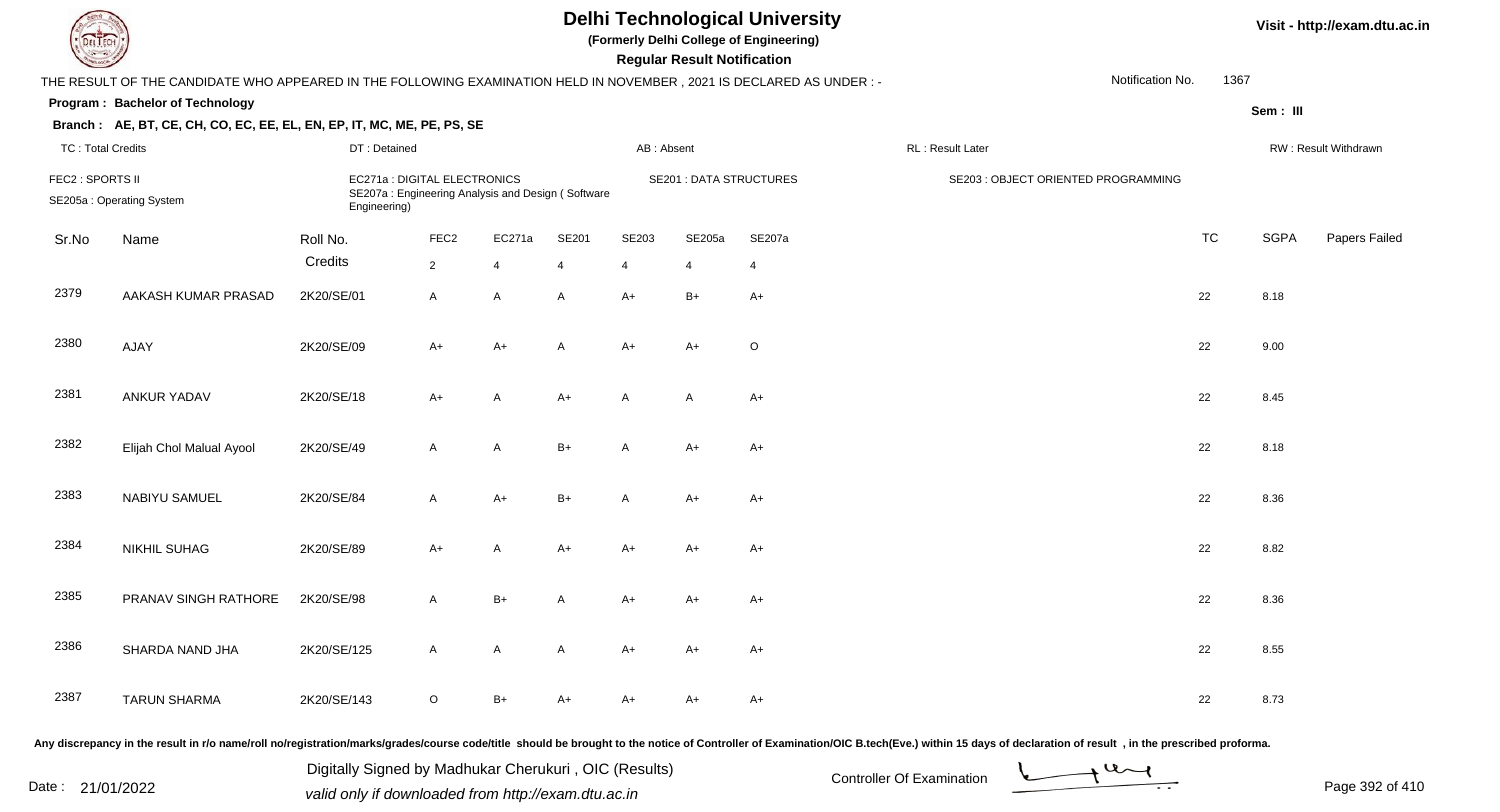| DEL TECH<br><u>in Si</u>                                                                                                                          |              |                  |        |       |                | <b>Regular Result Notification</b> | <b>Delhi Technological University</b><br>(Formerly Delhi College of Engineering) |                                    |           |             | Visit - http://exam.dtu.ac.in |
|---------------------------------------------------------------------------------------------------------------------------------------------------|--------------|------------------|--------|-------|----------------|------------------------------------|----------------------------------------------------------------------------------|------------------------------------|-----------|-------------|-------------------------------|
| THE RESULT OF THE CANDIDATE WHO APPEARED IN THE FOLLOWING EXAMINATION HELD IN NOVEMBER , 2021 IS DECLARED AS UNDER : -                            |              |                  |        |       |                |                                    |                                                                                  | Notification No.                   | 1367      |             |                               |
| Program: Bachelor of Technology<br>Branch: AE, BT, CE, CH, CO, EC, EE, EL, EN, EP, IT, MC, ME, PE, PS, SE                                         |              |                  |        |       |                |                                    |                                                                                  |                                    |           | Sem: III    |                               |
| TC: Total Credits                                                                                                                                 | DT: Detained |                  |        |       | AB: Absent     |                                    |                                                                                  | <b>RL</b> : Result Later           |           |             | RW: Result Withdrawn          |
| EC271a : DIGITAL ELECTRONICS<br>FEC2 : SPORTS II<br>SE207a: Engineering Analysis and Design (Software<br>SE205a: Operating System<br>Engineering) |              |                  |        |       |                | <b>SE201: DATA STRUCTURES</b>      |                                                                                  | SE203: OBJECT ORIENTED PROGRAMMING |           |             |                               |
| Sr.No<br>Name                                                                                                                                     | Roll No.     | FEC <sub>2</sub> | EC271a | SE201 | SE203          | SE205a                             | SE207a                                                                           |                                    | <b>TC</b> | <b>SGPA</b> | Papers Failed                 |
|                                                                                                                                                   | Credits      | $\overline{2}$   |        | 4     | $\overline{4}$ | -4                                 | -4                                                                               |                                    |           |             |                               |
|                                                                                                                                                   |              | O                | $B+$   | A+    | $A+$           | A+                                 | $A+$                                                                             |                                    | 22        | 8.73        |                               |

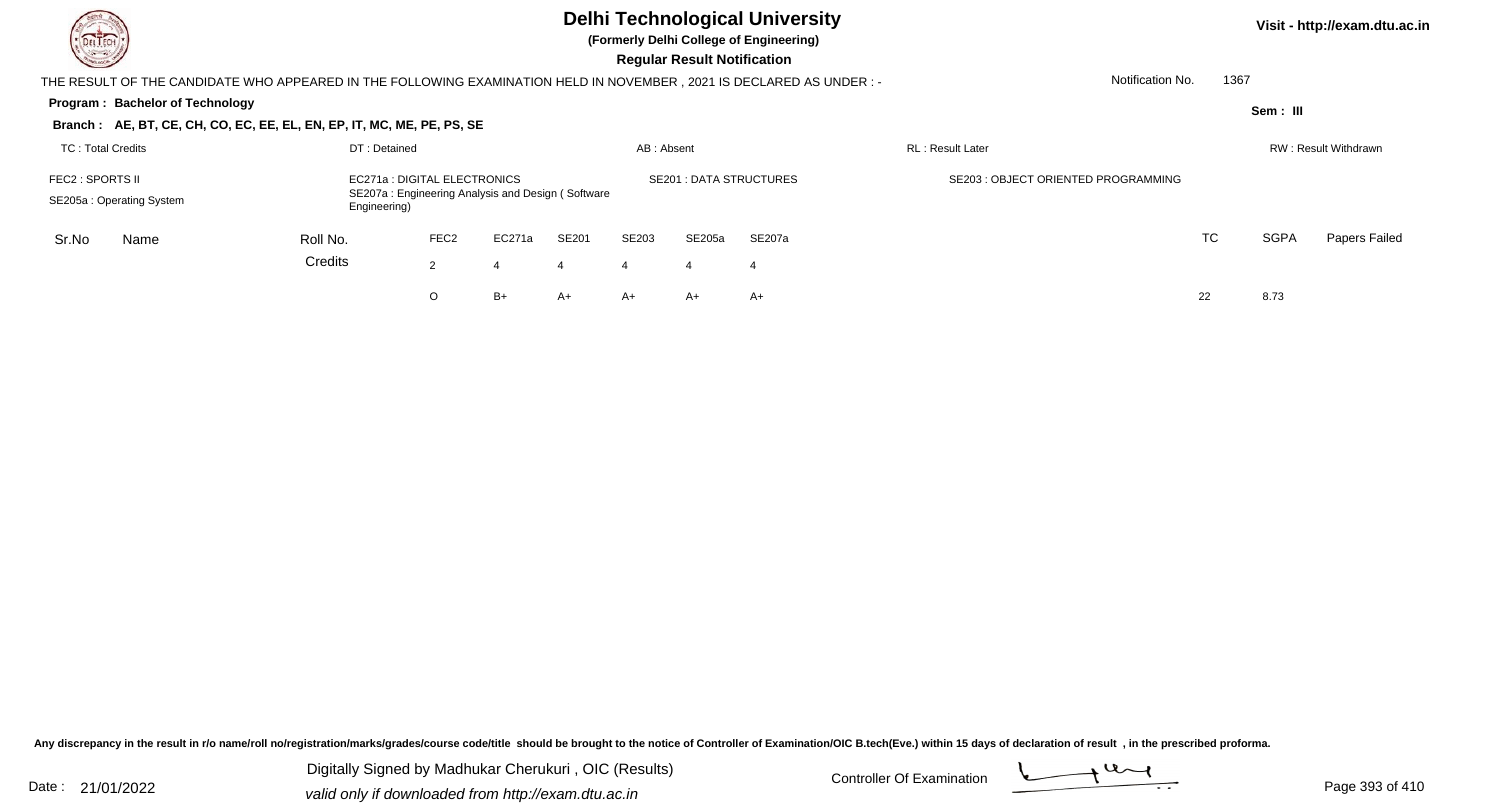|                          | <b>Delhi Technological University</b><br>(Formerly Delhi College of Engineering)<br><b>DELTECH</b><br><b>Regular Result Notification</b><br>THE RESULT OF THE CANDIDATE WHO APPEARED IN THE FOLLOWING EXAMINATION HELD IN NOVEMBER, 2021 IS DECLARED AS UNDER :- |                                                                                                   |                |                |       |              |                                |                |                                     |                  |           |             |                      |  |
|--------------------------|------------------------------------------------------------------------------------------------------------------------------------------------------------------------------------------------------------------------------------------------------------------|---------------------------------------------------------------------------------------------------|----------------|----------------|-------|--------------|--------------------------------|----------------|-------------------------------------|------------------|-----------|-------------|----------------------|--|
|                          |                                                                                                                                                                                                                                                                  |                                                                                                   |                |                |       |              |                                |                |                                     | Notification No. | 1367      |             |                      |  |
|                          | Program: Bachelor of Technology                                                                                                                                                                                                                                  |                                                                                                   |                |                |       |              |                                |                |                                     |                  |           | Sem: III    |                      |  |
|                          | Branch: AE, BT, CE, CH, CO, EC, EE, EL, EN, EP, IT, MC, ME, PE, PS, SE                                                                                                                                                                                           |                                                                                                   |                |                |       |              |                                |                |                                     |                  |           |             |                      |  |
| <b>TC: Total Credits</b> |                                                                                                                                                                                                                                                                  | DT: Detained                                                                                      |                |                |       | AB: Absent   |                                |                | RL: Result Later                    |                  |           |             | RW: Result Withdrawn |  |
|                          | FEC32 : LOGICAL REASONING<br>SE205a: Operating System                                                                                                                                                                                                            | EC271a : DIGITAL ELECTRONICS<br>SE207a: Engineering Analysis and Design (Software<br>Engineering) |                |                |       |              | <b>SE201 : DATA STRUCTURES</b> |                | SE203 : OBJECT ORIENTED PROGRAMMING |                  |           |             |                      |  |
| Sr.No                    | Name                                                                                                                                                                                                                                                             | Roll No.                                                                                          | FEC32          | EC271a         | SE201 | SE203        | SE205a                         | SE207a         |                                     |                  | <b>TC</b> | <b>SGPA</b> | Papers Failed        |  |
|                          |                                                                                                                                                                                                                                                                  | Credits                                                                                           | $\overline{2}$ | $\overline{4}$ | Δ     | 4            | $\overline{4}$                 | $\overline{4}$ |                                     |                  |           |             |                      |  |
| 2388                     | <b>ADITYA KUMAR</b>                                                                                                                                                                                                                                              | 2K20/SE/08                                                                                        | $A+$           | $A+$           | A     | $A+$         | $\circ$                        | $A+$           |                                     |                  | 22        | 9.00        |                      |  |
| 2389                     | <b>AKASH SONI</b>                                                                                                                                                                                                                                                | 2K20/SE/11                                                                                        | A+             | $A+$           | A     | $A+$         | $A+$                           | $A+$           |                                     |                  | 22        | 8.82        |                      |  |
| 2390                     | <b>AKSHAT JAIN</b>                                                                                                                                                                                                                                               | 2K20/SE/12                                                                                        | $A+$           | $\mathsf O$    | $A+$  | A            | A+                             | $\mathsf O$    |                                     |                  | 22        | 9.18        |                      |  |
| 2391                     | AMANDEEP                                                                                                                                                                                                                                                         | 2K20/SE/13                                                                                        | $A+$           | $\mathsf O$    | $A+$  | $A+$         | A+                             | $A+$           |                                     |                  | 22        | 9.18        |                      |  |
| 2392                     | ANAMIKA                                                                                                                                                                                                                                                          | 2K20/SE/15                                                                                        | $A+$           | $A+$           | $A+$  | $\mathsf{A}$ | A+                             | $A+$           |                                     |                  | 22        | 8.82        |                      |  |
| 2393                     | ANIRUDH SHARMA                                                                                                                                                                                                                                                   | 2K20/SE/17                                                                                        | O              | $A+$           | A+    | $A+$         | $\circ$                        | $\mathsf O$    |                                     |                  | 22        | 9.45        |                      |  |
| 2394                     | ANUJ                                                                                                                                                                                                                                                             | 2K20/SE/21                                                                                        | A+             | A              | A     | $A+$         | $\circ$                        | $A+$           |                                     |                  | 22        | 8.82        |                      |  |
| 2395                     | <b>ATUL GAUTAM</b>                                                                                                                                                                                                                                               | 2K20/SE/34                                                                                        | $A+$           | $A+$           | A     | $A+$         | A+                             | $A+$           |                                     |                  | 22        | 8.82        |                      |  |
| 2396                     | <b>BHAVESH BASESHANKAR</b>                                                                                                                                                                                                                                       | 2K20/SE/41                                                                                        | A+             | A+             | A+    | $A+$         | A+                             | A+             |                                     |                  | 22        | 9.00        |                      |  |

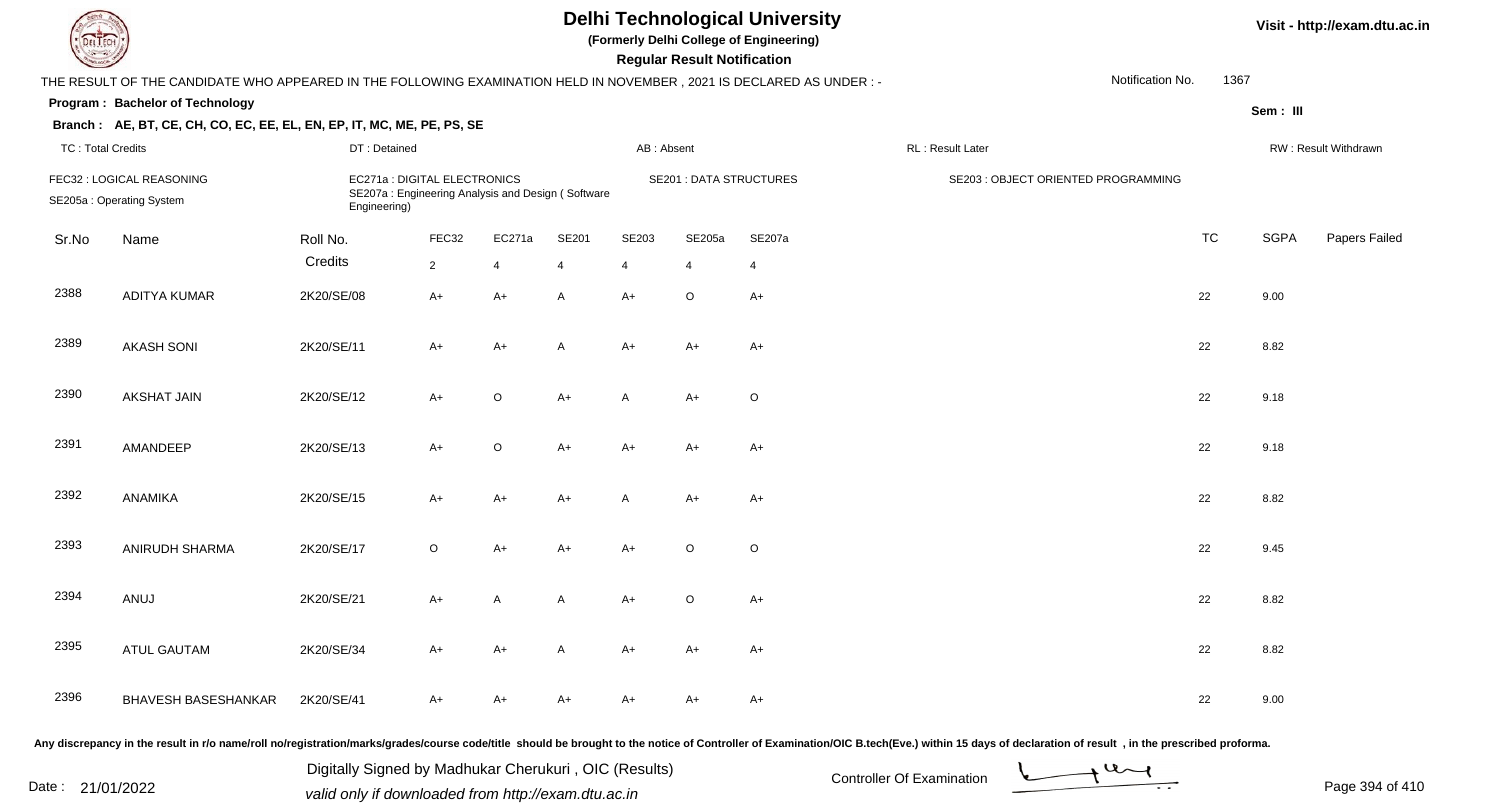| DEL TECH                 |                                                                                                                                                                                                                                |                                                       |                                                                                   |                |                |                | <b>Regular Result Notification</b> | <b>Delhi Technological University</b><br>(Formerly Delhi College of Engineering) |                           |                                     |                               |           |             | Visit - http://exam.dtu.ac.in |
|--------------------------|--------------------------------------------------------------------------------------------------------------------------------------------------------------------------------------------------------------------------------|-------------------------------------------------------|-----------------------------------------------------------------------------------|----------------|----------------|----------------|------------------------------------|----------------------------------------------------------------------------------|---------------------------|-------------------------------------|-------------------------------|-----------|-------------|-------------------------------|
|                          | THE RESULT OF THE CANDIDATE WHO APPEARED IN THE FOLLOWING EXAMINATION HELD IN NOVEMBER, 2021 IS DECLARED AS UNDER :-                                                                                                           |                                                       |                                                                                   |                |                |                |                                    |                                                                                  |                           |                                     | Notification No.              | 1367      |             |                               |
|                          | Program: Bachelor of Technology                                                                                                                                                                                                |                                                       |                                                                                   |                |                |                |                                    |                                                                                  |                           |                                     |                               |           | Sem: III    |                               |
|                          | Branch: AE, BT, CE, CH, CO, EC, EE, EL, EN, EP, IT, MC, ME, PE, PS, SE                                                                                                                                                         |                                                       |                                                                                   |                |                |                |                                    |                                                                                  |                           |                                     |                               |           |             |                               |
| <b>TC: Total Credits</b> |                                                                                                                                                                                                                                | DT: Detained                                          |                                                                                   |                |                | AB: Absent     |                                    |                                                                                  | RL: Result Later          |                                     |                               |           |             | RW: Result Withdrawn          |
|                          | FEC32 : LOGICAL REASONING<br>SE205a: Operating System                                                                                                                                                                          | Engineering)                                          | EC271a : DIGITAL ELECTRONICS<br>SE207a: Engineering Analysis and Design (Software |                |                |                | <b>SE201 : DATA STRUCTURES</b>     |                                                                                  |                           | SE203 : OBJECT ORIENTED PROGRAMMING |                               |           |             |                               |
| Sr.No                    | Name                                                                                                                                                                                                                           | Roll No.                                              | FEC32                                                                             | EC271a         | SE201          | SE203          | SE205a                             | SE207a                                                                           |                           |                                     |                               | <b>TC</b> | <b>SGPA</b> | Papers Failed                 |
|                          |                                                                                                                                                                                                                                | Credits                                               | $\overline{2}$                                                                    | $\overline{4}$ | $\overline{4}$ | $\overline{4}$ | 4                                  | $\overline{4}$                                                                   |                           |                                     |                               |           |             |                               |
|                          |                                                                                                                                                                                                                                |                                                       | $A+$                                                                              | A+             | $A+$           | A+             | $A+$                               | $A+$                                                                             |                           |                                     |                               | 22        | 9.00        |                               |
| 2397                     | <b>BHAVIL AHUJA</b>                                                                                                                                                                                                            | 2K20/SE/42                                            | $A+$                                                                              | $\circ$        | $A+$           | $A+$           | $A+$                               | $A+$                                                                             |                           |                                     |                               | 22        | 9.18        |                               |
| 2398                     | <b>GOKUL VERMA</b>                                                                                                                                                                                                             | 2K20/SE/52                                            | $\circ$                                                                           | $A+$           | A              | A              | $A+$                               | $\mathsf{A}$                                                                     |                           |                                     |                               | 22        | 8.55        |                               |
| 2399                     | HARSH BHARADWAJ                                                                                                                                                                                                                | 2K20/SE/56                                            | $A+$                                                                              | A+             | $A+$           | A              | $A+$                               | $A+$                                                                             |                           |                                     |                               | 22        | 8.82        |                               |
| 2400                     | <b>HARSHIT SINGH</b>                                                                                                                                                                                                           | 2K20/SE/59                                            | $A+$                                                                              | A              | $B+$           | A              | $A+$                               | $A+$                                                                             |                           |                                     |                               | 22        | 8.27        |                               |
| 2401                     | HIMANSHU TANWAR                                                                                                                                                                                                                | 2K20/SE/60                                            | $A+$                                                                              | $A+$           | $\mathsf{A}$   | $A+$           | $A+$                               | $A+$                                                                             |                           |                                     |                               | 22        | 8.82        |                               |
| 2402                     | KANWAR ADITYA SINGH                                                                                                                                                                                                            | 2K20/SE/67                                            | A+                                                                                | A+             | A              | A              | A+                                 | $A+$                                                                             |                           |                                     |                               | 22        | 8.64        |                               |
| 2403                     | <b>KARTIK CHAUHAN</b>                                                                                                                                                                                                          | 2K20/SE/70                                            | A+                                                                                | A+             | $\circ$        | O              | A+                                 | A+                                                                               |                           |                                     |                               | 22        | 9.36        |                               |
| 2404                     | <b>KARTIK GUPTA</b>                                                                                                                                                                                                            | 2K20/SE/71                                            | $\circ$                                                                           | $\circ$        | $A+$           | $\mathsf O$    | $\circ$                            | $\circ$                                                                          |                           |                                     |                               | 22        | 9.82        |                               |
|                          | Any discrepancy in the result in r/o name/roll no/registration/marks/grades/course code/title should be brought to the notice of Controller of Examination/OIC B.tech(Eve.) within 15 days of declaration of result , in the p |                                                       |                                                                                   |                |                |                |                                    |                                                                                  |                           |                                     |                               |           |             |                               |
|                          |                                                                                                                                                                                                                                | Digitally Signed by Madhukar Cherukuri, OIC (Results) |                                                                                   |                |                |                |                                    |                                                                                  | Controller Of Evamination |                                     | $\rightarrow$ 4 $\rightarrow$ |           |             |                               |

Date : 21/01/2022 Digital Digital of Microsofted Chemical Controller Of Examination Determination Page 395 of 41

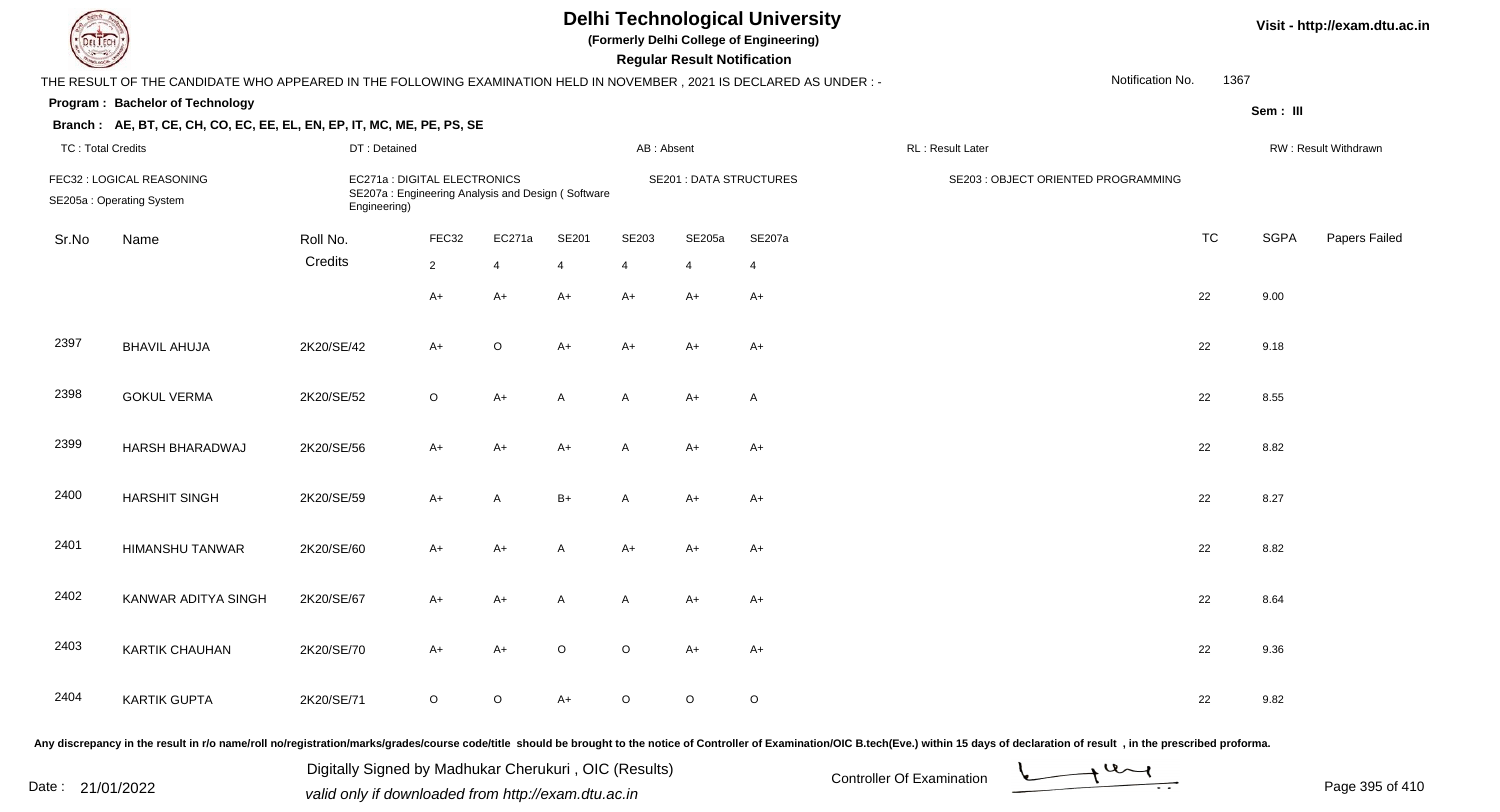| EL ECH                                                                                                                                           |                                                                        | <b>Delhi Technological University</b><br>(Formerly Delhi College of Engineering)<br><b>Regular Result Notification</b> |                |                |         |                                |                |                |                                     |                      |           | Visit - http://exam.dtu.ac.in |               |
|--------------------------------------------------------------------------------------------------------------------------------------------------|------------------------------------------------------------------------|------------------------------------------------------------------------------------------------------------------------|----------------|----------------|---------|--------------------------------|----------------|----------------|-------------------------------------|----------------------|-----------|-------------------------------|---------------|
| 1367<br>Notification No.<br>THE RESULT OF THE CANDIDATE WHO APPEARED IN THE FOLLOWING EXAMINATION HELD IN NOVEMBER, 2021 IS DECLARED AS UNDER :- |                                                                        |                                                                                                                        |                |                |         |                                |                |                |                                     |                      |           |                               |               |
| Program: Bachelor of Technology<br>Sem: III                                                                                                      |                                                                        |                                                                                                                        |                |                |         |                                |                |                |                                     |                      |           |                               |               |
|                                                                                                                                                  | Branch: AE, BT, CE, CH, CO, EC, EE, EL, EN, EP, IT, MC, ME, PE, PS, SE |                                                                                                                        |                |                |         |                                |                |                |                                     |                      |           |                               |               |
| <b>TC: Total Credits</b>                                                                                                                         |                                                                        |                                                                                                                        | DT: Detained   |                |         | AB: Absent                     |                |                | RL: Result Later                    | RW: Result Withdrawn |           |                               |               |
| FEC32 : LOGICAL REASONING<br>SE205a: Operating System                                                                                            |                                                                        | EC271a : DIGITAL ELECTRONICS<br>SE207a: Engineering Analysis and Design (Software<br>Engineering)                      |                |                |         | <b>SE201 : DATA STRUCTURES</b> |                |                | SE203 : OBJECT ORIENTED PROGRAMMING |                      |           |                               |               |
| Sr.No                                                                                                                                            | Name                                                                   | Roll No.                                                                                                               | FEC32          | EC271a         | SE201   | SE203                          | SE205a         | SE207a         |                                     |                      | <b>TC</b> | <b>SGPA</b>                   | Papers Failed |
|                                                                                                                                                  |                                                                        | Credits                                                                                                                | $\overline{2}$ | $\overline{4}$ | 4       | $\overline{4}$                 | $\overline{4}$ | $\overline{4}$ |                                     |                      |           |                               |               |
|                                                                                                                                                  |                                                                        |                                                                                                                        | $\circ$        | $\mathsf O$    | $A+$    | $\circ$                        | $\circ$        | $\circ$        |                                     |                      | 22        | 9.82                          |               |
| 2405                                                                                                                                             | <b>KARTIK ROHILLA</b>                                                  | 2K20/SE/72                                                                                                             | $\circ$        | $A+$           | $\circ$ | $A+$                           | $\circ$        | $A+$           |                                     |                      | 22        | 9.45                          |               |
| 2406                                                                                                                                             | <b>KESHAV MITTAL</b>                                                   | 2K20/SE/73                                                                                                             | $\circ$        | $A+$           | $A+$    | $A+$                           | $\circ$        | $A+$           |                                     |                      | 22        | 9.27                          |               |
| 2407                                                                                                                                             | <b>KHUSHWANT</b>                                                       | 2K20/SE/75                                                                                                             | $A+$           | $\circ$        | $A+$    | $A+$                           | A+             | $A+$           |                                     |                      | 22        | 9.18                          |               |
| 2408                                                                                                                                             | <b>MADHAV KHATTAR</b>                                                  | 2K20/SE/78                                                                                                             | $\circ$        | $\circ$        | $\circ$ | $\circ$                        | $\circ$        | $\circ$        |                                     |                      | 22        | 10.00                         |               |
| 2409                                                                                                                                             | <b>MAYANK GAUTAM</b>                                                   | 2K20/SE/80                                                                                                             | $\circ$        | $A+$           | A       | $\circ$                        | A+             | $A+$           |                                     |                      | 22        | 9.09                          |               |
| 2410                                                                                                                                             | <b>MOHIT SONI</b>                                                      | 2K20/SE/83                                                                                                             | A              | A+             | A+      | A+                             | A+             | A+             |                                     |                      | 22        | 8.91                          |               |
| 2411                                                                                                                                             | PAWAN                                                                  | 2K20/SE/94                                                                                                             | A+             | A              | A+      | A+                             | A+             | A+             |                                     |                      | 22        | 8.82                          |               |
| 2412                                                                                                                                             | PRANAV KUMAR PARIHAR                                                   | 2K20/SE/97                                                                                                             | A              | $\mathsf{A}$   | A+      | A+                             | $\circ$        | $A+$           |                                     |                      | 22        | 8.91                          |               |

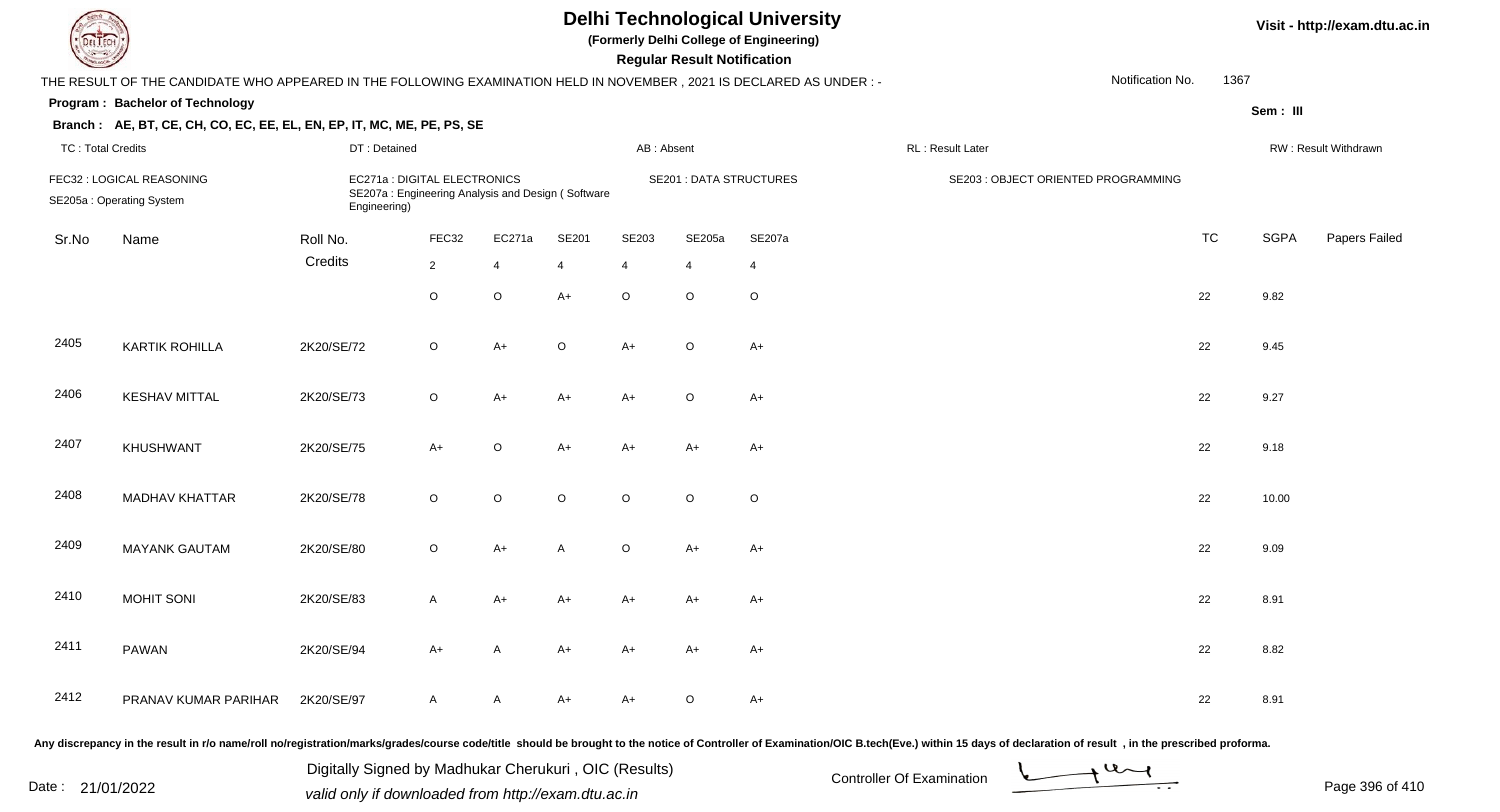| <b>Delhi Technological University</b><br>(Formerly Delhi College of Engineering)<br>EL I ECH<br><b>Regular Result Notification</b> |                                                                                                                      |              |                                                                                   |                |              |                |                                |                |                                     |                  |           |             | Visit - http://exam.dtu.ac.in |  |  |
|------------------------------------------------------------------------------------------------------------------------------------|----------------------------------------------------------------------------------------------------------------------|--------------|-----------------------------------------------------------------------------------|----------------|--------------|----------------|--------------------------------|----------------|-------------------------------------|------------------|-----------|-------------|-------------------------------|--|--|
|                                                                                                                                    | THE RESULT OF THE CANDIDATE WHO APPEARED IN THE FOLLOWING EXAMINATION HELD IN NOVEMBER, 2021 IS DECLARED AS UNDER :- |              |                                                                                   |                |              |                |                                |                |                                     | Notification No. | 1367      |             |                               |  |  |
|                                                                                                                                    | Program: Bachelor of Technology                                                                                      |              |                                                                                   |                |              |                |                                |                |                                     |                  |           | Sem: III    |                               |  |  |
|                                                                                                                                    | Branch: AE, BT, CE, CH, CO, EC, EE, EL, EN, EP, IT, MC, ME, PE, PS, SE                                               |              |                                                                                   |                |              |                |                                |                |                                     |                  |           |             |                               |  |  |
| <b>TC: Total Credits</b>                                                                                                           |                                                                                                                      | DT: Detained |                                                                                   |                |              | AB: Absent     |                                |                | RL: Result Later                    |                  |           |             | RW: Result Withdrawn          |  |  |
|                                                                                                                                    | FEC32 : LOGICAL REASONING<br>SE205a: Operating System                                                                | Engineering) | EC271a : DIGITAL ELECTRONICS<br>SE207a: Engineering Analysis and Design (Software |                |              |                | <b>SE201 : DATA STRUCTURES</b> |                | SE203 : OBJECT ORIENTED PROGRAMMING |                  |           |             |                               |  |  |
| Sr.No                                                                                                                              | Name                                                                                                                 | Roll No.     | FEC32                                                                             | EC271a         | <b>SE201</b> | SE203          | SE205a                         | SE207a         |                                     |                  | <b>TC</b> | <b>SGPA</b> | Papers Failed                 |  |  |
|                                                                                                                                    |                                                                                                                      | Credits      | $\overline{2}$                                                                    | $\overline{4}$ | 4            | $\overline{4}$ | $\overline{4}$                 | $\overline{4}$ |                                     |                  |           |             |                               |  |  |
|                                                                                                                                    |                                                                                                                      |              | A                                                                                 | A              | $A+$         | $A+$           | $\mathsf O$                    | $A+$           |                                     |                  | 22        | 8.91        |                               |  |  |
| 2413                                                                                                                               | S. ADITYA                                                                                                            | 2K20/SE/112  | $A+$                                                                              | A              | $A+$         | $A+$           | $\circ$                        | $A+$           |                                     |                  | 22        | 9.00        |                               |  |  |
| 2414                                                                                                                               | <b>SARTHAK TIRPUDE</b>                                                                                               | 2K20/SE/121  | $\circ$                                                                           | $A+$           | $\circ$      | $A+$           | $\circ$                        | $\circ$        |                                     |                  | 22        | 9.64        |                               |  |  |
| 2415                                                                                                                               | <b>SHAILESH</b>                                                                                                      | 2K20/SE/124  | $A+$                                                                              | A              | $A+$         | $A+$           | $\circ$                        | $A+$           |                                     |                  | 22        | 9.00        |                               |  |  |
| 2416                                                                                                                               | SIVRAN KOHLI                                                                                                         | 2K20/SE/136  | $A+$                                                                              | $B+$           | $A+$         | $A+$           | $\circ$                        | $\mathsf O$    |                                     |                  | 22        | 9.00        |                               |  |  |
| 2417                                                                                                                               | <b>TUSHAR</b>                                                                                                        | 2K20/SE/146  | $A+$                                                                              | A              | $A+$         | $A+$           | A+                             | $A+$           |                                     |                  | 22        | 8.82        |                               |  |  |
| 2418                                                                                                                               | <b>VAIBHAVI SAKHUJA</b>                                                                                              | 2K20/SE/152  | $A+$                                                                              | $A+$           | $A+$         | $\circ$        | $A+$                           | $A+$           |                                     |                  | 22        | 9.18        |                               |  |  |
| 2419                                                                                                                               | YASH YADAV                                                                                                           | 2K20/SE/164  | A+                                                                                | $B+$           | A            | $\circ$        | $A+$                           | $\circ$        |                                     |                  | 22        | 8.82        |                               |  |  |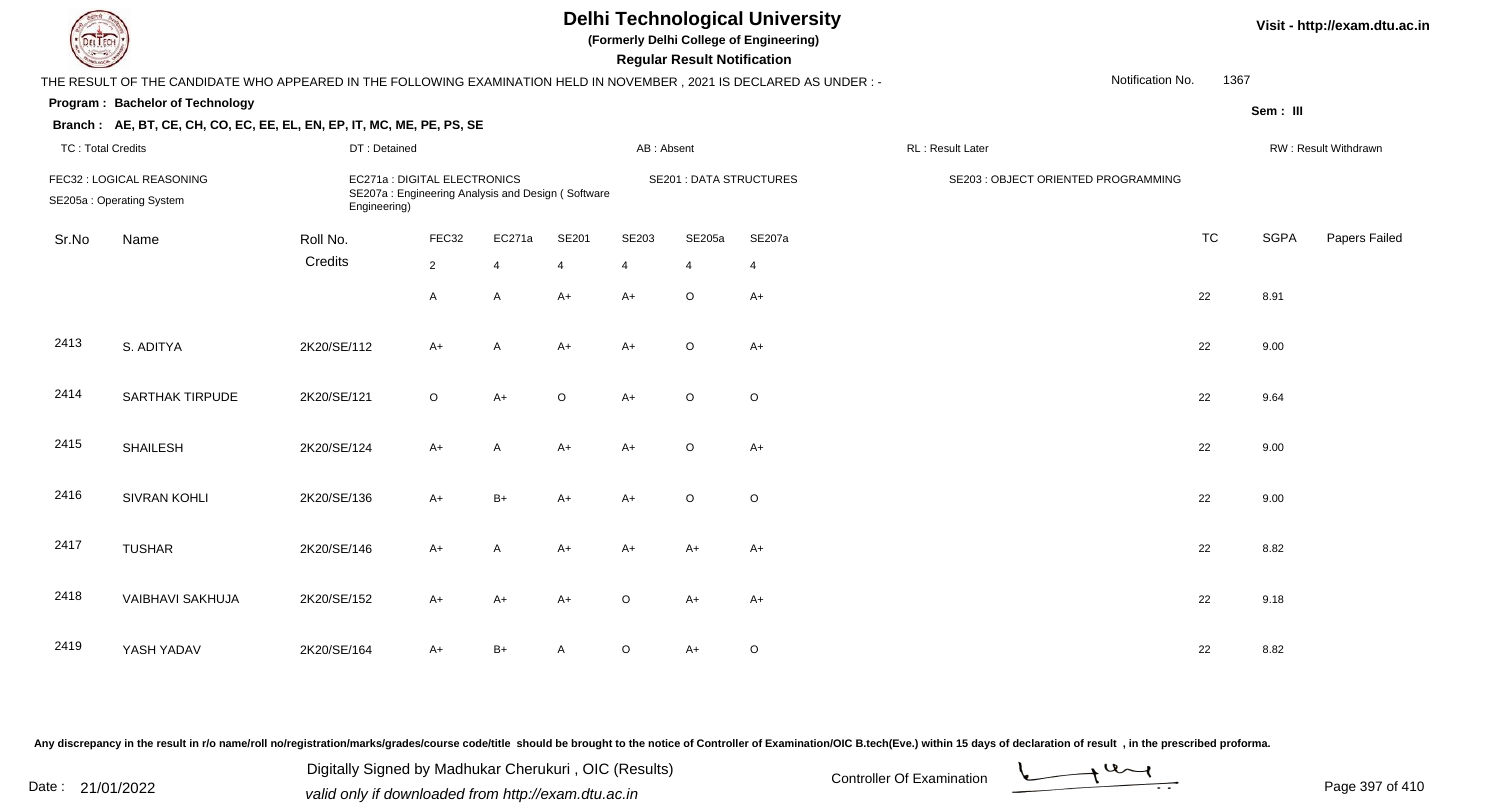|                          | <b>Delhi Technological University</b><br>(Formerly Delhi College of Engineering)<br>EL ECH<br><b>Regular Result Notification</b> |              |                             |                                                   |              |                |                |                                |                                     |           |             |                      |  |
|--------------------------|----------------------------------------------------------------------------------------------------------------------------------|--------------|-----------------------------|---------------------------------------------------|--------------|----------------|----------------|--------------------------------|-------------------------------------|-----------|-------------|----------------------|--|
|                          | THE RESULT OF THE CANDIDATE WHO APPEARED IN THE FOLLOWING EXAMINATION HELD IN NOVEMBER, 2021 IS DECLARED AS UNDER:-              |              |                             |                                                   |              |                |                |                                | Notification No.                    | 1367      |             |                      |  |
|                          | Program: Bachelor of Technology                                                                                                  |              |                             |                                                   |              |                |                |                                |                                     |           | Sem: III    |                      |  |
|                          | Branch: AE, BT, CE, CH, CO, EC, EE, EL, EN, EP, IT, MC, ME, PE, PS, SE                                                           |              |                             |                                                   |              |                |                |                                |                                     |           |             |                      |  |
| <b>TC: Total Credits</b> |                                                                                                                                  | DT: Detained |                             |                                                   |              | AB: Absent     |                |                                | RL: Result Later                    |           |             | RW: Result Withdrawn |  |
| FEC37: FRENCH            | EC271a : DIGITAL ELECTRONICS<br>SE207a: Engineering Analysis and Design (Software<br>SE205a: Operating System<br>Engineering)    |              |                             |                                                   |              |                |                | <b>SE201 : DATA STRUCTURES</b> | SE203 : OBJECT ORIENTED PROGRAMMING |           |             |                      |  |
| Sr.No                    | Name                                                                                                                             | Roll No.     | FEC37                       | EC271a                                            | SE201        | SE203          | SE205a         | SE207a                         |                                     | <b>TC</b> | <b>SGPA</b> | Papers Failed        |  |
|                          |                                                                                                                                  | Credits      | $\overline{2}$              | $\overline{4}$                                    | 4            | $\overline{4}$ | $\overline{4}$ | $\overline{4}$                 |                                     |           |             |                      |  |
| 2420                     | ANUJ BORICHA                                                                                                                     | 2K20/SE/22   | $\circ$                     | $A+$                                              | $\mathsf{A}$ | $A+$           | $A+$           | $\circ$                        |                                     | 22        | 9.09        |                      |  |
| 2421                     | <b>ANUPAMA</b>                                                                                                                   | 2K20/SE/23   | F                           | $\overline{A}$                                    | A            | $A+$           | $A+$           | $A+$                           |                                     | 20        | 7.82        | FEC37                |  |
| 2422                     | SANDEEP KUMAR GOND                                                                                                               | 2K20/SE/119  | $A+$                        | A                                                 | $A+$         | $A+$           | $A+$           | $\circ$                        |                                     | 22        | 9.00        |                      |  |
| FEC39: JAPANESE          | SE205a: Operating System                                                                                                         | Engineering) | EC271a: DIGITAL ELECTRONICS | SE207a: Engineering Analysis and Design (Software |              |                |                | <b>SE201: DATA STRUCTURES</b>  | SE203 : OBJECT ORIENTED PROGRAMMING |           |             |                      |  |
| Sr.No                    | Name                                                                                                                             | Roll No.     | FEC39                       | EC271a                                            | SE201        | SE203          | SE205a         | SE207a                         |                                     | <b>TC</b> | <b>SGPA</b> | <b>Papers Failed</b> |  |
|                          |                                                                                                                                  | Credits      | $\overline{2}$              | $\overline{4}$                                    | 4            | $\overline{4}$ | $\overline{4}$ | $\overline{4}$                 |                                     |           |             |                      |  |
| 2423                     | SHUBHAM VERMA                                                                                                                    | 2K20/SE/135  | $B+$                        | $\overline{A}$                                    | $A+$         | $A+$           | $A+$           | $A+$                           |                                     | 22        | 8.64        |                      |  |

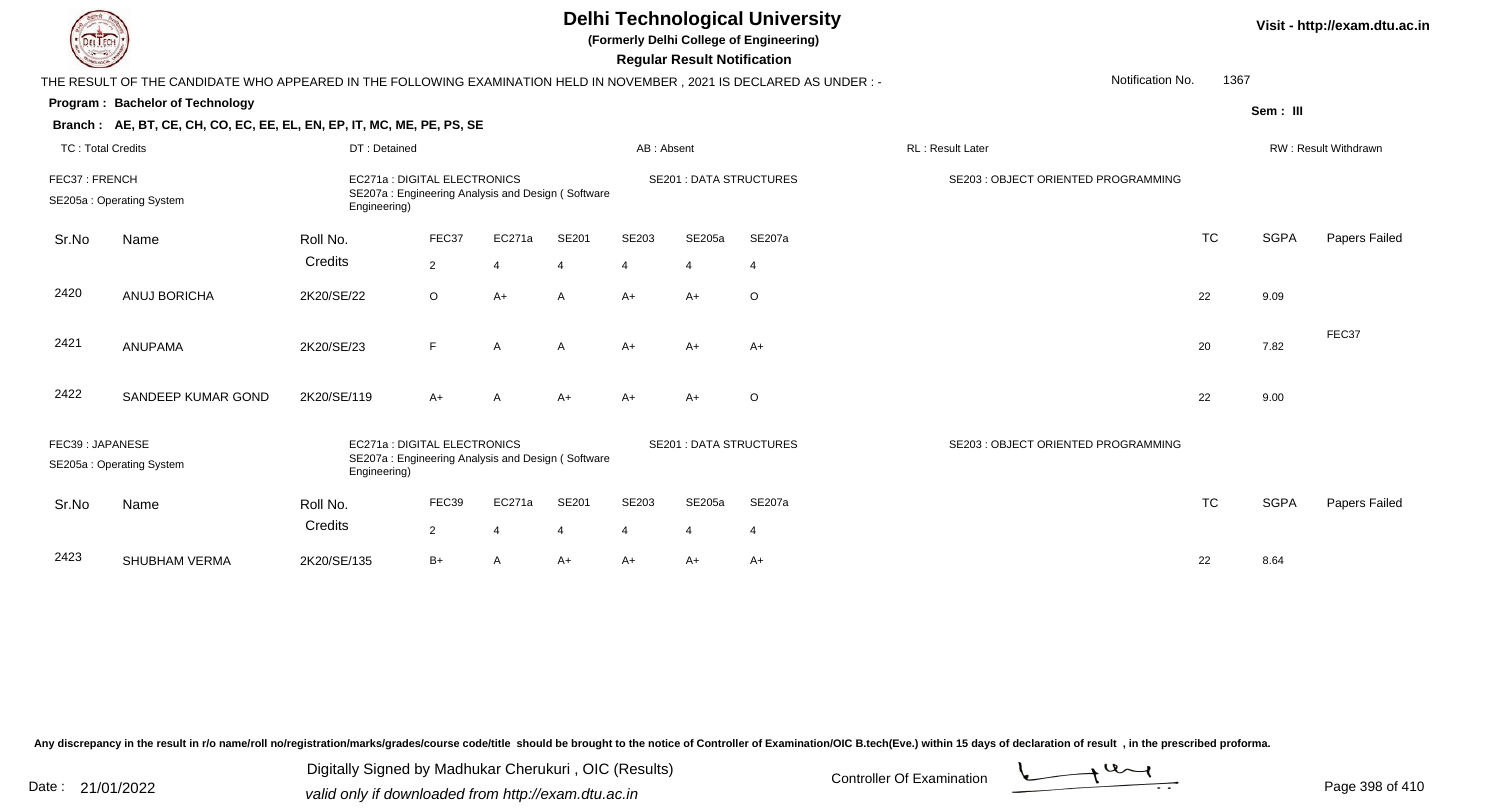| EL ECH                   |                                                                                                                        |                                                                                                  |                                                                                   |          |                               |                | <b>Regular Result Notification</b> | <b>Delhi Technological University</b><br>(Formerly Delhi College of Engineering) |                                     |           |             | Visit - http://exam.dtu.ac.in |
|--------------------------|------------------------------------------------------------------------------------------------------------------------|--------------------------------------------------------------------------------------------------|-----------------------------------------------------------------------------------|----------|-------------------------------|----------------|------------------------------------|----------------------------------------------------------------------------------|-------------------------------------|-----------|-------------|-------------------------------|
|                          | THE RESULT OF THE CANDIDATE WHO APPEARED IN THE FOLLOWING EXAMINATION HELD IN NOVEMBER , 2021 IS DECLARED AS UNDER : - |                                                                                                  |                                                                                   |          |                               |                |                                    |                                                                                  | Notification No.                    | 1367      |             |                               |
|                          | <b>Program: Bachelor of Technology</b>                                                                                 |                                                                                                  |                                                                                   |          |                               |                |                                    |                                                                                  |                                     |           | Sem: III    |                               |
|                          | Branch: AE, BT, CE, CH, CO, EC, EE, EL, EN, EP, IT, MC, ME, PE, PS, SE                                                 |                                                                                                  |                                                                                   |          |                               |                |                                    |                                                                                  |                                     |           |             |                               |
| <b>TC: Total Credits</b> |                                                                                                                        | DT: Detained                                                                                     |                                                                                   |          |                               | AB: Absent     |                                    |                                                                                  | RL: Result Later                    |           |             | RW: Result Withdrawn          |
|                          | FEC3: PHYSICAL EDU SPORTS<br>SE205a: Operating System                                                                  | EC271a: DIGITAL ELECTRONICS<br>SE207a: Engineering Analysis and Design (Software<br>Engineering) |                                                                                   |          | <b>SE201: DATA STRUCTURES</b> |                |                                    |                                                                                  | SE203 : OBJECT ORIENTED PROGRAMMING |           |             |                               |
| Sr.No                    | Name                                                                                                                   | Roll No.                                                                                         | FEC <sub>3</sub>                                                                  | EC271a   | SE201                         | SE203          | SE205a                             | SE207a                                                                           |                                     | <b>TC</b> | <b>SGPA</b> | Papers Failed                 |
|                          |                                                                                                                        | Credits                                                                                          | $\overline{2}$                                                                    | -4       | 4                             | $\overline{4}$ | $\overline{4}$                     | $\overline{4}$                                                                   |                                     |           |             |                               |
| 2424                     | <b>AYUSH</b>                                                                                                           | 2K20/SE/35                                                                                       | A+                                                                                | A        | $A+$                          | $\circ$        | $A+$                               | $A+$                                                                             |                                     | 22        | 9.00        |                               |
| 2425                     | <b>ZEKRIA SHERZAI</b>                                                                                                  | 2K20/SE/167                                                                                      | F                                                                                 | E        | B                             | $B+$           | A                                  | B                                                                                |                                     | 16        | 4.91        | FEC3EC271a,                   |
| FEC40: GERMAN            | SE205a: Operating System                                                                                               | Engineering)                                                                                     | EC271a : DIGITAL ELECTRONICS<br>SE207a: Engineering Analysis and Design (Software |          |                               |                |                                    | <b>SE201: DATA STRUCTURES</b>                                                    | SE203 : OBJECT ORIENTED PROGRAMMING |           |             |                               |
| Sr.No                    | Name                                                                                                                   | Roll No.                                                                                         | FEC40                                                                             | EC271a   | SE201                         | SE203          | SE205a                             | <b>SE207a</b>                                                                    |                                     | <b>TC</b> | <b>SGPA</b> | Papers Failed                 |
|                          |                                                                                                                        | Credits                                                                                          | $\overline{2}$                                                                    | $\Delta$ | $\boldsymbol{\varDelta}$      | $\overline{4}$ | $\boldsymbol{\Delta}$              | $\overline{4}$                                                                   |                                     |           |             |                               |
| 2426                     | <b>GARIMA MEENA</b>                                                                                                    | 2K20/SE/50                                                                                       | A+                                                                                | $A+$     | A                             | $\mathsf{A}$   | $A+$                               | $A+$                                                                             |                                     | 22        | 8.64        |                               |
| 2427                     | <b>SUNNY THAKUR</b>                                                                                                    | 2K20/SE/138                                                                                      | B+                                                                                | A        | A                             | A+             | A+                                 | $A+$                                                                             |                                     | 22        | 8.45        |                               |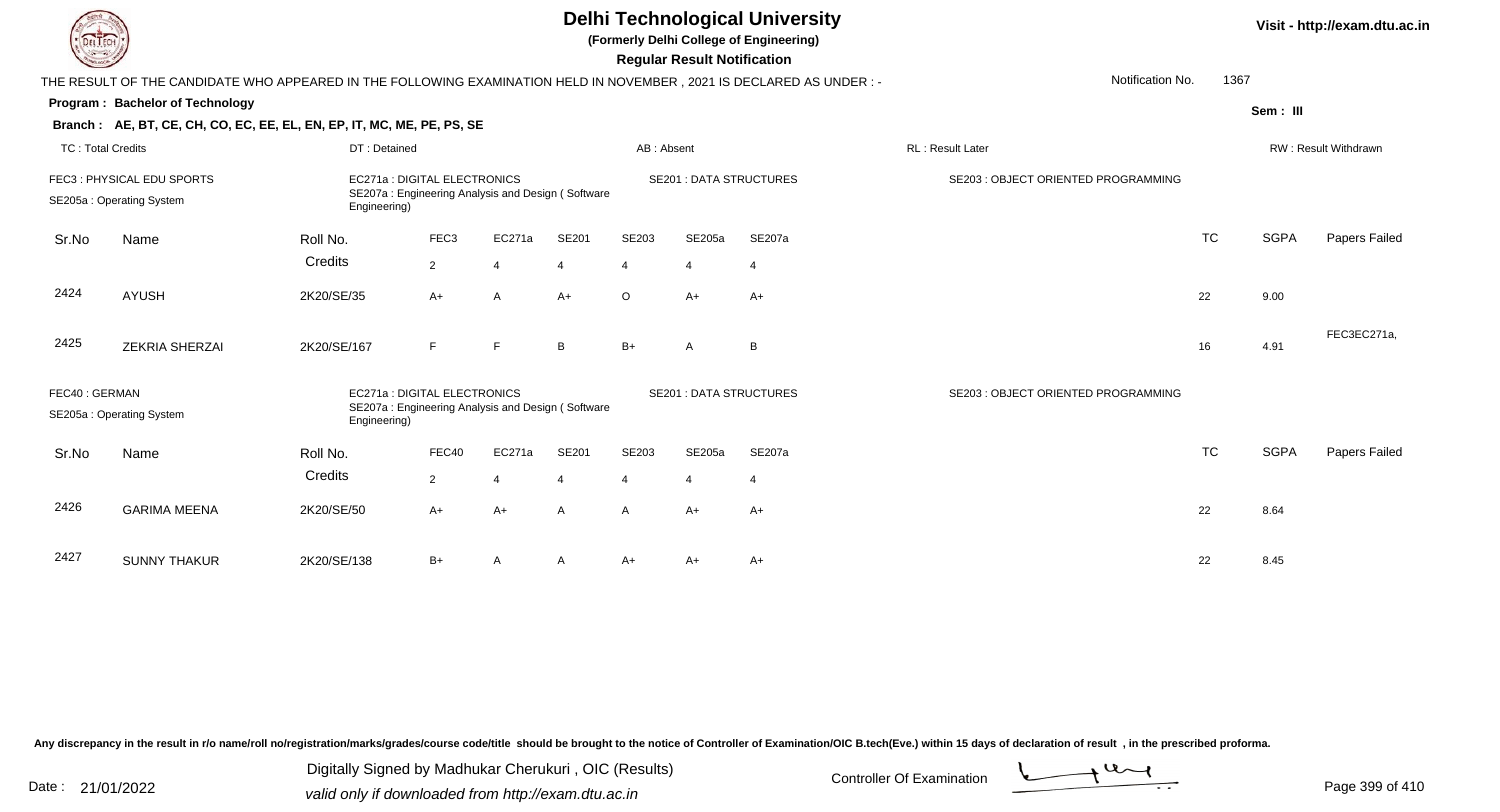## **Delhi Technological University**

**(Formerly Delhi College of Engineering)**

 **Regular Result Notification**

| <b>Course Line</b> |                                                                                                                     |                                                                                                   |                         |                |                         |                         | Regular Result Notification |                               |                                    |           |             |                      |
|--------------------|---------------------------------------------------------------------------------------------------------------------|---------------------------------------------------------------------------------------------------|-------------------------|----------------|-------------------------|-------------------------|-----------------------------|-------------------------------|------------------------------------|-----------|-------------|----------------------|
|                    | THE RESULT OF THE CANDIDATE WHO APPEARED IN THE FOLLOWING EXAMINATION HELD IN NOVEMBER, 2021 IS DECLARED AS UNDER:- |                                                                                                   |                         |                |                         |                         |                             |                               | Notification No.                   |           | 1367        |                      |
|                    | Program: Bachelor of Technology                                                                                     |                                                                                                   |                         |                |                         |                         |                             |                               |                                    |           | Sem: III    |                      |
|                    | Branch: AE, BT, CE, CH, CO, EC, EE, EL, EN, EP, IT, MC, ME, PE, PS, SE                                              |                                                                                                   |                         |                |                         |                         |                             |                               |                                    |           |             |                      |
| TC: Total Credits  |                                                                                                                     | DT: Detained                                                                                      |                         |                |                         | AB: Absent              |                             |                               | RL: Result Later                   |           |             | RW: Result Withdrawn |
|                    | FEC45 : ENGINEERING EXPLORATION<br>SE205a: Operating System                                                         | EC271a : DIGITAL ELECTRONICS<br>SE207a: Engineering Analysis and Design (Software<br>Engineering) |                         |                |                         |                         |                             | <b>SE201: DATA STRUCTURES</b> | SE203: OBJECT ORIENTED PROGRAMMING |           |             |                      |
| Sr.No              | Name                                                                                                                | Roll No.<br>Credits                                                                               | FEC45<br>$\overline{2}$ | EC271a<br>4    | SE201<br>$\overline{4}$ | SE203<br>$\overline{4}$ | SE205a<br>4                 | SE207a<br>-4                  |                                    | <b>TC</b> | <b>SGPA</b> | Papers Failed        |
| 2428               | <b>DEEPAK MITTAL</b>                                                                                                | 2K20/SE/45                                                                                        | $\circ$                 | A+             | $A+$                    | $\circ$                 | A+                          | $A+$                          |                                    | 22        | 9.27        |                      |
| 2429               | <b>TUSHAR BHATIA</b>                                                                                                | 2K20/SE/147                                                                                       | $\circ$                 | $\overline{A}$ | A                       | A+                      | A+                          | A+                            |                                    | 22        | 8.73        |                      |

A 2K20/SE/147 O A A A+ A+ A+ A+ C 22 8.73

Any discrepancy in the result in r/o name/roll no/registration/marks/grades/course code/title should be brought to the notice of Controller of Examination/OIC B.tech(Eve.) within 15 days of declaration of result, in the pr

Date : 21/01/2022 Digital Digital of Microsofted Chemical Controller Of Examination Determination Page 400 of 41 Digitally Signed by Madhukar Cherukuri , OIC (Results)

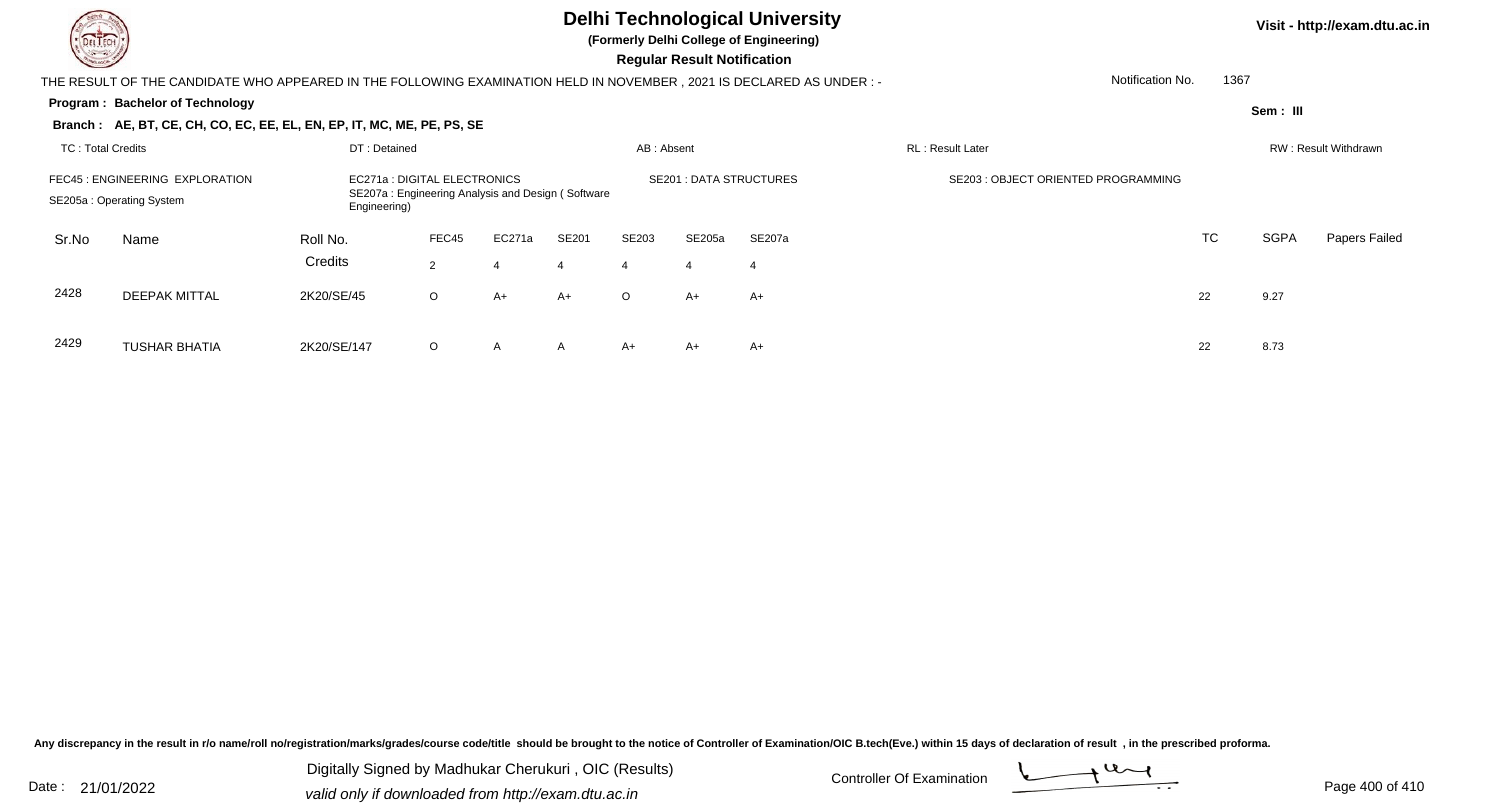| EL ECH                   |                                                                                                                                                                  | Visit - http://exam.dtu.ac.in |                |                |                                |                |                                    |                                     |                  |                      |             |                                |
|--------------------------|------------------------------------------------------------------------------------------------------------------------------------------------------------------|-------------------------------|----------------|----------------|--------------------------------|----------------|------------------------------------|-------------------------------------|------------------|----------------------|-------------|--------------------------------|
|                          | THE RESULT OF THE CANDIDATE WHO APPEARED IN THE FOLLOWING EXAMINATION HELD IN NOVEMBER, 2021 IS DECLARED AS UNDER :-                                             |                               |                |                |                                |                | <b>Regular Result Notification</b> |                                     | Notification No. | 1367                 |             |                                |
|                          | Program: Bachelor of Technology                                                                                                                                  |                               |                |                |                                |                |                                    |                                     |                  |                      | Sem: III    |                                |
|                          | Branch: AE, BT, CE, CH, CO, EC, EE, EL, EN, EP, IT, MC, ME, PE, PS, SE                                                                                           |                               |                |                |                                |                |                                    |                                     |                  |                      |             |                                |
| <b>TC: Total Credits</b> |                                                                                                                                                                  | DT: Detained                  |                |                |                                | AB: Absent     |                                    |                                     | RL: Result Later | RW: Result Withdrawn |             |                                |
|                          | FEC46 : TECHNICAL COMMUNICATION<br>EC271a : DIGITAL ELECTRONICS<br>SE207a: Engineering Analysis and Design (Software<br>SE205a: Operating System<br>Engineering) |                               |                |                | <b>SE201 : DATA STRUCTURES</b> |                |                                    | SE203 : OBJECT ORIENTED PROGRAMMING |                  |                      |             |                                |
| Sr.No                    | Name                                                                                                                                                             | Roll No.                      | FEC46          | EC271a         | SE201                          | SE203          | SE205a                             | SE207a                              |                  | <b>TC</b>            | <b>SGPA</b> | Papers Failed                  |
|                          |                                                                                                                                                                  | Credits                       | $\overline{2}$ | $\overline{4}$ | 4                              | $\overline{4}$ | $\overline{4}$                     | $\overline{4}$                      |                  |                      |             |                                |
| 2430                     | ADITYA BHANDARI                                                                                                                                                  | 2K20/SE/07                    | $\circ$        | $A+$           | $A+$                           | $\overline{A}$ | $A+$                               | $A+$                                |                  | 22                   | 8.91        |                                |
| 2431                     | ANANYA                                                                                                                                                           | 2K20/SE/16                    | $\circ$        | $\mathsf O$    | $A+$                           | $A+$           | $A+$                               | $\circ$                             |                  | 22                   | 9.45        |                                |
| 2432                     | <b>ARMAN PARVEJ</b>                                                                                                                                              | 2K20/SE/28                    | $A+$           | $A+$           | A                              | $\mathsf{A}$   | $A+$                               | $A+$                                |                  | 22                   | 8.64        |                                |
| 2433                     | <b>HARDIK ARORA</b>                                                                                                                                              | 2K20/SE/53                    | $A+$           | A              | A                              | $A+$           | $A+$                               | $A+$                                |                  | 22                   | 8.64        |                                |
| 2434                     | NIRMAL KUMAR MEENA                                                                                                                                               | 2K20/SE/92                    | F              | E              | P                              | F              | $\mathbf C$                        | $\mathsf{F}$                        |                  | 8                    | 1.64        | FEC46EC271a,<br>SE203, SE207a, |
| 2435                     | PIYUSH MAURYA                                                                                                                                                    | 2K20/SE/95                    | $A+$           | $A+$           | $A+$                           | $A+$           | $A+$                               | $\circ$                             |                  | 22                   | 9.18        |                                |
| 2436                     | SHIV RAJ                                                                                                                                                         | 2K20/SE/127                   | A+             | Α              | A                              | $A+$           | A+                                 | $\circ$                             |                  | 22                   | 8.82        |                                |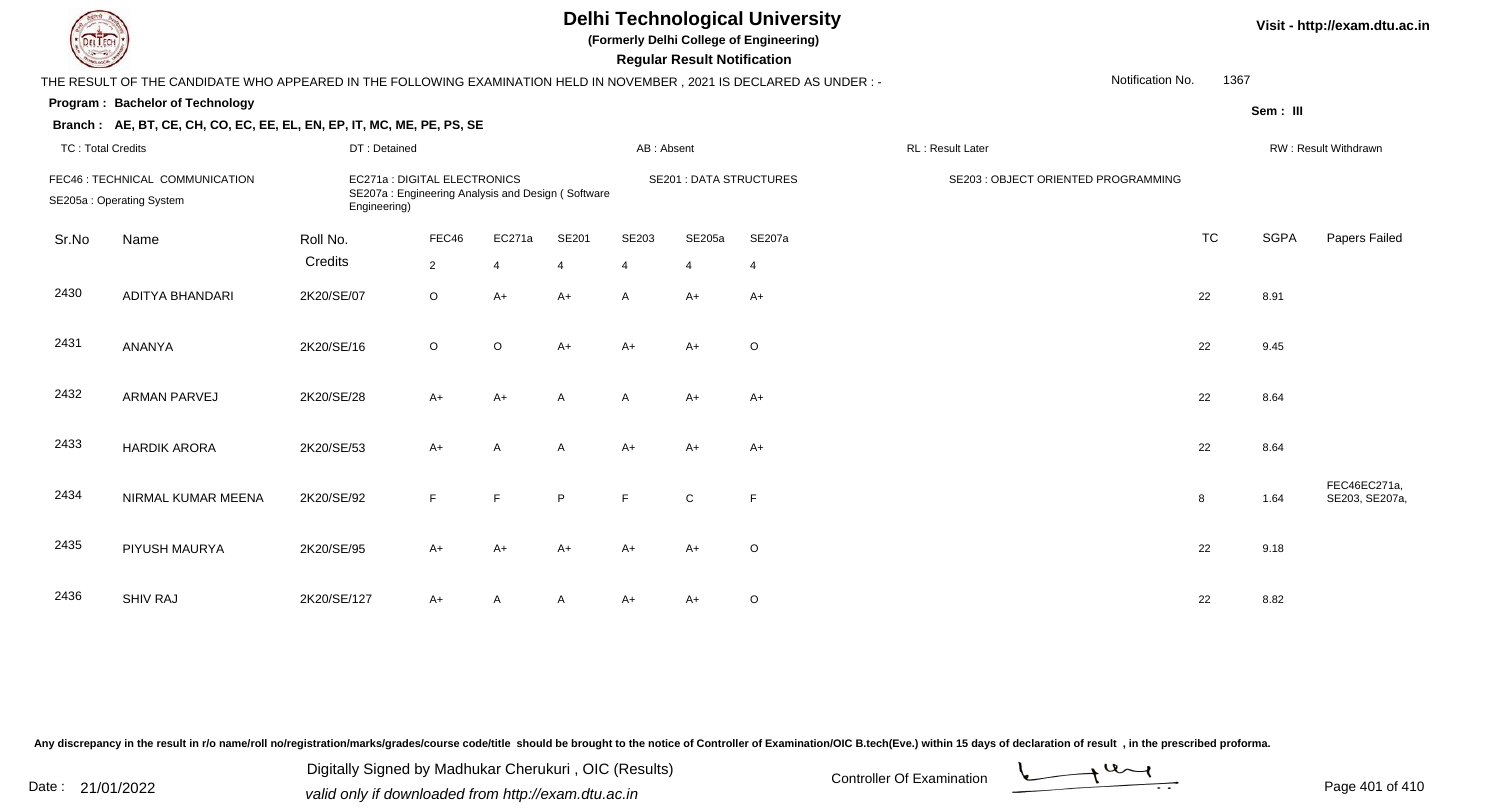| <b>Delhi Technological University</b><br>Visit - http://exam.dtu.ac.in<br>(Formerly Delhi College of Engineering)<br>EL ECH<br><b>Regular Result Notification</b> |                                                                                                                        |              |                              |                                                   |                |                |                                |                |                                     |           |             |                      |  |
|-------------------------------------------------------------------------------------------------------------------------------------------------------------------|------------------------------------------------------------------------------------------------------------------------|--------------|------------------------------|---------------------------------------------------|----------------|----------------|--------------------------------|----------------|-------------------------------------|-----------|-------------|----------------------|--|
|                                                                                                                                                                   | THE RESULT OF THE CANDIDATE WHO APPEARED IN THE FOLLOWING EXAMINATION HELD IN NOVEMBER , 2021 IS DECLARED AS UNDER : - |              |                              |                                                   |                |                |                                |                | Notification No.                    | 1367      |             |                      |  |
|                                                                                                                                                                   | Program: Bachelor of Technology                                                                                        |              |                              |                                                   |                |                |                                |                |                                     |           | Sem: III    |                      |  |
|                                                                                                                                                                   | Branch: AE, BT, CE, CH, CO, EC, EE, EL, EN, EP, IT, MC, ME, PE, PS, SE                                                 |              |                              |                                                   |                |                |                                |                |                                     |           |             |                      |  |
| <b>TC: Total Credits</b>                                                                                                                                          |                                                                                                                        | DT: Detained |                              |                                                   |                | AB: Absent     |                                |                | RL: Result Later                    |           |             | RW: Result Withdrawn |  |
|                                                                                                                                                                   | FEC47 : VALUE DRIVEN LEADERSHIP<br>SE205a: Operating System                                                            | Engineering) | EC271a : DIGITAL ELECTRONICS | SE207a: Engineering Analysis and Design (Software |                |                | <b>SE201 : DATA STRUCTURES</b> |                | SE203 : OBJECT ORIENTED PROGRAMMING |           |             |                      |  |
| Sr.No                                                                                                                                                             | Name                                                                                                                   | Roll No.     | FEC47                        | EC271a                                            | SE201          | SE203          | SE205a                         | SE207a         |                                     | <b>TC</b> | <b>SGPA</b> | Papers Failed        |  |
|                                                                                                                                                                   |                                                                                                                        | Credits      | $\overline{2}$               | 4                                                 | $\overline{4}$ | $\overline{4}$ | $\overline{4}$                 | 4              |                                     |           |             |                      |  |
| 2437                                                                                                                                                              | <b>GAURAV BANSAL</b>                                                                                                   | 2K20/SE/51   | $A+$                         | A                                                 | A+             | $\circ$        | $A+$                           | $\circ$        |                                     | 22        | 9.18        |                      |  |
| 2438                                                                                                                                                              | <b>HARSHIT RAJ</b>                                                                                                     | 2K20/SE/58   | $\circ$                      | $A+$                                              | A+             | $A+$           | $A+$                           | $\circ$        |                                     | 22        | 9.27        |                      |  |
| 2439                                                                                                                                                              | <b>ISHITA MEHTA</b>                                                                                                    | 2K20/SE/62   | $\circ$                      | $A+$                                              | O              | $A+$           | $A+$                           | $\circ$        |                                     | 22        | 9.45        |                      |  |
| 2440                                                                                                                                                              | <b>NIKHIL RAWAT</b>                                                                                                    | 2K20/SE/88   | A+                           | A+                                                | А              | $A+$           | $A+$                           | $A+$           |                                     | 22        | 8.82        |                      |  |
|                                                                                                                                                                   | FEC48 : INTRODUCTION TO BIOLOGICAL SCIENCE<br>SE205a: Operating System                                                 | Engineering) | EC271a : DIGITAL ELECTRONICS | SE207a: Engineering Analysis and Design (Software |                |                | <b>SE201 : DATA STRUCTURES</b> |                | SE203 : OBJECT ORIENTED PROGRAMMING |           |             |                      |  |
| Sr.No                                                                                                                                                             | Name                                                                                                                   | Roll No.     | FEC48                        | EC271a                                            | SE201          | SE203          | SE205a                         | SE207a         |                                     | <b>TC</b> | <b>SGPA</b> | Papers Failed        |  |
|                                                                                                                                                                   |                                                                                                                        | Credits      | $\overline{2}$               | 4                                                 | 4              | $\overline{4}$ | $\overline{4}$                 | $\overline{4}$ |                                     |           |             |                      |  |
| 2441                                                                                                                                                              | <b>NIKITA KUMARI</b>                                                                                                   | 2K20/SE/91   | $\circ$                      | $B+$                                              | O              | $\mathsf{A}$   | $A+$                           | $\circ$        |                                     | 22        | 8.91        |                      |  |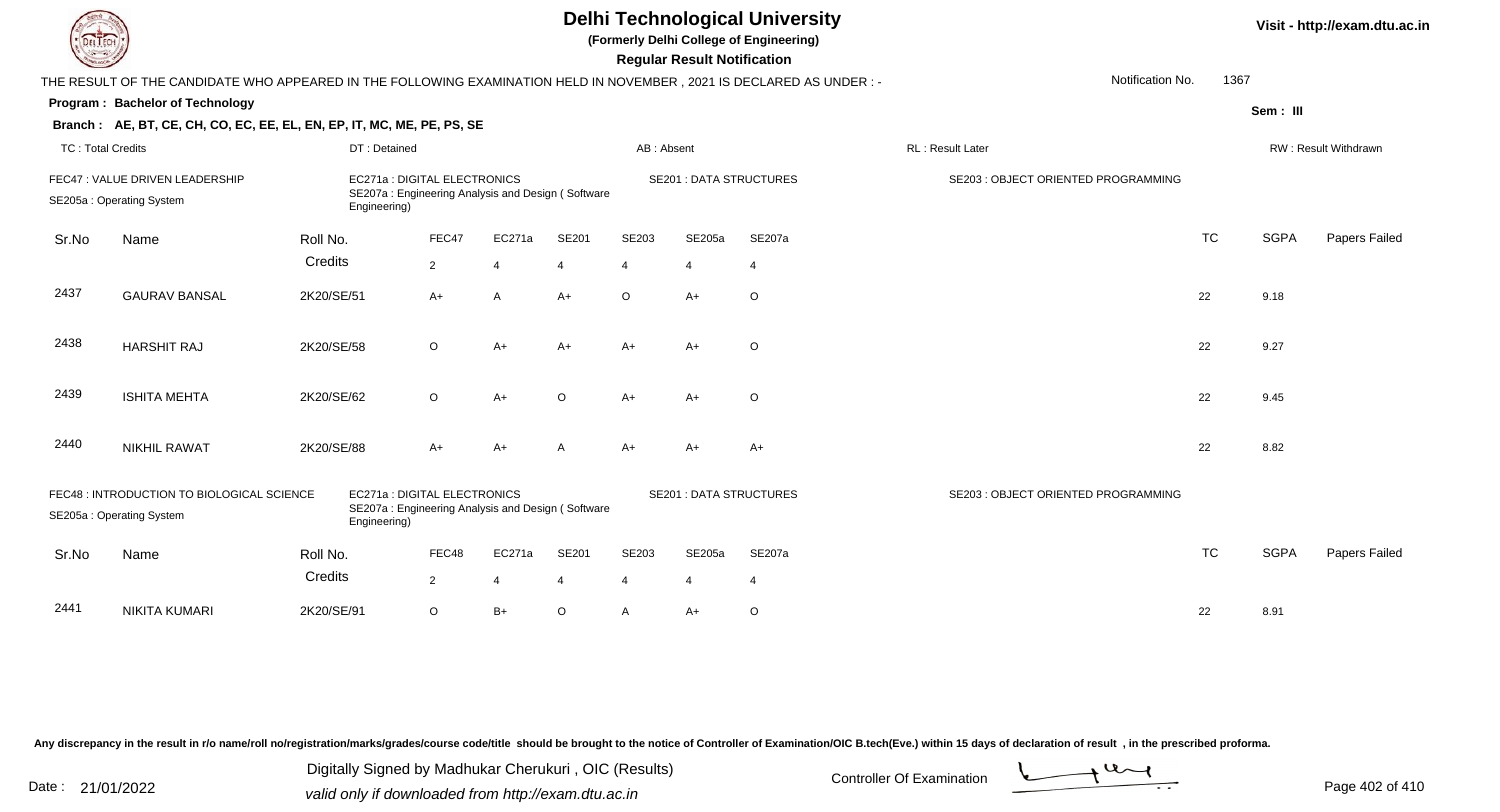|                          |                                                                                                                      |              |                                                                                   |                |       |                         | <b>Delhi Technological University</b><br>(Formerly Delhi College of Engineering)<br><b>Regular Result Notification</b> |                                | Visit - http://exam.dtu.ac.in       |           |             |                      |
|--------------------------|----------------------------------------------------------------------------------------------------------------------|--------------|-----------------------------------------------------------------------------------|----------------|-------|-------------------------|------------------------------------------------------------------------------------------------------------------------|--------------------------------|-------------------------------------|-----------|-------------|----------------------|
|                          | THE RESULT OF THE CANDIDATE WHO APPEARED IN THE FOLLOWING EXAMINATION HELD IN NOVEMBER, 2021 IS DECLARED AS UNDER :- |              |                                                                                   |                |       |                         |                                                                                                                        |                                | Notification No.                    | 1367      |             |                      |
|                          | Program: Bachelor of Technology                                                                                      |              |                                                                                   |                |       |                         |                                                                                                                        |                                |                                     |           | Sem: III    |                      |
|                          | Branch: AE, BT, CE, CH, CO, EC, EE, EL, EN, EP, IT, MC, ME, PE, PS, SE                                               |              |                                                                                   |                |       |                         |                                                                                                                        |                                |                                     |           |             |                      |
| <b>TC: Total Credits</b> |                                                                                                                      | DT: Detained |                                                                                   |                |       | AB: Absent              |                                                                                                                        |                                | RL : Result Later                   |           |             | RW: Result Withdrawn |
|                          | FEC54 : Negotiation and Leadership<br>SE205a: Operating System                                                       | Engineering) | EC271a : DIGITAL ELECTRONICS<br>SE207a: Engineering Analysis and Design (Software |                |       |                         |                                                                                                                        | <b>SE201 : DATA STRUCTURES</b> | SE203 : OBJECT ORIENTED PROGRAMMING |           |             |                      |
| Sr.No                    | Name                                                                                                                 | Roll No.     | FEC54                                                                             | EC271a         | SE201 | SE203                   | <b>SE205a</b>                                                                                                          | SE207a                         |                                     | <b>TC</b> | <b>SGPA</b> | Papers Failed        |
|                          |                                                                                                                      | Credits      | $\overline{2}$                                                                    | $\overline{4}$ | 4     | 4                       | $\overline{4}$                                                                                                         | $\overline{4}$                 |                                     |           |             |                      |
| 2442                     | ARINAYMAY BHASKAR                                                                                                    | 2K20/SE/27   | A+                                                                                | A              | A     | $A+$                    | $B+$                                                                                                                   | $A+$                           |                                     | 22        | 8.27        |                      |
| 2443                     | <b>SANJAY GHANGHAS</b>                                                                                               | 2K20/SE/120  | $A+$                                                                              | A              | A     | $A+$                    | A+                                                                                                                     | $A+$                           |                                     | 22        | 8.64        |                      |
| <b>HARMONY</b>           | FEC56 : UNIVERSAL HUMAN VALUES : UNDERSTANDING EC271a : DIGITAL ELECTRONICS<br>SE205a: Operating System              | Engineering) | SE207a: Engineering Analysis and Design (Software                                 |                |       |                         |                                                                                                                        | <b>SE201: DATA STRUCTURES</b>  | SE203 : OBJECT ORIENTED PROGRAMMING |           |             |                      |
| Sr.No                    | Name                                                                                                                 | Roll No.     | FEC56                                                                             | EC271a         | SE201 | SE203                   | <b>SE205a</b>                                                                                                          | SE207a                         |                                     | <b>TC</b> | <b>SGPA</b> | Papers Failed        |
|                          |                                                                                                                      | Credits      | $\overline{2}$                                                                    | $\overline{4}$ | 4     | $\overline{\mathbf{A}}$ | $\overline{4}$                                                                                                         | $\overline{4}$                 |                                     |           |             |                      |
| 2444                     | <b>ASHLEY STEVEN TIRKEY</b>                                                                                          | 2K20/SE/32   | A+                                                                                | A              | $B+$  | $A+$                    | $A+$                                                                                                                   | $A+$                           |                                     | 22        | 8.45        |                      |
| 2445                     | <b>KHUSHI SINGH</b>                                                                                                  | 2K20/SE/74   | A+                                                                                | $A+$           | $A+$  | $A+$                    | $\circ$                                                                                                                | $A+$                           |                                     | 22        | 9.18        |                      |
| 2446                     | <b>MAYANK KUMAR RAI</b>                                                                                              | 2K20/SE/81   | A+                                                                                | $A+$           | $B+$  | A                       | A                                                                                                                      | $A+$                           |                                     | 22        | 8.27        |                      |
| 2447                     | RITIK PANCHAL                                                                                                        | 2K20/SE/107  | $\circ$                                                                           | Α              | A+    | A+                      | O                                                                                                                      | $A+$                           |                                     | 22        | 9.09        |                      |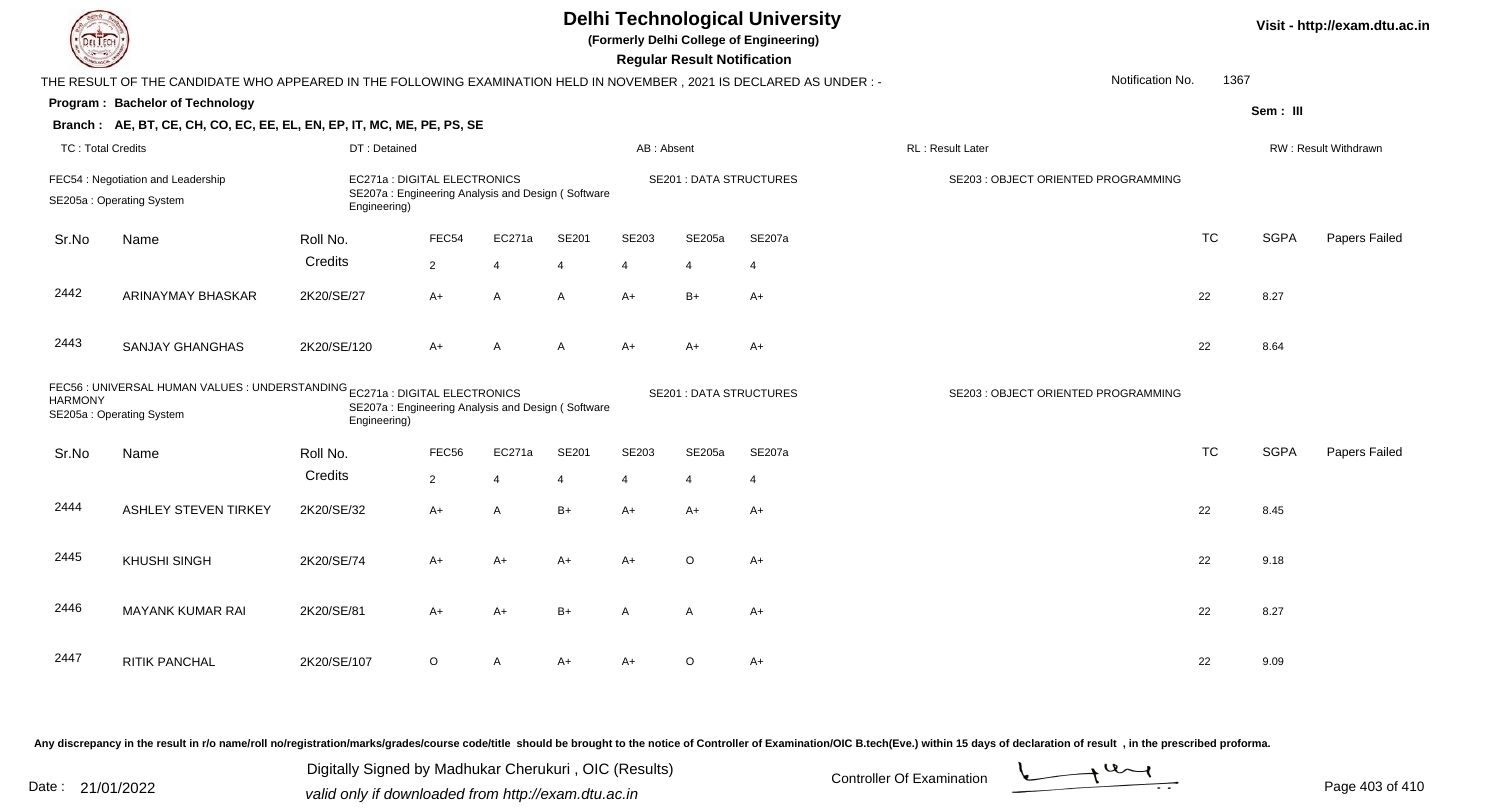## **Delhi Technological University**

**(Formerly Delhi College of Engineering)**

 **Regular Result Notification**

| <b>Course I</b>                                                                                                                                                                        |                                                                                                                      |             |              |                   |                |       |            | <b>Requiar Result Notification</b> |                |                                     |                  |      |           |                      |
|----------------------------------------------------------------------------------------------------------------------------------------------------------------------------------------|----------------------------------------------------------------------------------------------------------------------|-------------|--------------|-------------------|----------------|-------|------------|------------------------------------|----------------|-------------------------------------|------------------|------|-----------|----------------------|
|                                                                                                                                                                                        | THE RESULT OF THE CANDIDATE WHO APPEARED IN THE FOLLOWING EXAMINATION HELD IN NOVEMBER, 2021 IS DECLARED AS UNDER :- |             |              |                   |                |       |            |                                    |                |                                     | Notification No. | 1367 |           |                      |
|                                                                                                                                                                                        | Program: Bachelor of Technology                                                                                      |             |              |                   |                |       |            |                                    |                |                                     |                  |      | Sem : III |                      |
|                                                                                                                                                                                        | Branch: AE, BT, CE, CH, CO, EC, EE, EL, EN, EP, IT, MC, ME, PE, PS, SE                                               |             |              |                   |                |       |            |                                    |                |                                     |                  |      |           |                      |
| TC: Total Credits                                                                                                                                                                      |                                                                                                                      |             | DT: Detained |                   |                |       | AB: Absent |                                    |                | <b>RL: Result Later</b>             |                  |      |           | RW: Result Withdrawn |
| FEC57: LEARDERSHIP MASTERY THROUGH SELF<br>EC271a : DIGITAL ELECTRONICS<br>MANAGEMENT<br>SE207a: Engineering Analysis and Design (Software<br>SE205a: Operating System<br>Engineering) |                                                                                                                      |             |              |                   |                |       |            | <b>SE201: DATA STRUCTURES</b>      |                | SE203 : OBJECT ORIENTED PROGRAMMING |                  |      |           |                      |
| Sr.No                                                                                                                                                                                  | Name                                                                                                                 | Roll No.    |              | FEC <sub>57</sub> | EC271a         | SE201 | SE203      | SE205a                             | SE207a         |                                     |                  | TC   | SGPA      | Papers Failed        |
|                                                                                                                                                                                        |                                                                                                                      | Credits     |              | $\mathcal{P}$     | 4              | 4     | 4          | 4                                  | $\overline{4}$ |                                     |                  |      |           |                      |
| 2448                                                                                                                                                                                   | ROHAN NAGARIYA                                                                                                       | 2K20/SE/109 |              | $A+$              | $\overline{A}$ | A     | A+         | $A+$                               | A+             |                                     |                  | 22   | 8.64      |                      |

Any discrepancy in the result in r/o name/roll no/registration/marks/grades/course code/title should be brought to the notice of Controller of Examination/OIC B.tech(Eve.) within 15 days of declaration of result, in the pr

Date : 21/01/2022 Digital Digital of Microsofted Chemical Controller Of Examination Determination Page 404 of 41 Digitally Signed by Madhukar Cherukuri , OIC (Results)

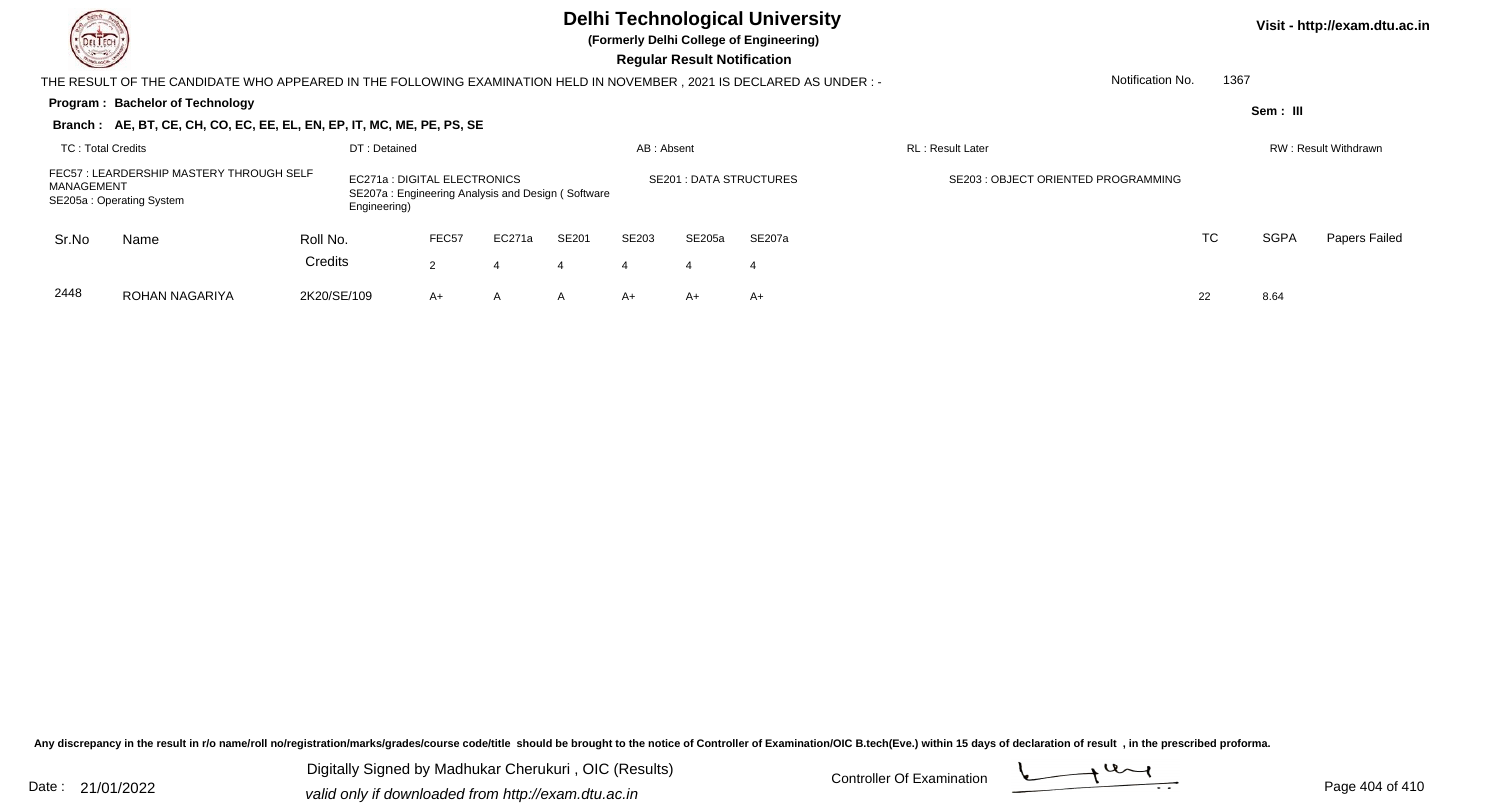| L'I ECH                  | <b>Delhi Technological University</b><br>(Formerly Delhi College of Engineering)<br><b>Regular Result Notification</b> |                                                                                                   |                |                |       |                |                                |                |                                                                                                                                                                                                                                |                  |           |             |                      |
|--------------------------|------------------------------------------------------------------------------------------------------------------------|---------------------------------------------------------------------------------------------------|----------------|----------------|-------|----------------|--------------------------------|----------------|--------------------------------------------------------------------------------------------------------------------------------------------------------------------------------------------------------------------------------|------------------|-----------|-------------|----------------------|
|                          | THE RESULT OF THE CANDIDATE WHO APPEARED IN THE FOLLOWING EXAMINATION HELD IN NOVEMBER, 2021 IS DECLARED AS UNDER :-   |                                                                                                   |                |                |       |                |                                |                |                                                                                                                                                                                                                                | Notification No. | 1367      |             |                      |
|                          | Program: Bachelor of Technology                                                                                        |                                                                                                   |                |                |       |                |                                |                |                                                                                                                                                                                                                                |                  |           | Sem: III    |                      |
|                          | Branch: AE, BT, CE, CH, CO, EC, EE, EL, EN, EP, IT, MC, ME, PE, PS, SE                                                 |                                                                                                   |                |                |       |                |                                |                |                                                                                                                                                                                                                                |                  |           |             |                      |
| <b>TC: Total Credits</b> |                                                                                                                        | DT: Detained                                                                                      |                |                |       | AB: Absent     |                                |                | RL : Result Later                                                                                                                                                                                                              |                  |           |             | RW: Result Withdrawn |
|                          | FEC7: INTRODUCTION TO ENVIRONMENTAL SCIENCE<br>SE205a: Operating System                                                | EC271a : DIGITAL ELECTRONICS<br>SE207a: Engineering Analysis and Design (Software<br>Engineering) |                |                |       |                | <b>SE201 : DATA STRUCTURES</b> |                | SE203 : OBJECT ORIENTED PROGRAMMING                                                                                                                                                                                            |                  |           |             |                      |
| Sr.No                    | Name                                                                                                                   | Roll No.                                                                                          | FEC7           | EC271a         | SE201 | SE203          | SE205a                         | SE207a         |                                                                                                                                                                                                                                |                  | <b>TC</b> | <b>SGPA</b> | Papers Failed        |
|                          |                                                                                                                        | Credits                                                                                           | $\overline{2}$ | $\overline{4}$ | 4     | $\overline{4}$ | $\overline{4}$                 | $\overline{4}$ |                                                                                                                                                                                                                                |                  |           |             |                      |
| 2449                     | AAKASH YADAV                                                                                                           | 2K20/SE/02                                                                                        | $\mathsf{A}$   | $A+$           | A     | $\mathsf{A}$   | $\overline{A}$                 | $A+$           |                                                                                                                                                                                                                                |                  | 22        | 8.36        |                      |
| 2450                     | ABHIJEET SINGH                                                                                                         | 2K20/SE/03                                                                                        | A              | $A+$           | $A+$  | $A+$           | $\circ$                        | $A+$           |                                                                                                                                                                                                                                |                  | 22        | 9.09        |                      |
| 2451                     | ABHISHEK KUMAR SINGH                                                                                                   | 2K20/SE/05                                                                                        | A              | A              | A     | A+             | A                              | $A+$           |                                                                                                                                                                                                                                |                  | 22        | 8.36        |                      |
| 2452                     | AKAMPREET SINGH<br>SANDHU                                                                                              | 2K20/SE/10                                                                                        | $\mathsf{A}$   | A              | $B+$  | A              | $A+$                           | $A+$           |                                                                                                                                                                                                                                |                  | 22        | 8.18        |                      |
| 2453                     | <b>AMIT BATRA</b>                                                                                                      | 2K20/SE/14                                                                                        | $A+$           | $\circ$        | A+    | A+             | A+                             | $A+$           |                                                                                                                                                                                                                                |                  | 22        | 9.18        |                      |
| 2454                     | ANURAAG KUMAR                                                                                                          | 2K20/SE/24                                                                                        | $\mathsf{A}$   | $A+$           | A+    | A              | A+                             | $A+$           |                                                                                                                                                                                                                                |                  | 22        | 8.73        |                      |
| 2455                     | <b>ANURAG MUNSHI</b>                                                                                                   | 2K20/SE/25                                                                                        | $\circ$        | $\circ$        | A+    | A+             | $\circ$                        | $\circ$        |                                                                                                                                                                                                                                |                  | 22        | 9.64        |                      |
| 2456                     | ARADHYA                                                                                                                | 2K20/SE/26                                                                                        | A+             | A              | $B+$  | A+             | A                              | $\mathsf{A}$   |                                                                                                                                                                                                                                |                  | 22        | 8.09        |                      |
| 2457                     | <b>ARPAN GARG</b>                                                                                                      | 2K20/SE/29                                                                                        | A+             | A              | B     | A+             | A                              | $A+$           |                                                                                                                                                                                                                                |                  | 22        | 8.09        |                      |
|                          |                                                                                                                        |                                                                                                   |                |                |       |                |                                |                | ny discrepancy in the result in r/o name/roll no/registration/marks/grades/course code/title should be brought to the notice of Controller of Examination/OIC B.tech(Eve.) within 15 days of declaration of result . in the pr |                  |           |             |                      |

Date : 21/01/2022 Digital Digital of Microsofted Chemical Controller Of Examination Determination Page 405 of 41 Digitally Signed by Madhukar Cherukuri , OIC (Results)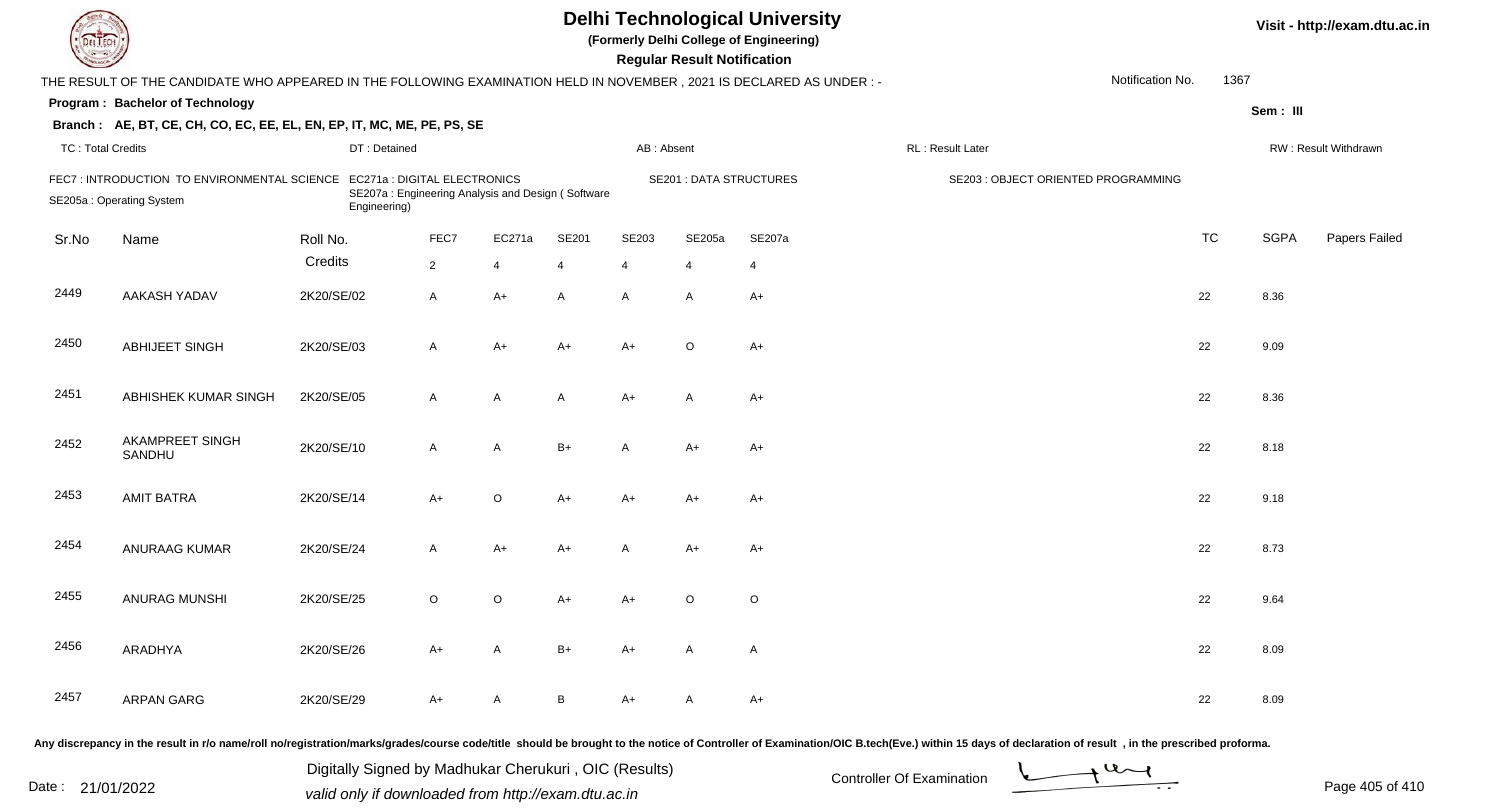| DEL TECH                 |                                                                                                                      |              |                                                                                   |                |       |            | <b>Regular Result Notification</b> | <b>Delhi Technological University</b><br>(Formerly Delhi College of Engineering) |                                                                                                                                                                                                                                |                  |           |             | Visit - http://exam.dtu.ac.in |
|--------------------------|----------------------------------------------------------------------------------------------------------------------|--------------|-----------------------------------------------------------------------------------|----------------|-------|------------|------------------------------------|----------------------------------------------------------------------------------|--------------------------------------------------------------------------------------------------------------------------------------------------------------------------------------------------------------------------------|------------------|-----------|-------------|-------------------------------|
|                          | THE RESULT OF THE CANDIDATE WHO APPEARED IN THE FOLLOWING EXAMINATION HELD IN NOVEMBER, 2021 IS DECLARED AS UNDER: - |              |                                                                                   |                |       |            |                                    |                                                                                  |                                                                                                                                                                                                                                | Notification No. | 1367      |             |                               |
|                          | Program: Bachelor of Technology                                                                                      |              |                                                                                   |                |       |            |                                    |                                                                                  |                                                                                                                                                                                                                                |                  |           | Sem: III    |                               |
|                          | Branch: AE, BT, CE, CH, CO, EC, EE, EL, EN, EP, IT, MC, ME, PE, PS, SE                                               |              |                                                                                   |                |       |            |                                    |                                                                                  |                                                                                                                                                                                                                                |                  |           |             |                               |
| <b>TC: Total Credits</b> |                                                                                                                      | DT: Detained |                                                                                   |                |       | AB: Absent |                                    |                                                                                  | RL: Result Later                                                                                                                                                                                                               |                  |           |             | RW: Result Withdrawn          |
|                          | FEC7: INTRODUCTION TO ENVIRONMENTAL SCIENCE<br>SE205a: Operating System                                              | Engineering) | EC271a : DIGITAL ELECTRONICS<br>SE207a: Engineering Analysis and Design (Software |                |       |            | <b>SE201 : DATA STRUCTURES</b>     |                                                                                  | SE203 : OBJECT ORIENTED PROGRAMMING                                                                                                                                                                                            |                  |           |             |                               |
| Sr.No                    | Name                                                                                                                 | Roll No.     | FEC7                                                                              | EC271a         | SE201 | SE203      | SE205a                             | SE207a                                                                           |                                                                                                                                                                                                                                |                  | <b>TC</b> | <b>SGPA</b> | Papers Failed                 |
|                          |                                                                                                                      | Credits      | $\overline{2}$                                                                    | $\overline{4}$ | 4     | 4          |                                    | 4                                                                                |                                                                                                                                                                                                                                |                  |           |             |                               |
|                          |                                                                                                                      |              | $A+$                                                                              | $\mathsf{A}$   | B     | A+         | A                                  | $A+$                                                                             |                                                                                                                                                                                                                                |                  | 22        | 8.09        |                               |
| 2458                     | <b>ARYA PANDEY</b>                                                                                                   | 2K20/SE/31   | $A+$                                                                              | $\circ$        | A+    | A+         | $A+$                               | $\circ$                                                                          |                                                                                                                                                                                                                                |                  | 22        | 9.36        |                               |
| 2459                     | AYUSH JAISWAL                                                                                                        | 2K20/SE/36   | $B+$                                                                              | $A+$           | A     | A          | A                                  | $A+$                                                                             |                                                                                                                                                                                                                                |                  | 22        | 8.27        |                               |
| 2460                     | AYUSH KUMAR SHARMA                                                                                                   | 2K20/SE/37   | $\mathsf{A}$                                                                      | $\mathsf{A}$   | $B+$  | A          | A                                  | $A+$                                                                             |                                                                                                                                                                                                                                |                  | 22        | 8.00        |                               |
| 2461                     | <b>AYUSH PANDEY</b>                                                                                                  | 2K20/SE/38   | $A+$                                                                              | $A+$           | A+    | A+         | $\overline{A}$                     | $A+$                                                                             |                                                                                                                                                                                                                                |                  | 22        | 8.82        |                               |
| 2462                     | <b>BATTU SUJITH</b>                                                                                                  | 2K20/SE/39   | $B+$                                                                              | A              | A     | A          | A                                  | $A+$                                                                             |                                                                                                                                                                                                                                |                  | 22        | 8.09        |                               |
| 2463                     | CHIRAYU AGGARWAL                                                                                                     | 2K20/SE/43   | $\mathsf{A}$                                                                      | A              | A     | A          | A                                  | $A+$                                                                             |                                                                                                                                                                                                                                |                  | 22        | 8.18        |                               |
| 2464                     | DAKSH SANSANWAL                                                                                                      | 2K20/SE/44   | A+                                                                                | A+             | A     | A+         | A+                                 | O                                                                                |                                                                                                                                                                                                                                |                  | 22        | 9.00        |                               |
| 2465                     | <b>HARSH SHARMA</b>                                                                                                  | 2K20/SE/57   | A+                                                                                | $\circ$        | O     | $\circ$    | $A+$                               | $\circ$                                                                          |                                                                                                                                                                                                                                |                  | 22        | 9.73        |                               |
|                          |                                                                                                                      |              |                                                                                   |                |       |            |                                    |                                                                                  | Any discrepancy in the result in r/o name/roll no/registration/marks/grades/course code/title should be brought to the notice of Controller of Examination/OIC B.tech(Eve.) within 15 days of declaration of result , in the p |                  |           |             |                               |

Date : 21/01/2022 Digital Digital of Microsofted Chemical Controller Of Examination Determination Page 406 of 41 Digitally Signed by Madhukar Cherukuri , OIC (Results)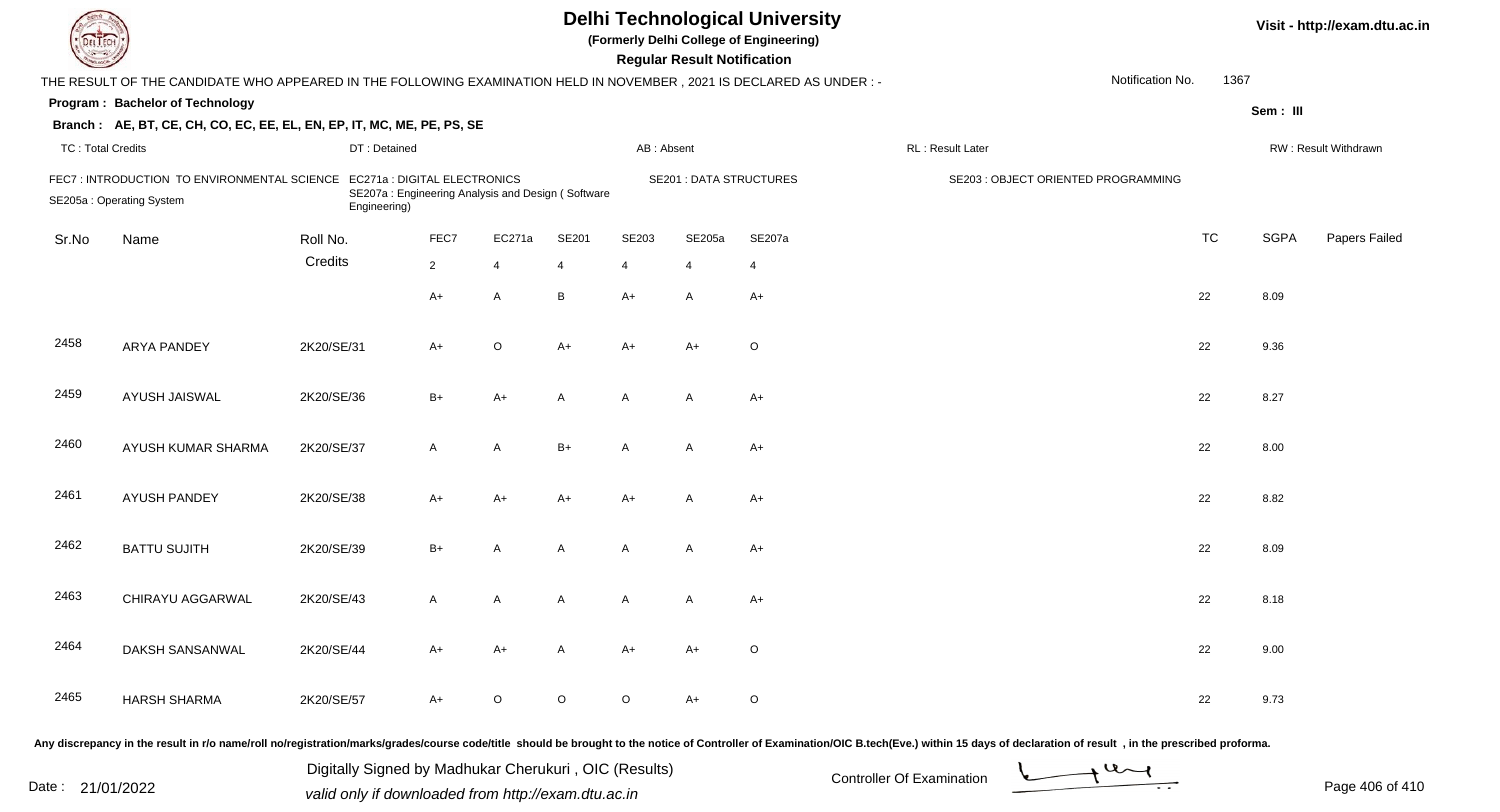| EL ECH                                                                   | <b>Delhi Technological University</b><br>(Formerly Delhi College of Engineering)<br><b>Regular Result Notification</b> |             |                                                                                                   |                |         |                |                                |                |                                     |                  |           |             | Visit - http://exam.dtu.ac.in |
|--------------------------------------------------------------------------|------------------------------------------------------------------------------------------------------------------------|-------------|---------------------------------------------------------------------------------------------------|----------------|---------|----------------|--------------------------------|----------------|-------------------------------------|------------------|-----------|-------------|-------------------------------|
|                                                                          | THE RESULT OF THE CANDIDATE WHO APPEARED IN THE FOLLOWING EXAMINATION HELD IN NOVEMBER, 2021 IS DECLARED AS UNDER:-    |             |                                                                                                   |                |         |                |                                |                |                                     | Notification No. | 1367      |             |                               |
|                                                                          | Program: Bachelor of Technology                                                                                        |             |                                                                                                   |                |         |                |                                |                |                                     |                  |           | Sem: III    |                               |
|                                                                          | Branch: AE, BT, CE, CH, CO, EC, EE, EL, EN, EP, IT, MC, ME, PE, PS, SE                                                 |             |                                                                                                   |                |         |                |                                |                |                                     |                  |           |             |                               |
| <b>TC: Total Credits</b>                                                 |                                                                                                                        |             | DT: Detained                                                                                      |                |         | AB: Absent     |                                |                | RL : Result Later                   |                  |           |             | RW: Result Withdrawn          |
| FEC7 : INTRODUCTION TO ENVIRONMENTAL SCIENCE<br>SE205a: Operating System |                                                                                                                        |             | EC271a : DIGITAL ELECTRONICS<br>SE207a: Engineering Analysis and Design (Software<br>Engineering) |                |         |                | <b>SE201 : DATA STRUCTURES</b> |                | SE203 : OBJECT ORIENTED PROGRAMMING |                  |           |             |                               |
| Sr.No                                                                    | Name                                                                                                                   | Roll No.    | FEC7                                                                                              | EC271a         | SE201   | SE203          | SE205a                         | SE207a         |                                     |                  | <b>TC</b> | <b>SGPA</b> | Papers Failed                 |
|                                                                          |                                                                                                                        | Credits     | $2^{\circ}$                                                                                       | $\overline{4}$ | 4       | $\overline{4}$ | $\overline{4}$                 | $\overline{4}$ |                                     |                  |           |             |                               |
|                                                                          |                                                                                                                        |             | A+                                                                                                | $\mathsf O$    | $\circ$ | $\circ$        | $A+$                           | $\circ$        |                                     |                  | 22        | 9.73        |                               |
| 2466                                                                     | <b>ISHANKI SAXENA</b>                                                                                                  | 2K20/SE/61  | A+                                                                                                | $A+$           | $A+$    | $A+$           | A+                             | $A+$           |                                     |                  | 22        | 9.00        |                               |
| 2467                                                                     | KALP PANKAJKUMAR PATEL 2K20/SE/66                                                                                      |             | A+                                                                                                | $A+$           | $A+$    | $A+$           | A+                             | $A+$           |                                     |                  | 22        | 9.00        |                               |
| 2468                                                                     | <b>KUSH PANDEY</b>                                                                                                     | 2K20/SE/76  | A+                                                                                                | A+             | A+      | $A+$           | $\circ$                        | $A+$           |                                     |                  | 22        | 9.18        |                               |
| 2469                                                                     | LAKSHAY                                                                                                                | 2K20/SE/77  | A+                                                                                                | $A+$           | A+      | $A+$           | $\circ$                        | $A+$           |                                     |                  | 22        | 9.18        |                               |
| 2470                                                                     | <b>NIKHIL TIRKEY</b>                                                                                                   | 2K20/SE/90  | A                                                                                                 | ${\bf C}$      | $A+$    | $A+$           | $A+$                           | $A+$           |                                     |                  | 22        | 8.18        |                               |
| 2471                                                                     | PRATHAM BATRA                                                                                                          | 2K20/SE/99  | A+                                                                                                | A              | A+      | A+             | O                              | $A+$           |                                     |                  | 22        | 9.00        |                               |
| 2472                                                                     | PRINCE KUMAR                                                                                                           | 2K20/SE/100 | A+                                                                                                | A              | A+      | A+             | A+                             | $A+$           |                                     |                  | 22        | 8.82        |                               |
| 2473                                                                     | RAGHAV KUMAR JHA                                                                                                       | 2K20/SE/102 | A+                                                                                                | A              | $\circ$ | $A+$           | $\circ$                        | $A+$           |                                     |                  | 22        | 9.18        |                               |
|                                                                          |                                                                                                                        |             |                                                                                                   |                |         |                |                                |                |                                     |                  |           |             |                               |

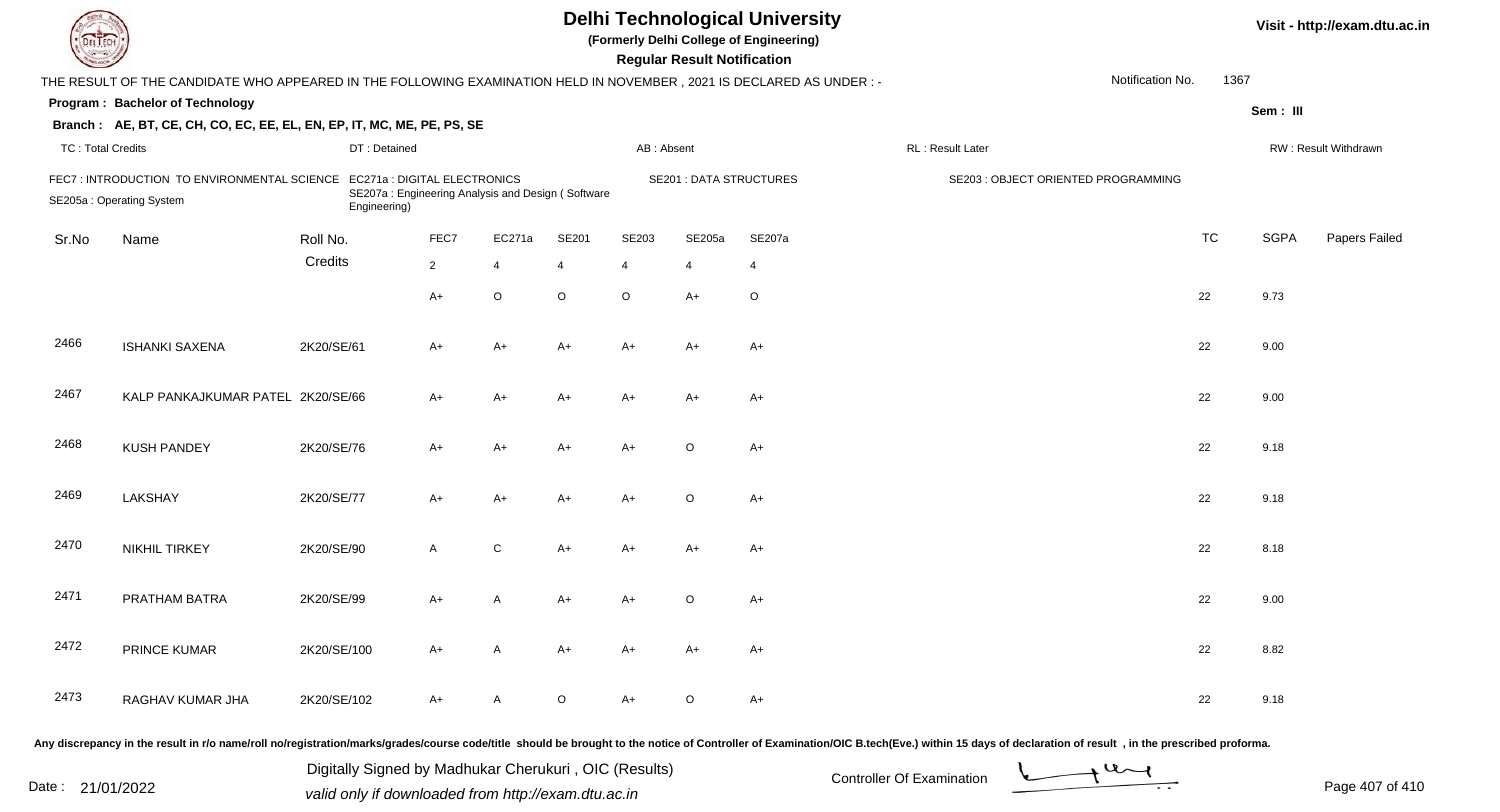| DEL ECH                                                                                                                                                                    |                                                                                                                                                 |             |                |              |                |                                | <b>Regular Result Notification</b> | <b>Delhi Technological University</b><br>(Formerly Delhi College of Engineering) |                                                                                                                                                                                                                                |  |                      |             | Visit - http://exam.dtu.ac.in |
|----------------------------------------------------------------------------------------------------------------------------------------------------------------------------|-------------------------------------------------------------------------------------------------------------------------------------------------|-------------|----------------|--------------|----------------|--------------------------------|------------------------------------|----------------------------------------------------------------------------------|--------------------------------------------------------------------------------------------------------------------------------------------------------------------------------------------------------------------------------|--|----------------------|-------------|-------------------------------|
|                                                                                                                                                                            | 1367<br>Notification No.<br>THE RESULT OF THE CANDIDATE WHO APPEARED IN THE FOLLOWING EXAMINATION HELD IN NOVEMBER, 2021 IS DECLARED AS UNDER:- |             |                |              |                |                                |                                    |                                                                                  |                                                                                                                                                                                                                                |  |                      |             |                               |
| Program: Bachelor of Technology                                                                                                                                            |                                                                                                                                                 |             |                |              |                |                                |                                    |                                                                                  |                                                                                                                                                                                                                                |  |                      | Sem: III    |                               |
|                                                                                                                                                                            | Branch: AE, BT, CE, CH, CO, EC, EE, EL, EN, EP, IT, MC, ME, PE, PS, SE                                                                          |             |                |              |                |                                |                                    |                                                                                  |                                                                                                                                                                                                                                |  |                      |             |                               |
| <b>TC: Total Credits</b><br>DT: Detained                                                                                                                                   |                                                                                                                                                 |             |                | AB: Absent   |                |                                | RL: Result Later                   |                                                                                  |                                                                                                                                                                                                                                |  | RW: Result Withdrawn |             |                               |
| FEC7 : INTRODUCTION TO ENVIRONMENTAL SCIENCE EC271a : DIGITAL ELECTRONICS<br>SE207a: Engineering Analysis and Design (Software<br>SE205a: Operating System<br>Engineering) |                                                                                                                                                 |             |                |              |                | <b>SE201 : DATA STRUCTURES</b> |                                    | SE203 : OBJECT ORIENTED PROGRAMMING                                              |                                                                                                                                                                                                                                |  |                      |             |                               |
| Sr.No                                                                                                                                                                      | Name                                                                                                                                            | Roll No.    | FEC7           | EC271a       | SE201          | SE203                          | SE205a                             | SE207a                                                                           |                                                                                                                                                                                                                                |  | <b>TC</b>            | <b>SGPA</b> | Papers Failed                 |
|                                                                                                                                                                            |                                                                                                                                                 | Credits     | $\overline{2}$ | 4            | $\overline{4}$ | 4                              |                                    | $\overline{4}$                                                                   |                                                                                                                                                                                                                                |  |                      |             |                               |
|                                                                                                                                                                            |                                                                                                                                                 |             | $A+$           | A            | $\circ$        | $A+$                           | $\circ$                            | $A+$                                                                             |                                                                                                                                                                                                                                |  | 22                   | 9.18        |                               |
| 2474                                                                                                                                                                       | RAJIT TETE                                                                                                                                      | 2K20/SE/103 | $\mathsf{A}$   | $A+$         | A              | A+                             | A+                                 | $A+$                                                                             |                                                                                                                                                                                                                                |  | 22                   | 8.73        |                               |
| 2475                                                                                                                                                                       | SAHIL DUHAN                                                                                                                                     | 2K20/SE/113 | $A+$           | A            | A+             | A+                             | $\circ$                            | $A+$                                                                             |                                                                                                                                                                                                                                |  | 22                   | 9.00        |                               |
| 2476                                                                                                                                                                       | SANDEEP                                                                                                                                         | 2K20/SE/118 | $\circ$        | $\mathsf{A}$ | $A+$           | A+                             | A+                                 | $\circ$                                                                          |                                                                                                                                                                                                                                |  | 22                   | 9.09        |                               |
| 2477                                                                                                                                                                       | <b>SHIVANSH</b>                                                                                                                                 | 2K20/SE/129 | $A+$           | $\mathsf{A}$ | A+             | A+                             | A+                                 | $A+$                                                                             |                                                                                                                                                                                                                                |  | 22                   | 8.82        |                               |
| 2478                                                                                                                                                                       | <b>SHUBHAM</b>                                                                                                                                  | 2K20/SE/132 | $\circ$        | $B+$         | $A+$           | A+                             | $A+$                               | $A+$                                                                             |                                                                                                                                                                                                                                |  | 22                   | 8.73        |                               |
| 2479                                                                                                                                                                       | SHUBHAM KUMAR                                                                                                                                   | 2K20/SE/134 | $A+$           | $B+$         | A+             | A+                             | A+                                 | A+                                                                               |                                                                                                                                                                                                                                |  | 22                   | 8.64        |                               |
| 2480                                                                                                                                                                       | SUSHEET MOHAN                                                                                                                                   | 2K20/SE/139 | A+             | A            | A+             | A+                             | A+                                 | $\circ$                                                                          |                                                                                                                                                                                                                                |  | 22                   | 9.00        |                               |
| 2481                                                                                                                                                                       | <b>TANISHKA ANAND</b>                                                                                                                           | 2K20/SE/141 | A+             | A            | O              | $\circ$                        | A+                                 | $\circ$                                                                          |                                                                                                                                                                                                                                |  | 22                   | 9.36        |                               |
|                                                                                                                                                                            |                                                                                                                                                 |             |                |              |                |                                |                                    |                                                                                  | Any discrepancy in the result in r/o name/roll no/registration/marks/grades/course code/title should be brought to the notice of Controller of Examination/OIC B.tech(Eve.) within 15 days of declaration of result , in the p |  |                      |             |                               |

Date : 21/01/2022 Digital Digital of Microsofted Chemical Controller Of Examination Determination Page 408 of 41 Digitally Signed by Madhukar Cherukuri , OIC (Results)

Page 408 of 410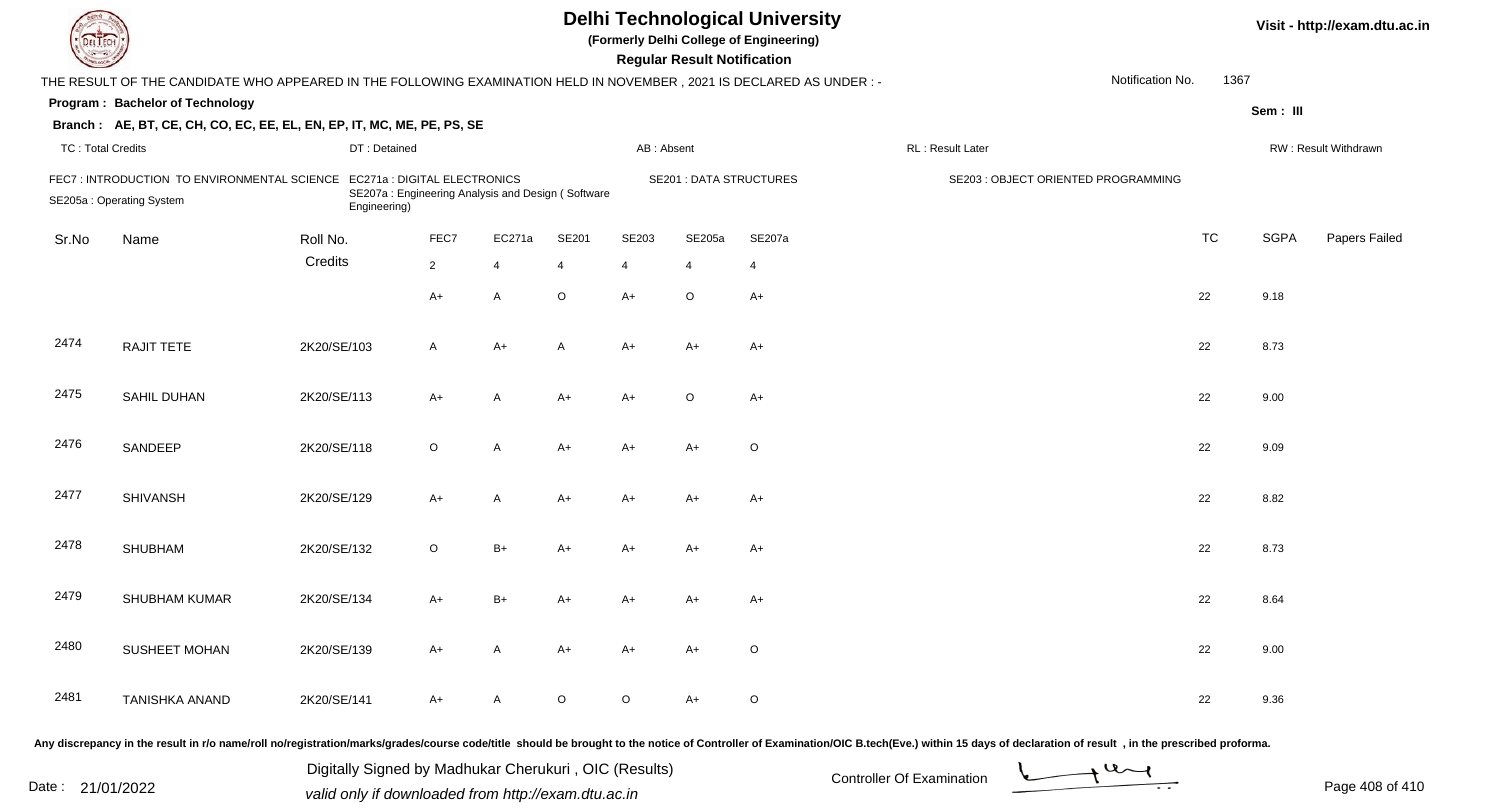| <b>DELTECH</b>                                                                                                                                                               |                                                                                                                      |              |              |                |         |                                | <b>Regular Result Notification</b> | <b>Delhi Technological University</b><br>(Formerly Delhi College of Engineering) |                  |                  |           |             | Visit - http://exam.dtu.ac.in |
|------------------------------------------------------------------------------------------------------------------------------------------------------------------------------|----------------------------------------------------------------------------------------------------------------------|--------------|--------------|----------------|---------|--------------------------------|------------------------------------|----------------------------------------------------------------------------------|------------------|------------------|-----------|-------------|-------------------------------|
|                                                                                                                                                                              | THE RESULT OF THE CANDIDATE WHO APPEARED IN THE FOLLOWING EXAMINATION HELD IN NOVEMBER, 2021 IS DECLARED AS UNDER :- |              |              |                |         |                                |                                    |                                                                                  |                  | Notification No. | 1367      |             |                               |
|                                                                                                                                                                              | Program: Bachelor of Technology                                                                                      |              |              |                |         |                                |                                    |                                                                                  |                  |                  |           | Sem: III    |                               |
|                                                                                                                                                                              | Branch: AE, BT, CE, CH, CO, EC, EE, EL, EN, EP, IT, MC, ME, PE, PS, SE                                               |              |              |                |         |                                |                                    |                                                                                  |                  |                  |           |             |                               |
| <b>TC: Total Credits</b>                                                                                                                                                     |                                                                                                                      | DT: Detained |              |                |         | AB: Absent                     |                                    |                                                                                  | RL: Result Later |                  |           |             | RW: Result Withdrawn          |
| FEC7: INTRODUCTION TO ENVIRONMENTAL SCIENCE<br>EC271a : DIGITAL ELECTRONICS<br>SE207a: Engineering Analysis and Design (Software<br>SE205a: Operating System<br>Engineering) |                                                                                                                      |              |              |                |         | <b>SE201 : DATA STRUCTURES</b> |                                    | SE203 : OBJECT ORIENTED PROGRAMMING                                              |                  |                  |           |             |                               |
| Sr.No                                                                                                                                                                        | Name                                                                                                                 | Roll No.     | FEC7         | EC271a         | SE201   | SE203                          | SE205a                             | SE207a                                                                           |                  |                  | <b>TC</b> | <b>SGPA</b> | Papers Failed                 |
|                                                                                                                                                                              |                                                                                                                      | Credits      | $\mathbf{2}$ | $\overline{4}$ | 4       | $\overline{4}$                 | 4                                  | $\overline{4}$                                                                   |                  |                  |           |             |                               |
|                                                                                                                                                                              |                                                                                                                      |              | $A+$         | Α              | $\circ$ | $\circ$                        | $A+$                               | $\circ$                                                                          |                  |                  | 22        | 9.36        |                               |
| 2482                                                                                                                                                                         | <b>TARUN LAKRA</b>                                                                                                   | 2K20/SE/142  | A+           | $B+$           | A+      | $A+$                           | $A+$                               | A+                                                                               |                  |                  | 22        | 8.64        |                               |
| 2483                                                                                                                                                                         | <b>UMANG</b>                                                                                                         | 2K20/SE/148  | A+           | B+             | A+      | $A+$                           | $\circ$                            | $A+$                                                                             |                  |                  | 22        | 8.82        |                               |
| 2484                                                                                                                                                                         | VAIBHAV                                                                                                              | 2K20/SE/150  | A+           | $B+$           | A+      | $\circ$                        | $A+$                               | $A+$                                                                             |                  |                  | 22        | 8.82        |                               |
| 2485                                                                                                                                                                         | <b>VAIBHAV TIWARI</b>                                                                                                | 2K20/SE/151  | A+           | B+             | O       | $\circ$                        | $\circ$                            | $A+$                                                                             |                  |                  | 22        | 9.18        |                               |
| 2486                                                                                                                                                                         | <b>VANSH SHARMA</b>                                                                                                  | 2K20/SE/153  | A+           | B+             | B+      | A+                             | $A+$                               | $A+$                                                                             |                  |                  | 22        | 8.27        |                               |
| 2487                                                                                                                                                                         | <b>VARDHAN SURI</b>                                                                                                  | 2K20/SE/155  | A+           | A              | A+      | A+                             | A+                                 | A+                                                                               |                  |                  | 22        | 8.82        |                               |
| 2488                                                                                                                                                                         | VIBUDH KR BHAGAT                                                                                                     | 2K20/SE/156  | A            | A              | A       | A+                             | A+                                 | A+                                                                               |                  |                  | 22        | 8.55        |                               |
| 2489                                                                                                                                                                         | <b>VIKESH KUNWAR</b>                                                                                                 | 2K20/SE/157  | A+           | B+             | A+      | A+                             | A+                                 | A+                                                                               |                  |                  | 22        | 8.64        |                               |
|                                                                                                                                                                              |                                                                                                                      |              |              |                |         |                                |                                    |                                                                                  |                  |                  |           |             |                               |